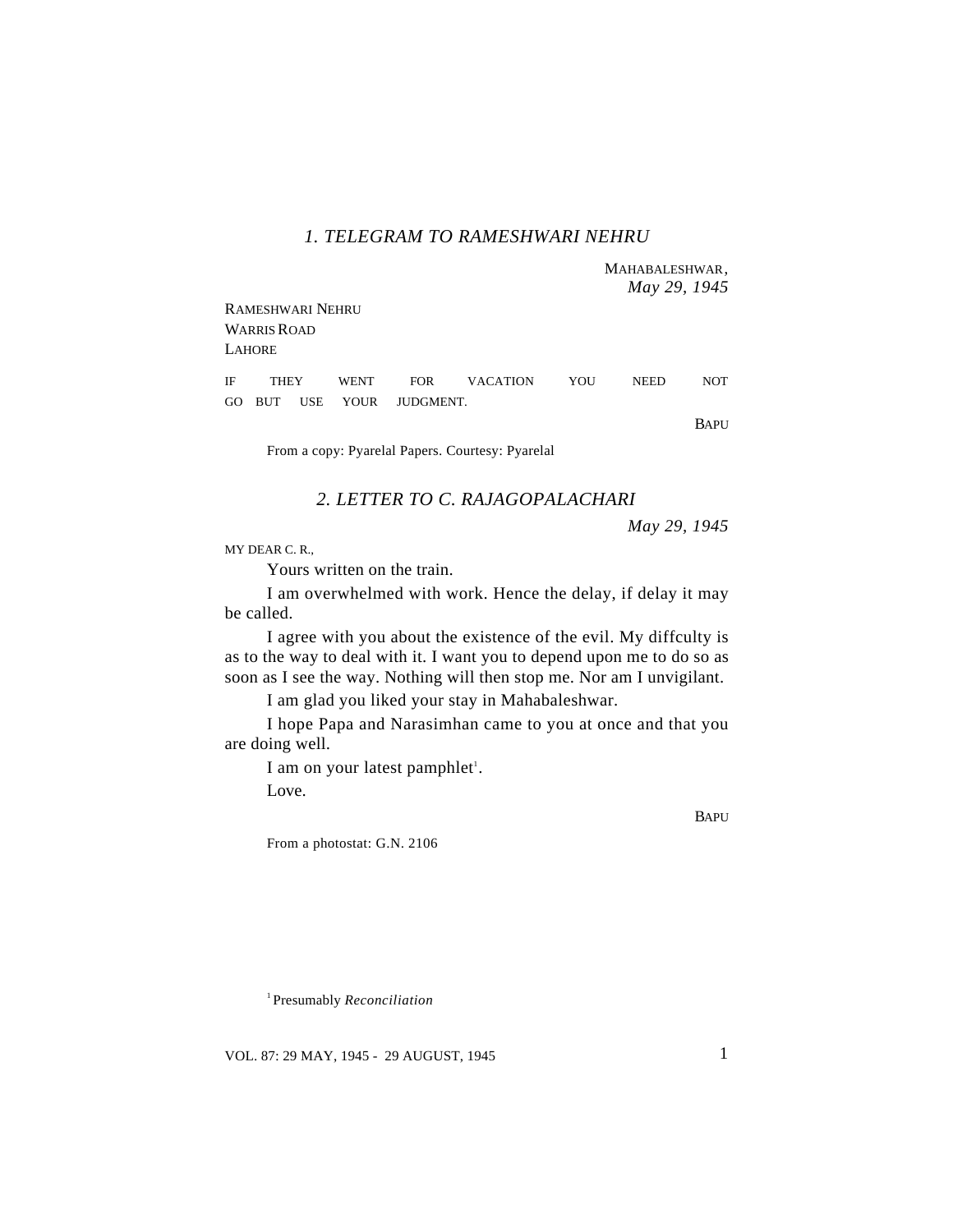*May 29, 1945*

DEAR SRIRAMULU $^{\rm l}$ ,

It is more honest to sell your yarn for the required quantity of khadi and take your food from your beggings and devote the rest to the Harijan cause. Let the people know your worth.

*Yours,*

**BAPU** 

[PS.]

Temple entry is not the only way to remove untouchability; it is one of the many ways all of which have to be taken.

From a photostat: G.N. 106

#### *4. NOTE TO AMRITLAL V. THAKKAR*

*May 29, 1945*

BAPA,

This telegram has been received. I have given the reply<sup>2</sup> as above.

**BAPU** 

From the Gujarati original: Pyarelal Papers. Courtesy: Pyarelal

#### *5. LETTER TO SITA GANDHI*

*May 29, 1945*

CHI. SITA,

Your handwriting is good. write to everybody in the same way. Equally good handwriting for everyone. Shivir agni<sup>3</sup> seems all right.

 $<sup>1</sup>$  A Congressman of Nellore who worked for the cause of untouchability; he</sup> fasted unto death for the formation of a separate Andhra State in 1953

<sup>&</sup>lt;sup>2</sup> Vide "Telegram to Rameshwari Nehru", 29-5-1945; also "Letter to Amritlal V. Thakkar".

<sup>&</sup>lt;sup>3</sup> Camp fire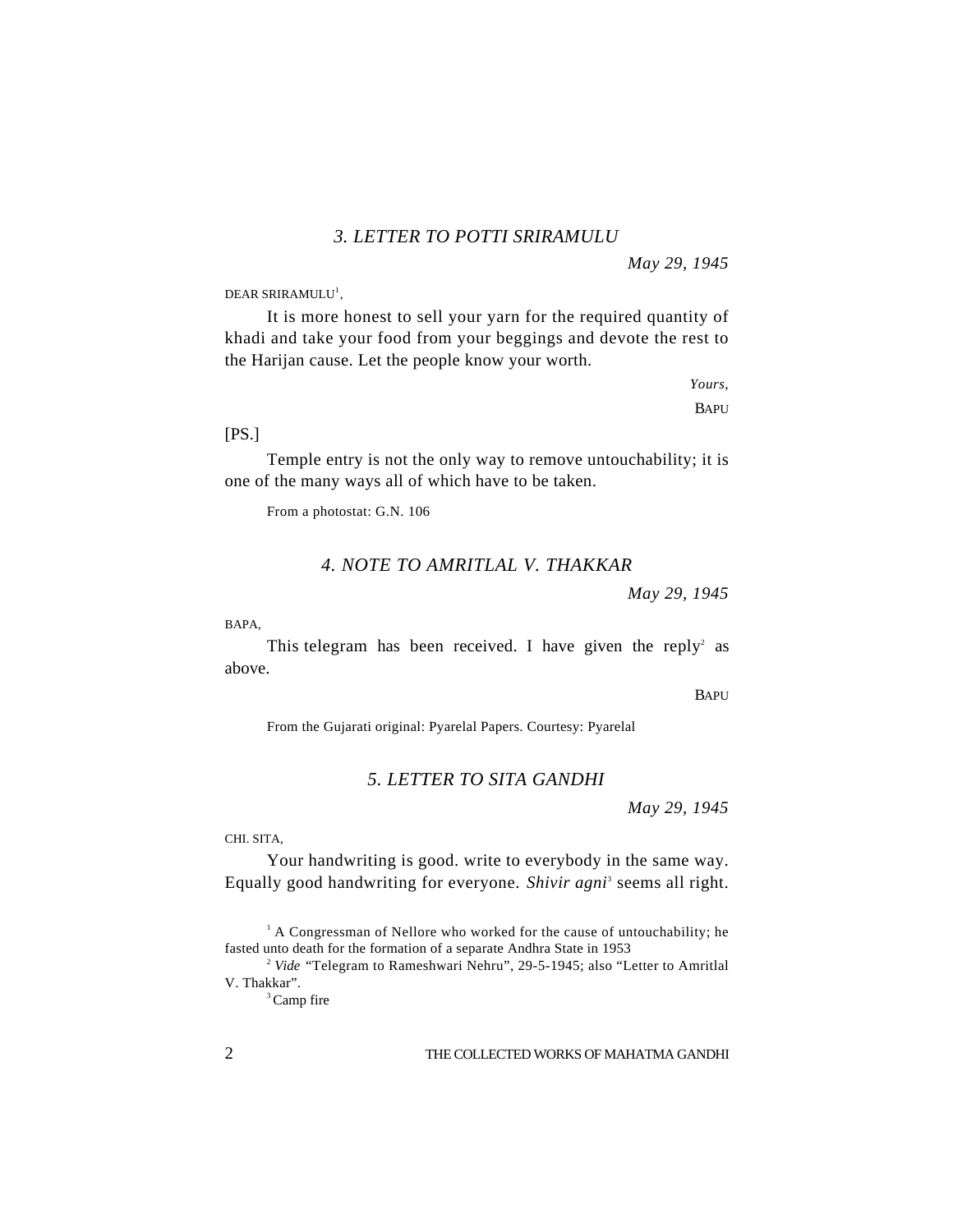You can say that on that day we had lighted *shivir agni* all over the place.

> *Blessings to all from* **BAPU**

CHI. SITA GANDHI NANABHAI MASHRUWALA'S BUNGALOW AKOLA, BERAR

From a photostat' of the Gujarati: G.N. 4951

#### *6. LETTER TO JAYAKUNVAR V. DESAI*

*May 29, 1945*

CHI. JAYA $^1$ ,

I have your letter.

You may, by all means, marry away Chi. Chandu<sup>2</sup>. Both seem to be worthy of each other. I cannot, however, welcome this marriage. I feel for that abandoned lady. How will she take it? Manilal is in Bombay.

> *Blessings from* **BAPU**

From a microfilm of the Gujarati: M.M.U./23

#### *7. LETTER TO KRISHNAVARMA*

MAHABALESHWAR, *May 29, 1945*

BHAI KRISHNAVARMA,

I have your letter of the 20th. You can certainly let uncle read my letters. We all wish that he should get well. For that he should live under your care till he recovers completely and should do whatever you ask him to do. I hope his health is fast improving.

Sailen should come to you in a few days. He will write directly to you.

> *Blessings from* **BAPU**

DR. KRISHNAVARMA NATURE CURE CLINIC MALAD

From a copy of the Gujarati: Pyarelal Papers. Courtesy: Pyarelal

<sup>1</sup>Gandhiji's niece, sister of Jaisukhlal A. Gandhi 2 Chandrakala, addressee's daughter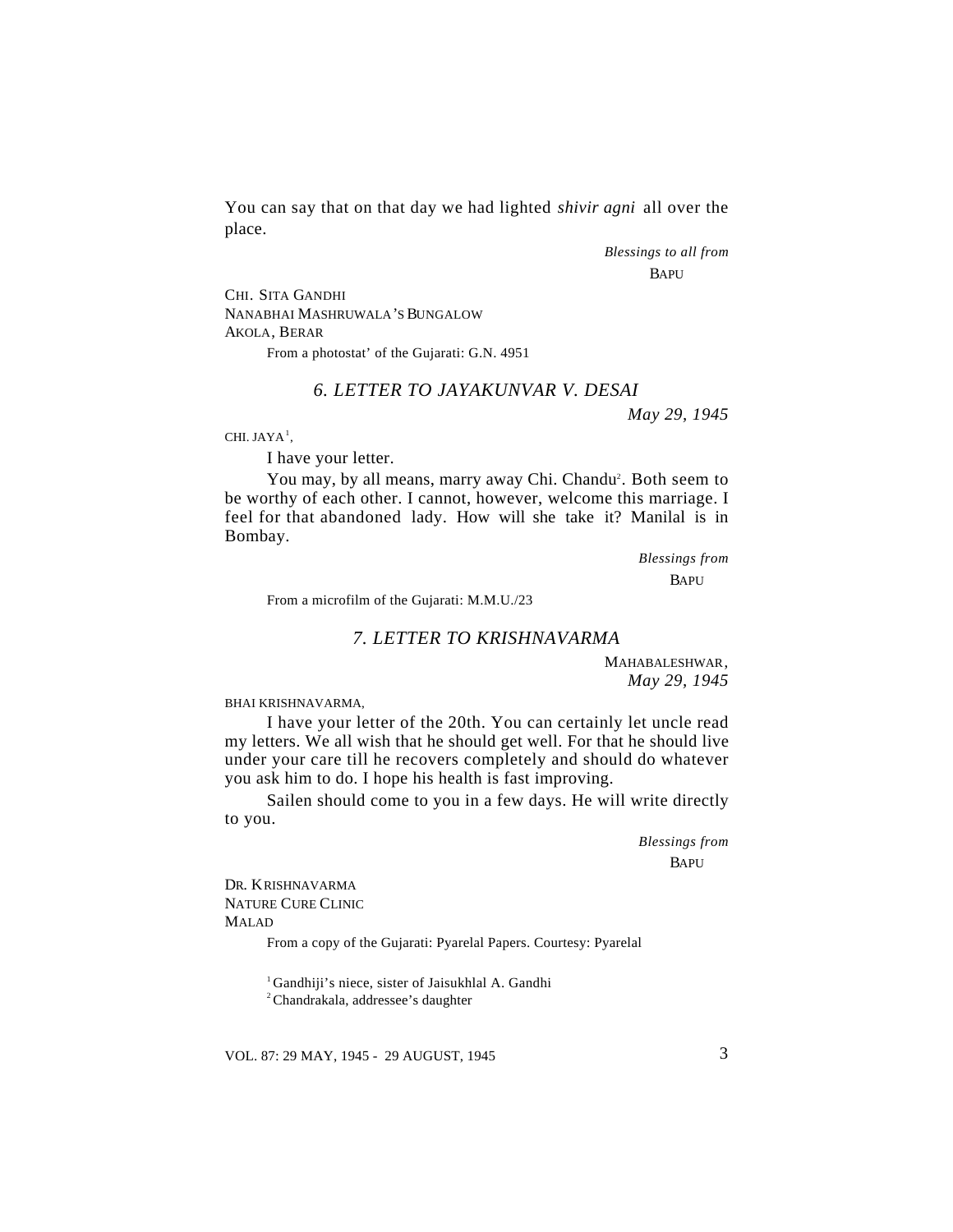#### 4 THE COLLECTED WORKS OF MAHATMA GANDHI

#### *8. LETTER TO NANJI KALIDAS*

*May 29, 1945*

BHAI NANJI,

I have your letter. Shantabehn had been here. Now she has gone to Panchgani to make preparations. Neither you nor anyone from your family need come here for my sake. Shantabehn is quite capable of managing everything all by herself. Then, too, I have a big party with me. I leave here on the 31st. Do not worry about me. Look after your health.

> *Blessings from* **BAPU**

SHETH NANJI KALIDAS MAHARANA MILLS PORBUNDAR, KATHIAWAR

From a copy of the Gujarati: Pyarelal Papers. Courtesy: Pyarelal

#### *9. LETTER TO RANCHHODDAS*

MAHABALESHWAR, *May 29, 1945*

BHAI RANCHHODDAS,

I have gone through your English letter. I do not want to get involved with the questions raised therein. Had you met me I would have spent some time in talking to you. How can I prevent you from sending to the Press the questions you have raised? What is the significance of those questions without my replies? Hope you are well.

*Yours,*

M. K. GANDHI

From a copy of the. Gujarati: Pyarelal Papers. Courtesy: Pyarelal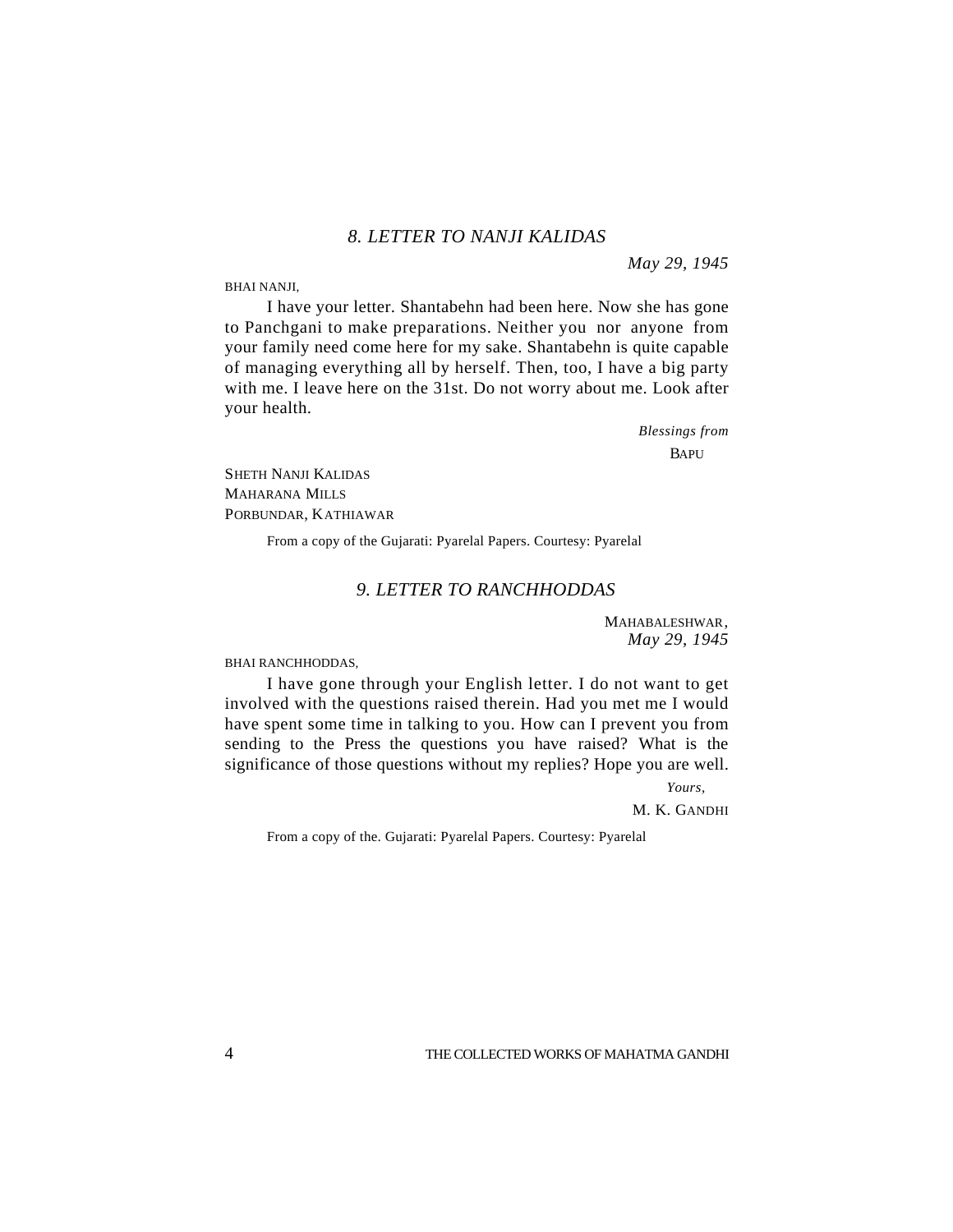#### *10. LETTER TO AMRITLAL V. THAKKAR*

MAHABALESHWAR, *May 29, 1945*

BAPA,

1. I have your letter. I cannot fall in line with Sir Purushottamdas's opinion. The office should never be in Bombay. However, I do not insist on anything. It is you who have to think over it.

2. It will be very good if some concrete work is taken up. I have welcomed Devdas's suggestion. I have also said that he should demonstrate it in practice. I have already expressed my opinion that "impatience dose not make a mango tree bear fruit''. The work is new. It is like injecting life into a corpse.

3. The farther the money is kept from the shadow of the Government, the better. I have no objection if you keep it with some good firm.

4. I do not want to interfere in small things and also in the schemes. In fact I should have bothered myself only with the principles.

5. What you write about Kamle is correct.

**BAPU** 

SHRI THAKKAR BAPA

SERVANTS OF INDIA SOCIETY POONA CITY

From a copy of the Gujarati: Pyarelal Papers. Courtesy: Pyarelal

#### *11. LETTER TO SHAMALDAS GANDHI*

MAHABALESHWAR, *May 29, 1945*

CHI. SHAMALDAS,

I have received both of your letters. It is all right that you wrote to me a long letter. If the hopes you entertain are fulfilled, then mine also will be fulfilled. Your father<sup>2</sup> in his last letter had entrusted all of you to me. He had especially high hopes of Ranchhod<sup>3</sup> but he wrote

<sup>1</sup> A Gujarati saying

<sup>2</sup> Lakshmidas Gandhi, Gandhiji's brother

3 Ranchhoddas, addressee's brothers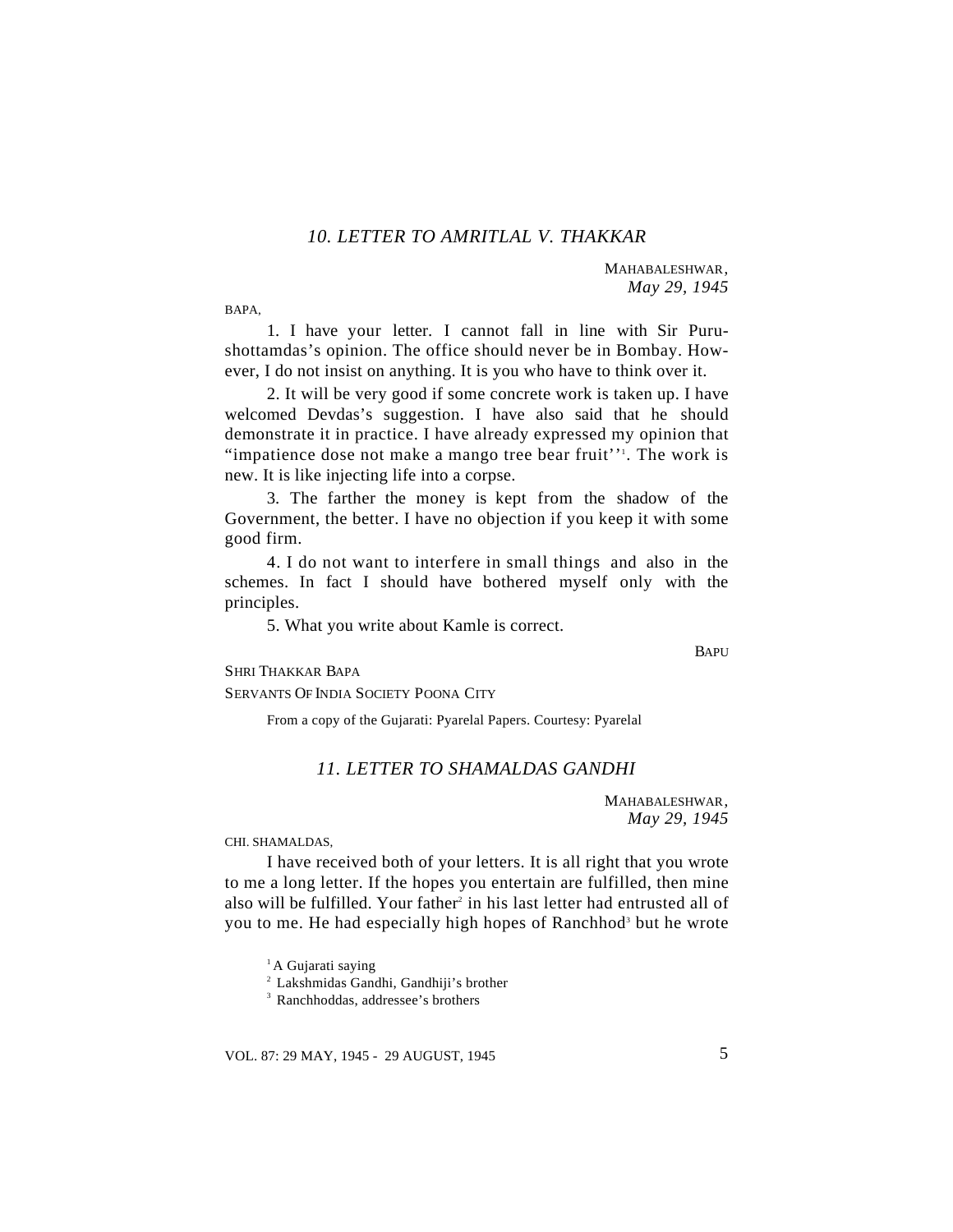quite a lot about you and Shanti<sup>1</sup>. I never met Ranchhod. Let us see how Shanti ultimately fares. For the present I have pinned my hopes on you.

> *B1essings from* BAPU

From a copy of the Gujarati: Pyarelal Papers. Courtesy: Pyarelal

#### *12. LETTER TO B. JAGANNATHDAS*

*May 29, 1945*

BHAI JAGANNATHDAS,

I have your letter. Come over to Panchgani any time you want. It will give me even greater pleasure if Diwan Bahadur also comes. You should understand of course that I shall be staying in somebody's house at Panchgani. The house is not big. You will therefore have to make arrangements for your lodging somewhere else. Continue the practice of writing in Hindustani.

> *Blessings from* M. K. GANDHI

From a photostat of the Hindi: C.W. 9760. Courtesy: B. Jagannathdas

#### *13. LETTER TO PIR ILAHIBUKSH*

*May 29, 1945*

BHAI PIR SAHEB,

I have your letter<sup>2</sup>. Perhaps you know that I know the Urdu script. There is very little difference between Sindhi and Urdu scripts. You must also be knowing that I call Hindustani that language which rural Hindus and Muslims of North India speak and which they write in the Nagari or Urdu scripts. So, if I may advise you, I would suggest that you teach Hindustani to Hindu and Muslim boys in all the schools in both the scripts. It is an old thing but did not make much progress. Now an association has come into being which propagates this scheme.<sup>3</sup>

*Yours,*

From the Hindi original: Pyarelal Papers. Courtesy: Pyarelal

<sup>1</sup> Santtilal, addressee's brother.

<sup>2</sup> Asking what language should be taught in Sind and how

<sup>3</sup> At the end there is the following instruction in Gujarati: "Give a reply on these lines and get my signature."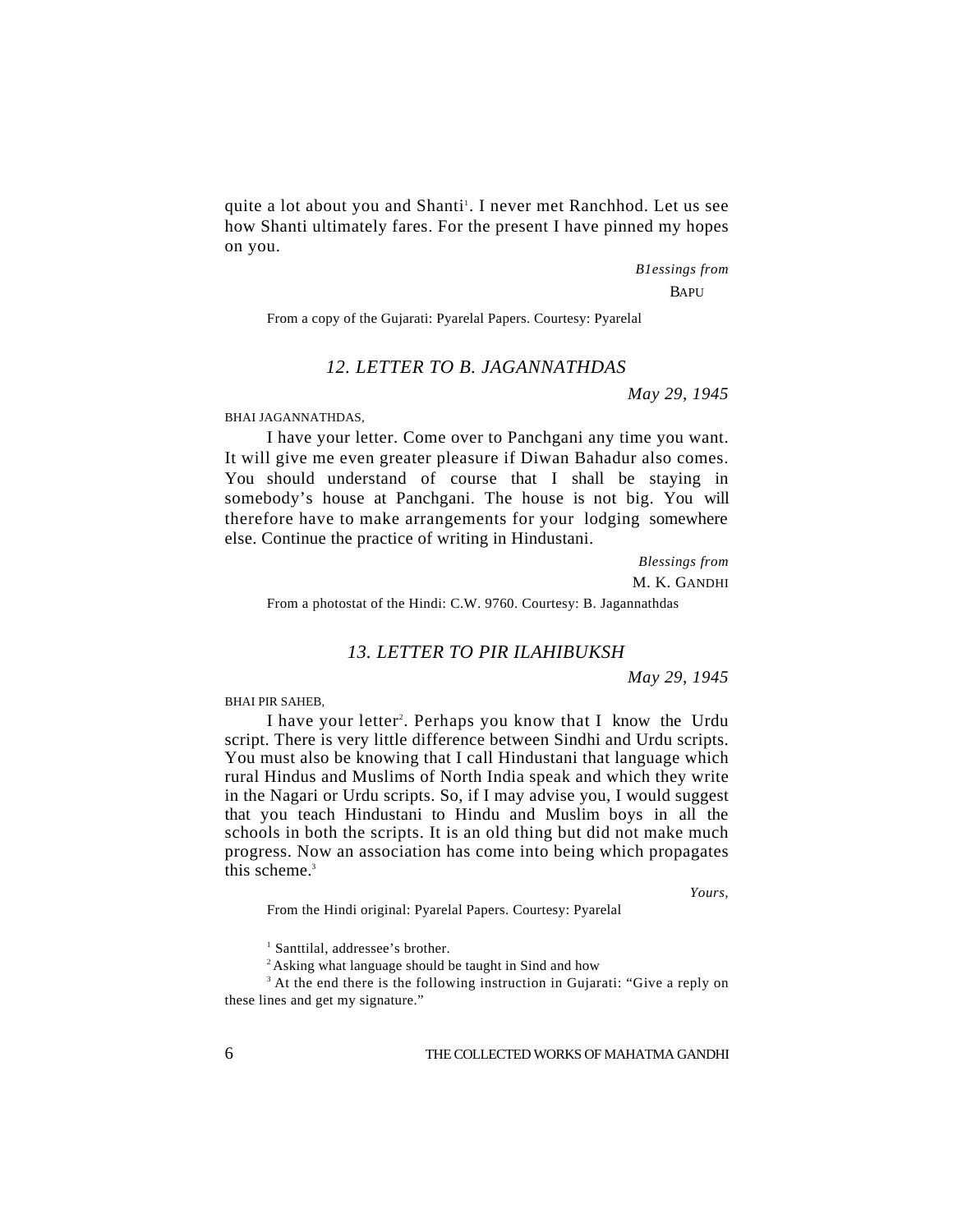MAHABALESHWAR, *May 29, 1945*

CHI. SUSHILA,

You must firmly refuse to marry the person whom your parents want you to marry.

Marry the man with whom you are so much in love after informing your parents. Do not seek my blessings. My advice and hope would be that both of you should devote yourselves to service and forget each other. I know it is difficult.

> *Blessings from* M. K. GANDHI

[C/O] SHRI GURUPRASAD SRIVASTAVA R. M. S. OFFICE CHARBAGH JUNCTION **LUCKNOW** 

From a copy of the Hindi: Pyarelal Papers. Courtesy: Pyarelal

### *15. LETTER TO SHYAMLAL*

MAHABALESHWAR, *May 29, 1945*

BHAI SHYAMLAL,

I have received your letter about the office. I agree. I understand Wardha to mean Wardha proper or places around it. The reason is clear.

M. K. GANDHI

SHYAMLAL KASTURBA TRUST OFFICE BOMBAY

From a copy of the Hindi: Pyarelal Papers. Courtesy: Pyarelal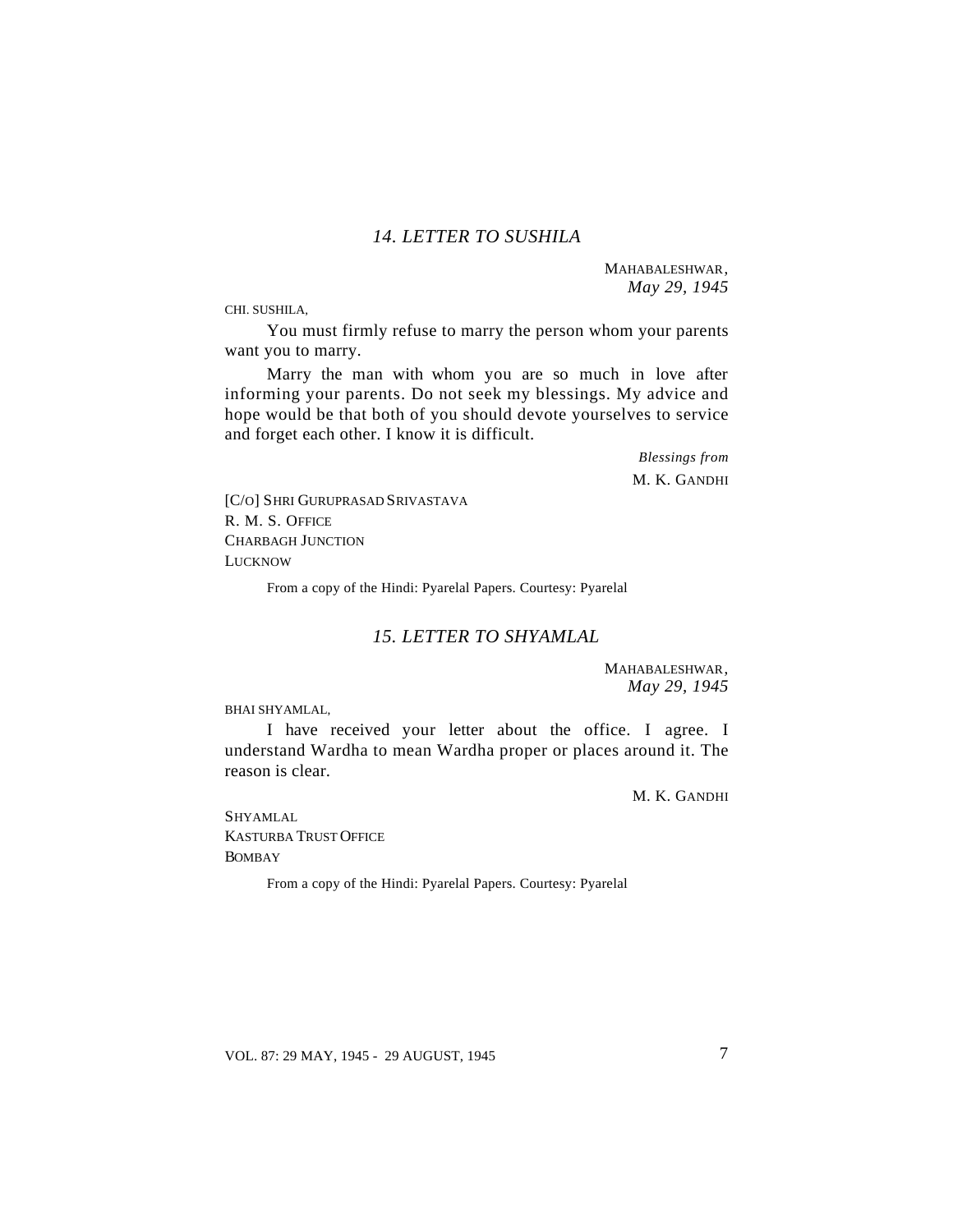MAHABALESHWAR, *May 29, 1945*

#### BHAI MOHAMMED HAMID-UD-DIN,

I have your letter. I am very sorry to know that out of your eight children only one, Masud, now four years old, is alive. May Cod give him a long life. May your wish that your son Masud should render service to the country and devote his life to furthering Hindu-Muslim unity bear fruit. Why do you write to one like me in English? And why does your printed address on the letter-paper have to be in English?

> *Yours,* M. K. GANDHI

SHRI HAMID-UD-DIN KHAN MAHARAJA'S COLLEGE JAIPUR

From a copy of the Urdu: Pyarelal Papers. Courtesy: Pyarelal

#### *17. INTERVIEW TO DENTON J. BROOKS JR.*<sup>1</sup>

MAHABALESHWAR, [On or before *May 30, 1945*] 2

QUESTION: Gandhiji, is there any special message you would care to send to the Negro people of America?

ANSWER: My life is its own message. If it is not, then nothing I can now write will fulfil the purpose.

When asked to comment on the probable trend of the race relations, Mr. Gandhi said:

My faith burns brighter today, even brighter than it has in the

 $<sup>1</sup>$  According to the source, the interviewer, a Negro journalist, was Far Eastern</sup> correspondent of *Chicago Defender*, in which the interview appeared on June 10, 1945. Brooks reported: " . . . in the exclusive interview given to me last week . . . at . . . Morarjee Castle, Mahabaleshwar . . . Gandhiji was observing silence, with the exception of an hour after evening prayers. . . . I asked questions and he hurriedly jotted down his answers."

<sup>2</sup> Brooks reported that "later in the evening" he had attended the "prayers". Gandhiji reached Panchgani on May 31, 1945, in the evening.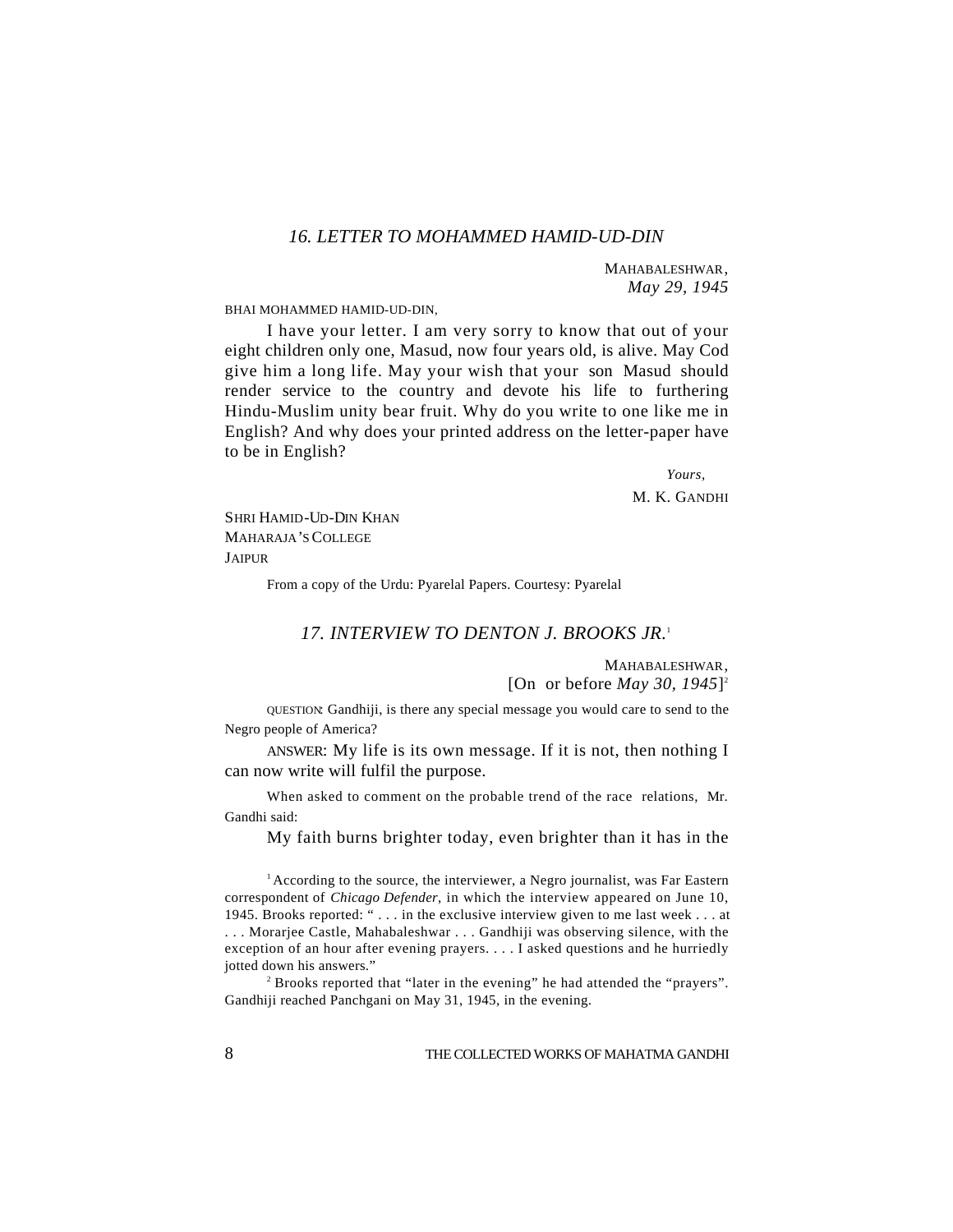past; we are fast approaching a solution to roublesome race problems.

This he feels will be accomplished in spite of present-day discouraging symptoms. And he still feels that the best weapon for use by underprivileged peoples is non-violence.

Pointing to his recent statement<sup>1</sup> made at the beginning of the San Francisco Conference, he indicated that India's freedom was closely identified with the welfare of all other under-privileged peoples. At that time he had said:

The freedom of India will demonstrate to all exploited races of the earth that their freedom is very near and that in no case will they be exploited.

*The Hindu,* 15-6-1945

#### *18. DRAFT FOREWORD TO "GITA ANI GITAI"*

I have quite a few co-workers who are more or less exclusively engaged in doing my work and who, therefore, have a claim on me. However, such a claim should not be made in so many words; otherwise I would not be able to do the work which I ought to do. Kundarji asked me to write a Foreword for *Gitai ani Gitai* and *Gitadhyayasangati*. How could I say 'No' to him? I agreed and so it became my duty to read *Gitadhyayasangati* and Kundarji's Preface. This took away one hour of my time. The work will suffer if I let my hours go thus and the *Gita* will cease to be my spiritual dictionary.<sup>2</sup>

The beauty of *Gitai* is that its meaning and music are rendered<sup>3</sup> in Marathi in such a way that those who do not know the original *Gita* can enjoy reading it as they would the original.

M. K. GANDHI

MAHABALESHWAR, May 30, 1945

From a copy of the Hindi: Pyarelal Papers. Courtesy: Pyarelal

<sup>&</sup>lt;sup>1</sup> Vide "Staement to the Press", 17-4-1945.

 $2$  Between this and the next paragraph, in the source, appears the Foreword to *Gitadhyayasangati*; the following item.

<sup>&</sup>lt;sup>3</sup> By Vinoba Bhave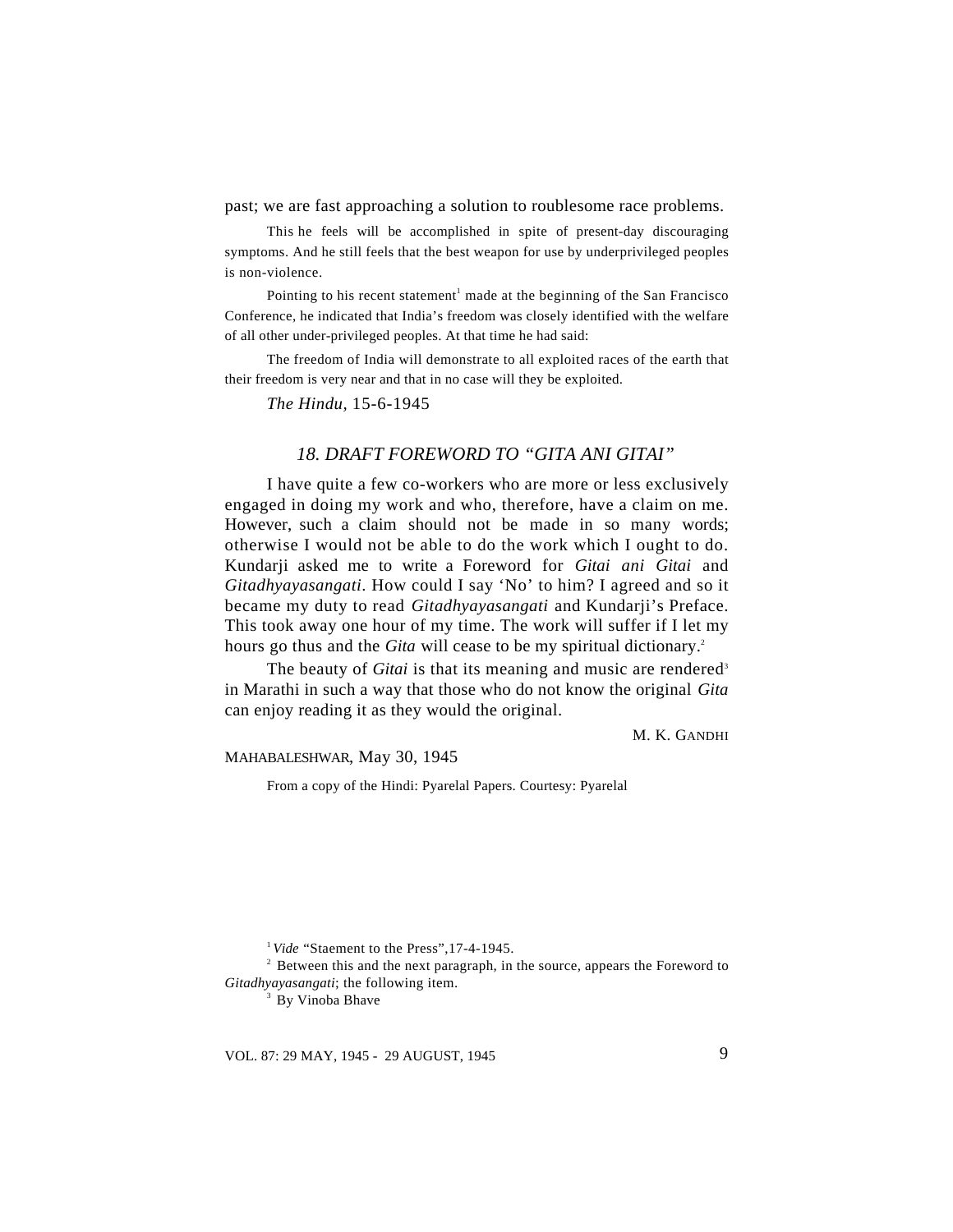#### *19. FOREWORD TO "GITADHYAYASANGATI"*

Vinoba has been my co-worker ever since the Ashram at Kochrab<sup>1</sup> was set up. He has done plenty of work that I wanted him to do or that which was dear to me. Take for instance *Gitadhyayasangati.* I had asked for a little, Vinoba gave me much. The readers should know that the idea of reciting the *Gita* in fourteen days and then in seven days first occurred to me in Yeravda Prison. I told Vinoba of what I had in mind and asked for his approval and also his suggestions. In reply he sent me *Gitadhyayasangati.* By having this before him the reader who wants to concentrate on the *Gita* and put its teaching into practice will<sup>2</sup> be benefited.

MAHABALESHWAR, May 30, 1945

[From Hindi]

*Gitadhyayasangati*

#### *20. TELEGRAM TO ASAF ALI*

MAHABALESHWAR, *May 30, 1945*

BARRISTER ASAF ALI KUCHA CHELLAN DELHI WIRE EXACT CONDITION. SORRY YOU ARE ILL.

GANDHI

From a copy: Pyarelal Papers. Courtesy: Pyarelal

<sup>1</sup> Near Ahmedabad, in May 1915

<sup>2</sup> The draft Foreword here adds: "I am convinced"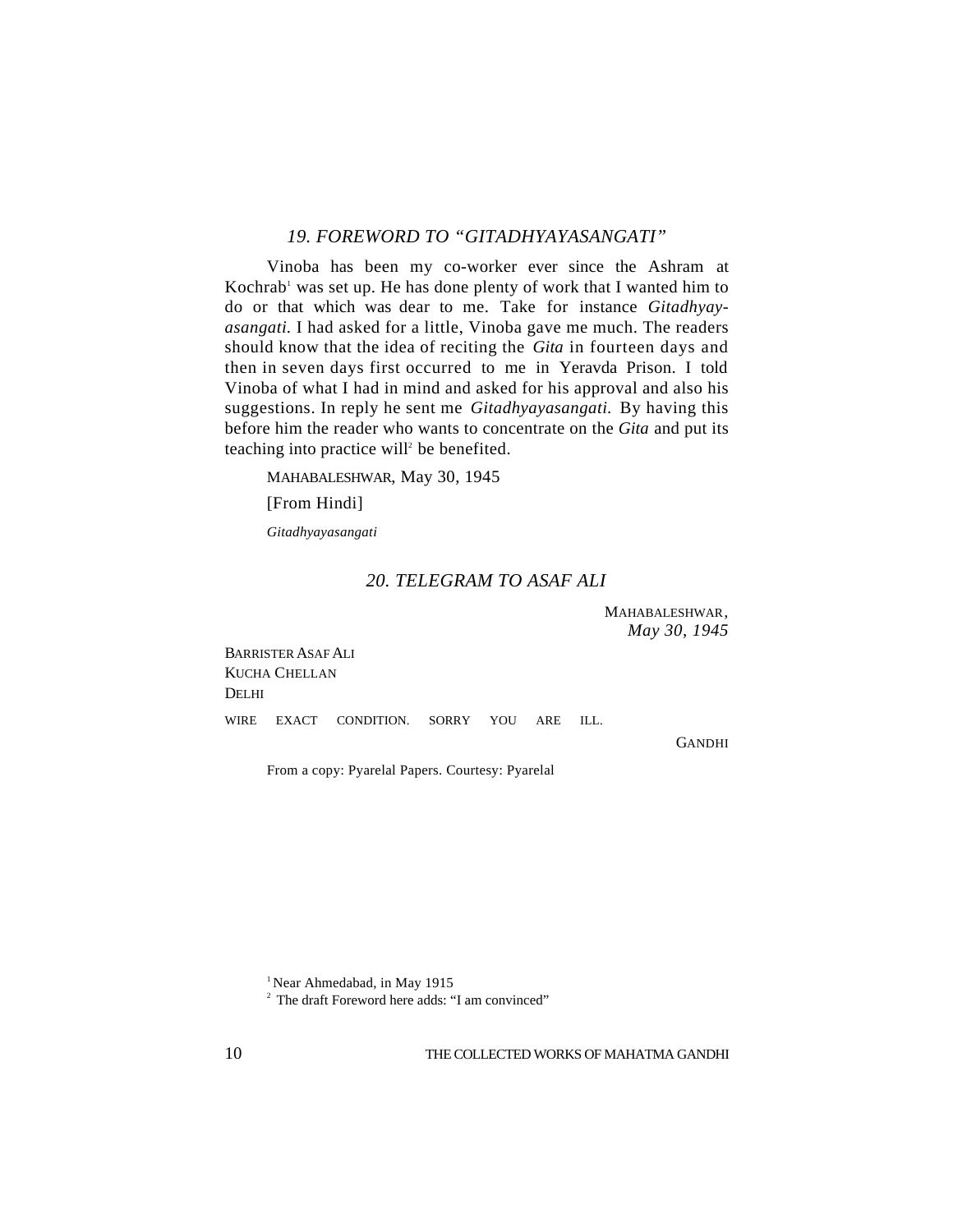# VOL. 87: 29 MAY, 1945 - 29 AUGUST, 1945 11

#### *21. LETTER TO SUDHIR GHOSH*

MAHABALESHWAR, *May 30, 1945*

MY DEAR SUDHIR,

I have your interesting letter. I am in Panchgani till the end of June. Dr. John Everton will certainly be able to see me in Panchgani during June, any afternoon. Of course I am silent but that should not matter. Of course he will give me previous information.

Love to you both.

**BAPU** 

SHRI SUDHIR GHOSH I UPPER WOOD STREET CALCUTTA

From a copy: Pyarelal Papers. Courtesy: Pyarelal

# *22. LETTER TO MIRABEHN*

MAHABALESHWAR, *May 30, 1945*

CHI. MIRA,

This is just to ask you not to worry about help. Bapa says he won't find the man to suit you. Balvantsinha can come only after I reach Sevagram. Ramprasad won't leave you till B. can join you. Meanwhile do as you sing "Rock of ages, cleft for me, let me hide myself in Thee"<sup>1</sup>.

Love.

SHRI MIRABEHN KISAN ASHRAM BAHADARABAD P. O. JWALAPUR NEAR HARDWAR

From a copy: Pyarelal Papers. Courtesy: Pyarelal

<sup>1</sup>A hymn by A. M. Toplady (1740-78) included in the *Ashram Bhajanavali* 

**BAPU**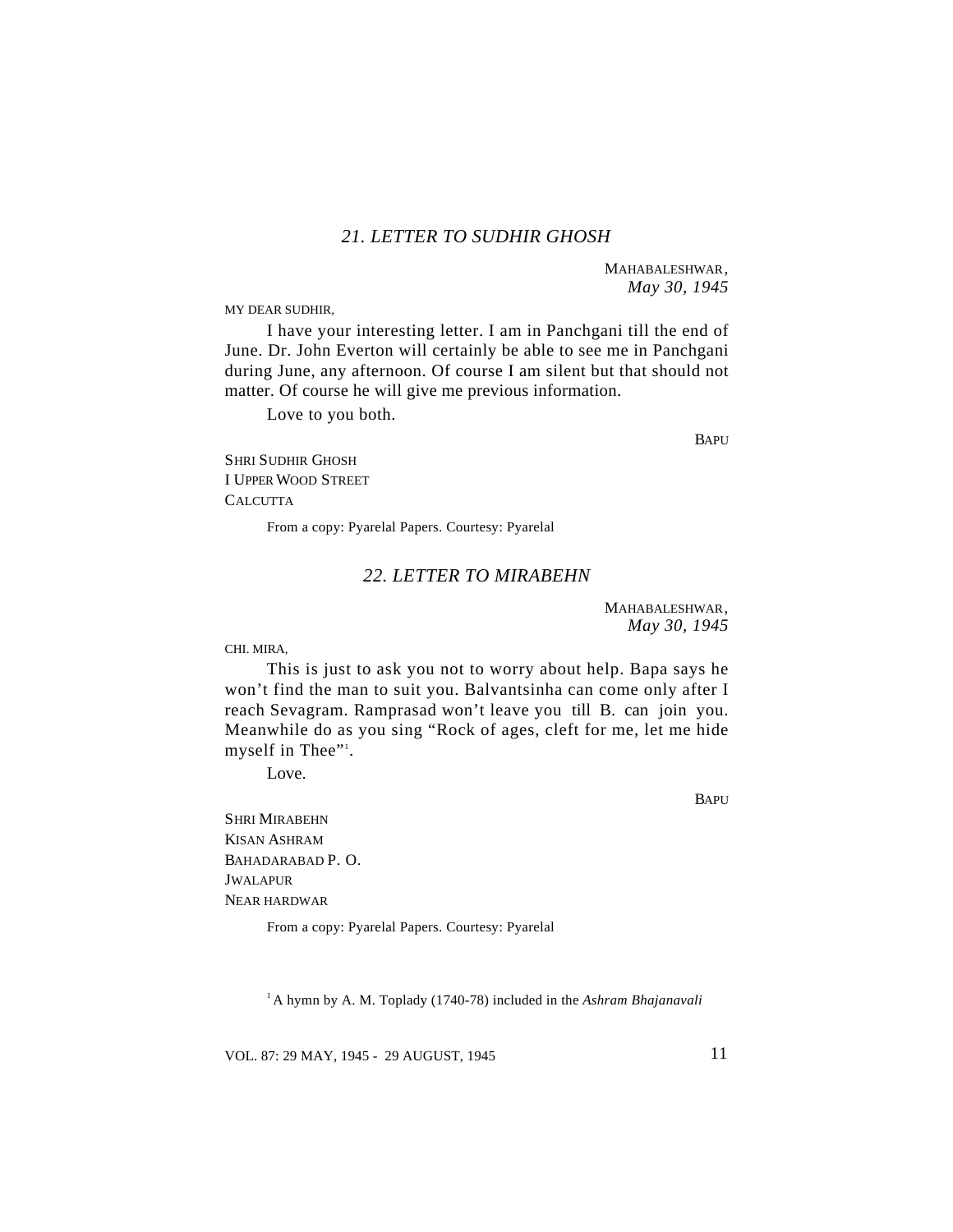#### *23. LETTER TO VALJI G. DESAI*

*May 30, 1945*

CHI. VALJI,

Bapa is very busy. He is not like me. If I don't get a man, I can beg for services. His eyes are weak. He would need someone to write in Gujarati and Hindi. If you or some boys or anybody else can help him, go and meet him and tell him so. At present he is in the Servants of India Society of Poona. The help is to be given there. It would be better if someone who is known was available.

Please let me know if there is any book in Marathi or Gujarati on veterinary science.

Tomorrow [we leave for] Panchgani.

*Blessings from* **BAPU** 

PROF. VALJI G. DESAI GANESH VADI FERGUSSON COLLEGE ROAD **POONA** 

From a photostat of the Gujarati: C.W. 10227. Courtesy: Valji G. Desai

#### *24. LETTER TO JAISUKHLAL GANDHI*

*May 30, 1945*

CHI. JAISUKHLAL,

I saw what you wrote at the bottom of Vinodini's letter. How did you get dysentery? The ideal diet is that which improves one's health day by day. Do you think there is some defect in your diet somewhere? You yourself should discover it. I am glad indeed that Manu has gone there. She will continue to cause me worry till she gets completely well.

*Blessings from*

**BAPU** 

SHRI JAISUKHLAL GANDHI SIND MARKET NO. 35 MAHATMA GANDHI ROAD KARACHI

From a microfilm of the Gujarati: M.M.U./24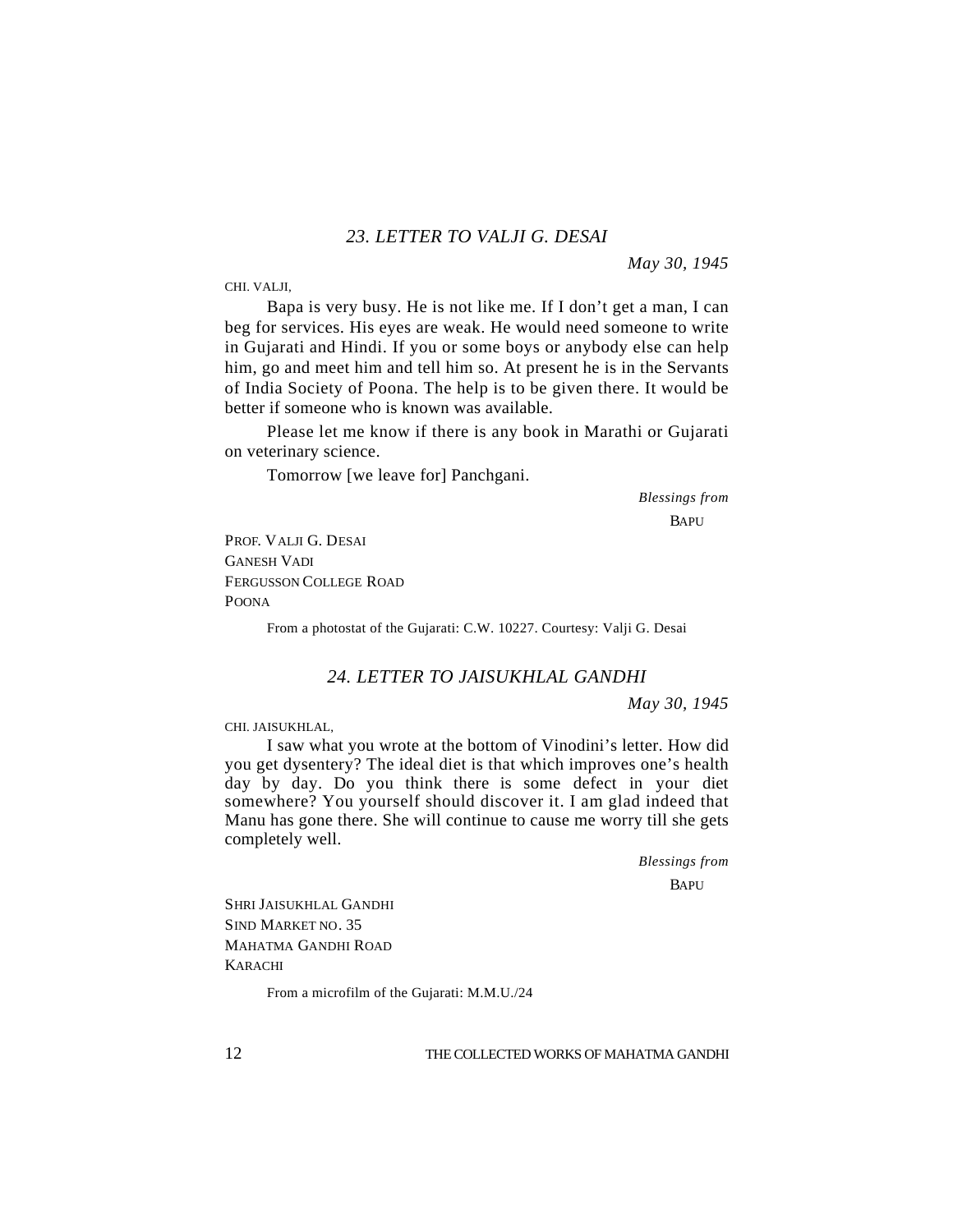*May 30, 1945*

CHI. NANDLAL,

Your letter of the 30th April reached me on the 5th May. I am able to reply to it only today. I get news about Hari-ichchha<sup>1</sup> practically every alternate day. She is always in my thoughts. How nice it would be if she survives. God's will shall prevail. The remedy also will be found in the same way. Just now I can think of no one except Dr. Kelkar. He is a fine man.

I shall be reaching there only in July. Write to me again. How does Hari-ichchha herself feel?

Look after the houses there.

*Blessings from*

**BAPU** 

From a photostat of the Gujarati: G.N. 9253. Also C.W. 2716. Courtesy: Nandlal Patel

#### *26. LETTER TO CHIMANLAL N. SHAH*

*May 30, 1945*

CHI. CHIMANLAL,

I have not been able to reply to one of your letters. You did well in sending the money to Ramaswami for his parents for the months of April and May. I think nothing is left now.

> *Blessings from* **BAPU**

From a photostat of the Gujarati: G.N. 10635

<sup>1</sup> Addressee's daughter

VOL. 87: 29 MAY, 1945 - 29 AUGUST, 1945 13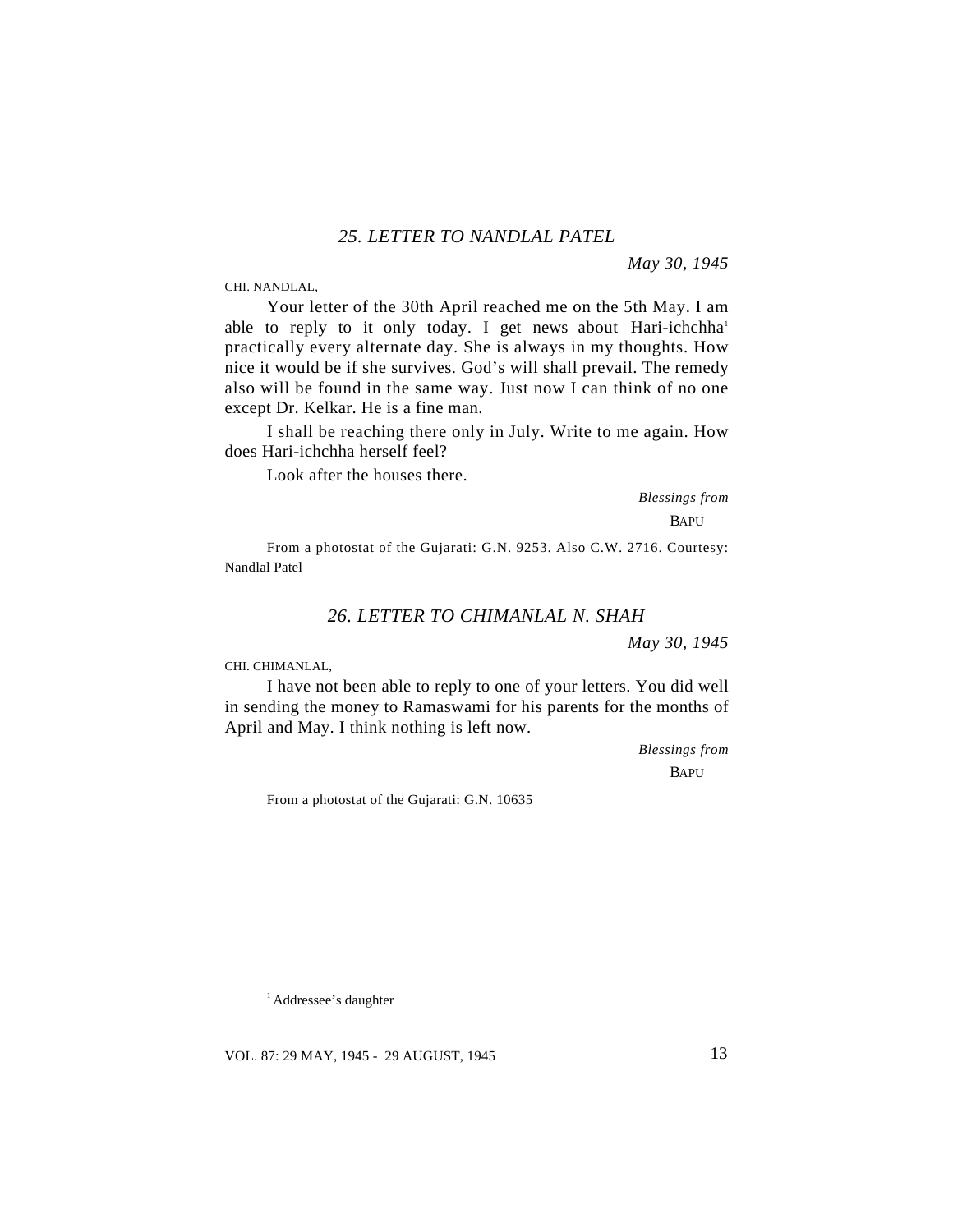#### *27. LETTER TO BURJORJI F. BHARUCHA*

MAHABALESHWAR, *May 30, 1945*

BHAI BHARUCHA,

I have your postcard. Please understand that it is improper to drag me into such activities.

> *Yours,* M. K. GANDHI

#### BURJORJI FARAMJI BHARUCHA BOMBAY-1

From a copy of the Gujarati: Pyarelal Papers. Courtesy: Pyarelal

#### *28. LETTER TO AMIN*

MAHABALESHWAR, *May 30, 1945*

CHI. AMIN,

That you make efforts is itself proof of the presence of both the virtues in you. Man's duty is but to endeavour. Success depends on the grace of God. We should seek solitude among the multitudes inaction in activity—but such activity should be without desire for fruits. That is what you are doing. Remember Ramakrishna Paramahansa was not inactive. After all you do not indulge in worldly behaviour.

> *Blessings from* **BAPU**

From a copy of the Gujarati: Pyarelal Papers. Courtesy: Pyarelal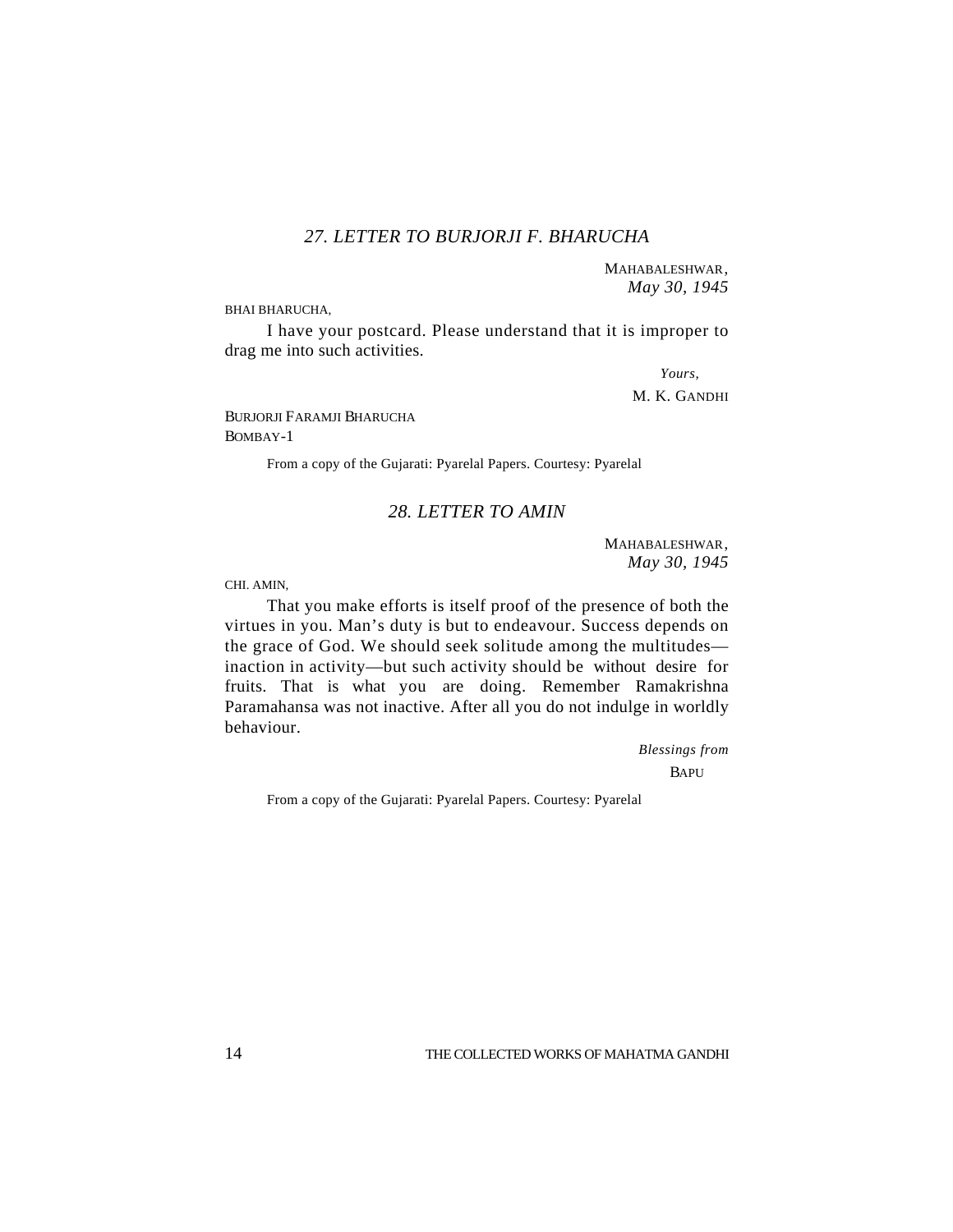#### *29. LETTER TO VASUMATI PANDIT*

MAHABALESHWAR, *May 30, 1945*

CHI. VASUMATI,

I could take up your letter only today. What you write is correct. Everyone works according to his ability. You and I cannot be exceptions. Take care of your health and keep on doing whatever you have to do. We should never lose faith that God looks after everyone. Ask Akbar.

> *Blessings from* **BAPU**

SHRI VASUMATIBEHN C/O DAULATRAM KASHIRAM **KARELWADI** THAKURDWAR ROAD BOMBAY

From a copy of the Gujarati: Pyarelal Papers. Courtesy: Pyarelal

### *30. LETTER TO RAMPRASAD VYAS*

*May 30, 1945*

CHI. RAMPRASAD,

I hope you are well. Do not move from there until I send Balvantsinha or someone else.<sup>1</sup> It is all right even if you have to stay there for two months. It would be a different thing if you wished to do no more than what I had asked.

> *Blessings from* **BAPU**

From a copy of the Gujarati: Pyarelal Papers. Courtesy: Pyarelal

<sup>1</sup> Vide also "Letter to Mirabehn", 30-5-1945.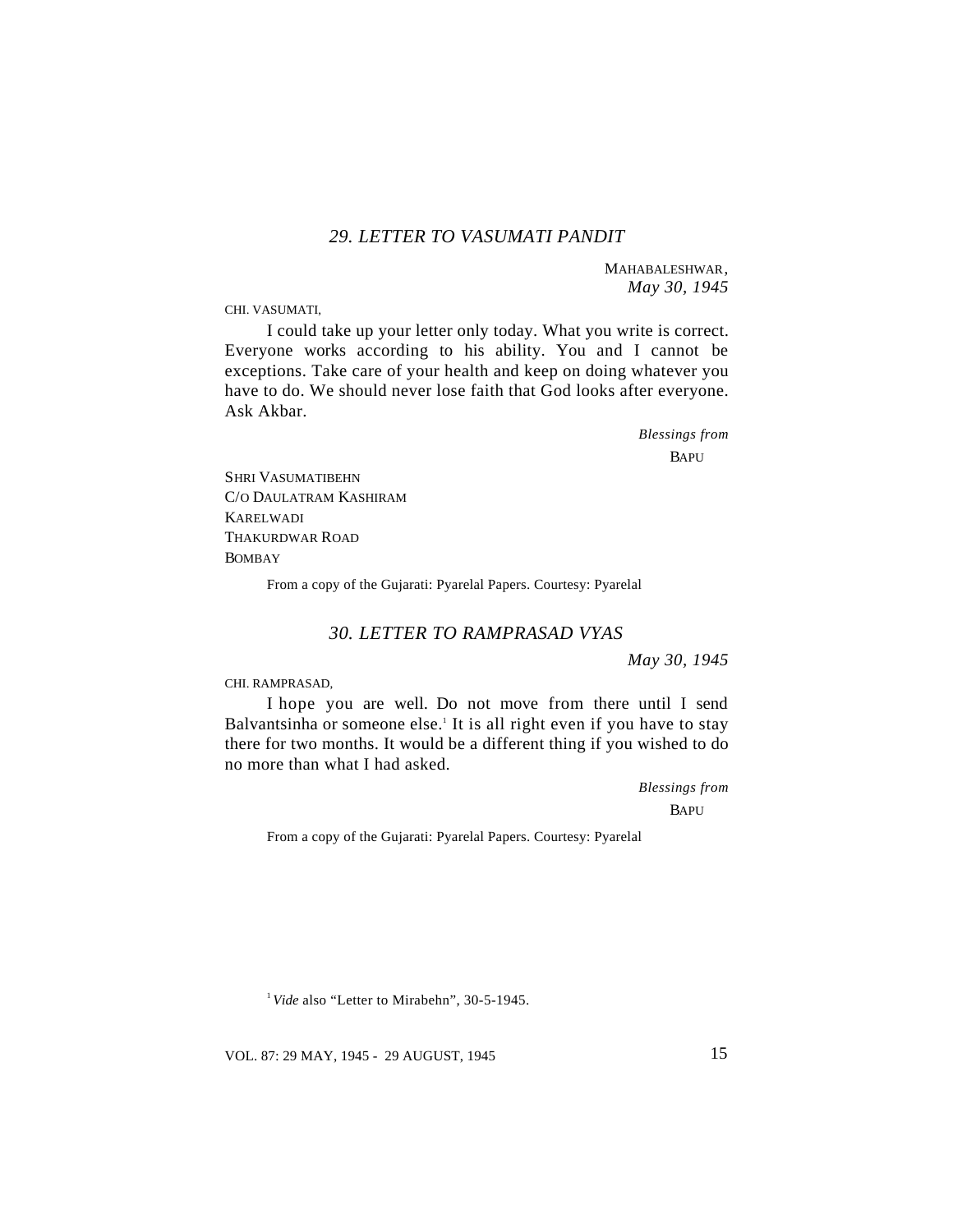# *31. LETTER TO SITARAM P. PATWARDHAN*

MAHABALESHWAR, *May 30, 1945*

CHI. APPA,

I could take up your letter only today. I cannot arrive at any clear decision. I know Jajuji's difficulties. I know the value of your work there. Balasaheb and others will only do what I tell them. Knowing all this increases my responsibility. Under the circumstances, if you also are not able to decide, then draw lots and act according to the result. Doing so is not the way of ignorance. I believe it to be perfectly a way of knowledge. It certainly has its advantages.

*Blessings from*

**BAPU** 

From a copy of the Gujarati: Pyarelal Papers. Courtesy: Pyarelal

#### *32. LETTER TO SARASWATI GANDHI*

*May 30, 1945*

CHI. SURU,

I am able to answer your letter only today. You and Vali can come here any time you want. But I would not like you to incur so much expense just for the sake of meeting me. You are doing good work there. You are meeting me through letters. If you two can reform Harilal, I shall feel that you have accomplished a great thing.

*Blessings from*

BAPU

From a photostat of the Hindi: G.N. 6186. Also C.W. 3460. Courtesy: Kantilal Gandhi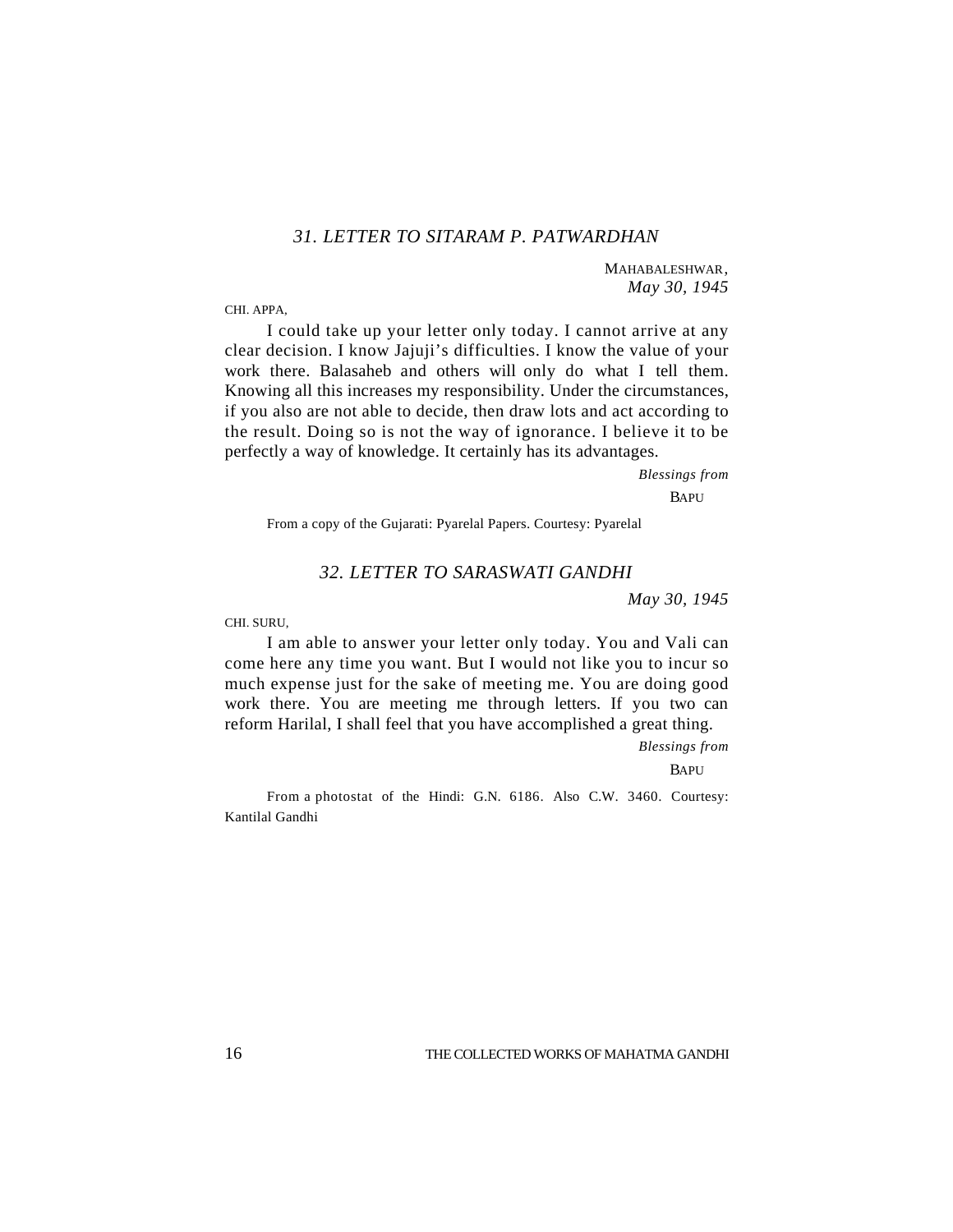CHI. PRABHAKAR,

The main reason for my not answering your letter was the meetings. I am now disposing of the letters. Ask again if something is left out in my reply.

I am not sorry that you fasted. I hope you will regain the weight you may have lost. It will increase only gradually. It will be good if Madho improves. It is difficult when it is kleptomania. The person then does not even know that he is stealing. He deserves pity. On such occasions do not show mercy by resorting to a fast. Every time he behaves like that he should be warned, gently not harshly.

Tell Balvantsinha that I am on the lookout for books on veterinary science.<sup>1</sup> I have now gone through the whole letter. I do not see you have any particular question.

*Blessings from* **BAPU** From a photostat of the Hindi: G.N. 9028. Also C.W. 5883 and 9152.

#### *34. LETTER TO KUNDAR DIWAN*

MAHABALESHWAR, *May 30, 1945*

BHAI KUNDAR,

Courtesy: Prabhakar

Herewith my Foreword<sup>2</sup>. I am no longer fit for such work. If I wish to live, it is in order that I can take part in the *yajna* of freedom by doing something original. Writing such prefaces is not that work. You will be writing so many things. Please do not ask for anything from me.

I find the discourses on the *Gita* interesting. But I cannot say

<sup>&</sup>lt;sup>1</sup> Vide "Letter to Valji G. Desai", 30-5-1945.

<sup>2</sup>*Vide* "Draft forwarded to *Gita Ani Gitai*", 30-5-1945.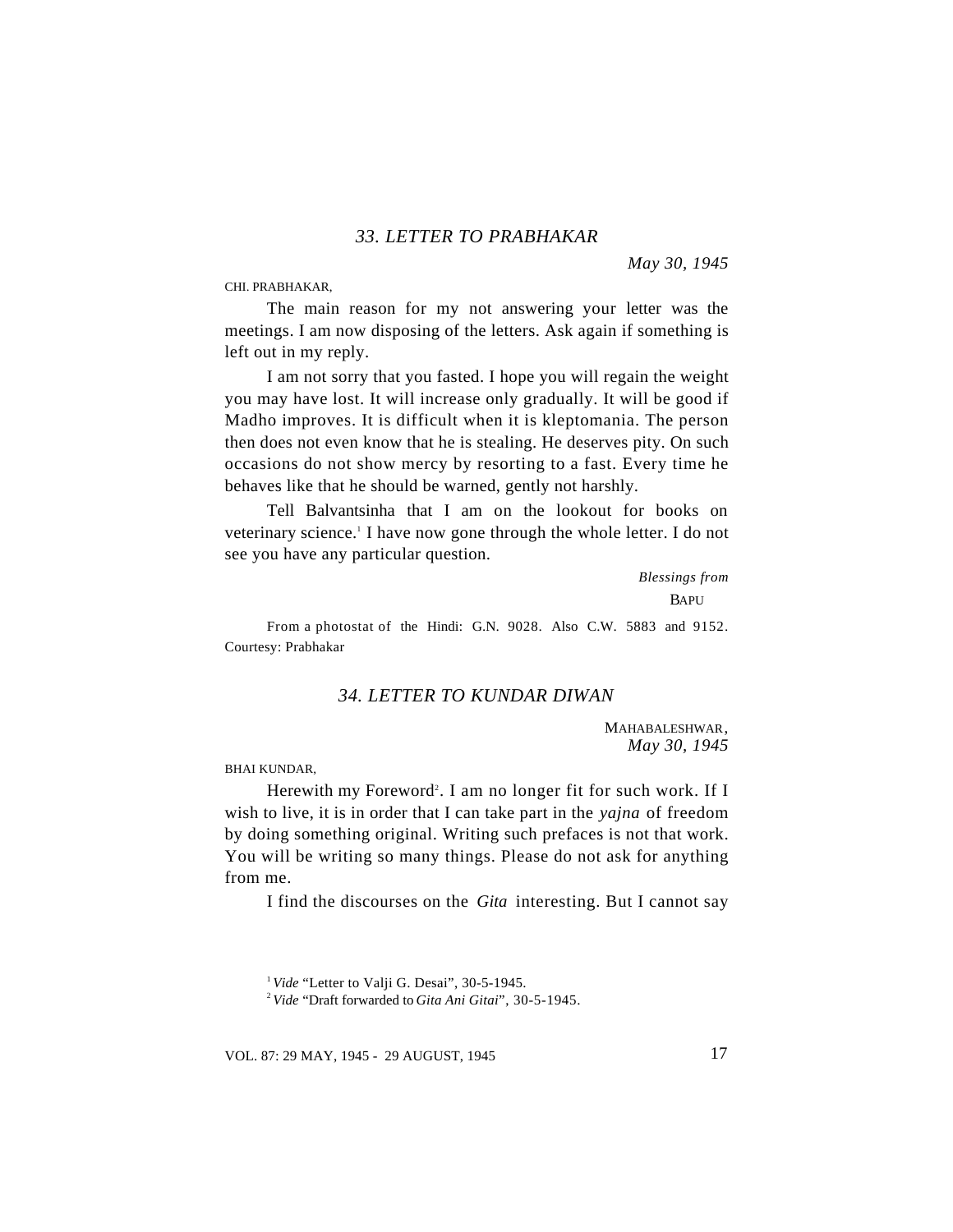what you can. Where do I have that knowledge? You may reject my Foreword if you find it of no use.

> *Blessings from* **BAPU**

KUNDAR DIWAN M. S. MANDAL, **DATTAPUR** NALWADI, WARDHA

From a copy of the Hindi: Pyarelal Papers. Courtesy: Pyarelal

#### *35. LETTER TO RAMESHWARI NEHRU*

*May 30, 1945*

CHI. RAMESHWARIBEHN,

Your letter about Father is lying with me.

I will not issue an appeal about a memorial for him.<sup>1</sup> It should come from the Punjab and in Punjabi. If someone issues an appeal and does not take any responsibility, then he should let things follow their own course. After all Father's services need no memorial to make them lasting. One lives on in service. Kaul's name and address will be given below.

I have received your letter regarding the Balika Ashram. I have sent a telegram.<sup>2</sup> It is enough. Your letter explains your telegram.

*Blessings from*

BAPU

[PS.]

Shrimati Kaul's address:

Lady C. Kaul

Camp, *via* Sangrur

(Zind State-Punjab)

From a photostat of the Hindi: G.N. 8008. Also C.W. 3108. Courtesy: Rameshwari Nehru

<sup>&</sup>lt;sup>1</sup> Vide also "Letter to Rameshwari Nehru", 30-5-1945.

<sup>2</sup>*Vide* "Telegram to Rameshwari Nehru", 29-5-1945.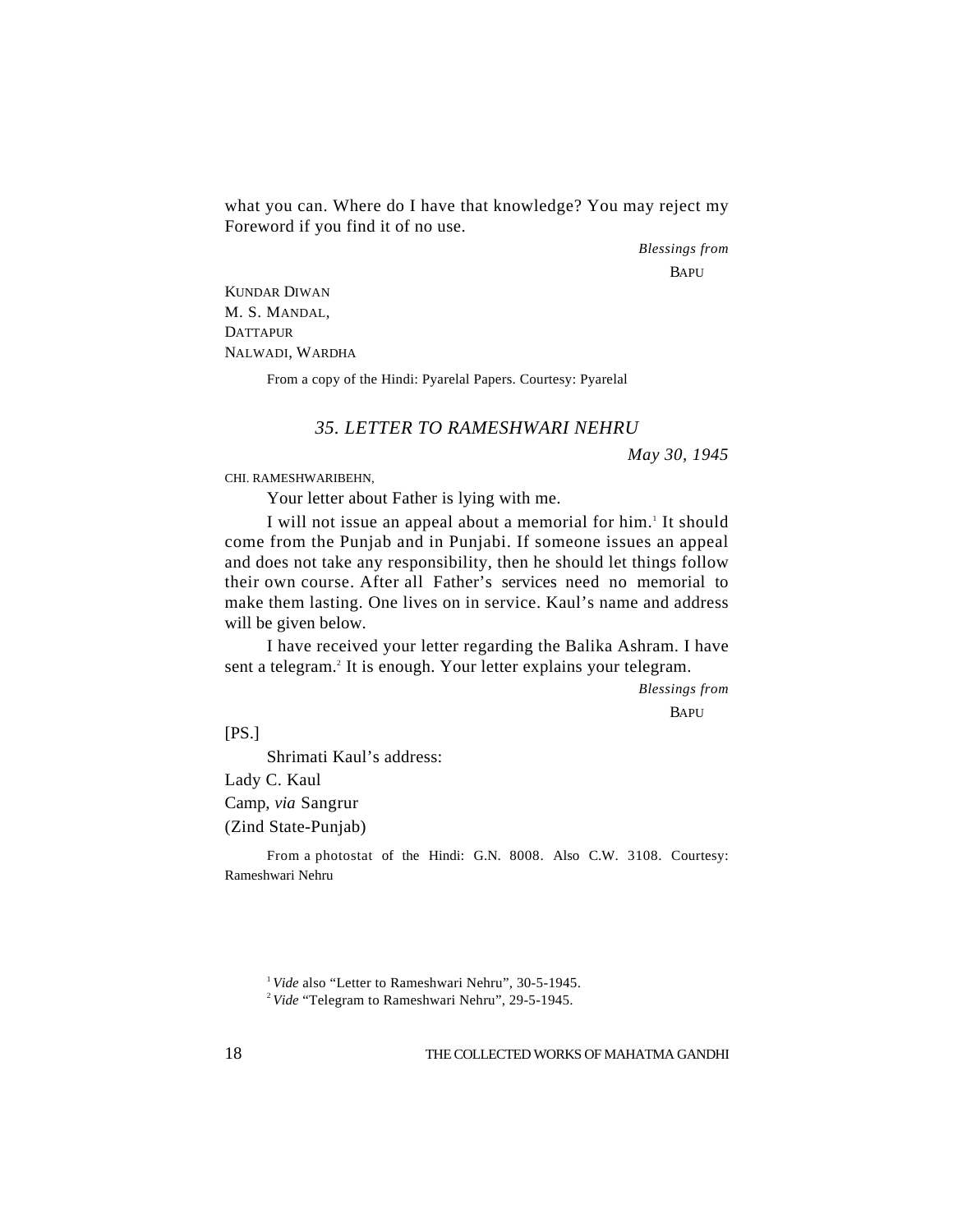#### *36. LETTER TO DEVPRAKASH NAYYAR*

*May 30, 1945*

CHI. DEV,

I have not replied to all your letters. I am taking out the old ones today. There is one question in that. Singing certainly has a place in *Nayee Talim*. Singing implies a knowledge of notes and this one must have.

> *Blessings from* **BAPU**

From a microfilm of the Hindi original. Courtesy: National Archives of India. Also Pyarelal Papers. Courtesy: Pyarelal

#### *37. LETTER TO OM PRAKASH GUPTA*

*May 30, 1945*

CHI. OM PRAKASH,

Your beautiful letter is before me. I am disposing of all the pending letters today. You must be getting on well. Let me know what I have to do after I return.

> *Blessings from* **BAPU**

From a copy of the Hindi: Pyarelal Papers. Courtesy: Pyarelal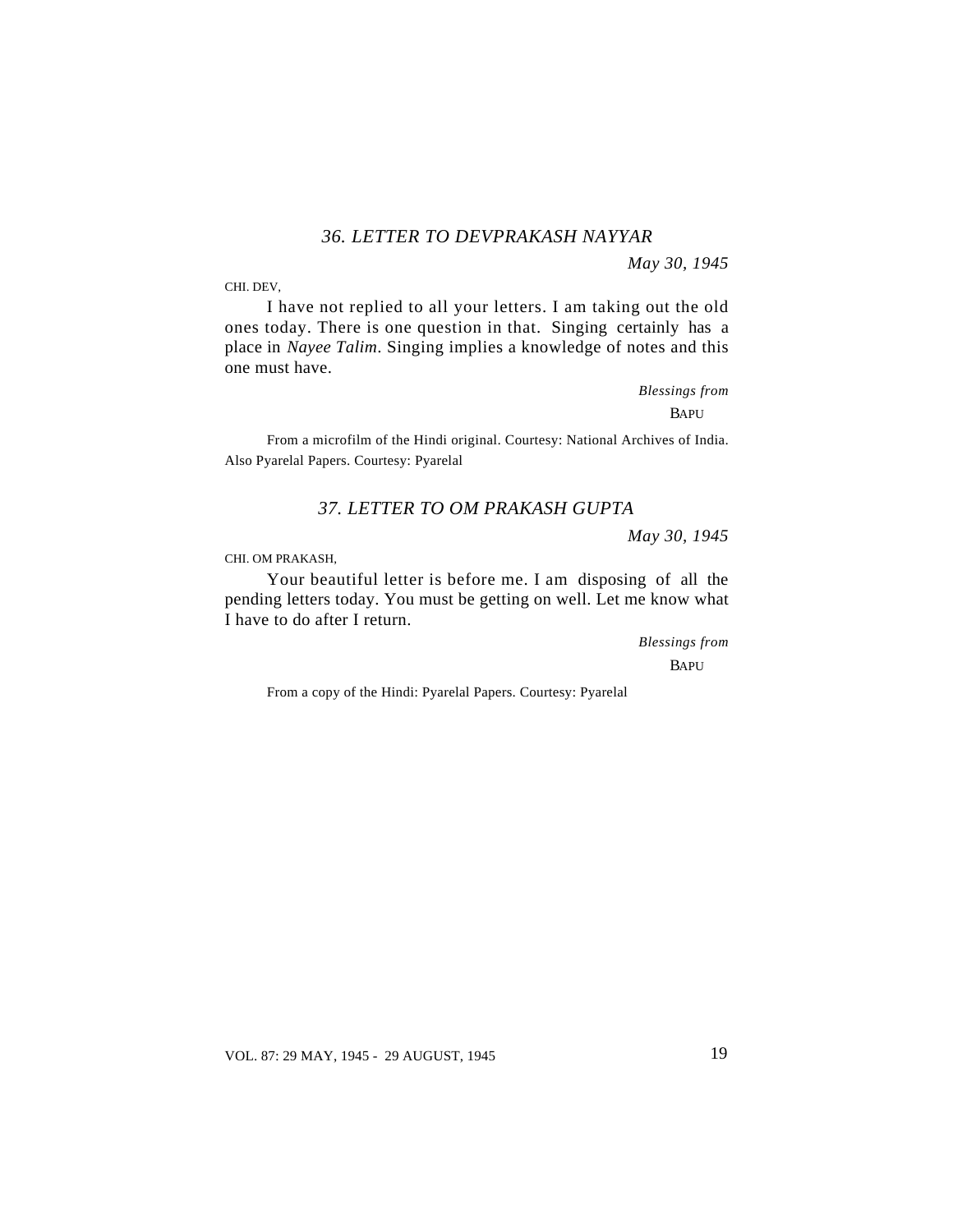#### *38. LETTER TO LAKSHMINARAYAN*

MAHABALESHWAR, *May 30, 1945*

CHI. LAKSHMI BABU,

You wrote to me about Shashi's marriage on the 13th May. I received the letter on the 17th. The wedding was on the 21st. You might have received the letter in time if I had written to you the same day. But I could read the letter only today. There is so much work. However, please do not feel bad. The marriage has been solemnized. Convey my blessings to the couple. I hope that they will lead a life of service and devotion.

> *Blessings from* **BAPU**

[PS.]

Write to Panchgani.

SHRI LAKSHMINARAYAN

KHADI BHANDAR, NAYA BAZAAR

MUZAFFARPUR (BIHAR)

From a copy of the Hindi: Pyarelal Papers. Courtesy: Pyarelal

#### *39. LETTER TO SRIKRISHNADAS JAJU*

MAHABALESHWAR, *May 30, 1945*

BHAI JAJUJI,

I could reach your letter of the 15th only today.

I do not like to borrow money for Kashmir. The condition seems to me very strict. They refuse to give it for five years. I do not see any harm in having a look at the old yarn. However, it would be better if we could manage without a loan. This is my personal view. You can take a loan if the conditions are acceptable to you, if our workers from Kashmir are also willing and if we cannot give them the money in any other way. If it becomes necessary to take the loan, I will give my signature when it is required.

> *Blessings from* **BAPU**

[PS.]

I return the papers. From a copy of the Hindi: Pyarelal Papers. Courtesy: Pyarelal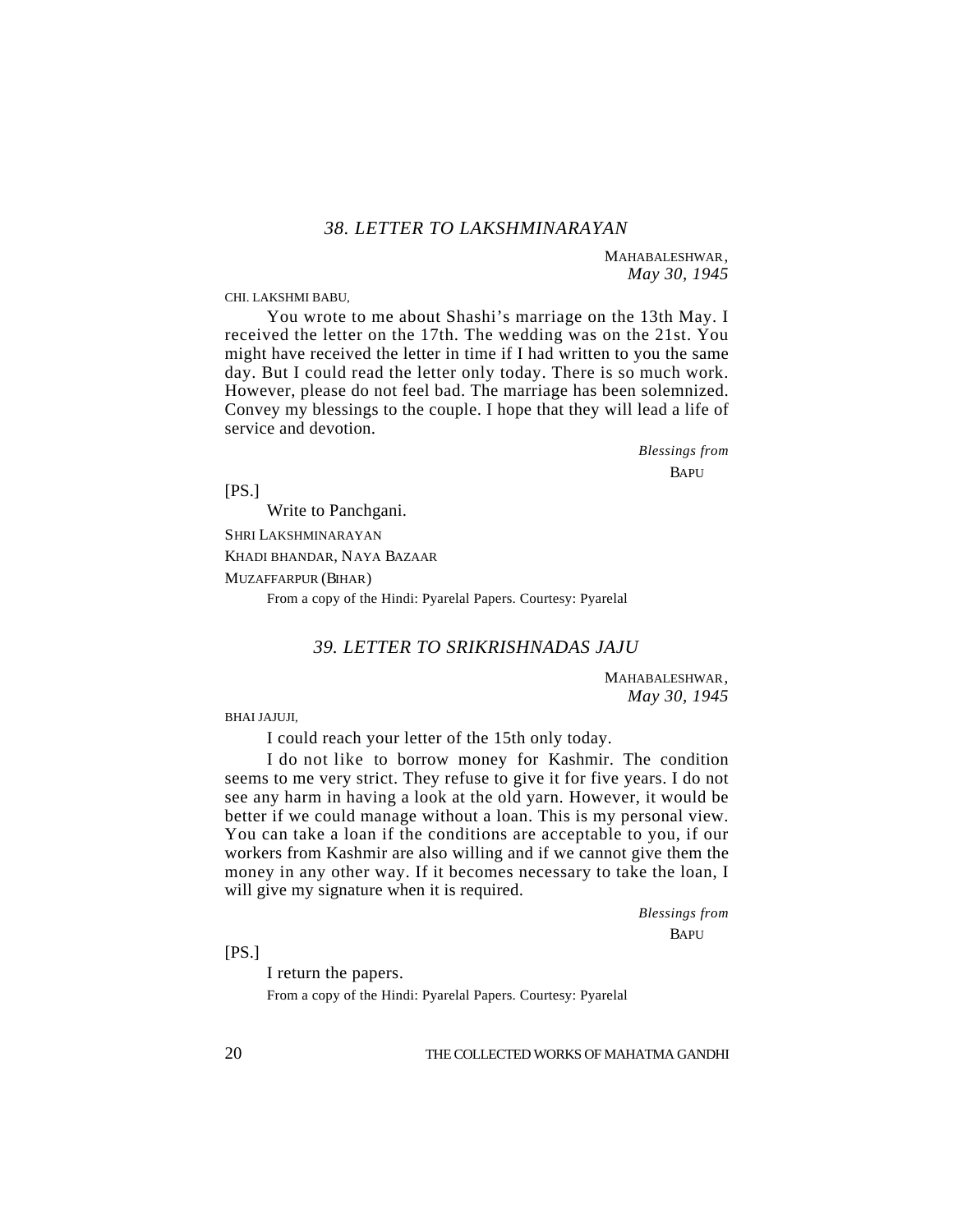CHI. RAMASWAMI,

I have not replied to two of your letters. The reason is work.

The postcard does not call for any reply. You must have received money for the months of April and May. I am sorry that there was some irregularity in sending the money. I am responsible for that. When your continuing became uncertain probably I was not able to make up my mind as to what should be the duty of the Ashram towards you. I do not remember it well. I am sorry that your parents were a little hurt.

Only the poor have true and pure ambition. That certainly lifts them high and throws them into the hands of the demon. This is the translation of "between the devil and the deep sea". What you say is not true. When you feel that you are going to fall into the hands of Satan, you should give up that work. I don't think it proper to say more to you in this connection. You must yourself realize your duty.

Do not blame the zemindar if you want the fame which you can acquire with your money. Just as among the poor, there are also good and bad among them. All poor people are not good and all rich people are not bad. Ponder over the basic things while you are entering a new life.

I hope there won't be any difficulty in understanding my language. You should learn to speak and write in Hindi. Keep on writing to me. Write to me at Panchgani.

*Blessings from*

**BAPU** 

From a copy of the Hindi: Pyarelal Papers. Courtesy: Pyarelal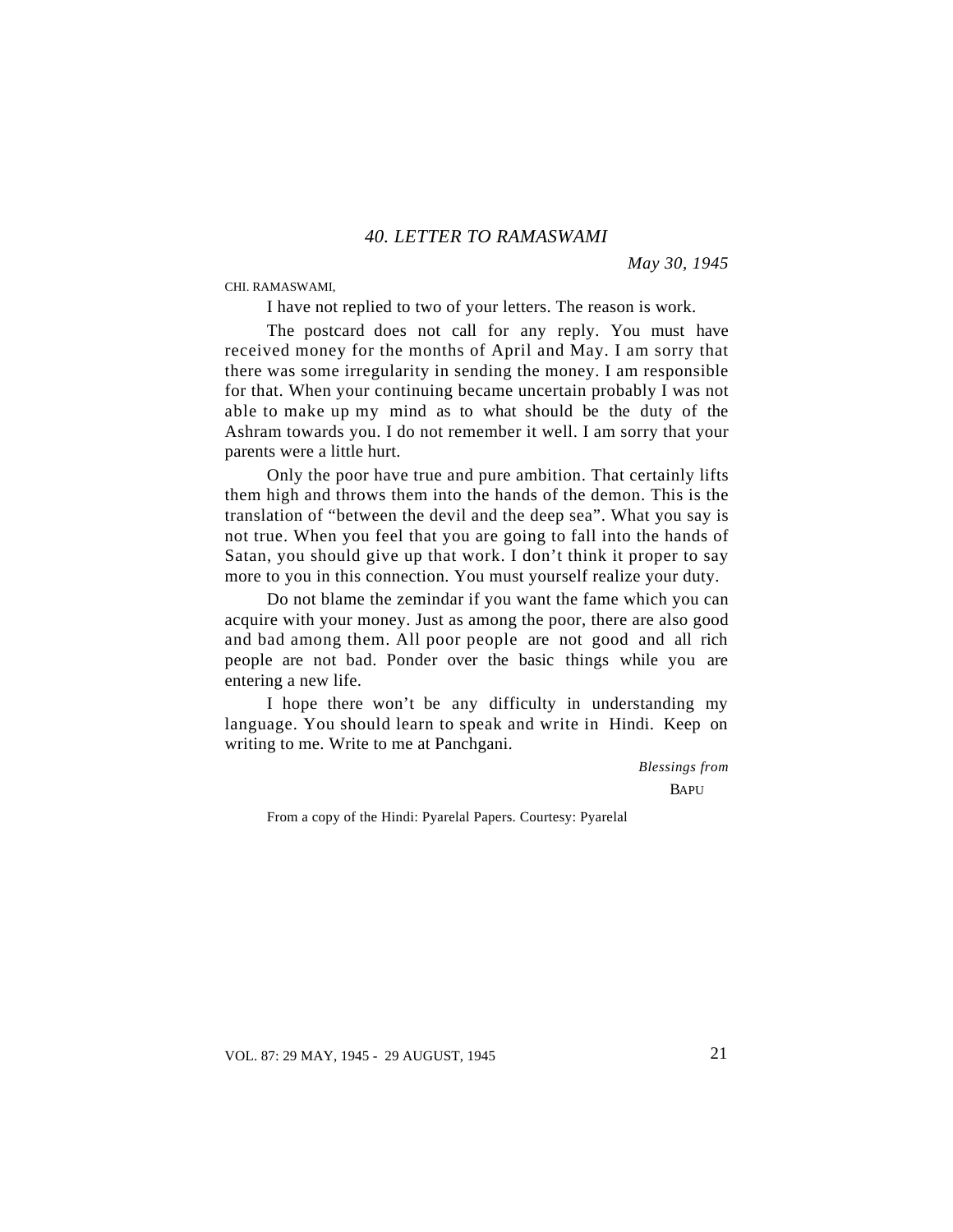#### *41. FOREWORD TO "VARNAVYAVASTHA"*<sup>1</sup>

I do not have the time to read this book again. I do not even wish to. I have many other things to do.

In my opinion a man daily moves either forward or backward. He never stands still. The whole world is moving. There is no exception to it. I will be making a wrong statement if I say that I am today what I was yesterday and will remain the same in future. In fact I should not even have such a desire.

It is right however that my writings and utterances should not be such as to confuse others. I should not write things which can bear two interpretations. That is to say I should always have an eye to truth and non-violence while writing, speaking or doing anything. I can say that

I have been doing that ever since I gave my word to my mother. In fact I became a devotee of truth ever since I reached the age of understanding.

This does not mean that I have had or even today have a full vision of truth and ahimsa. But I do believe that my vision of truth and ahimsa is becoming clearer every day. Therefore it would not be correct to say that my views on Varnashrama are the same as they were in the past. I have said that the varnas and the ashramas are the gifts of Hinduism to the world, and I still adhere to that view. But today neither the varnas nor the ashramas of my conception are in existence anywhere. They should form a part of our religion. But it can be said that these days the ashramas have disappeared altogether and varnas are found in the form of privileges. The claim of being a Brahmin, a Kshatriya, a Vaishya connotes pride. How can there be pride where there is religion? And the Shudras are not taken into consideration at all! Shudras are low and the Ati-Shudras are the lowest of the low. This is not religion but a negation of it.

Where are the four varnas of the *Gita* today? Varna is entirely different from caste. There are numerous castes. I know of no authority for caste in the *Gita* or any other scripture. The *Gita* has prescribed four varnas and they are based on one's aptitudes and karma. I am saying four just to give you an example. There can be more or less varnas than that. But there prevails only one varna today,

 $1$ Gandhiji wrote this under the title "Key to My Writings".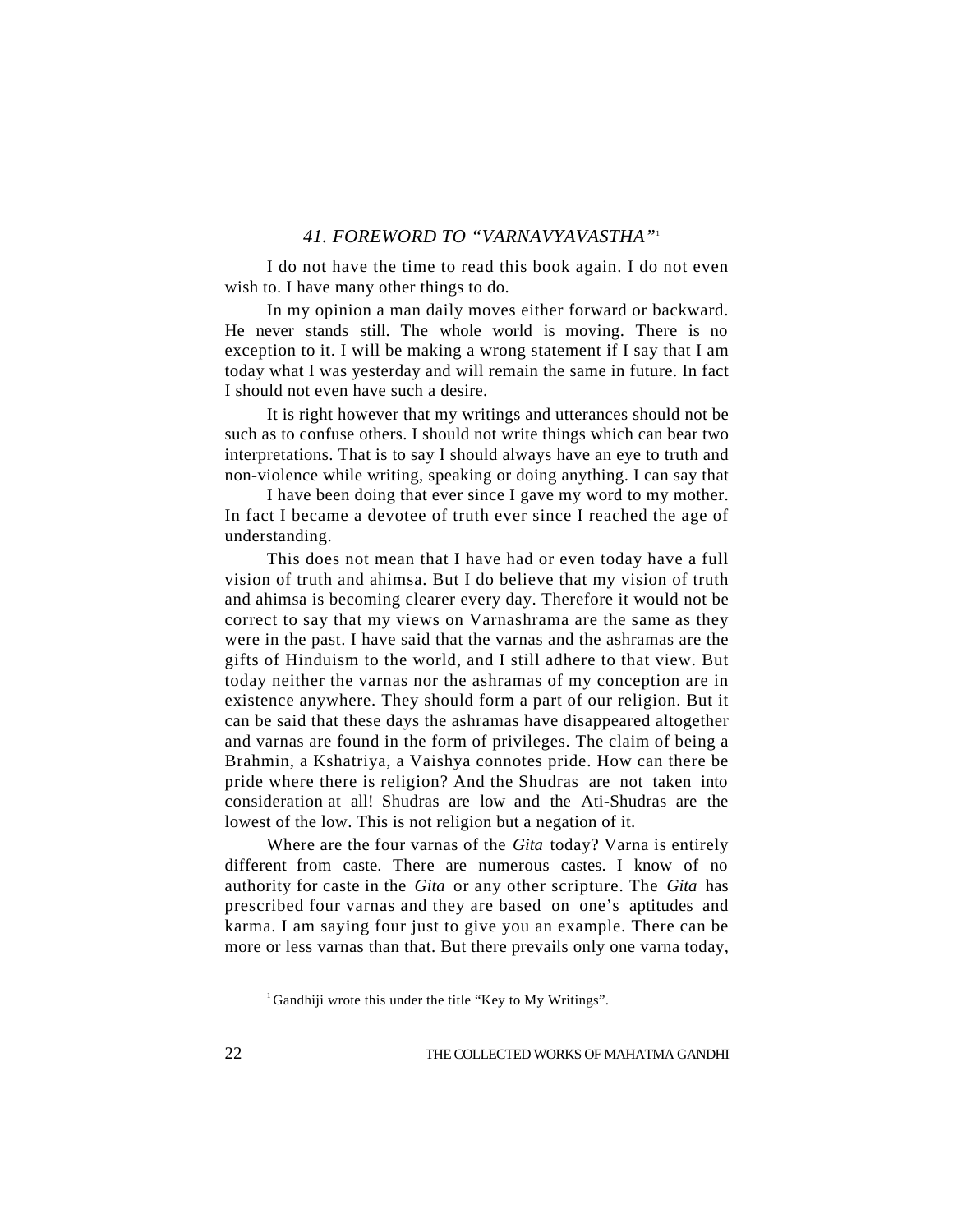that is, of Shudras', or, you may call it, Ati-Shudras', or Harijans' or untouchables. I have no doubt about the truth of what I say. If I can bring round the Hindu society to my view, all our internal quarrels will come to an end. That will also put an end to communal riots between Hindus and Muslims, and the people of India will occupy a place of honour in the world. Just as it is not dharma but *adharma* to believe in the distinctions of high and low, so also colour prejudice is *adharma*. If a scripture is found to sanction distinctions of high and low, or distinctions of colour, it does not deserve the name of scripture. One should approach the scriptures with the assumption that they would not say anything which is contrary to dharma.

Caste distinctions have taken such deep roots that they have infected the Muslims, Christians and others. It is true that there are class destinations in more or less degree in all the religions, from which one has to conclude that that failing is inherent in every human being. We can cleanse ourselves of that failing only by pure dharma. I have not found sanction for such distinctions between high and low in any scriptures. In the eyes of religion all men are equal. An educated, intelligent and affluent man is no better than an ignorant, stupid and poor man. If he is cultured, that is to say, if he has been purified by dharma, he will utilise his education, intelligence and money in the service of his illiterate, stupid and poor brethren. And he will strive to give them, that is to say, the whole world, what he has got. If that is true of religion, then in our present condition, devoid of religion our dharma lies in becoming Ati-Shudras voluntarily. A man should consider himself not the owner of his property but its trustee or custodian. He will use it for the service of society. He will accept only that much for himself as he has earned with his labour. If that happens, no one will be poor and no one rich. In such a system all religions will naturally be held equal. Therefore all quarrels arising out of religions, caste and economic differences will be ended.

At this stage it is also necessary to ponder over one further point. It is the foremost dharma of a subject nation to free itself of the bondage at the very first opportunity. A subject is compulsorily an Ati-Shudra. It is immaterial whether he has been given titles, or whether he is made a judge or a peon of a judge or whether he is a king or a pauper. The more titles one has the more abject is one's condition under alien rule. Thus by correlating freedom with dharma and making the latter widespread, we shall in the natural course of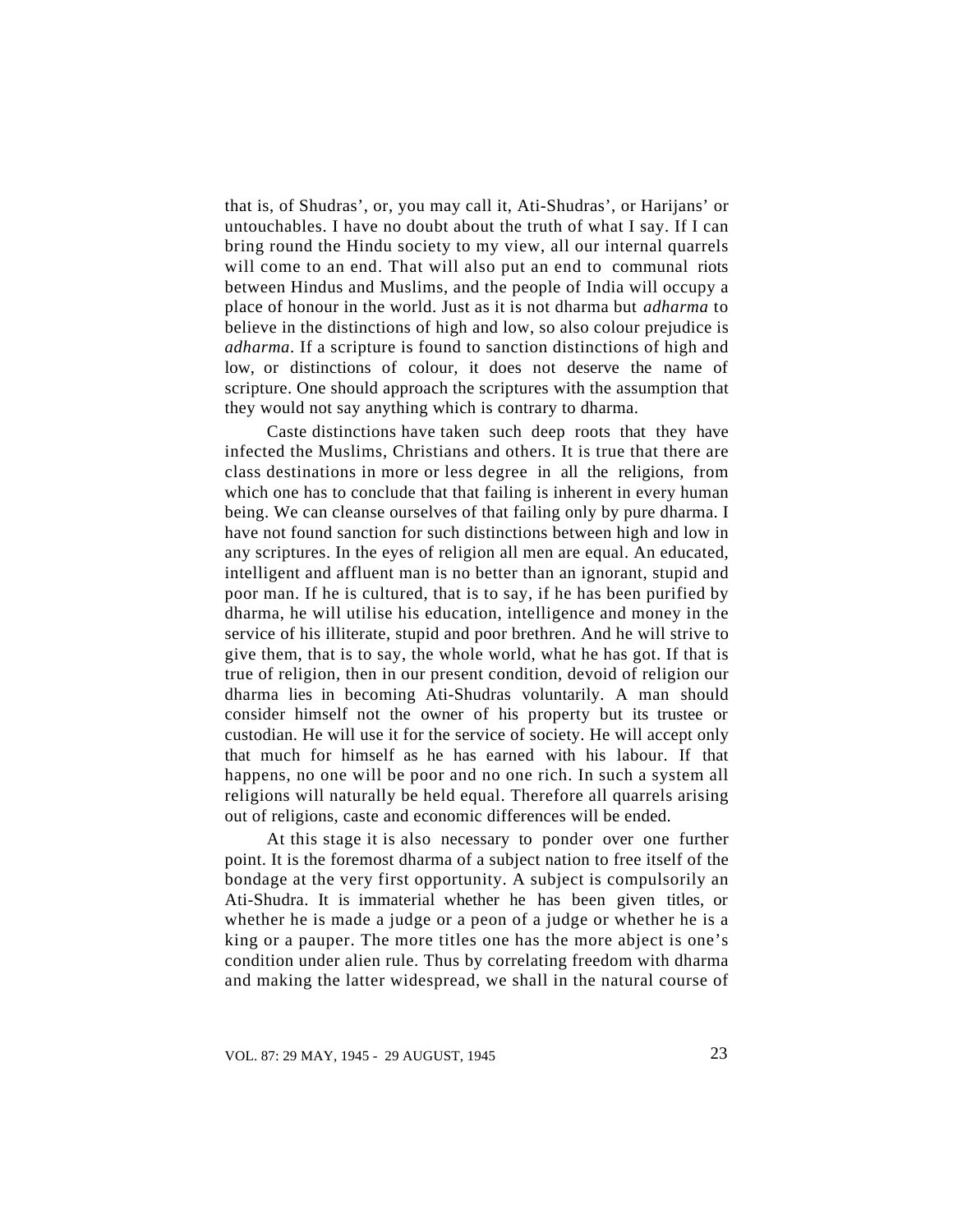things arrive at the state described in the previous paragraph.

A man who wants to follow his dharma will not bother about the time when this may be realized. If many people do so, it will not only end our subjection but there will not be any anarchy or confusion in our freedom. This is the swaraj of my dreams. I yearn for that. I want to live for the attainment of it. I am devoting every breath of my life to that effort.

The reader is therefore requested to discard anything in this book which may appear to him incompatible with my views given above.

In order to save me labour, a friend who has digested my views and has done so with great effort, has sent me a brief note of my present views. Shri Kishorelal thought that I could save time if I could affix my signature to it. I was free to make any corrections I liked. But while going through it I found that Shri Kishorelal has, as is his wont, read through the whole book, has pondered over it and then has drafted a note as a testimony of my present views. Even if I cannot sign it, it should be published along with this. There is no incompatibility between his key and mine. Shri Kishorelal's note is based on the study of this book and therefore it would be more helpful to the readers.

May Truth alone triumph.

MOHANDAS KARAMCHAND GANDHI

MAHABALESHWAR, May 31, 1945

[From Gujarati]

*Varnavyavastha*, pp. 5-8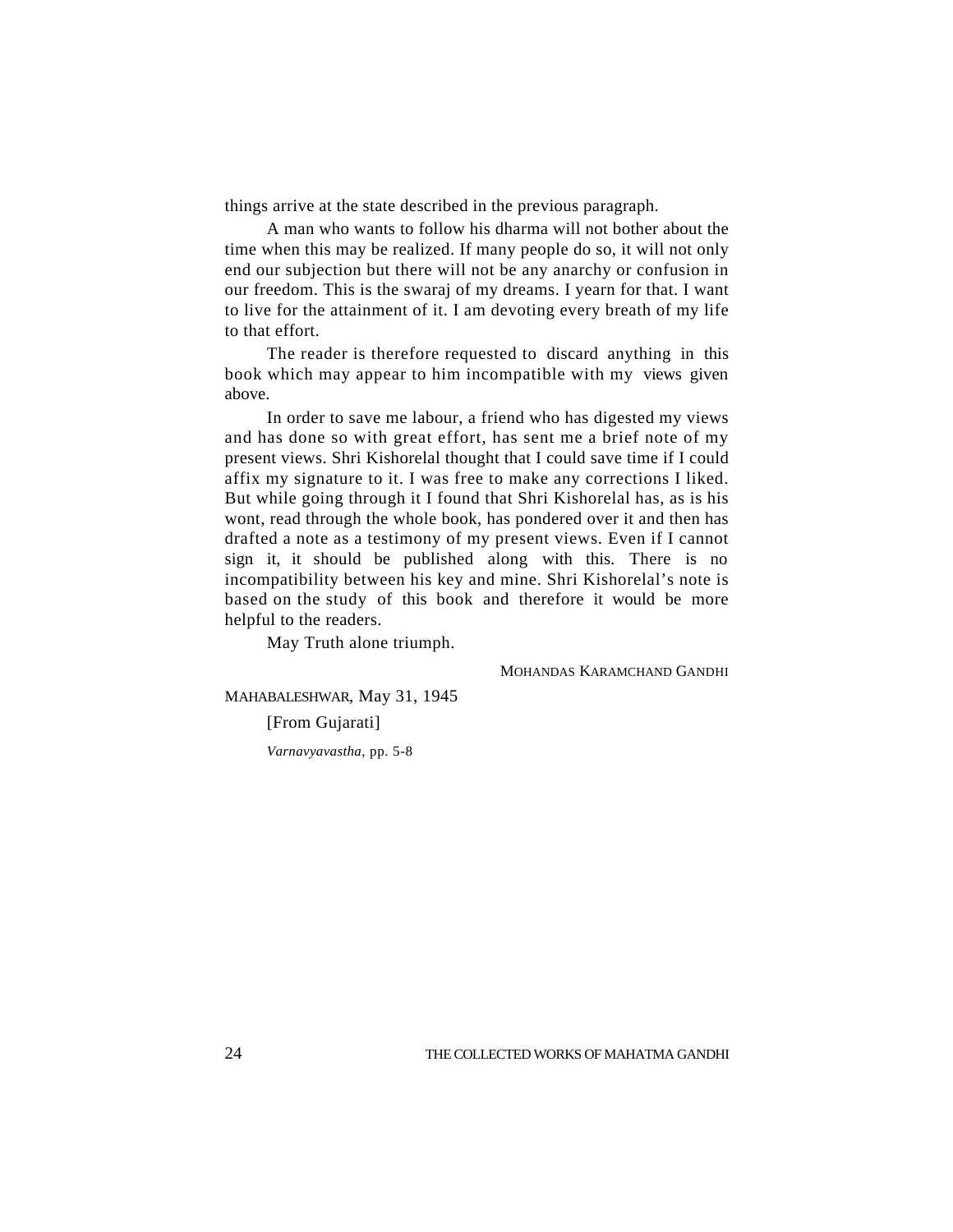*May 31, 1945*

CHI. MANILAL,

I got your postcard. You did not say where I should address this reply. When one is constantly moving about, one should indicate the address either at the top or at the bottom.

Since Sushila has come after so many years, she is naturally very anxious to meet relations. Maybe, she does not, therefore, bother about the heat. I feel concerned about the children. I hope they are not over-strained. I leave for Panchgani this evening. There is bound to be crowding there. But I have provided for you two, together with the children. I am planning in my mind to secure one more bungalow. However, since the breeze has started in Bombay it must be cooler now. All of you can spend a month in Bombay; the place will be cool enough.

If possible call on Jairamdas once again.

I didn't read [the article] about Rajaji carefully. You should forget it. I don't feel hurt by anything he does. He is acting according to his own lights. Everything that appears in newspapers is not true. You know my views. After all, what matters is one's actions.

> *Blessings from* **BAPU**

From a photostat of the Gujarati: G.N. 4952

#### *43. LETTER TO KISHORELAL G. MASHRUWALA*

MAHABALESHWAR, *May 31, 1945*

CHI. KISHORELAL,

You work wonders. I have gone through your Preface or whatever you call it. It is all right. However, I do not intend to write in that way. I will not involve myself and my readers in the controversy. I will try to give the key for reading my writings. You have written on the basis of my writings, so it would perhaps be better if it is published as it is, under your name. I would, however, know about it

<sup>1</sup>To *Varnavyavastha*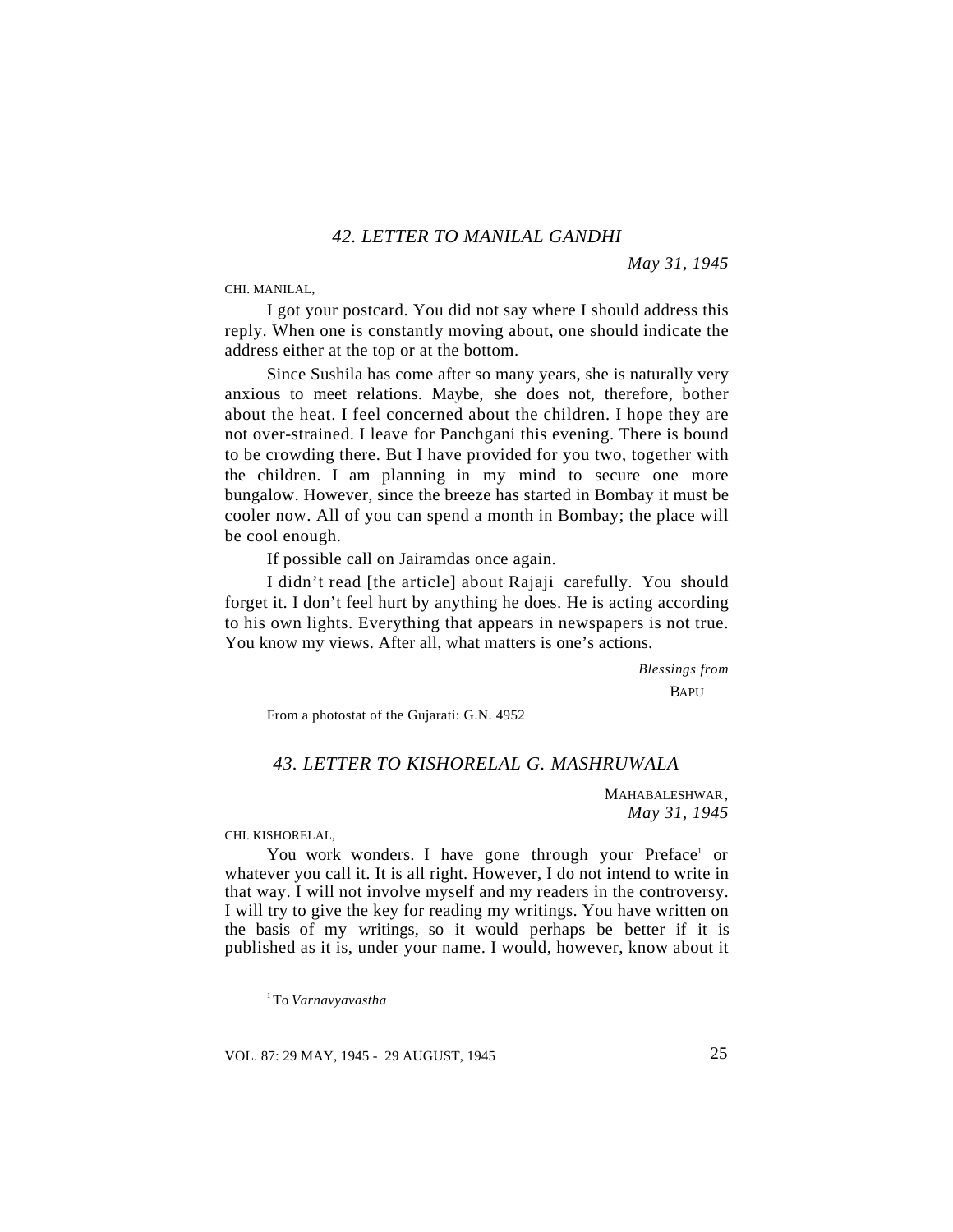only after I finish writing.

I understand about *paricharya*. It is like this. I have already written—haven't I?—that words like men need growth. As knowledge grows, the meaning of a word becomes wider, which it should. Why should we stick to the meanings of the critics? Even then, what you say seems correct from the point of view of language. The pity is that I am not a linguist and therefore whatever occurred to me on the spur of the moment, I wrote down. Enough, as it is time to go for a walk.

> *Blessings from* **BAPU**

#### $[PS.]$

I venture to send the accompanying<sup>1</sup> as Manilal has not given his address.

From a copy of the Gujarati: Pyarelal Papers. Courtesy: Pyarelal

#### *44. LETTER TO MANGALDAS*

MAHABALESHWAR, *May 31, 1945*

BHAI MANGALDAS,

This is my acknowledgment. I have received your draft and it will be officially credited to the account.

> *Blessings from* M. K. GANDHI

SHAH MANGALDAS'S FIRM PUBLISHER AND DISTRIBUTOR **BHAGATALAV SURAT** 

From a copy of the Gujarati: Pyarelal Papers. Courtesy: Pyarelal

#### *45. LETTER TO R. V. PANDIT*

MAHABALESHWAR, *May 31, 1945*

BHAI PANDIT,

Your letters are not good. Why one in Hindustani and the other in English? I have never taken any interest in the allegations made against you nor have I heard much in that regard. An artist should

<sup>1</sup>*Vide* the preceding item.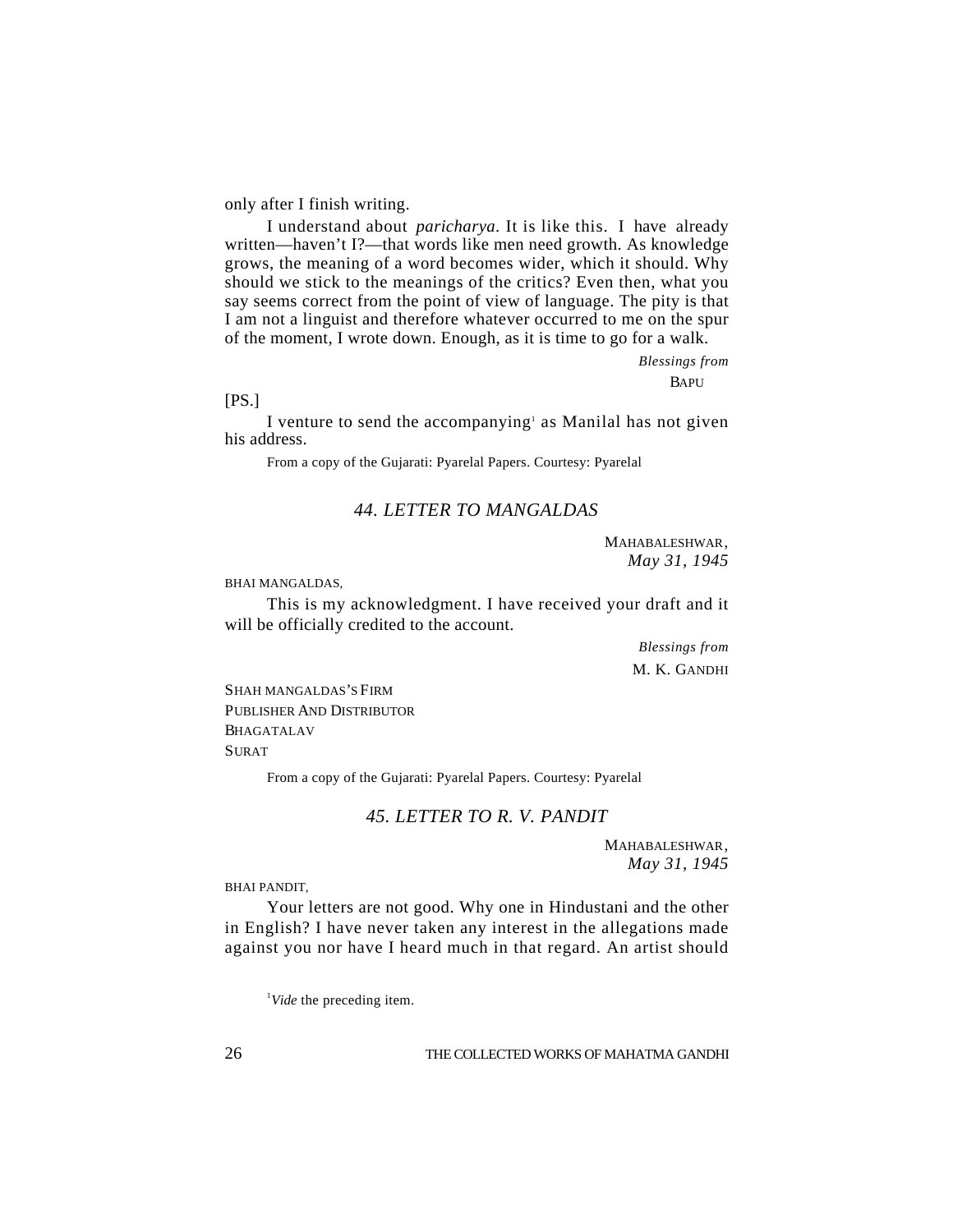dedicate his art to Mother India. He should not make money out of it. From the 15-point programme one should take those that are suited to the place. You should daily spin for an hour, make slivers and card cotton with the carding-bow.

> *Blessings from* **BAPU**

R. V. PANDIT C/O DR. P. J. GHARSE MAHABALESHWAR

From a copy of the Hindi: Pyarclal Papers. Courtesy: Pyarelal

#### *46. LETTER TO AMRITLAL T. NANAVATI*

[MAHABALESHWAR]<sup>1</sup>, *May 31, 1945*

CHI. AMRITLAL,

I received your letter just now. Tell me everything when you meet me. I have written<sup>2</sup> to Tandonji about my intention to leave the Sammelan. I have already written to Ramdas. He should get well now. I note what you say about Mr. Sen. I know he can render very good service and he is service-minded. Have as much experience as you can have there. We shall go to Panchgani today.

*Blessings to all of you from*

**BAPU** 

SHRI AMRITLAL T. NANAVATI C/O SMT. YASHODHARA DASAPPA VONTICOPPAL, MYSORE

From a copy of the Gujarati: Pyarelal Papers. Courtesy: Pyarelal

<sup>&</sup>lt;sup>1</sup>The source, however, has "Panchgani".

<sup>2</sup>*Vide* "Letter to Purushottamdas Tandon", 25-5-1945.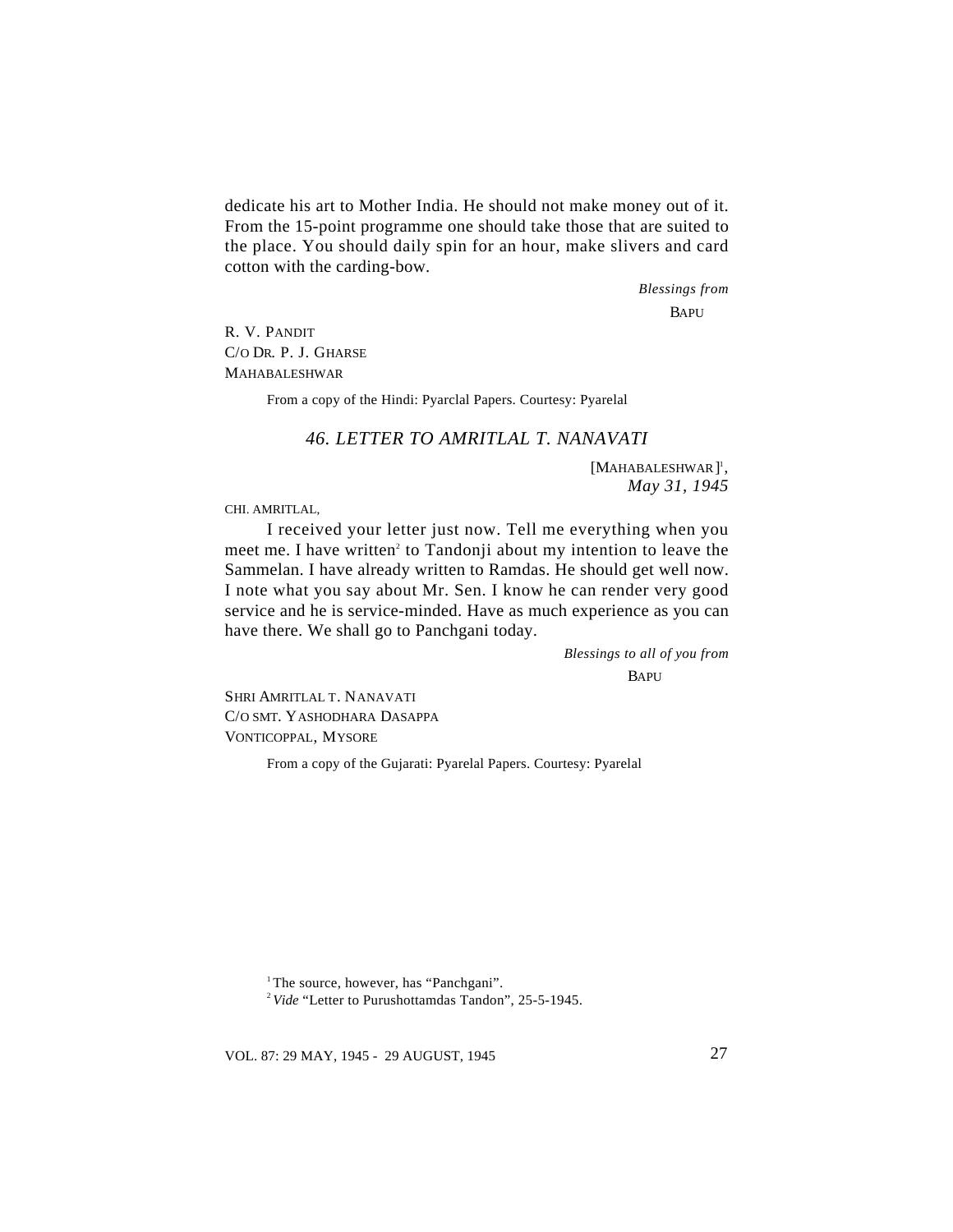# *47. LETTER TO DR. P. SUBBAROYAN*

PANCHGANI, *May 31, 1945*

MY DEAR SUBBAROYAN,

I have your letter. I understand and appreciate all you say. I thought I had told you that Mohan had come and gone, again leaving a good impression about himself. I have not even attempted to convert him to my way. I simply let him perceive the affection I have for him.

Love.

DR. SUBBAROYAN WHILE'S GARDEN ROYAPETTAH MADRAS

From a copy: Pyarelal Papers. Courtesy: Pyarelal

# *48. LETTER TO RAMDEV*

PANCHGANI, *May 31, 1945*

BHAI RAMDEV,

I have received Pandit Vinayak Rao's reply and other papers. I am going through them carefully. I am doing what I can.

> *Yours,* M. K. GANDHI

SHRI RAMDEV C/O PANDIT VINAYAK RAO, BARRISTER JAMBAG HYDERABAD

From a copy of the Hindi: Pyarelal Papers. Courtesy: Pyarelal

**BAPU**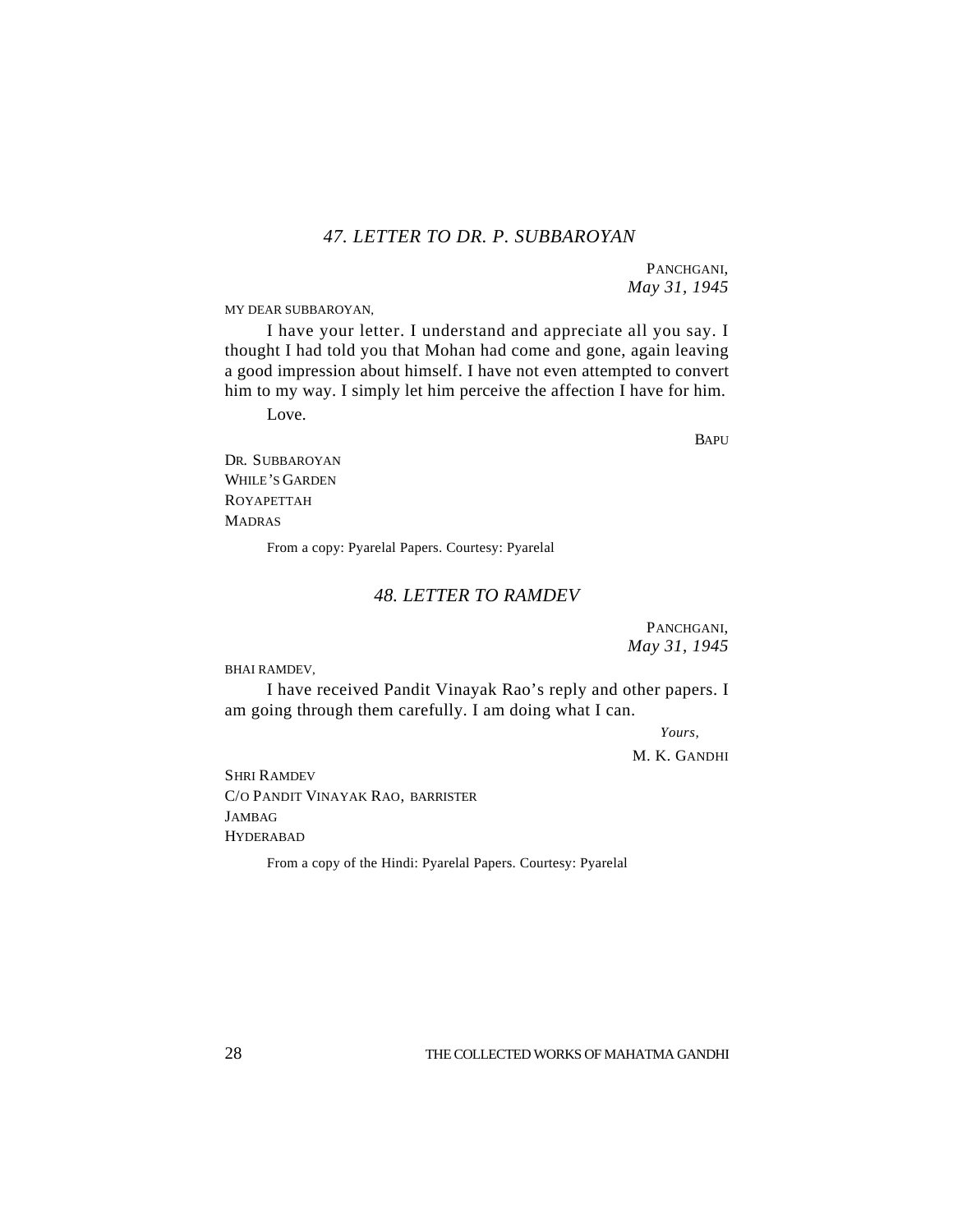#### *49. LETTER TO DHARMADEV SHASTRI*

PANCHGANI, *May 31, 1945*

#### BHAI DHARMADEV SHASTRI,

I have your letter. Something will be done as soon as possible. The address has to come from the U. P. Committee and I remember Bapa had asked a few questions. Yes, your work<sup>1</sup> is difficult. May God give you success. Money is a servant to one who has dharma on his side.

> *Blessings from* **BAPU**

SHRI DHARMADEV SHASTRI ASHOK ASHRAM KALSI

From a copy of the Hindi: Pyarelal Papers. Courtesy: Pyarelal

#### *50. NOTE FOR "GRAM UDYOG PATRIKA"*

*May 1945*

A correspondent asks me to speak about other village industries as I do about khadi.

Khadi is the only handicraft which is widespread. Besides, I have likened it to the sun, and the other industries to the planets.<sup>2</sup> The sun is only one, while the planets are many and new ones are being discovered.

For the present, it will be enough if you concentrate on hand-made paper, hand-ground flour, hand-pounded rice, *ghani*pressed oil, honey from live bees, hide from dead cattle and articles made from it in villages, village walking-sticks, village-buttons, palm gur, etc.

As a matter of fact agriculture is a village industry, hence grains,

<sup>1</sup> The addressee who was working among the tribes of Jaunsar and Bawer at Nagthat, near Mussoorie, built the Ashok Ashram and started a school and dispensary in memory of Kasturba Gandhi. He opened the Ashram in July 1942, but was arrested a month after. Having been released, he was developing it into a training centre for village industries.

<sup>2</sup>*Vide* "How to improve village industries", 21-5-1945 .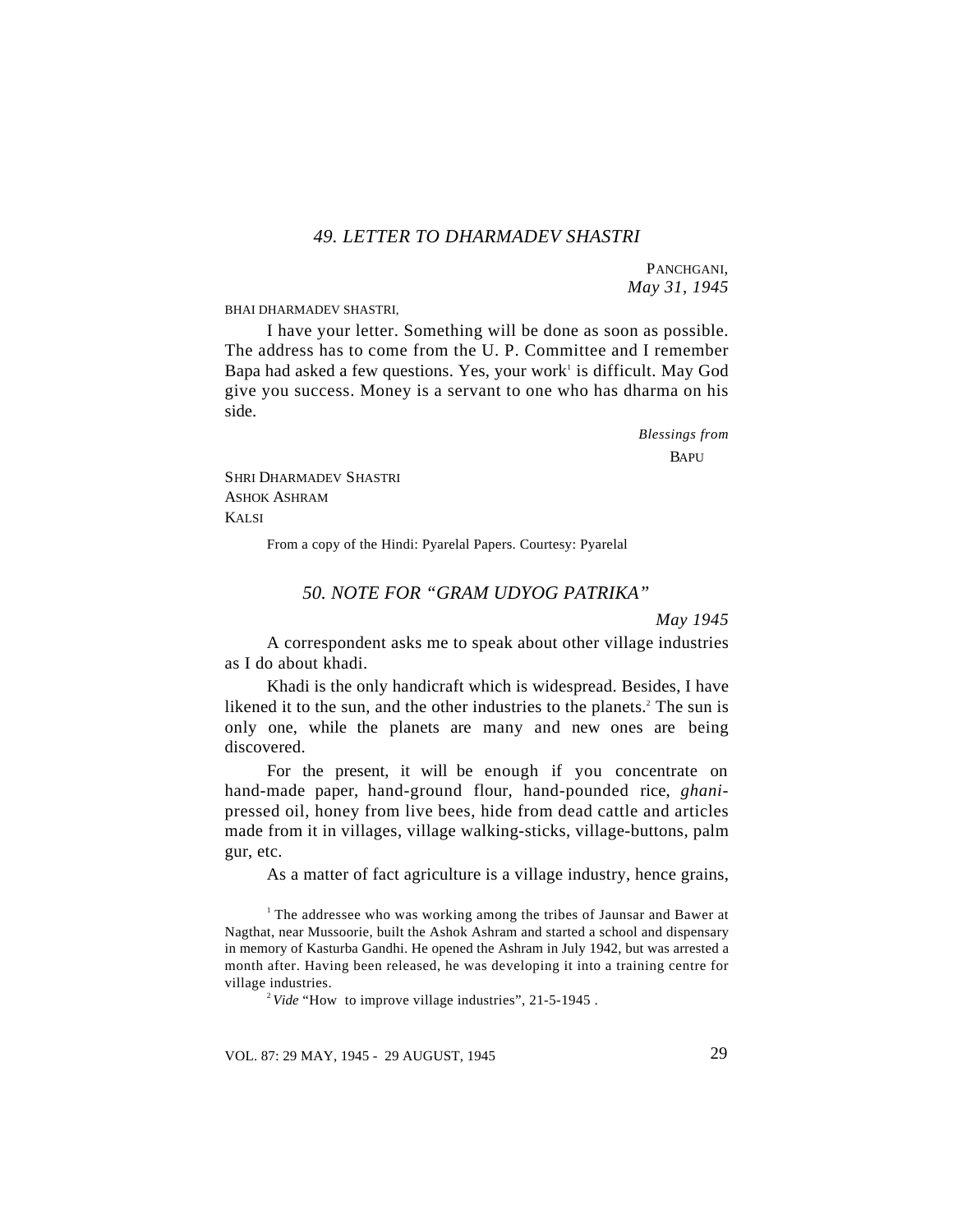fruit and articles made from them can be village products. In short, when villages are self-contained, cities will be dependent on them.

As you can see, the tooth-brush belongs to the cities, while *datun* belongs to the villages and is better; tooth-powder is of the city while charcoal powder, chalk or salt are of the village. When you become village-minded in this way you will find numerous village articles useful to you.

From a copy of the Hindi: Pyarelal Papers. Courtesy: Pyarelal. Also *Gram Udyog Patrika*, Part I, p. 343

#### *51. FRAGMENT OF LETTER TO CHIMANLAL N. SHAH*

*May 1945*

CHI. CHIMANLAL,

Your slip. I gave Sushilabehn the letter regarding Chand. I am writing this after she has left. Keep Dr. Ice. Do not be obstinate. Listen to what he says. . . .

From a photostat of the Gujarati: G.N. 10630

#### *52. TELEGRAM TO NANJI KALIDAS*

| <i>Express</i>                                                                                |                                  | PANCHGANI,<br>June 1, 1945 |               |
|-----------------------------------------------------------------------------------------------|----------------------------------|----------------------------|---------------|
| SHETH NANJI KALIDAS<br>PORBANDAR                                                              |                                  |                            |               |
| PLEASE<br><b>NOT</b><br><b>SACRIFICE</b><br>DO.<br>$SHANTABEHN$ <sup>1</sup> LOOKING<br>HERE. | <b>HEALTH</b><br>AFTER<br>PARTY. | <b>FOR</b>                 | <b>COMING</b> |
|                                                                                               |                                  |                            | <b>BAPU</b>   |

From a copy: Pyarelal Papers. Courtesy: Pyarelal

1 Gandhiji's hostess at Dilkhusha', Panchgani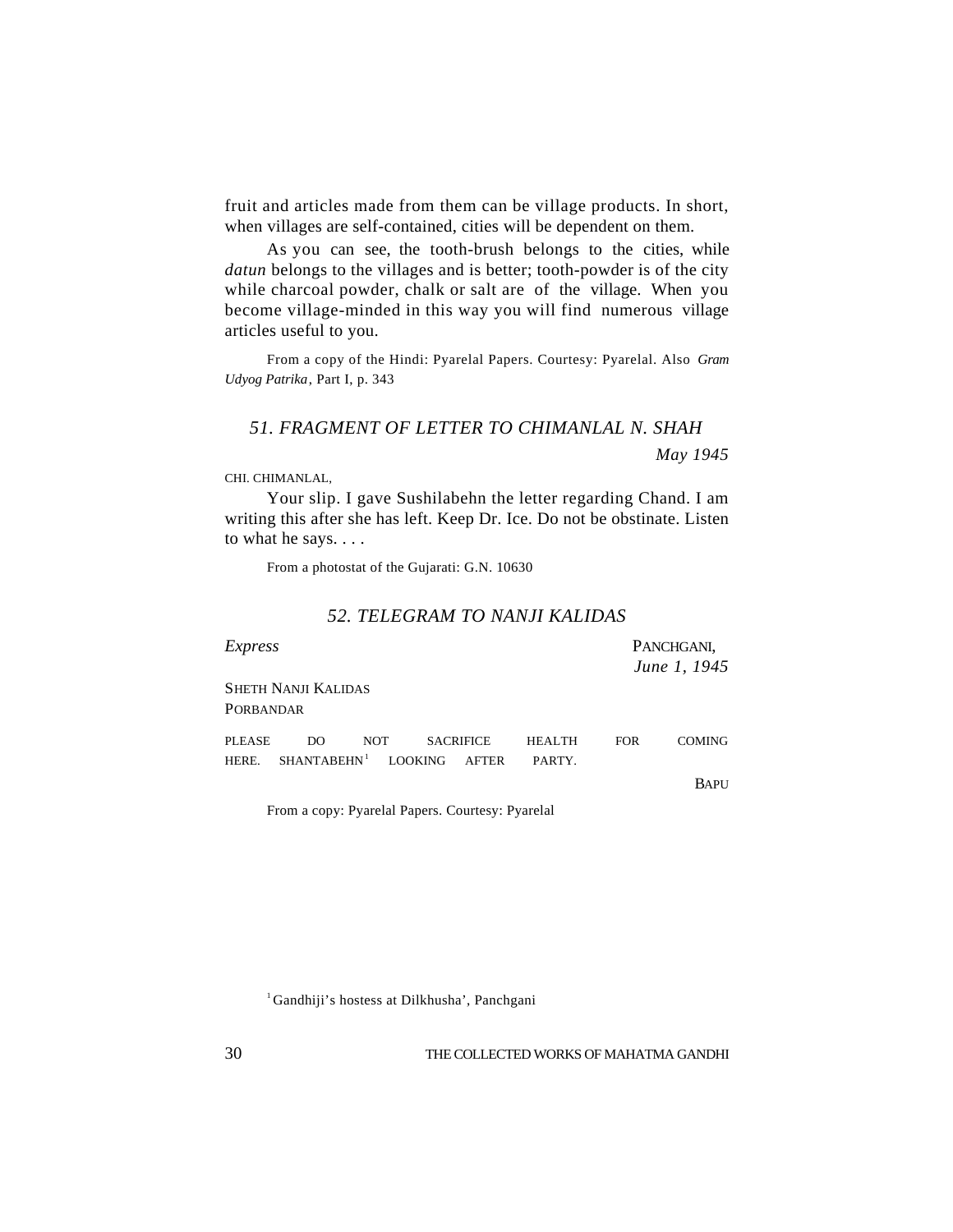#### *53. TELEGRAM TO N. G. RANGA*

PANCHGANI, *June 1, 1945*

PROFESSOR RANGA CARE S . K. PATIL 381 SANDHURST ROAD **BOMBAY** 

WORK OVERPOWERING. PLACE CROWDED. BETTER WRITE OR COME AFTER FIFTEENTH.

**BAPU** 

From a copy: Pyarelal Papers. Courtesy: Pyarelal

#### *54. LETTER TO KANCHAN M. SHAH*

*June 1, 1945*

CHI. KANCHAN,

I have your letter. By all means go to Sevagram. There is nothing at all wrong in it. But henceforth weigh everything you say. And having said a thing one must cling to it even at the cost of one's life. A wire has been sent to you, to the effect that you should go to Khadi Pratishthan. If you keep good health there, stay on and learn. There is much to learn there. If you do not like the place, go to Wardha by yourself and take up some work after careful thinking and engross yourself in it.

Write to me.

*Blessings from* **BAPU** 

From a photostat of the Gujarati: G.N. 618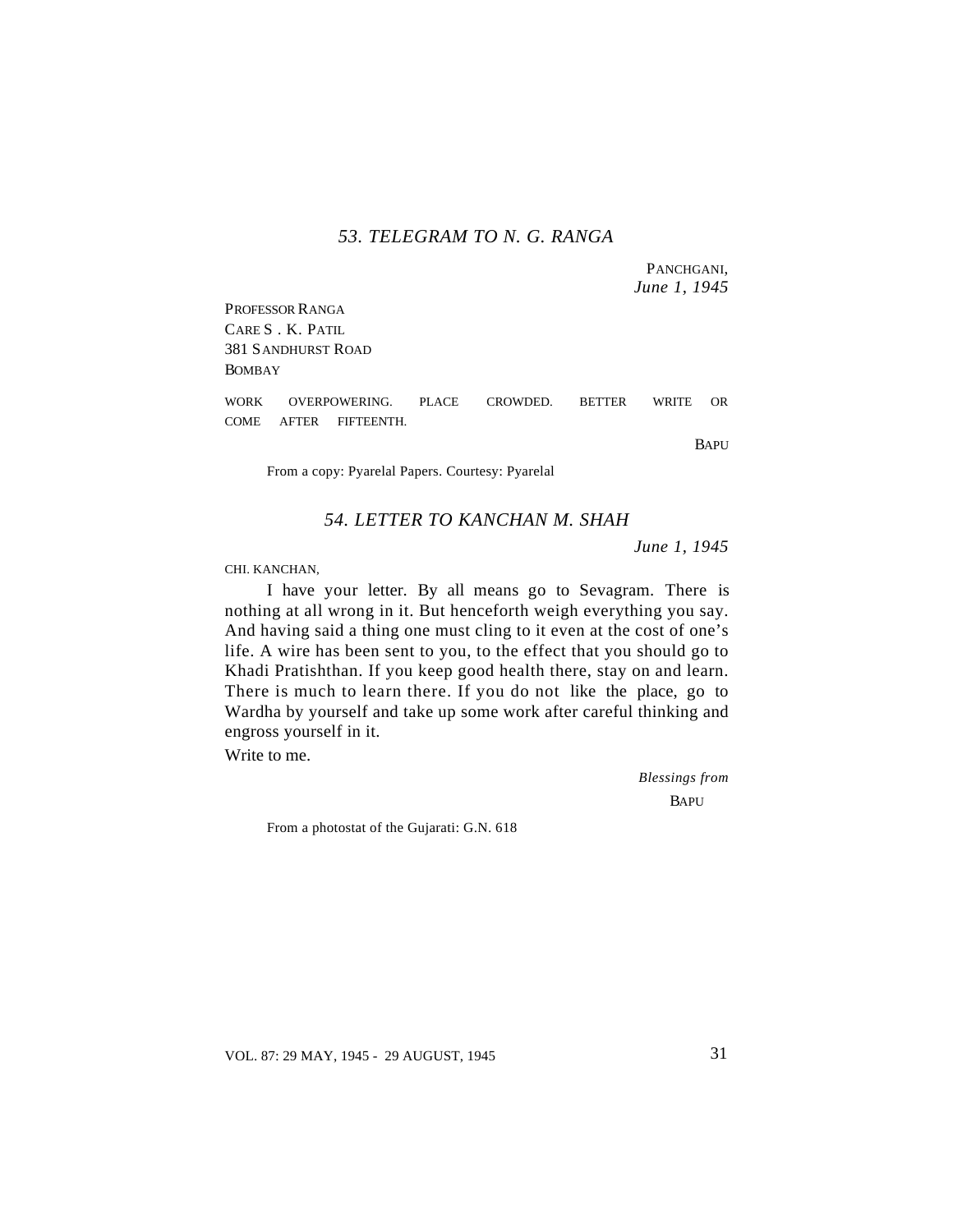*June 1, 1945*

BAPA,

I have your long letter. It does not reveal your anger but your practical sense. However, the practical sense suggests that you should not relinquish the post you have accepted. I had often read in South Africa the letter Gokhale wrote on his return from England expressing his deep apology.<sup>1</sup> One of the sentences in that letter was: "How can I give up the office under duress when I have not accepted it under duress?" You are in a similar situation. The only difference is that there is no pressure at all on you. So it will be sheer cowardice to give up the post and with that the freely available opportunity of rendering service. The tongue that calls you a coward only condemns itself. Moreover, to give up doing service means putting a burden on Mridula, that is, on the women. Why should you do that? Give it up when I tell you and if what I tell you appeals to you. The fact is Mridula does not want to give up anything. I feel that we should leave only when she has become competent enough to enable us to give up. In the mean time, we should retain her and encourage her. The words of mine you quote are the only true words. She should not consider anything as passed by me unless it has received your independent approval. However, if she does not do that, you should ignore it but should do what you want to. About Rs. 2,000 I clearly remember having told her that she should not consider anything passed as long as Bapa had not considered and approved it independently. If she has employed two or three women, I would certainly be in favour of retaining them. But if you disapprove of it, I will do the same.

 I do not feel that you are giving me trouble. Whatever the trouble may be, it will end. I will see to it.

What remains now is the question about the office. It is in a large measure in your own hands.

 $1$  In 1897, before the Welby Commission in England, Gokhale made certain statements, based on letters he received from Poona on the plague operations in that city, relating to the conduct of British soldiers who were employed to evacuate compulsorily the infected houses. But when the persons who supplied him with the information refused to substantiate the allegations, Gokhale had to withdraw and apologize for the statements which caused indignation in England and in India.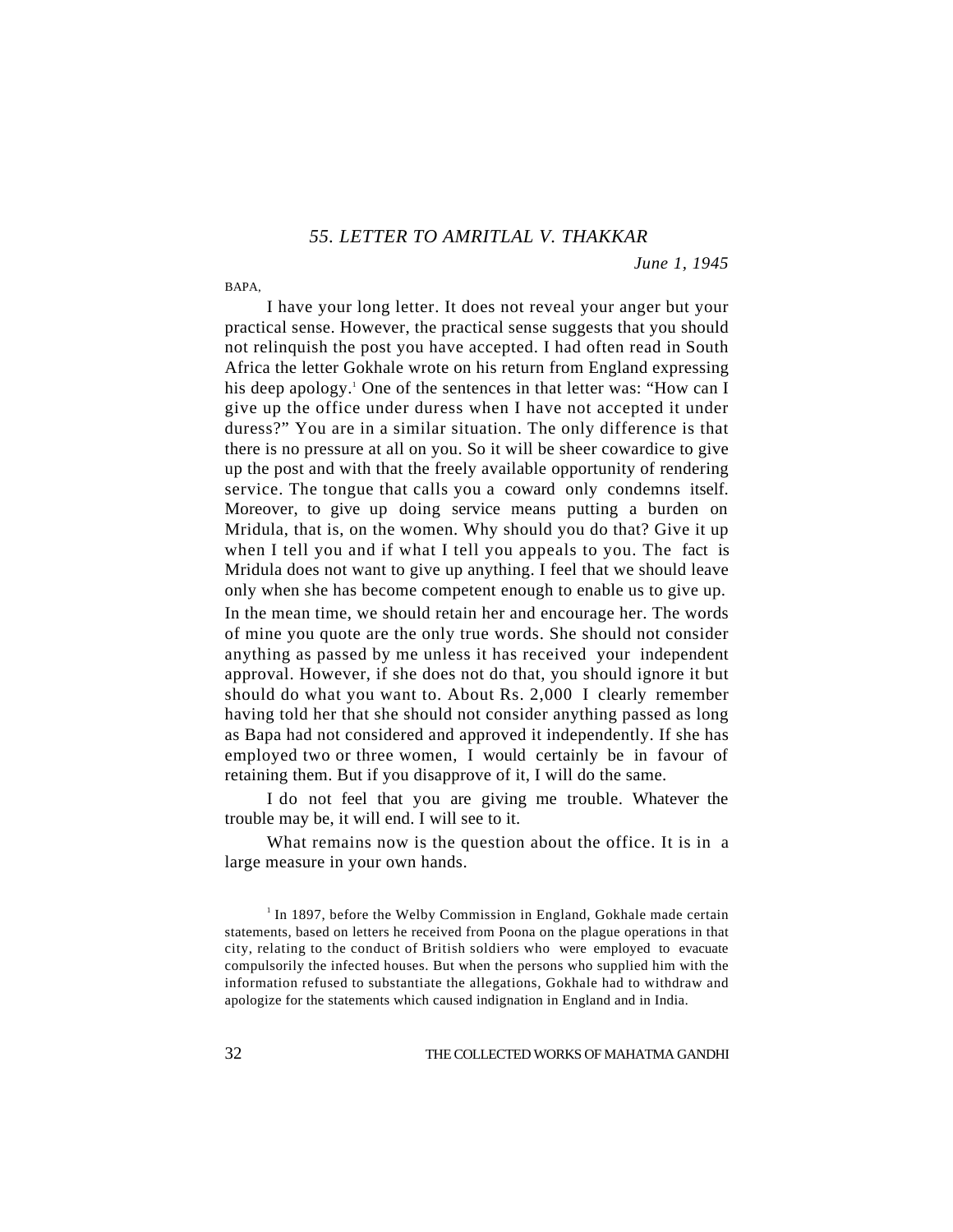I will see what I can do about Bhavnagar and Kathiawar. It is good that Anantrai<sup>1</sup> is here. Come here only if you want change of air and not to know my mind or to explain to me. Moreover, at the moment you want to work for Servants of India Society. You may gladly do that. I might, if I wanted, come to your help. But I do not want to do that. I have to curb many such good intentions. Enough for now.

**BAPU** 

SERVANTS OF INDIA SOCIETY **POONA** 

From a copy of the Gujarati: Pyarelal Papers. Courtesy: Pyarelal

#### *56. LETTER TO KANTILAL GANDHI*

PANCHGANI, *June 1, 1945*

CHI. KANTI,

I received your letter of April 28 today. The reason is that Kanu came today after visiting Rajkot and other places. From Saraswati's letter I presume that you would all be in Travancore at present. Nevertheless I address this C/o Prithuraj. If Harilal improves, the credit will go to the love both of you have for him. May it so happen.

''That interpretation would be most correct which is given by the writer provided that *it is consistent with the grammar and syntax of the writing."* I have added what I have underlined. The other meaning is useless<sup>2</sup>

It is true that I do not encourage idol-worship but it is equally true that I am neutral in the matter.

Kanam has also arrived today. He has grown a lot.

*Blessings to all of you from*

**BAPU** 

From a copy of the Gujarati: Pyarelal Papers. Courtesy: Pyarelal

<sup>1</sup> Anantrai Pattani, Dewan of Bhavnagar

 $2$ <sup>2</sup>This paragraph is in English.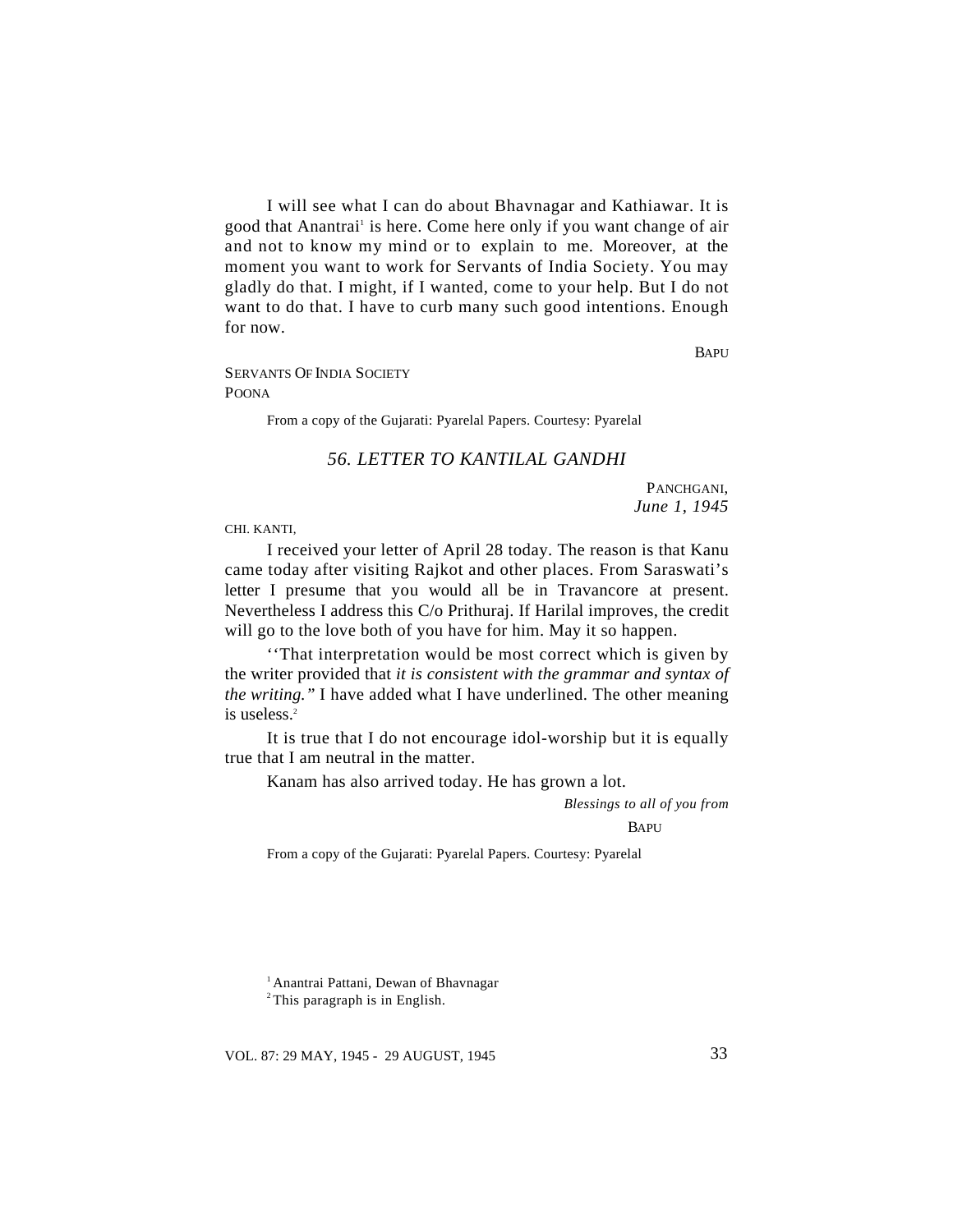PANCHGANI, *June 1,1945*

CHI. KISHORELAL,

I have gone through your article. You will find a reference<sup>1</sup> to it in my "Key". If you approve of it then let your article be published under your name. I have changed pronouns and have deleted some portion of it—you will easily be able to find it.

I am sending my "Key" for your approval. I have been at it since yesterday and completed it just now. If you have changes to suggest I have to examine them. If I have to, then send it back to me. If there is no time, then I don't see any harm if the book is published without my "Key". I shall consider it more than enough if your summary goes. Do whatever you think proper.

> *Blessings from* **BAPU**

KISHORELAL MASHRUWALA BHARAT BHUVAN 10TH ROAD, KHAR

From a copy of the Gujarati: Pyarelal Papers. Courtesy: Pyarelal

#### *58. LETTER TO MERCHANT*

PANCHGANI, *June 1, 1945*

BHAI MERCHANT,

Do come if you really must see me. I cannot even so much as lift up my head from work. Please do not tell me to go anywhere with you. One who is supposed to be ill can go even for prayer and the like only with great difficulty.

> *Blessings from* **BAPU**

From a copy of the Gujarati: Pyarelal Papers. Courtesy: Pyarelal

<sup>1</sup>*Vide* "Foreword to *Varnavyavastha*, 31-5-1945.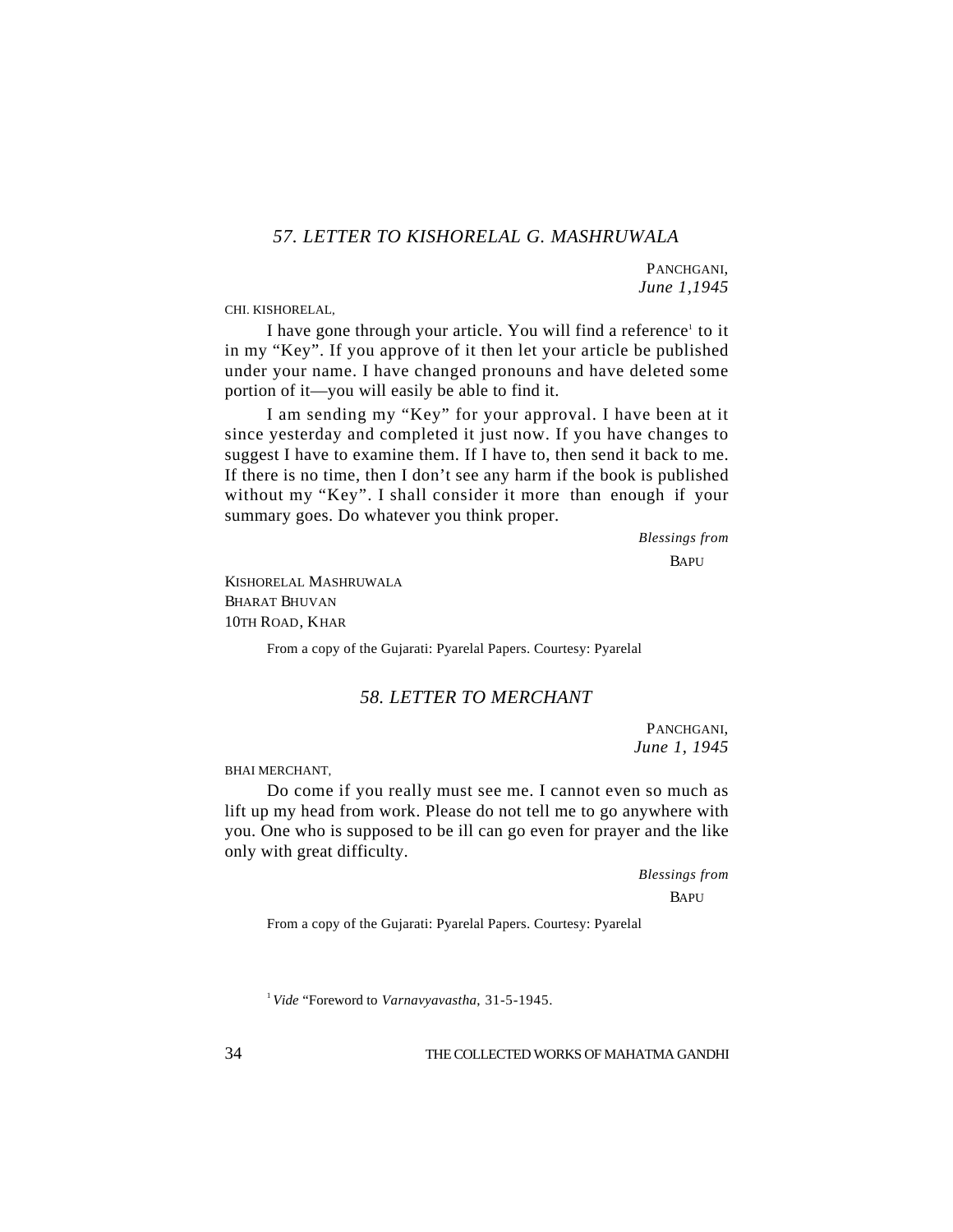#### *59. LETTER TO MANGALDAS PAKVASA*

PANCHGANI, *June 1, 1945*

#### BHAI MANGALDAS,

I hope your health is perfectly all right. I am enclosing herewith the Trust-deed of the Nature Cure Clinic. The necessary changes are already included in it. But I am having them typed separately and enclosed herewith. Incorporate them in the Trust-deed and get it signed by the Trustees who are present. Ghanshyamdas will sign it when he comes here. The changes in the aims were not covered by the talk I had with Ghanshyamdas. So I have taken his permission. If you want to see it, I shall send it.

I would like to get this Trust-deed translated into Hindi and feel that it would be better if it is registered in Hindi. If you cannot get it translated there, then send it to me after finalizing it. I shall get it translated. I would appreciate it if you did not take so long over it as I did.

> *Blessings from* **BAPU**

SHRI MANGALDAS PAKVASA DUNGARSINH ROAD MALABAR HILL, BOMBAY

From a copy of the Gujarati: Pyarelal Papers. Courtesy Pyarelal

#### *60. LETTER TO NRISINHAPRASAD K. BHATT*

PANCHGANI, *June 1, 1945*

CHI. NANABHAI,

What did you write to Bapa? As a member of the committee do whatever you want to. It is about Bhavnagar that there is a difficulty, isn't it? I expect to decide about it here. Pattani the junior is here. I am sending Narahari to him. If it is necessary, he will see me. The money collected in the State should be spent in its villages according to their share. The money will be unspent if the State does not allow us to do that. At the most the State committee will ask us to return the money. So our course is straight but the work is a little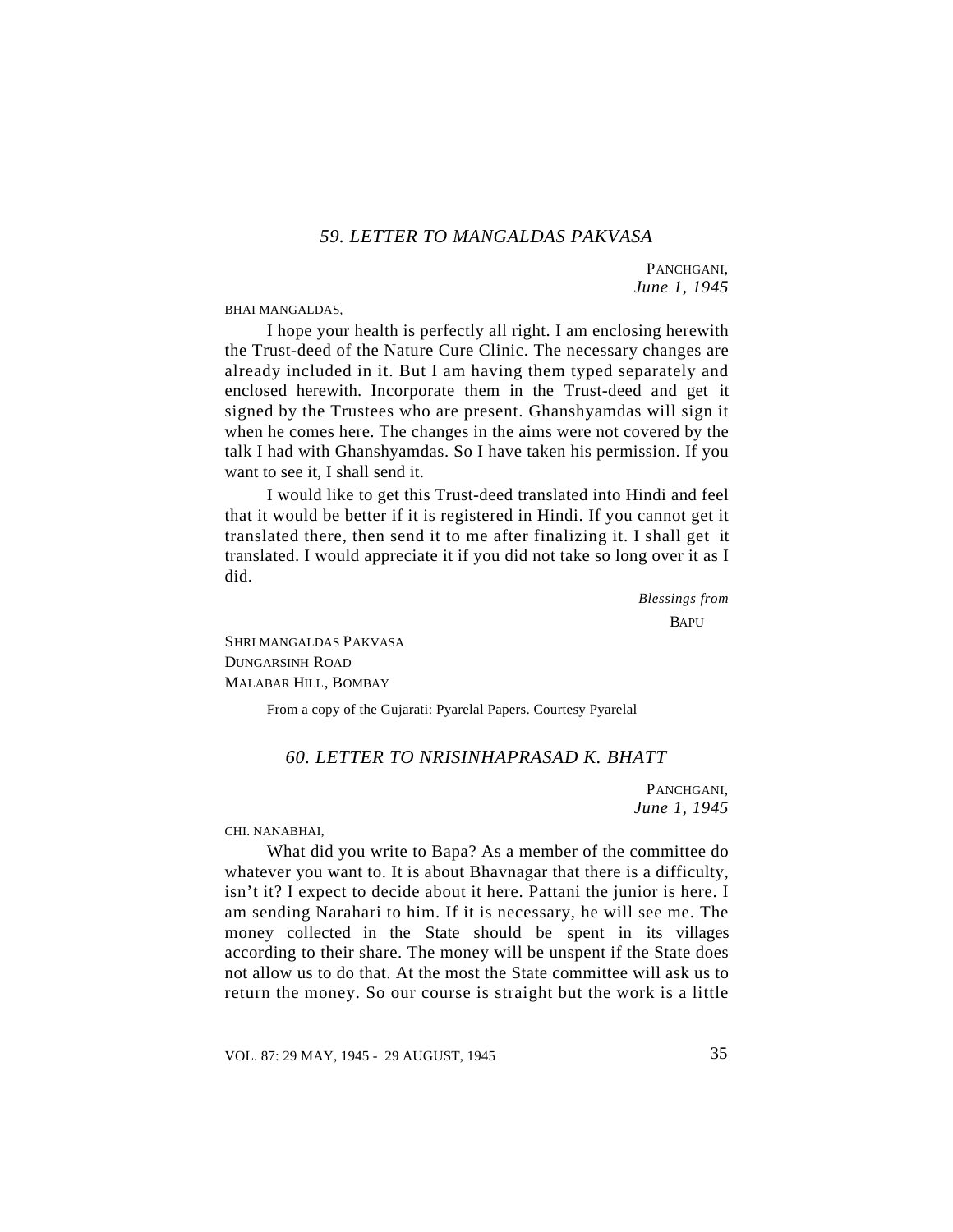confusing. If it takes some time, we can put up with the delay. There is bound to be delay where there is democracy. I do not see any harm in it. I hope all of you are well.

> *Blessings from* BAPU

SHRI NANABHAI BHATT GRAM DAKSHINAMURTI AMBLA P. O., *via*SONGADH

From a copy of the Gujarati: Pyarelal Papers. Courtesy: Pyarelal

### *61. LETTER TO SUSHILA GANDHI*

PANCHGANI, *June 1, 1945*

CHI. SUSHILA,

I have your letter. Manilal has been keeping me posted with news. Sita, too, of course. It is good that she is perfectly at home there. It is also good that the other children have so far been quite patient. Come whenever you feel like it. Let Manilal make his own arrangement about the book.

> *Blessings to all of you from* **BAPU**

SUSHILA GANDHI NANABHAI MASHRUWALA AKOLA, BERAR

From a copy of the Gujarati: Pyarelal Papers. Courtesy: Pyarelal

#### *62. LETTER TO TARA N. MASHRUWALA*

*June 1, 1945*

CHI. TARI,

After writing on the reverse, I read your letter. It made me laugh to read that of the four workers you were the hardiest. I will believe it only when you show me. How cunning Sushila is—she does not write about her fever. Sita did not want to improve. Did she take pains over it?

*Blessings from*

**BAPU** 

From a copy of the Gujarati: Pyarelal Papers. Courtesy: Pyarelal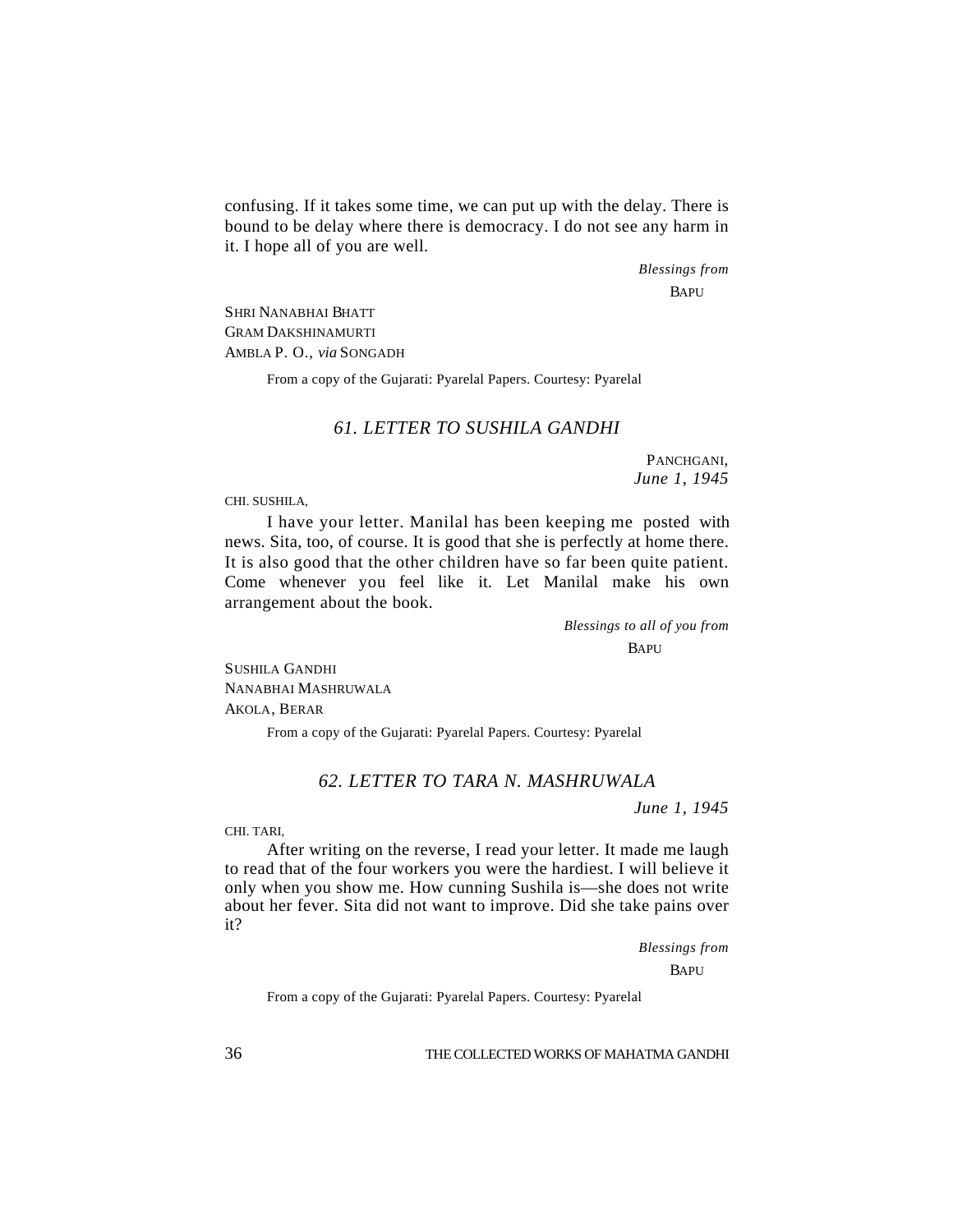# *63. LETTER TO AMRITLAL V. THAKKAR*<sup>1</sup>

PANCHGANI , *June 1, 1945*

BAPA,

I have already written<sup>2</sup> to you that leaving out the Government agencies you can put the amount of more than ten lakhs that we have in any bank or firm for six months or more.

M. K. GANDHI

[PS.]

I have gone through Shyamlal's letter about the office. I know that Bapa wants the office in Wardha, but what are we to do if we get a building in Nalwadi? Bearing all this in mind I had widened the choice to areas around Wardha. However, I do not have any objection if Bapa does not want such a wide choice.<sup>3</sup>

SHYAMLALJI KASTURBA TRUST OFFICE SCINDIA HOUSE, BOMBAY

From a copy of the Hindi: Pyarelal Papers. Courtesy: Pyarelal

## *64. SPEECH AT PRAYER MEETING*<sup>4</sup>

PANCHGANI, *June 1, 1945*

Addressing the gathering in Hindustani after the prayer, Mahatma Gandhi appealed for contributions to the Harijan Fund.

Referring to his second visit to Panchgani, he said that his stay at Mahabaleshwar for more than a month had done him some good and he hoped to stay at Panchgani for a month. But, he added, he could do so only if he was allowed to work undisturbed. Those who wanted to see him should realize that he did not have enough time even to carry on his day-to-day work which was of all-India importance. He had been doing this work for 50 years.

 $1$ <sup>1</sup> The letter though written to Amritlal V. Thakkar was sent at Shyamlal's address presumably with a view to drawing his attention to the postscript.

<sup>2</sup>*Vide* "Letter to Amritlal V. Thakkar", 29-5-1945.

<sup>3</sup>*Vide* also "Letter to Shyamlal", 29-5-1945.

<sup>4</sup> The meeting was held in the compound of Wadilal Arogya Bhavan.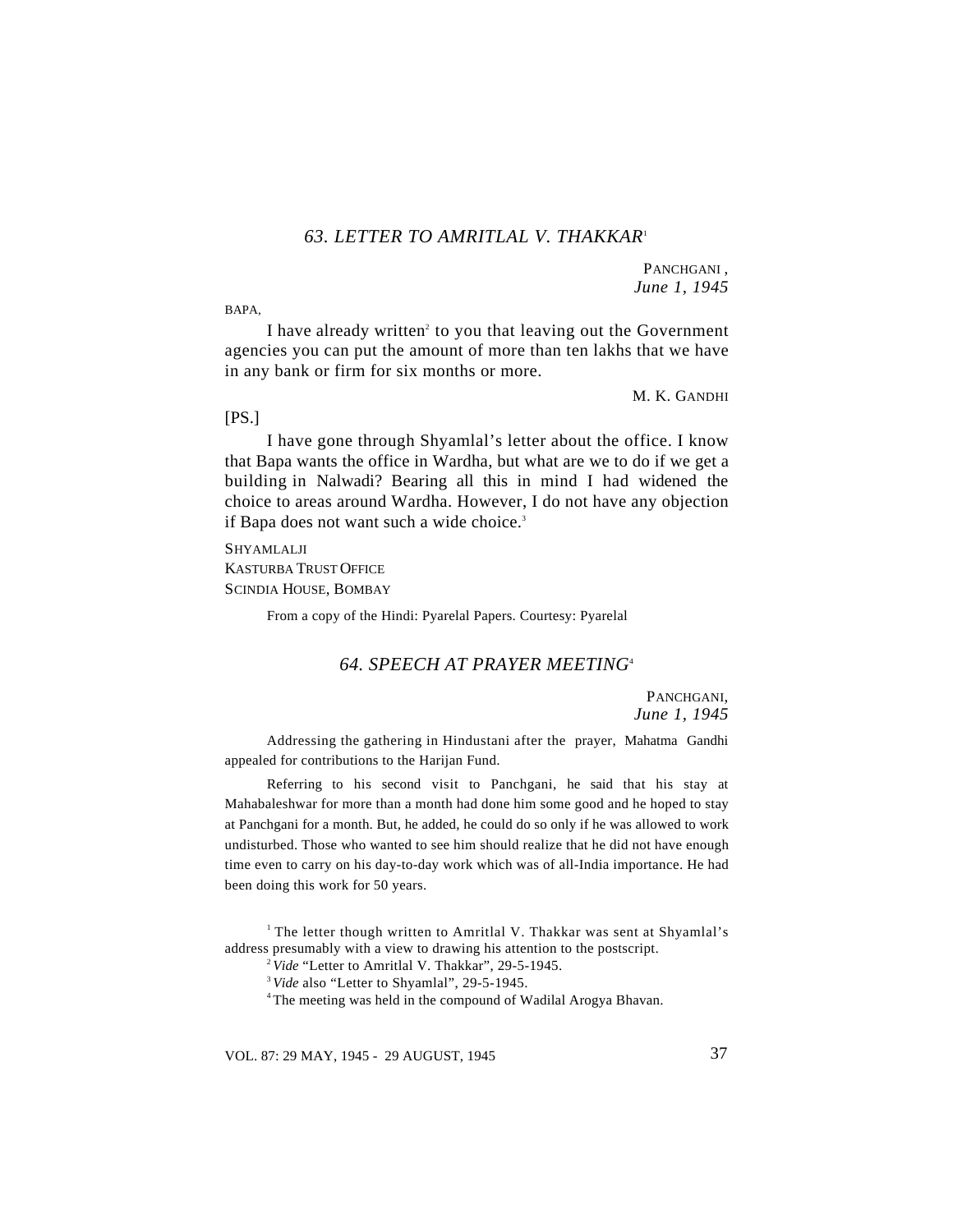This afternoon some young boys had come to see Gandhiji when he could not oblige them. They asked what was wrong with him. His reply was that he was 76 years old and was not young like them. That did not mean that he was an invalid. He had strength and that was why he was there for prayers and for Harijan work.

*The Bombay Chronicle,* 2-6-1945

# *65. FRAGMENT OF LETTER TO MOHAN KUMARAMANGALAM*

*June 2, 1945*

Every Congress leader who comes to me tells the same tale (in regard to the Indian communists). I won't build judgments on what they say but the story produces on me an unconscious effect I would fain avoid. This is thinking aloud, if you please. I agree with L. in so far as he is concerned (in regard to co-operation with the communists). I disagree so far as I am concerned. For I have no difficulty in working side by side with communists. One must depend upon one's own experiences.

*Mahatma Gandhi—The Last Phase*, Vol. 1, Book One, p. 110

# *66. LETTER TO MIRABEHN*

PANCHGANI, *June 2, 1945*

CHI. MIRA,

Your postcard of 27th ultimo. I hope your visit to Delhi was successful. Thank God, you are keeping well again. Hope the *vyayam*<sup>1</sup> teacher will give satisfaction.

Love.

**BAPU** 

SHRI MIRABEHN KISAN ASHRAM BAHADARABAD P.O. JWALAPUR NEAR HARDWAR, U.P.

From the original: C.W. 6507. Courtesy: Mirabehn. Also G.N. 9902

<sup>1</sup> Phyical exercise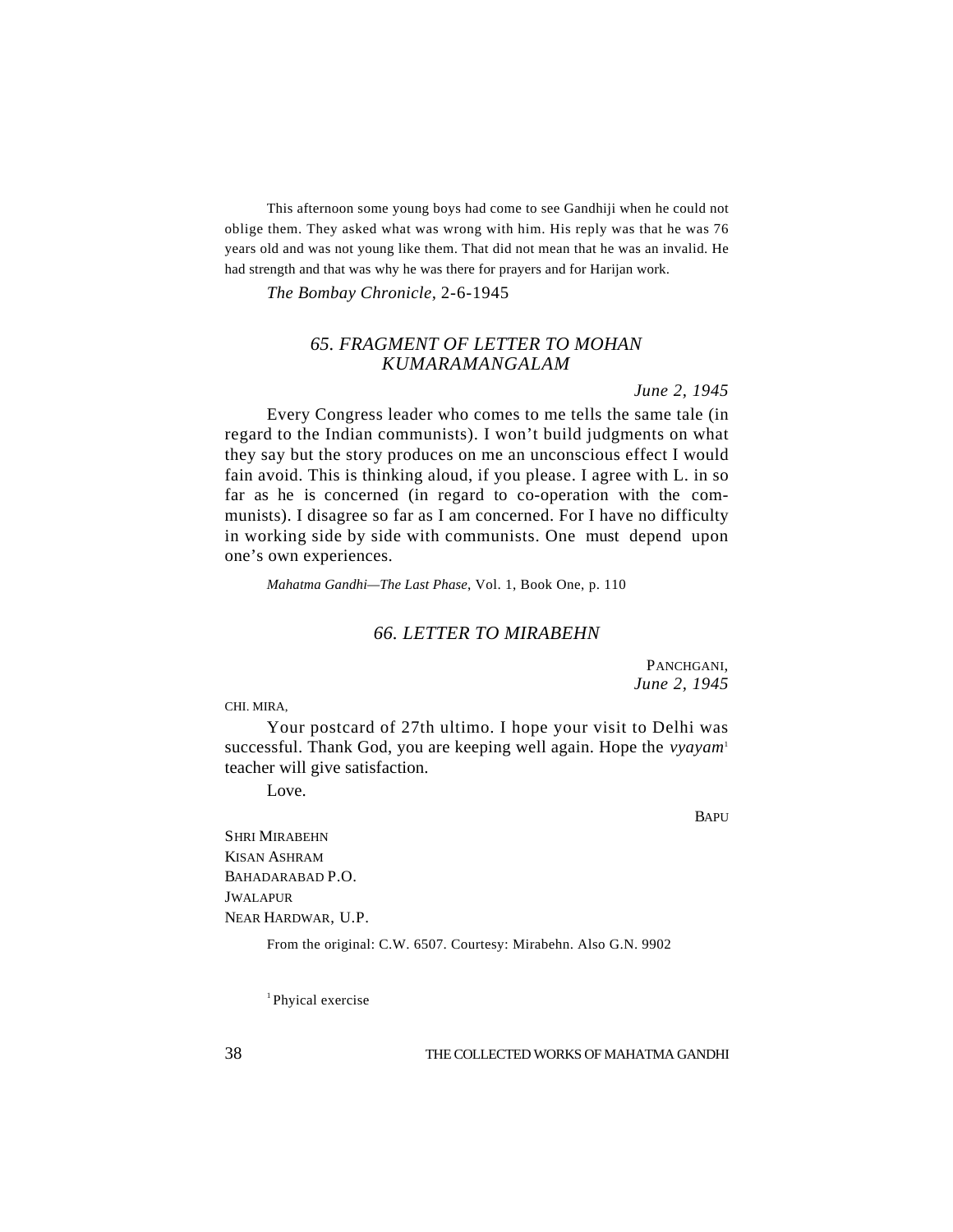# *67. LETTER TO LADY ABBAS ALI BAIG*

'DILKHUSHA', *June 2, 1945*

DEAR SISTER,

Many thanks for your greetings and mangoes to which I hope to do justice. I shall see to the correction of the name of the place.

> *Yours sincerely,* M. K. GANDHI

LADY ABBAS ALI BAIG

From a copy: Pyarelal Papers. Courtesy: Pyarelal

## *68. LETTER TO AMRITLAL V. THAKKAR*

PANCHGANI, *June 2, 1945*

BAPA,

I have gone through the letters. At the moment I do not have anything to say. I have already written that Rameshwaribehn may make a small list of rules and regulations and send it to me.

**BAPU** 

From a copy of the Gujarati: Pyarelal Papers. Courtesy: Pyarelal

# *69. LETTER TO AMRITLAL V. THAKKAR*

PANCHGANI, *June 2, 1945*

BAPA,

I followed your criticism of the expenditure on four months' training. As far as I remember, only one person is paid a salary of Rs. 175. Let it be 110 rather than 72. If you can find a girl, you can have one. It takes into account all our departments. It seems that you have not discussed the expenditure with Mridula. I had raised an objection as regards the training instructor. It is, however, considered that one instructor will not be able to deal with such a large number. The idea behind estimating the expenditure liberally is that if the expenses grow, we shall not have to ask for more. It will perhaps not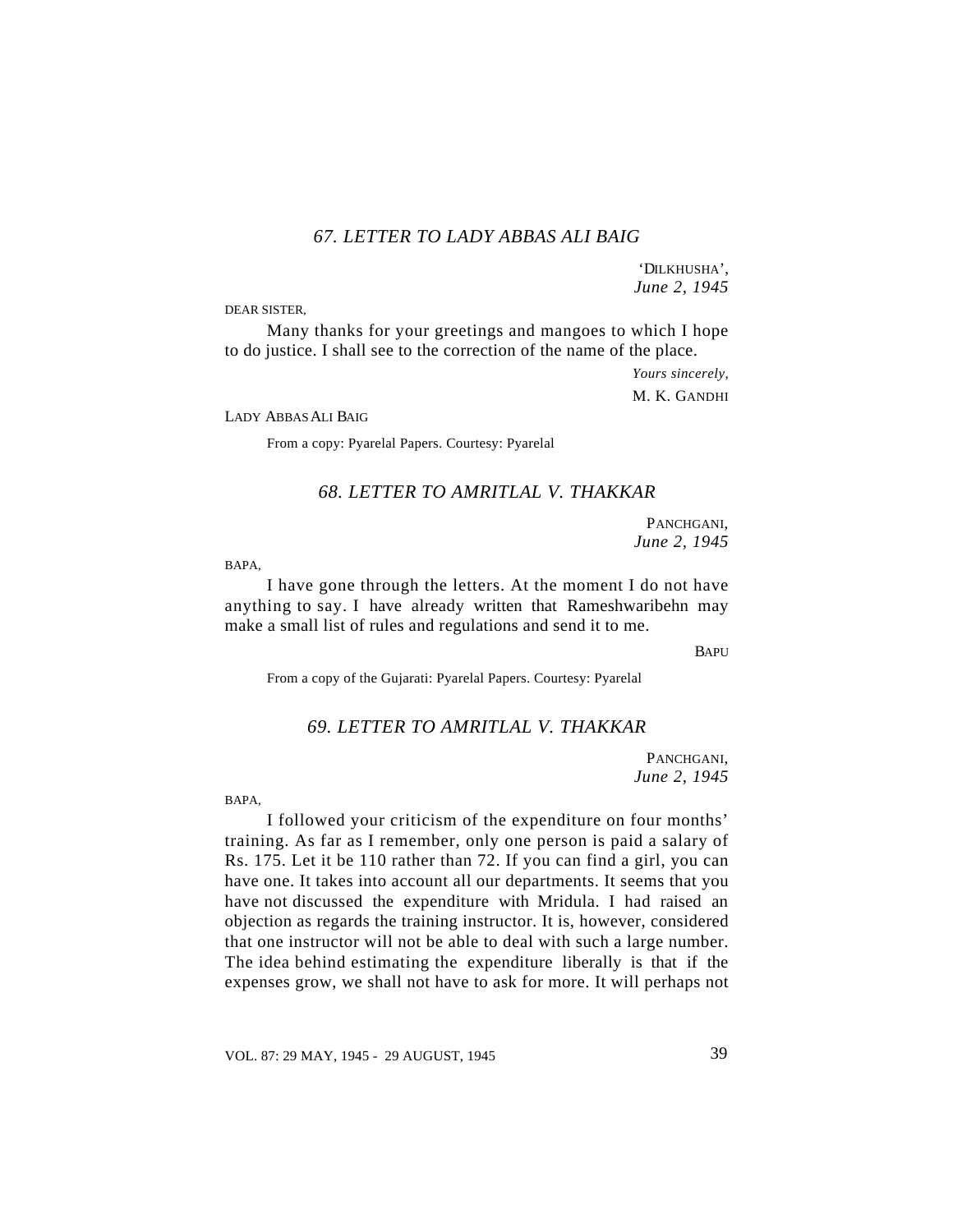be appropriate to compare this with your experience of twenty-five years. My experience, not being of a Government department, is different. But let us not worry about it. Whatever goes to the trustees should be final from our side. It is better if you send your note to Mridula.

**BAPU** 

THAKKAR BAPA SERVANTS OF INDIA SOCIETY POONA

From a copy of the Gujarati: Pyarelal Papers. Courtesy: Pyarelal

# *70. LETTER TO OMKARNATH THAKUR*

PANCHGANI, *June 2, 1945*

BHAI OMKARNATH,

I have a letter from Chi. Purushottam Gandhi. He writes that the students of the late Vishnu Digambarji have expressed a desire to set up a music college at Prayag. They want my blessings for that. I have written to them that you are also his student and I have already given my blessings to your scheme. Why then should I bless another? He writes to say that an attempt was made during the lifetime of Pandit Khare to draw you into their circle but they were unsuccessful.

Chi. Purushottam was a favourite disciple of Pandit Khare. He is a true devotee of his guru. I have known some of the persons of that group for a long time but I came in close contact with you only recently. Please throw some light on this confusion.

> *Blessings from* BAPU

PANDIT OMKARNATH SANGEET MARTAND BABULNATH ROAD **BOMBAY** 

From a copy of the Gujarati: Pyarelal Papers. Courtesy: Pyarelal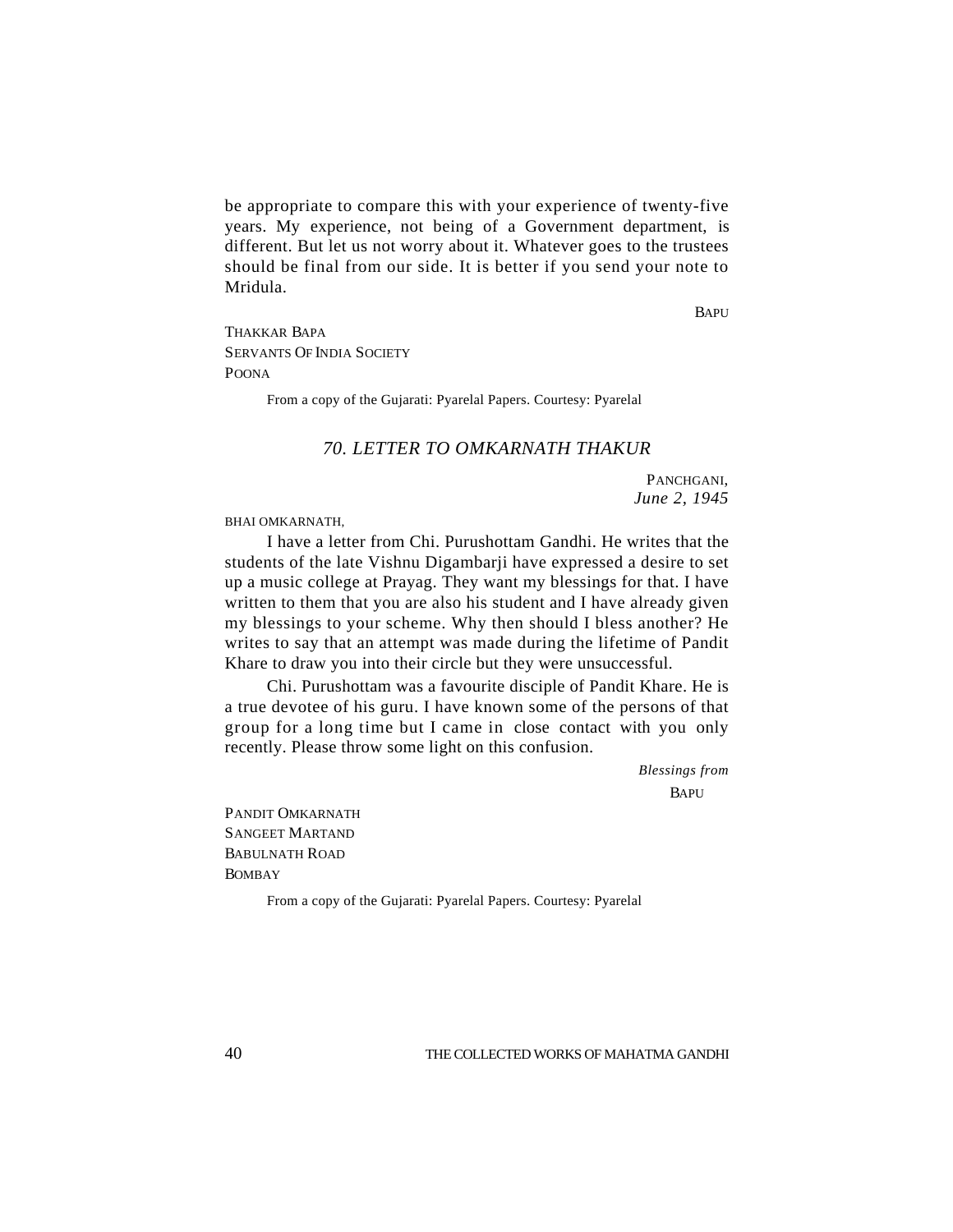*June 2, 1945*

CHI. KRISHNACHANDRA,

What Kanu says about you is true. I have told him that he should improve his handwriting. I do hope that in the matter of handwriting he will reach the ideal of Ramdas Swami.

It has started raining here today. It is raining right now.

*Blessings from*

**BAPU** 

From a photostat of the Hindi: G.N. 4513

# *72. LETTER TO R. K. NANDKEOLYAR*

PANCHGANI,

*June 2, 1945*

BHAI NANDKEOLYAR,

I have your letter. In my opinion, you should clearly write to the United Provinces Government that you cannot comply with their order. You have not committed any crime. You have faith only in ahimsa. You do not want to enter the State unnecessarily but if it becomes necessary, you will enter it without giving any notice. Write to this effect and be quiet. Go to U. P. when you find it necessary. When you reply to them, send a copy to the Press also.

*Blessings to you both from*

**BAPU** 

SHRI RAMKISHORE NANDKEOLYAR NANDA VILAS, GAYA (BIHAR)

From a copy of the Hindi: Pyarelal Papers. Courtesy: Pyarelal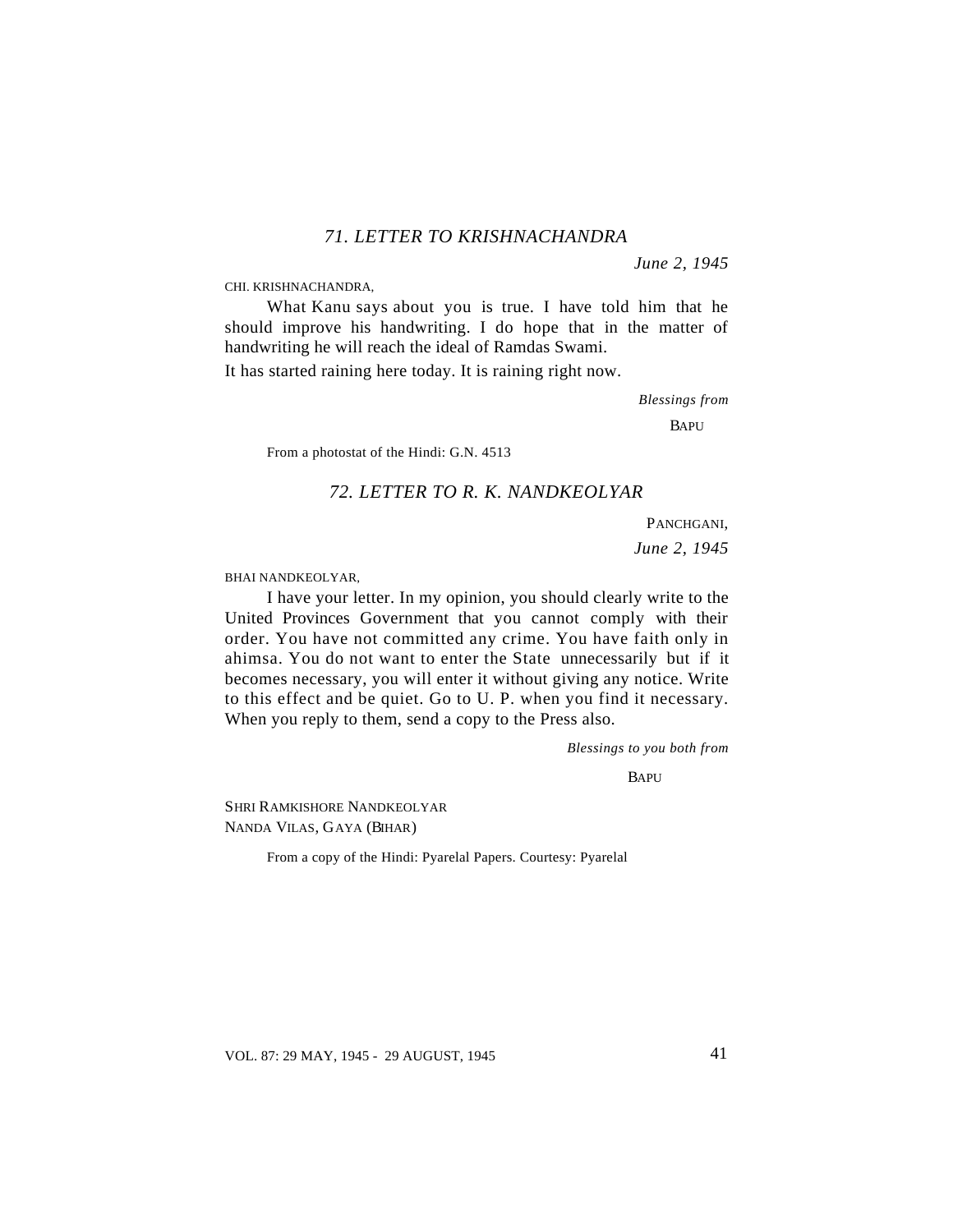# *73. LETTER TO JAIRAMDAS DOULATRAM*

PANCHGANI, *June 2, 1945*

BHAI JAIRAMDAS,

I was just beginning to write to you when I received your letter. I started looking for a house for you yesterday itself. I have been successful. The help came from Dinshaw Mehta. Now that you will not be a burden, you may come. You will stay with me. You may stay outside also. We shall see about it when you come. Let Devibehn and Premi also come. It will not be necessary for them to run away. I understand that there is no room at Pandit's. Even if there is, it will not be needed. I heard that you were ill only after I reached here. You will recover here.

*Blessings to all the three of you from*

**BAPU** 

SHRI JAIRAMDAS DOULATRAM **JNANGHAR** 15TH STREET, KHAR

From a copy of the Hindi: Pyarelal Papers. Courtesy: Pyarelal

## *74. LETTER TO SHANTABAI KALE*

PANCHGANI, *June 2, 1945*

CHI. SHANTABAI,

I was happy to receive your detailed letter. Gopalrao will get well. He has faith and courage and he is simple-hearted. Keep on writing to me. Convey my blessings to Gopalrao.

> *Blessings from* **BAPU**

SHRI SHANTABAI KALE VICTORIA HOSPITAL **JABALPUR** 

From a copy of the Hindi: Pyarelal Papers. Courtesy: Pyarelal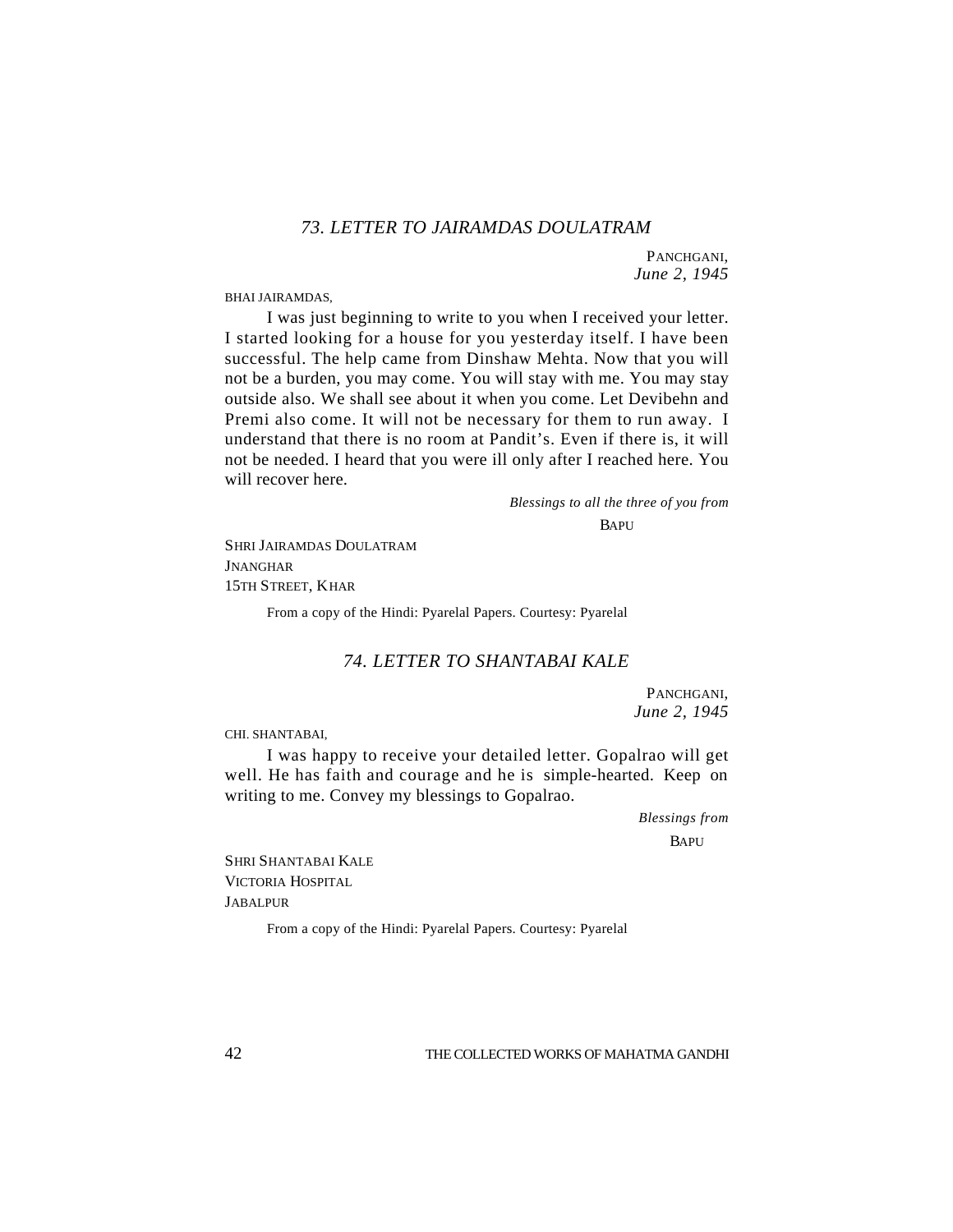PANCHGANI, *June 2, 1945*

BHAI JAJUJI,

I feel that till the arrival of Sardar or for the time being you should do as Lakshmidas suggests.

> *Blessings from* **BAPU**

From a copy of the Hindi: Pyarelal Papers. Courtesy: Pyarelal

# *76. DISCUSSION WITH SHRIMAN NARAYAN*<sup>1</sup>

PANCHGANI. *June 2, 1945*

QUESTION: To my mind one of the greatest problems confronting us at the present moment is that of combating the systematic plan of economic exploitation by flooding the market with foreign consumer goods. This is bound to spell disaster to Indian industrialization whether small-scale or large-scale. And the pity of it is that our own businessmen and industrialists seem to be vying with one another in becoming glorified agents of foreign manufacturers. Do you not think that an urgent need of the hour is the rousing of public conscience against the matter of foreign goods? I think constructive workers should take up this programme immediately. A countrywide propaganda for the use of village-manufactured and swadeshi goods can also prove to be a very elective and economic sanction against foreign domination. What is your opinion and advice?

ANSWER: The difficulty cannot be met by carrying on propaganda, however wide and intensive. The first thing is to demonstrate its economic fallacy. Let us recognize that the industrialists are not conscious traitors. They honestly believe that their plan will bring prosperity to the masses. They are wrong. But how to show that they are wrong save by patient study and publication thereof and by working so as to show that the masses respond to the work and actually prosper?

This demands hard thinking, hard study and harder constructive work among the masses. They have to manufacture for their own use.

1 Principal, Govindram Saxeria College, Wardha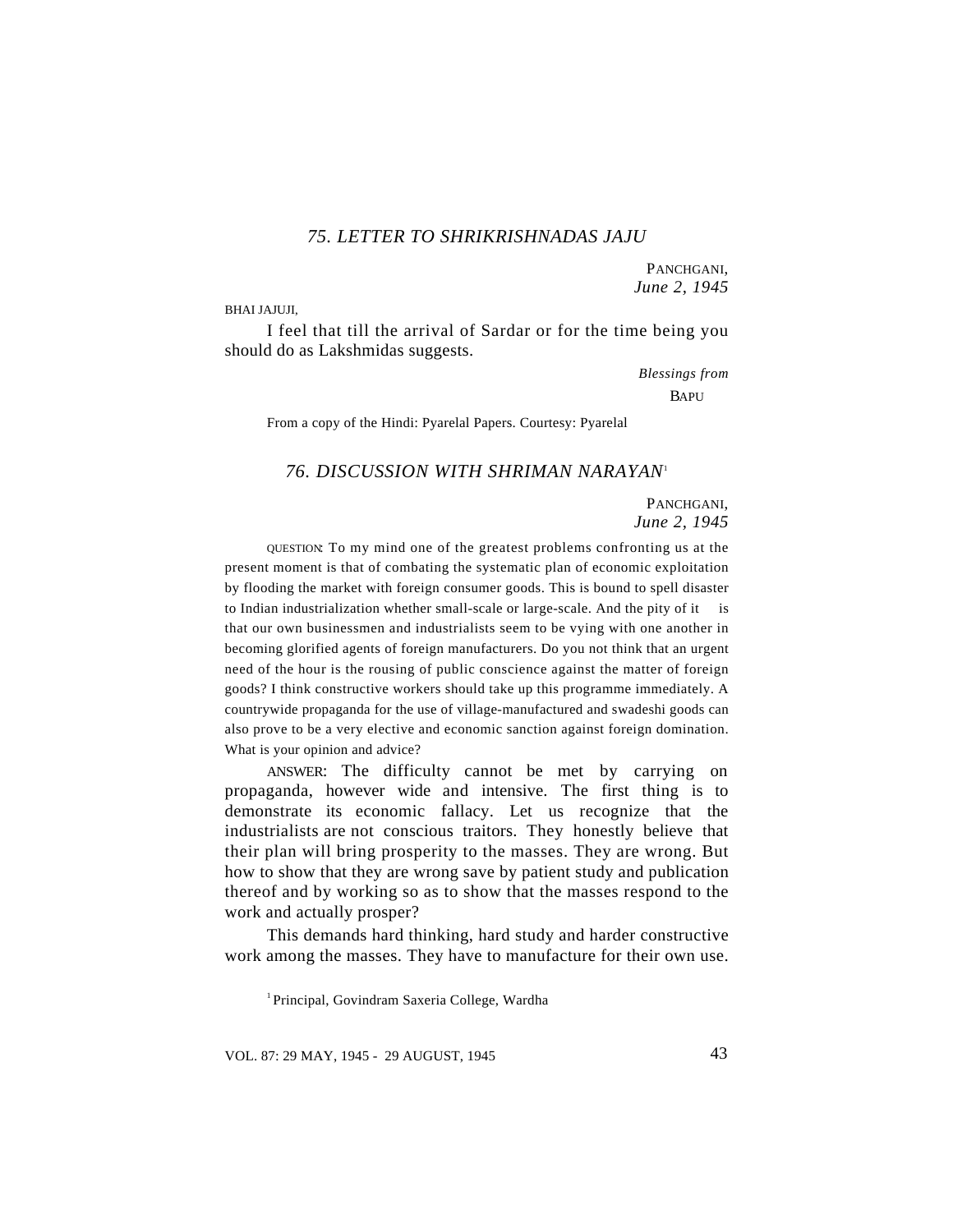Just picture to yourself every village producing and manufacturing everything for its own use. This must mean some surplus for the cities of India going from the villages. This means also automatic stoppage of all exploitation and prosperity without having to exploit the outer world.

*The Bombay Chronicle,* 4-6-1945

# *77. MESSAGE FOR BHARATI MEMORIAL*<sup>1</sup>

PANCHGANI, [*Before June 3, 1945*] 2

My blessings to efforts to perpetuate Bharati's memory.

M. K. GANDHI

*The Bombay Chronicle*, 13-6-1945

# *78. DISCUSSION WITH HAREKRUSHNA MEHTAB*<sup>3</sup>

PANCHGANI, *June 1/3, 1945*

QUESTION: Do you think there has been any change in the country to warrant any change in the Congressmen's attitude towards the war which they adopted in 1939? If you think there is no change, then has it not come to this that, in your opinion, Congressmen should not go back to ministries in the present circumstances?

ANSWER: You ask for my personal opinion. I give it for what it is worth. Mine can in no sense be an authoritative opinion. You should examine the Congress attitude not of 1939 but of 1942. So far as I am aware the Congress offered help in 1942 provided that certain conditions were fulfilled. It is for the Congress to lay down the conditions for the present acceptance of office. These must always be in terms of independence.

<sup>1</sup>The Bombay Chronicle, 4-6-1945, reported that on June 3, C. Rajagopalachari laid the foundation-stone for the memorial building to house a library of the works of the Tamil poet, Subrahmanya Bharati, at his birth-place, Ettayapuram, in Tamil Nadu. Gandhiji wrote the message in Tamil.

2 *ibid*

<sup>3</sup> According to A. P. I. report, Harekrushna Mehtab released "written questions and answers" to the Press after "full discussion with Gandhiji for three days".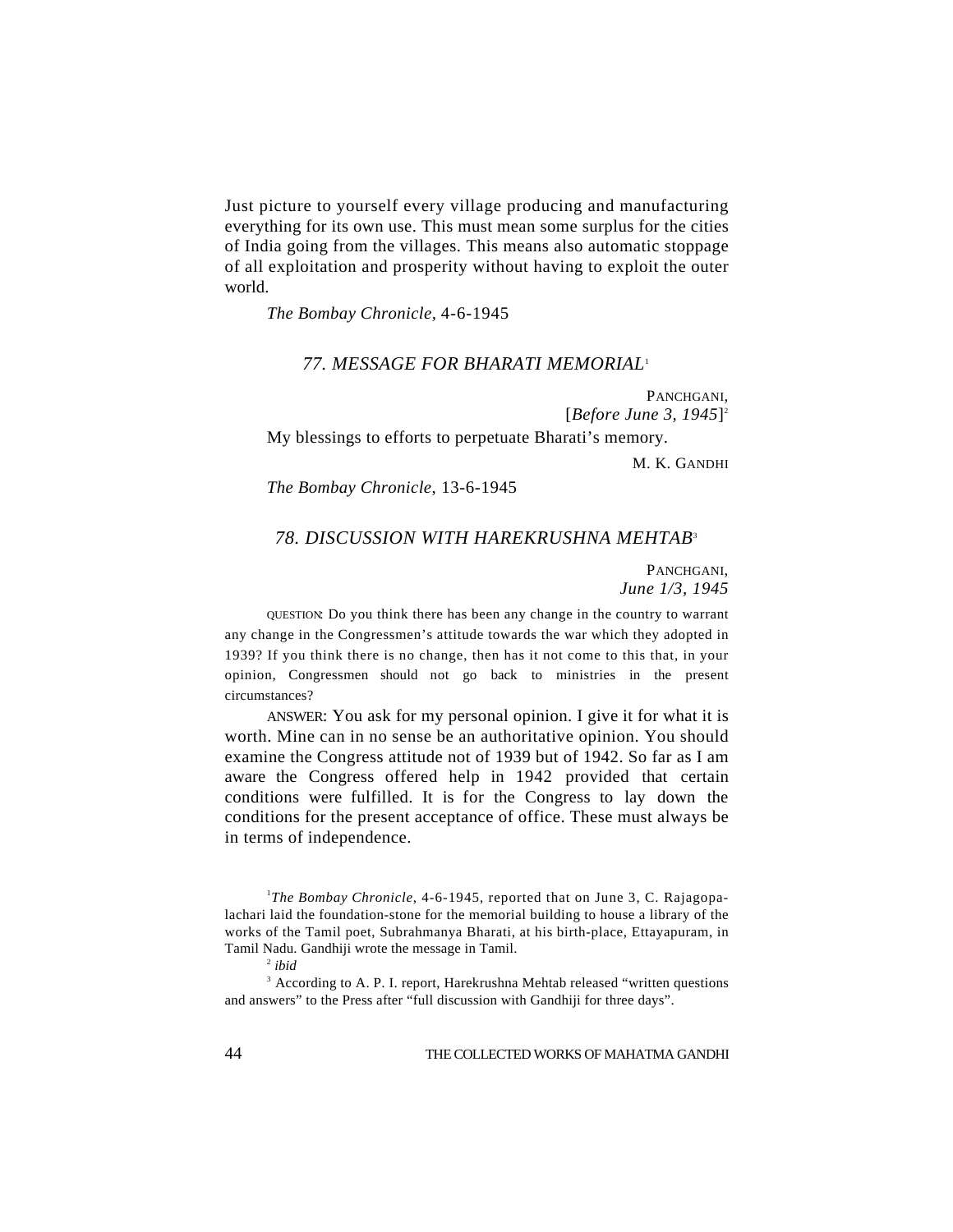There is no civil disobedience now and you have placed your manifold constructive programme before the country. Do you approve of the following definition of the constructive programme—to tackle the immediate problems of the masses and to try to solve them on non-violent lines as enunciated by you? This definition includes the work of trying to check black-marketing, profiteering and also the inflow of foreign consumer goods by insisting upon the use of swadeshi goods.

You have only a partial grasp of the constructive programme of my conception. It is comprehensive and all-pervading. Stoppage of black-marketing, profiteering and foreign consumer goods must precede construction. They are not part of the programme, but the programme to be effective and universal has to do that weeding process. The whole programme is swadeshi.

Would you ask Congressmen to seek co-operation from other parties and even from Government agencies in the prosecution of the constructive work? How can the constructive programme be prevented from being used for the purpose of consolidating the party position for elections and for other purposes?

 I have been crying myself hoarse to persuade Congressmen to adopt whole-heartedly the constructive programme without party motive or any other. It is its own motive. I seek the co-operation of the whole nation and also of the Government in carrying out the programme, naturally, on our own terms.

If the latter give honest co-operation, it must mean independence without violence and without fuss. If the constructive programme is worked for electioneering purposes it will carry with it the seeds of its own disease. Men can prevent vicious people from using the best things for the worst of purposes.

What should be the attitude of Congressmen towards all those who are now building up an organization which may come in clash with Congress at some stage or other in future?

The Congress position should be of complete non-violent non-co-operation with those who will stab the country in the back.

*The Bombay Chronicle,* 4-6-1945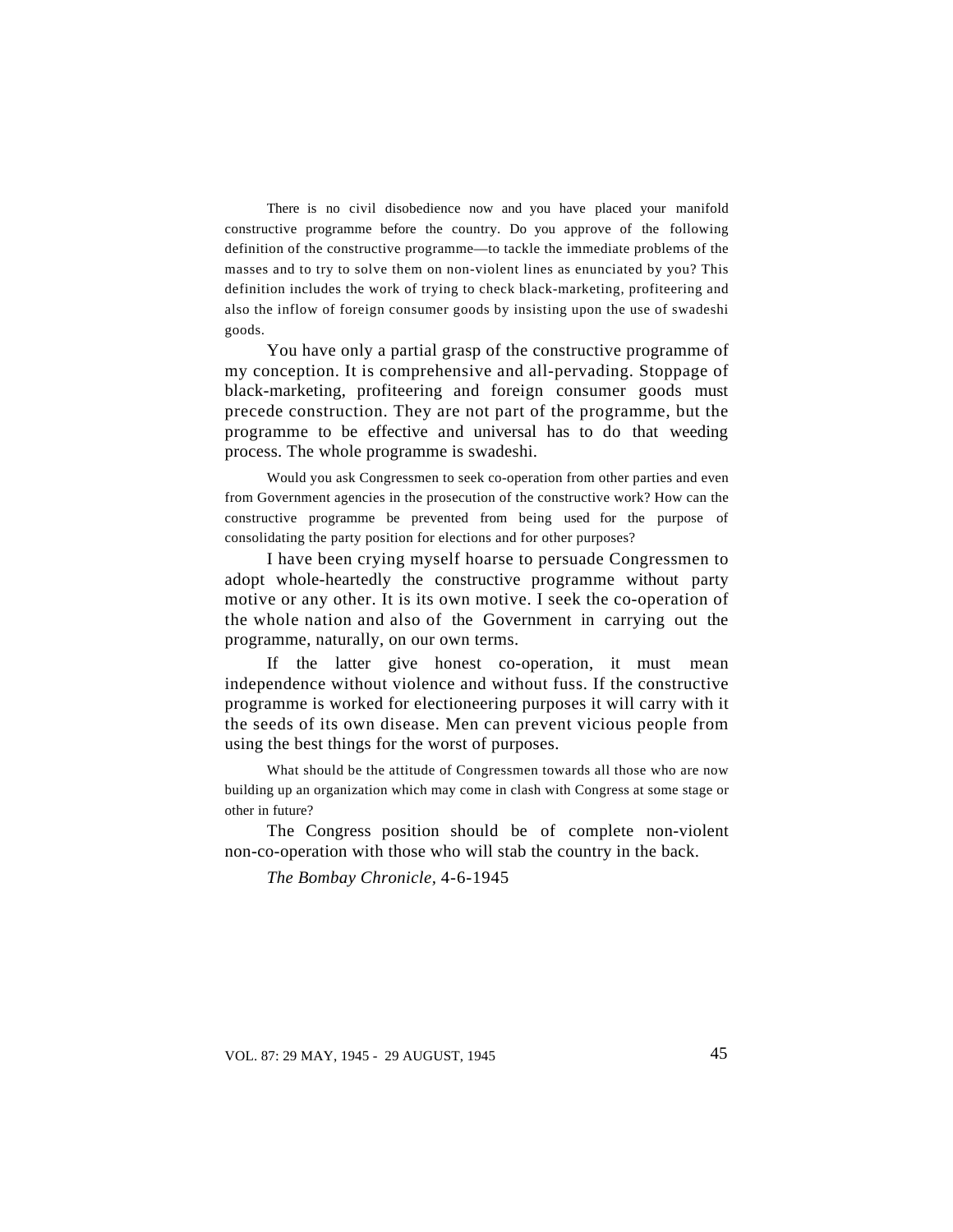# *79. LETTER TO T. I. KEDAR*

PANCHGANI, *June 3, 1945*

DEAR MR. KEDAR,

I have kept your letter of 12th ultimo with me for answer. Much has happened since then. I need say nothing now. I wish you every success in your great enterprise about Ashti-Chimur.

> *Yours sincerely,* M. K. GANDHI

 $[PS.]$ <sup>1</sup>

This mistake is out of old habit. I should have written in Hindustani—that too in Nagari script. But what has happened has happened. Forgive.

DR. T. I. KEDAR, ADVOCATE CIVIL STATION **NAGPUR** 

From a copy: Pyarelal Papers. Courtesy: Pyarelal

# *80. LETTER TO A PUBLISHER*

PANCHGANI, *June 3, 1945*

DEAR SIR,

Gandhiji has read your letter of 28th ult. received only yesterday. He would like to know before deciding, what profits you make out of the publication mentioned by you and what you pay Prof. A. D. Yates.

> *Yours faithfully,* NARAHARI PARIKH

THE MANAGING DIRECTOR KAPOOR BROS. LTD. PUBLISHERS & BOOKSELLERS 52 ANARKALI, LAHORE

From a copy: Pyarelal Papers. Nehru Memorial Museum and Library. Courtesy: Beladevi Nayyar and Dr. Sushila Nayyar

<sup>1</sup> The postscript is in Hindi.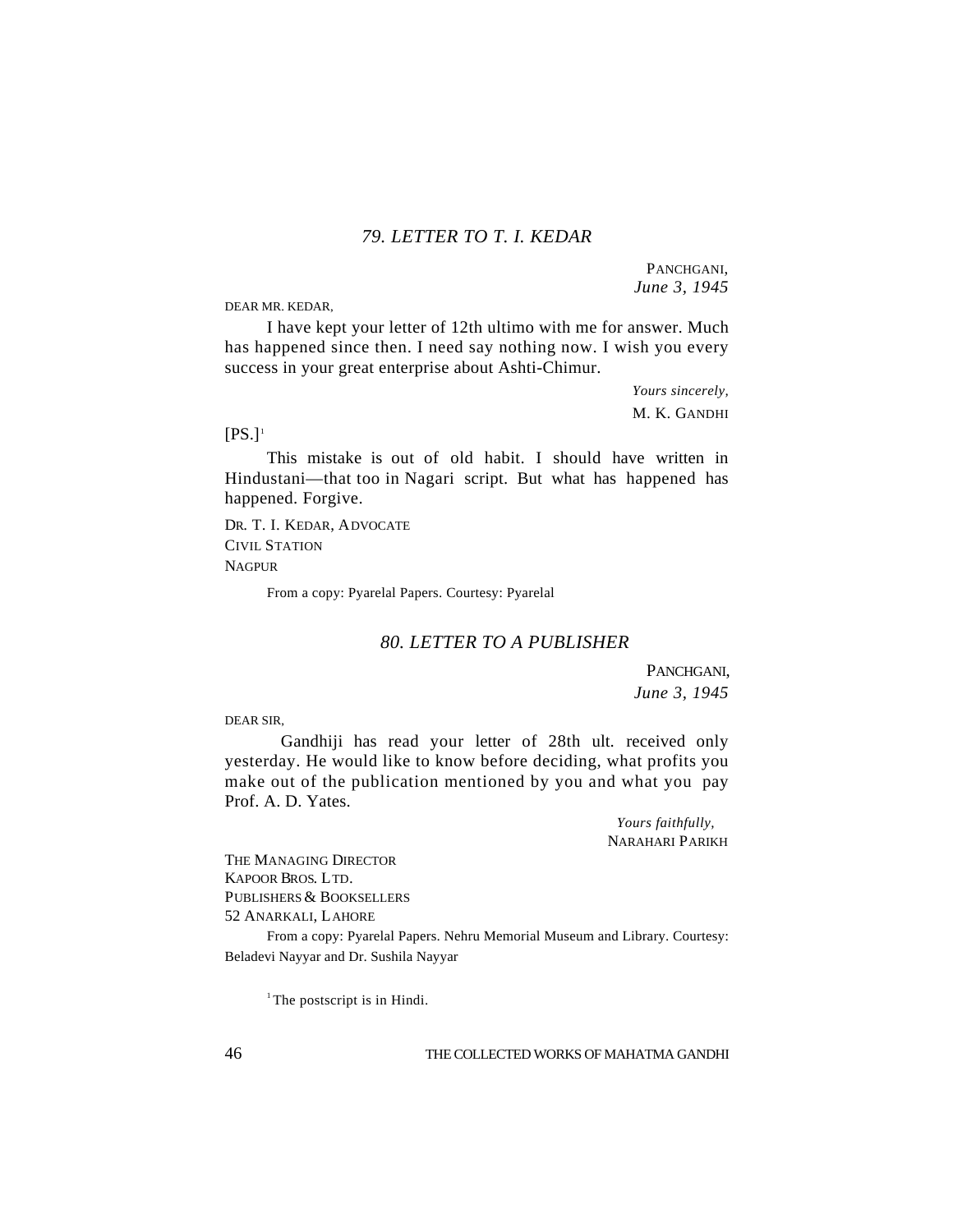# *81. LETTER TO NAWAB OF CHHATARI*

 "DILKHUSH", PANCHGANI, *June 3, 1945*

DEAR NAWAB SAHEB,

I thank you for your letter of 27th ult. and the communique dated 17th ultimo. I have again heard from Pandit Vinayak Rao. He sends me a copy of his reply to the communique. I take it that you have seen that letter. I cannot help agreeing with the Pandit that mere dismissal of the "ring-leaders" does not meet the needs of the situation so far as the wanton action of the police is concerned. And why prosecution of certain volunteers instead of an inquiry suggested by him ? I would like you to give this matter your earnest and independent consideration, and adopt such action as would avoid a repetition of the incident complained of and give general satisfaction.

I would thank you to send me the cuttings of the British Indian press referred to by you.

> *Yours sincerely,* M. K. GANDHI

H. H. NAWAB SAHEB OF CHHATARI HYDERABAD (DN.)

From a copy: Pyarelal Papers. Nehru Memorial Museum and Library. Courtesy: Beladevi Nayyar and Dr. Sushila Nayyar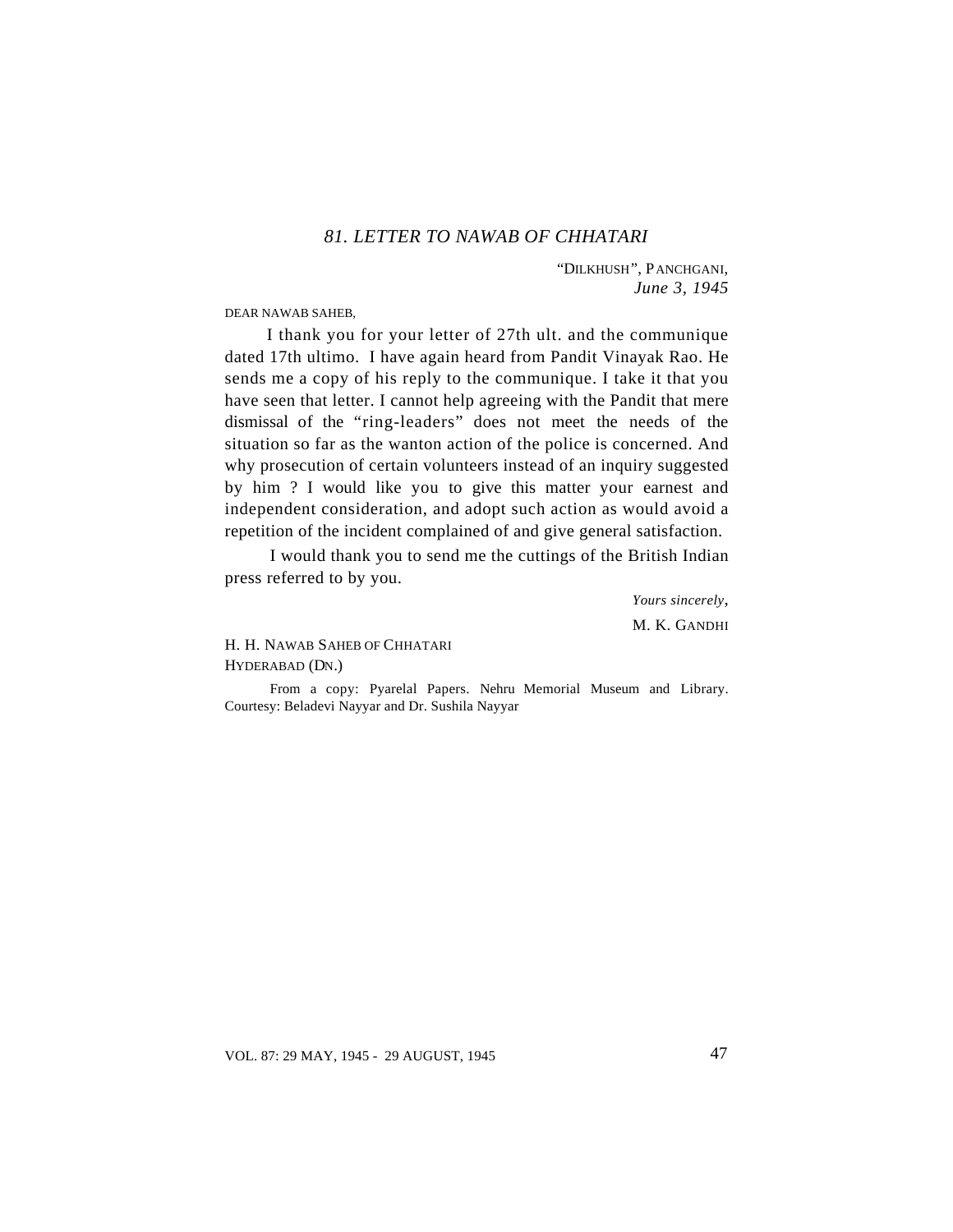## *82. LETTER TO MANU GANDHI*<sup>1</sup>

PANCHGANI, *June 3, 1945*

Take courage in both hands and do this. You know Dr. Gilder well. Go to him and, if he permits you, go to Nagpur<sup>2</sup>. Here you can come whenever you want. I would not advise you to go to Wardha.

*Blessings from*

BAPU

From a microfilm of the Gujarati: M.M.U./24

# *83. LETTER TO MANU GANDHI*

*June 3, 1945*

CHI. MANUDI,

You have fallen ill again. Now at least take care. If you have patience, you will become a very good nurse. You cannot leave as soon as the fever subsides. Sushilabehn is of the view that you should stay in Dr. Dinshawji's clinic. Most probably Vanamala also will go there. I do not at all like your getting fever every now and then. If you learn to guard your health and become as strong as steel, everything will be all right. "Impatience does not make a mango tree bear fruit." Come over, if you wish.

Give up your desire to go to Nagpur.

*Blessings from* **BAPU** 

From a microfilm of the Gujarati: M.M.U./II

<sup>&</sup>lt;sup>1</sup>This was appended to a letter from Dr. Sushila Nayyar to the addressee.

<sup>2</sup>For joining a training course in nursing; *vide* also the following item.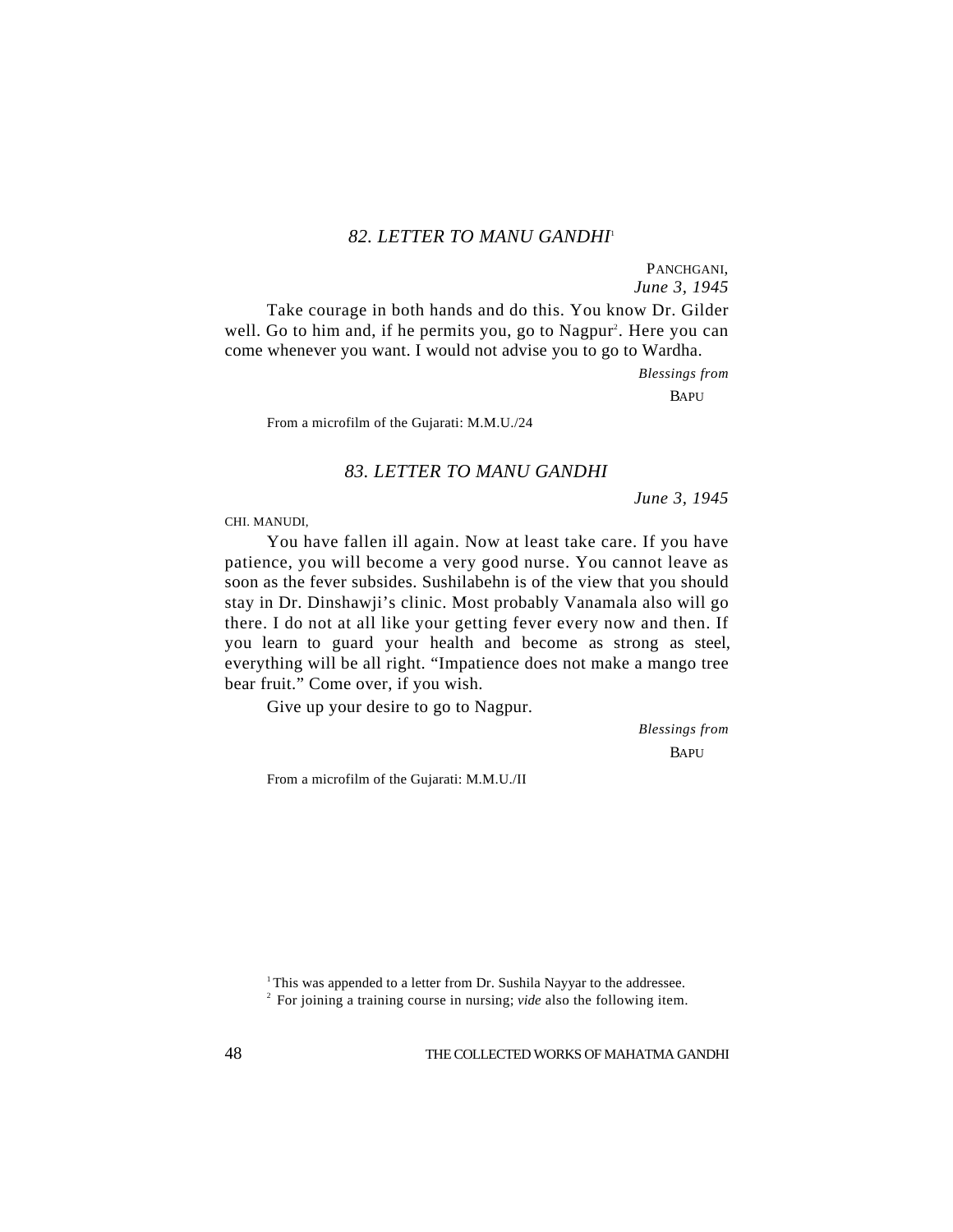# *84. LETTER TO GHANSHYAM JETHANAND*

PANCHGANI *June 3, 1945*

#### BHAI GHANSHYAM,

I have your letter. I would not take any money while in jail and not more than Rs. 75 when out of jail. However, others will act according to their lights. No one can borrow dharma from others.

My health I should say is good.

*Yours,* M. K. GANDHI

SHRI GHANSHYAM JETHANAND 29 AMIL COLONY NO. 1 KARACHI

From a copy of the Hindi: Pyarelal Papers. Courtesy: Pyarelal

# *85. LETTER TO HEMPRABHA DAS GUPTA*

PANCHGANI, *June 3, 1945*

CHI. HEMPRABHA,

I have your letter. Satis Babu will have fully recovered by now. Do give khadi to the poor without yarn. Do you take money from them and, if you do, do you charge the market rate or less? After I know this, I shall write to you if I have anything to say. I have the book<sup>1</sup> about the cow read out to me when I spin each day.

> *Blessings from* BAPU

**HEMPRABHADEVI** KHADI PRATISHTHAN SODEPUR, *via* CALCUTTA

From a copy of the Hindi: Pyarelal Papers. Courtesy: Pyarelal

<sup>1</sup> The Cow in India by Satis Chandra Das Gupta, addressee's husband; for Gandhiji's Foreword, *vide* "Foreword to *Cow in India*", 20-5-1945.

VOL. 87: 29 MAY, 1945 - 29 AUGUST, 1945 49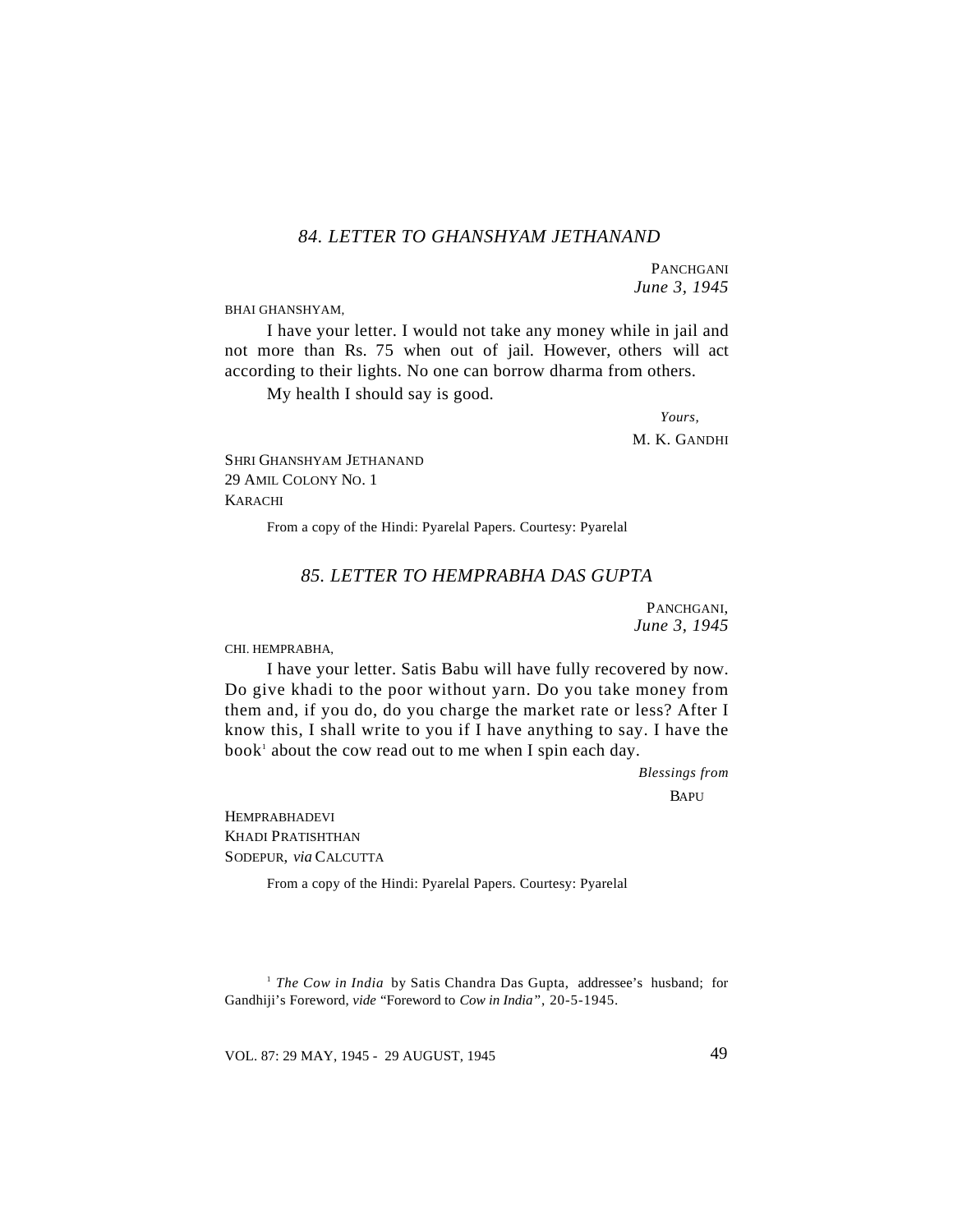# *86. LETTER TO TEJWANTI*

PANCHGANI, *June 3, 1945*

CHI. TEJWANTI,

I did receive a letter as from you but it has neither your language, nor your handwriting, nor your signature at the end. This makes me suspect that the letter may not be from you at all. So, besides acknowledging it, I do not want to say anything in reply.

*Blessings from*

**BAPU** 

SHRI TEJWANTI CHARKHA SANGH KARYALAYA ADAMPUR DOAB JULLUNDUR DISTRICT

From a copy of the Hindi: Pyarelal Papers. Courtesy: Pyarelal

## *87. LETTER TO AMRIT KAUR*

PANCHGANI, *June 3, 1945*

CHI. AMRIT,

It is now 5.50 p.m. I have just finished your "Appeal to the Christians of India". It is eloquent but not substantial. I do not propose to give you detailed criticism. As soon as you are free from your engagements there and are fit enough to come to me, I know you will make a dash. Therefore when you are with me, we shall together read the Appeal and decide what to do with it.

Khurshed is here. She is with Nargis. She will migrate to 'Dilkhusha' as soon as N. is gone.

Mehtab and Shriman were with me.<sup>1</sup> The latter went today. The former goes tomorrow. Love to all.

**BAPU** 

From the original: C.W. 4157. Courtesy: Amrit Kaur. Also G.N. 7792

 $1$  For Gandhiji's discussion with Harekrushna Mehtab and Shriman Narayan; *vide* "Discussion with Shriman Narayan", 2-6-1945; "Discussion with Harekrushna Mahtab", 1/3-6-1945.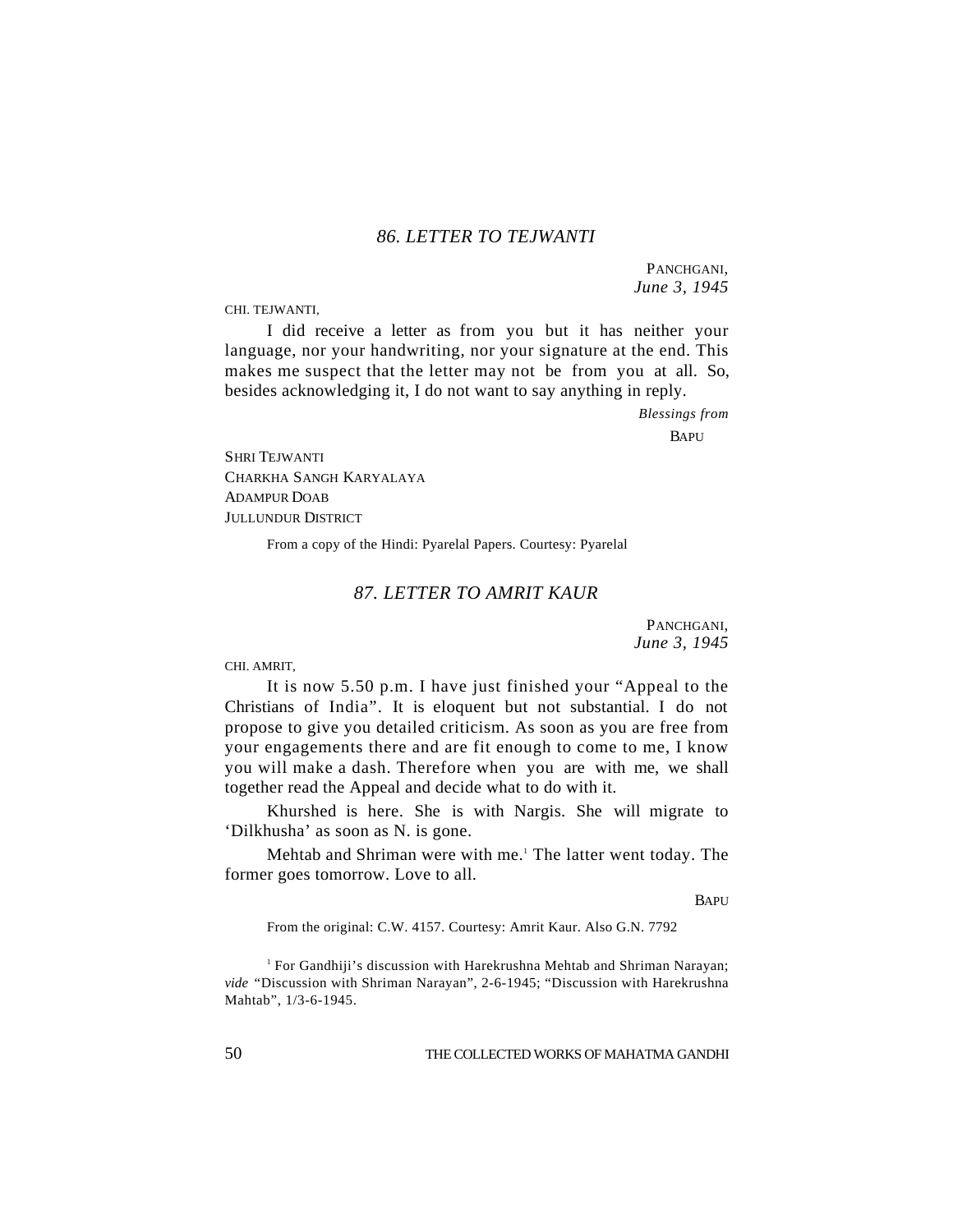PANCHGANI, [On or after *June 3, 1945*] 2

I have purposely refrained from saying anything on the Syrian and Lebanese question, not because I have felt less than others but because I have felt more. The injustice is so obvious and glaring.

It pains me to think that our Muslim fellow-countrymen feel that they can effectively ask for justice to the Syrians and Lebanese as fellow-Muslims. Syrians and the Lebanese are a mixed population.<sup>3</sup> Their liberty is at stake not as Muslims but as a separate nation. The struggle of Syria and Lebanon for independence should evoke the sympathy of the whole of India, and it must be made a national issue, instead of one of a particular section or community.<sup>4</sup> Muslims should speak as Indians and should invite the cooperation of all India including members of all religions. For instance the voice of Indian Christians speaking as Christians as apart from other Indians in international affairs must fall flat. This is the lesson of history everywhere, but in India, to my mind, the Khilafat issue emphasizes the lesson which we seem to have forgotten.

The Muslims headed by the late Hakim Saheb sought the co-operation of all India and the Khilafat question became a plank in the National Congress. And it drew world attention. Had the history of victorious Turkey been written differently, India would have taken an effective part in the settlement of the Khilafat question. India divided against itself will have no effect on the council of the nations of the world.

#### *The Bombay Chronicle*, 8-6-1945; also *The Hindu*, 8-6-1945

<sup>1</sup> The nationalist movement in Syria and Lebanon had come into violent conflict with France which had been ruling the area under a mandate since 1923. France had called for negotiations and at the same time despatched two contingents of troops. There were widespread clashes culminating in the French bombardment of Damascus on May 29 and 30. The statement was made in an "exclusive interview to the special representative of the Orient Press" of India.

 $2$  From the expression "our Muslim fellow-countrymen feel", presumably a reference to M. A. Jinnah's statement of June 3, which assured Syrians and Lebanese of the support of "the hundred million Muslims of India". Jinnah had also warned that "not only the Middle East and Muslim India but also the whole of the Muslim world will flare up" if freedom was not granted.

<sup>3</sup> Being predominantly Christian

<sup>4</sup> This paragraph is reproduced from *The Hindu*, 8-6-1945, in which it was reported independently under the date-line "Panchgani, June 6".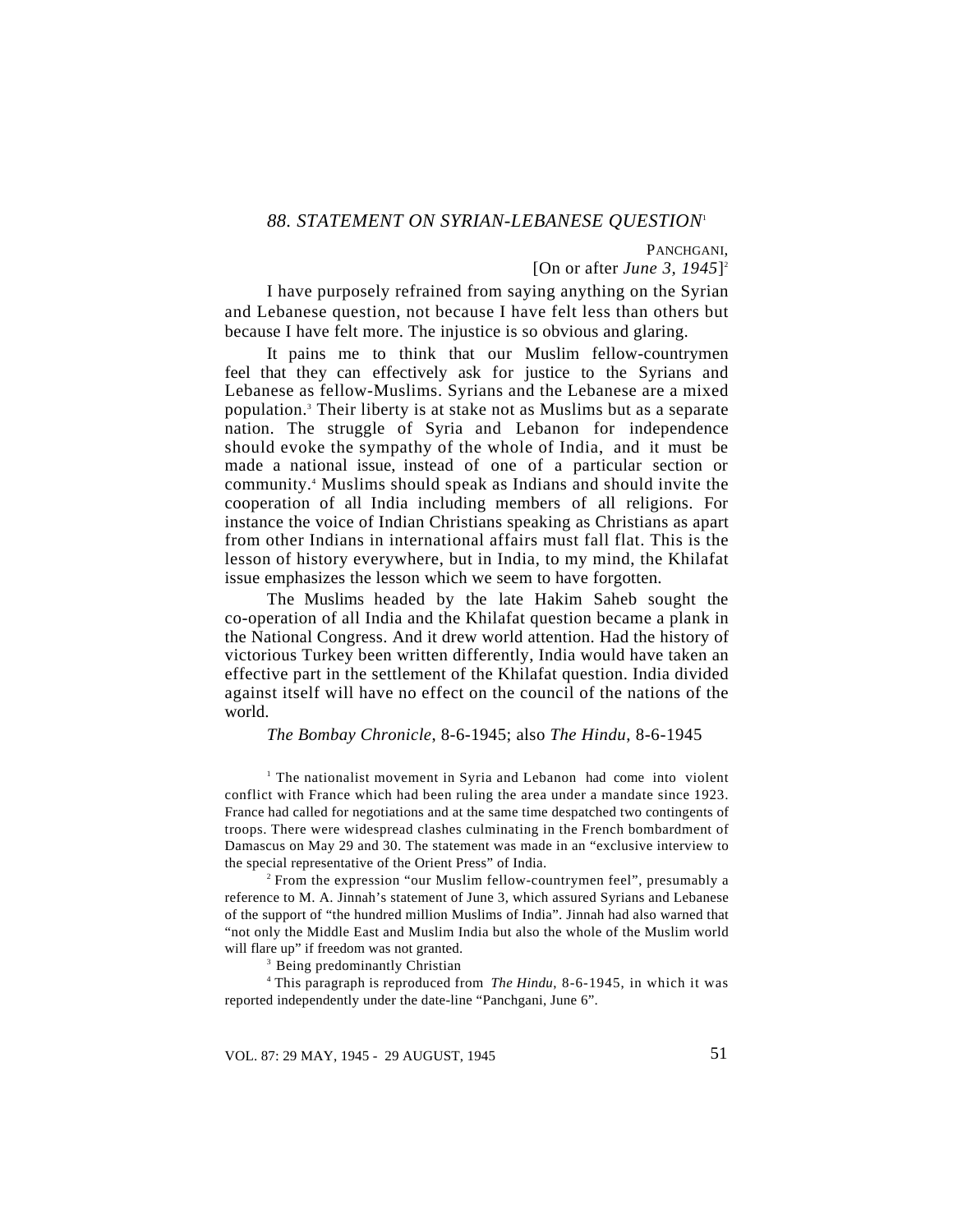*89. LETTER TO AMRIT KAUR*

*June 4, 1945*

CHI. AMRIT,

After the letter of yesterday was handed for the post your letter was received. I opened it and detained the letter.

It is strange that no intimation has been received by you. You are right to ignore the newspaper notice<sup>1</sup>, unless it is confirmed. Also of course there is no joy in the removal in the manner it is being brought about. As to speech, we must see what has to be done.

Of course you are not leaving Simla so long as you are required there.

Love.

**BAPU** 

From the original: C.W. 4158. Courtesy: Amrit Kaur. Also G.N. 7793

# *90. LETTER TO RAJARAM BHOLE*

*June 4, 1945*

DEAR BHOLE,

Your P. C. Do come on 6th inst. at 4.00 p.m. I am silent during the day always. But it does not matter. You will speak and I shall answer in writing.

> *Yours,* **BAPU**

SHRI R. R. BHOLE PALLAZZO HOTEL **PANCHGANI** 

From the original: R. R. Bhole Papers. Courtesy : Nehru Memorial Museum and Library

<sup>1</sup>About lifting of the restriction imposed on the addressee; *vide* also "Letter to Amrit Kaur", 26-5-1945; "Letter to Prabhavati", 8-6-1945.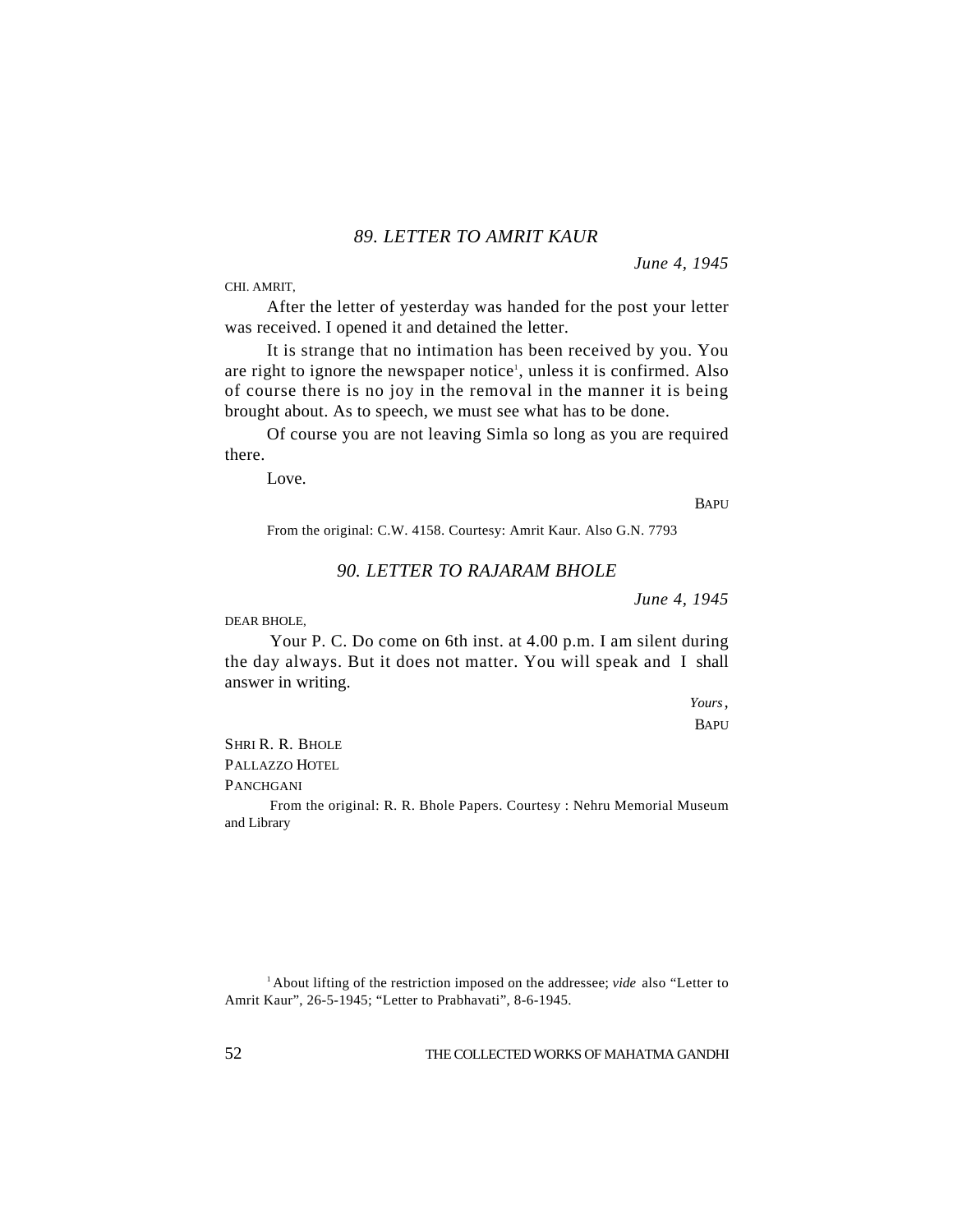# *91. LETTER TO HOWARD GOLDSTEIN*

CAMP : "DILKHUSH", PANCHGANI, INDIA, *June 4, 1945*

#### DEAR FRIENDS,

Gandhiji has your cable.

He appreciates your desire to have him in America.<sup>1</sup> But you have seen how he could not come. He could not force himself on the Committee. He has not much faith in the value of more verbal talks. He is trying to forge the message of non-violence through his work in India. If he shows visible success here the world will get the message it needs. Therefore the conscientious objectors who are going to meet near Glendora would do well to closely study what he has been saying and doing in India. Particularly, they should study his writings preceding and after the 8th August, 1942—Resolution of the Congress. They reflect the working of a non-violent mind in the face of the greatest crisis in the world's history.

*Yours sincerely,*

PYARELAL

MESSRS. HOWARD GOLDSTEIN JOE GOODMAN AND OTTO GRIMM CONSCIENTIOUS OBJECTORS' CAMP NEAR GLENDORA CALIFORNIA (USA)

From a copy of : Pyarelal Papers. Nehru Memorial Museum and Library. Courtesy : Beladevi Nayyar and Dr. Sushila Nayyar

# *92. LETTER TO JAISUKHLAL GANDHI*

*June 4, 1945*

CHI. JAISUKHLAL,

I got your letter yesterday. I have not yet received the one regarding your work.

Your health seems to have gone down considerably. Be careful.

1 The addressee had invited Gandhiji on behalf of the American Friends Service Committee to attend the San Francisco Conference which was to be held in Glendora in the suburbs of Los Angeles.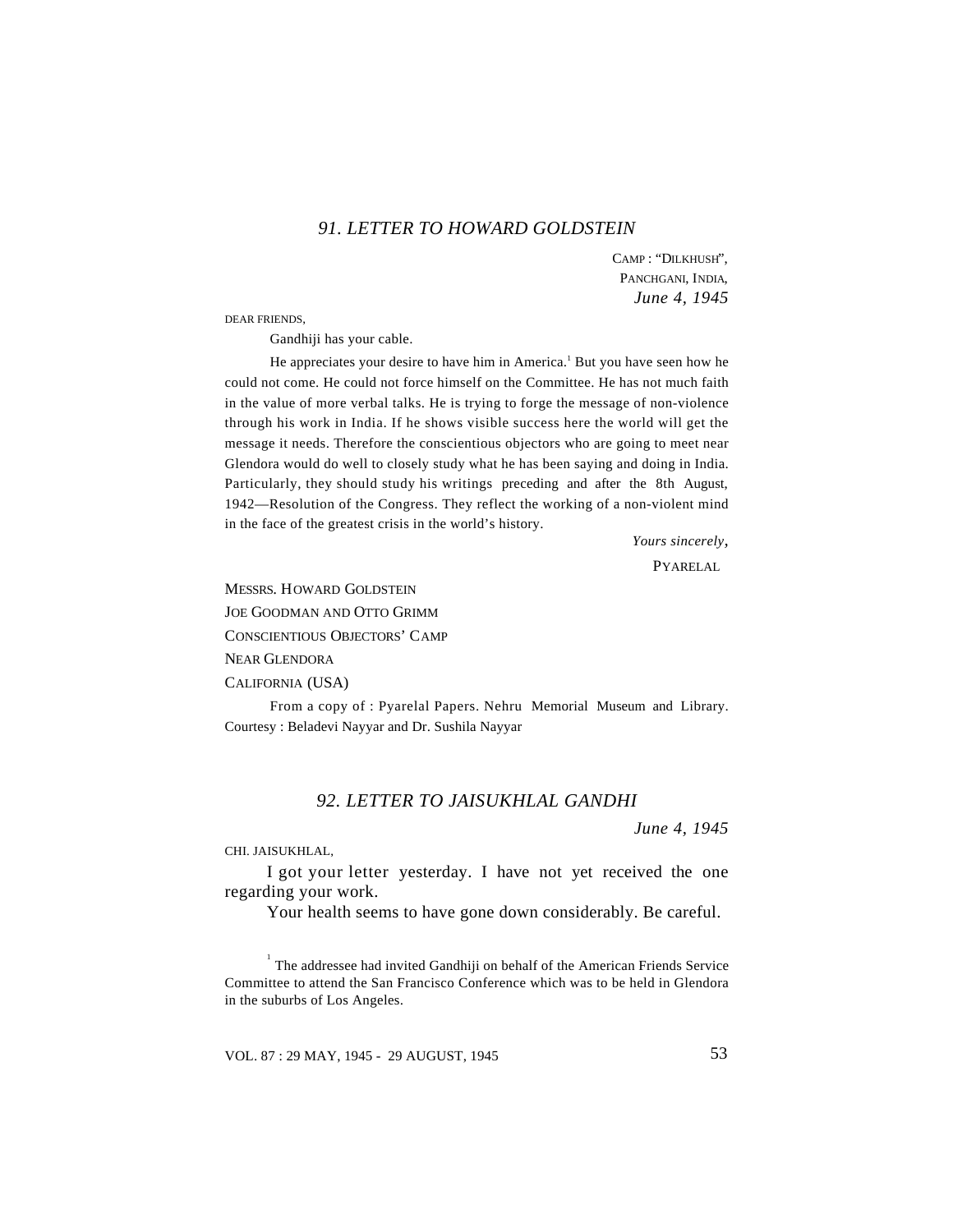Chi. Manu's mind is wavering whether to go to Nagpur directly or come here for a day on her way there. If Dr. Gilder doesnot permit her, there will be no question for the present of her going to Nagpur. Manu is very impatient. Now she is obsessed with the desire to become a nurse. Let me see what happens.

As regards money, it is all right for you to keep it with you as Manu's trustee. I see no need for two names. You may insert any condition you want in the Trust. If you wish, you may show the draft to me. I have no objection to your including my name in the event of your dying earlier. If you wish to select someone else, by all means do so. If you can get six per cent locally, you need not try to make any other arrangement.

> *Blessings from* **BAPU**

From a microfilm of the Gujarati: M.M.U./24

# *93. LETTER TO MANU GANDHI*

[PANCHGANI]<sup>1</sup>, *June 4, 1945*

CHI. MANUDI,

I have not seen anyone so foolish as you. You are to come here in response to this letter. Bablo<sup>2</sup> must accompany you, so that you may not have any difficulty on the way.

> *Blessings from* **BAPU**

[From Gujarati]

*Ba Bapuni Shili Chhayaman*, p. 231

<sup>1</sup>The source, however, has "Mahabaleshwar".

2 Narayan Desai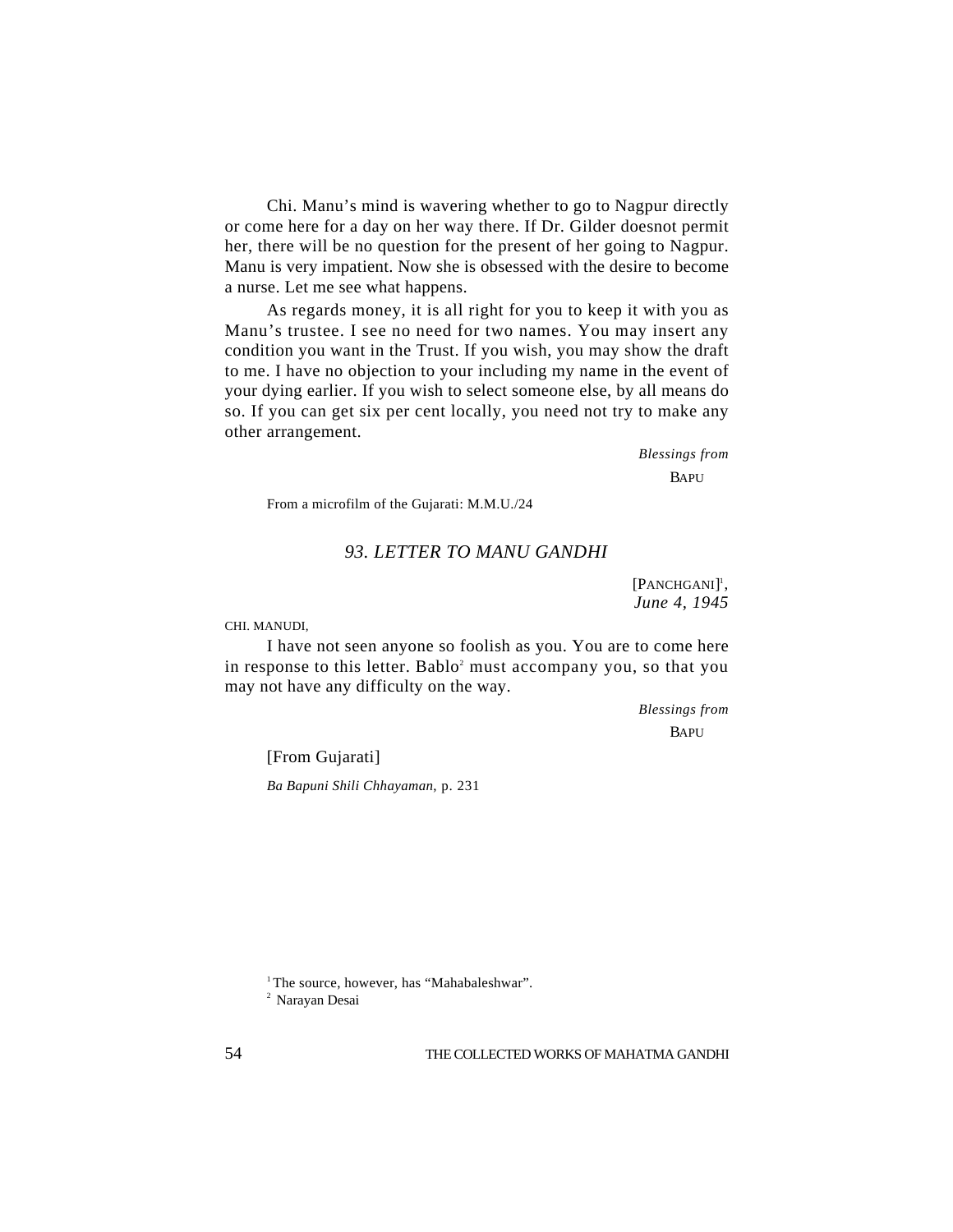# *94. LETTER TO SHANTIKUMAR N. MORARJEE*

PANCHGANI, *June 4, 1945*

#### CHI. SHANTIKUMAR,

I got your letter yesterday. I signed the photograph. May you live long and continue to serve. Why do you say that you have "lived for many years and have few more left"? Surely, 125 years are not for me alone. That should be everybody's life-span and it should be the ideal for all to attain it through a pure life.

> *Blessings from* BAPU

From a copy of the Gujarati: C.W. 4740. Courtesy: Shantikumar N. Morarjee

# *95. LETTER TO RAIHANA TYABJI AND SAROJ NANAVATI June 4, 1945*

CHI. RAIHANA AND CHI. SAROJ,

I got today the postcard written by you two. I am glad that grandmother has passed away. She has settled her accounts, but suffered much while doing so. The fact that she exacted service from you both earned you merit. But wasn't that at her cost? One should not wish to earn such merit. I, therefore, regard grandmother's passing away a very good thing indeed from every point of view.

> *Blessings from* **BAPU**

From a photostat of the Gujarati: S.N. 9684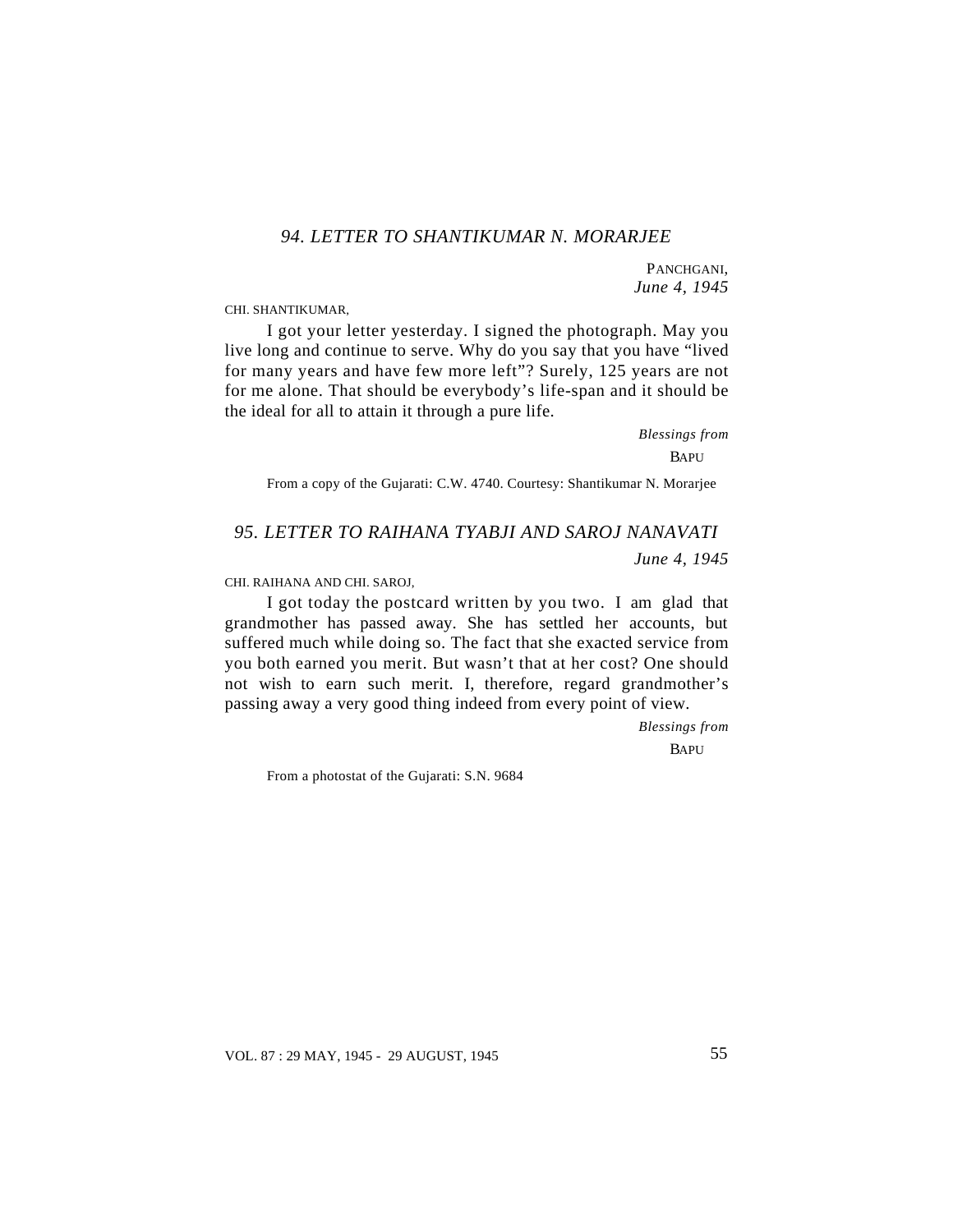# *96. LETTER TO JAMNADAS DWARKADAS*

PANCHGANI, *June 4, 1945*

CHI. JAMNADAS,

I received your letter at 5 o'clock. You should get this tomorrow. I will be able to see Panditji if he comes at 3 o'clock on the 6th. Of course I shall be observing silence. If afterwards you want to talk to me it will be all right. Or I shall find some other time if you want. At 4 o'clock Bhole, a Harijan, is coming.

> *Blessings from* BAPU

SHRI JAMNADAS DWARKADAS **GLENDALE** MAHABALESHWAR

From a copy of the Gujarati: Pyarelal Papers. Courtesy: Pyarelal

# *97. LETTER TO PURUSHOTTAM PATEL*

PANCHGANI, *June 4, 1945*

BHAI PURUSHOTTAM PATEL,

I received your letter today. Why is it in English? You should not involve me in your candidature<sup>1</sup>. Do whatever you can on your own. After all you are staying there.

> *Blessings from,* M. K. GANDHI

From a copy of the Gujarati: Pyarelal Papers. Courtesy: Pyarelal

<sup>1</sup> Vide also "A Letter", 9-6-1945.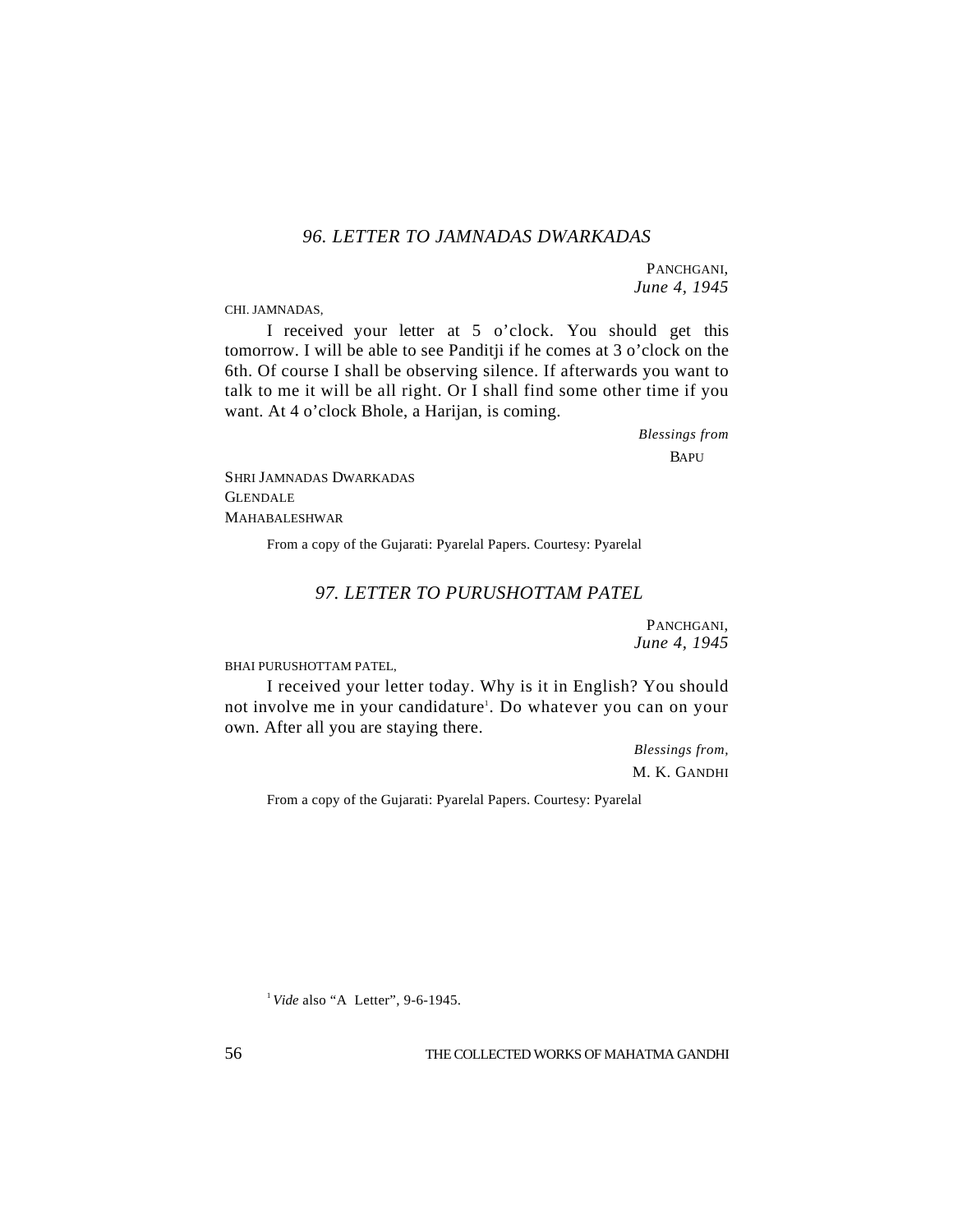*June 4, 1945*

CHI*.* KRISHNACHANDRA,

Those who create the political system have not come from outside; it is we ourselves. The meaning of your difficulty is that the political power should pass into our hands. But a non-violent political system can come about only through non-violent means. Hence whether we are one or many we should engage ourselves only in non-violent activities. One can become many, zero cannot.

My impression about the discharge was correct. I may have written' the opposite in my hurry. Anyway do not worry. It applies equally to both.

Do go to Nagpur after the bale of cotton cloth is ready. Mohan Singh should come only if he can be spared from work.

It is only from you that I have heard about the use of a pannier. I am eager to meet Vinoba.

> *Blessings from* **BAPU**

From a photostat of the Hindi: G.N. 4514

### *99. LETTER TO PRABHAKAR*

*June 4, 1945*

CHI. PRABHAKAR,

Your reply to Majid was good. What else could you have said? Your body should be strong as steel. It can be made so only with effort. Let Zohra and Vina write to me. How is your health? What has Vina been doing?

*Blessings from*

**BAPU** 

From a photostat of the Hindi: G.N. 9029. Also C.W. 9153. Courtesy: Prabhakar

<sup>1</sup> Vide "Letter to Krishnachandra", 28-5-1945.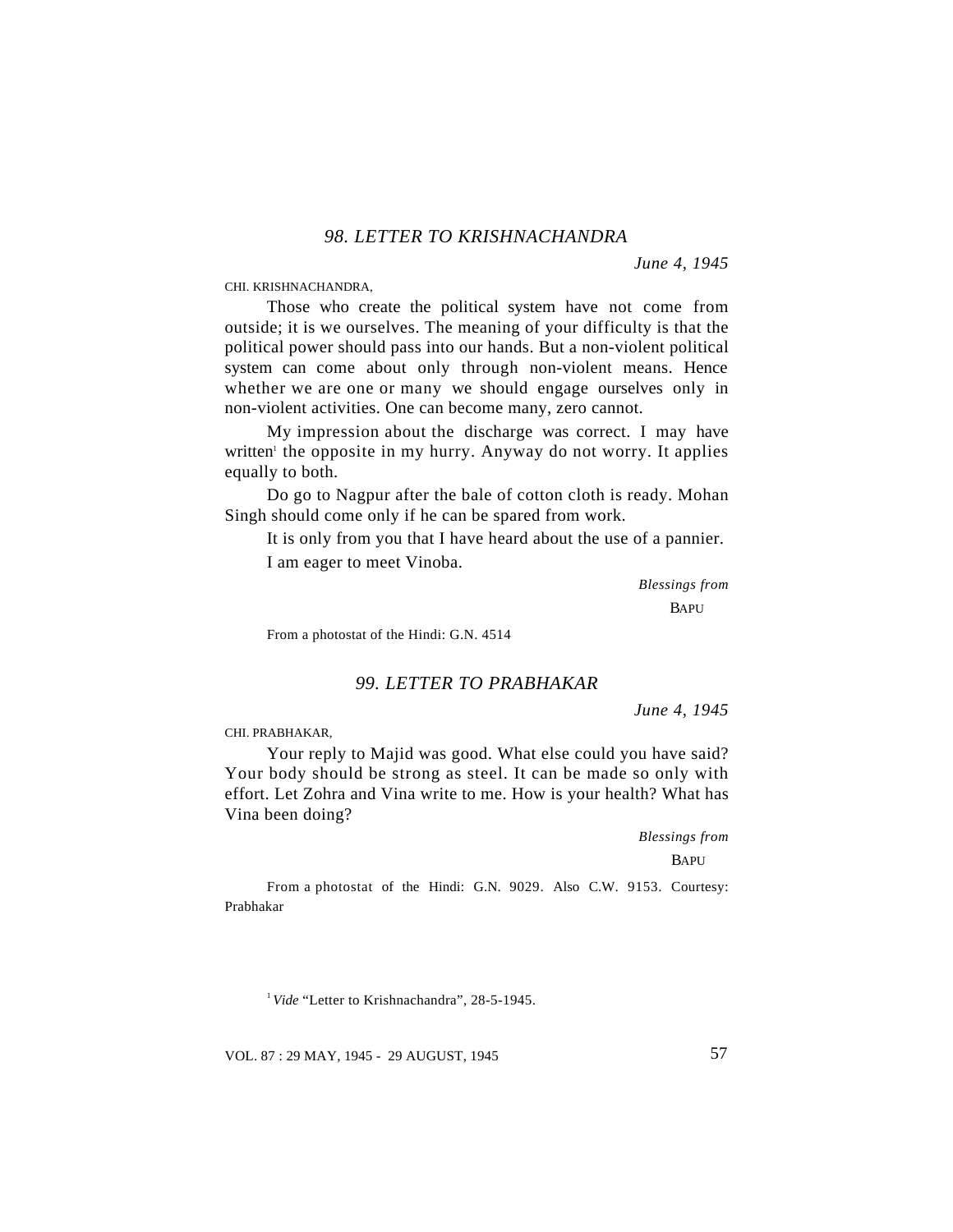# *100. LETTER TO ASAF ALI*

PANCHGANI, *June 4, 1945*

BHAI ASAF ALL,

As far as possible these days I write letters in Hindustani, either in Urdu or Devanagari script. The language is wholly mine. However, as my handwriting is difficult to decipher, I dictate the letters.

I received your telegram yesterday after 5 p. m. I do not like your being ill. But you are brave and you have still to serve the country. You will leave the sick-bed. Keep on sending me news through someone. May God make you well soon. I hope to remain here till the end of the month.

> *Blessings from* **BAPU**

ASAF ALI WILLINGDON HOSPITAL DELHI

From a copy of the Hindi: Pyarelal Papers. Courtesy: Pyarelal

#### *101. LETTER TO M. S. KELKAR*

*June 4, 1945*

BHAI ICE,

I have your letter. You are taking great pains over Hari-ichchha. But I am not satisfied. She is not improving. In the end what is destined will happen.

I cannot bring myself to have faith in astrology. Millions of people who do not believe in it lose nothing.

> *Blessings from* **BAPU**

From a copy of the Hindi: Pyarelal Papers. Courtesy: Pyarelal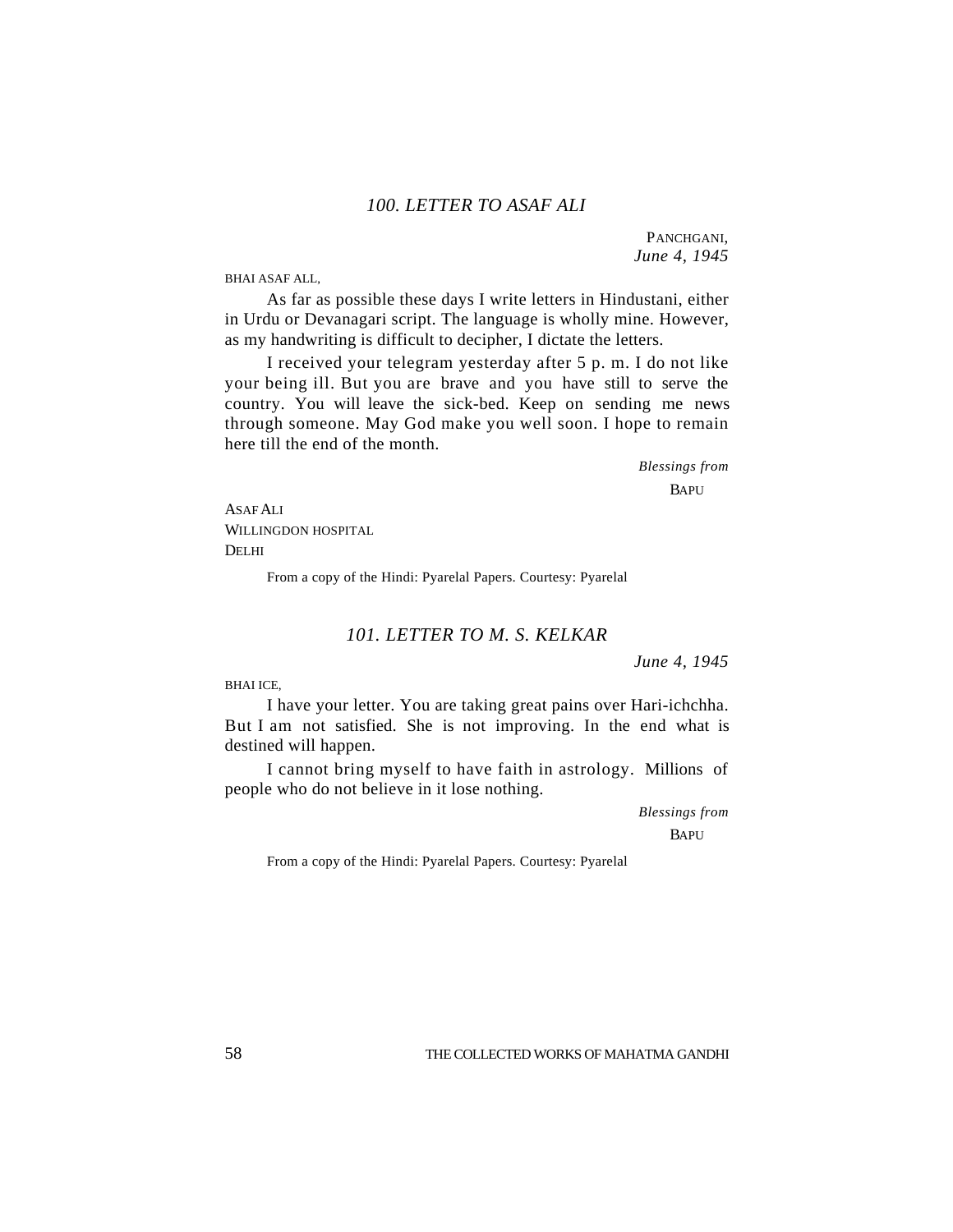## *102. LETTER TO P. C. GHOSH*

PANCHGANI, *June 4, 1945*

#### BHAI PROFULLA,

The Working Committee of the Kasturba Memorial Trust met at Mahabaleshwar. Your objection to keeping the entire fund with the Head Office was put up to it. I had told you that I would write to you and clarify the whole thing. You know that the fund raised in Bombay is kept in the Head Office. I feel that the same should be done with the money raised in Calcutta. The committee which is formed now is to consider how the money will be spent in the villages. Why should we argue over where the money should be kept? Your duty is to submit a scheme and if it is accepted, to get it implemented. You must be knowing that the committee for collecting the money and the committee for spending it are not the same. It is true that the same three persons are on most of the committees. But that is our misfortune. There are very few workers and those who give the money claim the right to have a control over the spending of it. When they are deserving, it may become our duty to have the donors on the committees. What more can I write? I would suggest that you explainmy view to the committee and write a satisfactory letter.

*Blessings from*

**BAPU** 

 $[PS.]$ 

Hope you are well now.

SHRI PROFULLA CHANDRA GHOSH 14/8 GARIHA ROAD **BALLYGUNGE CALCUTTA** 

From a copy of the Hindi: Pyarelal Papers. Courtesy: Pyarelal

#### *103. LETTER TO MIR MUSHTAQ AHMED*

PANCHGANI, *June 5, 1945*

BHAI MUSHTAQ AHMED,

It is good that as far as possible you do not write or speak in English.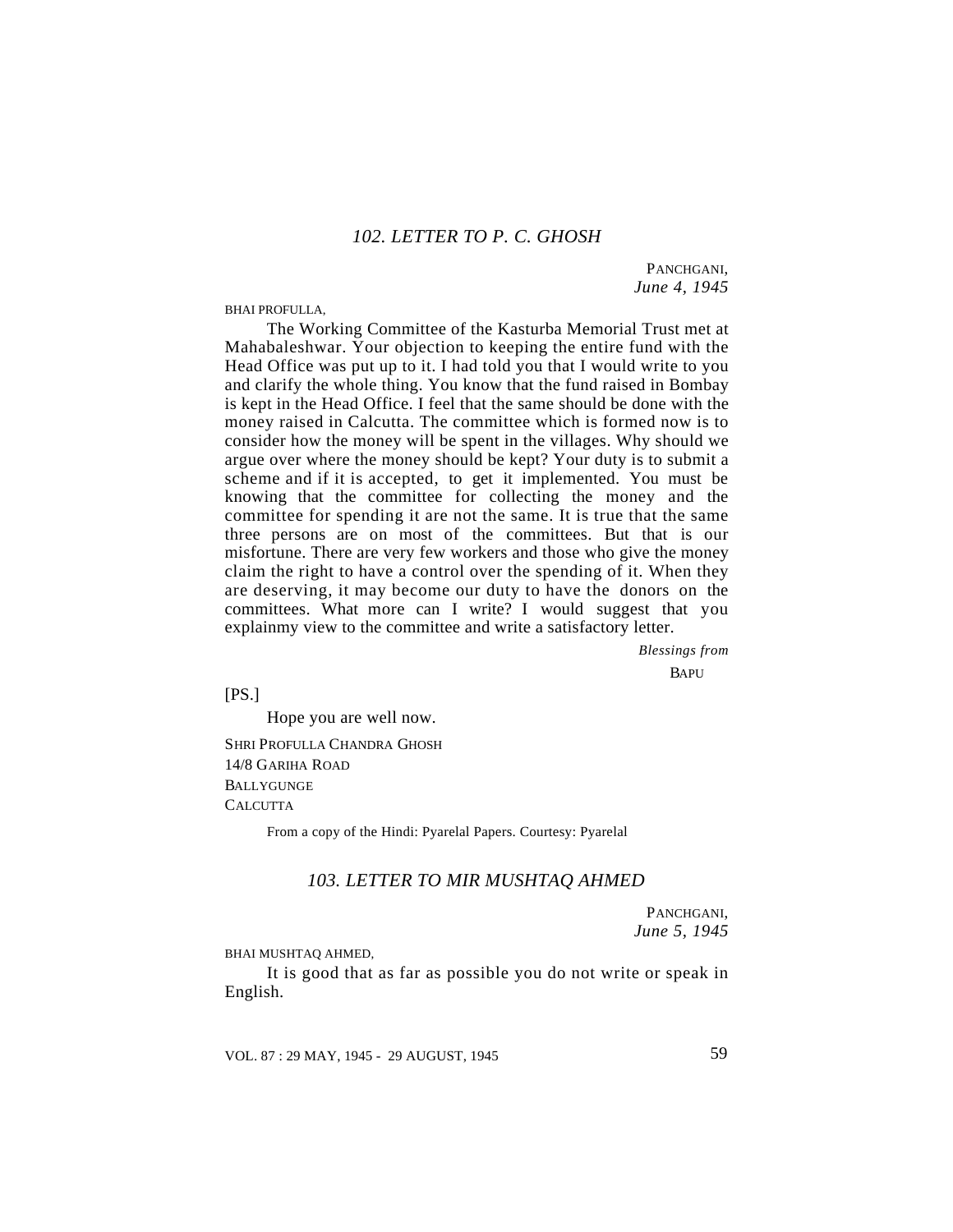The answer to your question is covered by the opinion I have given. <sup>1</sup> I feel that it is not proper to enrol new members as long as the Congress is an illegal organization. The Congress Assembly is a different thing. In this matter each province can act as it likes.

> *Yours,*  M. K. GANDHI

JANAB MIR MUSHTAQ AHMED 34 PREM HOUSE CONNAUGHT PLACE NEW DELHI

From a copy of the Urdu: Pyarelal Papers. Courtesy: Pyarelal

*104. TELEGRAM TO GOVIND DAS*

*Express*

*June 6, 1945*

SETH GOVINDDAS JUBBULPORE

PREFER MEETING SEVAGRAM.

**GANDHI** 

From a copy: Pyarelal Papers. Courtesy: Pyarelal

# *105. LETTER TO KANCHAN M. SHAH*

*June 6, 1945*

CHI. KANCHAN,

I have written to you, but if the letter does not reach you what can I do? How are you? If you do not like the place<sup>2</sup> you may certainly go to Sevagram.

> *Blessings from* BAPU

From a photostat of the Gujarati: G.N. 496

<sup>&</sup>lt;sup>1</sup> Vide "Letter to Mushtaq Ahmed", 9-5-1945.

<sup>2</sup>*Vide* also "Letter to Kanchan M. Shah", 1-6-1945.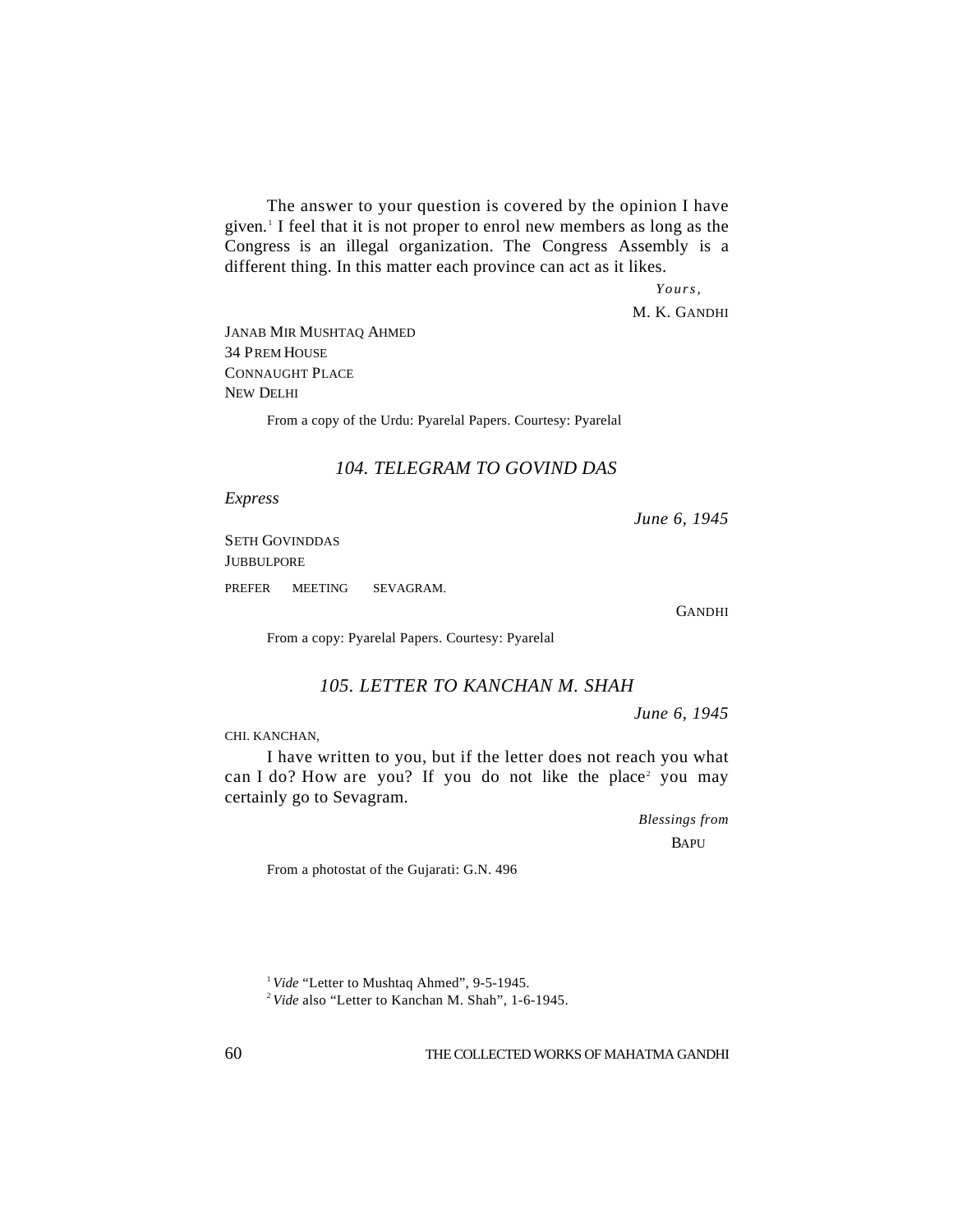*June 6, 1945*

CHI. PREMLILABEHN,

I got your letter.

Is it I who should thank you for looking after me and my large family or is it you who should thank me? You have always showered love on me, but this time you surpassed yourself. You stayed all these days in Mahabaleshwar along with your own people and let us suffer no inconvenience, and on top of that gave us money when bidding us farewell. I think it would be improper for me to offer you thanks forso much love. Silence is the best course.

We are all right here. Shantabehn has put me in a prison, I have left one jail and got into another.

My blessings to Vashi and the girls, which includes Damayanti.

*Blessings from*

BAPU

From a photostat of the Gujarati: G.N. 80. Also C.W. 4835. Courtesy: Premlila Thackersey

# *107. LETTER TO AMTUSSALAAM*

*June 6, 1945*

DAUGHTER AMTUL SALAAM,

I have your postcard. You are strange. Must you complain if you do not receive the reply I have sent? I have answered your letters. In your last letter you had given news of Kanchan's illness. Now you are saying something else. Do send Kanchan to Sevagram or take her there. If she has difficulty in going alone she can go with somebody. If she is feeling strong enough she can go alone at her leisure. Do whatever may be proper. I am all right.

> *Blessings from* **BAPU**

BIBI AMTUL SALAAM KASTURBA SEVA MANDIR BORKAMATA TRIPURA DISTRICT

From a photostat of the Hindi: G.N. 496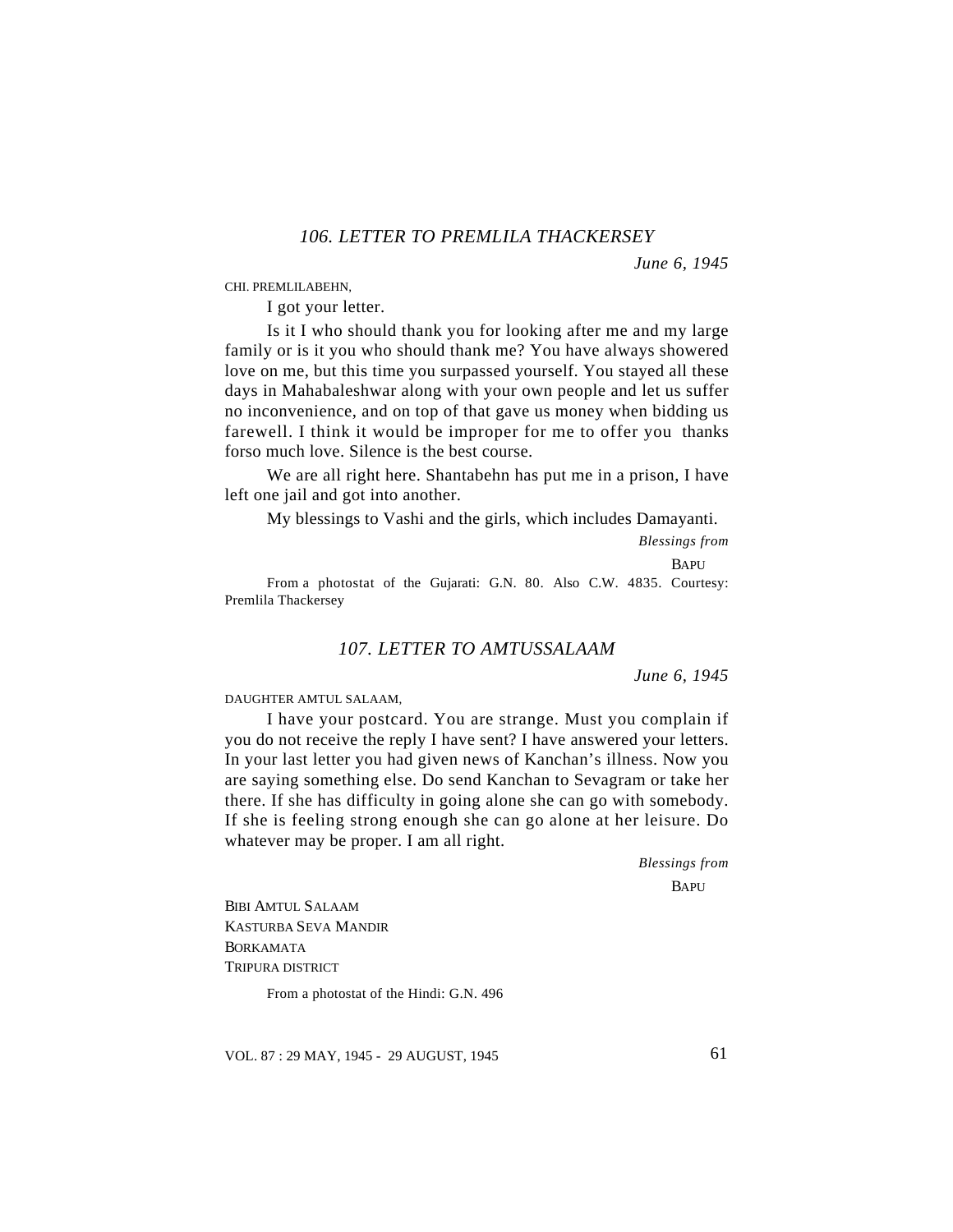## 62 THE COLLECTED WORKS OF MAHATMA GANDHI

# *108. LETTER TO GOPE GURUBUXANI*

PANCHGANI, *June 6, 1945*

CHI. GURBUXANI,

I have your postcard. You have yourself said that you do not want a reply to every letter. Even so, I have written quite a few letters. You should not have published what I have written to you and youshould have had the English version passed by me. I have noted that you are working for an insurance company.

*Blessings from*

BAPU

From a photostat of the Hindi: G.N. 1315

# *109. LETTER TO RAMNARAYAN CHOWDHARY*

PANCHGANI, *June 6, 1945*

CHI. RAMNARAYAN,

I have your postcard. I won't call you here. Your idea of going to Sevagram is good. I shall try to go through the book when I get it. I did not know that Jugalkishore was your brother. Hope you are keeping well.

> *Blessings from* **BAPU**

SHRI RAMNARAYAN CHOWDRARY ADARSH PRESS AJMER

From a copy of the Hindi: Pyarelal Papers. Courtesy: Pyarelal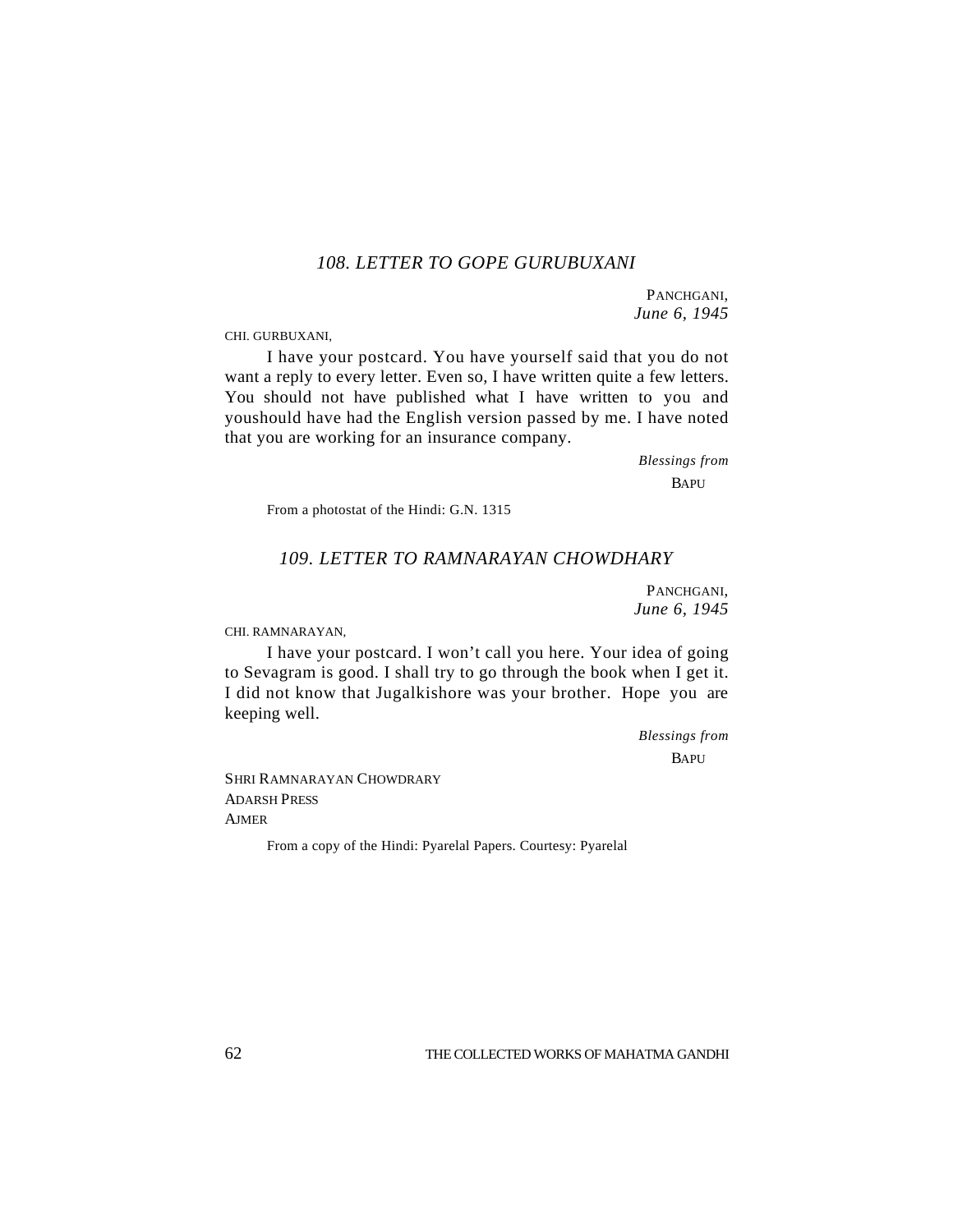### *110. TELEGRAM TO MANAGER, SEVAGRAM ASHRAM*

PANCHGANI, *June 7, 1945*

**MANAGER** ASHRAM SEVAGRAM **WARDHA** RECEIVED BALVANTSINHA'S LETTER. I URGE HOSHIARI'S FATHER NOT TAKE HER BEFORE MY ARRIVAL. WRITING.

**BAPU** 

From a copy: Pyarelal Papers. Courtesy: Pyarelal

# *111. LETTER TO CHIMANLAL N. SHAH*

PANCHGANI, *June 7, 1945*] 1

CHI. CHIMANLAL,

I have your letter. I approve in every way your decision to resign as Secretary. But my approval rests on the condition that you will have fully understood my advice and acted in strict accordance with it. Man is not a lifeless machine, though he should work like a machine; he is a conscious being and while working as a machine he should work with faith and intelligence, that is to say, with his heart and his mind. Only then will he shine and succeed in hs effort. I have read your statement. Now ease your mind of the burden. Do what you can and give what help and guidance you can while resting. If you do only that much, though you have ceased to be Secretary, the management will remain in your hands, for your experience and patience are your own and cannot be transferred to anybody. Those who wish may take them from you. Even if they do there will be no diminution of your possession. This is the meaning of the verse

<sup>1</sup> The source has 1942. *Vide* however "Letter to Chimanlal N. Shah", 24-5-1945 which deals with the same subject, Gandhiji did not visit Panchgani in that year.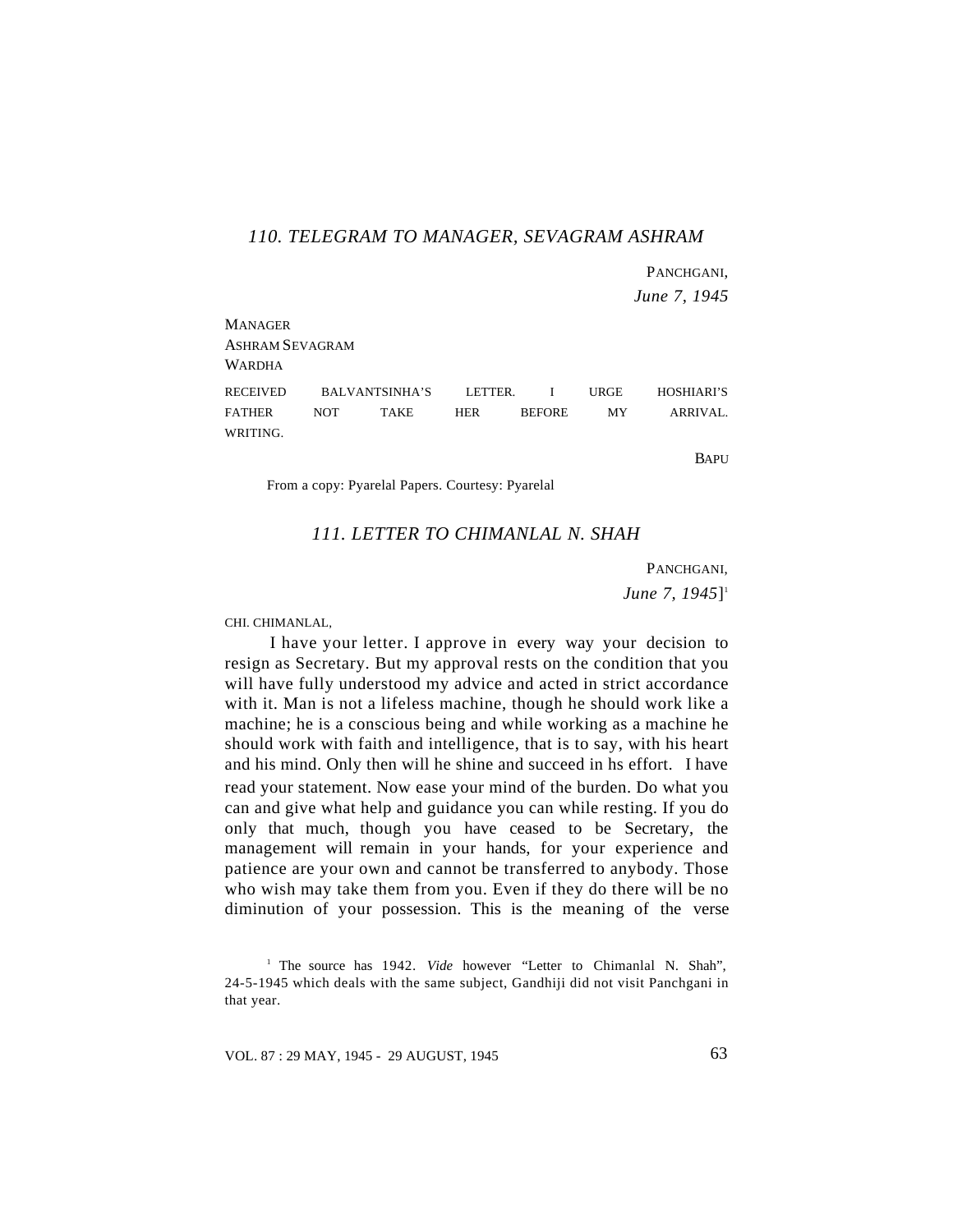*purnamidam*<sup>1</sup> .

I learnt the reason for your fast from your letter to Kanam. I see that you fasted for 36 hours as atonement. If that was so, I do not approve of the fast. At the same time I cannot say that it was wrong to fast. Therefore  $my. \ldots$ <sup>2</sup>

From a photostat of the Gujarati : G. N. 10636

# *112. LETTER TO LILAVATI ASAR*

*June 7, 1945*

CHI. LILI,

Should I pity your brother and sister-in-law or be angry with them ? What else can be the result when they cannot control their lust? It is up to you to consider your duty in the matter. Any religion taught by others is mere tautology. As for me, I am not a learned person in any sense. May God help you, your brother and sister-inlaw. May it be well with the boy.

> *Blessings from* **BAPU**

CHI. LILAVATI UDESHI G. S. MEDICAL COLLEGE LADIES HOSTEL PAREL BOMBAY 12

From the Gujarati original : Pyarelal Papers. Nehru Memorial Museum and Library. Courtesy : Beladevi Nayyar and Dr. Sushila Nayyar

1 *Ishopanished,* Invocation

 $2^{2}$  The text is incomplete.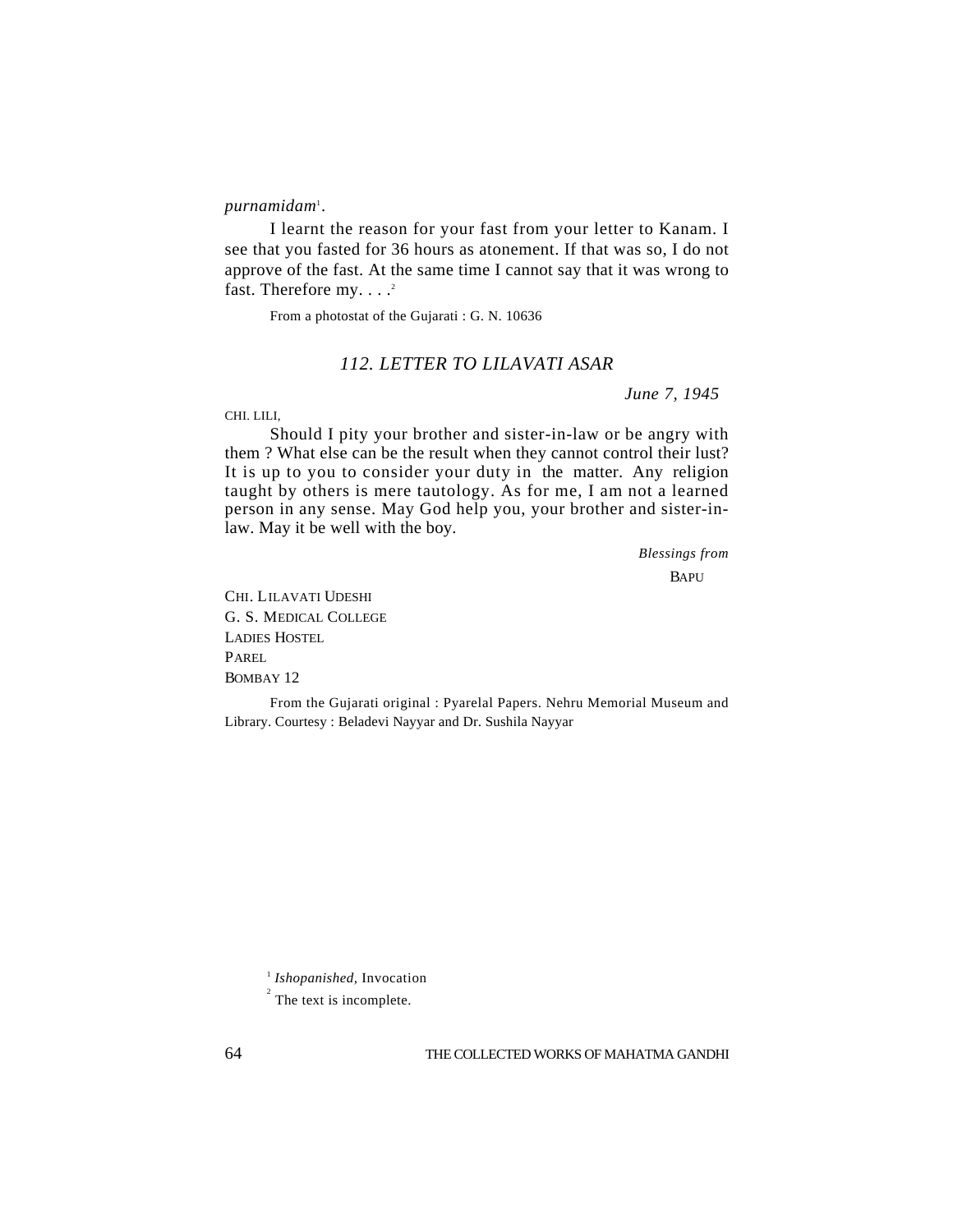PANCHGANI, *June 8, 1945*

BHAI ATMARAM,

Jairamdas has given me a cheque for Rs. 500/-. I shall use the amount for public work of some kind.

I hope that you will devote your time to constructive work as suggested by me.

*Blessings from*

**BAPU** 

From the Hindi original : Atmaram Ramchandani Papers. Courtesy : Nehru Memorial Museum and Library

## *114. LETTER TO CHOITHRAM GIDWANI*

PANCHGANI, *June 7, 1945*

BHAI CHOITHRAM,

I have already written to you that I have been working on your letter. I am sending you a copy of the letter Bhulabhai has written. The argument he has given is the one supported by all the eminent lawyers the world over. I can testify to it. I can understand why Bhulabhai has accepted this case. He has plenty of money. We may be sure he has not accepted the case for the sake of the money. He has accepted the case as a lawyer and has kept politics out of it. We should be proud of it and we should pray that truth alone may triumph and if Khuhro<sup>1</sup> is guilty he may be proved so. This does not happen in the courts of today. We often find the guilty being acquitted. But we should not give up hope on that account.<sup>2</sup>

I hope your health is good. Write to me what new activity Kripalani is starting. Jairamdas along with Devibehn and Premi should be coming here today

*Blessings from*

**BAPU** 

From a copy of the Hindi: Pyarelal Papers. Courtesy: Pyarelal

 $1<sup>1</sup>M$ . A. Khuhro, Muslim League member; he was charged with murder of Allah Bux, Premier of Sind, on May 14, 1943, but was acquitted on final appeal.

<sup>2</sup>*Vide* also the following item.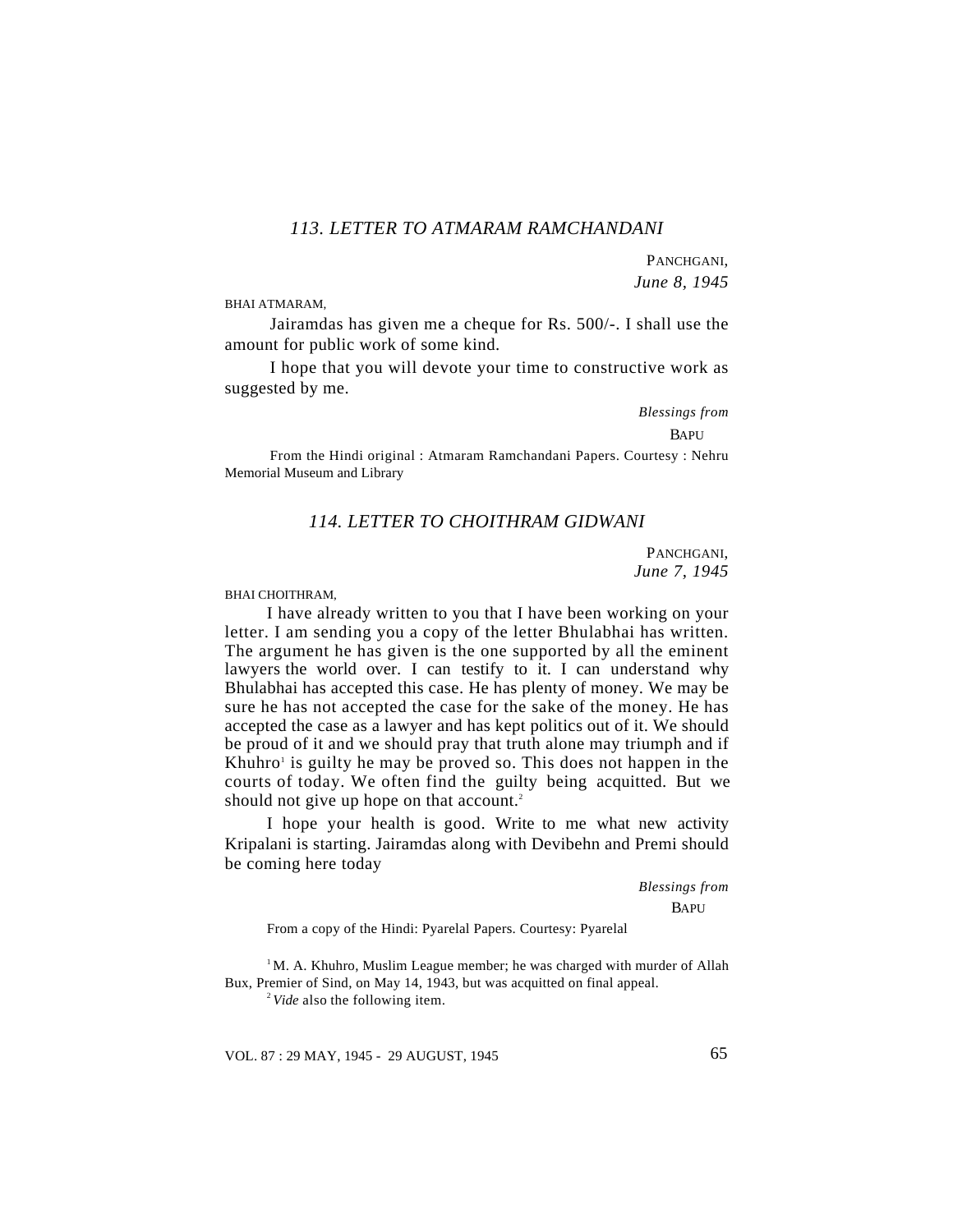*June 7, 1945*

BHAI BHULABHAI,

I have sat down to write this letter after the morning prayer, i. e., at about 6 o'clock. I saw your letter last evening.

I am writing this with the sole desire that you should retain the eminent position you occupy. I hesitate to write because I write without any official authority. There is a very big difference between yourlegal style and my own old-fashioned one or rather between your legal knowledge and mine. I am saying this deliberately and not through false modesty. I learnt while studying law and practising it and I have always acted upon the understanding—that a lawyer, having accepted the brief of an untruthful case should give it up as soon as he realizes its untruthfulness, that is, ask for a verdict against his client. I know that there is a section of the bar which holds the opposite view. They ask what the function of the judge would be if an advocate himself were to sit in judgment on his case. I have always held, and hold even today, that that section is mistaken. This is my own view. I find the whole of your argument unconvincing. It should be of no concern either to you or to me whether it is the question of League or the non-League Muslims. If the case of those who hold opposite views from ours is just, I would come forward to support it notwithstanding opposition from everybody else, but if a case is unjust I would not support it even if it were my own son's. I also believe that Bhai Khuhro's brief should not be rejected merely on the ground that he is believed to be inciting the Hurs. But, if after having accepted his brief and studied it, I felt that he was guilty, my moral sense would teach me that, if permitted by the client, I should plead guilty and take the punishment. But if he should not permit me, I would request him to release me and engage another lawyer. I remember having done that for two Muslim clients. In one case I asked for a verdict against the client and in another admitted the client's guilts and got his punishment much reduced and ultimately had him released after he had undergone some years of imprisonment. I therefore do not hesitate to request you that if, after examining the papers of Khuhro's case, you feel that he is innocent, you should fight for him, but if you feel that he is guilty, you should advise him to plead guilty or ask him to relieve you. This is but a suggestion from me. If, after weighing it carefully you do not approve of it, reject it. Do not look to the person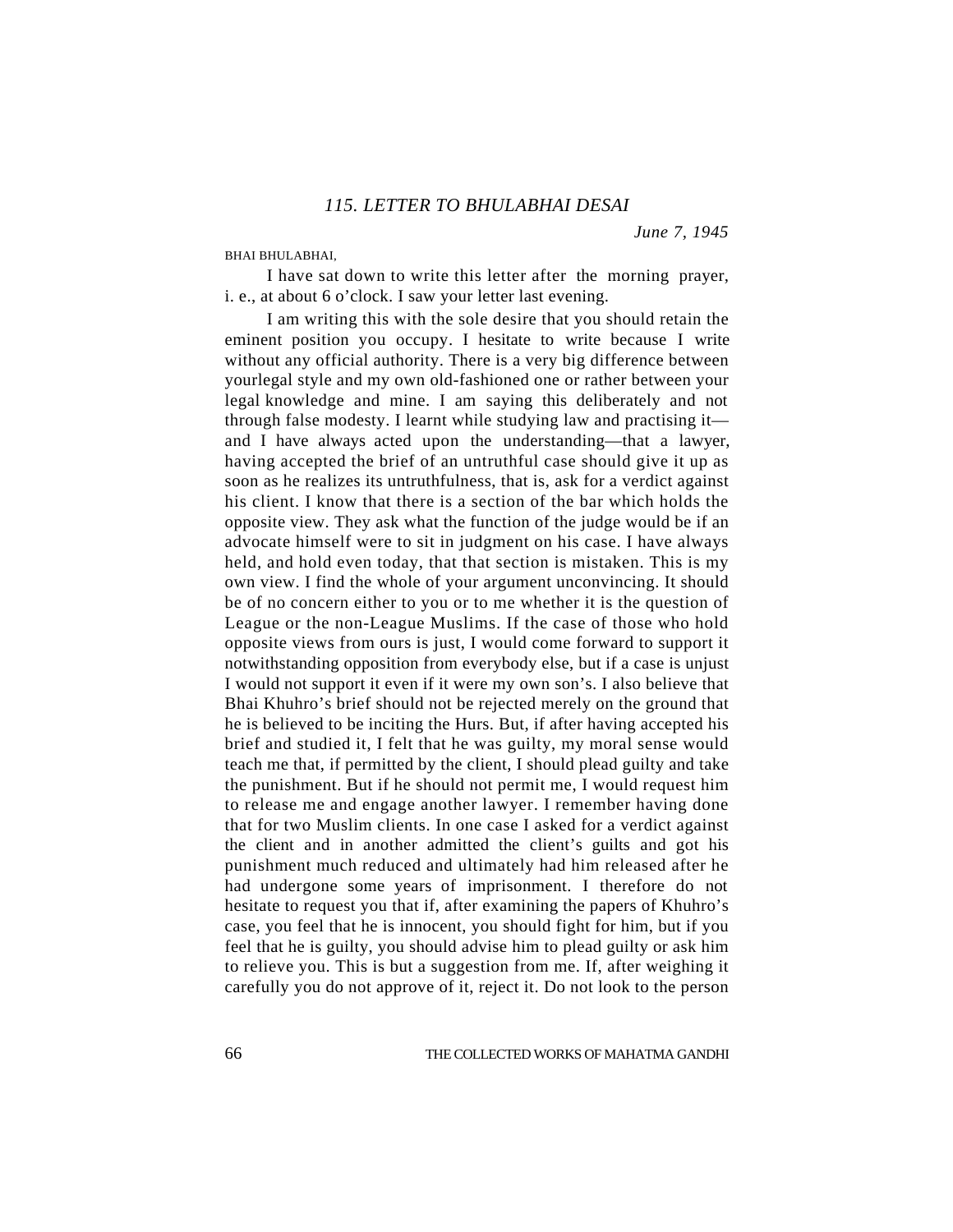who has given advice; only think over the advice.

As desired by you, I am sending your letter to Choithram. I feel that he should have written to you. I also believe that he should not have formed prejudiced views. But that is a characteristic not only of our life but of that of the whole world. We have observed that even the most balanced men have not been able to shed this weakness. Hence, do not pay attention to Choithram's shortcomings. If you find any substance in his otherwise faulty reasoning, accept it. I have not explained to Choithram the argument I have put before you. I amenclosing a copy of the letter I have written<sup>1</sup> to him.

I understand what you say regarding Chimur-Ashti. Please see to it that those prisoners are not hanged.

> *Blessings from* **BAPU**

From the Gujarati original: Bhulabhai Desai Papers. Courtesy: Nehru Memorial Museum and Library

# *116. LETTER TO MUNNALAL G. SHAH*

*June 7, 1945*

CHI. MUNNALAL,

It is good you sent a wire to Amtul Salaam. I hope you have sent one to Satis Babu also or written to him. Kanchan will get well there and be happy. Let her get some experience there. If, however, she is keen on returning to Sevagram, let her do so.<sup>2</sup>

You have assumed a fairly heavy burden. Learn to keep your eyes closed, while remaining awake, and efface yourself completely. If fortunate, you may even have a vision of God. In any case you will have guidance in the performance of your daily duties. Remember that a mango tree does not start bearing fruit in a day. Fix the tenure of office of the Manager, after which he can be changed. For the present let it be as brief as possible. Keep the accounts department separate and independent. The Ministers keep changing but the Bank of England has been going on for centuries. Its history is worth pondering over. Its Annual General Meeting lasts just thirteen and a

<sup>1</sup> Vide the preceding item,

<sup>2</sup>*Vide* "Letter to Kanchan M. Shah", 6-6-1945.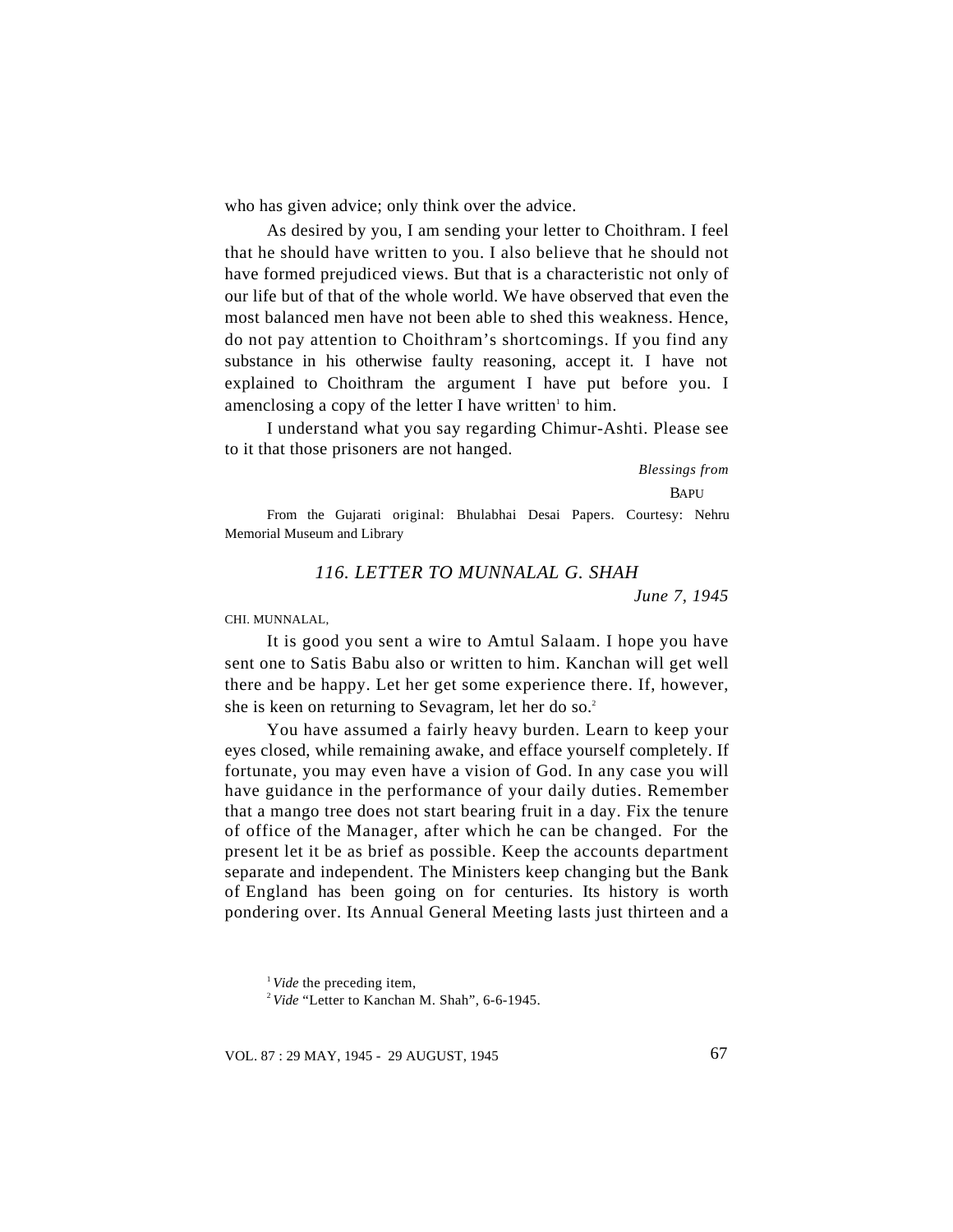half minutes and a few seconds. That institution subscribes to the ideal of few words and more action.

> *Blessings from* **BAPU**

[PS.]

Ramnarayan Chowdhary is for all practical purposes an inmate of the Ashram. We ought to find accommodation for him, whatever the inconvenience.

From a photostat of the Gujarati: G.N. 8450. Also C.W. 5581. Courtesy: Munnalal G. Shah

# *117. LETTER TO K. M. MUNSHI*

*June 7, 1945*

BHAI MUNSHI,

I got your letter. You are suffering from fever and tonsillitis. Do you think you will get well there? In your condition I would advise Bombay. You will not get elesewhere the help you can in Bombay, and in June the climate is not bad. However, treat this as no more than advice.<sup>1</sup>

I have noted what you say regarding Kasturba Memorial Office. It was Bapa's suggestion. It is a good one.

What shall one say about the climate in England!

*Blessings to you all from*

**BAPU** 

[PS.]

I am hoping to reach Sevagram in the beginning of July. From a copy of the Gujarati: C.W. 7687. Courtesy: K. M. Munshi

# *118. LETTER TO JEHANGIR PATEL*

PANCHGANI, *June 7, 1945*

CHI. JEHANGIR,

I have your letter. You are needlessly unhappy. Dinshaw's duty is to stay in Poona as long as he can. He gave me a massage. He left only yesterday. He will come again either on the 15th or 16th.

There are only three experts who can massage me—Sushila-

 $1$ <sup>1</sup>The Gujarati saying is, "One remembers the advice of the master only till one reaches the gate".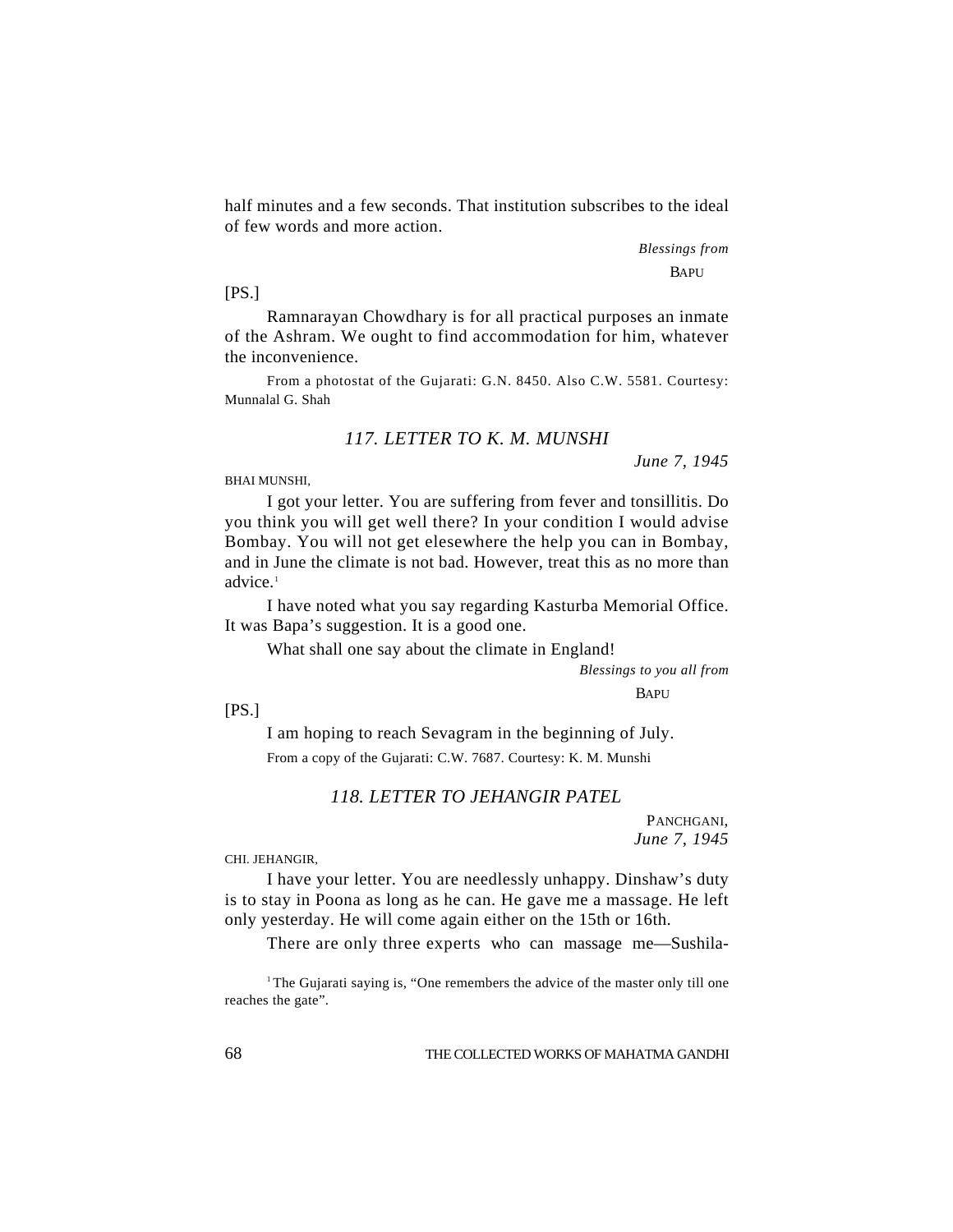behn, Pyarelal and Kanu. These days mostly Kanu massages me. Generally I go to sleep while taking the massage.

Mother should either recover or get relief from suffering. Please tell her that I think of her often.

> *Blessings from* **BAPU**

SHRI JEHANGIR PATEL 10 CHURCHGATE STREET FORT, BOMBAY

From a copy of the Gujarati: Pyarelal Papers. Courtesy: Pyarelal

#### *119. LETTER TO RASIKLAL PARIKH*

*June 7, 1945*

CHI. RASIKLAL,

I have gone through everything you have sent me. My views are radically different from yours. The small States should straightaway and openly hand over power to the people. They should willingly meet the people. This is the only path by taking which they can survive. The steps you have taken will be in vain. You yourself will not be able to swallow this draught and, even if you do, you will not be able to persuade the princely States to swallow it. So it is better if you do not involve me in this business. Seek Khersaheb's advice and do whatever he says. I see the point of Dr. Jayakar's advice. He has given sincere advice as a lawyer. But I do not see my place in any of this. I have drawn a line. It is enough if I do not deviate from it.

> *Blessings from* **BAPU**

SHRI RASIKLAL PARIKH KATHIAWAR POLITICAL CONFERENCE JORAVARNAGAR KATHIAWAR

From a copy of the Gujarati: Pyarelal Papers. Courtesy: Pyarelal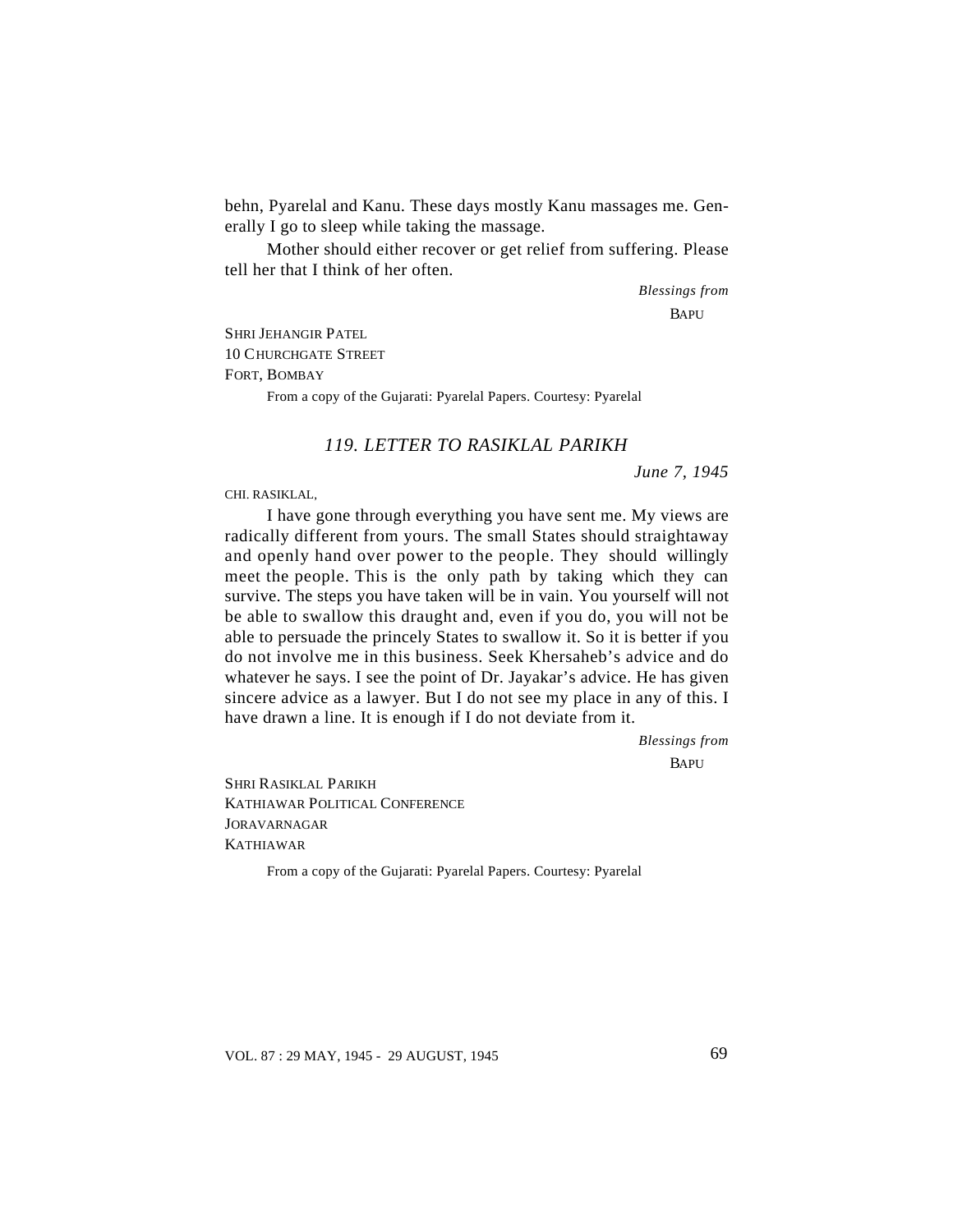# *120. LETTER TO BALVANTSINHA*

PANCHGANI, *June 7, 1945*

#### CHI. BALVANTSINHA,

I had a telegram from Chi. Hoshiari and then, yesterday, your letter came. My advice to Hoshiari's father is that he should not try to take her away till I come and since he has arrived in the Ashram he should await my return and share the work in the Ashram, so that he will learn something, gain some experience and at the same time not be a burden on the Ashram. Hoshiari is as dear to me as she is to her father. If Hoshiari had felt dissatisfied I would not have said anything.But she is quite happy there, is getting education and making progress. The Ashram is not perfect, but it is not a bad place. It has not done any harm to anyone. Many have risen by living in the Ashram. Those who are good have never felt inconvenienced in the Ashram. Hoshiari's father should therefore rest assured that Hoshiari will not be harmed by living in the Ashram. The rest when I come. Today I can but request Hoshiari's father that if he cannot stay on there for a month, he should not take away Hoshiari with him. If even in spite of my letters it is decided that Hoshiari should go she should not go with her father but you should accompany her. I hope the affairs at the Ashram are going on well. We shall talk about the servants when we meet.

> *Blessings from* **BAPU**

From a photostat of the Hindi: G.N. 1962

#### *121. LETTER TO HOSHIARI*

PANCHGANI, *June 7, 1945*

CHI. HOSHIARI,

I have your telegram. As soon as I received Balvantsinha's letter, I sent<sup>1</sup> a wire and also wrote to him. I have decided that you should stay on till I return. Convey this humbly but firmly to Father. Your

<sup>1</sup> Vide "Telegram to Manager, Sevagram Ashram", 7-6-1945.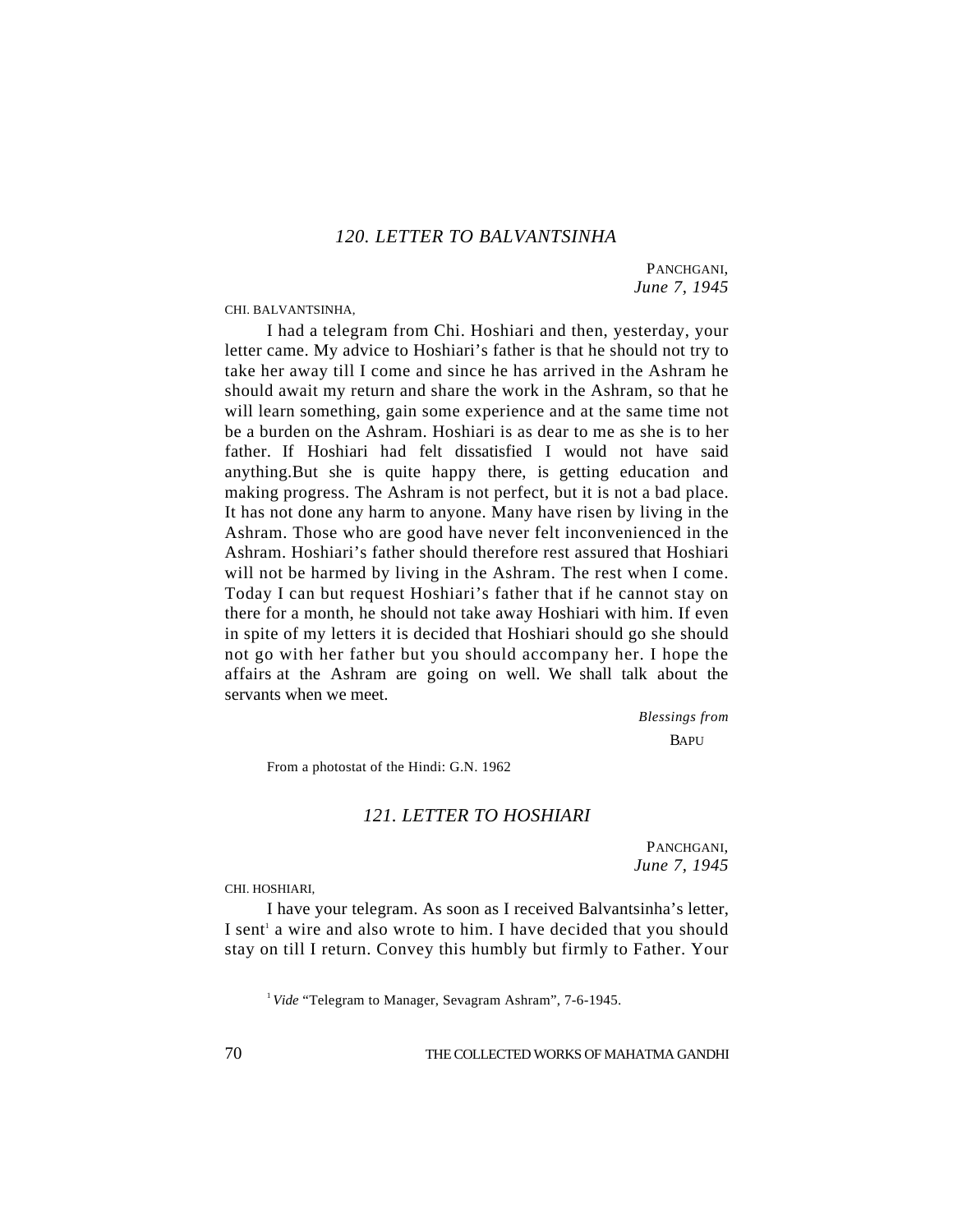humility will set everything right. True humility is filled with ahimsa. Learn everything thoroughly. You must have known from Balvantsinha's letter what advice I have given to Father.

> *Blessings from* BAPU

From a copy of the Hindi: Pyarelal Papers. Courtesy: Pyarelal

# *122. LETTER TO HAREKRUSHNA MAHTAB*

*June 7, 1945*

BHAI MAHTAB,

I do not like what you have told the Press. If we must criticize Rajaji, it should be done in a straightforward manner. Do you want to serve or to appear in newspapers? You cannot do both simultaneously. In any case I want you to realize that I do not like your behaviour. This is only my opinion. You will do what you think is proper. As you have some regard for me, I thought it was my duty to write this much.

> *Blessings from* **BAPU**

SHRI HAREKRUSHNA MAHTAB C/O DAHYABHAI PATEL 68 MARINE DRIVE BOMBAY

From a copy of the Hindi: Pyarelal Papers. Courtesy: Pyarelal

# *123. LETTER TO RADHA*

PANCHGANI, *June 7, 1945*

CHI. RADHABEHN,

Read this. I intend to write to you only in the national language. Dr. Mahmud gave me your English letter. It is beautiful. But we want to see beauty in the national language. Your Son will have come by now. Convey my blessings to him.

> *Blessings from* **BAPU**

From a copy of the Hindi: Pyarelal Papers. Courtesy: Pyarelal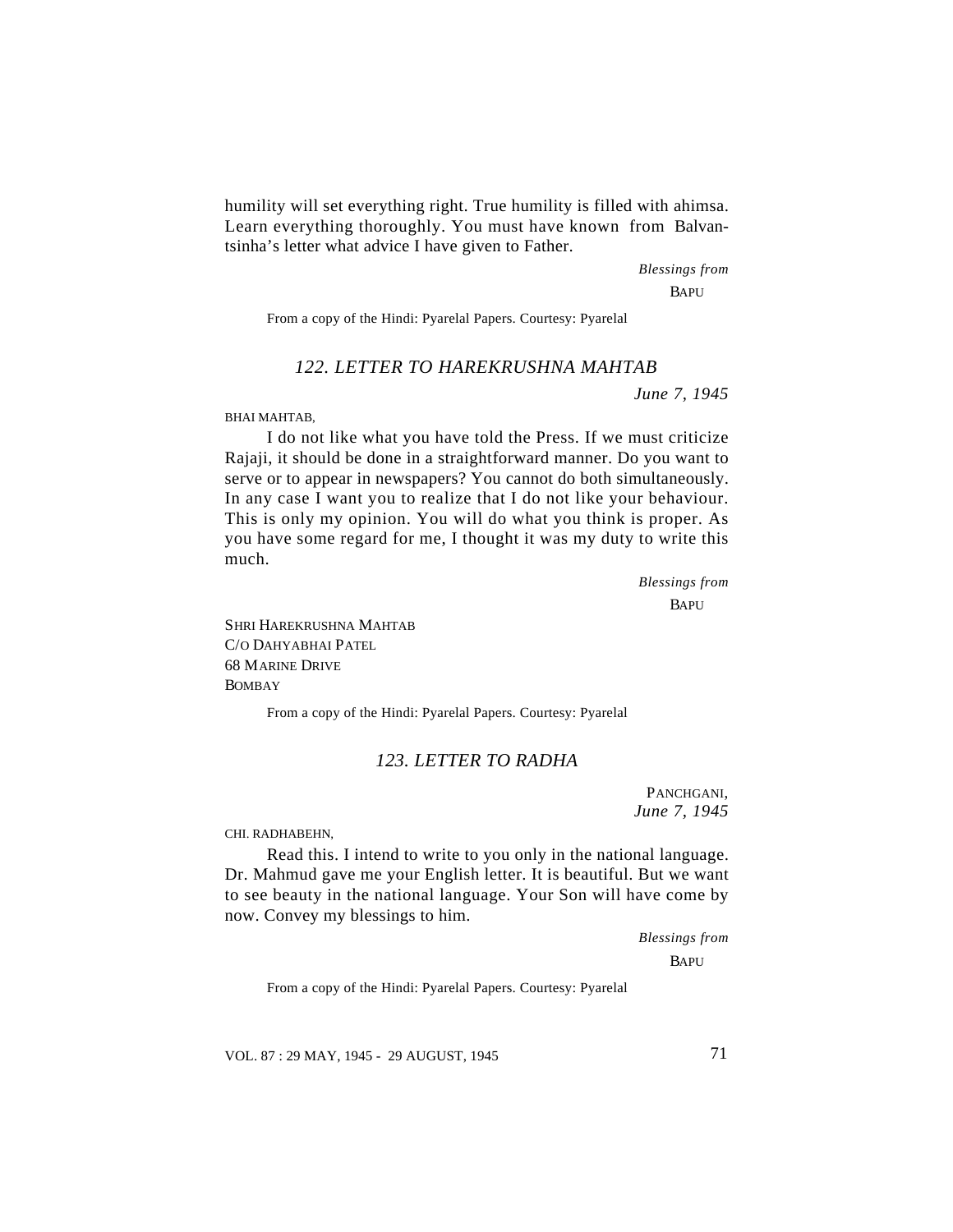# *124. LETTER TO SHYAMLAL*

PANCHGANI, *June 7, 1945*

BHAI SHYAMLAL,

I have your letter. You have my approval for appointing Manohar Dhotre to look after the accounts, etc., for 1\_ months.

If possible copy letters in ink so that the original does not have to be written in pencil.

> *Blessings from* **BAPU**

SHRI SHYAMLALJI KASTURBA TRUST OFFICE SCINDIA HOUSE **BOMBAY** 

From a copy of the Hindi: Pyarelal Papers. Courtesy: Pyarelal

# *125. LETTER TO TARACHAND*

PANCHGANI, *June 7, 1945*

BHAI TARACHAND,

I have your letter. It is very clear. It will help me. I will not be slack. I am sending the letter to Sriman Narayan. I shall take a decision after consulting him and shall write to you again.

> *Yours,*  M. K. GANDHI

DR. TARACHAND 11 CHATHAM LINES

From a copy of the Hindi: Pyarelal Papers. Courtesy: Pyarelal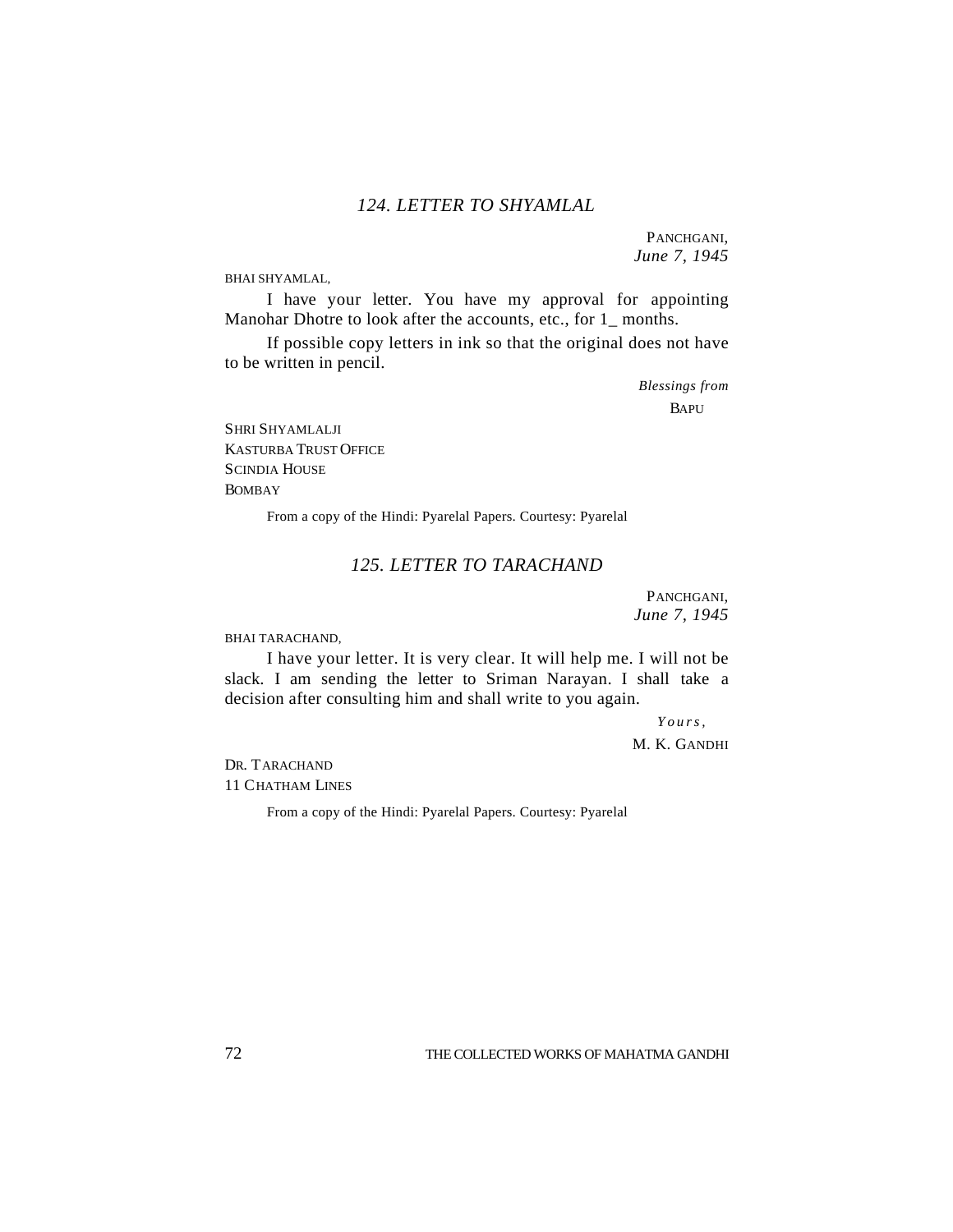# *126. TELEGRAM TO BALVANTSINHA*

PANCHGANI, *June 8, 1945*

BALVANTSINHA ASHRAM SEVAGRAM WARDHA  $REPLIED$  EARLIER WIRE<sup>1</sup> AND LETTER<sup>2</sup>. . HOSHIARI'S FATHER SHOULD REMAIN TILL MY RETURN. **BAPU** 

From a copy : Pyarelal Papers. Courtesy: Pyarelal

# *127. LETTER TO LORD SAMUEL<sup>3</sup>*

PANCHGANI, *June 8, 1945*

DEAR FRIEND,

I had your letter of 25th July, 1944. Perhaps you are right that after this lapse of time it would not be very profitable to enter into a detailed discussion of the various points raised by your speech in the House of Lords.

There is one point in your letter however which challenges a reply. You have adduced two passages from my writings in support of your remarks in the House of Lords that "When Mr. Gandhi called upon the British Government to quit India, he said it would be for the Congress to take delivery." This, you have argued, connotes totalitarian spirit in the Congress.

I have seen the full text of the *Harijan* articles referred to in your letter. Copies of these are enclosed for easy reference.

The passages cited by you are from the *Harijan* of June 15, 1940, and December 3, 1938, respectively. You will not fail to observe that they have no relevancy to the point at issue. The Congress decision in connection with its "Quit India" demand inAugust 1942

<sup>&</sup>lt;sup>1</sup>Vide "Telegram to Manager, Sevagram Ashram", 7-6-1945 and "Letter to Balvantsinha", 7-6-1945.

<sup>2</sup> *ibid*

<sup>3</sup> Herbert Louis Samuel, Liberal leader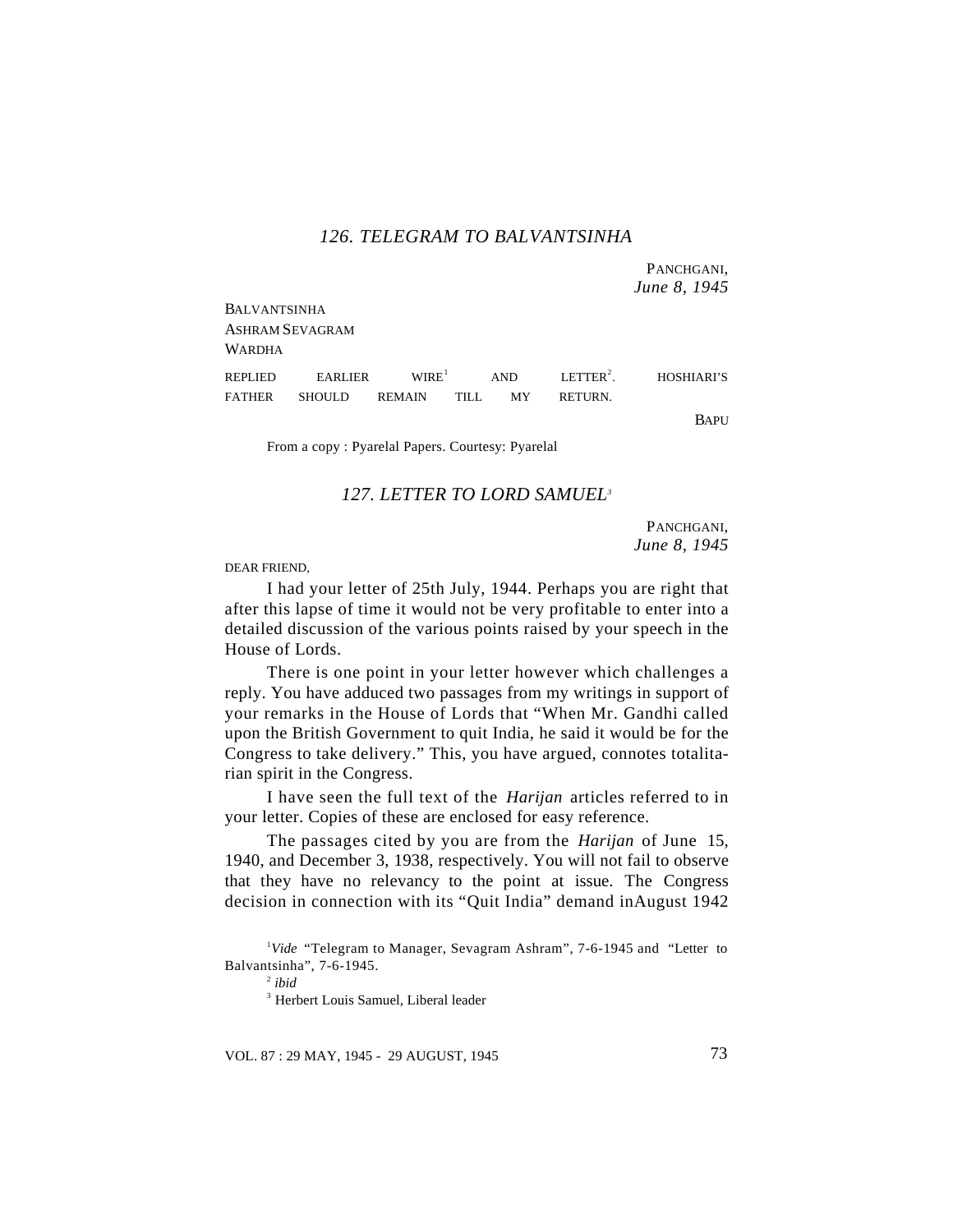is embodied in the official declaration of its President, Maulana Abul Kalam Azad to which I have referred in my last letter<sup>1</sup> to you. To that decision the Congress still stands committed and one fails to see what bearing my writings in *Harijan* have upon it.

The fact however is that the quotations given by you are incapable of bearing the totalitarian interpretation you have put upon them. The British Government have often declared that they would gladly part with power if there was a body in India ready and fit to take charge. What is wrong in the Congress trying to qualify itself for that onerous duty? That it does not want power for itself but for the whole people of India is made absolutely clear by me in the course of the same article from which you have quoted. Here is the relevant extract:

Its non-violence forbids the Congress from standing aloof and riding the high horse as the opponents say. On the contrary it has to woo all parties, disarm suspicion and create trust in its *bona fides.*

Is it not the normal goal of every party in a democratic State to aspire to convert the whole country to its view and to become its mouthpiece? Does not the party in power in the House of Commons take delivery of the machinery of administration from the outgoing party—its predecessor? And is not the formation of coalition cabinets under the party system of government an exception rather than the rule? Then how can the refusal of the Congress to sacrifice or water down its ideal for the sake of securing unanimity with other parties be called totalitarian?

With regard to the second passage from the article on the Princes it is only necessary to point out that it was the British Government itself that called upon the Congress to secure an agreement with the States, at the Second Round Table Conference. There could therefore be nothing wrong in its inviting the Princes to treat with it.

The essential fact to remember in this connection is that the Congress has no other sanction except that of persuasion and self-suffering, any other being precluded by its creed. On the other hand, is not violence, euphemistically called physical force, the basis and backbone of the totalitarian spirit? If it is, and if you believe in

<sup>&</sup>lt;sup>1</sup> Vide "Letter to Lord Samuel", 15-5-1943.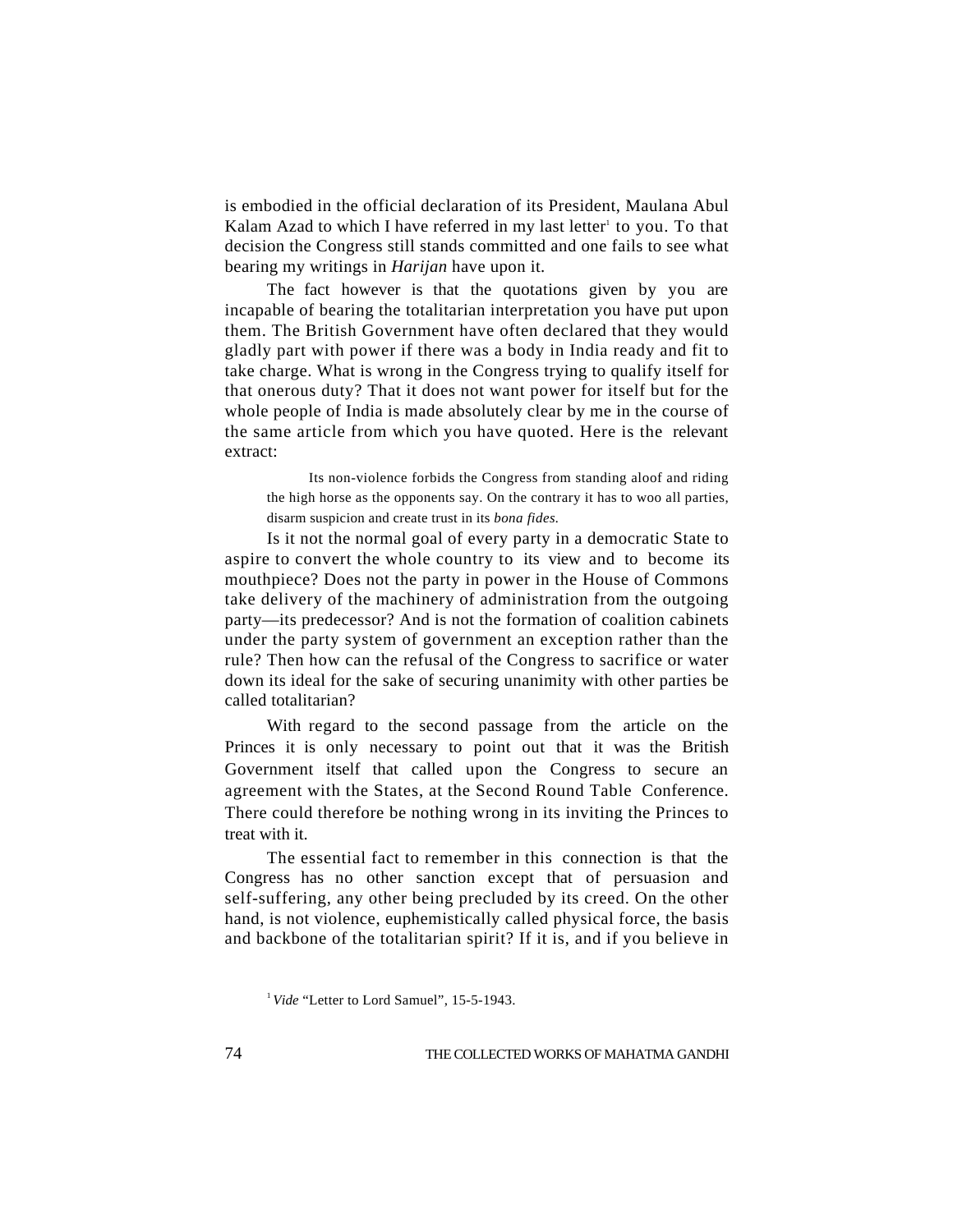my *bona fides* about non-violence and also of the Congress, youcannot accuse either Of the totalitarian spirit.<sup>1</sup>

> *I am, Yours sincerely*, M. K. GANDHI

Enclosures: 2

RT. HON. VISCOUNT SAMUEL, G.C.B.,&C. 32 PORCHESTER TERRACE LONDON W. 2 (ENGLAND) Enclosures: "Two Parties" *(Harijan,* June 15, 1940)

"States and the People" (*Harijan*, December 3, 1938)

*Gandhiji's Correspondence with the Government, 1942-44*, pp. 84-6

# *128. LETTER TO BHARATAN KUMARAPPA*

PANCHGANI, *June 8, 1945*

MY DEAR BHARATAN,

Of course I am going through your book, but I am crawling like a snail, which I hope you do not mind.

I edited *Harijan* in English as a matter of cruel necessity. I should even repeat the performance. But I know that my imperfect Hindustani would be much better understood, and would reach larger number of readers. There is force however in what you say. But I must not devote time to arguing.

Love.

SJT. BHARATAN KUMARAPPA THE A. I. V. I. A. MAGANWADI, WARDHA

From a copy: Pyarelal Papers. Courtesy: Pyarelal

<sup>1</sup> The addressee's reply dated July 2, *inter alia*, read : "I am still not convinced . . . . C ngress, you said, would 'take delivery'; and you urge that that is to be regarded as justifiable because Congress sincerely wishes to embrace all parties and is trying to do so. Yes, but while the taking of delivery is to be immediate and certain the other is still in the future and, it cannot be denied, is problematical."

**BAPU**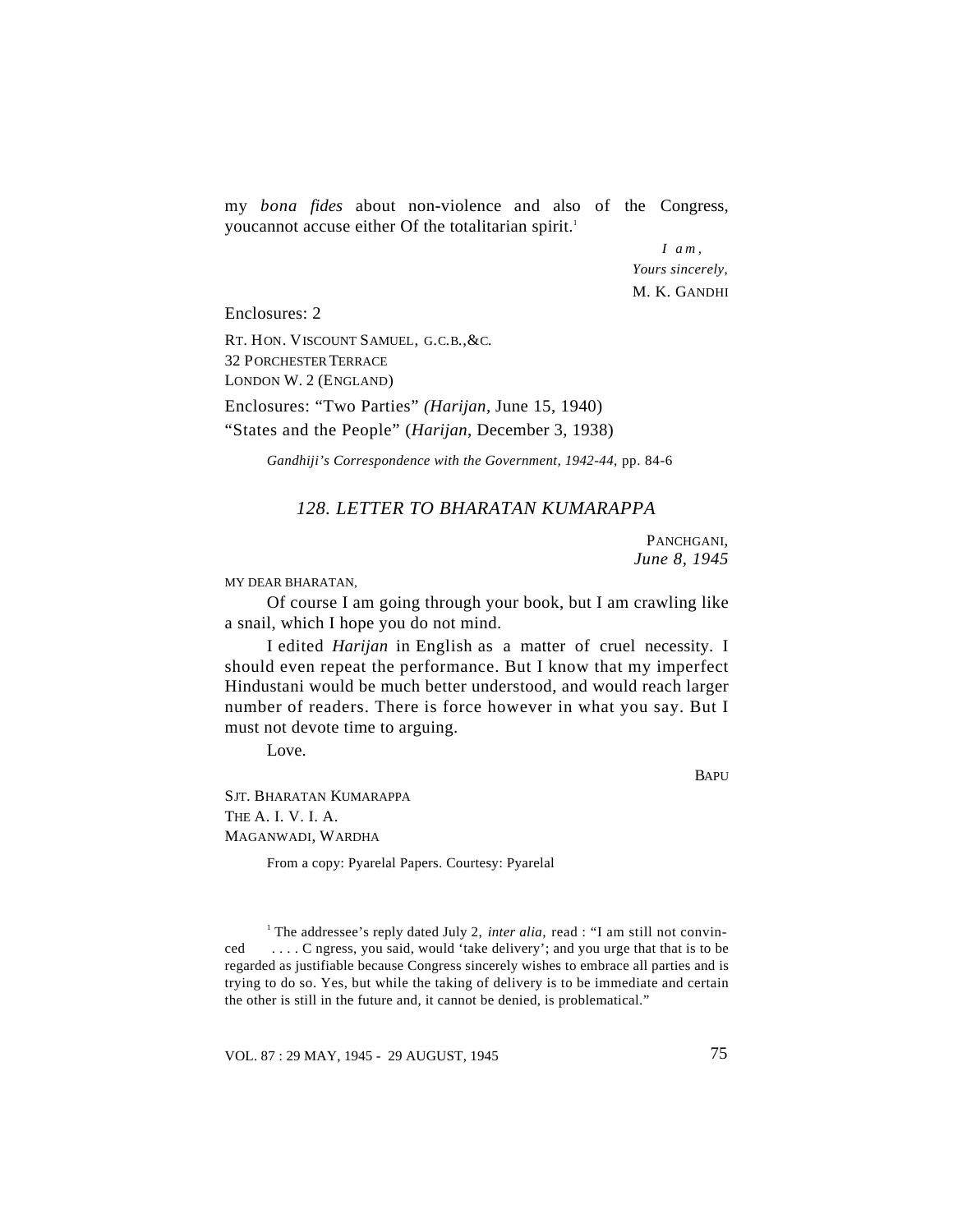# *129. LETTER TO MAURICE FRYDMAN*

PANCHGANI, *June 8, 1945*

MY DEAR BHARATANAND,

You are under promise to behave yourself and be well. No thoughtless experiments allowed.

As to the 16 Poles, send me the draft you would like me to sign. Is my signature of any value in such a case? But I do not wish to anticipate my judgment. I shall know when the draft is before me.

Love.

**BAPU** 

SHRI BHARATANANDJI JASSAWALA NATURE CURE CLINIC CUMBALLA HILL BOMBAY

From a copy: Pyarelal Papers. Courtesy: Pyarelal

# *130. LETTER TO MOHAN KUMARAMANGALAM*

PANCHGANI, *June 8, 1945*

MY DEAR MOHAN,

I have your cuttings. They are interesting and ably written. I am doing what I can in the matter.

Please make no public use of this correspondence. Love.

**BAPU** 

SHRI MOHAN KUMARAMANGALAM RAJ BHAWAN SANDHURST ROAD BOMBAY-4

From a copy: Pyarelal Papers. Courtesy: Pyarelal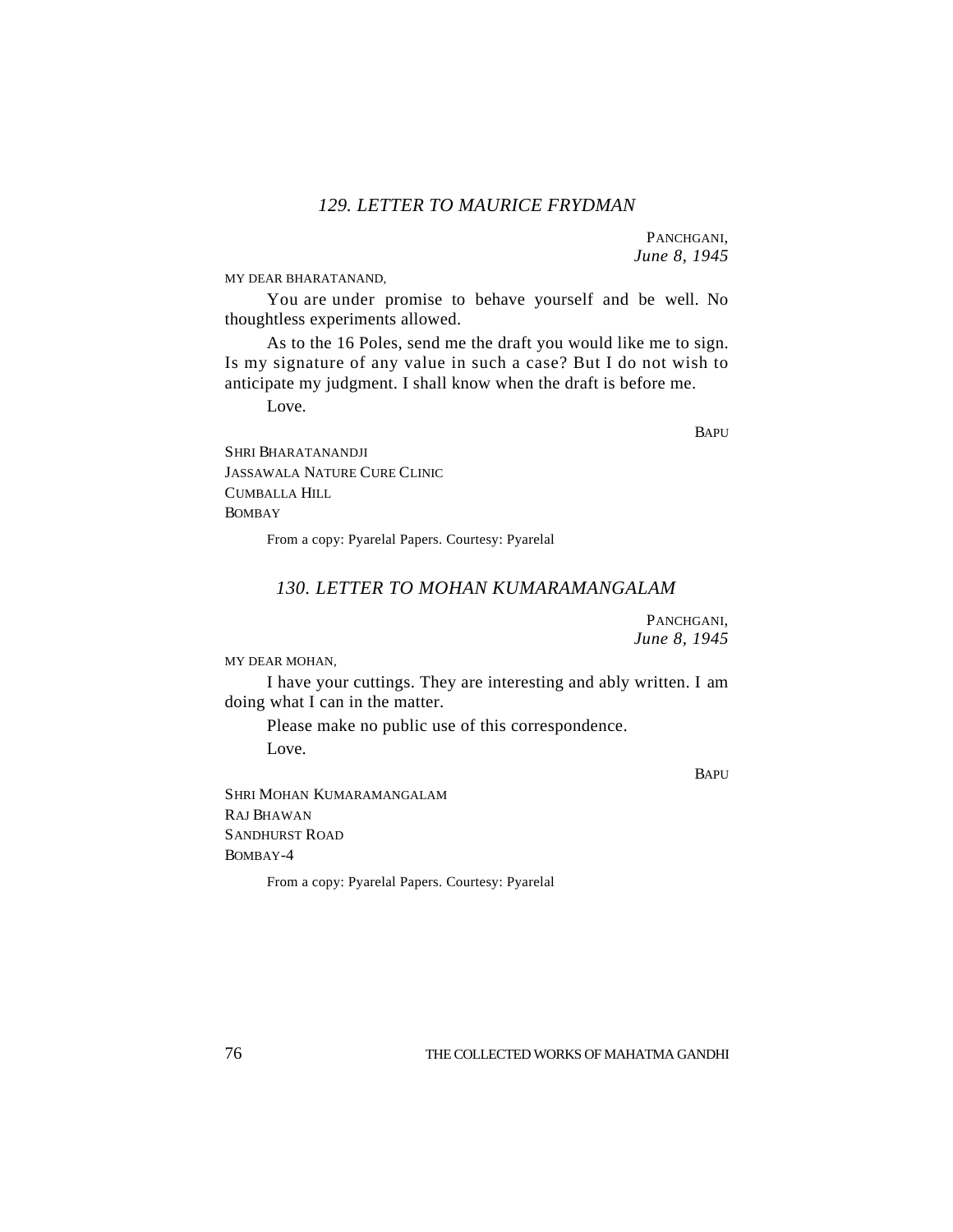# *131. LETTER TO MADHAVDAS G. KAPADIA*

PANCHGANI, *June 8, 1945*

## CHI. MADHAVDAS,

I was happy to read your letter. Dr. Krishnavarma is an obliging gentleman. He has kept you there at my request. I could not send you anywhere else. So far as I know, he is there not to fleece the patients. He loves giving this kind of treatment. In any case he doesn't wish to charge anything in your case. I have pressed him to accept the expenditure he will be incurring on your account. I am glad that Manilal showed interest in your case. I am glad also that Manilal has taken the key from you and you have given it. I have told him that he has to pay all the expenses that may be incurred whether from your account or some other account. You need not worry at all. Do what Dr. Krishnavarma says. He is competent and I have full faith in him as regards your treatment. Remember that you had tried to commit suicide. God saved you. Now make up your mind that you will stay there and get well.

> *Blessings from* **BAPU**

From a photostat of the Gujarati G.N. 2721

# *132. LETTER TO RAMASWAMI*

PANCHGANI*, June 8, 1945*

CHI. RAMASWAMI*,*

Let me at any rate reply in Hindi to your English letter. I did not even know that Lady Tata was still alive. Where does she figure in this? Where does she live? Please write to me You can come to the Ashram in July.

> *Blessings from* **BAPU**

From a copy of the Hindi: Pyarelal Papers. Courtesy: Pyarelal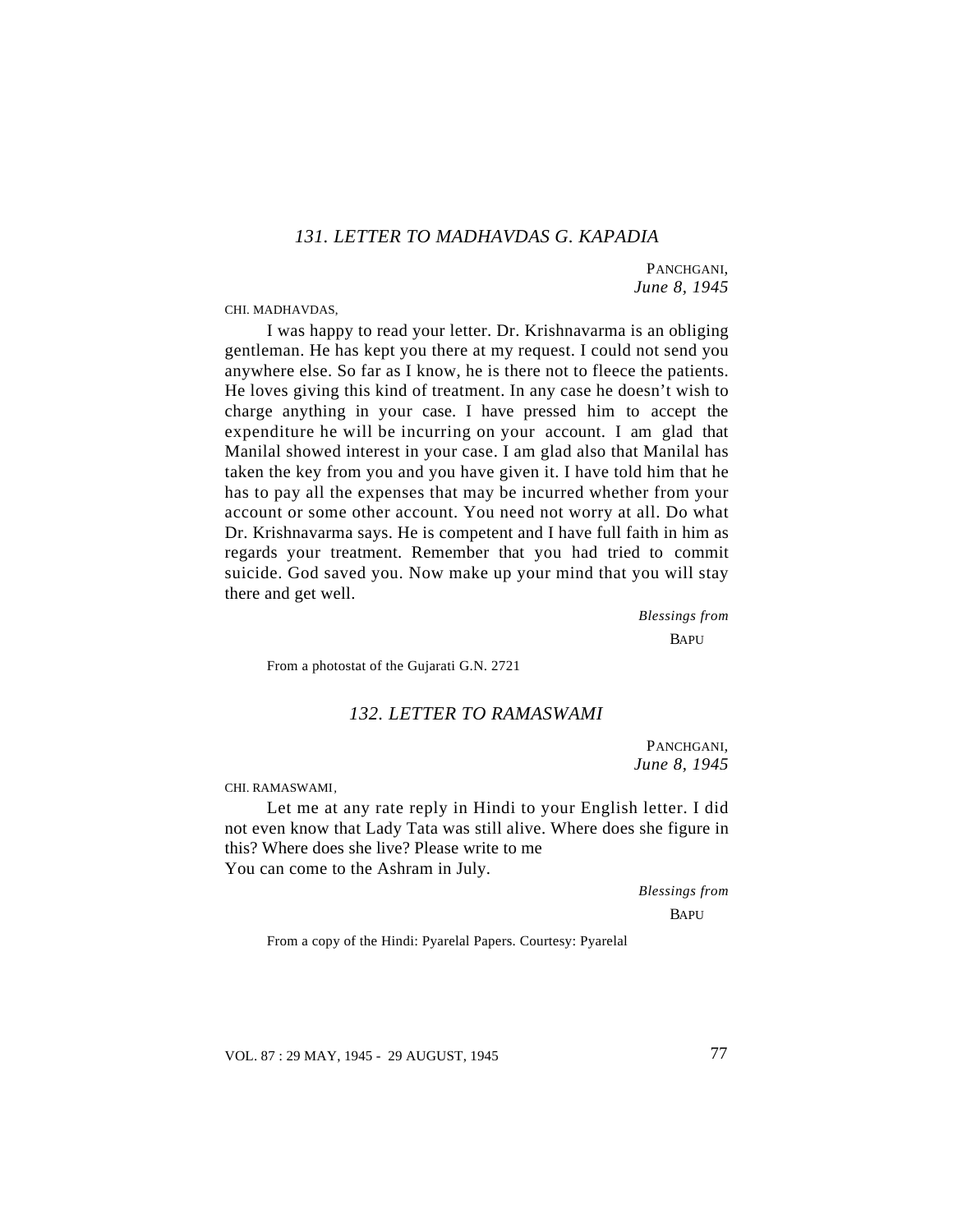PANCHGANI. *June 8, 1945*

CHI. MUNNALAL,

I have read the accompanying letter<sup>1</sup>. If what he writes is true, tell him this:

"Do not go to Khadi Vidyalaya for training. Stay here, do physical labour, have your daily meals and learn what you can." If he can put m sufficient physical labour and if you feel inclined, keep him. Do not give him a separate room. He will rest wherever free space is available. If we can discontinue the practice of assigning a room to each person, we shall be able to accommodate more people. Do not keep him if he does not observe all the rules. In this way we can even test whether such persons are sincere or not.

Ramaswami's letter is enclosed. Read it and show it to others and then file it.

I have dropped him an ordinary postcard.<sup>2</sup>

*Blessings from* **BAPU** 

From a photostat of the Gujarati: G.N. 8449. Also C.W. 5582. Courtesy: Munnalal G. Shah

# *134. LETTER TO GOVIND REDDY*

*June 8, 1945*

BHAI GOVIND REDDY,

I have forwarded your letter to the manager of the Ashram and have asked him to do what he thinks proper.<sup>3</sup> Please see him.

> *Blessings from,* M. K. GANDHI

From a copy of the Hindi: Pyarelal Papers. Courtesy: Pyarelal

<sup>1</sup> From Govind Reddy

<sup>2</sup>*Vide* the preceding item.

3 *ibid*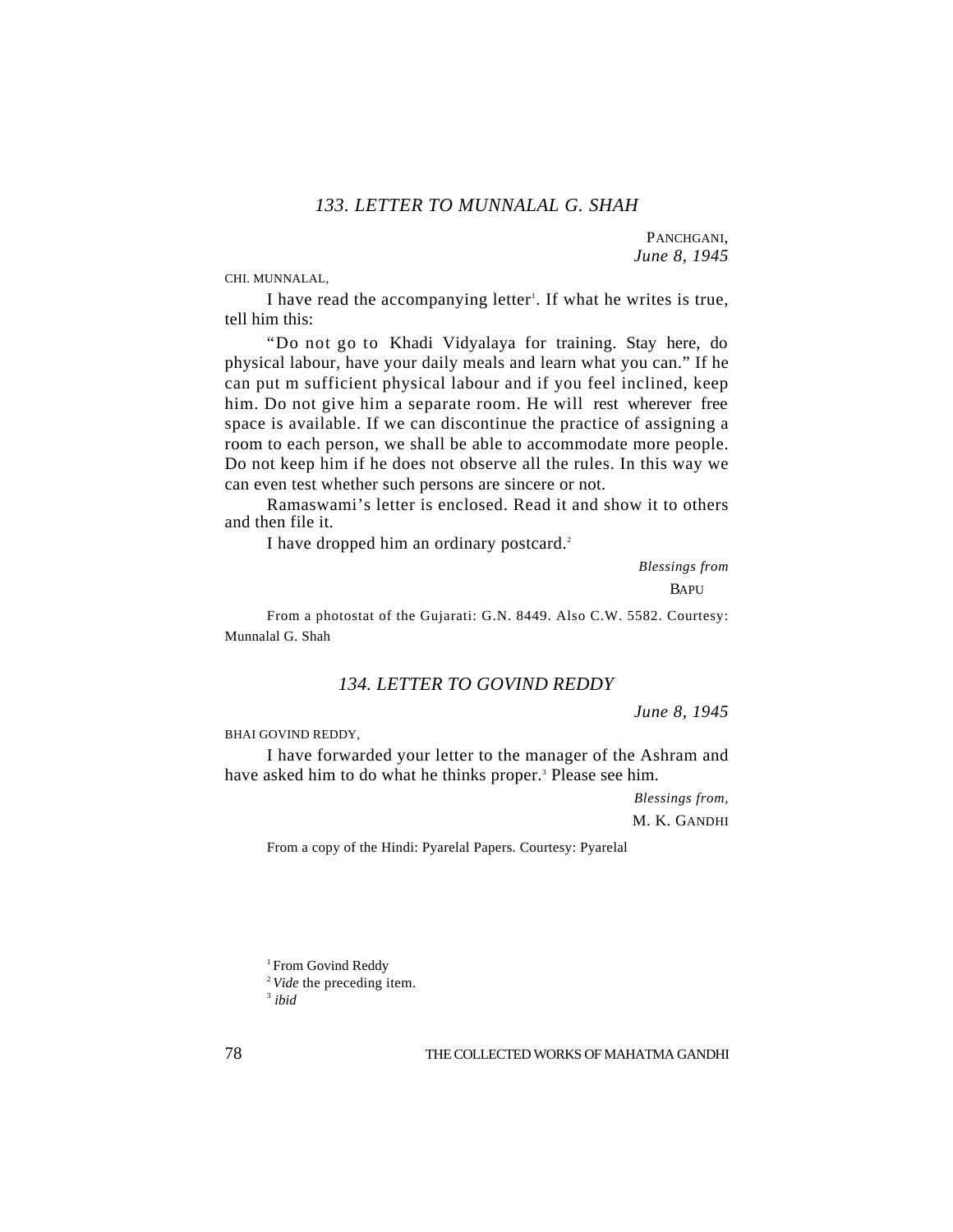*June 8, 1945*

CHI. MITHUBEHN,

I was glad to get a letter from you after a long time. All of us will eat the mangoes as *prasadi.* The description you give of your work is very good. However, I do not like your keeping indifferent health. Where is one to lay the blame for your illness in spite of the means at your disposal—on the means or on you or on the doctors or on all? I understand about Kalyanji. He is also quite busy with his work. Is he all right?

> *Blessings to all of you from* **BAPU**

SHRI MITHUBEHN PETIT KASTURBA SEVASHRAM **MAROLI** 

From a copy of the Gujarati: Pyarelal Papers. courtesy: Pyarelal

# *136. LETTER TO NIRMALA GANDHI*

PANCHGANI, *June 8, 1945*

CHI. NIMU,

I have your letter. I am sure you have done the wise thing in not going to Delhi [to look after Sumi]. As it is; neither you nor Usha were keen on going to Simla. Sumi is being looked after quite well. Therefore there is no meaning in your going there. Devdas's invitation [to go to Delhi] shows his love for you. True love lies in not submitting at all to such love. This increases mutual love. From time to time keep advising [Sumi] not to keep awake at the cost of her eyes. Usha may write whenever she feels like it. It is yours and Ramdas's duty to improve in health. Kanam is well. He does not givetrouble to anyone. He talks a lot. I have shown him the [three] monkey gurus.

> *Blessings from* **BAPU**

NIRMALA GANDHI C/O RAMDAS GANDHI KHALASI LANE **NAGPUR** 

From a copy of the Gujarati: Pyarelal Papers. Courtesy: Pyarelal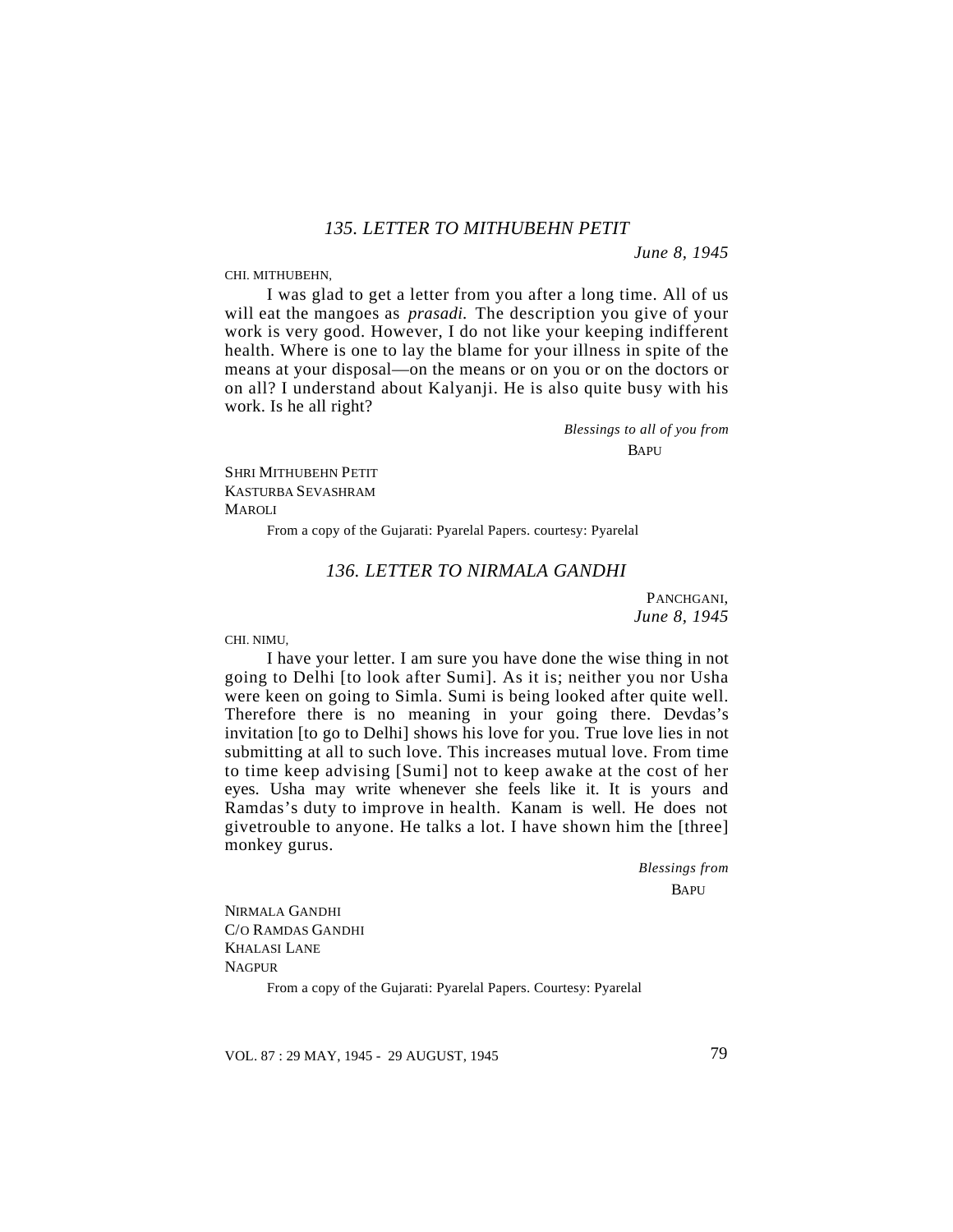# *137. LETTER TO SATIS CHANDRA DAS GUPTA*

PANCHGANI, *June 8, 1945*

CHI. SATIS BABU,

May I send a copy of your letter to the Madhukosh<sup>1</sup> people if you have not sent one already? Please let me know. What you write has certainly startled me. I have received both the samples of honey.

I hope you are well.

*Blessings from* **BAPU** 

From a photostat of the Hindi: G.N. 1643

# *138. LETTER TO DEVRAJ SETHI*

PANCHGANI, *June 8, 1945*

BHAI DEVRAJ,

I would certainly like to have Vidyavati<sup>2</sup> for the Nayee Talim work. However, I am afraid that that work demands hard labour and perhaps Vidyavati will not be up to it. I would advise her to write to Ashadevi.

How can I meet the Acharya<sup>3</sup> in Panchgani, now that I shall be getting down from here by the end of the month?

> *Blessings from* **BAPU**

SHRI DEVRAJ SETHI, M.A.,LL.B. JHANG CITY (PUNJAB)

From a copy of the Hindi: Pyarelal Papers. Courtesy: Pyarelal

<sup>1</sup> Apiaries near Mahabaleshwar where work was done scientifically with everything swadeshi. Gandhiji had visited the apiaries on May 2.

<sup>&</sup>lt;sup>2</sup> Principal, Kanya Gurukul, Dehradun

<sup>&</sup>lt;sup>3</sup> Vidvavati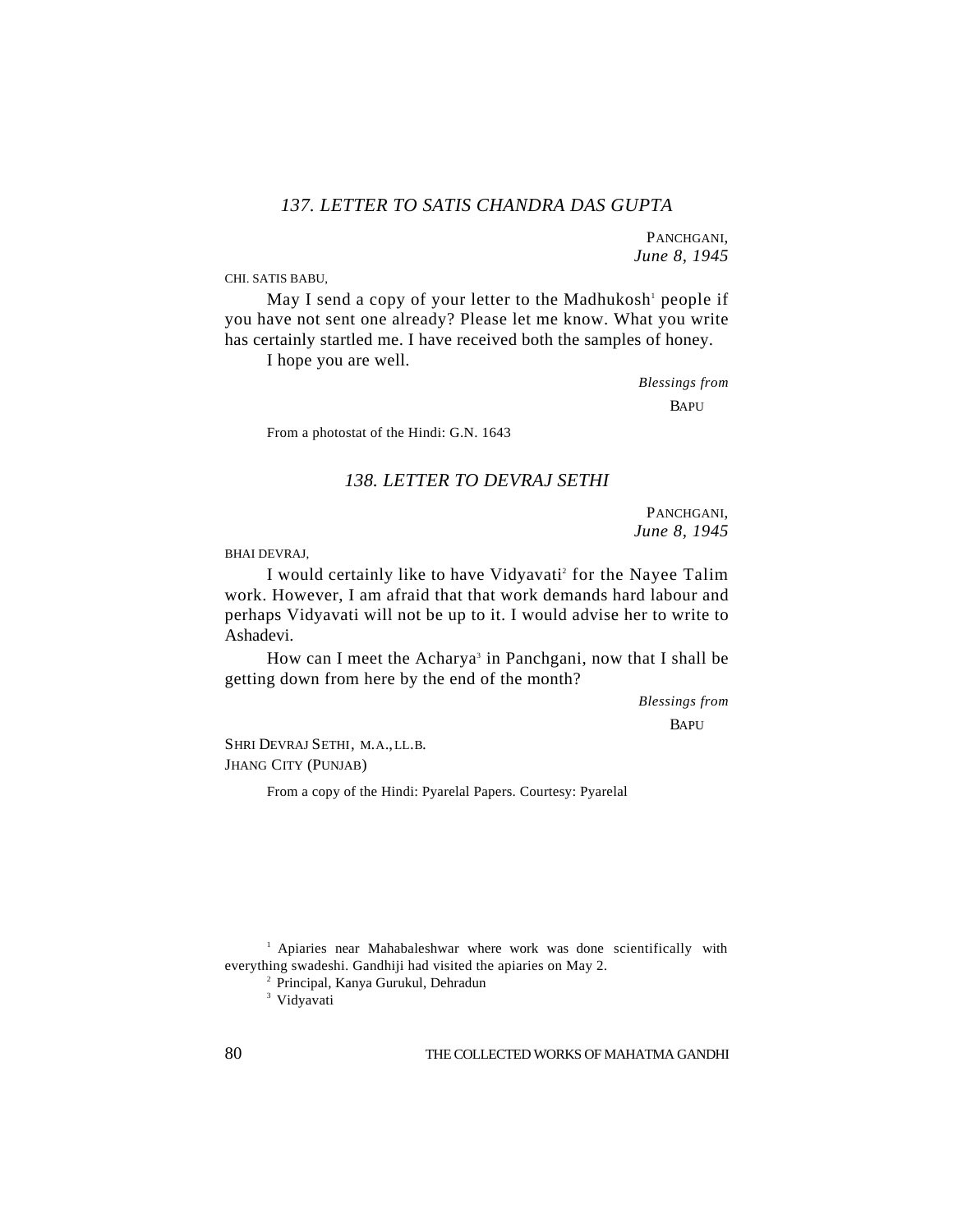# *139. LETTER TO JANAKIDEVI*

PANCHGANI, *June 8, 1945*

DEAR SISTER,

I cannot do anything from here. I do not have that much power and authority. I have sent your letter to Purushottamdas Tandon. He will do whatever he can. See him.

> *Blessings from* M. K. GANDHI

SHRI JANAKIDEVI MIRA GOVINDPUR RAE BARELI

From a copy of the Hindi: Pyarelal Papers. Courtesy: Pyarelal

# *140. LETTER TO PURUSHOTTAMDAS TANDON*

*June 8, 1945*

BHAI PURUSHOTTAMDAS TANDONJI,

Please see the enclosed. Do what you think proper. I have written' to the lady advising her to see you. I am awaiting your reply to my letter about Hindustani.

**BAPU** 

PURUSHOTTAMDAS TANDONJI 10 CROSSWATH ROAD ALLAHABAD

From a copy of the Hindi: Pyarelal Papers. Courtesy: Pyarelal

<sup>1</sup>*Vide* the preceding item.

VOL. 87 : 29 MAY, 1945 - 29 AUGUST, 1945 81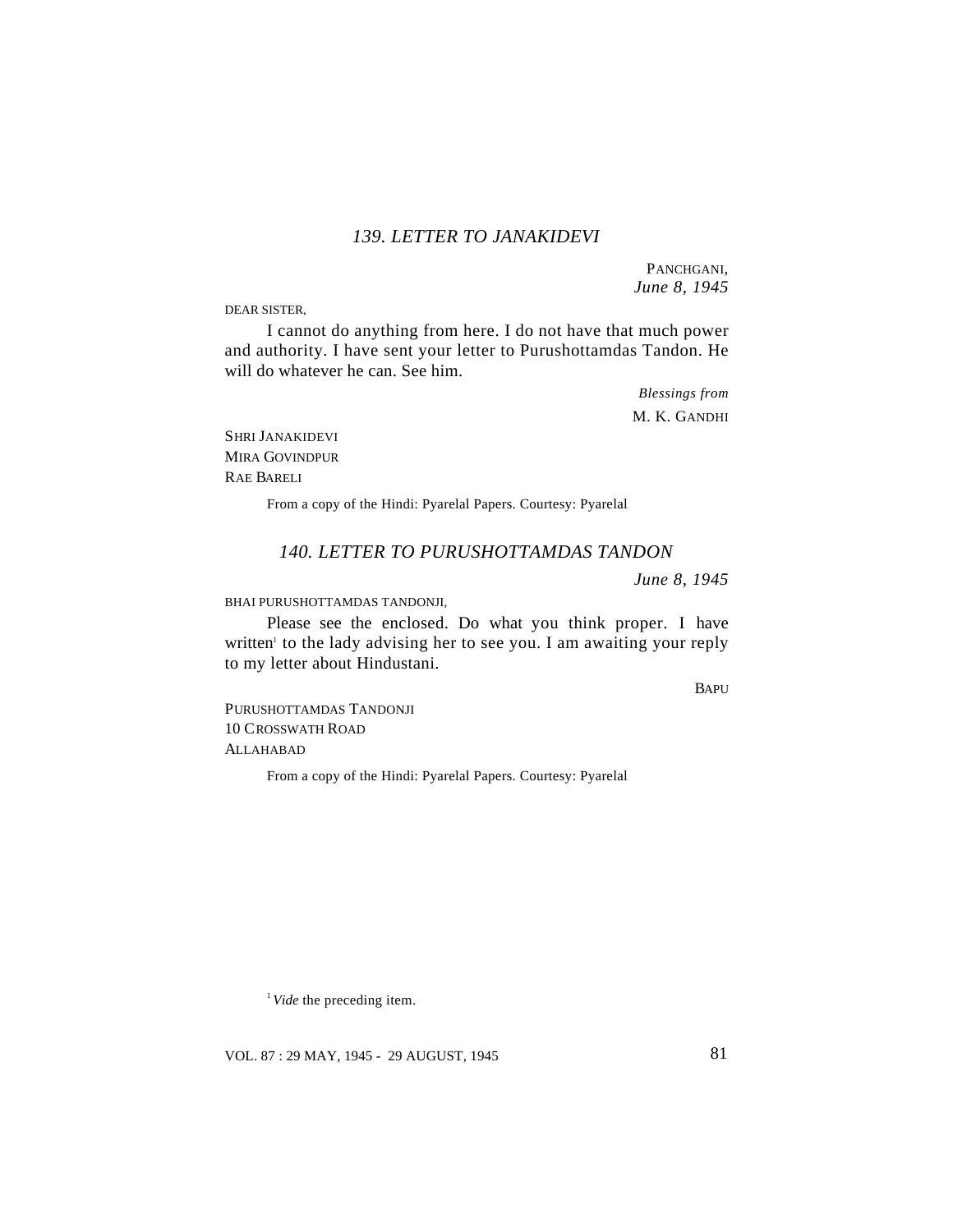# *141. LETTER TO KIKIBEHN LALVANI*

PANCHGANI, *June 8, 1945*

DEAR KIKIBEHN $^{\rm l}$ ,

Pyarelalji has received your letter. Your English statements raise a big question in my mind. When you cannot yourself write in English, what is the point of getting them written and then signing them? At the most do as Ba did. She narrated her anguish over Harilal's behaviour to Devdas who translated it into English and gave it to the newspapers saying that it was almost a literal translation of what Ba had narrated to him. You must have seen it. Such writings will carry greater weight and with that the mother tongue will also gain in importance. I will go to the extent of saying that whatever ideas occur to you, express them as they are either in Sindhi or Hindi. Ultimately whatever is translated into English is as useless as fruit ripened artificially.

I am all right.

*Blessings from* **BAPU** 

SHRI KIKIBEHN LALVANI BHARAT KHADI BHANDAR BURUS ROAD, KARACHI

From a copy of the Hindi: Pyarelal Papers. Courtesy: Pyarelal

# *142. LETTER TO DUNICHAND*

PANCHGANI, *June 8, 1945*

BHAI DUNICHAND,

I have your letter. You are doing very good work. What I wrote about 'imperialism'<sup>2</sup> is being proved now.

Come to Sevagram whenever you want to. I will go down from here by the end of the month.

<sup>1</sup> Sister of J. B. Kripalani

<sup>2</sup> Gandhiji has used the English expression.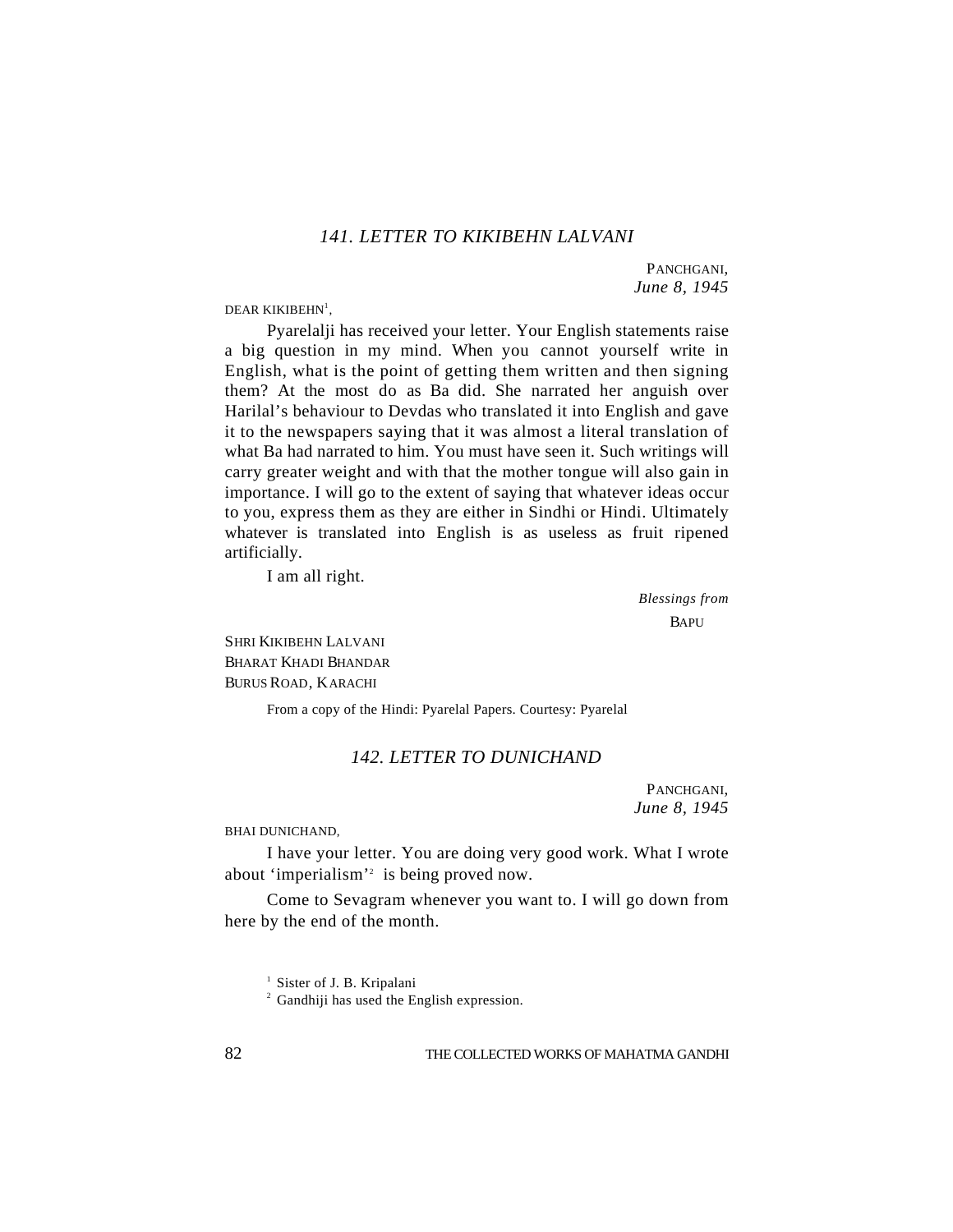It was all to the good that my message<sup>1</sup> did not reach your wife.

This shows that whether I live for 125 years or not, you certainly are going to live long and will very soon remove the sufferings of the Harijans of Dukhaidi.

> *Yours,*  M. K. GANDHI

LALA DUNICHAND, ADVOCATE KRIPANANDAS COTTAGE AMBALA CITY (PUNJAB)

From a copy of the Hindi: Pyarelal Papers. Courtesy: Pyarelal

# *143. LETTER TO MOHANLAL*

PANCHGANI, *June 8, 1945*

BHAI MOHANLAL,

I was glad to have your letter. You have done good work for the Harijans of Dukhaidi. You must work hard and remove all their difficulties.

> *Blessings from* **BAPU**

SHRI MOHANLAL LAJPATRAI BHAWAN LAHORE

From a copy of the Hindi: Pyarelal Papers. Courtesy: Pyarelal

# *144. LETTER TO SHYAMLAL*

PANCHGANI, *June 8, 1945*

BHAI SHYAMLAL,

I have your letter of the 2nd. I would keep the girls not only at a place near the Ashram but in the Ashram itself. But there is no room there. I still believe that we should have a permanent building of our own for such purposes. However, it is good that you have written

<sup>1</sup> Vide "Letter to Dunichand", 13-5-1945.

VOL. 87 : 29 MAY, 1945 - 29 AUGUST, 1945 83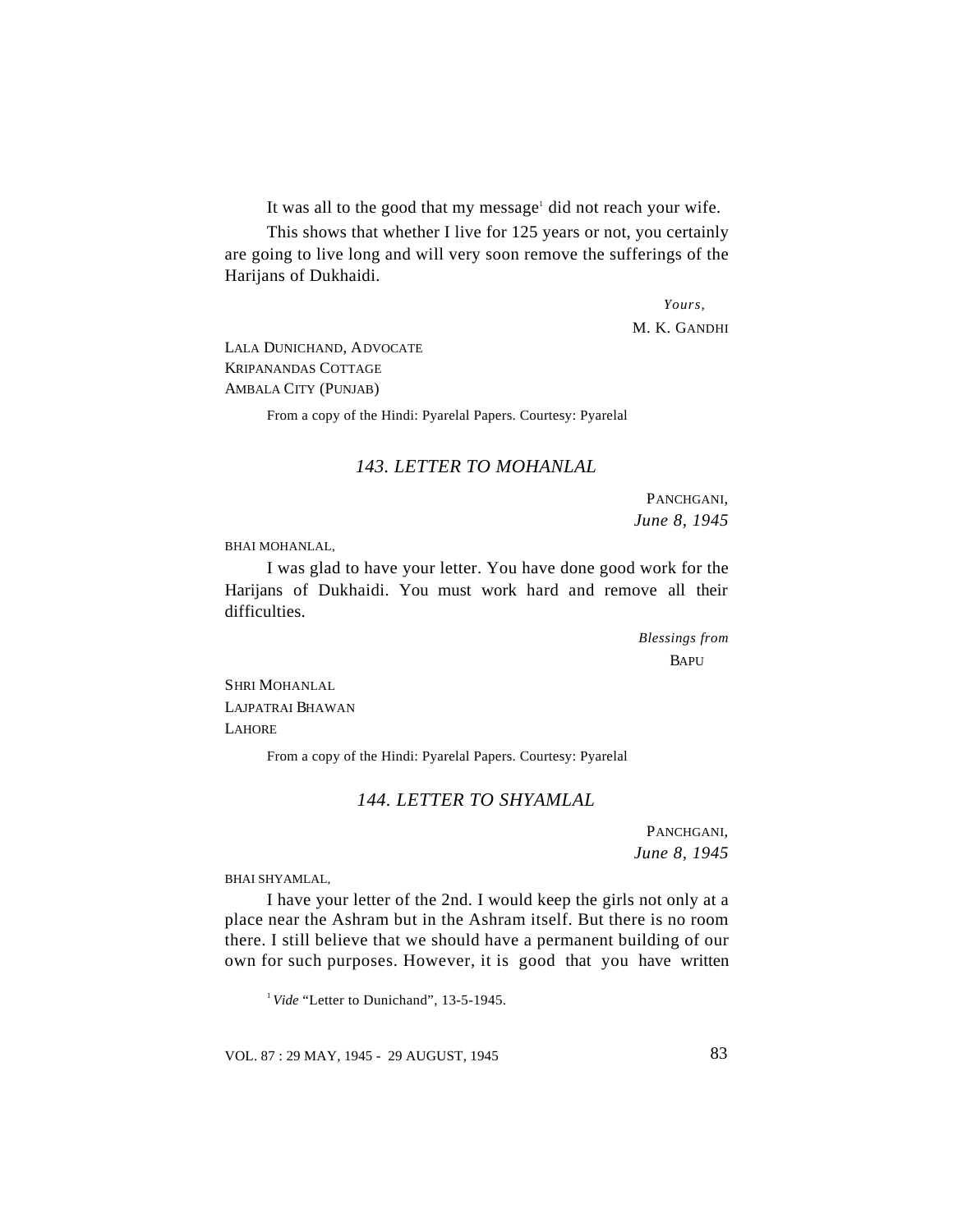to Jajuji. The problem will be resolved some way or the other.

*Blessings from* **BAPU** 

SHRI SHYAMLALJI KASTURBA TRUST OFFICE SCINDIA HOUSE BALLARD ESTATE, FORT, BOMBAY

From the Hindi original: Kasturba Gandhi National Memorial Trust Papers. Courtesy: Nehru Memorial Museum and Library

# *145. LETTER TO PRABHAVATI*

PANCHGANI, *June 8, 1945*

CHI. PRABHA,

I have your second letter. You are needlessly unhappy over being released. You have to work out of jail and even in jail. The truth is that for one like you there is more work outside. But what of it? You are capable of doing it. Do not worry at all. Come here, if getting permission to meet Jayaprakash is going to take time. Go from here when you have the permission.

About Father, I fervently hope that he may be relieved from the present crippled state.

My health is of course good. I will go down from here by the end of the month. If the spectacles suit you, then never give them up. I keep on receiving letters saying "Prabhavati and Rajkumari must have reached there". But neither of you is here. Rajkumari has not received the order from the Government. She saw from the newspapers that the restriction imposed on her had been lifted. Even on receiving the intimation from the Government, she will not be able to come here soon as she must stay in Simla to help her brother and sister-in-law with their work. It seems she will be able to come only in  $July.$ <sup>1</sup>

> *Blessings from* BAPU

PRABHAVATI DEVI C/O SHRI VISHWANATH PRASAD BIHAR BANK LAHERI SARAI P. O., DARBHANGA (BIHAR)

From a copy of the Hindi: Pyarelal Papers. Courtesy: Pyarelal

<sup>1</sup> Vide also "Letter to Amrit Kaur", 4-6-1945.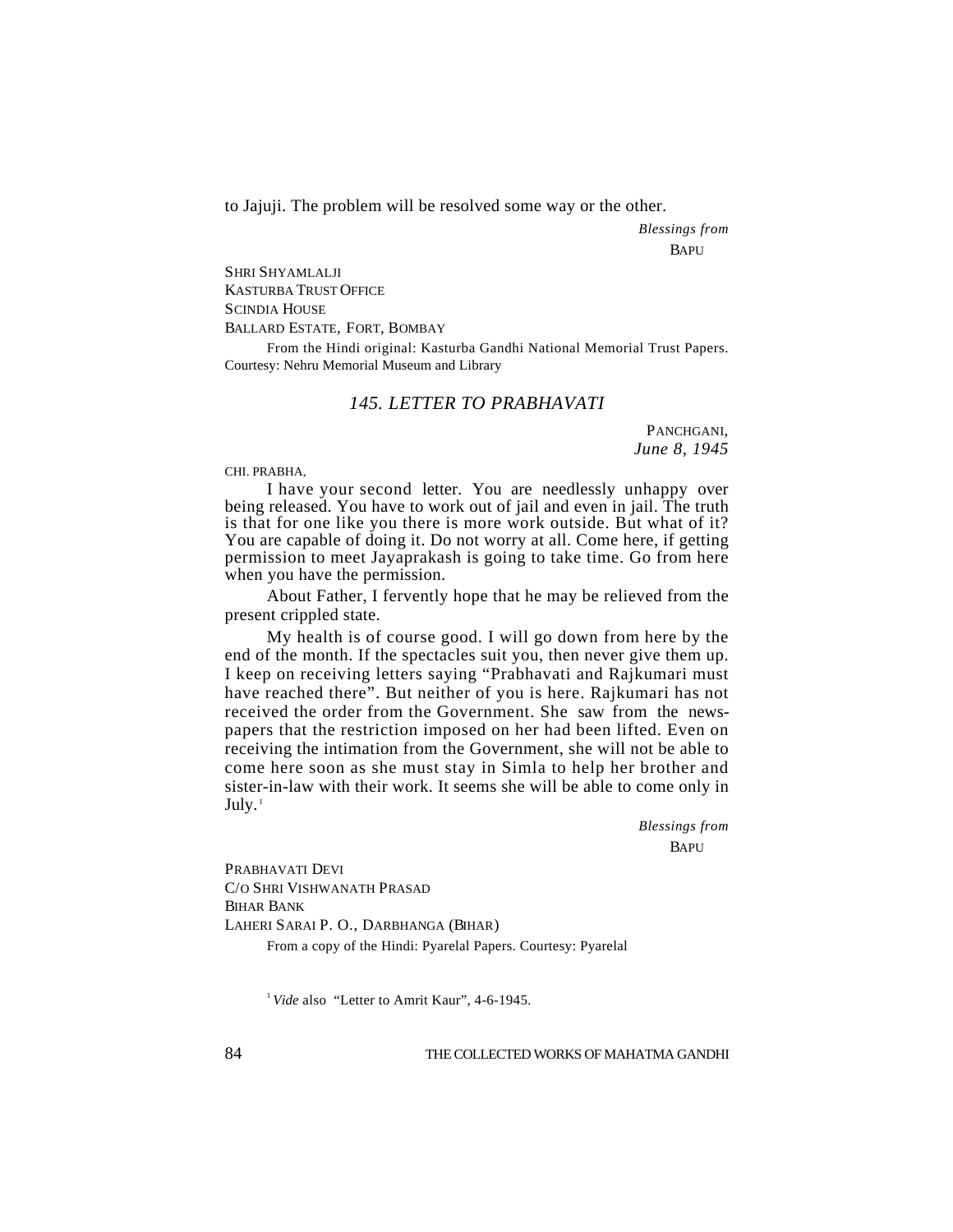# *146. LETTER TO SUMATIBAI RAI*

PANCHGANI, *June 8, 1945*

## KUMARI SUMATIBAI,

I have your letter. If you have the strength, the knowledge and the will for it, do work for the Kasturba Trust.

Please tell Ramkrishna Jaju that I am not replying to him separately. May he get well soon.

> *Blessings from* **BAPU**

SHRI SUMATIBAI RAI JAIN SEVIKASHRAM SHOLAPUR

From a copy of the Hindi: Pyarelal Papers. Courtesy: Pyarelal

# *147. LETTER TO UMA AGRAWAL*

*June 8, 1945*

CHI. OM,

I have your letter. If I have to take a decision about you, I can do that when I reach there in July.

I follow what you say about Hindustani. There should of course be a dictionary of the words spoken in the villages. No language can survive without a dictionary. Dr. Tarachand and Sunderlalji alone will not complete the dictionary. We shall have a little discussion when we meet. The committee formed for this purpose has to evolve a composite language.

> *Blessings from* **BAPU**

From a copy of the Hindi: Pyarelal Papers. Courtesy: Pyarelal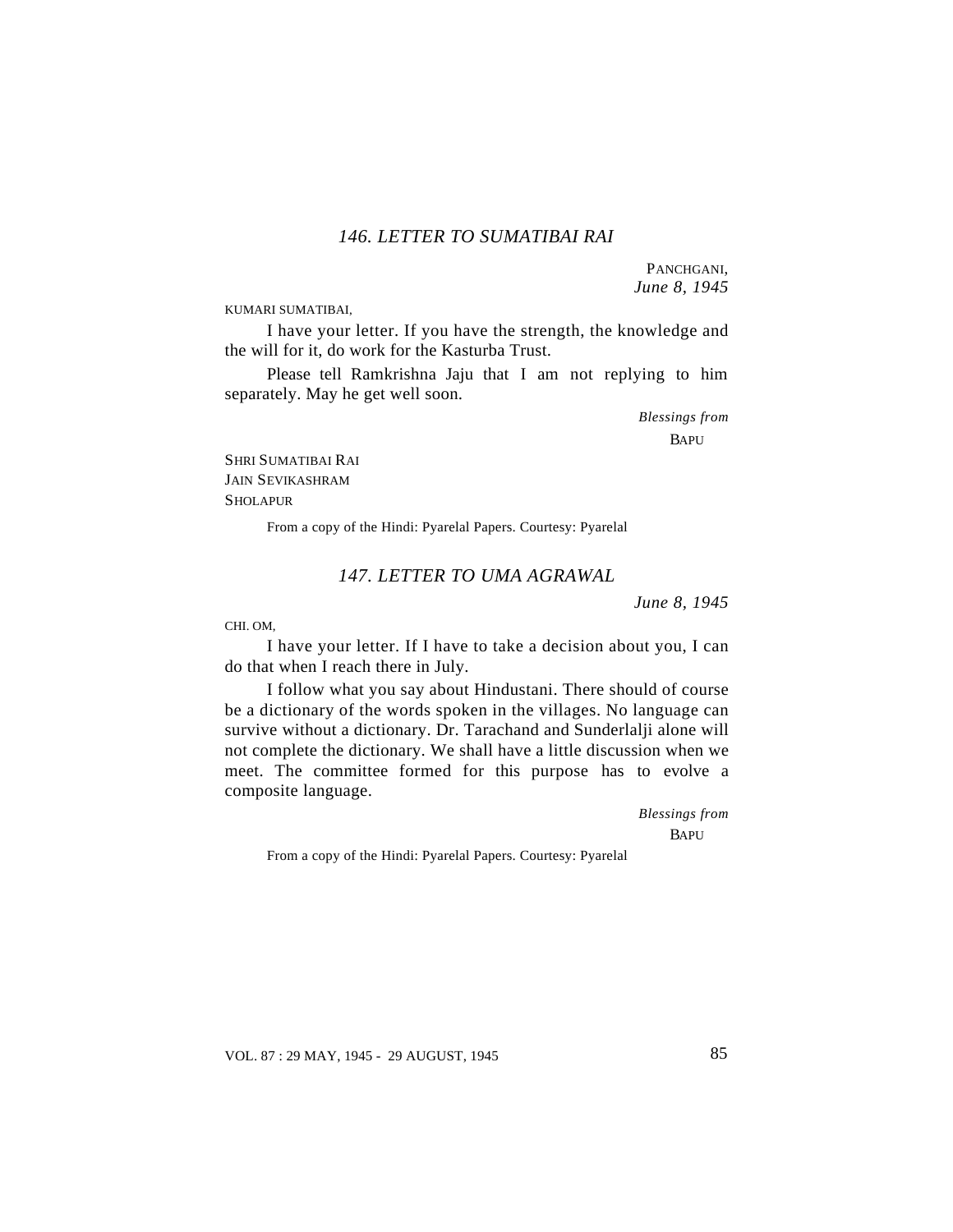# *148. TELEGRAM TO SUKHDEV PRASAD*

PANCHGANI, *June 9, 1945*

SUKHDEV PRASAD LALGANJ

ASK LOCAL LEADERS.

From a copy: Pyarelal Papers. Nehru Memorial Museum and Library. Courtesy : Beladevi Nayyar and Dr. Sushila Nayyar

## *149. LETTER TO SAROJINI NAIDU*

PANCHGANI, *June 9, 1945*

MY DEAR SINGER,

I have kept yours of 13th ultimo just to give you a few lines of love for your great motherly affection. Your wire was good as from a philosopher, who could put her philosophy to practice at the right moment.<sup>1</sup> Your letter brings out a mother's affection at its best. I do not know whether to love you best as a poetess, philosopher or mother? Tell me.

Love.

SHRIMATI SAROJINI NAIDU SPINNER HYDERABAD, DECCAN

From a copy: Pyarelal Papers. Courtesy: Pyarelal. Also *Mahatma Gandhi—The Last Phase,* Vol*.* I, Book One, p. 111

<sup>1</sup> The addressee had lost her son; *vide* "Telegram to Sarojini Naidu", 30-4-1945.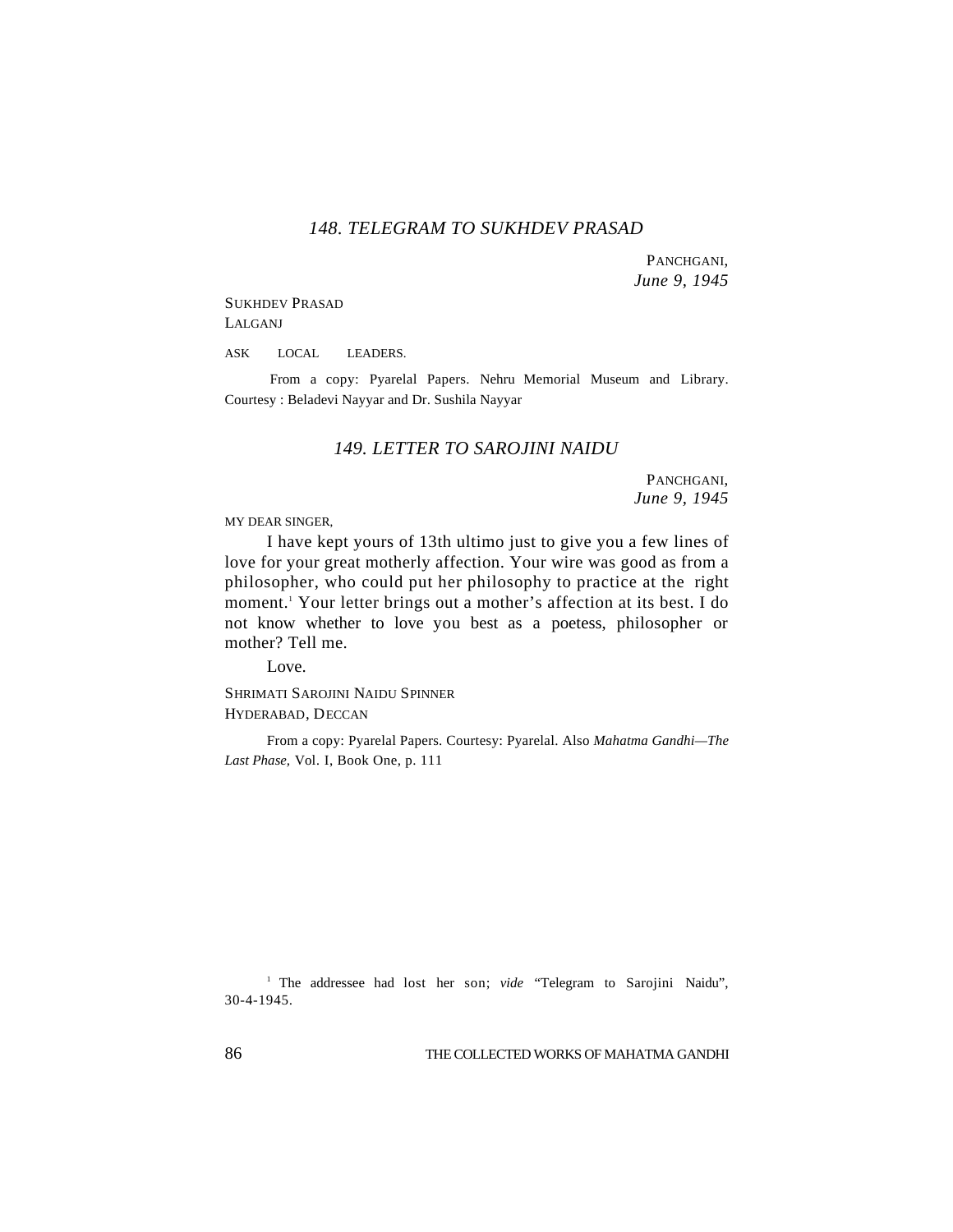# *150. LETTER TO BHARATAN KUMARAPPA*

PANCHGANI, *June 9, 1945*

## MY DEAR BHARATAN,

So far as possible, I want to give you something for every issue of the *Patrika*<sup>1</sup>. You do well therefore to remind me in time and to give me a hint as to the subject on which you will like me to write.

Love.

 $[PS.]$ 

Of course J. C. [Kumarappa] will be quite well.

SHRI BHARATAN KUMARAPPA A. I. V. I. A. MAGANWADI, WARDHA

From a copy: Pyarelal Papers. Courtesy: Pyarelal

# *151. LETTER TO MOHAN KUMARAMANGALAM*

**PANCHGANI** *June 9, 1945*

MY DEAR MOHAN,

Of course I know Palme Dutt<sup>2</sup> both by name and fame. I do wish him success in his campaign.

Love.

**BAPU** 

SHRI MOHAN KUMARAMANGALAM RAJ BHAVAN SANDHURST ROAD, BOMBAY-4

From a copy: Pyarelal Papers. Courtesy: Pyarelal

<sup>1</sup>*Khadi Gramodyog Patrika*

<sup>2</sup> Rajani Palme-Dutt, communist leader, who was a contestant for the Sparkbrook constituency of Birmingham against L. S. Amery, Secretary of State for India. The letter appeared in *The Bombay Chronicle,* 13-6-1945, as Gandhiji's reply to "a request for a message" to the addressee " in his election campaign".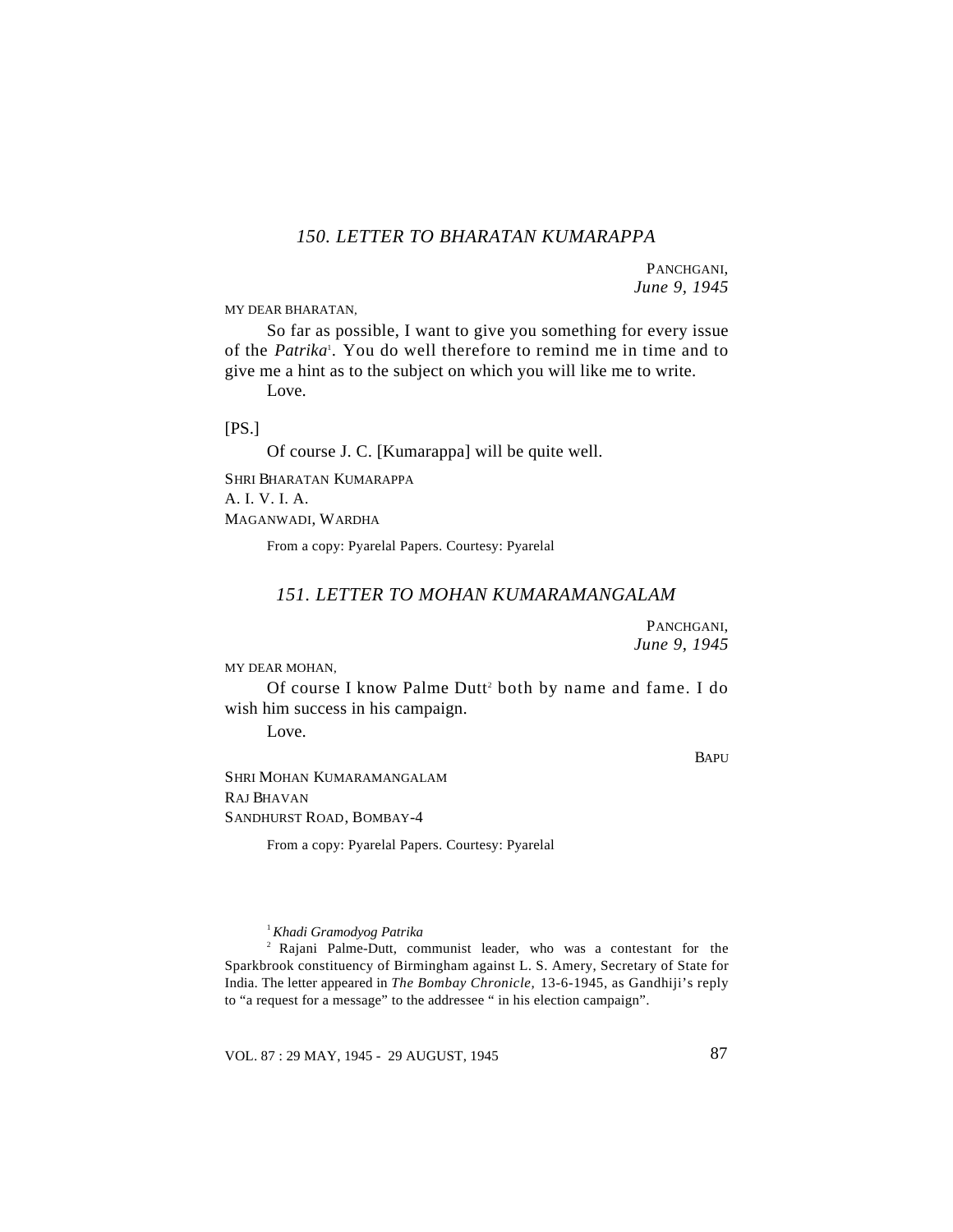# *152. A LETTER*

[*June 9, 1945*] 1

I did have that in my mind. Palme-Dutt is a well-known figure. He will be able to give a fight to Amery. Patel<sup>2</sup>, I do not know. Nor do I wish that too many Indians should stand for election. This is going to be an important election. It does not matter if he is defeated. If, moreover, I give in this case the same opinion that I did in Patel's, it might be interpreted to mean that I am refusing to support him because he is a communist. I have no such thought in my mind. The distinction is worth understanding. If you do not follow it, ask me again.

If you don't wish to post the letter today, it may be posted tomorrow. It is more important that you should understand my idea.

From a photostat of the Gujarati: S.N. 9130

# *153. LETTER TO MRIDULA SARABHAI*

PANCHGANI,  *June 9, 1945*

CHI. MRIDULA,

I received your letter through Bapa. Bapa has noted on it "Mridu had not given anything in writing before. She has now. It will be discussed at the next meeting". Let that be so. Your office at present is in Bombay. Let it be there for the time being. Write to me if Shantikumar has any difficulty. I take it that the assistants who are there will continue.

I hope your health is good. We are going to have a quarrel if it does not improve.

> *Blessings from* **BAPU**

SHRI MRIDULA SARABHAI KASTURBA SMARAK NIDHI SCINDIA HOUSE, BALLARD ESTATE BOMBAY-1

From a copy of the Gujarati: Pyarelal Papers. Courtesy: Pyarelal

<sup>&</sup>lt;sup>1</sup> From the reference to Palme-Dutt; *vide* the preceding item.

<sup>&</sup>lt;sup>2</sup> Purushottam Patel; *vide* "Letter to Purushottam Patel", 4-6-1945.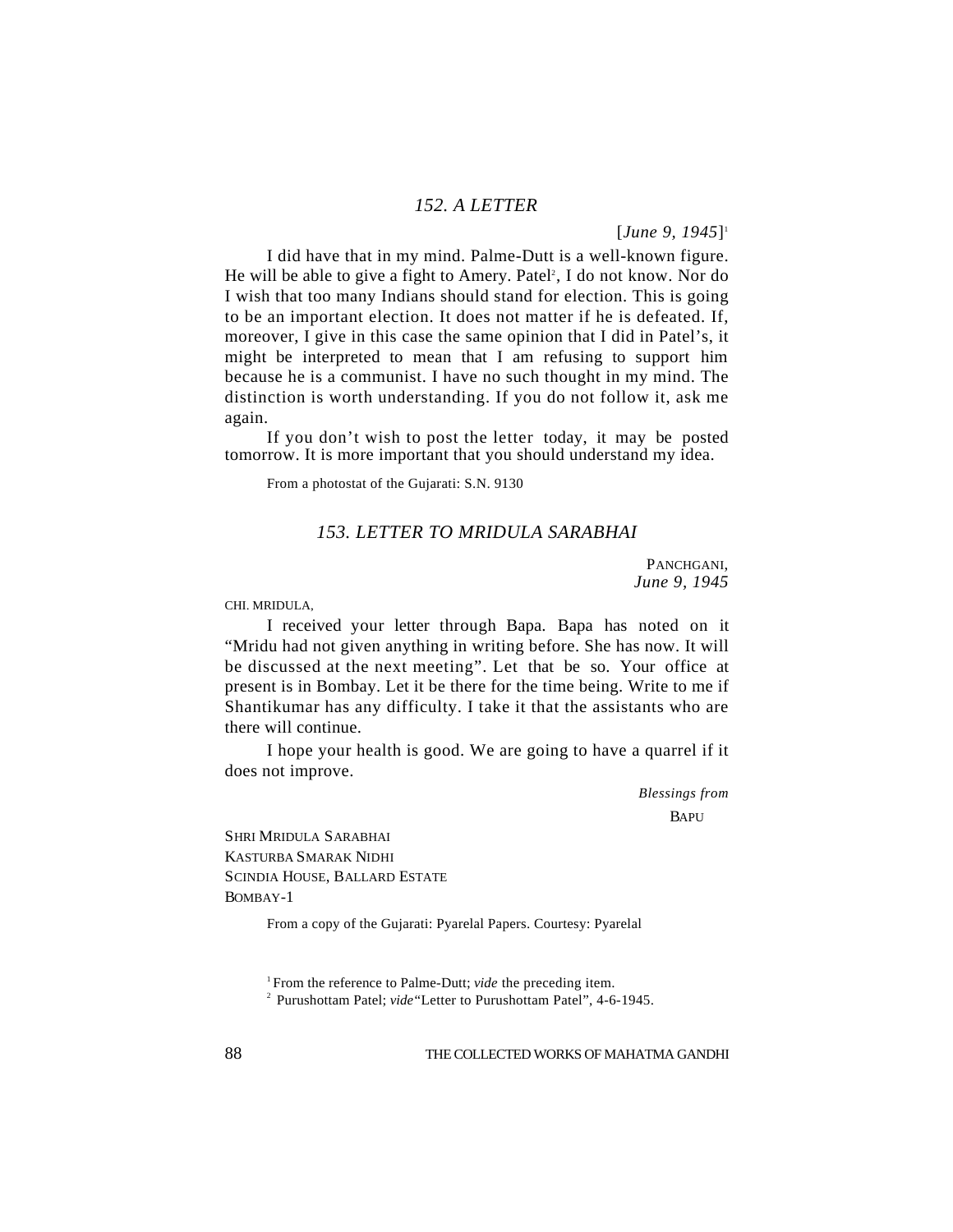*June 9, 1945*

## CHI. A. S.,

I have your letter. I left Mahabaleshwar long ago. I shall leave Panchgani too by the end of this month. I may leave even earlier. I shall reach Sevagram in July. Do not think about the six months.

Think about your work. Finish it and come back.

Send Kanchan to Sodepur.

Sushilabehn has written. You do not remember and then become impatient.

What should I do about Khan Saheb?

*Blessings from* **BAPU** 

From a photostat of the Hindi: G.N. 497

# *155. LETTER TO SHRIKRISHNADAS JAJU*

PANCHGANI, *June 9, 1945*

BHAI JAJUJI,

You must have seen Chi. Narandas's appeal. If I can find a copy here I shall enclose it with this. In my view it would be a great thing. Labour is the basis of the bank here. It can be a great thing if it can be done. In my opinion we should fully take part in it. And our part will consist only in accepting contributions. We shall not give anything. That is to say that we shall take the yarn from persons offering at least one hank of it for Narandas's *sutrayajna* and give a receipt for it. Then we have to send an account of it to Narandas every week or every month. This does not involve much work on our part and it can bring in quite a lot. This would enhance the importance of this *yajna.*

*Blessings from*

**BAPU** 

From a copy of the Hindi: C.W. 8624. Courtesy: Narandas Gandhi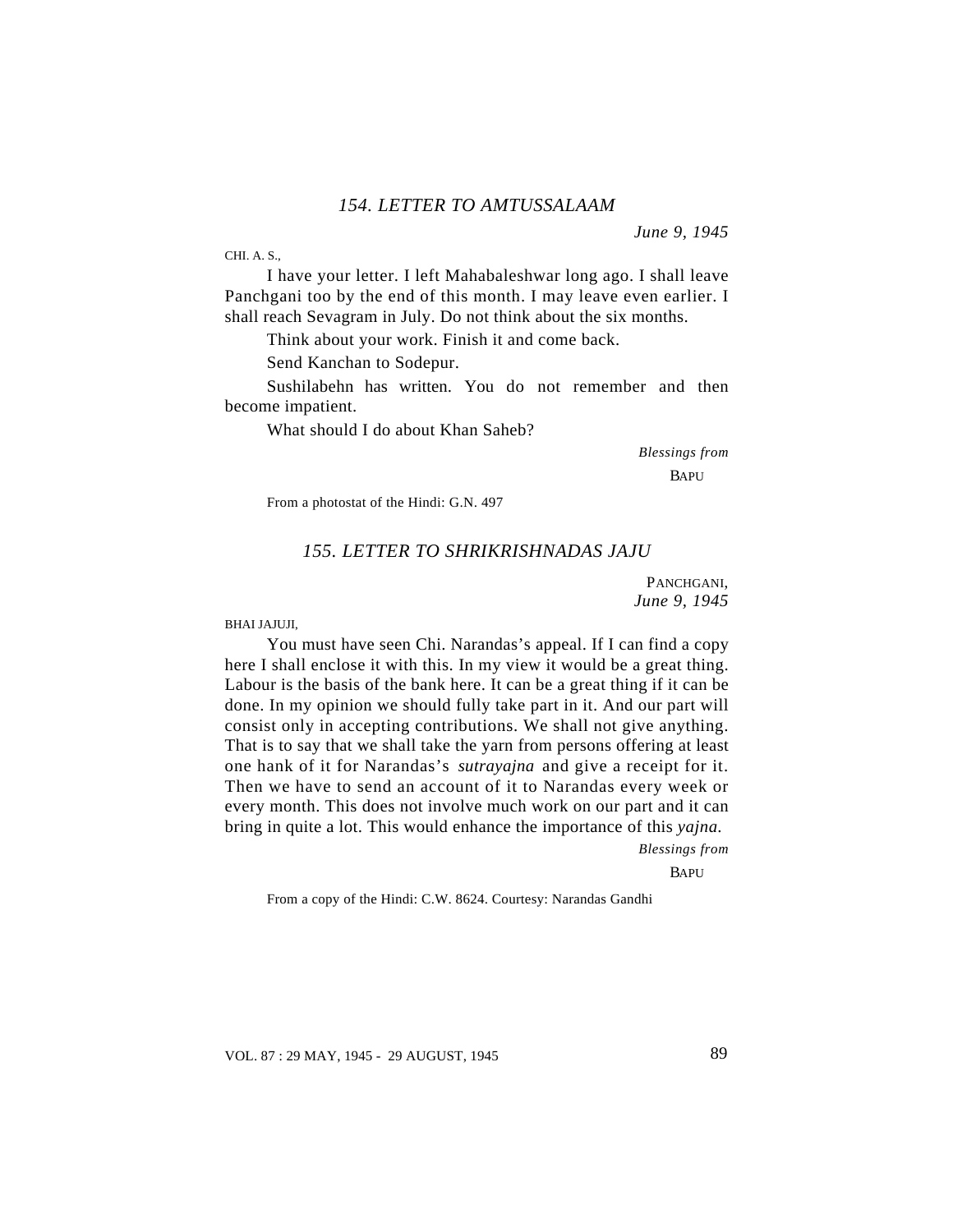# *156. LETTER TO VICHITRA NARAYAN SHARMA*

PANCHGANI, *June 9, 1945*

CHI. VICHITRA $^1,$ 

I have your letter. It is a difficult problem. You should fearlessly write to Gadodiaji and ask him what he wants. Let him go out if he wants. Ask Jajuji also. Find out whom Dr. Sharma wants to be appointed. I am managing with one letter to save time. Otherwise I would have had to write three

> *Blessings from* BAPU

Copy to Dr. Sharma [From Hindi]

*Bapuki Chhayamen*, p. 330

# *157. LETTER TO PRABHAKAR*

*June 9, 1945*

CHI. PRABHAKAR,

I have your letter. Bring Babaji down to simple diet. He must get well somehow.

Money has been sent to Bhai Ramaswamy. That was meant for his parents. I do not know if he has asked for anything else.

Should I take it that your health is perfect?

*Blessings from* **BAPU** 

From a photostat of the Hindi: G.N. 9030. Also C.W. 9154. Courtesy: Prabhakar

1 Manager, Gandhi Ashram, Meerut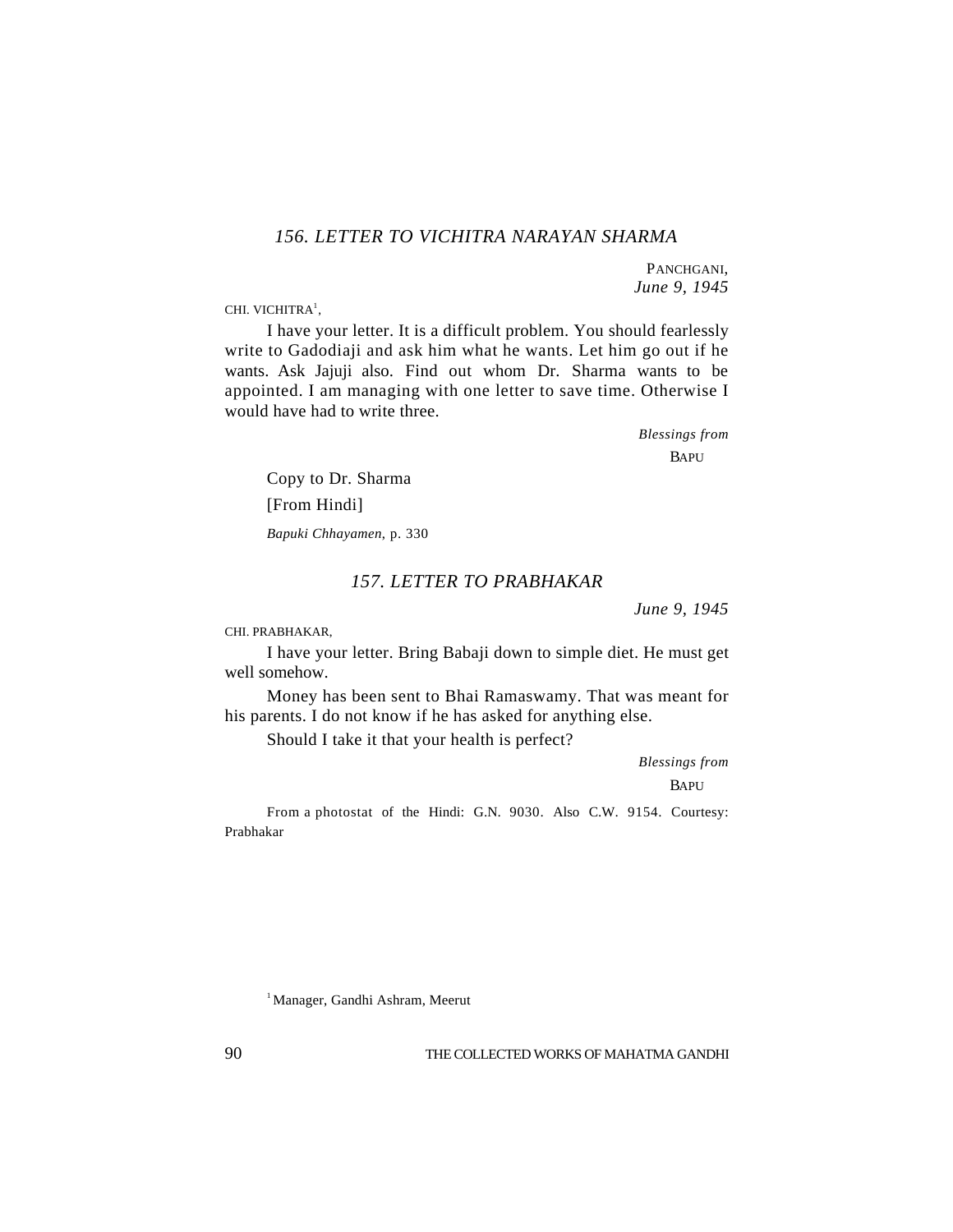# *158. LETTER TO SHANTA*

PANCHGANI, *June 9, 1945*

CHI. SHANTA,

Your letter is good. It is bad to use the expression "two or four". The shifting of the latrine will cost either Rs. 2 or Rs. 4. Truly speaking, we should calculate to the last anna. Only then will your account be complete. Your description is interesting and informative.

Yes, the task is one of transformation of life. We should not lose heart or give it up even if it continues for ages. You have very aptly defined the meaning of adult education.<sup>1</sup>

Non-attachment is the right thing. Determination to strive to achieve it is enough.

The true bank is a labour bank and its currency is yarn. This does not mean that your grain banks and money banks should not function.

> *Blessings from* **BAPU**

From a copy of the Hindi: C.W. 5899. Courtesy: Munnalal G. Shah. Also Pyarelal Papers. Courtesy: Pyarelal

# *159. LETTER TO KASHINATH VAIDYA*

PANCHGANI, *June 9, 1945*

BHAI KASHINATH VAIDYA,

I have your letter of June 6. I am doing all that I can. Let us see what happens.

> *Blessings from* **BAPU**

SHRI KASHINATH VAIDYA 1307 SULTAN BAZAAR HYDERABAD

From a copy of the Hindi: Pyarelal Papers. Courtesy: Pyarelal

<sup>1</sup> What follows is from Pyarelal Papers.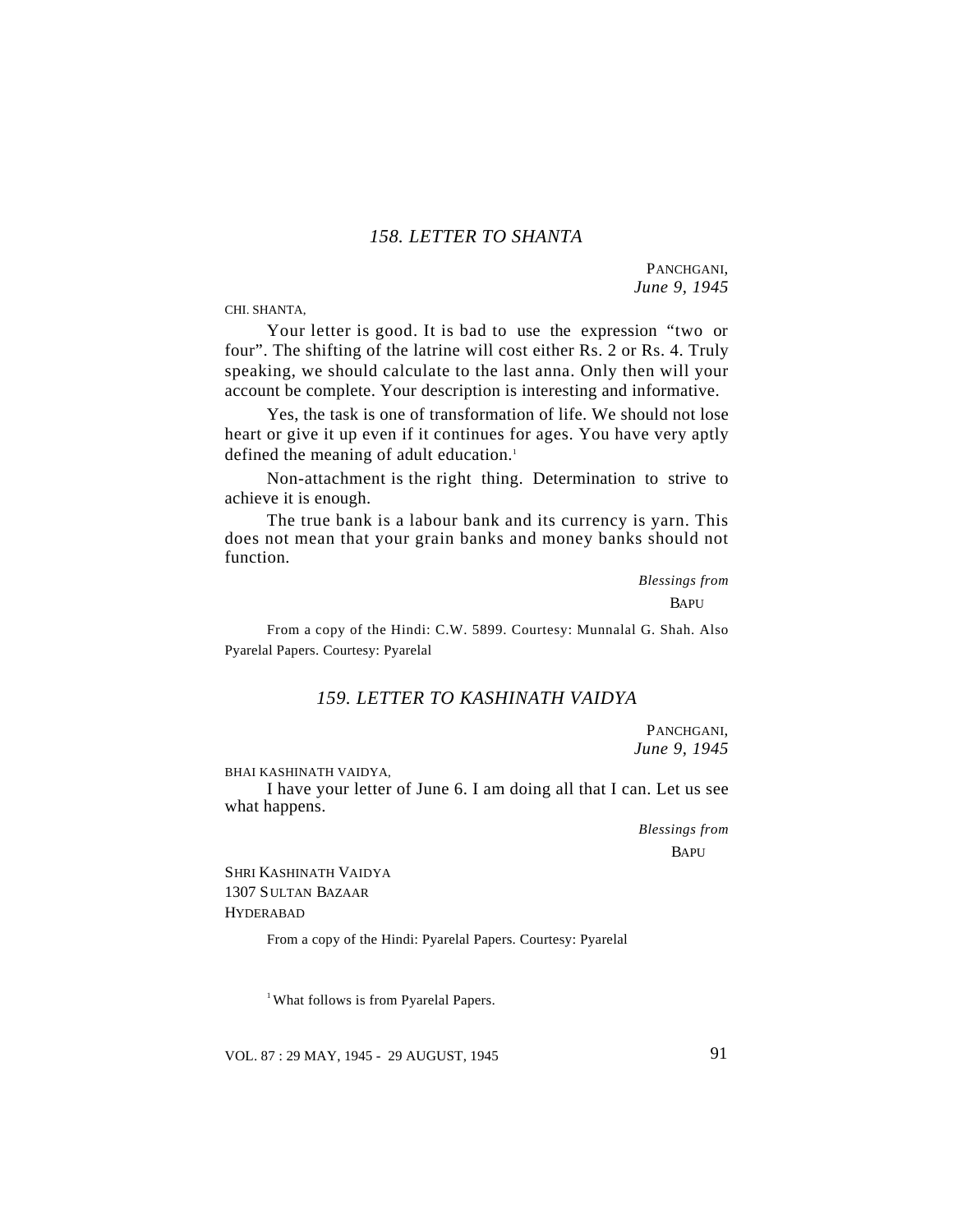# *160. LETTER TO PARVATI DINDWANIA*

PANCHGANI, *June 9, 1945*

CHI. PARVATIBEHN,

I have your letter. About membership do what you think proper. I myself do not know much about it. I was sorry to know about your illness. Such being the case how can I advise you to disobey the order? This, too, you must decide on your own. You will have to measure your own strength. I can say this much, that if you obey the order because of your physical condition, no one can blame you. I hope you will regain your health. I cannot advise you to come here for a talk. Write to me whatever you want to say. I encourage very few people to come and see me. Your ill-health is also a reason for my refusing to let you come.

> *Blessings from* **BAPU**

SHRI PARVATI DINDWANIA [C/O] C. DINDWANIA KASHMIRI GATE, DELHI

From a copy of the Hindi: Pyarelal Papers. Courtesy: Pyarelal

# *161. LETTER TO SUDHA KULKARNI*

PANCHGANI, *June 9, 1945*

 $CHI.$  LAMBUS $^1$  ALIAS SUDHA,

You ride while I walk. How can I make it? You wrote a letter on the 28th of May which I received on the 1st of June. You two started your Ashram on that very day. How could my blessings reach you? If this is how you calculate your timing, you will fall off the horse and will also drag down your husband with you. With this much advice, I bless you both that you may succeed. Remember that a noble person like Balasaheb Kher is the President.

> *Blessings from* **BAPU**

A. S. SUDHA KULKARNI ADI SEVA ASHRAM  $M$ OKHADA P $\Omega$ THANA DISTRICT

From a copy of the Hindi: Pyarelal Papers. Courtesy: Pyarelal

<sup>1</sup>Literally, tall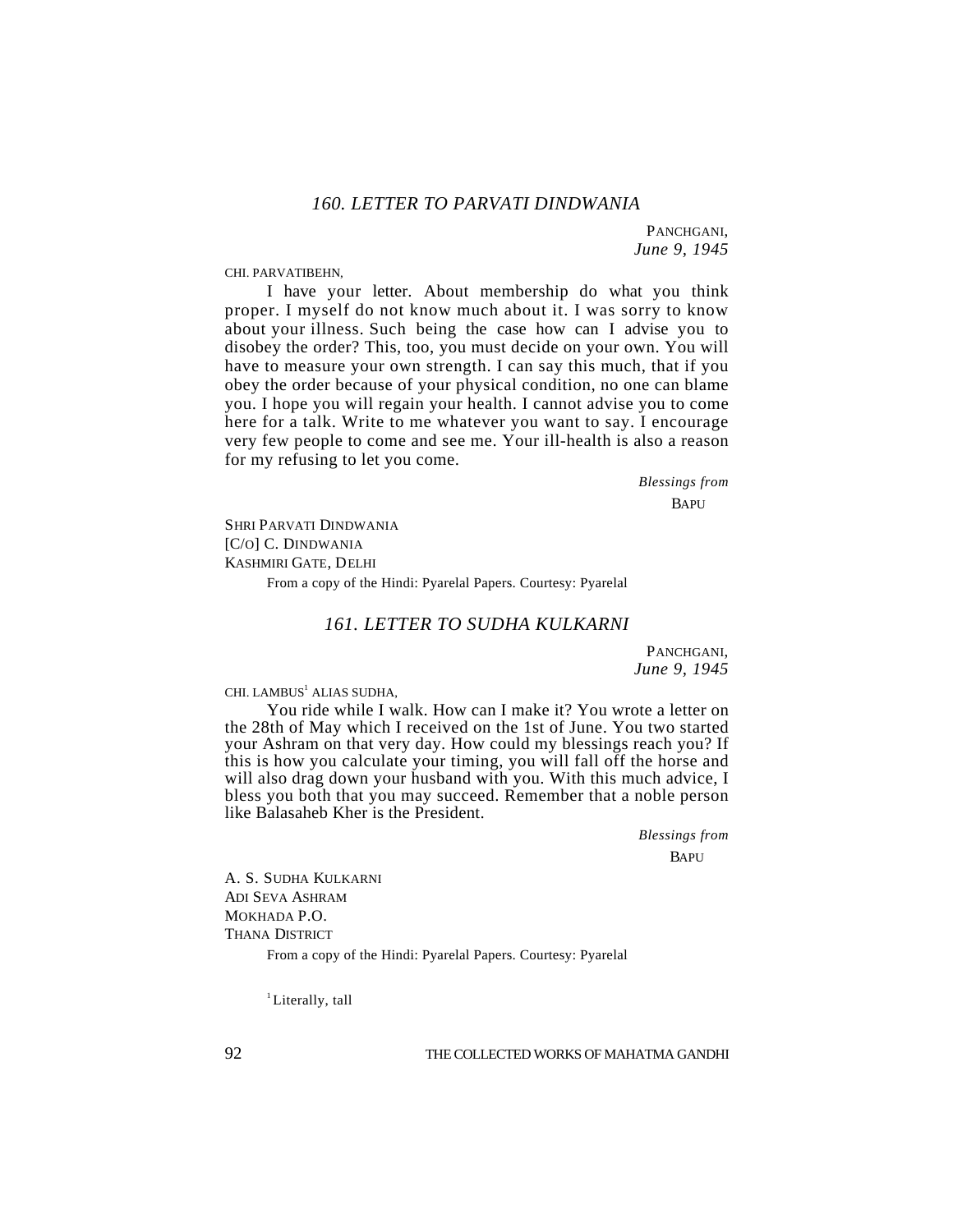# *162. LETTER TO RAMNATH 'SUMAN'*

PANCHGANI, *June 9, 1945*

### BHAI RAMNATH 'SUMAN'<sup>1</sup> ,

It is good that you wrote to me. I was under the impression that you were in Berar. Now you have joined the Hindi Sahitya Sammelan. It is good. You must be knowing my views. I am trying to run away from the Sammelan. From my own point of view I have broadened the definition of the national language. I had sown the seed when I presided<sup>2</sup> at the Sammelan for the first time. Under the circumstances it is best for me to keep silent because you are one ofthe office-bearers of the Sammelan. It will not be proper for me to write more.

*Blessings from*

**BAPU** 

From a copy of the Hindi: Pyarelal Papers. Courtesy: Pyarelal

# *163. LETTER TO SHYAMLAL*

PANCHGANI, *June 9, 1945*

BHAI SHYAMLAL,

I had forgotten, if I had ever known, that you are Ramnath's younger brother. Now when I recollect the two faces I can see that there is much resemblance between the two of you.

I enclose herewith a letter<sup>3</sup> I have written to Ramnath. Send it to him. It is good that you had been to Wardha to look for a place for the office. It will be good if you get accommodation in the buildings of Rashtrabhasha Prachar Sabha or Bajajwadi or Maganwadi. According to Bapa, Bajajwadi or Maganwadi will perhaps be the most suitable. However, see it for yourself. I am only making a suggestion.

> *Blessings from* **BAPU**

SHRI SHYAMLALJI SHRI KASTURBA SMARAK NIDHI SCINDIA HOUSE, BALLARD ESTATE BOMBAY

From a copy of the Hindi: Pyarelal Papers. Courtesy: Pyarelal

 ${}^{1}$ A Hindi poet <sup>2</sup> At Indore, on April 30, 1935 <sup>3</sup>*Vide* the preceding item.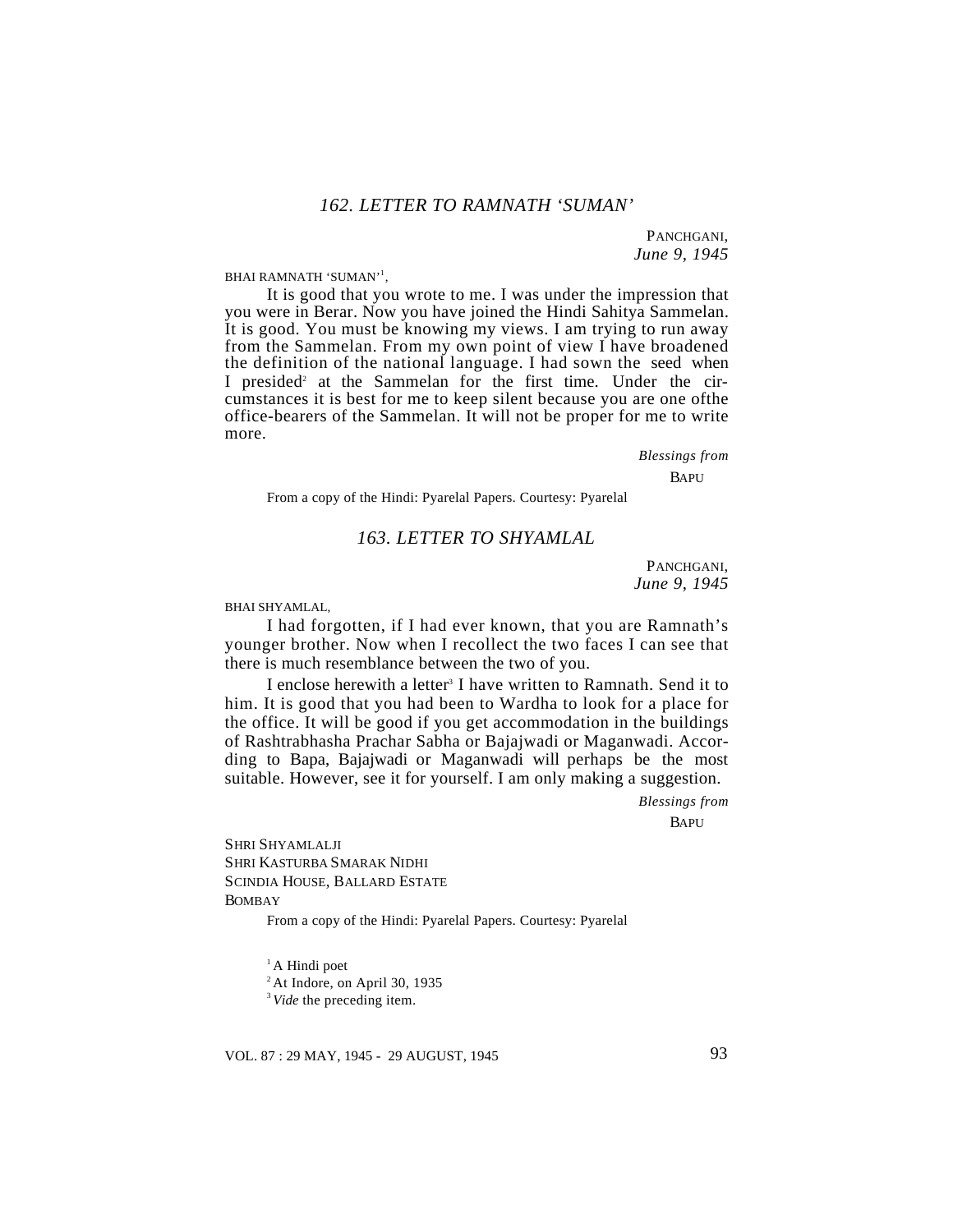# *164. LETTER TO VINA CHATTERJEE*

PANCHGANI. *June 9, 1945*

CHI. VINA,

I have your letter. Your handwriting is good but there is room for improvement in it. Learn both the scripts well. Of course yourwork always gives satisfaction. Keep yourself fit. Tell Zohra to write to me. Mridulabehn had asked for her. What reply did she give her?

> *Blessings from* **BAPU**

From a copy of the Hindi: Pyarelal Papers. Courtesy: Pyarelal

# *165. NEED FOR KHADI EDUCATION*

PANCHGANI, *June 10, 1945*

Soon after the khadi activity was started, the need began to be felt for the workers to have a scientific knowledge of all the processes of khadi production. Therefore, as early as 1927-'28 a school was opened in the Sabarmati Ashram to teach spinning and weaving. As the khadi activity grew and it became necessary to pay attention to other aspects such as making khadi attractive to look at and lowpriced, the lack of scientific knowledge of the subject began to be felt more and more every day. A few workers were able, through their own individual efforts and experience, to gather many useful bits of knowledge. The tools were experimented on and improved. All the lovers of khadi know that the late Shri Maganlal Gandhi worked very hard in this connection. It then became clear that it was very necessary for every khadi worker to learn the science of khadi. I have from the very beginning emphasized this. I prepared a questionnaire about the various things khadi workers ought to know. In 1937, I also wrote three articles for the *Harijan.* In an article dated February 13, 1937, I wrote  $\cdot$ <sup>1</sup>

In my opinion it should be made obligatory on every khadi worker engaged in any of the production centres of the A. I. S. A. to know the elements of this science.

Following this policy, khadi schools were later opened. A khadi

<sup>1</sup> Vide "What Khadi workers should know", 13-2-1937.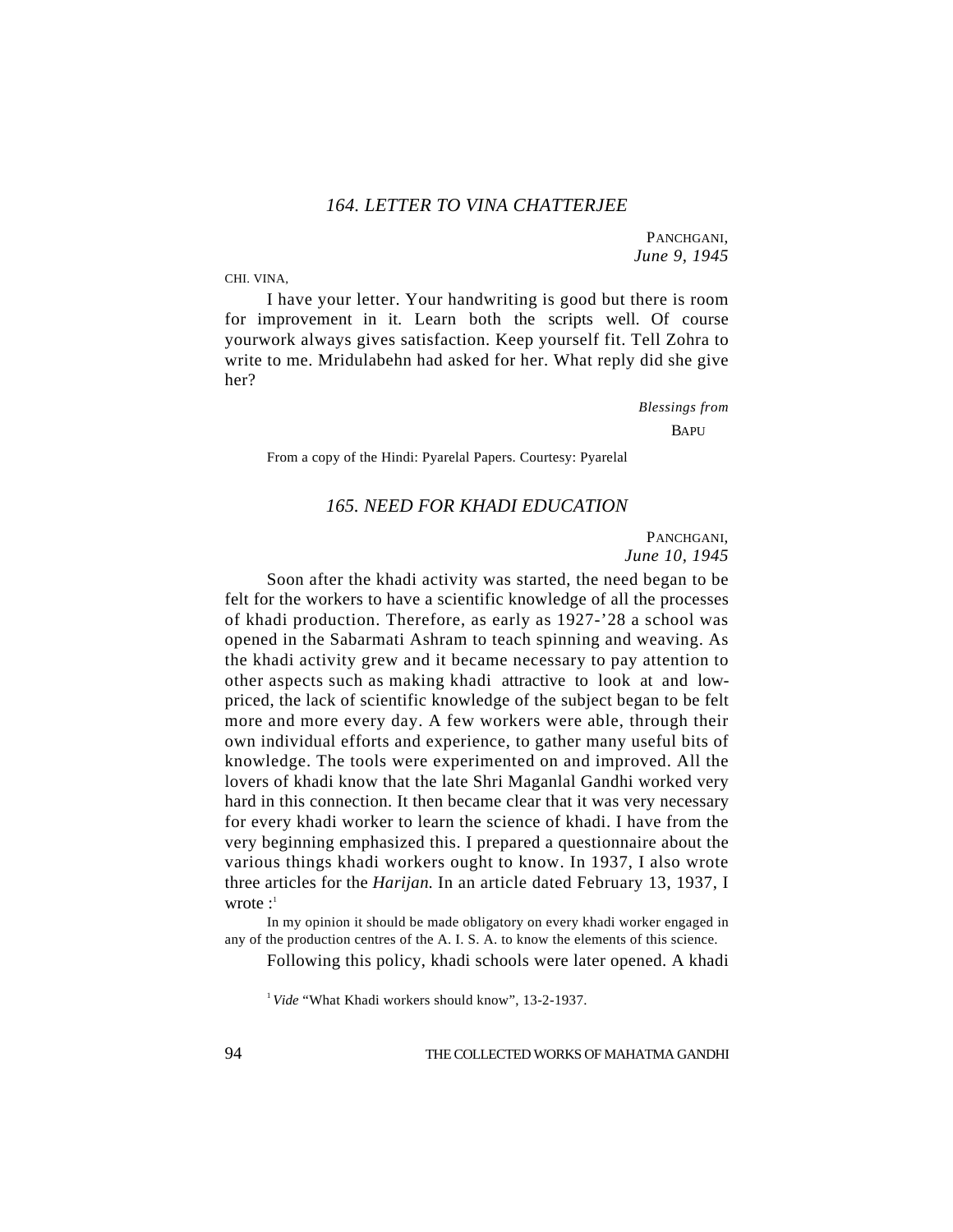school was opened by the Central Office [of the A. I. S. A.]. The syllabi for the "spinning workers", "weaving workers" and "Khadi Prathama" were prepared and arrangements were made to impart instruction according to them. It was also hoped then that all the workers of the Charkha Sangh would join these schools by turns,and complete their training. In order to save workers from any kind of difficulties, it was arranged to pay them, over and above their regular salaries, travelling allowance and other allowances since it was thought that the workers would have to spend more on food in an unfamiliar place. One regrets however that the workers have not shown any increased enthusiasm for learning the khadi science.

Now that the Charkha Sangh has taken up the new work it becomes obligatory on the part of khadi workers to train themselves in khadi science. Without that it will be impossible to carry on the new khadi programme.

According to the new programme, the sales depots too will almost be like production centres. Not only that; after some time we intend to convert all khadi production centres and sales depots into khadi education centres. It will then be unnecessary to send workers to the schools for khadi training. We have to train in the science of khadi all the workers, new as well as old.

Those in charge of the branches are therefore requested to scrutinize the list of workers to assess what training a particular worker needs and to make arrangements for such training to be given. Lists of workers should in this way be made and forwarded to the Central Office. In order to make the training obligatory, we should make the rise in salary dependent on the degree of khadi education possessed by the worker. We should also accept the principle that the khadi worker has to pass an examination. Those who fail should not be considered qualified. So long as we do not seriously take up the question of khadi education, how can we hope to succeed?

I have said that if we are true khadi workers, we should have as much awareness, as much knowledge and as much alertness as is considered necessary for a member of the I. C. S.

M. K. GANDHI

From a copy of the Hindi: Pyarelal Papers. Courtesy: Pyarelal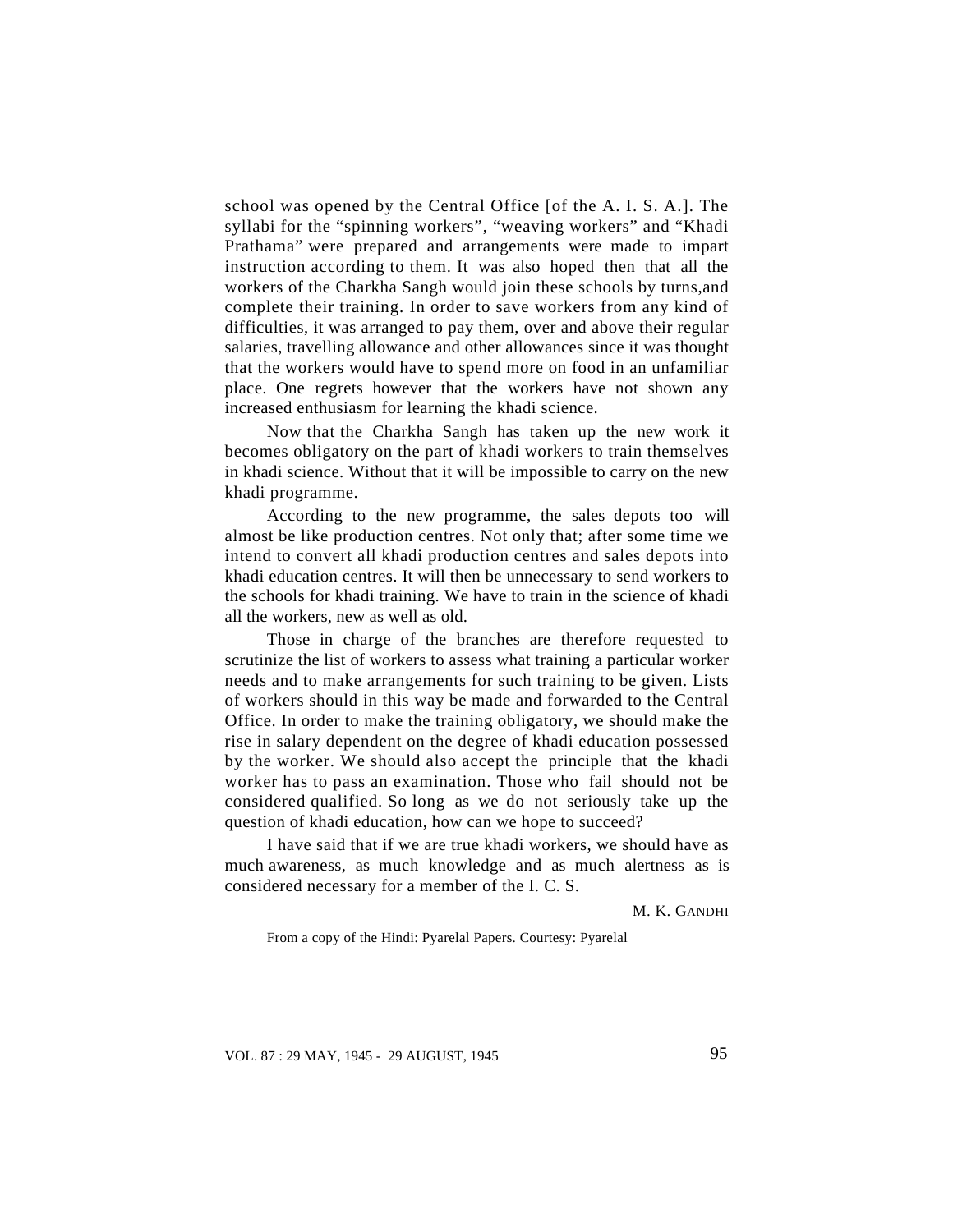*June 10, 1945*

#### CHI. ANAND,

I have your letter. Now Jairamdas is with me. I have asked him to write to you.<sup>1</sup> It is only to console you. Do get well.

*Blessings from*

**BAPU** 

From a microfilm of the Hindi. Courtesy: National Archives of India and Anand T. Hingorani

# *167. LETTER TO HAMID KHAN*

PANCHGANI, *June 10, 1945*

BHAI HAMID KHAN,

I have your letter. I knew Ganesh Shankar Vidyarthi<sup>2</sup> well. I had great regard for him. I have already given my view on the question of a memorial. You must know it. Go through it if you have not already done so. You can't raise a memorial by constructing a building or spending money. A man thinks that having given the money he has done his duty. Therefore, in my opinion, it will be a true memorial to Ganesh Shankar Vidyarthi if, at least in Kanpur, and as far as possible throughout India, Hindus and Muslims should unite and instead of cutting each other's throats be prepared to lay down their lives for each other. If this comes about, let me know and then ask for my blessings. What is there in merely collecting money? Let me also know who are on the Committee? And what are the grounds for believing that what has not been achieved so far will be achieved now?

I have seen the aim of the Memorial Committee. That will not make the memory of the deceased immortal, only bring ridicule to it. Two or three rich men can jointly put up such buildings, give jobs to a few persons and thus deceive themselves and others that they haveraised a memorial to Vidyarthiji. But I will regard it as a mockery.

<sup>1</sup>For Jairamdas Doulatram's letter to the addressee, *vide* Appendix "Letter from Jairamdas Doulatram to Anand T. Hingorani", 10-6-1945.

<sup>&</sup>lt;sup>2</sup> He was killed while pacifying rioters during Hindu-Muslim riots on March 25, 1931.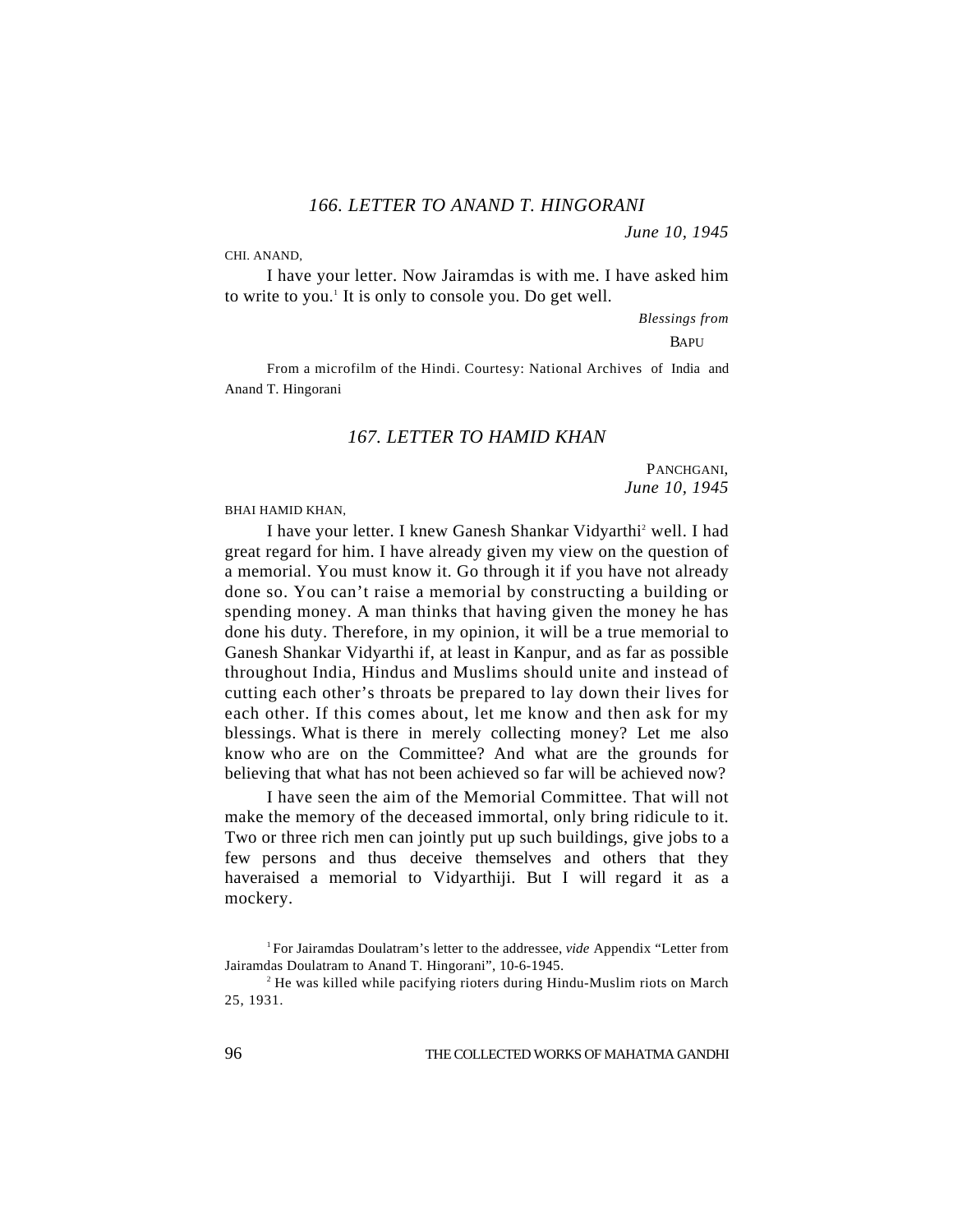This letter is meant for you and your Committee and not for the Press. This does not mean that I do not want to give my views to the Press. If you want, you can give it. My aim in writing this is to awaken you and make you do real work.

> *Yours,* M. K. GANDHI

JANAB HAMID KHAN **SECRETARY** GANESH SHANKAR SMARAK COMMITTEE TIL-KAHAL, KANPUR

From a copy of the Hindi: Pyarelal Papers. Courtesy: Pyarelal

# *168. LETTER TO N. G. RANGA*

PANCHGANI. *June 10, 1945*

BHAI RANGA,

I have your letter. You will be able to follow if I write in Hindi, won't you? I like your correspondence with Prof. Humayun Kabir. We shall talk about it when we meet. In the mean time learn a little Hindustani.

> *Blessings from* **BAPU**

PROF. N. G. RANGA PRINCIPAL, PEASANTS' INSTITUTE **NIDUBROLU** 

From a copy of the Hindi: Pyarelal Papers. Courtesy: Pyarelal

# *169. SPEECH TO RASHTRA SEVA DAL MEMBERS, PANCHGANI*<sup>1</sup>

*June 10, 1945*

Gandhiji congratulated the volunteers for having walked down to Panchgani from Wai in spite of the rain. He was sorry he could not invite them all to theprayer hall. The hall belonged to a school. That they allowed him, a rebel, to hold a prayer meeting in their hall was the essence of the prayer. He knew that the volunteers did

 $<sup>1</sup>$  According to the A. P. I. report, this is "the authorized version" of Gandhiji's</sup> speech to about 300 volunteers at a function organized by Dr. B. D. Savant in Parsi Girls High School. Gandhiji spoke in Hindustani which was rendered into Marathi.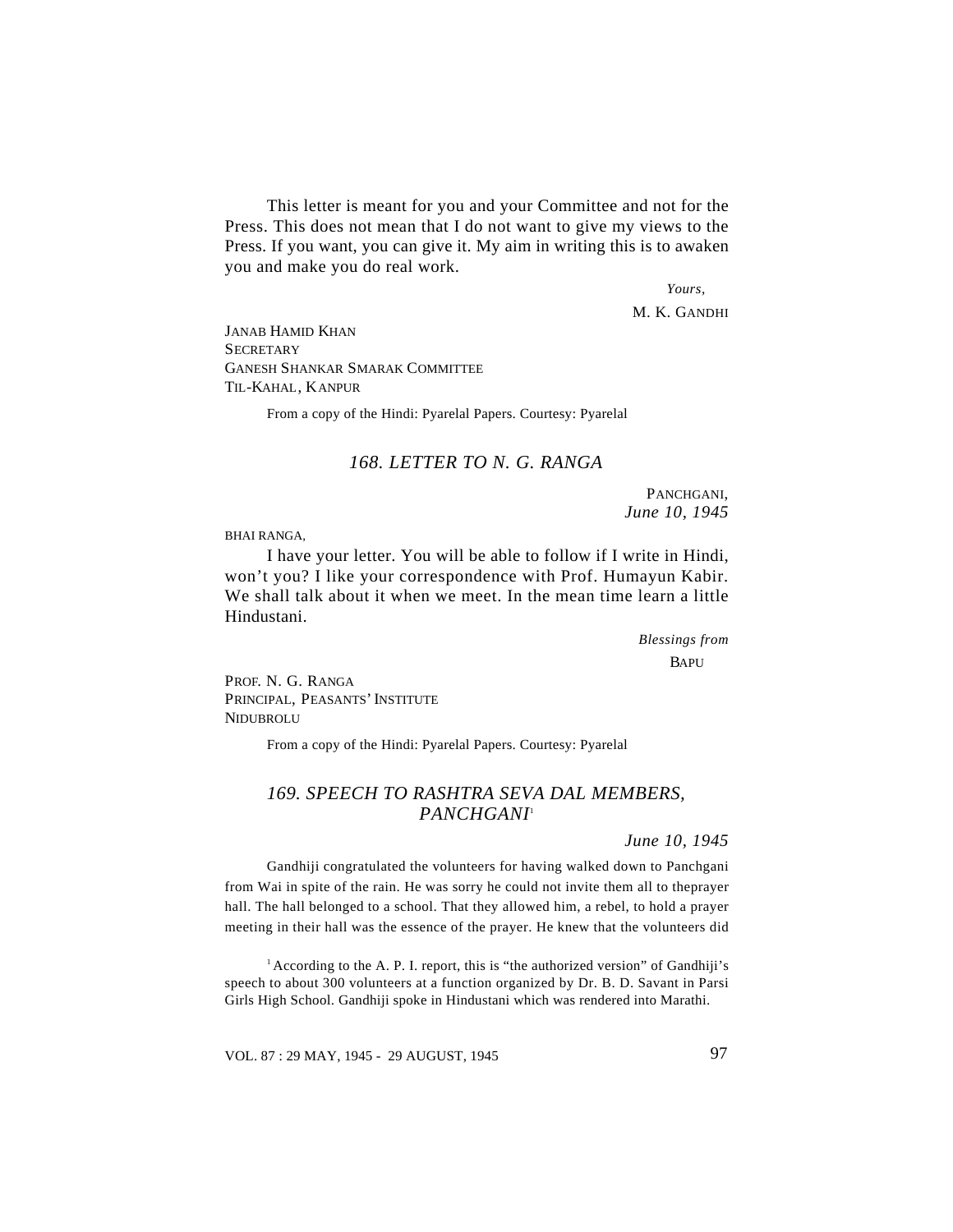not all pray. He had been in close touch with volunteer organizations in India ever since 1919. Yet he had not been able to make them prayer-minded. He had failed to create in them an enthusiasm for prayer.

Again he had explained to them right from the beginning that a volunteer must always serve the people and serve them only through truth and non-violence. Yet there were very few men and women amongst them who had accepted truth and non-violence as their creed. He was convinced that real swaraj, that is, swaraj for the rich and the poor alike, could not be won except through truth and non-violence.

They had just seen the end of a terrible war. It had made people doubt if truth really counted in this world. The Allies had won, but their victory had been the result of superior arms and superior man-power. He could not enthuse over it as a victory of truth over falsehood. At the same time he wanted to make it clear to them that a victory for the Axis would have been far worse. The Axis had accepted violence as their creed. The Allies had not done so. They at least paid lip service to peace and freedom, and truth and non-violence. It was true that their actions belied their profession. A major part of humanity today consisted of oppressed and enslaved nations. It was his conviction that, if India could win swaraj through truth and non-violence, she would be able to bring deliverance to all the other oppressed nations.

Many of the volunteers were not clad in khadi. He had called the spinning-wheel the symbol of truth and non-violence and therefore also of swaraj. That was why it had found a place in the national flag. Therefore he exhorted them all to spin and produce khadi for their own clothes. Thus they would help to combat the cloth shortage in the country and help the naked poor.

Lastly he asked them all to learn Hindustani. Hindustani was the language that Hindus and Mussalmans of North India spoke and which was written in Nagari and Urdu scripts. All those who spoke Hindustani did not know both the scripts. But those who wished to serve all should make it a point of honour to learn both the scripts.

*The Bombay Chronicle,* 11-6-1945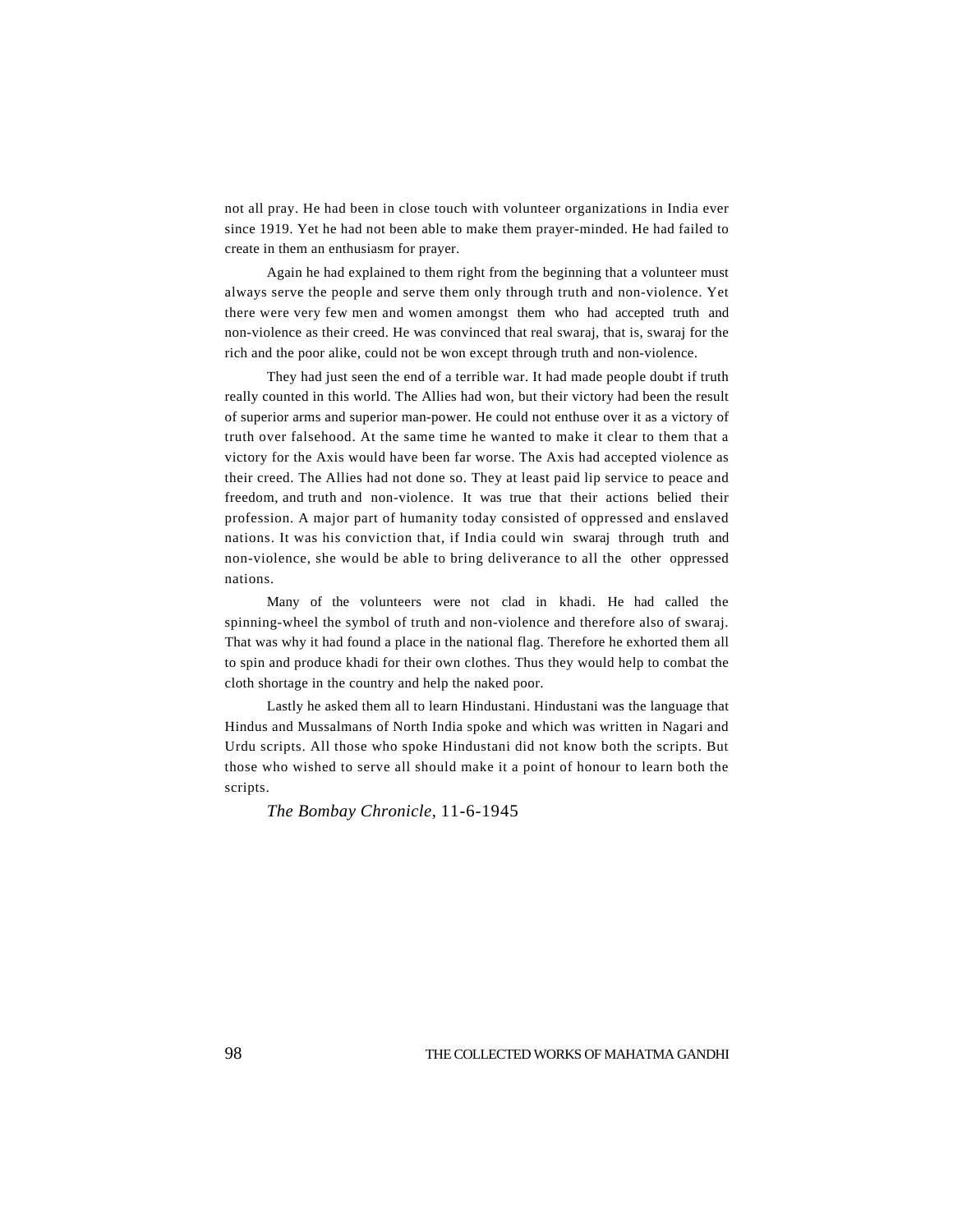# *170. SILENCE-DAY NOTE TO BHULABHAI DESAI*<sup>1</sup>

*June 11, 1945*

Considering all that is happening around us, I see danger in this partnership with the League.

One thing is definite, namely, that until the members of the Working Committee are freed and can express their opinion, nothing can be done in the name of the Congress.

It is also definite that if the Chimur-Ashti prisoners and other such prisoners are hanged, the situation will become impossible. Unless the League's attitude shows a change without any expectation of gain I will have no deal with it even if the Congress Working Committee consents. This is for you yourself to think over and decide. You are in a better position to understand the truth than anybody else.

The distinction that is being made between the League Muslims and the others seems to me dangerous from every point of view. I don't think it safe to countenance any such position. Think carefully over what you said last night regarding this.

Will the 40 per cent Congress quota include any representatives of the Hindu Mahasabha or of Harijans? What about the Sikhs, Parsis, Christians, etc.? Whether you have discussed this with the League or not is irrelevant here. When the time for final decision comes, the Congress will have to consider all these points. The Congress will not be in the same position as the League. It will have to take into account all the interests in the country, whereas the League is concerned with the interests only of the Muslims supporting it. You will have to be ready to face all these complications. You will definitely not be able to bring the ship to port by disregarding the parties other than the League.

Please understand my limitations fully before you proceed further. As I have explained, my temper is progressively becomingmore uncompromising. I use the word "uncompromising"

<sup>1</sup> "In *Mahatma Gandhi—The Last Phase*, Vol. I, Book One, p. 120, Pyarelal explains: "The rejection of the appeal for mercy on behalf of the Ashti-Chimur prisoners at this stage hardened Gandhiji's attitude. Extremely sensitive to the slightest variation in the moral atmosphere around him, he became more and more insistent on the 'present tense'. This was very much in evidence when Bhulabhai met him at Mahabaleshwar."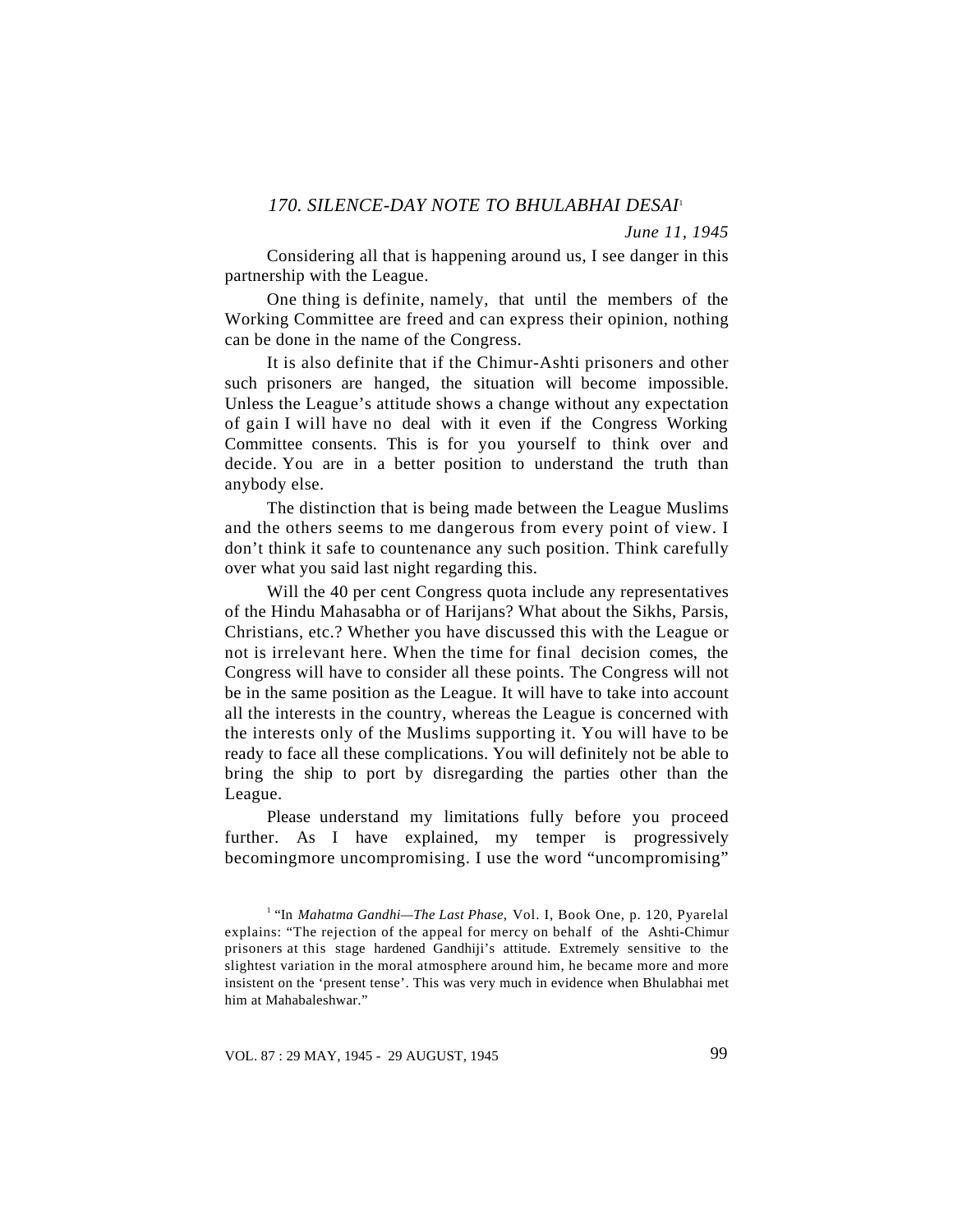in a good sense, so take it in that spirit. Against my indifference to the Parliamentary scheme and my increasing faith in non-violent non-co-operation, you can safely place my loyalty to you. It will not let myself go beyond the limits of what I have given you in writing. But it is difficult even for me to say where my uncompromising spirit will take me, for I am coming to put ever increasing faith in the Unseen Power and, therefore, I think very little about tomorrow.

I started writing this before 6 and it is 6.30 now. I will write more if anything occurs to me. Otherwise take this as fully representing my views.

From the Gujarati original: Bhulabhai Desai Papers. Courtesy: Nehru Memorial Museum and Library

# *171. LETTER TO DR. DINSHAW K. MEHTA*

PANCHGANI, *June 11, 1945*

CHI. DINSHAW,

Can Vanamala, Manu and Abha be accommodated with you? It is not yet clear which of them will be willing to go.

Why were you burdened with Rs. 1,000? Is the position there still delicate?

Is your mind at peace? You consider experiments on living animals and taking of glands, liver and so on as part of nature cure. That seems to me going too far. This needs to be considered. It will not matter if you do not reply to this. Only you must think over it. I am all right. Mangaldas Pakvasa is doing everything. He may come here. I went and saw the land yesterday. I have not been to see the land recommended by Pandit, and I don't intend to go. Gulbehn gives me a bath daily.

> *Blessings from* **BAPU**

DR. DINSHAW MEHTA AROGYA BHAWAN NEAR STATION POONA CITY

From a copy of the Gujarati: Pyarelal Papers. Courtesy: Pyarelal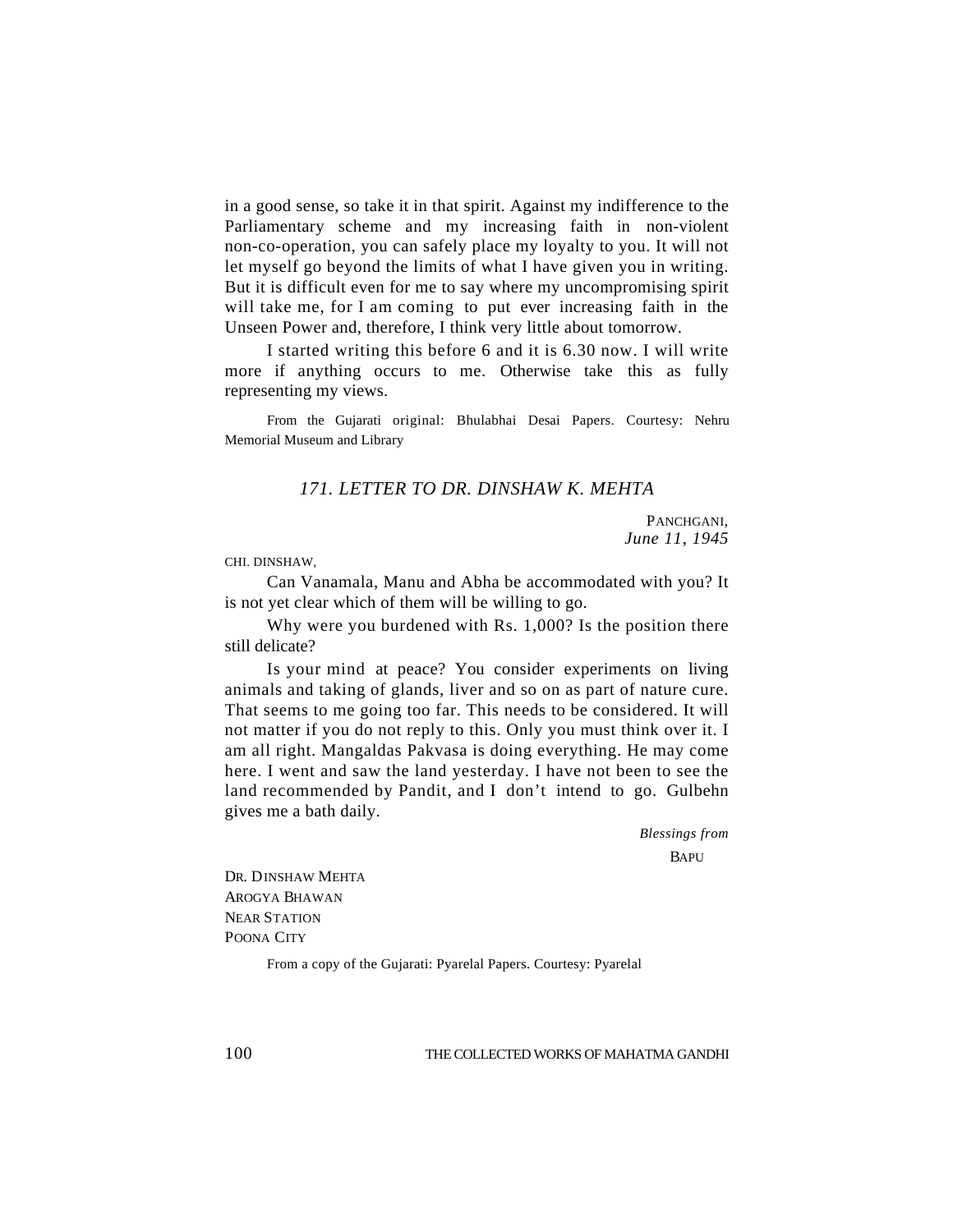# *172. LETTER TO PRABHAVATI*

PANCHGANI. *June 11, 1945*

CHI. PRABHA,

I have just received your postcard of the 6th. Your coming here goes on being delayed. Towards the end of the month I shall be going down. Then on to Sevagram. Before coming find out where I am. I do not also like your falling ill. You are sensible. So I console myself that you will not delay your coming without reason. Khurshedbehn was here. She is awaiting your arrival. I do not write anything about  $Father<sup>1</sup>$ .

> *Blessings from* **BAPU**

From a copy of the Gujarati: Pyarelal Papers. Courtesy: Pyarelal

# *173. LETTER TO ZAFAR HASAN*

PANCHGANI. *June 11, 1945*

BHAI ZAFAR HASAN,

Benarsidas has sent me the essay which you read at the meeting of the Hindustani Prachar Sabha. He says that I must read it. I received it on May 6. I could finish reading it yesterday. I read it with interest and liked it. I can see that you can render much help to the Sabha. I also find that our work is as important as it is difficult.

Please send me if you have written anything about making both the scripts easier.

> *Yours,*  M. K. GANDHI

DR. ZAFAR HASAN READER, OSMANIA UNIVERSITY HYDERABAD, DECCAN

From a copy of the Hindi: Pyarelal Papers. Courtesy: Pyarelal

1 Brajkishore Babu

VOL. 87 : 29 MAY, 1945 - 29 AUGUST, 1945 101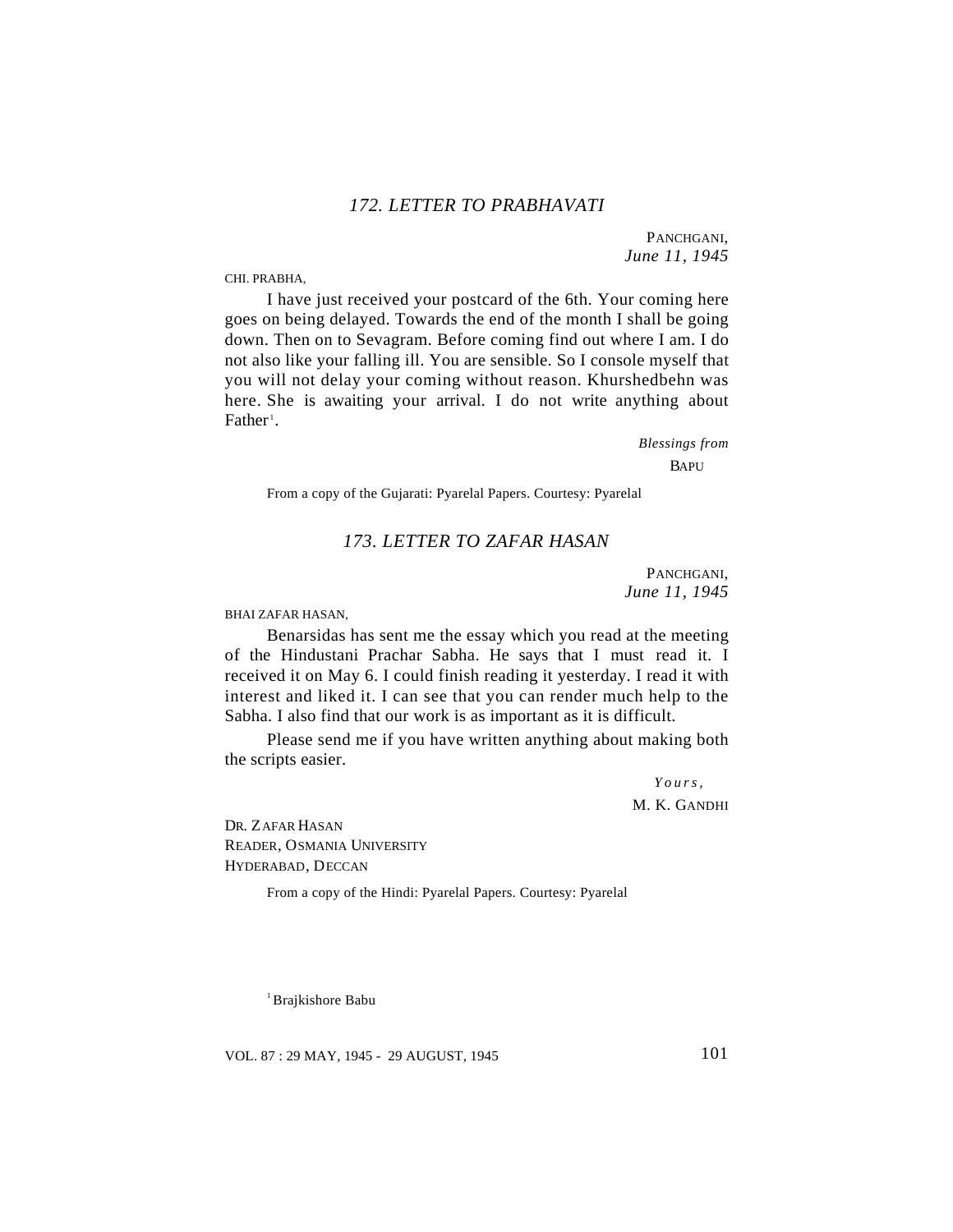# *174. LETTER TO BENARSIDAS CHATURVEDI*

PANCHGANI, *June 11, 1945*

BHAI BENARSIDAS,

I could read Dr. Zafar Saheb's essay only yesterday. I am so busy that I could write to him only today. The essay is interesting and good. Let me have a few copies if it has been published in pamphlet form. I hope you are well.

> *Blessings from* **BAPU**

From a photostat of the Hindi: G.N. 2519

# *175. LETTER TO KARKHANIS*

PANCHGANI, *June 11, 1945*

BHAI KARKHANIS,

I received your wire last evening. So Hanumantharao<sup>1</sup> has paid off whatever debt he owed to this world and has left. Please convey my condolences to his relatives. What family has he left behind? Who will look after his work?

> *Blessings from* **BAPU**

KAKA KARKHANIS HARIJAN ASHRAM BIJAPUR (KARNATAKA)

From a copy of the Hindi: Pyarelal Papers. Courtesy: Pyarelal

<sup>1</sup> Hanumantharao Kaujalgi, Congressman of Karnataka and member of Gandhi Seva Sangh; for Gandhiji's message of condolence, *vide* "Message on Hanumantharao Kaujalgi's death", 12-6-1945.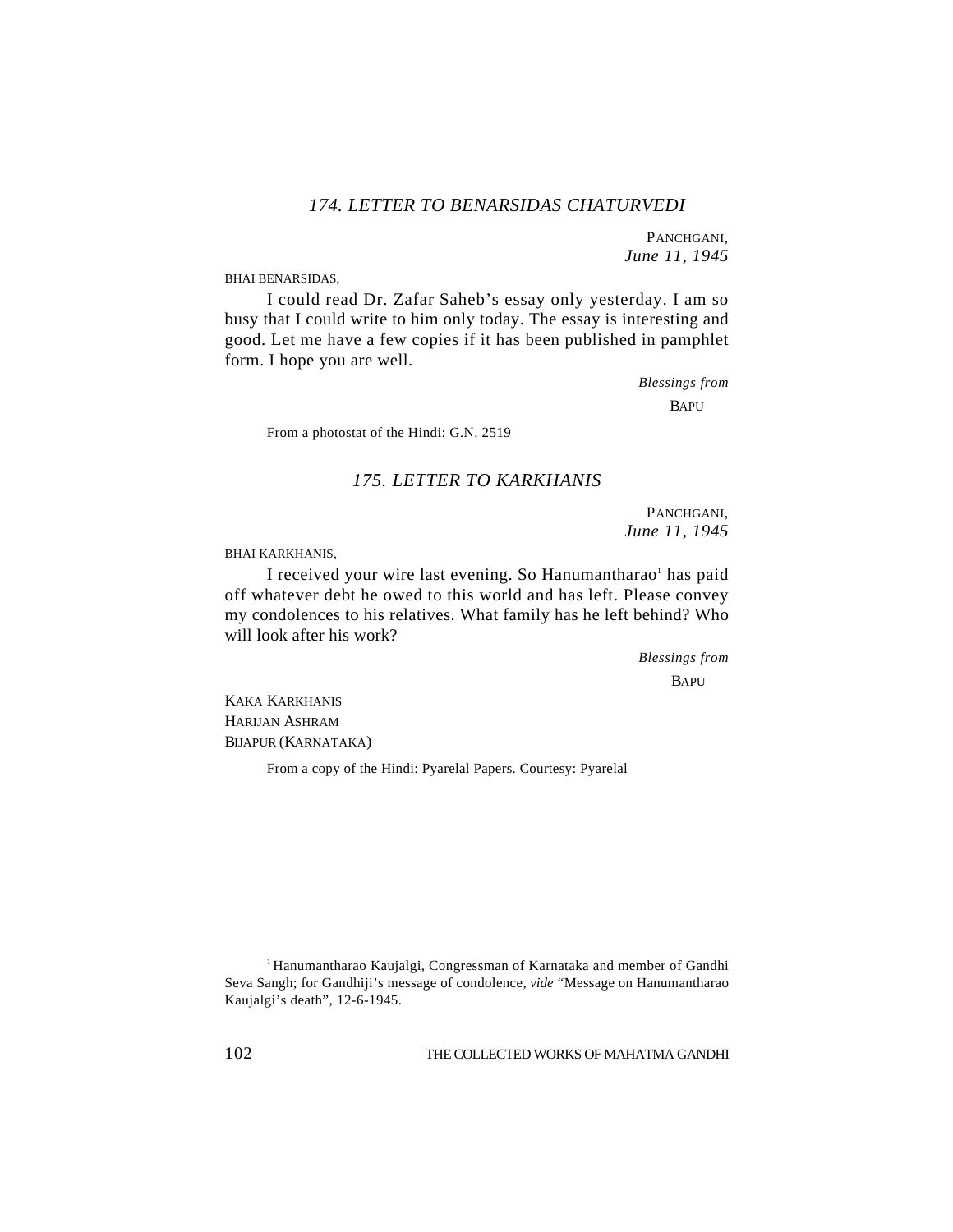# *176. TWO POSERS*

[On or before *June 12, 1945*] 1

Shri Sailendra Nath Chattopadhyaya of the United Press puts the following posers before me: "Why do you wish to live for 125 years, and what is Ram Rajya?"

The questions are so apt and reasonable that, contrary to my wont these days, I want to answer them. Many visitors and correspondents put the same questions. I take this opportunity therefore and once for all, I hope, of answering them to the best of my ability.

The idea of 125 years' life flashed across my mind, while I was speaking on the 8th August, 1942, to the meeting of the A.I.C.C. in Bombay. I might have mentioned the same thing before in private conversation. If I did, I have no recollection. I am a constant student of the *Ishopanishad* which contains only eighteen *mantras.* The first half of the second *mantra* means: "Only doing works of service on this earth, you should wish to live 120 or 125 years." The word in the original denoting the number is translated by the word 'hundred', but I had seen just then a com-mentary which took the number to mean 120 or 125. I purposely used the highest figure at the meeting, as signifying the intense wish to live the longest in order to fulfil my allotted work. In expressing the wish I only followed my old habit of wishing to act according to the best of my belief.

Moreover, as a naturopath, I believe in the feasibility of living the full span of life. I know that, medically speaking, the chances are against me for I have not always followed nature's way. I began to adopt it fairly strictly in South Africa in 1903 or there about. Want of *brahmacharya* in early married life must also weigh against the full span.

My conception of nature cure, like everything else, has undergone progressive evolution. And for years I have believed that, if a person is filled with the presence of God and has thus attained the state of dispassion, he can surmount handicaps against long life. I have come to the conclusion, based on observation and scriptural reading, that when a man comes to that complete living faith in the Unseen Power and has become free from passion, the body undergoesinternal transformation. This does not come about by mere wish. It needs constant vigilance and practice. In spite of both, unless God's grace descends upon one, human effort comes to naught.

<sup>&</sup>lt;sup>1</sup> The article appeared under the date-line "Panchgani, June  $12$ ".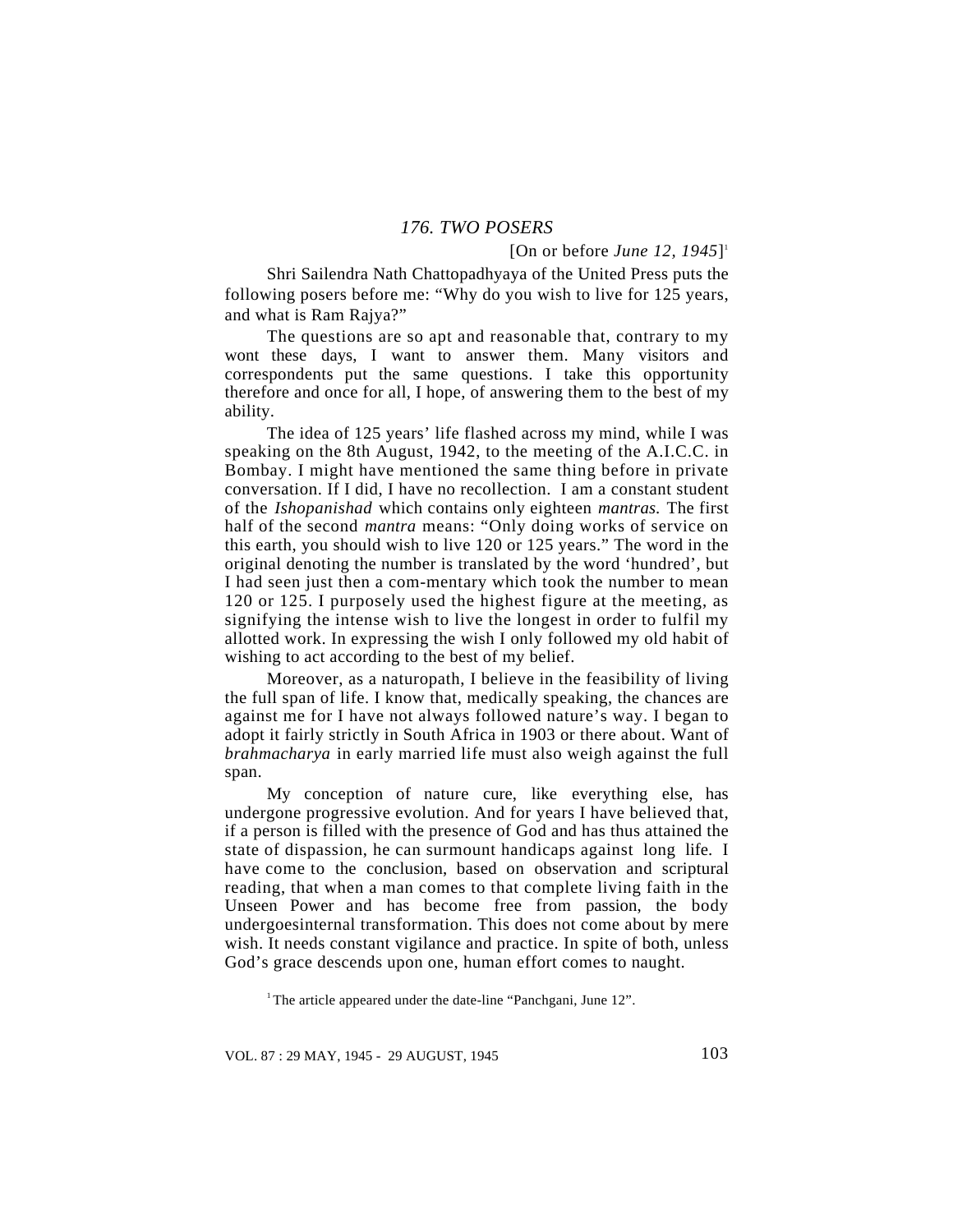Conquest of passion—passion here does not signify animal appetite; of course, it presupposes full control over such appetite—is more difficult to attain. If it were otherwise, complete non-violence would be easy of achievement. With all my knowledge of, and effort at, non-violence, I have conquered my passion only to the stage of suppression. This involves great strain on both body and mind. Subjugation is the real need. It does not involve absence of feeling. He who identifies himself with every living creature must feel for every kind of woe and yet remain unaffected by it. Action proceeding from such equableness is far-reaching, pervasive and quickest in its effect. Naturally, it is wholly non-violent.

Difficulty of attainment need cause no worry. For, being on the right track leads one nearer to the goal.

Thus, though I wish and even hope to live up to 125 years, what does it matter, if I die tomorrow? There is no sense of regret or frustration in me. And there will be no anguish in me over an early death.

Nor does the wish imply slackness of effort, in view of the prospect of a longer life. The wish, to be capable of being fulfilled, implies readiness to leave this body without a moment's notice. It connotes an easy fulfilment, from day to day, of the daily duty. All strain is an anticipation of death.

Death does not mean an end of all effort. The Eternal Law which we term God will be a mockery, if death were the end of such an effort. 'Hereafter' is a mystery into which we may not peep. We should have enough faith to know that death, after life truly lived, is but a prelude to a better and richer life.

Now for Ram Rajya. It can be religiously translated as Kingdom of God on Earth; politically translated, it is perfect democracy in which, inequalities based on possession and non-possession, colour, race or creed or sex vanish; in it, land and State belong to the people, justice is prompt, perfect and cheap and, therefore, there is freedom of worship, speech and the Press—all this because of the reign of the self-imposed law of moral restraint.

Such a State must be based on truth and non-violence and must consist of prosperous, happy and self-contained villages and village communities. It is a dream that may never be realized. I find happiness in living in that dreamland, ever trying to realize it in the quickest way.

*The Hindu,* 12-6-1945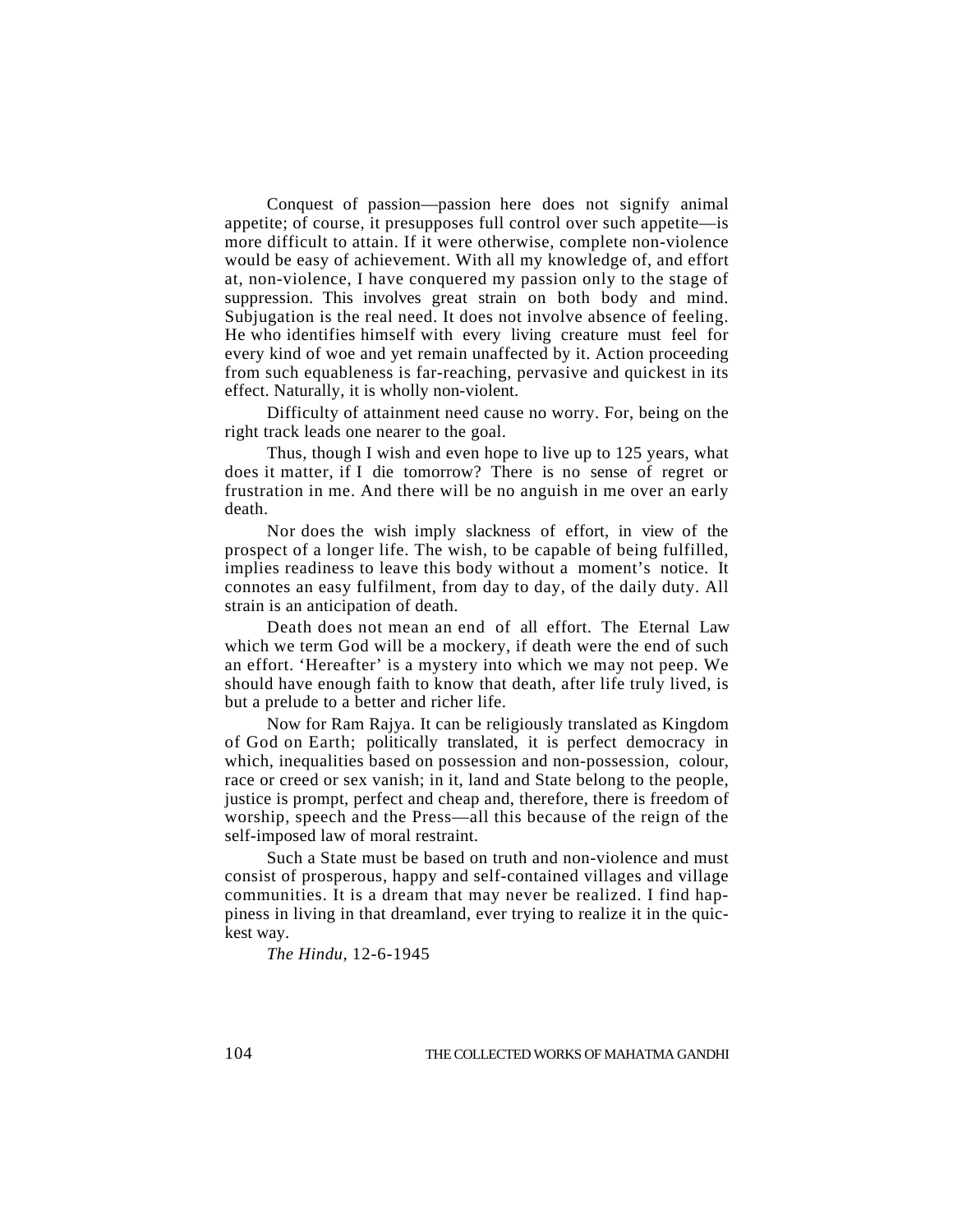# *177. MESSAGE ON HANUMANTHARAO KAUJALGI'S DEATH*<sup>1</sup>

PANCHGANI, *June 12, 1945*

Hanumantharao Kaujalgi has gone. His debt is discharged. My condolences to the bereaved family. I hope his place will be worthily filled.

*The Hindu,* 15-6-1945

# *178. LETTER TO M. VISVESVARAYA*

'DILKHUSHA', PANCHGANI, *June 12, 1945*

DEAR SIR VISVESVARAYA $2$ ,

I got your kind letter of 6th instant with enclosures yesterday. I read the summary at once. The following questions occur to me:

1. Have you or your collaborators enforced the ideas given in your brochure in a village or a group of villages? If you have, I would like full details with names, status and emoluments of workers, etc.

2. I seem to read a conflict in some clauses of the summary. Has not the present war shaken one's confidence in the stability of the economic prosperity of the leading nations, and is not that prosperity co-existent with the deep and distressing poverty of large units of the same nations?

3. The tendency, according to the summary, should be to wean the villagers from their present practice and to teach them to displace their tools with "machine tools", and handicrafts production with "mass production by the use of modern machinery".

4. If I have read the summary aright and if it reflects the nature of the brochure, is it not an invitation to me to stop my "numerous activities" whose one object is to secure the maximum benefit of the villages in the minimum of time with the minimum of expense?

I have always marvelled at your zeal for and devotion to the cause you have made your own. But unfortunately our ways seem to

<sup>1</sup>Gandhiji gave the message to R. K. Joshi of *Samyukta Karnataka,* a Kannada daily published from Hubli.

<sup>&</sup>lt;sup>2</sup> Mokshagundam Visvesvaraya (1861-1962), Engineer and Statesman, ex-Dewan of Mysore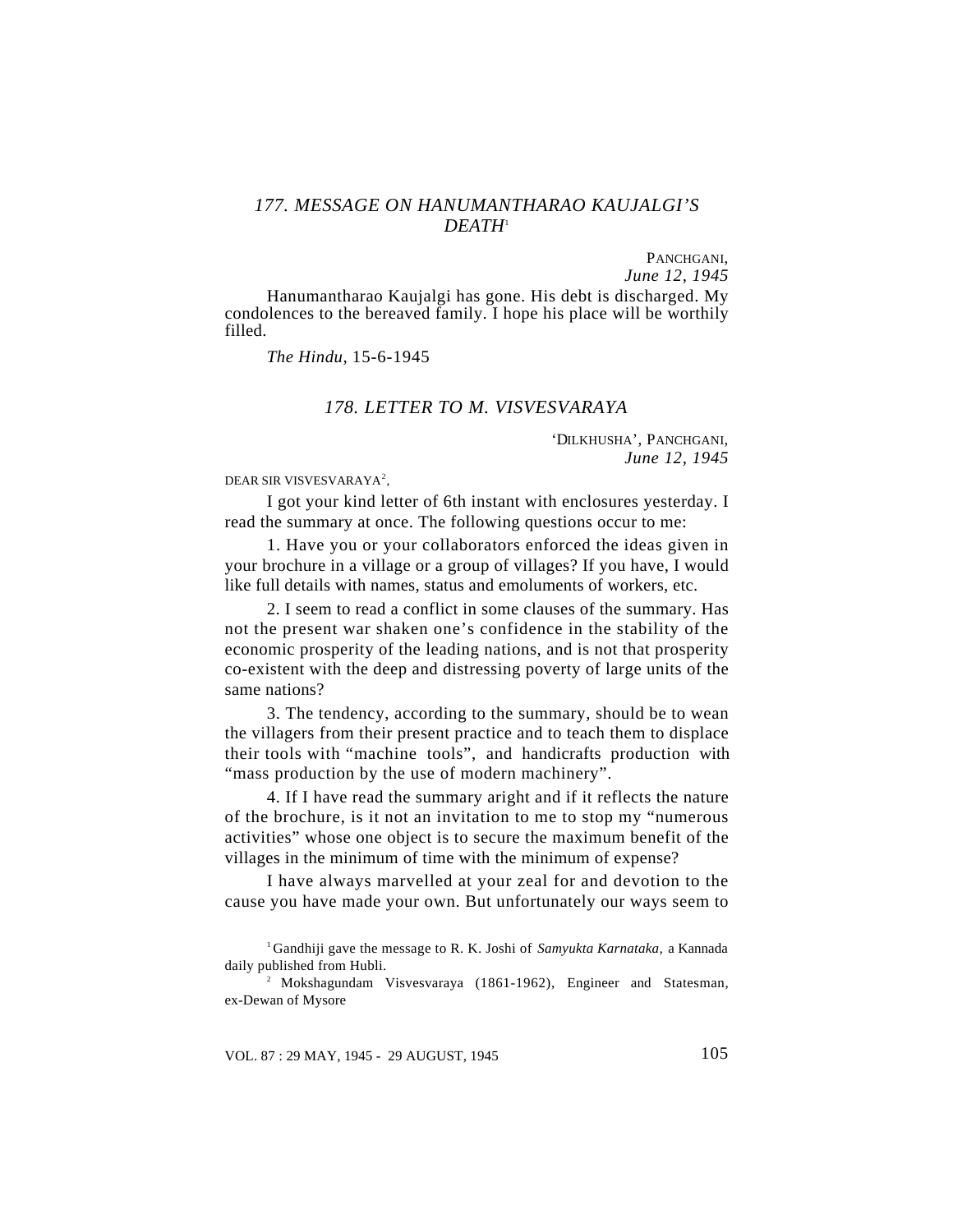be so different.

As I am dictating this letter I am glancing at the brochure itself and I see that you mention in Appendix I, "hand-made sugar", "hand-made paper", "hand-spinning", etc. There is some confusion somewhere surely or am I thoughtlessly and superficially generalizing?

> *Yours sincerely*, M. K. GANDHI

SIR M. VISVESVARAYA, K. C. I. E. UPLANDS HIGH GROUND BANGALORE

From a copy: Pyarelal Papers. Courtesy: Pyarelal

# *179. LETTER TO MIRABEHN*

*June 12, 1945*

CHI. MIRA,

Your welcome letter. Tell me if it is the same thing whether I put the address in English or Hindustani, that is, for receiving the post.

I note that Ramprasad was to leave you on 11th. He must have gone.

The papers are making a lot of fuss over nothing. Let us see. You seem to have done well in Delhi. It is a hard and even bad thing that a cow should have such preferences as you describe. Is that a general rule?

Love.

**BAPU** 

SHRI MIRABEHN KISAN ASHRAM MULDASPUR BAHADARABAD P. O., *via* JWALAPUR NEAR HARDWAR (U. P.)

From a copy: Pyarelal Papers. Courtesy: Pyarelal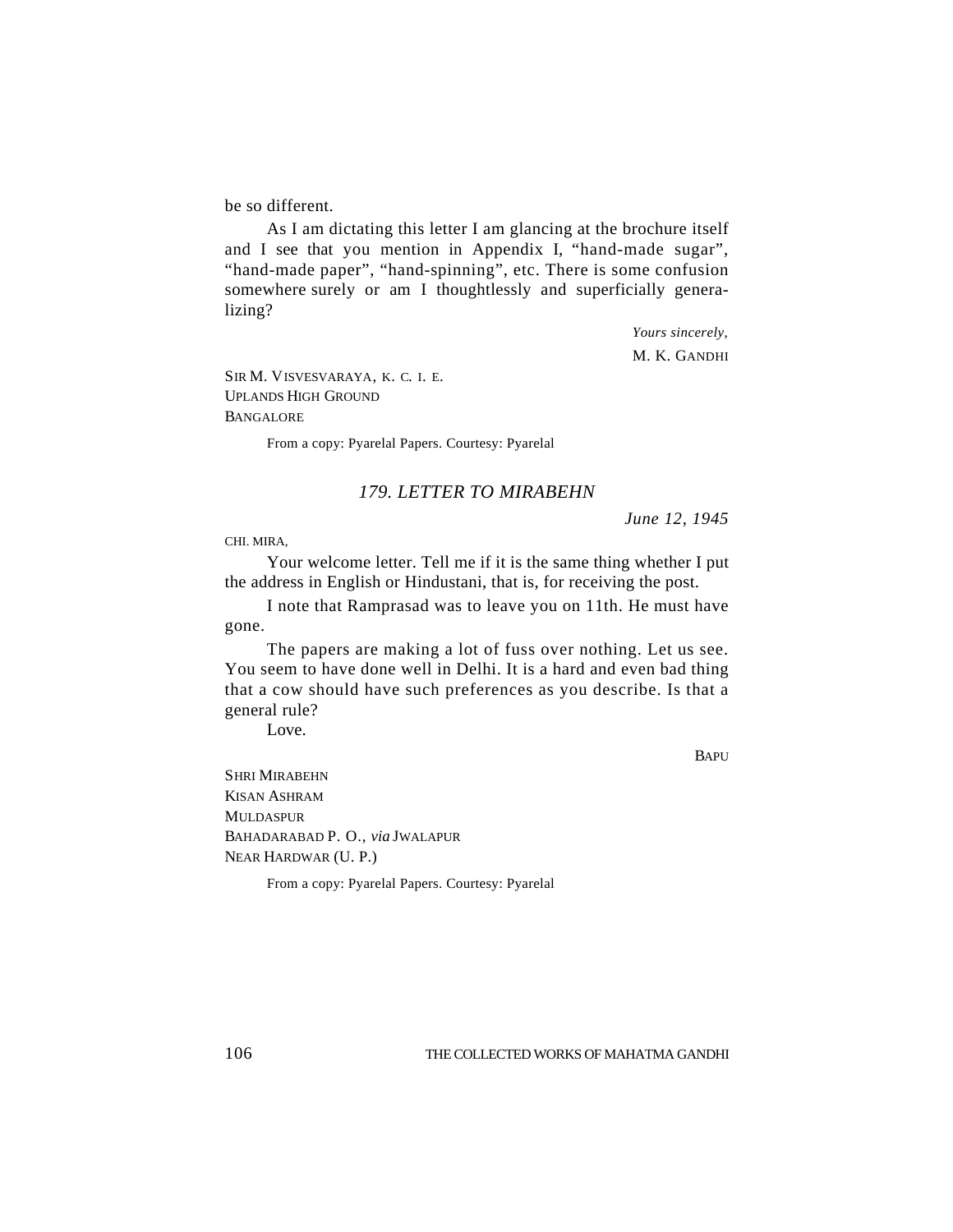*180. LETTER TO J. H. COUSINS*

PANCHGANI, *June 12, 1945*

DEAR DR. COUSINS,

I have your letter. Though we differed so, there was not an occasion which I missed of seeing Dr. Annie Besant whenever I was nearby. But to send you something is a different matter. What is your time-limit? I am so glad Mrs. Cousins is so well.

Love to you both.

DR. J. H. COUSINS SEVASHRAMA ADYAR, MADRAS

From a copy: Pyarelal Papers. Courtesy: Pyarelal

# *181. LETTER TO SAVITA*

*June 12, 1945*

CHI. SAVITA,

I received your letter yesterday. The invitation still stands. I intend to reach Sevagram in July. Write to me then and come when you have my reply. There are some changes in the Ashram. If I did not tell you about them when we last met, I am telling you now, that at the Ashram the work is principally physical labour of every kind including the cleaning of lavatories. If you do not like such work, Sevagram will not suit you.

> *Blessings from* **BAPU**

From a copy of the Gujarati: Pyarelal Papers. Courtesy: Pyarelal

**BAPU**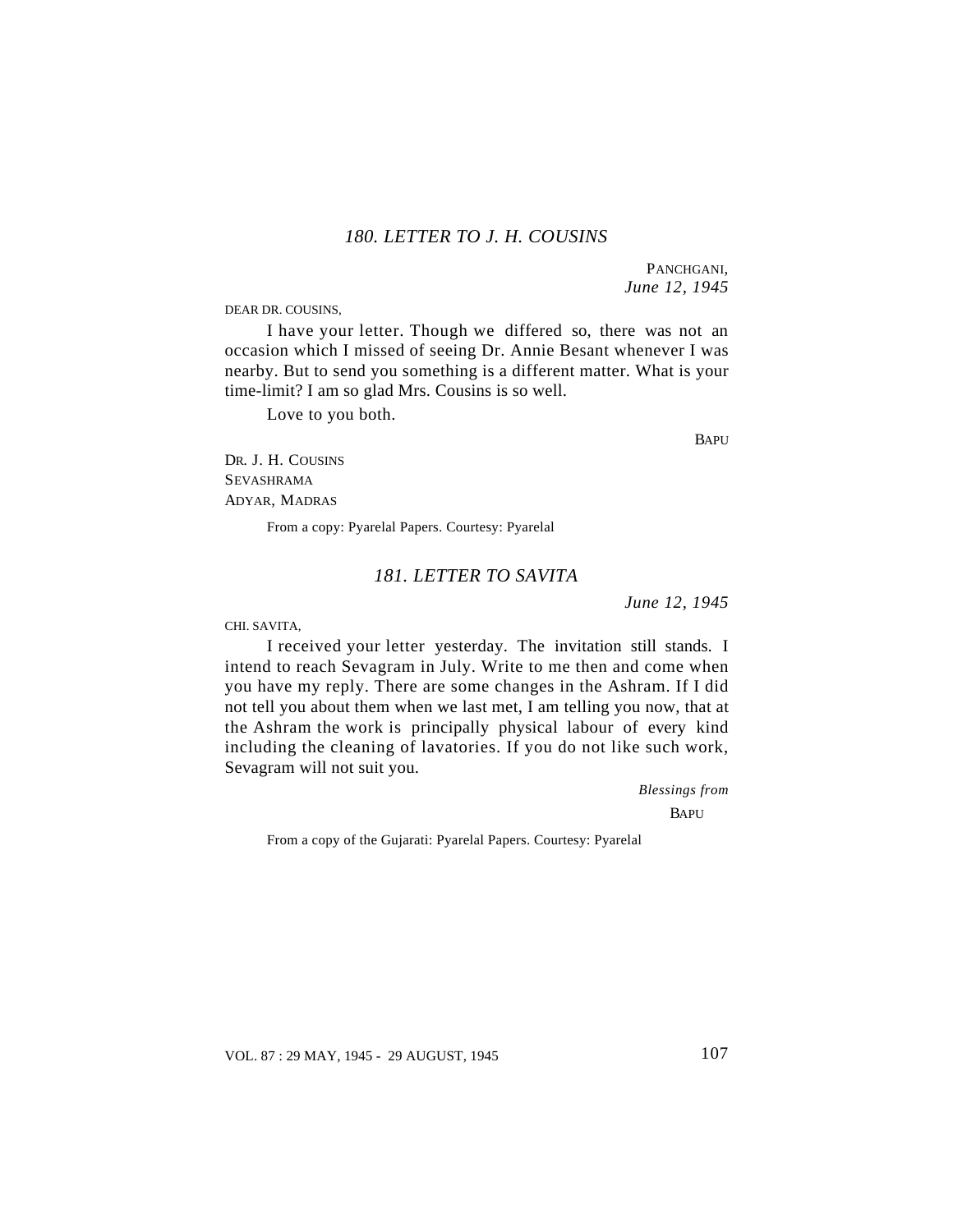*June 12, 1945*

CHI. NARANDAS,

I had your letter of the 6th. Since I had acted upon it, I did not reply to it assuming that Kanaiyo<sup>1</sup> would certainly write. I am also constantly thinking about him. As long as necessary, he will go on doing that work. Isn't that my work as well?

I liked your becoming President of the Khadi Board. I am sure you will bring credit to that office. I am enclosing a letter<sup>2</sup> for Savita. Give it to her.

*Blessings from*

**BAPU** 

From a microfilm of the Gujarati: M.M.U./II. Also C.W. 8625. Courtesy: Narandas Gandhi

# *183. LETTER TO PREMA KANTAK*

PANCHGANI, *June 12, 1945*

CHI. PREMA,

I have your long letter. I have explained the ideal to you. You yourself can, by keeping it before you, answer all the questions in the same way as every student of geometry can draw a line by keeping Euclid's ideal line in his mind. Now try to understand.

I know the ideal, and I will, therefore, utilize the services of educated women only for the realization of the ideal. If necessary, I will pay them enough for their livelihood. But they will give more than what they take. If they do not, they will be of no use. If it becomes necessary to run a camp to train them as teachers, I will do so. Whether I give six months or twelve months or even more to the backward class women will depend on experience. Won't it? I shall not bother about that, for, since they will be learning through thecrafts, they will be paying their expenses, or will be fit to do so in the shortest possible period.

What if people believe that I have failed? My failure is not the

<sup>&</sup>lt;sup>1</sup> Addressee's son, Kanu Gandhi

<sup>2</sup>*Vide* the preceding item.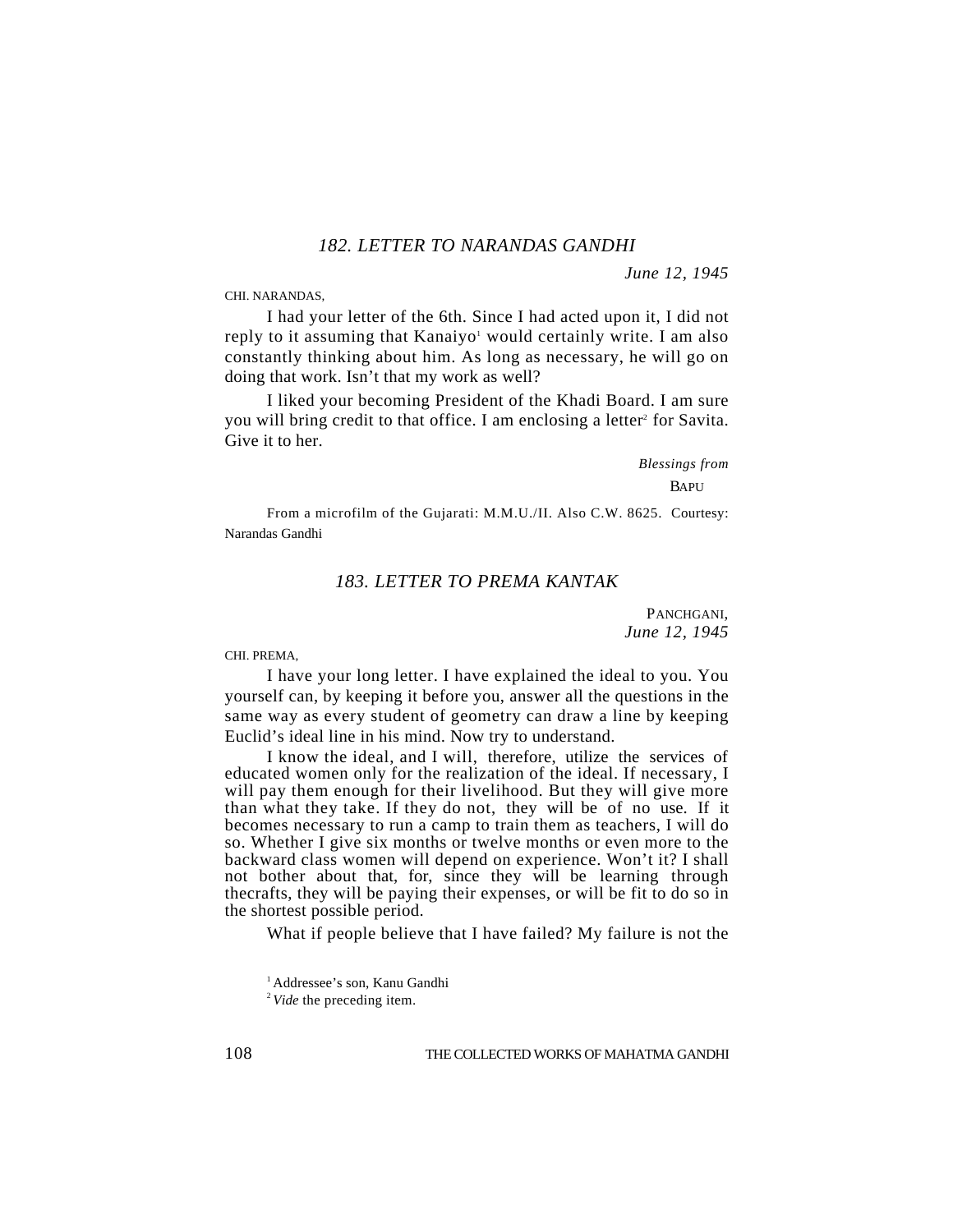ideal. And how can a man who is progressing towards the ideal be regarded to have failed? Does the fact that you yourself, though you have lived in the Ashram, are not able to live up to the ideal prove that the ideal is impossible to attain or that you are unworthy?

If the admission of uneducated women to the camp makes it impossible to run it, then it will be impossible to effect progress in villages. Even if it is proved that Acharya Bhagwat has failed or even if he shares your view, I will not be deterred. Our mettle will be proved by our making possible what seems impossible today.

Sushila Pai is here. I will give her this letter. She will write further.

And now the next point. I stick to what I told you concerning Bhulabhai. He is here just now. It is 6.40 in the morning. He will leave at 10. I don't know that those who are in prison will be released. It will of course be good if they are. If people are angry with Bhulabhai, they should be angry with me, too. For he will not pursue his plan, which I know, if I disapprove of it. I do not believe what the members of the Working Committee are supposed to have said. And if they have in fact said that, they have done so without authority. What do prisoners know about conditions outside? According to my principle, they have no right even to try and know. And even if they differ from me, what does it matter? They will be free to do what they like after they are released. I have no right at all to vote. Am I not only an adviser? Don't ever believe what the newspapers say. Of what good is it anyway? If I knew that I should die tomorrow, such knowledge of the future could only do harm. The same is true in this case. Yes, I will say this much: Bhulabhai does not know what the newspapers know. If so, how am I likely to know?

How can I or anyone else say what I would do in certain circumstances? If you can guess about the future from what I am doing today, you may do so. I cannot do even that, for I am daily coming to realize more clearly that we ruin our lives by forming views about hypothetical matters. There is meaning only in what we do concerning what is actual. All else is meaningless.<sup>1</sup>

Don't you still know my limitations and my approach? Didn't Kumarappa resign only after consulting me? Wasn't I a party to the offer of military help in the resolution of August 1942? What does it

<sup>&</sup>lt;sup>1</sup> What follows is in Gujarati.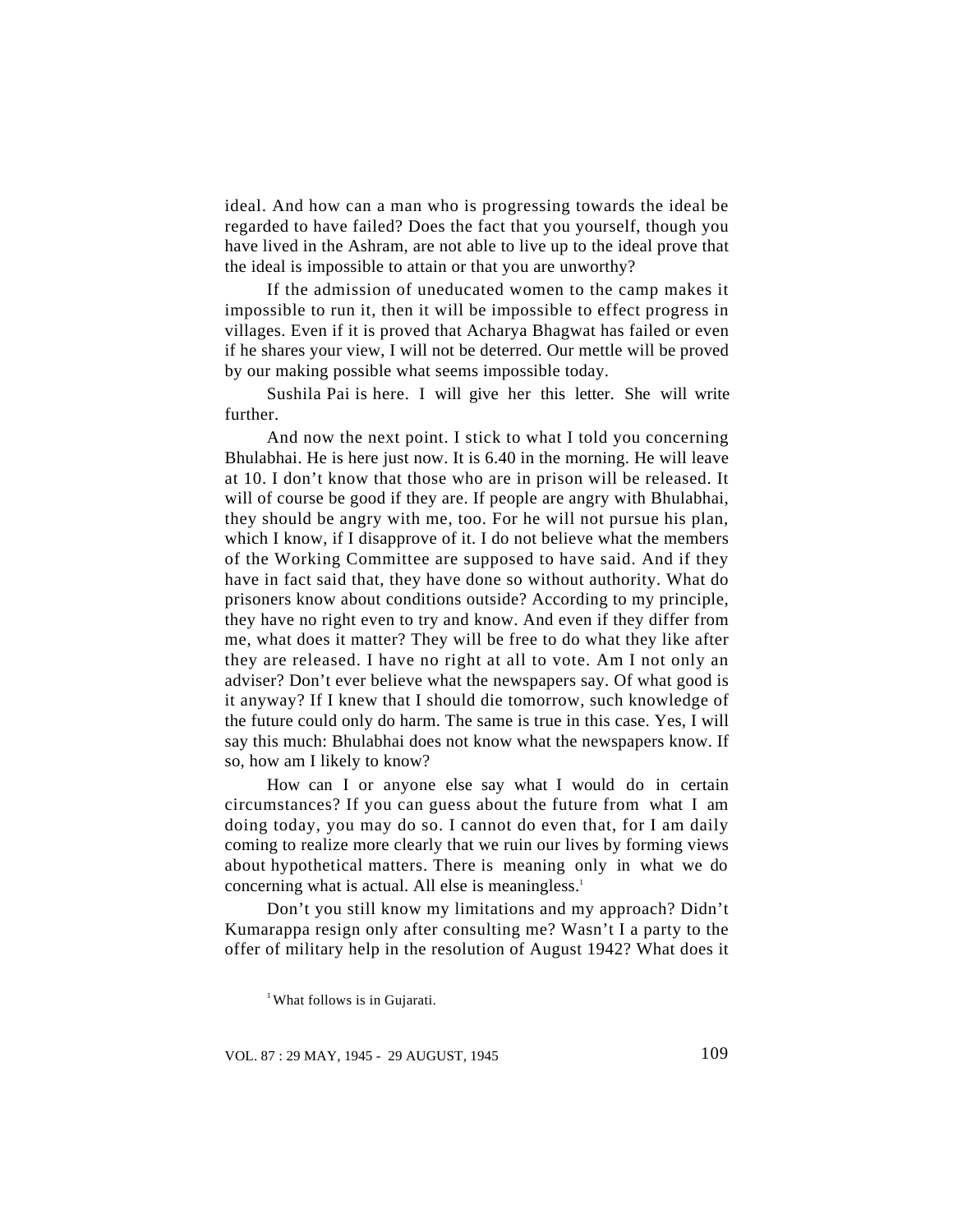matter if, while I do one thing, the others do the opposite and I let them? And what else could I do? I would tell you only this: that after having been with me for so long, and later staying away from me, you now behave as if you were still with me. Even then I would advise you to observe my actions and the views I express, think over them and then do what seems to you best, feeling certain that you will have my support in what you do. For I do not wish to make everybody like me. My teaching is that everybody should be true to himself. Anybody who has digested my teaching will never fall into doubt but will ever go forward.

Manibehn also is here. I have left the rest to Sushila Pai.

*Blessings from* BAPU

#### $[PS.]$

Read the letter carefully. Ask me again if you do not understand any point.

From a photostat of the Hindi and Gujarati: G.N. 10435. Also C.W. 6874. Courtesy: Premabehn Kantak

#### *184. LETTER TO MANILAL GANDHI*

*June 12, 1945*

CHI. MANILAL,

I have your letter. You have given fairly detailed news. I am all right. I have here Jairamdas and his family, Dr. Mahmud and his son. About the others you know. If you people come, I shall manage to accommodate you. If, however, the children are happy there and making good progress, I will not press you. A good many days have already passed. Bhulabhai left today.

> *Blessings to you all from* **BAPU**

CHI. MANILAL MOHANDAS GANDHI C/O NATWARLAL BHUKHANDAS GANDHI P. O. KADOD (BARDOLI TALUKA)

From a photostat of the Gujarati: G.N. 4953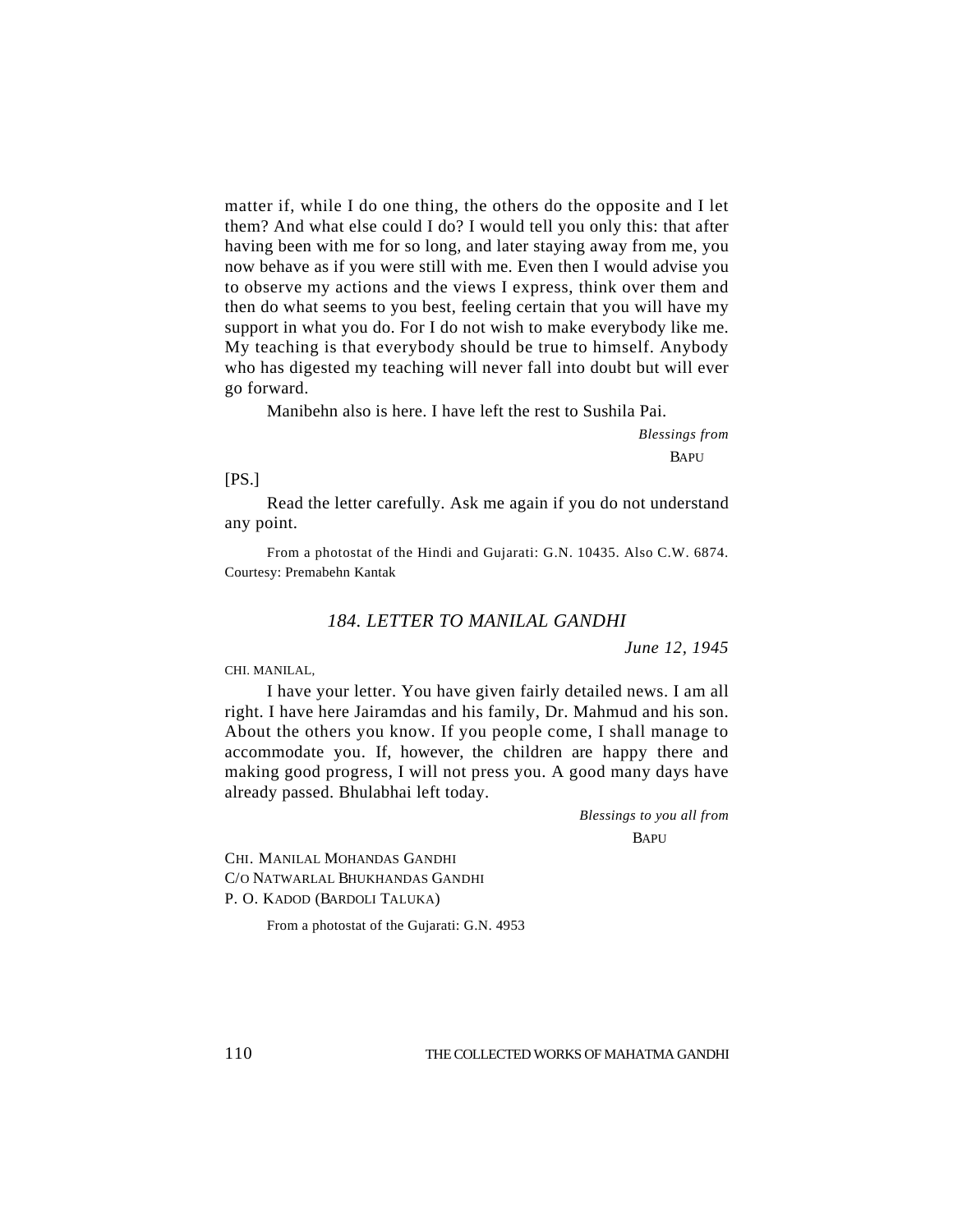#### *185. LETTER TO DR. DINSHAW K. MEHTA*

PANCHGANI, *June 12, 1945*

CHI. DINSHAW,

Strictly speaking it should not be necessary to send you the enclosed.<sup>1</sup> But since there is time I am sending it so that later on you or I do not have to think about it.

I have written that the third clause, which I have marked with a cross may be retained as it is because the clause about the Managing Trustee is not to be left vague.

The rest is according to the instructions. Return Pakvasa's letter and the Trust-deed along with your letter. I have also written that Hindustani may be ignored as far as the Trust-deed is concerned if the Hindustani translation takes time.

Ardeshir<sup>2</sup> accompanies me on my walk every evening. Gulbehn has stopped holding him in her arms while going for a walk. This is as it should be.

> *Blessings from* **BAPU**

DR. DINSHAW MEHTA AROGYA BHAVAN NEAR THE STATION POONA CITY

From a copy of the Gujarati: Pyarelal Papers. Courtesy.: Pyarelal

#### *186. LETTER TO MANGALDAS PAKVASA*

*June 12, 1945*

BHAI MANGALDAS PAKVASA,

You have sent the draft quite promptly and I have sent it to Dr. Dinshaw Mehta for his perusal. As regards the Managing Trustee, I think it would be better to adhere to the original draft which I havealready sent. For the intention in that regard is that as long as he is alive and in a fit condition, he himself should remain the Managing Trustee. It is for this purpose that we are taking all this trouble.

<sup>1</sup> The reference is to the Trust-deed of Nature Cure Clinic, *vide* also the following item.

2 Addressee's son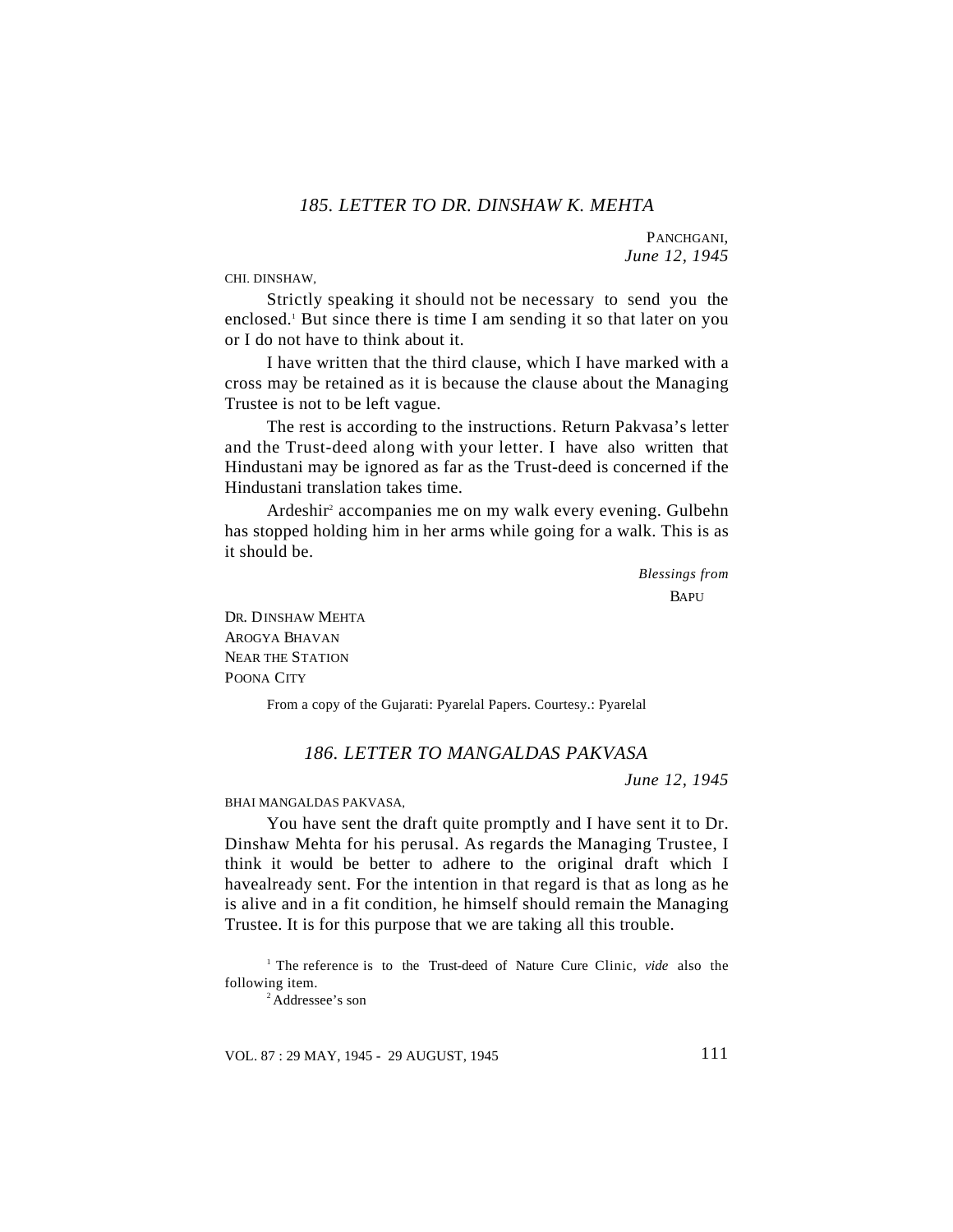The third clause should remain as revised by you.

It would be bothersome to send it to Allahabad for having it translated into Hindustani. Supposing we had it translated into Guiarati? $1$ 

For the present I will not put you to the trouble of coming here.

*Blessings from*

**BAPU** 

From a photostat Or the Gujarati: C.W. 4691. Courtesy: Mangaldas Pakvasa

#### *187. LETTER TO KISHORELAL G. MASHRUWALA*

PANCHGANI, *June 12, 1945*

#### CHI. KISHORELAL,

It is good you gave all the details about Kamle. Bapa is not deceived but it seems to me that Kamle is deceived. He will be. In his condition we too would be deceived. We have arrived at only one conclusion. I believe that as long as he keeps indifferent health he can only be accommodated in the Ashram. He will be a burden if he keeps on falling ill. You were right in advising him to take meat. He can't give up meat under compulsion. I will write to him in a day or two even if I do not hear from him.

It is good that both of you have returned to Sevagram. I shall be very happy if both of you can keep well. I was about to write "then we have overcome the world", but it would not be fitting. Why should we put so much value on the physical body?

> *Blessings from* **BAPU**

SHRI KISHORELAL MASHRUWALA SEVAGRAM, WARDHA

From a copy of the Gujarati: Pyarelal Papers. Courtesy: Pyarelal

<sup>&</sup>lt;sup>1</sup> Vide also the preceding item.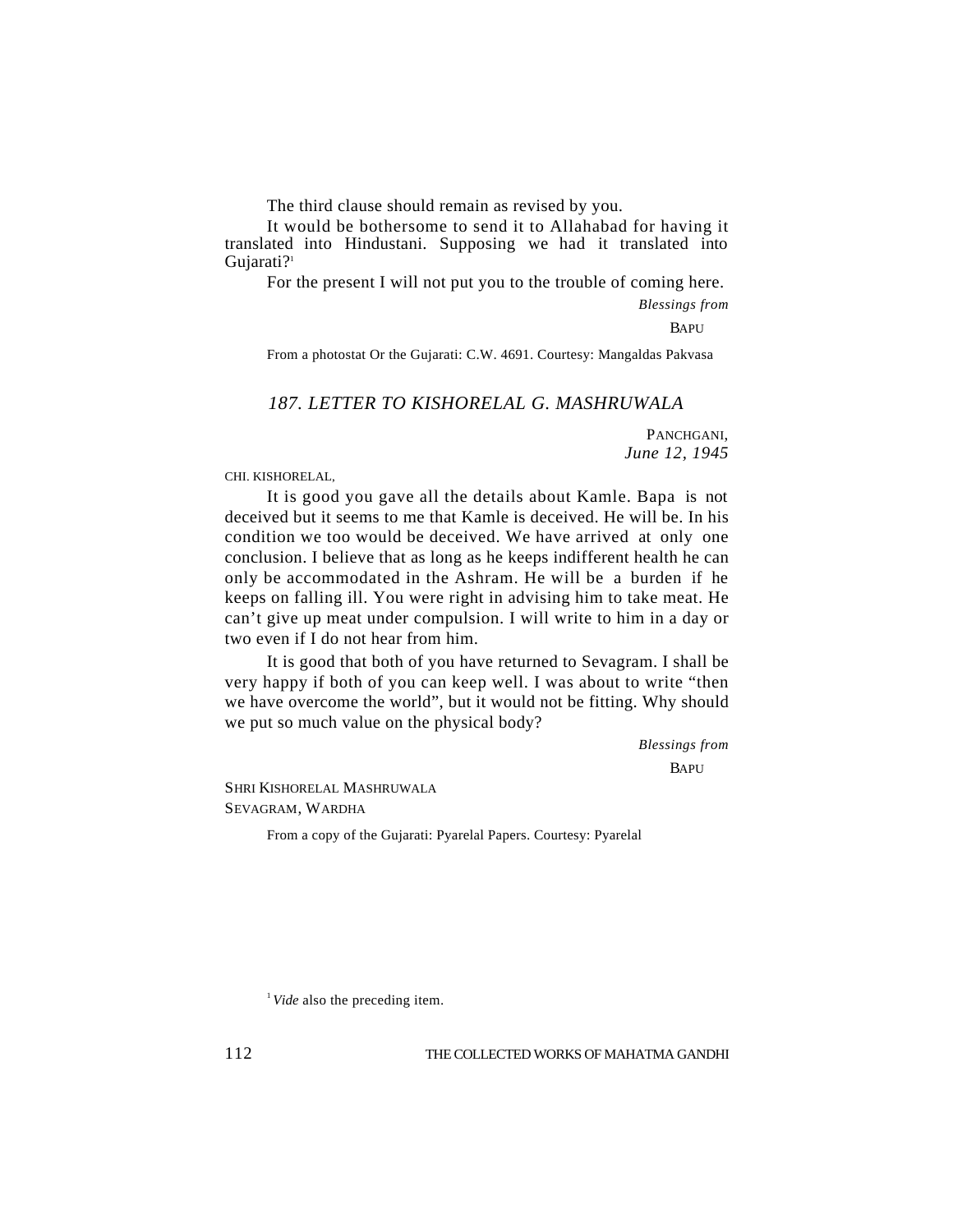#### *188. LETTER TO PREMLATA SANGER*

PANCHGANI, *June 12, 1945*

CHI. PREMLATA,

I have your letter. Your path is straight. Why worry about what Father writes? Whatever happens you must patiently tell Father not to compel you to marry anyone else. And how can he compel you to do so? For the rest you have to wait.

I have not received Father's letters.

*Blessings from* BAPU

KUMARI PREMLATA SANGER C/O SHRI OMKARSINGHJI SANGER KAROLI, KAROLI STATE (RAJASTHAN)

From a copy of the Hindi: Pyarelal Payers. Courtesy: Pyarelal

#### *189. LETTER TO SHYAMLAL*

PANCHGANI, *June 12, 1945*

BHAI SHYAMLAL*,*

I received your letter about Sailen. It is all right about the monthly payment. But Sailen remains ill and therefore the expenditure incurred is more; he sends money to his father also. So it will be better to give him Rs. 200. At present he does not get that much. He will have to be sent for treatment to Malad for a short time. That will not be our responsibility. He can take leave for a year and go. If this does not seem right we can relieve him also. On these terms I have no objection to taking him for the book-keeping work.

*Blessings from*

**BAPU** 

SHRI SHYAMLALJI KASTURBA SMARAK NIDHI SCINDIA HOUSE, BALLARD ESTATE BOMBAY

From a copy of the Hindi: Pyarelal Papers. Courtesy: Pyarelal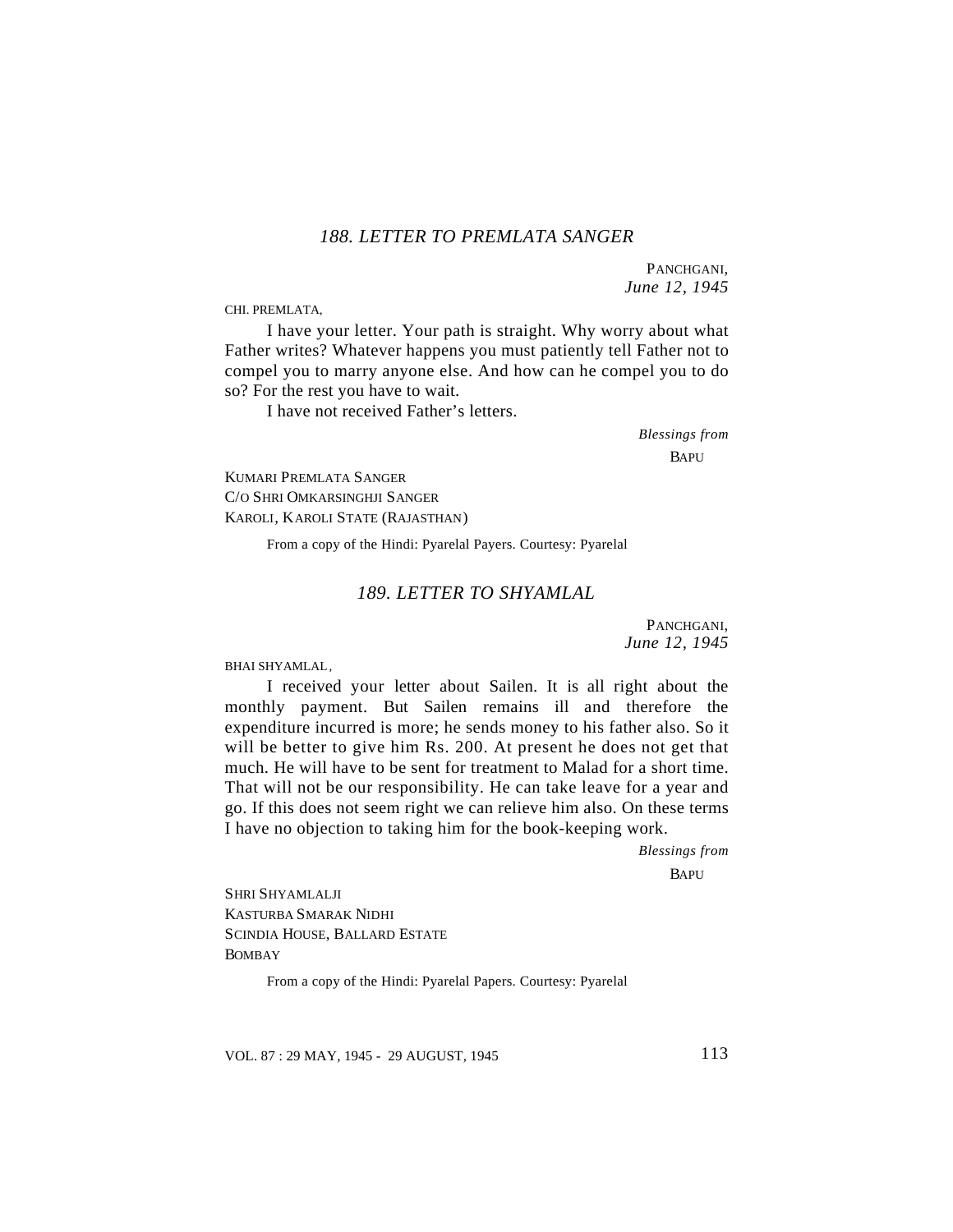## *190. LETTER TO GHANSHYAM SINGH GUPTA*

PANCHGANI, *June 12, 1945*

BHAI GHANSHYAMSINGH,

I have your letter. I am of the opinion that now is the time to resort to pure satyagraha. You have to make a public announcement of it. But if your enthusiasm is not true and you lack the strength to sacrifice your life non-violently, you may forget it. If you want to resort to satyagraha you have to consider all this beforehand.

*Blessings from*

**BAPU** 

SHRI GHANSHYAM SINGH GUPTA **SPEAKER DRUG** 

From a copy of the Hindi: Pyarelal Papers. Courtesy: Pyarelal

#### *191. A MESSAGE*

PANCHGANI, *June 12, 1945*

The students from Sind who seek my blessings should become *Atishudras.* Will they marry among them? Do they spin? Do they wear khadi? Do they speak the truth and practise ahimsa? If they answer 'Yes', my blessings are with them.

**BAPU** 

From a copy of the Hindi: Pyarelal Papers. Courtesy: Pyarelal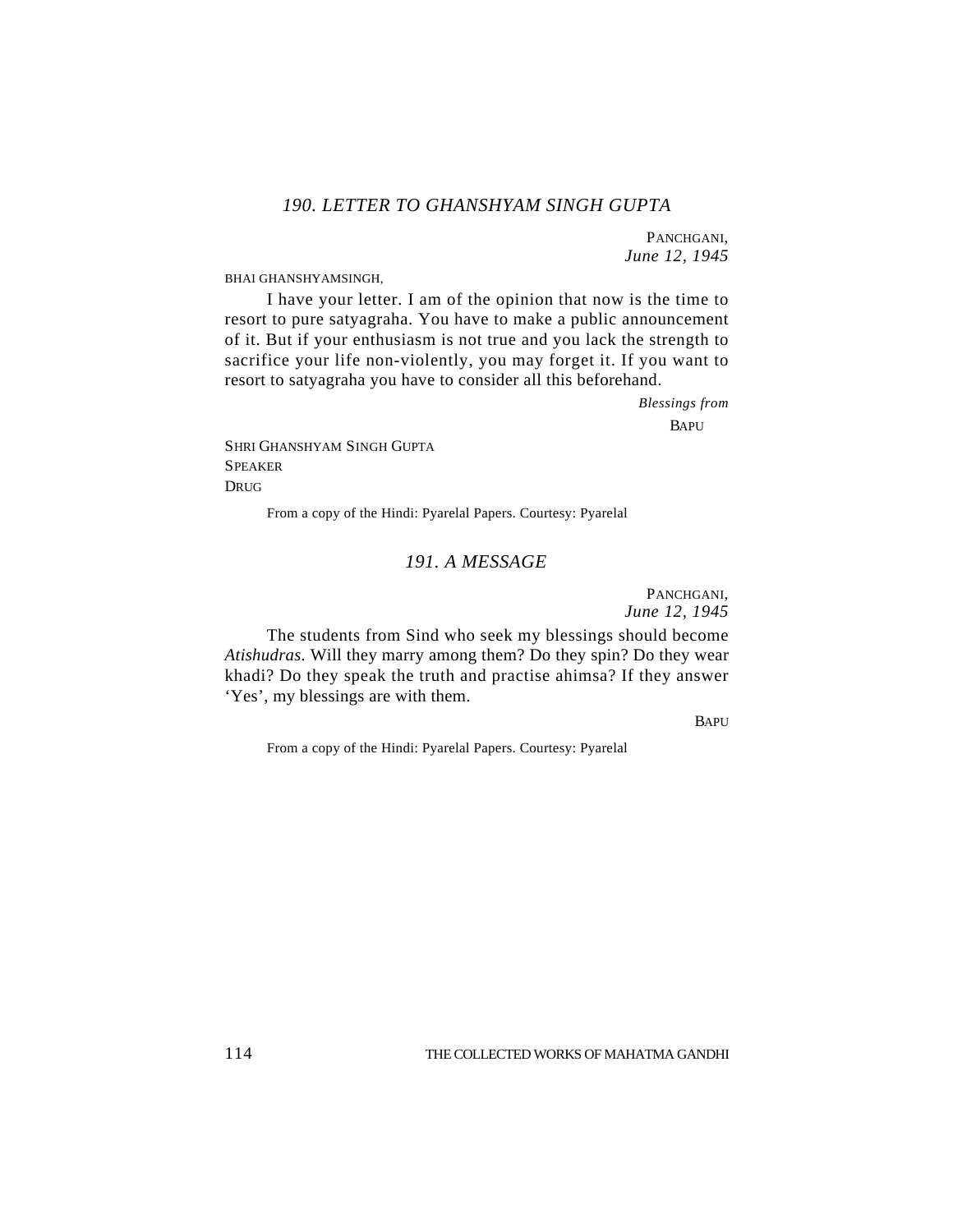#### *192. CABLE TO FENNER BROCKWAY*<sup>1</sup>

PANCHGANI, [On or before *June 13, 1945*] 2

INDIAN FREEDOM CAMPAIGN IS FOR THE WORLD'S ASIATIC, NEGRO AND OTHER EXPLOITED RACES' FREEDOM. VICTORY ON THE WEST FRONT AND IMPENDING VICTORY IN THE EAST WILL BE EMPTY WITH-OUT THE CENTRAL FACT OF INDIA'S FREEDOM. I CAN HOPE ONLY FOR THE VICTORY OF THAT PARTY WHICH WORKS SINCERELY AND WHOLLY FOR THAT END .

M. K. GANDHI

*The Hindu,* 15-6-1945

#### *193. TELEGRAM TO UMASHANKAR DIKSHIT*

PANCHGANI, *June 13, 1945*

UMASHANKAR DIKSHIT 232 KALBADEVI ROAD BOMBAY

INDIAN FREEDOM CAMPAIGN ONE FOR WORLDS ASIATIC NEGRO AND OTHER EXPLOITED RACES FREEDOM, VICTORY WEST FRONT AND IMPENDING VICTORY EAST EMPTY WITHOUT CENTRAL FACT INDIA'S FREEDOM. I CAN HOPE ONLY FOR VICTORY FOR THAT PARTY WHICH WORKS SINCERELY AND WHOLLY FOR THAT END.

GANDHI

From a copy: Pyarelal Papers. Nehru Memorial Museum and Library. Courtesy : Beladevi Nayyar and Dr. Sushila Nayyar

<sup>1</sup>The cable appeared under the date-line "Panchgani, June 13", as from Pyarelal who reported that it was sent in response to a cabled request from the addressee, on behalf of the Indian Freedom Campaign, for a message "for a pre-election meeting in Churchill's constituency". Fenner Brockway was Political Secretary, Independent Labour Party, and Chairman, India Freedom Campaign Committee.

2 *ibid*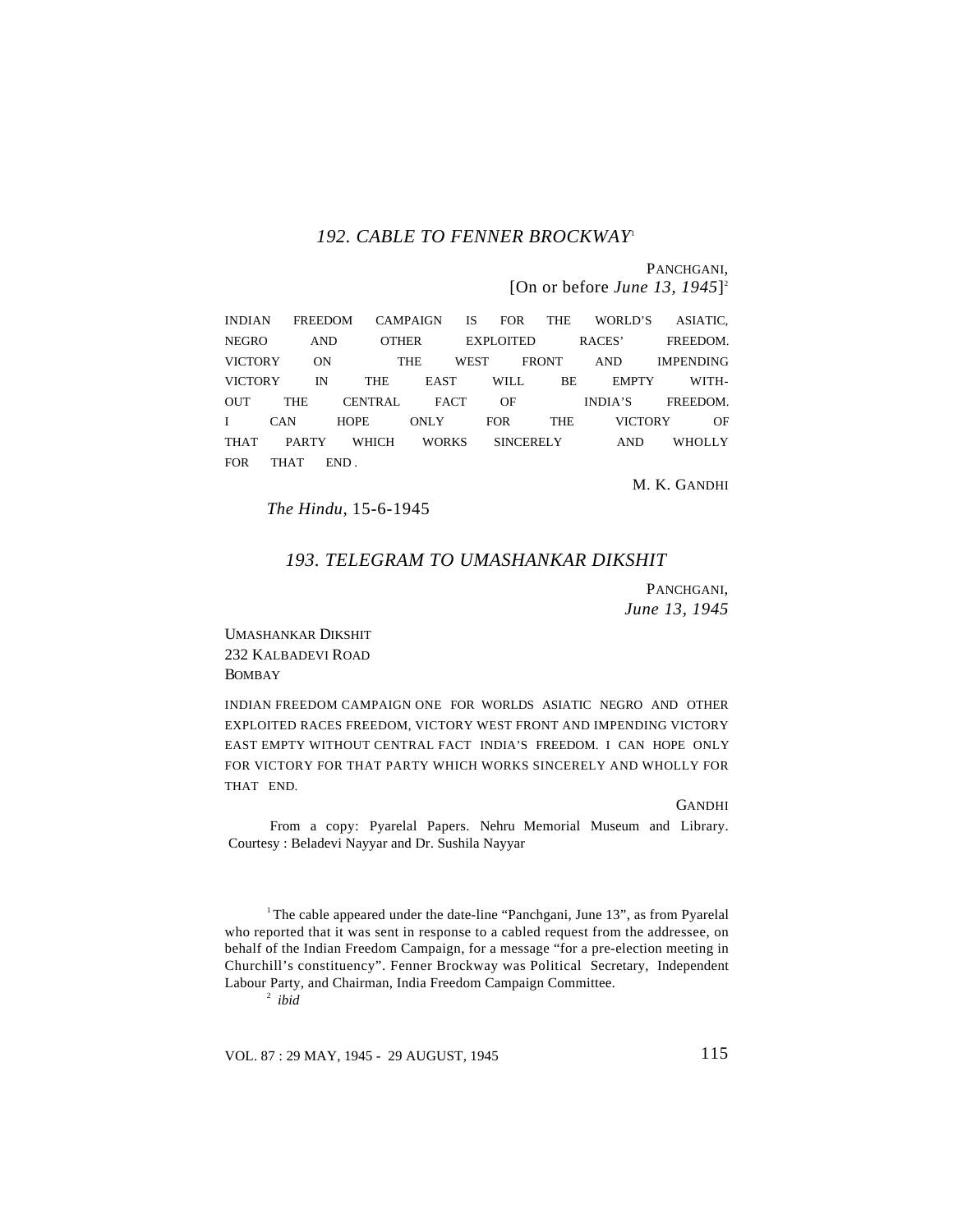#### *194. TELEGRAM TO DEVDAS GANDHI*

| <i>Express</i>       |                     |                            | PANCHGANI.<br>June 13, 1945 |            |                      |      |    |
|----------------------|---------------------|----------------------------|-----------------------------|------------|----------------------|------|----|
|                      |                     |                            |                             |            |                      |      |    |
| <b>DEVDAS GANDHI</b> |                     |                            |                             |            |                      |      |    |
|                      |                     | CARE "THE HINDUSTAN TIMES" |                             |            |                      |      |    |
| <b>NEW DELHI</b>     |                     |                            |                             |            |                      |      |    |
| CONSULTATION         |                     | BHULABHAI                  |                             | FINISHED.  | <b>NONE</b>          | ELSE | IN |
| VIEW.                | <b>NEVERTHELESS</b> |                            | <b>COME</b>                 | <b>FOR</b> | <b>EVENTUALITIES</b> |      | ΙF |
| <b>FREE</b>          |                     |                            |                             |            |                      |      |    |

**BAPU** 

From a copy: Pyarelal Papers. Courtesy: Pyarelal

#### *195. LETTER TO AMRITLAL V. THAKKAR*

PANCHGANI, *June 13 1945*

BAPA,

I have received a pile of papers from Mridulabehn. One of those is of course about her office. I am writing in that connection just now in the morning. I had forwarded your remarks about the office to her. She has raised an objection. It is justified. She says that if the minutes cannot be amended, then her office should really be shifted to Wardha for the time being. I have already expressed the opinion that it is not necessary to do so. She can keep her office wherever she wants. If this attitude is correct, and according to me it is, then it should be included in the minutes. If it is not included, then her office should be shifted to Wardha till the next meeting of the Executive Committee. It is clear to me that that can't be done. And it should also be clear to you, because I have said that Mridulabehn can keep her office wherever she likes. We must accept that her demand to get that change or addition incorporated in the minutes is justified. If she raises her objection constitutionally, I as President cannot deny what I said in the Executive Committee meeting. I want to get the work done somehow<sup>1</sup> because the main thing is that the work should be done. For the sake of truth it is better to incorporate the change, if Shyamlal has not already done so, and amend the minutes. Otherwise we should incorporate it at my instance when the minutes come up for signing. By doing so we can wriggle out of the constitutional requirement.

 $1$ -Literally, "I would have the rice boiled in any water that is available."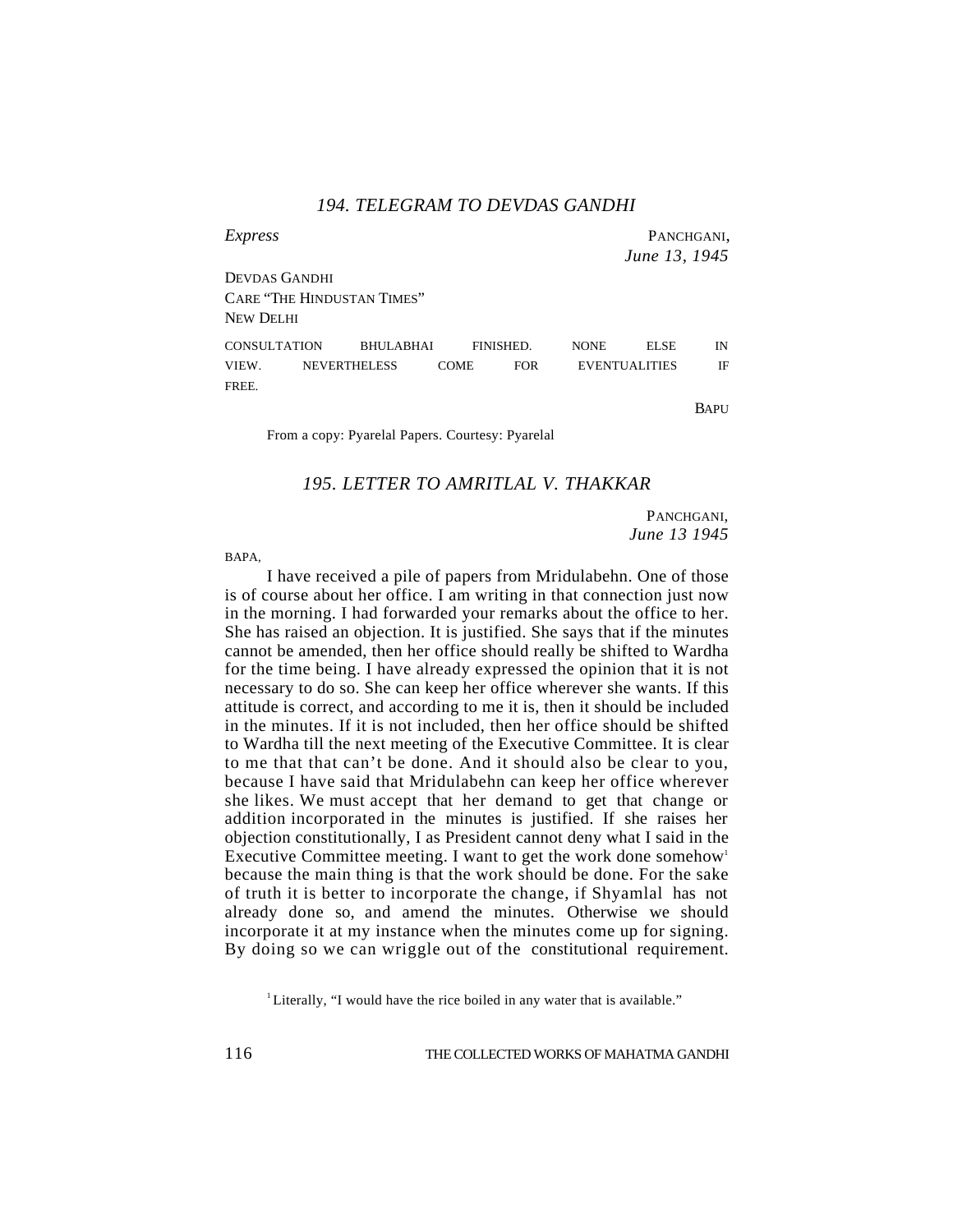Otherwise I, as President, must say that it is not obligatory on the part of Mridulabehn to take her office to Wardha along with Bapa's. If we do so, we shall not then need any more money for the time being because as long as another resolution is not passed, the office can be retained in the Scindia House without making any payment and she should manage with as many paid workers as there are today. We shall do as you want. The first proposal accords more with truth, while the second is more in conformity with the requirements of the situation.

In order to enable you to understand the whole thing better I am sending you Mridulabehn's letter even though it is marked personal. In this connection I have to raise yet another question. Do you in your inmost heart feel that it would be better if Mridulabehn gave up the office? If you say that she should not leave, then we should have some clear-cut decision in writing so that this confusion is cleared once and for all. Draw up a draft in accordance with what you have in mind or leave it to me and I shall make it and send it to you for modification.<sup>1</sup>

**BAPU** 

SHRI THAKKAR BAPA SERVANTS OF INDIA SOCIETY **POONA** 

From a copy of the Gujarati: Pyarelal Papers. Courtesy: Pyarelal

#### *196. LETTER TO C. RAJAGOPALACHARI*

PANCHGANI, *June 13, 1945*

MY DEAR C. R.,

Your reaction to D's wire is right. Prayer is the only and sovereign remedy. I had a very full chat with Bhulabhai and I feel I gave him satisfaction. I do not worry. I literally follow the injunction "Be careful for nothing."<sup>2</sup> Everything will be right, if we are right. Are you still alone?

I did not like Mahtab's indirect hit. I have written<sup>3</sup> to him as much. Thank God, you possess the hide of a rhinoceros.

Love.

**BAPU** 

From a photostat: G.N. 2107

<sup>1</sup> Vide also "Letter to Mridula Sarabhai", 13-6-1945.

<sup>2</sup>*Phillippians,* IV. 6

<sup>3</sup>*Vide* "Letter to Harekrushna Mahtab", 7-6-1945.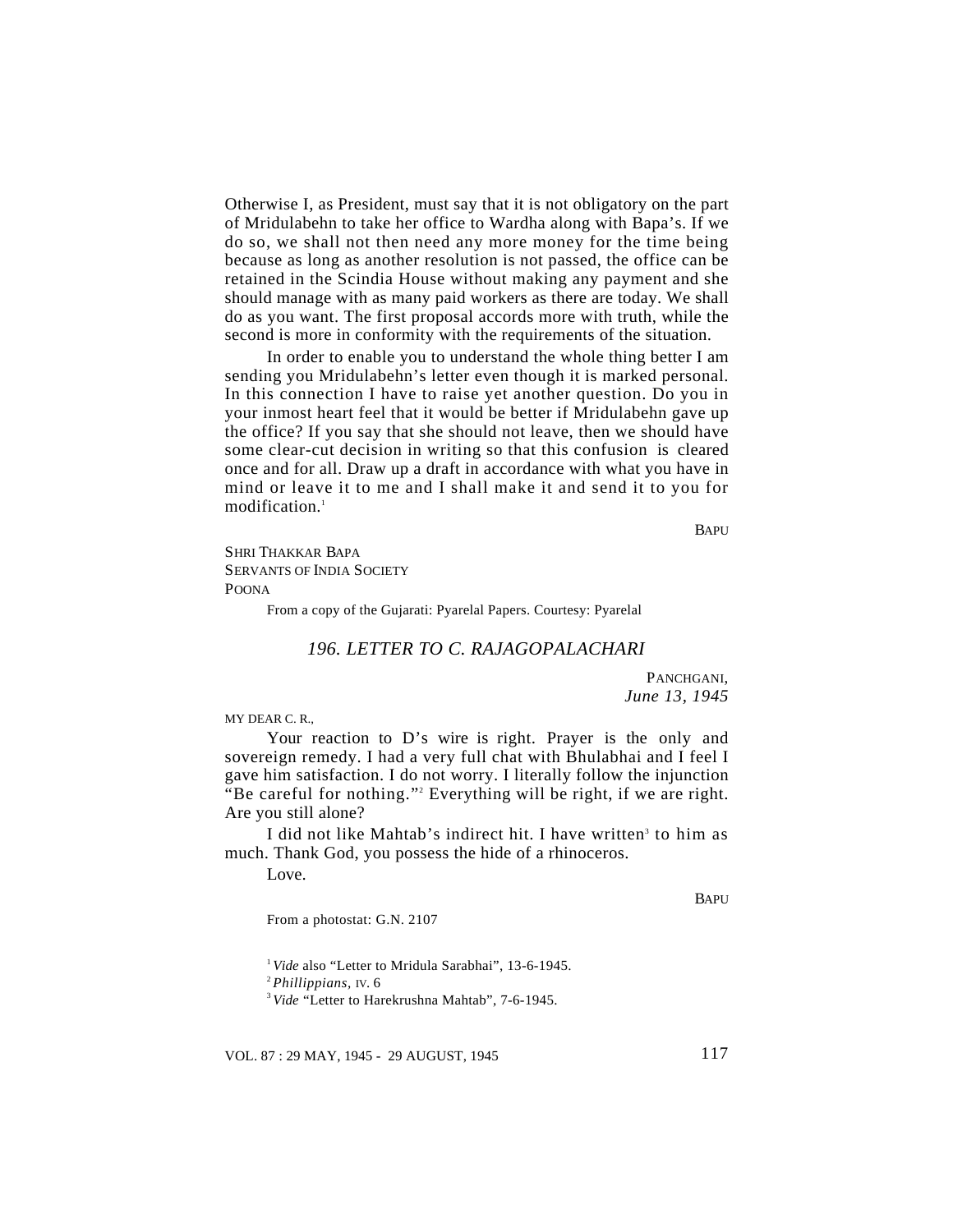*June 13, 1945*

CHI. CHIMANLAL,

I got your letter. You did well in giving the land to the Sangh. In my view it is their duty to pay the Ashram for it. How much, theSangh itself should determine. Or it should pay a nominal rent. That should be left to its own discretion. The land should be carefully measured.

> *Blessings from* BAPU

From a photostat of the Gujarati: G.N. 10637

#### *198. LETTER TO MRIDULA SARABHAI*

PANCHGANI, *June 13, 1945*

CHI. MRIDU,

I have your two letters. Give notice as you have suggested about your office. I do not see anything wrong in it. I have written' clearly to Bapa. I won't stop his office being shifted to Wardha, but there is no need to take yours there. The women you have employed or had employed when I came there will certainly remain. The office is also there. Let it be there for the present.

Remember your resolve that you would work with men as a woman and bring credit to the work. Have patience, do work with men and bring credit to yourself and to your work.

You certainly did well in going to Mahabaleshwar. One should look after one's health. It is surprising you do not know this simple thing. There is hidden pride in such an attitude. These are the immortal words of Narasinha Mehta: "I have done this just as a dog under a cart fancies himself shouldering the weight of the cart."<sup>2</sup> My head spins going through your programme.

You should not feel bad that you have to write to me. You have no choice since I have become the president. The source of unhappiness is in the situation in which such differences of opinion arise. I hope that too will disappear.

Advertising provision of non-vegetarian food means inviting

<sup>&</sup>lt;sup>1</sup> Vide "Letter to Amritlal V. Thakkar", 13-2-1945.

<sup>2</sup>*Vide* "Ashram Bhajanavali" sub-title:213, 20-12-1930.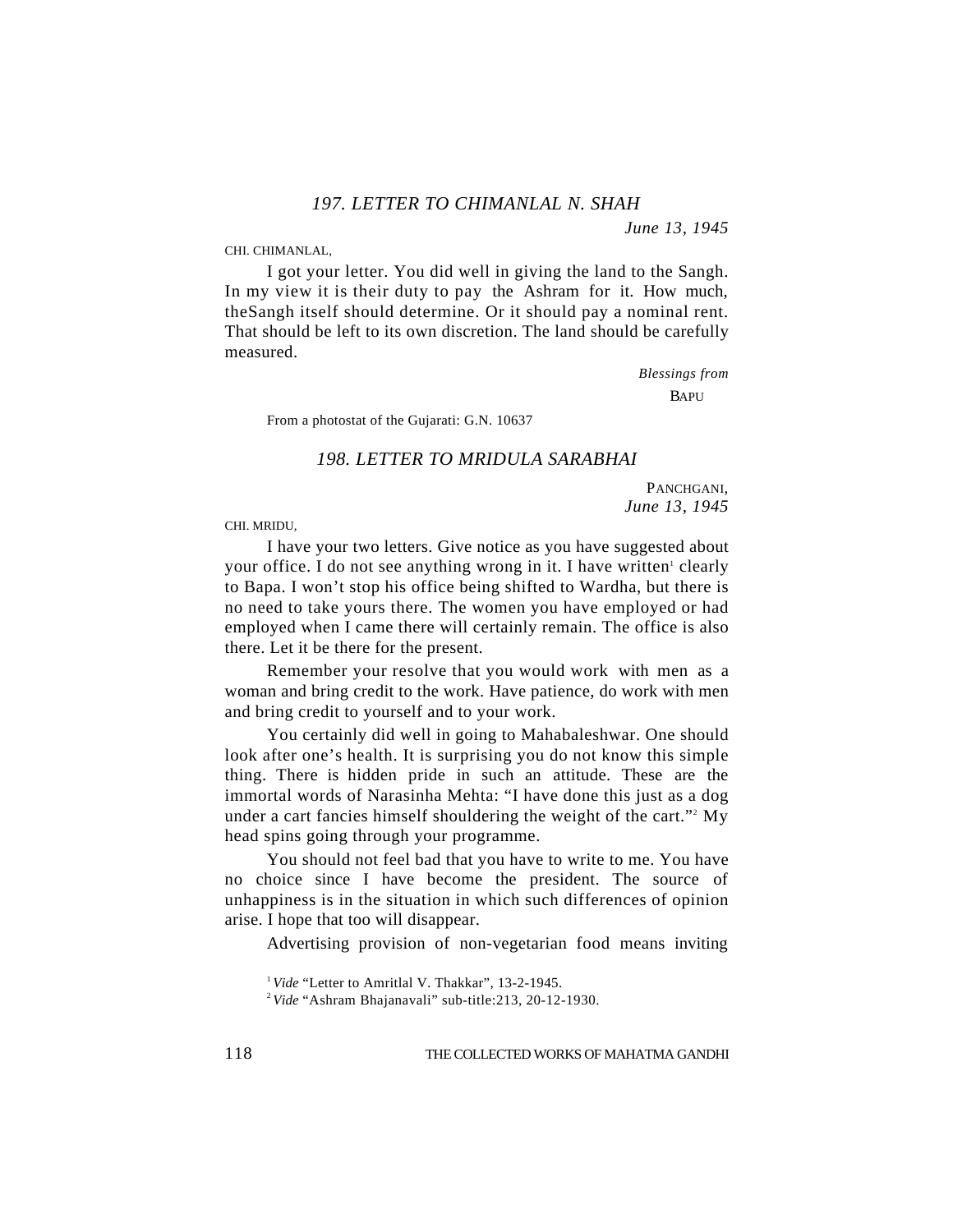indulgence in such food and getting involved in the controversy. It is our duty to make such provision but it is not our duty to advertise it. Even if you cannot understand this, implement it as an order. Perhaps I shall be able to explain it to you when the occasion arises. Or you will explain to me your view.

I fear I may miss the post if I write to you about the other things on which you want my guidance.

It will be good if you can go to Kashmir.

*Blessings from*

BAPU

From a copy of the Gujarati: Pyarelal Papers. Courtesy: Pyarelal

#### *199. LETTER TO KANCHAN M. SHAH*

*June 13, 1945*

KANCHAN,

It is good that you have come. Now get well completely.

*Blessings from*

**BAPU** 

From a copy of the Gujarati: Pyarelal Papers. Courtesy: Pyarelal

## *200. LETTER TO MUNNALAL G. SHAH*

PANCHGANI, *June 13, 1945*

CHI. MUNNALAL,

I have your letter. It is good that Kanchan has arrived. Let us hope that she will soon be well.

It is a pity the trees dried up. I shall not go into that story here. We shall see when I come. I keep on writing to you regularly. I shall give you what peace of mind I can, but real peace comes from within.

So there has been an influx again. What will happen when I come? There would be no room at all!

*Blessings from*

**BAPU** 

From a copy of the Gujarati: Pyarelal Papers. Courtesy: Pyarelal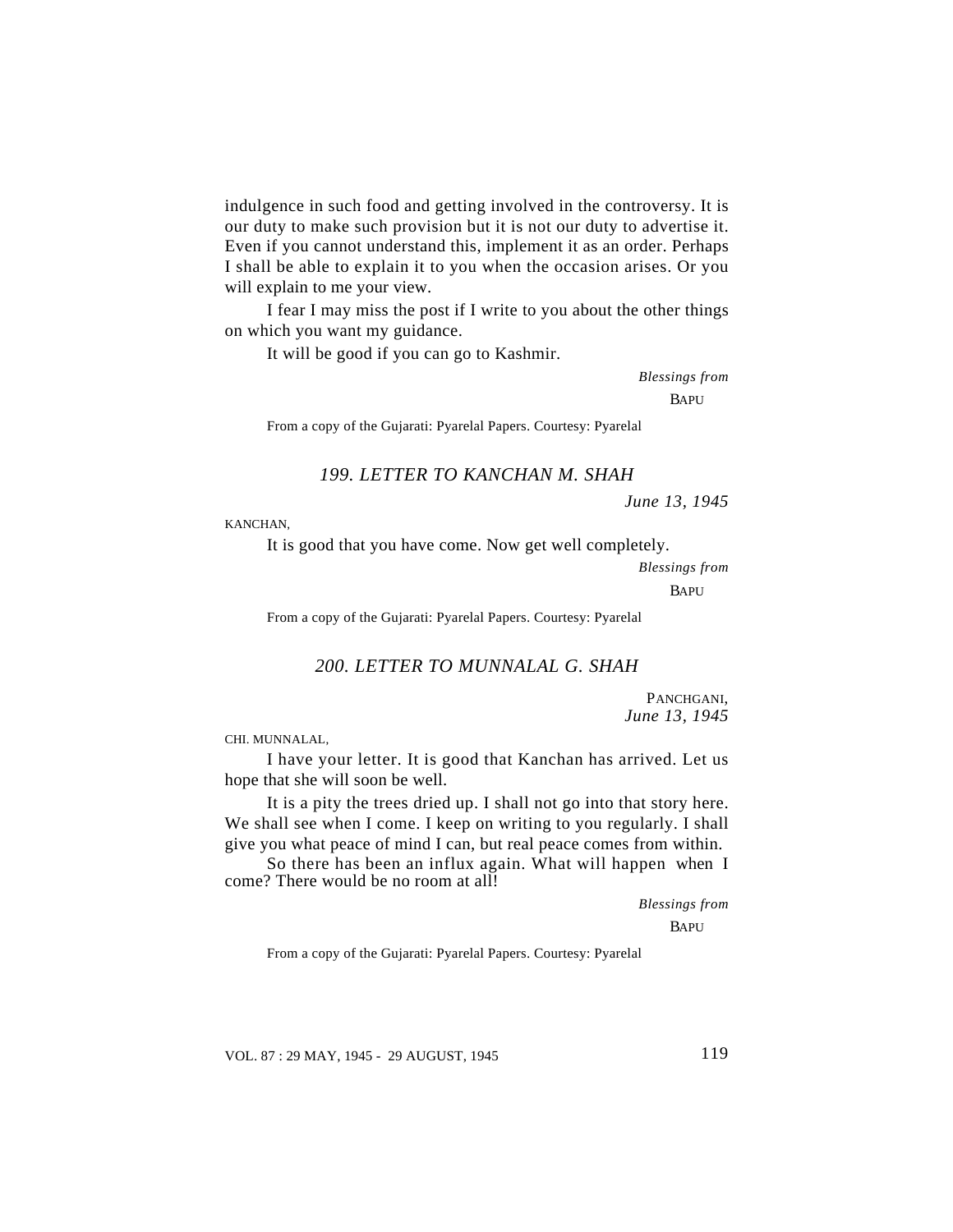*June 13, 1945*

CHI. BALVANTSINHA,

Your express telegram was unnecessary. I was not late in replying. Anyway, what has happened has happened.

I am sorry that the trees are dead.

Serve Kishorelalbhai and Gomatibehn. They must recover.

*Blessings from*

**BAPU** 

From a photostat of the Hindi: G.N. 1963

#### *202. LETTER TO PRABHAKAR*

*June 13, 1945*

CHI. PRABHAKAR,

Ten or twelve persons sleeping in a small room can be wrong from the point of view of *brahmacharya,* it can also be proper. But it is bad from the point of view of health and other things and it would be desirable to find a way out. Vina must recover.

> *Blessings from* **BAPU**

From a photostat of the Hindi: G.N. 9031. Also C.W. 9155. Courtesy: Prabhakar

#### *203. LETTER TO PURUSHOTTAMDAS TANDON*

PANCHGANI, *June 13, 1945*

BHAI PURUSHOTTAMDAS TANDONJI,

I received your letter<sup>1</sup> yesterday. If I understand correctly what you write, you and other lovers of Hindi should welcome my new viewpoint and help me. But this is not happening. People in Gujarat are in a dilemma and are asking me what they should do. A son of my

 $1$  In his letter of June 8, the addressee had said that he saw no contradiction between the work of the Hindi Sahitya Sammelan and Hindustani Prachar Sabha and requested Gandhiji to reconsider his decision to withdraw from the Hindi Sahitya Sammelan. *Vide* also "Letter to Purushottam Das Tandon", 25-7-1945.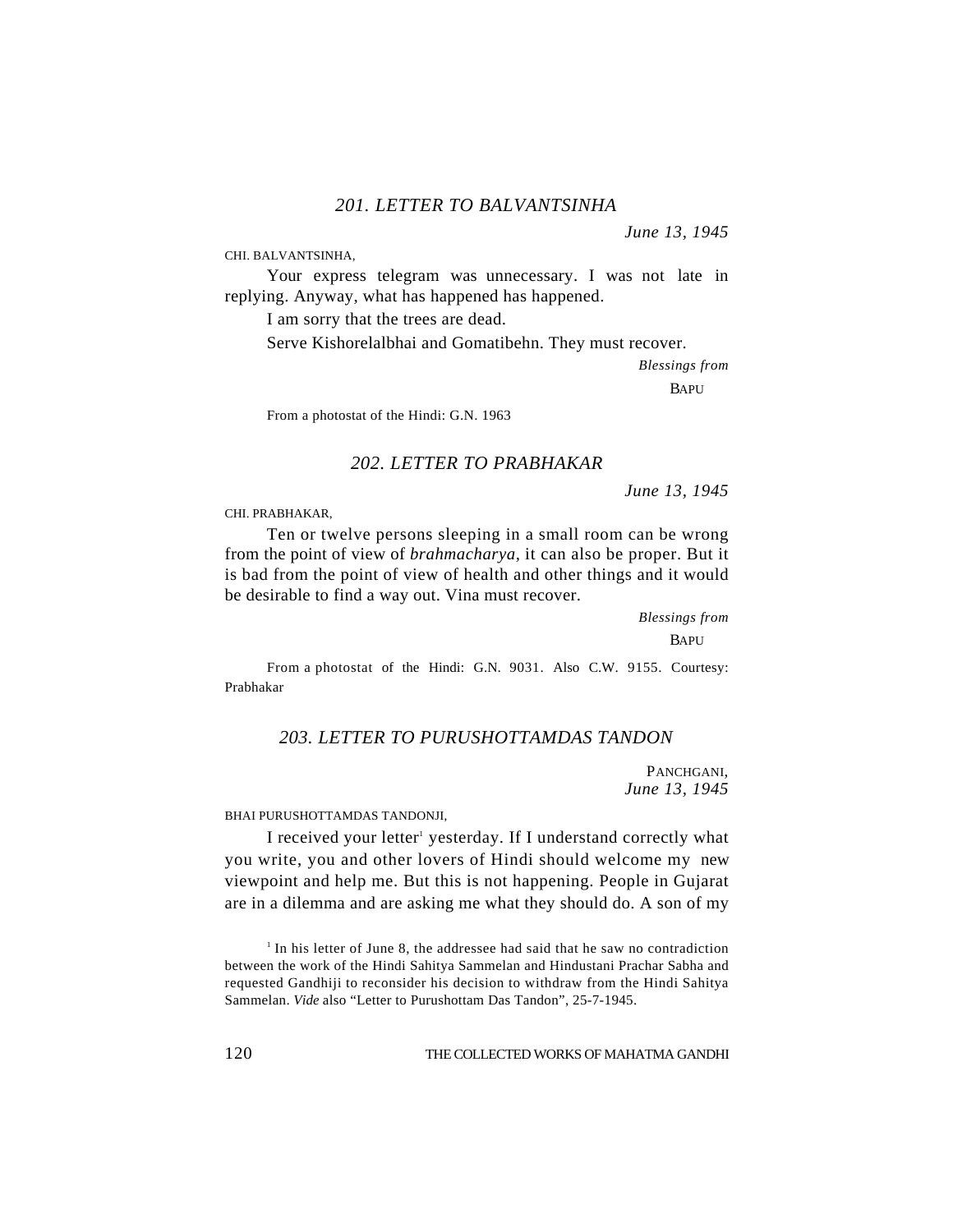own nephew and many others like him are doing both Hindi Prachar work and Hindustani Prachar work. This creates difficulties. You know Perinbehn. She wants to work for both. But the time has now come for one of the two to be given up. If what you say is right, then the need for this should never arise. In my view, it should be possible for a person to be the President or Secretary of both the Hindustani Prachar Sabha and the Hindi Sahitya Sammelan. That he may not be able to do so because the work would be too heavy is a different matter. And if your letter means, as it should mean what I also say, then there can be no reason for any difference of opinion and I shall be greatly delighted. I have gone through your statement that you sent me. In my view the Hindustani Prachar Sabha is doing only your work and therefore deserves your thanks. And you at least should become a member of it. I had requested you to be its member but you refused saying that you would keep out so long as Dr. Abdul Haq did not come in. Now my request is that if what I write is correct and if we both are of the same view, then this should be clarified by the Hindi Sahitya Sammelan. If this is not necessary I shall not insist on it. But at least it should be made clear that there is no difference of opinion about it between you and me. It is no light matter for me to get out of the Hindi Sahitya Sammelan. But just as I withdrew from the Congress in order to serve it the better, in the same way if I leavethe Sammelan it will be to serve the Sammelan, that is, Hindi, the better.

What you call my new ideas are not really new. It would be more correct to say that I am now only putting into practice what I had said when I first became the President of the Sammelan and what I clarified further when I became its President for the second time. I shall decide finally after receiving your reply.

> *Yours,* M. K. GANDHI

#### [From Hindi]

*Rashtrabhashake Prashnapar Gandhiji aur Tandonjika Mahatvapurna Patra Vyavahar,* pp. 4-5; also *Rajarshi Abhinandan Granth*, p. 91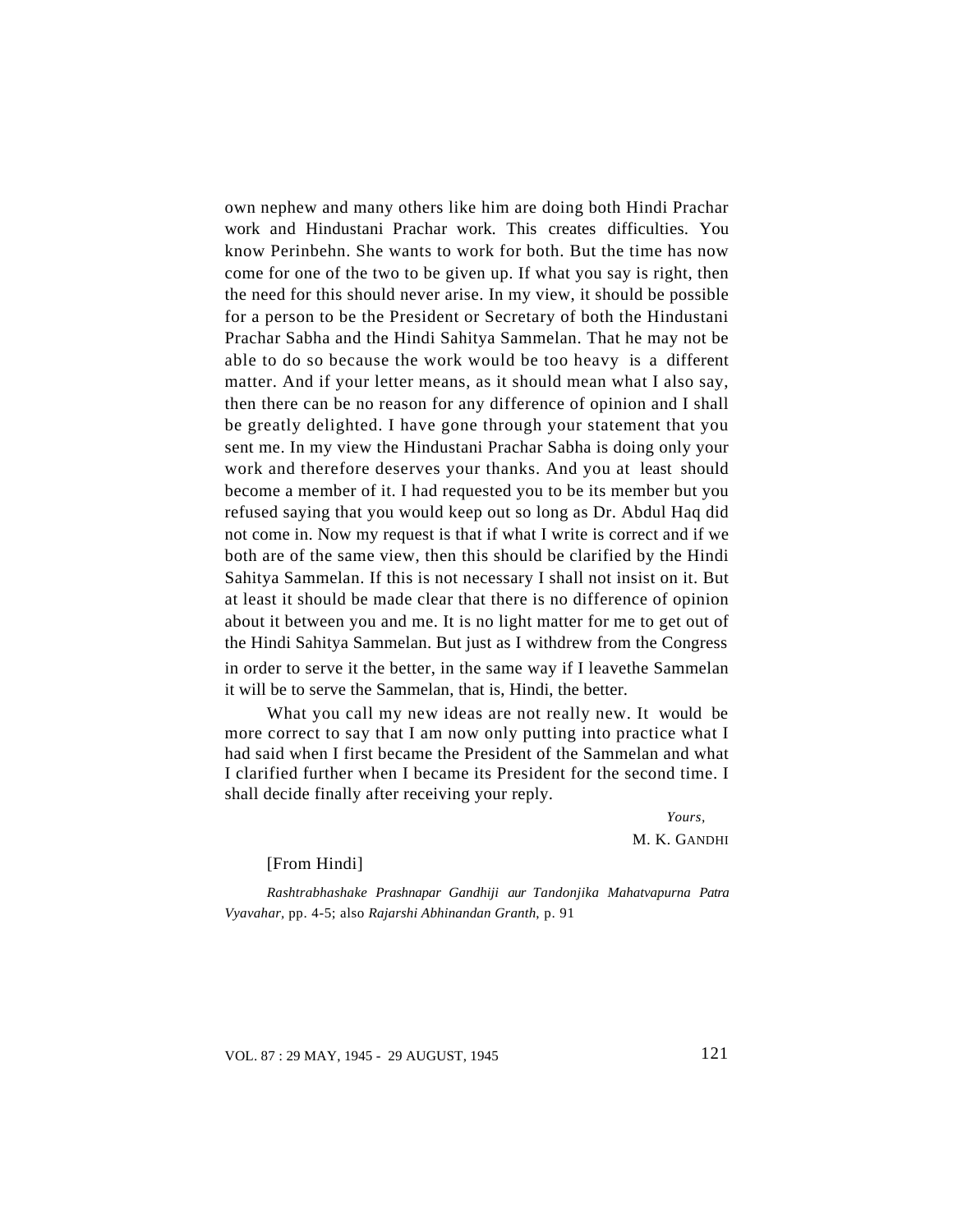#### *204. LETTER TO CHANDRANI*

*June 13, 1945*

CHI. CHAND,

It is good you have come. I postpone answering your question till I arrive there. Immerse yourself in your work. Look after your health. Keep writing to me.

> *Blessings from* **BAPU**

From a copy of the Hindi: Pyarelal Papers. Courtesy: Pyarelal

#### *205. LETTER TO LALMANSINGH*

PANCHGANI, *June 13, 1945*

BHAI LALMANSINGH,

Immediately on receiving Balvantsinha's letter, I sent you a telegram<sup>1</sup>. Hoshiari had said in her telegram that I should reply to you after going through Balvantsinha's letter. I could not have received that letter along with the wire. Therefore I replied<sup>2</sup> to Hoshiari immediately on receiving the letter and wrote<sup>3</sup> to Balvantsinha meaning it for you. Now I learn from your letter that you have gonehome disappointed. My advice was different. It is the same today, namely, that you should stay on till I arrive there and then decide about Hoshiari. She is not a little girl; she can realize her responsibility. She is also a mother. Whatever you want to do you can do only after persuading her. She is as dear to me as a daughter. She loves the Ashram. But I do not want to make you unhappy. I want to under-stand your view and then tell Hoshiari what her duty is. I hope that you received my tele-gram and my letter while you were still at Sevagram and that you have stayed on. If that is not so this letter will be sent to you at Khurja.

<sup>2</sup>*Vide* "Letter to Hoshiari", 7-6-1945.

<sup>3</sup>*Vide* "Letter to Balvantsinha", 7-6-1945.

<sup>&</sup>lt;sup>1</sup> Presumably, the reference is to "Telegram to Manager, Sevagram Ashram", p. 260.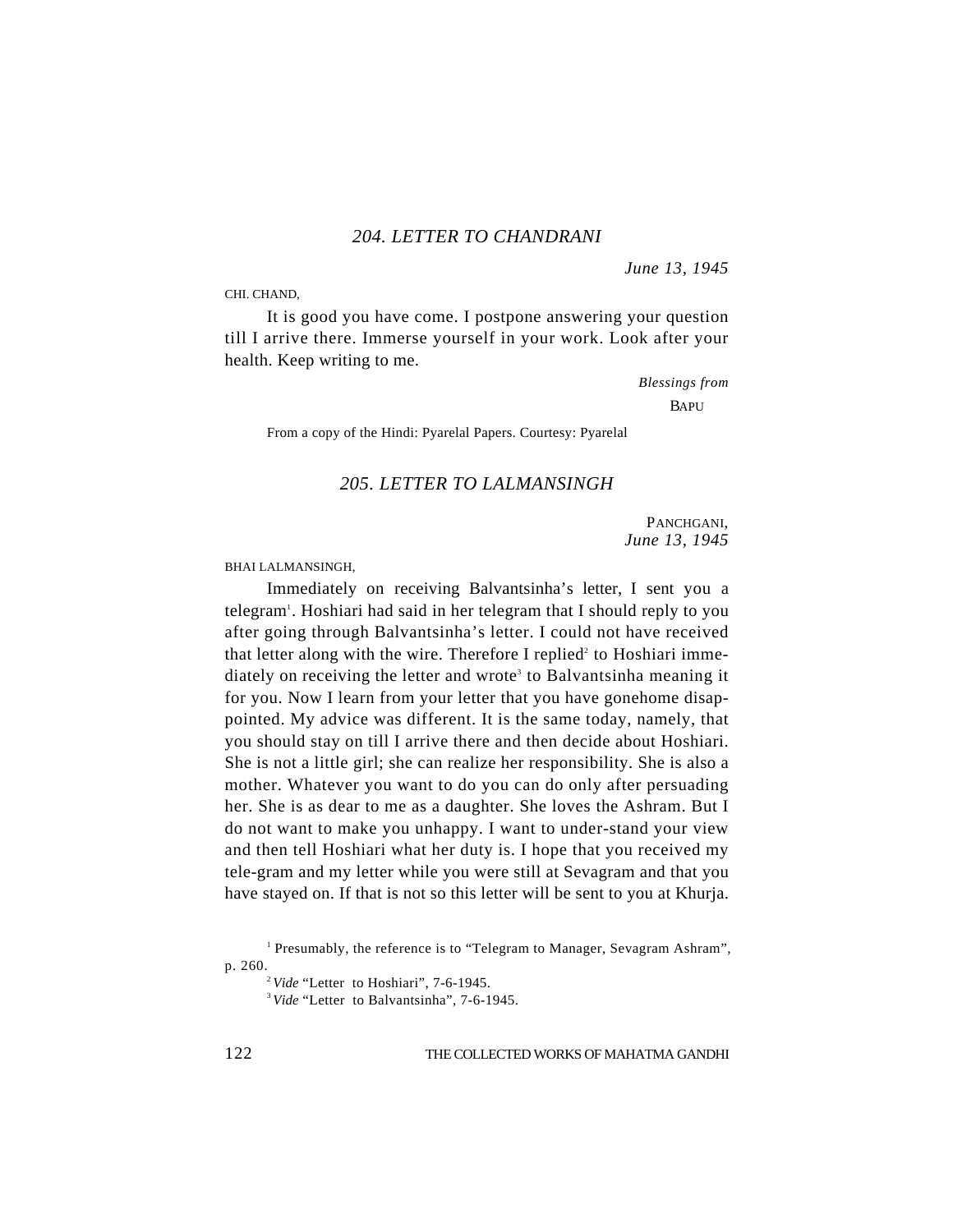I would advise you to remain patient and not to try to command the girls and boys when they have grown up. Our duty loudly proclaims this.

> *Blessings from* **BAPU**

[PS.]

I have your postcard.

SHRI LALMANSINGHJI

VILLAGE SAMARPUR

P. O. KHURJA, BULANDSHAHR DISTRICT

From a copy of the Hindi: Pyarelal Papers. Courtesy: Pyarelal

# *206. LETTER TO HOSHIARI*

*June 13, 1945*

CHI. HOSHIARI,

I did not at all delay replying to you. It is good that you have been firm and have stayed on. I have written<sup>1</sup> to Father at the Khurja address. More you will tell me when I come.

*Blessings from*

**BAPU** 

From a copy of the Hindi: Pyarelal Papers. Courtesy: Pyarelal

# *207. LETTER TO M. S. KELKAR*

*June 13, 1945*

BHAI ICE,

Chi. Hari-ichchha has taken *malati.* Where do you get it from? I will pay the expenses if her father does not pay. Life anddeath are not in anyone's hands. How can I therefore complain against you? I do realize the value of your services. I want to be sure of your knowledge. Do what you can.

*Blessings from*

**BAPU** 

From a copy of the Hindi: Pyarelal Papers. Courtesy: Pyarelal

<sup>1</sup> Vide the preceding item.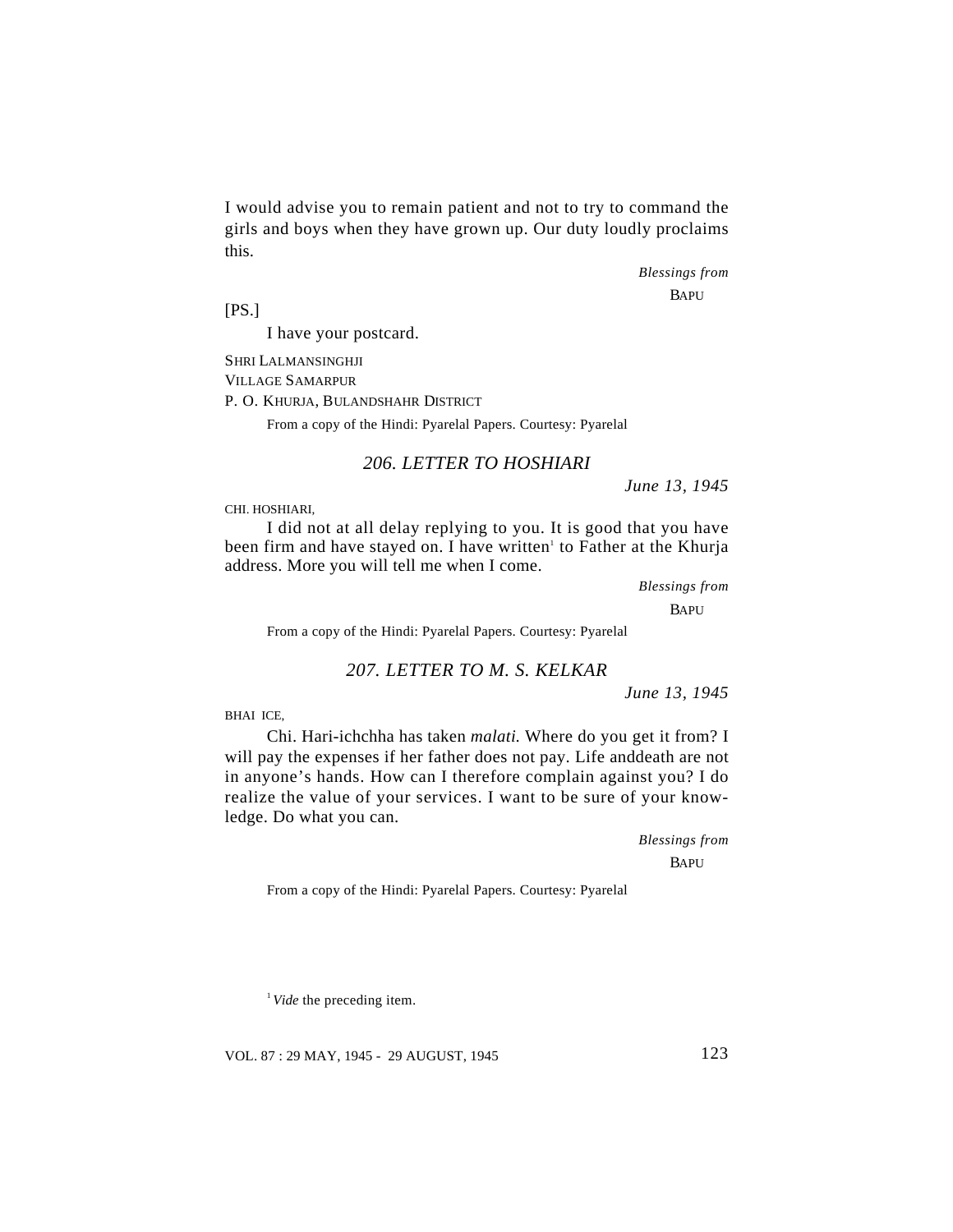## *208. TELEGRAM TO CHOUNDE MAHARAJ*

*Express* PANCHGANI, *June 14, 1945*

CHOUNDE MAHARAJ POONA CITY

SATURDAY FOURO' CLOCK.

GANDHI

**BAPU** 

From a copy: Pyarelal Papers. Courtesy: Pyarelal

# *209. LETTER TO AMRIT KAUR*

*June 14, 1945*

CHI. AMRIT,

Your letter. You must not write when you have run down to the extent you have. I can never misunderstand absence of letters from you.

The restrictions are bad. But nothing to be done till you are with me.

Hope all things will go well regarding family affairs.

I hope to go to Sevagram in the beginning of July. The weather there may be too trying for you then.

I am well.

Love.

[PS.]

You must not allow Gope' or his wife to be a load on you.

From the original: C.W. 4159 Courtesy: Amrit Kaur. Also G.N. 7794

<sup>1</sup> Gope Gurbuxani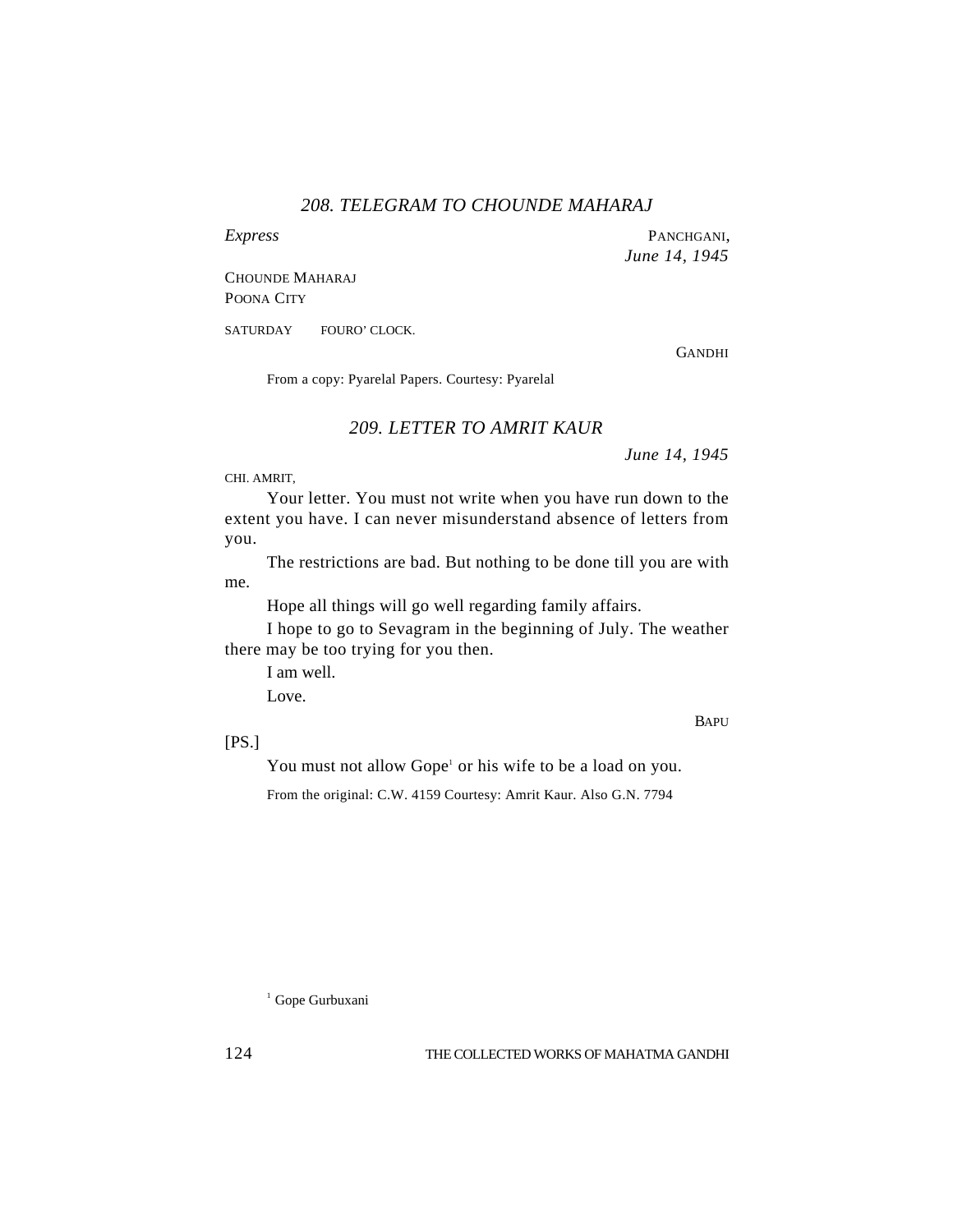*June 14, 1945*

CHI. A. SALAAM,

I got your letter. There was a letter from Kanchan from Sevagram. You may come only when you can do so in a relaxed frame of mind. Why should you ask for a message<sup>1</sup> from me? You yourself are there. What more do you need? You should, on the contrary, teach others not to ask for messages from me. I am writing this reply at once. Hamid<sup>2</sup> (Amina's) has come here.

*Blessings from*

**BAPU** 

From a photostat of the Gujarati: G.N. 498

#### *211. LETTER TO HARILAL GANDHI*

*June 14, 1945*

CHI. HARILAL,

I got your letter. I do get news of you from time to time. I would not at all like your going away from there. Kanti and Saraswati serve you so well, keep you with them so lovingly. It is, therefore, your duty to stay with them. How can you be a burden on them? Moreover, you are able to keep yourself in control there. You should not, therefore, think just now of going away anywhere else. The climate of the place also is good. And certainly there are facilities. You may even help them while you are lounging about. Your health is not good enough to permit you to run about. The rains have started here. Do not trust any rumours that may appear in the newspapers.

*Blessings from*

**BAPU** 

From a photostat of the Gujarati: C.W. 7372. Courtesy: Kantilal Gandhi

<sup>1</sup> For Kasturba Seva Mandir

2 Hamid Qureshi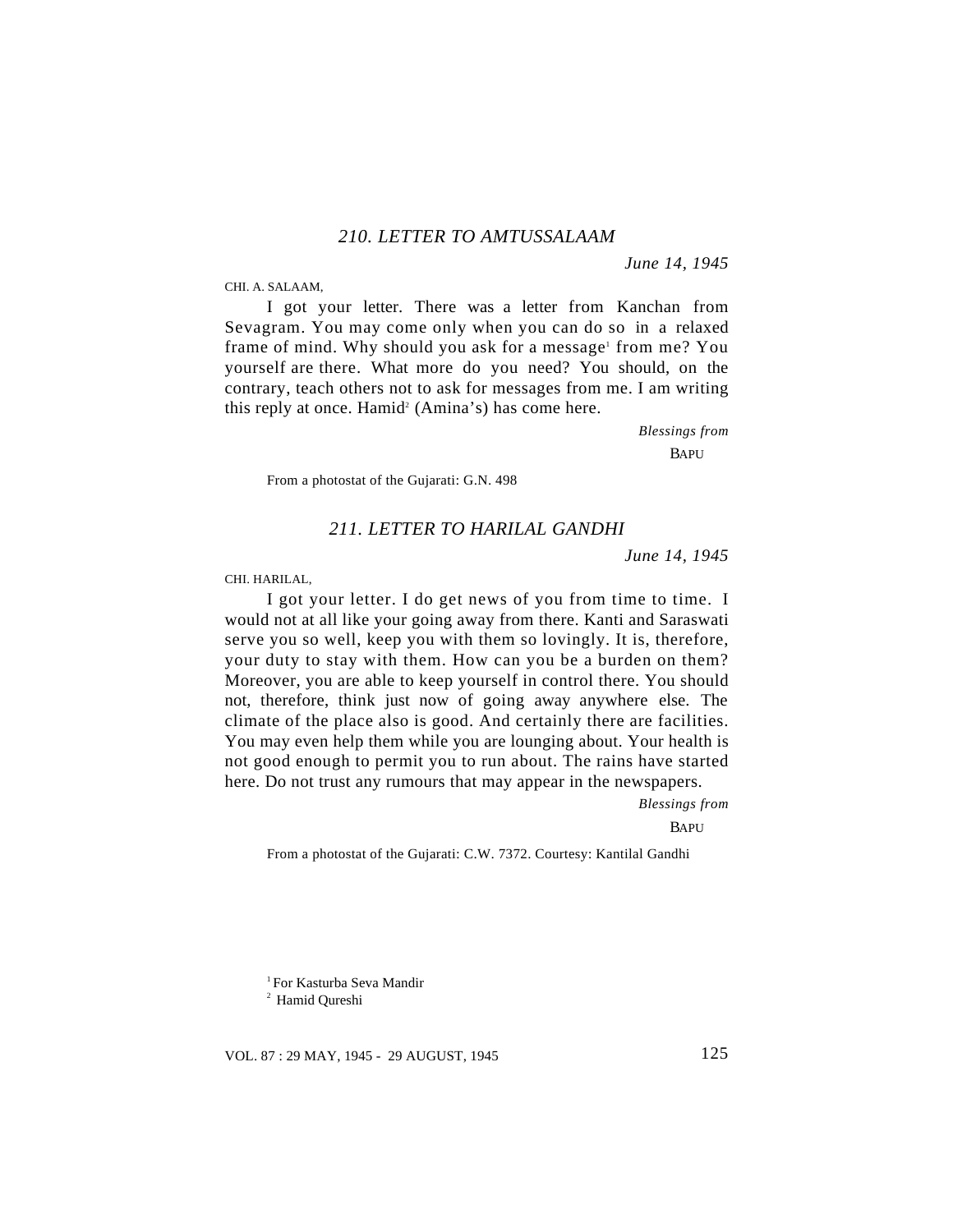*June 14, 1945*

CHI. KANTI,

I got your letter. I am glad that you have settled down as a family man and while performing your family duties are also studying. Not many people can do that.

What is surprising is that Harilal has not contracted tuberculosis so far. He had an excellent constitution and so he did not break down completely. That you two could persuade him to stay on for such a long time is a wonder. If he leaves you, he will go back to his old habits, and be ruined. I kept back this reply for two days, but on second thoughts felt that I should not delay any more. Pass on to Harilal the letter<sup>1</sup> addressed to him.

*Blessings to all of you from*

**BAPU** 

From a photostat of the Gujarati: C.W. 7373. Courtesy: Kantilal Gandhi

#### *213. LETTER TO AMRITLAL V. THAKKAR*

PANCHGANI, *June 14, 1945*

**BAPA** 

I write this while reading other papers from Mridulabehn. I consider the question she has raised in her letter of the 9th justified. She is the organizing secretary, so she must see the letters which concern her work. If she sees them she can hold them back to discuss them with you. Because, after all, she has to implement the policies. Isn't that so? Her argument that it will be difficult for her to function as long as there is no clarification [about the division of work] and that, if the provincial workers receive two directives, they won't know what to do and will get nervous, also seems correct to me. We must decide after taking into consideration all these things.

**BAPU** 

SHRI THAKKAR BAPA SERVANTS OF INDIA SOCIETY POONA-4

From a copy of the Gujarati: Pyarelal Papers. Courtesy: Pyarelal

<sup>1</sup> Vide the preceding item.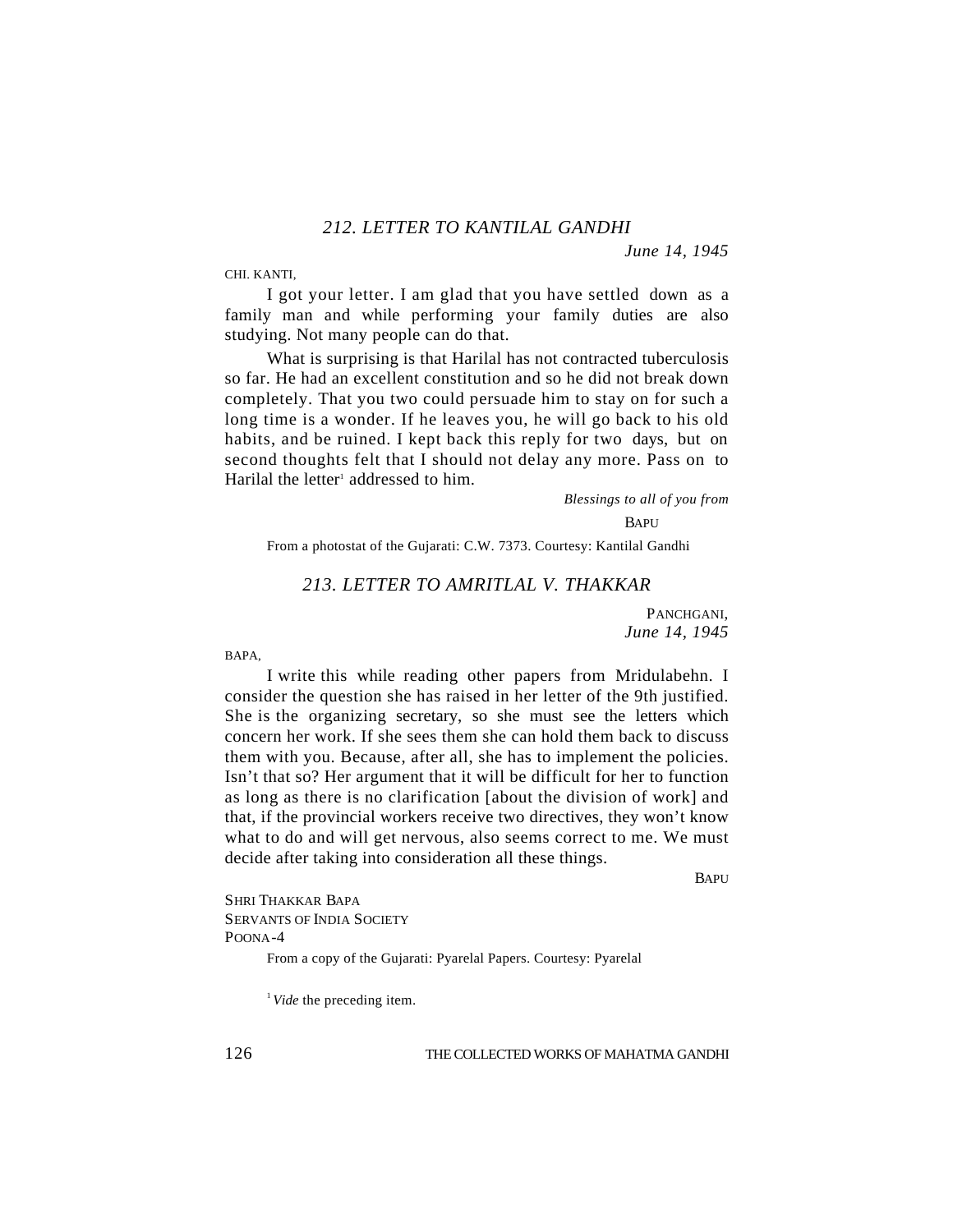#### *214. LETTER TO DEVDAS GANDHI*

PANCHGANI, *June 14, 1945*

CHI. DEVDAS,

I have your telegram. You must have got my reply<sup>1</sup>. Come whenever you can. I wish you would do some exercise.

> *Blessings from* BAPU

DEVDAS GANDHI "THE HINDUSTAN TIMES" DELHI

From a copy of the Gujarati: Pyarelal Papers. Courtesy: Pyarelal

## *215. LETTER TO J. M. JUSSAWALA*

PANCHGANI, *June 14, 1945*

BHAI JUSSAWALA,

It is good you wrote to me about Frydman. I shall see about it. He is no doubt obstinate. So far he has sent no word about his coming here.

Now Chi. Jamnadas Gandhi has also gone there to take your treatment.

> *Blessings from* **BAPU**

DR. J. M. JUSSAWALA NATURE THERAPY CLINIC SUNAMA HOUSE, THIRD FLOOR 140 CUMBALA HILL, BOMBAY 26

From a copy of the Gujarati: Pyarelal Papers. Courtesy: Pyarelal

<sup>1</sup> Vide "Telegram to Devdas Gandhi", 13-6-1945.

VOL. 87 : 29 MAY, 1945 - 29 AUGUST, 1945 127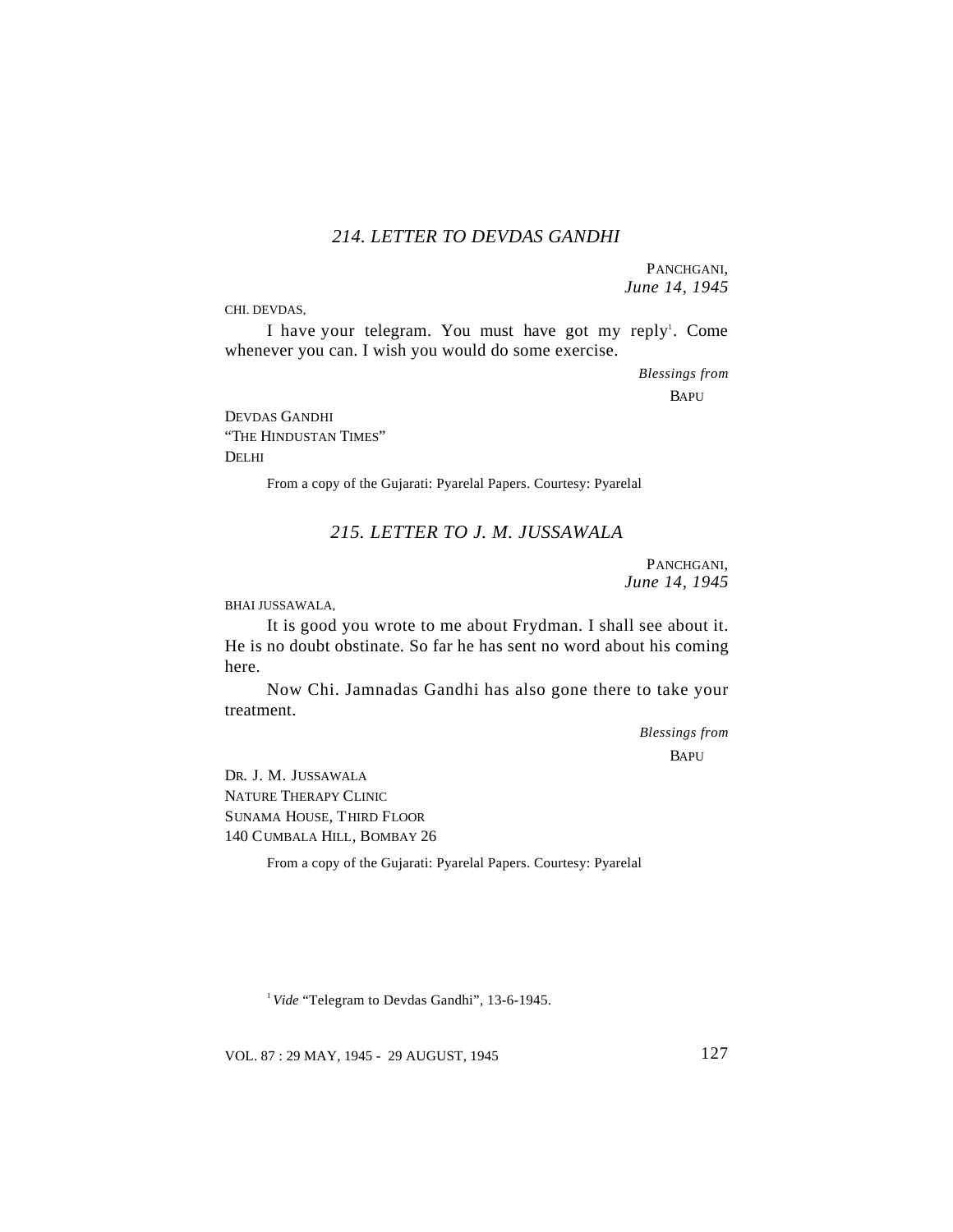#### *216. LETTER TO JORAWAR SINGH*

PANCHGANI, *June 14, 1945*

#### BHAI JORAWAR SINGH,

I was very happy to see your handwriting after so many years. Where is the question of bargain before anything has materialized? If something does, I will have nothing to say. However, I will tell you one thing: whether you are in the assembly or outside you will be able freely to place your knowledge before the people or the ministry. I am telling you this from my personal experience. The field of service is so vast that it can never be overcrowded.

> *Blessings from* **BAPU**

COL. SHRI JORAWAR SINGH 19 NEW CANTONMENT ROAD DEHRA DUN

From a copy of the Gujarati: Pyarelal Papers. Courtesy: Pyarelal

#### *217. LETTER TO RAMPRASAD B. VYAS*

PANCHGANI, *June 14, 1945*

CHI. RAMPRASAD,

The meaning of "It would be a different thing if you wished to do no more than what I had asked"<sup>1</sup> is this: I had asked you to go there for two months. That was what I wanted. If you stick to that I cannot very well ask you to prolong the period, can I? Who will trust me if I go on increasing my demands in this manner? I, therefore, wrote to you that you must leave after the expiry of two months if you stick to my demand. Mirabehn on her own will not detain you, so the question won't arise. Did I suggest to you that you yourself should draw her attention about the expenses there? If you want I will do that.Your decision about the child's tumour is correct. Show him to a doctor in Bombay. Send me the report. Ultimately an operation is the

<sup>1</sup> Vide "Letter to Ramprasad Vyas", 30-5-1945.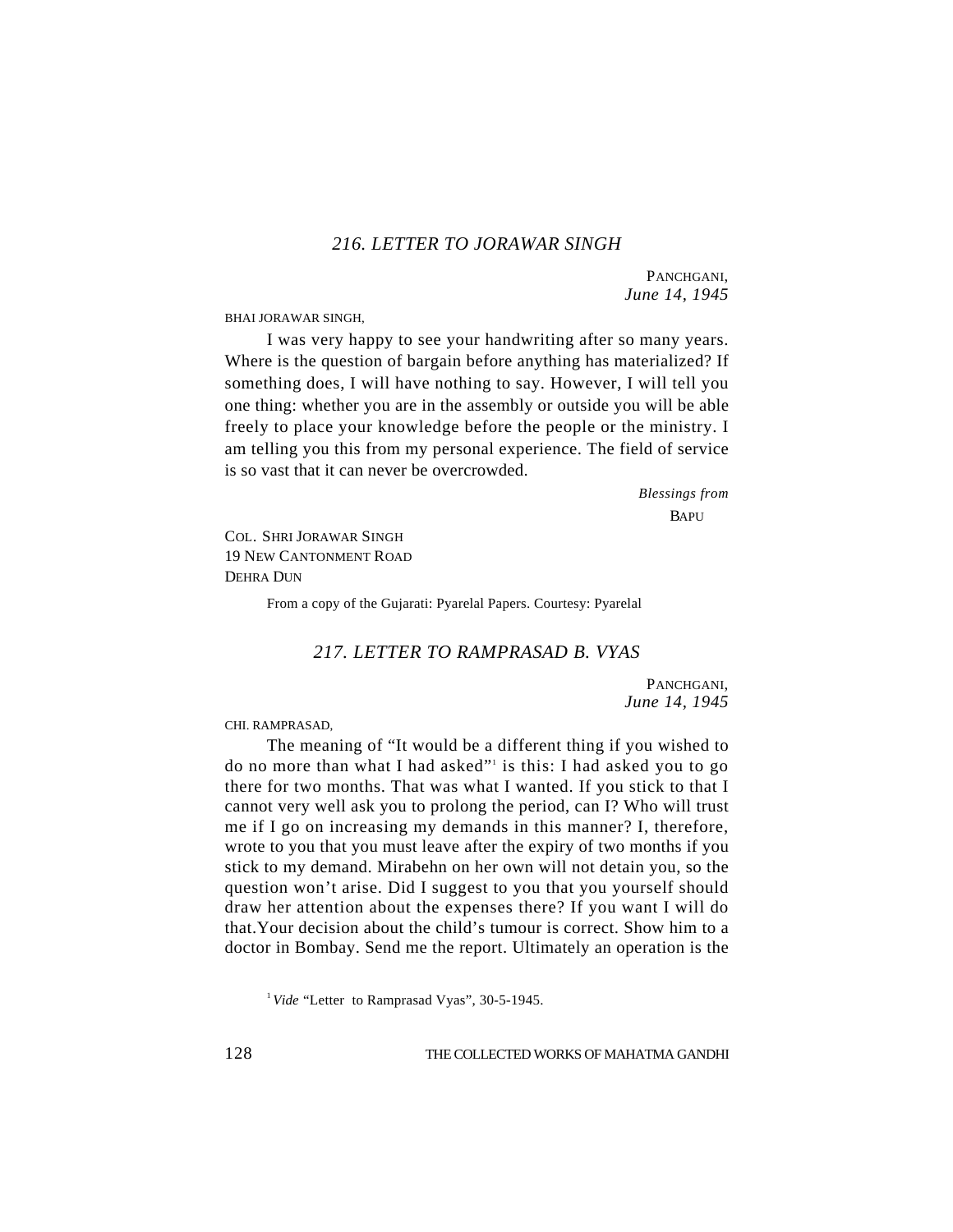only remedy. According to Kuhne it can be cured by water treatment. In the case of a child, maybe, he will get well without any treatment.

*Blessings to all of you from*

**BAPU** 

SHRI RAMPRASAD C/O SHRI SHANTILAL PANDYA RAILWAY FARM DAHOD

From a copy of the Gujarati: Pyarelal Papers. Courtesy: Pyarelal

#### *218. LETTER TO KRISHNACHANDRA*

PANCHGANI, *June 14, 1945*

CHI. KRISHNACHANDRA,

I have your long letter from Nagpur. As for Balkoba, all that can be said is that there has been no steady gain from *parpati.* Now we have to see how he can regain his strength. It will be good if he does not find it too hot to be taken back into the room.

I still abide by whatever I wrote about railways, etc., in *Hind Swaraj.* But that applies to an ideal state. It is possible that we may never reach that state. Let us not worry about it. It is for this reason that I have said that if we do not have railways and other such facilities, we should not feel unhappy. We should never make it our duty to multiply such facilities. At the same time we should also not make a duty of giving up these things. We should have a free and easy attitude in such matters. We must use these facilities as little as possible. There will be all types of people in our society. There certainly are today. We have to live with them. Non-attachment is the only proper dharma under these circumstances. The only thing we must be careful about is that we do not deceive ourselves. Your statement that trains, etc., should be shunned even as theft, adultery and falsehood is not correct. The important reason for this is that even society considers theft, etc., to be immoral. Trains, etc., have not been, nor need they be so considered. All that we may say is that we shouldnot consider trains, etc., as means of enjoyment. I have repeatedly pointed out in my articles where to draw the line. Read them and if you give a little thought you will easily be able to draw the line.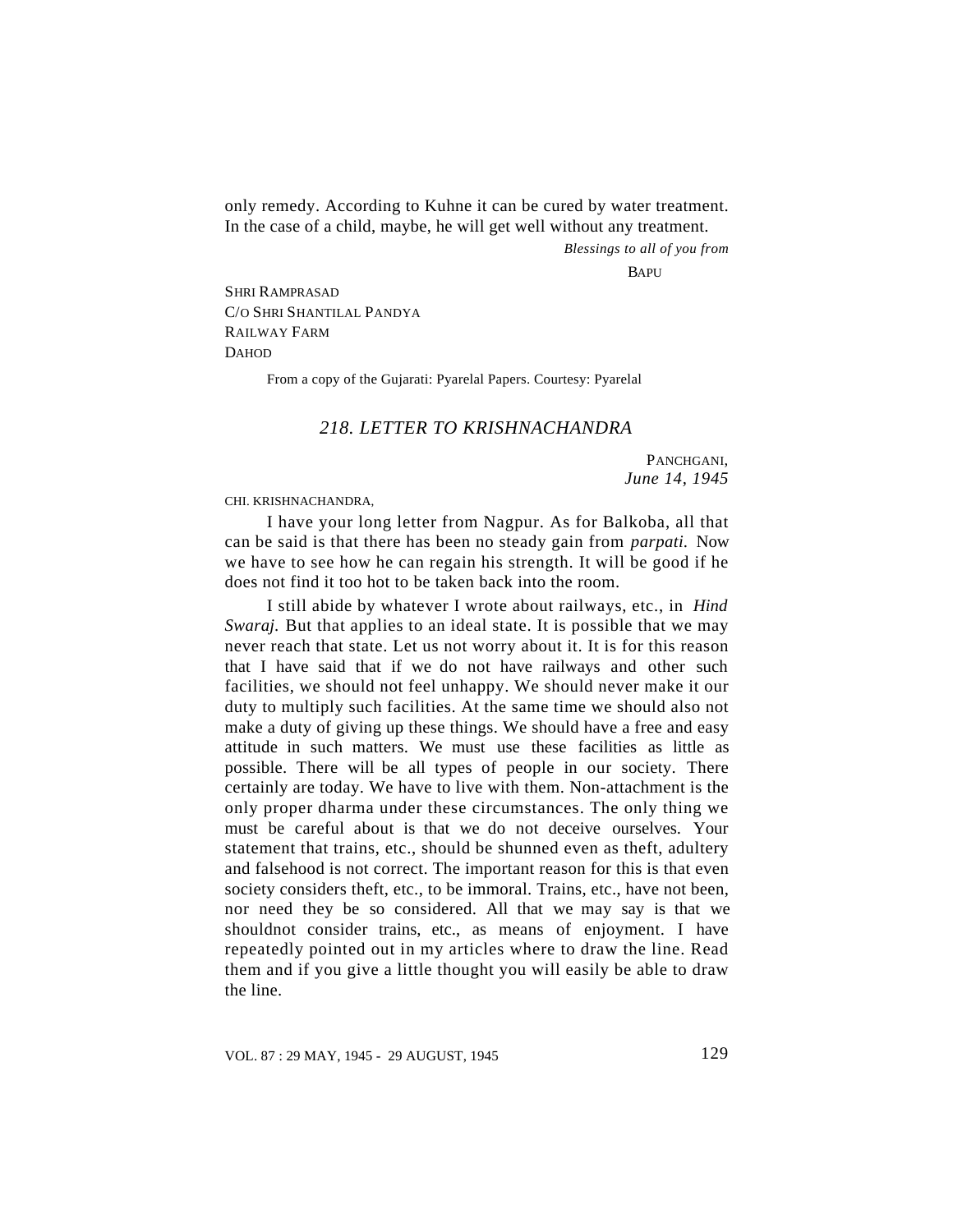Some small books have been written as an aid to the study of *Das Kapital.* Reading them would help.

Do not worry about the discharge. You can stop worrying by intelligently observing the rules [of *brahmacharya*].

*Blessings from*

BAPU

From a photostat of the Hindi: G.N. 4515

## *219. LETTER TO RAMESHWARI NEHRU*

PANCHGANI, *June 14, 1945*

CHI. RAMESHWARIBEHN,

I received your letter of the 6th yesterday. Whatever you have done is right. There was no need for you to go to Delhi.

I completely agree with you that even in case of a family there have to be certain rules to be followed. I had written<sup>1</sup> to Bapa when I received your suggestion earlier.

Bapa has been in correspondence with Prabhudas and Amba. It would be very good if both of them could come. It would mean so much burden off your shoulders. I am very happy that your sister is out of the wood.

I am sending your letter to Bapa. He will like it.

*Blessings from* **BAPU** 

SHRI RAMESHWARI NEHRU SRINAGAR, KASHMIR

From a copy of the Hindi: Pyarelal Papers. Courtesy: Pyarelal

<sup>1</sup> Vide "Letter to Amritlal V. Thakkar", 2-6-1945.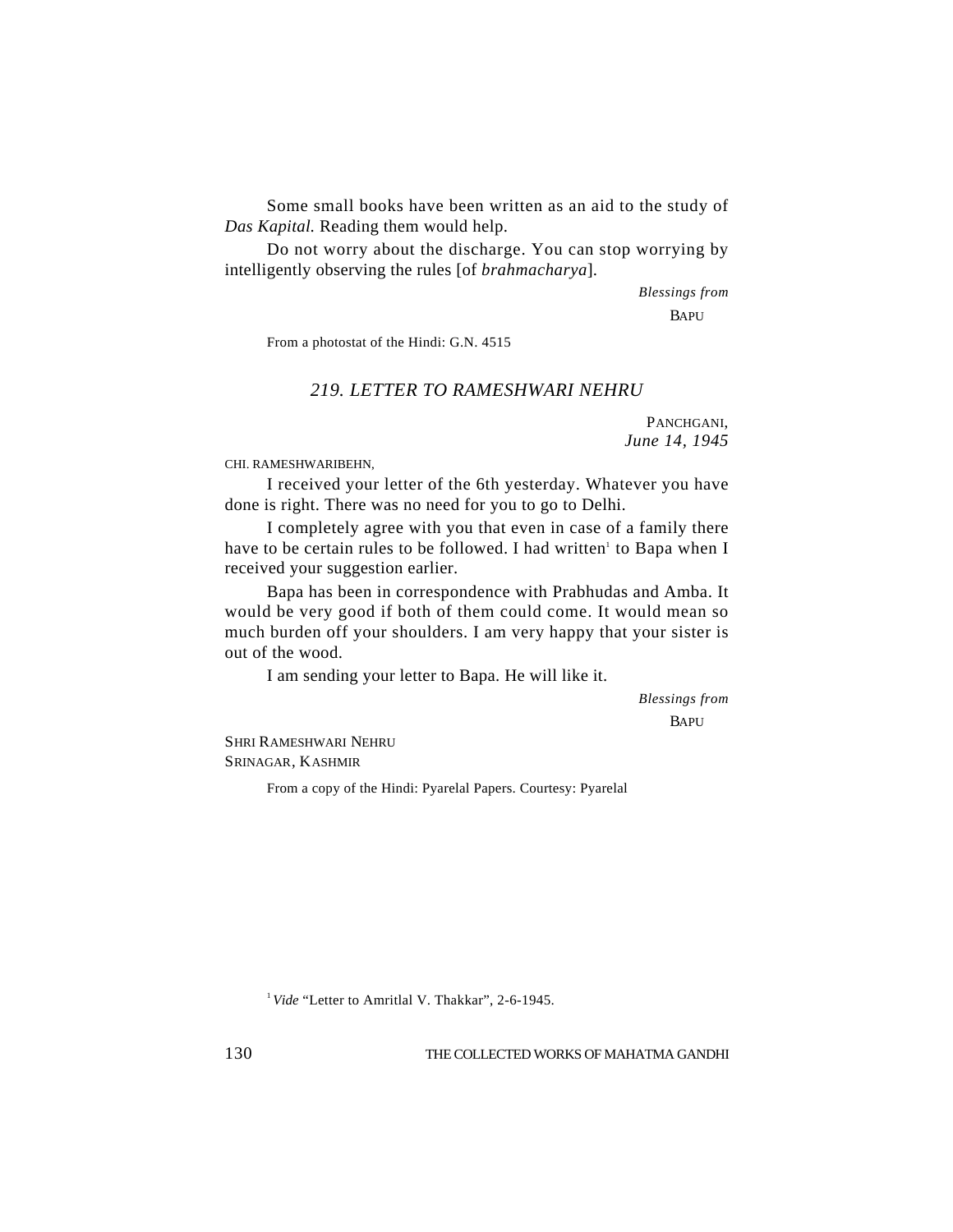#### *220. LETTER TO PURNIMA BANERJEE*

PANCHGANI, *June 14, 1945*

CHI. PURNIMA,

What you say is entirely correct. But in the present circumstances, how can Aruna stay back to nurse Asaf Ali? It is very difficult to reconcile service to the country and service to an individual. Very often the two are contradictory. They have both dedicated their lives to the country. I therefore hope that they will be able to bear the present separation cheerfully. I am keeping in touch with Asaf Ali. I hope that he will get well.

Hope your work is getting on well.

*Blessings from* **BAPU** 

SMT. PURNIMA BANERJEE 41 GEORGE TOWN ALLAHABAD

From a copy of the Hindi: Pyarelal Papers. Courtesy: Pyarelal

#### *221. LETTER TO LAKSHMI GANDHI*

*June 14, 1945*

CHI. LAKSHMI,

You have been to Simla. I hope both of you have benefited by the visit. It would have been better if you could have stayed there longer. This much only because I must write.

> *Blessings from* **BAPU**

From a copy of the Hindi: Pyarelal Papers. Courtesy: Pyarelal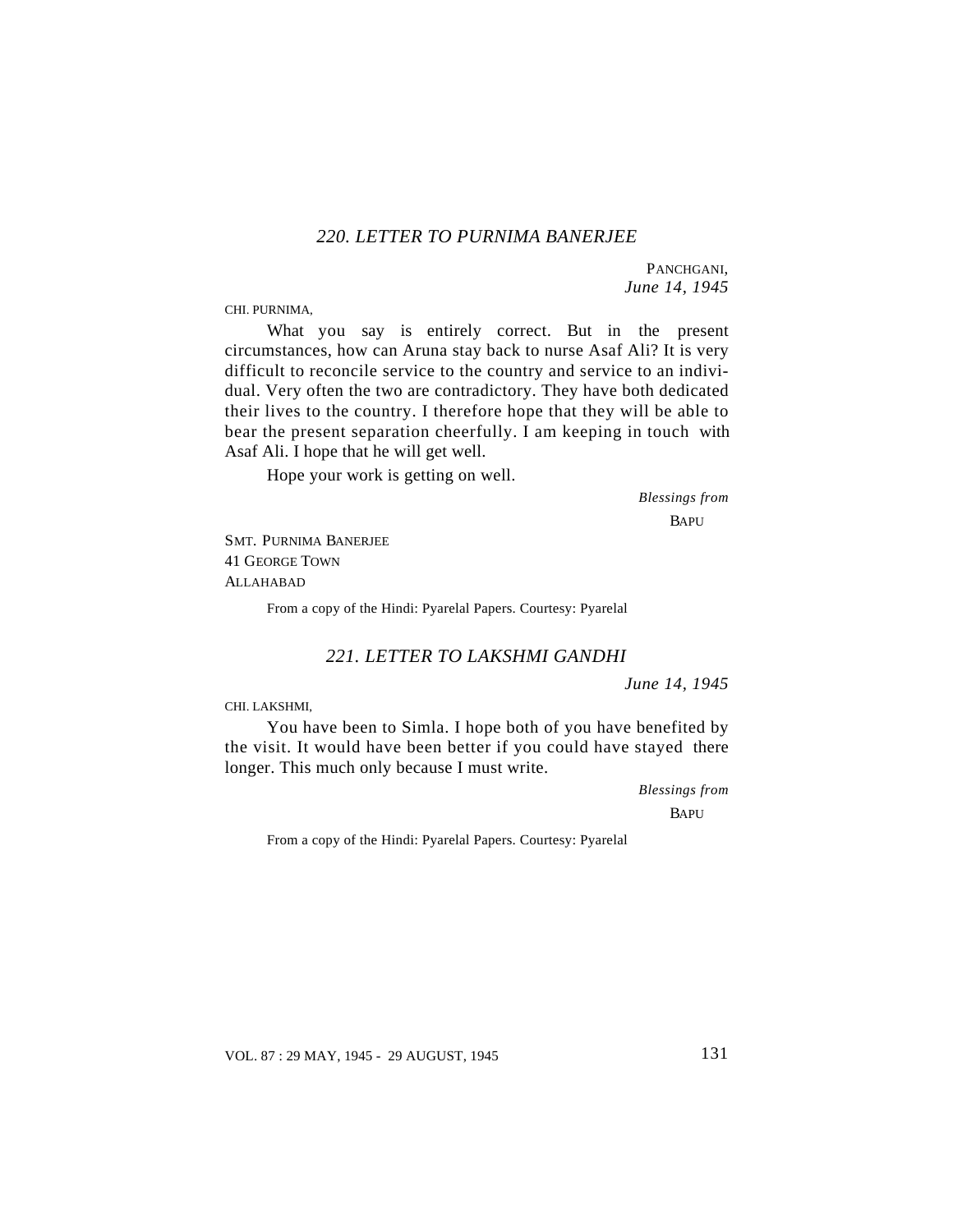#### *222. LETTER TO RAMCHANDRA AND RAJMOHAN GANDHI*

*June 14, 1945*

CHI. RAMU<sup>1</sup> AND MOHAN<sup>2</sup>,

I shall say I have letters from you both. In fact a letter written in pencil should be considered as not having been written at all.

You have now looked at the Himalayas and seen the golden snow on the mountains. Did you get any gold out of that? Tara<sup>3</sup> is quite grown up now. Does she not get time to write?

Have all of you become very strong?

*Blessings from*

BAPU

From a copy of the Hindi: Pyarelal Papers. Courtesy: Pyarelal

*223. TELEGRAM TO PRIVATE SECRETARY TO VICEROY*<sup>4</sup>

*Express* PANCHGANI, *June 14, 1945*

PRIVATE SECRETARY<sup>5</sup> TO THE VICEROY NEW DELHI

HAVE READ IN VICEREGAL BROADCAST<sup>6</sup> MY NAME MENTIONED AS AN INVITEE. I HAVE REPEATEDLY MADE CLEAR THAT I REPRESENT NO INSTITUTION. THEREFORE I MUST NOT ATTEND AS REPRESENTING CONGRESS. THAT FUNCTION BELONGS TO THE CONGRESS PRESIDENT OR WHOMSOEVER HE NOMINATES.<sup>7</sup> I SEND EARLIEST INTIMATION IN ORDER AVOID MISUNDERSTANDING OR MISCONCEPTION<sup>8</sup>

GANDHI

*Gandhiji's Correspondence with the Government, 1944-47*, p. 17

<sup>1</sup> & <sup>2</sup> Sons of Devdas Gandhi

<sup>3</sup> Addressee's sister

<sup>4</sup>This was sent in the night; *vide* the following item.

<sup>5</sup> Sir Edward Jenkins

<sup>6</sup>*Vide* Appendix "Speech Broadcast by the Viceroy", 14-6-1945.

<sup>7</sup>*Vide* also the following item and "Statement to the Press".

<sup>8</sup>The Viceroy's telegram dated June 15, in reply to this read: "Thank for your telegram of the 14th. Whatever the technical position may be, I shall value your help and hope you will accept invitation which was telegraphed to you last night. As regards representation of Congress, perhaps you will kindly let me have your final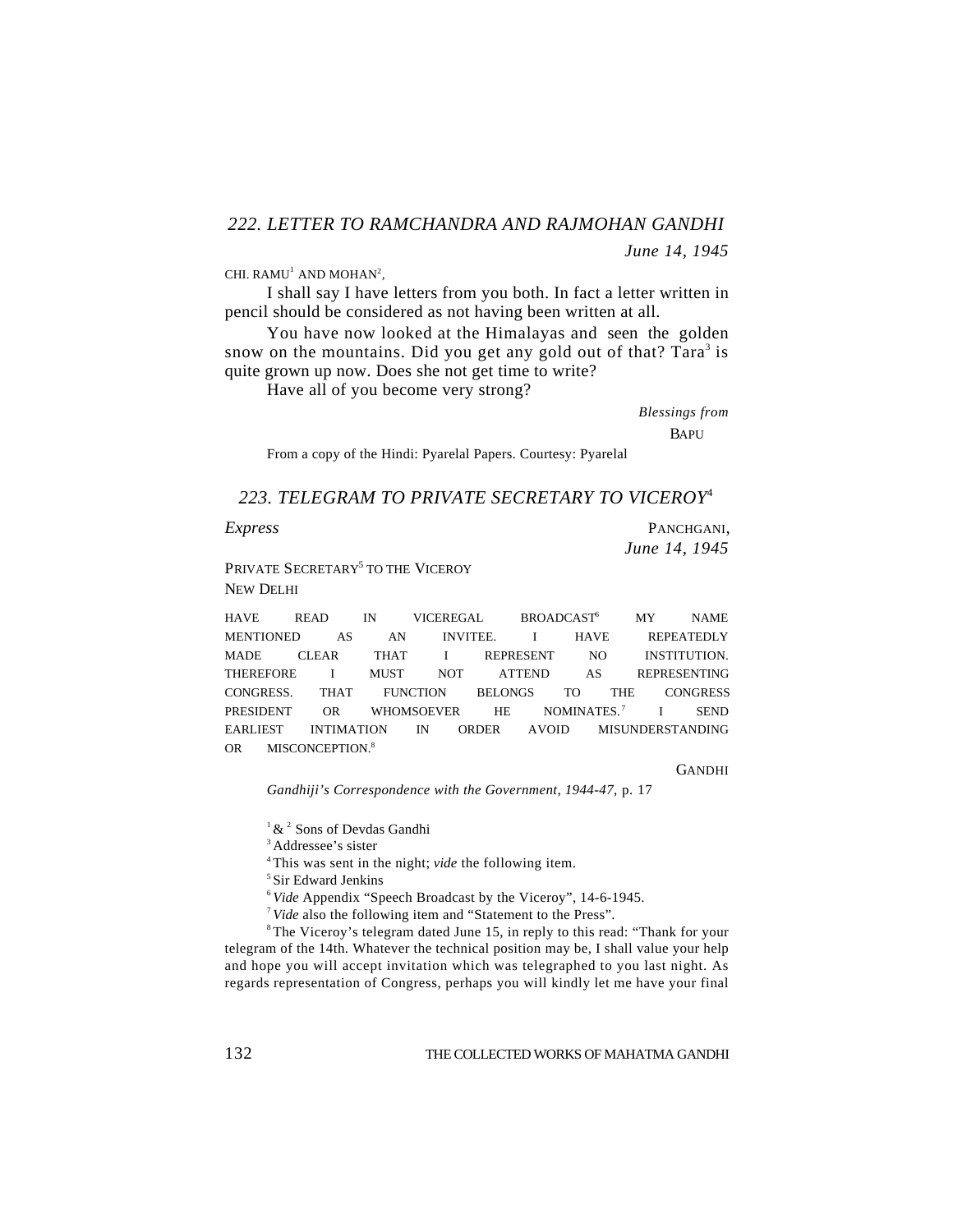## *224. TELEGRAM TO LORD WAVELL*

*Express* PANCHGANI, *June 15, 1945*

H. E. VICEROY NEW DELHI

 $RECEIVED$   $KIND$   $WIRE<sup>1</sup>$   $OF$   $INVITATION$ . FOR REA-SONS GIVEN IN MY WIRE<sup>2</sup> SENT YOU LAST NIGHT I HAVE NO PLACE IN YOUR CONFERENCE. AS AN INDIVIDUAL I CAN ONLY TENDER ADVICE. MAY I THEN SAY THAT THERE ARE NO CASTE AND CASTE-LESS HINDUS WHO ARE AT ALL POLITICALLY MINDED. THEREFORE THE WORD RINGS UNTRUE AND OFFENSIVE. WHO WILL REPRESENT THEM AT YOUR TABLE? NOT CONGRESS WHICH SEEKS TO REPRE-SENT WITHOUT DISTINCTION ALL INDIANS WHO DESIRE AND WORK FOR INDEPENDENCE. HENCE THE EXIST-ENCE OF HINDU MAHASABHA CLAWING TO REPRESENT HINDUS AS SUCH. I APPREHEND THAT EVEN THAT BODY WILL DISCLAIM REPRESENTING CASTE HINDUS. MOREOVER BROADCAST<sup>3</sup> SEEMS RIGOROUSLY TO EXCLUDE USE OF WORD INDEPENDENCE. ACCORDINGLY IT SEEMS TO ME TO DEMAND REVISION TO BRING IT IN LINE WITH MODERN INDIAN THOUGHT. I SUGGEST PUBLICATION OF OUR WIRES.<sup>4</sup>

GANDHI

*Gandhiji's Correspondence with the Government, 1944-47*, p. 18

views after further consideration and any consultation you think necessary. I know you will appreciate the importance and difficulty of the task I have undertaken and do all you can to help."

 $<sup>1</sup>$  After the broadcast speech, the Viceroy had, in a telegram dated June 14 to</sup> Gandhiji, repeated the offer for discussion and also suggested a preliminary talk between them on June 24 at 3 p. m. at Viceregal Lodge. He concluded the telegram saying, he had "arranged to make a bungalow called 'Amsbell' available" to Gandhiji, hoping that he would accept the invitation.

<sup>2</sup>*Vide* the preceding item.

<sup>3</sup>*Vide* Appendix "Speech broadcast by the Viceroy", 14-6-1945.

<sup>&</sup>lt;sup>4</sup> For the addressee's reply, vide Appendix "Telegram from Lord Wavell", 16-6-1945.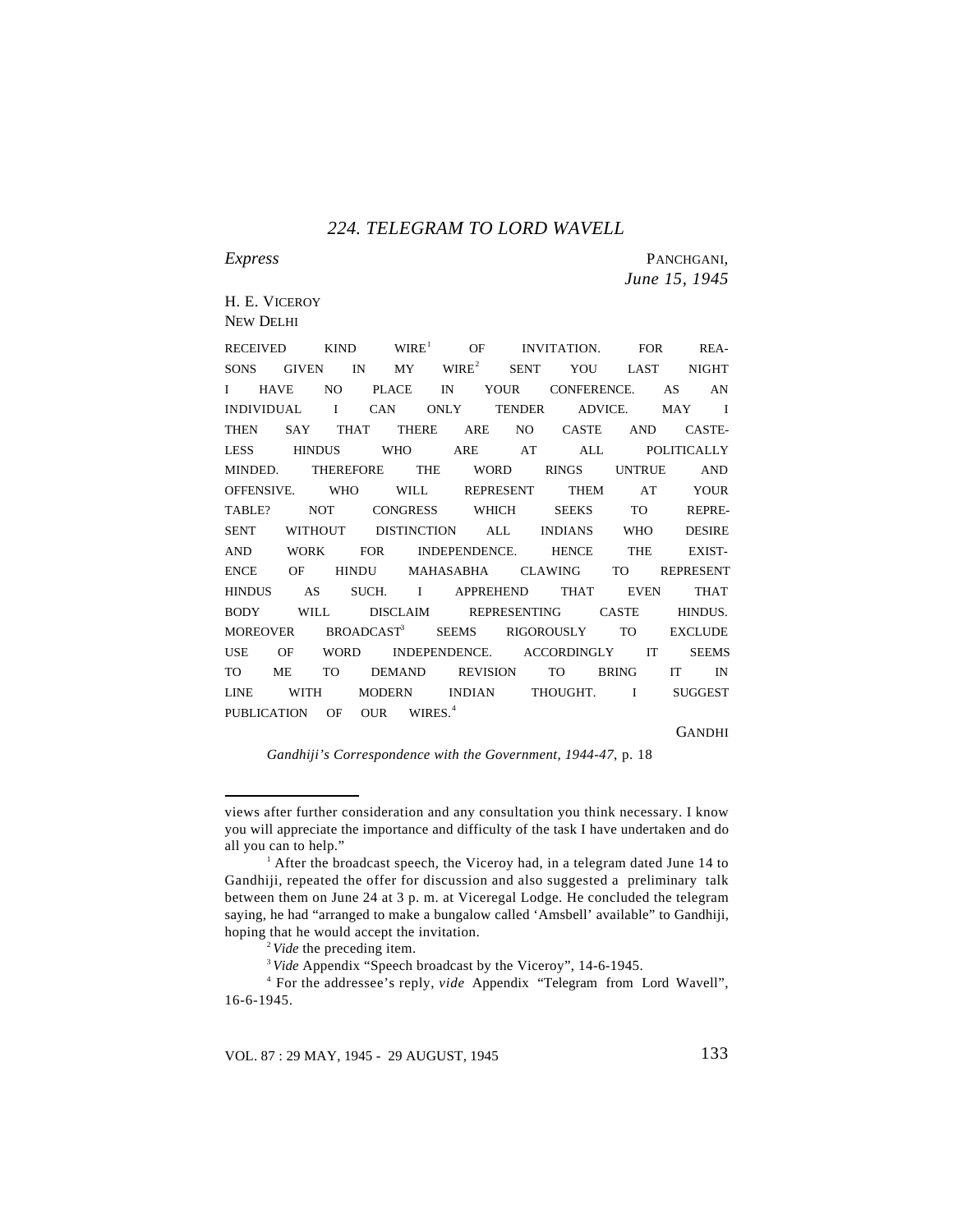#### *225. LETTER TO JAGANNATHDAS*<sup>1</sup>

PANCHGANI, *June 15, 1945*

All handicraft or arts which can be worked in village homes can be and should be taught even though the products of such crafts and arts may be and can only be profitably used for city people.

Thus carpentry, joinery, drawing, painting, sculpture, bricklaying, scientific washing etc., have their proper place in the institute. These should not be taught merely mechanically. But the why and the wherefore should be explained to the pupils, so that their intellect is fully drawn out and disciplined in the act of learning and working the respective crafts and arts. Thus they should be educated morally and intellectually through these.

Secondly, if the first is carried out to the letter and in the spirit, the whole institution must be self-supporting through the sales of work turned out. For, in it there would be little or no overhead charge, the idea being to man the insitution from top to bottom through its erstwhile pupils, now turned experts in their respective departments.

M. K. GANDHI

From a copy: Pyarelal Papers. Courtesy: Pyarelal

#### *226. NOTE TO VALLABHBHAI PATEL*<sup>2</sup>

PANCHGANI, *June 15, 1945*

I have thought about your diet. I am of the view that you should not eat anything fibrous. Hence, among vegetables you should eat gourd and similar other things in which there would be very little of indigestible matter. The main diet should consist of milk, glucose,honey and, if you can digest it, butter. I think even vegetables with seeds such as brinjals, tomatoes, should be avoided. They have sent me from Coimbatore yeast made from *bajra,* which may be good. The point is that you should eat only such food as will not impose a burden on your intestines, and only a small quantity at a

<sup>1</sup>Of Harijan Industrial School

 $2$  In the source, Manibehn Patel explains: "Vallabhbhai was released from Yeravda Jail on June 15, 1945, in the morning. He left by car and reached Panchgani to see Gandhiji at about 11.30 a.m. Gandhiji was observing silence.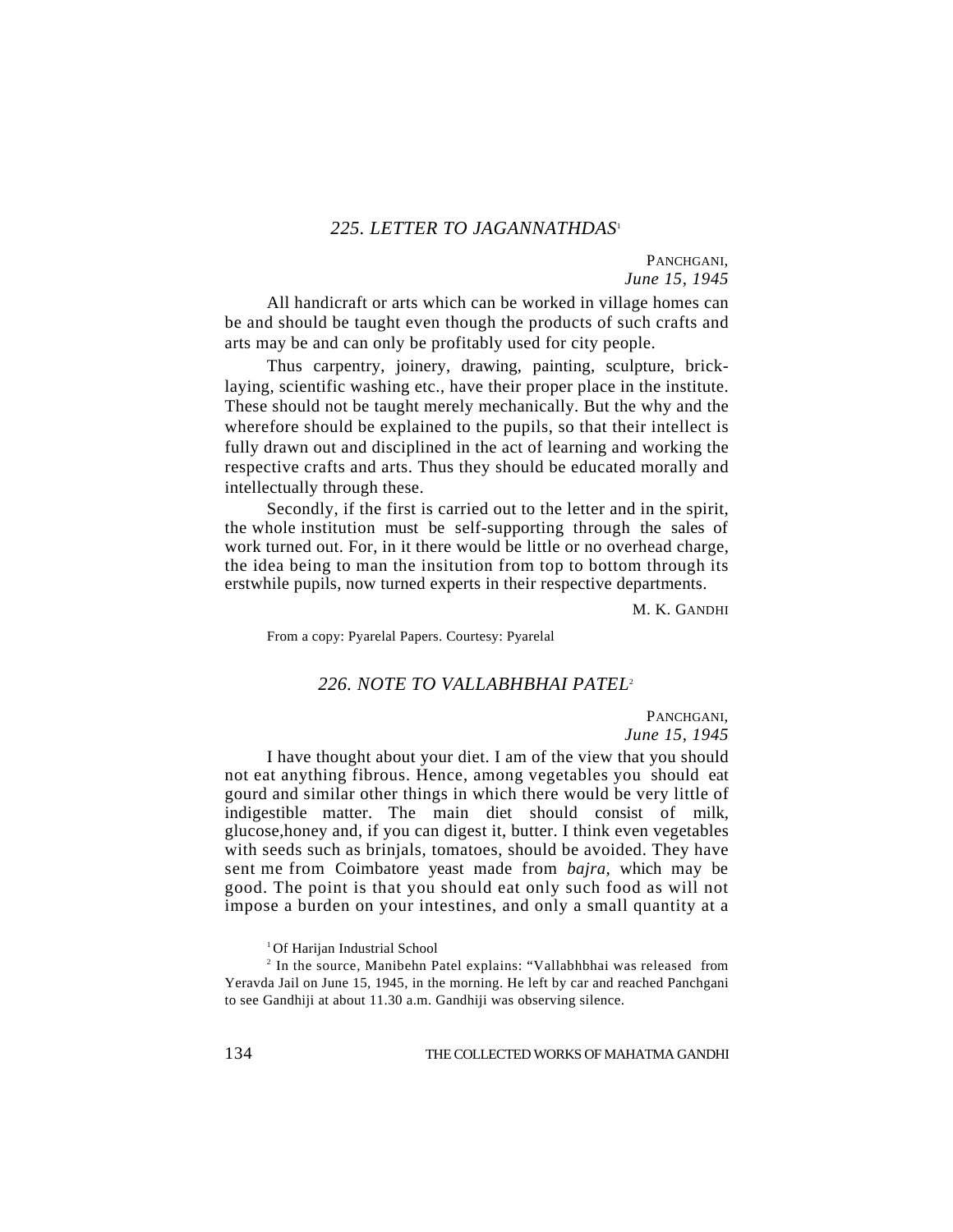time. It does not matter if you eat four times a day. You should have hip-baths, both warm and cold. Stretching your whole body in the tub may also help. This does not of course mean that the doctors should not exa-mine you or make suggestions. They give no thought to the problem of diet.

[From Gujarati] *Bapuna Patro-2: Sardar Vallabhbhaine*, pp. 279-80

#### *227. STATEMENT TO THE PRESS*

PANCHGANI, *June 15, 1945*

On the purely political aspect of the Viceregal statement<sup>1</sup> I prefer to say nothing, now that the members of the Working Committee of the Congress are free. I can only give them my advice and it is they who have to shape the policy of the Congress and speak and act with authority.

As soon as I read the broadcast I sent a wire<sup>2</sup> to His Excellency the Viceroy drawing his attention to the fact that I have no *locus standi* as the "recognized representative of the Congress". That function belongs to the President of the Congress or whoever may be appointed to represent the Congress on a particular occasion.

For several years I have acted unofficially as an adviser to the Congress whenever required. The public will remember that I went with the same unrepresentative character for my talks<sup>3</sup> with Qaid-e-Azam Jinnah; and I can take up no other position with the British Government, in this instance represented by the Viceroy.

There is one expression in the Viceregal broadcast which certainly offends my ear and, I hope, will offend that of every politically minded Hindu. I refer to the expression "caste Hindus". I claim that there is no such person, speaking politically, as a "caste Hindu",let alone the Congress which seeks to represent the whole of India which is yearning after political independence.<sup>4</sup>

Does Veer Savarkar or Dr. Shyama Prasad or Dr. Moonje of the Hindu Mahasabha represent caste Hindus?

Do they not represent all Hindus without distinction of caste?

<sup>2</sup>This was sent to Private Secretary to the Viceroy, *vide* "Telegram to Private Secretary to the Viceroy", 14-6-1945.

<sup>&</sup>lt;sup>1</sup> Vide Appendix " Speech broadcast by the Viceroy", 14-6-1945.

<sup>&</sup>lt;sup>3</sup> In September 1944.

<sup>4</sup>*Vide* also "Telegram to Lord Wavell", 15-6-1945.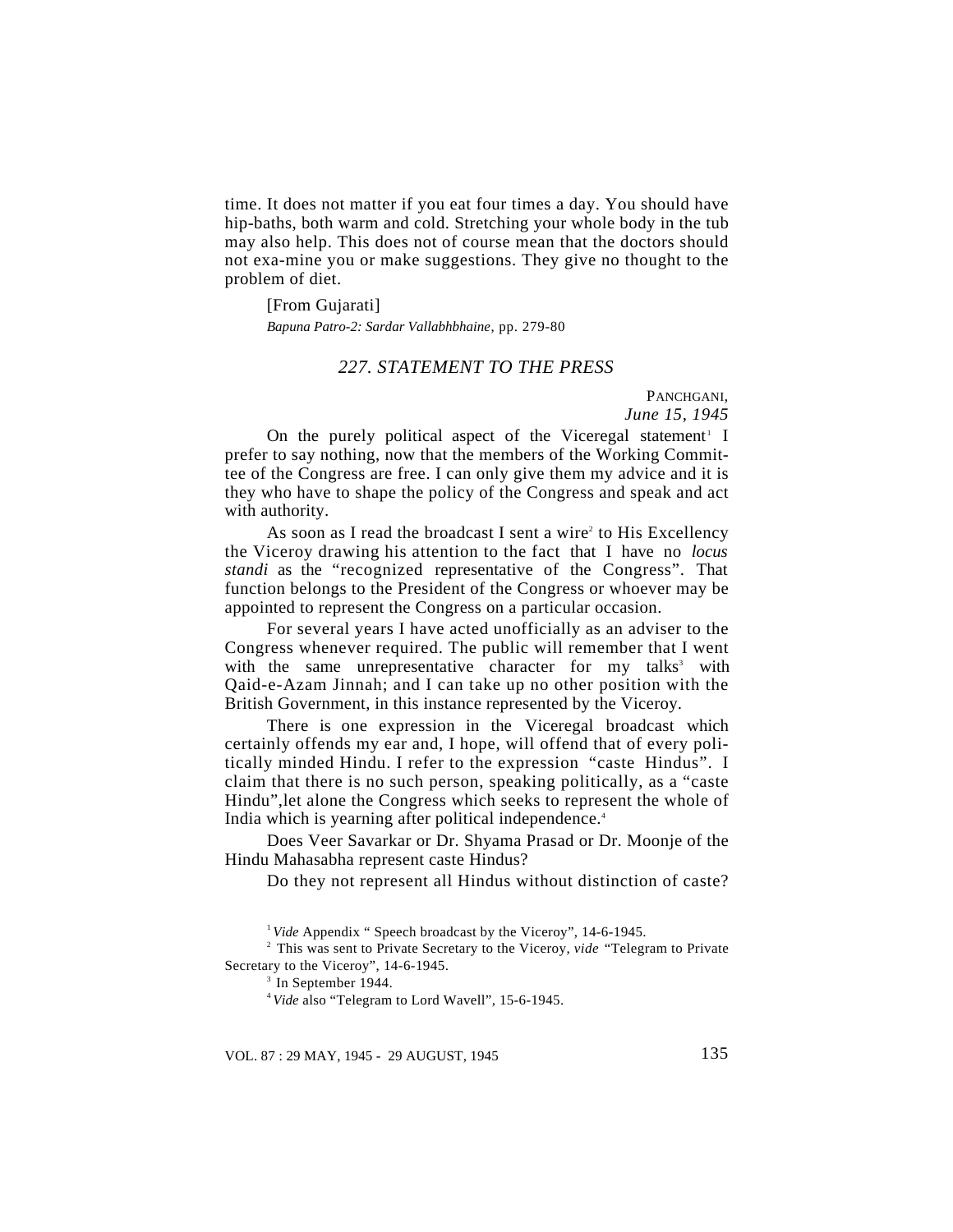Do they not include the so-called untouchables? Do they themselves claim to be caste Hindus? I hope not.

Of all politically minded Hindus, I know that even the revered Pandit Malaviyaji, though he observes caste distinctions, will refuse to be called a caste Hindu, as distinguished from the other Hindus.

The modern tendency in Hinduism is to abolish all caste distinctions and this I maintain in spite of my knowledge of reactionary elements in Hindu society.

I can only hope, therefore, that H. E. the Viceroy has alloowed himself to make use of the expression in utter ignorance. I want to acquit him of knowingly wounding the susceptibilities of Hindu society or dividing it.

I would not have dwelt on this matter but for the fact that it touches the political mind of Hindus in its sensitive spot and carries with it political repercussions.

The proposed conference can do much useful work if it is put in its proper political setting and is at the very outset rendered immune from any fissiparous tendency.

Undoubtedly all invitees might appear as Indians conjointly bent on achieving India's natural goal and not as persons representing several sections of Indian society.

That is how I have viewed Bhulabhai-Liaqat Ali understanding<sup>1</sup> which I suppose laid the foundation for the forthcoming Viceregal conference.

Shri Bhulabhai Desai's proposal has no such colouring as the Viceregal broadcast would seem to have. I am not ashamed of the part I have played in advising<sup>2</sup> Shri Bhulabhai Desai when he consulted me about his proposal.

Shri Bhulabhai Desai's proposal, as I understood it, attracted me as one interested in solving the communal tangle, and I assured him that I would use my influence with the members of the Working Committee and give my reasons for acceptance of his proposal and

I have no doubt that if both parties to the proposal correctly represent their constituents and have independence of India as their common goal, things must shape well. At this point I must stop and the Working Committee has to take up the thread. It is for its members to declare the Congress mind on the impending questions.

*The Bombay Chronicle,* 16-6-1945

<sup>&</sup>lt;sup>1</sup> Vide Appendix "Desai-Liaqat pact".

<sup>2</sup>*Vide* "Silence-day note to Bhulabhai Desai", 11-6-1945.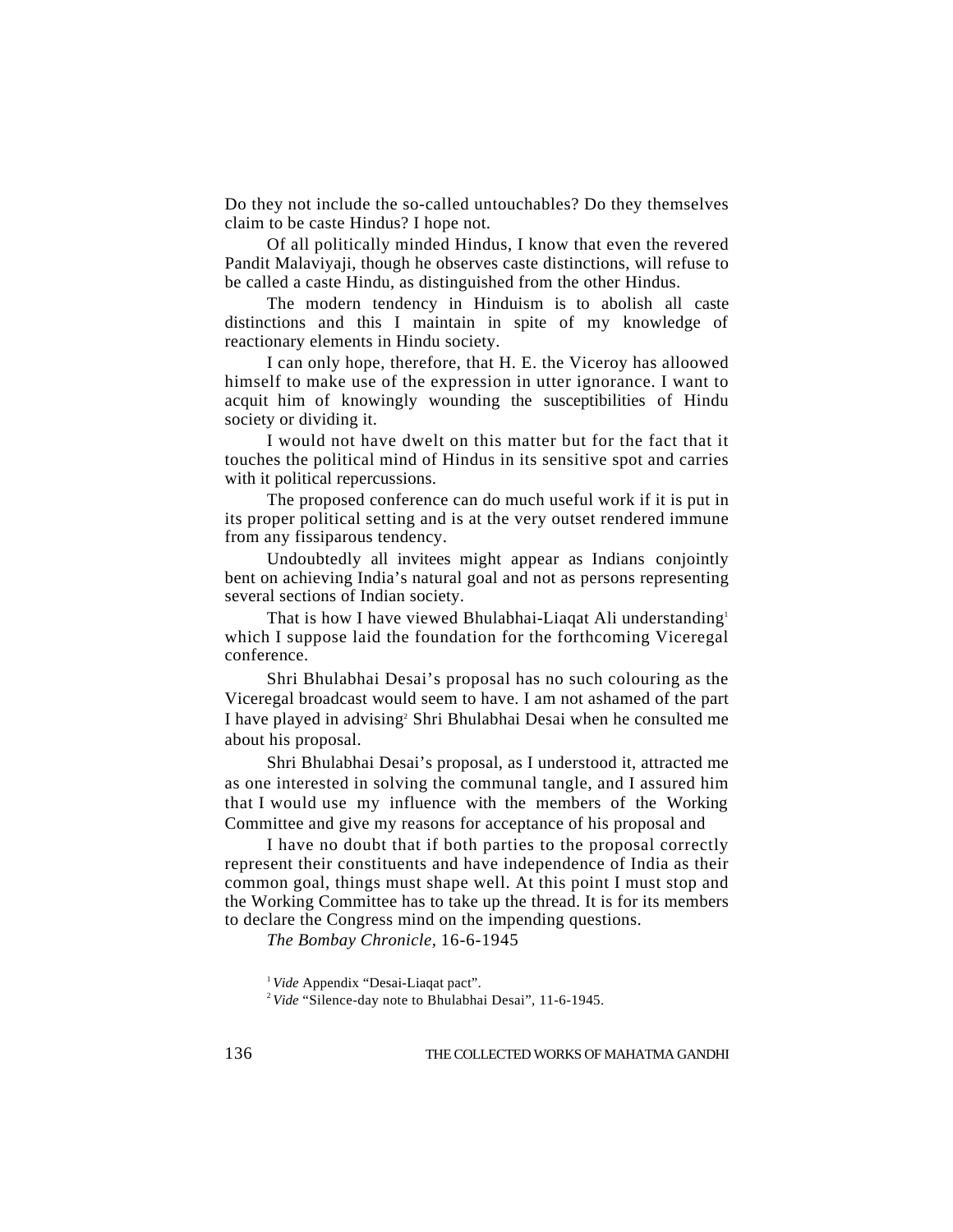# *228. TELEGRAM TO LORD WAVELL Express* PANCHGANI,

|                                  |                                          |                                |                                                               |                  |             |                        | June 16, 1945               |  |  |  |  |  |
|----------------------------------|------------------------------------------|--------------------------------|---------------------------------------------------------------|------------------|-------------|------------------------|-----------------------------|--|--|--|--|--|
|                                  | H. E. VICEROY                            |                                |                                                               |                  |             |                        |                             |  |  |  |  |  |
| <b>NEW DELHI</b>                 |                                          |                                |                                                               |                  |             |                        |                             |  |  |  |  |  |
| IN<br>POSTING                    | <b>REPLY</b><br>LETTER <sup>2</sup> .    | <b>YOUR</b>                    | <b>KIND</b>                                                   | <b>WIRE</b>      | <b>OF</b>   | YESTERDAY <sup>1</sup> | AM                          |  |  |  |  |  |
|                                  |                                          |                                |                                                               |                  |             |                        | <b>GANDHI</b>               |  |  |  |  |  |
|                                  |                                          |                                | Gandhiji's Correspondence with the Government, 1944-47, p. 19 |                  |             |                        |                             |  |  |  |  |  |
| 229. TELEGRAM TO J. B. KRIPALANI |                                          |                                |                                                               |                  |             |                        |                             |  |  |  |  |  |
|                                  |                                          |                                |                                                               |                  |             |                        | PANCHGANI,                  |  |  |  |  |  |
| <i>Express</i>                   |                                          |                                |                                                               |                  |             |                        | June 16, 1945               |  |  |  |  |  |
| <b>KARACHI</b>                   | <b>ACHARYA KRIPALANI</b><br>CARE "HINDU" |                                |                                                               |                  |             |                        |                             |  |  |  |  |  |
| SARDAR <sup>3</sup>              | DEO <sup>4</sup>                         | HERE.                          | <b>HOPE</b>                                                   | YOU              | <b>WELL</b> | <b>AND</b>             | COMING.                     |  |  |  |  |  |
|                                  |                                          |                                |                                                               |                  |             |                        | <b>BAPU</b>                 |  |  |  |  |  |
|                                  |                                          |                                | From a copy: Pyarelal Papers. Courtesy: Pyarelal              |                  |             |                        |                             |  |  |  |  |  |
|                                  |                                          |                                | 230. TELEGRAM TO ABUL KALAM AZAD                              |                  |             |                        |                             |  |  |  |  |  |
| <i>Express</i>                   |                                          |                                |                                                               |                  |             |                        | PANCHGANI,<br>June 16, 1945 |  |  |  |  |  |
|                                  |                                          | <b>MAULANA ABUL KALAM AZAD</b> |                                                               |                  |             |                        |                             |  |  |  |  |  |
| <b>BALLYGUNGE</b>                |                                          |                                |                                                               |                  |             |                        |                             |  |  |  |  |  |
| <b>HOPE</b>                      | YOU                                      | WELL.                          | <b>SUGGEST</b>                                                | EARLY            |             | <b>MEETING</b>         | WORK-                       |  |  |  |  |  |
| <b>ING</b><br>DEO                | <b>COMMITTEE</b><br>AGREE.               |                                | BOMBAY.                                                       | <b>ADVERTISE</b> |             | DATE.                  | <b>SARDAR</b>               |  |  |  |  |  |

GANDHI

From a copy: Pyarelal Papers. Courtesy: Pyarelal

<sup>1</sup> Vide 5th footnote of "Telegram to Private Secretary to Viceroy", 14-6-1945. <sup>2</sup> Vide "Letter to Lord Wavell", 16-6-1945.

<sup>3</sup> Vallabhbhai Patel and Shankarrao Deo, who were discharged on June 15 from Yeravda Prison

4 *ibid*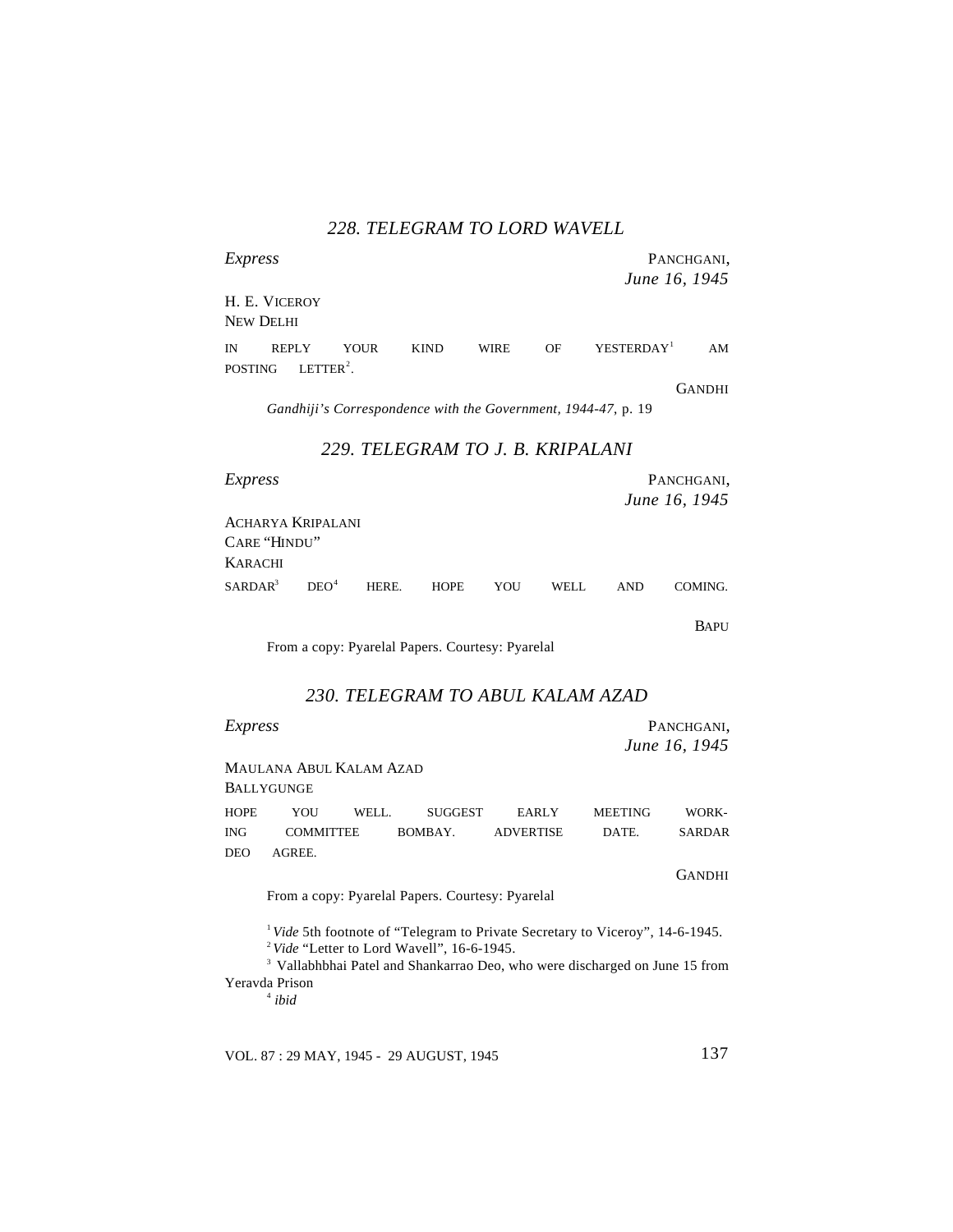## *231. TELEGRAM TO JAWAHARLAL NEHRU*

*Express* PANCHGANI, *June 16, 1945*

PANDIT JAWAHARLAL NEHRU KHALI (NAINITAL)

YOUR  $WIRE^1$ . EARLY MEETING WORKING COMMITTEE NECESSARY. SUGGEST FIX BOMBAY ANNOUNCE DATE. SARDAR DEO AGREE. HOPE YOU MAULANA SAHEB NARENDRADEV WELL.

**BAPU** 

From a copy: Pyarelal Papers. Courtesy: Pyarelal

## *232. TELEGRAM TO RAJENDRA PRASAD*

'DILKHUSHA', PANCHGANI, *June 16, 1945* BABU RAJENDRA PRASAD SADAQAT ASHRAM PATNA WHEN COMING? SARDAR DEO JAIRAMDAS MEHMUD HERE. HOPE YOU ARE WELL. **BAPU** 

From a copy: Pyarelal Papers. Courtesy: Pyarelal

#### *233. TELEGRAM TO PASHABHAI PATEL*

*June 16, 1945*

PASHABHAI PATEL CARE POWERFARM BARODA

CAN NOW PAY SARDAR AGREES. BLESSINGS.

**BAPU** 

From a copy : Pyarelal Papers. Nehru Memorial Museum and Library. Courtesy : Beladevi Nayyar and Dr. Sushila Nayyar

<sup>1</sup>Dated June 15, it read: "Going Khali. Tomorrow Nainital. Reaching Allah bad Monday evening."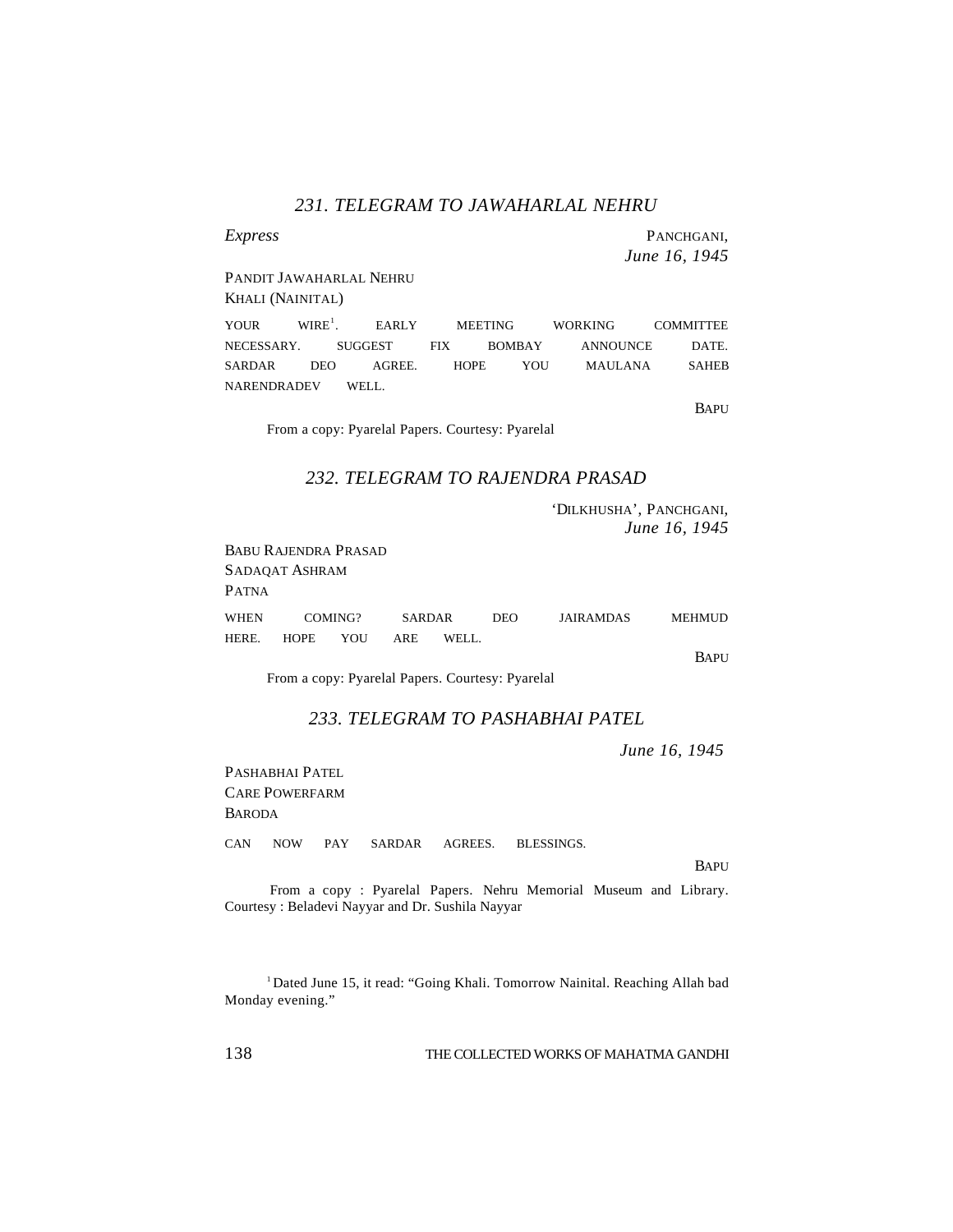#### *234. LETTER TO LORD WAVELL*

'DILKHUSHA', PANCHGANI, *June 16, 1945*

DEAR FRIEND,

I thank you for your telegram<sup>1</sup> of yesterday received at 3.45 p.m. My second telegram<sup>2</sup>, acknowledging your kind telegraphic invitation, evidently crossed yours. I am sending you this letter in reply, instead of wiring, because I am anxious that you should understand my position thoroughly. However, I am sending you a wire<sup>3</sup> intimating the despatch of this letter. For ready reference, I am enclosing herewith a copy of my Press message<sup> $4$ </sup> which was issued yesterday in the morning. I would like you to go through it.

While it is true that my position is technical, the reality of it is truer. My official and legal connection with the Congress was deliberately, and with the consent of the All-India Congress Committee, severed<sup>5</sup> in order to enable me all the better to serve the common cause. This position therefore cannot be changed at will. In the forthcoming official conference, I can have no official position. My presence in it will change the official colour, unless I become an official representative of the Congress. But if you think that my helpis desirable and that without being a member of the conference I am likely to be useful, I shall make it a point to be at your service before and even during the conference proceedings, assuming, of course, that the Working Committee wishes likewise.

I want to cite an analogy. You may have known the late Deenabandhu, as C. F. Andrews was affectionately called by us. He severed his official connection with the Cambridge Mission and the Church in order to serve religion, India and humanity better. The position he occupied as a valuable link between India and England, whether official or non-official and, between all classes and parties, grew as days went. If I can, I would love to occupy such a position. It may never come to me. Man can but try.

<sup>&</sup>lt;sup>1</sup> Vide 5th footnote, "Telegram to Privte Secretary to Viceroy", 14-6-1945.

<sup>&</sup>lt;sup>2</sup> Vide "Telegram to Lord Wavell", 15-6-1945.

<sup>&</sup>lt;sup>3</sup> Vide "Telegram to Lord Wavell", 16-6-1945.

<sup>4</sup>*Vide* "Statement to the Press", 15-6-1945*.*

 $<sup>5</sup>$  In October 1934.</sup>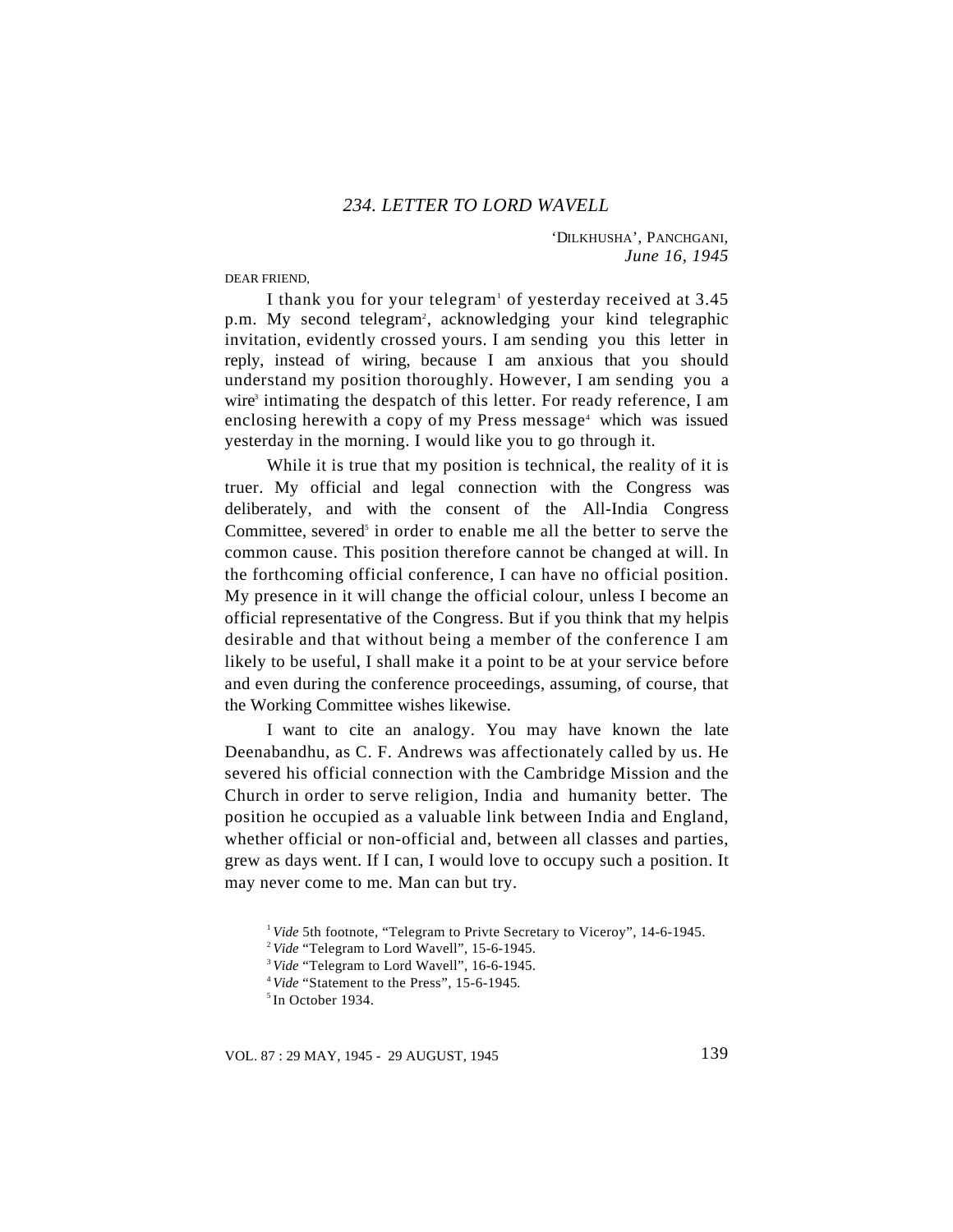You have suggested further consideration and consultation, both of which I have done. I am within an easy distance of Yeravda Central prison, where Sardar Vallabhbhai Patel and Shri Shankarrao Dev were recently transferred from Ahmednagar Fort. Almost immediately after their discharge from the jail yesterday they motored to Panchgani and are still with me. I have shown them all the necessary papers and they concur with me in what I am writing.

In the task you have undertaken, of which I fully appreciate the difficulty and delicacy, you certainly need the assistance and goodwill of all the parties. The Congress help you naturally cannot have without the Congress being officially represented at your table. The first and also perhaps the main purpose of the discharge of the remaining members of the Working Committee will be frustrated unless you secure the presence at your table of the President of the Congress or whomsoever he and his Committee may appoint for the purpose. If my supposition is correct, my immediate advice is that you should invite the President of the Congress. I expect that the ban on the Congress had been or will be lifted to the extent it still exists.<sup>1</sup>

 $I$  *am Yours sincerely,* Enclosure: 1 M. K. GANDHI

H. E. THE VICEROY THE VICEROY'S HOUSE NEW DELHI *Gandhiji's Correspondence with the Government, 1944-47*, pp. 19-20

#### *235. LETTER TO LILAMANI*

PANCHGANI, *June 16, 1945*

MY DEAR LILAMANI,

You remember sitting on my lap years ago when I was with you in the Golden Threshold? Now you are too big to sit on my lap. But if I was by your side, I would lift your head and put it in my lap and

<sup>&</sup>lt;sup>1</sup> Acknowledging this telegraphically on June 17, the Viceroy said: "I understand your position. I am looking forward to seeing you on 24th and hope means may be found for you to take part in proceedings of the conference. I shall be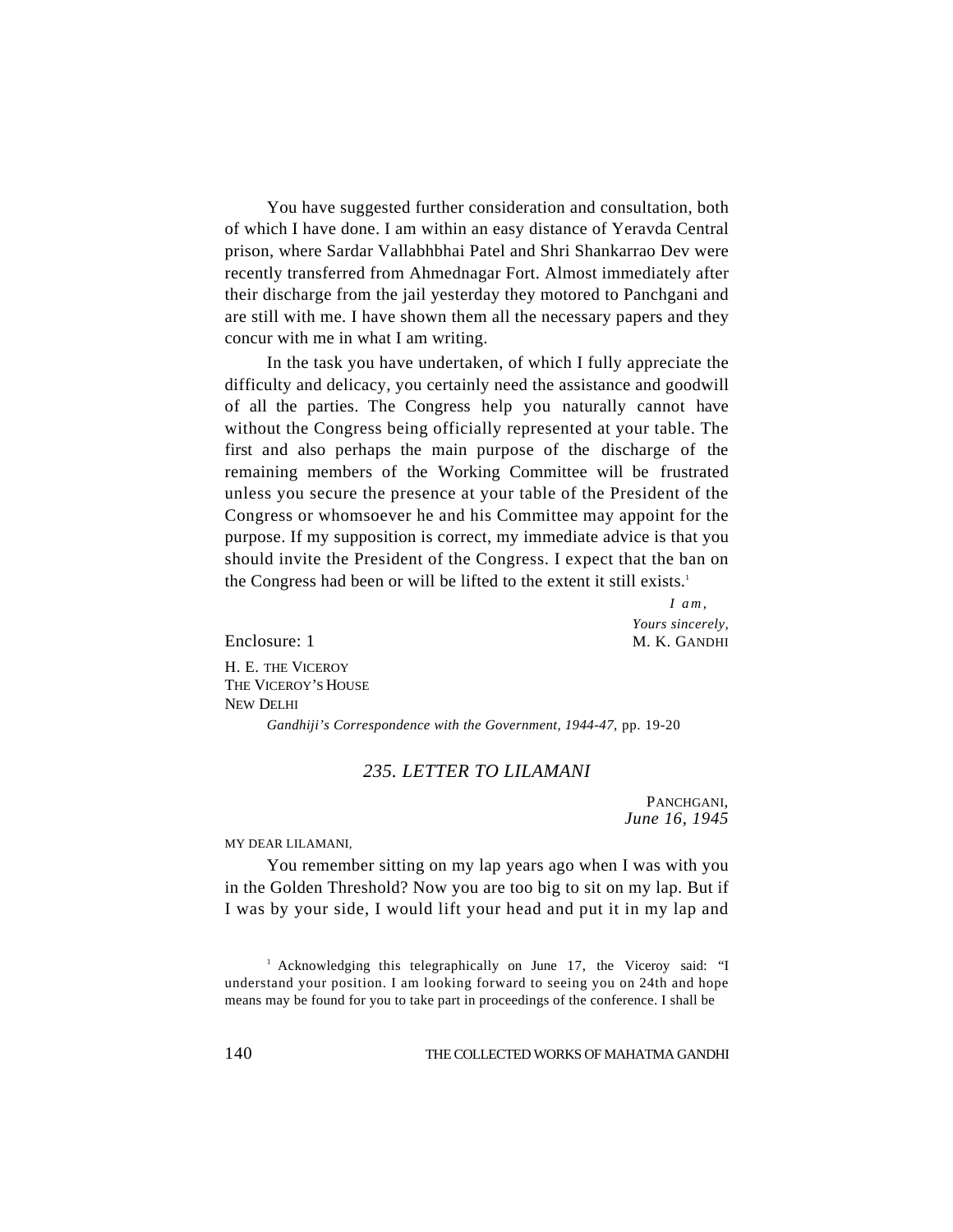never leave it till you promised that you would literally obey all medical instructions. Your pupils would want you but your recently bereaved mother wants you most. Say 'Yes' for her sake and live on.

Love.

**BAPU** 

From a copy: Pyarelal Papers. Courtesy: Pyarelal. Also *Mahatma Gandhi—The Last Phase,* Vol. I, Book One, p. 111

#### *236. LETTER TO SAROJINI NAIDU*

PANCHGANI, *June 16, 1945*

MY DEAR SINGER,

I am not the nicest kind of or any mahatma. But I know I am a nice father and hence my heart goes out to the nice mother that you are.

Here is a note<sup>1</sup> for Lilamani. I hope she will live for you, if not for others. Do keep me informed of L's progress.

I take very little interest in the passing show you refer to. Love to yourself.

**SPINNER** 

SHRI SAROJINI DEVI NAIDU HYDERABAD (DECCAN)

From a copy: Pyarelal Papers. Courtesy: Pyarelal. Also *Mahatma Gandhi—The Last Phase,* Vol. I, Book One, p. 111

grateful if you will communicate the following message to Maulana Abul Kalam Azad from me: 'I invite you to attend or nominate duly authorized representative to attend conference at Viceregal Lodge, Simla, at 10.30 a.m. on Monday, 25th June. Accommodation will be arranged for representative if required.' I have not released your letter or this telegram to the Press, but have no objection to their being published."

<sup>&</sup>lt;sup>1</sup>*Vide* the preceding item.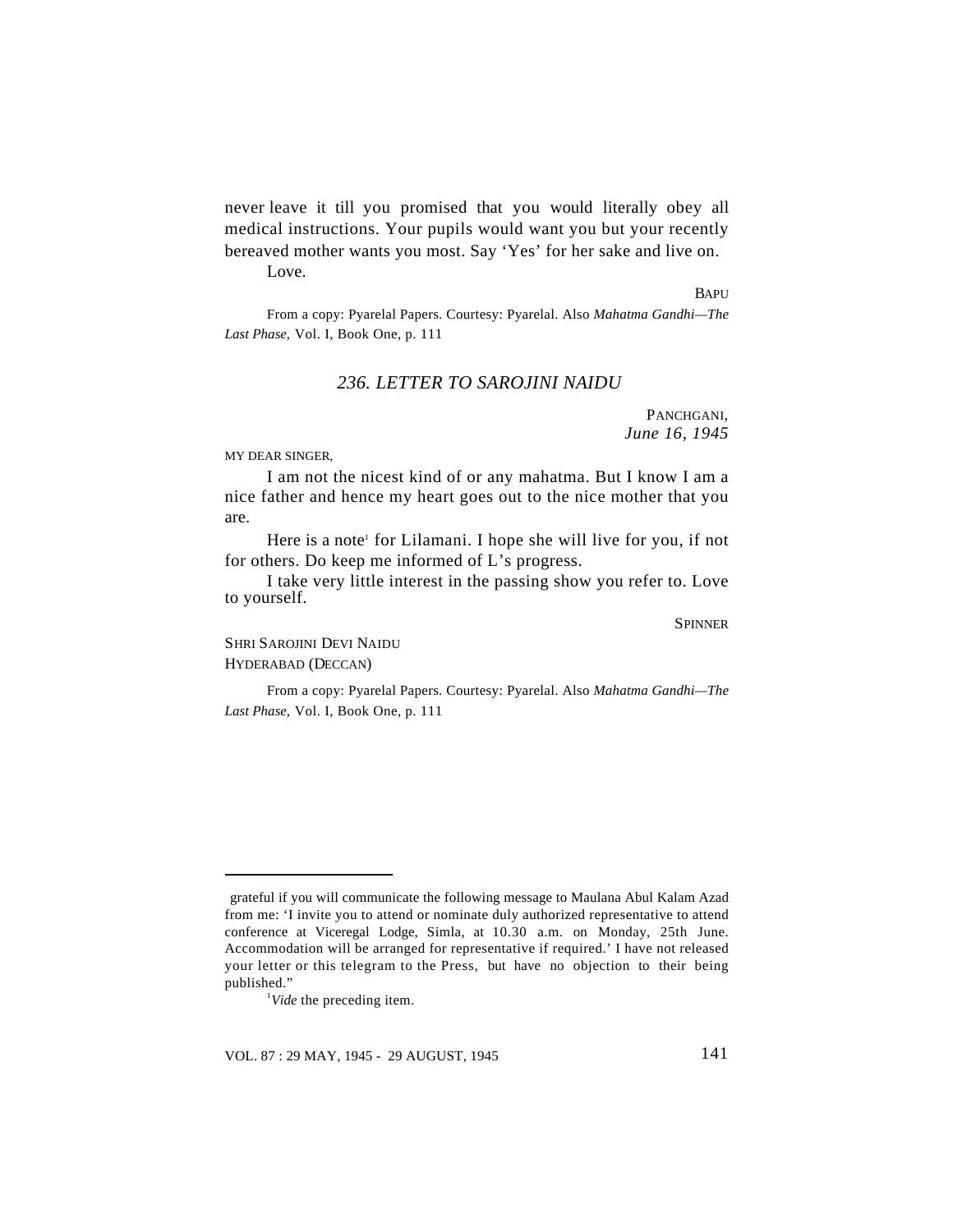#### *237. NOTE TO AMRIT KAUR*

PANCHGANI. *June 16, 1945*

This is a good letter. But how simple Maude Royden Shaw is! When one is under the influence of morphia, one has such dreams? But are they worth any thought? Yet it sustains this good soul! Such is the power of imagination.

Love.

**BAPU** 

From a copy: Pyarelal Papers. Courtesy: Pyarelal

#### *238. LETTER TO K. M. MUNSHI*

PANCHGANI*, June 16, 1945*

BHAI MUNSHI,

Your letter of the 11th was received today. I have carefully gone through everything you say. Sardar, Deo, Jairamdas and Dr. Mahmud are here. I showed your letter to them also. The letter is clear. Think over what I have done and watch what I am doing. If you wish to caution me any time, you may unhesitatingly do so. I would even go further and say that there would be no harm even if you wrote to newspapers. It would be better, of course, to observe silence if you were not definite in your views.

I am glad that all of you are taking complete rest.

*Blessings from*

**BAPU** 

From a copy of the Gujarati: G. W. 7688. Courtesy: K. M. Munshi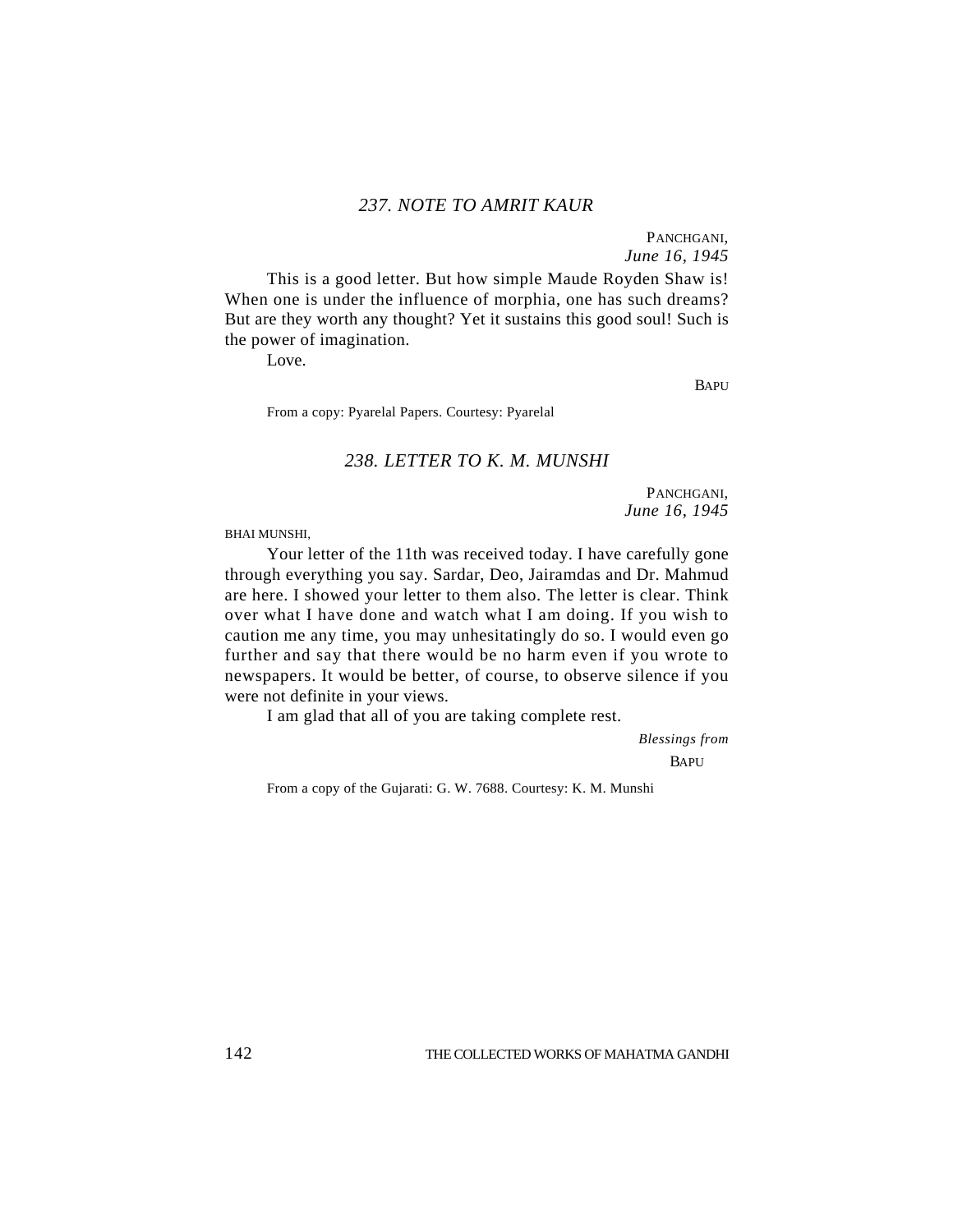#### *239. LETTER TO ANAND T. HINGORANI*

*June 16, 1945*

CHI. ANAND,

Why the question when you will meet Vidya? Were you attached to Vidya's body? It had got to perish. If it was to the *atman,* then the *atman* is immortal. Shake off your sleep, wake up and you will see that Vidya is already with you.

> *Blessings from* **BAPU**

From a microfilm of the Hindi. Courtesy: National Archives of India and Anand T. Hingorani

#### *240. LETTER TO KULSUM SAYANI*

PANCHGANI, *June 16, 1945*

BETI KULSUM,

To whom should I write? Where is the time? And yet how can I say 'No' to you? This is my message:

I like the mission of *Rahbar* to unite Hindi and Urdu. May it succeed. —M. K. Gandhi

> *Blessings from* BAPU

SHRI KULSUM SAYANI RUPA VILA CUMBALLA HILL, BOMBAY

From a copy of the Hindi: Pyarelal Papers. Courtesy: Pyarelal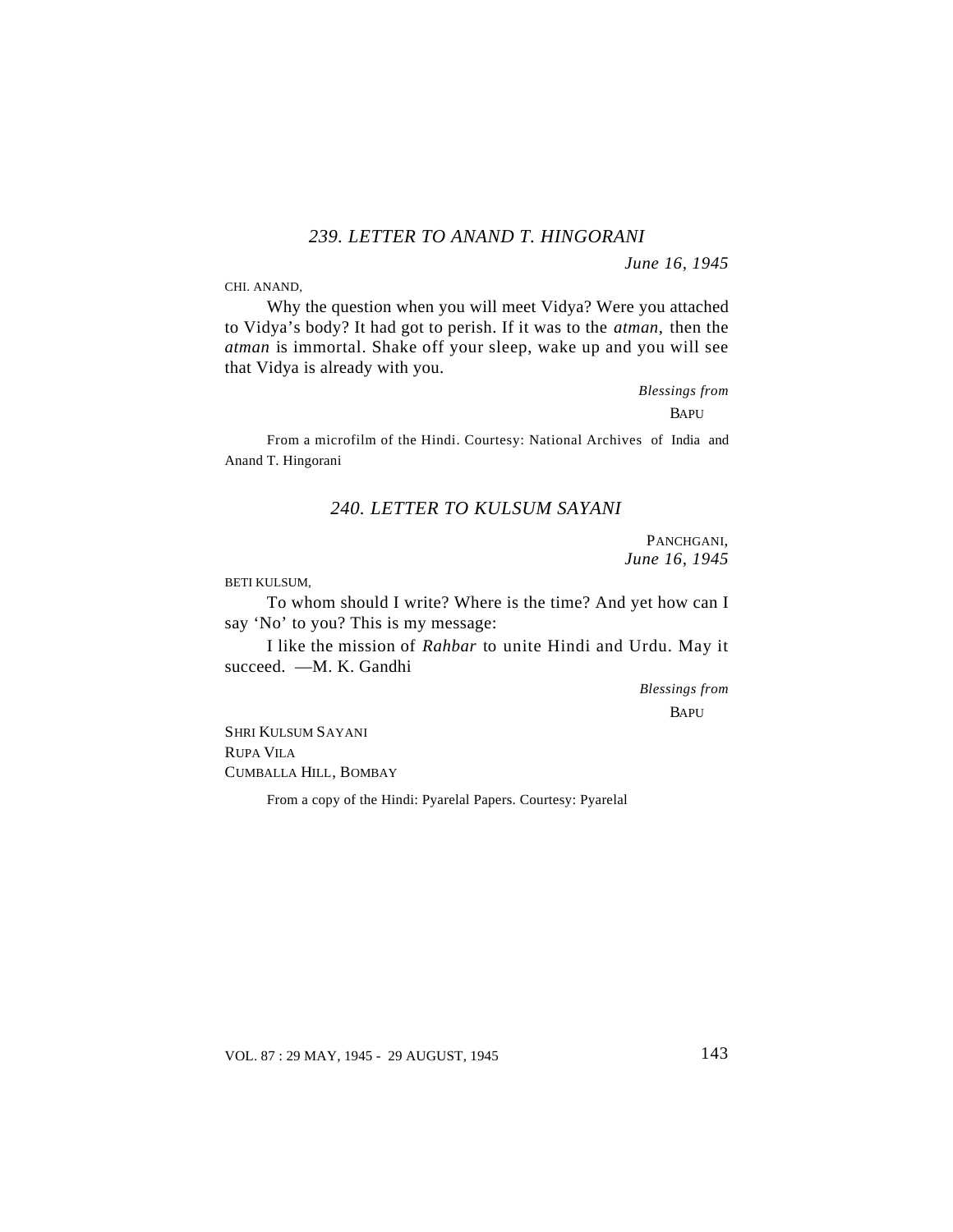## *241. LETTER TO PARMANAND*

PANCHGANI, *June 16, 1945*

#### BHAI PARMANAND,

I have your letter. It is good that you have developed such great faith in truth and ahimsa. Remain fit, do lots of spinning and do it well, and make slivers yourself.

> *Blessings from*  M. K. GANDHI

SHRI PARMANAND C/O JAILOR, DISTRICT JAIL SULTANPUR, OUDH

From a copy of the Hindi: Pyarelal Papers. Courtesy: Pyarelal

## *242. LETTER TO SHYAMLAL*

PANCHGANI, *June 16, 1945*

BHAI SHYAMLAL,

I approve of your demand for money up to Rs. 1,000 for three months. However, you must have Bapa's and Mridulabehn's concurrence.

M. K. GANDHI

SHRI SHYAMLAL KASTURBA SMARAK NIDHI SCINDIA HOUSE BALLARD ESTATE, BOMBAY- 1

From a copy of the Hindi: Pyarelal Papers. Courtesy: Pyarelal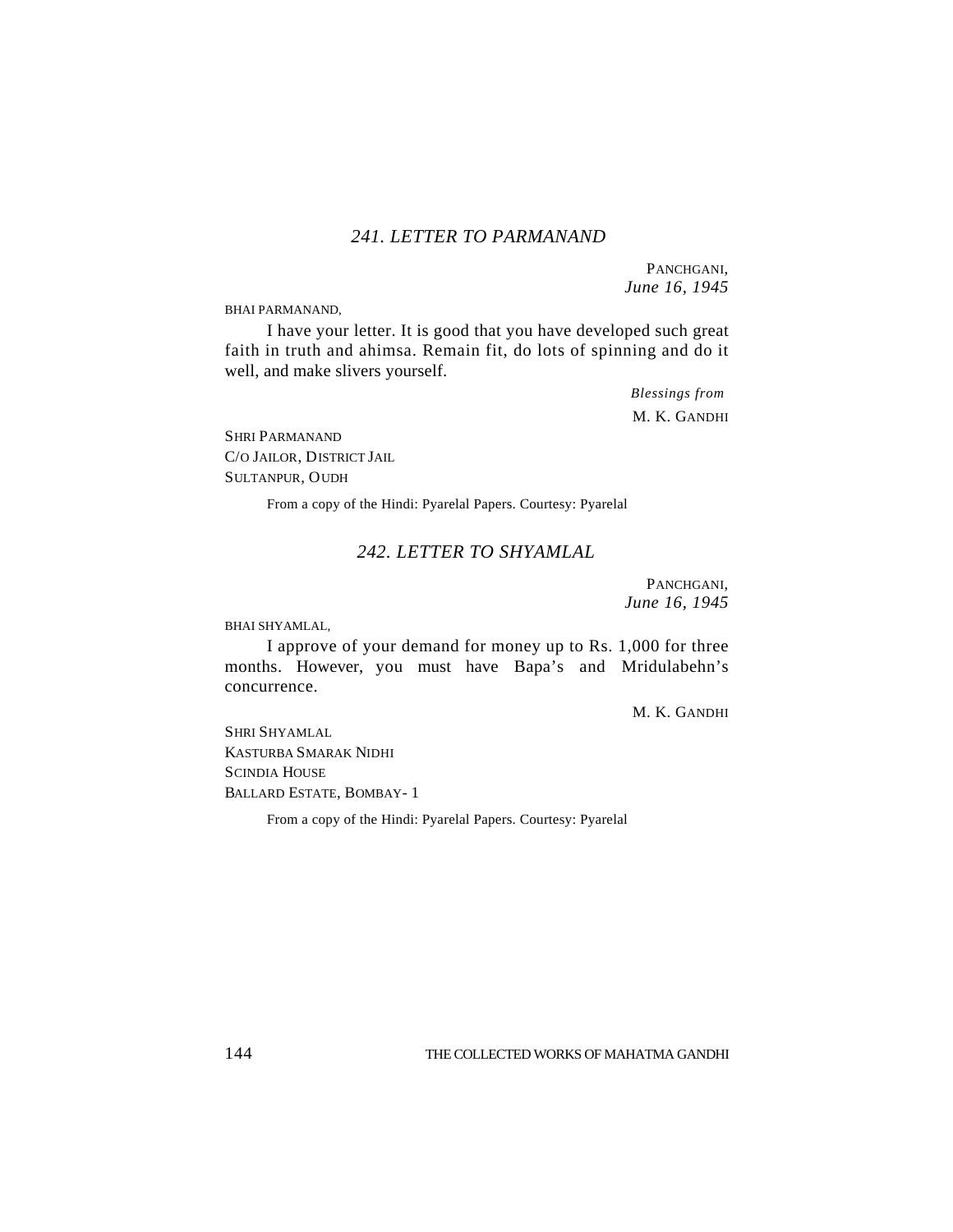## *243. TELEGRAM TO LORD WAVELL*

*Express* PANCHGANI, *June 17, 1945*

#### H. E. VICEROY

#### NEW DELHI

DEEPLY APPRECIATE YOUR WIRE<sup>1</sup> RECEIVED YESTERDAY EVENING. IN ORDER REGULARIZE PROCEDURE AND FACILITATE DESPATCH OF WORK WITHOUT DISTURBING NUMBER OF MEMBERS CONFERENCE I SUGGEST IM-MEDIATE INVITATION TO CONGRESS PRESIDENT ATTEND CONFERENCE OR DEPUTE CONGRESS NOMINEE. IF FIXITY OF PARITY BETWEEN CASTE HINDUS AND MUSLIMS UNCHANGEABLE RELIGIOUS DIVISION WILL BECOME OFFICIALLY STEREOTYPED ON EVE OF INDEPENDENCE. PERSONALLY I CAN NEVER SUBSCRIBE TO IT NOR CONGRESS IF I KNOW ITS MIND. IN SPITE OF HAVING OVERWHELMINGLY HINDU MEMBERSHIP CONGRESS HAS STRIVEN TO BE PURELY POLITICAL. I AM QUITE CAPABLE ADVISING CONGRESS TO NOMINATE ALL NON-HINDUS AND MOST DECIDEDLY NON-CASTE HINDUS. YOU WILL QUITE UNCONSCIOUSLY BUT EQUALLY SURELY DEFEAT PURPOSE OF CONFERENCE IF PARITY BETWEEN CASTE HINDUS AND MUSLIMS IS UNALTERABLE. PARITY BETWEEN CONGRESS AND LEAGUE UNDERSTANDABLE. I AM EAGER TO HELP YOU AND BRITISH PEOPLE BUT NOT AT SACRIFICE OF FUNDAMENTAL AND UNIVERSAL PRINCIPLES. FOR IT WILL BE NO HELP. IF YOU DESIRE TEXT YESTERDAY'S LETTER EARLIER I CAN TELEGRAPH CONTENTS.<sup>2</sup>

#### GANDHI

*Gandhiji's Correspondence with the Government, 1944-47*, p. 22

<sup>1</sup> Vide 5th footnote, "Telegram to private secretary to Viceroy", 14-6-1945. <sup>2</sup>*Vide* also the following item.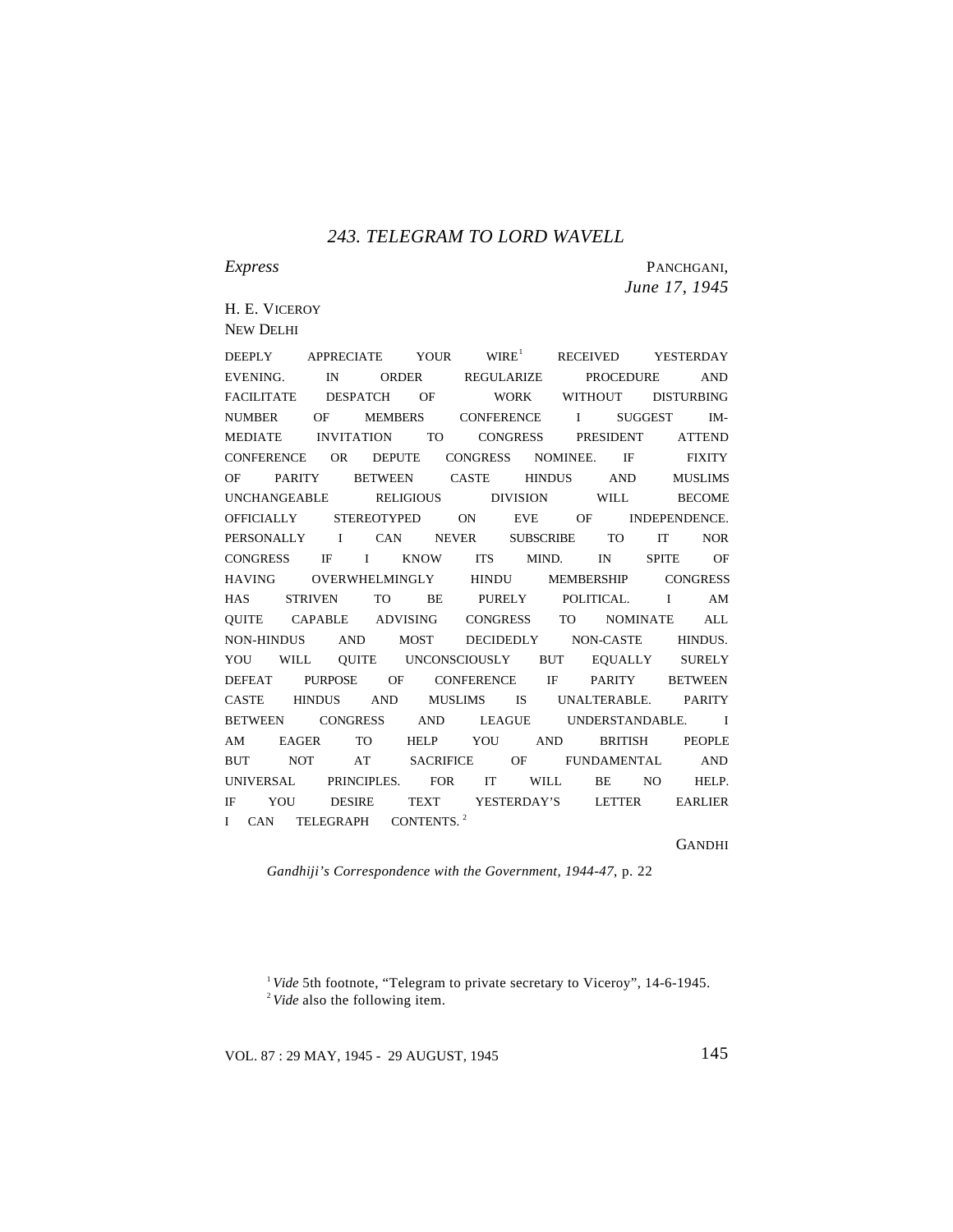#### *244. TELEGRAM TO LORD WAVELL*

PANCHGANI, *June 17, 1945*

#### H. E. VICEROY NEW DELHI

MANY THANKS YOUR PROMPT REPLY<sup>1</sup> TO MY LETTER<sup>2</sup> OF 16TH. BUT IN ABSENCE OF REPLY TO MY  $WIRE<sup>3</sup>$ EVEN DATE YOU WILL ADMIT CONGRESS POSITION AND MINE REMAINS UNCERTAIN. HENCE I MUST NOT EVEN ON YOUR BEHALF INVITE PRESIDENT WITHOUT ACCEPTANCE OF MY NECESSARY AMENDMENT YOU WILL NOT AND CANNOT ACCORDING TO YOUR WIRE OF 16TH LET CONFERENCE DISCUSS THE QUESTION. THEREFORE TO MY GREAT REGRET HAVE TAKEN NO ACTION ON YOUR WIRE UNDER REPLY. WORKING COMMITTEE HAS NOT STILL BEEN CALLED. PRIVATE TELEGRAPHIC COMMUNICATION TARDY. TIME APPEARS TO BE AGAINST DATE FIXED BY YOU. WITH ALL MY WILLINGNESS TO HELP I HOPE YOU WILL APPRECIATE UNAVOIDABLE DELAY. I SUGGEST YOUR ALTERING DATE AND CLARIFYING ISSUE RAISED BY ME AND IF CLARIFICATION SATISFACTORY SENDING YOUR INVITATION DIRECTLY FOR AVOIDING DELAY. I SHOULD INFORM YOU CONGRESS PREMIERS ARE HELD UP PENDING WORKING COMMITTEE DECISION. I AM NOT RELEASING THESE COMMUNICATIONS PENDING FINAL DECISION. BUT IN THIS YOU SHALL JUDGE.<sup>4</sup>

GANDHI

*Gandhiji's Correspondence with the Government, 1944-47*, p. 23

<sup>&</sup>lt;sup>1</sup> Vide 6th footnote, "Letter to Lord Wavell", 16-6-1945.

<sup>&</sup>lt;sup>2</sup> Vide "Letter to Lord Wavell", 16-6-1945.

<sup>&</sup>lt;sup>3</sup>*Vide* the preceding item.

<sup>&</sup>lt;sup>4</sup> For the Viceroy's reply, *vide* Appendix "Telegram from Lord Wavell", 18-6-1945.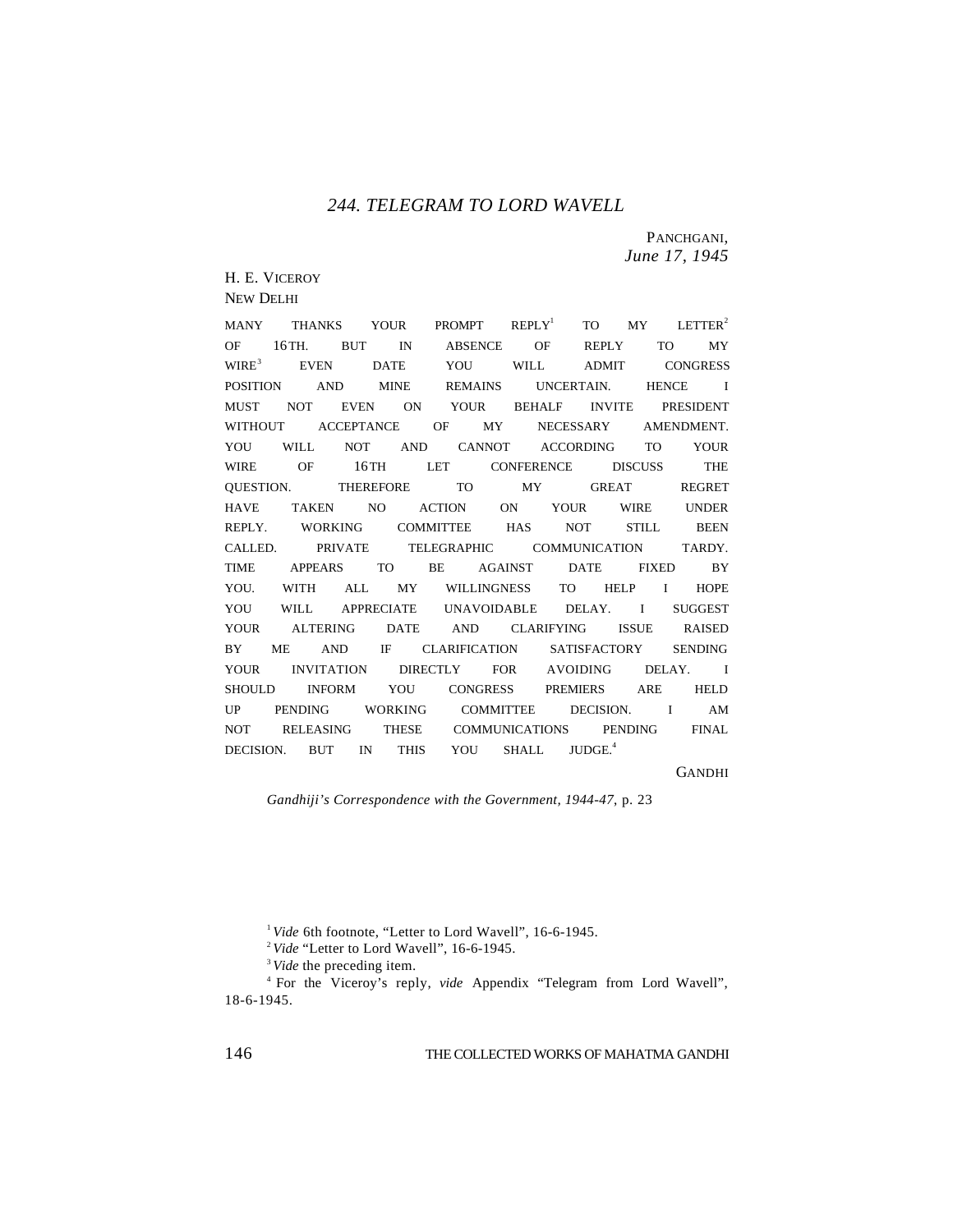# *245. TELEGRAM TO C. RAJAGOPALACHARI*

| <i>Express</i>            |                                                                        |       |                                                  | PANCHGANI.<br>June 17, 1945 |               |
|---------------------------|------------------------------------------------------------------------|-------|--------------------------------------------------|-----------------------------|---------------|
|                           | C. RAJAGOPALACHARIAR<br><b>BAZLULLAH ROAD</b><br><b>TYAGARAYANAGAR</b> |       |                                                  |                             |               |
| <b>MADRAS</b>             |                                                                        |       |                                                  |                             |               |
| <b>MY</b><br><b>VOICE</b> | <b>ADVICE</b><br>WITHIN.                                               | WATCH | <b>DEVELOPMENTS</b>                              | <b>BUT</b>                  | <b>FOLLOW</b> |
|                           |                                                                        |       |                                                  |                             | <b>BAPU</b>   |
|                           |                                                                        |       | From a copy: Pyarelal Papers. Courtesy: Pyarelal |                             |               |
|                           |                                                                        |       | 246. TELEGRAM TO ABUL KALAM AZAD                 |                             |               |

*Express* PANCHGANI, *June 17, 1945*

MAULANA ABUL KALAM AZAD BALLYGUNGE

WHAT IS NATURE TOOTH TROUBLE? MY PROGRAMME DEPENDS ON YOU MOSTLY AND PARTLY VICEROY. ADVISE CALLING URGENT MEETING WORKING COMMITTEE CONSIDER WHOLE SITUATION.

BAPU

From a copy: Pyarelal Papers. Courtesy: Pyarelal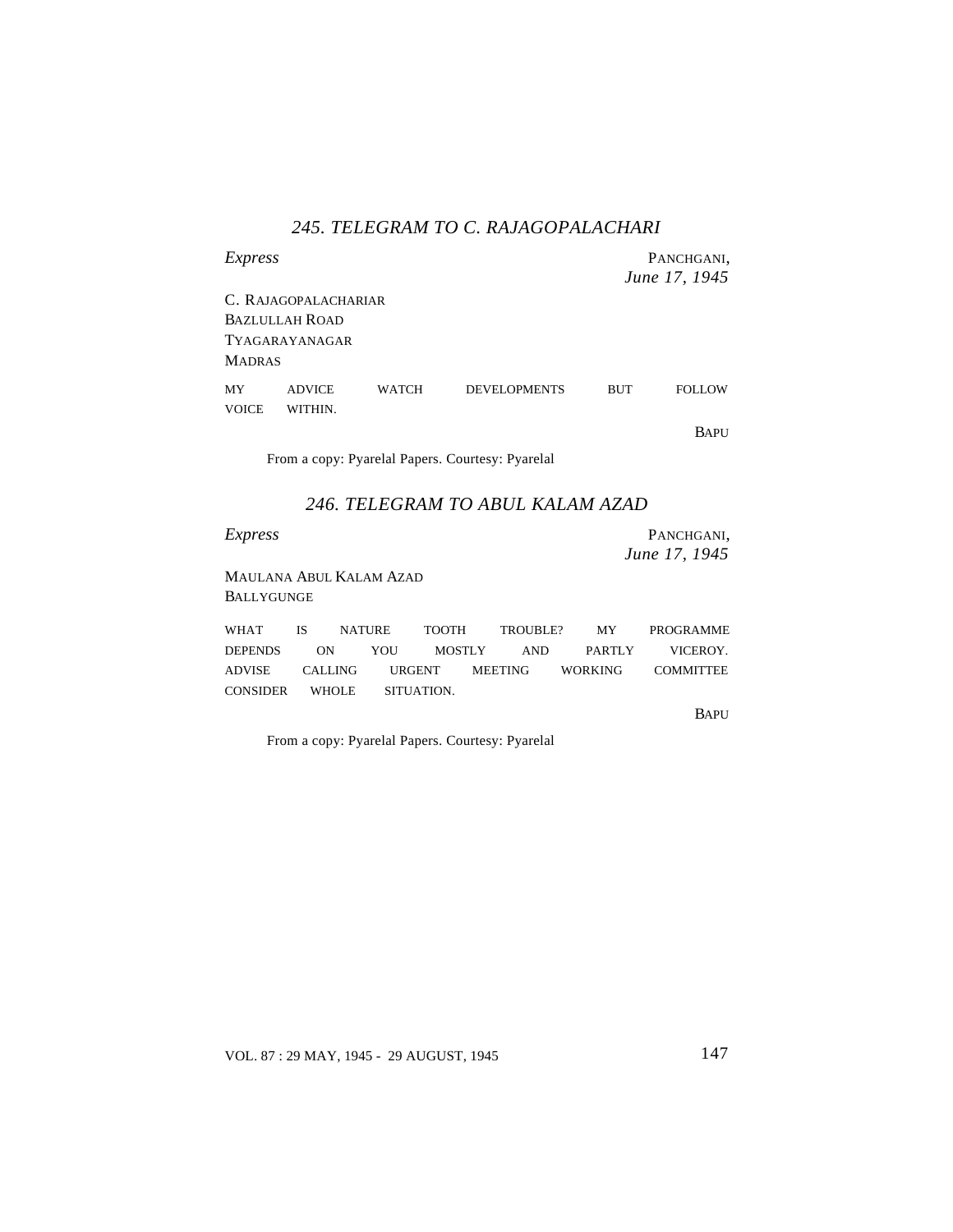# *247. TELEGRAM TO DR. B. PATTABHI SITARAMAYYA*

*Express* PANCHGANI, *June 17, 1945*

DOCTOR PATTABHI SITARAMAYYA<sup>1</sup> MASULIPATAM HOPE YOU WELL. WIRE WHEN COMING.

BAPU

From a copy: Pyarelal Papers. Courtesy: Pyarelal

# *248. LETTER TO C. RAJAGOPALACHARI*

*June 17, 1945*

MY DEAR C. R.,

This is more certain than wire. Come as soon as you can here or Bombay wherever I may be. Sardar and others associate with me. Long correspondences with the Viceroy going on.

Love.

From a photostat: G.N. 2108

# *249. TELEGRAM TO C. RAJAGOPALACHARI*<sup>2</sup>

| <i>Express</i>         |                       |             |              |               |    | PANCHGANI,<br>June 17, 1945 |               |  |
|------------------------|-----------------------|-------------|--------------|---------------|----|-----------------------------|---------------|--|
|                        | C. RAJAGOPALACHARIAR  |             |              |               |    |                             |               |  |
|                        | <b>BAZLULLAH ROAD</b> |             |              |               |    |                             |               |  |
|                        | TYAGARAYANAGAR        |             |              |               |    |                             |               |  |
| <b>MADRAS</b>          |                       |             |              |               |    |                             |               |  |
| <b>COME</b><br>AGREES. | <b>HERE</b>           | $\mathbf I$ | <b>SHALL</b> | <b>DECIDE</b> | IN | TIME.                       | <b>SARDAR</b> |  |
|                        |                       |             |              |               |    |                             | <b>BAPU</b>   |  |

From a copy: Pyarelal Papers. Courtesy: Pyarelal

<sup>1</sup> Congress leader of Andhra,, Member, A. I. C. C. and Congress Working Committee

<sup>2</sup>This was given to Rangaswami, representative of *The Hindu*, for transmission on teleprinter.

BAPU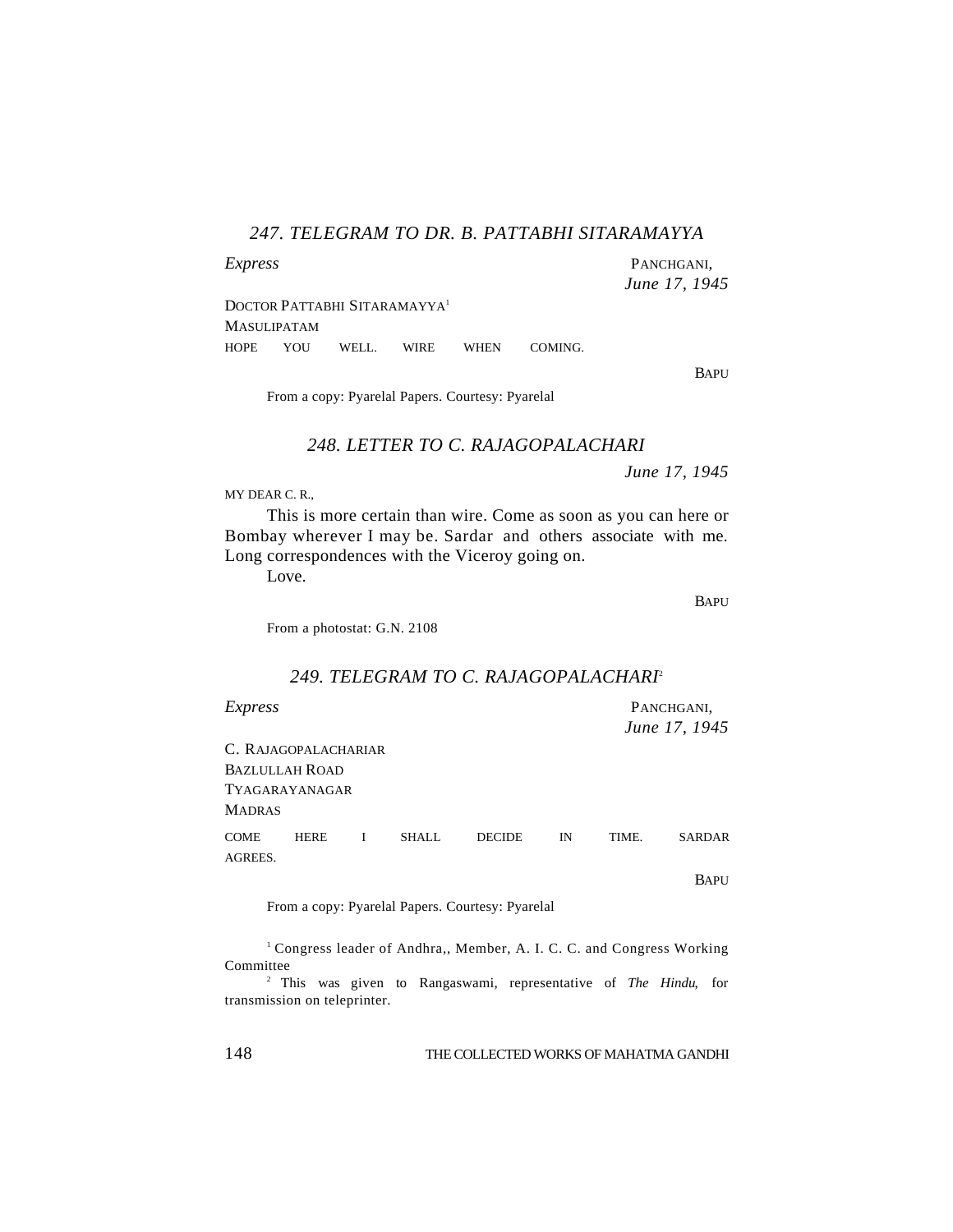#### *250. LETTER TO BHULABHAI DESAI*

PANCHGANI, *June 17, 1945*

BHAI BHULABHAI,

I hope you read my articles. Keep in mind whatever I am writing these days. If the Congress is obliged to appoint only Hindus, then we are all Hindus, but not in that sense. We should have perfectfreedom to appoint anyone we like. I do not have the time to write more.

> *Blessings from* BAPU

BHULABHAI DESAI

From a copy of the Gujarati: Pyarelal Papers. Courtesy: Pyarelal

#### *251. TELEGRAM TO LORD WAVELL*

*Express* PANCHGANI,

*June 18, 1945*

H. E. VICEROY NEW DELHI

GRATEFUL FOR YOUR PROMPT FRANK AND FULL REPLY<sup>1</sup> ALSO FOR DIRECTLY INVITING MAULANA SAHEB. MEMBERS BEING FREE AT CONFERENCE TO ACCEPT OR REJECT PROPOSALS CLEARS GROUNDS FOR INVITEES TO ATTEND CONFERENCE. THIS LEAVES THEM FREE DISCUSS PROS AND CONS AT CONFERENCE. MY. OBJECTION TO INEVITABILITY OF PARITY BETWEEN MUSLIMS AND CASTE HINDUS STANDS. IF THAT VIEW INCAPABLE OF BEING ALTERED BY BRITISH GOVERNMENT MY ADVICE CONGRESS WILL BE NOT TO PARTICIPATE IN FORMATION EXECUTIVE COUNCIL. CONGRESS HAS NEVER IDENTIFIED ITSELF WITH CASTE OR NON-CASTE HINDUS AND NEVER CAN EVEN TO GAIN INDEPENDENCE WHICH WILL BE ONE-SIDED UNTRUE AND SUICIDAL. CONGRESS TO JUSTIFY ITS EXISTENCE FOR WINNING INDEPENDENCE OF INDIA

<sup>1</sup> Vide Appendix "Telegram from Lord Wavell", 18-6-1945.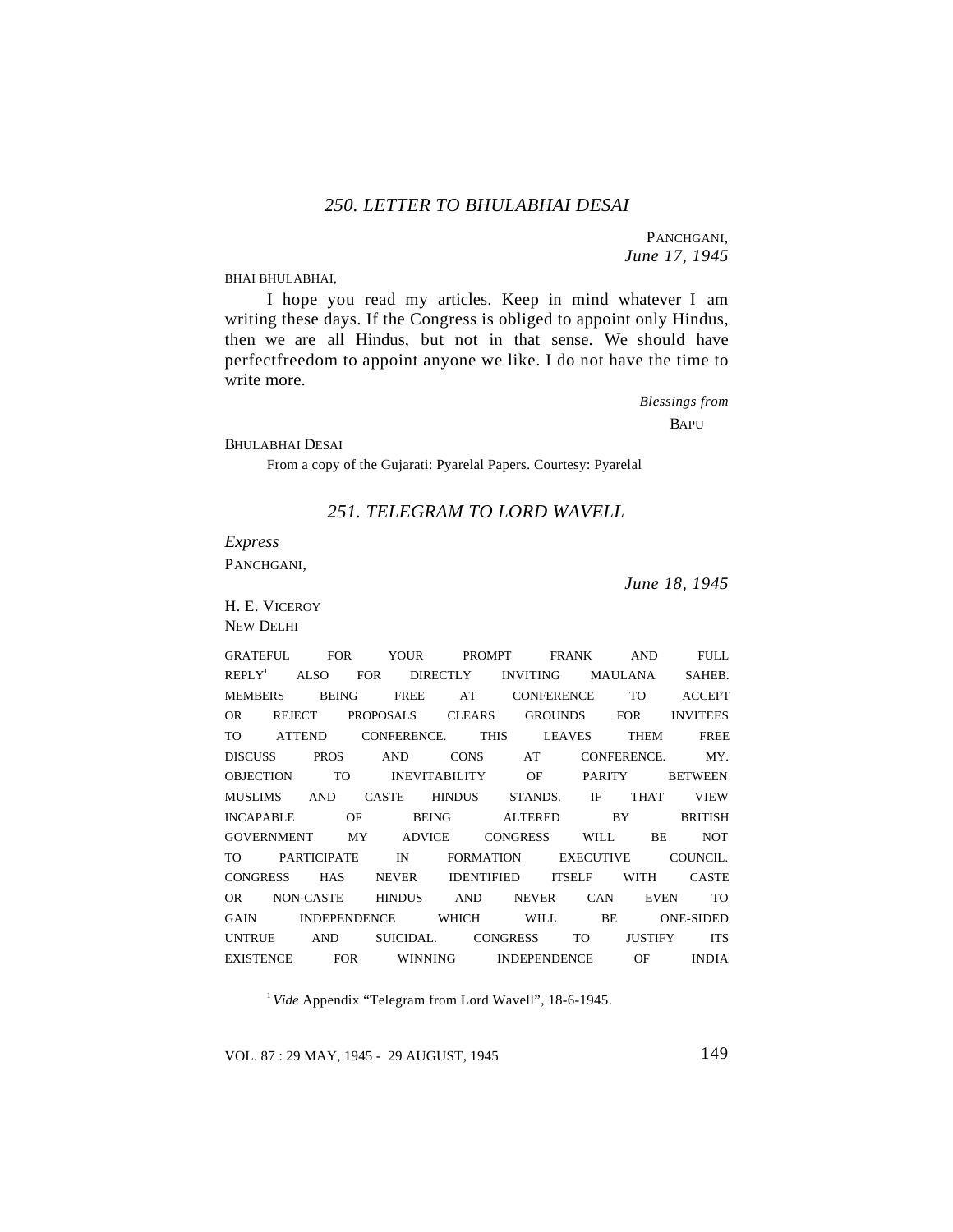MUST REMAIN FOR EVER FREE TO CHOOSE BEST MEN AND WOMEN FROM ALL CLASSES AND I HOPE ALWAYS WILL. THAT IT HAS FOR SAKE OF CONCILIATING MINORITIES CHOSEN MEN TO REPRESENT THEM THOUGH THEY HAVE BEEN LESS THAN BEST REDOUNDS TO ITS CREDIT BUT THAT CAN NEVER BE PLEADED TO JUSTIFY OR PERPETUATE DISTINC-TION BASED ON CASTE OR CREED. HINDU MAHA-SABHA IS THE BODY CLAIMING TO REPRESENT SOLELY HINDU INTERESTS. SUBJECT TO WORKING COMMITTE'S WISHES I SHALL HOPE PRESENT MYSELF SIMLA ON 24TH INSTANT BUT OWING TO MY STRONG VIEWS YOU CAN CANCEL THE ENGAGEMENT WITH-OUT LEAST OFFENCE. I EXPECT THIS WIRE AND REPLY IF ANY WILL BE PUBLISHED. LEAVING FOR POONA TUESDAY TWO P.M.<sup>1</sup>

*Gandhiji's Correspondence with the Government, 1944-47*, pp. 24-5

#### *252. TELEGRAM TO HARSHADA DIWANJI*

PANCHGANI, *June 18, 1945*

HARSHADABEHN DIWANJI FIFTEENTH ROAD KHAR, BOMBAY

| <b>TRY</b>     | REACH        | <b>POONA</b>  | <b>NINETEENTH</b> |         | TWO | <b>AFTERNOON</b> |
|----------------|--------------|---------------|-------------------|---------|-----|------------------|
| <b>DINSHAH</b> | <b>MEHTA</b> | <b>NATURE</b> | <b>CURE</b>       | CLINIC. |     |                  |

**GANDHI** 

From a photostat: C.W. 10550. Also from a copy: Pyarelal Papers. Courtesy: Pyarelal

 $1$  In his telegram dated June 19, the Viceroy replied that he expected to hear from Gandhiji "immediately after the meeting on June 21".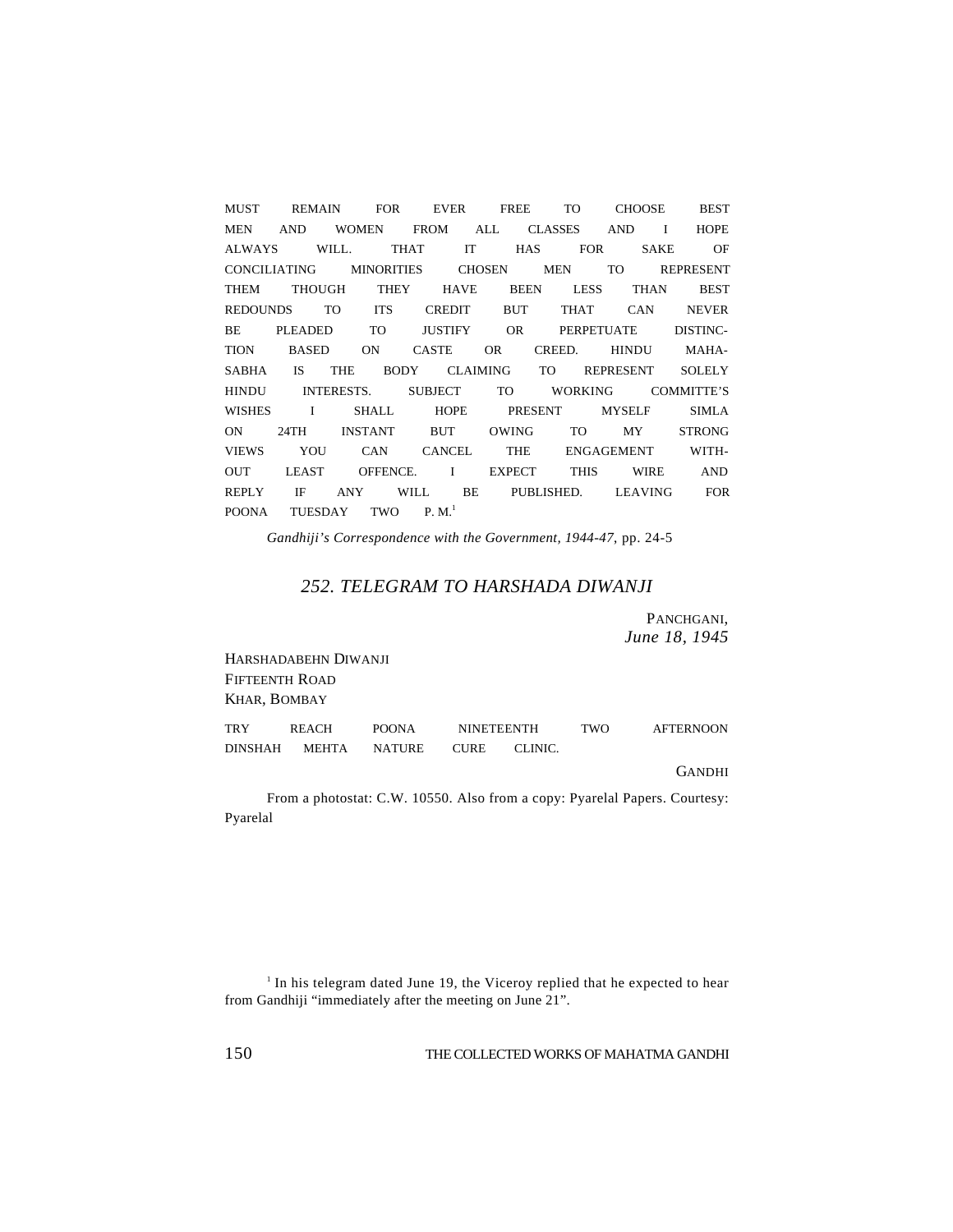#### *253. LETTER TO PARIMAL SHOME*

PANCHGANI, *June 18, 1945*

MY DEAR PARIMAL,

I am sorry to hear from you that Sarat Babu<sup>1</sup> is so ill. But as you rightly say I have not much confidence in my ability to do good in such matters. Yet you may depend upon my doing the best I am capable of in securing relief.<sup>2</sup>

> *Yours sincerely*, M. K. GANDHI

PARIMAL SHOME, B. COM. 12-3 HINDUSTAN ROAD BALLYGUNGE, CALCUTTA

From a copy: Pyarelal Papers. Courtesy: Pyarelal

#### *254. LETTER TO USHA GANDHI*

PANCHGANI, *June 18, 1945*

CHI. USHA,

I have your postcard. Your demand is crazy. My going to Simla is uncertain and even if I go it will only be for work. It is therefore not proper to take children along. It is a different thing if there is some occasion. One can say that you nave considerably improved your handwriting. My handwriting will improve on its own if all the children write a pearl-like hand. You should therefore stand first in that.

*Blessings from*

**BAPU** 

From a copy *of* the Gujarati: Pyarelal Papers. Courtesy: Pyarelal

<sup>1</sup> Sarat Chandra Bose, addressee's maternal uncle

<sup>2</sup>*Vide* "Statement to the Press", 21-6-1945.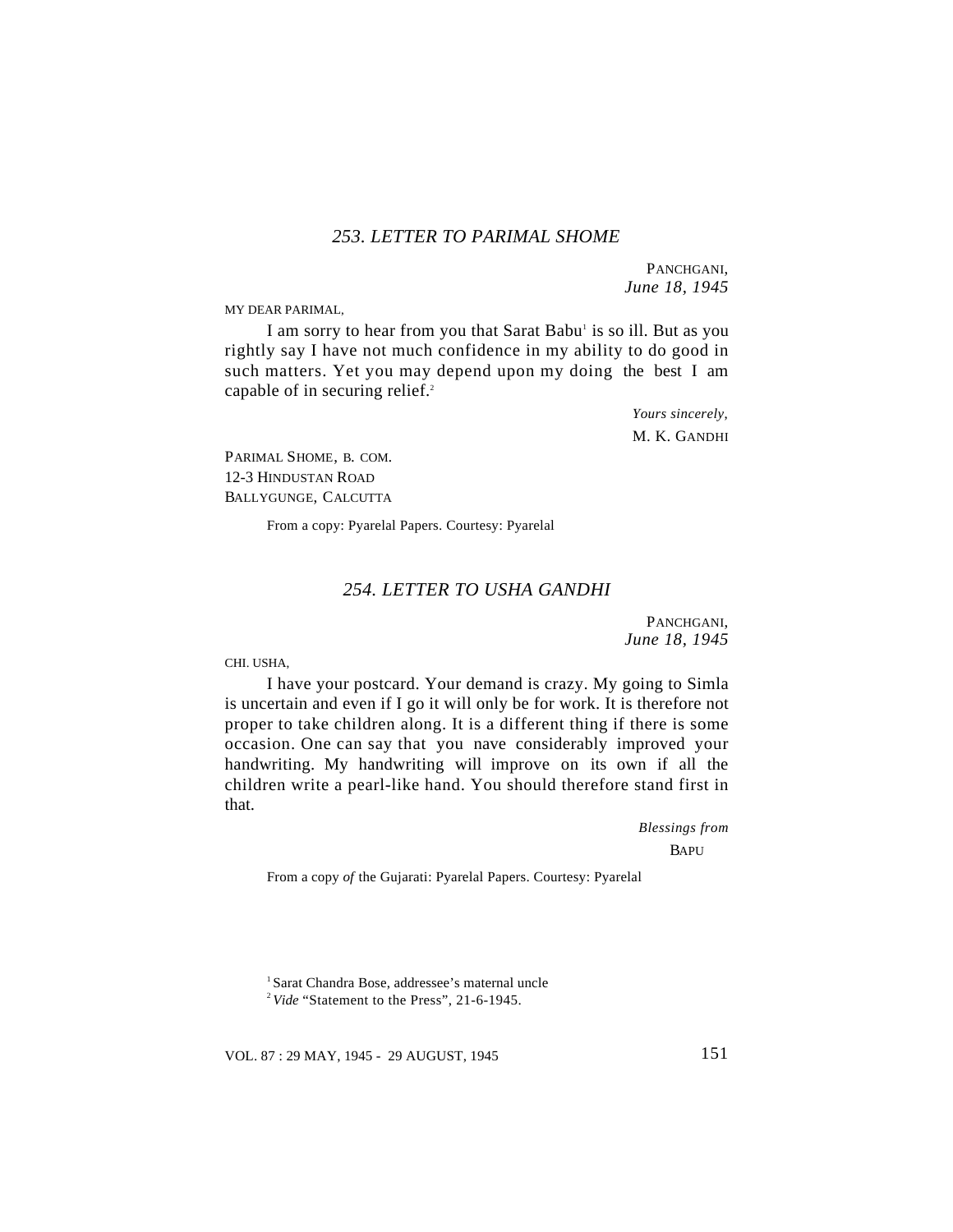*June 18, 1945*

CHI. NIMU,

Kanam will shortly be arriving there. He was happy here and made us happy. You did a wise thing in not going to Simla and Delhi.

> *Blessings from* **BAPU**

#### C/O RAMDAS GANDHI

From a copy of the Gujarati: Pyarelal Papers. Courtesy: Pyarelal

#### *256. LETTER TO SARASWATI GANDHI*

*June 18, 1945*

CHI. SURU,

So you did not come. I received your letter. I do keep on writing to you. Both of you have served Harilal well. I do hope that hewill stay on there. I have written<sup>1</sup> to him. You should not be the least bit unhappy that you failed in the examination. Your reading will now be all the more thorough. What is really remarkable is that you are studying while looking after your house. Lakshmi and Nimu did the same. Grow very healthy and be good in studies.

*Blessings from*

**BAPU** 

From a photostat of the Hindi: G.N. 6188. Also C.W. 3462. Courtesy: Kantilal Gandhi

<sup>1</sup> Vide "Letter to Harilal Gandhi", 14-6-1945..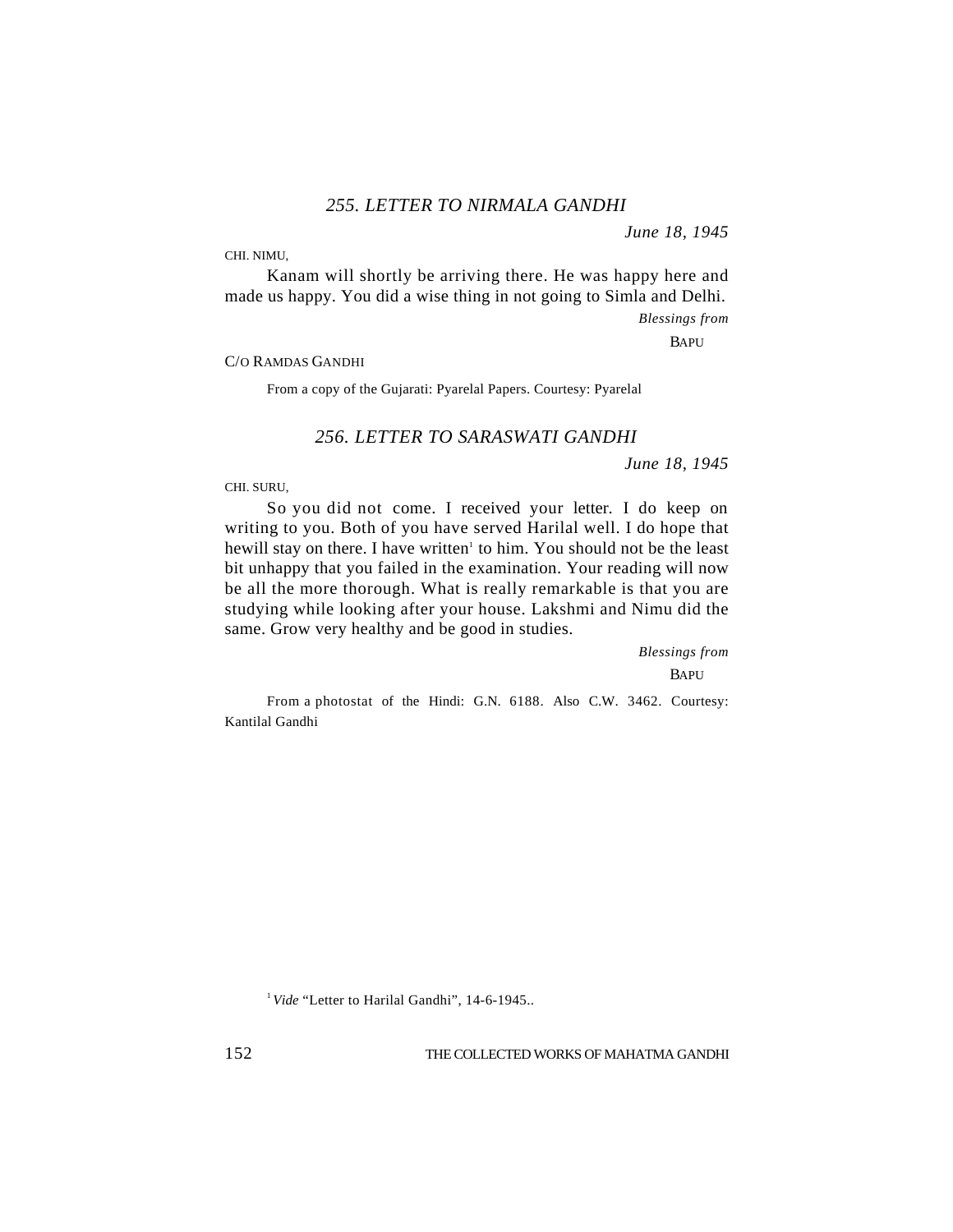#### *257. STATEMENT TO THE PRESS*

PANCHGANI, *June 18, 1945*

This is perhaps an opportune moment to release the text of a letter<sup>1</sup> I wrote to the British Prime Minister during my stay at Panchgani last year. The letter was written in the small hours of the night on July 17 at the same time that I wrote my Gujarati note<sup>2</sup> to Qaid-e-Azam Jinnah and duly posted to be sent through H. E. the Viceroy.

Unfortunately the letter miscarried. Having waited for a long time, on September 10, 1944, during my visit to Bombay for the meeting with Qaid-e-Azam, I sent a letter<sup>3</sup> of enquiry out of curiosity, for the psychological moment had passed. To my surprise, the Private Secretary to the Viceroy wrote in return on September 13 that the letter in question was not received by him. As I attached importance to that letter, I sent<sup>4</sup> him a copy of the missing letter on September 17, 1944, repeating the request that it might be sent to the Prime Minister.

My letter of July 17 to Mr. Churchill, in my estimation, was of a sacred character not meant for the public eye, but I could contemplate an occasion or time when it might call for publication without losing the sacred character.

I, therefore, requested the Viceroy on December 3, 1944,<sup>5</sup> to enquire from the Prime Minister whether I had his permission to publish it in case of need. He replied through his Secretary that thePrime Minister agreed to the publication of my letter subject to the fact that it was duly acknowledged.

The following is the text of the letter:

'DILKHUSHA', PANCHGANI, *July 17, 1944*

DEAR PRIME MINISTER,

You are reported to have a desire to crush the simple "Naked Fakir" as you are said to have described me. I have been long trying to be a "Fakir"

<sup>1</sup> Vide "Letter to Winston Churchill", 17-7-1944 and "Letter to M.A. Jinnah", 17-7-1944.

2 *ibid*

<sup>3</sup> *Vide* "Letter to Viceroy", 10-9-1944. and "Letter to Sir Evan M. Jenkins", 17-9-1944.

4 *ibid*

5 *ibid*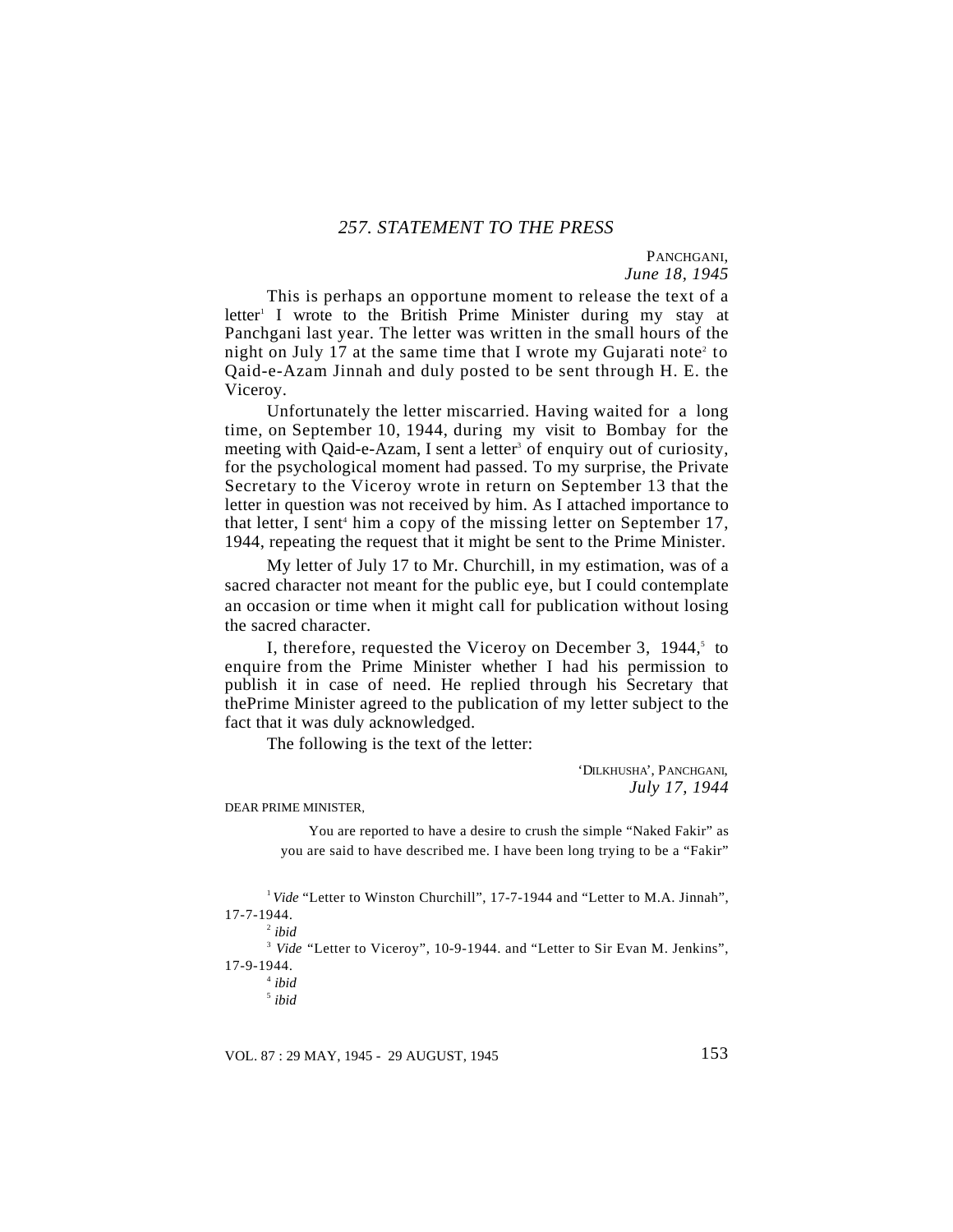and that naked—a more difficult task. I, therefore, regard the expression as a compliment though unintended. I approach you then as such and ask you to trust and use me for the sake of your people and mine and through them those of the world.

> *Your sincere friend,* M. K. GANDHI

#### *The Bombay Chronicle,* 19-6-1948

#### *258. INTERVIEW TO THE PRESS*

PANCHGANI, *June 18, 1945*

QUESTION: What did you mean when you said that the Desai Formula<sup>1</sup> had no such colouring as the Viceroy's would seem to have, and how do you think that the Desai Formula would help to solve the communal tangle?

ANSWER: Bhulabhai's proposals have no colouring of caste. There is the 50 per cent basis as between two political bodies. If Bhulabhai's proposals are the same as the Viceroy's, then I am greatly mistaken. I did not read the proposals in that light. According to that Formula, if the Congress chose, it could appoint 50 per cent of any community, non-Hindus, caste Hindus and non-caste Hindus. If the Congress is obliged to choose only caste Hindus or even casteless Hindus then it ceases to be Indian National Congress.

Asked if he was satisfied with the clarification offered by the Viceroy<sup>2</sup> and the Secretary of State<sup>3</sup> about the question of independence, he said that it was a question for the Working Committee to answer. He had his own opinion but he did not wish to anticipate or influence the Working Committee by speaking to the public.

Q. What is your opinion about Lord Wavell's personal efforts in solving the political deadlock?

A. No one will know unless Lord Wavell chooses to write himself as to what part he has played in this connection.

Q. What do you think about the omission of the Hindu Mahasabha?

A. I have not thought over it, but as you prompt me I begin to think. I do not know whether it is the method of putting the Congress

<sup>1</sup> Vide Appendix "Desai-Liaqat pact".

<sup>2</sup> Vide Appendices "Telegram from Lord Wavell", 16-6-1945 and "Telegram from Lord Wavell", 18-6-1945.

<sup>3</sup>*Vide* Appendix VII.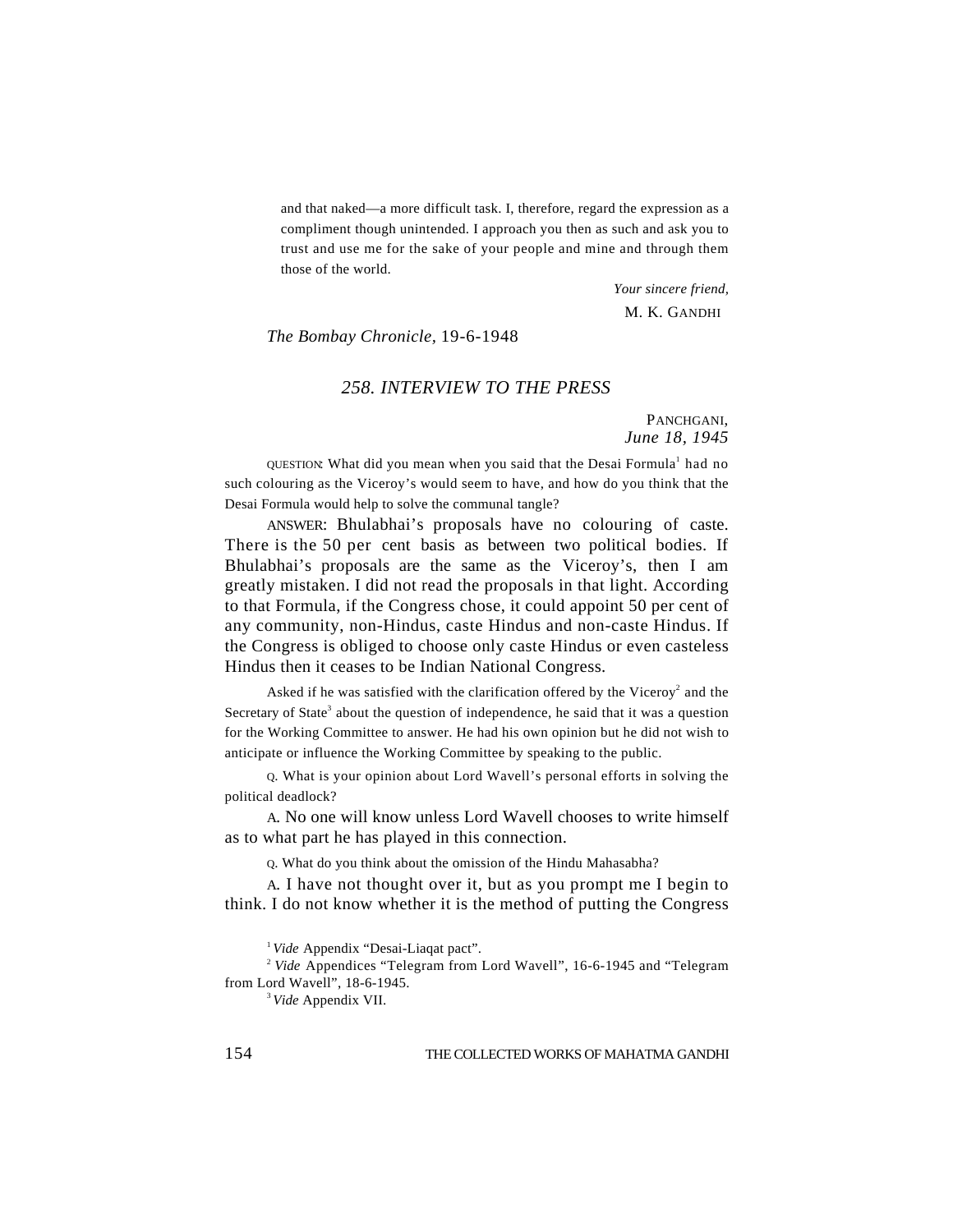in the place of the Hindu Mahasabha and treating it as a sectional or a Hindu body and if it is that, which I hope it is not, the Congress will be one to avoid the whole show. But there is another construction also to be put upon that omission, namely, that the British Government wants to avoid the conference being based on religious distinction and, therefore, for examining the proposal they have invited political representatives only. Against this favourable assumption has undoubtedly to be put the parity between Muslims and caste Hindus. But I have publicly announced that I believed that this mistake, however grave, is one of ignorance. If my assumption is right, the mistake would be corrected. Thinking along the same lines I account for the omission of the Muslim Majlis or the Jamiat-ul-Ulema and similar bodies.

I must not also omit to mention that the composition of the conference is a very great advance upon all similar bodies, for, in all previous conferences convened by the British Government, members have been nominated by the Government principally. This time the members of the conference are under no obligation to the Government for their nomination and they need not vote or speak merely to placate the Government. The Congress Premiers, for instance, are under obligation only to the Congress as those belonging to the Muslim League are answerable only to the League. So far as I can recall there has been no such conference before.

Q. Why do you think the Maulana was omitted in the first instance?

A. Because the Viceroy thought that I represented the Congress and the people had given him cause to think so. But I must say the moment I pointed<sup>2</sup> out the mistake he saw it at once and rectified it.

*The Bombay Chronicle,* 19-6-1945

<sup>1</sup> Vide "Statement to the Press", 15-6-1945.

<sup>2</sup>Vide "Telegram to Privte Secretary to Viceroy", 14-6-1945 and "Telegram to Lord Wavell", 15-6-1945.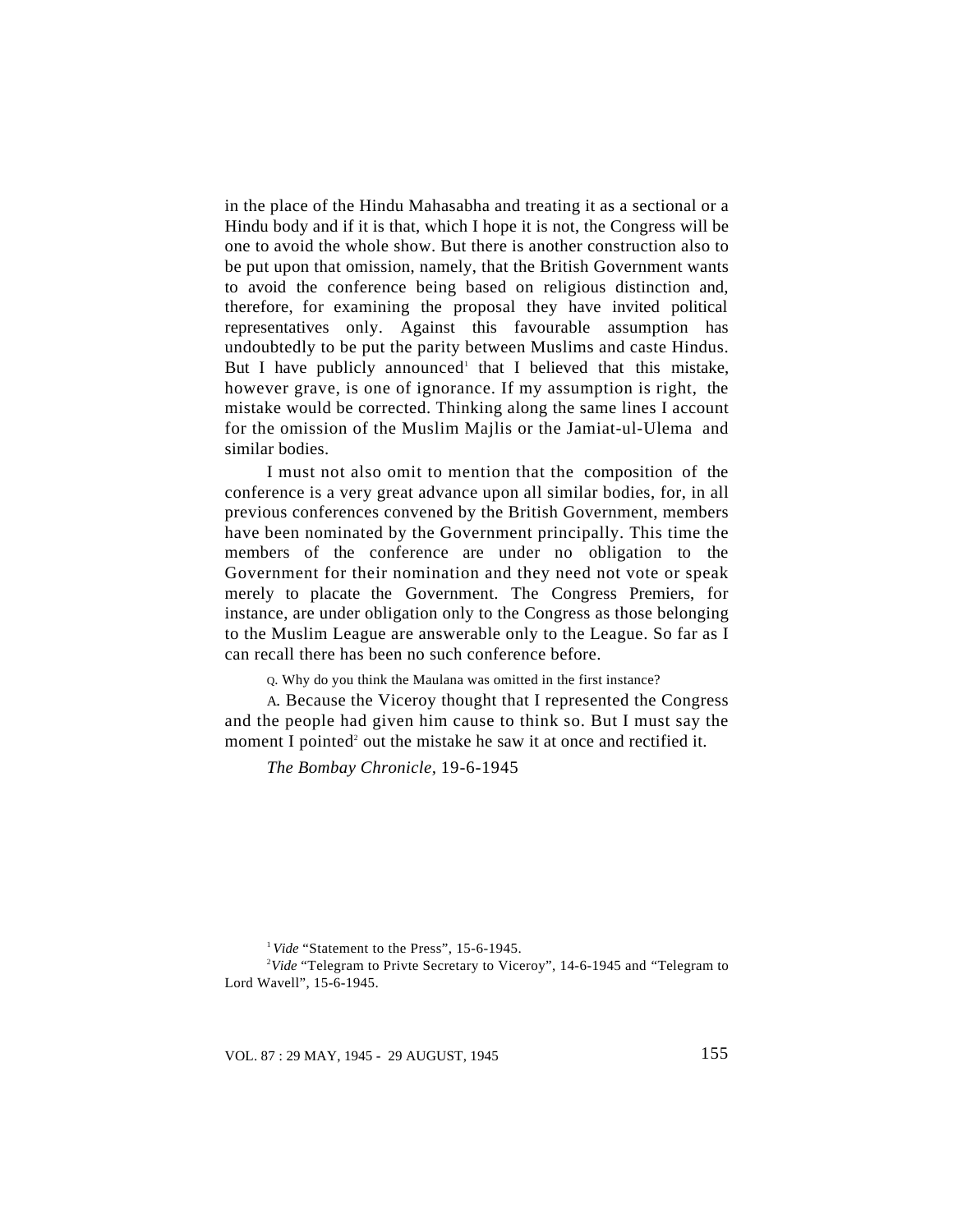#### *259. SPEECH AT PRAYER MEETING, PANCHGANI*

#### *June 18, 1945*

Mahatma Gandhi addressing a prayer gathering on the eve of his departure from here said he had planned to stay at Panchgani till the end of the month but man proposes and God disposes.

He thanked Principal Batha of the Parsi Girls' High School for allowing the use of the school hall for holding prayer meetings and the girl students who sweetly chanted prayers from the scriptures in the evenings.

To him the hall had become a prayer house where he found peace every evening and got over the mental fatigue of the day's work. He had nothing to give them in return except his blessings.

They should know, he continued, that he was going away for the same purpose for which he had come up to the hills. That purpose was the winning of India's independence. If he wanted to live for 125 years, or if he died that very moment, or if he went to the hills for recouping his health, it was the same thing to him so long as his very breath was dedicated to that aim.

His conception of swaraj was not mere political independence, He wanted to see dharmaraj—establishment of the Kingdom of Heaven on earth—the reign of truth and non-violence in every walk of life. That alone was independence to the starved masses of this vast country.

He hoped that those who attended his prayers did not come there for the sake of fun. They came to call the name of God so as to be able to do His work. To work for the independence of his hope was God's work.

To remain in slavery was beneath the dignity of man. A slave who was conscious of his state and yet did not strive to break his chains was lower than the beast. He who prayed from his heart could never accept slavery as his lot.

Everyone said that this time at last the chance had come for bringing India's independence nearer. He was a trusting man by temperament and he took statements at their face value. Nevertheless, they should repose their faith in prayer more than in a man's work. Let them also know that we were all slaves of our passions. If we conquered them, we could easily overcome the slavery under foreigners or our own conquerors.

*The Bombay Chronicle,* 20-6-1945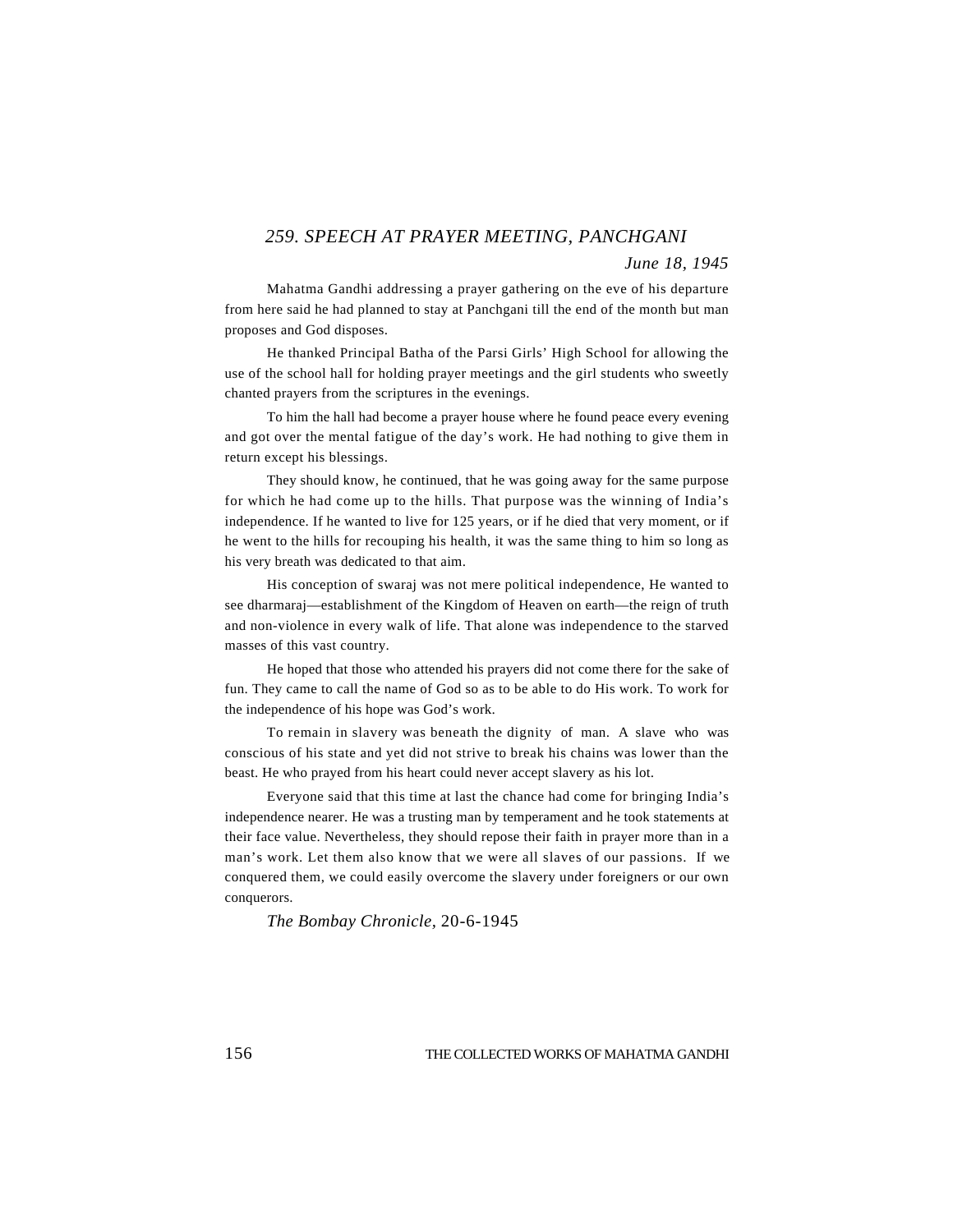#### *260. INTERVIEW TO P. RAMCHANDRA RAO*

#### PANCHGANI. [Before *June 19, 1945*] 1

QUESTION: Is there a "Gandhian Plan", as Prof. Agrawal<sup>2</sup> will have it, apart from the Gandhian programme? A plan necessarily involves a time schedule within which to attain definite objectives. You have yourself formulated no such plan?

ANSWER: For me there is neither a Gandhian plan nor Gandhian programme. But it would be too pedantic for me to object to a friend's use of the word "Gandhian". Your objection to the word "plan" is technically valid. But I am inclined to say there is no substance in the objection.

The basis of the Gandhian programme is decentralization. But the core of planning is centralization. Can planning and Gandhism go together?

I must dissent from the view that the core of planning is centralization. Why should not decentralization lend itself to planning as well as centralization?

Economic planning, says Prof. Agrawal, necessitates the least amount of State control. Yet the plan he unfolds by no means envisages a Government which will govern least because the emphasis throughout is on State action—"the responsibility of the State is very great". Necessarily, communications, public health, education, trade and commerce, banking and currency, etc., must be State-controlled. And the plan clearly supports the nationalization of key and basic large-scale industries. How do these incompatible ideas fit in?

I detect no incompatibility in the idea of decentralizing, to the greatest extent possible, all industries and crafts, economically profitable in the villages of India, and centralizing or nationalizing the key and vital large industries required for India considered as a whole. Prof. Agrawal has taken illustrations from the present. When we have independence cum predominance of village industries in the place of city industries as at present, those who live to see that, as I hope youand I will, will face another and much healthier atmosphere and we shall see clearly what Prof. Agrawal and we see today only darkly. Today everything is controlled by a foreign State. Tomorrow the State will be controlled by the people (a very vital change in itself,) and if

<sup>1</sup> Gandhiji left Panchgani on June 19; vide the preceding item.

<sup>2</sup> Shriman Narayan; his "Gandhian Plan of economic Development for Free India" was published in 1944.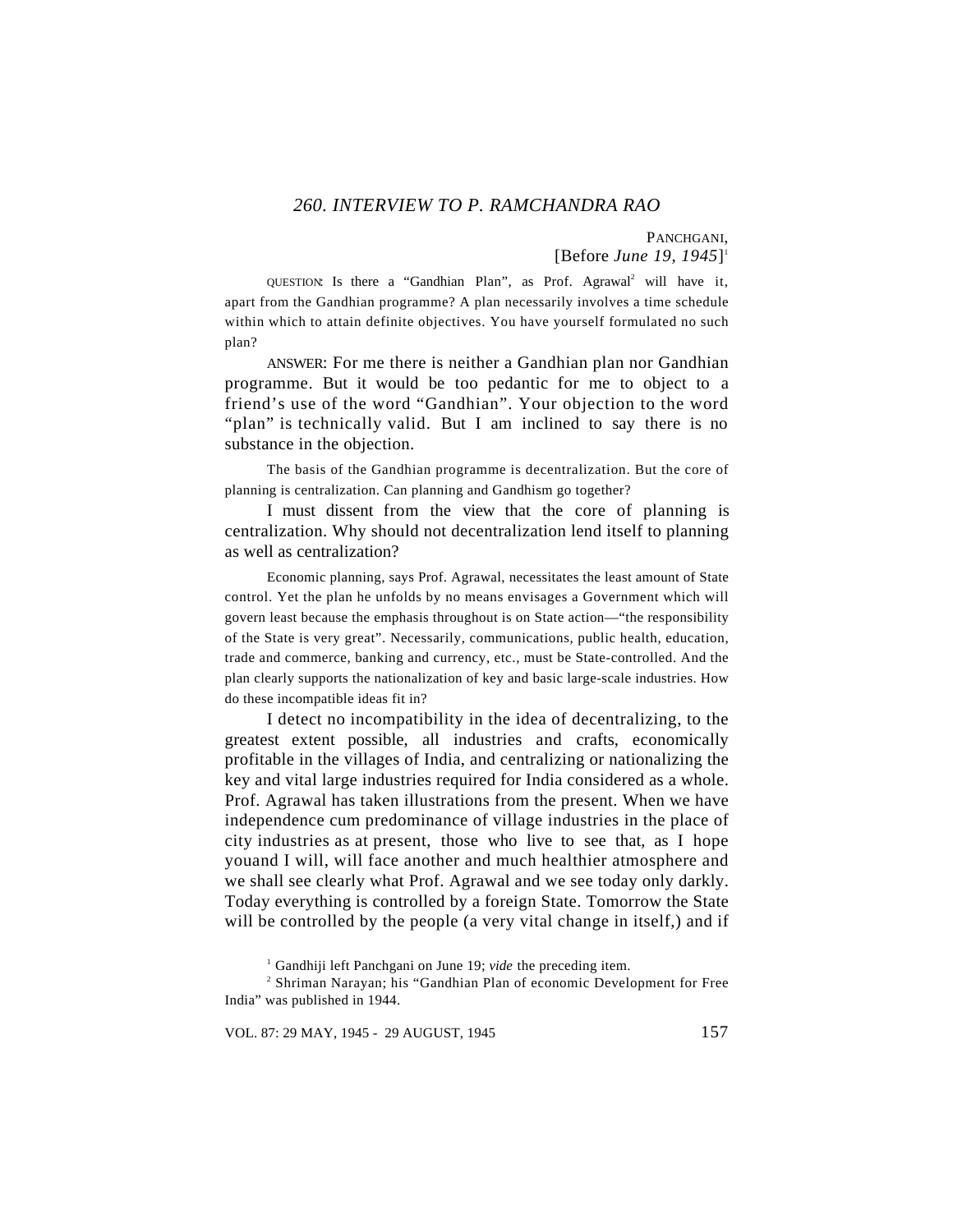Prof. Agrawal's plan (pardon the word) fructifies, then it is obvious that the State-control, though it appears to be big, will in reality be least. Just project in your mind's eye 700,000 villages of India dominating the centre with its few towns required in the interests of the villages.

The Gandhian programme is essentially a resuscitation of village communities, ensuring the maximum utilization of human power. It is an evolutionary process. Is it not opposed to a definitive State planning, unless, of course, cottage industrialization is content to be complementary to nationalization of industries which the problems of a post-war India may make imperative ?

You have correctly described the programme standing in my name. You have lifted the term nationalization from its present setting and then put a perplexing question. I suggest your correcting yourself and examining the contents of the term in its new village setting. The ideal is too comprehensive for our modernized mind. Mine may be all a day-dream never destined to be realized. But that would be merely begging the question. We see that in a single generation we have the so-called impossible of yesterday become the possible of today.

You have recently declaimed<sup>1</sup> against the big interests who speak loud against the Government and give the lie by their support of it for the crumbs that fall to them. It is answered that Congress itself has not been averse to befriend these big interests who exploit the Congress for their ends. Can you not stop such exploitation?

The Congress has never been, and I hope never will be, averse to the big interests so long as it hopes to convert them to national use instead of being itself converted by them in the process. My very declamation referred to by you shows that the big interests have to be on the right line, if they are to subserve the interests of the masses in the end. Today they are relatively serving the foreign ruler whilst they themselves merely get the crumbs from his table. It is unfortunate. But all will never think and be alike. In non-violence, there is mutual conversion instead of coercion.

*The Hindu,* 23-6-1945

<sup>1</sup>Vide "Statement to the Press", 6-5-1945.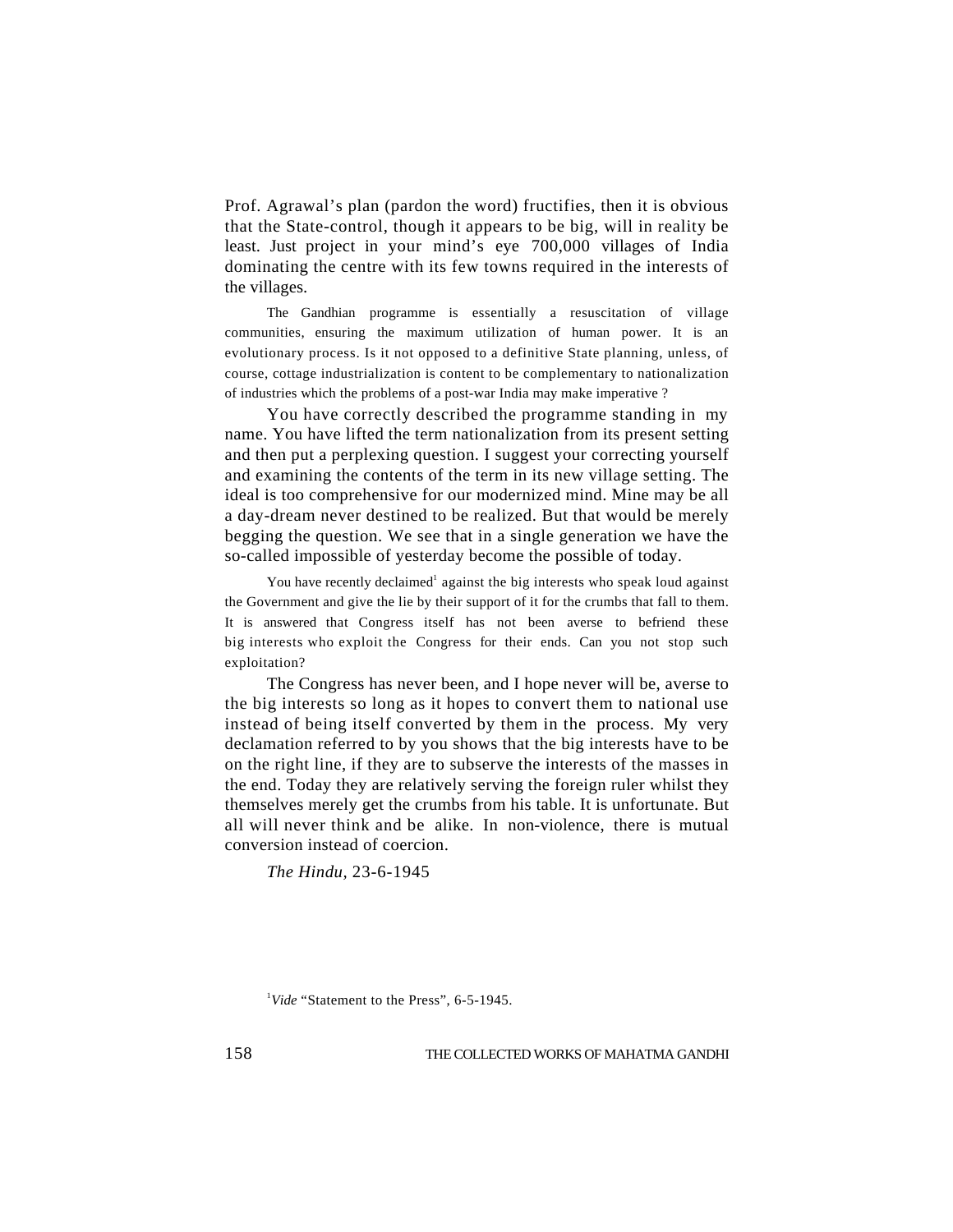#### *261. LETTER TO KHWAJA*

BOMBAY, *June 20, 1945*

#### MY DEAR KHWAJA,

In the midst of work I send you a line to acknowledge yours. You will see. Hope all yours in Hyderabad are well including yourself.

Love.

**BAPU** 

From a copy: Pyarelal Papers. Courtesy: Pyarelal

#### *262. LETTER TO MUNNALAL G. SHAH*

BOMBAY, *June 20, 1945*

CHI. MUNNALAL,

I have an impression that I have not replied to one of your letters. I hope Kanchan is well and you are calm. I did come here earlier than I had planned, but I do not hope to arrive there also earlier. I may perhaps have to go to Simla. If that does not become necessary I may arrive there earlier. Probably I shall know tomorrow. Let me see what happens. I hope Chimanlal is keeping good health.

It is raining heavily here. It is cool. Let us hope the streets will not be flooded with water. The rain is not so heavy as yet.

A letter for Chi. A. D. is enclosed, which also contains the reply to the postcard written by Prabhakar.

I am not writing to K. today.

*Blessings from*

**BAPU** 

From a photostat of the Gujarati: G.N. 8447. Also C.W. 5583. Courtesy: Munnalal G. Shah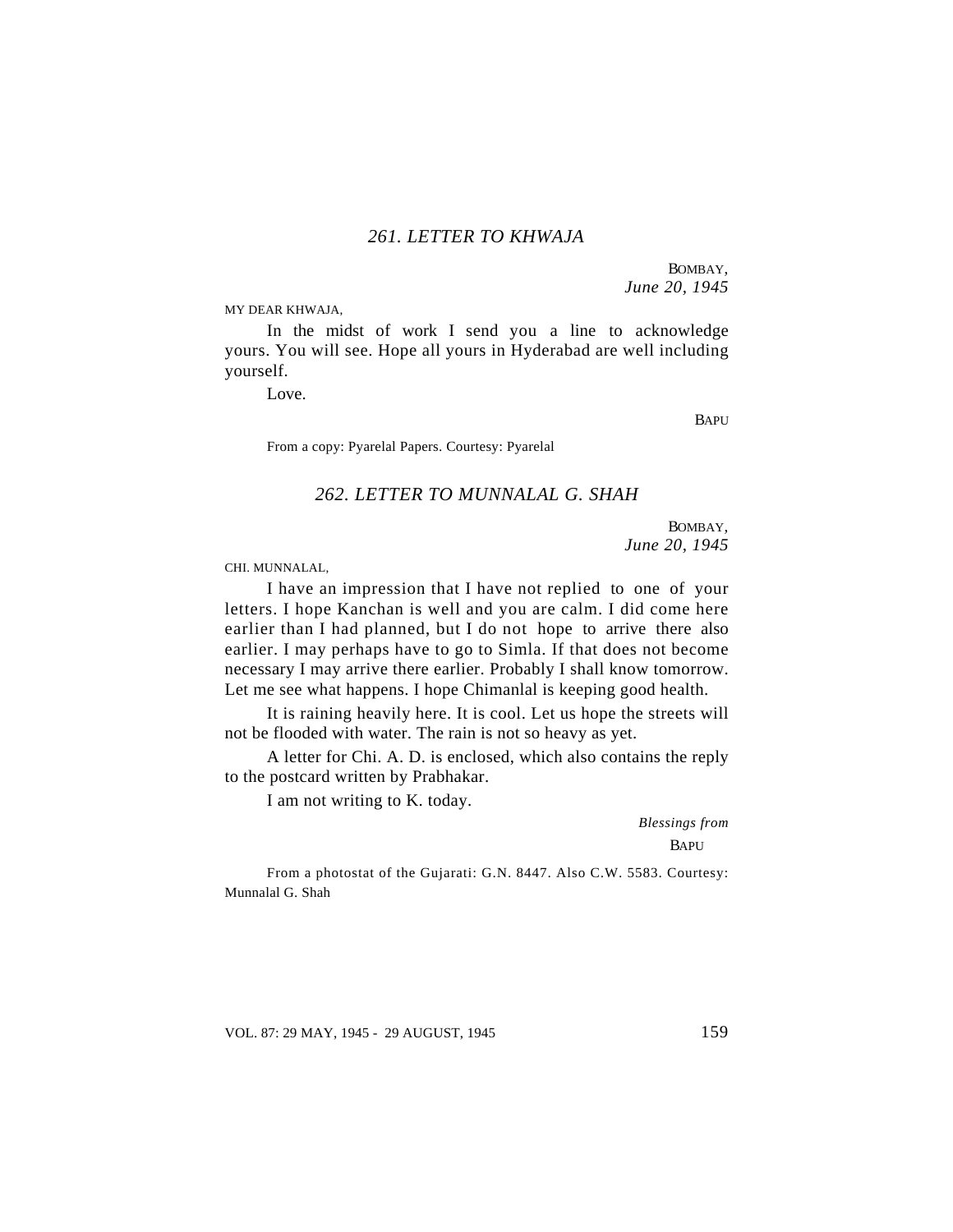# *263. LETTER TO KRISHNACHANDRA*

BOMBAY, *June 20, 1945*

CHI. KRISHNACHANDRA,

I have your letter. Kishorelalbhai is right; you can occupy that position if your conscience permits. By so doing, your relations with me and the Ashram will not only continue, but become further strengthened.

I understand about the mill. The rest you will see by and by. I am somewhat worried about Balkrishna.

*Blessings from*

BAPU

From a photostat of the Hindi: G.N. 4516

## *264. LETTER TO CHANDRANI*

BOMBAY, *June 20, 1945*

CHI. CHAND,

It is not good that you have not as yet left. If you had something to ask somebody you should have gone and asked Sushilabehn. She says everything is there on the paper you had signed. However, no one can at all compel you to go. What can anyone do if you have left the white sari at home? The right thing would be to go to Nagpur if you really want to go there, and see what can be done. In the end you yourself have to find your way. The date you were to reach there has passed. Now decide what you want to do and start working accordingly. My coming there has become somewhat uncertain.

*Blessings from*

**BAPU** 

From a copy of the Hindi: Pyarelal Papers. Courtesy: Pyarelal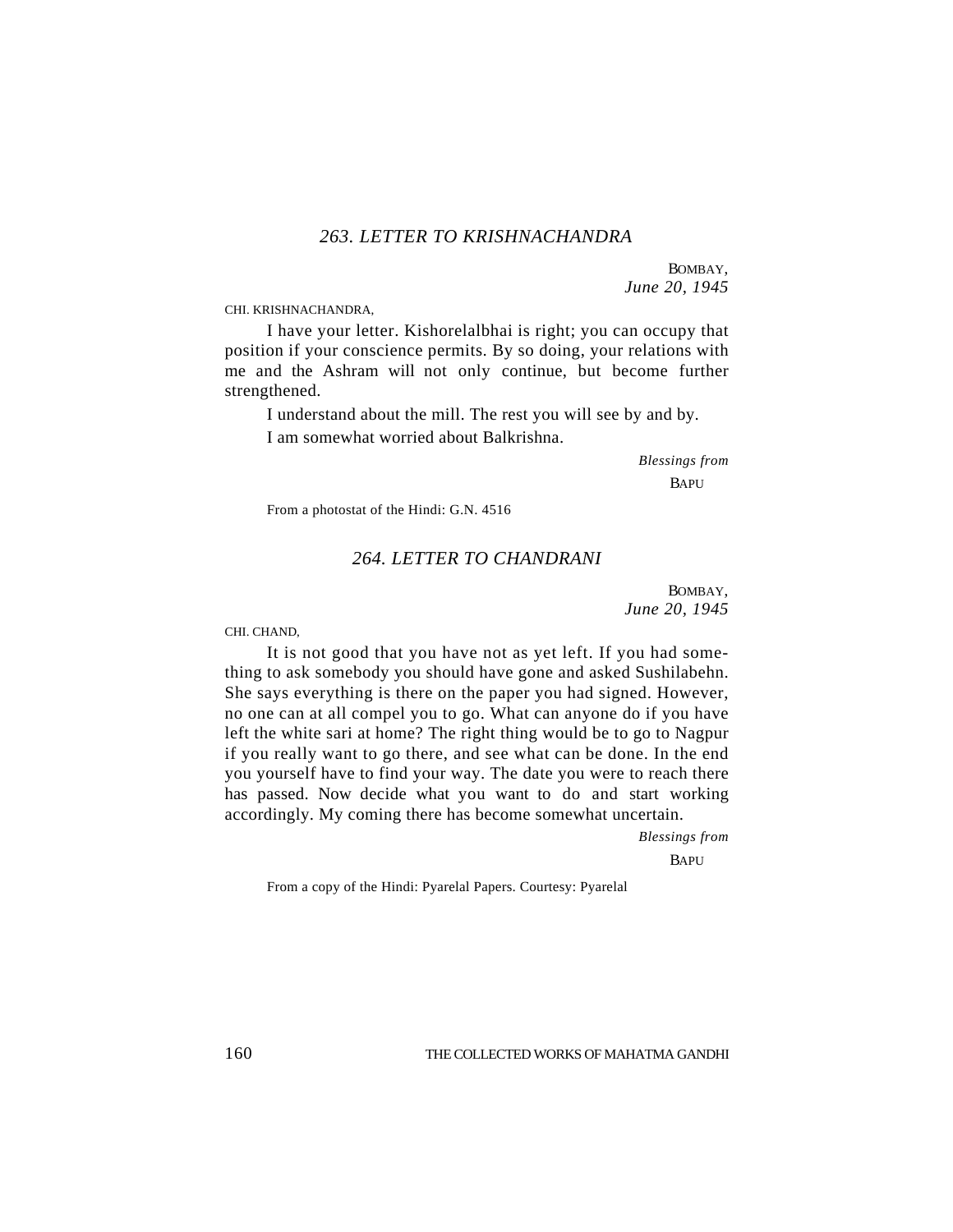## *265. LETTER TO S. RADHAKRISHNAN*

BOMBAY, *June 21, 1945*

#### BHAI RADHAKRISHNAN,

I have your letter. Though I have no time, I am writing you these few lines. I like your letter. Have faith that I will do whatever I can. I intend to show this letter to Jawaharlal. Hope you are well.

> *Yours,*  M. K. GANDHI

SIR RADHAKRISHNAN 30 EDWARD ELIOT ROAD MYLAPUR, MADRAS

From a copy of the Hindi: Pyarelal Papers. Courtesy: Pyarelal

## *266. LETTER TO DHARMANAND KOSAMBI*

BOMBAY, *June 21, 1945*

BHAI KOSAMBI,

I have your letter. I liked it. The thing you have at heart is the thing that I also have at heart. If there is such a power as God in this world we have no cause for worry. You have joined the Gujarat Vidyapith. Remain there and render service.

> *Blessings from* **BAPU**

SHRI DHRMANAND KOSAMBI GUJARAT VIDYAPITH AHMEDABAD

From a copy of the Hindi: Pyarelal Papers. Courtesy: Pyarelal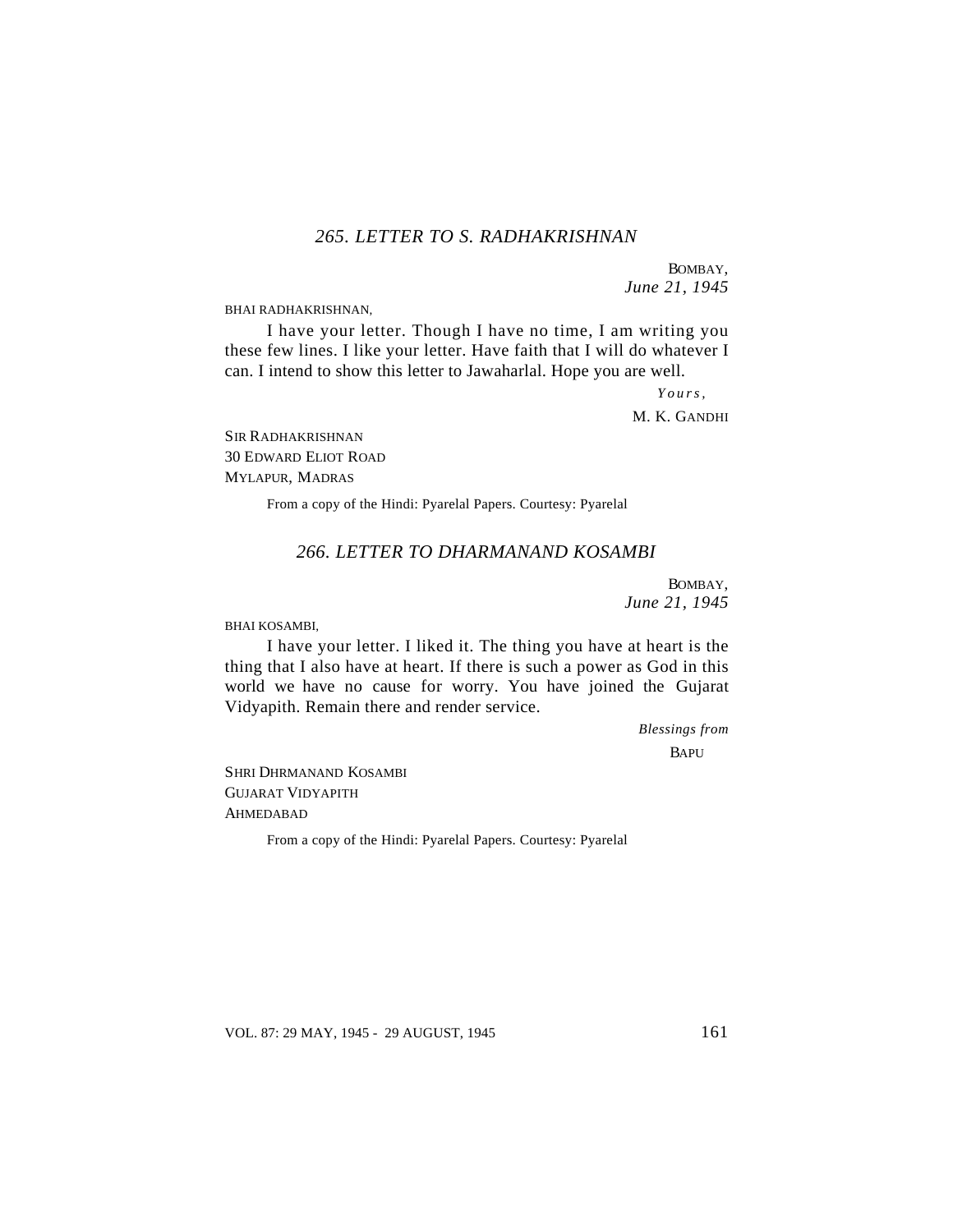# *267. LETTER TO KULKARNI AND SUDHA KULKARNI June 21, 1945*

CHI. LAMBU AND KULKARNI,

I got your second letter. I have given it to Khersaheb to read.

*Blessings from*

**BAPU** 

[C/O] ADIVASI SEVA MANDAL KANYA CHHATRALAYA MOKHADA, THANA DISTRICT

From a copy of the Hindi: Pyarelal Papers. Courtesy: Pyarelal

## *268. LETTER TO VILAS KATJU*

BOMBAY, *June 21, 1945*

CHI. VILAS,

I have your letter. I cannot congratulate you on your Devanagari writing. You do not write English in such a bad hand, do you? It is our mother tongue that is to blame, I suppose. I am returning your letter in order to teach you and show you how untidy and how clumsy it is. I have marked it at two places. Copy this letter out in a neat handwrtiing and send it to me. Seeing your letter how can I believe that you are Dr. Kailas Nath's daughter?

> *Blessings from* **BAPU**

C/O KAILAS NATH KATJU EDMINSTON ROAD ALLAHABAD

From a copy of the Hindi: Pyarelal Papers. Courtesy: Pyarelal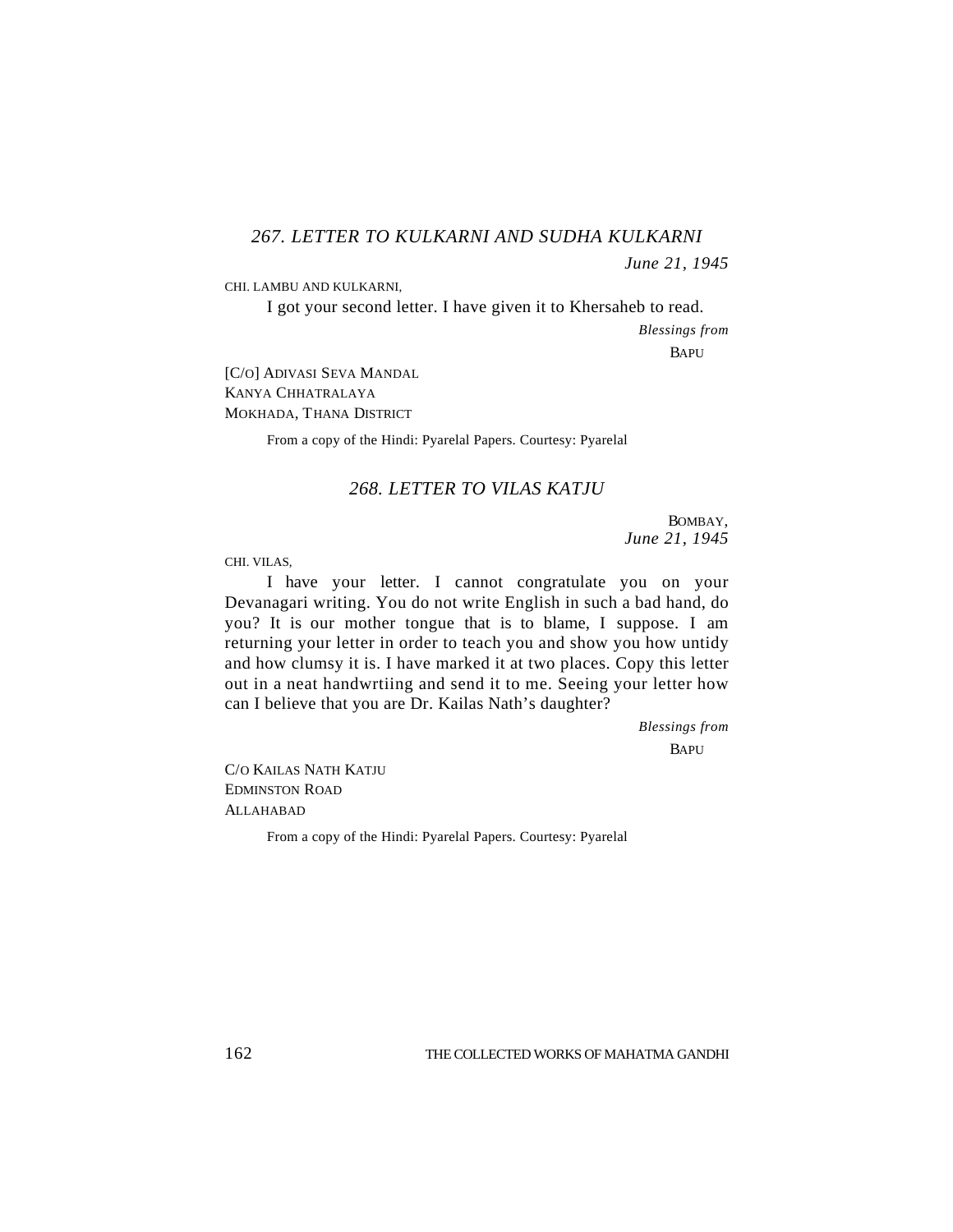#### *269. LETTER TO S. A. BRELVI*

BOMBAY, *June 21, 1945*

 $\mathbf B$ HAI BRELVI $^1,$ 

Your letter is good and also bad. And why again in English to me?

Your health will be good. It was not through carelessness that I used the expression to which you have drawn my attention. I had used it advisedly. It is another matter that I may change it out of consideration for somebody, but then it will not express what I feel.

In the first place, the term 'minorities' includes, along with the Muslims, all the accepted minorities. This has been my own preoccupation from childhood. And if you are concerned solely about Muslims, I would like to say that sometimes when a Muslim was wanted he was chosen not because he was the best Congressman among Indians but because he was the best Congressman among Muslims and represented Muslims. I should be grieved if you did not know this, because you are a highly experienced man and a journalist. If you are interested in having the names of such minorities, I can send you.

> *Yours sincerely,* M. K. GANDHI

From a photostat of the Urdu: G.N. 2298

#### *270. STATEMENT TO THE PRESS*

BOMBAY, *June 21, 1945*

As I was about to leave Panchgani, I received a pathetic letter<sup>2</sup> from which I take the following:

The immediate object of my writing this letter is to inform you about the very serious condition of Sri Sarat Chandra Bose, who is my maternal uncle. He is very unwell and his condition is causing grave anxiety to us all. If he is not at

1 Editor, *The Bombay Chronicle*

<sup>2</sup> From Parimal Shome; *vide* "Letter to Parimal Shome", 18-6-1945.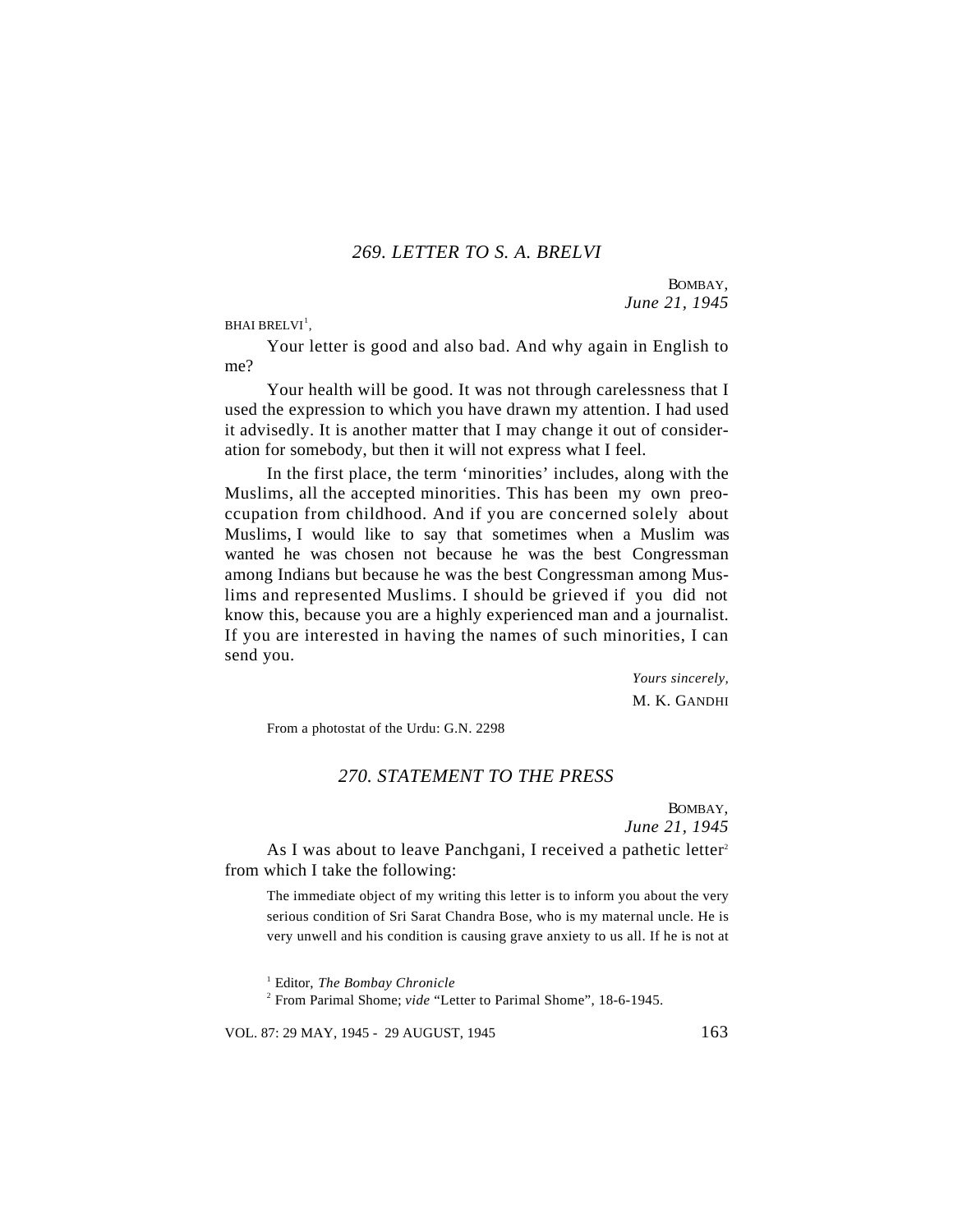least removed, if not released, immediately to a healthy place his days are numbered.

As Sri Sarat Babu has never been tried and found guilty evidently he has been detained all these years and that too away from Bengal, on suspicion. For the sake of simple justice Sri Sarat Bahu ought to be removed to a health resort in Bengal with facilities for him to see his relatives.

*The Hindu,* 22-6-1945

# *271. TELEGRAM TO LORD WAVELL*

*Express* BOMBAY, *June 22, 1945*

H. E. VICEROY VICEROY'S CAMP INDIA

IN REPLY YOUR WIRE<sup>1</sup> OF 19TH YOU MUST HAVE SEEN FROM PAPERS WORKING COMMITTEE IS STILL SITTING. AM LEAVING TODAY BY FRONTIER MAIL FOR SIMLA. TRAIN PERMITTING HOPE WAIT ON YOUR EXCELLENCY APPOINTED TIME. THANKING YOU FOR RESERVING ACCOMMODATION FOR ME. I PROPOSE TO STAY WITH RAJKUMARI AMRIT KAUR.

GANDHI

*Gandhiji's Correspondence with the Government*, 1944-47, p. 26

# *272. LETTER TO LADY EMILY KINNAIRD*

ON THE TRAIN, *June 22, 1945*

MOTHER DEAR,

It was good to hear from you after such a lapse of time. I expect to see Amrit Kaur on Sunday.

Love.

M. K. GANDHI

DAME EMILY KINNAIRD

From a copy: Pyarelal Papers. Courtesy: Pyarelal

<sup>1</sup> *Vide* 2nd footnote, "Telegram to Lord Wavell", 18-6-1945.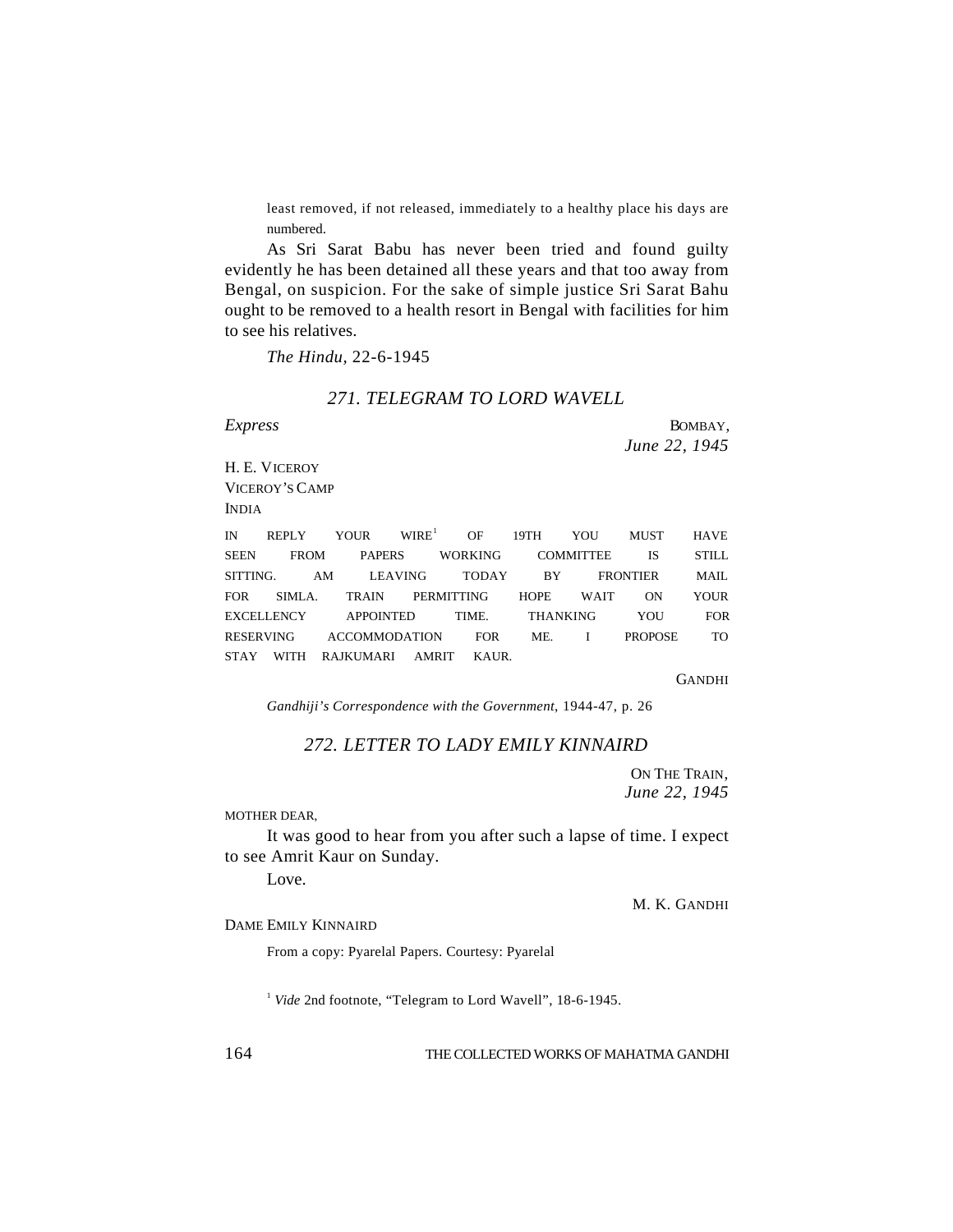#### *273. LETTER TO MANEKLAL GANDHI*

ON THE TRAIN, *June 22, 1945*

CHI. MANEKLAL,

You have entered into competition with me. Anybody who devotes himself to service in a spirit of non-attachment is entitled to aspire to live up to 125. May you be so entitled.

> *Blessings from* **BAPU**

SHRI MANEKLAL THANA DEVLI KATHIAWAR

From a copy of the Gujarati: C.W. 892. Courtesy: Maneklal Gandhi

#### *274. LETTER TO MATHURADAS TRIKUMJI*

*June 22, 1945*

It hurts me that I am going away without seeing you, but I am helpless.<sup>1</sup> Your dharma is not to interest yourself in these negotiations but to be engrossed in Ramanama and get well for public service.

[From Gujarati]

*Bapuni Prasadi*, p. 206

#### *275. LETTER TO HILDA PETIT*

ON THE TRAIN, *June 22, 1945*

DEAR SISTER,

I have your letter. I personally feel that it is good that Mother has gone. I had seen her suffering. Of course we do feel unhappy because of our selfishness. I hope all of you will be calm.

> *Blessings from*  M. K. GANDHI

SHRI HILDA PETIT

From a copy of the Gujarati: Pyarelal Papers. Courtesy: Pyarelal

<sup>1</sup> Gandhiji was going to Simla to meet the Viceroy.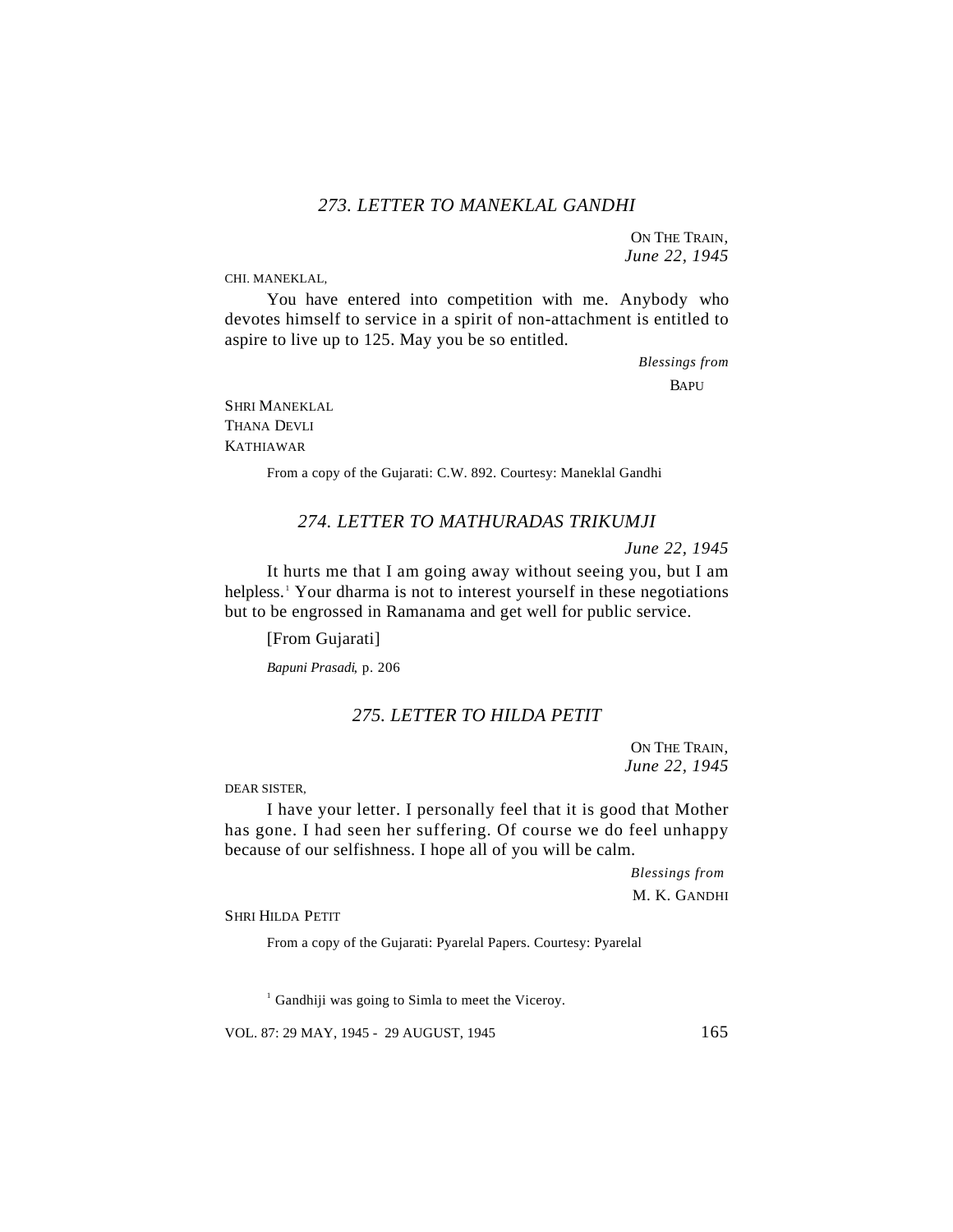#### *276. LETTER TO SATIS CHANDRA DAS GUPTA*

ON THE TRAIN, *June 22, 1945*

CHI. SATIS CHANDRA,

I read your postcard of June 16 only today. I should be sorry if your heart is still weak. But if that be the case, do not insist on working. [You] have not said about the letter to the apiaries. Now you have got to write to them.<sup>1</sup> I am going to Simla. God alone knows what He will make me do.

> *Blessings to you all from* **BAPU**

SATIS CHANDRA DAS GUPTA KHADI PRATISHTHAN SODEPUR, *via* CALCIJTTA

From a photostat of the Hindi: G.N. 1644

#### *277. STATEMENT TO THE PRESS*

NEW DELHI *June 23, 1945*

I have had no rest during the journey to Simla, which is still going on. A note has just been handed to me after leaving Bharatpur. I am observing silence to save myself' as much as possible. I was unable to receive the deputation that wanted to see me. But a note has been handed to me which describes the woes of persons who represent the Bharatpur people's cause. I must not go into the details, for I have not the opportunity of knowing the other side. May I hope that the Bharatpur Raj authorities will do the needful and publish their side of the case ?

*The Hindu,* 25-6-1945

<sup>1</sup> *Vide* also "Letter to Satis Chandra Das Gupta", 8-6-1945.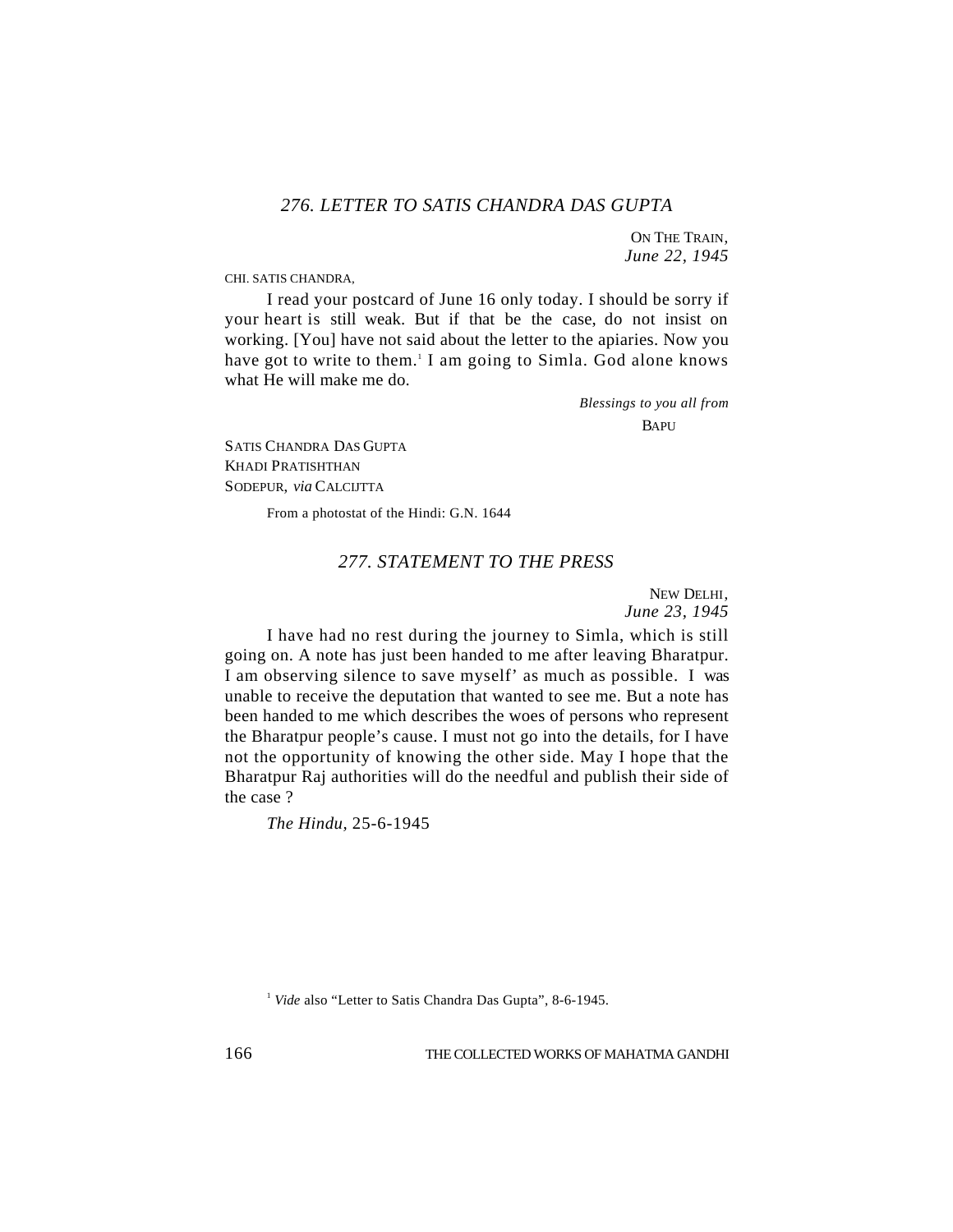## *278. LETTER TO JOHN HAYNES HOLMES*

AS AT SEVAGRAM, *via* WARDHA,

ON THE TRAIN, *June 23, 1945*

DEAR FRIEND,

I am writing this whilst I am silent. This is being written on the train taking me to Simla. In answer to your affectionate letter of 23rd April I can only say I am pouring my whole soul into the attempt to express truth and non-violence in fighting the battle for the independence of India's vast, dumb and starved masses.

This will be typed for your easy reading.

*Yours sincerely,* M. K. GANDHI

REV. JOHN HAYNES HOLMES<sup>1</sup>

10 PARR AVENUE

NEW YORK 16, N.Y.

From a photostat: C.W. 10966. Courtesy: S. P. K. Gupta. Also from a copy: Pyarelal Papers. Courtesy: Pyarelal

#### *279. NOTE TO PRESTON GROVER*

ON THE TRAIN, *June 23, 1945*

MY DEAR GROVER,

Many thanks for your considerate note<sup>2</sup>. But let me melt myself in this natural heat. As sure as fate, this heat will be followed by

<sup>1</sup> American clergyman, author of My Gandhi; Chairman, American Civil Liberties Union; Rabindranath Tagore Memorial Visiting Professor in India from October 1947 to January 1948

2 In *Mahatma Gandhi—The Last Phase,* Vol. I, Book One, p. 125, Pyarelal explains that the addressee, a correspondent of the United Press of America travelling with Gandhiji, said in a note: "Would not it be wise for you to go into the cooler Congress car for the afternoon, so you could stretch yourself a while? You have not had any sleep for 24 hours. It is not going to help much if you arrive at Simla tired out from the interruptions in your sleep at wayside stations. As we would say in America, 'Give yourself a break'."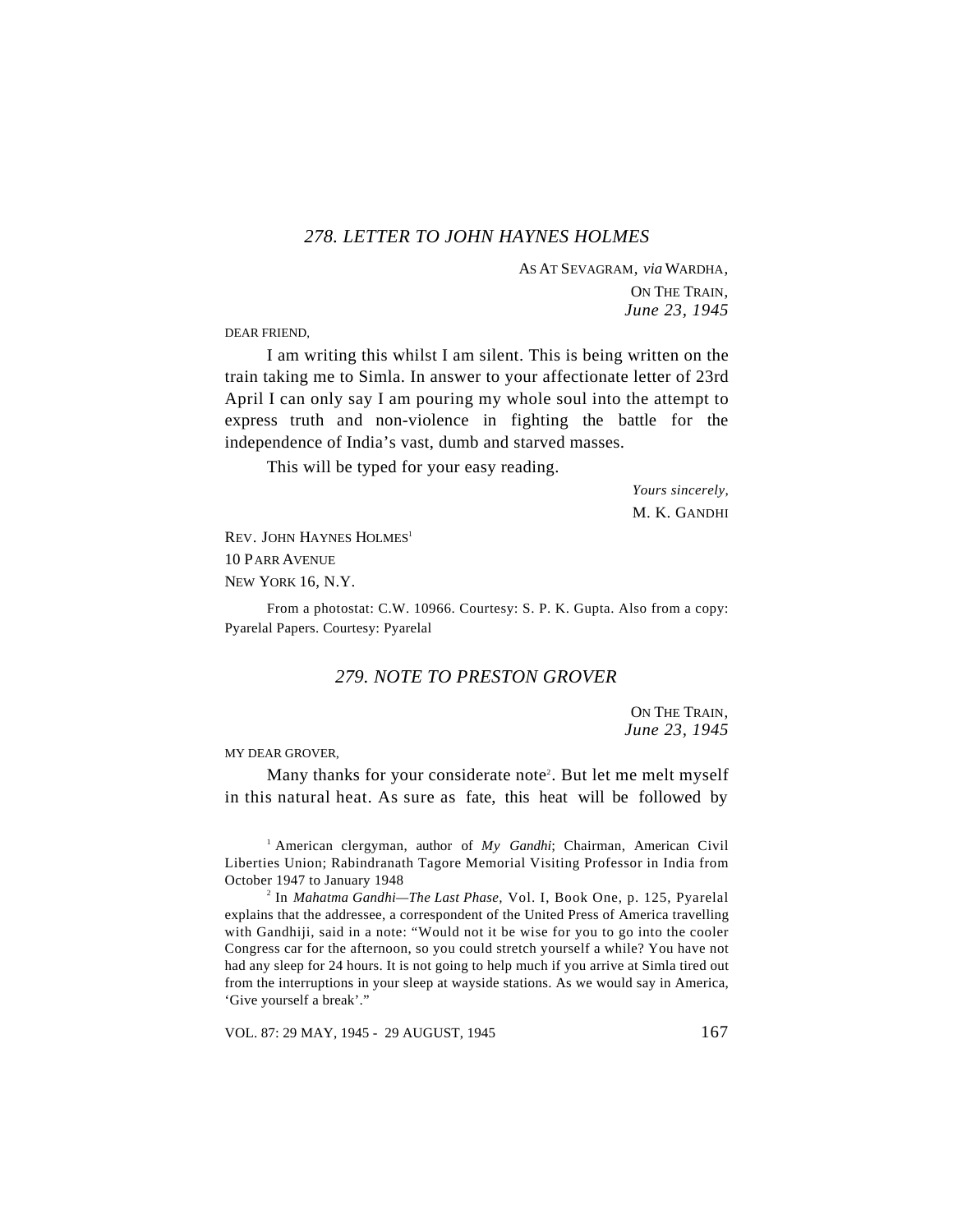refreshing coolness which I shall enjoy. Let me feel just a touch of real India.

*Yours,* 

M. K. GANDHI

From a copy: Pyarelal Papers. Courtesy: Pyarelal. Also *The Hindu,* 1-7-1945

## *280. LETTER TO SHYAMLAL*

ON A MOVING TRAIN, *June 23, 1945*

BHAI SHYAMLAL,

I have before me your letter of June 11, 1945. Your interpretation of the rules, a copy of which you have sent, seems correct to me. The office should shift to Wardha or somewhere around it.

> *Blessings from*  M. K. GANDHI

From the Hindi original: Kasturba Gandhi National Memorial Trust Papers. Courtesy: Nehru Memorial Museum and Library

# *281. LETTER TO SHYAMLAL*

ON A MOVING TRAIN, *June 23, 1945*

BHAI SHYAMLAL,

Your letter of June 12, 1945 is before me. I approve of the proposal to appoint Kalyanasundaram to help Thakkar Bapa on a salary of Rs. 75 per month. It should be implemented if no other formalities are necessary for this appointment.

> *Blessings from* M. K. GANDHI

From the Hindi original: Kasturba Gandhi National Memorial Trust Papers. Courtesy: Nehru Memorial Museum and Library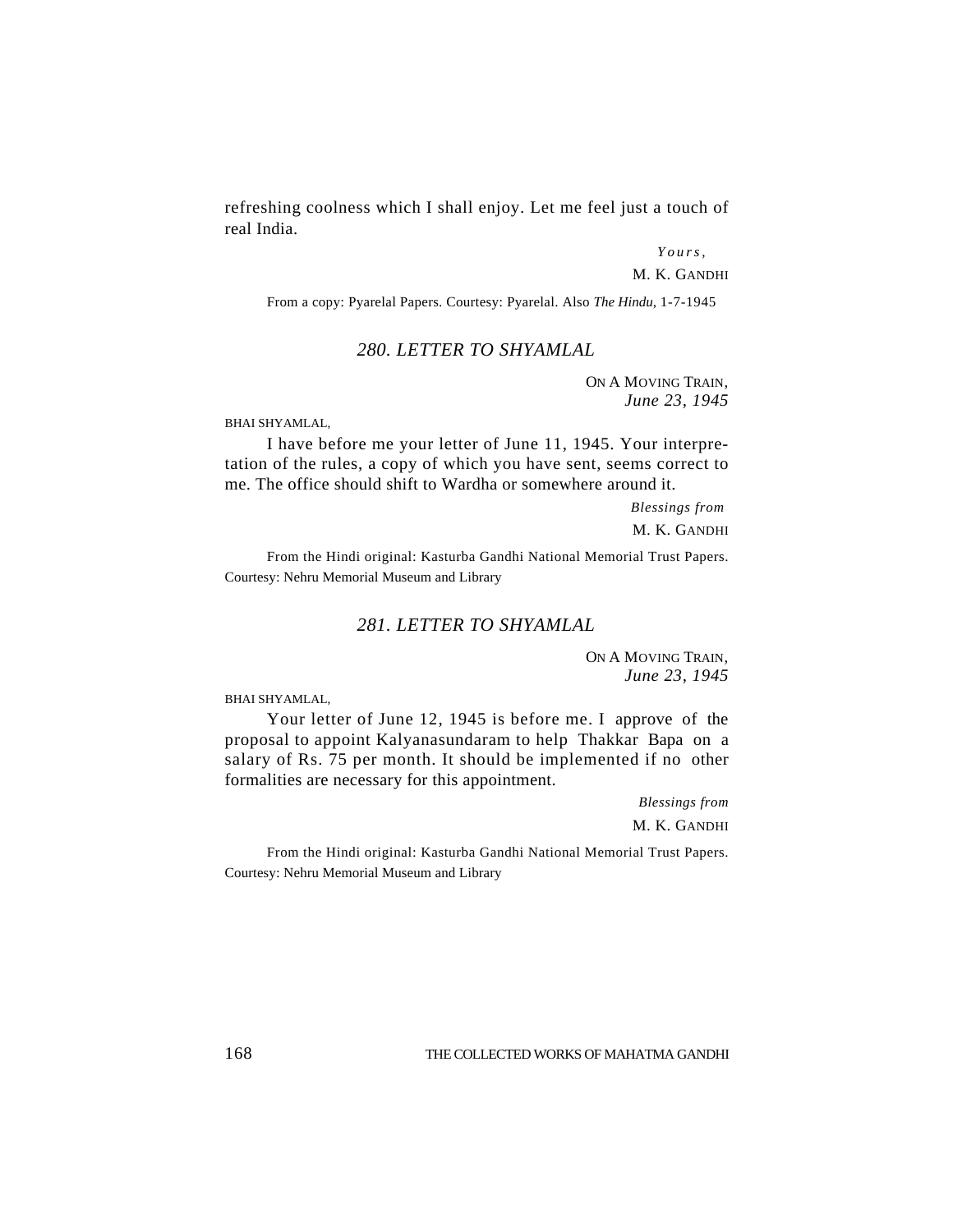[Before *June 24, 1945*] 1

- 1. The fact that Congress and some of its organizations are still in jail acts as a piece of coercion to compel co-operation on part of Congress.
- 2. Principle of Communalism being an evil cannot be extended beyond the life of the interim temporary Govt. [and] cannot be used as a precedent for the future and has no application in considering the services. Congress represents all parties and the people without distinction of class, caste or creed.
- 3. Number of non-Scheduled Hindus should not exceed that of Muslims drawn from all parties including Shias.
- 4. Implication of Provincial Coalitions
- 5. Recruitment of services and commitments
- 6. Method of appointment
- 7. Financial implications of defence
- 8. Indian army its freedom
- 9. Indian States Princes and people
- 10. External Affairs Department
- 11. Commercial Safeguards.

From a copy of: Pyarelal Papers. Nehru Memorial Museum and Library. Courtesy: Beladevi Nayyar and Dr. Sushila Nayyar

<sup>1</sup> Gandhiji met the Viceroy on June 24, 1945; for the Viceroy's note on his interview with Gandhiji, *vide* Appendix "Lord Wavell's note on his interview", 24-6-1945.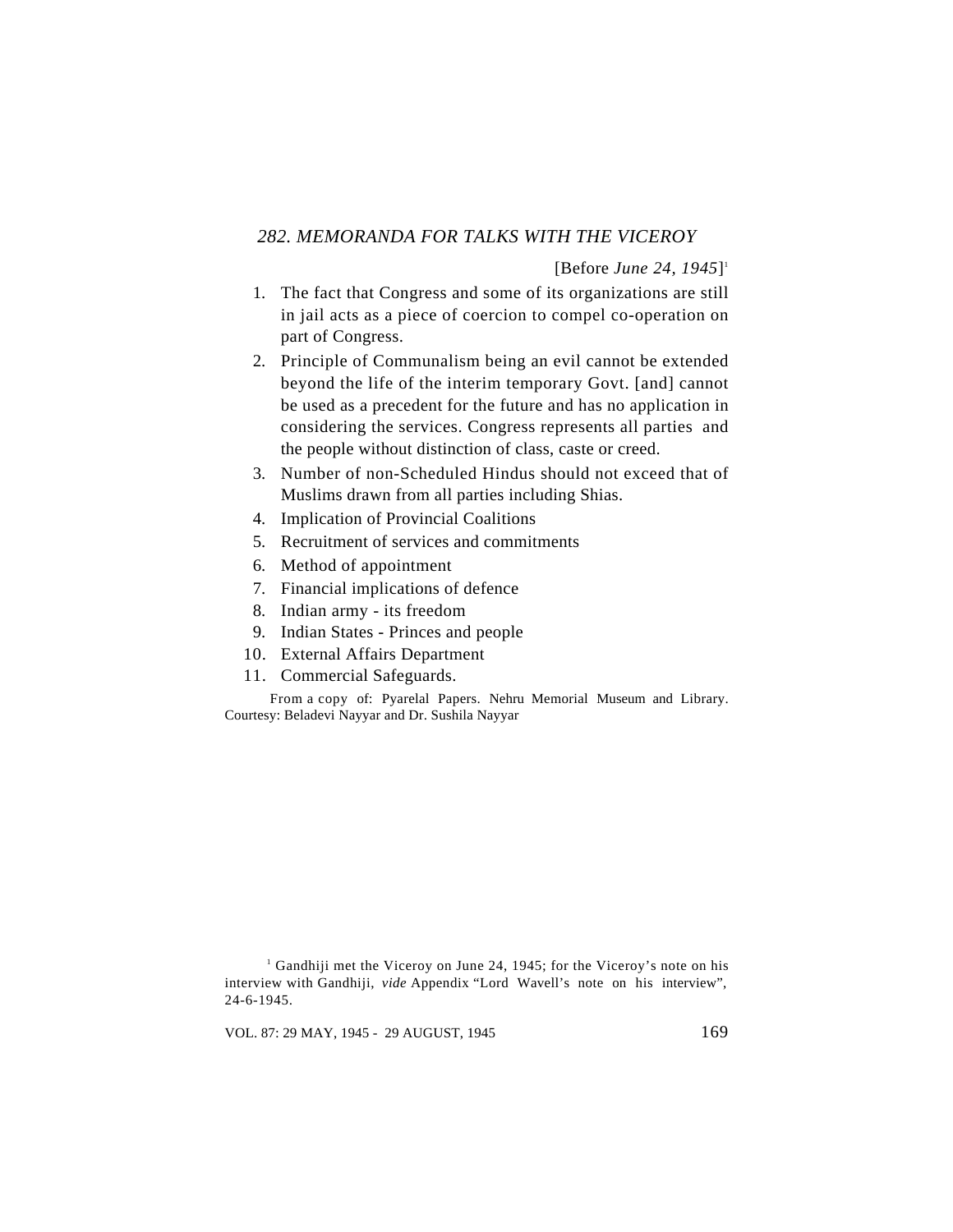[After *June 24, 1945*] 1

DEAR MAULANA SAHEB,

It was by mere chance that Pyarelal happened to see you. But what you told him, if his report of the talk is accurate, is startling. The Working Committee has not given you the right or the permission to form a cabinet. You yourself told me that you could not do it without the Working Committee. That is my view too. That was why I had said that you should form a small committee with the assistance of the Working Committee, which could be given that right and then act through that committee or the Working Committee itself. Since you did not react favourably to either of the proposals, I can only conclude that I do not understand or do not know the stand of the Working Committee in the matter.<sup>2</sup> I understand from what Jamnalalji says that you are going to summon the Working Committee anyhow. I consider it improper. I would not wish you to be guilty of such a grave error at this juncture.

I do not know what you have done and how you could persuade the Viceroy. Even if you have committed yourself it is, in my view, your duty to inform him that a mistake has been committed. So much for the matter between you and the Working Committee.

Another thing I would like to tell you is that in anything you do, you should take with you the Congress who are present and you should put everything in writing.

The third is a personal matter. Ever since I first heard the Viceroy's proclamation<sup>3</sup>, that is, while I was still at Panchgani, I have been shouting that the Congress cannot accept the principle of parity between Muslims and non-Harijan Hindus, an organization of Hindus alone. Even if I am the only one among crores to do so, I shall refuse to be a party to it. I do not care if the negotiations break down on this, for I know and believe that the moment you try to form a national government at the centre in this way you will be laying a wrong

3 *ibid*.

<sup>&</sup>lt;sup>1</sup> From the contents it is evident that this was written during Gandhiji's stay at Simla where he had talks with the Viceroy, Lord Wavell, regarding constitutional negotiations. Gandhiji reached Simla to attend the Conference on June 24.

<sup>2</sup> *Vide* "Telegram to Abul Kalam Azad", 17-6-1945.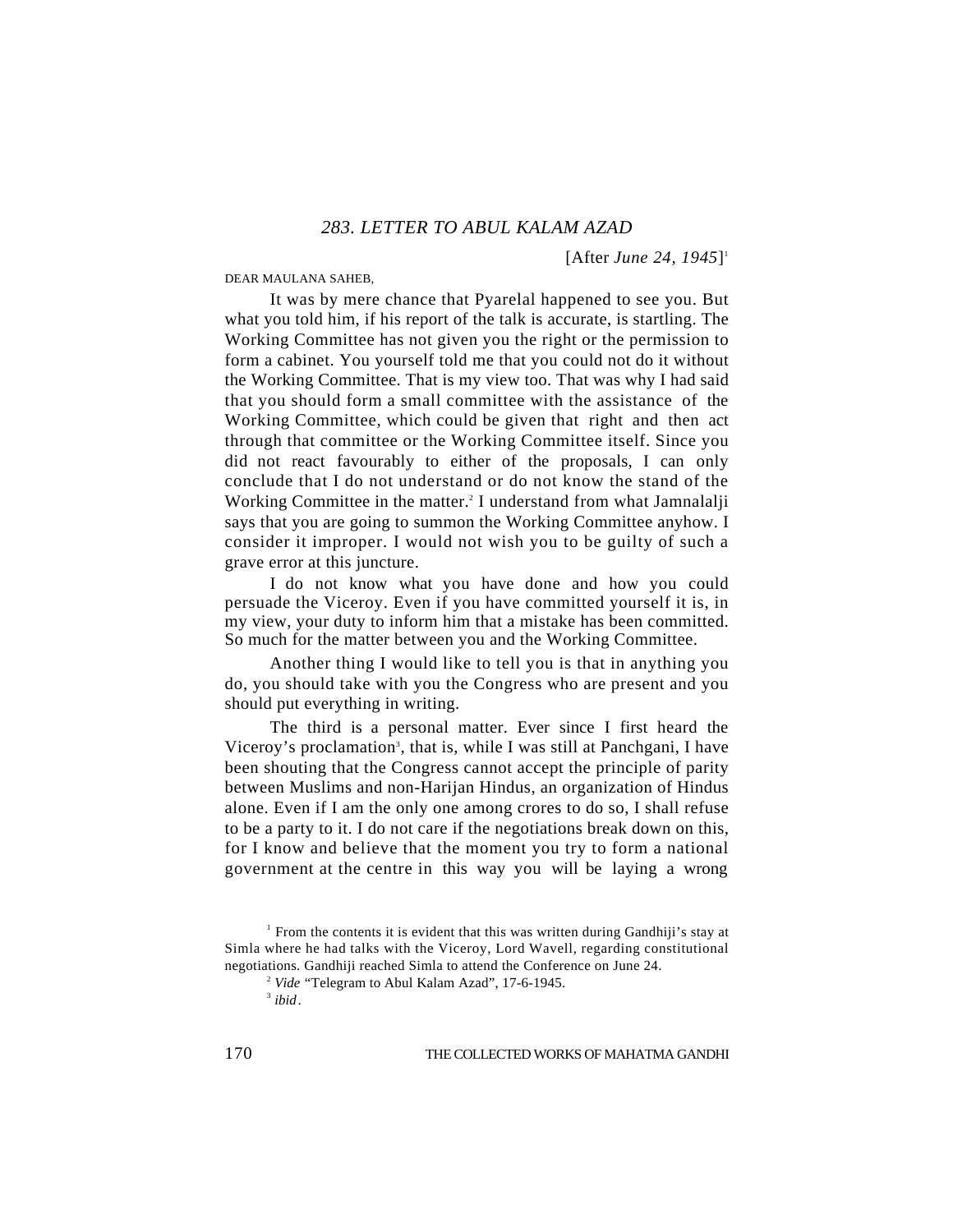foundation.<sup>1</sup> In this repect I am neither a Hindu, nor belong to any other religion. I belong to all faiths or to none. I only walk in the wayshown by God. I shall be very happy if you can lend me your cooperation in this matter. But if you cannot do it wholeheartedly then I would rather do without it. I shall keep you informed.

I trust you are well and the climate here has not disagreed with you.

From a copy of the Hindi: Pyarelal Papers. Courtesy: Pyarelal

# *284. LETTER TO LORD WAVELL*

'MANOR VILLE', SIMLA, *June 25, 1945*

DEAR FRIEND,

I was too tired to acknowledge your note<sup>2</sup> there and then. Nor was there any hurry. I shall remain in Simla during the conference.

*Yours very sincerely,*

M. K. GANDHI

H. E. THE VICEROY

*Gandhiji's Correspondence with the Government*, 1944-47, p. 26

<sup>1</sup>Vide "Telegram to Abul Kalam Azad", 17-6-1945.

 $2^2$  Dated June 24, it read: "I have thought over what you told me about your plans when we had our talks this afternoon and I shall be grateful if you will remain in Simla during the conference." For Lord Wavell's note on the interview, *vide* Appendix "Lord Wavell's note on his interview", 24-6-1945.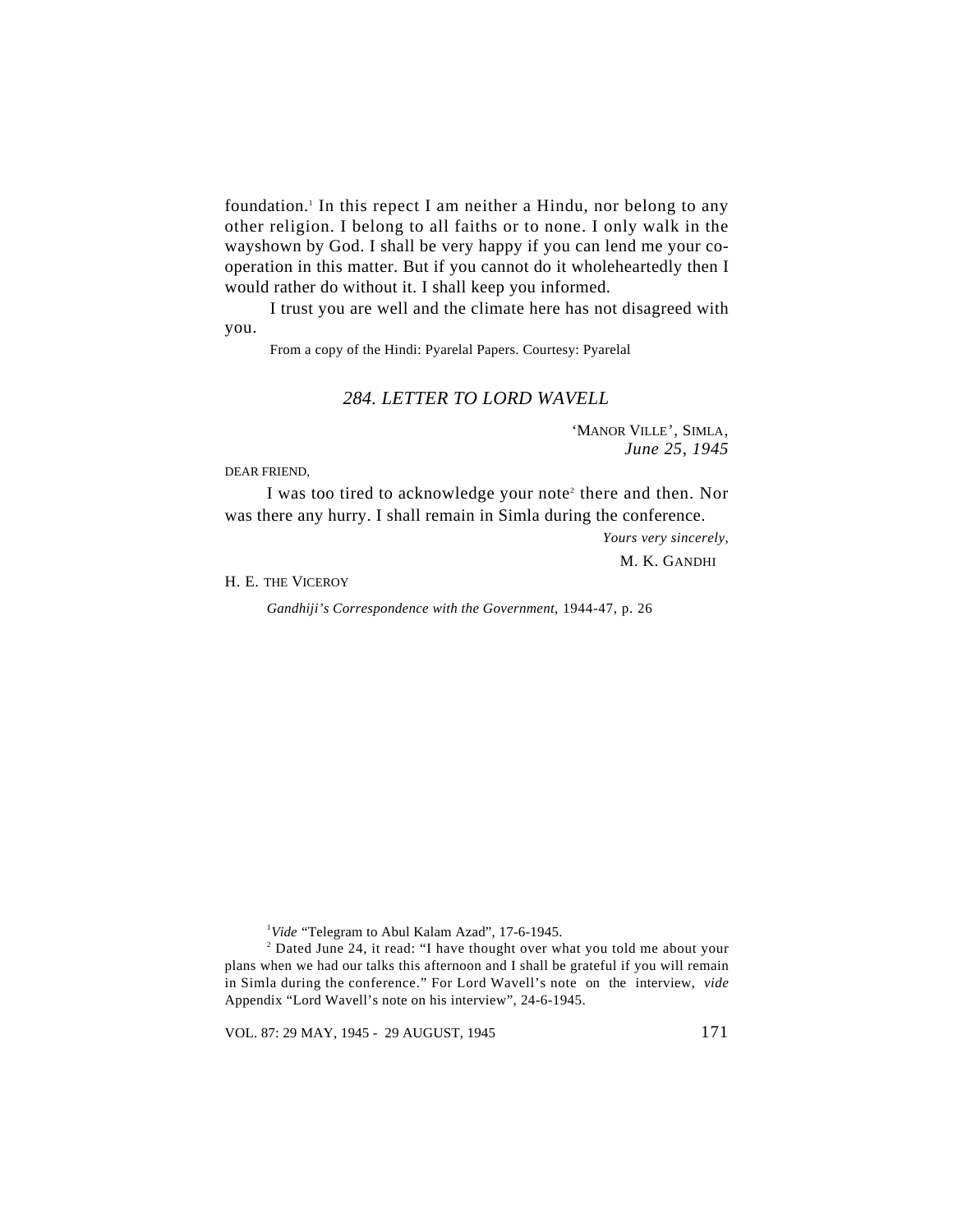# *285. NOTE TO MAURICE FRYDMAN*<sup>1</sup>

'MANOR VILLE', SIMLA W., *June 25, 1945*

Is your word of no value? You made me a definite promise, do you remember ?

Love.

[PS.]

Do as you are ad[vised] below.

**BAPU** 

**BAPU** 

From a photostat: G.N. 43

# *286. LETTER TO JAISUKHLAL GANDHI*

'MANOR VILLE', SIMLA WEST, *June 25, 1945*

CHI. JAISUKHLAL,

I am sending herewith the draft I have prepared of the Trustdeed. Since Gujarati is permitted there, I have drawn it up in that language. If documents in Gujarati are not registered, get a Sindhi or Hindi translation made. There is no need at all for an English translation. You can change the terms. I have tried to embody your own ideas as I have understood them.<sup>2</sup>

I will go on worrying till Manu is cured of her illness. She must have gone now to Dinshaw's clinic. Let us hope she will recover there.

*Blessings from*

**BAPU** 

I do not expect to stay here for long. It will perhaps be decided today how long I shall have to stay. Recall what I told you

<sup>1</sup> Gandhiji scribbled this on Dr. Sushila Nayyar's letter to the addressee. *Vide* 

# $[PS.]$

also "Telegram to Soundaram Ramachandran", 30-6-1945. <sup>2</sup> *Vide* also the following item.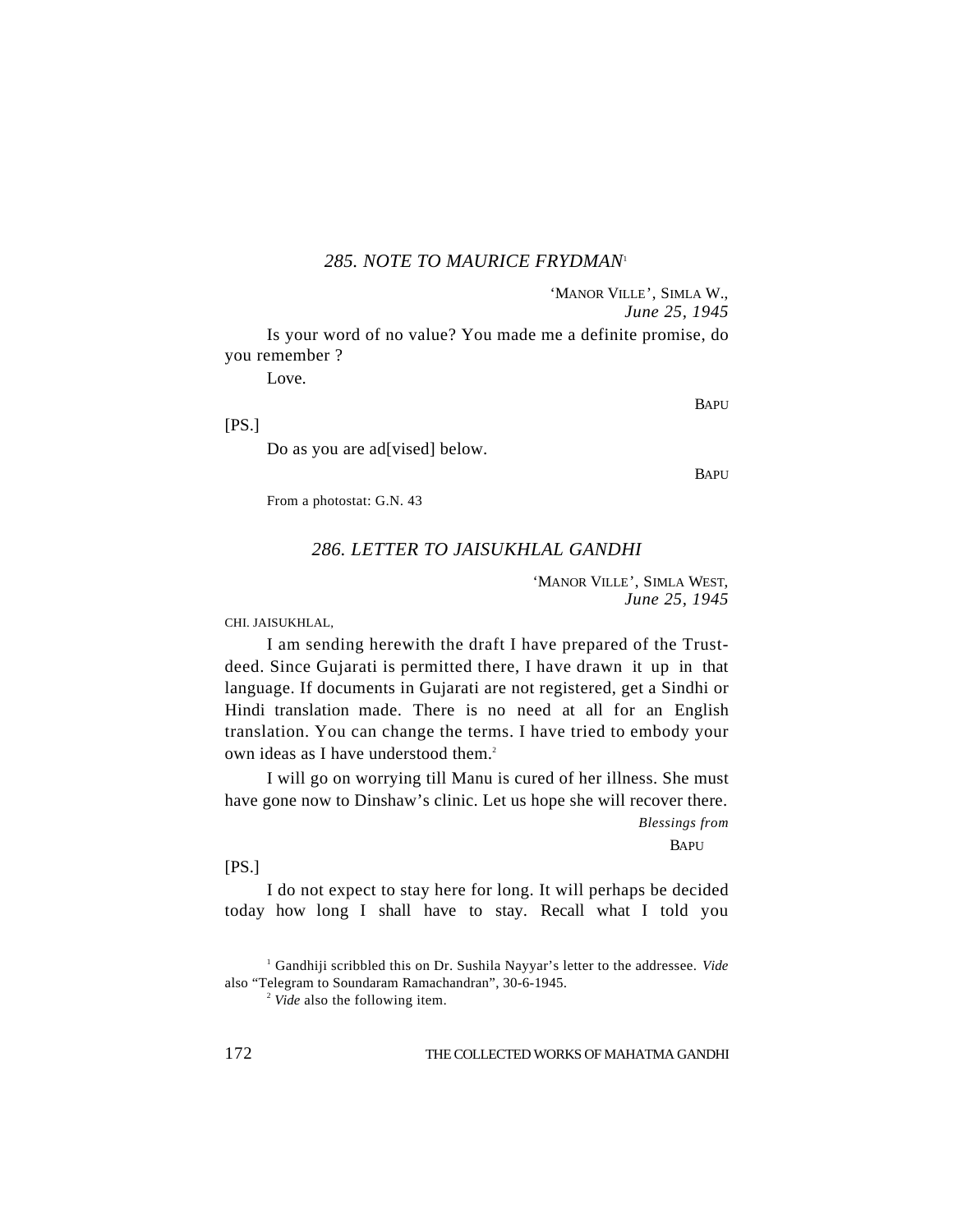regardingyour health.<sup>1</sup> Roasting groundnut will not make all that difference. I understand about the work.

From a microfilm of the Gujarati: M.M.U./24

#### *287. LETTER TO MANGALDAS PAKVASA*

SIMLA, *June 25, 1945*

BHAI MANGALDAS PAKVASA,

I am sending herewith the Dinshah Trust-deed. After examining it, translate it only into English. I will not burden you just now with making a Hindi translation. If you approve of the contents, make other documents in the mother tongue or in the national language.<sup>2</sup> I have been giving you a good deal of trouble. I cannot help it.

*Blessings from*

**BAPU** 

From a photostat of the Gujarati: C.W. 4692. Courtesy: Mangaldas Pakvasa

#### *288. LETTER TO KANAM GANDHI*

*June 25, 1945*

CHI. KANAM,

This is for you. Do not forget the three gurus<sup>3</sup>. Improve your Urdu and learn to use the Gujarati script correctly. Whatever you write should be like a pearl. Sumi is growing daily.

*Blessings to all of you from*

**BAPU** 

From a photostat of the Gujarati: C.W. 9518. Courtesy: Kanam Gandhi

<sup>1</sup> *Vide* "Letter to Jaisukhlal Gandhi", 30-5-1945.

<sup>2</sup> Vide also "Letter to Mangaldas Pakvasa", 12-6-1945 and the preceding item.

<sup>3</sup> Presumably, a reference to the three proverbial monkeys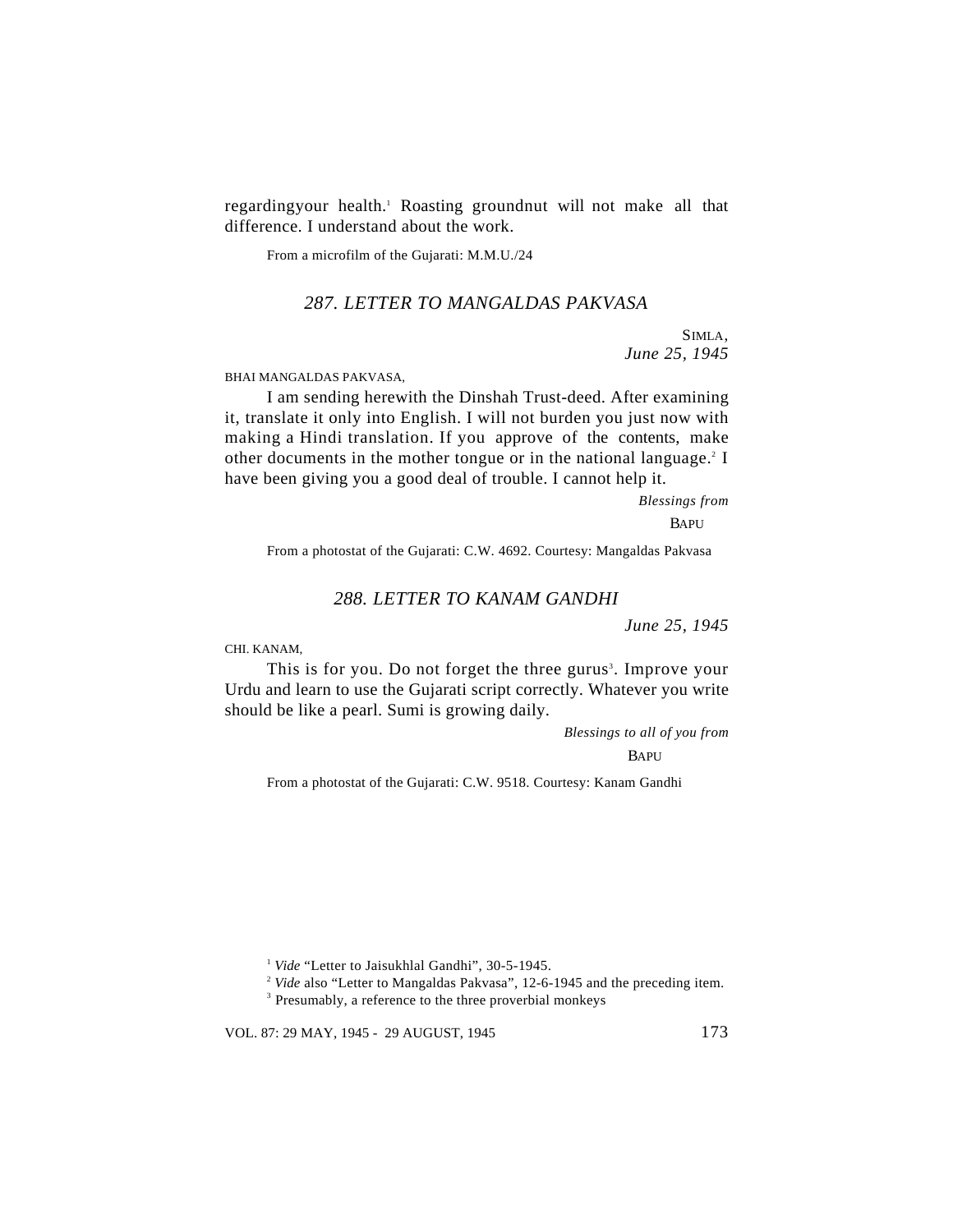## *289. LETTER TO MUNNALAL G. SHAH*

'MANOR VILLE', SIMLA, *June 25, 1945*

CHI. MUNNALAL,

We arrived here yesterday having many difficulties on the way. There were crowds at every station, delirious and deaf with love or joy. Manilal has practically lost his voice. I met the Viceroy yesterday. I will know today or tomorrow when I shall be free. Either I or someone else will write. I hope everything is going on well there. I intend to go there after I am free from here, but I cannot say where I may have to halt on the way. I hope Kanchan is well.

*Blessings from*

**BAPU** 

From a photostat of the Gujarati: G.N. 8446. Also C.W. 5584. Courtesy: Munnalal G. Shah

#### *290. LETTER TO JAWAHARLAL NEHRU*

''MANOR VILLE', SIMLA, *June 25, 1945*

CHI. JAWAHARLAL,

There are several names in the Kasturba Memorial Trust. When the Trust was formed, I had expressed a desire that your name and Sardar's should be included. All the Trustees were agreeable that the names of you two should be included when you were released. I had forgotten to consult you. It occurred to me this morning. Will you agree to be on the Trust? It means working for women and children in the villages and that too in my way. If you can take interest in this, I can send you the papers for your perusal. I have said the same thing to Sardar. He is considering it. I have told him that this is no matter for honour. It is a matter for work.

The same is true about the propagation of Hindustani. I am very keen on having your name for it if you are agreeable. I shall send you the papers if you like, for your persual about this too. I am scared of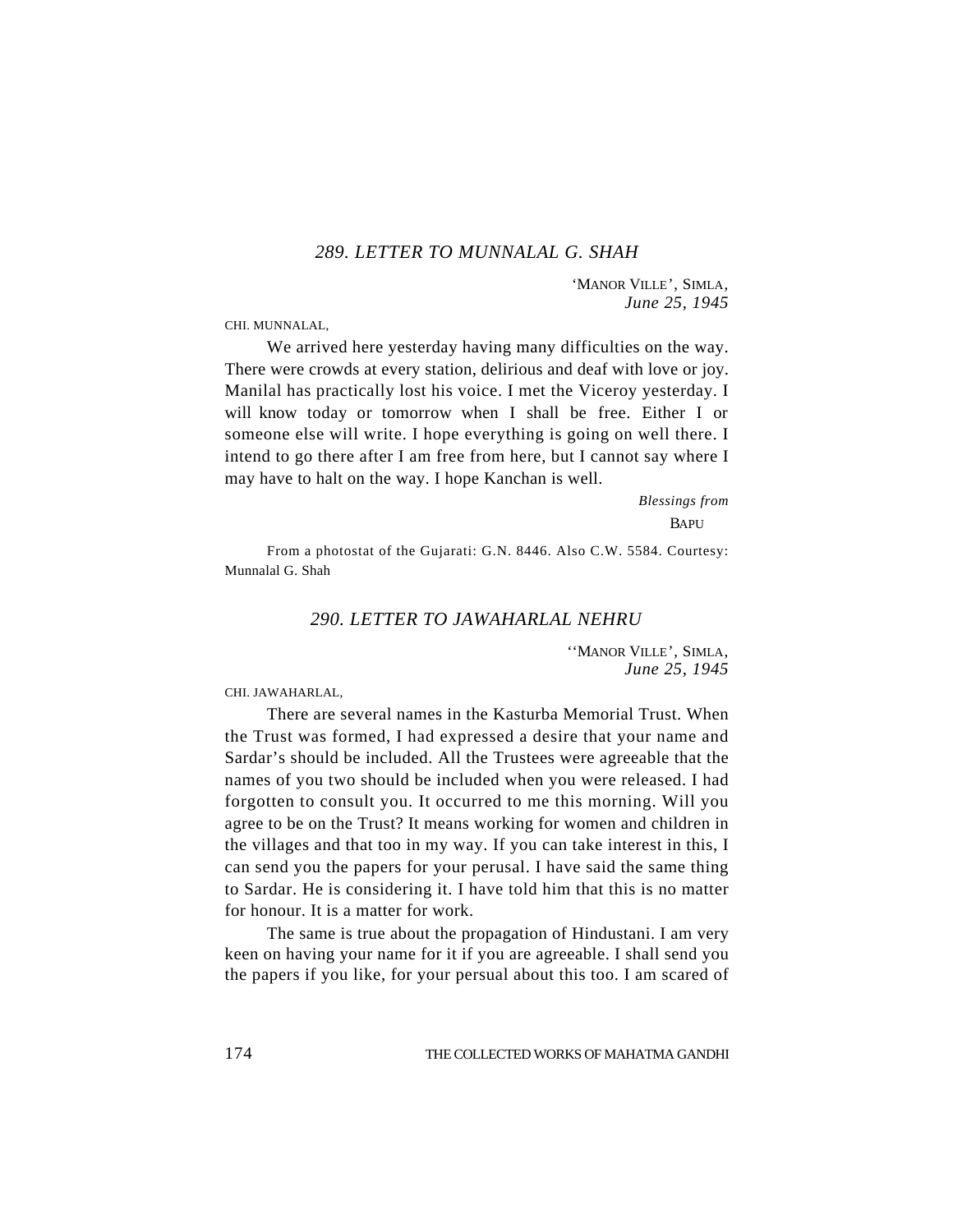placing any more burden on your head as you are already overburdened. But what can I do?

Everyone misses you here.

*Blessings from*

**BAPU** 

From the Hindi original: Gandhi-Nehru Correspondence. Courtesy: Nehru Memorial Museum and Library

# *291. DRAFT LETTER OF ATTORNEY FOR MANU GANDHI*

[After *June 25, 1945*] 1

The sum of ten thousand rupees that I have deposited with you at 5-anna interest will be accountable to my grandfather Gandhiji while he is alive and afterwards to my father Jaisukhlal Gandhi. The interest also will be payable to Gandhiji and after him to my father. I hereby transfer all my rights in this regasd to them.

From a microfilm of the Hindi: M.M.U./24

#### *292. TELEGRAM TO PARIMAL SHOME*

'MANOR VILLE', SIMLA WEST*, June 26, 1945*

PARIMAL SHOME 12-3 HINDUSTAN ROAD BALLYGUNGE (CALCUTTA)

YOURS WIRE. YOU CAN PUBLISH LETTER<sup>2</sup>.

GANDHI

From a copy: Pyarelal Papers. Courtesy: Pyarelal

<sup>1</sup> In the source, the letter is placed after the items of June 25, 1945; *vide* also "Letter to Jaisukhlal Gandhi", 4-6-1945.

<sup>2</sup> *Vide* "Letter to Parimal Shome", 18-6-1945.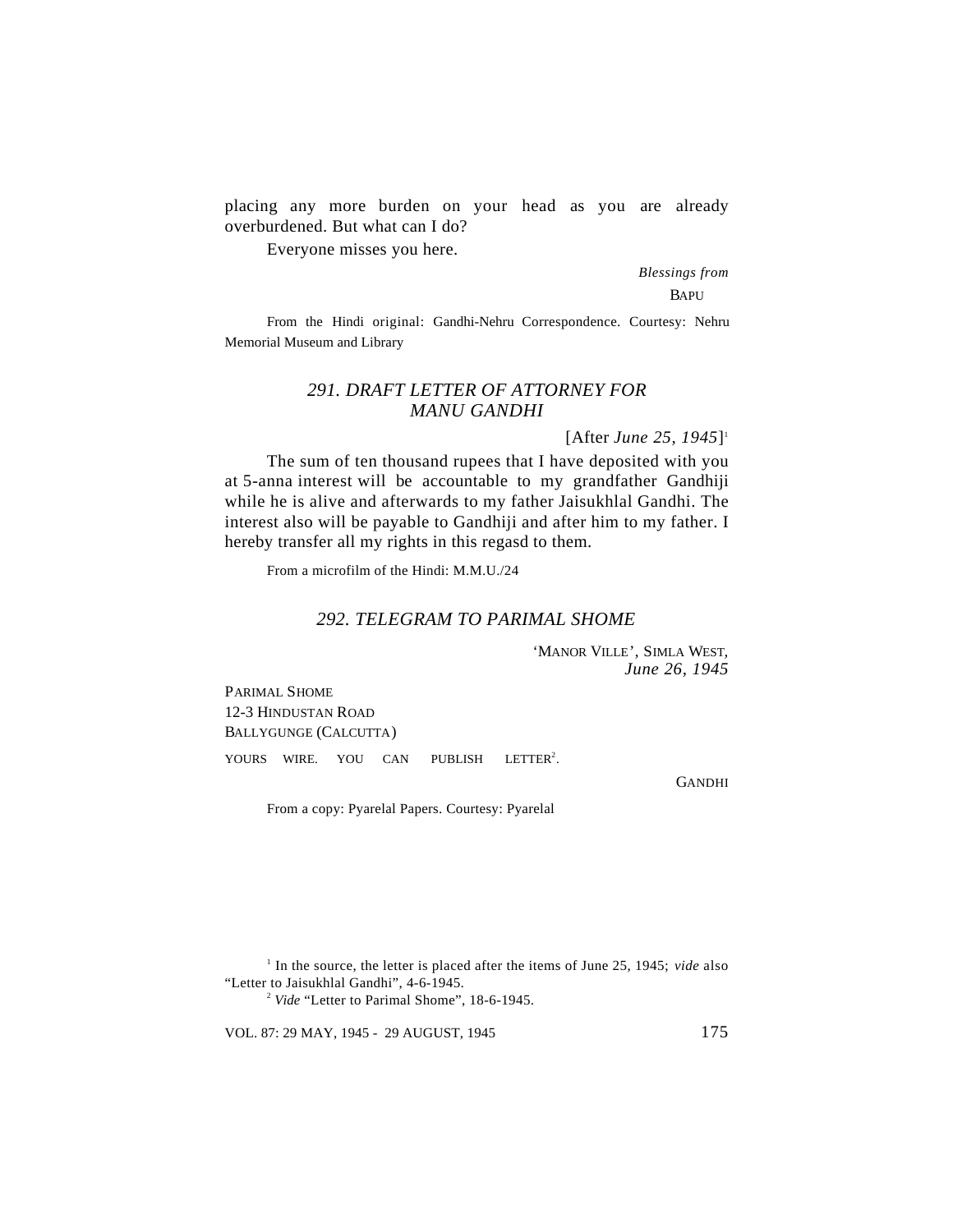# *293. LETTER TO AMRITLAL V. THAKKAR*

SIMLA, *June 26, 1945*

BAPA,

Your letter to Narahari is before me. Send the invitations for the Executive Committee meeting of the Kasturba Nidhi for any day in August convenient to you. If it becomes necessary to change it on my account, we shall do so.

**BAPU** 

From a copy of the Gujarati: Pyarelal Papers. Courtesy: Pyarelal

## *294. LETTER TO SUDHIR GHOSH*

*June 26, 1945*

BHAI SUDHIR,

Only today I am able to reply your letter of June 11. You know what I am doing.

I am very keen to go to Bengal. But I wish to go to all the [nearby] places. $<sup>1</sup>$ </sup>

> *Blessings to Shanti*<sup>2</sup>  *and to you from* **BAPU**

From the Hindi original: Sudhir Ghosh Papers. Courtesy: Nehru Memorial Museum and Library

<sup>1</sup> In *Gandhi's Emissary*, p. 50, the addressee explains: "With this brief letter in hand I went to see Governor Casey. He said, I could . . . assure him [Gandhiji] that the Governor would do everything in his power to secure for Mr. Gandhi the freedom to go wherever he liked and meet anybody he liked."

<sup>2</sup> Addressee's wife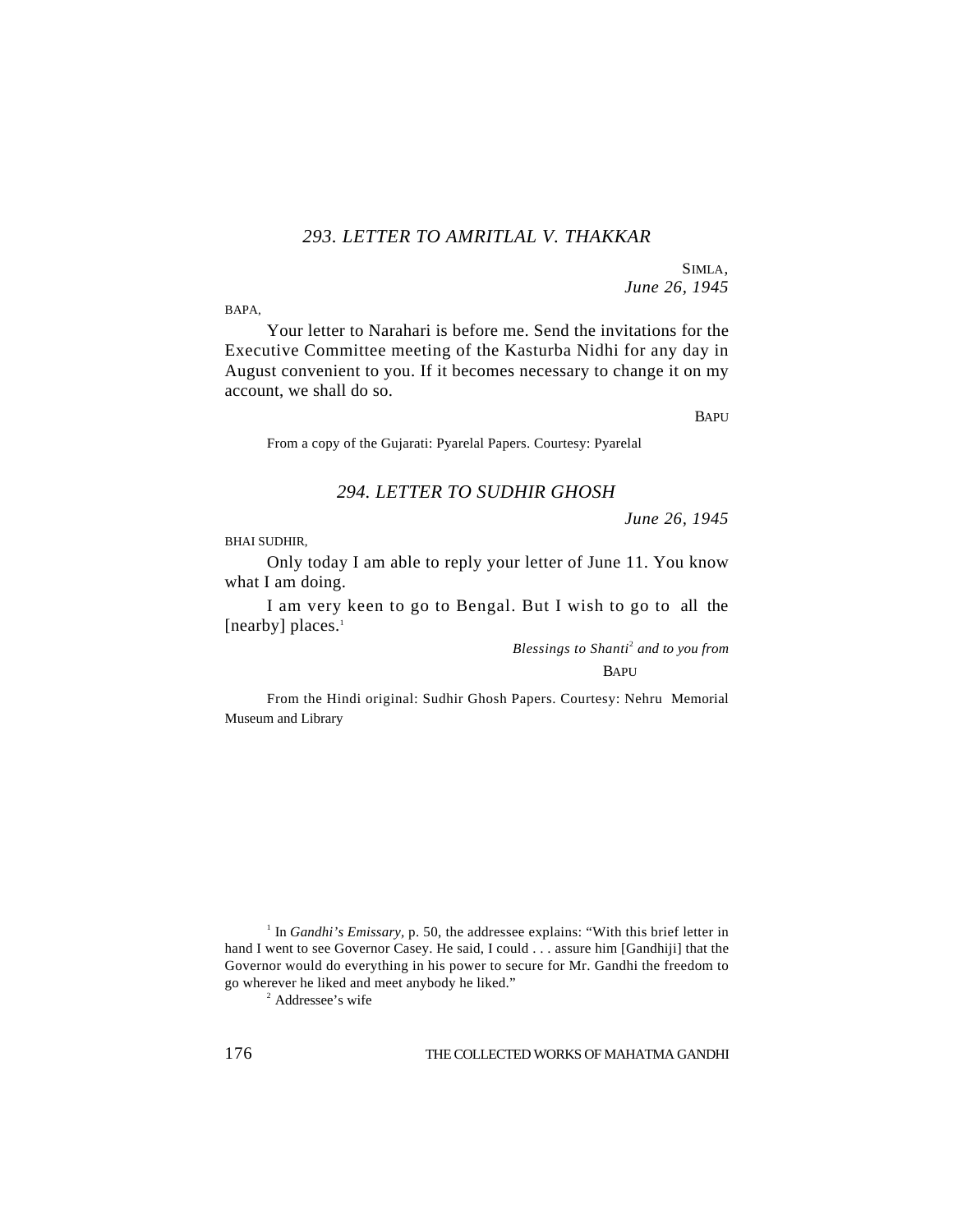SIMLA, *June 26, 1945*

CHI. HEMPRABHA,

I have your letter of the 12th. Whatever you are doing, you are doing with deliberation. I shall read the circular when it comes. I hope Satis Babu is well—he should be.

> *Blessings from* **BAPU**

From a copy of the Hindi: Pyarelal Papers. Courtesy: Pyarelal

#### *296. LETTER TO K. N. KATJU*

SIMLA, *June 26, 1945*

#### BHAI KAILASHNATH KATJU,

I have your first Hindustani letter. I liked it very much. The handwriting is good, as is of course the language. The letter from Vilas disappointed me.<sup>1</sup> If you can help her to improve, do so.

I finished reading your booklet<sup>2</sup> yesterday. I read it from beginning to end without leaving out anything. I liked it but I think it has shortcomings. In this connection I would advise you to read a big book<sup>3</sup> Satish Babu has written on the cow. The first part of it is already published, the second is about to come out. His full address is . . .<sup>4</sup> Calcutta. He is a first-class chemist. But he gave up everything long back and took up khadi work. He is very industrious. He wrote this book in jail. Those who want to work in the villages should read this book. It does not contain only Satis Babu's views. He has taken everything from British and American reports. There is much scope forimprovement and addition in what you say in your book about cattle, cattle diseases and land. If the villagers have to depend on

<sup>1</sup> *Vide* also "Letter to Vilas Katju", 21-6-1945.

<sup>2</sup> *Dehati Pragati; vide* also "Letter to K.N. Katju", 13-5-1945.

<sup>3</sup> *Cow in India*; for Gandhiji's Foreword, *vide* "Foreword to *Cow in India*", 20-5-1945.

4 Omission as in the source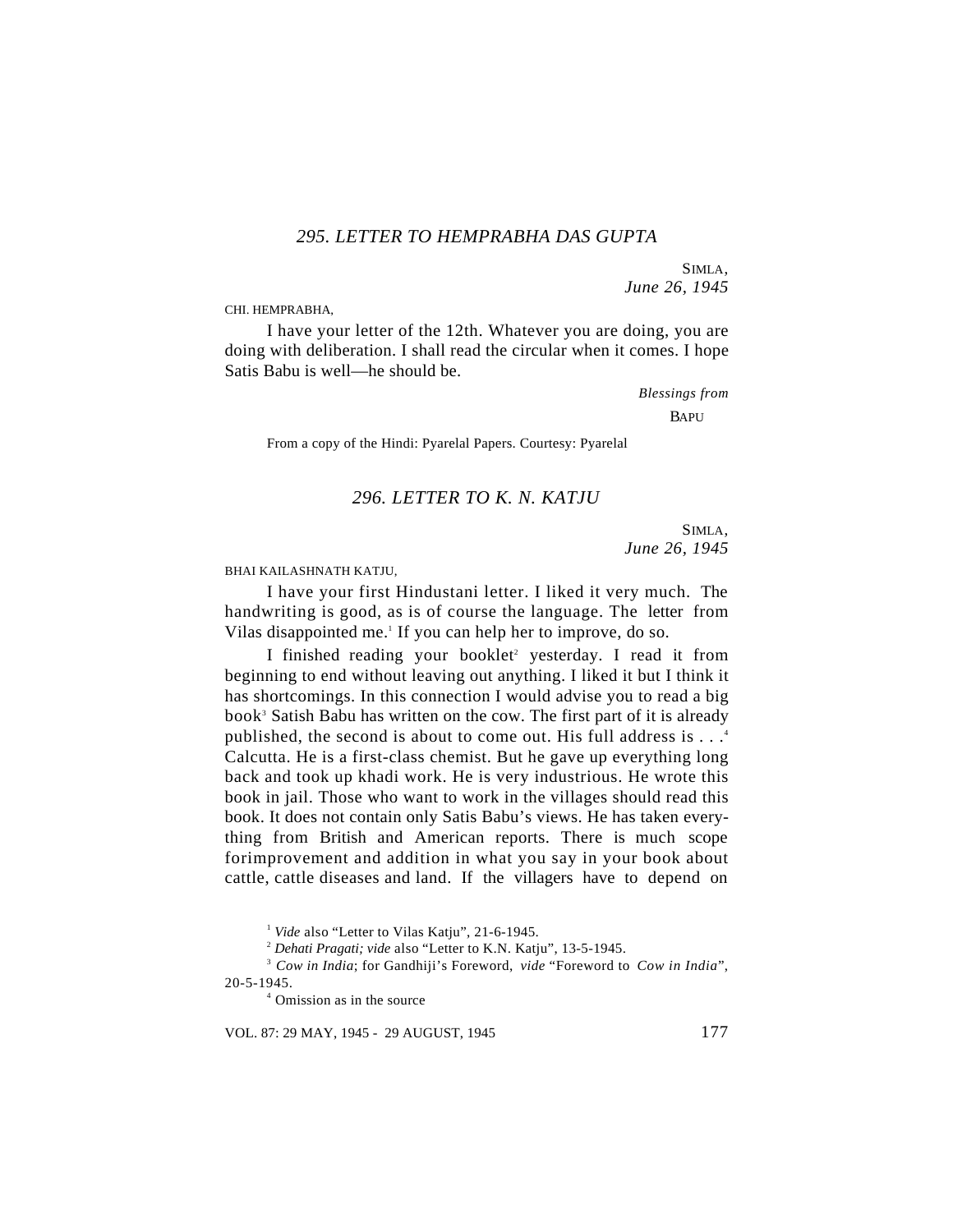Government veterinary doctors for treatment of their cattle, it is not going to work. This does not mean that the villagers are not to take their help but their knowledge should be adapted to village conditions. I have plenty of material on the subject but I do not want to give it here. Perhaps you know Dhiren Mazumdar. He is working in U.P. with Vichitra Narayan. He is Acharya Kripalani's man and is very industrious. He knows his work well. If you have not already met him, do so. If possible go and see the Khadi Pratishthan of Satis Babu and then bring out a second edition. It will not be of much use as it is. Now that people have become interested in the subject they will buy your book and probably read it, too. However, they will not be able to derive much benefit from it, for, though they will know from the book what they have to do, it will not tell them how they are to do it. This I will expect in the second edition. I have seen from your book that you are interested in the subject and so I have offered the suggestions.

One thing more. Take up at least one village, as I have taken up Sevagram. Then put into practice the things you have said in the book. In this way you will gain experience. This suggestion of mine has another consequence: You will have to do very little legal practice. You must be knowing that Brijkishore Babu, Rajendra Babu, Vallabhbhai and others had to totally give up their practice when they took up such work. I do not suggest that you go so far. You have a vast knowledge of law and have gained so much experience. So with slight modifications do as Motilal had done. While staying in a village take up two or three good cases. Take the cases of the poor free of charge. Devote the rest of your time to village reform. This is all I can say after going through your book.

> *Blessings from* **BAPU**

DR. KAILASNATH KUTJU ALLAETABAD

From a copy of the Hindi: Pyarelal papers. Courtesy: Pyarelal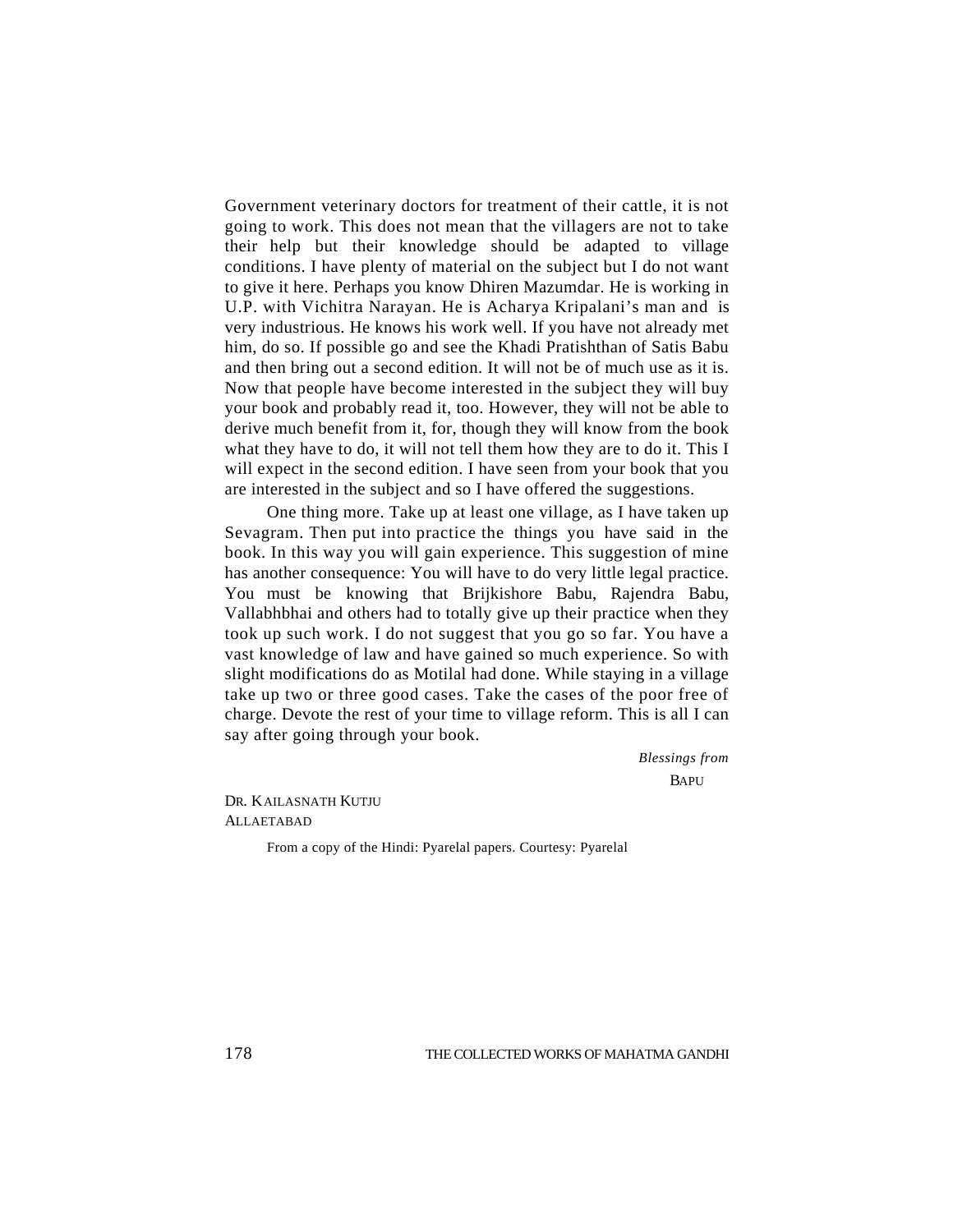## *297. LETTER TO SUSHILA SHARMA*

SIMLA, *June 26, 1945*

CHI. SUSHILA,

How can I advice you? These are my views: These days educated men take advantage of the blind faith of women. Truthful women will give up their immoral and unfaithful husbands. Even educated women do not have self-respect and do not keep away from licentiousness. A woman indulging in lechery is certainly lecherous but the one who puts up with lechery is also lecherous. If you can take anything from this you are welcome.

> *Blessings from* **BAPU**

SHRI SUSHILA SHARMA **BENARES** 

From a copy of the Hindi: Pyarelal Papers. Courtesy: Pyarelal

#### *298. STATEMENT TO THE PRESS*

SIMLA, *June 26, 1945*

The following are names of the Literature Board which was proposed by the All-India Hindustani Prachar Conference held at Wardha on the 26th and 27th February last:

Maulana Syed Sulaiman Nadvi, Azamgarh.

Dr. Tarachand, Allahabad.

Dr. Abid Hussain, Jamia Millia, Delhi.

Pandit Benarsidas Chaturvedi, Tikamgarh.

Dr. Zafar Hasan, Hyderabad (subject to University's permission).

Sjt. Jinendra Kumar, Delhi.

Dr. Akhtar Hussain, Raipur.

Pandit Sudarshan, Bombay.

Prof. Najib Ashraf Nadvi, Bombay (Subject to Government's permission) .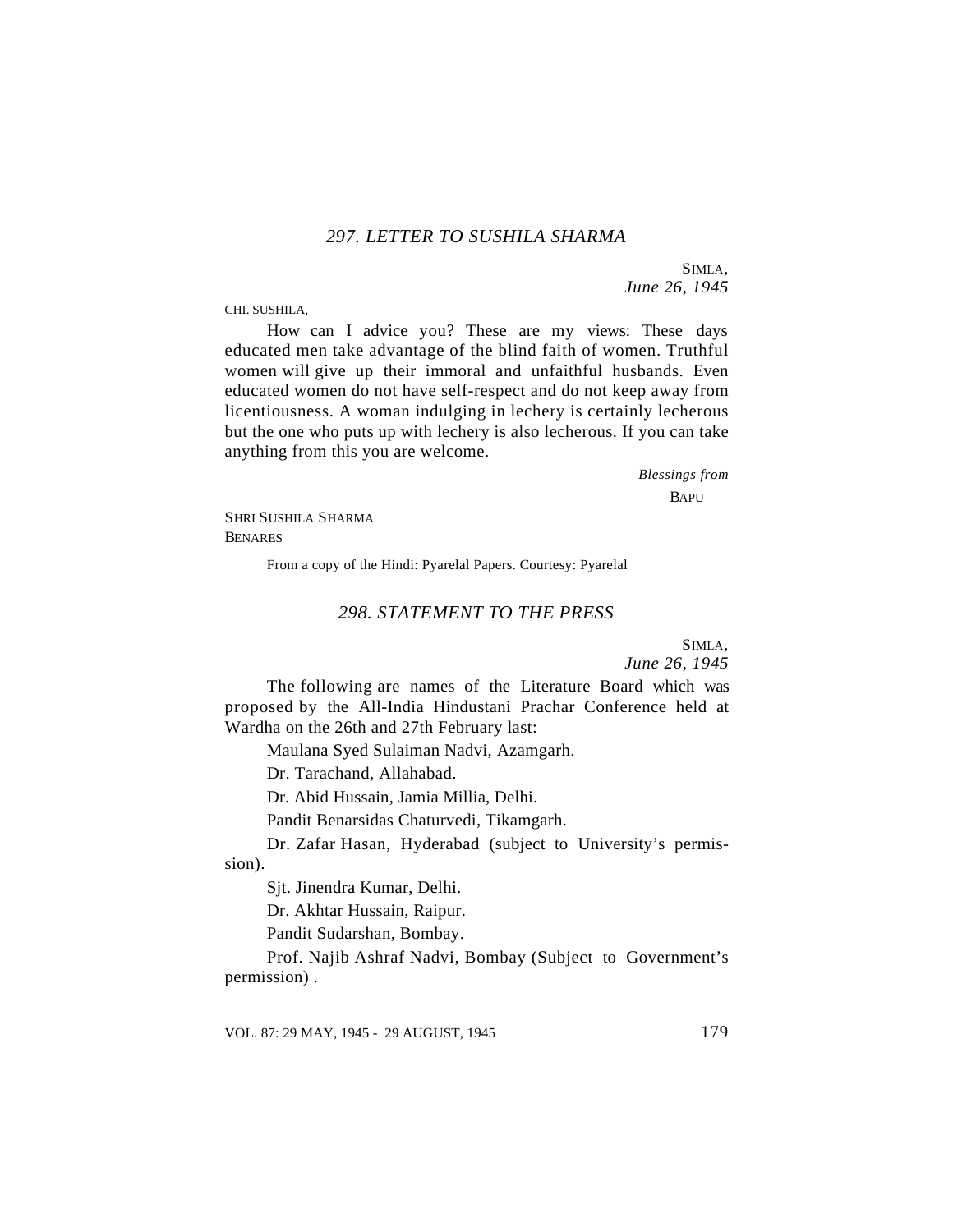Sjt. Chandragupta Vidyalankar, Lahore. Sjt. Satyanarayan, Madras Pandit Haribhau Upadhyaya, Ajmer. Pandit Sundarlal, Allahabad. Acharya Shriman Narayan Agrawal, Wardha.

It is proposed to hold the first meeting of the Board as early as possible at Wardha. The date will be announced after consultation with the members by Acharya Shriman Narayan Agrawal. The names originally proposed at the Conference have undergone some change. All the persons whose names were proposed were not at the Conference and substitutes had to be found for those of the absentees who did not find it possible to serve on the Board. I had hesitated to give my name for the Board, but as a result of correspondence with Dr. Tarachand and others, I have agreed to be on the Board as its Chairman. I may also add that the list is likely to be increased by a few names.

From a copy: Pyarelal Papers. Courtesy: Pyarelal

#### *299. FRAGMENT OF LETTER TO MANU GANDHI*

[After *June 26, 1945*] 1

I am taking out the clipping bearing my note added as a postscript in Sushila's letter to.  $\ldots$ <sup>2</sup> to save the postage. Take it from me when we reach there. Keep well. Give up crying either silently or openly.

*Blessings from*

**BAPU** 

From a copy of the Gujarati: Pyarelal Papers. Courtesy: Pyarelal

<sup>&</sup>lt;sup>1</sup> In the source, the letter is placed after the items of June 26, 1945.

<sup>&</sup>lt;sup>2</sup> The name is illegible.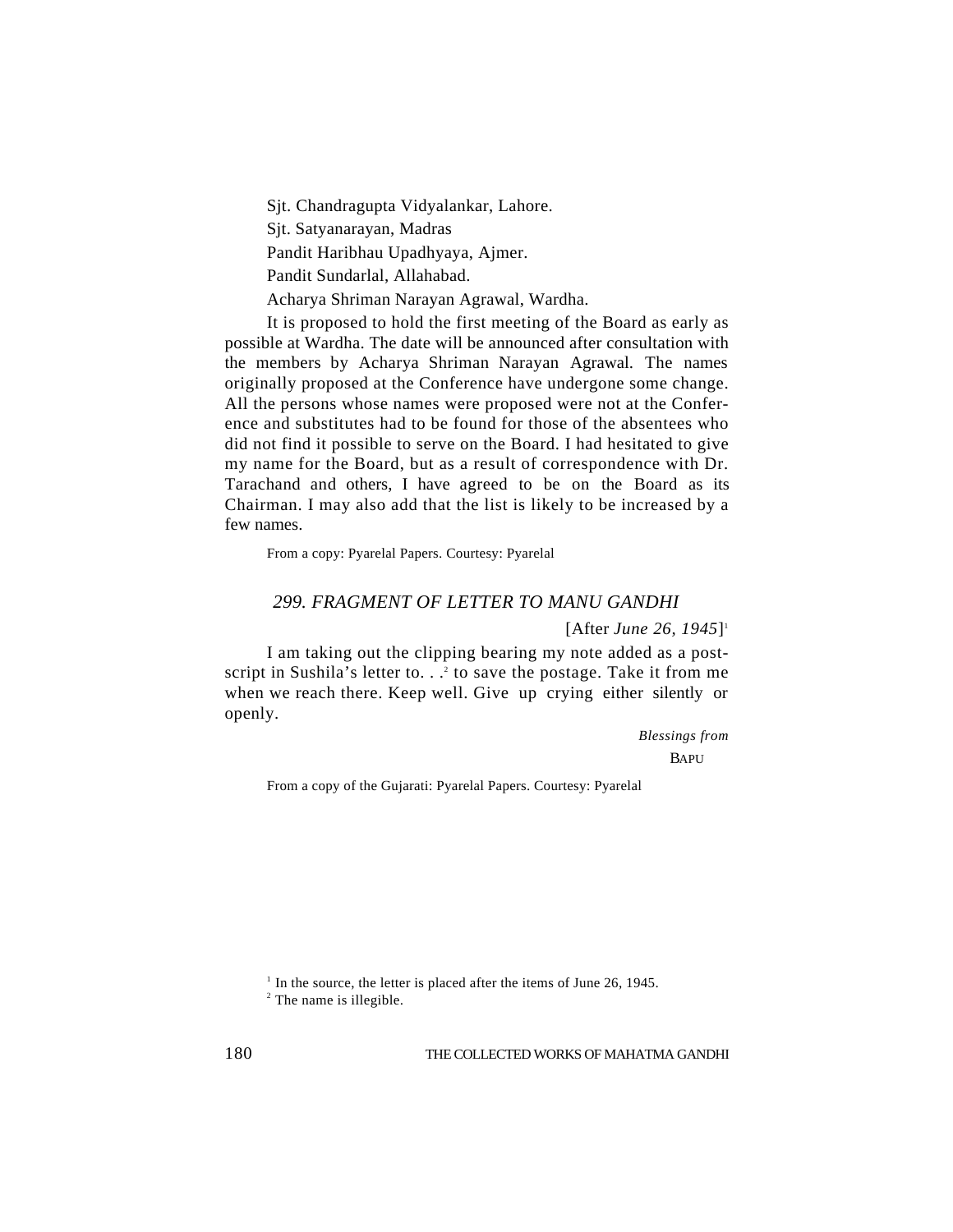## *300. CABLE TO AGA KHAN*

*Express* 'MANOR VILLE', SIMLA WEST, *June 27, 1945*

H. H. AGA KHAN TANGA (EAST AFRICA) THANKS FOR KIND CABLE.

GANDHI

From a copy: Pyarelal Papers. Courtesy: Pyarelal

### *301. TELEGRAM TO SHAMALDAS GANDHI*

SIMLA *June 27, 1945*

SHAMALDAS GANDHI "VANDEMATARAM" BOMBAY CONGRATULATE AND BLESS BHOGILAL FOR FAIR SETTLEMENT. YOU DID GOOD WORK. **BAPU** 

From a copy: Pyarelal Papers. Courtesy: Pyarelal

### *302. LETTER TO MIRABEHN*

SIMLA, *June 27, 1945*

CHI. MIRA,

Your letter. Beware of overworking yourself or acting against the weather for which you are not made. Do come to Simla whether I am here or not. I may leave any day. I am glad you have twos helpers.

I wish Balvantsinha can come but I doubt.

Love.

SHRI MIRABAI KISAN ASHRAM BAHADRABAD P. O., *via* JWALAPUR (NEAR HARDWAR) From the original: C.W. 6508. Courtesy: Mirabehn. Also G.N. 9903

VOL. 87: 29 MAY, 1945 - 29 AUGUST, 1945 181

**BAPU**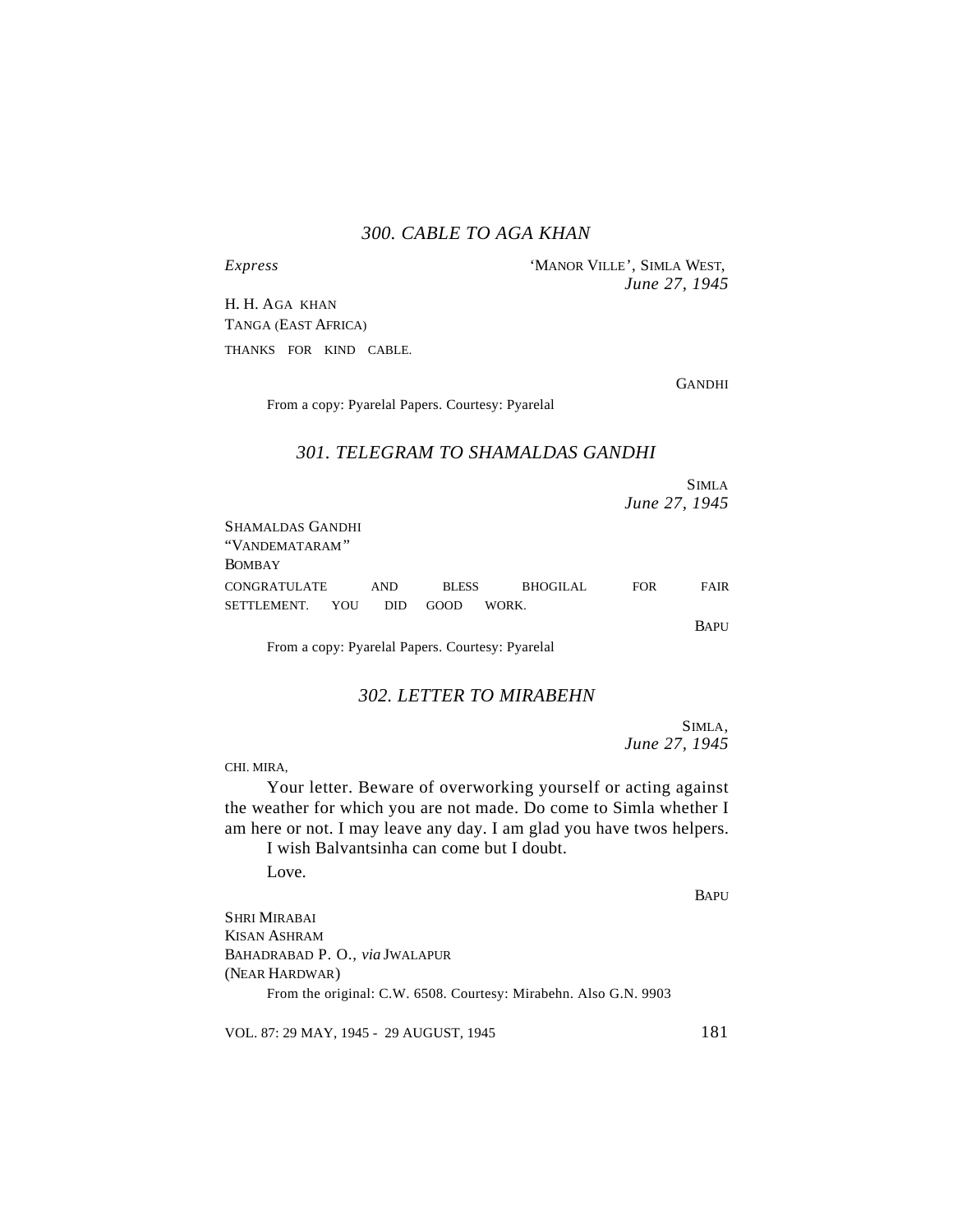SIMLA WEST, *June 27, 1945*

 $MY$  DEAR GLADYS<sup>1</sup>,

I am glad you are there and hope you will get rid of your weakness. Expect no more from me. We are all in God's hands whether we will or no.

Love.

**BAPU** 

From a photostat: G.N. 6199

### *304. LETTER TO MUNNALAL G. SHAH*

*June 27, 1945*

CHI. MUNNALAL,

Since the post is about to be dispatched, here are a few words. If Hoshiaribehn willingly permits Balvantsinha, he would go to Mirabehn. I am now hoping to go there in a few days.

*Blessings to all from*

**BAPU** 

From a photostat of the Gujarati: G.N. 8448. Also C.W. 5585. Courtesy: Munnalal G. Shah

### *305. LETTER TO NANDLAL PATEL*

SIMLA, *June 27, 1945*

CHI. NANDLAL,

Prabhakar has sent a wire saying that Hari-ichchha is dying a slow death. I hope that Hari-ichha is keeping up her spirit. Of course you two will be showing great courage too. If we fear death it shows our faith in God is shaken or we lack it. Life and death are in His hands. We should live in full realization of this.

I have not taken it for granted that Hari-ichchha is going to die. The saying "As long as there is breath, there is hope" has so often

<sup>&</sup>lt;sup>1</sup> Quaker educationist; in 1936, she joined Theosophical School, Varanasi, to make a study of education in India.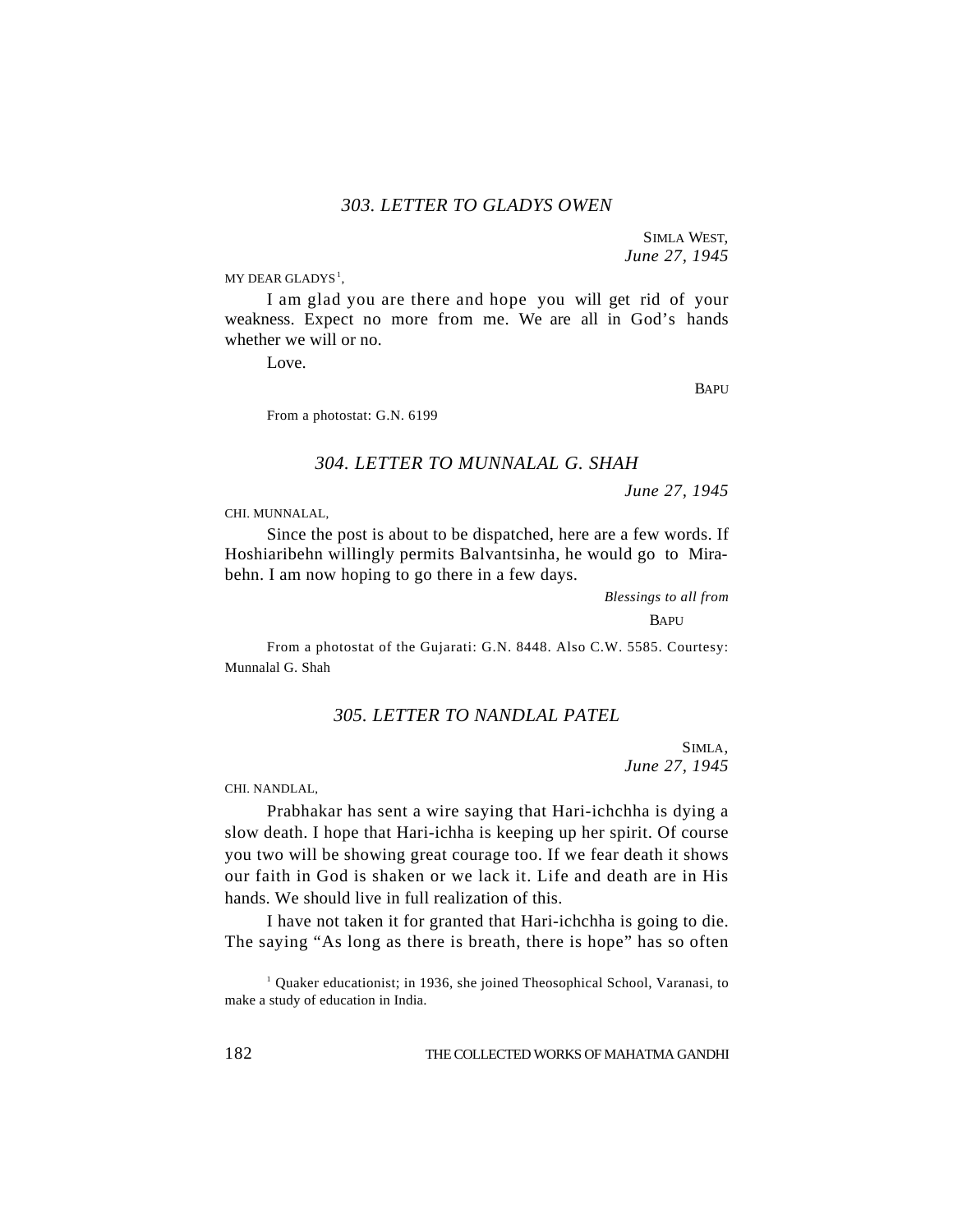come true. $1$ 

I cannot say when I shall be able to come there. But I hope it will be soon.

*Blessings from*

**BAPU** 

From a copy of the Gujarati: Pyarelal Papers. Courtesy: Pyarelal

### *306. LETTER TO DEO*

SIMLA WEST, *June 27, 1945*

CHI. DEO,

Sushila has gone out for tea. It is possible her letter will not go in the envelope today. I hope you are better. If you regularly sit in cold water and take mud treatment, you will get well. Of course you have to be particular about the diet.

> *Blessings from* **BAPU**

From a copy of the Hindi: Pyarelal Papers. Courtesy: Pyarelal

### *307. LETTER TO LALCHAND*

'MANOR VILLE', SIMLA, *June 27, 1945*

BHAI LALCHAND,

I have your letter and the cheque. I had received your wire also. That did not call for a reply. If sometimes I pray for someone I do not charge for it. No one should. A prayer can never be a thing for sale. A prayer has to come only from the heart. If the renewal of your licence was delayed what prayer could I have offered and how could I have offered it? Neither I nor anyone else has the power to change the laws of nature. God knows best what is good for everyone and ordainsaccordingly. I am therefore returning your cheque. I want to remove the misapprehension in your mind that you succeeded in your design because I prayed for you. You must know that I did not pray f

<sup>1</sup> *Vide* also "Letter to Munnalal G. Shah", 28-6-1945.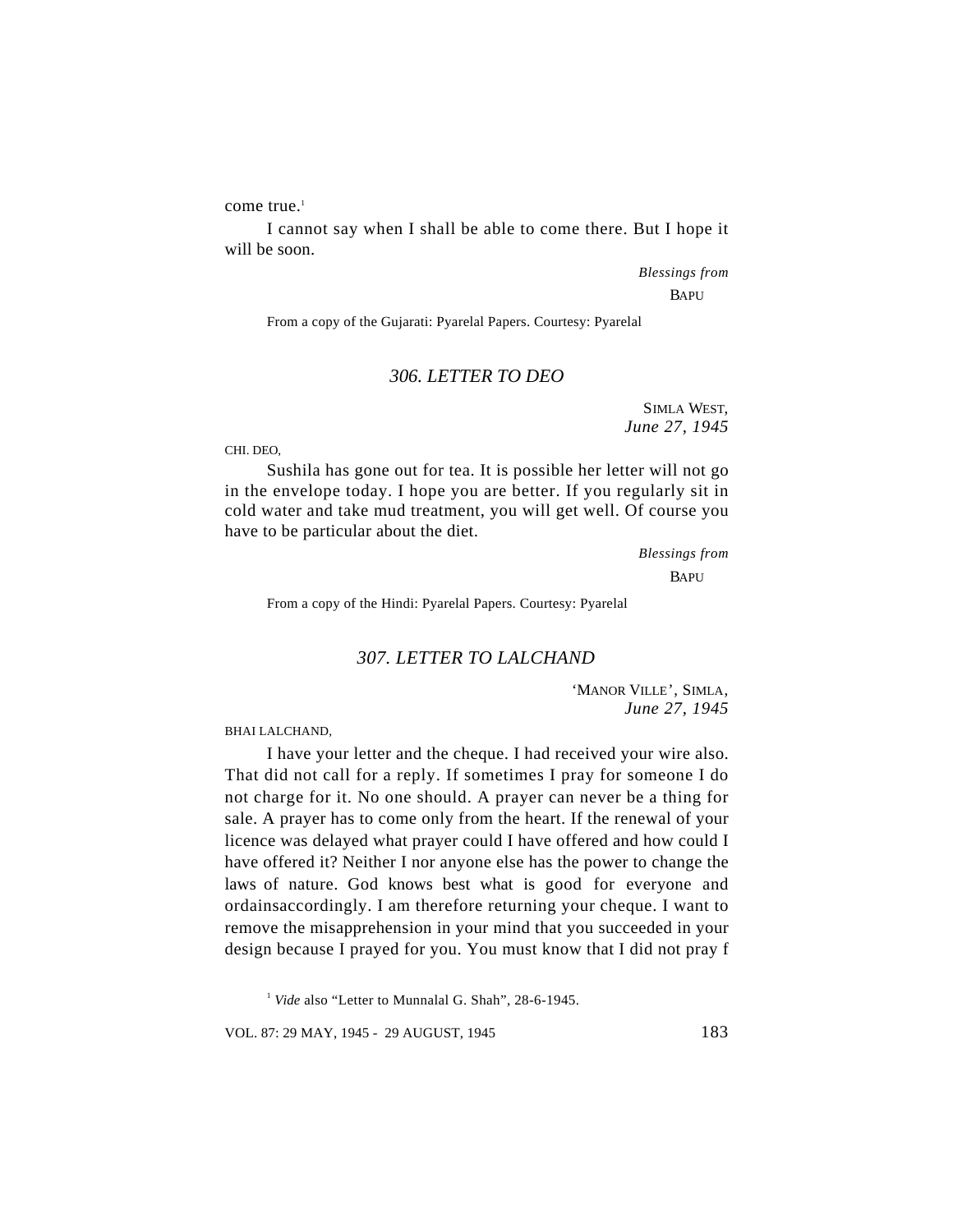or your licence nor could it have anything to do with payer. After understanding all this if you want to send the cheque for the Harijans you may.

> *Blessings from* M. K. GANDHI

From a copy of the Hindi: Pyarelal Papers. Courtesy: Pyarelal

### *308. LETTER TO MOHAMMED YASIN*

'MANOR VILLE', SIMLA, *June 27, 1945*

#### BHAI MOHAMMED YASIN,

I have gone through your letter. If Pyarelal cannot give you satisfaction, then I can't do anything more because I do not have the time. I have heard everything you have to say, so please give up the desire for a personal discussion with me. The real thing is work, and work alone, and the most important work is plying the charkha oneself and persuading others to ply it. This means that one has to learn and use in practice all the processes from growing cotton to spinning the yarn.

*Blessings from*

**BAPU** 

From a copy of the Hindi: Pyarelal Papers. Courtesy: Pyarelal

#### *309. LETTER TO MUNSHI*

SIMLA WEST, *June 27, 1945*

BHAI MUNSHIJI,

I am no doubt keeping in mind the name you have sent. I do not know what will be feasible. Let us see what happens. I hope the Ashram is going on well.

> *Yours,*  M. K. GANDHI

From a copy of the Hindi: Pyarelal Papers. Courtesy: Pyarelal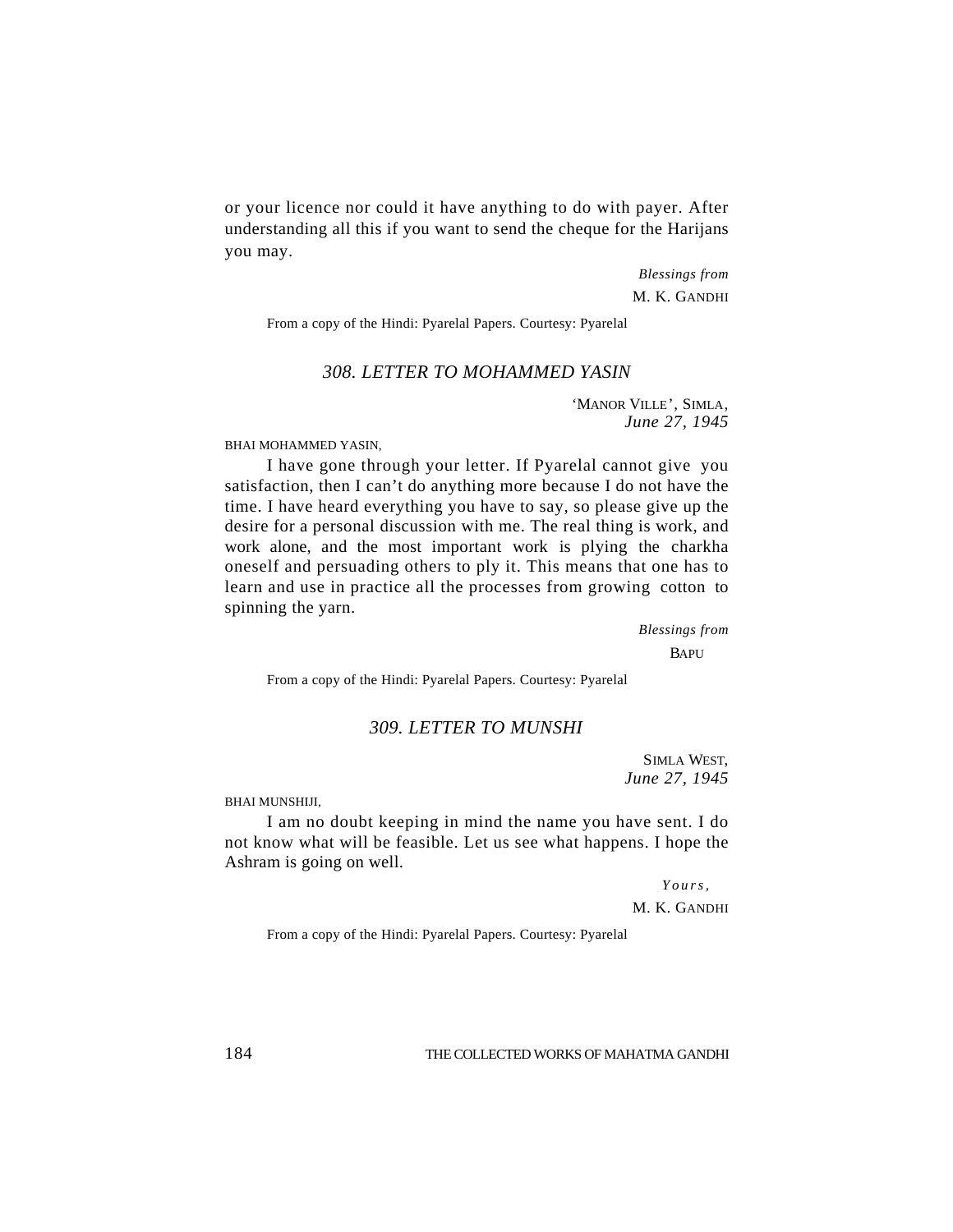#### *310. DRAFT OF SPEECH AT PRAYER MEETING, SIMLA*<sup>1</sup>

#### [*June 27, 1945*] 2

Addressing the prayer meeting Mahatma Gandhi said that the object of attending prayers was to commune with God and turn the searchlight inwards so that with the help of God they could overcome their weaknesses. He believed that one imbibed pure thoughts in the company of the pure. Even if there was one pure man in that gathering, the rest would be affected by that one man's purity. The condition was that they came with that intention. Otherwise, their coming to the prayers was meaningless.

He went further and maintained that even if all had their weaknesses but came to the meeting with the intention of removing them, their co-operative effort made day to day would quicken the progress of reform. For even as co-operation was necessary, in the economic or the political field so was co-operation much more necessary on the moral plane. That was the meaning of the prayer meetings he had been holding since his return to India.

Therefore, he appealed to them to sit absolutely quiet, with closed eyes, so as to shut themselves off from outward thoughts for a few minutes at least. This co-operative prayer needed no fuss, no advertisement. They must be free from hypocrisy.

From the original: C.W. 4208. Courtesy: Amrit Kaur. Also G.N. 7844

#### *311. TELEGRAM TO PRABHAVATI DEVI*

SIMLA, *June 28, 1945*

PRABHAVATI DEVI HARIJAN ASHRAM, KINGSWAY [CAMP] DELHI

MY STAY UNCERTAIN. FOLLOW NEWSPAPERS AND DECIDE.

**BAPU** 

From a copy: Pyarelal Papers. Courtesy: Pyarelal

<sup>1</sup> The draft which bears corrections by Gandhiji has the second paragraph written by him.

2 From *The Hindustan Times,* 28-6-1945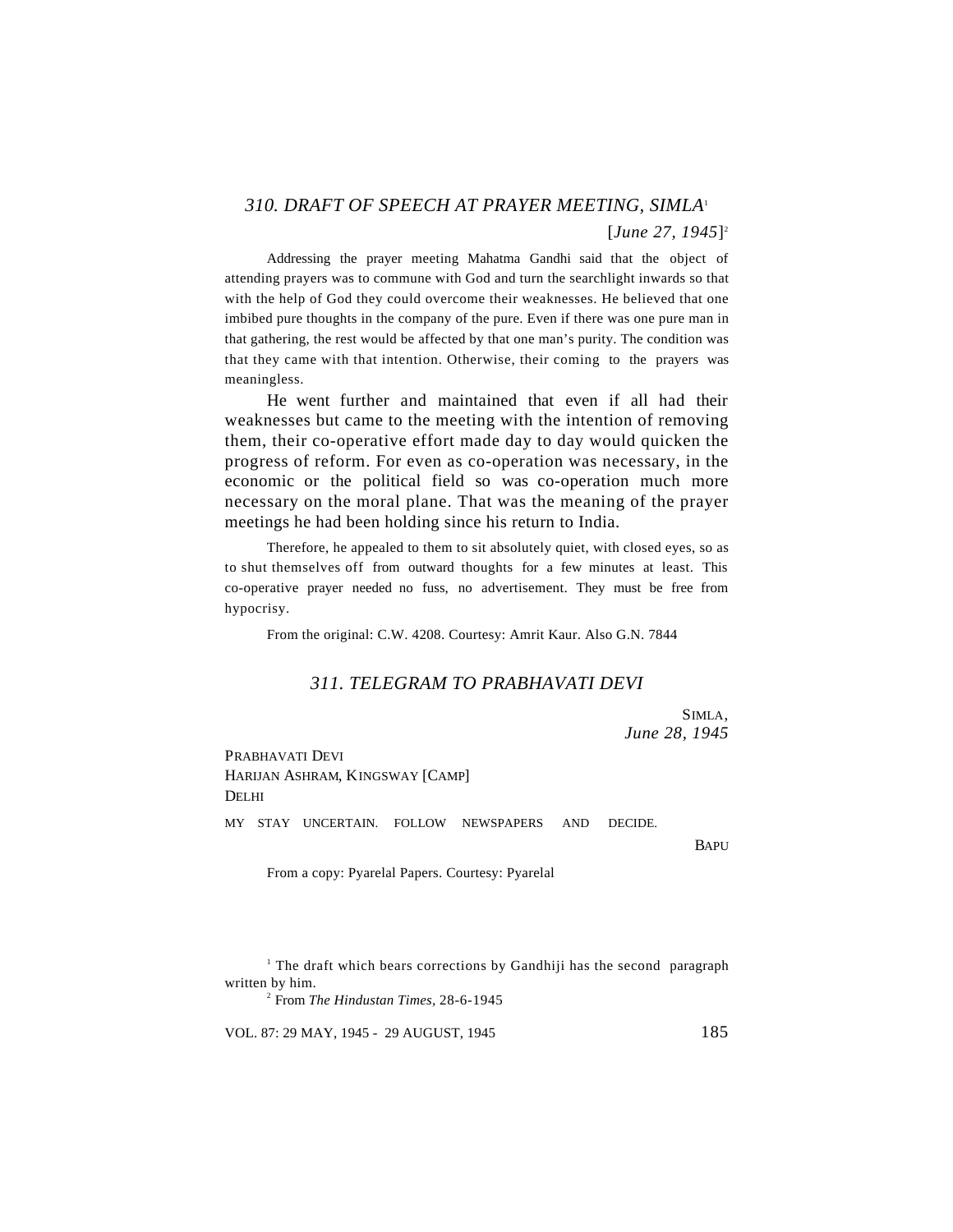### *312. LETTER TO LORD WAVELL*

''MANOR VILLE', SIMLA WEST, *June 28, 1945*

DEAR FRIEND,

Some hangings—an aftermath of the disturbances of 1942 are impending. I have some cases given to me by Dr. Rajendra Prasad of the Working Committee. The Chimur cases you perhaps know. I do not quite know how the last stages of the conference are shaping. Be that as it may, I suggest that all such hangings be commuted to life sentences without further public appeal or agitation and whether judicial proceedings are going on or not. If you think that this is beyond you, may I suggest that these be postponed so as to be dealt with by the national government that is coming into being?<sup>1</sup>

*Yours very sincerely,*

M. K. GANDHI

H. E. THE VICEROY SIMLA

*Gandhiji's Correspondence with the Government*, 1944-47, pp. 35-6

## *313. POSTSCRIPT TO "DRAFT INSTRUCTIONS FOR CIVIL RESISTERS"*<sup>2</sup>

 $SEVAGRAM<sup>3</sup>$ , *June 28, 1945*

These would have been issued, if they had been passed by the Working Committee. Now they are a part of historical record only.

M. K. G.

*Gandhiji's Correspondence with the Government*, 1942-44, p. 288

<sup>1</sup> The Viceroy's reply, dated June 29, *inter alia*, read: "I have already given instructions to the Provincial Governments not to execute the sentences in any of these cases until the Privy Council has passed orders on the petition for special leave to appeal. . . . I will bear your letter in mind when I consider the whole question after the decision of the Privy Council is known."

2 The instructions, drafted by Gandhiji on August 4, 1942, (*vide* "Draft instructions for Civil Resisters", 4-8-1945.) were discussed by the Congress Working Committee on August *8.* The Committee was to meet again on August 9, but early that morning the leaders were arrested.

3 Permanent address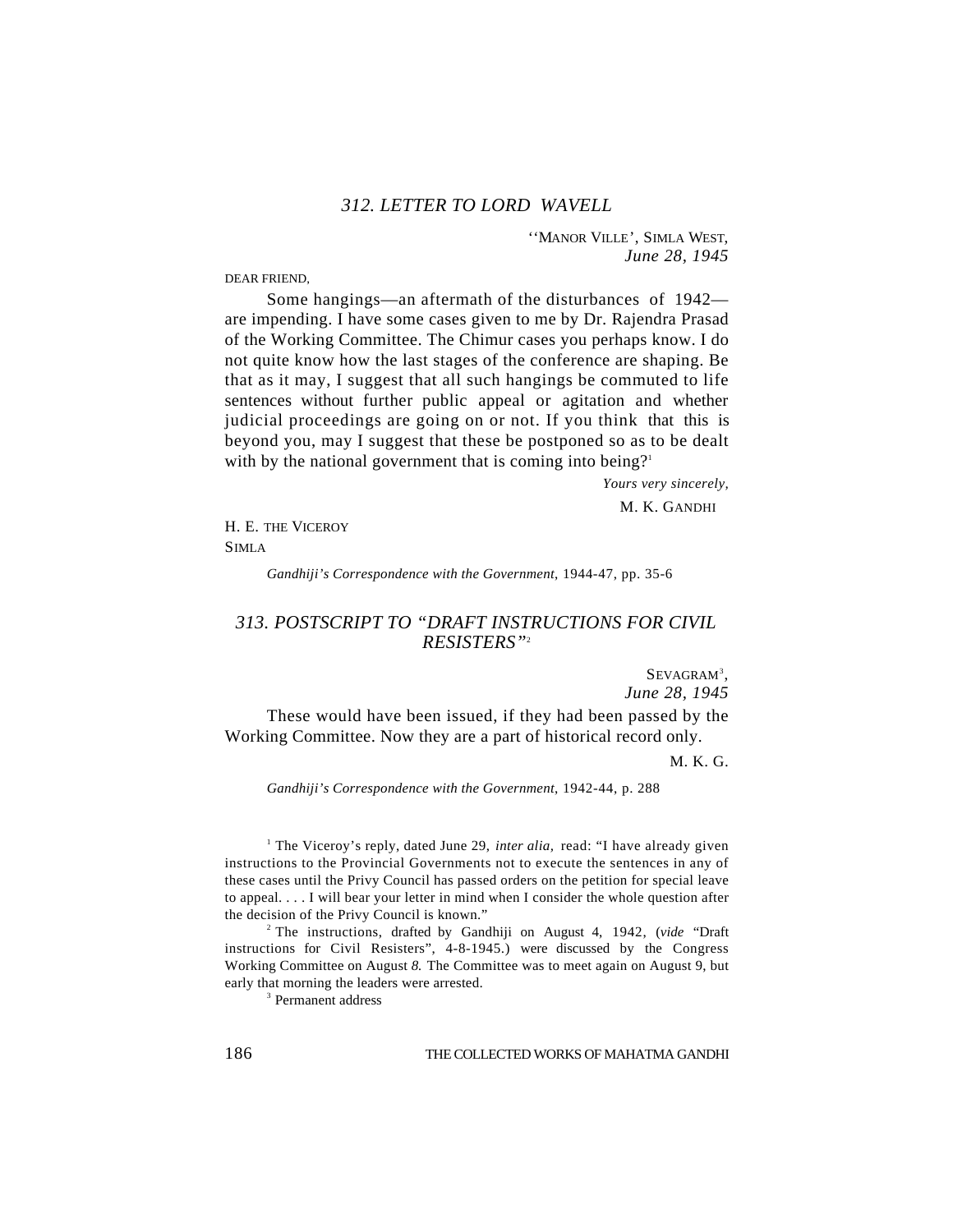*June 28, 1945*

CHI. MUNNALAL,

I got your wire. Hari-ichchha had been a daughter to me. But why need we grieve over her death? Her soul is certainly living. Let nobody, therefore, grieve.

> *Blessings from* **BAPU**

From a photostat of the Gujarati: G.N. 8445. Also C.W. 5586. Courtesy: Munnalal G. Shah

#### *315. LETTER TO CHANDRANI*

*June 28, 1945*

CHI. CHAND,

You seem to be extremely sensitive. No one has accused you of telling a lie. You may understand a thing in one way, another person in another way, while the truth may be a third thing. But this matter is now over. Now the pleurisy has flared up again. How can you study in this condition? How did you come to get pleurisy? This needs to be considered. However, there should be [no] hurry. Sushilabehn will be writing to you.

> *Blessings from* **BAPU**

From a photostat of the Hindi: Chandrani Papers. Courtesy: Gandhi National Museum and Library

### *316. LETTER TO JUGAL KISHORE BIRLA*

*June 28, 1945*

BHAI JUGAL KISHORE,

I hope you have received the telegram I sent last night in reply to yours. Just now I received Chi. Basant's letter and also the note. I only hope and I pray to God that He may grant you long life and good health to shoulder the cares of the world.

> *Blessings from* BAPU

SHETH JUGAL KISHORE BIRLA NEW DELHI

From a copy of the Hindi: Pyarelal Papers. Courtesy: Pyarelal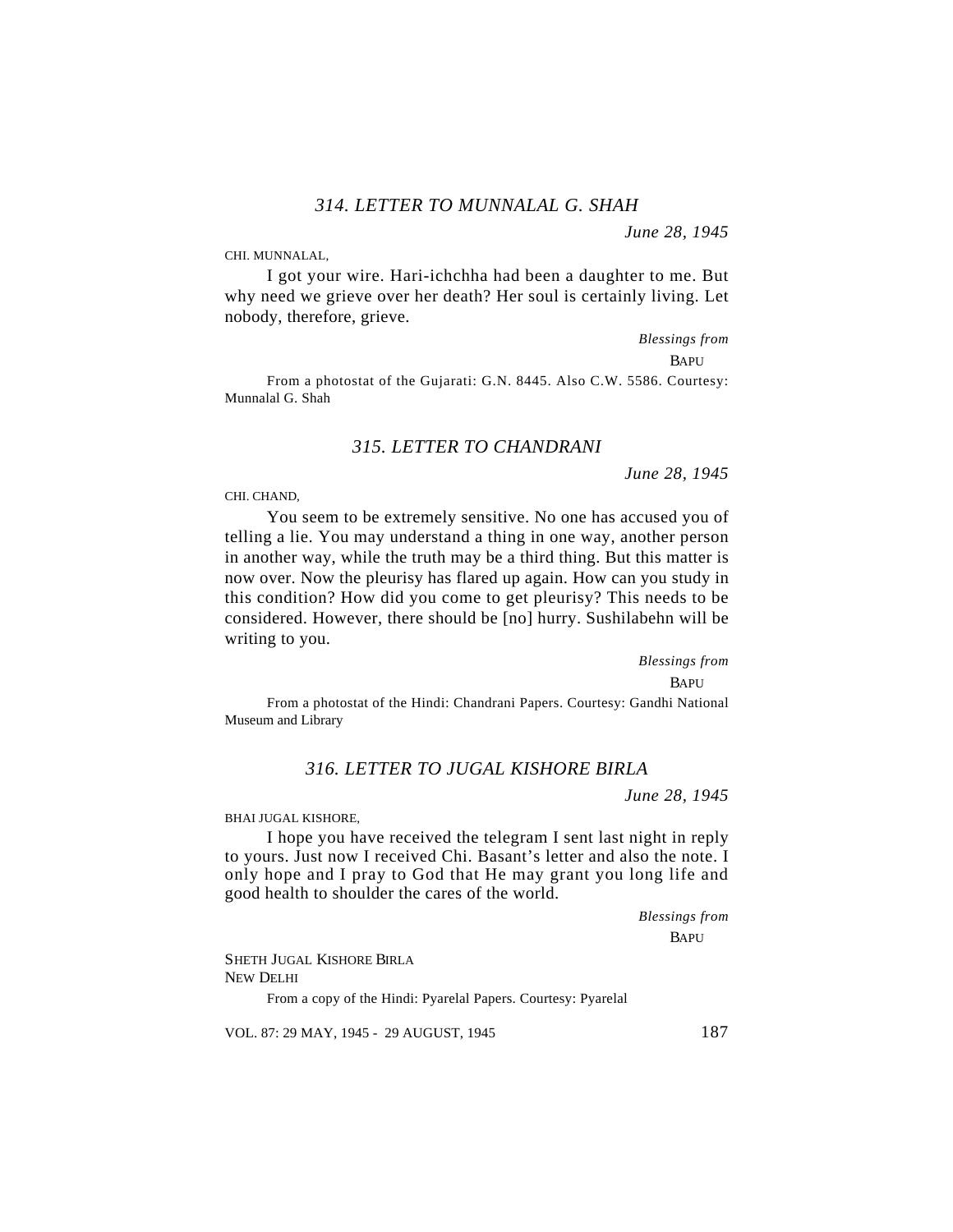### *317. LETTER TO G. B. PANT*

'MANOR VILLE', *June 29, 1945*

#### $\mathbf B$ HAI GOVIND BALLABH PANT $^1,$

Yesterday I came to know that you had gone to Rajaji's house and there all of a sudden felt giddy. I was given to understand that in any case you were not feeling too fit and that partly I was responsible for it. That should not be so. I am very firm in my view and I should be so. There may be occasions when you do not agree with my views. So what? All of us, if we want to serve the country, should have our own opinions. Only then can the country forge ahead and a way be shown to the people. I firmly believe that you should not work at the cost of your health. Stop worrying and do not feel unhappy that you do not agree with my views.

The more I think the more convinced I become that if the Working Committee tries to select as many Hindus as there areMuslims then the communal poison will spread throughout the country and we will never be able to win freedom. What is the harm if the Congress is reduced from a majority to a minority? Must we do a wrong thing to maintain our majority? Will not the Congress become a communal organization by selecting as many Hindus as there are Muslims?

If the Congress takes the fewest of Hindus, and as many as possible from the other communities, the communal poison will be removed and it will succeed in bringing freedom nearer. I quite see that now the first step towards freedom has to be taken through the Government. The course should be straight so far as we are concerned.

If people do not accept this, then let the reins of Government be passed to those whom the people approve. Everything will be all right even if there are only a few straightforward persons. This is my opinion and I can never give it up.

<sup>&</sup>lt;sup>1</sup> (1887-1961); Advocate, Allahabad High Court; in 1928, during demonstration against Simon Commission at Lucknow, suffered lathi blows from which he never fully recovered; was leader of Swaraj Party in United Provinces Legislative Council, 1923-30, and U. P. Premier, 1937-39; Chief Minister of Uttar Pradesh, 1946-55; Home Minister, Government of India, 1955-61.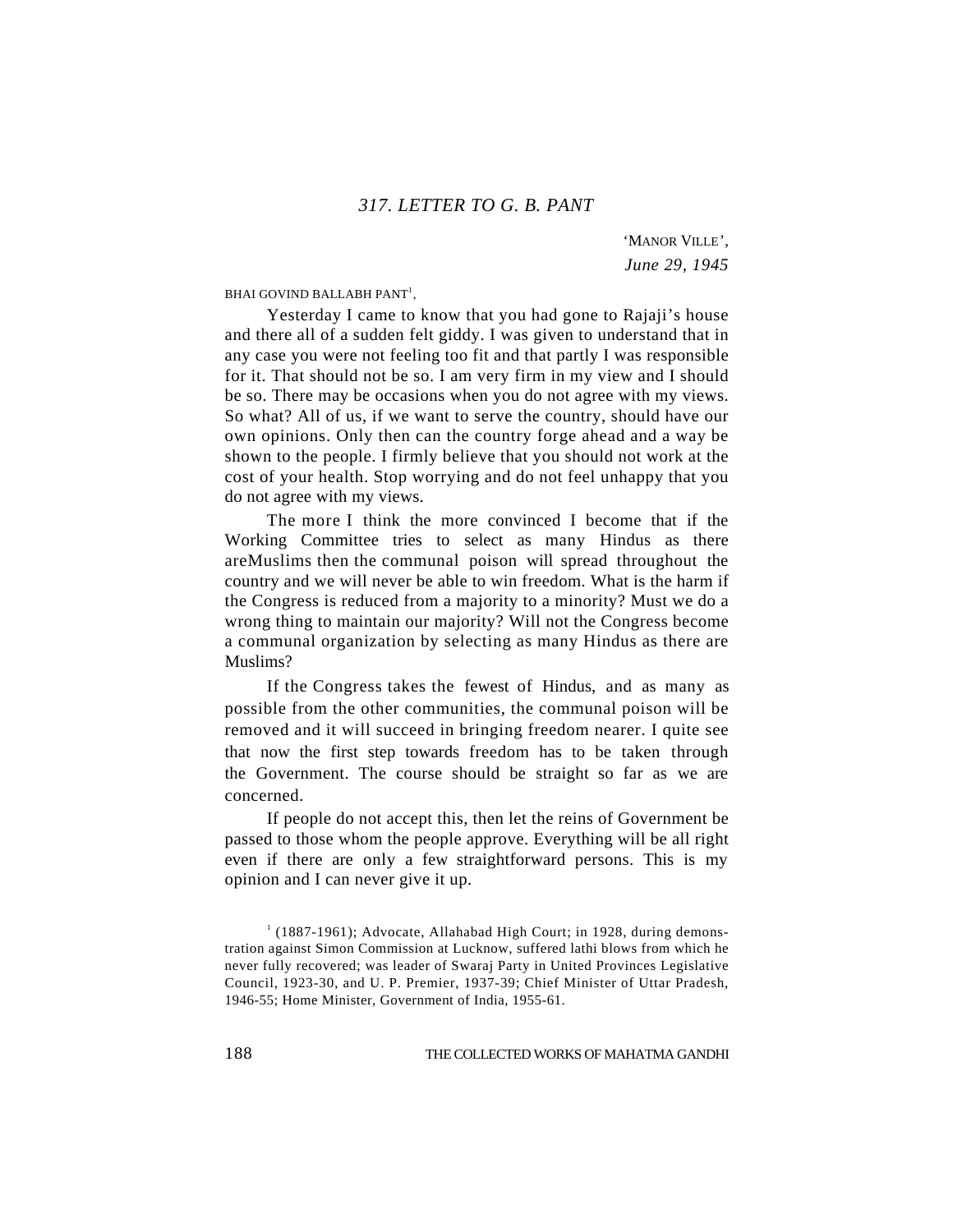You have taken for granted that the Working Committee at Bombay has accepted the principle of parity. I have rejected it.

Please get well.

*Blessings from* **BAPU** 

From a copy of the Hindi: Pyarelal Papers. Courtesy: Pyarelal

## *318. INTERVIEW TO PRESTON GROVER*

SIMLA, *June 29, 1945*

In reply to my questions, Gandhiji said be was feeling well and that the 7,000-foot altitude of Simla had not affected him so far, although he was watchful that he did not overstrain his heart.

Answering an initial request that he should give a report on the negotiations as they stood at the moment, Mahatma Gandhi said:

I wish I could, but I am here only as an adviser. I have, for many years, been advising the Congress. But now, I have constituted myself as an adviser both to the Congress and to the Viceroy, too, and through him of the British people. You see, that makes my position exceptionally delicate. The only information I have is what my colleagues bring when they come to me. Frankly speaking, I do not know in what position the conference exactly is today. It has never been my habit to cry out of curiosity.

It was suggested that the Congress representatives should keep him advised almost hourly, to which he replied:

They do, and they do not. Unless the Viceroy wants my advice, I would know nothing as to what is happening at that end. But, if things go on smoothly, he does not need my advice. On our side too, while they do come to me, it need not be from day to day or hour to hour. While, therefore, I cannot tell you what exactly the situation in the conference is, I can only share with you my hope and prayer that things will come right both for India and Great Britain. I say for both, because I do not know that, even if a settlement is pulled through, it will be on right lines.

But I give you a tip. I was not joking when I made a statement<sup>1</sup> some time back in answer to Sir Feroz Khan Noon at San Francisco,

<sup>1</sup> *Vide* "Statement to the press", 4-5-1945.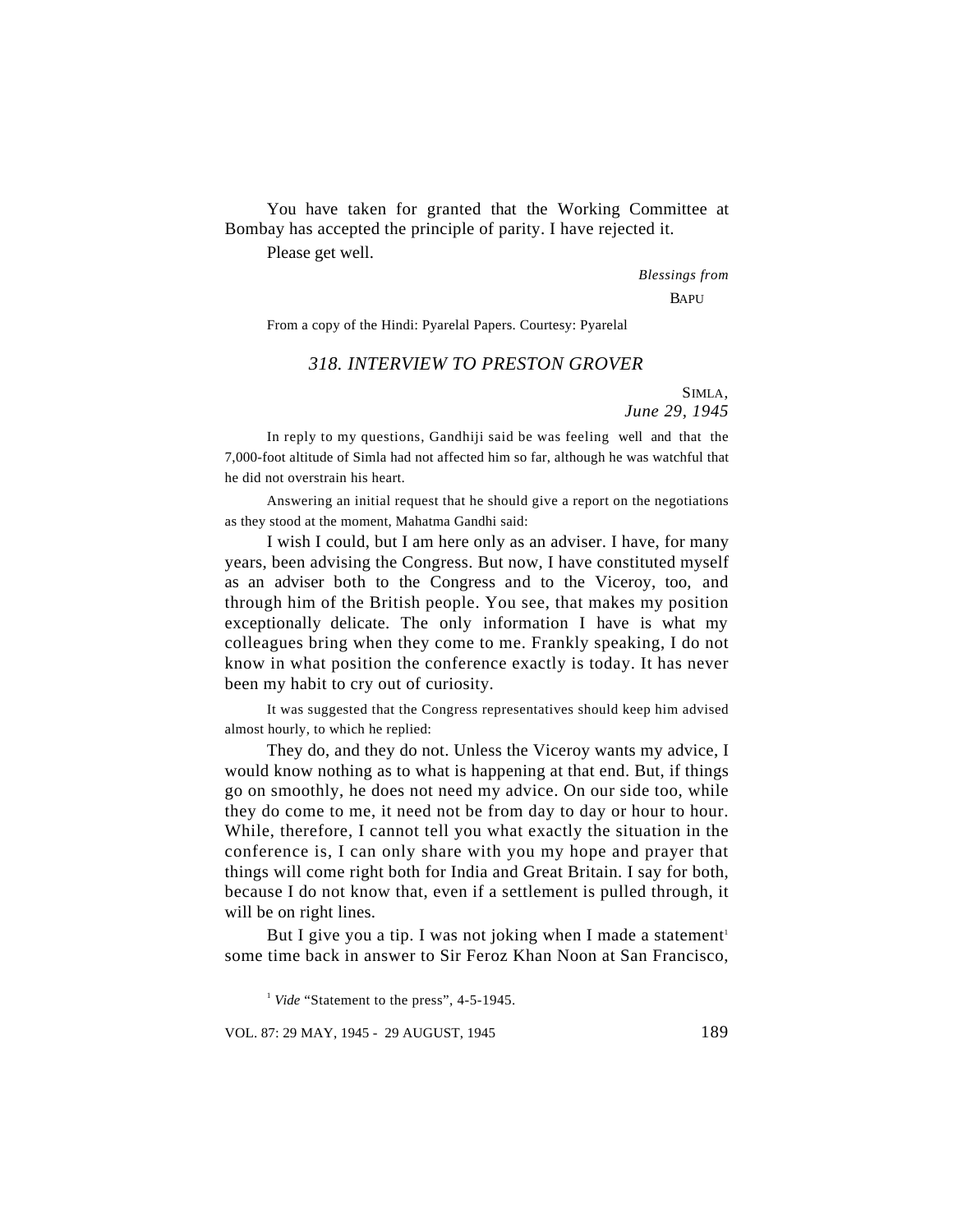that Pandit Jawaharlal Nehru is my heir. He has got ability, knowledge and close touch with the public here and can interpret India's mind. I have already, as I wrote<sup>1</sup> to Lord Linlithgow, taken him as my guide in international affairs. He can interpret India's mind to the outside world as no one else can.

This much I can say, that Congress can never become sectional organization. Not that there are not communal-minded people in it, but the Congress can never work communally. Therefore, normally speaking, the parity principle should be distasteful to everybody.

Turning to the composition of the current conference, Gandhiji declared it was "political in its complexion" and not communal. This was in direct contradiction to the Muslim League argument that the whole conference was chosen on communal basis.

If they wanted various groups to be represented communally, they should have invited the Hindu Mahasabha and not the Congress, which has always been, and is now, a purely political body trying to think and act in terms of the whole nation. It cannot belie its entire history at this critical moment.

Asked if an acceptance of invitation to work for an interim government was in the belief that it was a step towards independence, Gandhiji replied:

The acceptance of the invitation was a recognition of the fact that it was a step towards independence. But this was subjectto explanation and clarification of what was in the Viceroy's mind. It was like sitting on the top of a volcano which might erupt. I took that risk.

Toward the end of the interview, it was suggested that Mr. Jinnah, President of the Muslim League, was reported to be somewhat resentful that Gandhiji had withdrawn from the conference.

If Mr. Jinnah wants me there, he can take me there. We shall both go arm in arm. He can help me up the hill and save strain on my heart. Such a gesture on Mr. Jinnah's part would mean that he wants a settlement even in the teeth of the differences and obstacles that face the conference. You can tell him that I am quite willing to be taken to the conference by him.

I suggested that not only Mr. Jinnah, but Lord Wavell, most of India and all observers at the conference looked upon Gandhiji as head of the Congress regardless of the technicality that he was not a member, and that no settlement would be reached

<sup>1</sup> *Vide* "Letter to Lord Linlithgow", 14-8-1942.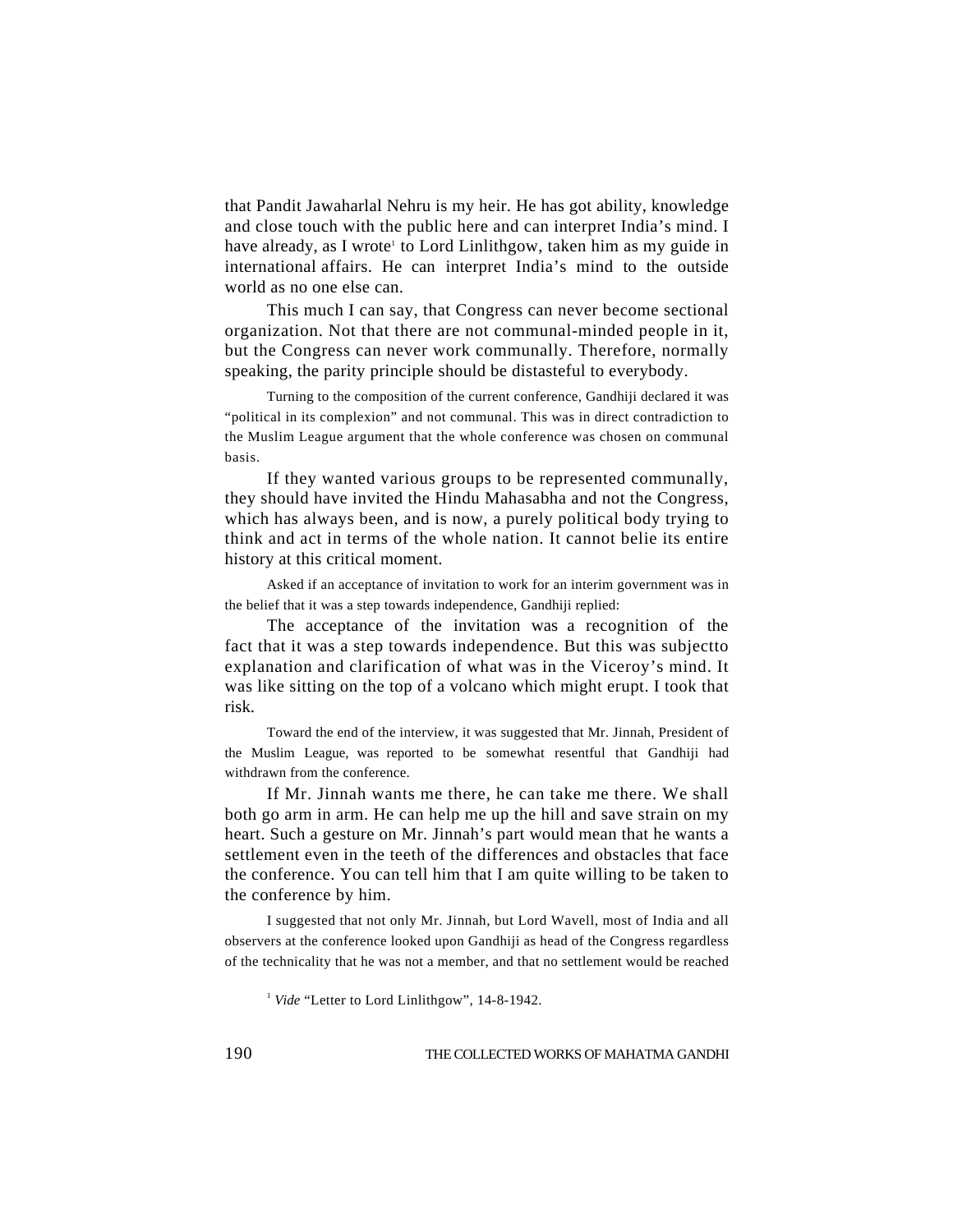without his consent. Gandhiji replied:

That is both right and wrong. That impression has been created because generally my advice is accepted. But technically and substantially it is wrong. The conference is legally representative and, therefore, I can have no place in it.

To my insistence that his was the controlling voice in the Congress, Gandhiji replied:

Not even that. They can shunt me out at any time, brush aside my advice. If I tried to override them, I might succeed for once. But the moment I try to cling to power, I fall, never to rise again. That is, not in my temperament.

*The Hindu,* 1-7-1945

### *319. LETTER TO KRISHNAVARMA*

[PANCHGANI/]<sup>1</sup> SIMLA WEST, [On or before *June* 19/] *June 30, 1945*

BHAI KRISHNAVARMA,

I have your letter of the 3rd. It is good that you gave me the detailed information about uncle.<sup>23</sup> I on my part have put uncle in your hands in the hope that he will get well. For the sake of his treatment certainly be firm with him. I wrote this letter long back in Panchgani. I did not post it as I left the place. Now I wish to inquire about uncle and Sailen.<sup>3</sup> Give whatever treatment you think fit to Sailen. Both of them should get well. I will have to think about your expenses. Sailen should write to me. Please show this to him.

*Blessings from*

**BAPU** 

From a copy of the Gujarati: Pyarelal Papers. Courtesy: Pyarelal

<sup>1</sup> Inferred from the contents; Gandhiji left Panchgani on June 19.

<sup>2</sup> Vide "Letter to Krishnavarma", 5-5-1945 and "Letter to Krishnavarma", 14-5-1945.

<sup>3</sup> *ibid*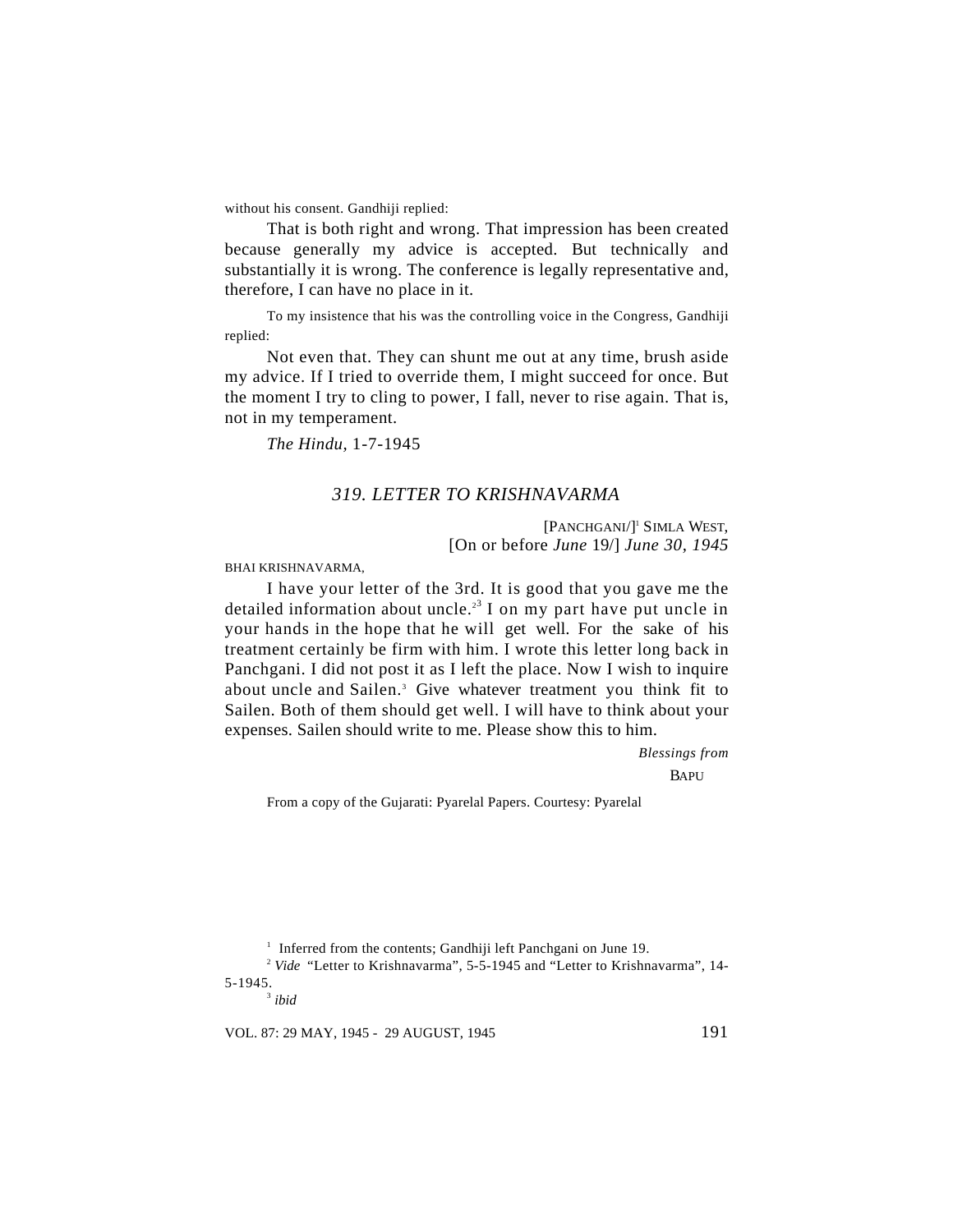### *320. TELEGRAM TO MIRABEHN*

SIMLA, *June 30, 1945*

MIRABEHN CARE POSTMASTER BAHADRABAD JWALAPUR COME IF YOU WISH. I SEE BALVANTSINHA WONT TILL I REACH ASHRAM.

BAPU

From a copy: Pyarelal Papers. Courtesy: Pyarelal

### *321. TELEGRAM TO PRABHAVATI*

SIMLA, *June 30, 1945*

PRABHAVATIDEVI HARIJAN ASHRAM KINGSWAY [CAMP] DELHI COME. HOPE SATYAVATI WELL.

**BAPU** 

From a copy: Pyarelal Papers. Courtesy: Pyarelal

### *322. TELEGRAM TO DHARMADEV SHASTRI*

SIMLA, *June 30, 1945* SASTRIJI ASHRAM KALSI (DEHRA DUN) COME PROVIDED YOU HAVE FRIENDS TO STAY WITH. HAVE NO ROOM. **BAPU** 

From a copy: Pyarelal Papers. Courtesy: Pyarelal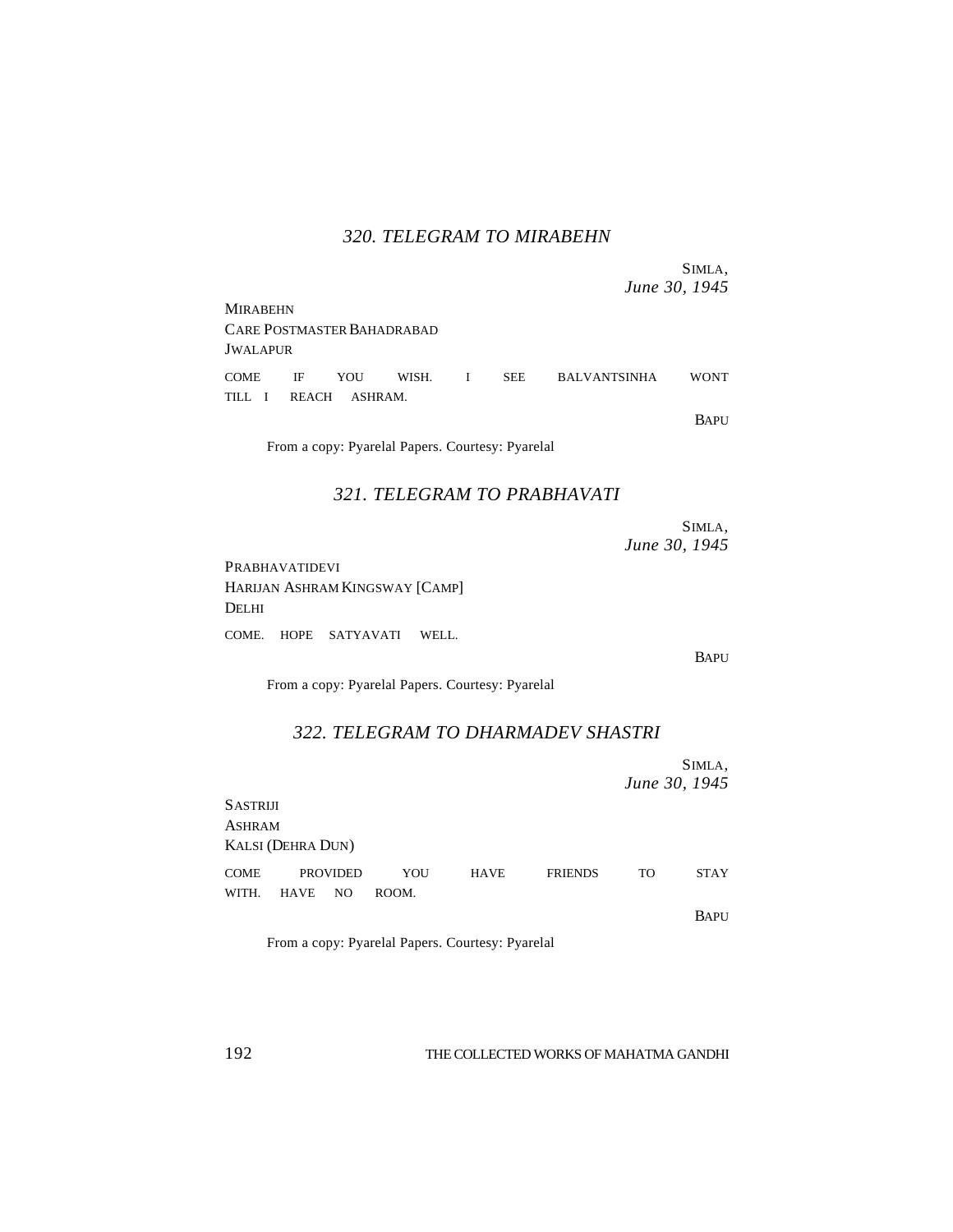#### *323. TELEGRAM TO SOUNDARAM RAMACHANDRAN*

*Express* SIMLA, *June 30, 1945* SOUNDARAM RAMACHANDRAN KASTURBA GANDHI MATERNITY HOME ADYAR (MADRAS) FRYDMAN BHARATANAND STAYING ADYAR. HIS CONDITION REPORTED SERIOUS. PLEASE SEE HIM. DO NEEDFUL. ENGAGE NURSE IF NECESSARY.

**BAPU** 

From a copy: Pyarelal Papers. Courtesy: Pyarelal

#### *324. LETTER TO NARAHARI D. PARIKH*

SIMLA*, June 30, 1945*

CHI. NARAHARI,

You will have to be content with whatever news from here Chi. P. or S. or M. may give you. You have given in your postcard as much as you could include in it. I am writing this after the prayer, since I do not feel like returning to bed. My work here has been prolonged. But I do hope that it will end well. I had a letter from Manu<sup>1</sup> from Poona. She expresses confidence that she will be fully restored. There is [however] no letter from Vanu<sup>2</sup>.

I set great store by the purification of the atmosphere there. Purification includes cultivation of knowledge and devotion, diligence, perseverance in the path of dharma, etc. Both of you should ponder over this. Write to me and ask me. I had wanted to return there in the first week of July, but that will not be possible now. That is why I am writing this letter. I am glad you could see Hari-ichchha before she passed away. It is a deliverance for her.

> *Blessings from* BAPU

From a photostat of the Gujarati: S.N. 9133. Also C.W. 5884. Courtesy: Narahari D. Parikh

<sup>1</sup> Manu Gandhi <sup>2</sup> Vanamala, addressee's daughter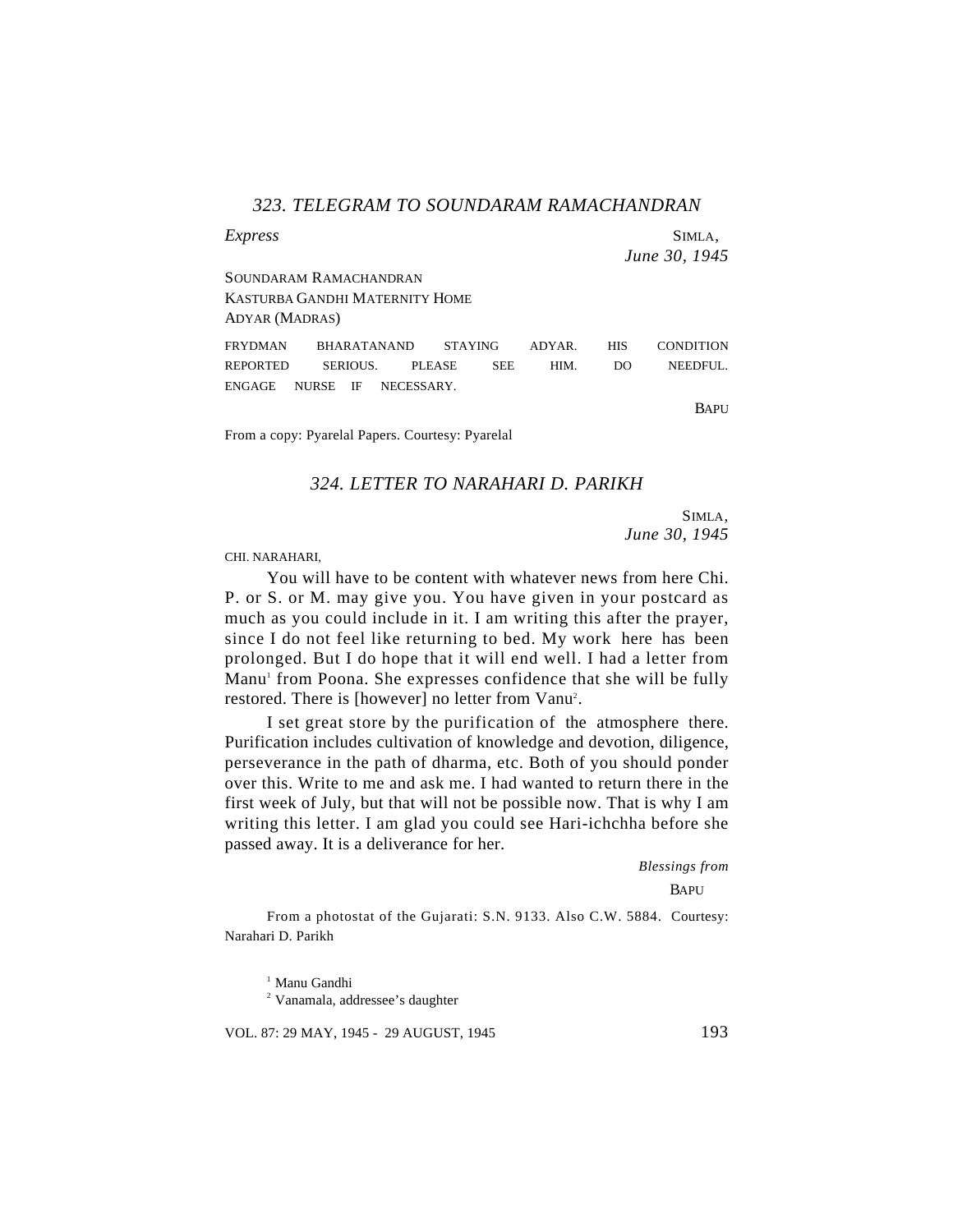### *325. LETTER TO LORD WAVELL*

'MANOR VILLE', SIMLA WEST, *June 30, 1945*

DEAR FRIEND,

Many thanks for your two letters—one of yesterday's date about the condemned prisoners<sup>1</sup> and the other<sup>2</sup> of today about my presence in Simla till the conference finally disperses.

About the first letter I need say nothing beyond thanking you for your prompt and hopeful reply.

As to the second, I will not leave Simla without knowing that you no longer want me. Whenever you need me, you have only to send me a message.

I hope you have noticed that Pandit Jawaharlal Nehru is reaching Simla tomorrow and that you will invite him to meet you and Lady Wavell.

> *Yours very sincerely,* M. K. GANDHI

H. E. THE VICEROY SIMLA

*Gandhiji's Correspondence with the Government*, 1944-47, p. 27

### *326. LETTER TO SHAMALDAS GANDHI*

SIMLA, *June 30, 1945*

CHI. SHAMALDAS,

I have your letter. My congratulations to Bhogilal are contained in the telegram<sup>3</sup> I sent you. Now it is your responsibility to see that Mahendra does not squander money. I had the same relationswith Kevalrambhai as I had with your father. Then both of them left. Now bring credit to what I have done. Convey my thanks to Bhogilal for

<sup>1</sup> *Vide* footnote 1, "Letter to Lord Wavell", 28-6-1945.

<sup>2</sup> Which read: "Your friends have no doubt told you that the conference adjourned yesterday until 14th July to enable the parties to send me lists of names so that I may see whether I can, on paper, form an Executive Council acceptable to all concerned. . . . I hope you may be able to stay in Simla until the conference ends.... I should like to see you again before you leave."

<sup>3</sup> *Vide* "Telegram to Shamaldas Gandhi", 27-6-1945.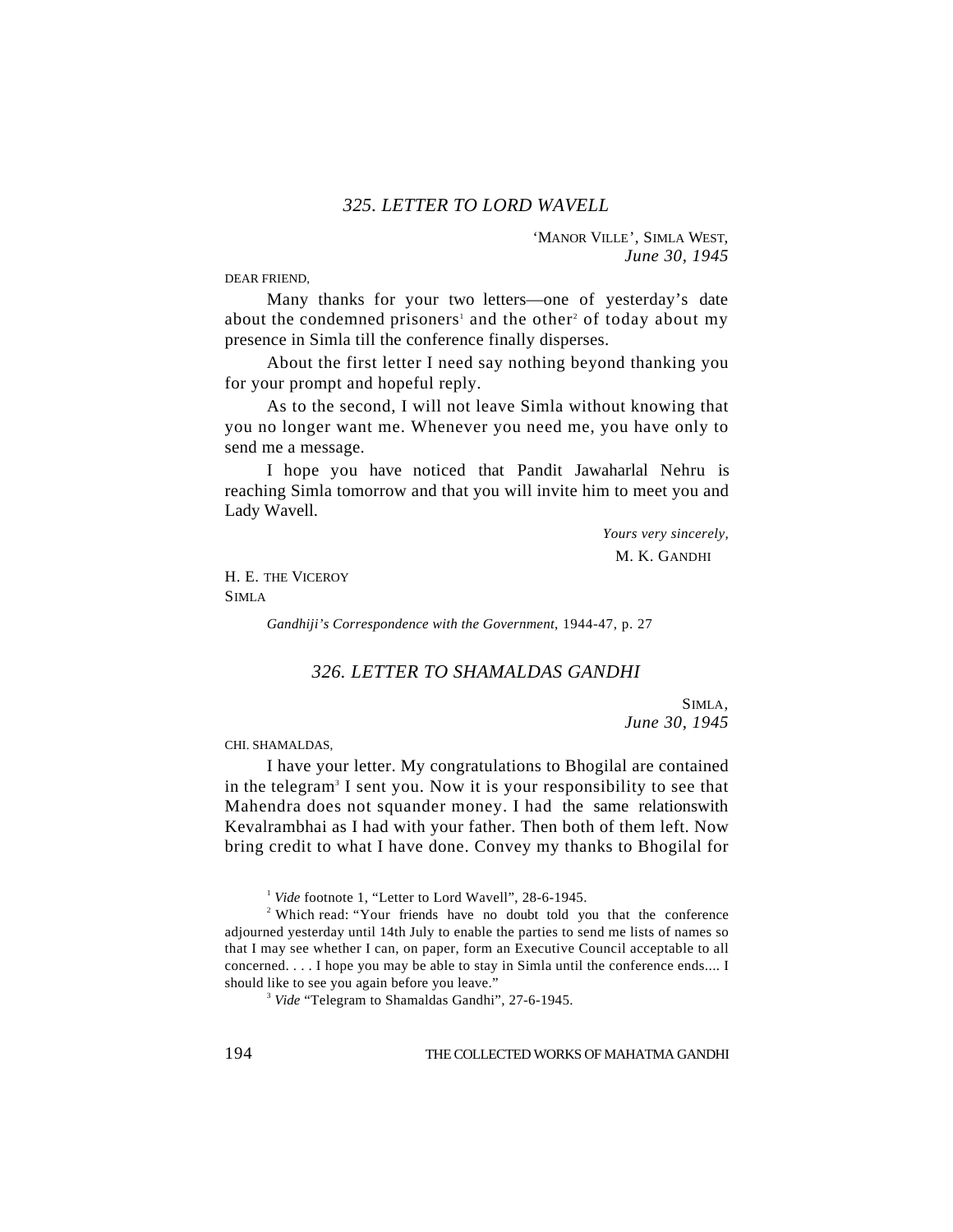bringing credit to the late Kevalram. May he bring him more. I do not have time to write more.

*Blessings from*

**BAPU** 

From a copy of the Gujarati: Pyarelal Papers. Courtesy: Pyarelal

#### *327. INTERVIEW TO ASSOCIATED PRESS OF INDIA*

SIMLA*, June 30, 1945*

#### GANDHIJI*:*

I have registered your claim but have nothing to say. I generally don't speak during day but for your sake I am speaking to you as a special case. You have to prompt me.<sup>1</sup>

CORRESPONDENT: What will be the composition of the interim government if you have your way?

G. (Laughing) The interim government will consist of top men, irrespective of caste, creed or colour. If I became the Viceroy of India, I would startle the world with my list and yet make it acceptable.

I asked Mahatmaji to explain what he meant by top men, and he amplified his remark by saying that he meant men and women who are fittest to do the work the country needs. . . . The Mahatma said:

Of course, nobody will take the trouble of appointing me the Viceroy of India nor of electing me as President of the Congress—for I am not even a four-anna member of the Congress to be eligible for election—with full authority to appoint the new government.

Mahatma Gandhi said that he would not hesitate to leave out anyone at present in the Congress, if he felt that better men were available outside who would work in their respective spheres so as to bring full independence at the earliest time possible. I next asked:

In the course of your correspondence with the Viceroy on his proposals, you objected to the term "caste Hindus" in the matter of parity of representation for Hindus and Muslims, adding that if this parity between caste Hindus and Muslims was

<sup>1</sup> According to the source, Gandhiji jokingly said this when A. S. Bharatan, Special Correspondent of the Associated Press of India, greeted him. "Mahatma Gandhi . . . seated on a simple mattress on a raised platform in a room overlooking ... the snow-capped Himalayan. . . ranges. . . was actually enjoying the magnificent scenery in front of him."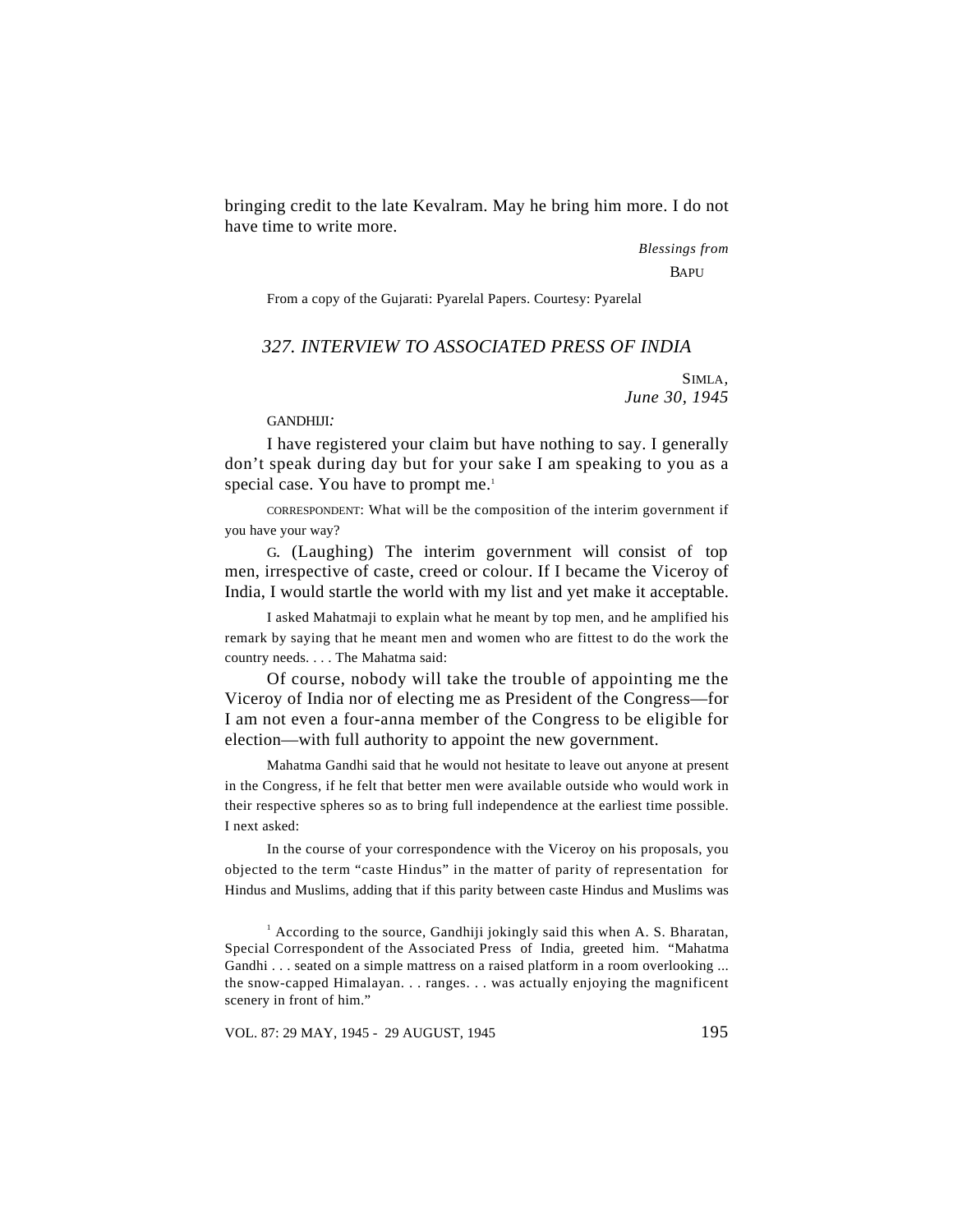unalterable, then the Congress would have no place in the new Government.<sup>1</sup> According to the reports, the Congress delegates to the Conference have accepted parity between Hindus other than Scheduled Classes and Muslims. Have you any comment to make on this?

If Congressmen have accepted parity, it cannot be in the sense you imagine. I interpret the Viceregal pronouncement<sup>2</sup> to mean that neither community can ask for more representation than the other in the national cabinet. Thus Hindus other than the Scheduled Classes can, if they wish, be less but not more than the Muslims.<sup>3</sup>

Do you approve of the procedure suggested by Lord Wavell yesterday at the leaders' conference for the selection of the new Executive Council, namely, that all parties should submit separate panels of names to the Viceroy first and that thereafter he would consult Party leaders before making his final selection and place the personnel finally selected by him before the conference for approval?

The procedure suggested by Lord Wavell is, in my opinion, good inasmuch as the Viceroy does not seek to impose his will on the conference. The Viceroy has said in his opening remarks to the delegates that the various elements represented in the conference should regard him, the Viceroy, as their leader. It is a good and dignified expression that Lord Wavell has used. He thus acts at the conference as its leader and not as the agent of Whitehall.

*The Hindustan Times,* 1-7-1945

### *328. TELEGRAM TO KHURSHEDBEHN NAOROJI*

*Express* SIMLA, *July 1, 1945*

KHURSHEDBEHN HARIJAN COLONY, KINGSWAY [CAMP] DELHI

COME WITH PRABHA.

**BAPU** 

From a copy: Pyarelal Papers. Courtesy: Pyarelal

<sup>1</sup> *Vide* "Statement to the press", 15-6-1945.

<sup>2</sup> *Vide* Appendix "Speech broadcast by the Viceroy", 14-6-1945.

<sup>3</sup> The correspondent explains here that on being informed by Gandhiji's Secretary that "time was up", he sought permission "to ask a last question".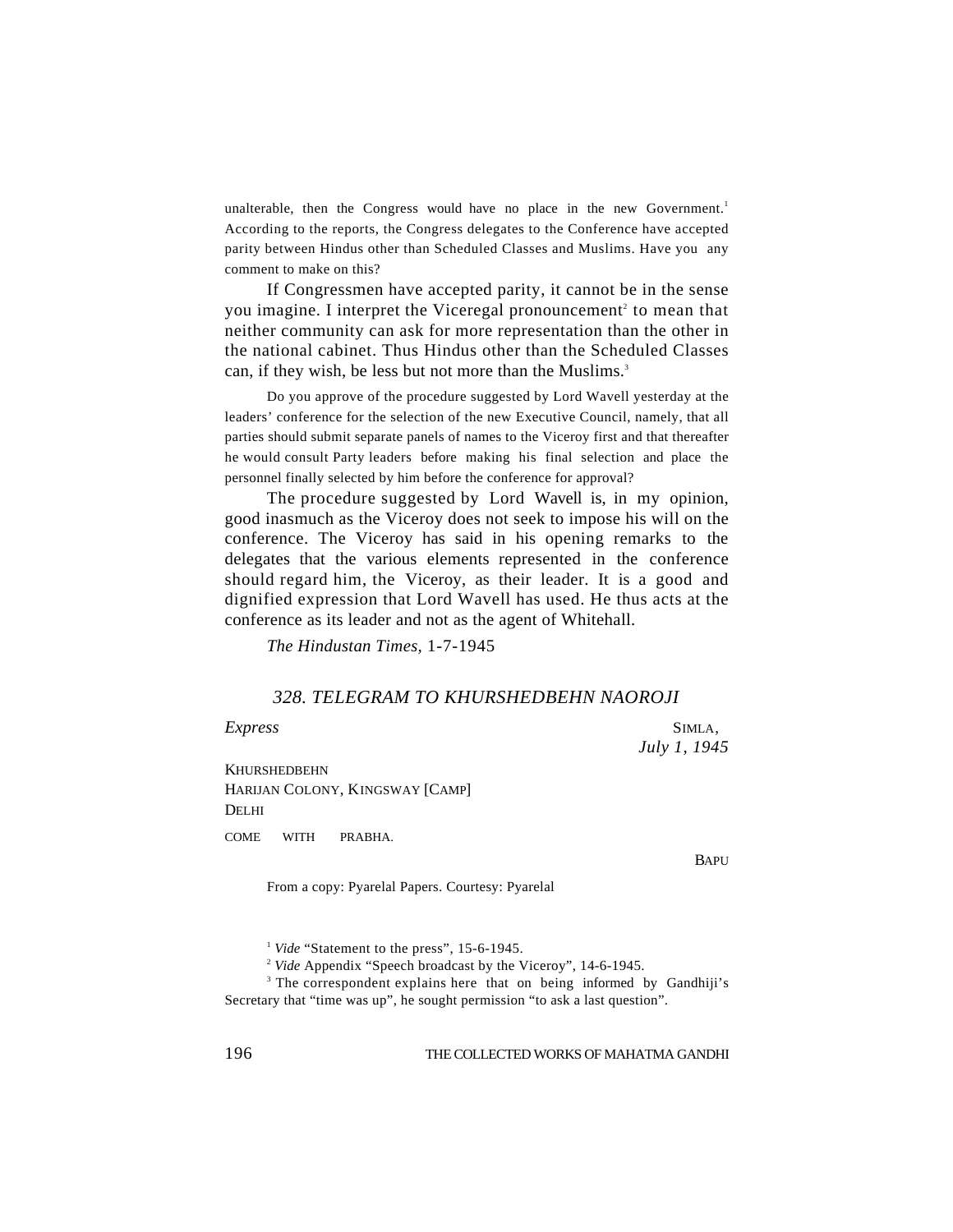#### *329. LETTER TO MUNNALAL G. SHAH*

''MANOR VILLE', SIMLA WEST, *July 1, 1945*

CHI. MUNNALAL,

I got your letter. Now my return there may be delayed. Maybe, I shall not be able to leave till the 15th. Let us see what happens. I understand about Balvantsinha. I hope everything goes on well there. If Dr. Ice insists on buffalo's milk, let him procure it for himself and drink it. I don't think it is in any way our duty to supply him with it. He should make do with what we supply in the ordinary course. Is Kanchan able to help you in any way or does she still continue to be ill? I expect a letter from her with details of her work.

*Blessings from*

**BAPU** 

From a photostat of the Gujarati: G.N. 8444. Also C.W. 5587. Courtesy: Munnalal G. Shah

### *330. LETTER TO LALMANSINGH*

SIMLA, *July 1, 1945*

#### BHAI LALMANSINGH,

Balvantsinha has written to me about you. I would like to meet you if I make a halt at Delhi. However, it seems I shall not be stopping in Delhi. How, then, can we meet? I have already written<sup>1</sup> to you to persuade Hoshiari and take her with you. Hoshiari's children should be allowed to stay with her. One of our bad practices is that we suppress women while men have their freedom. What would you have done if she had been a boy? But I do not wish to try and convince you more fully through a letter. You can do this: come along with me when I leave Delhi. I will write to you when something is decided about my departure.

*Blessings from*

BAPU

From a copy of the Hindi: Pyarelal Papers. Courtesy: Pyarelal

<sup>1</sup> *Vide* "Letter to Lalmansingh", 13-6-1945.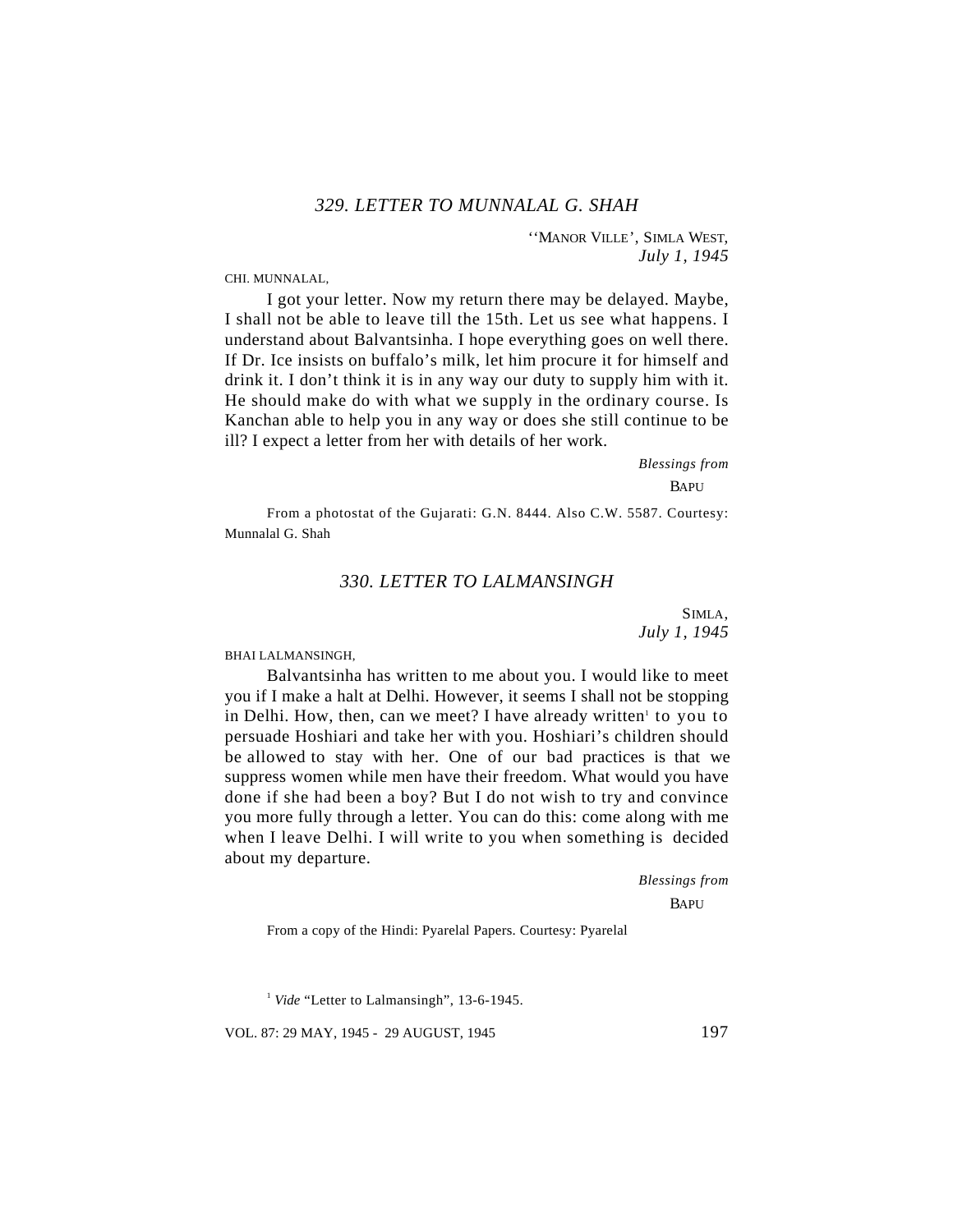### *331. LETTER TO BALVANTSINHA*

SIMLA, *July 1, 1945*

CHI. BALVANTSINHA,

I have your letter. I can understand Mirabehn's impatience. She is anxious to get some help for her farming and her cow. But I shall not force you to go when Mirabehn herself will be arriving in a day or two. I shall explain to her the whole thing. You may then do whatever you think proper.

I do not know how I am going to meet Hoshiari's father, because now I may not be required to stop in Delhi. I am writing<sup>1</sup> to him.

> *Blessings from* **BAPU**

From a photostat of the Hindi: G.N. 1964

### *332. LETTER TO KRISHNACHANDRA*

SIMLA*, Ju1y 1, 1945*

CHI. KRISHNACHANDRA,

I have received two postcards from you. It would be better to put all the letters in one envelope; that way you can save money. I note what you say about Balkrishna. I do not like it. There is some mistake somewhere. But my duty is not to give too much thought to it from here. I shall probably be reaching there after the 15th. But it can also be earlier.

I understand about you. My going to Sevagram has been postponed a little. Does it make any difference?

> *Blessings from* **BAPU**

From a photostat of the Hindi: G.N. 4575

<sup>1</sup>*Vide* the preceding item.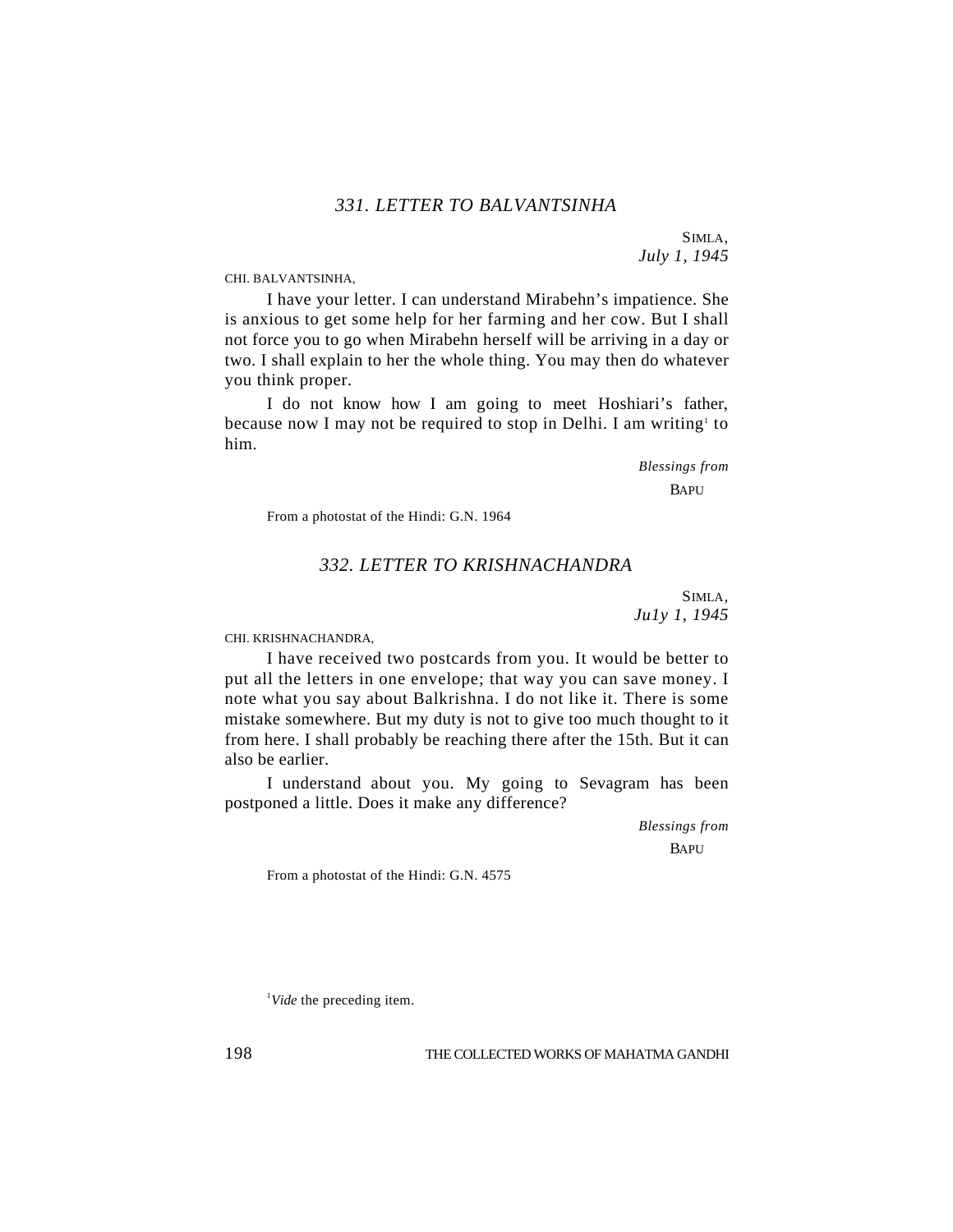### *333. LETTER TO MAHESH DUTT MISHRA*

SIMLA, *July 1, 1945*

CHI. MAHESH,

I have your letter. Now I am stuck here. Maybe, I shall not be able to leave before the 15th of July. Hope you are well. Meet me somewhere on the way if you can, otherwise at Sevagram.

*Blessings from*

**BAPU** 

### SHRI MAHESH DUTT **HARDA**

From a copy of the Hindi: Pyarelal Papers. Courtesy: Pyarelal

#### *334. DRAFT OF REVISED PHOENIX TRUST-DEED*

SIMLA, *July 2, 1945*

In or about the year 1902, I, Mohandas Karamchand Gandhi, then of Johannesburg, Attorney, bought a piece of property about 100 acres in two lots, popularly known as the Phoenix Settlement, for benevolent purposes. Not wishing to have anything in my name as sole owner, I converted it into a trust and had it duly registered at Pietermaritzburg, Natal.<sup>1</sup>

All the trustees, except Lewis Walter Ritch of Johannesburg, Attorney, and I as settlers' trustee, have died.

The settlers under the Trust have all retired from the Phoenix Settlement. My son, Manilal Gandhi, together with his wife, Sushilabehn Gandhi, and their children have lived on the Settlement and managed the property and the weekly newspaper *Indian Opinion,* founded by me.

Now it is my intention to broaden the Trust and appoint new trustees. Therefore the conditions of the present Trust shall be:

1. As long as possible to conduct the newspaper, *Indian Opinion,* in English and Gujarati and other Indian and even African

<sup>&</sup>lt;sup>1</sup> Vide "Letter to A.E. Chotabhai", 4-5-1911 and "The Phoenix Trust Deed", 14-9-1912.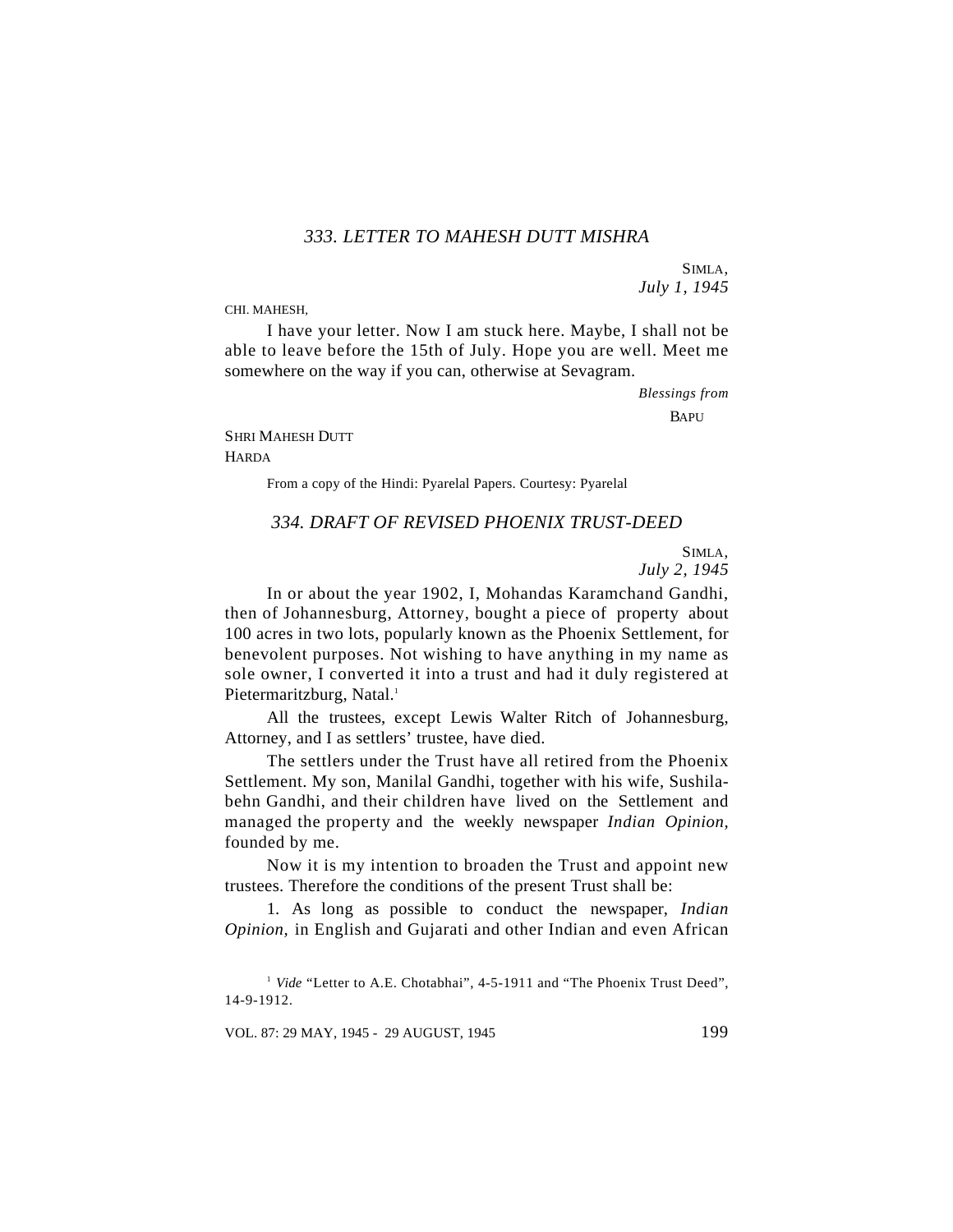languages according to felt necessity and convenience including resources but never at a loss. Any profits made from the newspaper after the deduction of running expenses shall be returned to the Settlement.

2. The Press Department may undertake job work and the sale of literature approved by the Trust in the interest of and healthy instructions of the public.

3. The Trust may found a public library and school, subject to rules made by the trustees and built from donations given by the public. These shall be named after my deceased wife, Kasturba.

4. The trustees may also found nature cure establishments and undertake all activities that may educate Indians morally, socially, economically and hygienically.

5. All decisions of the trustees shall be by majority.

For the purposes aforesaid I appoint the following trustees during life or at my discretion:

- (i) The said Lewis Walter Ritch,
- (ii) Manilal Mohandas Gandhi,
- (iii) Parsi Jalbhai Rustomji,
- (iv) Surendrarai Medh, [and a]
- (v) [A] Muslim.

The said Manilal Gandhi shall be the Managing Trustee and, while he is manager of the Trust and editor of *Indian Opinion,* shall draw not more than one hundred pounds per month with free lodging on the Settlement for himself, his wife and children. The said Manilal Gandhi shall maintain proper books of account for the management of the Trust property and the newspaper, *Indian Opinion.* Separate accounts shall be maintained in respect of *Indian Opinion* and the management of the Trust property. The said accounts shall be audited every six months.

In the event of any of the trustees being dead, resigning or being displaced by me, the remaining trustees may appoint another instead, my consent being considered necessary during my life.

WITNESS ·

From a copy: Pyarelal Papers. Courtesy: Pyarelal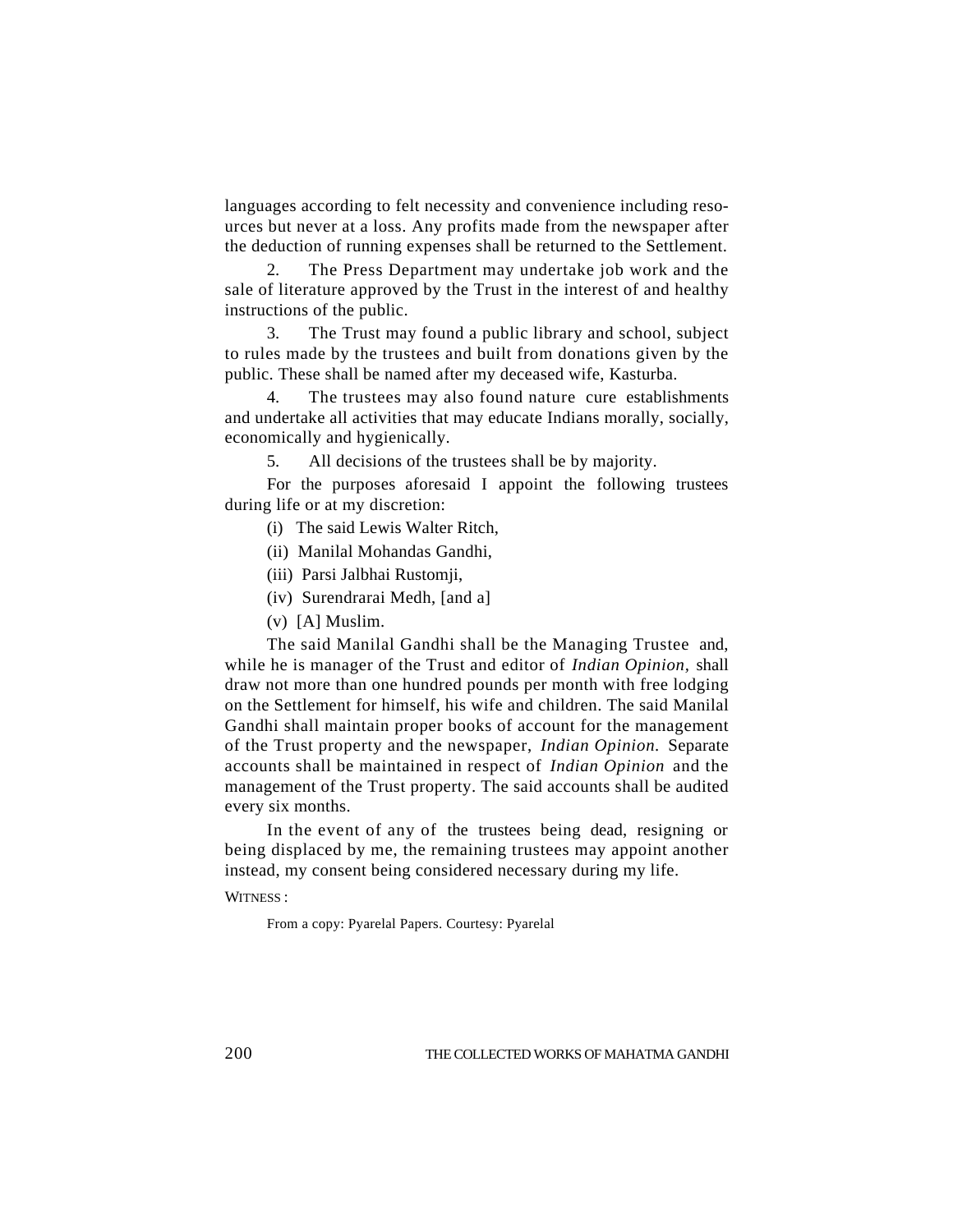## *335. TELEGRAM TO N. B. PARULEKAR*

*Express* SIMLA, *July 2, 1945*

PARULEKAR EDITOR, "SAKAL" **POONA** PLEASE TELL RAMBHAU FASTING UNNECESSARY. TIME HEALTH PERMITTING WOULD LIKE STUDY CASE AND GUIDE.

GANDHI

From a copy: Pyarelal Papers. Courtesy: Pyarelal

#### *336. LETTER TO REV. FOSS WESTCOTT*<sup>1</sup>

''MANOR VILLE', SIMLA WEST, *July 2, 1945*

DEAR FRIEND,

Early this morning after prayer I think of you and your impending retirement and your reported determination to pass the rest of your days in India. Does it not mean an extended scope of service unconditioned by cares and limitations of office? May you live long for the sake of the higher task.

> *Yours sincerely,* M. K. GANDHI

 $[P.S.]$ 

I hope your successor will prove worthy of you. My love to him.

M. K. GANDHI

**METROPOLITAN CALCUTTA** 

From a copy: Pyarelal Papers. Courtesy: Pyarelal

<sup>1</sup> Bishop of Calcutta and Metropolitan of India, Burma and Ceylon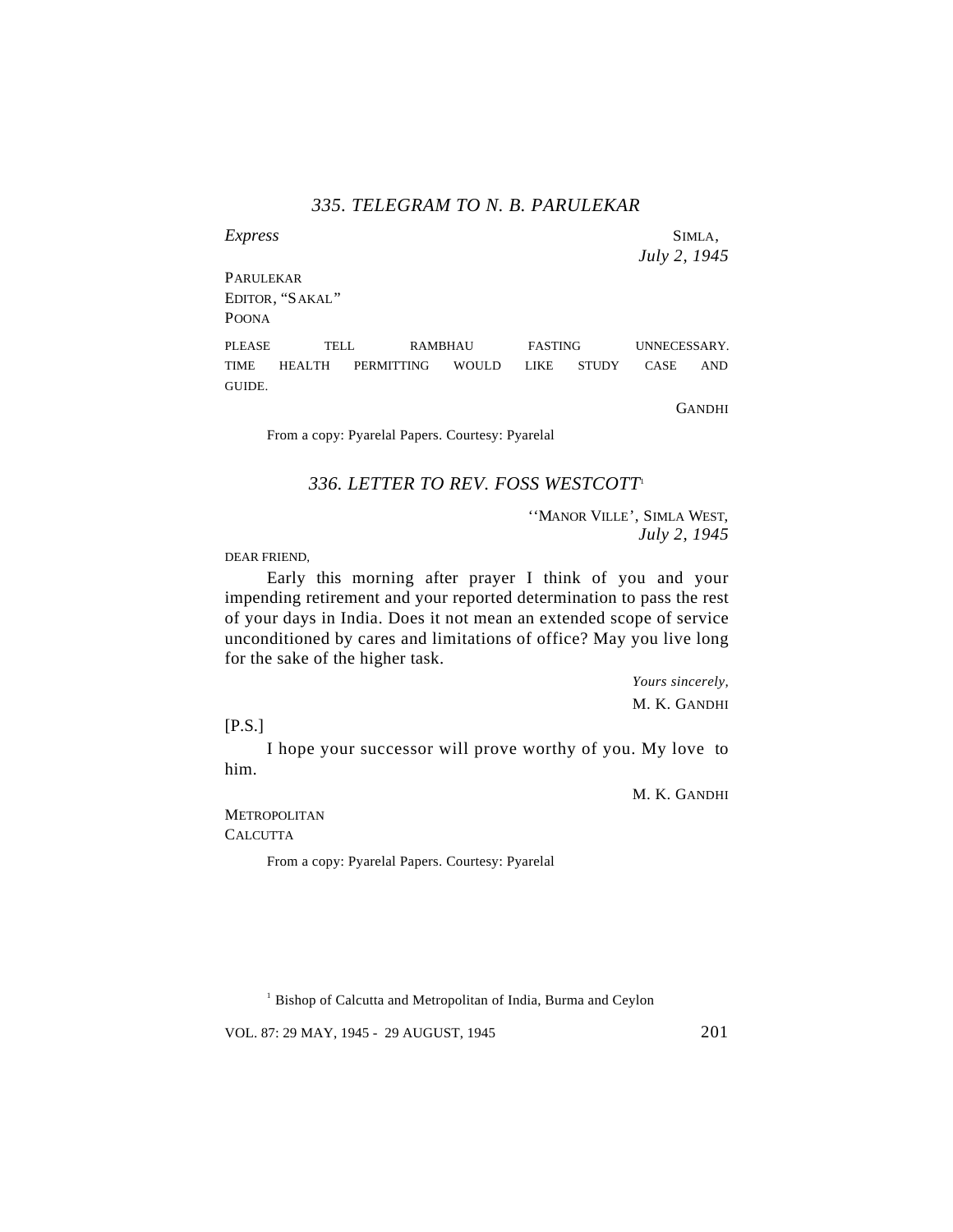### *337. LETTER TO NARENDRA DEV*

'MANOR VILLE', SIMLA (WEST), *July 2, 1945*

BHAI NARENDRA DEV,

I am able to write to you only today after the morning prayer while I observe silence. Is your health better now If you need rest, Sevagram is at your disposal. When you have the leisure, write to me your views.

> *Blessings from* **BAPU**

From a copy of the Hindi: Pyarelal Papers. Courtesy: Pyarelal

### *338. LETTER TO KISHORELAL G. MASHRUWALA*

''MANOR VILLE', SIMLA WEST, *July 2, 1945*

CHI. KISHORELAL,

I have sat down to write love letters immediately after the prayer today. The first I wrote to Bishop Westcott, the second to the ailing Narendra Dev and this third I am writing to you. Doesn't the ˜æè look like Öè ? Can a pot have its neck reshaped after it is baked? But I wonder whether this saying can be applied to a living pot. It must of course have been first used by a wiseacre for an old man. So much for joking, though not quite without meaning.

Though I am engaged here in an important work, all the same the mind is filled with supreme peace. My window opens on the Himalayas. As soon as it was known that I would have to stay here for fifteen days, the mind turned to this spectacle. Since the house was built for men accustomed to sitting in chairs, one can see nothing if one squats on the floor. I, therefore, became shameless and seated myself on a bench. Now the eyes are stuck on the scene, so is the mind. Even while lying on the bench I can see something of the spectacle. On a clear day, the hills are covered with snow. For a spectacle better than this, one must go to Shivji's Kailas!

My Kailas, however, is Sevagram. The life-giving waters of my Ganga flow from there. Narahari and you, therefore, should devote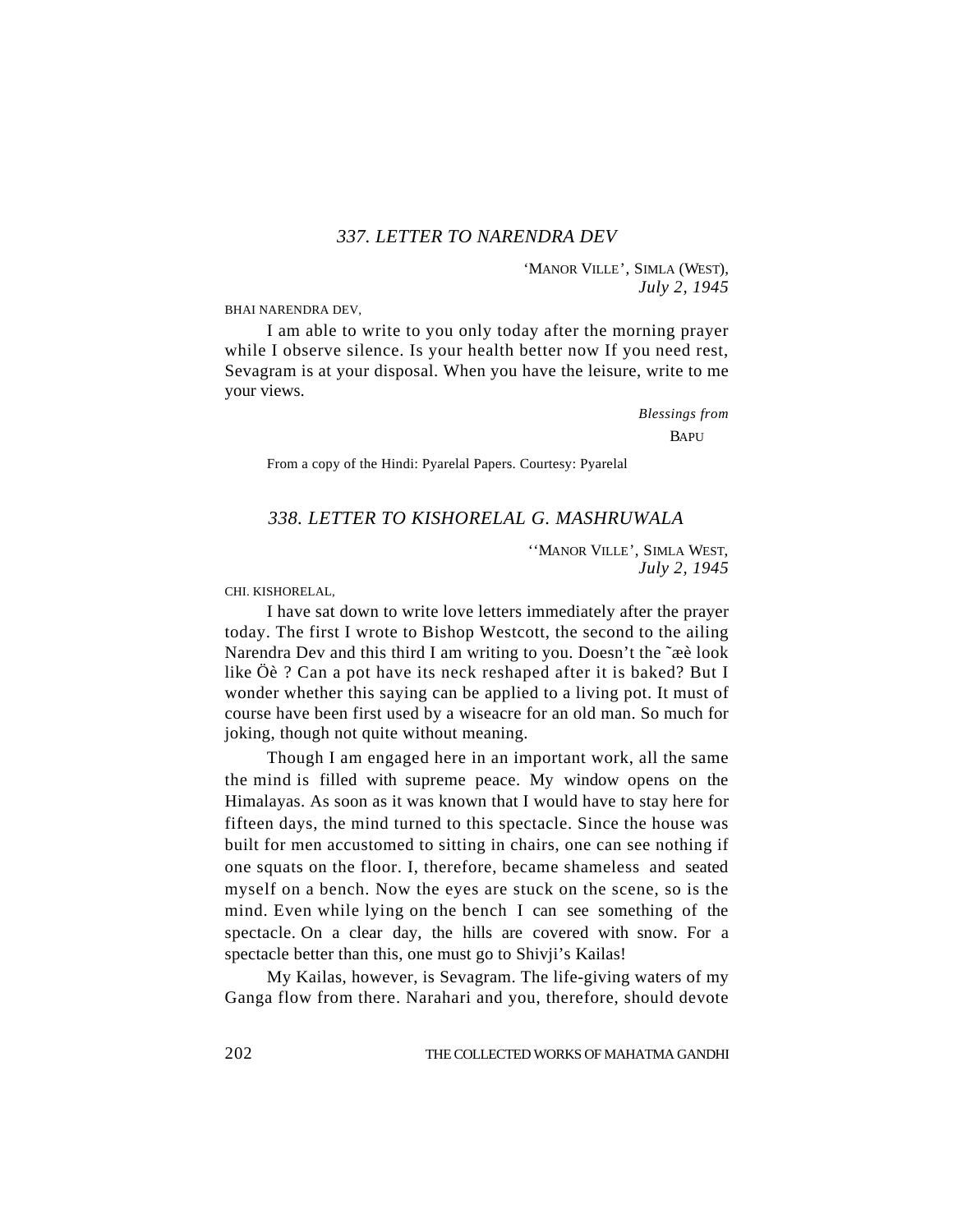your spare time to removing the deficiencies of the place. I have said as much as I could in my letter to Narahari. I hope he has filled in the rest.

Are Gomati and you as you were before? Do you have faith in the *Ishopanishad,* and aspire to live up to 125 for the sake of service? And if you do, are you ready to fulfil the conditions for that?

As for the developments here, newspapers have given fairly detailed reports.

*Blessings from*

BAPU

From a photostat of the Gujarati: C.W. 5885. Courtesy: Munnalal G. Shah

### *339. NOTE TO AMRIT KAUR*

[*July 2, 1945*] 1

The Working Committee is to meet here tomorrow. If Shummy is disturbed, I could easily transfer it elsewhere. It is to meet here for my sake. I do not need it here. Don't be weak and have it here. This is not your sole house and Shummy is ill. Think well and clearly before replying. The meeting means a lot as you know.

Sardar cannot eat at night. Nothing need be kept for him except hot milk and hot water. Probably Devdas will get into telephonic touch with him. He has undertaken to look after the three women and Sardar's movement till his arrival here.

From the original: C.W. 4160. Courtesy: Amrit Kaur. Also G.N. 7795

 $1$  From the reference to the Working Committee which met on July 3. The note is writ en on the reverse side of a telegram received by Gandhiji on July 1, 1945, at Simla.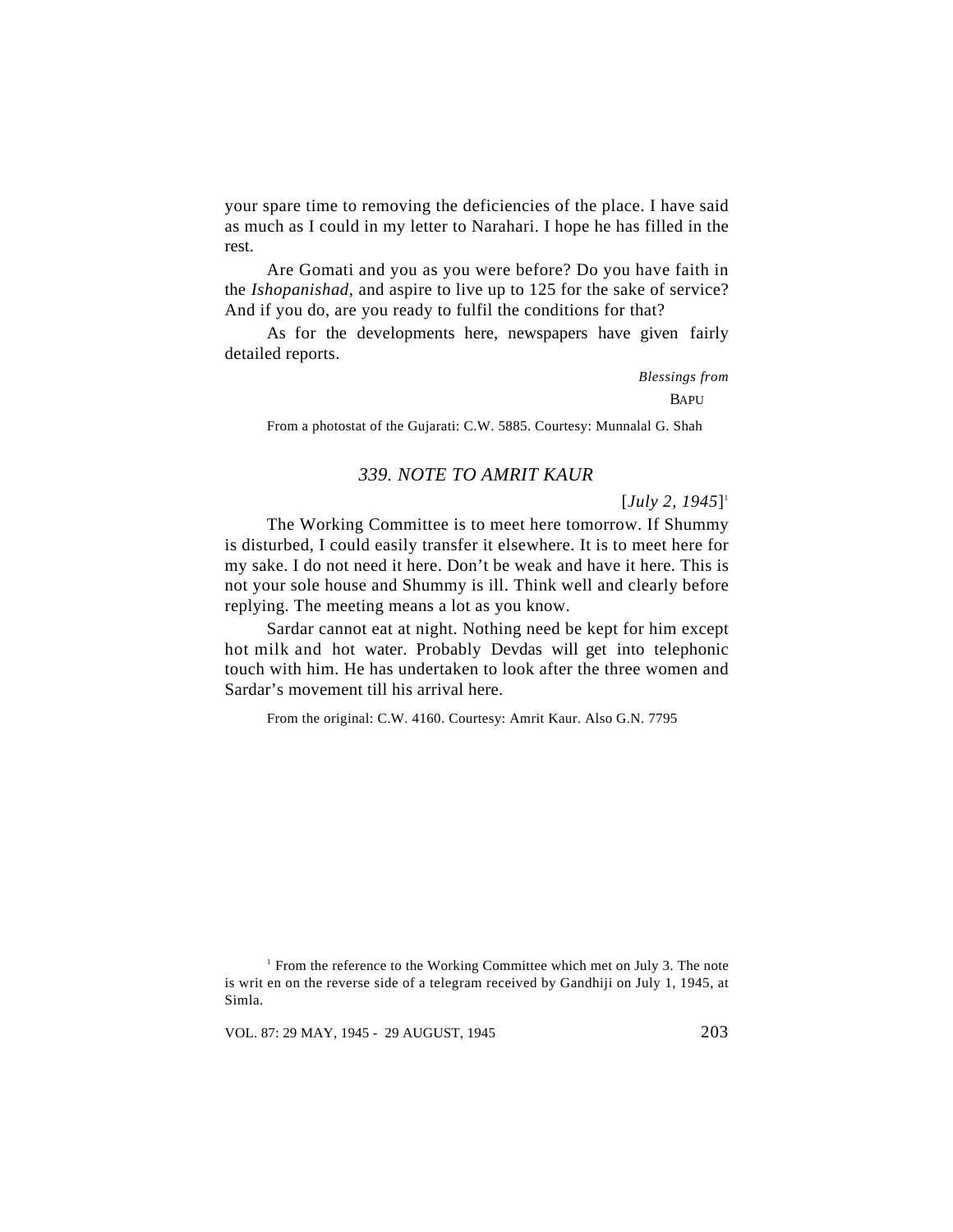'MANOR VILLE', SIMLA, *July 2, 1945*

#### CHI. SATYAVATI,

Is your health improving? Or was the improvement only momentary? Now Khurshed is with you, Prabha is with you. If human love can keep you alive you are bound to live. God knows best. We are getting on. The 'Jewel of India'<sup>1</sup> arrived yesterday. Let us see what happens.

> *Blessings from* **BAPU**

From a copy of the Hindi: Pyarelal Papers. Courtesy: Pyarelal

### *341. SPEECH AT PRAYER MEETING, SIMLA*

#### *July 2, 1945*

Mahatma Gandhi drew the attention of the people to the new rule of the A. I. S. A. according to which payment for khadi had to be made partly in yarn. This rule had come into force from the first of July in Simla. People had said to him that Simla Khadi Bhandar sold khadi to all sorts of people who came up for short or long visits. Most of them could not spin and the sales of the Bhandar would go down if part payment of the price of khadi in yarn was insisted upon. He did not mind such a result, untoward though it would be.

There was a time, Gandhiji said, when they aimed at promoting the sale of khadi to help the poor to supplement their income. But deep thought, especially during his recent incarceration, had convinced him that if khadi was to serve as a means of bringing swaraj, its scope and meaning had to be extended. He could not keep a mighty organization like the A. I. S. A. merely for producing and selling khadi for the sake of providing economic relief. Any other occupation could be utilized for that purpose. If khadi was to bring swaraj through non-violence, millions had to spin with the full consciousness of its implication in terms of ahimsa and independence. The A. I. S. A. had started by asking for yarn worth only two pice for every rupee worth of khadi sold. If he could carry conviction, he would insist upon the full payment being made in yarn. If they loved freedom, they should not find it burdensome to do that much—those who did not wish to be free had no business to

<sup>&</sup>lt;sup>1</sup> The reference is to Jawaharlal Nehru; 'jawahar', literally, means jewel.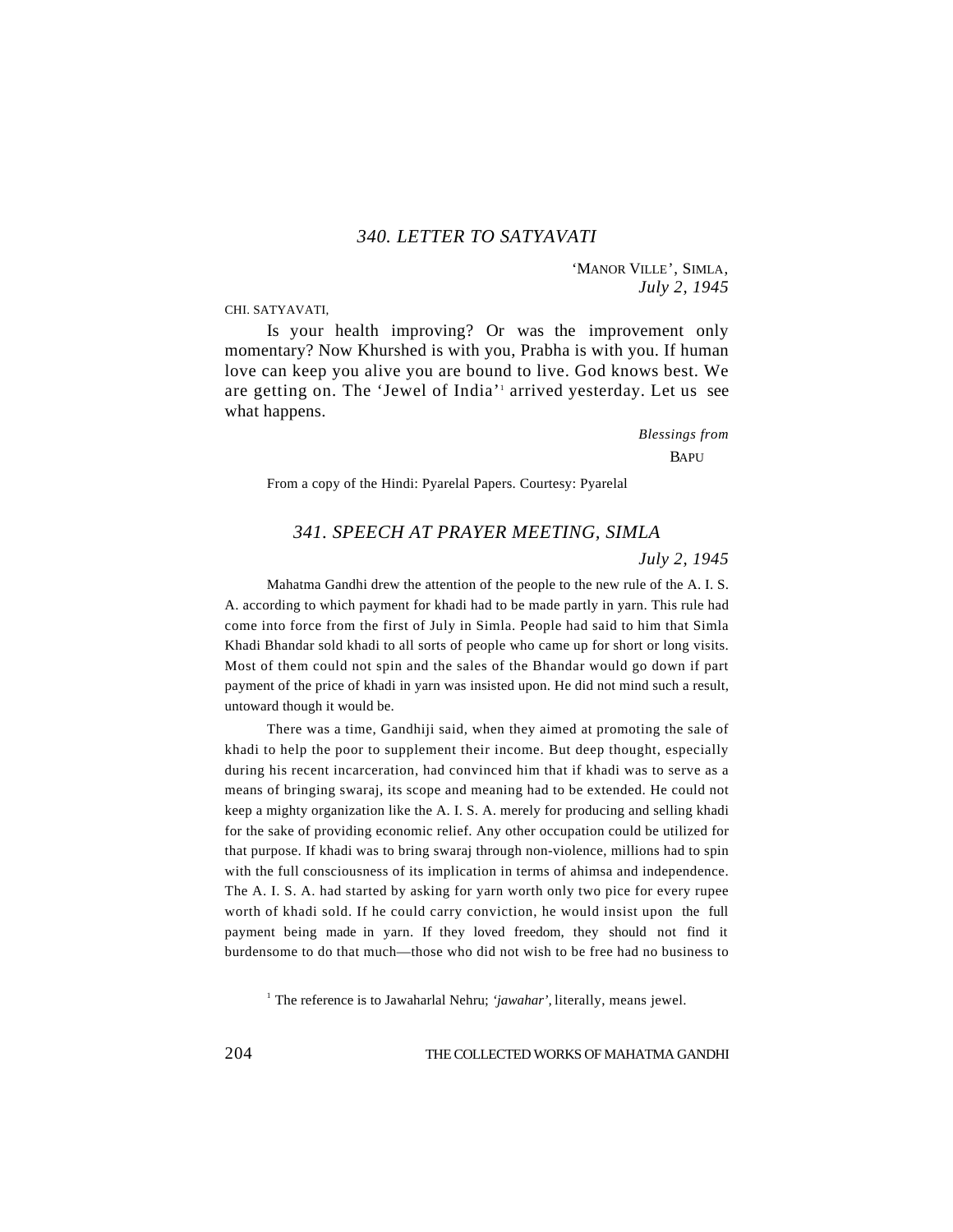come to the prayers. A man of prayer could never accept slavery as his lot.

If all had taken to spinning in the way he wanted it, Gandhiji said, they would have had swaraj without any further effort. He would not have had to come up to Simla. But society was made of all kinds of people. Therefore he had to come in common with others for the conference to see whether it was possible through the conference [to find a] way to further the progress towards independence.

As for the yarn to be given in exchange for khadi it should be either spun by the individual concerned or by members of his family. The farthest the A. I. S. A. could go was to let them take yarn spun by their servants whom they should treat as members of the family. Yarn bought from the black market could not serve the purpose in view. Also, if Bhandars began to sell yarn to prospective purchasers of khadi, that would defeat the very purpose for which the new rule was being enforced.

*The Hindu,* 4-7-1945

### *342. LETTER TO LORD SAMUEL*

[After *July 2, 1945*] 1

DEAR LORD SAMUEL<sup>2</sup>,

I have your letter of 2nd July. I am sorry that you are still unconvinced. The ground of your objections seems to be that whilst the Congress may sincerely wish to embrace all parties and is trying to do so, it has not yet been able to achieve it and that its ultimate achievement is problematical, while the taking of the delivery is to be immediate and certain. This objection again overlooks the very relevant fact to which I have twice drawn your attention, namely, that the Congress through its president has invited the Government to transfer full power to the League and ask it to form a truly national government, in which it would have the loyal co-operation of the Congress. This offer was reiterated at Simla. But I am sorry to have to say it was again turned down.

I still adhere to my statement that "there cannot be Swaraj without an understanding with the Muslims." My contention is and has been that the presence of the third party is the greatest stumblingblock in the way of this understanding. So long as one community in the country enjoys the power of vetoing all political progress there can be no reasonable settlement. In India this anomalous power is

<sup>&</sup>lt;sup>1</sup> This was in reply to the addressee's letter dated July 2, 1945.

<sup>2</sup> Herbert Louis Samuel, Liberal leader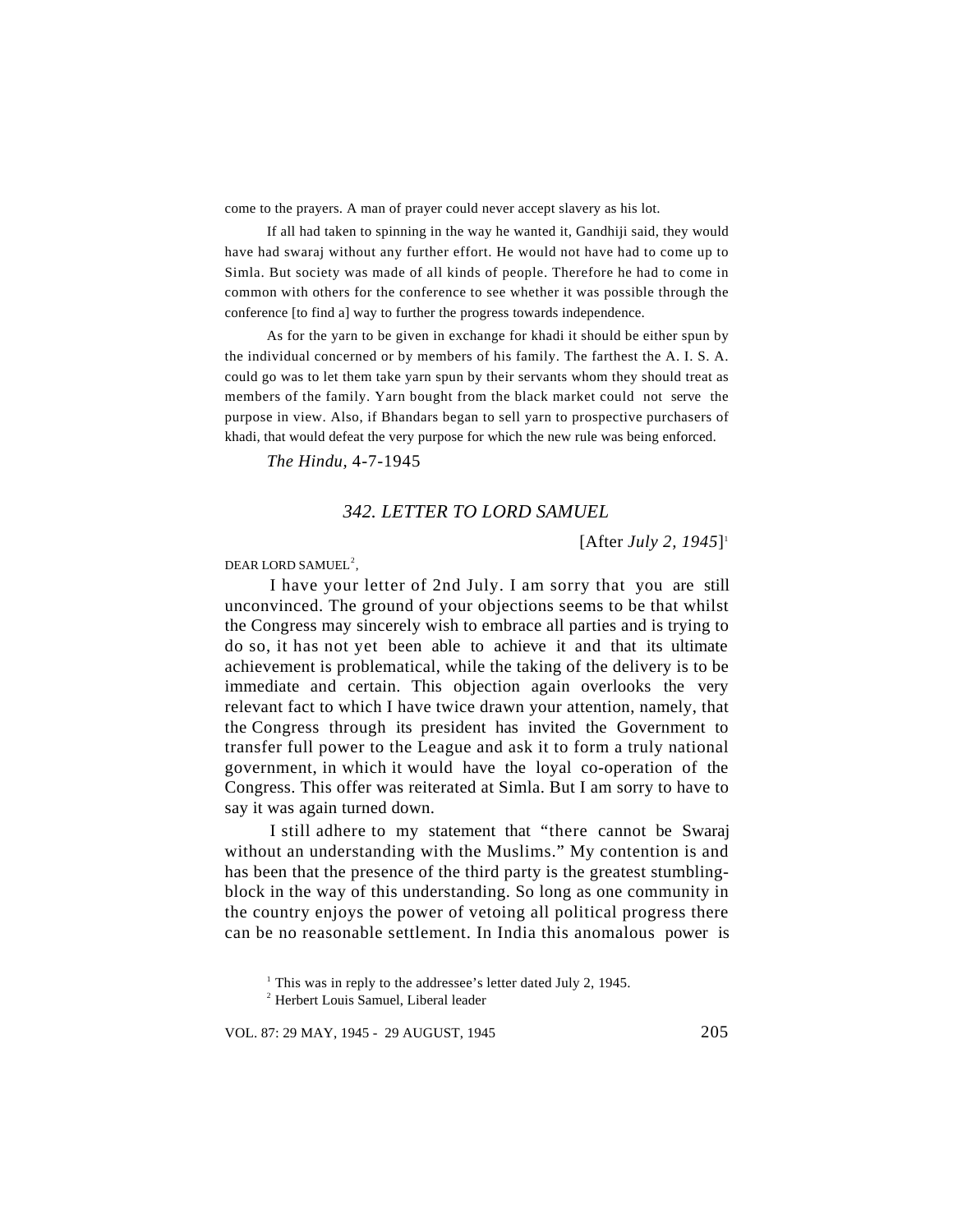assured to the League by the British Government which supererogates to itself the right of arbitrating and holding the balance of power between the various communities. In the absence of an agreed solution, a just solution through impartial arbitration is held to be the only feasible alternative in civilized society, but in India the absence of an agreed solution is strangely held to be a justification for retention of power by an alien Government over a nation of 400 millions ! 'Quit India' can be the only reply to such a claim. It seemsstrange that you should see in this cry a manifestation of totalitarian spirit instead of the anguished despair of an enslaved people to be free from totalitarian foreign rule which has in the past demonstrably sabotaged all their efforts to achieve unity in order to be free and spurned their united and unanimous demands for political advance.

From a copy: Pyarelal Papers. Nehru Memorial Museum and Library. Courtesy: Beladevi Nayyar and Dr. Sushila Nayyar

# *343. LETTER TO AMRITLAL V. THAKKAR*

SIMLA *July 3, 1945*

BAPA,

I have your two letters before me—that of 28th and 29th.

You may call meetings of Harijan Sevak Sangh and the Executive Committee of the Kasturba Trust in August as you suggest. Leave out Mondays.

I approve the sum of Rs.975 to meet the expenses of Mridulabehn's office for three months,

> *Yours,* **BAPU**

SECRETARY, KASTURBA SMARAK NIDHI BAJAJWADI, WARDHA

From a copy of the Hindi: Pyarelal Papers. Courtesy: Pyarelal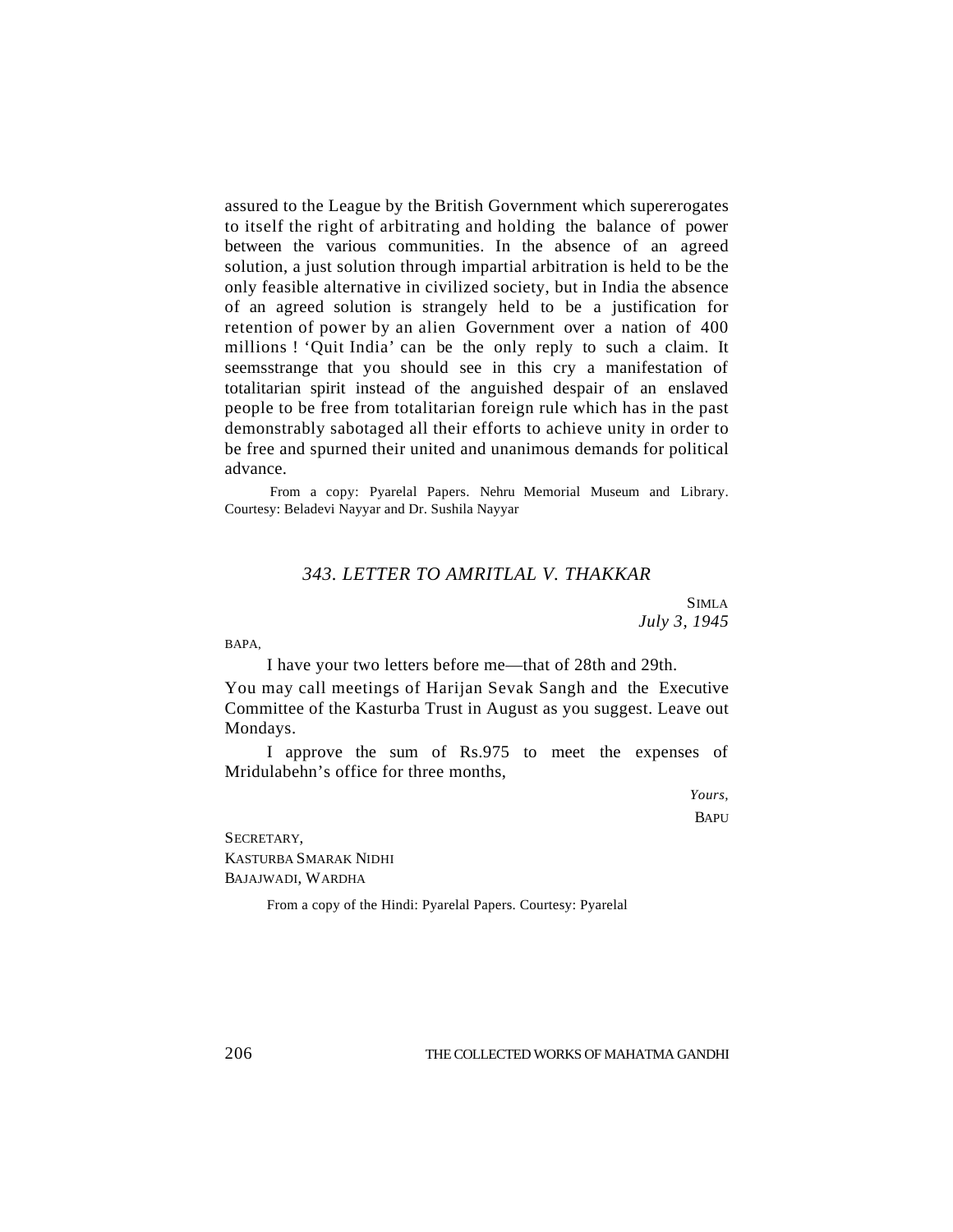## *344. LETTER TO AMRITLAL V. THAKKAR*

SIMLA, *July 3, 1945*

BAPA,

I got up at three today. The reply<sup>1</sup> in Hindi to your two Hindi letters I am sending to Wardha. I have gone through your latest about Sailen. You may gladly give him Rs. 175 per month. I had considered everything. However, I consider your calculations right. If he recovers at Malad<sup>2</sup>, there will be no difficulty. I do not like two boys having been ill there. Is Sheth Jugalkishore any better now? And what about the social worker, Satyavati?

You must not fall ill.

**BAPU** 

SHRI THAKKAR BAPA HARIJAN NIVAS KINGSWAY [CAMP], DELHI From a copy of the Gujarati: Pyarelal Papers. Courtesy: Pyarelal

### *345. LETTER TO GOKULCHAND NARANG*

SIMLA, *July 3, 1945*

 $B$ HAI GOKULCHANDJI $^3$ ,

I have your letter of June 29,1945. It is so full of rage that you could have written it only in English. If Rajkumari wrote in English, she made a great mistake. But what could the poor woman do? Her education began with English. The ideas were mine.

You and I have different views regarding victory and defeat, justice and injustice. But what is the harm? A tree is known from its fruit. Let us see what happens.

> *Yours,*  M. K. GANDHI

SHRI GOKULCHAND NARANG SAVOY HOTEL **MUSSOORIE** 

From a copy of the Hindi: Pyarelal Papers. Courtesy Pyarelal

<sup>1</sup> *Vide* the preceding item.

<sup>2</sup> At the Nature Cure Clinic of Krishnavarma

<sup>3</sup> Leading barrister of Lahore; Minister, Local Self-Government, Punjab; President, Hindu Mahasabha; pioneered industrial development in the Punjab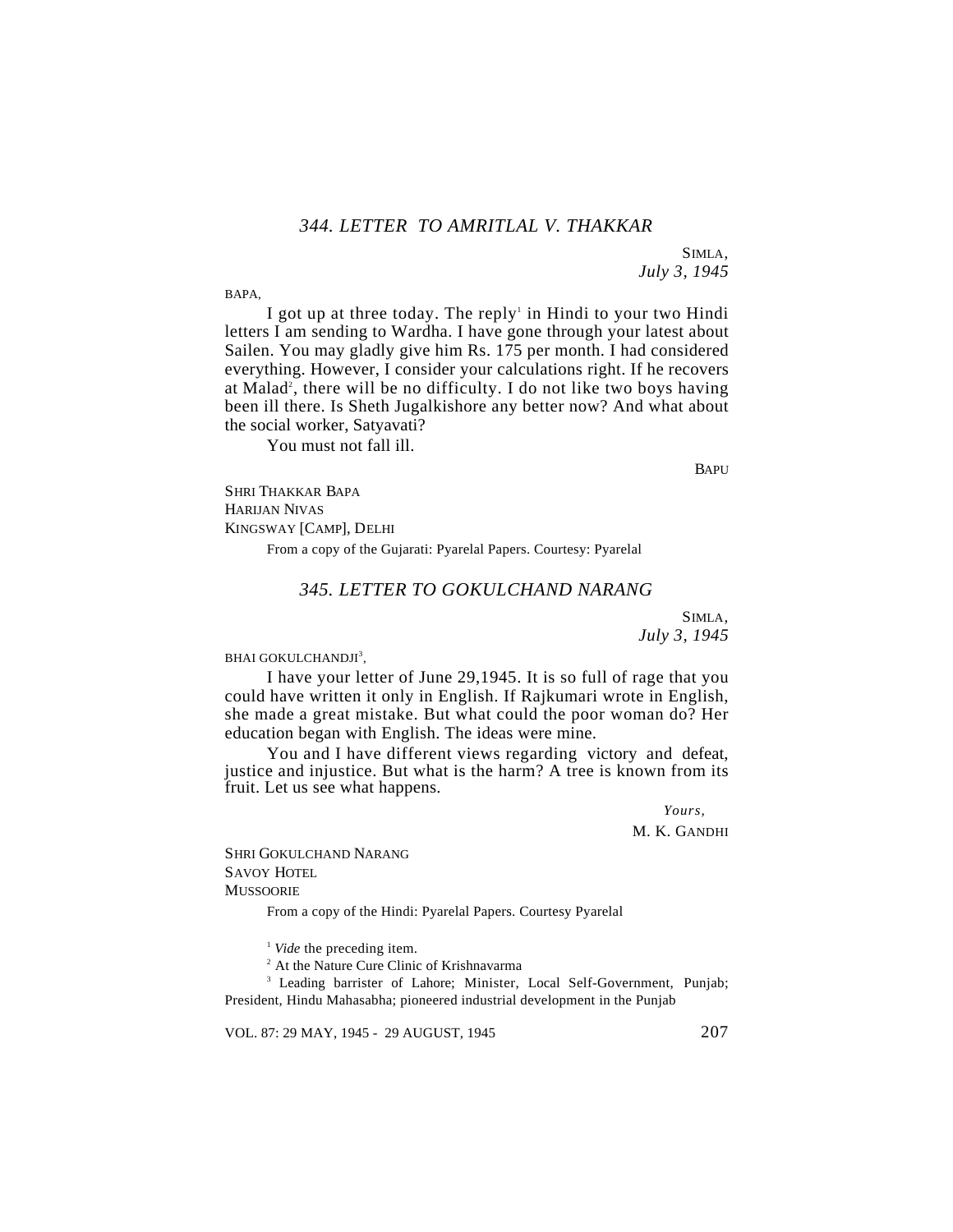## *346. LETTER TO RAGHUVIR*

SIMLA, *July 3, 1945*

BHAI RAGHUVIR,

I have your letter. Thanks. It is not Hindi Prachar; it is Hindustani Bhasha Prachar Sangh. Are not Dr. Tarachand, Dr. Hasan and others philologists? But if you can help me, in any way, I want your help. I am taking your dictionary with me. I like it.

Please let me know in what way you will be able to help.

*Blessings from*

**BAPU** 

DR. RAGHUVIR

SARASWATI VIHAR, LAHORE

From a copy of the Hindi Pyarelal Papers C courtesy: Pyarelal

### *347. LETTER TO SHANTA*

SIMLA *July 3, 1945*

CHI. SHANTA,

I got the couple of words you wrote. Keep on moving forward. Let us see when we can meet.

> *Blessings from* **BAPU**

From a copy of the Hindi: Pyarelal Papers. Courtesy: Pyarelal

### *348. LETTER TO LILAVATI ASAR*

 $\rm SEVAGRAM,^{1}$ *July 4, 1945*

CHI. LILI,

You are wicked. Why should I write to you when I am busy? Does it mean that I think of you only when I write to you?

I am glad that the boy has recovered.

It would be surprising if Lakshmidas fixed the marriage to suit your convenience. You should go to Nagpur, though it would be

<sup>1</sup> Permanent address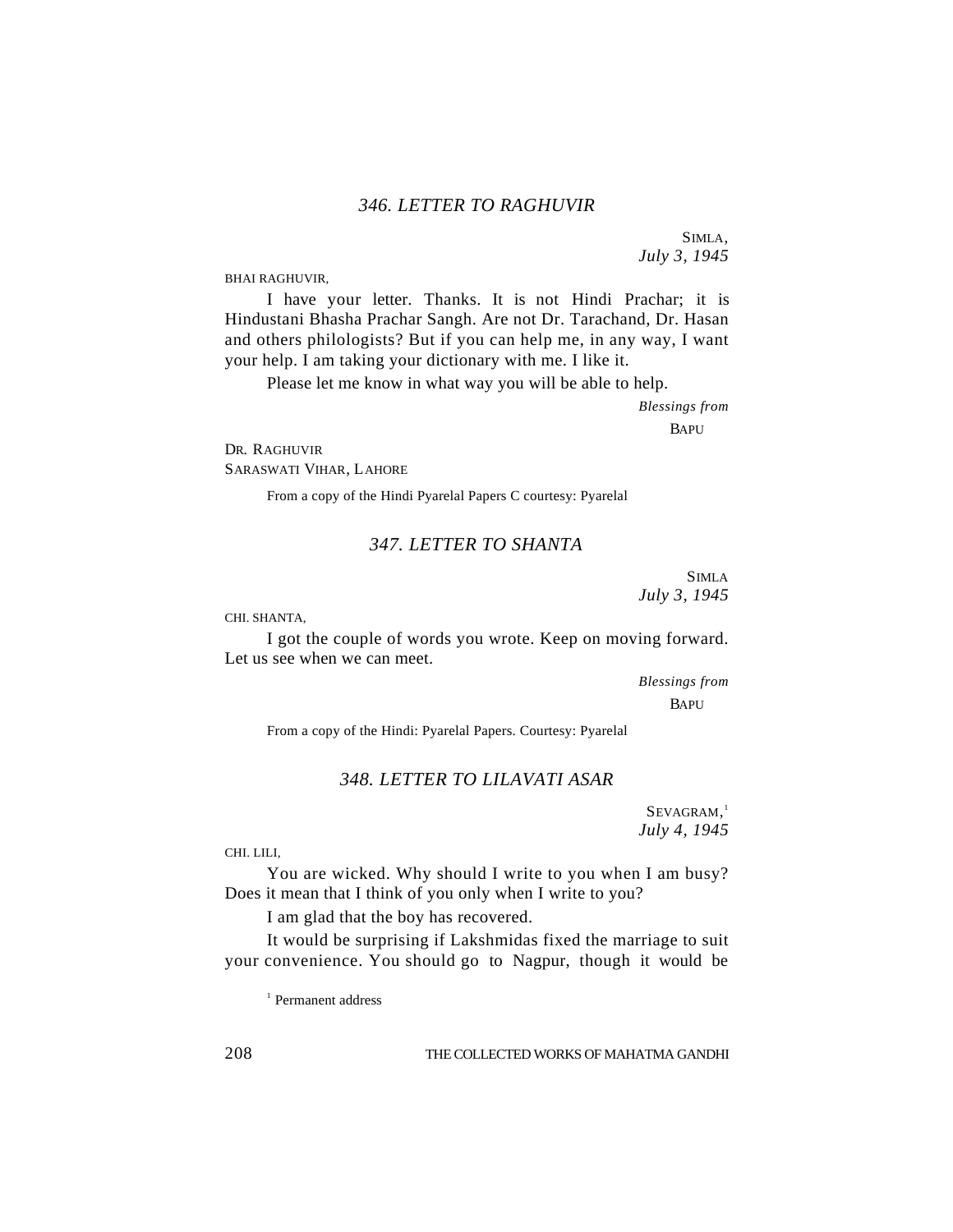better if you could avoid it. See that you pass<sup>1</sup>. Take care of your health.

*Blessings from*

**BAPU** 

From a photostat of the Gujarati: G.N. 9602. Also C.W. 6574. Courtesy: Lilavati Asar

### *349. LETTER TO CHUNILAL V. MEHTA*

SIMLA *July 4, 1945*

BHAI CHUNILAL,

You have lost a brother who was a true brother. I had no idea that Sir Mangaldas was your brother. He was a great help to me as a member of the vaidyas' advisory committee. What shall I do now? Whose loss is greater? Yours or mine? Or of neither?

> *Blessings from* **BAPU**

SIR CHUNILAL V. MEHTA RIDGE ROAD MALABAR HILL BOMBAY

From a copy of the Gujarati: Pyarelal Papers. Courtesy: Pyarelal

### *350. LETTER TO KANAIYALAL N. DESAI*

SIMLA *July 4, 1945*

BHAI KANJIBHAI,

So you lost your long-ailing daughter-in-law. She was bound to go. In my view it is good that she herself has been freed from the suffering and has relieved those who looked after her.

> *Blessings from* BAPU

#### SHRI KANAIYALAL NANUBHAI DESAI GOPIPUR A **SURAT**

From a copy of the Gujarati: Pyarelal Papers. Courtesy: Pyarelal

<sup>1</sup> The addressee was studying medicine.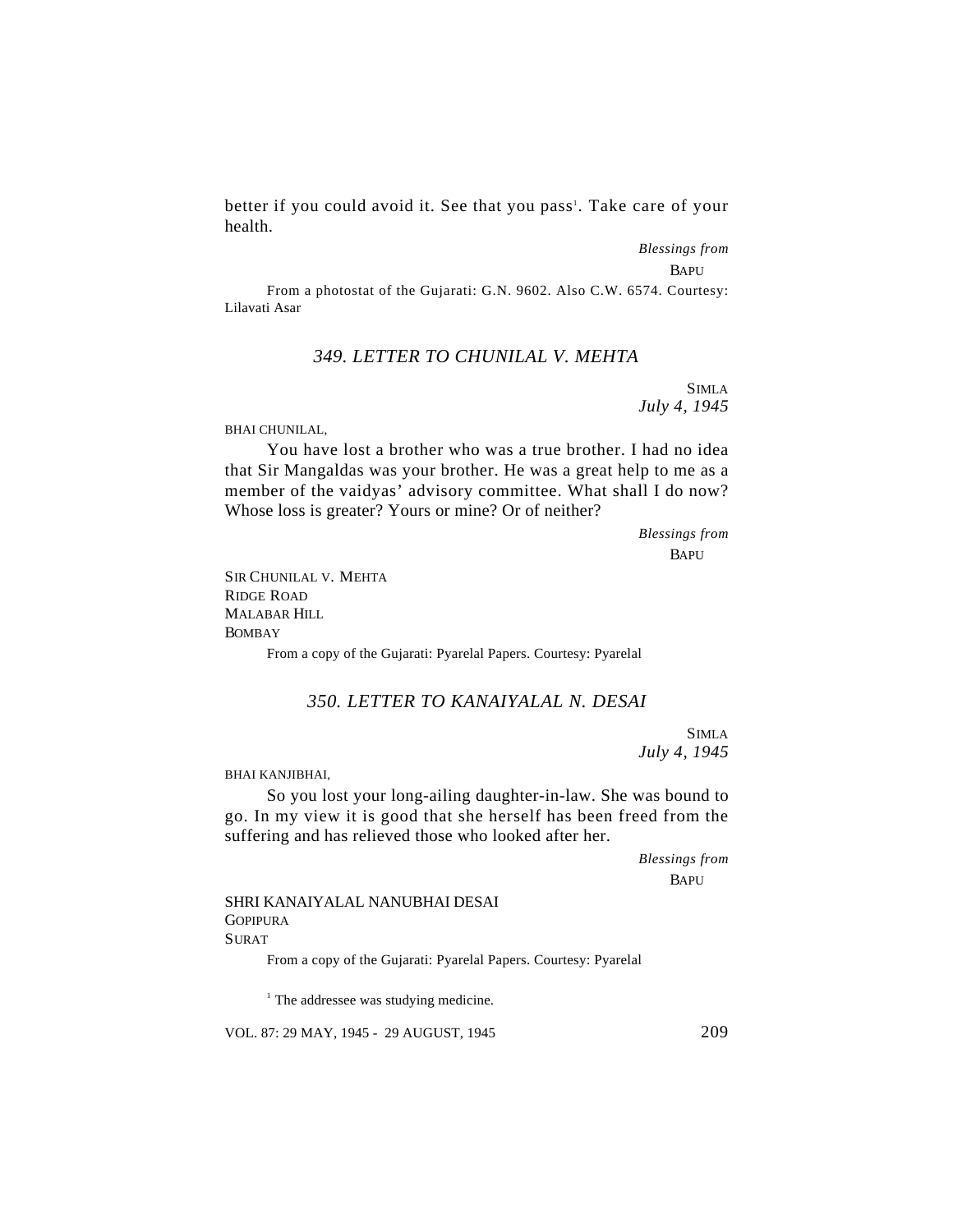### *351. NOTE TO KAMALADEVI CHATTOPADHYAYA*

[After *July 4, 1945*] 1

If I went to a village as a worker I would expect the villagers to fund my expenses and I would make it worth their while to do so. I began life thus.

From the original: Kamaladevi Chattopadhyaya Papers. Courtesy: Nehru Memorial Museum and Library

#### *352. NOTE TO KAMALADEVI CHATTOPADHYAYA*

[After *July 4, 1945*]

If the trustees are worthy of their trust that should be the basis. In fact it is. As Chairman I am conducting the trust in that fashion.

From the original: Kamaladevi Chattopadhyaya Papers. Courtesy: Nehru Memorial Museum and Library

### *353. LETTER TO CARL HEATH*

AS AT SEVAGRAM, CAMP: "MANOR VILLE", SIMLA WEST, *July 5, 1945*

DEAR FRIEND,

Gandhiji has your letter of 21st June.

He is too busy with the Conference work to be able to write to you himself. He desires me to thank you for your kind message.<sup>1</sup> He appreciates and fully reciprocates the spirit behind it. He is bending all his energy to end the deadlock and you may rest assured that if the offer is cent per cent sincere it will be all well in the end.

Thanking you once again.

*Yours sincerely,* PYARELAL

CARL HEATH, ESQ. 57 MANOR WAY GUILDFORD, SURREY

From a copy: Pyarelal Papers. Nehru Memorial Museum and Library. Courtesy: Beladevi Nayyar and Dr. Sushila Nayyar

<sup>1</sup> This note and the one following are scribbled on used envelopes postmarked July 4, 1945.

<sup>1</sup> The addressee had, on behalf of the India Conciliation Group, expressed the hope "that you will all seek . . . a just co-operation in this new effort at Simla."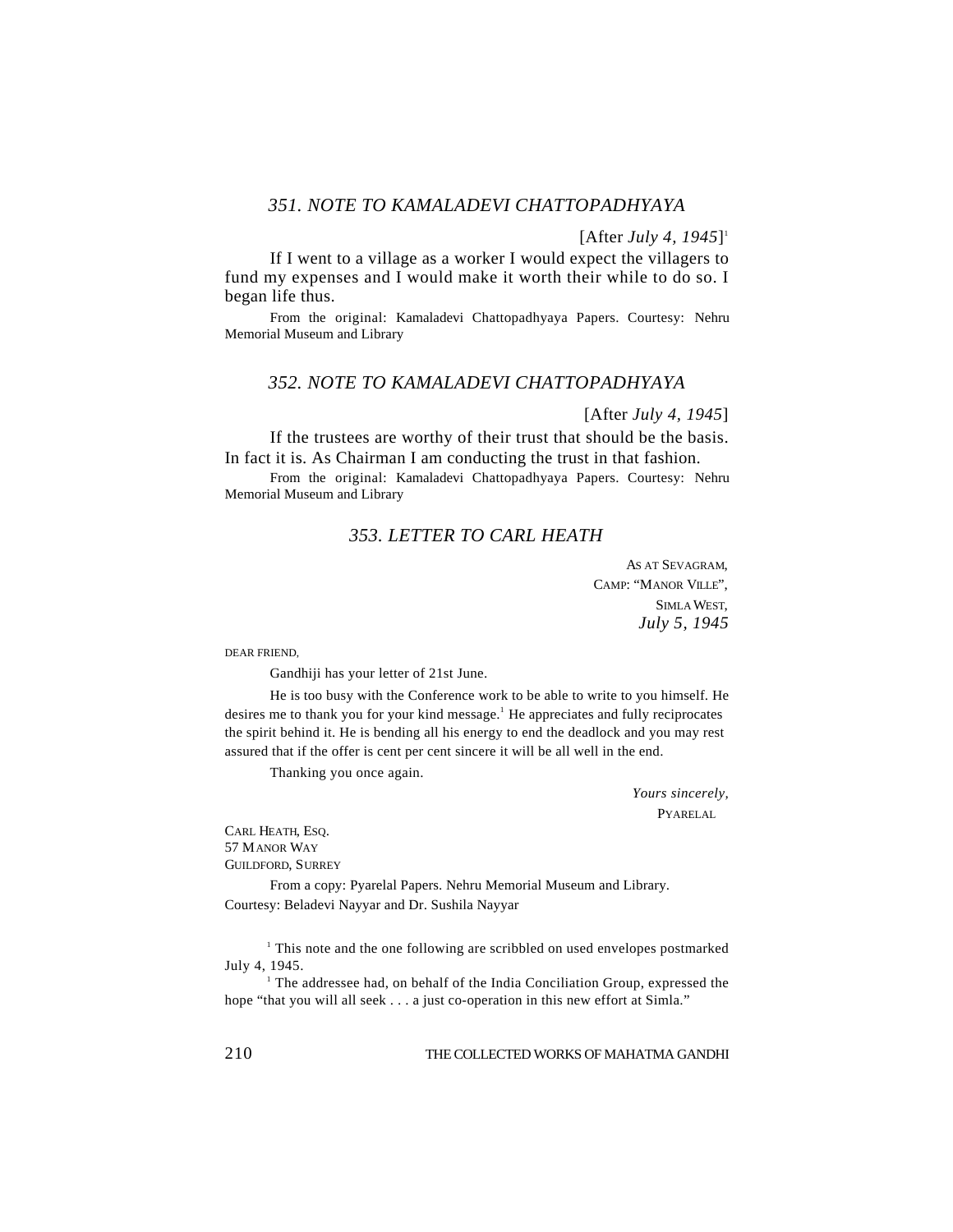### *354. A NOTE*

[After *July 5, 1945*] 1

Though herself a vegetarian, she<sup>2</sup> did not insist on it for others. Prayers she lived in and for. Therefore if I was a woman worker I would conduct<sup>3</sup> prayers for all religious-minded people and for all religions. Neither Christians nor Muslims nor others would be excluded.

From the original: Kamaladevi Chattopadhyaya Papers. Courtesy: Nehru Memorial Museum and Library

## *355. SILENCE-DAY NOTE TO KAMALADEVI CHATTOPADHYAYA*

[After *July 5, 1945*] 4

Different values undoubtedly. The way of life which Ba stood for is the way workers would live and thus present it to village women. I have imposed silence on myself today. I hope you do not mind it. But ask questions and I would answer.

From the original: Kamaladevi Chattopadhyaya Papers. Courtesy: Nehru Memorial Museum and Library

<sup>1</sup> The first part of this is scribbled on a used envelope postmarked July 5, 1945.

<sup>2</sup> Presumably, Kasturba Gandhi

<sup>&</sup>lt;sup>3</sup> What follows is continued on a separate bit of a used envelope.

<sup>4</sup> Scribbled on a used envelope postmarked July 5, 1945.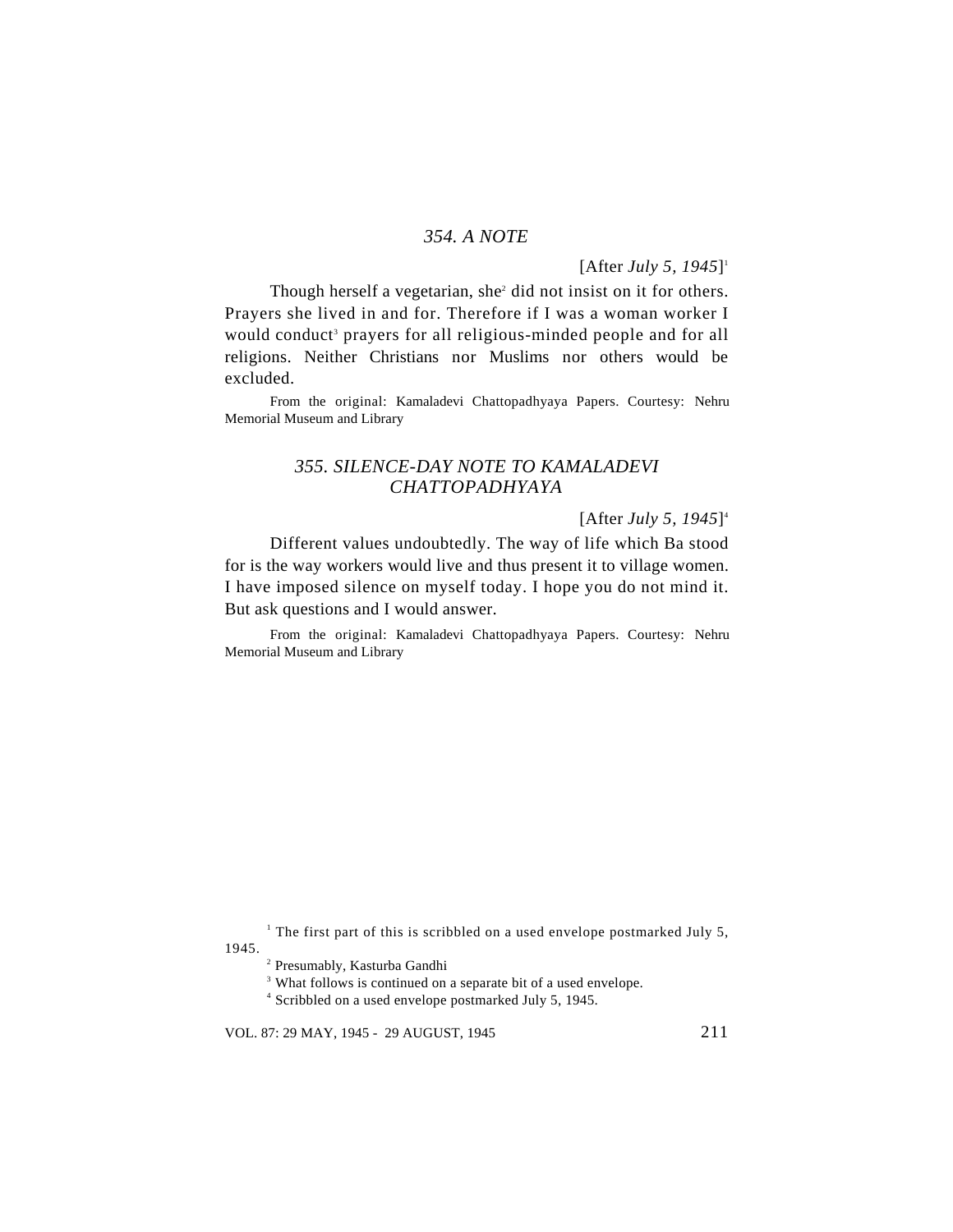# *356. LETTER TO VANAMALA N. PARIKH*

*July 6, 1945*

CHI. VANU (OR VANUDI ?),

Whatever you please. As you are there I will expect you to make Manudi as cheerful and witty as you are. See that both of you return<sup>1</sup> completely cured of all your complaints. You are not to be idle there. A worker learns wherever she is. And there are lots of things to be learnt at that place. You should not, therefore, feel unhappy at having to stay there. This letter is meant for both of you.

> *Blessings from* **BAPU**

From a photostat of the Gujarati: G.N. 5793. Also C.W. 3016. Courtesy: Vanamala M. Desai

# *357. TELEGRAM TO KRISHNAVARMA*

*Express* SIMLA

*July 7, 1945*

DR. KRISHNAVARMA NATURE CURE HOSPITAL MALAD (BOMBAY)

SAILEN SHOULD ASK FOR EXTENSION LEAVE.

BAPU

From a copy: Pyarelal Papers. Courtesy: Pyarelal

<sup>1</sup> From the Nature Cure Clinic of Dinshaw Mehta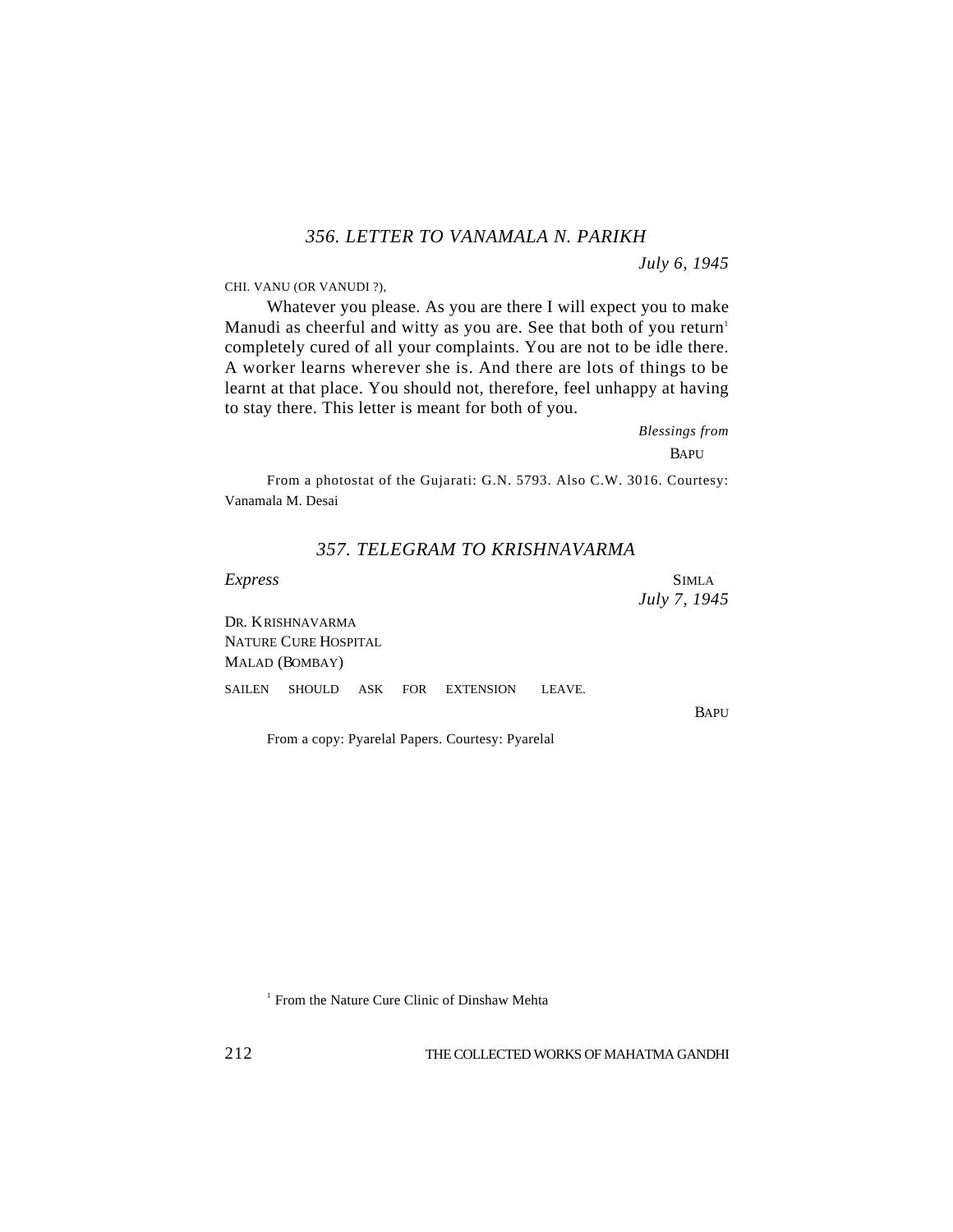## *358. LETTER TO KARLIN CAPPER-JOHNSON*

CAMP: "MANOR VILLE", SIMLA WEST, *July 7, 1945*

DEAR FRIEND,

Gandhiji desires me to thank you for your letter of 18th June and the cable sent by you recently on the eve of the Wavell Conference.

*Yours sincerely,*

PYARELAL

KARLIN CAPPER-JOHNSON, ESQ. FRIENDS PEACE COMMITTEE FRIENDS HOUSE EUSTON ROAD LONDON, N. W. I

From a copy: Pyarelal Papers. Nehru Memorial Museum and Library. Courtesy: Beladevi Nayyar and Dr. Sushila Nayyar

### *359. LETTER TO A. R. TIJARAYE*

SEVAGRAM, *July 7, 1945*

DEAR FRIEND,

Your letter of 22nd inst. to Gandhiji.

He notes what you say with regard to the Forward Bloc political prisoners in C. P. The question of the release of all the political prisoners is fully in his mind and he is tackling it in the way he knows.

*Yours sincerely,*

PYARELAL

SHRI A. R. TIJARAYE TILAK VIDYALAYA VILLAGE UPLIFT CENTRE KOLAPARDI, POST MADAMENDHI

From a copy: Pyarelal Papers. Nehru Memorial Museum and Library. Courtesy: Beladevi Nayyar and Dr. Sushila Nayyar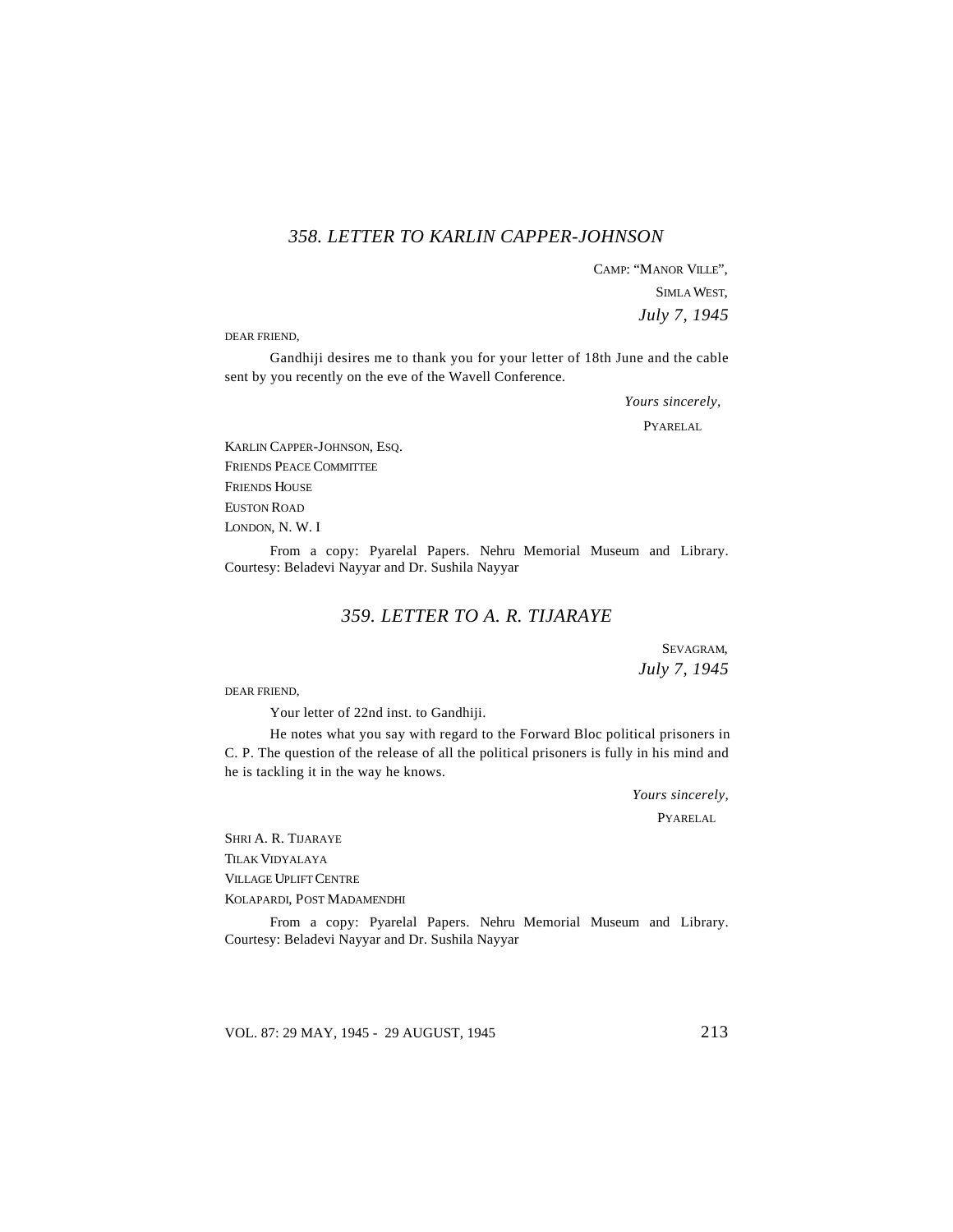## *360. LETTER TO KANTILAL GANDHI*

SIMLA *July 7, 1945*

CHI. KANTI,

You have my blessings for the spinning programme under the auspices of the Gandhi Seva Sangh. And why not? This is pure work for India's independence. Let the Sangh be associated with the great programrne of Chi. Narandas. It will be good if everyone who spins also prepares his own slivers.

*Blessings from*

**BAPU** 

From a photostat of the Hindi: C.W. 7375. Courtesy: Kantilal Gandhi

### *361. LETTER TO KANTILAL GANDHI*

'MANOR VILLE', SIMLA, *July 7, 1945*

CHI. KANTI,

I got your letter last evening. It is extremely difficult for anybody to get a letter from me in the expected time. I could read your letter only this morning after the prayer. You should know that I have lost the strength to work day and night.

What you are doing is excellent. You are running a household while studying, and are fulfilling your social obligations. It makes me happy that both of you show so much devotion to your father and you engage yourself in pure service of the country. But see that you do not become impatient and harm your health. Do not overtax yourself. Cultivate non-attachment.

Even if you cannot write, Saraswati should.

It is a great thing that Harilal has stayed on. If he stays there, he will be saved. Does he keep good health?

The Hindi letter<sup>1</sup> which you had asked for is enclosed.

*Blessings from*

**BAPU** 

From a photostat of the Gujarati: C.W. 7374. Courtesy: Kantilal Gandhi

<sup>1</sup>*Vide* the preceding item.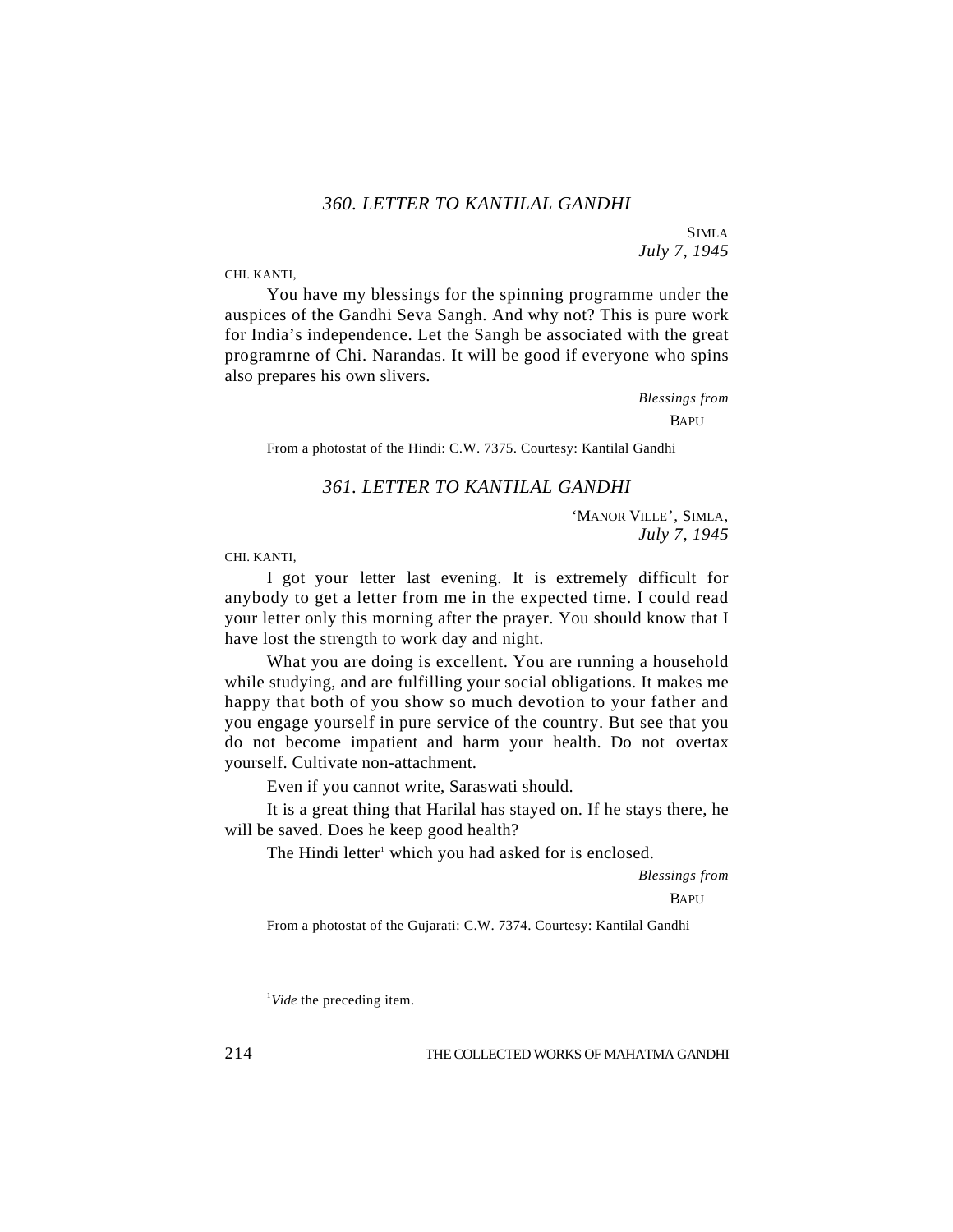### *362. LETTER TO SHYAMLAL*

SIMLA *July 7, 1945*

BHAI SHYAMLAL,

I have your letter of the 2nd. Dharmadev Shastri is here. If Bapa approves of his scheme, I too shall.

> *Blessings from* **BAPU**

SHRI SHYAMLALJI KASTURBA SMARAK NIDHI CENTRAL OFFICE, BAJAJWADI, WARDHA From a copy of the Hindi: Pyarelal Papers. Courtesy: Pyarelal

### *363. LETTER TO LORD WAVELL*

''MANOR VILLE', SIMLA WEST, *July 8, 1945*

DEAR FRIEND,

The Congress list for the proposed Executive was sent to you yesterday by the President.

1. In spite of my earnest protest, the parity was preserved. I was sorry. This does not mean any change on my part. I am more than ever convinced that the non-Schedule Hindu members should have been less than the Muslims.

2. You will observe in the list the nomination of the President of the Hindu Mahasabha. I think this was necessary and graceful. If you accept the Congress list, may I suggest your inviting Dr. Shyamaprasad Mukerji before the meeting of the 14th instant ?

3. Dr. Rajendra Prasad tells me that the hanging of Shri Mahendra Chowdhury is about to take place on or any day after 12th instant. He is an inmate of Bhagalpur Central Jail, Bihar.

I take it that you will order commutation of sentence or stay till the proposed Executive is able to deal with it.<sup>1</sup>

> *Yours sincerely,* M. K. GANDHI,

H. E. THE VICEROY SIMLA

*Gandhiji's Correspondence with the Government*, 1944-47 p. 28

<sup>1</sup> The Viceroy, replying on July 9, said that the execution had been postponed so that Mahendra Chowdhury's appeal might be considered. The appeal was, however, rejected by the Privy Council. *Vide* also "Letter to Lord Wavell", 15-7-1945.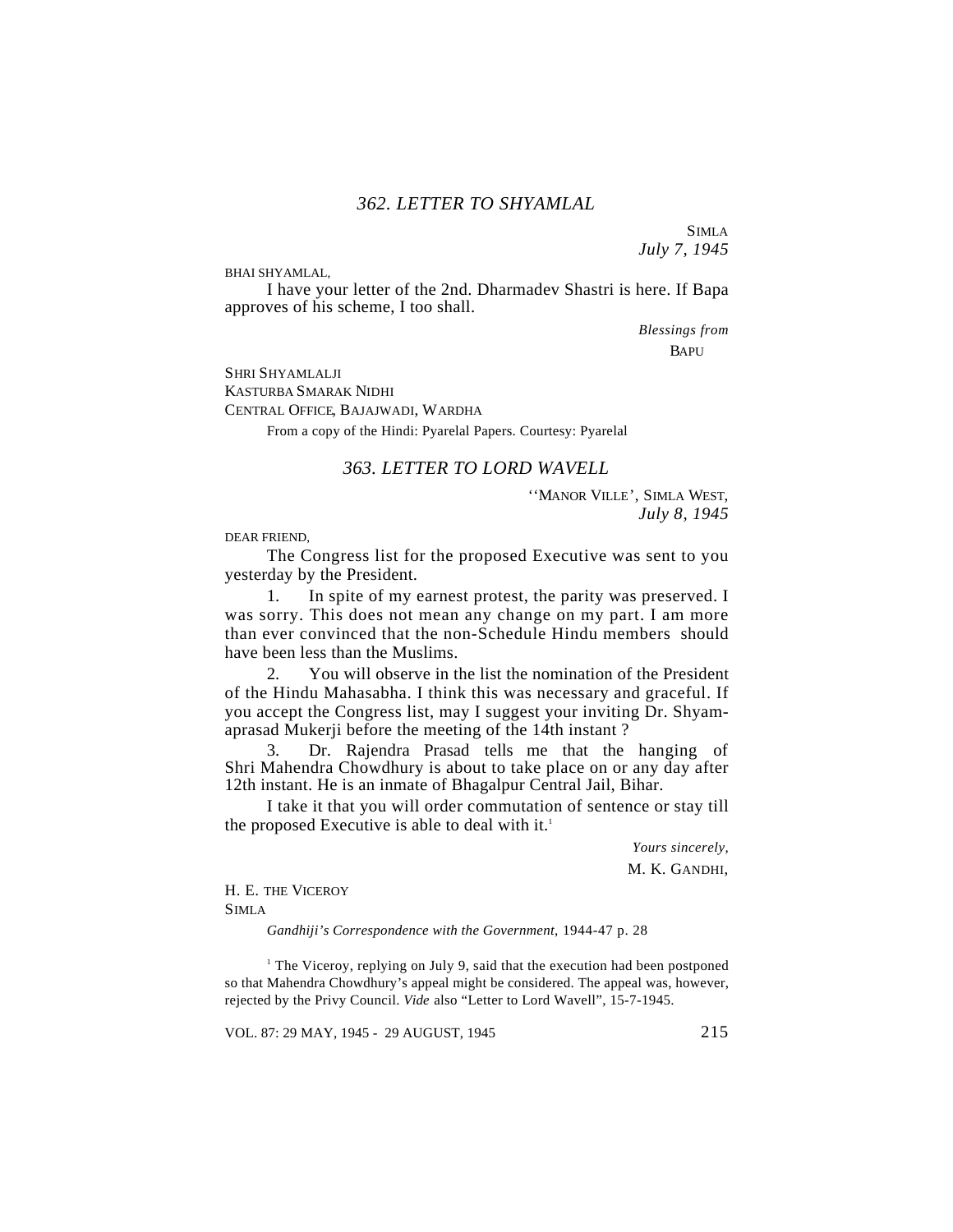## *364. LETTER TO DHARMADEV SHASTRI*

SIMLA *July 8, 1945*

BHAI DHARMADEV SHASTRI

You enter your fourth year<sup>1</sup> on the 10th. You are serving the hill tribes among whom very few workers work. I like that. May your work progress steadily.

> *Blessings from* **BAPU**

SHRI DHARMADEV SHASTRI

From a copy of the Hindi: Pyarelal Papers. Courtesy: Pyarelal

#### *365. NOTE TO CHANDRANI*<sup>2</sup>

[*July 8, 1945*] 3

Blessing from

**BAPU** 

From a photostat of the Hindi. Chandrani Papers. Courtesy: Gandhi National Museum and Library

### *366. NOTE TO MAURICE FRYDMAN*<sup>4</sup>

|                                            | <b>SIMLA WEST.</b> |
|--------------------------------------------|--------------------|
|                                            | July 9, 1945       |
| You can stay at Adyar as long as you like. |                    |
| Love.                                      |                    |

**BAPU** 

SHRI BHARATANANDJI (MAURICE FRYDMAN) THEOSOPHICAL SOCIETY ADYAR MADRAS

From a photostat: G.N. 44

<sup>1</sup> The reference is to the Ashok Ashram founded by the addressee in July 1942; *vide* footnote 1, "Letter to Dharmadev Shastri", 31-5-1945.

<sup>2</sup> The note was appended to a letter dated July 8, 1945, from Dr. Sushila Nayyar to the addressee. *Vide* also "Letter to Chandrani", 28-6-1945.

3 *ibid*

<sup>4</sup> The note was appended to a letter from Dr. Sushila Nayyar to the addressee.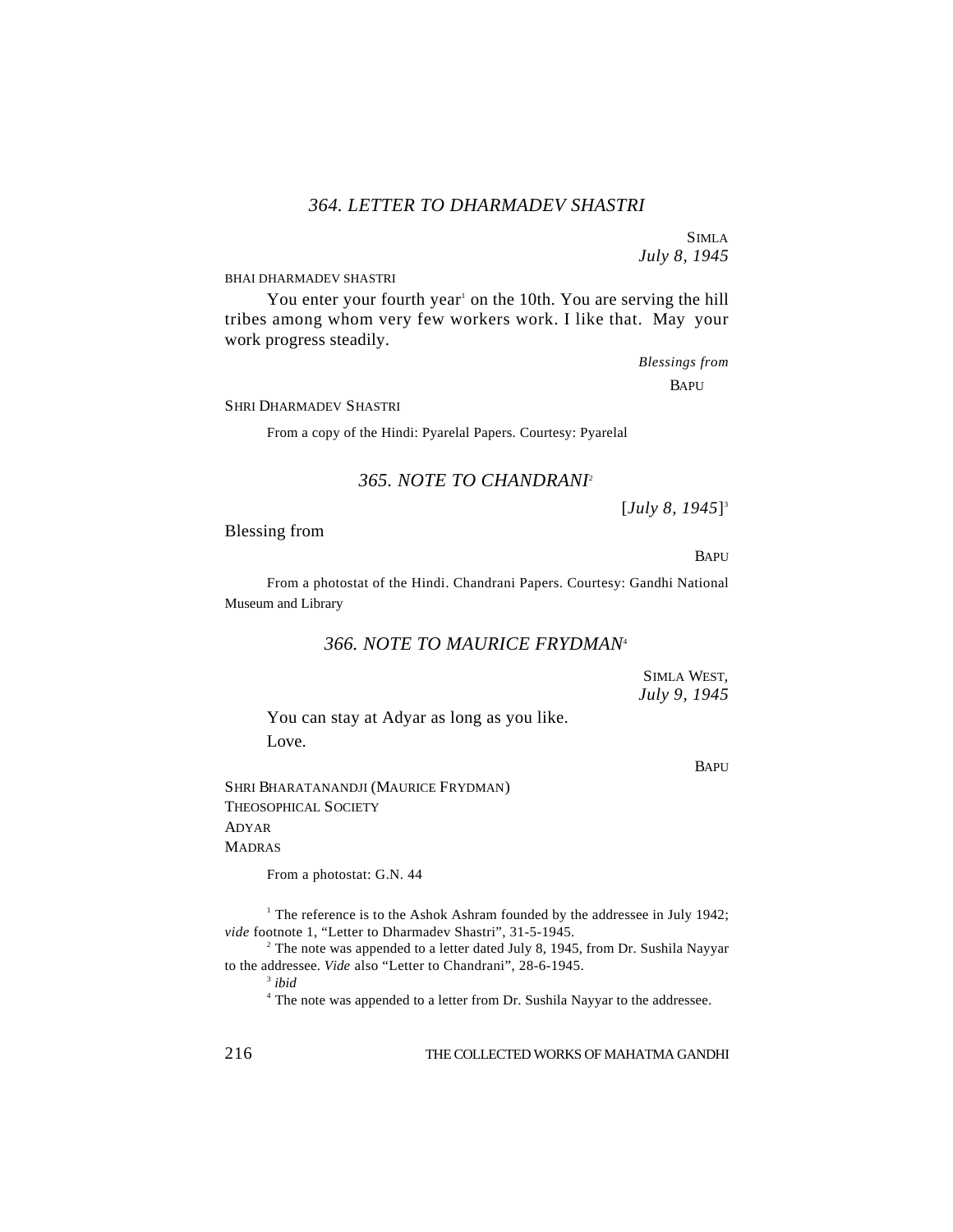## *367. LETTER TO SURESH CHANDRA DAS*

SIMLA, *July 9, 1945*

DEAR SURESH,

You should not believe Press reports. There was no question of anger; it was one of necessity. But I have been angry and made myself an ass. So you see on what a broken reed you rely!

> *Yours sincerely,* M. K. GANDHI

#### SURESH CHANDRA DAS

From a copy: Pyarelal Papers. Courtesy: Pyarelal

## *368. LETTER TO NARAHARI D. PARIKH*

'MANOR VILLE', SIMLA WEST, *July 9, 1945*

CHI. NARAHARI,

It is not impossible for you to be able to manage the Ashram. Only, you should feel interested in the work and have confidence in yourself. There are plenty of other things I can write about, but where is the time? Today is a silence day and the Committee' is not meeting where I am staying.

> *Blessings from* **BAPU**

From a photostat of the Gujarati: S.N. 9134

#### *369. LETTER TO MUNNALAL G. SHAH*

*July 9, 1945*

CHI. MUNNALAL,

I got your letter.

It is quite all right that Kanchan has gone to Vyara. She may go wherever she likes, we only wish that she should get perfectly well.

I am writing this just by the way. Remain calm. I do hope that I

<sup>1</sup> Congress Working Committee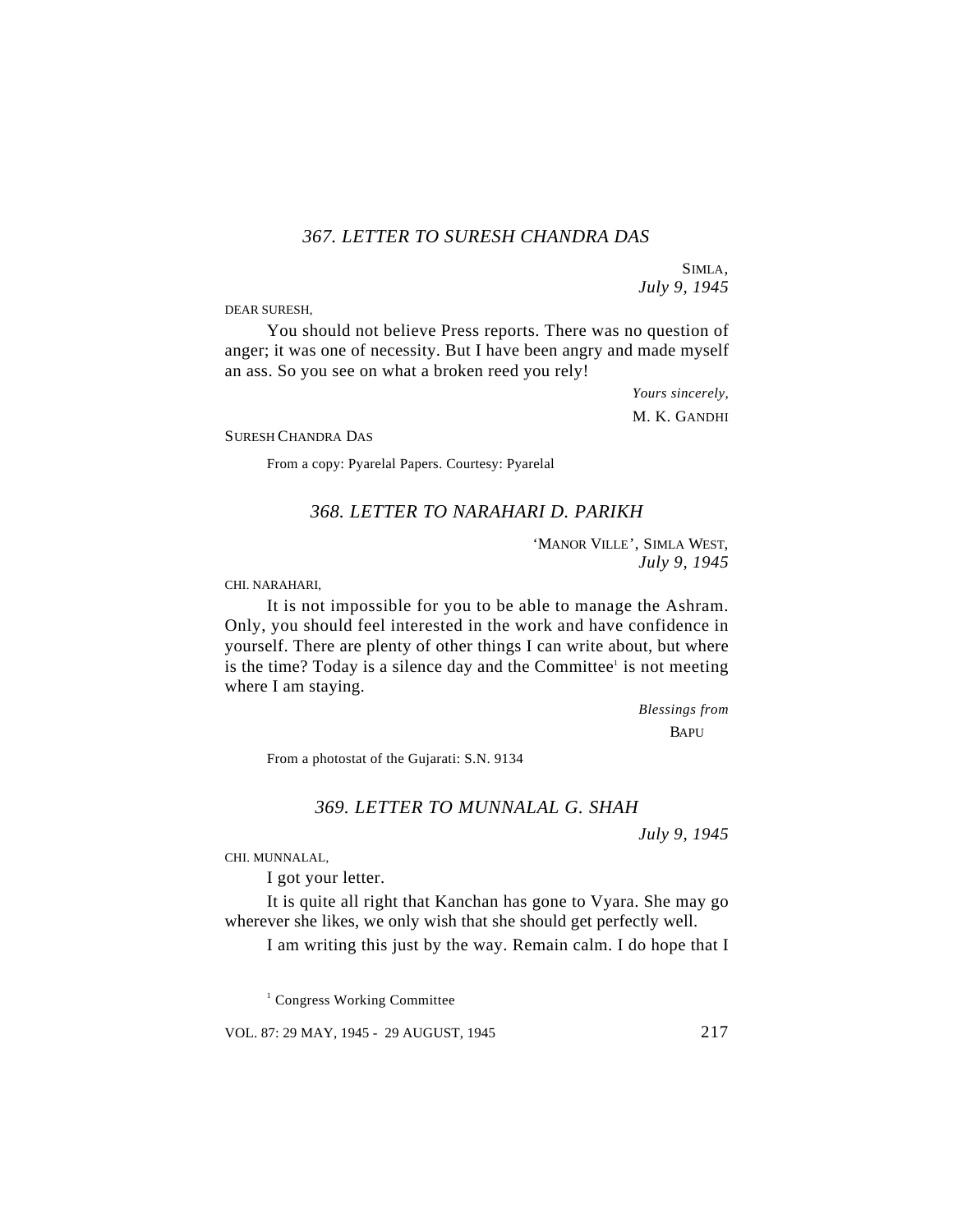will reach there soon. You and everybody else should speak only when absolutely necessary for work. Never enter into an argument.

*Blessings from*

**BAPU** 

From a photostat of the Gujarati: G.N. 8441. Also C.W. 5588. Courtesy: Munnalal G. Shah

## *370. LETTER TO KRISHNACHANDRA*

'MANOR VILLE', SIMLA WEST, *July 9, 1945*<sup>1</sup>

CHI. KRISHNACHANDRA,

I have your letter. You should never give up weaving. Master all the activities relating to cotton. I note what you say about the Khadi Vidyalaya. You have to be prepared to accept whatever services you can easily get. Balkrishna must get well. Is he now anxious to go to Poona<sup>2</sup> not because I say so, but of his own free will?

> *Blessings from* **BAPU**

From a photostat of the Hindi: G. N. 4517

#### *371. LETTER TO DR. B. S. MOONJE*

SIMLA WEST, *July 9, 1945*

DEAR DOCTOR SAHEB,

I had your telegram. And now I have your letter. I have seen in my experience of sixty years that those who have listened to me have never committed suicide.

> *Yours sincerely*, M. K. GANDHI

DR. B. S. MOONJE. BHONSLE MILITARY SCHOOL NASIK

From the Hindi original: C.W. 9762. Courtesy: Nehru Memorial Museum and Library. Also Pyarelal Papers. Courtesy: Pyarelal

<sup>1</sup> The date-line is in Gujarati.

<sup>2</sup> To the Nature Cure Clinic of Dinshaw Mehta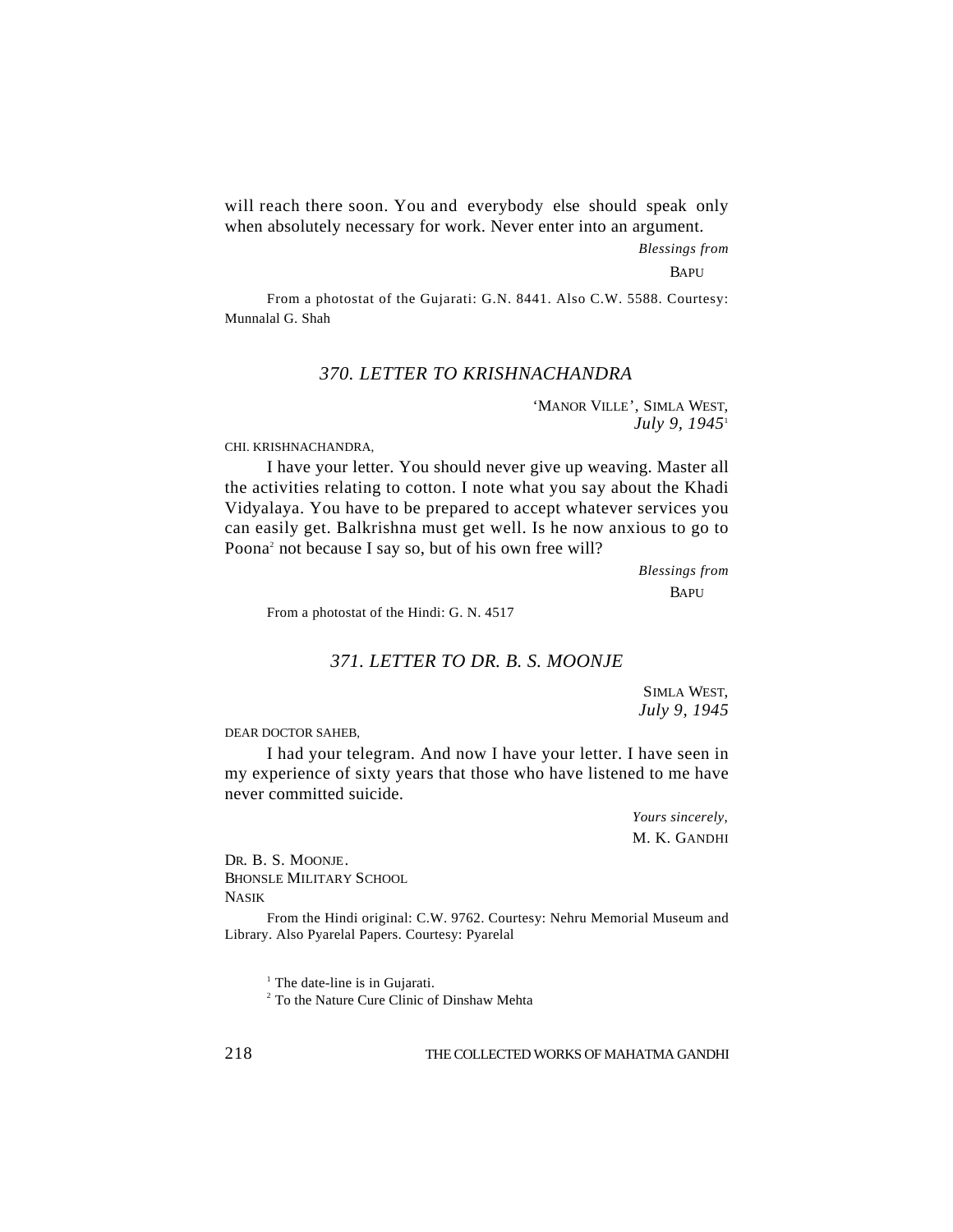SIMLA, *July 9, 1945*

CHI. BALVANTSINHA,

I have your letter. I had a talk with Mirabehn. She is still here. If you are still in the Ashram, then do not leave before I come. We shall see after I arrive there.

CHI. HOSHIARI,

I am so much engrossed in work that I hardly get any time. Now I hope to reach the Ashram soon. Everything is in God's hands.

*Blessings from*

**BAPU** 

From a copy of the Hindi: Pyarelal Papers. Courtesy: Pyarelal

## *373. LETTER TO A. KALESHWARA RAO*

*July 9,1945*

 $\rm BHAI$  KALESHWARA RAO $^{\rm l}$ ,

I am of the view that the exhibition of village industries you are organizing is a work of true swaraj.

> *Blessings from* **BAPU**

SHRI KALESHWARA RAO BEZWADA

From a copy of the Hindi: Pyarelal Papers. Courtesy: Pyarelal

## *374. LETTER TO PRABHU DUTT SHASTRI*

*July 9,1945*

#### BHAI PRABHUDUTT SHASTRI,

I have your letter. If you want to take the trouble of coming here, then do come. I shall spare a few minutes for you. I get very little time from work. I can spare no time at all till 1.30 p. m.

> *Yours,*  M. K. GANDHI

#### SHRI PRABHUDUTT SHASTRI LAHORE

From a copy of the Hindi: Pyarelal Papers. Courtesy: Pyarelal

<sup>1</sup> Member, Madras Legislative Assembly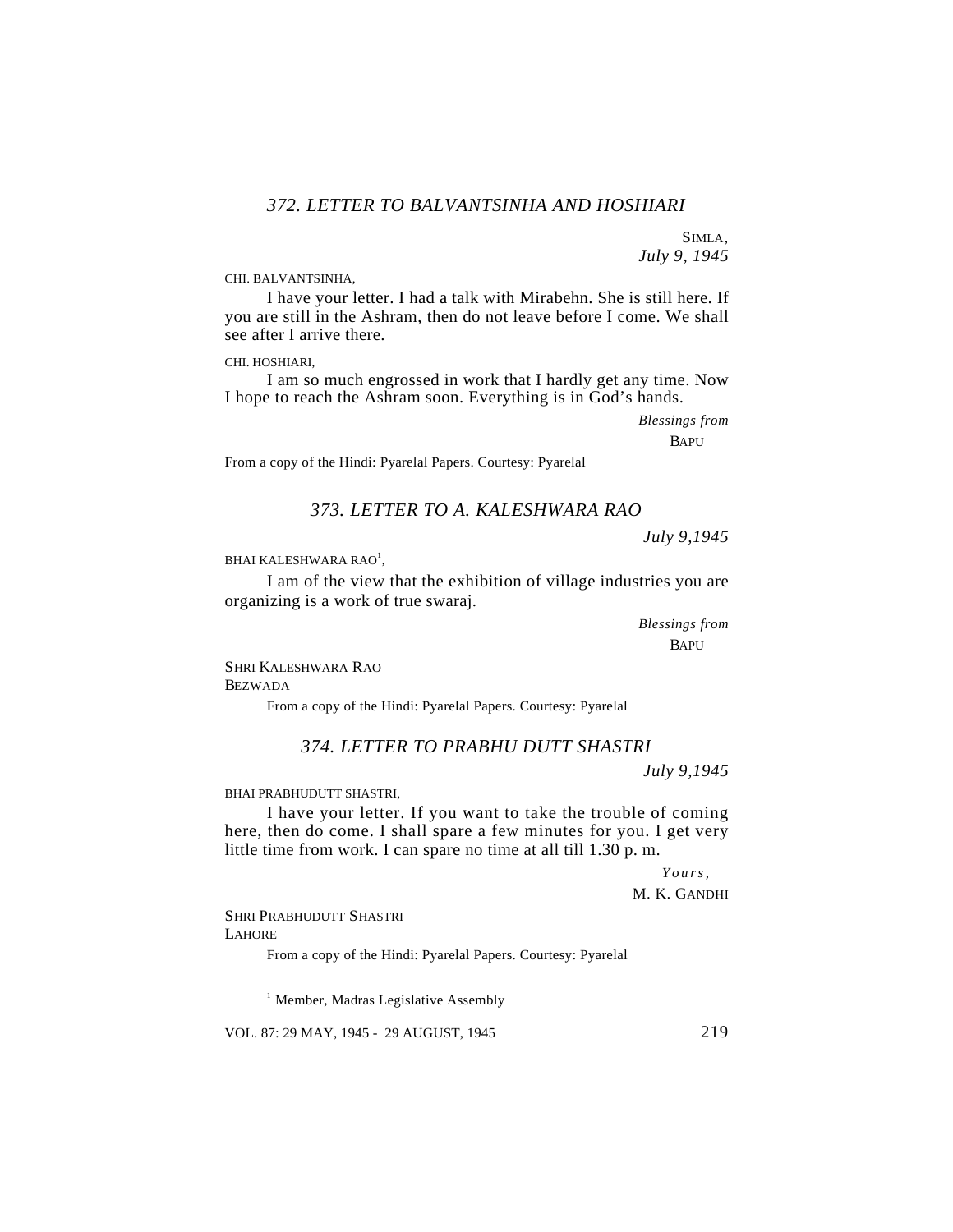## *375. LETTER TO RAMESHCHANDRA*

SIMLA, *July 9, 1945*

BHAI RAMESHCHANDRA,

I have your letter on behalf of the students. Those who take up work of service do not need other people's blessings. However, my blessings are with you in your efforts.

 *Yours,* 

M. K. GANDHI

From a copy of the Hindi: Pyarelal Papers. Courtesy: Pyarelal

#### *376. LETTER TO RADHAKRISHNA BAJAJ*

SIMLA, *July 9, 1945*

CHI. RADHAKISAN $^{\rm l}$ ,

 am not enthused by your or anyone else's release. How is Ramakrishna<sup>2</sup>? Write to me in detail. I know your release has made some people happy.

> *Blessings from* **BAPU**

From a copy of the Hindi: Pyarelal Papers. Courtesy: Pyarelal

## *377. LETTER TO OM PRAKASH GUPTA*

SIMLA, *July 9, 1945*

CHI. OM PRAKASH,

I hear that you are again depressed. Only he is a man who adjusts himself to changing situations and remains uninvolved and detached. I do not know when God will take me to the Ashram. I hope of course that I shall be coming soon.

*Blessings from*

**BAPU** 

From a copy of the Hindi: Pyarelal Papers. Courtesy: Pyarelal

<sup>1</sup> Nephew and younger son of Jamnalal Bajaj 2 *ibid*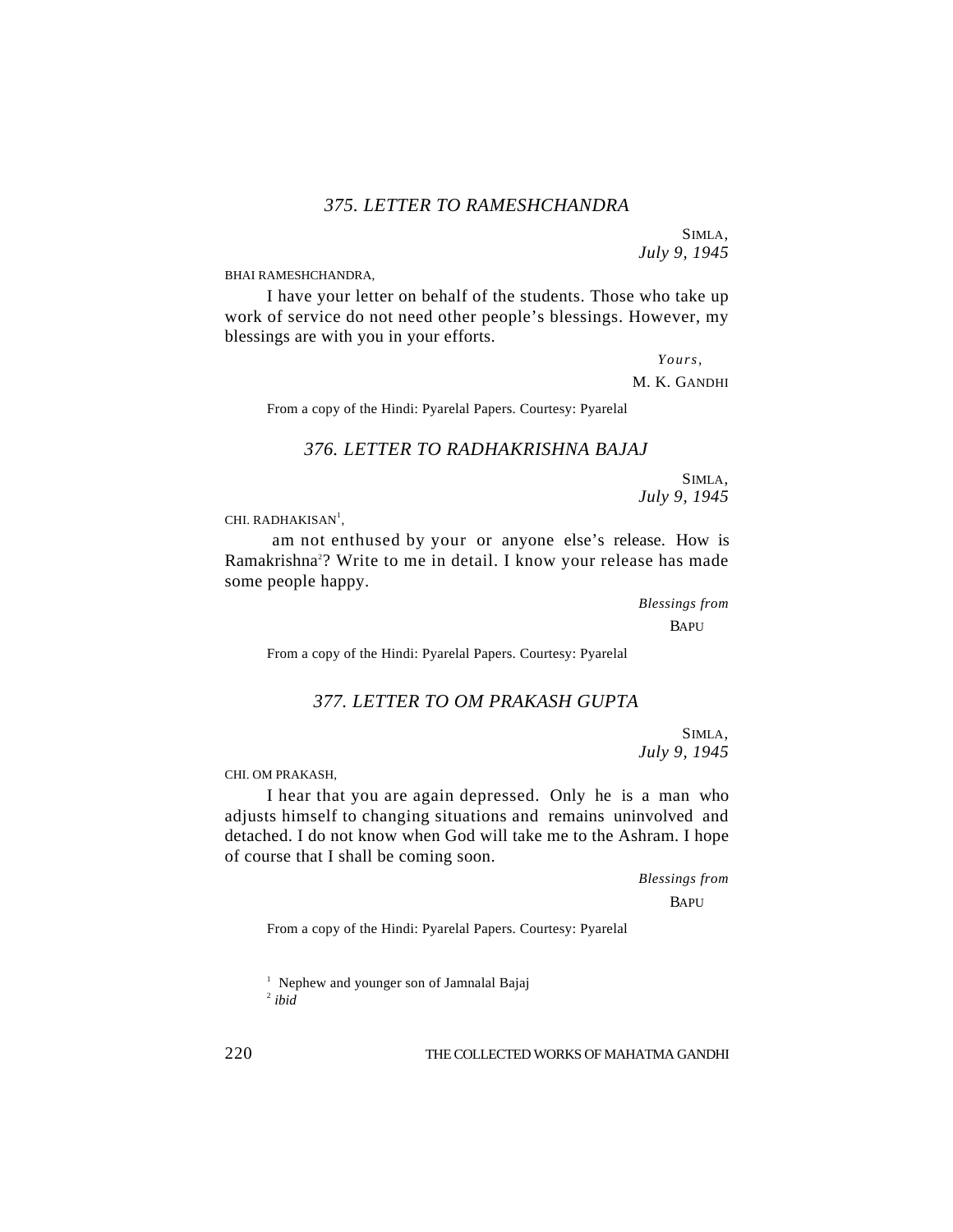## *378. TELEGRAM TO KAMALNAYAN BAJAJ*

SIMLA, *July 10, 1945*

KAMALNAYAN BAJAJ CARE SHREE **BOMBAY** 

GLAD ABOUT RAMAKRISHNA.

BAPU

*Panchven Putrako Bapuke Ashirvad*, p. 294

#### *379. LETTER TO JANAKI DEVI BAJAJ*

SIMLA, *July 10, 1945*

CHI. JANAKI MAIYA,

Now Ramakrishna has been released, and Radhakrishna too. Are you and grandmother happy now? I will see now how you attend to the *go-seva* work.

> *Blessings from* **BAPU**

From a photostat of the Gujarati: G.N. 3034

### *380. LETTER TO RAMAKRISHNA BAJAJ*

SIMLA, *July 10, 1945*

CHI. RAMAKRISHNA,

I do not rejoice when anybody is released. But I did on your release. For you it has been nothing but a gain. Jail has benefited you the most. Outside you could hardly have done the reading that you did in jail.<sup>1</sup> My joy is on account of Janakibehn and your grandmother who were pining for you and Radhakrishna. Write to me and give me all details in a clear hand.

> *Blessings from* **BAPU**

From a photostat of the Gujarati: G.N. 3066

<sup>1</sup> The addressee was learning Sanskrit from Vinoba Bhave who was also detained in Nagpur jail.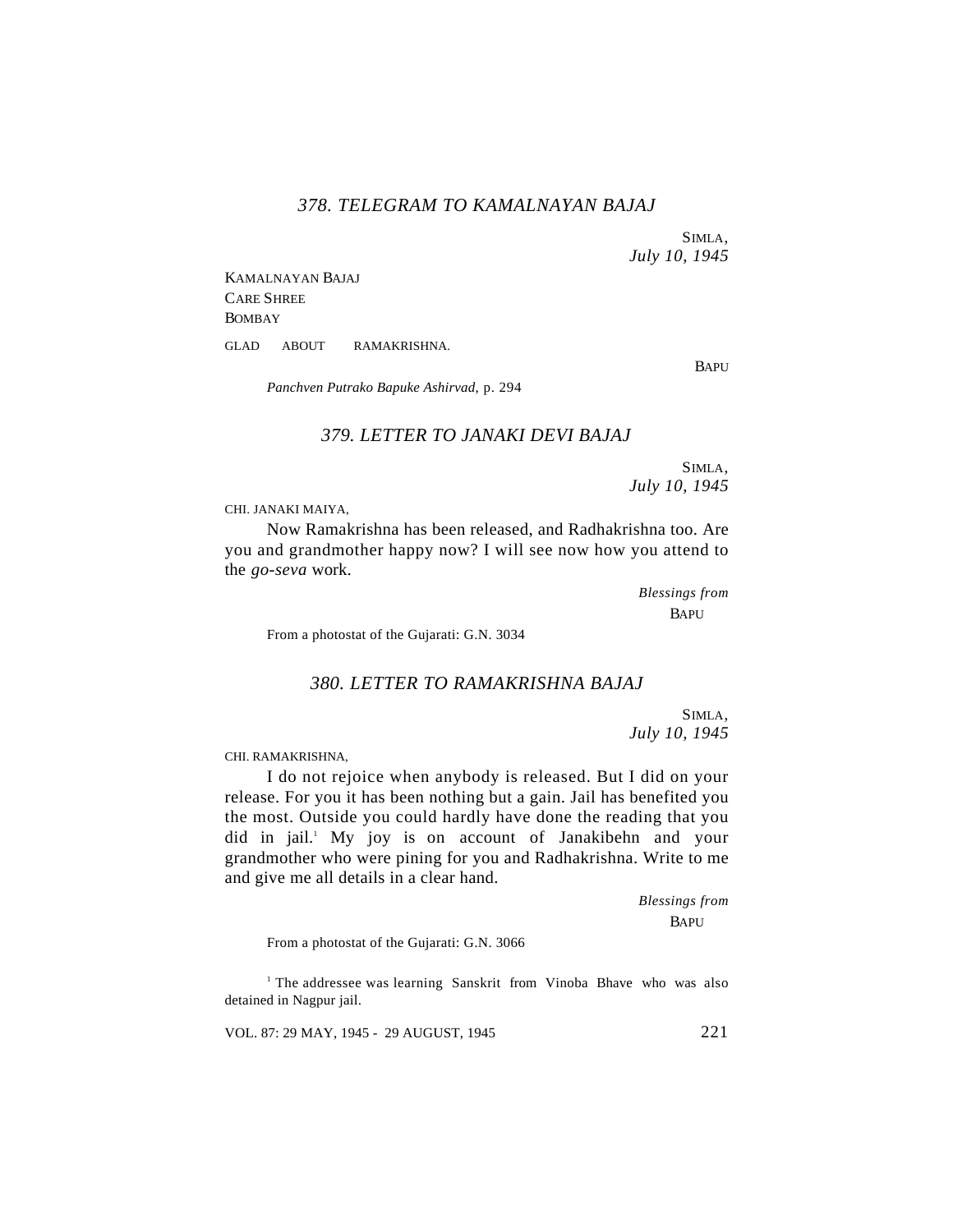## *381. LETTER TO BHULABHAI DESAI*

"MANOR VILLE", SIMLA, *July 10, 1945*

BHAI BHULABHAI,

You had said you would be seeing Dr. Khan Saheb and you would then tell me how wrong he was in what he had said about your drinking. According to the Doctor you had not seen him till the day before yesterday. He himself tried to meet you but he could not find you.

A lady who heard about this said: "I am a witness to the fact that Bhulabhai drinks and associates with undesirable women. His drinking and going around in the company of undersirable women is known all over Simla."

Even if this is true, you can still stand on the Congress ticket. I was further told that at the meeting held at Maulana Saheb's residence you had crossed the limit of decency while presenting your case.

Even with regard to money, what you told me does not appear to be correct. Even in writing this, my intention is to do good to you and the Congress. If you cannot cleanse yourself, you must consider all your talents as of no account.

*Blessing from*

**BAPU** 

From a copy of the Gujarati: Pyarelal Papers. Nehru Memorial Museum and Library. Courtesy: Beladevi Nayyar and Dr. Sushila Nayyar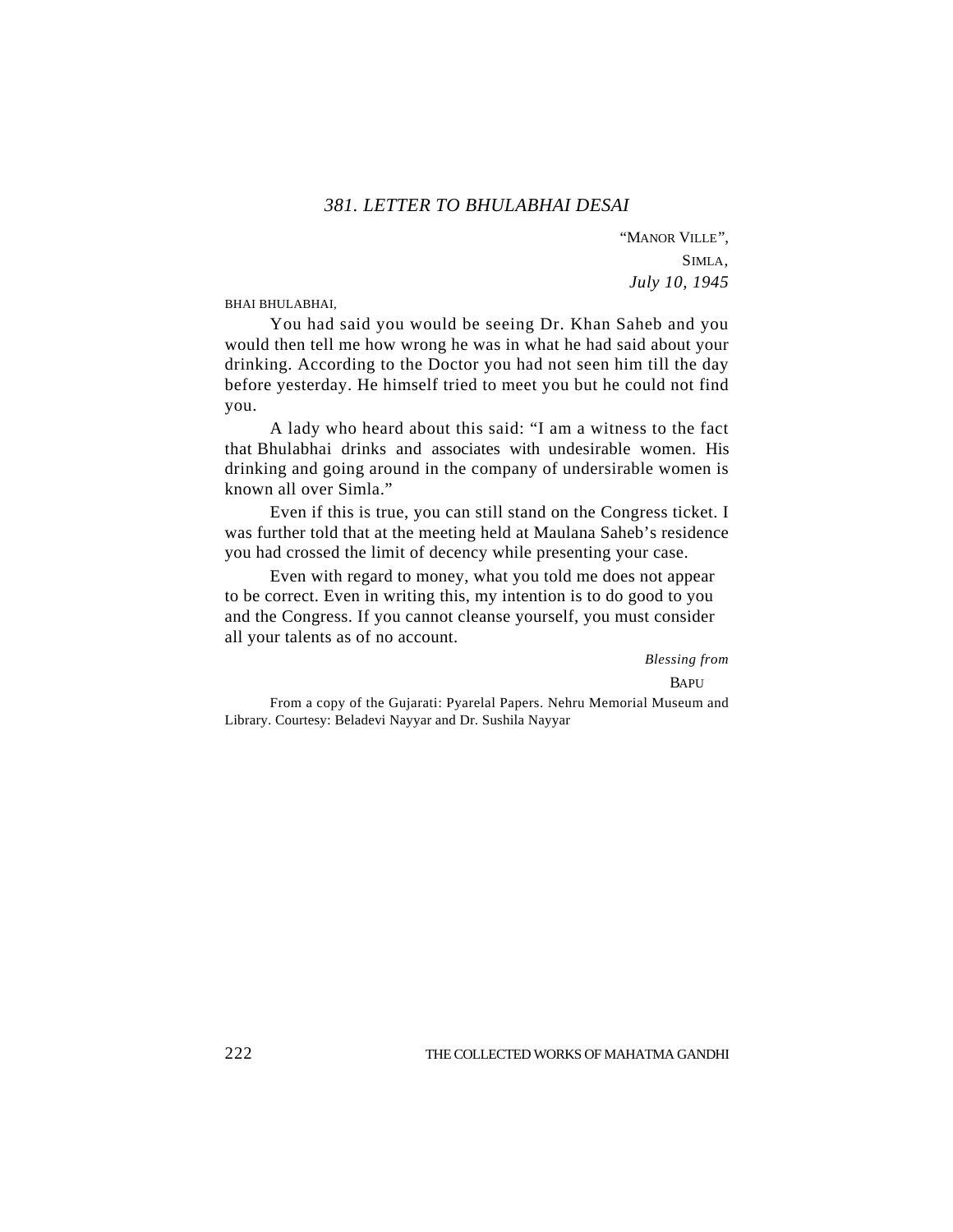# *382. LETTER TO MADALSA AGRAWAL*

SIMLA WEST, *July 10, 1945*

CHI. MADALSA,

How are you? Why don't you write to me? No matter how I was occupied otherwise, I would certainly read a letter from you. Has Om<sup>1</sup> gone to Mussoorie?

> *Blessings from* **BAPU**

[From Gujarati]

*Panchaven Putrako Bapuke Ashirvad*, p. 325

*383. NOTE TO ANAND T. HINGORANI*<sup>2</sup>

*July 10, 1945*

Blessings from Bapu.

I hope you are all right. You will have gained strength.

**BAPU** 

From a microfilm of the Hindi. Courtesy: National Archives of India and Anand T. Hingorani

## *384. TELEGRAM TO D. B. KALELKAR*

SIMLA, *July 11, 1945*

KAKA KALELKAR 'BHARATI BHAWAN' WARDHA RECEIVED WIRE. HOPE BOTH WELL.

BAPU

From a copy: Pyarelal Papers. Courtesy: Pyarelal

 $2$  The note was appended to a letter from Dr. Sushila Nayyar to the addressee.

<sup>&</sup>lt;sup>1</sup> Uma Agrawal, addressee's younger sister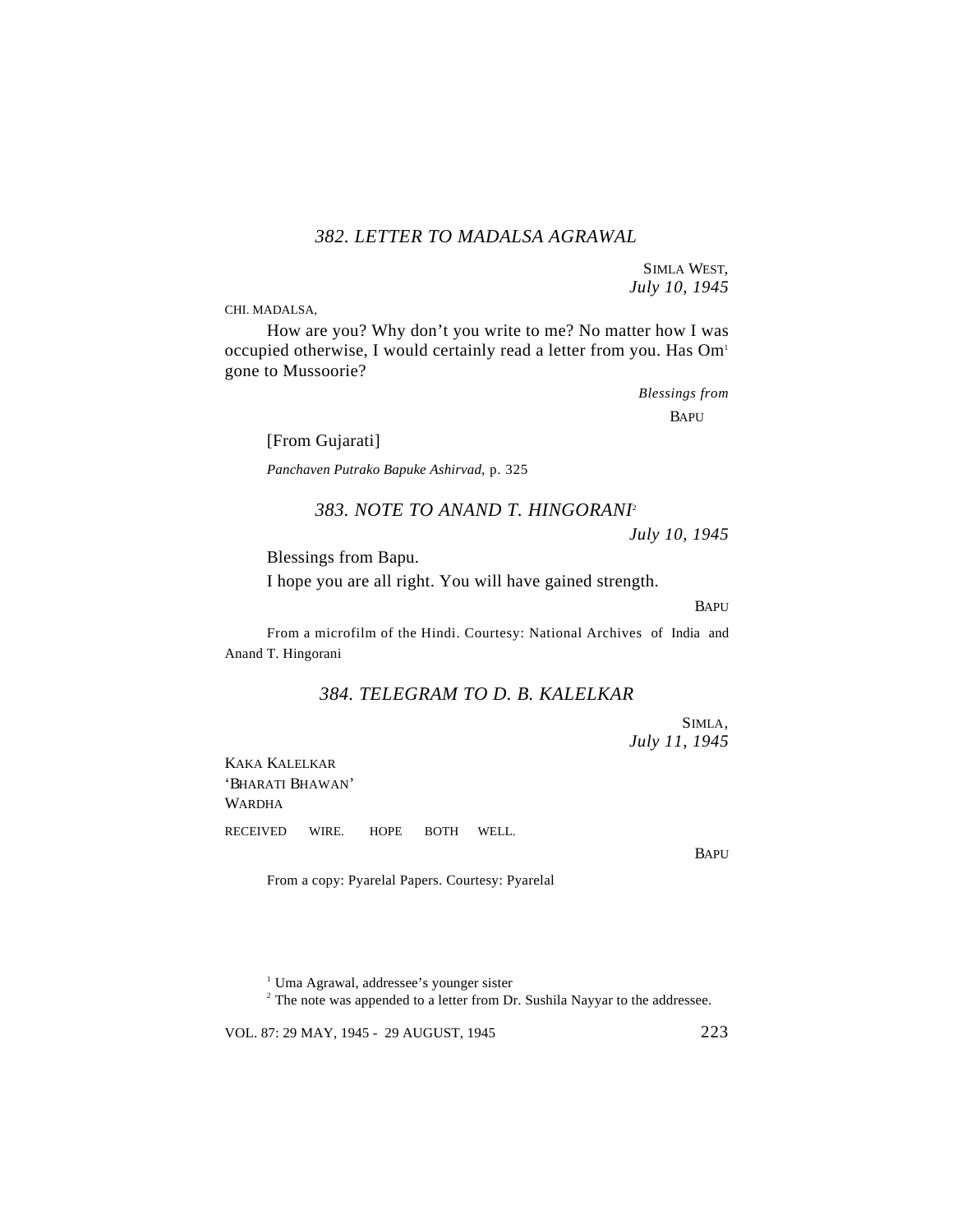## *385. LETTER TO D. B. KALELKAR*

SIMLA, *July 11, 1945*

CHI. KAKA,

It was good you sent the wire.

I hope you are keeping good health. You have with you the work about Hindustani. I attended to it as best I could, with the utmost difficulty. But you are the expert.

Take care of your health in everything you do.

Bal<sup>1</sup> is expected now.

Sardar is with me.

*Blessings from* **BAPU** 

From a photostat of the Gujarati: G.N. 10963

## *386. LETTER TO KISHORELAL G. MASHRUWALA*

SIMLA*, July 11, 1945*

CHI. KISHORELAL,

As is your habit you have made your reply long. I accept your interpretation. It seems to me you have to aspire after life rather than duty. However, I do believe that there is a limit to it. But we shall discuss it at leisure.

I believe that the two of you are not living a useless life.

I understand about your letter. I shall see what I can do. Now the time is up and I want to write a little more. Kaka must have met Vinoba.

I like your Kailas.<sup>2</sup>

*Blessings from*

**BAPU** 

From a copy of the Gujarati: Pyarelal Papers. Courtesy: Pyarelal

1 Addressee's son

<sup>2</sup> *Vide* also "Letter to Kishorelal G. Mashruwala", 2-7-1945.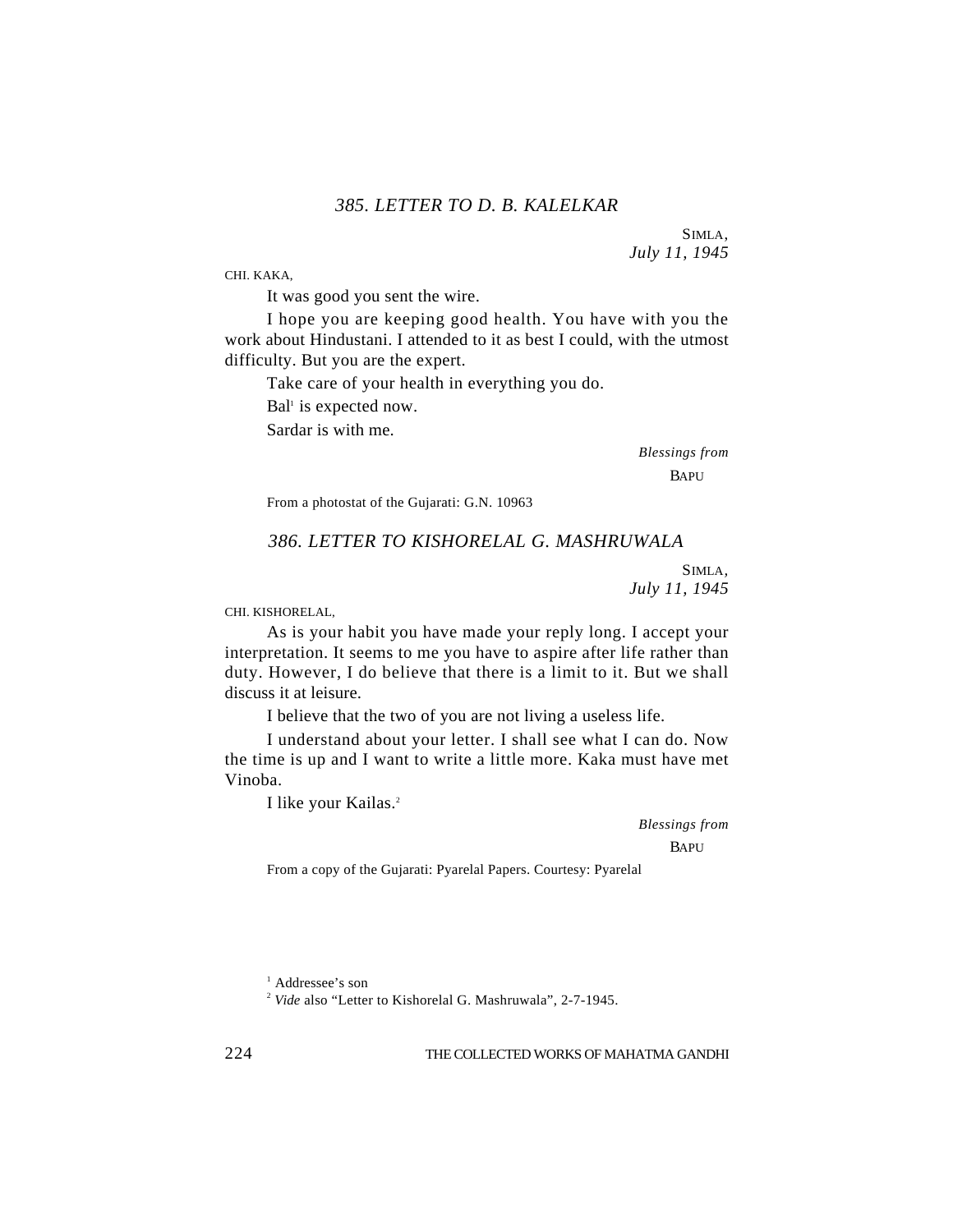# *387. LETTER TO MRIDULA SARABHAI*

SIMLA, *July 11, 1945*

CHI. MRIDU,

I have your letter. We shall discuss everything when we meet at Sevagram, and get things cleared. You, Bapa and I shall sit together.

A person's originality or creative faculties should never die. However, my experience is that one who has the zeal can cultivate them in whatever situation he or she may be.

What shall we do if you get tired? But, if you really do, you must take some rest.

I wish to leave here on the 15th and go straight to Sevagram. However, you, me and everyone else are in the hands of the Almighty. We are relieved of all burdens if we surrender even our wishes to Him.

*Blessings from*

**BAPU** 

From a copy of the Gujarati: Pyarelal Papers. Courtesy: Pyarelal

#### *388. LETTER TO VINOBA BHAVE*

SIMLA, *July 11, 1945*

CHI. VINOBA,

Kaka sent me a telegram about your release. Hope you are well. The work for you is ready. Baba<sup>1</sup> and Gokhale are also in it. Do what you feel is right.

May leave here on the 15th.

*Blessings from*

**BAPU** 

From a copy of the Gujarati: Pyarelal Papers. Courtesy: Pyarelal

<sup>1</sup> Mahadeo Moghe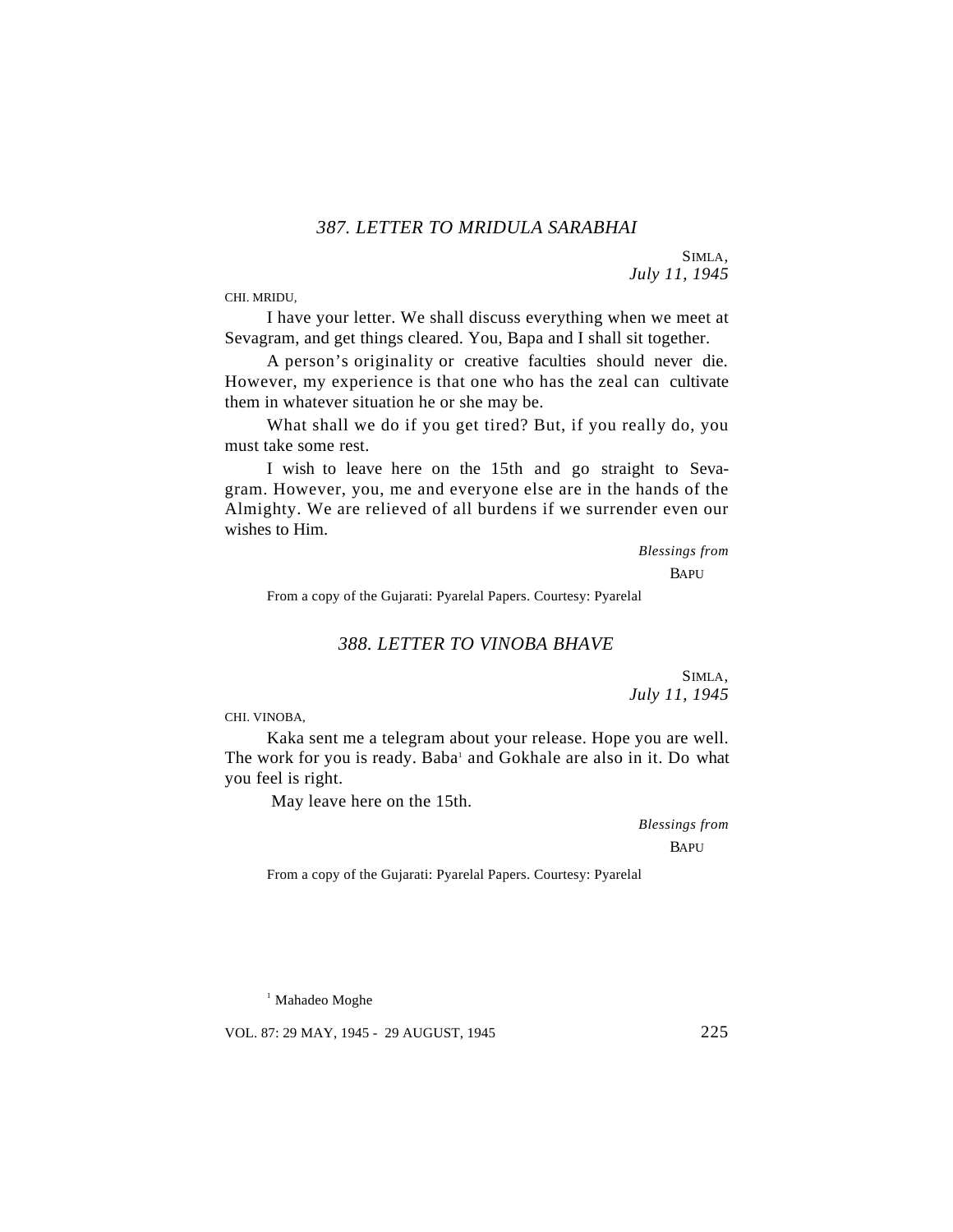## *389. LETTER TO RAGHUVIR*

SIMLA, *July 11, 1945*

BHAI RAGHUVIR,

I have your letter. It will be good if you can come to Simla right away. It is likely that I shall leave Simla on the 15th. So, if you have to come, come soon. In Case you come I take it that you will make your own arrangements for stay.

> *Yours,*  M. K. GANDHI

SHRI RAGHUVIR THE INTERNATIONAL ACADEMY OF INDIAN CULTURE SARASWATI VIHAR LAHORE

From a copy of the Hindi: Pyarelal Papers. Courtesy: Pyarelal

## *390. LETTER TO S. K. PATIL*

SIMLA, *July 11, 1945*

BHAI PATIL,

I have your letter. What message can I send about Sir Pherozeshah Mehta<sup>1</sup> that can be published? Where is the time? Bharucha wrote to me in this connection. I gave him a similar reply. You should forget me for such things. For the rest, I know the virtues of Sir Pherozeshah Mehta and the services he had rendered, and I am his ardent admirer.

> *Blessings from* **BAPU**

SHRI S . K. PATIL HEERA HOUSE 381 SANDHURST ROAD BOMBAY-4

From a copy of the Hindi: Pyarelal Papers. Courtesy: Pyarelal

<sup>1</sup> 1845-1915; one of the founders of Indian National Congress. The message was, presumably, for his birth centenary.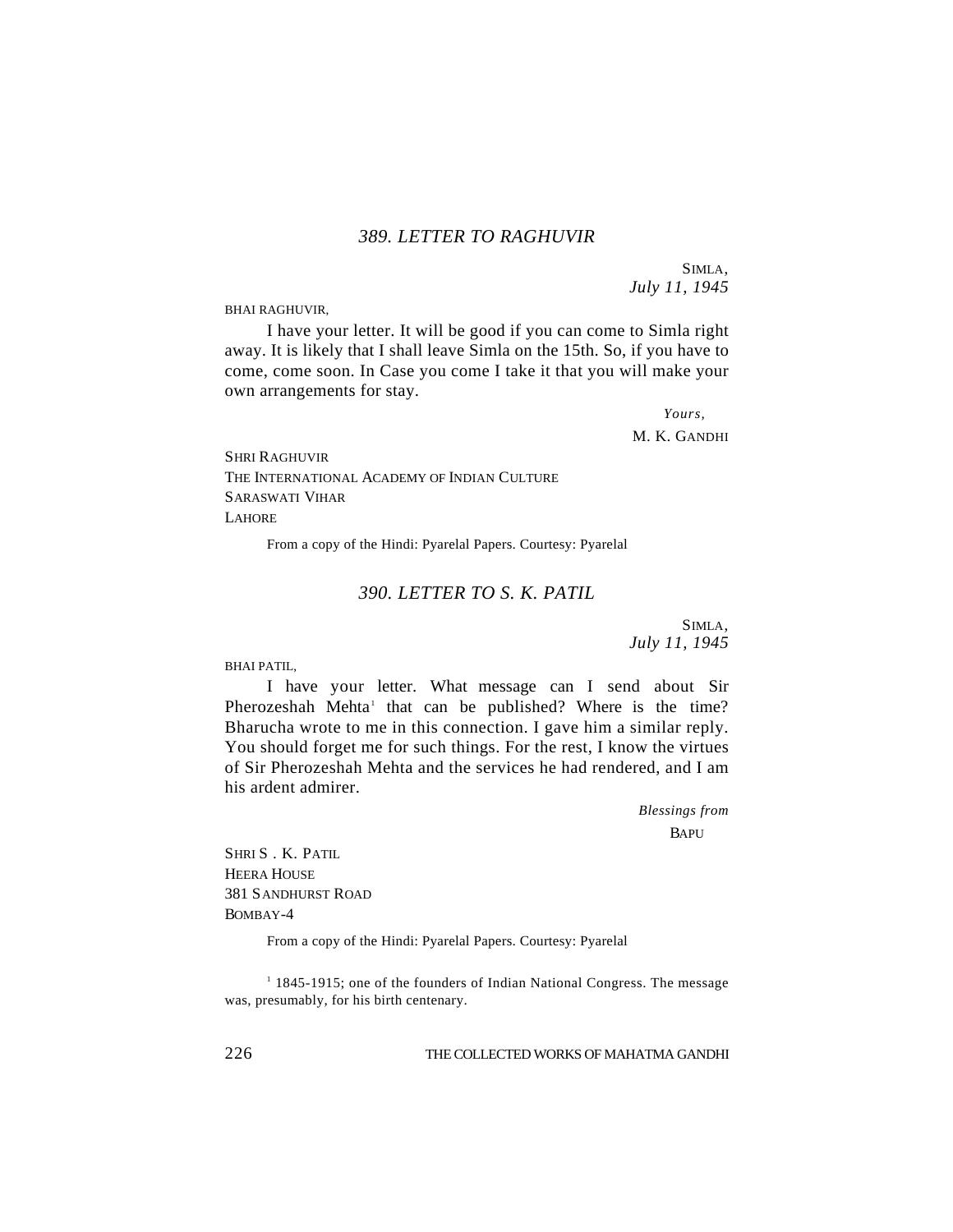## *391. LETTER TO SATYAVATI*

SIMLA, *July 11, 1945*

CHI. SATYAVATI,

I have your letter. Neither the country nor the body are saved by taking the name of the country. Uttering the name of Rama—not mechanically, but from the heart—saves both the country and the body, if indeed this kind of work has use for the body. Khurshedbehn and Prabhavati are here.

> *Blessings from* **BAPU**

SHRI SATYAVATIDEVI TUBERCULOSIS HOSPITAL KINGSWAY [CAMP], DELHI

From a copy of the Hindi: Pyarelal Papers. Courtesy: Pyarelal

## *392. LETTER TO SHYAMLAL*

SIMLA, *July 11, 1945*

BHAI SHYAMLAL,

I have your letter of the 6th. I have already sent my consent for Dharmadev Shastri's scheme.<sup>1</sup> I have more information about Prof. Jagadisan<sup>2</sup> than Bapa has. Much depends on a person's goodness, experience and skill. Therefore, if Bapa approves and if I have the power, I agree to the doctor being retained on Rs. 125 or Rs. 150, and to the selection of the members of the committee.

> *Blessings from* **BAPU**

SHRI SHYAMLALJI KASTURBA SMARAK NIDHI BAJAJWADI, WARDHA

From a copy of the Hindi: Pyarelal Papers. Courtesy: Pyarelal

<sup>1</sup> *Vide* "Letter to Dharmadev Shastri", 8-7-1945.

<sup>2</sup> T. N. Jagadisan, who was supervising the leprosy work of the Kasturba Gandhi National Memorial Trust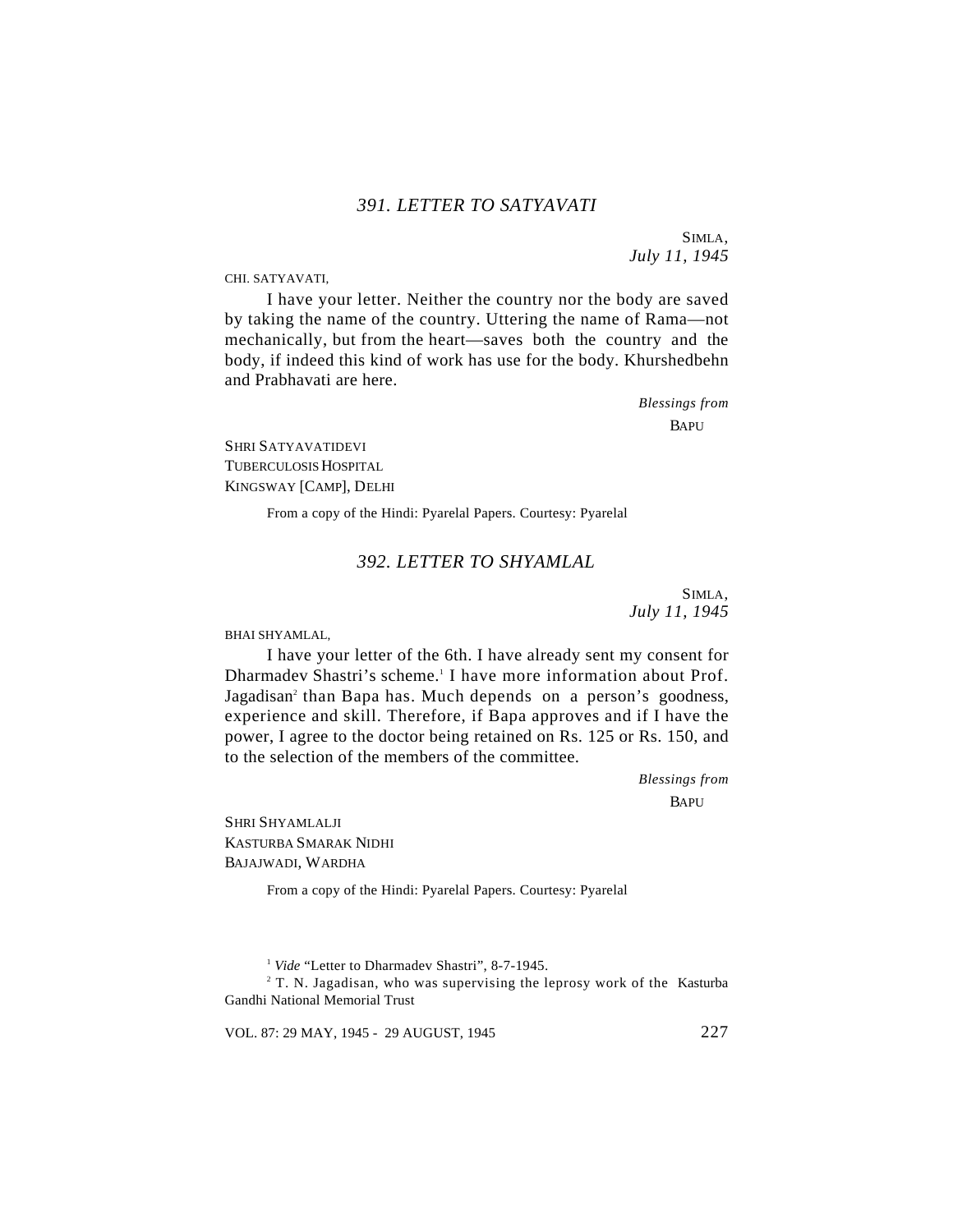## *393. TELEGRAM TO MOHAMMAD HAMIDULLAH KHAN*

*Express* SIMLA, *July 12, 1945*

H. H. OF BHOPAL BHOPAL

DETAINING SHWAIB.

GANDHI

From a copy: Pyarelal Papers. Courtesy: Pyarelal

# *394. TELEGRAM TO T. PRAKASAM*

| Express       |                          |            |  |             |    | SIMLA.<br>July 12, 1945 |    |               |
|---------------|--------------------------|------------|--|-------------|----|-------------------------|----|---------------|
| <b>MADRAS</b> | T. PRAKASAM <sup>1</sup> |            |  |             |    |                         |    |               |
| <b>HOPE</b>   | YOU                      | WELL.      |  | <b>MEET</b> | ME | SEVAGRAM                | IF | YOU           |
| MUST. HOPE    |                          | LEAVE HERE |  | SUNDAY.     |    |                         |    |               |
|               |                          |            |  |             |    |                         |    | <b>GANDHI</b> |

From a copy: Pyarelal Papers. Courtesy: Pyarelal

# *395. LETTER TO ANANTRAI P. PATTANI*

SIMLA, *July 12, 1945*

BHAI ANANTRAI,

I have received your letter along with that of Narahari. I am doing the needful.

> *Blessings from* BAPU

SHRI ANANTRAI PATTANI DIWAN SAHEB BHAVNAGAR

From a copy of the Gujarati: Pyarelal Papers. Courtesy: Pyarelal

<sup>1</sup> Congress leader known as "Lion of Andhra"; Chief Minister of composite Madras State; first Chief Minister of Andhra State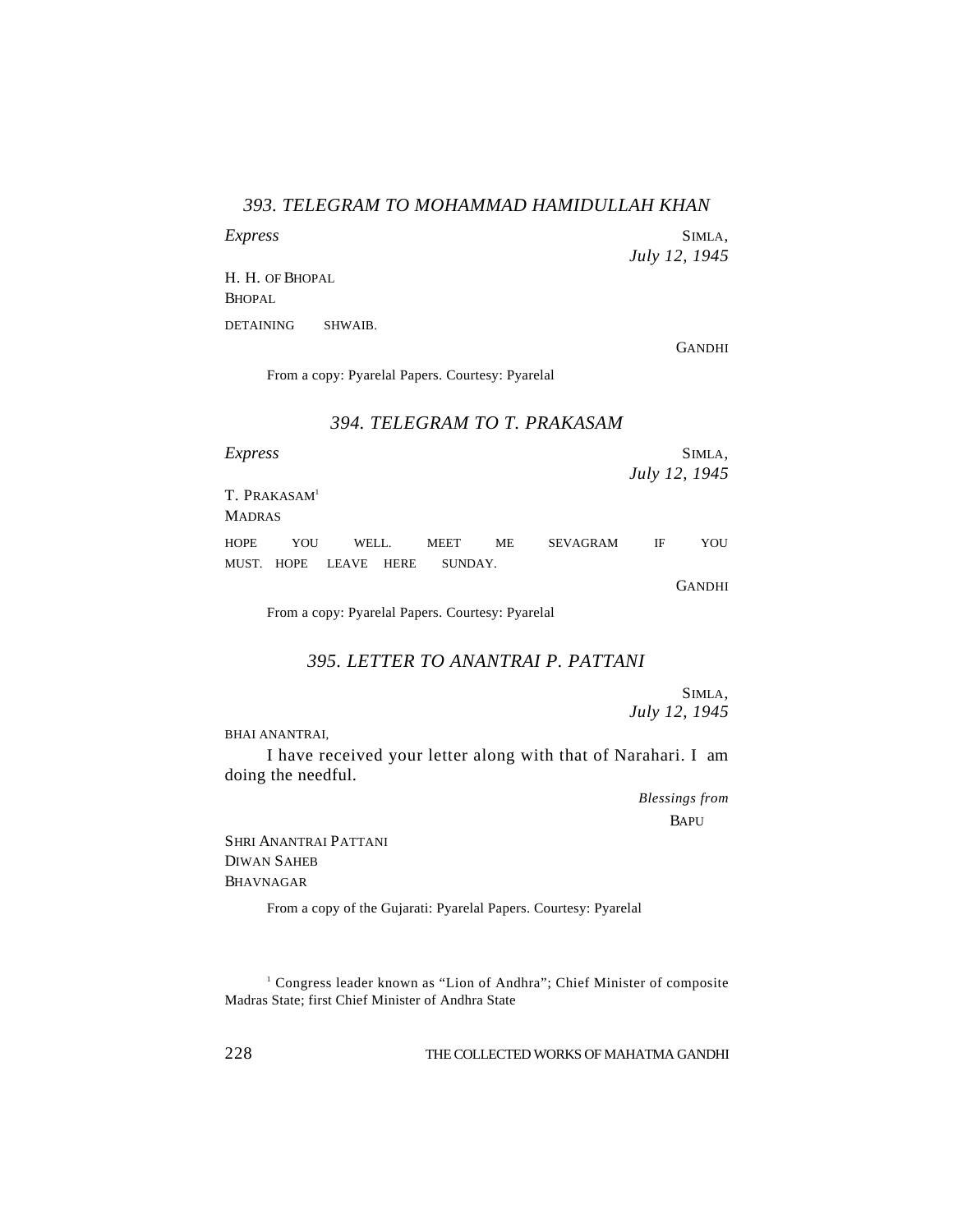## *396. LETTER TO NRISINHAPRASAD K. BHATT*

SIMLA, *July 12, 1945*

CHI. NANABHAI,

I am sending herewith a copy of a letter addressed to Narahari. Now, if you can send me the names, I shall consider them inconsultation with Bapa and then send them on to you. Write to me at Sevagram. I hope to leave on the 15th.

More later

*Blessings to you all from* **BAPU** 

SHRI NANABHAI BHATT DAKSHINAMURTI AMBLA (BHAVNAGAR STATE)

From a copy of the Gujarati: Pyarelal Papers. Courtesy: Pyarelal

## *397. LETTER TO ANANTRAM*

SIMLA, *July 12, 1945*

CHI. ANANTRAM,

I have your letter. I assume that you are getting on well. If you keep your word, you will get on still better.

I hope we shall meet soon.

*Blessings from*

**BAPU** 

From a copy of the Hindi: Pyarelal Papers. Courtesy: Pyarelal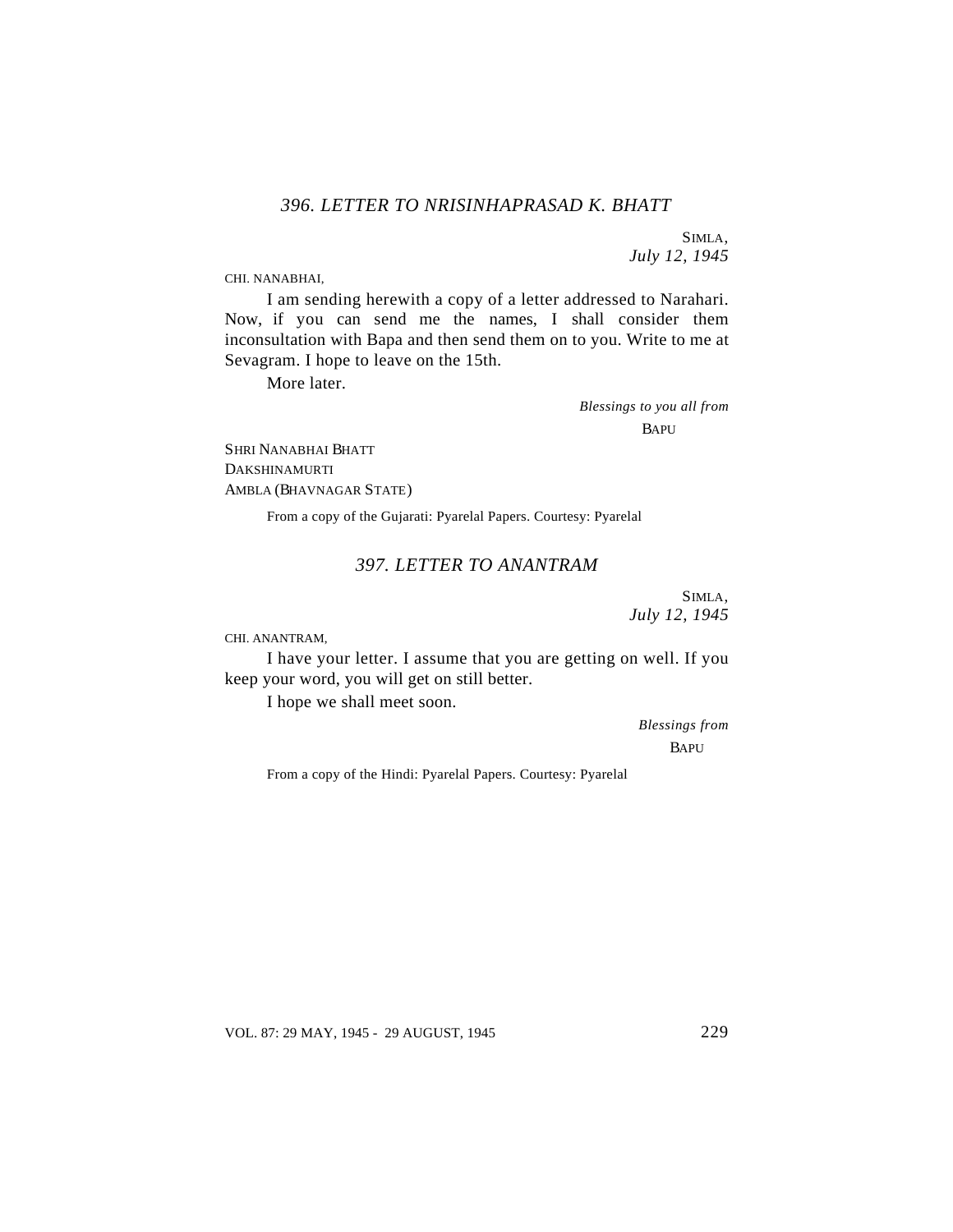#### *398. SPEECH AT PRAYER MEETING, SIMLA*<sup>1</sup>

#### *July 12, 1945*

Mahatma Gandhi referred to the serious inconvenience experienced by his host due to unruly crowds. Some of them had invaded the house opposite to 'Manor Ville', which belonged to Rajkumari Amrit Kaur's brother and had smashed flower-pots and damaged the railing of the verandah. When checked by the Rani Saheba they had been rude to her. All this hurt him deeply. He would have liked to run away. But after all, wherever he went the crowds would go with him. He could not run away from them. He was their servant and he lived to serve them.

Some came to the prayers, Gandhiji said, simply to have his *darshan.* He had told them often enough that he was not a mahatma. He was just one of them, an ordinary human being. He must, however, confess that he called the name of God with every breath of his life and in everything that he did he proceeded with God as hiswitness. But that should not make him a mahatma. Every human being should act as he claimed he did. That was what distinguished man from beast. Those who came to the prayers should at least have decent manners. Even the soldiers in arms observed discipline and behaved in an orderly fashion. These who came to pray should have better manners, not worse. The object of coming to prayers was to praise God and for doing that, purity of thought was a necessary pre-requisite. If they could not control their minds, they should pray to God that he should enable them to have pure thoughts at least during prayers. Gradually and with practice they would be able to control them at all times.

*The Hindu,* 14-7-1945

### *399. TELEGRAM TO BALVANTSINHA*

*Express* SIMLA,

BALVANTSINHA SAMARPUR KHURJA (BULANDSHAHR)

CHILDREN SHOULD JOIN DELHI SEVENTEENTH.

**BAPU** 

*July 13, 1945*

From a copy: Pyarelal Papers. Courtesy: Pyarelal

<sup>1</sup> Gandhiji spoke in Hindustani.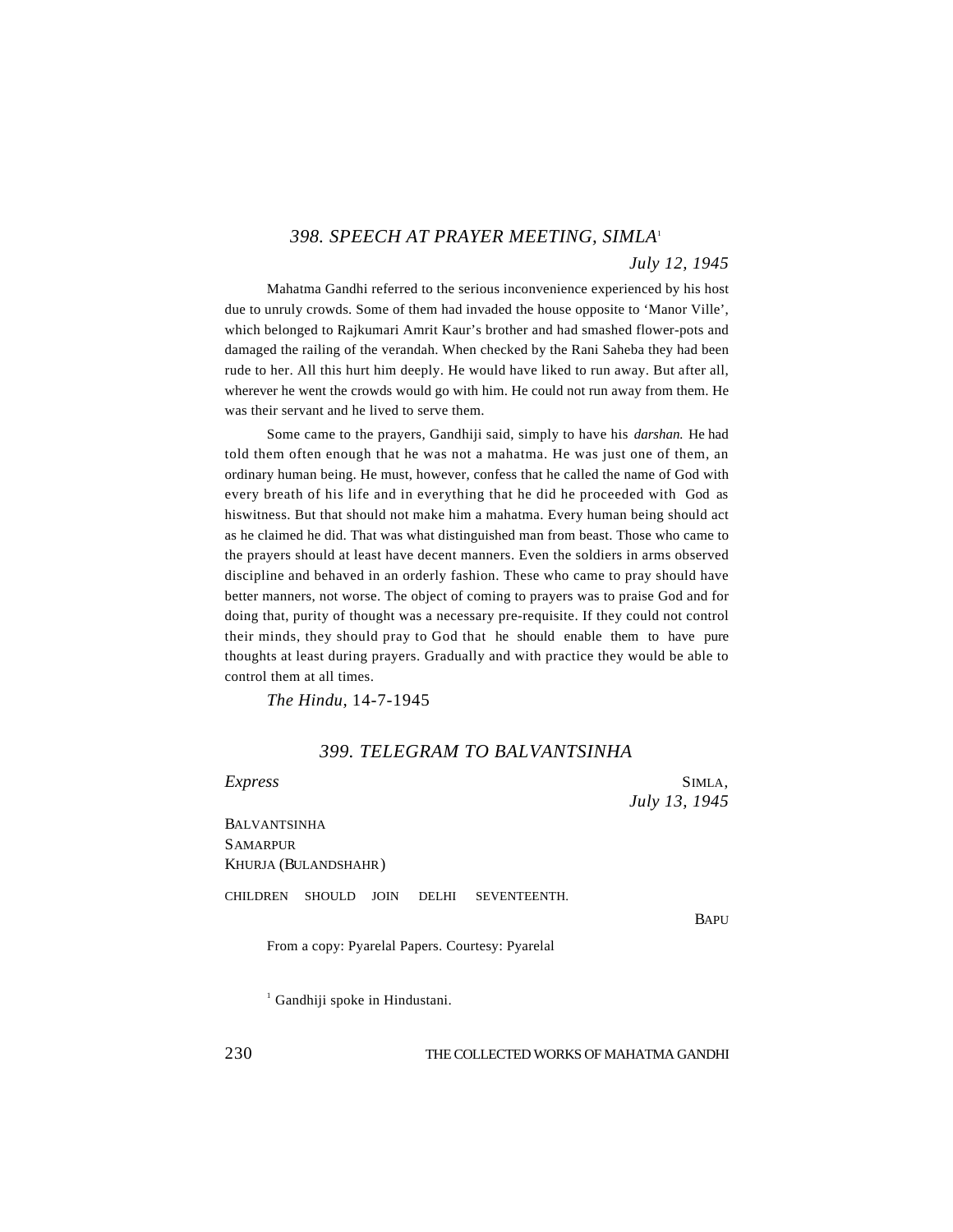## *400. TELEGRAM TO SATYAN*

SIMLA, *July 14, 1945*

SATYANJI PRAKRITI ASHRAM BHIMAVARAM SORRY ABOUT GOKHALEJI. WRITE ME SEVAGRAM FULL PARTICULARS BY DOCTOR RAJU<sup>1</sup>. **BAPU** 

From a copy: Pyarelal Papers. Courtesy: Pyarelal

## *401. TELEGRAM TO SHAUKATULLAH ANSARI*

SIMLA, *July 14, 1945*

DOCTOR SHAUKATULLAH ANSARI RAJPUR ROAD DELHI

GOD GIVE YOU ZOHRA<sup>2</sup> COURAGE BEAR LOSS.<sup>3</sup> LOVE.

**BAPU** 

From a copy: Pyarelal Papers. Courtesy: Pyarelal

<sup>1</sup> Krishna Raju

2 Addressee's wife

<sup>3</sup> The reference is to the death of the addressee's son.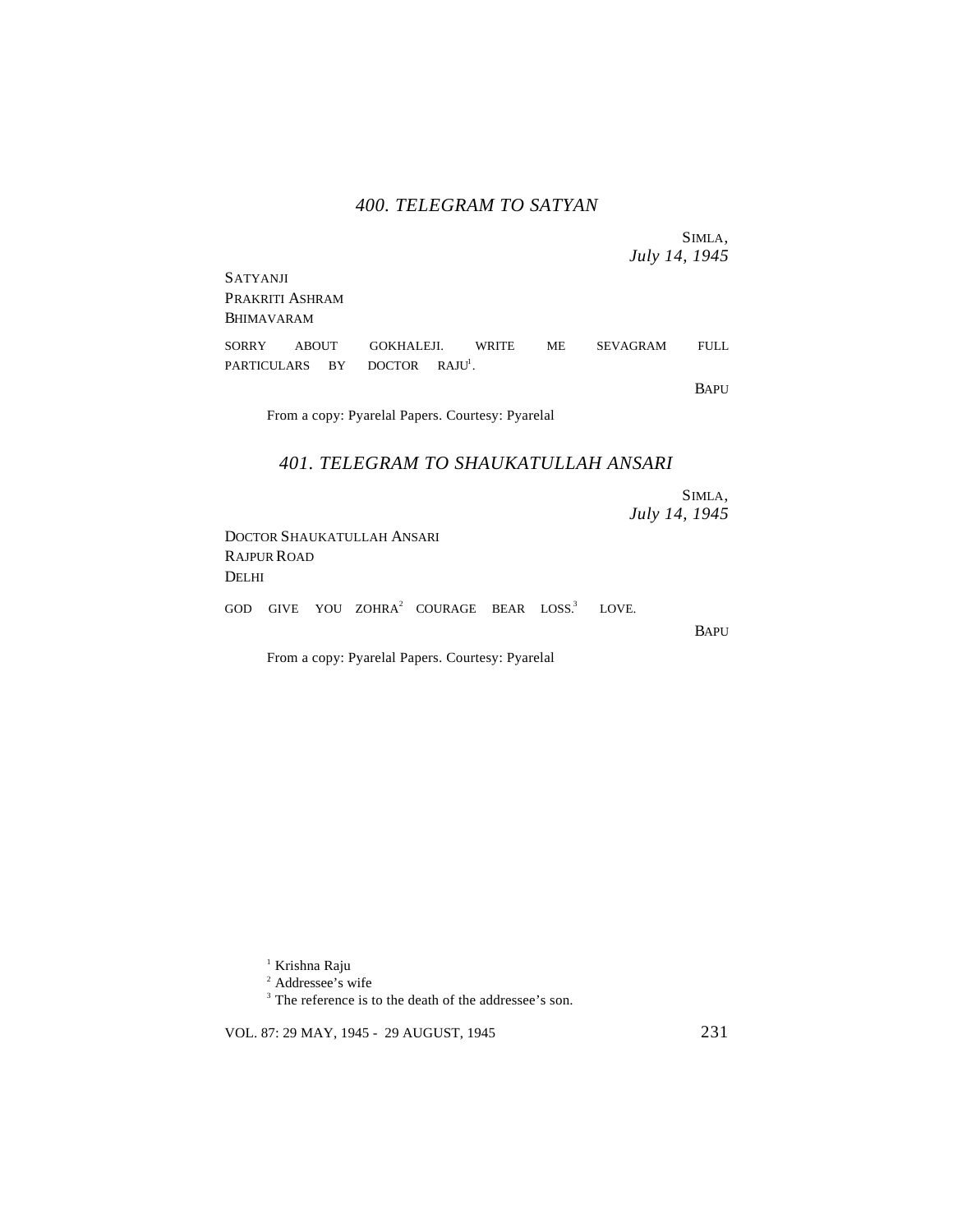## *402. LETTER TO AMRITLAL V. THAKKAR*

SIMLA, *July 14, 1945*

CHI. BAPA,

I have your letter. I hope to meet you on the 17th. I shall be able to stay in Delhi only for a few hours. I have not met Bhulabhai about the register. I will tell you the reason when we meet. I do not have the time to write more.

**BAPU** 

SHRI BAPA 'HARIJAN NIVAS' KINGSWAY [CAMP] DELHI

From a photostat of the Gujarati: G.N. 1195

## *403. LETTER TO SAMPURNANAND*

SIMLA, *July 14, 1945*

BHAI SAMPURNANAND,

I have your letter. You have not given enough thought to the matter. If khadi workers are pure, khadi work will not become static. Today we have very little khadi. Make a thorough study of the theory and practice of khadi.

> *Yours,* M. K. GANDHI

SHRI SAMPURNANAND JALPADEVI KASHI BANARAS

From the Hindi original: Sampurnanand Collection. Courtesy: National Archives of India. Also Pyarelal Papers. Courtesy: Pyarelal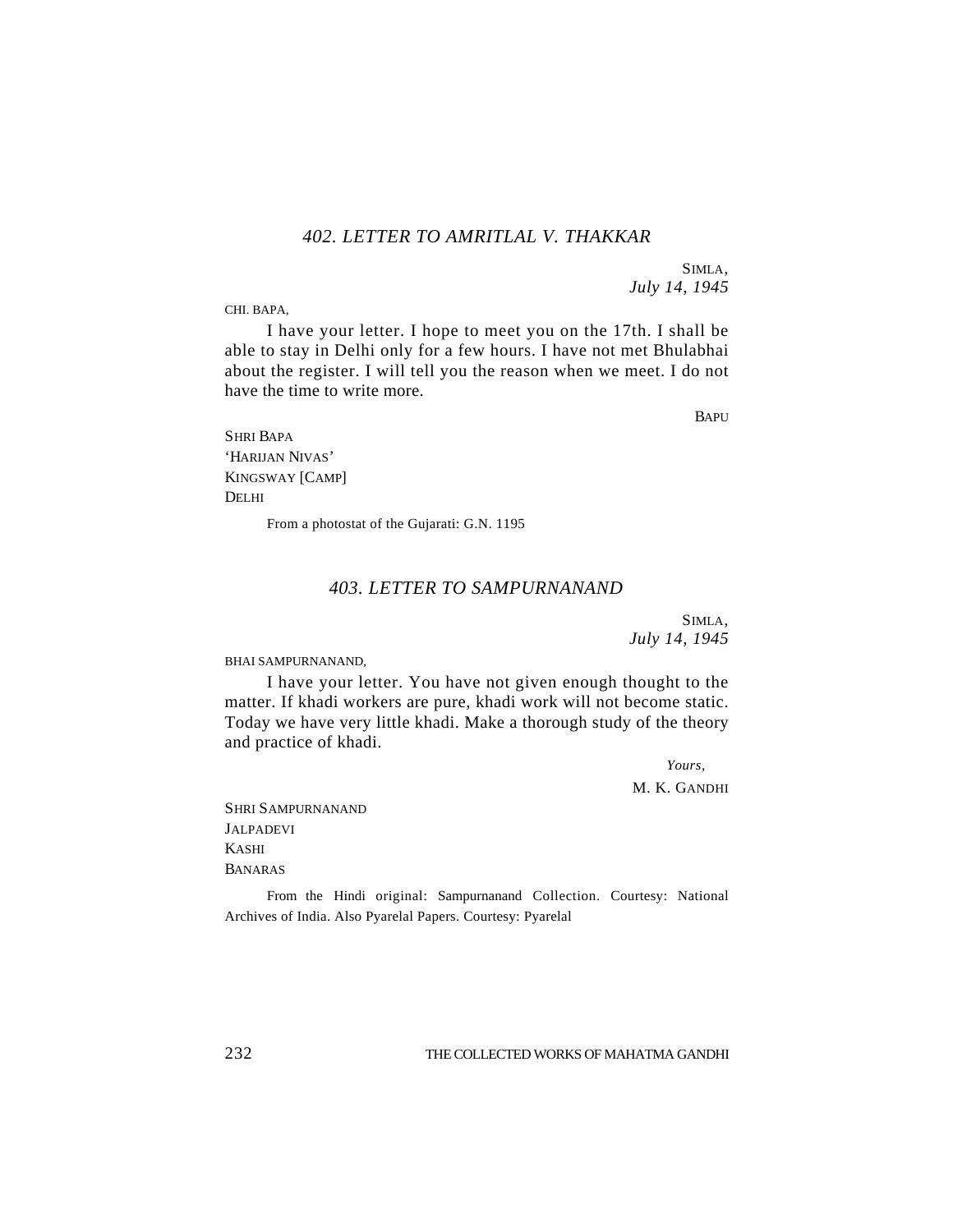# *404. INTERVIEW TO SAILENDRA NATH CHATTOPADHYAYA*<sup>1</sup>

[On or before *July 15, 1945*] 2

Prayer is even more essential for the well-being of the soul than is food for the maintenance of the body. It becomes necessary to give up food on occasions in order to benefit the body. But prayer may never be abandoned. If we provide food for the body which is perishable, then, surely, it is our primary duty to provide food for the soul which is imperishable and such sustenance is found in prayer. The real meaning of prayer is devoted worship.

S. N. CHATTOPADHYAYA: Why do you never look at your face in a lookingglass ?

GANDHIJI: Since everyone who meets me sees my face, what need is there for me to employ a mirror?

Why do you not use a thick mattress?

I do all I can to merge myself into the poor millions of India.

Why do you always travel third class on the railway?

The answer to this is embodied in the above.

Why not take salt and spices with your food?

Why should I take anything which is not essential for my bodily needs?

*The Hindu,* 17-7-1945

## *405. TELEGRAM TO BALVANTSINHA*

SIMLA, *July 15, 1945*

BALVANTSINHA SAMARPUR **KHURJA** JOIN AT NIZAMUDDIN OUR SPECIAL STARTING TWELVE NOON SEVENTEENTH.

**BAPU** 

From a copy: Pyarelal Papers. Courtesy: Pyarelal

<sup>1</sup> Of the United Press of India who had asked Gandhiji "as to what he gained from his regular prayers and why he laid such stress on prayer".

 $2^2$  The report appeared under the date-line Simla, July 15".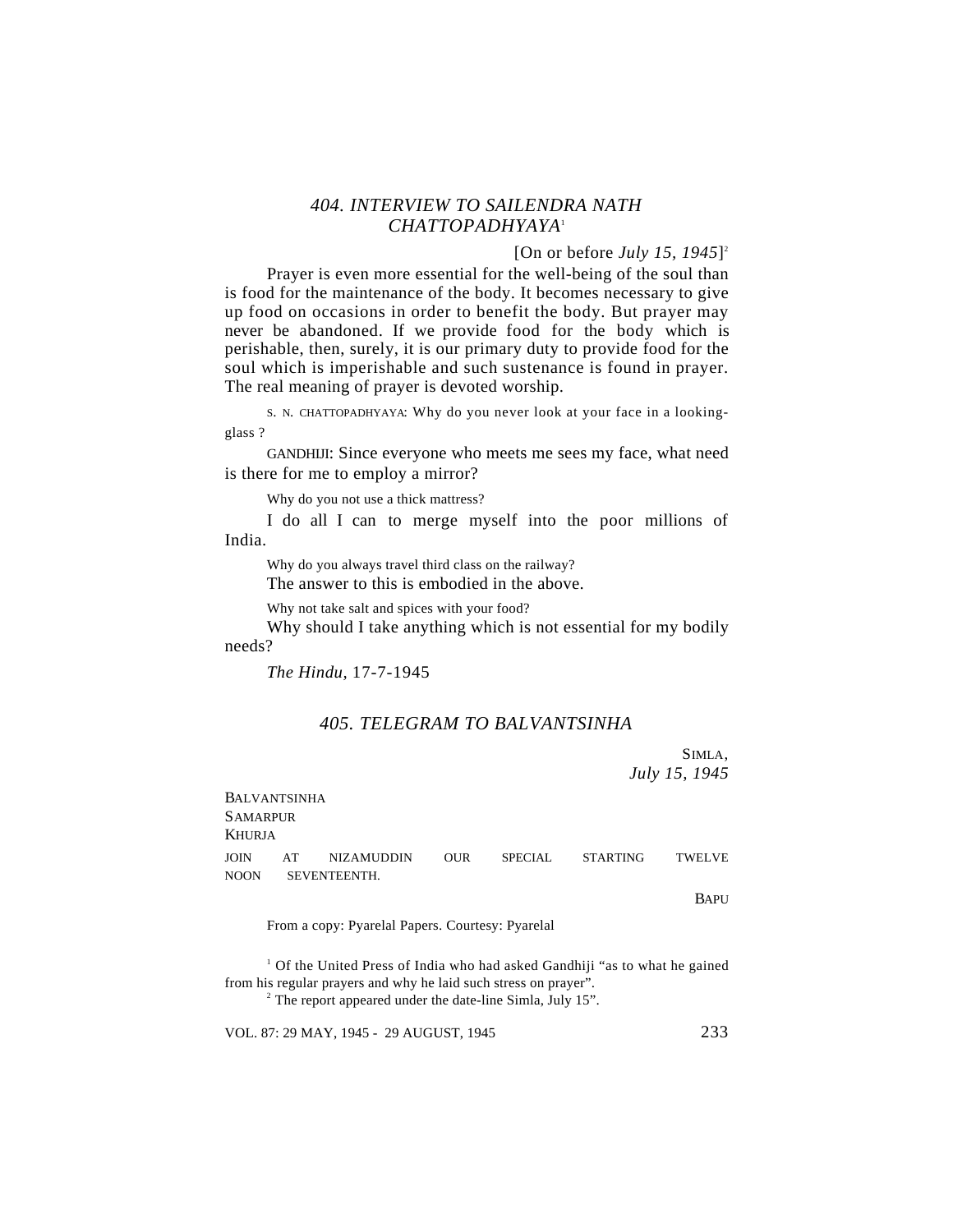## *406. TELEGRAM TO A. G. TENDULKAR*

SIMLA, *July 15, 1945*

A. G. TENDULKAR **BELGAUM** GLAD FOR INDU'S SAKE YOU CAN MEET ME SEVAGRAM AFTER TWENTIETH.

**GANDHI** 

From a copy: Pyarelal Papers. Courtesy: Pyarelal

### *407. LETTER TO LORD WAVELL*

'MANOR VILLE', SIMLA WEST, *July 15, 1945*

DEAR FRIEND,

I thank you for your note of the 14th instant. It gladdens me to think that you have appreciated my effort to advance the common cause. As you perhaps know, I have arranged to leave here tomorrow. A special from Kalka will carry me to Wardha by the kind courtesy of the authorities concerned. . .

It grieves me to think that the conference which began so happily and so hopefully should have ended in apparent failure—due exactly, as it would seem, to the same cause as before. This time you have taken the blame on your own shoulders.<sup>1</sup> But the world will think otherwise. India certainly does.

I must not hide from you the suspicion that the deeper cause is perhaps the reluctance of the official world to part with power, which the passing of the virtual control into the hands of their erstwhile prisoners would have meant.

Be that as it may, what a pity that the moral height which the British, if not even the Allied Powers, would have occupied by the success of the conference cannot be theirs, at any rate, for the time being.

I must not close this without a reminder about the Bihar case. Your passing remark that it was one of ordinary dacoity, calling for the heavy hand of law, disturbed me. This was not such

<sup>&</sup>lt;sup>1</sup> The Viceroy had announced the failure of the conference at its final sitting on July 14.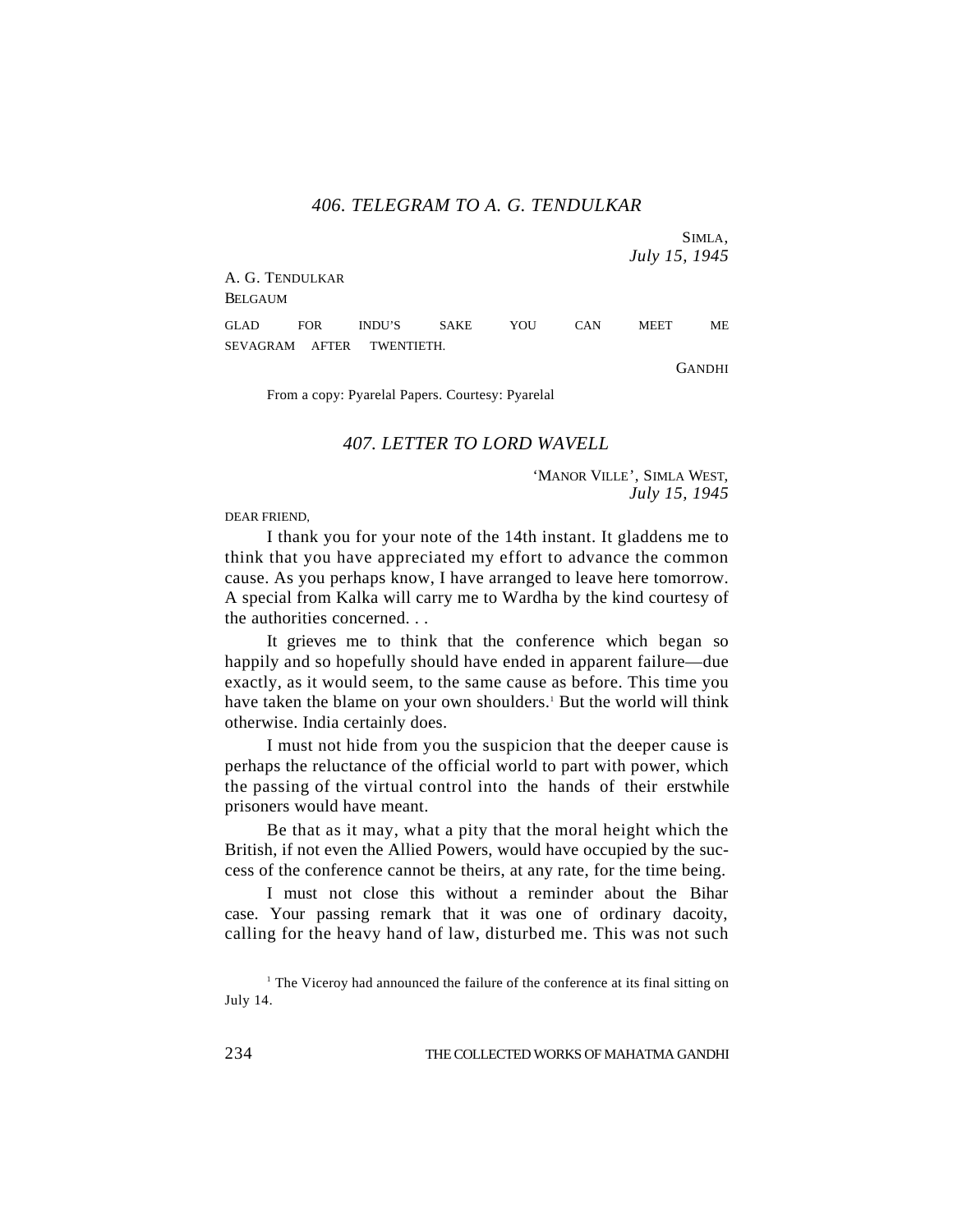dacoity. The young man who is under sentence of death is no professional dacoit. He is a misled Congressman under twenty-five years (I think.) with a young wife of twenty years. I do hope that all such death sentences will be commuted to life sentences. It seems tobe the least demand of humanity, if not also of high politics.<sup>1</sup>

> *Yours sincerely*, M. K. GANDHI

H. E. THE VICEROY SIMLA

*Gandhiji's Correspondence with the Government*, *1944-47* pp. 29-30

#### *408. SPEECH READ OUT AT PRAYER MEETING*<sup>2</sup>

SIMLA *July 15, 1945*

Today is my last day here. Tomorrow I shall be leaving Simla. If you all patiently one after another want to give something for Harijans, I am here. Those who want my autograph will have it. It will be a test, how quiet you can be. I know that you have been kind to me. Now those who want to give may do so.

From a microfilm of the Hindi: M.M.U./24

<sup>1</sup> Replying on July 18, the Viceroy said: "The case is a serious one of dacoity with murder in which Mahendra Chowdhury was found guilty by the Additional Sessions Judge of Monghyr on evidence which appears to me conclusive. The sentence of death . . . was confirmed by the High Court . . . Privy Council has rejected an application for special appeal. I cannot find anything. . . to suggest that Mahendra Chowdhury is a political offender . . . I have decided that the law must take its course."

<sup>2</sup> Gandhiji was observing silence.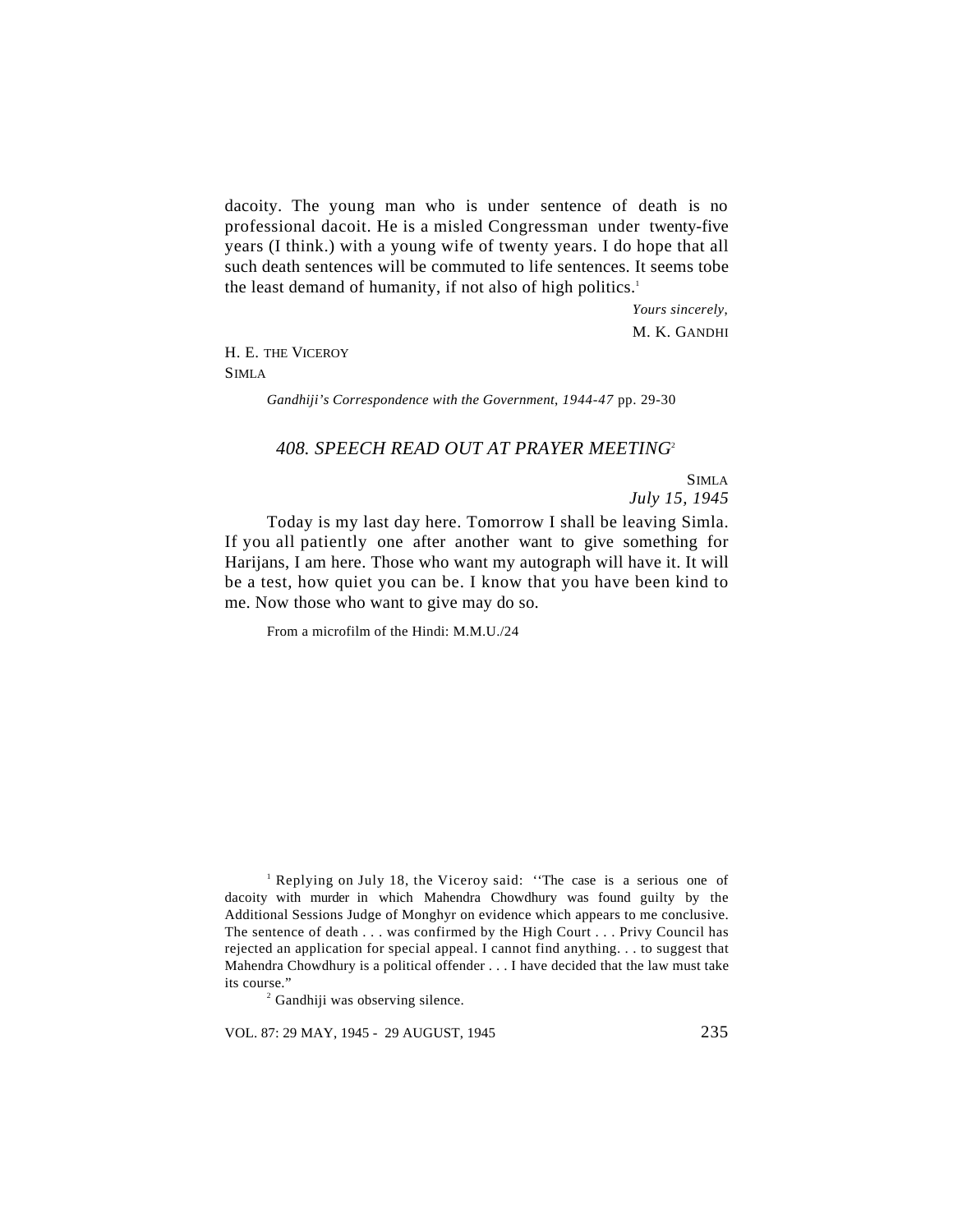*July 16, 1945*

CHI. SHANTA,

I got your letter yesterday. I am writing this after the morning prayer. Address your reply at Sevagram.

You have remained as crazy after becoming a communist and a mother as you were as a child.

Which Ashram has boycotted you? Where is the Ashram? Who has boycotted you? Many communists have stayed with me. In the same way you also can stay. You know that Jayanti' had stayed with me.

You should know that I have received many complaints, but I have not acted on any of them. I am in correspondence with the Secretary<sup>2</sup>. He had asked me for my permission to publish the letters and I have granted it. Whether he has published them or not I do not know.

The Working Committee<sup>3</sup> has taken no step. There has been no time to consider the matter.

If Jawaharlalji goes against them, all the communists will have to sit up and think. For he has a soft corner for the Party but he will not tolerate anything unworthy. I myself have not been able to come to a final decision. I have received quite a few complaints. I have sent them to the Head office.

You have written your letter without thinking. If you calm down and think before writing, you can help the communist cause.

You must learn to distinguish between communism and communists. Besides, Marx stands for one thing, Lenin for another and Stalin for a third. The followers of the last are again divided into two groups. Gandhi is one thing, Gandhism is another and Gandhi-ites are a third thing. There are always, and will remain, such differences. Immature people may identify themselves with one or the other group.

*Blessings from*

**BAPU** 

From a photostat of the Gujarati: G.N. 6639. Also C.W. 4287. Courtesy: Shanta Patel

1 Jayanti Parekh

2 P. C. Joshi *vide* "Letter to P.C. Joshi", 3-5-1945.

<sup>3</sup> The Congress Working Committee. It, however, at its meeting in September, appointed a sub-committee, consisting of Jawaharlal Nehru, G. B. Pant and Vallabhbhai Patel to go into the charges against the Congress members of the Communist Party.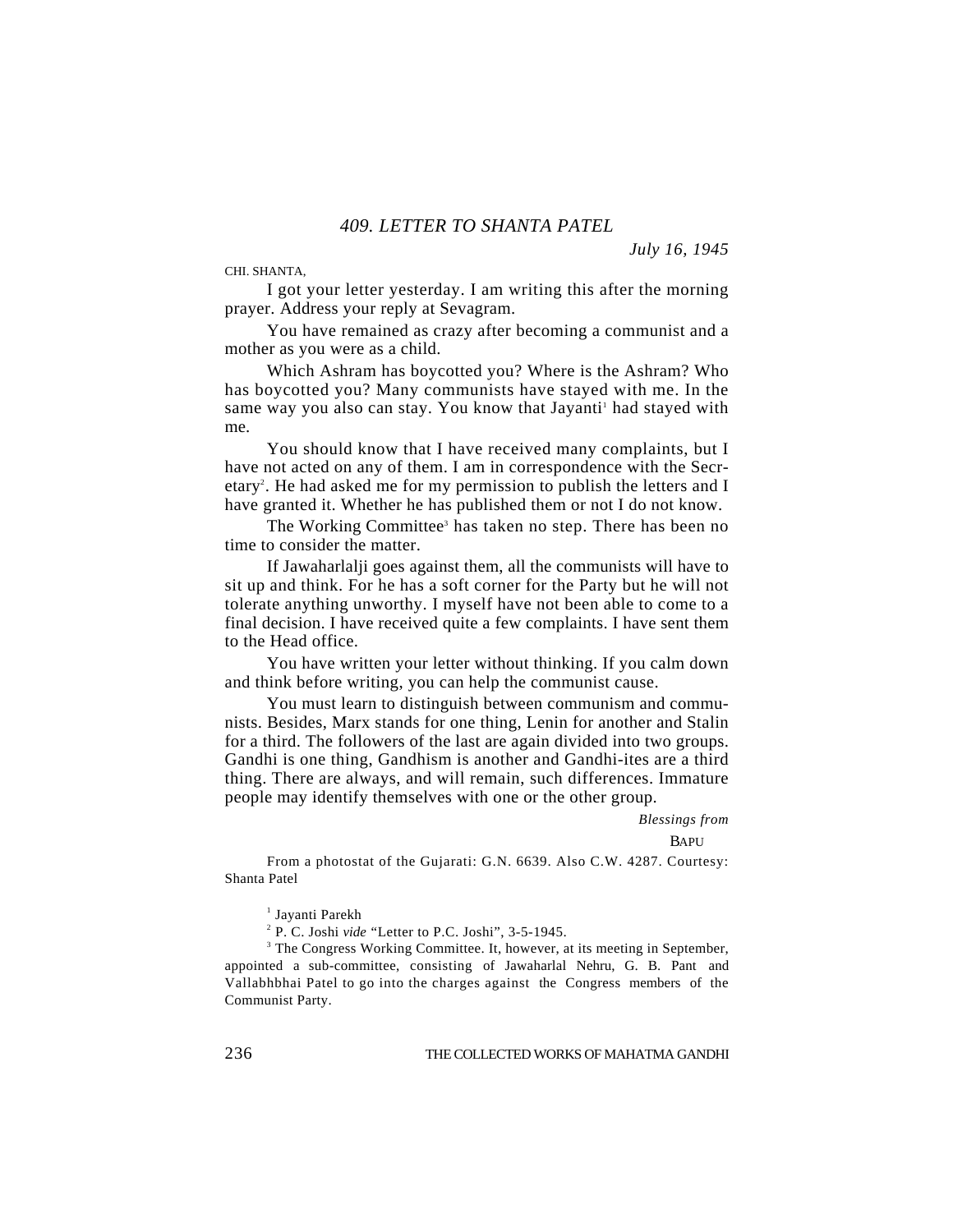SIMLA, *July 16, 1945*

#### CHI. KANAIYO,

After the prayer I am writing a few letters. This is one of them. I do not want to do anything at this end for the present. We are getting ready to leave.

I have read all your letters. The last was that of yesterday. I notice that you wanted to join me on my tours. That was my wish too. But I had to forbear. As my stay was to be a prolonged one I did not call you. That would not have been proper. I had engaged you for a particular work. It seems you have not been very successful at it. You will tell me about it when we meet. If you have to go to Rajkot again, do go. But finish Narandas's work first. If there is anything you wish to say, it will be only after that and then I would like you to accompany me on my tour. Is it possible that the  $king<sup>1</sup>$  of the monkeys is not wanted? Convey my blessings to the sage and his wife.

> *Blessings from* **BAPU**

SHRI KANU GANDHI C/O SHANTI KUMAR SCINDIA HOUSE **BOMBAY** 

From a copy of the Gujarati: Pyarelal Papers. Courtesy: Pyarelal

#### *411. LETTER TO GOPE GURBUXANI*

*July 16, 1945*

CHI. GURBUXANI,

I have had a talk with Rajkumari about you two. You should now speak to her. I do not like Vimala being so dumb. She neither says nor writes anything. I wonder if you are exercising any pressure on her. It should not be so. The path of truth should be followed not mecha-nically but with understanding. Only then can man make progress.

You must consciously try to limit your expenses. Write to me at Sevagram.

*Blessings from*

BAPU

From a photostat of the Hindi: G.N. 1317

<sup>1</sup> The allusion is to the legendary Hanuman known for his loyalty to Rama.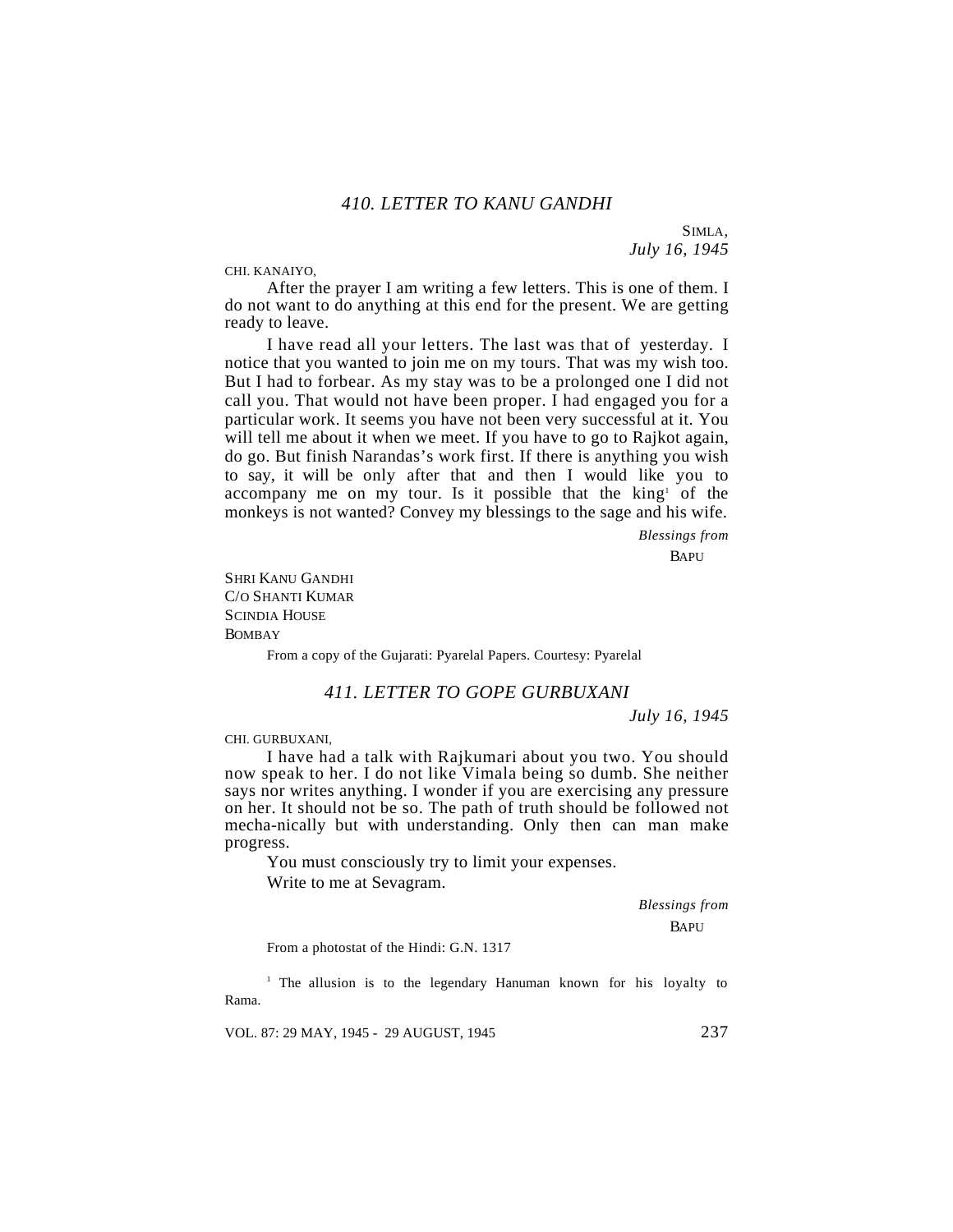### *412. "A THOUGHT THE DAY"*<sup>1</sup>

*April 25, 1945*

A man does not become a satyagrahi by styling himself as such. The observance of pure truth alone makes him a satyagrahi.

*April 26, 1945*

Is only that unclean which appears to the eye as unclean? If there is even a little dirt on what is white, we feel annoyed; but the black may have any amount of dirt on it and we care not at all!

*April 27, 1945*

We consider the black impure and the white pure. But black, in its natural setting, is as much a virtue; as white, out of place, is a vice.

*April 28, 1945*

How strange that one who claims not to fear death fears it the most, and seeks every means to avoid it!

*April 29, 1945*

A son's obeisance to his parents is undoubtedly a form of prayer. What homage, then, must we pay to Him who is the Eternal Father of us all? Prayer may not be interpreted here in a narrow sense.

*April 30, 1945*

"A Thought for Today,', published in today's *The Times of India*, appealed to me. Its purport is: "Believe in Truth, think Truth and live Truth. Howsoever triumphant untruth may seem to be, it can never prevail against Truth."

<sup>1</sup> Originally written in Hindi, these 'thoughts, were translated and published under this title by Anand T. Hingorani, who explains in the Preface that after the death of his wife, Vidya, on July 20, 1943, during his eight week stay in Sevagram from September 30, 1944, Gandhiji would greet him "every morning, after the prayer . . . speak words of sympathy and solace, and . . . write down something . . . to meditate upon. . . . From October 13, 1944, onwards he wrote continuously for a fortnight, and then off and on. . . ." Before leaving Sevagram for nature cure treatment at Bhimavaram, Hingorani had requested Gandhiji to write something for him daily, which Gandhiji began to do from November 20, 1944, *vide* In June 1946, when Hingorani sought Gandhiji's permission to publish the 'thoughts, in a book form, Gandhiji remarked: "What is there about them that you are so keen on publishing them? If, however, you wish to publish them, do so after my death. Such writings are generally never published during the lifetime of their authors. Who knows, I may not be able to live up to what I have written ! But if I live up to it till the last breath of my life, then alone will it be worthwhile to publish these thoughts." Gandhiji, however, discontinued the practice by the end of 1946, as he put it, "for the sake of my Noakhali mission, I renounced practically everything . . . gave up the Ashram, all my companions and even writing for the *Harijan. . .* ."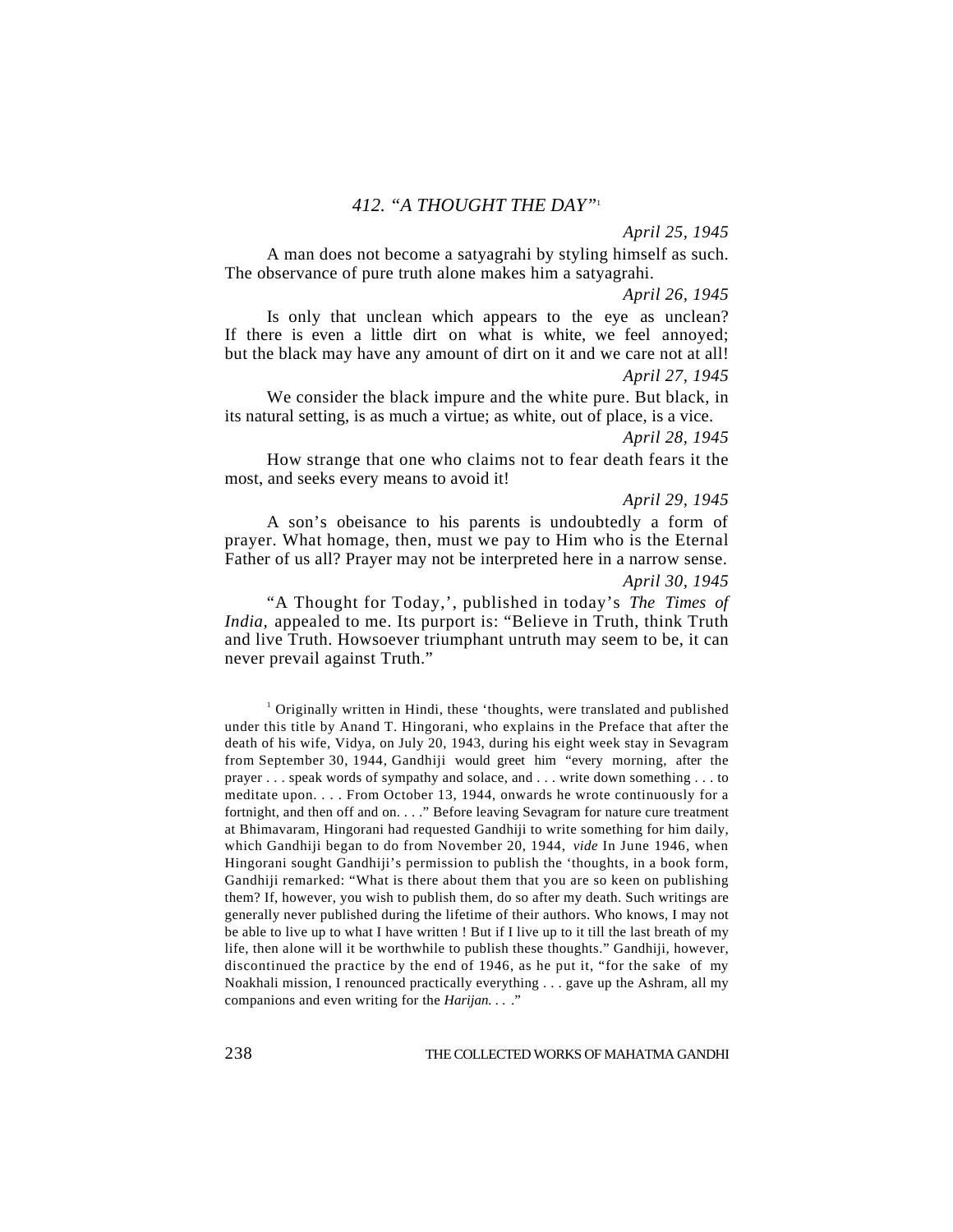*May 1, 1945*

Where there is hypocrisy, even if there is something good along with it, do not go there even for the sake of picking up that good only. If you do, it could be co-operation with evil which must not be offered:

*May 2, 1945*

Just as we throw away milk if there is poison in it, so must we reject any good which has got the poison of hypocrisy mixed with it.

*May 3, 1945*

Says Confucius: "In a well-ordered State, progress is not measured in terms of wealth. The purity of the People and their leaders alone constitutes the true wealth of the nation."

*May 4, 1945*

Minds are of two kinds: one kind elevates, the other debases. Let us constantly reflect over this and learn to distinguish one from the other.

*May 5, 1945*

Just as only others can see a man's back while he himself cannot, we too cannot see our own errors.

*May 6, 1945*

Is not death, in every case, a release from too much suffering? If so, why lament when it comes?

*May 7, 1945*

Life is likened to a rose; because life, too, is full of thorns.

*May 8, 1945*

Verily, there should be only one fear—the fear of doing something mean or untrue.

*May 9, 1945*

Slipshod work is like half-baked bread, fit only to be thrown away.

*May 10, 1945*

Why is it that man is afraid of speaking and practising truth, not untruth?

*May 11, 1945*

There is an English saying, which is true, that "cowards die many times before their death". As I have often said, death really means deliverance from pain and suffering. Fear serves only to accentuate suffering and makes one's condition pitiable.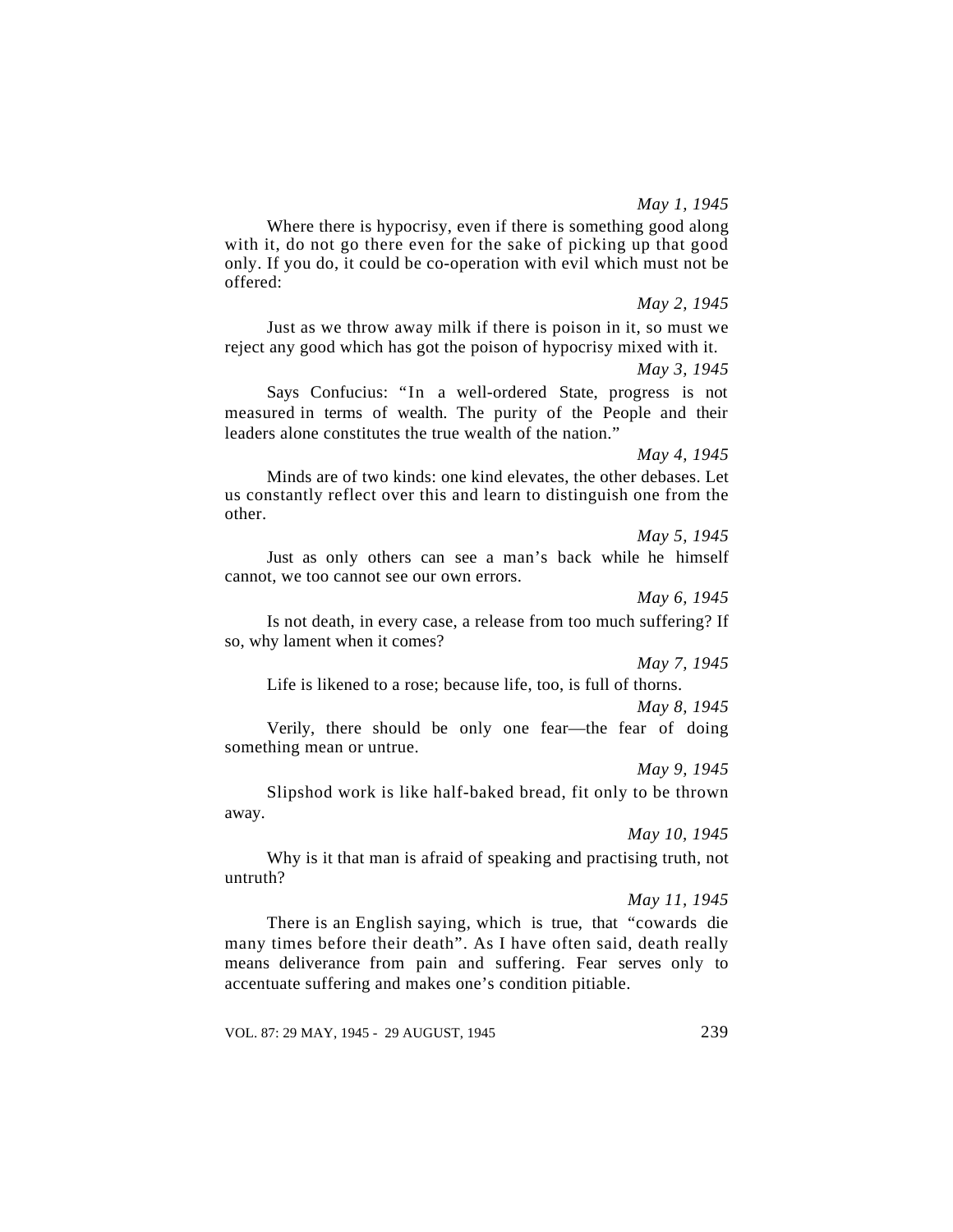240 THE COLLECTED WORKS OF MAHATMA GANDHI

By whatever name God be called, if there be godly attributes, we must surely bow to Him.

*May 13, 1945*

*May 12, 1945*

Then, what should God be like? Passionless and Formless, He should be a repository of all attributes and yet be wholly without attributes. Why should God then be of masculine gender? This is purely a question of grammar. The God of our conception, being formless, is neither male nor female.

*May 14, 1945* The breach of one rule inevitably leads to the breach of other rules.

*May 15, 1945*

To rejoice in happiness is to invite misery. Real happiness springs from sorrow and suffering.

*May 16, 1945*

Not contrived but genuine laughter is true eloquence, and more effective than speech.

*May 17, 1945*

The contentment that accrues to man as a result of leading a regular life, promotes his health and longevity.

*May 18, 1945*

Pride devours man completely. The truth of this can be realized by everyone every moment.

*May 19, 1945*

On the other hand, modesty and humility nourish man and make for his growth.

*May 20, 1945*

Every minute that runs to waste is irrecoverable. Yet, knowing this, how much time we waste!

*May 21, 1945*

A needless word is also a violation of truth. That is why the practice of truth becomes easier by observing silence.

*May 22, 1945*

Like a ship without direction or destination, labour without an ideal is fruitless.

*May 23, 1945*

The power by which a railway train moves, an aeroplane flies and man lives, is Divine Power, by whatsoever name one may call it.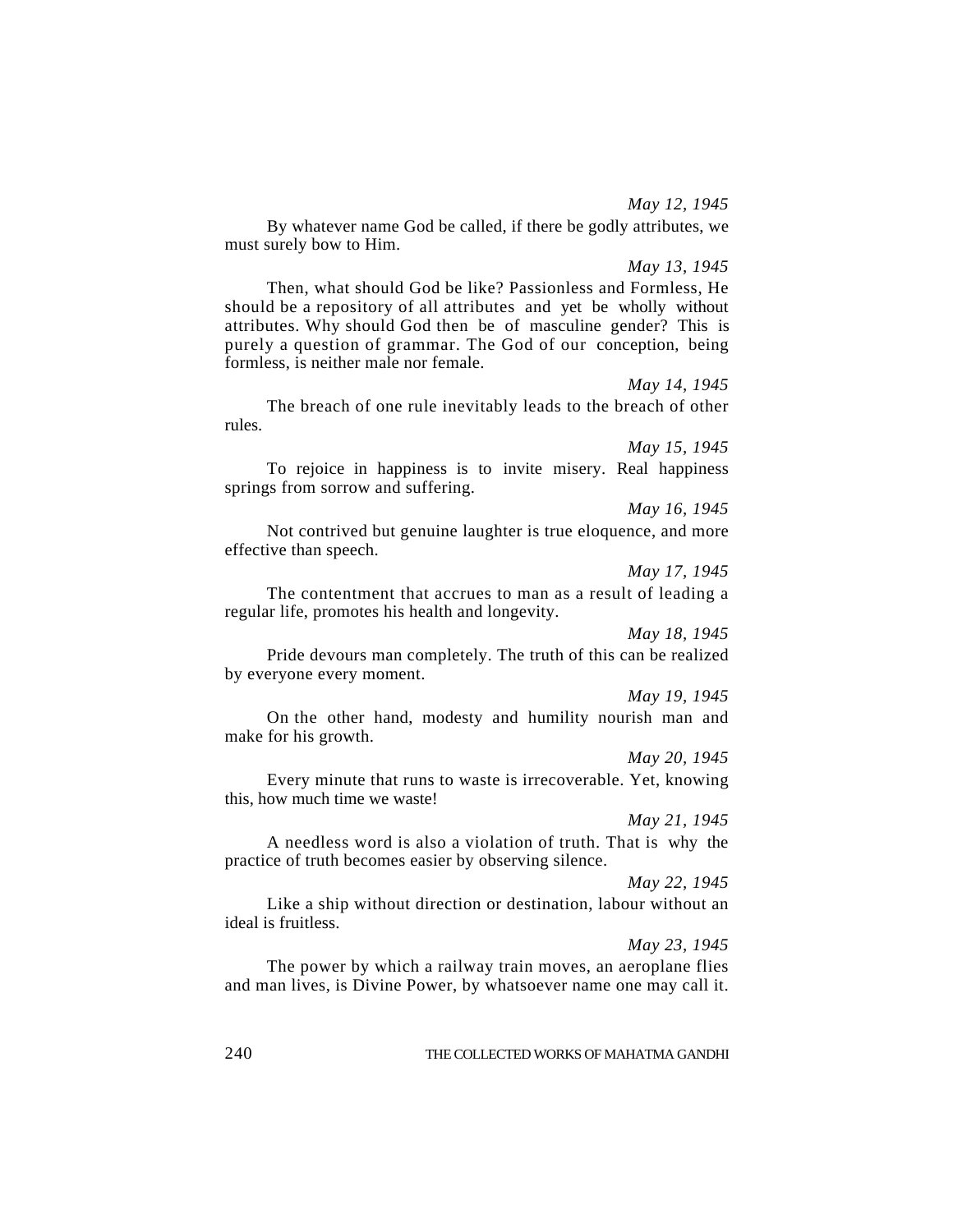The train is not moved by the steam engine; the aeroplane is not flown by the motor; nor does man live by the mere mechanical functioning of his heart.

*May 24, 1945*

"Sweet are the fruits of equanimity"—the truth of this is experienced every moment.

*May 25, 1945*

There is a vast difference between obstinacy and steadfastness. To seek to foist one's view on others is obstinacy; whereas steadfastness is that whereby we voluntarily impose something on ourselves and which results in bringing others round to the acceptance of our view of their own free will.

*May 26, 1945*

What should a man do when there is much work and little time to do it in? He should have patience, do what he believes is most useful and leave the rest to God. If God grants life, the arrear can be taken up some other day.

*May 27, 1945*

I took off my spectacles to wash my face. I had intended to pick them up later, but forgot to do so. Why? Because something else engrossed my attention and so I became negligent. This is called disorganization which is a dangerous thing.

*May 28, 1945*

A man is ashamed when he does something wrong. But when he does something good, he wishes to let it be known. Why?

*May 29, 1945*

Envy devours him who harbours it. He who is the object of envy remains unaffected, perhaps even unaware of it.

*May 30, 1945*

The opposite of envy is generosity. Generosity does not allow us to be envious of anyone. On the contrary, if we find virtue in anyone, we appreciate it and even profit by it.

*May 31, 1945*

Every moment I observe how man deceives himself.

*June 1, 1945*

He who wants to please all, will please none.

*June 2, 1945*

It is God that we have to please. If we praise, we should praise Him only. Then shall we become free of all worry and botheration.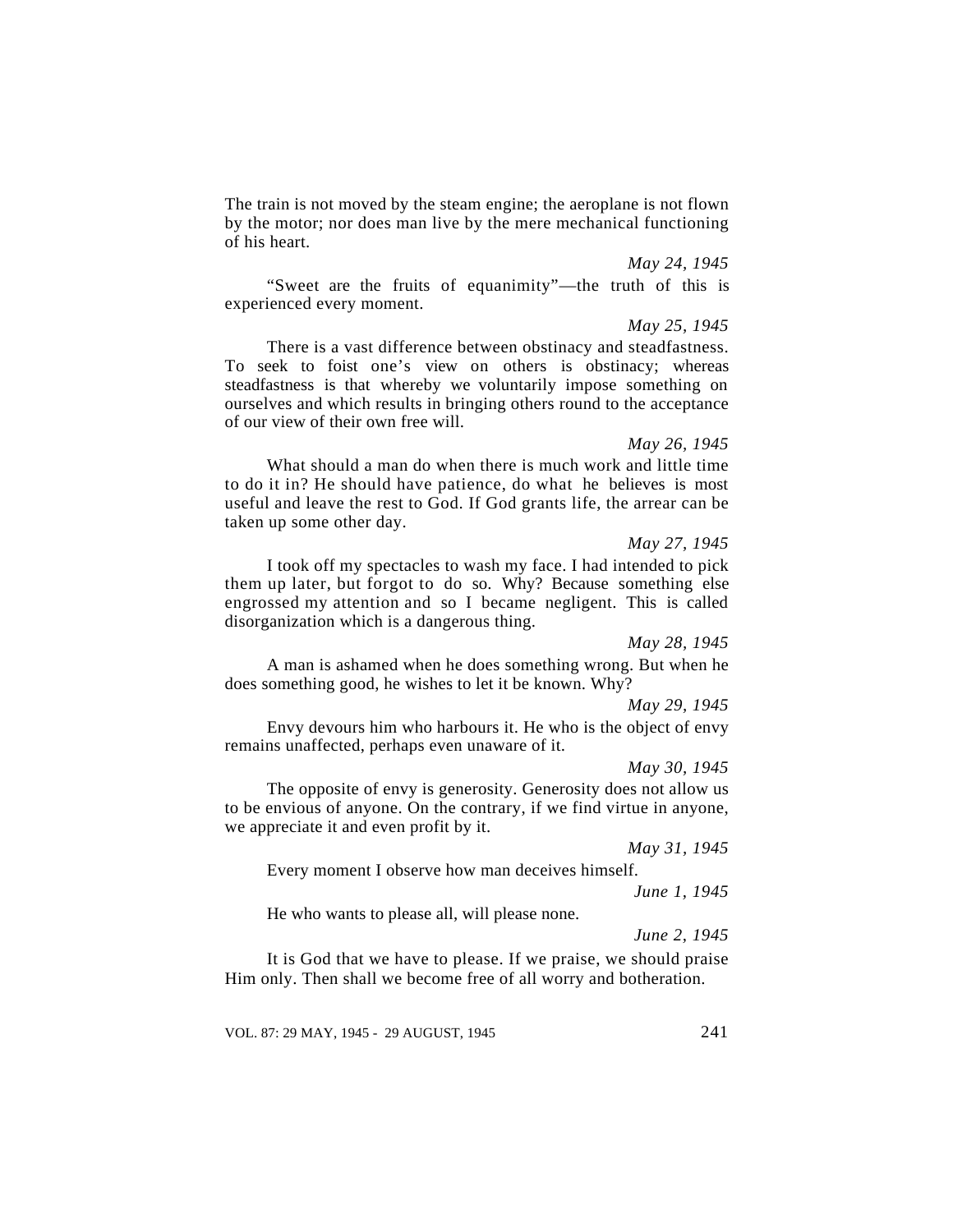*June 3, 1945*

How shall we please God, how praise Him? By serving His creature—man.

*June 4, 1945*

When, as a matter of habit, a man knows not what he speaks, it is high time that he got rid of that habit either by muffling his mouth or even by sealing his lips.

*Jane 5, 1945*

Desire is of various kinds—good, bad and feasible. The mind should harbour only that which is good and possible of realization.

*June 6, 1945*

Different people interpret the Shastras (religious scriptures) differently. The right course is to follow in practice that interpretation which appeals to us as basically sound even if it can be proved to be grammatically unsound, provided, however, that our interpretation is not opposed to morality and that it makes for self-restraint.

*June 7, 1945*

An untruthful person leaves many a loophole for himself. And when he escapes through one or the other, he thinks he is very clever! In fact, by doing so, he only digs pitfalls for himself.

*June 8, 1945*

A man of Truth, on the other hand, plugs all loopholes; or rather for him, it may be said, there is neither a wall nor any holes. He can walk even blindfold on the right path and never does he fall into a pit.

*June 9, 1945*

Non-attachment is difficult of attainment, as some say. So it is. But are not the things we need always difficult to obtain? It is only when we put in a sustained and determined effort that what is difficult becomes easy.

*June 10, 1945*

Drops make the ocean, the reason being that there is complete cohesion and co-operation among the drops. The same law applies to human beings.

*June 11, 1945*

To conceal ignorance is to increase it. An honest confession of it, however, gives ground for the hope that it will diminish.

*June 12, 1945*

What is learnt by rote is of as little value as the parrot's recitation of Ramanama.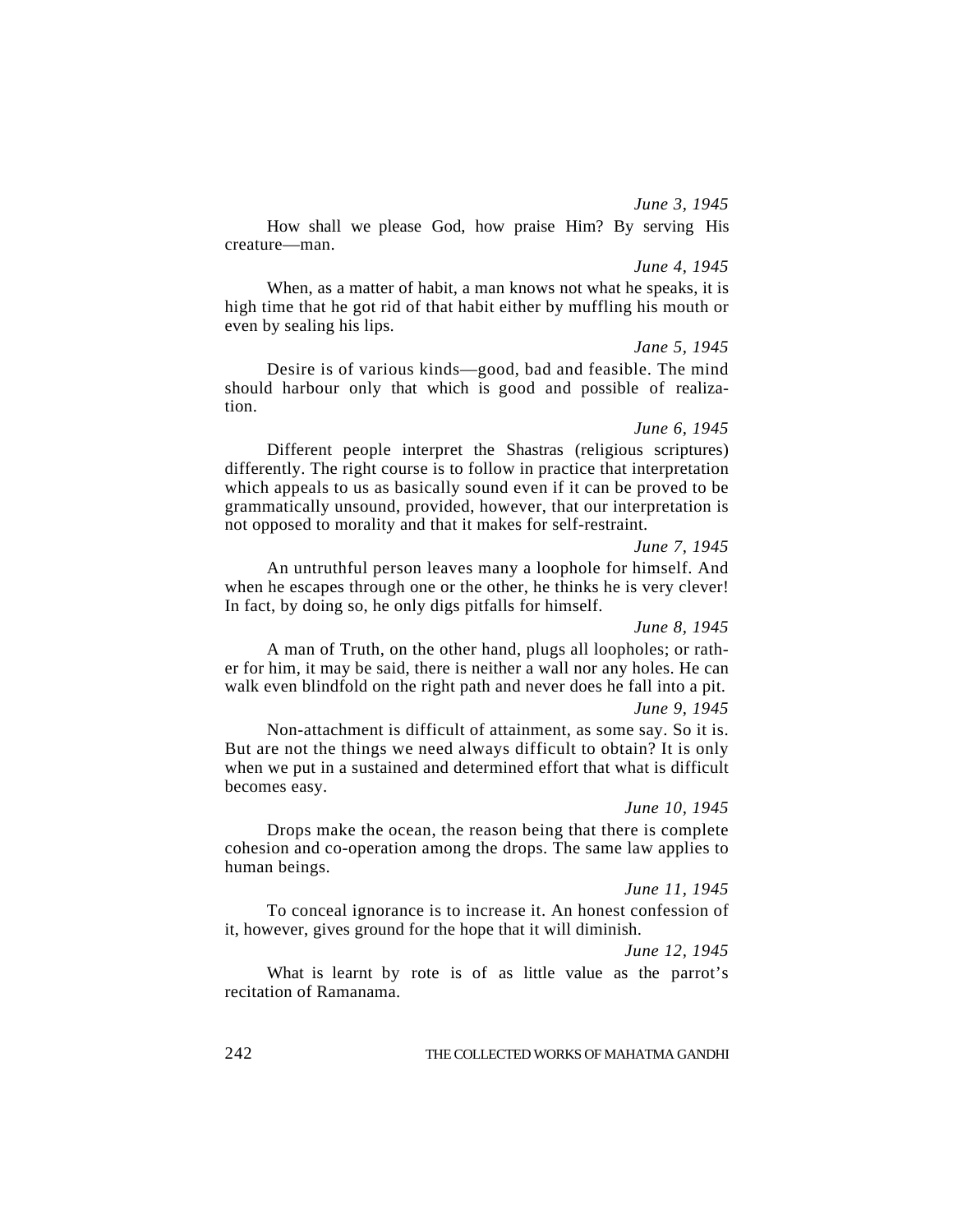*June 13, 1945*

If the foregoing is correct and borne out by experience, it follows that knowledge that sinks deep, and becomes part of one's being, is capable of transforming man, provided, however, that such knowledge is self-knowledge.

*June 14, 1945*

If a man does anything, and regrets it afterwards, it shows that he has not done it with due deliberation but under compulsion.

*June 15, 1945*

Non-attachment is put to real test only when there is full scope for our attachment to something.

*June 16, 1945*

It is man's habit to forget his own faults and see those of others. This naturally brings him disappointment in the end.

*June 17, 1945*

To have faith in God should be the easiest thing in the world, yet it appears to be the most difficult.

*June 18, 1945*

The root cause of most of our misunderstandings lies in distrust, and the root cause of this distrust lies most in fear.

*June 19, 1945*

The common saying goes that there can be no love without fear. But that is wrong. The fact is that where there is fear, there can be no true love.

*June 20, 1945*

Experience is daily growing upon me that everything is attainable through silence.

*June 21, 1945*

If we stopped talking about useless things and talked of things that matter in as few words as possible, much of our time as well as that of others could be saved.

*June 22, 1945*

It follows from the foregoing that we would be thereby adding that much time to our span of life.

*June 23, 1945*

The same thing when looked at from one angle makes us lose our temper, and when viewed from another makes us laugh. Will it not be better if we neither become angry nor laugh?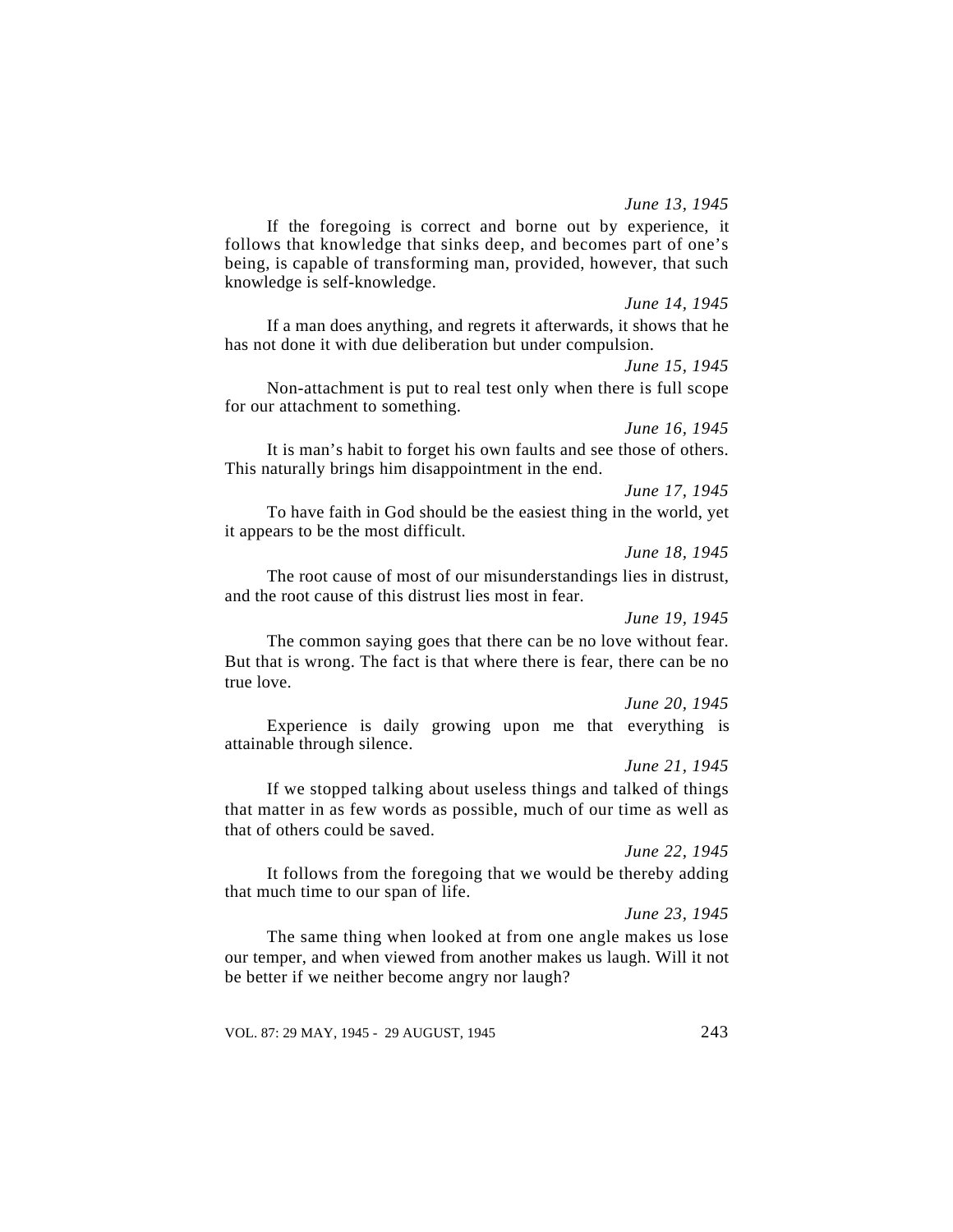244 THE COLLECTED WORKS OF MAHATMA GANDHI

Daily we have testimony of the influence exercised by one who speaks the truth and lives up to it. Even so, we never think of following his example in word and deed.

Sacrifice which causes pain is no sacrifice at all. True sacrifice is joy-giving and uplifting.

True help can come only from God. But God helps only through some agency. Let no one, therefore, knowingly seek the help of a broken reed.

Guru Teg Bahadur says: "The life which causes the least possible injury is simple life. That which causes no pain at all is pure life." Therefore, he alone practises true religion who does nothing evil.

If someone says, "Go straight along this road", and if a man follows the given direction, he is sure to reach his destination. Such a road is truth. Going along that road, a man reaches his goal in the shortest possible time.

Every minute of my life I am conscious of the presence of God. Why, then, need I fear anyone?

A man came to me today and said: "I lose all interest in living if I do not render true service".

*July 1, 1945* Do not lose your temper if someone calls you a liar or opposes you. If you want to say something, say it calmly. Or, perhaps, silence would be best. If you are really truthful, you do not become a liar

simply because someone calls you so.

Untruth corrodes the soul, truth nourishes it.

*July 3, 1945*

*July 2, 1945*

There is greater pleasure in not eating than in eating. Who has not experienced the truth of it?

Do not listen to rumour; but, if you do, do not believe it.

*July 4, 1945*

*June 26, 1945*

*June 25, 1945*

*June 27, 1945*

*June 29, 1945*

*June 30, 1945*

*June 28, 1945*

*June 24, 1945*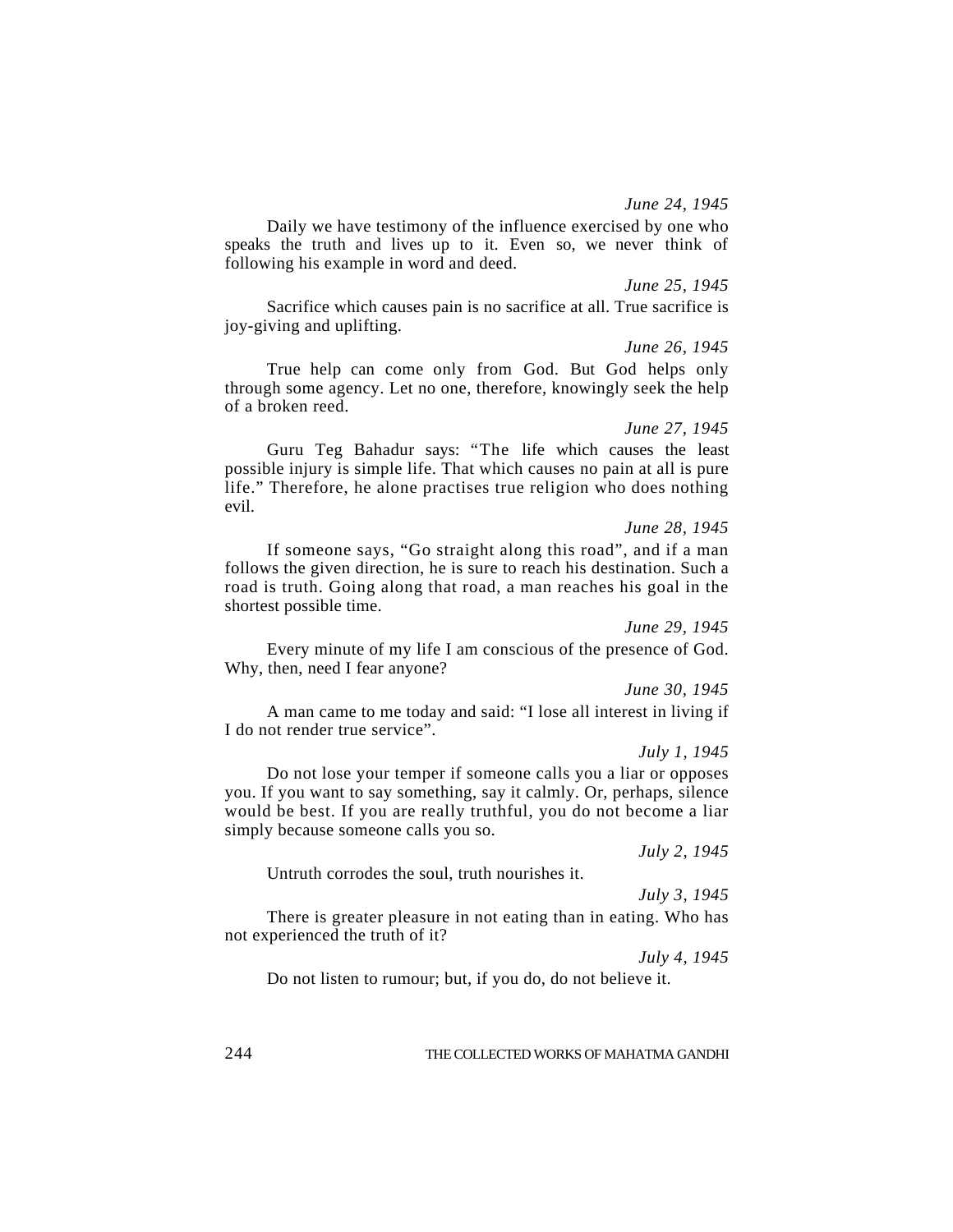*July 5, 1945*

We must always listen to criticism of our faults and failings, never to our praises.

*July 6, 1945*

When 'I' and when 'God'? In determining this lies the test of wisdom.

*July 7, 1945* God is one. He is ever Changeless and Formless. We are his mirrors. If we are straight and pure, God is also reflected in us as such. But if we are crooked and vile, His image suffers the same distortion. It behoves us, therefore, always to remain clean and pure in every respect.

*July 8, 1945*

To find fault is one thing; to prove it is another.

*July 9, 1945*

He alone knows the charm of solitude who has deliberately taken to it.

*July 10, 1945*

He who is the dust of everybody's feet is near to God.

*July 11, 1945*

Do not think, speak or write without reflecting. Consider how much time could thereby be saved.

*July 12, 1945*

Just as the universe is contained in the self, so is India contained in the villages.

*July 13, 1945*

If India lives in the villages, then let there be but one ideal village and it can serve as a model for the whole country.

*July 14, 1945*

If we think of India from the point of view of the villages, most of the things that we do will appear to be useless.

*July 15, 1945*

Life is not for making merry. Rather it is for the realization of the Creator and for the service of the creation.

*July 16, 1945*

If life is intended only for the service of humanity and for the realization of God, then it becomes our duty to keep it pure and abstemious.

*A Thought for the Day*, pp. 151-239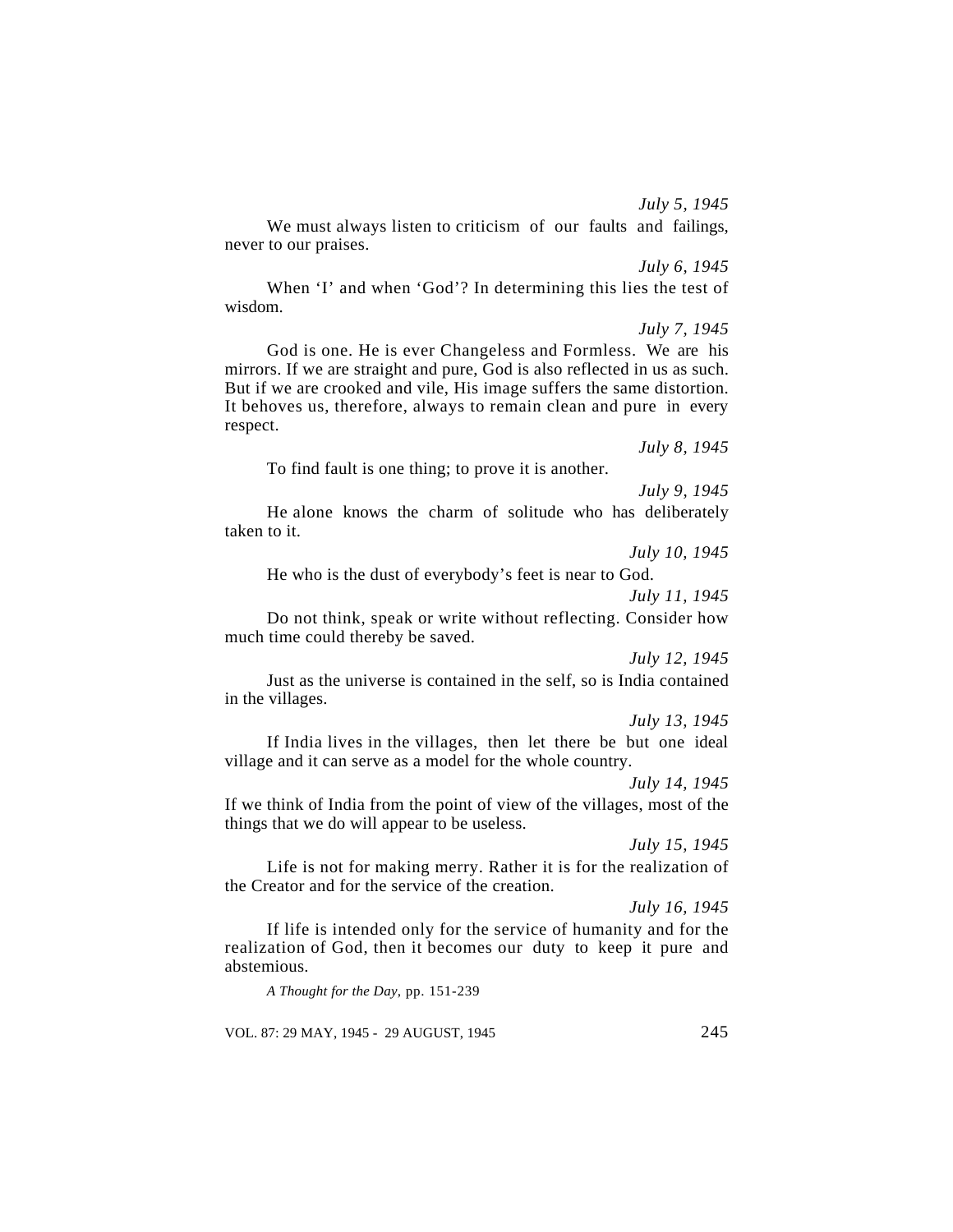## *413. MESSAGE TO STUDENTS*<sup>1</sup>

AGRA, *July 17, 1945*

[GANDHIJI:] Study and work for the country's freedom. This is my message to the students of India.

Gandhiji said that he realized the despondency of the student community on the failure of the Simla Conference<sup>2</sup> and the danger of ill-feeling that might creep in between Hindu and Muslim students. Hopes must not be lost.

Gandhiji stressed the need of unity among students and said it was deplorable that a number of parties existed and things had reached such a stage that the police were sometimes required to intervene. He wished that students of every creed, colour and caste worked as a united body for the common cause. He advised the people [to refrain] from indulging in mutual recriminations.

Asked if the Simla Conference failed on the issue of one seat given to a non-Leaguer, Mahatma Gandhi refuted the contention. He said that he would publicize his views regarding this problem at the earliest opportunity.

*The Hindustan Times,* 19-7-1945

<sup>1</sup> On his way to Wardha after the Simla Conference, Gandhiji addressed the crowd assembled at the Agra Cantt. station where the special carrying him arrived at 3.40 p. m. About a dozen local Communists, who had collected on the platform, were initially disallowed by the authorities but they were allowed on the assurance from them to remain peaceful.

<sup>2</sup> The Simla Conference was convened by the Viceroy, Lord Wavell, and was attended by leaders of the various parties, prominent among whom were Abul Kalam Azad, Bhulabhai Desai, M. A. Jinnah, Dr. Khan Saheb, Liaquat Ali Khan, Sir Henry Richardson, Rao Bahadur Shiv Raj and Master Tara Singh. Gandhiji did not attend the Conference but he remained in Simla so as to be available for consultation. The Conference, started on June 25, was adjourned on June 29 to enable the parties to send the lists of the names for the proposed Executive Council. However, when it met again on July 14 Lord Wavell announced its failure.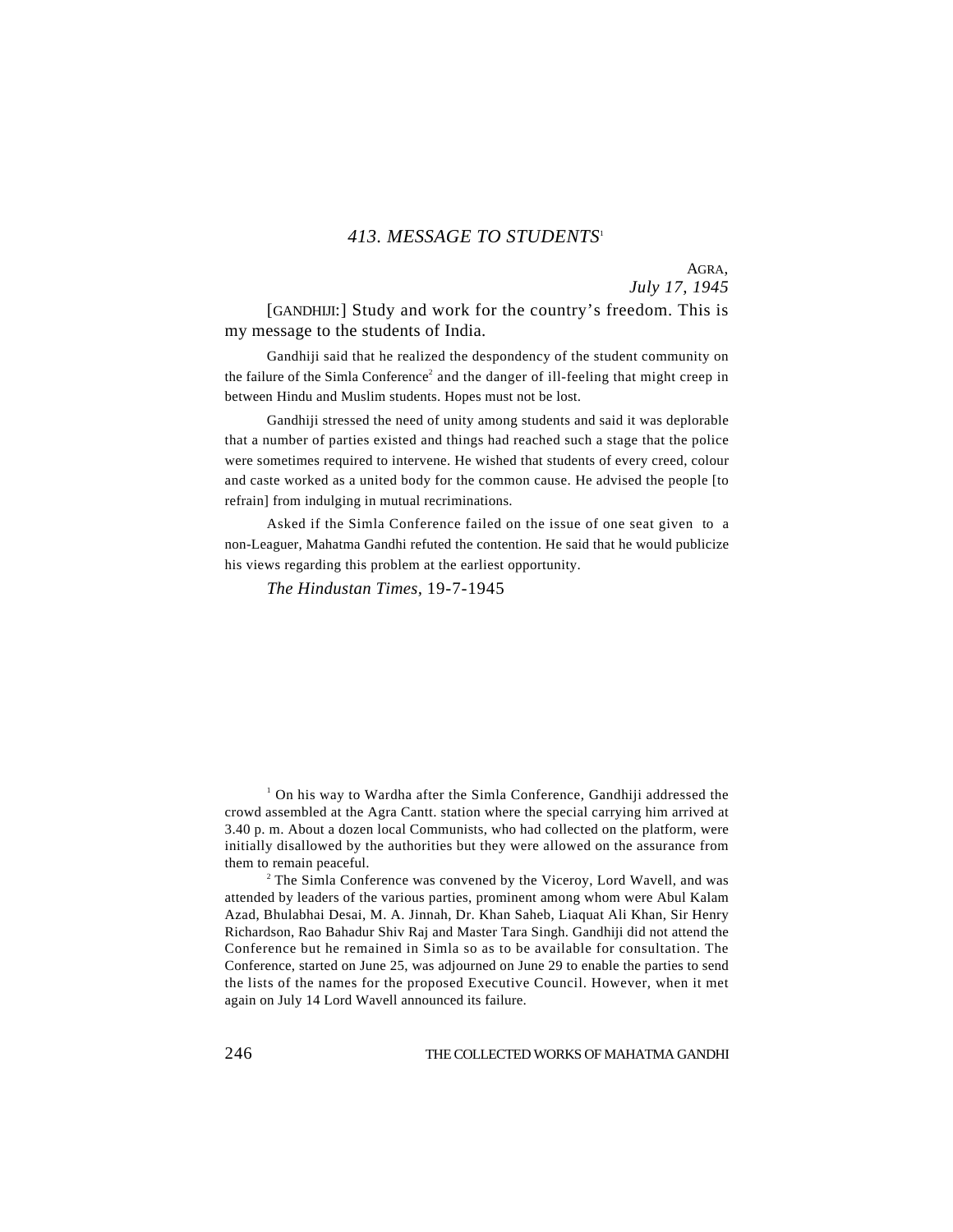### *414. INTERVIEW TO "PEOPLE'S WAR"1*

[*July 17, 1945*] 2

M. N. TANDON: Failure at Simla has disappointed the people who looked to a change in the regime.

GANDHIJI: They should not be disappointed. The Congress took a correct attitude and has vindicated its national character.

M. N. T. Mutual apportionment of blame has begun between the Congress and the League leaders and the papers. Would this not embitter relations and dash hopes of any future settlement, thus drifting to a position of civil war and riots?

G. Mutual recriminations should not be indulged in though truth will have to be spoken. There is a danger of the situation drifting into a civil war. The clash at Delhi station before Maulana Azad's compart-ment is a pointer. But the police should not be allowed to maintain order amongst us. But if riots take place what can we do? Riots have always been taking place. Even in the reign of  $\dots$ <sup>3</sup> riots and disturb-ances took place. This country is inhabited by a very large population of various conflicting ideas.

M. N. T. Civil disturbances of the older days were no comparison to those of today with their political and economic implications. Patriots of the Congress and the League would fight instead of uniting for people's service, with the result that the people would lose faith in the honesty and patriotism of both. Their miseries would increase tenfold and the national movement would go to pieces.

G. Yes. We should make efforts not to let such a situation develop.

M. N. T. Do you hope that the Congress and the League will be able to settle in the near future?

G. We should all hope so.

M. N. T. The belief of the common man is that the Conference broke over the question of a single seat due to dissensions among the leaders.

G. It is wrong to say that the Conference broke over the question

 $1$  Gandhiji gave the interview to M. N. Tandon, the Agra correspondent of the Communist weekly, at the Agra Cantt. station on July

2 *ibid*

<sup>3</sup> The correspondent here explains that Gandhiji had "mentioned the name of some benevolent old Indian king, which I could not catch because of the noise on the platform".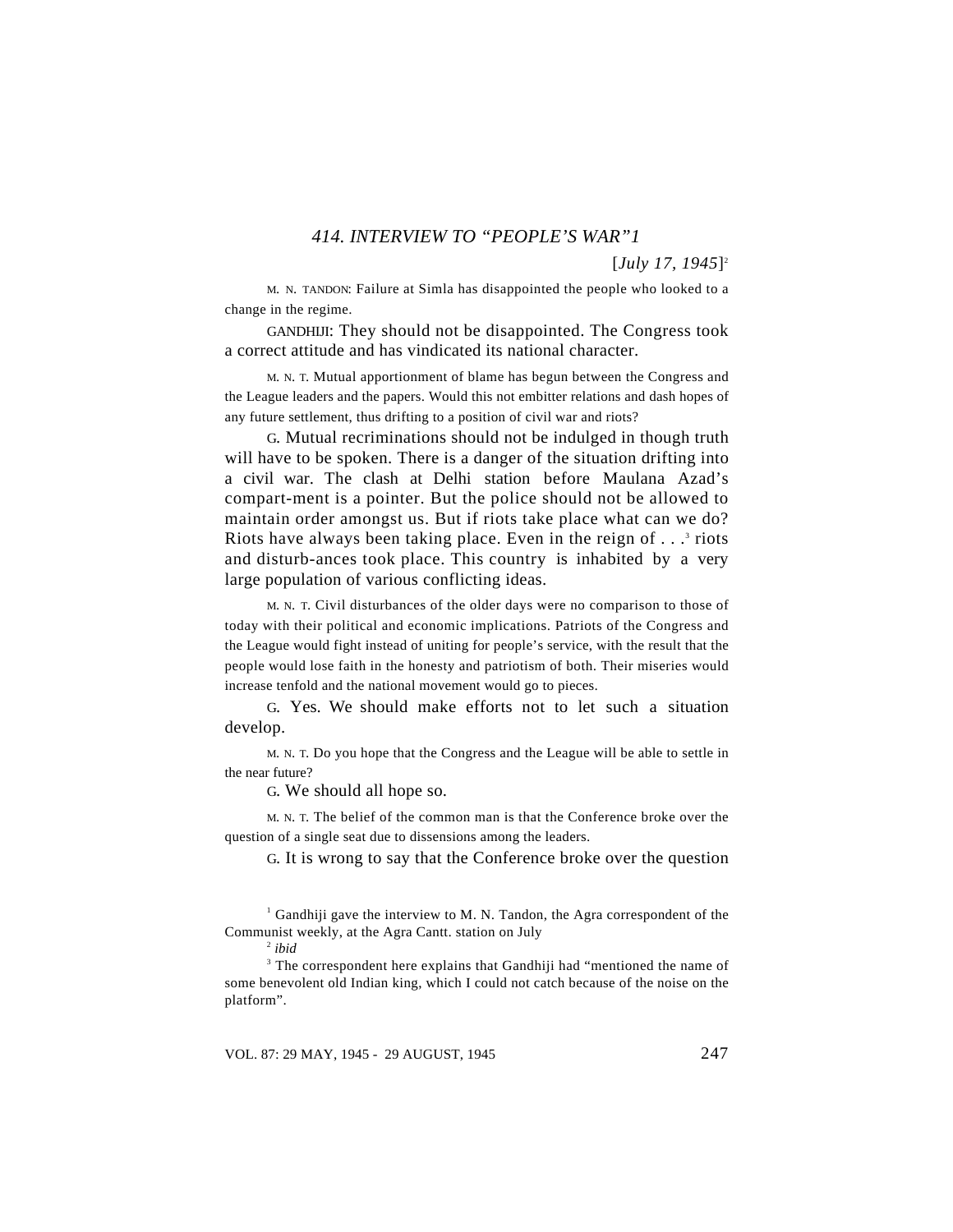of one seat. The Congress fought for a principle.

M. N. T. Even if the Congress had to nominate only Hindu Congressmen, they could very well have represented the Nationalist Muslims and safeguarded their interests. There is no difference between Congressman and Congressman.

G. But we were seeking able men of all parties and communities. We did not bother which party got what number of seats.

M. N. T. You had accepted the Bhulabhai Formula<sup>1</sup> of Congress-League parity and gave a public statement<sup>2</sup> to that effect. But the Congress Working Committee agreed to Hindu-Muslim parity, proposed by Wavell,<sup>3</sup> thus raising the rock of breakdown, since Congress and League could not agree to the nomination of one by the other. Is it a fact that the Working Committee disagreed with you and rejected the Congress-League parity formula?

G. Now you are dragging me into deep water. Yes. The truth is something like this. I shall write about it in the near future.

M. N. T. You perhaps know that the Communists' main slogan all through the Conference has been "transform Hindu-Muslim parity into Congress-League parity" and they are making efforts in the direction.

G. They should continue their efforts.

M. N. T. On what grounds did your correspondence with P. C. Joshi<sup>4</sup> break?

G. Who says it has broken down?

M. N. T. Has the Working Committee taken any decision regarding the Communists?

G. No. It has not taken any decision.

M. N. T. You know the ban of the U. P. Government continues on the three Communist weeklies<sup>5</sup> in U.P.

G. Have they not yet lifted the ban? It is very wrong for the Government to do so.

M. N. T. Sjt. J. C. Gupta<sup>6</sup> and others met you at Simla in connection with the release of pre-reform political prisoners who have already served 14 to 20 years of

<sup>1</sup>*Vide* Appendix "Desai-Liaqat pact".

<sup>2</sup>*Vide* "Statement to the press", 15-6-1945.

<sup>3</sup>For the Viceroy's broadcast of June 14, *vide* Appendix "Speech broadcast by the Viceroy", 14-6-1945.

<sup>4</sup>General Secretary, Communist Party of India. For Gandhiji's correspondence with P. C. Joshi, *vide* "Letter to P.C. Joshi", 30-7-1944; "Letter to P.C. Joshi", 15- 9-1944 and "Letter to P.C. Joshi", 5-2-1945.

5 *Lok Yuddha, People's War* and *Quomi Jung*

6 Chairman, All Parties Political Prisoners' Release Campaign Committee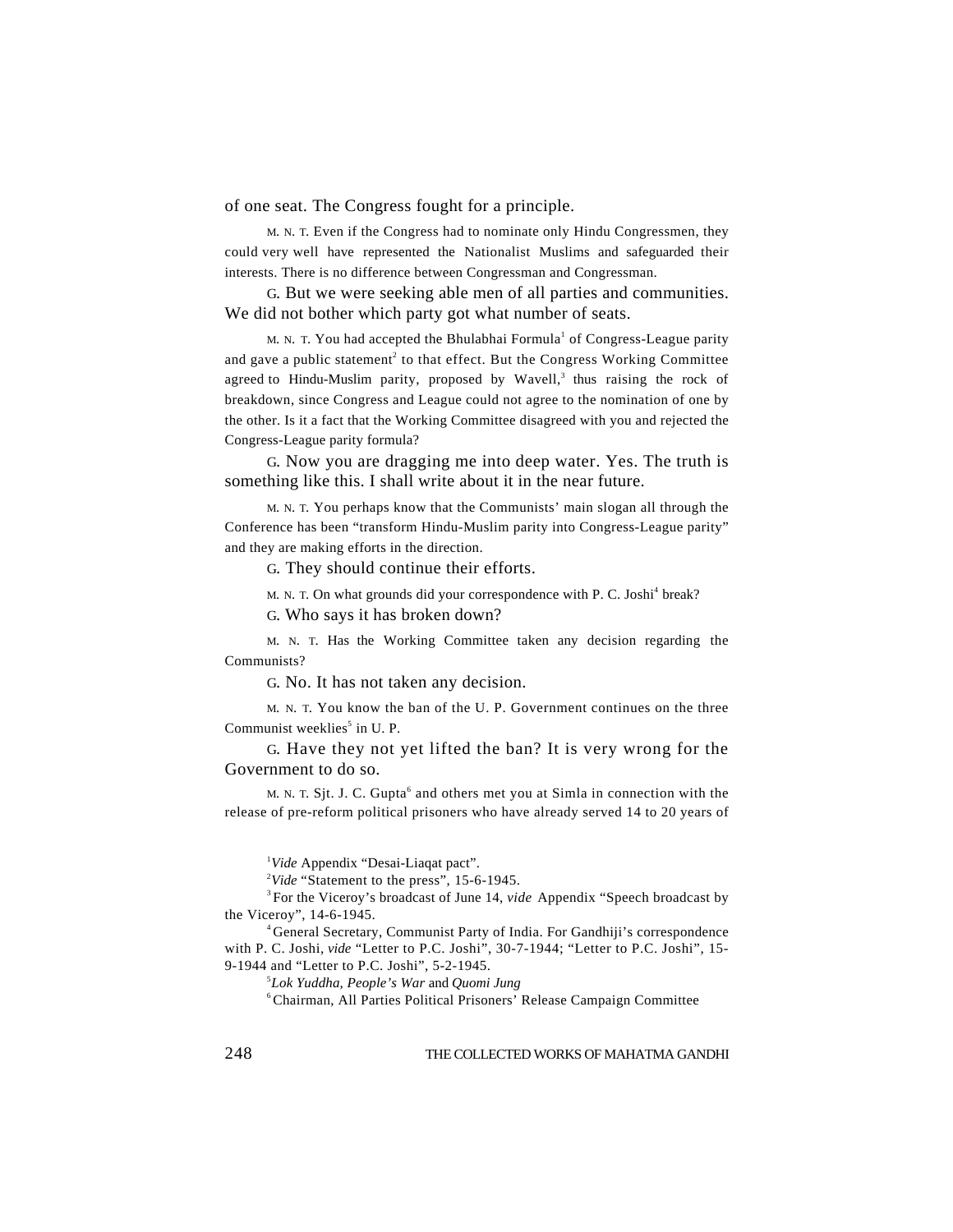imprisonment. You have the power to get them released.

G. Efforts should certainly be made to secure their release.<sup>1</sup> It is wrong to say that I alone have the power to get them out.

*The Bombay Chronicle,* 7-8-1945

## *415. STATEMENT TO THE PRESS*

SEVAGRAM, *July 18, 1945*

The public will not like to know, as I have not liked, the fact that I had to travel from Kalka to Wardha like a thief. I could do so only by the courtesy of the authorities. Why should I have to escape the embarrassing affection of the public? When I travelled by the Frontier Mail from Bombay to Kalka<sup>2</sup>, at every stopping station it was a wild demonstration. Accidents, even fatal, were escaped by miracle. Those who were with me in the compartment had a rough time and two wakeful nights.

Singly I might not have been able to cope with the din, noise and hustle of the crowd. Of course this was not the first time that I had to face such wild demonstrations, nor am I unaware that other leaders have to go through such ordeals, but the fact is that each year makes me less fit for them. My ears cannot stand the noise. I can do no work among demonstrators and cannot make Harijan collections in such circumstances. What is most painful is the fact that this wildness is no prelude to swaraj, it is no sign of non-violence.

Crowds there should be to greet the leaders, but they should be peaceful, dignified and completely disciplined. I have seen ordinary soldiers in thousands observing perfect silence whether on the march or at rest. Our crowds, if they are non-violent soldiers of swaraj, should be more disciplined than ordinary soldiers. Will leaders of volunteers learn a lesson from my train journey from Kalka to Wardha and ensure perfectly peaceful demonstrations at stations and elsewhere in all circumstances and not only or especially for me?

*The Hindu,* 20-7-1945

<sup>&</sup>lt;sup>1</sup> For the Congress President's letter to the Viceroy regarding this, *vide* Appendix "Abul Kalam Azad's letter to Lord Wavell", 15-7-1945.

 $2$  On June 22 and 23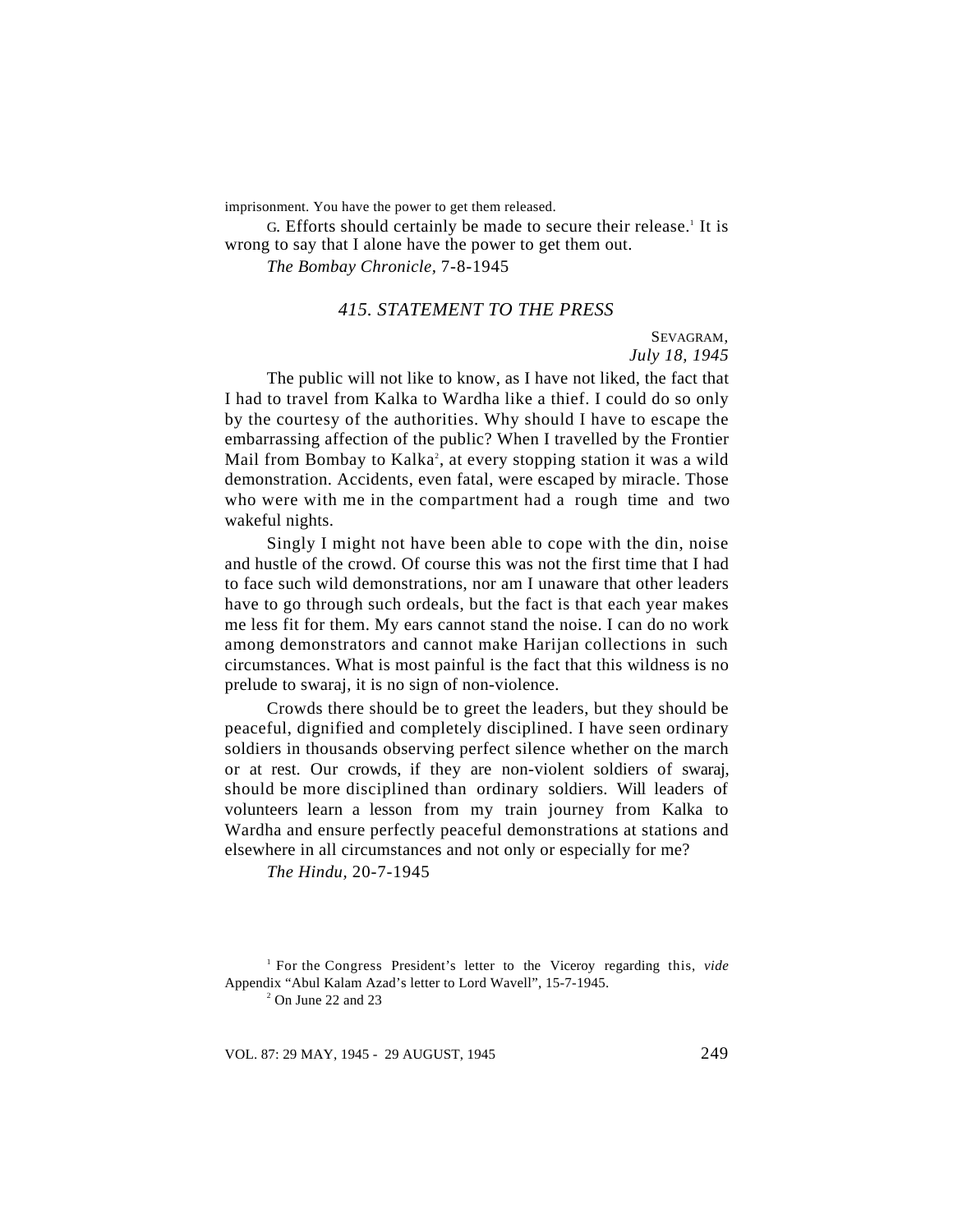*July 18, 1945*

 $\mathbf{B}\mathbf{H}\mathbf{A}\mathbf{I}\mathbf{R}\mathbf{A}\mathbf{F}\mathbf{I}^{1},$ 

I learnt of your release at Kalka. I arrived in Sevagram this evening. It is good you were freed. Do you get fever? Do you have weakness? Write to me fully.

> *Blessings from* **BAPU**

RAFI AHMED KIDWAI ANAND BHAWAN ALLAHABAD

From a copy of the Hindi: Pyarelal Papers. Courtesy: Pyarelal

## *417. LETTER TO AMRIT KAUR*

SEVAGRAM, *July 19, 1945*

CHI. AMRIT.<sup>2</sup>

We reached yesterday at 2.30 Wardha and 4 p. m. Sevagram. We walked most of the way. This I am writing before the morning prayer.

You—all—surrounded us with lavish affection. May God bless you for it. I hope there is no more grief over Tofa's<sup>3</sup> departure from you. There should be none.

Though there is rain there is no cold. I dread your having to come to this level from cool Simla. But you will see when it is time for you to come.

I shall think of your things. Love to you all.

**BAPU** 

From the original: C.W. 3696. Courtesy: Amrit Kaur. Also G.N. 6505

<sup>1</sup> Rafi Ahmed Kidwai (1894-1954); chief whip of the Swaraj Party in the Central Assembly after the 1926 election; Minister for Revenue, Home and Jails in U. P. in 1937-39 and 1946-47; Central Minister for Communication and Food from 1947 till his death

 $2$ <sup>2</sup> The superscription in this and the other letters to the addressee is in the Devanagari script.

<sup>3</sup> Addressee's pet dog which died during Gandhiji's stay at Simla.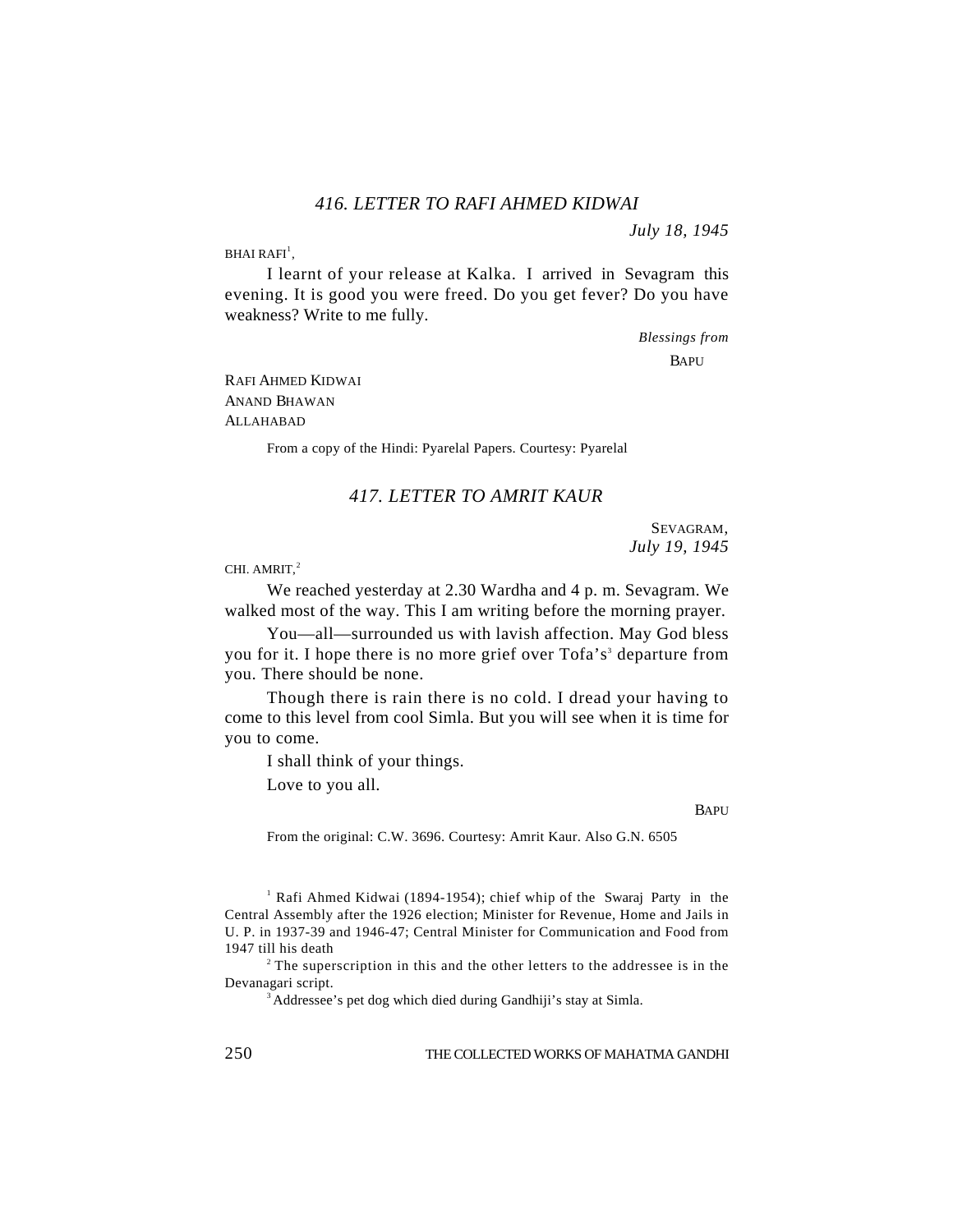*July 19, 1945*

CHI. MADHAVDAS<sup>1</sup>,

It is not good that you still don't feel comfortable there. You should resolve that you are to get well and not to budge from the place. Follow Dr. Krishnavarma's instructions scrupulously and cheer-fully. I am writing this before the morning prayer, soon after rising. It is now time for prayer. I had got up at 4 o'clock. I arrived here yesterday at 4.

> *Blessings from* **BAPU**

From a photostat of the Gujarati: G.N. 2724

## *419. LETTER TO PREMA KANTAK*

*July 19, 1945*

CHI. PREMA,

I read your letter of the 11th today. With it is Rajkumari's too. The post seems to have been received at Kalka. It is 4.30 just now. I am writing this after brushing my teeth. I am sitting inside a mosquito-net and the light is outside. The prayer bell is about to ring.

Today is your birthday. You will get this after two days. You have to live many more years still. Spend them happily and in service. Serving is in our own hands, and happiness, too, if we but learn to be equiminded in happiness and sorrow. Isn't forgetting Vishnu the only real suffering? Why should we forget Him?

I do not remember to have been annoyed with you. If I did get annoyed, there must have been a reason. But is my annoyance really annoyance? Shouldn't you understand this?

If you start your camp independently of us and ask for no money, where would be the difficulty? Others will learn from you, including myself.

*Blessings from*

**BAPU** 

From a photostat of the Gujarati: G.N. 10436. Also C.W. 6875. Courtesy: Prema Kantak

1 Kasturba Gandhi's brother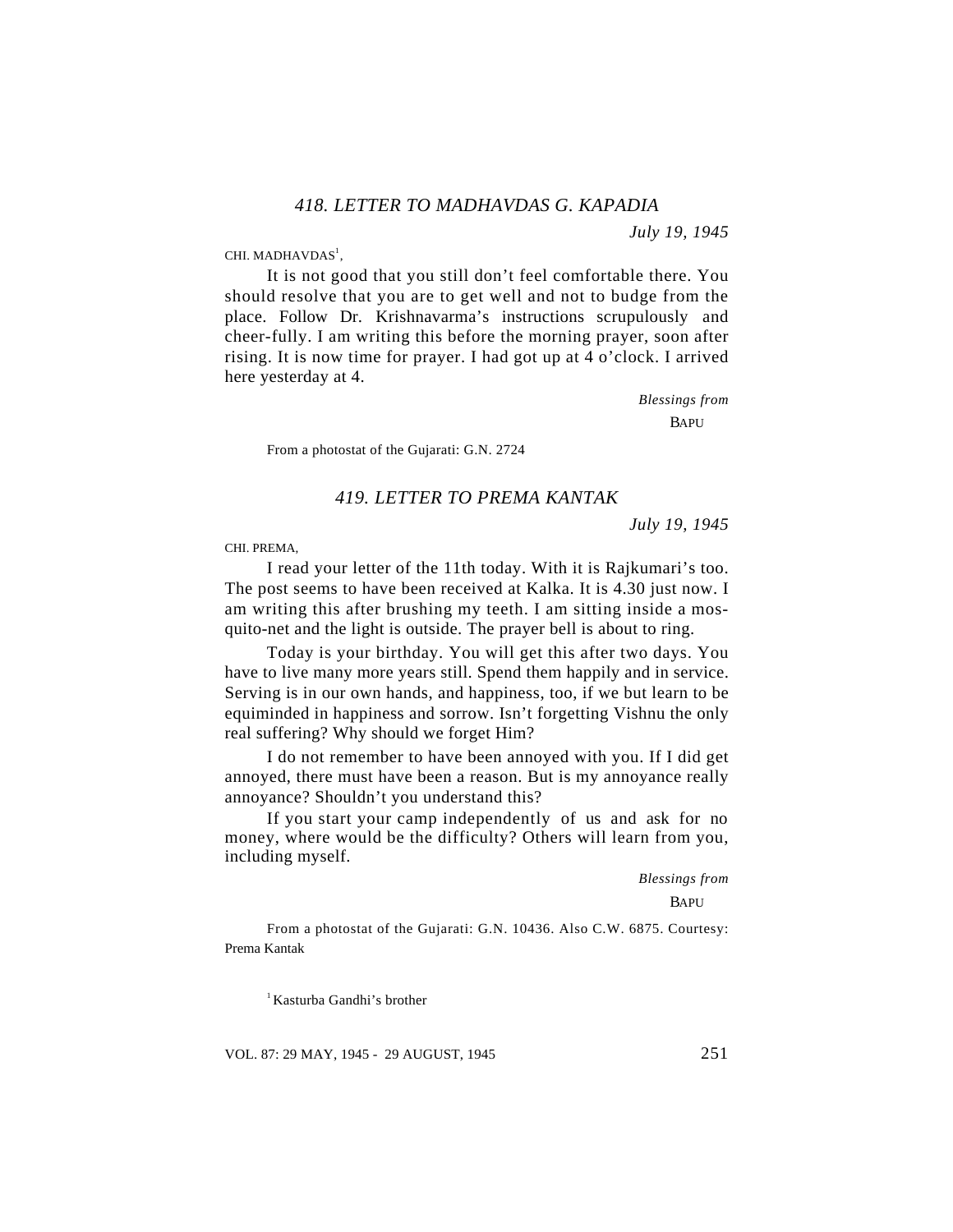*July 19, 1945*

CHI. DINSHAW,

You have two girls' already under your care. May you completely succeed with them. I am now thinking of sending Balkrishna<sup>2</sup> to you. If he can go he will go in August. I gave him suvarnaparpati3, he gained weight but now he has lost whatever he had gained. I am therefore inclined to send him to you. I wrote to him from Simla. His reply is enclosed.

Sardar Patel might also go there. I have of course suggested it. Maybe, if he goes I too may have to go. Do you wish him to come?

There is a third girl in addition to the two. I am thinking of sending her also. She too is learning nursing. She keeps indifferent health. She gets fever frequently. Can she come? I hope that all the three will get well and learn nursing there. I expect you to train them in that way.

Have you sent Gulbehn<sup>4</sup> to Panchgani?

*Blessings to all three of you from* BAPU

**CLINIC** 

POONA

From a copy of the Gujarati: Pyarelal Papers. Courtesy: Pyarelal

## *421. LETTER TO KRISHNAVARMA*

*July 19, 1945*

BHAI KRISHNAVARMA,

I have your letters. You are doing everything you can for Mama<sup>5</sup> and Sailen<sup>6</sup> and it seems with Sailen you are getting results. But it is not so in the case of Mama. It seems it is the most difficult case you have ever taken up. Do whatever you can. If in the end he

<sup>1</sup> Manu Gandhi, daughter of Jaisukhlal Gandhi, and Vanamala Parikh, daughter of Narahari Parikh; *vide* "Letter to Manu Gandhi", 20-7-1945.

 $2$  Balkrishna Bhave, younger brother of Vinoba Bhave

<sup>3</sup> An Ayurvedic Medicine

<sup>4</sup> Addressee's wife

<sup>5</sup> Madhavdas G. Kapadia

<sup>6</sup> Sailendra, son of Amrita Lal Chatterjee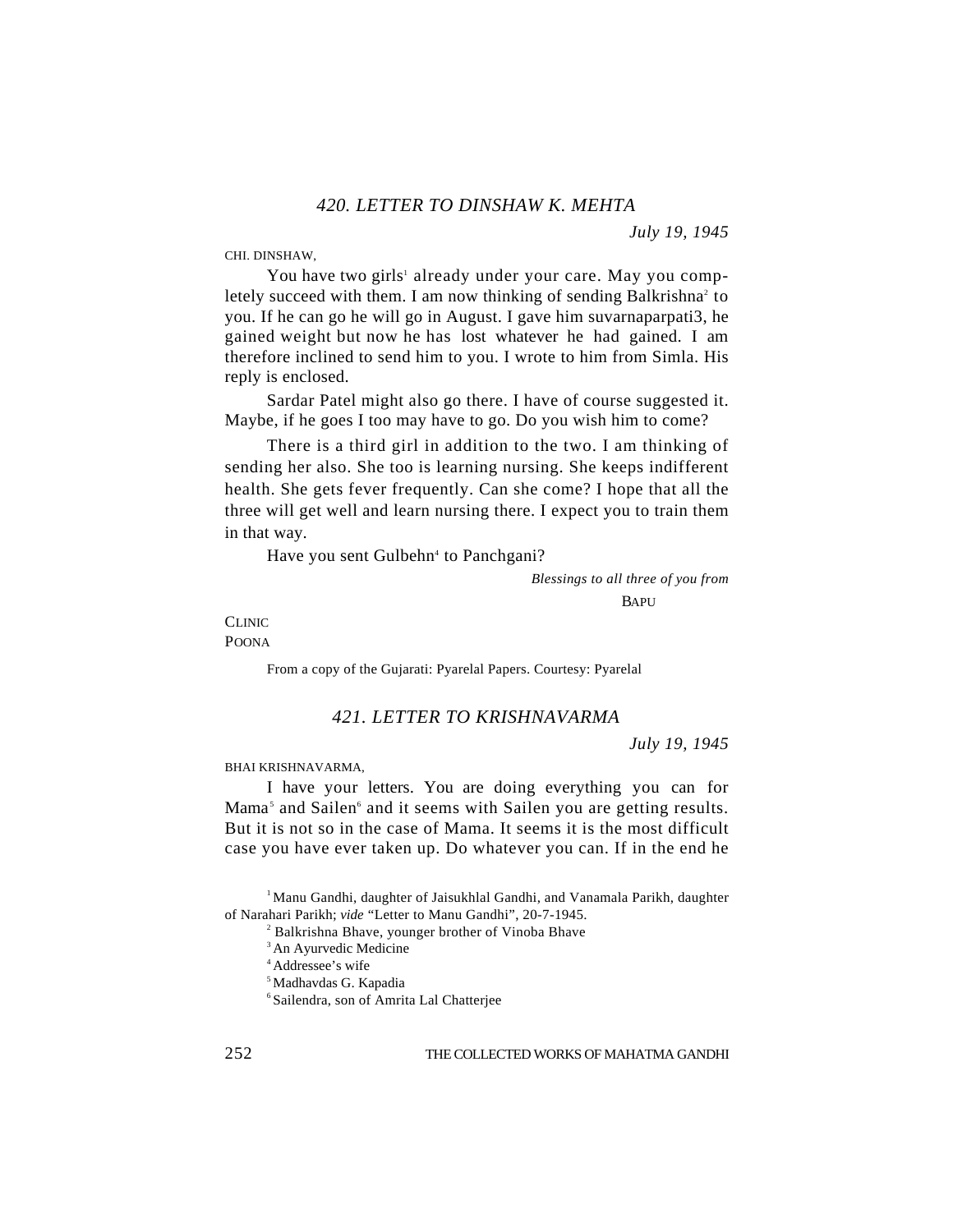must go, what can you do? I consider this as the last effort. The journal you used to bring out will have been discontinued. Now do not bring out a new one. If you do well whatever you are doing you will have done a lot.

> *Blessings from* **BAPU**

NATURE CURE HOSPITAL MALAD (BOMBAY)

From a copy of the Gujarati: Pyarelal Papers. Courtesy: Pyarelal

## *422. NOTE TO PARACHURE SHASTRI*

*July 19, 1945*

I reject taboos associated with menstruation deliberately. But that does not mean that a lustful person may touch a woman in menses to gratify his desire. It is the superstition that I strongly oppose.

M. K. GANDHI

From a copy of the Hindi: Pyarelal Papers. Courtesy: Pyarelal

## *423. ADDRESS TO ASHRAM WORKERS*

*July 19, 1945*

There is no cause for frustration or disappointment as a result of the failure of the Simla Conference. We should carry on more vigorously our constructive work and other national activities for strengthening our position and serving the masses.

*The Hindu,* 21-7-1945

## *424. MESSAGE TO STUDENT CONGRESS WORKERS*<sup>1</sup>

WARDHAGANJ, *July 20, 1945*

Do and do as much as you can. Collect each one pice.<sup>2</sup> *The Hindu,* 22-7-1945

<sup>&</sup>lt;sup>1</sup> Who met Gandhiji in connection with raising Begum Azad pice fund <sup>2</sup>*Vide* also "Letter to Abul Kalam Azad", 2-8-1945.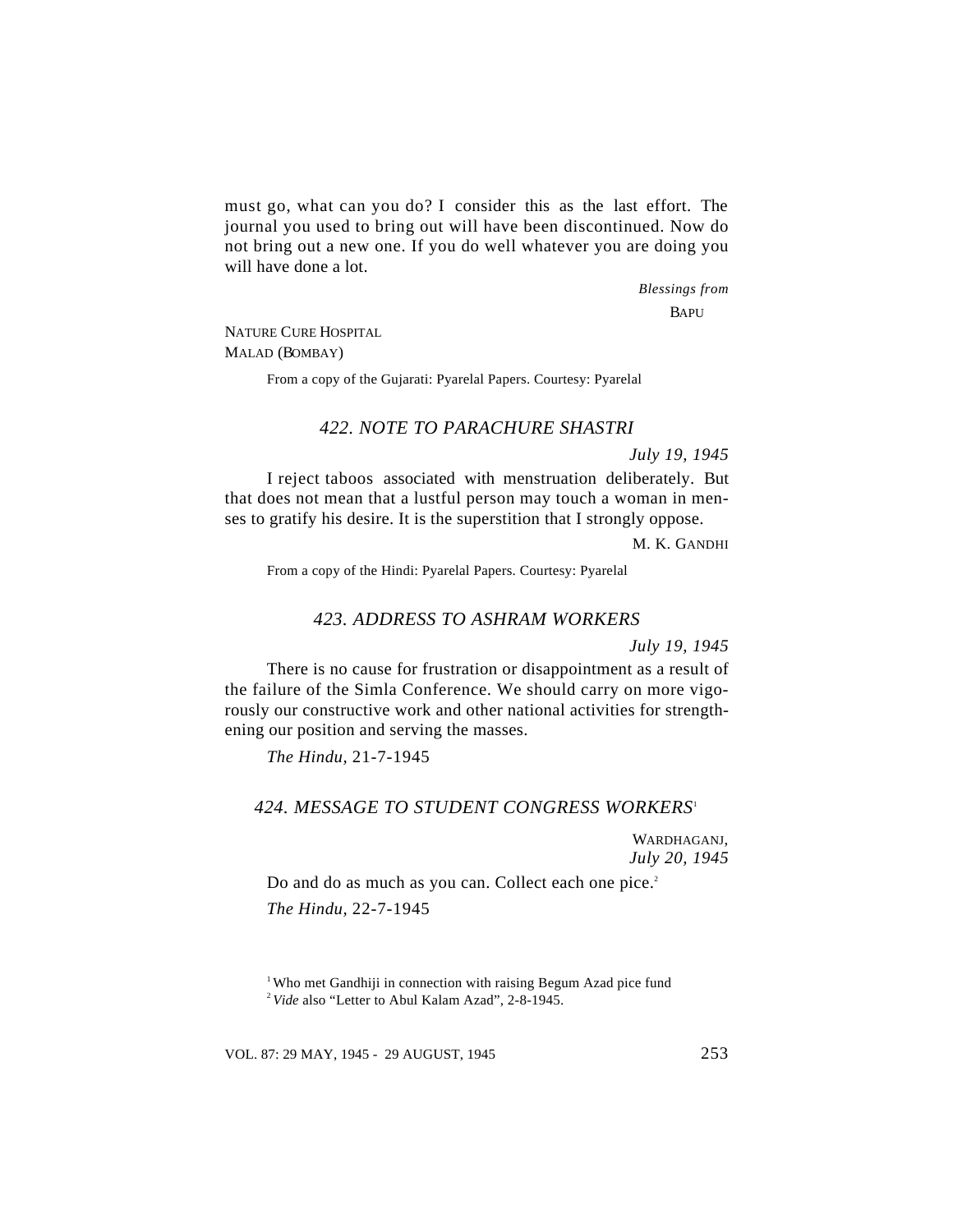*July 20, 1945*

MY DEAR KU.,

Keep well.

Fix the date some time during the first week in September. I have Bharatan<sup>1</sup> on the brain.

I have distributed two copies of your book<sup>2</sup> on Jesus to non-Indian Xians. Supply me with more copies.

Love.

**BAPU** 

MAGANWADI, WARDHA

From a copy: Pyarelal Papers. Courtesy: Pyarelal

## *426. LETTER TO MANU GANDHI*

*July 20, 1945*

CHI. MANUDI,

You are suffering a good deal. I have great faith in Dr. Dinshaw, and therefore I am not worrying about you. You could not be in a better place. I can see from your letters themselves that both of yougirls will learn something there. You must return only after you have built up radiant health. Trust the doctor implicitly and do whatever he tells you to do. Do not feel shy to write about anything that happens. If you feel shy, I shall worry more.

> *Blessings from* **BAPU**

From a microfilm of the Gujarati: M.M.U./XXIV

<sup>1</sup> Addressee's brother, Assistant Secretary of the All-India Village Industries Association and Editor of its organ *Gram Udyog Patrika* <sup>2</sup>*Practice and Precepts of Jesus*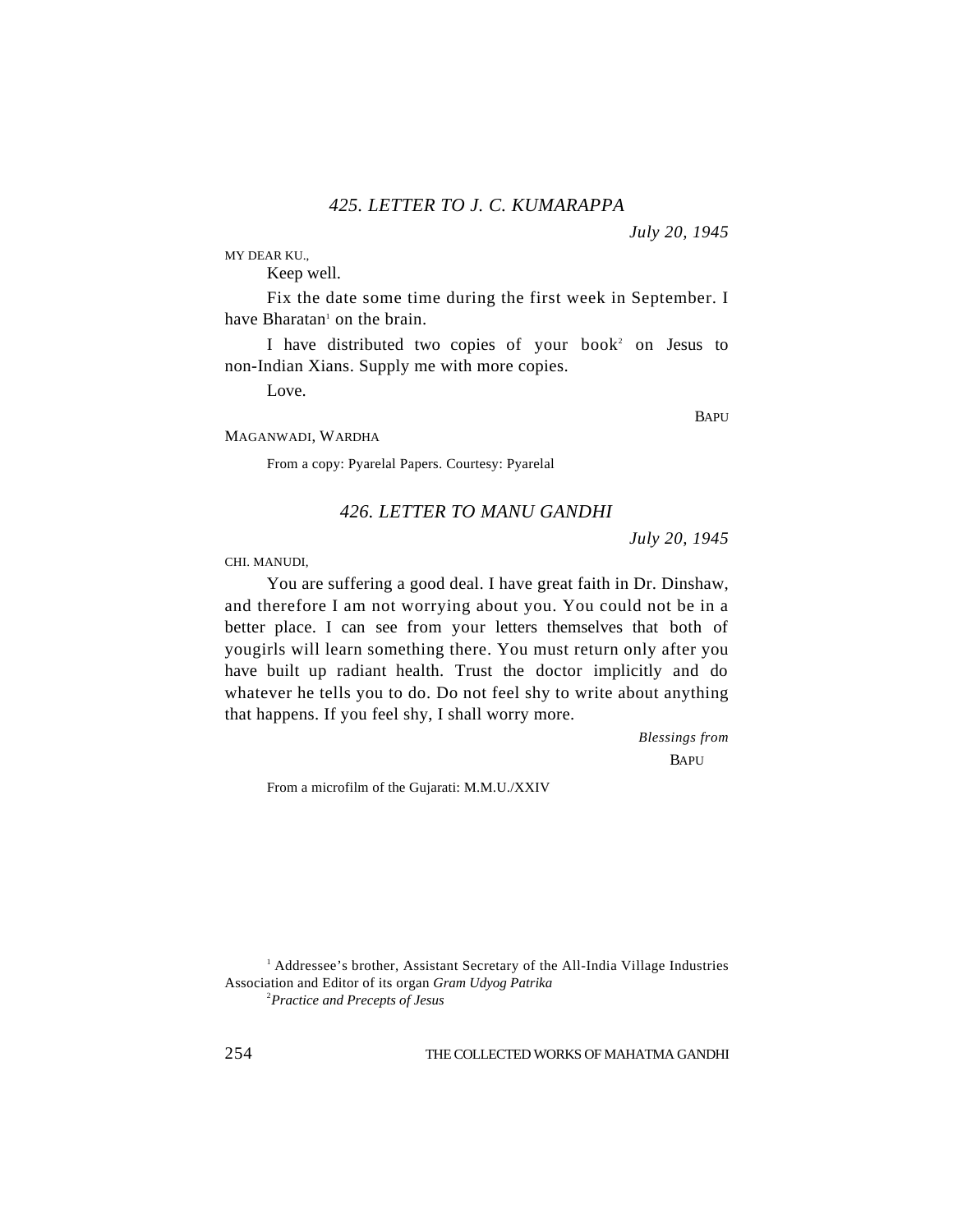*July 20, 1945*

CHI. VANU,

If you become Vanu-di<sup>1</sup>, wouldn't that be your undoing? Are you going to remain silly all your life? Then remain Vanudi. If you have any silliness in you, leave it there. As for the extra fat, you have gone there to shed it, and also to improve the ear. Isn't that so? You have planned the prayers, etc., fairly well there. I have built high hopes on the result of your stay there. My two notes are for both you sisters.

The rest from the other letters.

*Blessings from*

**BAPU** 

From a photostat of the Gujarati: G.N. 5794. Also C.W. 3017. Courtesy: Vanamala M. Desai

## *428. LETTER TO NARANDAS GANDHI*

*July 20, 1945*

CHI. NARANDAS,

I have not written to you for a long time. I felt inclined to write today after hearing the account given by Kanaiyo<sup>2</sup>. I had left him in Bombay with high hopes. But they have not been fulfilled. Maybe, that also is to the good. On top of that, he got boils on the hand. How he got them one cannot tell. It is hoped they will subside in about eight days' time. After that he intends to go there. It is necessary to think now how he should be fixed up. He has considerable ability. We have to consider which of his gifts to employ and on what tasks. Personally I feel that it would be the most natural thing for him to remain with me and get trained. But I would attach more importance to your view, for at present my mind is occupied with the work lying before me and, therefore, I am not able to concentrate it on problems of individuals. If something occurs to me on the spur of the moment,

 $2$  Kanu, addressee's son

<sup>&</sup>lt;sup>1</sup> 'Di' is suffixed to Gujarati names to form diminutives or to express endearment.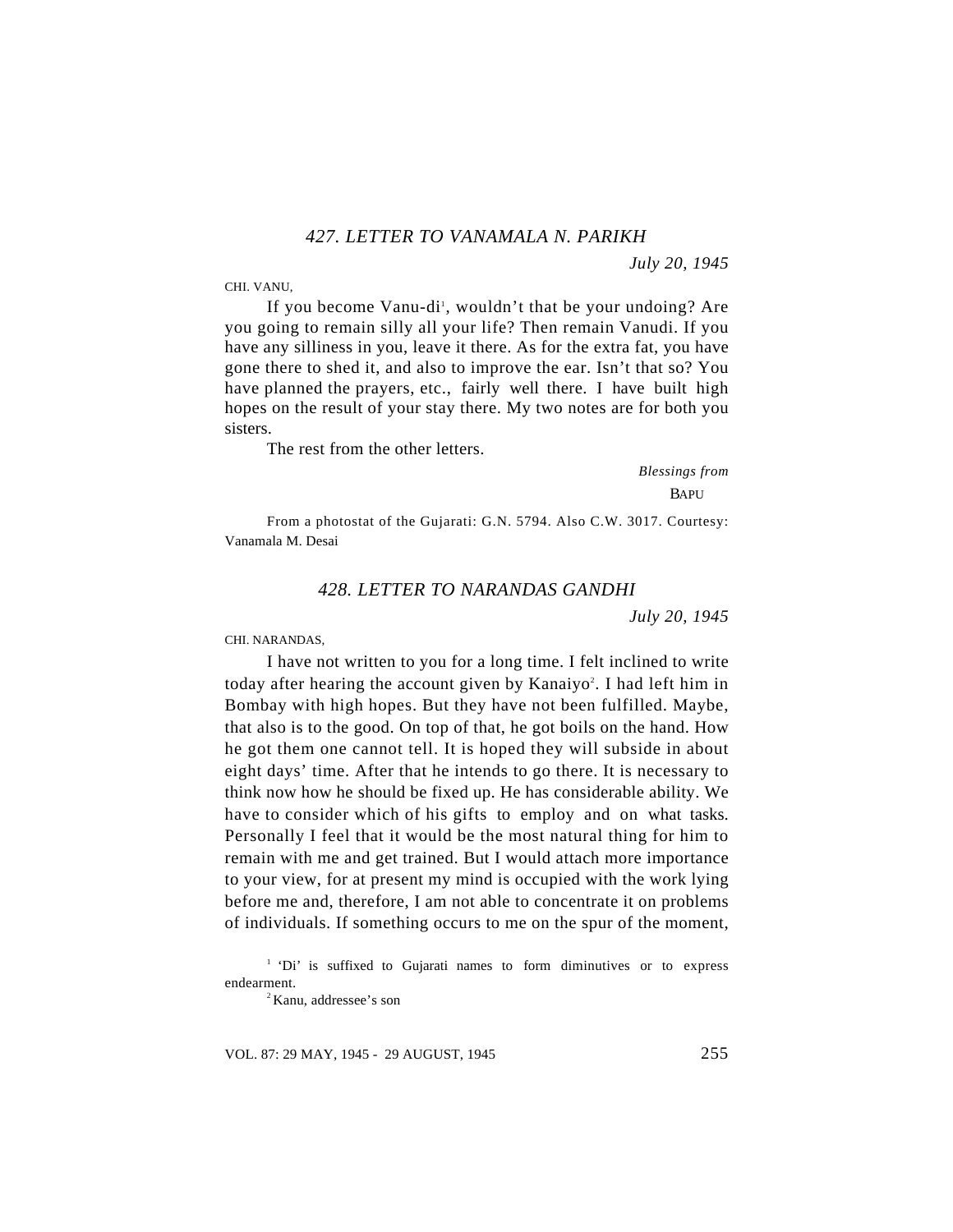well and good. After that, the attention wanders off to the original problem. I will, therefore, do what you desire. In any case Kanaiyo himself can decide.

> *Blessings from* **BAPU**

From a microfilm of the Gujarati: M.M.U./II. Also C.W. 8626. Courtesy: Narandas Gandhi

## *429. LETTER TO AMRITA LAL CHATTERJEE*

*July 20, 1945*

#### BHAI AMRITLAL,

I have your letter in Hindi. It is good that you wrote it in Hindi. It will not be proper for you to come here right now. The Ashram is very unsteady. If you have blood-pressure go to the Khadi Pratishthan<sup>1</sup>. There is work to be done there. Maybe, Ranu<sup>2</sup> and Shanti<sup>3</sup> can also stay there. Consult Dhiren<sup>4</sup>.

Sailen has recovered.

*Blessings from*

**BAPU** 

From a photostat of the Hindi: C.W. 10405. Courtesy: Amrita Lal Chatterjee

### *430. LETTER TO ROMEN CHATTERJEE*

*July 20, 1945*

CHI. ROMEN

I am sure you acted after careful thought.<sup>5</sup> College education has no value for me. Almost all the boys that come out take up jobs and jobs that bring no benefit to the country, only cause it harm. What can you do? You are a child. All the elders want you to go to college. How can you disobey them?

Be good.

*Blessings from*

**BAPU** 

From a photostat of the Hindi: C.W. 10397. Courtesy: Amrita Lal Chatterjee

<sup>1</sup> At Sodepur, run by Satis Chandra Das Gupta

<sup>2</sup>Romen, addressee's son

<sup>3</sup> Addressee's daughter

4 Dhirendra, addressee's son

<sup>5</sup> The addressee had joined the Intermediate course of the Calcutta University.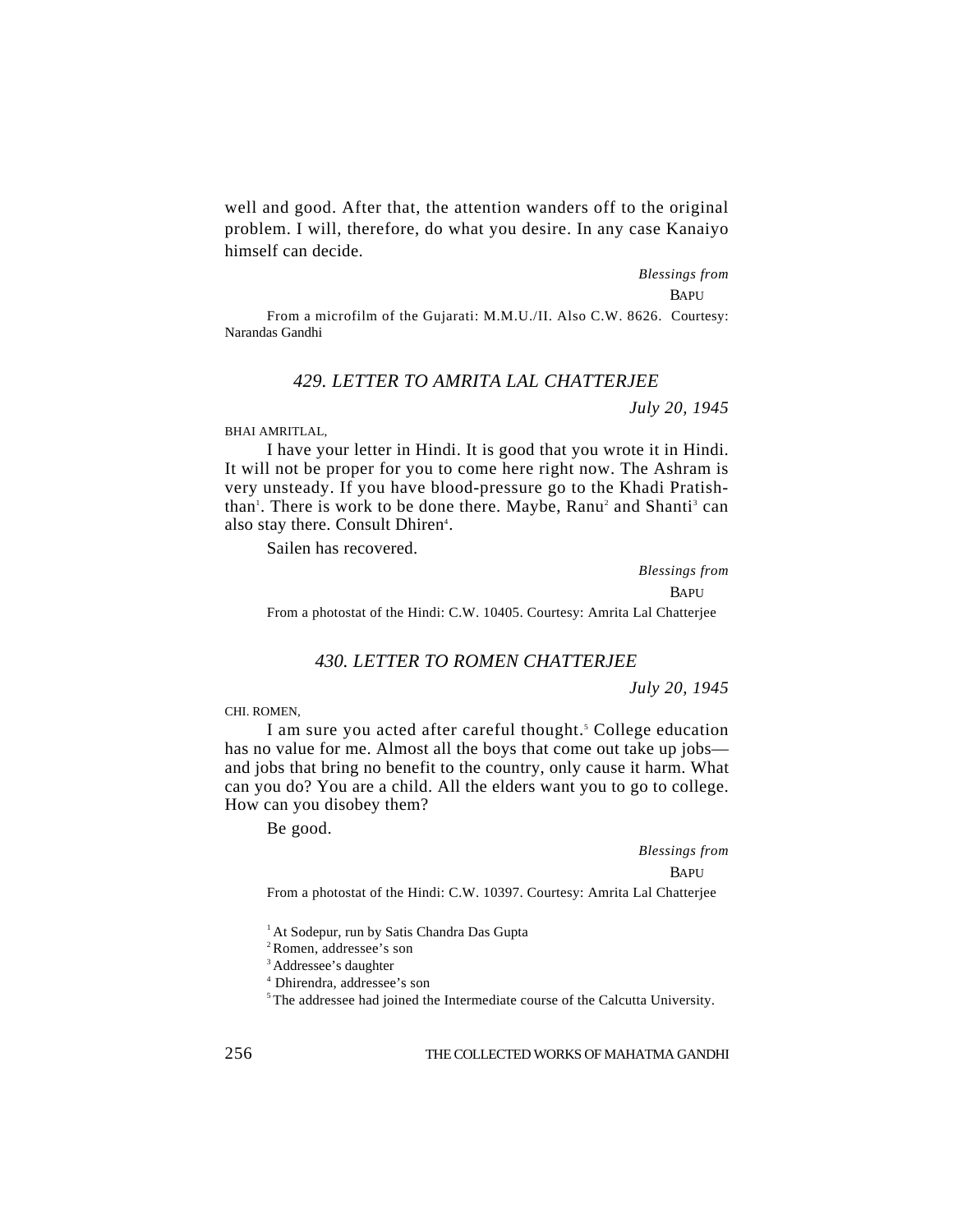*July 20, 1945*

BHAI SAHEB,

Zohra<sup>1</sup> has come to me about Shaukatullah Ansari's<sup>2</sup> house which is in your possession and which you refuse to give up. I should like to hear what you have to say in the matter. You were a friend of the late Dr. Ansari<sup>3</sup>. How can there be any litigation with you? I shall hope to hear from you.

> *Yours,*  M. K. GANDHI

DR. ABDUL HUQ DELHI

From a copy of the Hindi: Pyarelal Papers. Courtesy: Pyarelal

## *432. LETTER TO MANU GANDHI*

SEVAGRAM, *July 21, 1945*

CHI. MANUDI,

I have torn up your letter. It was silly. If there was any thing private in it, it was your silliness. You had promised to stay there for a year if required. And now you wish to go back on your word! Who will trust you then? There is no harm in accepting money from Bhai. He is your father. If you ask me, I would say that you should stop all other thought and get well there. If the doctor is put to any expense, it is for him and me to worry about. You may ask him for whatever money you need. Your whole letter was silly. I was pained to read it. Try and see if you can become firm in your mind. Ultimately you are your own sovereign.

> *Blessings from* **BAPU**

From a microfilm of the Gujarati: M.M.U./III

<sup>1</sup>Zohra Ansari, wife of Shaukatullah Shah Ansari

<sup>&</sup>lt;sup>2</sup> Honorary General Secretary, All-India Muslim Majlis, 1944-47; Counseller, Indian Embassy in Turkey, 1947-48

<sup>&</sup>lt;sup>3</sup> M. A. Ansari (1880-1936); leading physician of Delhi; President, Indian National Congress, 1927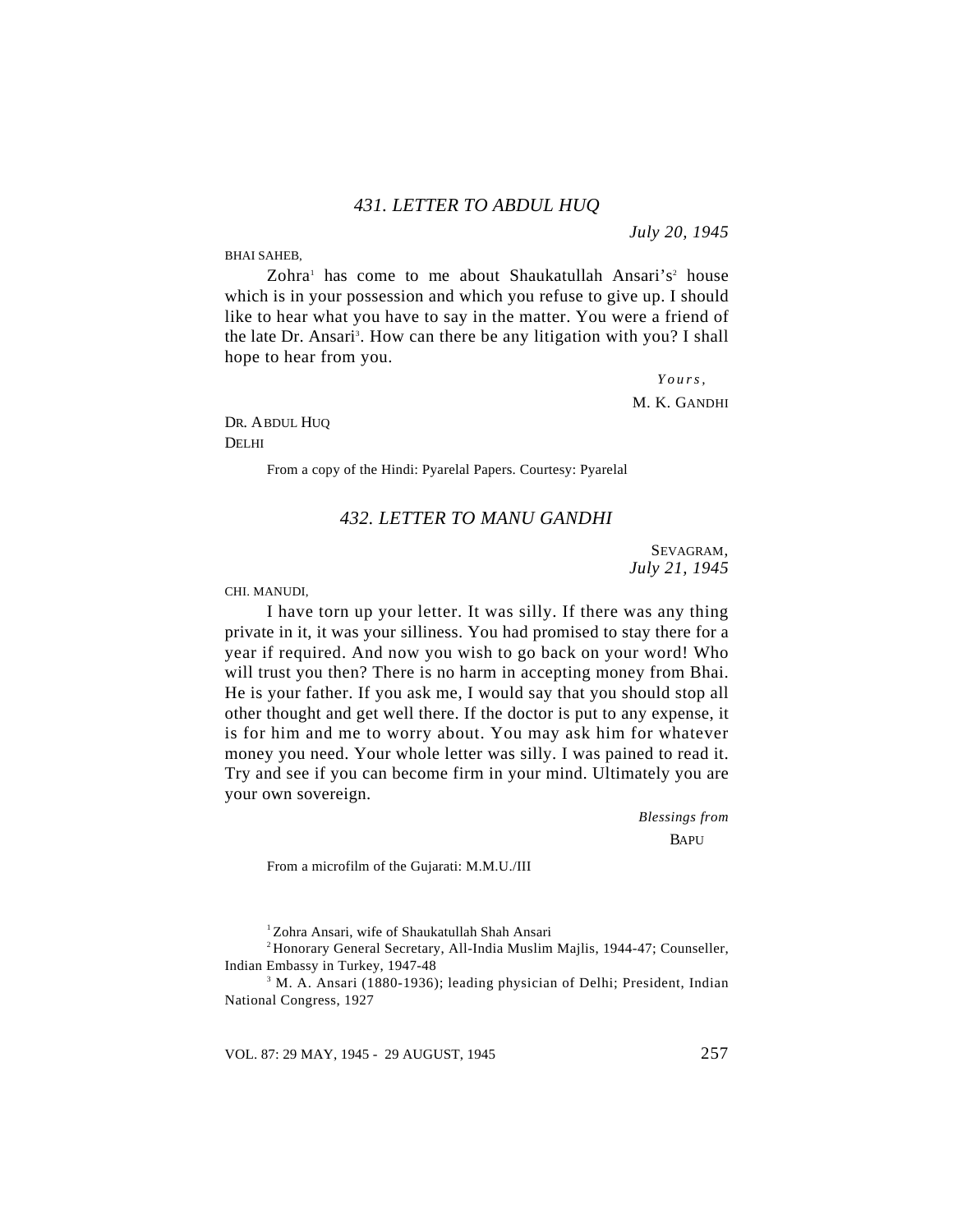*July 21, 1945*

CHI. SARALA $^1$ ,

I have your long letter. What can I do in the family affairs<sup>2</sup>? Time will do its own work. But bear in mind that the one who has truth on his side will not be harmed. Bhai Nanalal<sup>3</sup> is there—all of you should see him. I am very busy these days.

> *Blessings from* **BAPU**

#### **CHANDRAKUNI**

#### JAGANATH PLOT, RAJKOT

From a copy of the Gujarati: Pyarelal Papers. Courtesy: Pyarelal. Also C.W. 1627. Courtesy: Champa Mehta

## *434. LETTER TO KRISHNACHANDRA*

*July 21, 1945*

CHI. KRISHNACHANDRA,

(1) There is some confusion. What is and what is not my responsibility and to what extent is a matter of argument. In faith there is no room for argument.

(2) One can try to be dustlike. Understand the suffix 'like'.

(3) How can a person make his full contribution if he has not become dustlike to the extent required by the Ashram?

(4) One can make oneself fit for the Ashram even while one is away from it. People have done so and are doing so. This needs to be understood. And those who have qualified themselves for the Ashram will always regard themselves as being in the Ashram, no matter where they go.

> *Blessings from* **BAPU**

From a photostat of the Hindi: G.N. 4518

<sup>1</sup> Daughter of Champa and Ratilal Mehta, eldest son of Dr. Pranjivandas Mehta

<sup>&</sup>lt;sup>2</sup> Of Dr. Pranjivandas Mehta

<sup>3</sup> Nanalal K. Jasani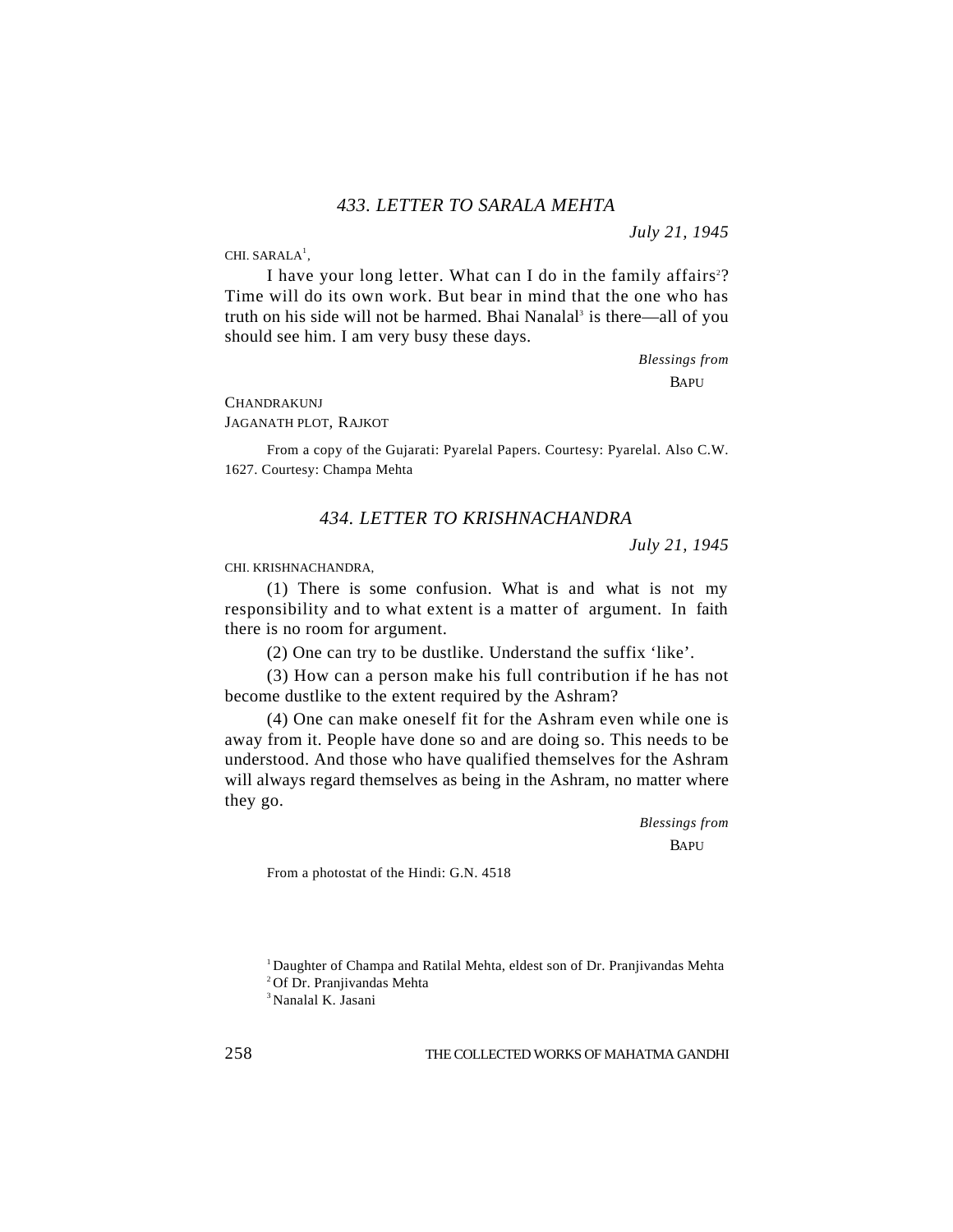SEVAGRAM, *July 22, 1945*

DEAR DR. JAYAKAR,

I thank you for your letter<sup>1</sup> which I am forwarding to the Maulana. I know he will appreciate it.

You may depend upon my doing whatever is possible for me to do.

I hope you are keeping well and fit.

*Yours sincerely,* M. K. GANDHI

DR. M. R. JAYAKAR WINTER ROAD MALABAR HILL BOMBAY<sup>2</sup>

Gandhi-Jayakar Papers, File No. 826. Courtesy: National Archives of India

## *436. LETTER TO BHARATAN KUMARAPPA*

*July 22, 1945*

MY DEAR BHARATAN,

I could not send you the enclosed earlier. If you did not want some such answer you should revise it yourself or rewrite it and let me see it. We do not want to fill the columns of the *Gram Udyog Patrika*. Whilst I was away, what was done was inevitable. Now that I am here we must publish something final.

You and your informants are late in the day. Have you read my writings?

Love.

From a photostat: G.N. 10174

<sup>1</sup> Dated July 19, it read: " $\dots$  it does not suit Mr. Jinnah, to accept any arrangement, however shortlived, which brings Hindus and Muslims together . . . he called the Wavell arrangement a snare . . . if he accepted the interim arrangement (suggested at the Simla Conference in June '45) Pakistan would be shelved. . . . May I congratulate you and the other Congress leaders, especially the President Maulana Abul Kalam Azad on the straight, dignified and urbane manner in which he conducted himself?"

<sup>2</sup> The address is from Pyarelal Papers.

VOL. 87: 29 MAY, 1945 - 29 AUGUST, 1945 259

BAPU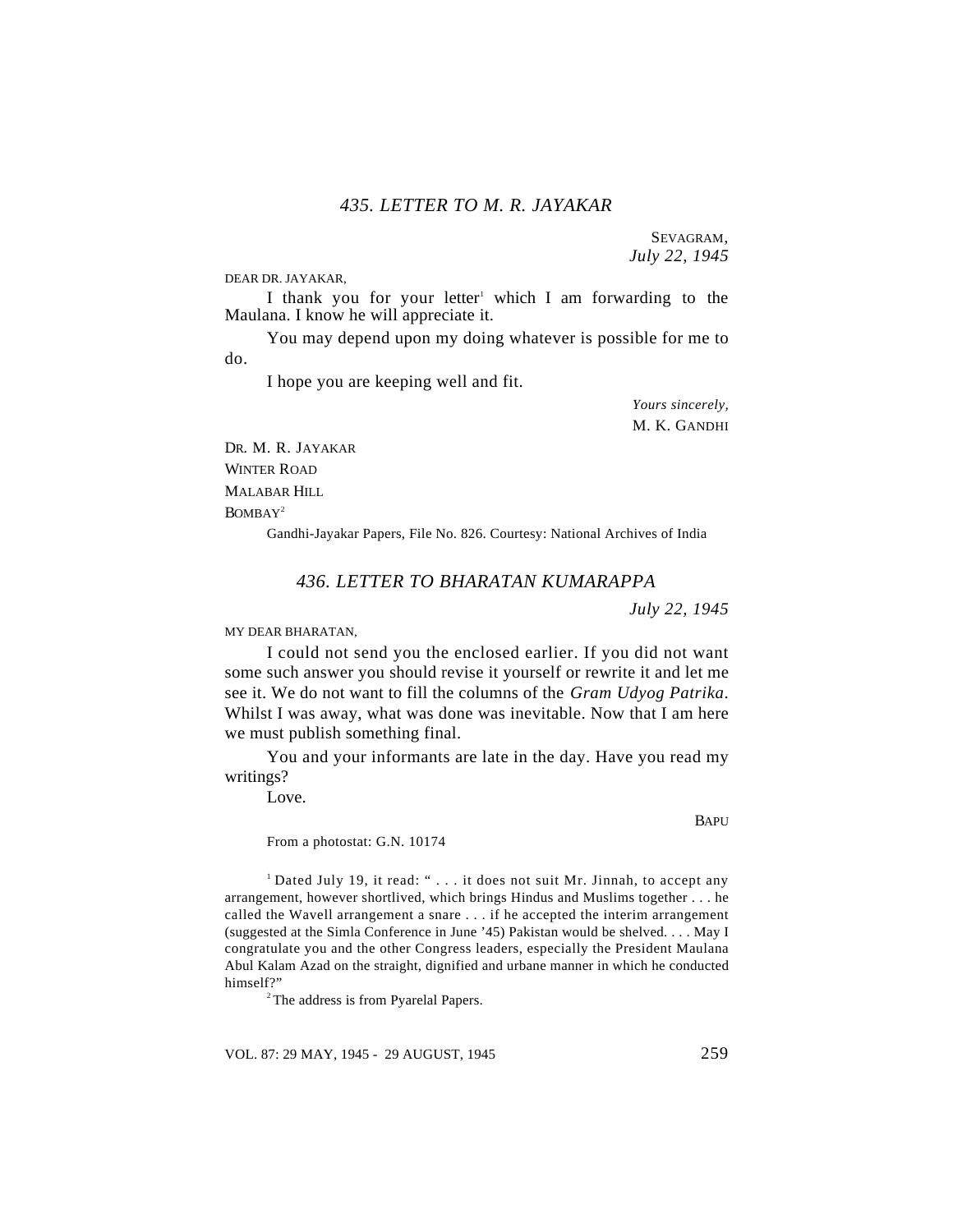*July 22, 1945*

CHI. MANUDI,

Do you believe that Jaisukhlal refused to send you money because he distrusts you? If you think so, you are doing a great injustice to your father. I have told Jaisukhlal that he should not send money directly to you, and that is why he mentioned my name. If youwant money, write to me. But where is the need? I can write to Dr. Mehta. If you do not stay there in peace and keep on saying that you wish to run away, it will pain me. How do you know that Rs. 10,000 are to be set [apart] for you?

> *Blessings from* **BAPU**

From a microfilm of the Gujarati: M.M.U./III

#### *438. LETTER TO VALLABHBHAI PATEL*

*July 22, 1945*

BHAI VALLABHBHAI,

Chi. Sushila (Nayyar) is leaving today. If an operation becomes absolutely necessary, get it done. If it is decided to keep you under observation for two or three months, I am in favour of your staying at Dinshaw's. If you decide to go, I also will be ready to go there. You may write, or dictate, whatever else you wish to.

> *Blessings from* **BAPU**

SARDAR VALLABHBHAI PATEL 68 MARINE DRIVE BOMBAY

[From Gujarati]

*Bapuna Patro-2: Sardar Vallabhbhaine*, p. 280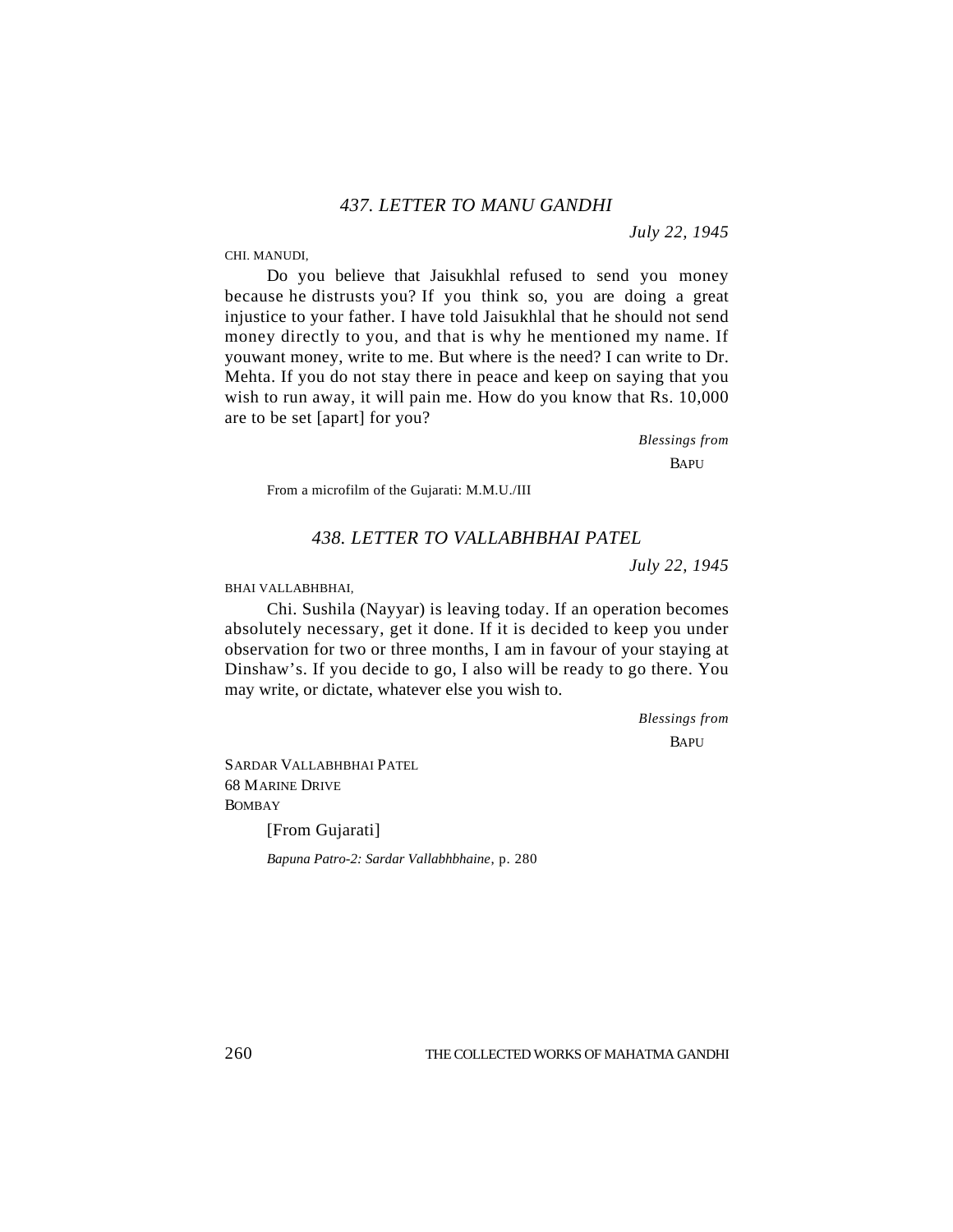*July 22, 1945*

BHAI KAKUBHAI,

I have received all your letters. They have all been duly answered. Bear in mind that anyone who spins will have to see to all the previous processes connected with cotton. Without it the work will be incomplete. Among these the process of carding works wonders. Let them ply the *takli* instead of the spinning-wheel.

I have not quite understood what took place with Kanu Gandhi. Narandas's suggestion appears to be quite acceptable.

*Blessings from*

**BAPU** 

From a photostat of the Gujarati: C.W. 10855. Courtesy: Purushottam K. Jerajani

## *440. LETTER TO SUSHILA NAYYAR*

SEVAGRAM, *July 22, 1945*

CHI. SUSHILA,

I did let you go but afterwards I kept thinking about your health.<sup>1</sup> I have therefore asked<sup>2</sup> Sardar to inform me about it by wire. Get well completely. Have yourself examined by Dr. Gilder<sup>3</sup>, if you want to. Write to me in detail. Was there a crowd? If Dr. Gilder is not using Prabhavati's<sup>4</sup> spinning-wheel, bring it back. Buy him a new one if he is using it, or we can send one from here. Prabhavati's spinning-wheel is specially meant for me and so I want it back if possible. I am sure you will see Mathuradas<sup>5</sup>.

Today I span for one hour and seven minutes. Recitation of the *Gita* was over by that time.

*Blessings from*

**BAPU** 

From a copy of the Gujarati: Pyarelal Papers. Courtesy: Pyarelal

<sup>1</sup>The addressee had an attack of dysentery.

 $2$ This letter is not available.

<sup>3</sup> Dr. M. D. D. Gilder, Minister in the first Congress Ministry of Bombay, 1937-39

<sup>4</sup>Wife of Jayaprakash Narayan

<sup>5</sup> Mathuradas Trikumji, ex-Mayor of Bombay, who was suffering from tuberculosis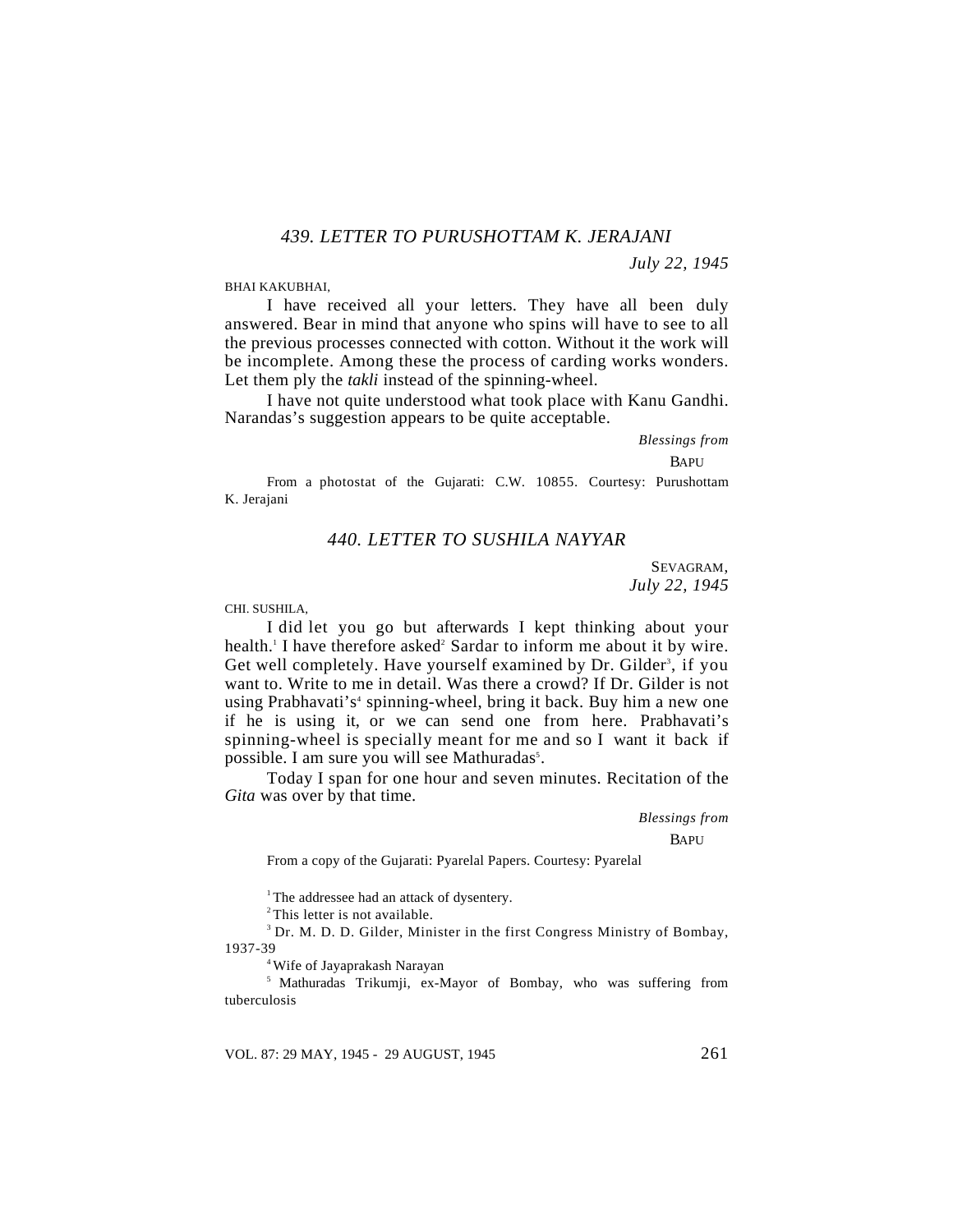# *441. TELEGRAM TO MRIDULA SARABHAI*

*Express* SEVAGRAM, *July 23, 1945*

 $M$ RIDULA<sup>1</sup> CARE SARALA **BOMBAY** 

I WANT WHOEVER ENTERTAINS CAMP TO PROVIDE BUILDINGS UTENSILS FREE. ONE PLACE WAS REJECTED TRYING OTHER TWO. YOU CAN GO AND RETURN AS SUGGESTED.

**BAPU** 

From a copy: Pyarelal Papers. Courtesy: Pyarelal

## *442. TELEGRAM TO RAJENDRA PRASAD*

*Express* SEVAGRAM, *July 23, 1945*

DOCTOR RAJENDRAPRASAD BIRLA HOUSE NEW DELHI  $SORRY$  MAHENDRA<sup>2</sup> TO DIE.

**BAPU** 

From a copy: Pyarelal Papers. Courtesy: Pyarelal

## *443. LETTER TO LORD WAVELL*

SEVAGRAM, *July 23, 1945*

DEAR FRIEND,

I have your letter<sup>3</sup> of 18th instant about Mahendra Chowdhury for which I thank you.

Apart from the merits about which I should have much to say if

<sup>1</sup> Daughter of Ambalal Sarabhai, Trustee and Joint Secretary of the Kasturba Gandhi National Memorial Trust

<sup>2</sup>Mahendra Chowdhury; *vide* the following item.

<sup>3</sup> In which the Viceroy had informed Gandhiji that the case was one of dacoity and murder, that the Privy Council had rejected the application and that the law must take its course. *Vide* "Letter to Lord Wavell", 15-7-1945.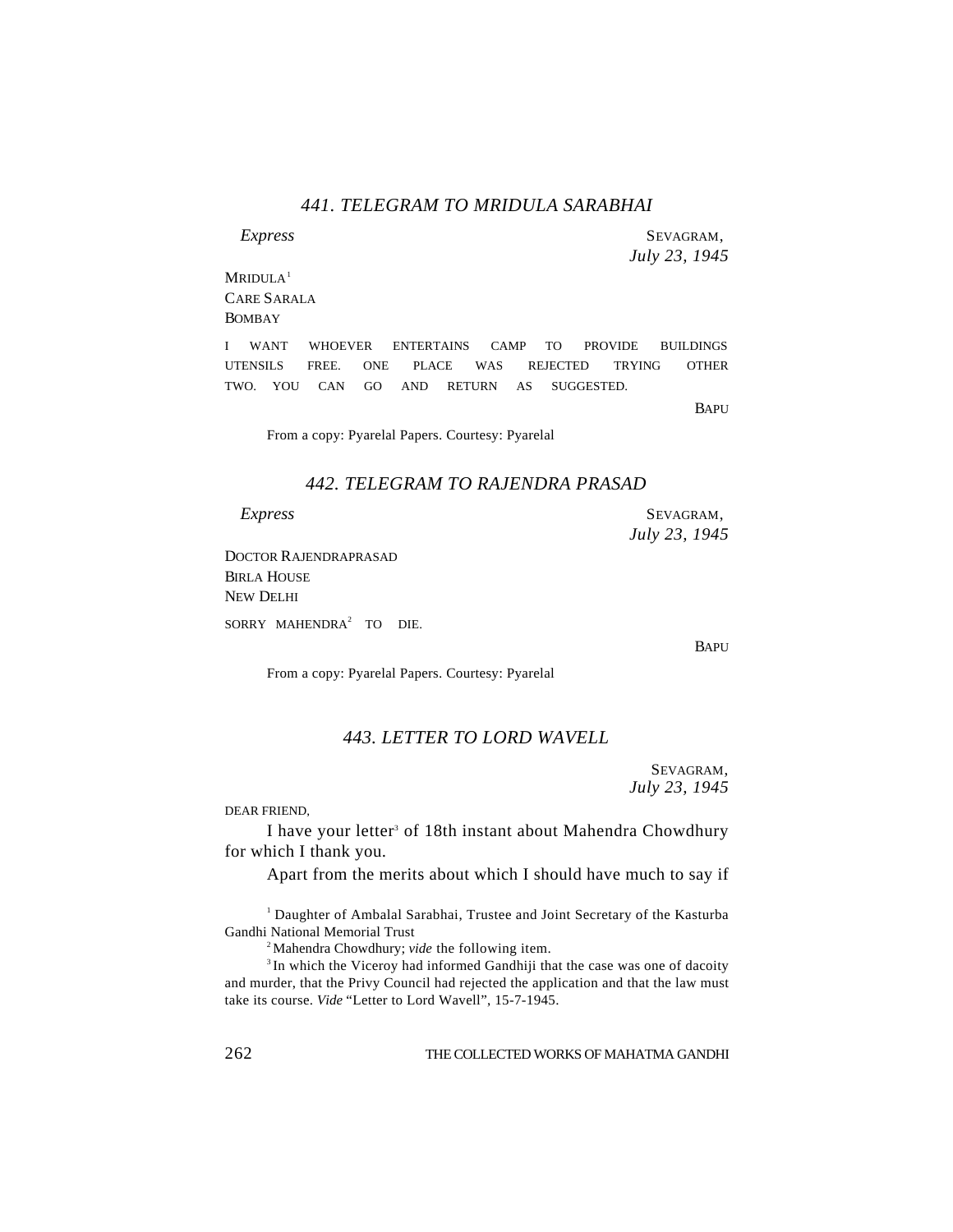there was room for argument, I question the prudence of one person, however eminent, deciding to take the life of a person even proved guilty, without having an impartial tribunal to advise him. Moreover, this case had, rightly or wrongly, assumed a political character. How I wish you had been wisely guided!

> *Yours sincerely,* M. K. GANDHI

H. E. THE VICEROY THE VICEROY'S HOUSE NEW DELHI

*Gandhiji*'*s Correspondence with the Government*, 1944-47, p. 39

## *444. LETTER TO AMRIT KAUR*

*July 23, 1945*

CHI.  $AMRIT.$ <sup>1</sup>

I have your two letters received by the same post.

The cuttings you have sent are interesting. I have read them all.

I hope you no longer grieve over Tofa's death. Don't have another pet animal if you can restrain yourself.

Though you must miss us all, I am glad you have a little leisure now. You were overworking yourself.

I look forward to your account of the visit you have referred to in your letter.

Sushila had an attack of dysentery. She had lost 4 lb. up to yesterday. She went to Bombay yesterday for the Sardar. There was a phone that she was still suffering. I do feel strongly that medical people should [not] suffer from avoidable complaints. Something wrong in a system that tolerates such evils.

Well, I hear today from the Viceroy that the Bihar young man<sup>2</sup> is to hang. It is a bad augury. I had forebodings as you know but had hoped otherwise. Let us see.

My love to you all.

*Blessings from*

**BAPU** 

From the original: C.W. 3697. Courtesy: Amrit Kaur. Also G.N. 6506

 $<sup>1</sup>$  The superscription and the subscription in this letter are in Hindi.</sup>

<sup>2</sup> Mahendra Chowdhury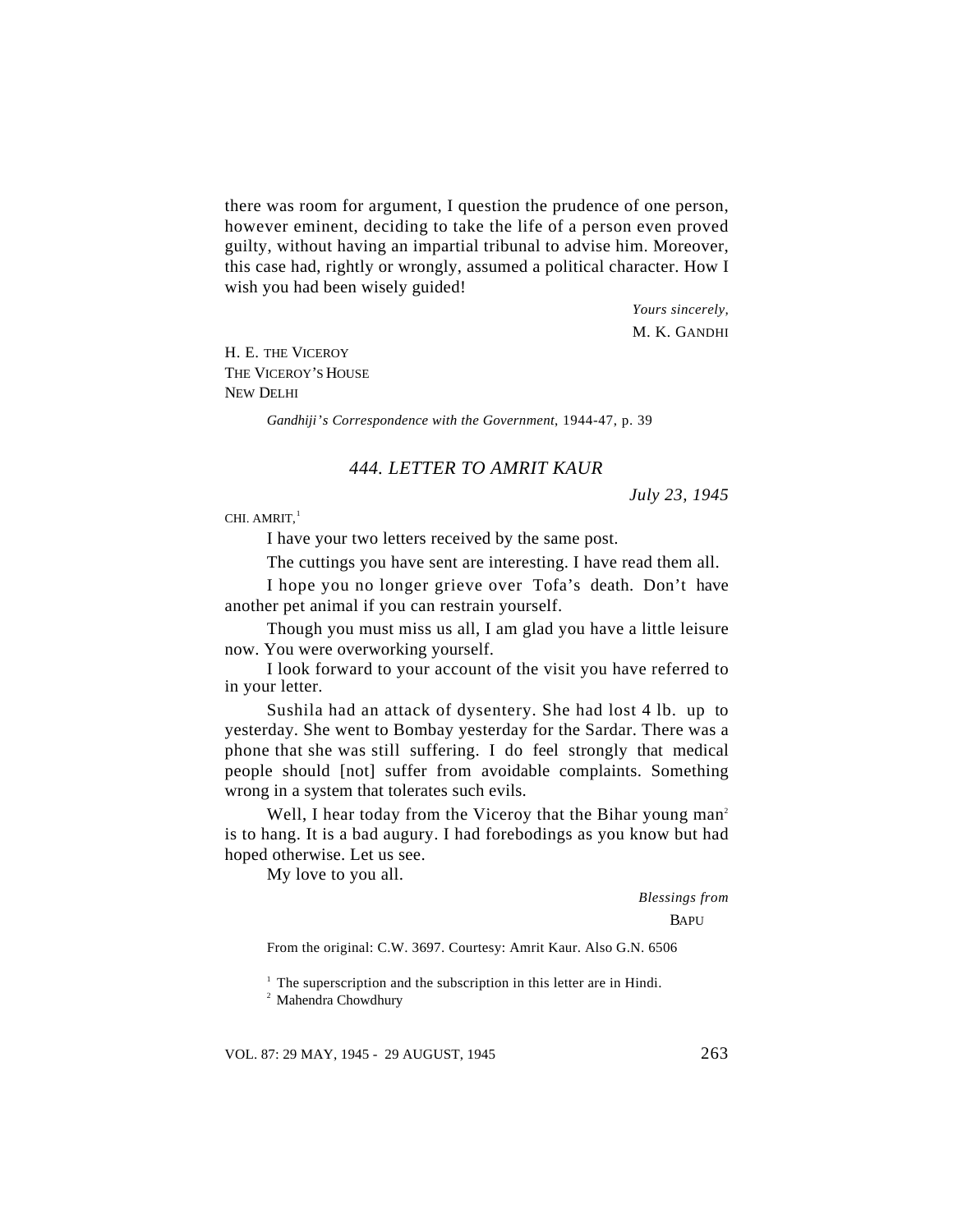*July 23, 1945*

CHI. MADALASA,

The name "Jivan Kutir"<sup>1</sup> will be justified only if you, who were half dead when going to live there, regain sweet life there. I was very pleased to know that you were well. And now you have Vinoba<sup>2</sup> and Ram<sup>3</sup>. What more can you wish for? See that you never sink into the slough of despair again.

> *Blessings from* **BAPU**

[From Gujarati]

*Panchven Putrako Bapuke Ashirvad*, p. 325

## *446. LETTER TO ANNAPURNA C. MEHTA*

*July 23, 1945*

CHI. ANNAPURNA,

I got your loving gift of the loin-cloth. But if all the girls should send things like this, wouldn't that spoil me? I would get into the habit of wearing new and nice loin-cloths. The really good and proper thing to do would be to give the best thing you make or get made to your best student. That would be truly as good as giving the thing to me.

Now you should learn hand-weaving also.

I hope your health is good and your work is going on well.

*Blessings from*

**BAPU** 

From a photostat of the Gujarati: S.N. 9438

## *447. LETTER TO MANCHERSHA AVARI*

*July 23, 1945*

BHAI MANCHERSHA AVARI,

I have your letter. I am very happy to know that you are immersed in constructive work and your wife is also with you. It is

 $<sup>1</sup>$  The name of the addressee's house; literally, 'cottage of life'</sup>

<sup>2</sup> Vinoba Bhave

3 Ramakrishna, addressee's younger brother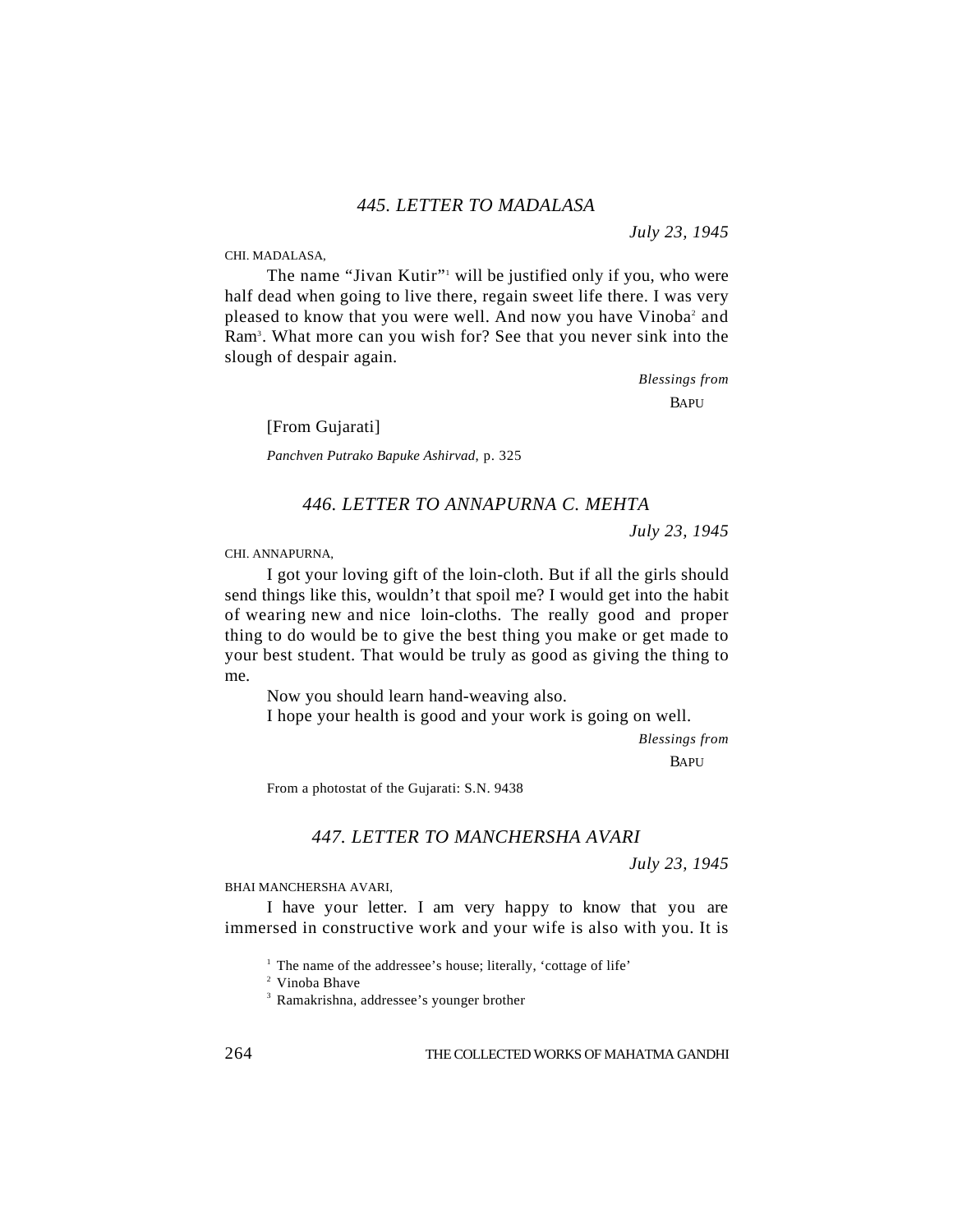difficult to attend to everyone—and then there are so many things to see to. It will be so much the better if you could carry further what has since been accomplished. Let us see what happens about the death-sentence convicts<sup>1</sup>. I am doing all that I can.

*Blessings to both of you from*

**BAPU** 

GENERAL MANCHERSHA AVARI SIRAS PETH NAGPUR CITY

From a copy of the Gujarati: Pyarelal Papers. Courtesy: Pyarelal

### *448. LETTER TO AMTUSSALAAM*

*July 23, 1945*

CHI. DAUGHTER,

Your letter, redirected from Simla, was received here yesterday.

You deliberately spoil your health and then complain. Come whenever you can make yourself free. You went of your own accord. Was it I who sent you? Anyway come when Prafulla Babu<sup>2</sup> permits you to do so. Shanti<sup>3</sup> told me at Simla that she needed you for a lot of work. She does not want to let you leave Bengal. But I want to leave everything to you.

See Niamat's letter. I argued with her a great deal, telling her it would be no use calling Islam<sup>4</sup> just for a few days. But would she ever listen to me?

Prabhavati will write the rest.

*Blessings from*

**BAPU** 

From a photostat of the Hindi: G.N. 499

<sup>1</sup> Several freedom fighters who had retaliated against British repression in Chimur and Ashti had been sentenced to death. *Vide* also "Statement to the press", 31- 3-1945.

<sup>2</sup> Prafulla Chandra Ghosh, Chief Minister of West Bengal, 1947-48 Member, State Assembly, 1947-62, 1967-68

<sup>3</sup> Wife of Humayun Kabir

<sup>4</sup>A Muslim woman from Sevagram who was later accommodated in Kasturba Vidyalaya, Madhan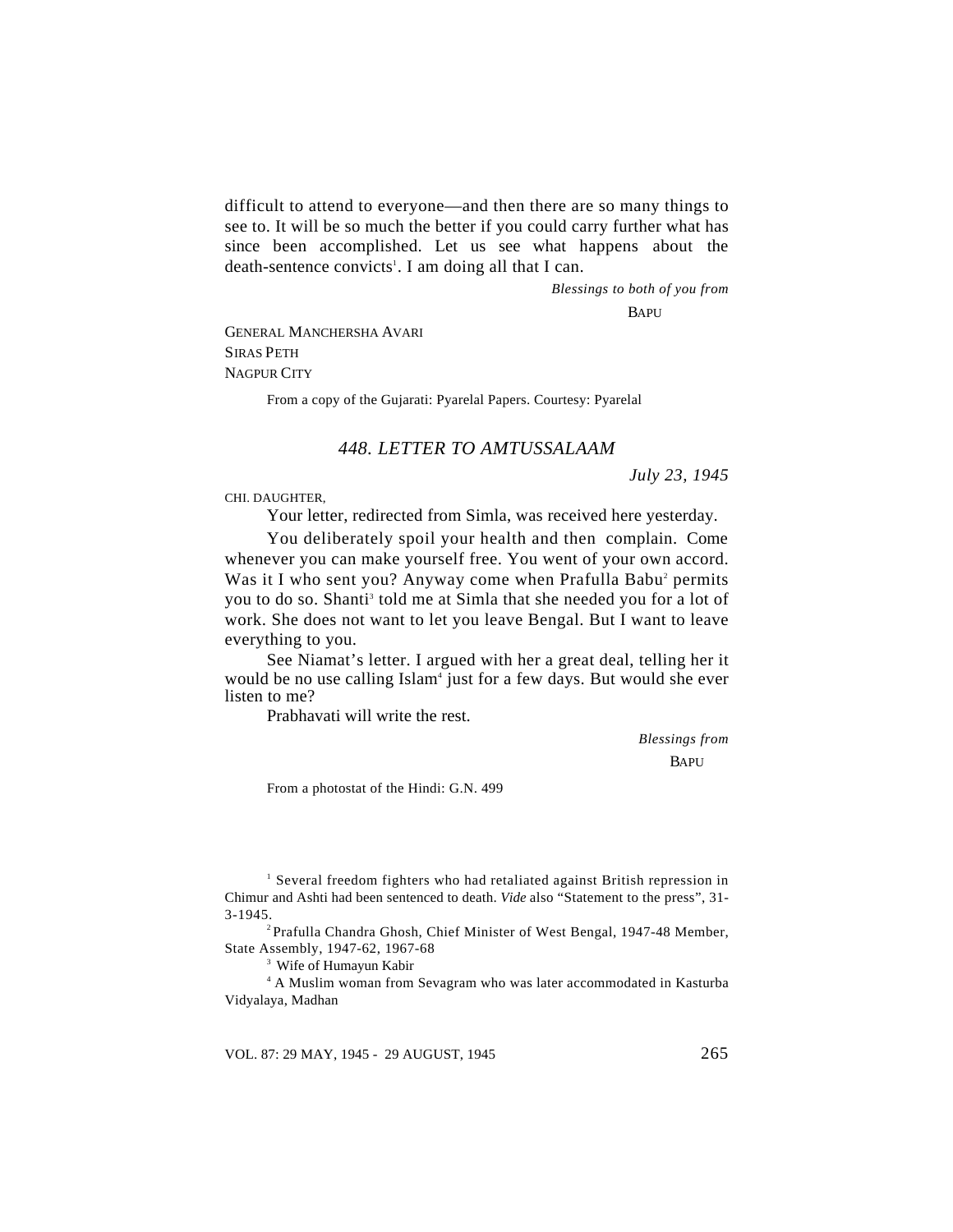*July 23, 1945*

CHI. KRISHNACHANDRA,

Your catching malaria is a matter of concern. Maybe, you would have been spared if you had properly used the mosquito-net. In my opinion the principle of not taking any treatment cannot hold good for everybody.

*Blessings from*

**BAPU** 

From a photostat of the Hindi: G.N. 4519

### *450. LETTER TO A. KALESWARA RAO*

*July 23, 1945*

#### BHAI KALESWARRAO,

I have your telegram. I showed it to Vinoba. He is so much involved in the work here that he needs some free time. He will therefore not be able to do any work for the exhibition<sup>1</sup>.

*Blessings from*

**BAPU** 

From a copy of the Hindi: Pyarelal Papers. Courtesy: Pyarelal

## *451. LETTER TO RAJENDRA PRASAD*

*July 23, 1945*

BHAI RAJENDRA BABU,

I have sent a telegram<sup>2</sup> about Mahendra. I am enclosing herewith the Viceroy's letter and my reply<sup>3</sup> to him. Mahendra will have gone, but what now? The full details of the case should come out.<sup>4</sup>

I hope the fever has gone.

*Blessings from*

**BAPU** 

From a copy of the Hindi: Pyarelal Papers. Courtesy: Pyarelal

<sup>1</sup>Village Industries Exhibition

<sup>2</sup>Vide "Telegram to Rajendra Prasad", 23-7-1945 and "Letter to Lord Wavell", 23-7-1945.

3 *ibid*

<sup>4</sup>*Vide* also "Telegram to Rajendra Prasad", 30-7-1945, and "Letter to Rajendra Prasad", 15-8-1945.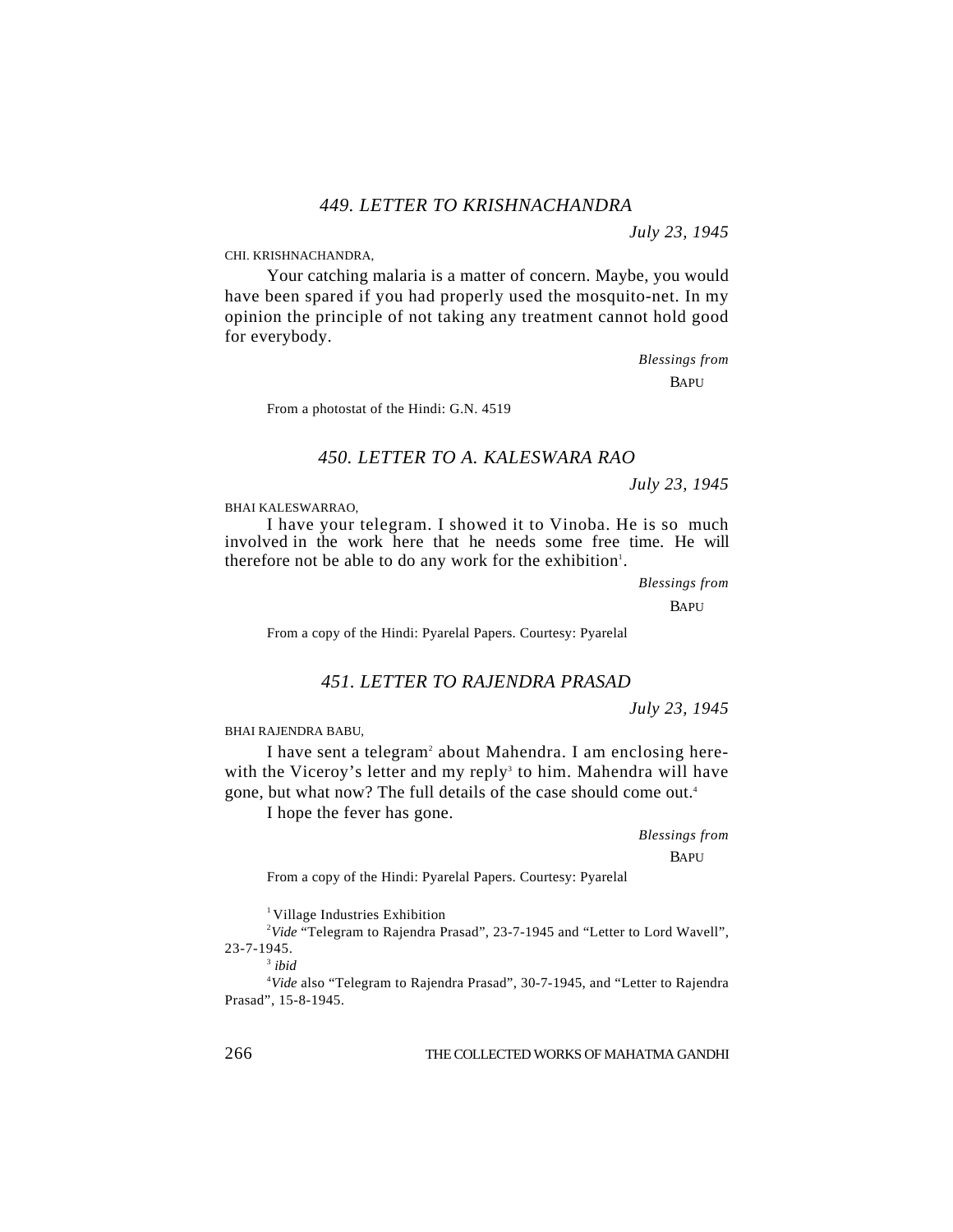*July 23, 1945*

#### BHAI MAHESH CHARAN,

Sjt. Jajuji<sup>1</sup> has talked to me about the matter you mention in your letter. I am satisfied with what is being done.

> *Blessings from* **BAPU**

GANDHI ASHRAM KHADI BHANDAR 32 LATOUCHE ROAD LUCKNOW

From a copy of the Hindi: Pyarelal Papers. Courtesy: Pyarelal

#### *453. LETTER TO SHYAMLAL*

*July 23, 1945*

 $BHAI$  SHYAMLAL $^2$ ,

There are two ways of serving the Harijans. First, by raising them through education, etc., and secondly by rooting out untouchability from among the caste Hindus. The first course always bears fruit and it is desirable to pursue it however little one can. Simple 'Eradication of Untouchability' does not serve our purpose. Therefore, 'Harijan Sevak Sangh' is a more appropriate expression. It is true that so far very little work has been done among the *savarnas*. The reasons are obvious. We lack self-sacrifice. Everyone, to some extent, can do the work of spreading education. But everyone cannot work among the *savarnas* for the removal of Untouchability. Untouchability cannot be removed by delivering speeches. It will be removed only by the power of our self-sacrifice. In such selfsacrifice, fasting has an important place. The fasts should be backed by discretion. Something could be done if competent Shastris issue public statements. What Barveji<sup>3</sup> says is not right. There can be no separate village for Harijans because they are an integral part of society and yet outside it.

They need wells, schools, etc., and if they are properly built and

<sup>&</sup>lt;sup>1</sup> Shrikrishnadas Jaju, Secretary, All-India Spinners' Association

<sup>&</sup>lt;sup>2</sup> Secretary, Kasturba Gandhi National Memorial Trust

<sup>&</sup>lt;sup>3</sup> V. N. Barve, President, Harijan Sevak Sangh, Dhulia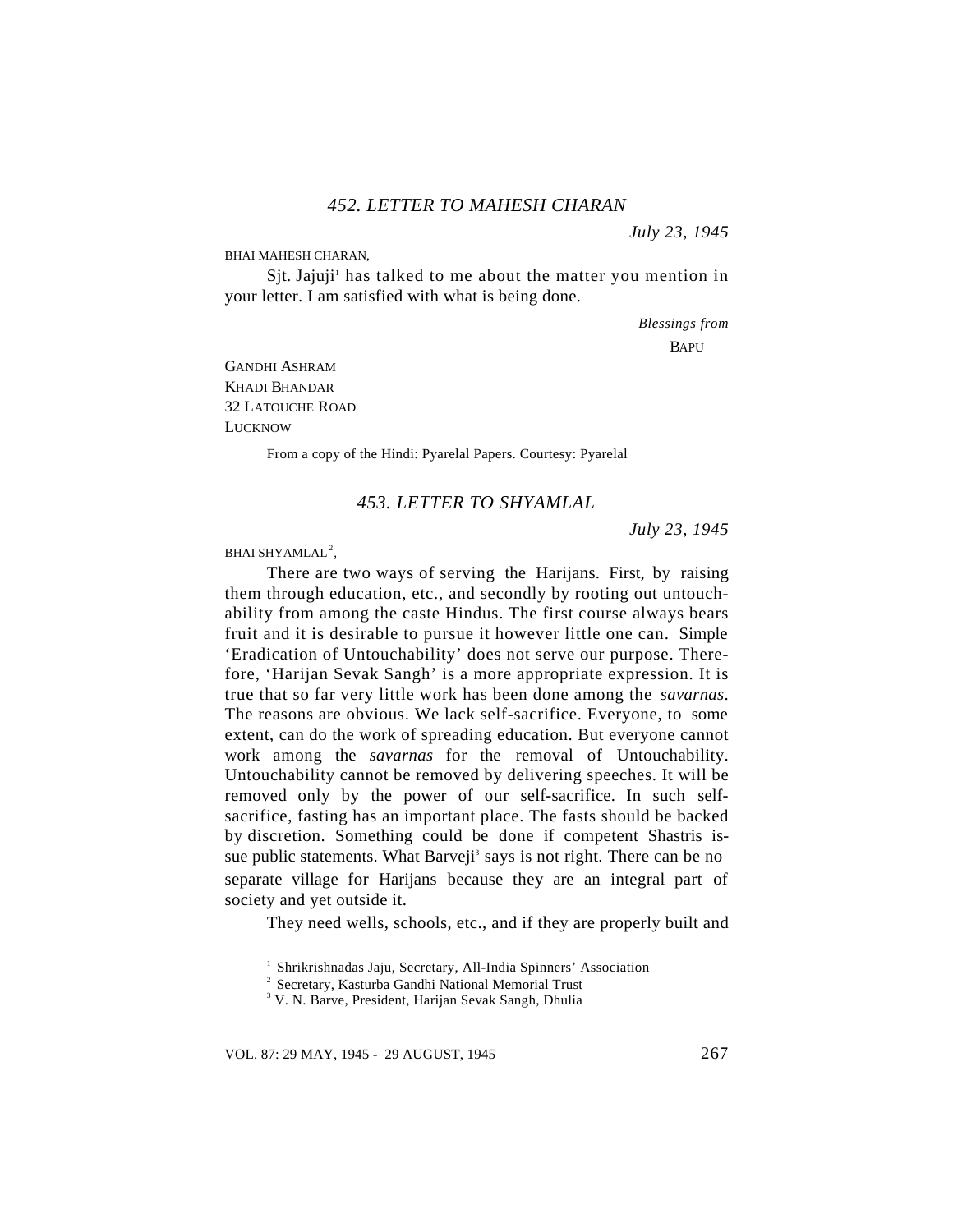if *savarnas* are allowed access to them, it would be one step towards eradication of untouchability. Abolition of untouchability has political implications but it must be pursued with a purely religious motive. It is a need of Hinduism. The answers to your more important questions are as follows:

1. Castes must go if we want to root out untouchability. Read my preface to Varnavyavastha<sup>1</sup>.

2. I feel that if it becomes necessary we should continue special schools, wells, and so on.

3. Propaganda among the *savarna* Hindus is necessary. I have mentioned its limitations above.

4. If there is a conflict with the *savarnas* for securing the rights of Harijans, we must put up with it but secure them the rights.

5. The suggestion is good, but discretion will be necessary in [implementing] it.

6. I consider the movement for temple-entry as necessary.

7. I do not know how far it is possible to have a meeting of Hindu leaders. But there should be such a meeting.

8. The question of separate wells has already been dealt with. From a copy of the Hindi: Pyarelal Papers. Courtesy: Pyarelal

# *454. LETTER TO ISHKUMAR*

*July 23, 1945*

BHAI ISHKUMAR,

What will you do by coming to me? It is difficult to be with me. It is also uncertain where I shall be when you come. it is only physical labour the whole day. I advise you to resist the temptation of coming here for the present. The weather too is not good.

> *Yours,*  M. K. GANDHI

SHRI AUROBINDO ASHRAM

**PONDICHERRY** 

From a copy of the Hindi: Pyarelal Papers. Courtesy: Pyarelal

<sup>1</sup>*Vide* "Introduction to *Varnavyavastha*", 23-9-1934.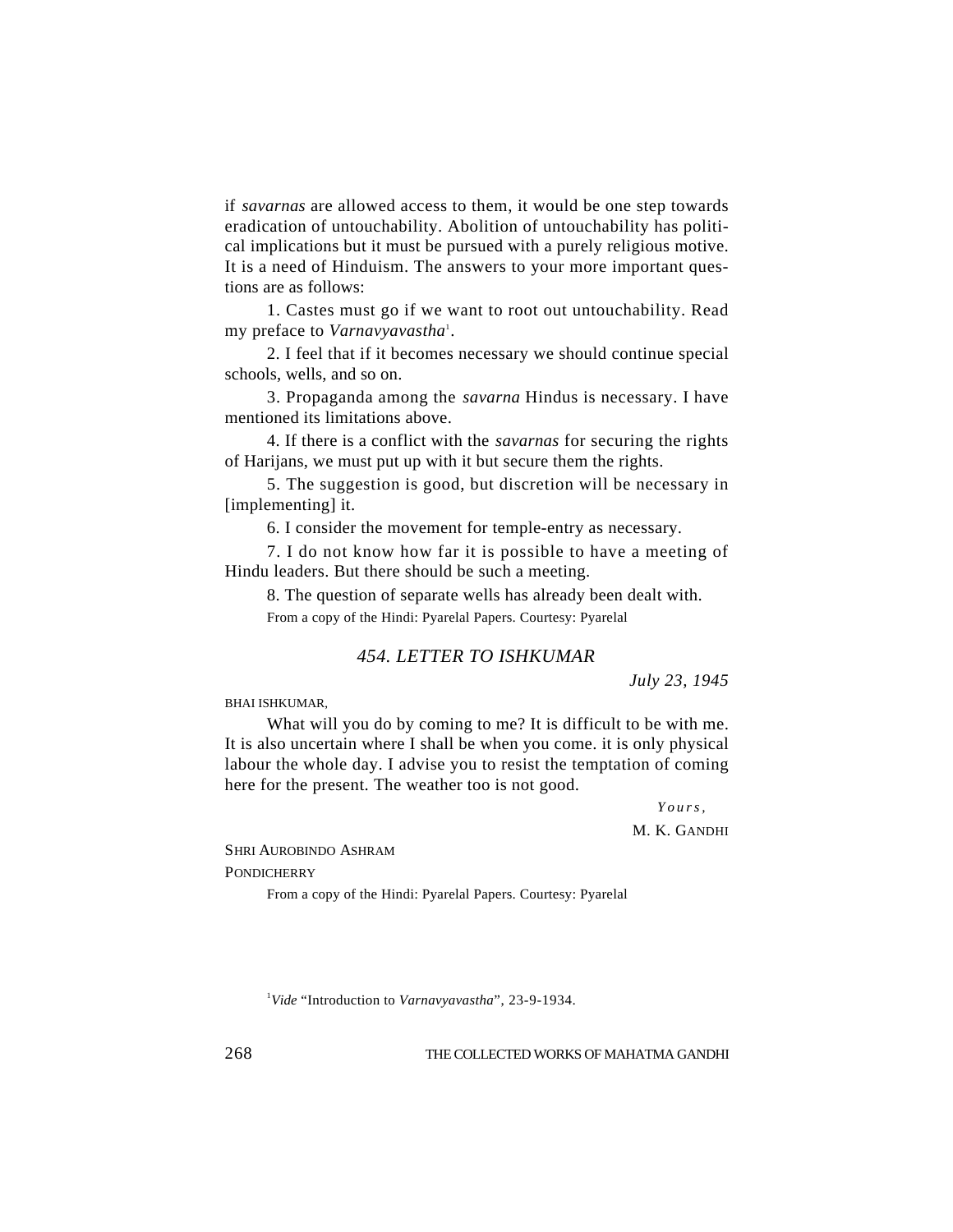*July 23, 1945*

BHAI SHYAMLAL,

Prof. Jagadisan<sup>1</sup> may employ a male doctor for the time being. I have no objection.

> *Blessings from* **BAPU**

SECRETARY, K. G. N. M. TRUST BAJAJWADI **WARDHA** 

From a copy of the Hindi: Pyarelal Papers. Courtesy: Pyarelal

#### *456. LETTER TO BENDRE*

SEVAGRAM, *July 24, 1945*

BHAI BENDRE,

I have your letter. How shall I console you? Your bond was with your Bachi's<sup>2</sup> soul. What does it matter whether the body is buried or cremated? You of course know that the soul does not perish. Why, then, should you grieve? But this is mere philosophy. Experience of the world tells us that no one goes mad over the death of his children. You should, therefore, feel ashamed of yourself over your excessive grieving and shower love on Nalini. Please calm yourself.

*Blessings from*

**BAPU** 

From a photostat of the Gujarati: C.W. 10246

<sup>1</sup> T. N. Jagadisan was supervising the leprosy relief work of the Kasturba Gandhi National Memorial Trust since May 1945.

<sup>2</sup> Addressee's daughter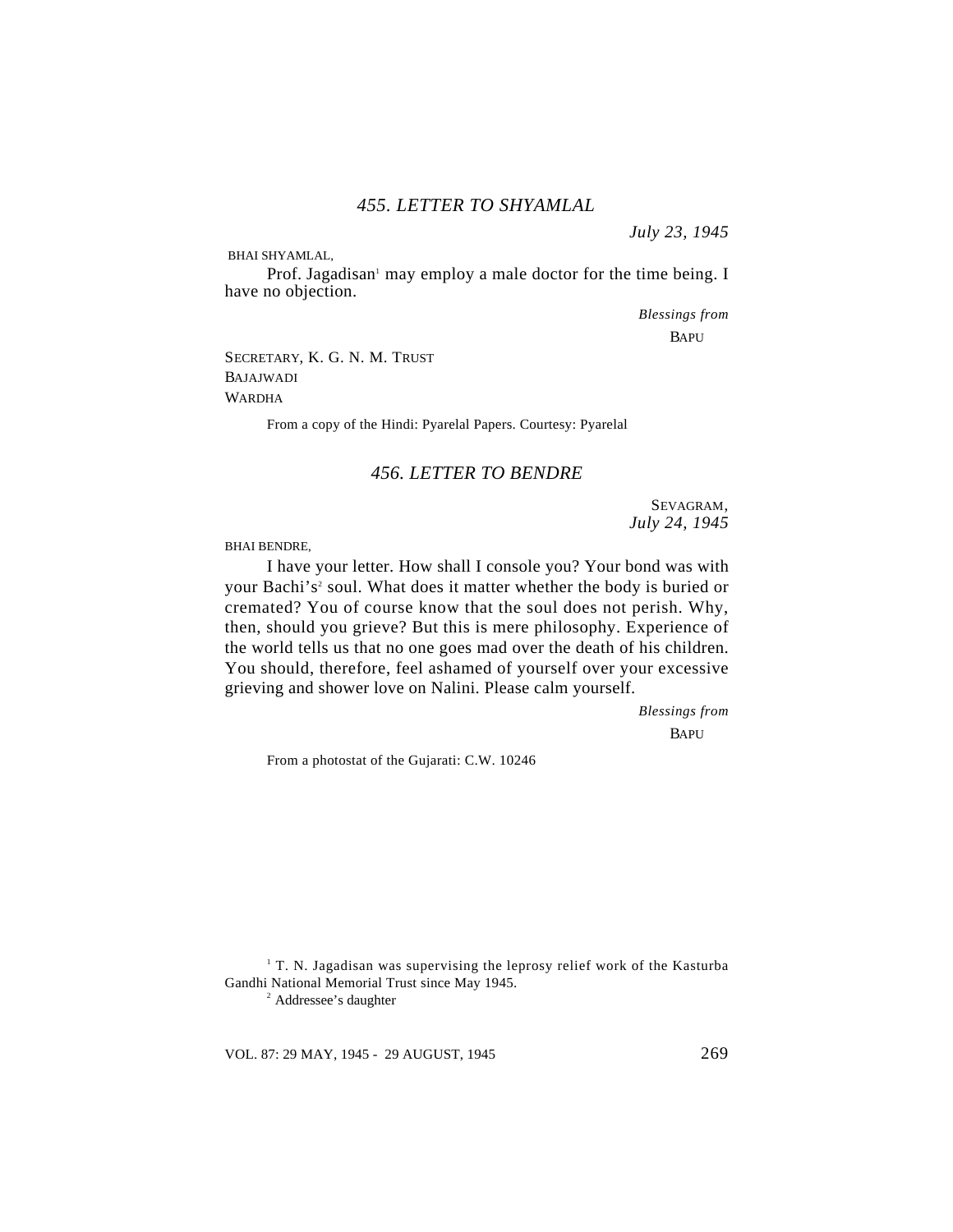#### 270 THE COLLECTED WORKS OF MAHATMA GANDHI

## *457. LETTER TO RAMDAS GANDHI*

*July 24, 1945*

CHI. RAMDAS,

You may consider this first for Usha<sup>1</sup>. If you are still ill, then why don't you go to Dr. Dinshaw and get cured? Why should you be lethargic in this matter? Kanam<sup>2</sup> had also become weak.

*Blessings from*

**BAPU** 

From a copy of the Gujarati: Pyarelal Papers. Courtesy: Pyarelal

## *458. LETTER TO S. A. BRELVI*<sup>3</sup>

*July 24, 1945*

BHAISHRI BRELVI $^4,$ 

The whole of India knows that as far as politics goes I have the greatest esteem for Sir Pherozeshah<sup>5</sup>.

*Yours,* 

M. K. GANDHI

From a facsimile of the Hindi: *Mahatma*, Vol. VII, between pp. 16 and 17

## *459. LETTER TO SHRIMAN NARAYAN*

*July 24, 1945*

CHI. SHRIMAN,

It seems you have sent the letter already. I had thought you would show me the draft. Anyway in my view you should have given only one reason for resigning<sup>6</sup>. Use of the term 'Hindustani' is ofsecondary importance. Implications of the term 'Rashtrabhasha'

<sup>1</sup> Addressee's daughter

2 Kanu, addressee's son

<sup>3</sup>The letter has been reproduced in the Urdu script as well.

 $4(1891-1949)$ ; Leading Congressman of Bombay; Chairman of the Bombay branch of the All-India Nationalist Muslim Party formed in 1929, Editor of *The Bombay Chronicle*

 $<sup>5</sup>$ Pherozeshah Mehta (1845-1915); one of the founders of the Indian National</sup> Congress and its President in 1890 and 1909

6 From the Secretaryship of the Rashtrabhasha Prachar Samiti, Wardha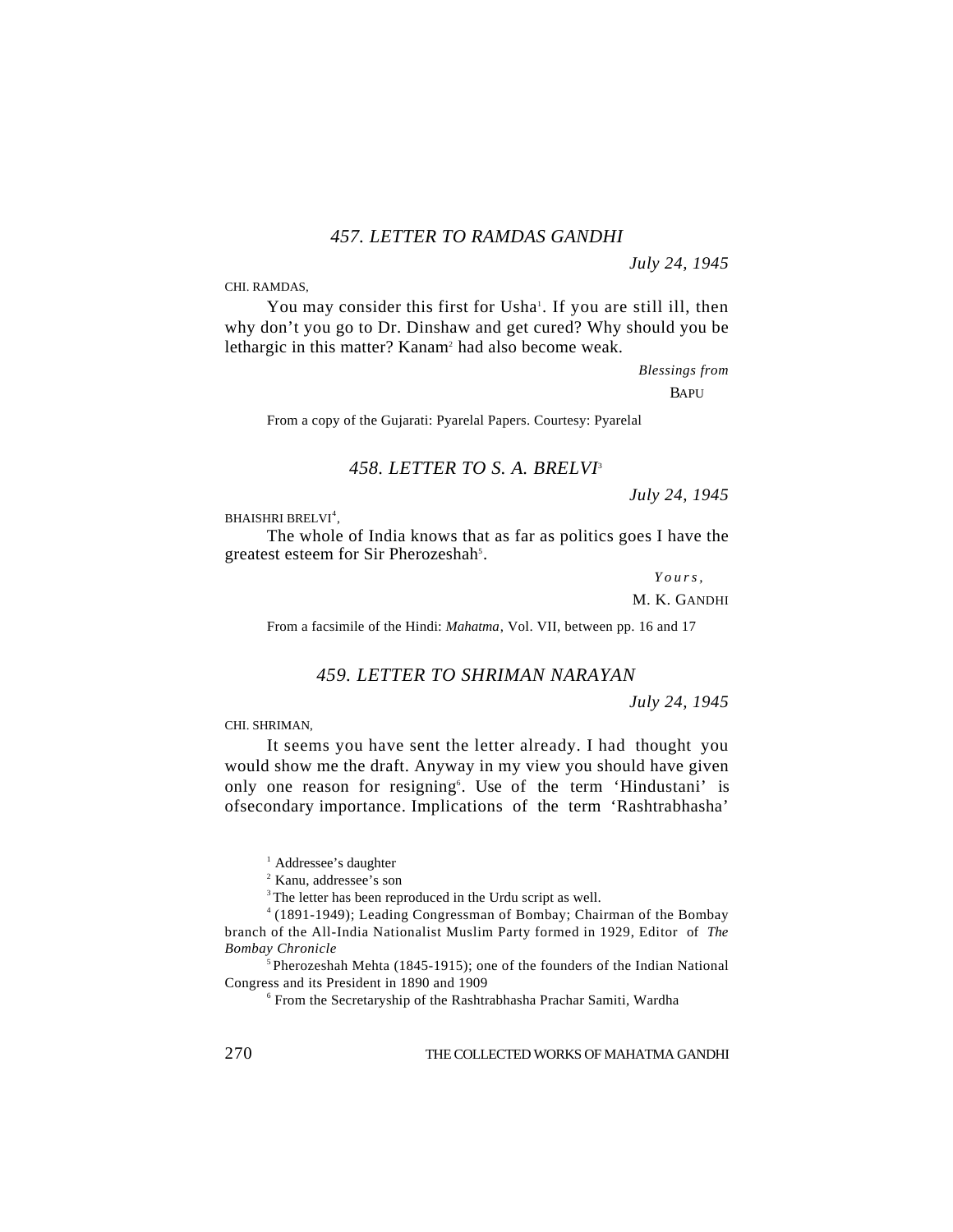are far-reaching. It would be better also to send the resignation after revising it. If you want to do this you should show me the draft before sending it.

> *Blessings from* BAPU

[From Hindi]

*Panchven Putrako Bapuke Ashirvad*, p. 307

## *460. LETTER TO SHYAMLAL*

*July 24,1945*

BHAI SHYAMLAL,

I congratulate you on your accepting a cut of Rs. 100 voluntarily. If you can conveniently give up something more please do so. Only good can come of it but nothing should be done on my bidding. All sacrifice must be voluntary.

*Blessings from*

**BAPU** 

From a copy of the Hindi: Pyarelal Papers. Courtesy: Pyarelal

### *461. LETTER TO AMRIT KAUR*

SEVAGRAM, *July 25, 1945*

CHI. AMRIT,

Don't apologize for writing to me daily. You should continue without straining yourself and without expecting a reply daily.

You are silent about your visit.

You did well in writing to J. The criticism is unfriendly. But restraint is always good.

I hope you are well. Ask Beryl to write to me. Is Shummy<sup>1</sup> better?

Sushila still with Sardar. Love to you all.

**BAPU** 

From the original: C.W. 4161. Courtesy: Amrit Kaur. Also G.N. 7797

1 Shumshere Singh, addressee's brother

VOL. 87: 29 MAY, 1945 - 29 AUGUST, 1945 271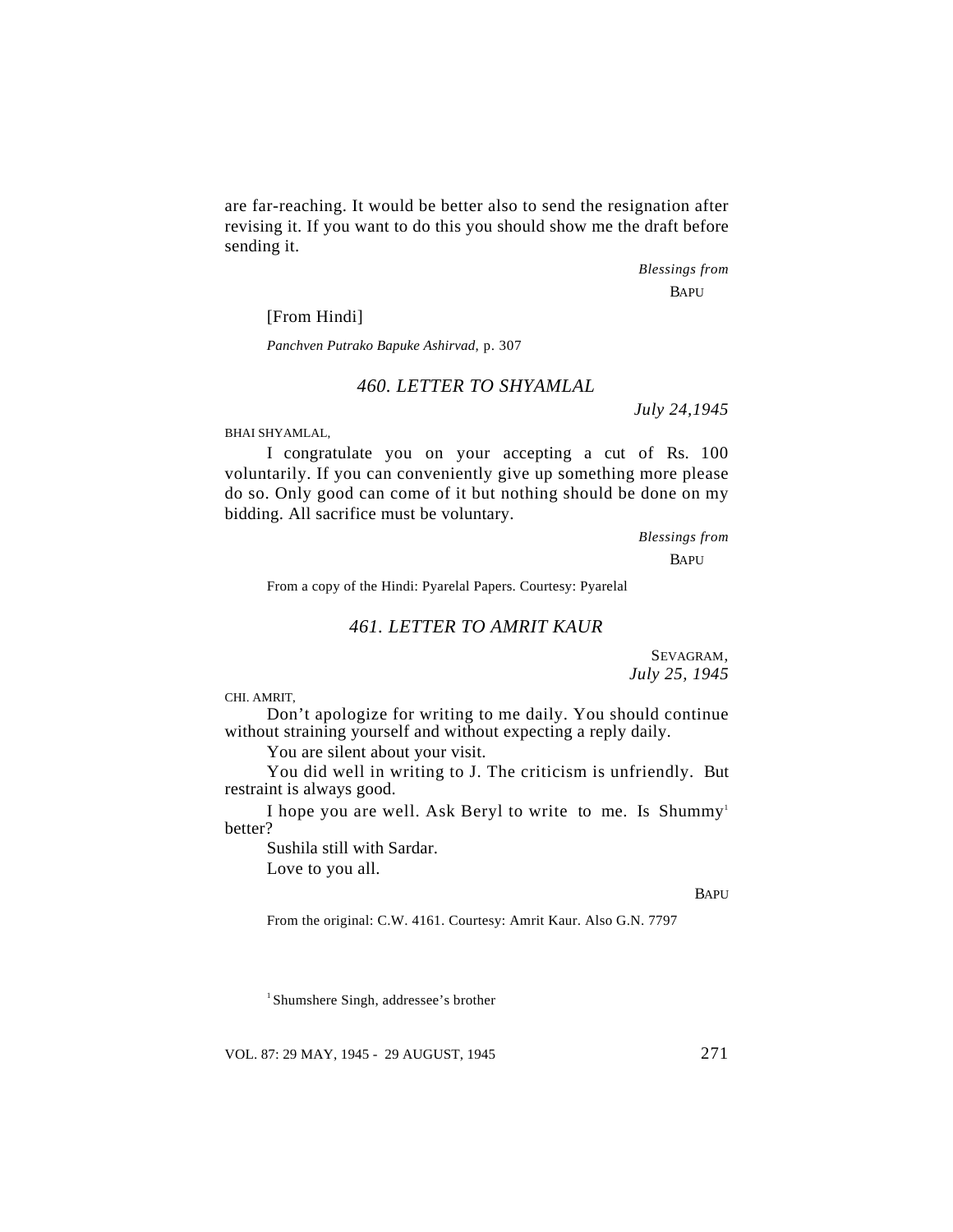CHI. MIRA,

If I am to write I must be brief. If you do not feel well you must run up to a cool place. I took the journey well. Balvantsinha must be with you when this reaches you. Keep him if you want him. Tell him on his letter I sent Hoshiari<sup>1</sup> to her father. She will return with or without her boy. It is fair here. It rains off and on. But the insects are more numerous than before. Sushila got dysentery and lost 4 lb. She is now in Bombay with Sardar.

Love.

SHRI MIRABEHN KISAN ASHRAM P. O. BAHADRABAD, *via* JWALAPUR NEAR HARDWAR, U. P.

From the original: C.W. 6509. Courtesy: Mirabehn. Also G.N. 9904

# *463. LETTER TO SITA GANDHI*

*July 25, 1945*

CHI. SITA,

I read your letter. Your curriculum is good. You are working hard. Do not worry about whether you will pass or not. Don't do anything at the cost of your health. Do not write in a small hand. Examine carefully what is written in this postcard.

> *Blessings from* **BAPU**

KUMARI SITA GANDHI MASHRUWALA BUNGALOW AKOLA, BERAR

From a photostat of the Gujarati: G.N. 4954

<sup>1</sup> Niece of Balvantsinha

**BAPU** 

*July 25, 1945*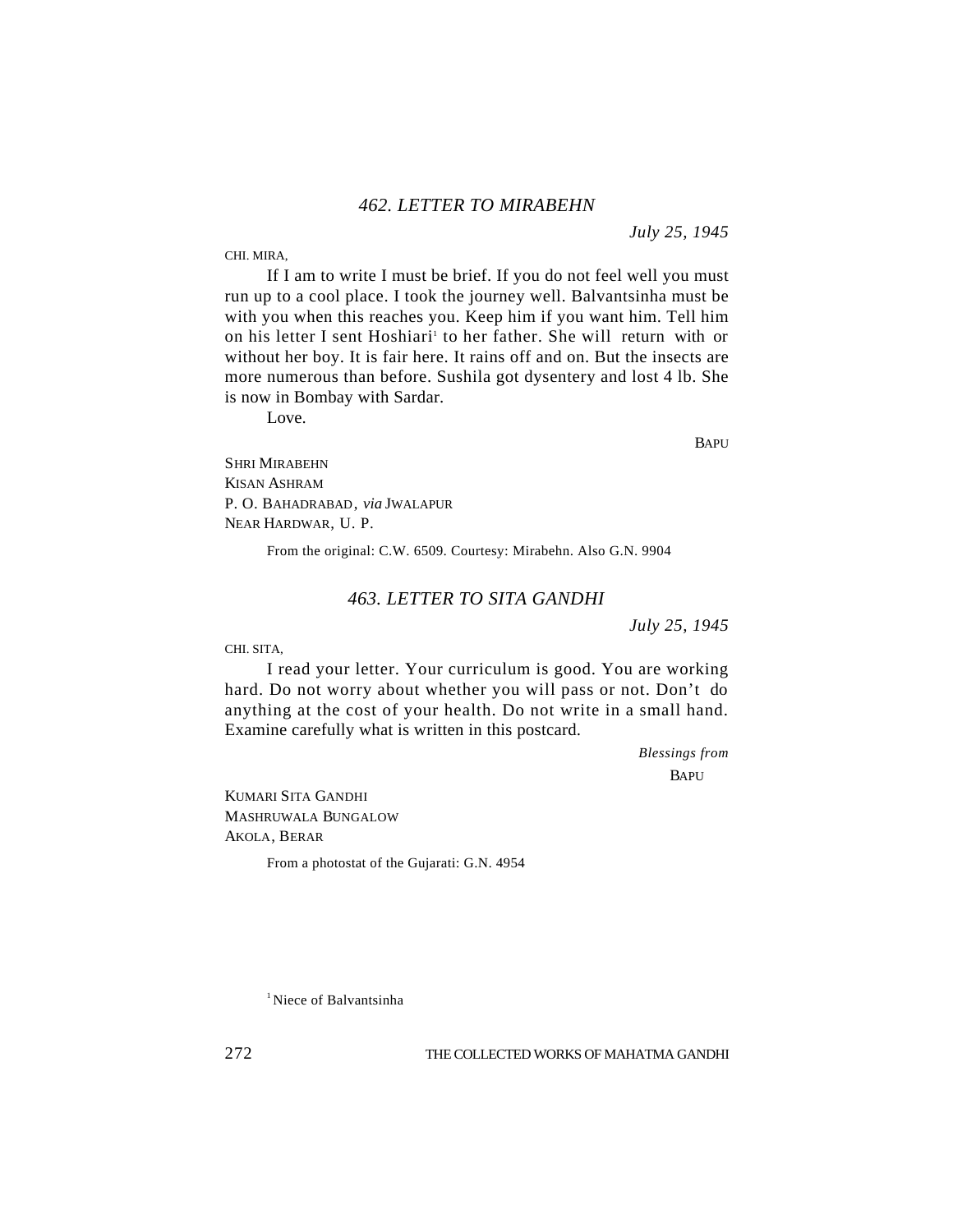## *464. LETTER TO PUSHPA S. DESAI*

*July 25, 1945*

CHI. PUSHP $A^1$ ,

I have your letter. If you have really realized God, you will see Him everywhere, even in your father. Still, if you must come here you may. But you will have to find solitude in multitude. You will have to do everything right from cleaning the latrines and you will have to find God in that. One cannot serve God by singing *bhajans*. You may therefore be escaping from one difficulty to land into another. I advise you to see Manibehn<sup>2</sup> and then arrive at a decision. Consider it a sin to write in pencil.

*Blessings from*

**BAPU** 

CHI. PUSHPABEHN

C/O SHRI MANILAL POPATLAL DOSHI

SHARDA'S CHAWL

SECOND FLOOR, ROOM NO. 12

**BOMBAY** 

From a copy of the Gujarati: Pyarelal Papers. Courtesy: Pyarelal

## *465. LETTER TO MANIBEHN PATEL*

*July 25, 1945*

CHI. MANI,

Why need you write to me now? And I should not hope that you will.

I write this in connection with Pushpa. She is suffering very much. She has written to me that she wants to see me. But it will be better if you go and visit her. You will certainly find her at her place. The address is C/o Manilal Popatlal Doshi, New Hanuman Lane,Sharda's

<sup>&</sup>lt;sup>1</sup> Daughter of Kanji Jethabhai Desai of Bombay

<sup>2</sup> Daughter of Vallabhbhai Patel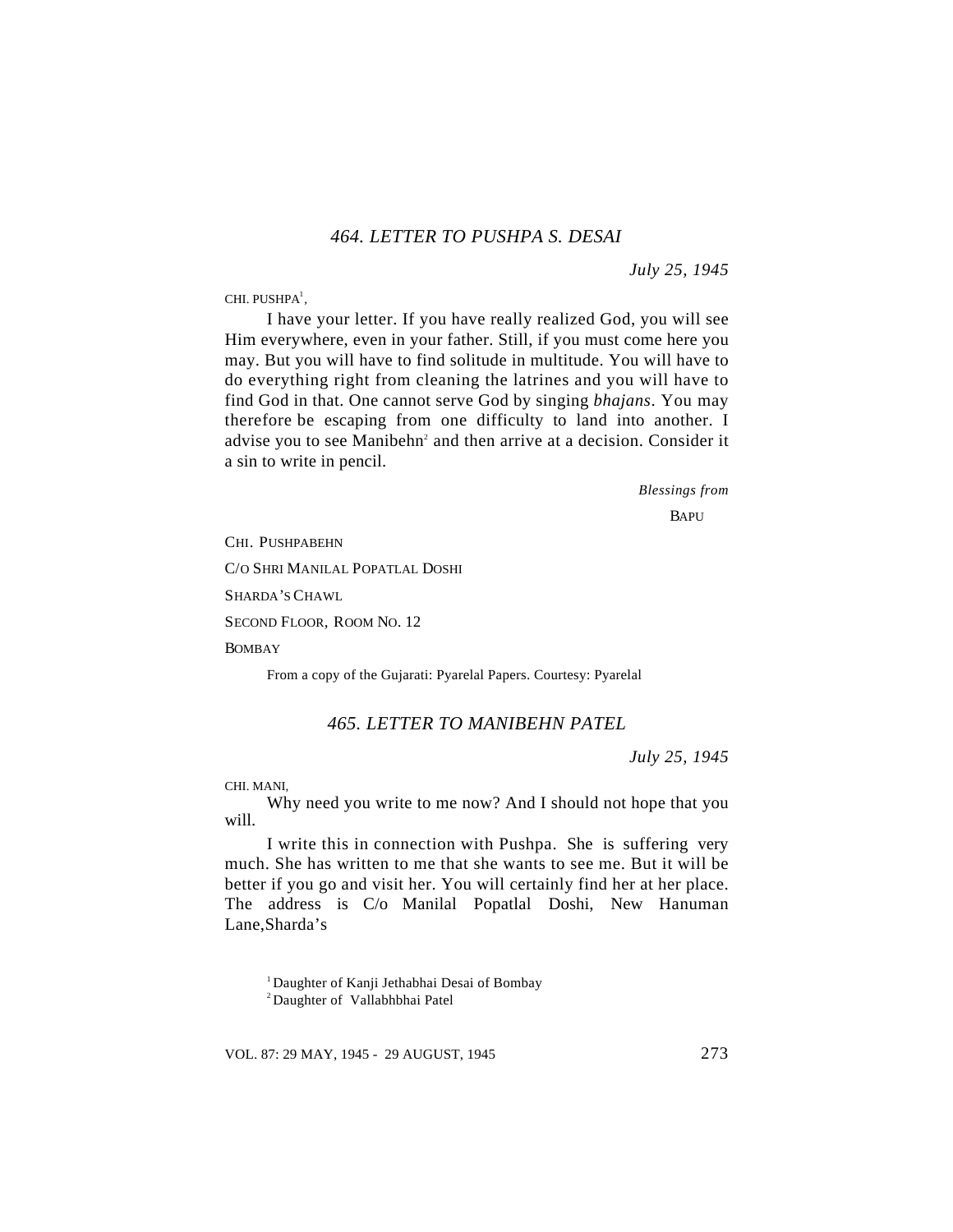Chawl, Second Floor, Room No. 12. I hope you are well.

> *Blessings from* **BAPU**

SHRI MANIBEHN PATEL C/O SHRI DAHYABHAI PATEL 68 MARINE DRIVE BOMBAY [From Gujarati] *Bapuna Patro-4: Manibehn Patelne*, pp. 136-7

## *466. LETTER TO VALLABHBHAI PATEL*

*July 25, 1945*

BHAI VALLABHBHAI,

I have your letter. If you have to take treatment now, I would strongly advise you to go to Dinshaw at Poona for it. I will be ready to go there, and so you will have the benefit of my quackery, too. In any case you cannot get worse than you are and it is likely Dinshaw will win glory.

I had a talk with Pardiwala<sup>1</sup>. I will write<sup>2</sup> today itself. That mail goes by the morning post. A copy cannot be sent with this. Such things will go on happening. You are not the man to worry about them.

I have no time to write more.

*Blessings from* **BAPU** 

[From Gujarati]

*Bapuna Patro-2: Sardar Vallabhbhaine*, p. 281

# *467. LETTER TO APTE*

*July 25, 1945*

BHAI APTE,

He who had given you Shambhu has taken him back. We must also meet the same fate. Why should you then grieve? Why should

<sup>1</sup> An advocate of Bombay

<sup>2</sup>To Lord Wavell; *vide* "Letter to Lord Wavell",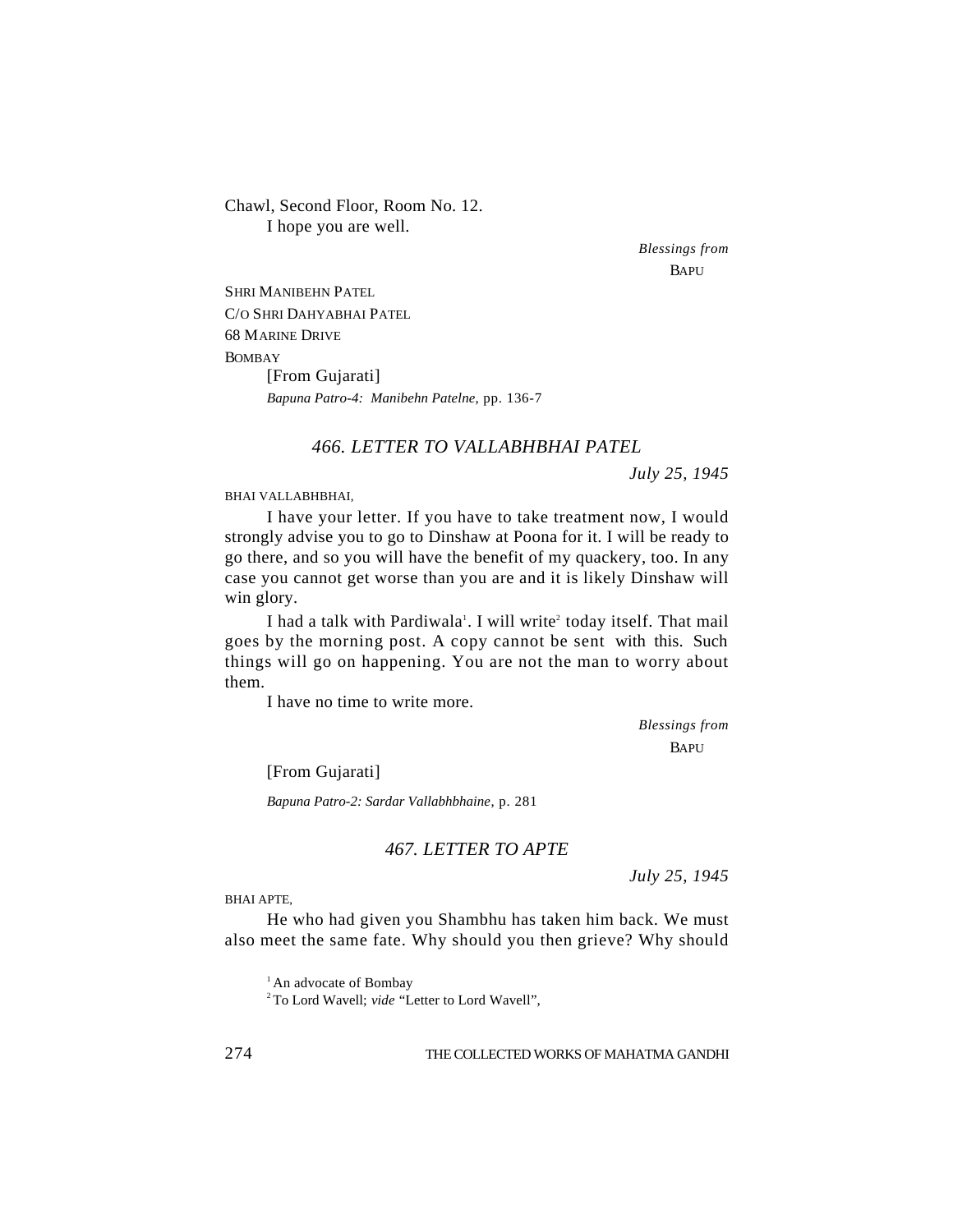Sharaja lament? All the children belong to you both. All this is implied in the khadi spirit. Cultivate that spirit and go on doing your duty. Everything will be all right if you exercise self-control. Moreover, you have already rendered whatever service you could.

> *Blessings from* BAPU

APTE 279-2 SADASHIV PETH POONA CITY

From a copy of the Gujarati: Pyarelal Papers. Courtesy: Pyarelal

## *468. LETTER TO JAMSHEDJI N. MEHTA*

*July 25, 1945*

BHAI JAMSHED,

I got your letter along with the typed matter. It is surprising that the *Gita* is full of those things and yet you could find no consolation from it. Because you were used to English that appealed to you immediately. Be that as it may, it is good that the depression has left you. For the rest take it that whatever happened at Simla was for the best.

*Blessings from*

**BAPU** 

SHETH NUSSERVANJI KARACHI

From a copy of the Gujarati: Pyarelal Papers. Courtesy: Pyarelal

# *469. LETTER TO KRISHNAVARMA*

*July 25, 1945*

BHAI (DR.) KRISHNAVARMA,

I have your letter. Chi. Sailen has come here. He is well. More about him later. Do whatever you can for Mama. The result is in God's hands. Please tell Mama that it will be good if he observes the rules of the place where he stays.

> *Blessings from* BAPU

MALAD

From a copy of the Gujarati: Pyarelal Papers. Courtesy: Pyarelal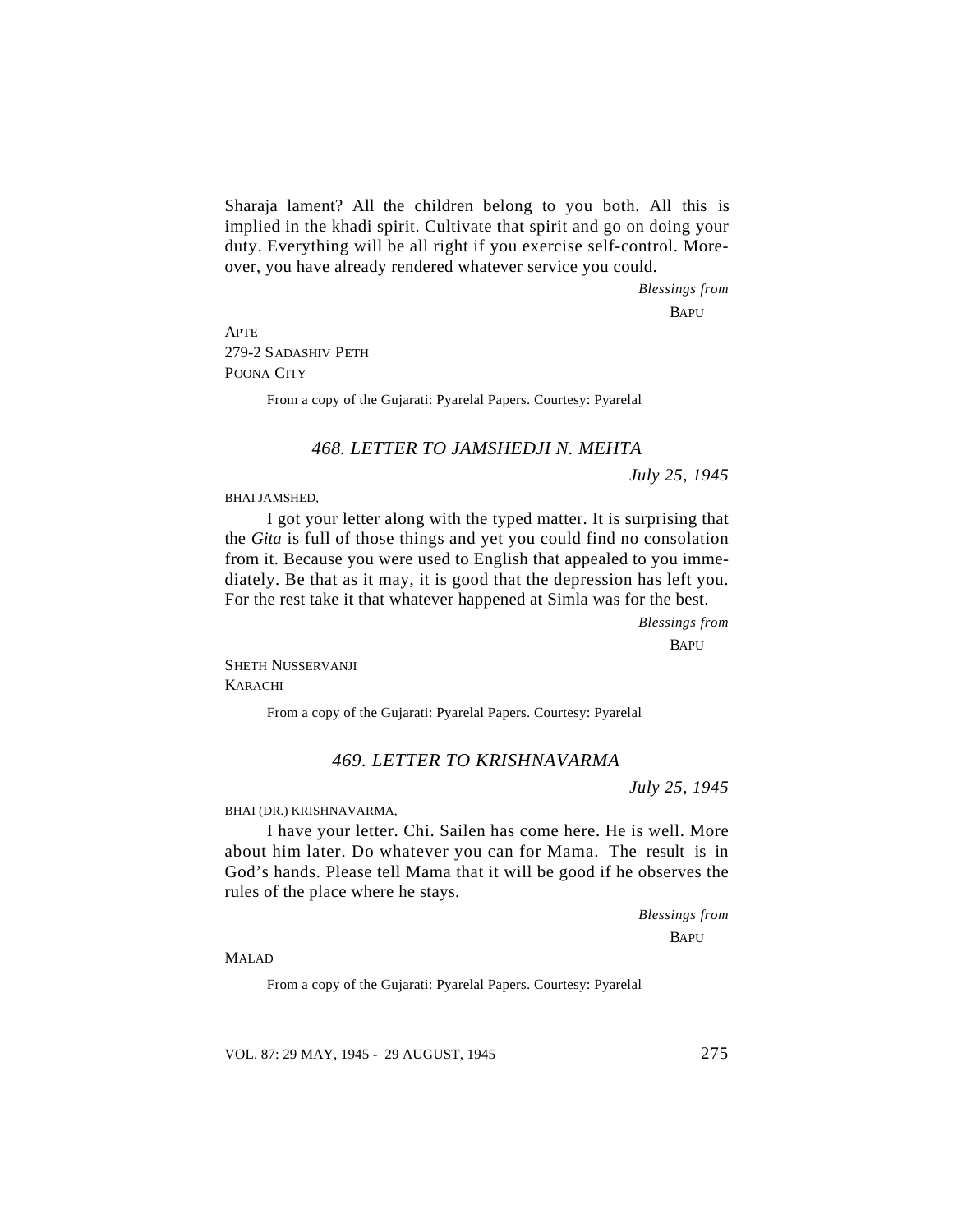## *470. LETTER TO PURUSHOTTAMDAS TANDON*

SEVAGRAM, *July 25, 1945*

#### $\mathbf B\mathbf H\mathbf A\mathbf I$  TANDONJI $^1,$

I have your letter of July 11. I read it twice. I then gave it to Kishorelalbhai. You probably know that he is an independent thinker. I also send you what he has written. I would only say that I have always been as far as possible a slave of your love. The time has now come when the same love will separate me from you. I have not been able to explain myself. Kindly place this letter before the Standing Committee of the Sammelan<sup>2</sup>. I feel that the Sammelan has not accepted my definition of Hindi. And now my ideas are moving further still in that direction. My definition of *Rashtrabhasha* includes a knowledge of Hindi and Urdu and both the Nagari and Persian scripts. Only thus can a fusion of Hindi and Urdu come about, if it will. I am afraid this suggestion of mine may not be welcome to the Sammelan. I therefore request that my resignation be accepted. Bypursuing the difficult task of propagating Hindustani I shall be serving both Hindi and Urdu.

> *Yours,*  M. K. GANDHI

#### [From Hindi]

*Rashtrabhashake Prashnapar Gandhiji aur Tandonjika Mahattvapurna Patravyavahar,* p. 10

## *471. LETTER TO SUKHDEV*

*July 25, 1945*

BHAI SUKHDEVJI,

What is the use of my sending for you? Send me all the papers. Send also a brief statement along with them. I will do what I can after studying everything. Stay on there till you have my reply.

SJT. SUKHDEV DAILY "TEI"

DELHI

From a copy of the Hindi: Pyarelal Papers. Courtesy: Pyarelal

 $1(1882-1962)$ ; Speaker, U. P. Legislative Assembly, 1937-39 and 1946-50; elected President of Indian National Congress, 1950, but resigned soon after; Vice-President, Akhil Bharatiya Hindi Sahitya Sammelan

2 Akhil Bharatiya Hindi Sahitya Sammelan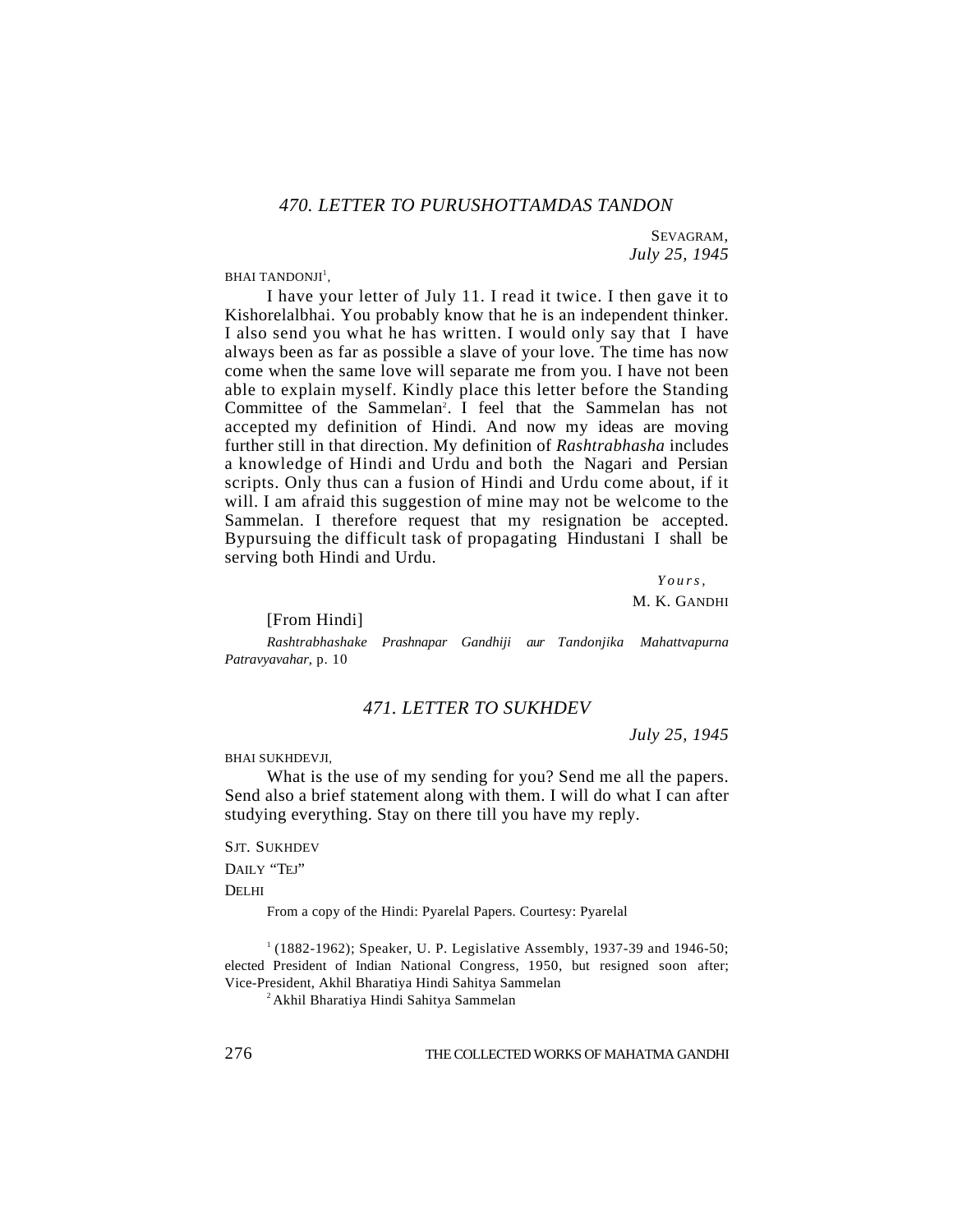## *472. LETTER TO LORD WAVELL*

SEVAGRAM, *July 25, 1945*

DEAR FRIEND,

I have just heard from Sardar Vallabhbhai Patel that several thousand Indian soldiers who had joined Subhas Babu1 in Burma or elsewhere and who were captured during the recent anti-Japanese operations have been locked up in the Delhi Fort and the ring leaders (so called) have been shot under the decree of a court martial. I am inclined to think that this is a bazaar rumour. Nevertheless, I suggest that the public may be taken into confidence as to the true situationand that, if there is any truth about the lock-up and trial, legal assistance of their choice may be given to those who may be tried.

This is being posted after post office hours. Hence a copy under a certificate of posting will follow when the post office opens tomorrow.<sup>2</sup>

> *Yours sincerely,* M. K. GANDHI

H. E. THE VICEROY VICEROY'S HOUSE NEW DELHI

*Gandhiji*'*s Correspondence with the Government, 1944-47*, pp. 39-40

## *473. LETTER TO J. C. KUMARAPPA*

SEVAGRAM, *July 26, 1945*

MY DEAR KU.,

This is to introduce Shri Shyamlal to you. He is the Secretary of the K. G. Memorial Trust. He will plead with you for accommodating the prospective women's camp for four months from after the rains

<sup>1</sup> Subhas Chandra Bose (1897-1945); General Secretary of the Congress, 1927; President of the Congress, 1938 and 1939; resigned Presidentship and founded the All-India Forward Bloc; placed under house arrest but escaped to Germany in 1941, one of the organizers of Indian Independence League in South East Asia, organized and led the Indian National Army

 $2A$ cknowledging this on July 29, the Viceroy's Private Secretary E. M. Jenkins replied that it was receiving the Viceroy's consideration.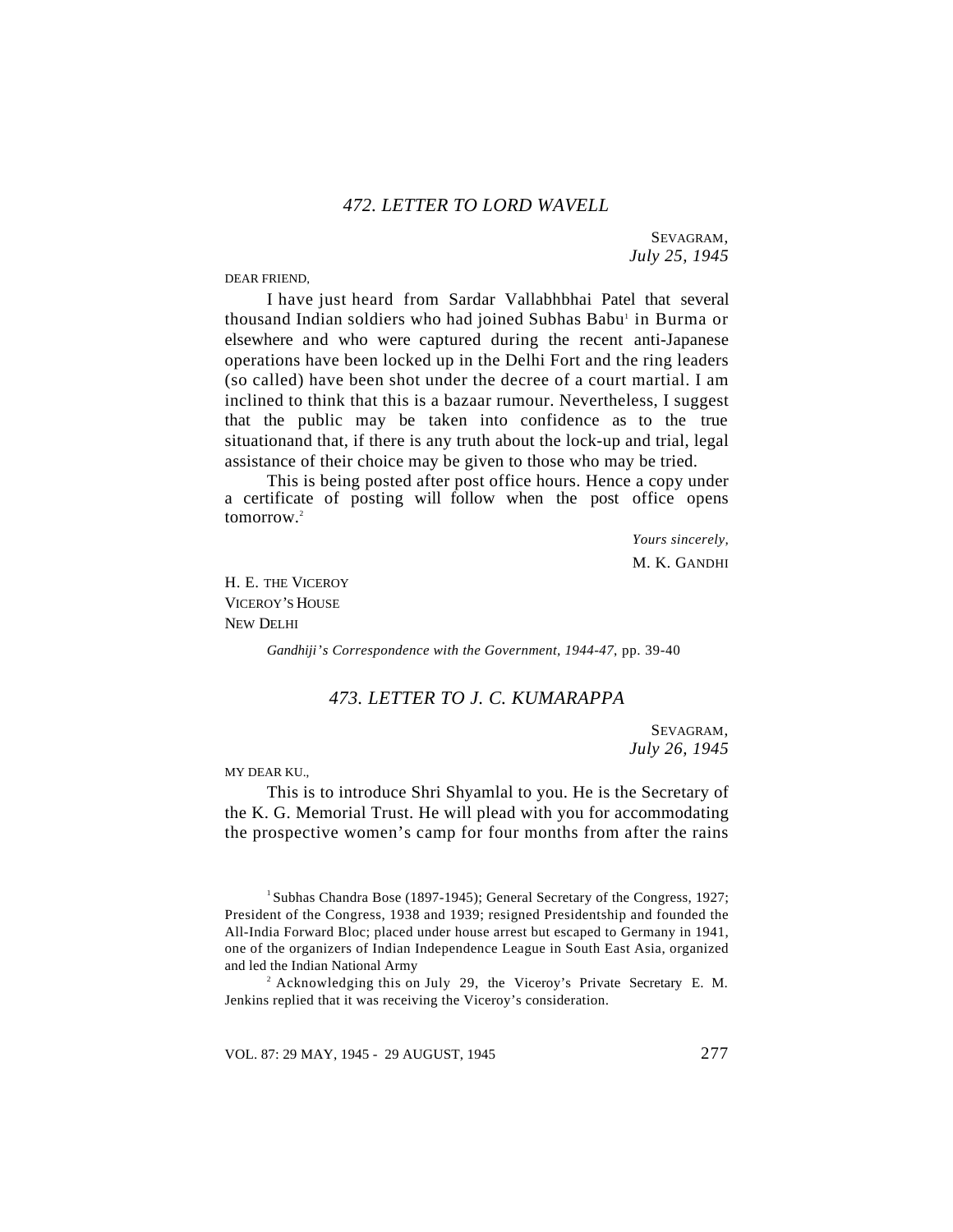are over, i. e., not later than 2nd October. I support the pleading, if it is feasible. More from the bearer.

Love.

From a photostat: G.N. 10175

## *474. LETTER TO PATTABHI SITARAMAYYA*

*July 26, 1945*

 $DEAR$   $PATTABHI$ <sup>1</sup>,

Pyarelal has asked you about the accuracy of your reported speech<sup>2</sup>. Now comes the enclosed from the angry worker who takesme to task about palmyra trees. Did I ever say about palmyra trees [anything] of the kind reported to have been said by me? I have much to say about the other parts. But I forbear pending your reply. Hope you are well.

> *Yours,* **BAPU**

MACHHALIPATTAM

From a copy: Pyarelal Papers. Courtesy: Pyarelal

### *475. NOTE TO MUNNALAL G. SHAH*

*July 26, 1945*

When I fixed the amount of milk, there were no other institutions in the neighbourhood. Now that there are, it becomes our duty to sink or swim with them. We here cannot have the freedom that they enjoy. But we must apply the controls that they do. The doctors are engaged in formulating a standard. It will be published shortly. Just now you should reduce the quantity of milk as much as you conveniently can. The final decision should be postponed till after Sushilabehn's arrival. I should like to do without ghee altogether, but that does not seem desirable for vegetarians. Experience will be a better guide in this matter. Pulses cannot replace milk, but doctors believe that they are necessary in themselves. I am the only one to assert

**BAPU** 

<sup>&</sup>lt;sup>1</sup> (1880-1959); Member, Congress Working Committee, President, All-India States People's Conference, 1936; President of the Congress, 1948; Governor of Madhya Pradesh, 1952-57

<sup>2</sup>*Vide* "Interview to *The Hindu*", 28-7-1945.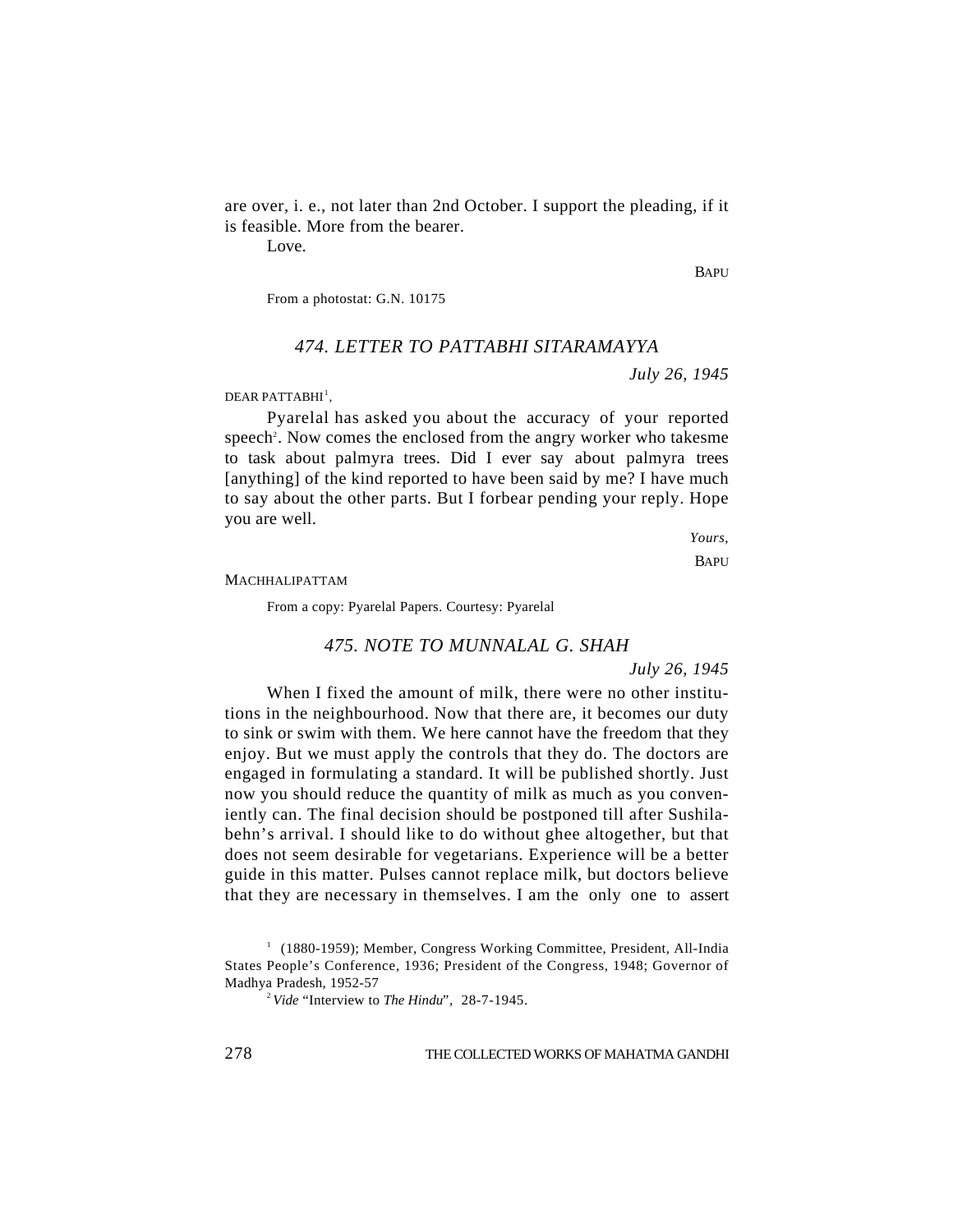emphatically that they are not necessary. We may, however, introduce them. The same about spices. Those who are under the Ashram vows cannot consume them for the pleasure of the palate, but if they are necessary for aiding digestion they may be used. It should be remembered that there are very few in the Ashram who have taken the vows. I see no great trouble in having two separate cuisines—one with spices, the other without. We cannot compel anybody to observe the vow of controlling the palate, or any vow.

While considering this matter, we should remember that though milk, ghee and fruit are consumed in greater quantity in the Ashram, illness persists. We must investigate the cause of this.

If this does not give you the guidance that you need, ask me again. The problem of those who are ill is a different one.

*Blessings from*

**BAPU** 

From a photostat of the Gujarati: C.W. 5908. Courtesy: Munnalal G. Shah

### *476. LETTER TO KRISHNAVARMA*

*July 26, 1945*

BHAI KRISHNAVARMA,

I enclose herewith Sailen's letter. He has also given me a leaflet. It contains something shocking. I send you the relevant portion along with Sailen's letter. If what is said in it is true we must correct it. It is our duty not to get angry with the critic but to accept the substance of what he says. In many things nature cure should be superior to the methods of ordinary doctors and ordinary men. More after I hear from you.

> *Blessings from* **BAPU**

From a copy of the Gujarati: Pyarelal Papers. Courtesy: Pyarelal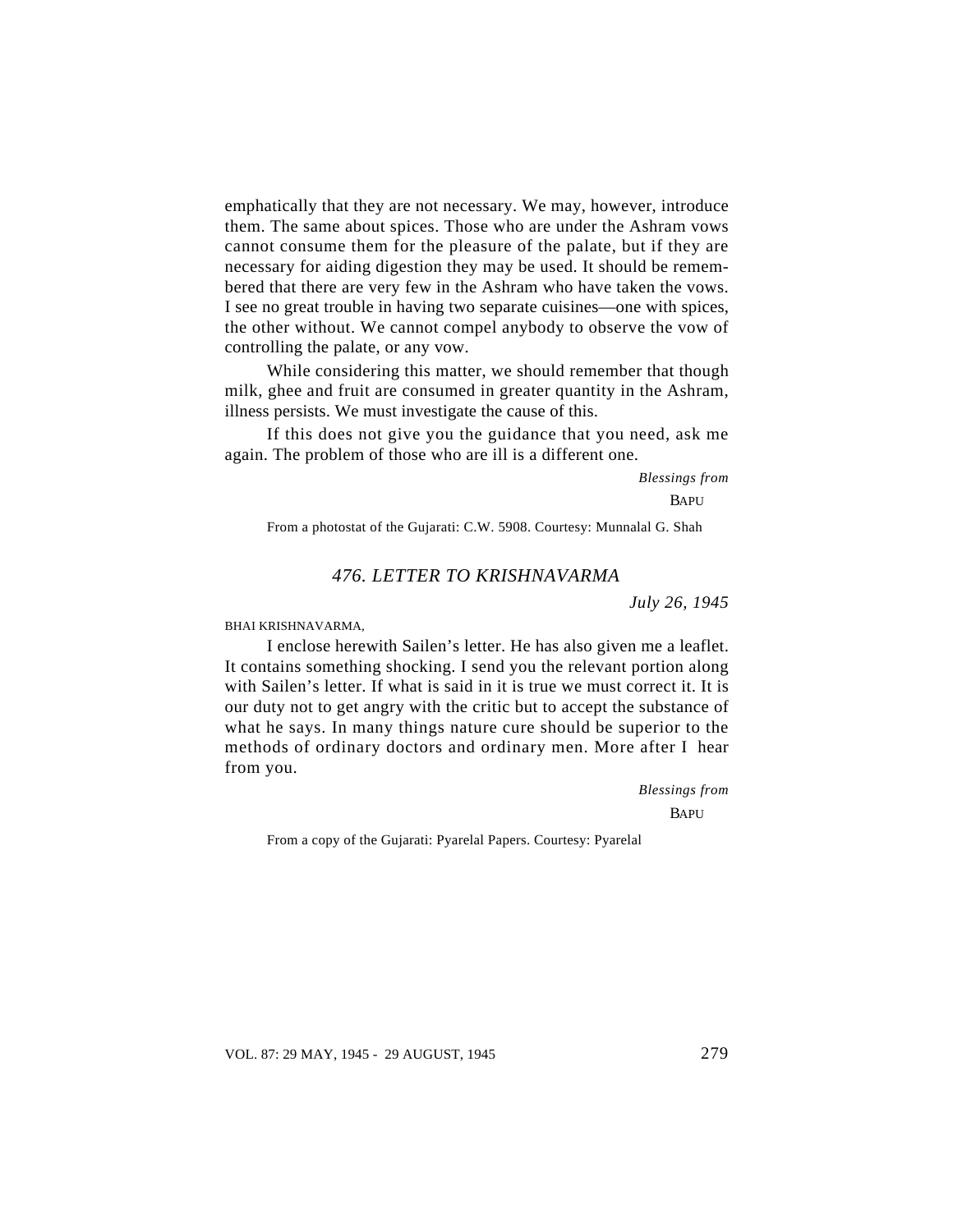*July 27, 1945*

CHI. GOSIBEHN<sup>1</sup>,

I am so glad you can upset inkstands and that in the wrong place.

You may not give up the ghost so easily. See Balasaheb Kher<sup>2</sup> and put all the facts before him. We must do things correctly even if they take a little time. Time given won't be time wasted. That would be part of teaching new work. See the others also. Take my help whenever necessary. P.<sup>3</sup> can attend to her teeth. She need not wait for the meeting. I am doing all I can. You must be well.

Love.

**BAPU** 

From a copy: Pyarelal Papers. Courtesy: Pyarelal

## *478. LETTER TO BALVANTSINHA*

SEVAGRAM, *July 27, 1945*

CHI. BALVANTSINHA,

I have your letters. It will be good if your presence can help to settle the dispute there.

Hoshiari is brave. She will succeed. It is good that you are also there.

I am keeping well. Mirabehn is anxiously awaiting you.

It will be good if you have a look at Dr. Sharma's handi-work<sup>4</sup>. See what he is doing.

Things are going on well here. By the route which you have taken you cannot go to Balkrishna.

**BAPU** 

From a photostat of the Hindi: G.N. 1965

<sup>4</sup>The addressee in his book *Bapuki Chhayamen* explains that the reference is to the nature-cure clinic opened by H. L. Sharma at Khurja.

<sup>&</sup>lt;sup>1</sup> Grand-daughter of Dadabhai Naoroji

<sup>&</sup>lt;sup>2</sup>B. G. Kher, ex-Premier of Bombay

<sup>&</sup>lt;sup>3</sup>Perin, addressee's sister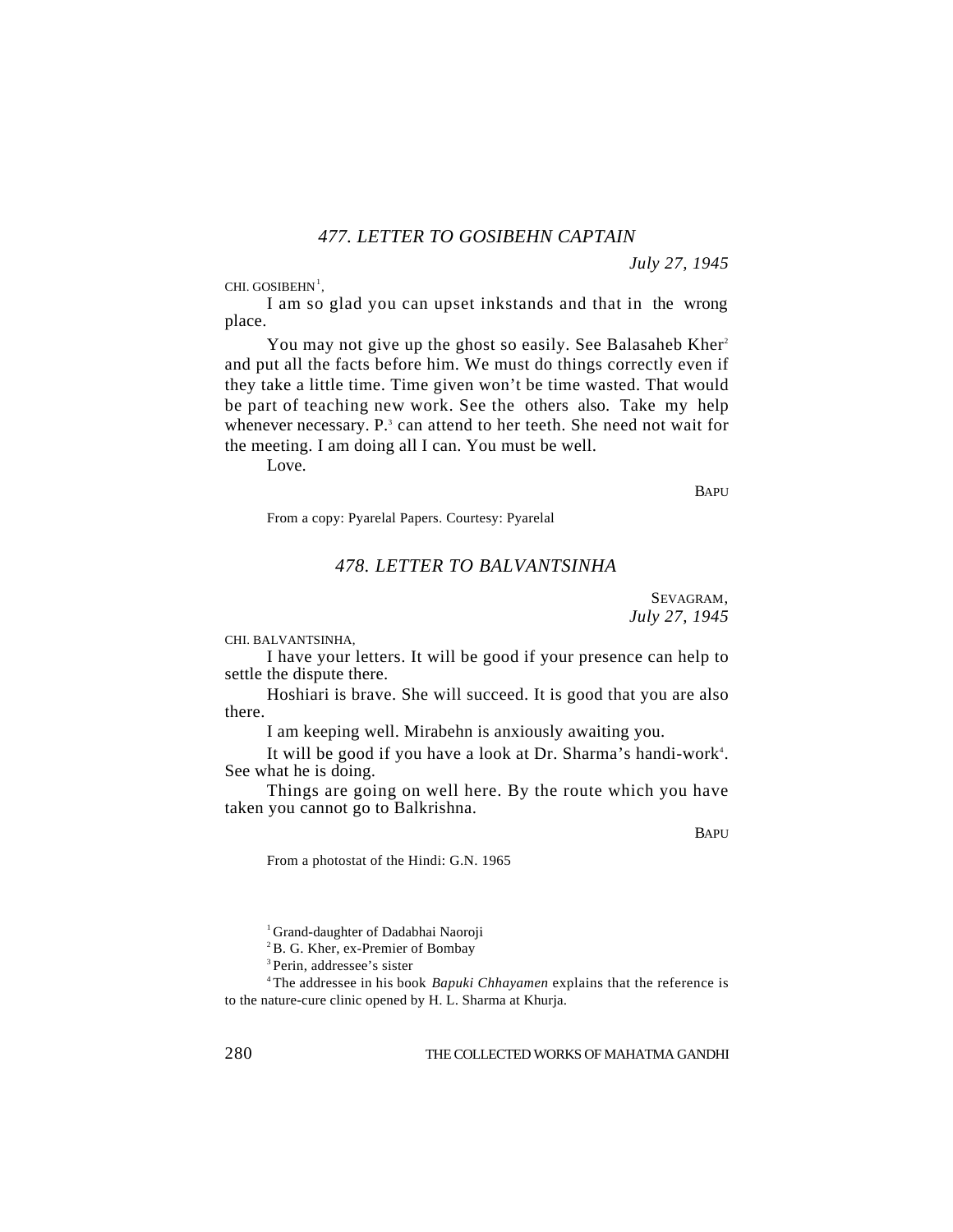*July 27, 1945*

BHAI GHANSHYAM SINGH,

There is no discourtesy in publishing the letter from the Governor of Sind. I have made emendations in both the drafts. You will understand them.

I finished it today but it could not be registered in the post today. It will go tomorrow.

*Blessings from*

BAPU

From a copy of the Hindi: Pyarelal Papers. Courtesy: Pyarelal

## *480. LETTER TO HOSHIARI*

*July 27, 1945*

CHI. HOSHIARI,

I have your letter. You will not cease to be respectful towards your father, at the same time you will remain firm. It does not matter if it takes a few days to persuade Father. If your firmness makes Father angry, there is nothing you can do about it. Look after your health. If possible go and see Dr. Sharma.

> *Blessings from* **BAPU**

C/O LACHHMAN SINGHJI **SAMASPUR** KHURJA, U. P.

From a copy of the Hindi: Pyarelal Papers. Courtesy: Pyarelal

#### *481. LETTER TO RAJENDRA PRASAD*

SEVAGRAM, *July 27, 1945*

BHAI RAJENDRA BABU,

I have already written to you about Mahendra.<sup>1</sup> Probably by now he will have been hanged. It seems our effort has been in vain. If there is any further news we shall get it. Write to me fully about what

<sup>1</sup>*Vide* "Letter to *Rajendra Prasad*", 23-7-1945.

VOL. 87: 29 MAY, 1945 - 29 AUGUST, 1945 281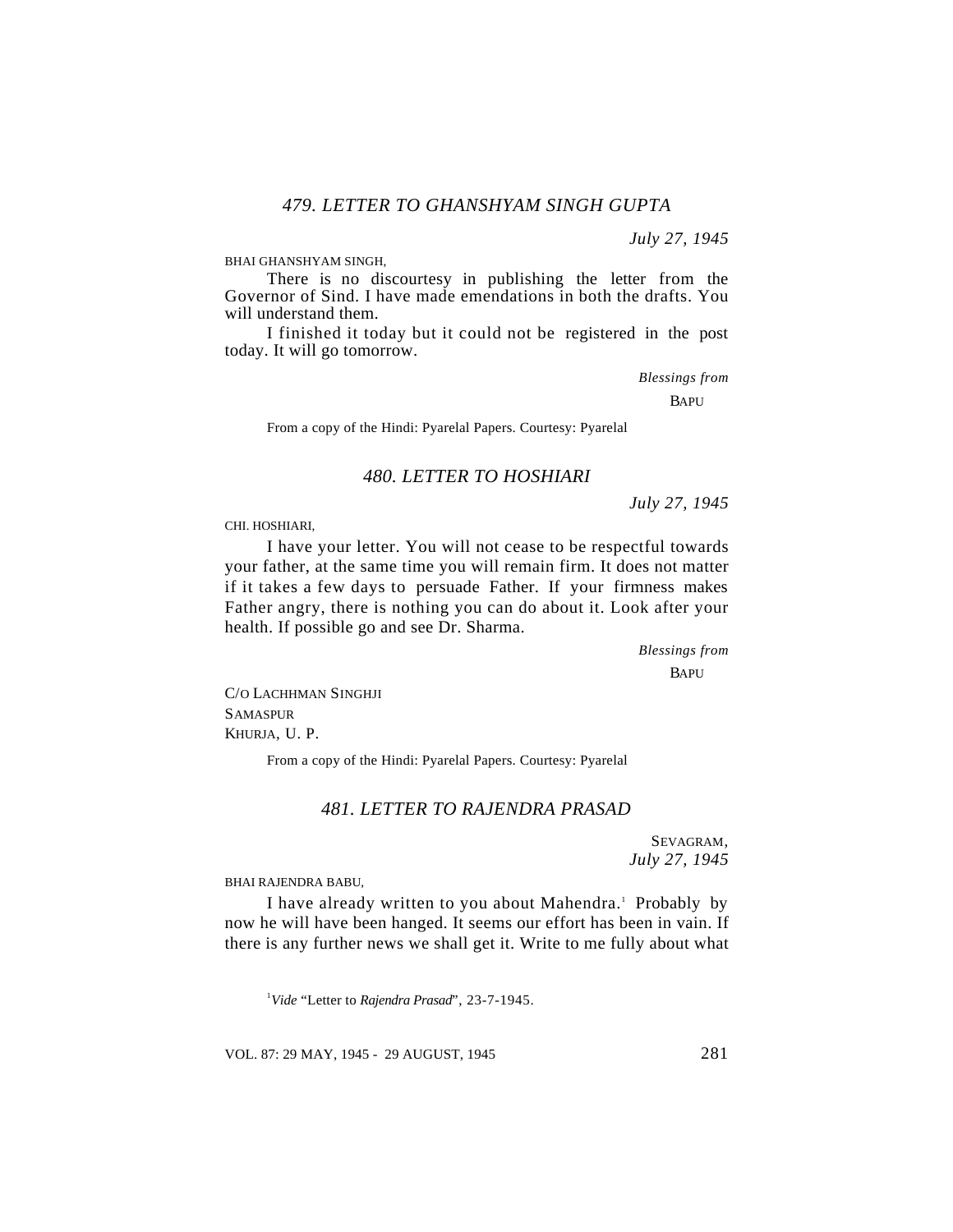you think. It is surprising that you fell ill in Delhi. It will be better to go to Pilani only after you get well.

I shall see about the other Mahendra<sup>1</sup> after I receive the papers. It would be good if I get papers concerning the first Mahendra also.

*Blessings from*

BAPU

From a copy of the Hindi: Pyarelal Papers. Courtesy: Pyarelal

## *482. LETTER TO SUCHETA KRIPALANI*

*July 27, 1945*

CHI. SUCHETA $^2$ ,

I have gone through your Urdu letter. I like it; you should not understand it to mean that you are to give up writing in Hindi. You should write in both according to the occasion. Why did you fall ill? It will be good if you go to Gulmarg first and get well. The only condition is that you should go while Jawaharlal is there and should see that his privacy is protected. I do not write to the Professor<sup>3</sup>. This for him: He should write to me in Hindi or Urdu or Sindhi. Why does he write in English? Is it because he is a 'professor'?

> *Blessings from* **BAPU**

SWARAJ BHAVAN ALLAHABAD

From a copy of the Hindi: Pyarelal Papers. Courtesy: Pyarelal

<sup>1</sup> Raja Mahendra Pratap (1886-1979); President, Provisional Government of Hind in Kabul, 1915. He was in the Yokohama prison and Government's assistance was required for his return to India.

<sup>2</sup> (1908-74); In-charge, Women's Department, A.I.C.C.; member, Congress Working Committee, 1950-52; member, Lok Sabha, 1952-62; Chief Minister, U. P., October 1963 to March 1967

<sup>3</sup> Addressee's husband J. B. Kripalani, (b. 1888); General Secretary of the Indian National Congress, 1934-46; its President in 1946. One of the founders of the Congress Democratic Front and later of the Praja Socialist Party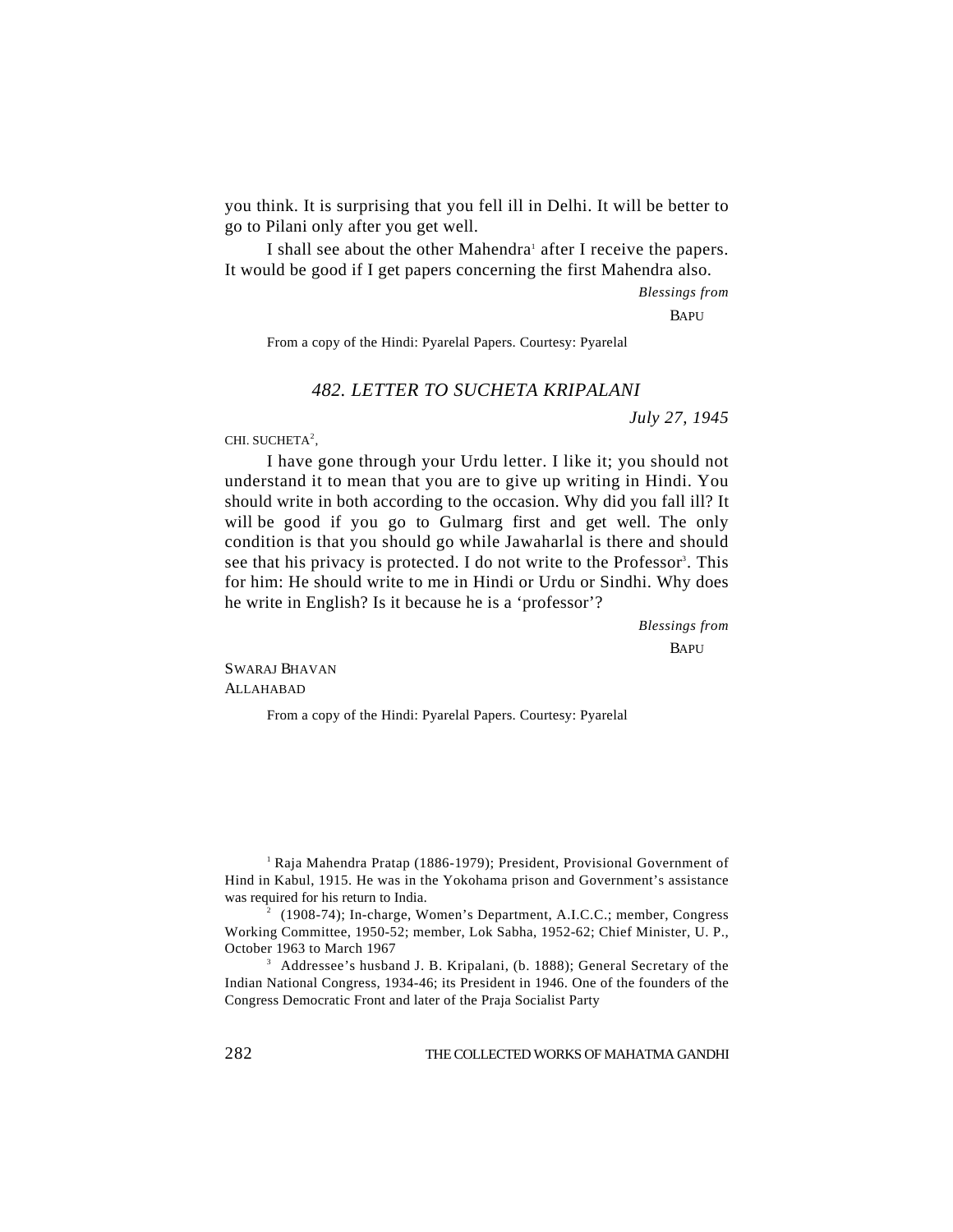### *483. INTERVIEW TO* "*THE HINDU*"

WARDHAGANJ, *July 28, 1945*

QUESTION: According to Dr. Pattabhi, the Desai-Liaqat Formula contemplated formation of a new government first, to be followed by the release of the members of the Congress Working Committee. This aspect of the Formula had been interpreted by some people as "bypassing the Congress" and by some others as "stabbing the Congress in the back".

You have stated in your statement issued from Panchgani that you blessed the Formula as you thought it provided a basis for communal settlement. It is generally believed that you were consulted at every stage of the agreement. Is theinterpretation put on the agreement that it bypassed the Congress correct?

ANSWER: I consider the question has been addressed to a wrong person. Parties to the Formula are the best persons to say what it meant. Then what you put into Dr. Pattabhi's mouth, he may repudiate. I, therefore, suggest to all reporters at all times, but most specially at this time, to be precise and accurate in what they say. There never was the slightest intention on the part of Advocate Bhulabhai Desai, on whose behalf alone I can speak, "of stabbing the Congress in the back" or making an attempt to "bypass" the Congress. He, himself made politically by the Congress, could never be guilty of any such intention, and, for me, I should be committing suicide if I could be a party to any such attempt. I can say this much for Advocate Bhulabhai Desai that the only intention he had was that of honourably resolving the deadlock and thereby serving the Congress. It would be wrong to say that I was consulted "at every stage" but it would be strictly correct to say that Advocate Bhulabhai Desai saw me more than once about the 'Pact'.

Asked whether the release of the members of the Working Committee formed part of the agreement, whether it was agreed between the parties that the Muslim League alone should nominate the Muslim members of the new government and whether in view of so many statements and counter-statements on the subject it would not be desirable to release the Formula for publication, Gandhiji said:

I think, in the foregoing, I have said as much as I could, consistently with the fact that the 'Pact' has not seen the light of day. I wish that the parties had agreed to release it for publication.

*The Hindu,* 30-7-1945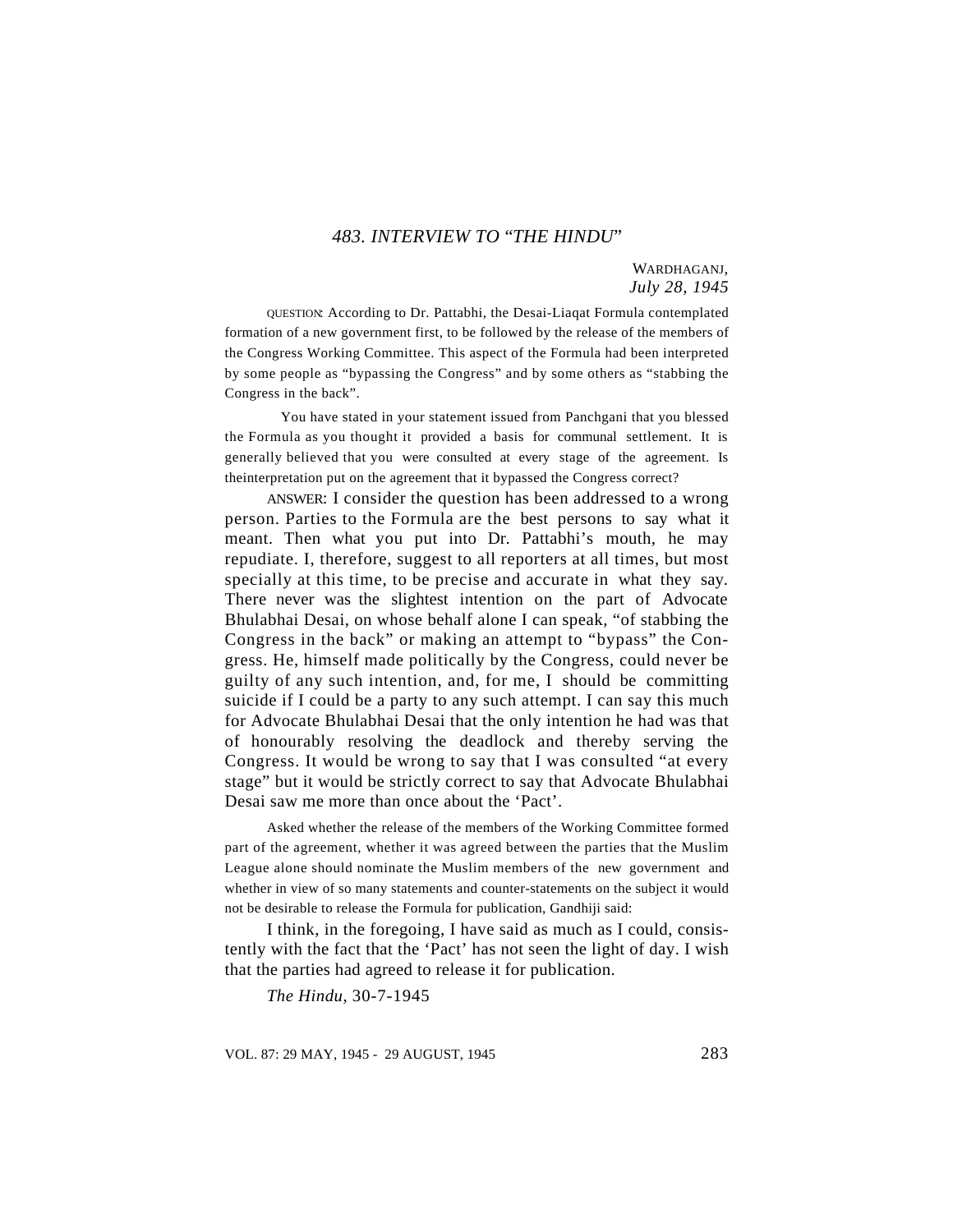From a copy: Pyarelal Papers. Courtesy: Pyarelal

# *485. LETTER TO B. S. MURTHY*

*July 28, 1945*

*July 28, 1945*

 $DEAR$  MURTHY<sup>3</sup>,

Your letter. Can you conveniently see me on 7th August at 3.30 p. m. for half an hour?

Sudhir Ghosh Papers. Courtesy: Nehru Memorial Museum and Library

# MY DEAR SUDHIR,

I have your good letter.

A man is sincere in the sense that he is not knowingly dishonest. But if he makes up his mind hastily and will not deign to take the trouble to study accurately facts of each case, he is in fact untruthful without knowing that he is so. Such is the case with perhaps millions of Hindus. They sincerely believe that untouchability is a part of the divine plan. But they hug a provable untruth.

*484. LETTER TO SUDHIR GHOSH*

Of course I will see Mr. Casey1 first, if I succeed in coming to Bengal which I want to do as early as the rains permit. I have the pamphlets.

My blessings to you both<sup>2</sup>.

**BAPU** 

*Yours,* **BAPU** 

<sup>&</sup>lt;sup>2</sup> The addressee and his wife Shanti

<sup>&</sup>lt;sup>3</sup> Member of the Madras Legislative Assembly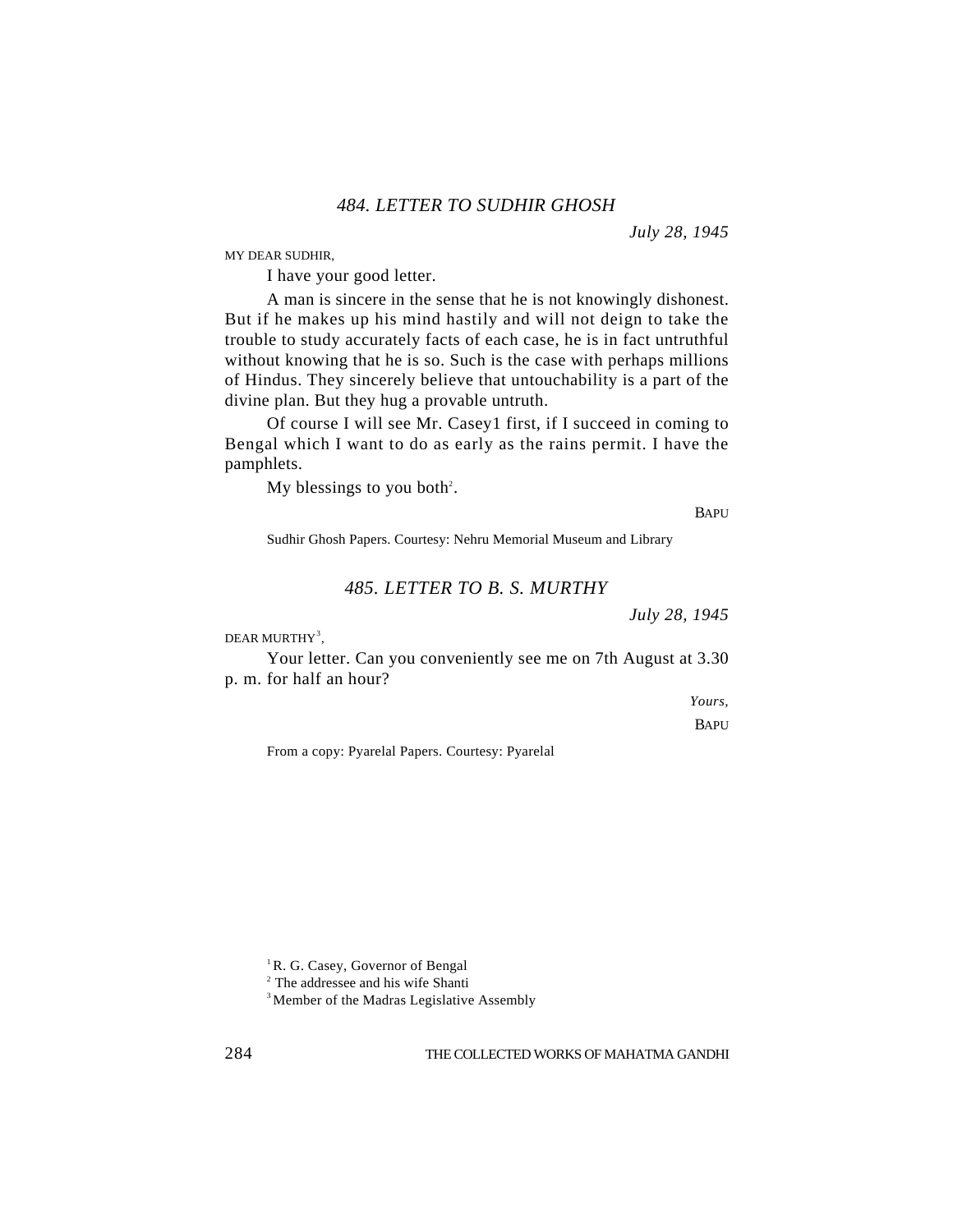## *486. LETTER TO C. C. GANGULI*

SEVAGRAM, *July 28, 1945*

DEAR FRIEND,

I was much touched by your letter. My congratulations to your wife on her bravery and presence of mind. But such acts do not need advertisement. They produce their silent effect and lose by being advertised. In any case why should the news be suppressed pending the finish of the war? You and your wife have certainly my blessings. May your spiritual progress grow from day to day.

> *Yours sincerely,* M. K. GANDHI

SHRI C. C. GANGULI ASST. SESSIONS JUDGE KHULNA

From a copy: Pyarelal Papers. Courtesy: Pyarelal

## *487. LETTER TO DINSHAW K. MEHTA*

*July 28, 1945*

CHI. DINSHAW,

I have your letter. We shall think about the treatment I should have after I come there. I will send Balkrishna when he is ready. I had only to see the land pertaining to the Muslim school and to Tata. As I understood it there was nothing for me to do in that connection. And what can I do? I believe that the land is not of any use to the village. The sanatorium can be built there; that is to say we can use that land instead of the one at Simhagad. But that apart, write to me your views. Preston might perhaps prove expensive. We are going ahead with the village trust. I have suggested that it should be translated into Gujarati.When is Gulbai's confinement due? Take whatever work you can from Vanu and Manu.

> *Blessings from* **BAPU**

NATURE CURE CLINIC TODDYWALA ROAD OPPOSITE STATION, POONA CITY From a copy of the Gujarati: Pyarelal Papers. Courtesy: Pyarelal

VOL. 87: 29 MAY, 1945 - 29 AUGUST, 1945 285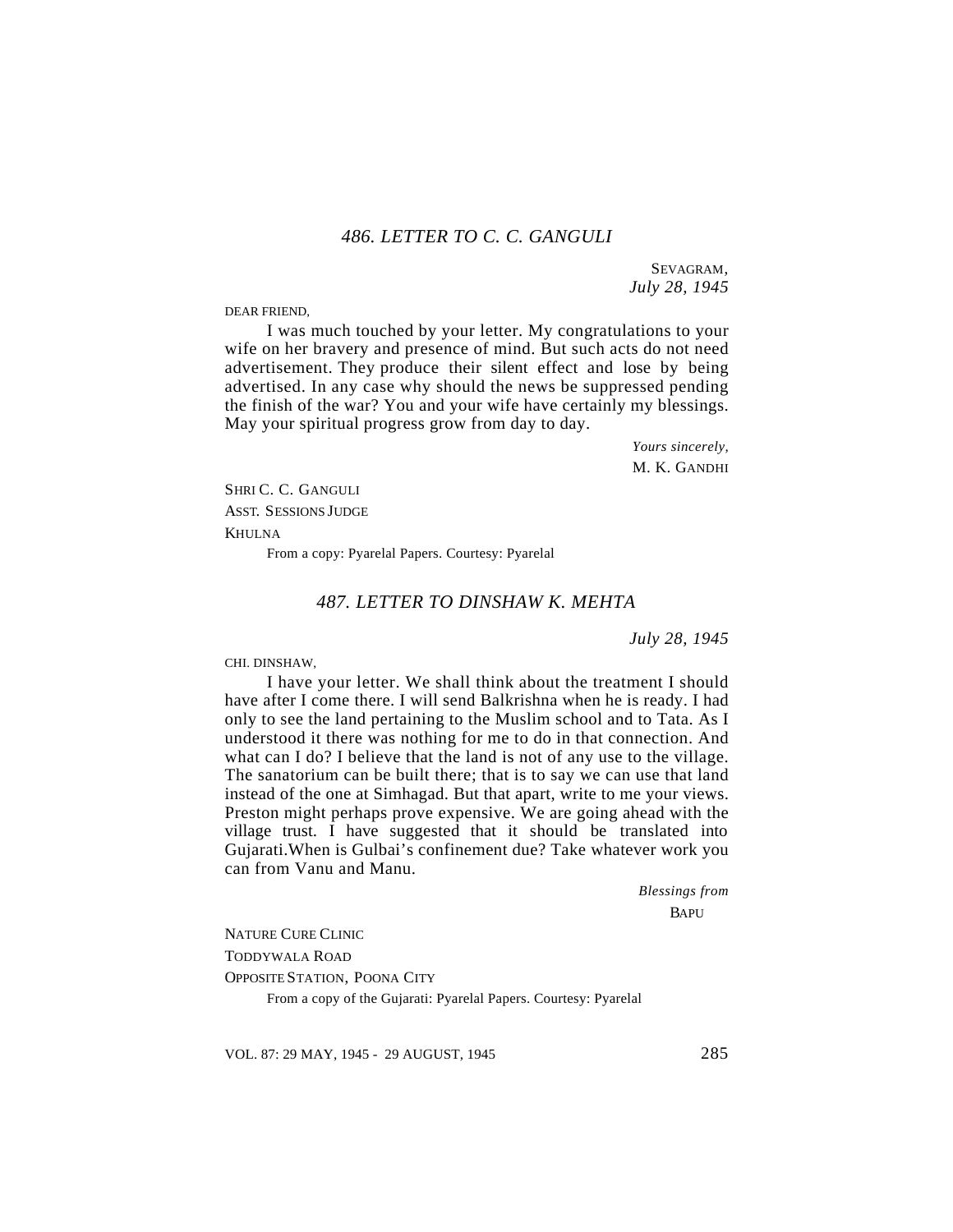*July 28, 1945*

CHI. PYARELAL,

Chi. K.'s point deserves consideration. I cannot swallow his explanation of the word विशिष्यते.

All I want to say is that the 12th Chapter (of the *Gita* ) is not as easy to understand and to practise as you say. We can make anything simple and easy by distortion. Here it seems to say the opposite of what is said elsewhere. Here it seems to be getting increasingly simpler. Moreover, we cannot assign to words any meaning we like. However, if Vinoba accepts what you are saying, there is no harm in following it. I have accepted the gist suited to myself.

*Blessings from*

**BAPU** 

From the Gujarati original: Pyarelal Papers. Nehru Memorial Museum and Library. Courtesy: Beladevi Nayyar and Dr. Sushila Nayyar

## *489. LETTER TO SAMPURNANAND*

*July 28, 1945*

 $\mathbf B$ HAI SAMPURNANAND<sup>1</sup>,

I know Bhai Maithili Sharan<sup>2</sup> very well. But I shall not be able to participate in the jubilee celebrations.

*Yours,* 

M. K. GANDHI

From a copy of the Hindi: C.W. 10409. Courtesy: Bharat Kala Bhavan

 $1(1889-1969)$ ; Member, A. I. C. C.; Chief Minister of U. P., 1955-60; Governor of Rajasthan, 1962-67

<sup>2</sup> Maithilisharan Gupta; Hindi poet of renown; author of *Bharat-Bharati, Saket, Yashodhara, Jayadrath Vadh, Siddharaj* and other works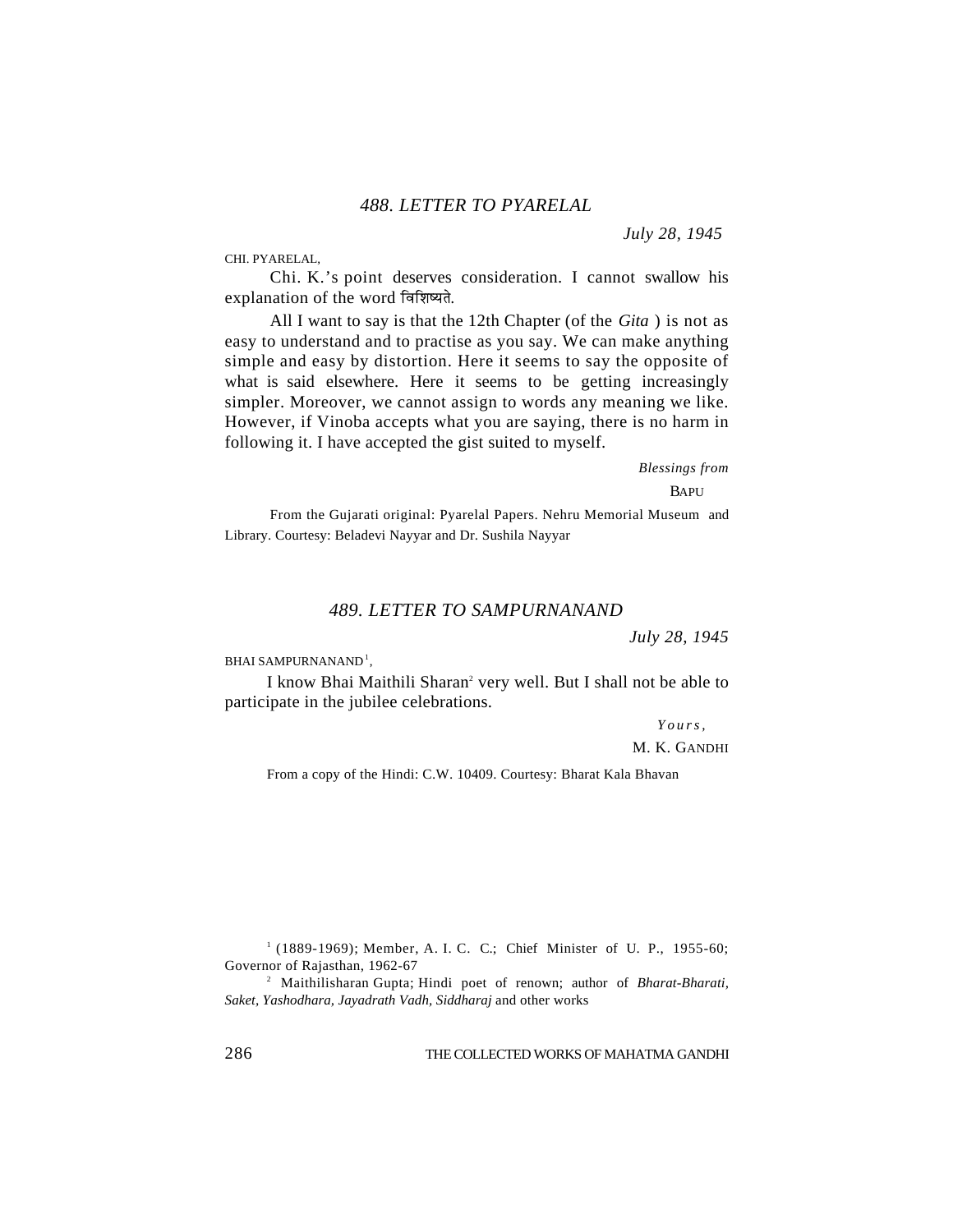*July 28, 1945*

 $\mathbf B$ HAI BADSHAH KHAN $^1,$ 

I read about the drama that was enacted in your case. Write to me what really happened. I hope you are well. The Doctor will have given you my message.

BAPU

From a copy of the Hindi: Pyarelal Papers. Courtesy: Pyarelal

## *491. LETTER TO H. L. SHARMA*

*July 28, 1945*

CHI. SHARMA,

I have your letter. Vichitra<sup>2</sup> had written to me. I cannot open a clinic for you. I have explained everything to you. I know your ability. I know your shortcomings too. Do whatever you can on your own strength. I did what I could. I shall be happy if your work gets going, that is to say, if the poor are served. I do not feel like writing more.

> *Blessings from* **BAPU**

DR. HIRALAL SHARMA NAGLA NAWABAD KHURJA, U. P.

From a copy of the Hindi: Pyarelal Papers. Courtesy: Pyarelal

 $1$  (b. 1890); Popularly known as Frontier Gandhi; founded the Red Shirt (Khudai Khidmatgar) organization in 1929; a close associate of Gandhiji; detained by the Pakistan Government for demanding Pakhtoonistan, 1947-55

<sup>&</sup>lt;sup>2</sup> Vichitra Narayan Sharma, Manager, Gandhi Ashram, Meerut, and one of the trustees of the addressee's nature-cure clinic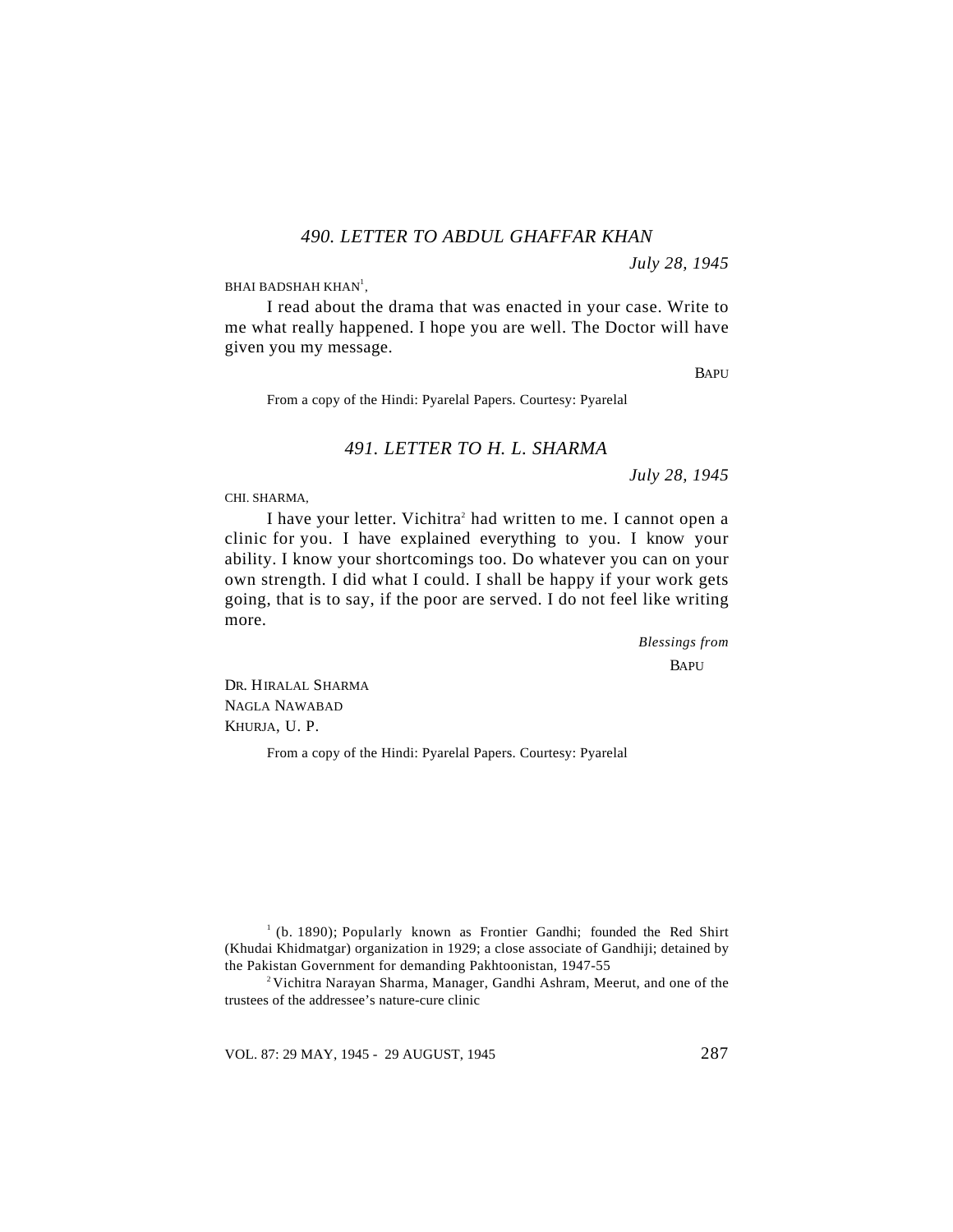## *492. LETTER TO SHYAMLAL*

*July 28, 1945*

BHAI SHYAMLAL,

I have your letter concerning Dharmadev Shastri. It is all right. For the eight committees of C. P. and Berar you have asked for the sanction of Rs. 200 at the rate of Rs. 25 for each committee. Earlier you had asked for Rs. 50 for each committee. For the present you may send Rs. 200. Later we shall see what to do.

M. K. GANDHI

From a copy of the Hindi: Pyarelal Papers. Courtesy: Pyarelal

## *493. LETTER TO SARALA DEVI*

*July 29, 1945*

 $DEAR SARALA<sup>1</sup>,$ 

I was delighted to have your letter. Of course you will write whenever you like and come to me as soon as you are able to. Meanwhile, love

> **BAPU** (M. K. GANDHI)

SHRI SARALA DEVI POLITICAL PRISONER DISTRICT JAIL **ALMORA** 

From a photostat: G.N. 9089

 $1$  Catherine Heileman; came to India in 1932; moved to Wardha in 1936; worked in Hindustani Talimi Sangh and later for the uplift of hill people in Almora; established an ashram for girls at Kausani.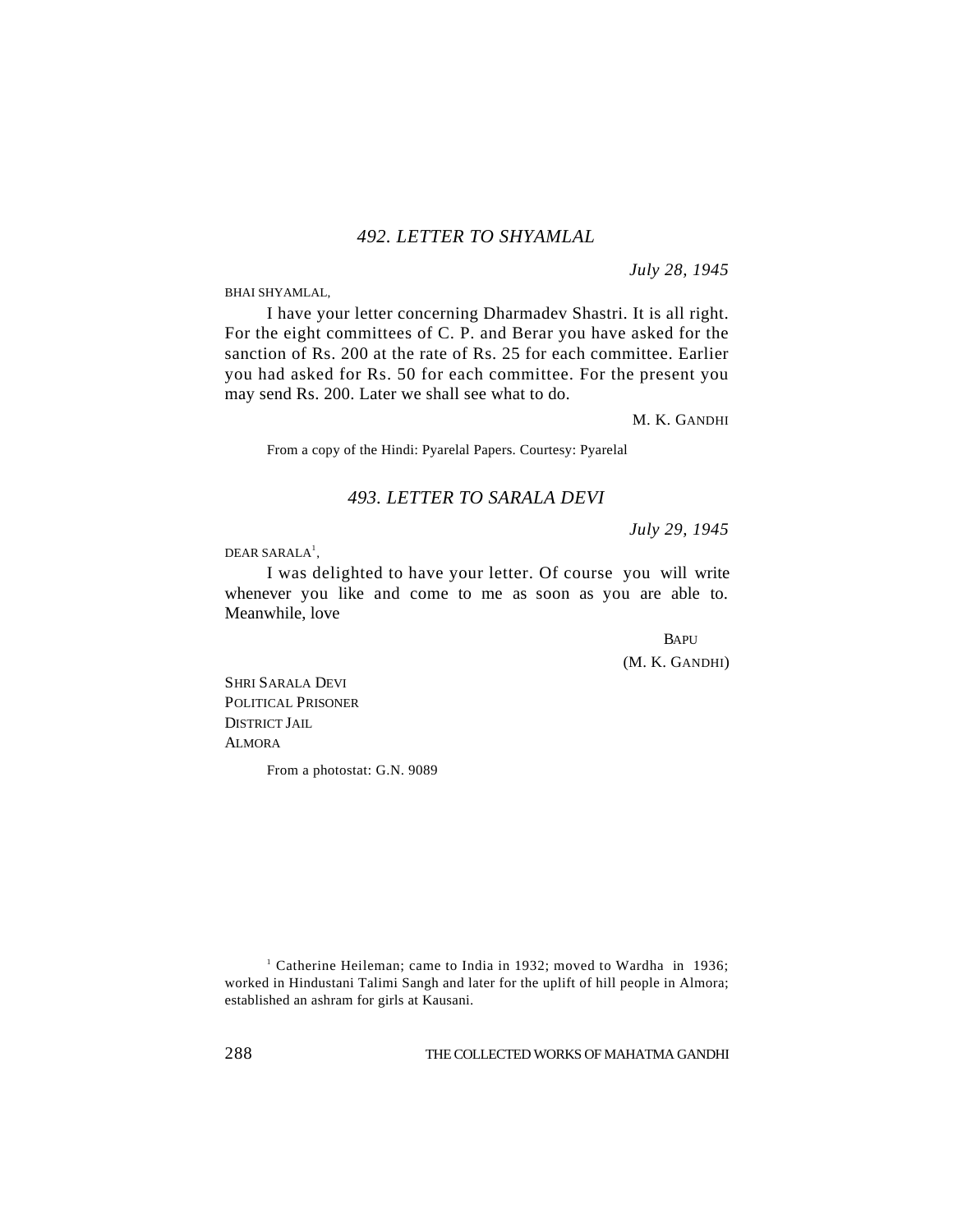### *494. LETTER TO NAWAB OF CHHATARI*

SEVAGRAM, *July 29, 1945*

#### $DEAR$  NAWAB SAHEB<sup>1</sup>,

Your kind letter of 24th June was received at Bombay just after I had left for Simla. It was kept back with other correspondence in order not to overload me with work at Simla. It was given to me after my return.

I have read and re-read your letter. I am sorry to say it gives me little satisfaction. I used to have long correspondence with the late Sir Akbar Hydari on similar matters. He used to struggle to give satisfaction but in my opinion failed. Though fresh in the field, I am afraid, you would do likewise, unless you deal with the situation in a detached manner. I do not wish to argue the matter. I have notsufficient material with me.But I give you, as a friend, my opinion for what it may be worth.

> *Yours sincerely,* M. K. GANDHI

H. H. NAWAB SAHEB OF CHHATARI

HYDERABAD (Dn.)

From a copy: Pyarelal Papers. Courtesy: Pyarelal

#### *495. LETTER TO VALLABHBHAI PATEL*

SEVAGRAM, WARDHA, *July 29, 1945*

BHAI VALLABHBHAI,

If you have decided against the operation, go to Dinshaw's clinic. I will accompany you. I have already consulted him. He is hopeful, and so am I. In any case going to his clinic cannot do you harm. If you must go to Ahmedabad, stay there as planned and only for a few days.

> *Blessings from* **BAPU**

[From Gujarati]

*Bapuna Patro-2: Sardar Vallabhbhaine*, p. 282

<sup>1</sup> Capt. Mohammed Ahmed Said Khan, President of the Executive Council of the Nizam of Hyderabad from 1941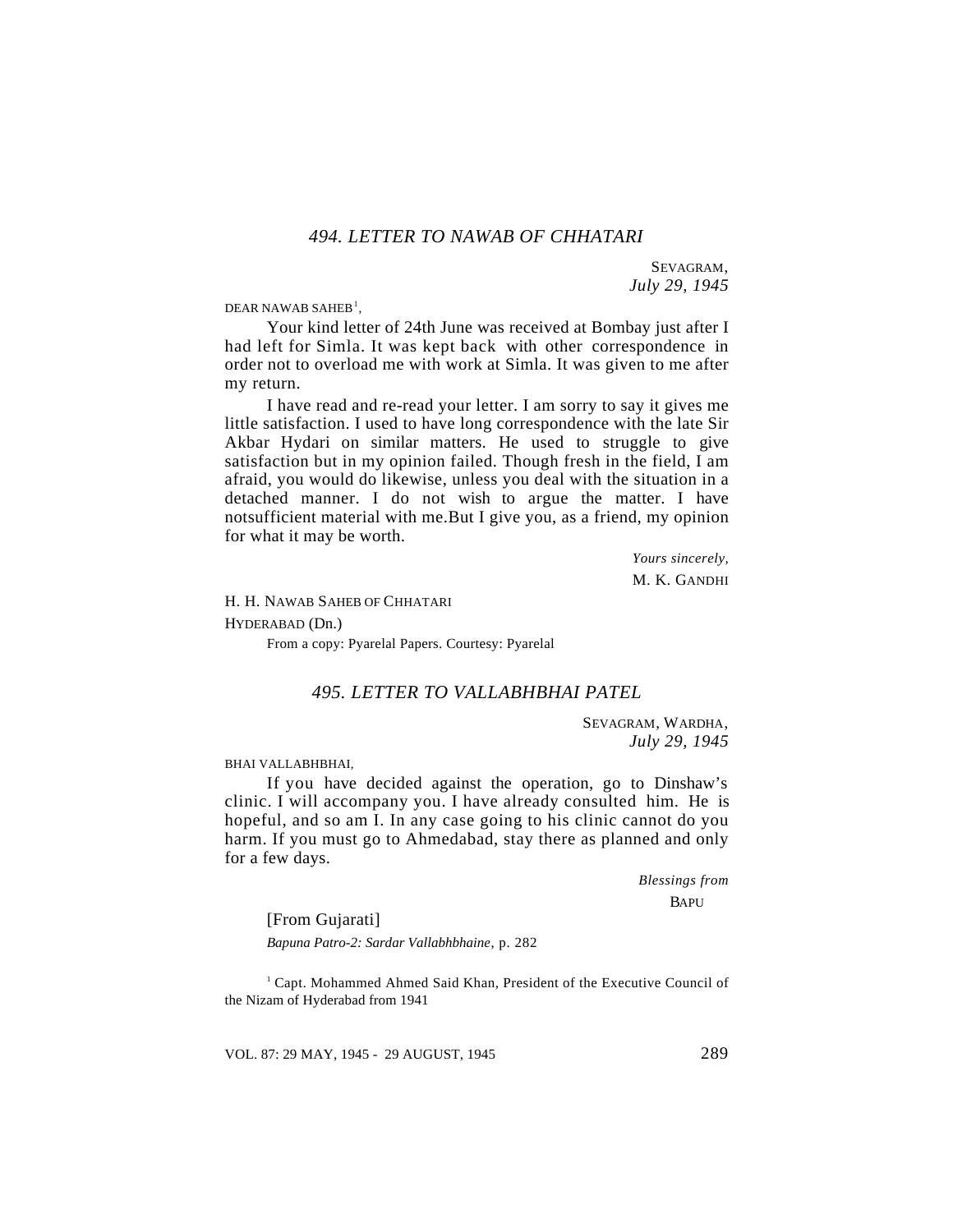*July 29, 1945*

BHAI NAIDU,

Who can stop it if conversion takes place in the manner you describe? Read what I have written on the subject. If we want purification every Hindu will have to become an *Atishudra*. I hope you will be able to read my Hindustani.

> *Yours,*  M. K. GANDHI

From a photostat of the Hindi: G.N. 94

#### *497. FRAGMENT OF LETTER TO ABUL KALAM AZAD*

[After *July 29, 1945*] 1

I have written to Wavell and his reply has been received. I have also raised the question of defence and have said that all should be allowed to engage defence counsel. I had read Pt. Jawaharlal's statement and today Sardar read out yours<sup>2</sup>. It is sufficient.

From a copy: Police Commissioner's Office, Bombay: File No. 3001/ H/P. 341

### *498. TELEGRAM TO RAJENDRA PRASAD*

| <b>Express</b>       |                                 |               |            |                  | SEVAGRAM,            |  |
|----------------------|---------------------------------|---------------|------------|------------------|----------------------|--|
|                      |                                 |               |            |                  | <i>July 30, 1945</i> |  |
|                      | DR. RAJENDRAPRASAD              |               |            |                  |                      |  |
| BIRLAHOUSE           |                                 |               |            |                  |                      |  |
| New Delhi            |                                 |               |            |                  |                      |  |
| <b>YOUR</b><br>ABOUT | WIRE.<br>MAHENDRA. <sup>3</sup> | <b>BETTER</b> | <b>SEE</b> | <b>VICEREGAL</b> | <b>SECRETARY</b>     |  |
|                      |                                 |               |            |                  | <b>GANDHI</b>        |  |

From a copy: Pyarelal Papers. Courtesy: Pyarelal

<sup>1</sup> From the reference to reply to the letter to Lord Wavell regarding the defence of I. N. A. prisoners; *vide* footnote 1, "Letter to Lord Wavell", 25-7-1945.

 $2^2$ The addressee had suggested that the Congress should undertake the defence of the I. N. A. officers.

<sup>3</sup>*Vide* also "Letter to Rajendra Prasad" 15-8-1945.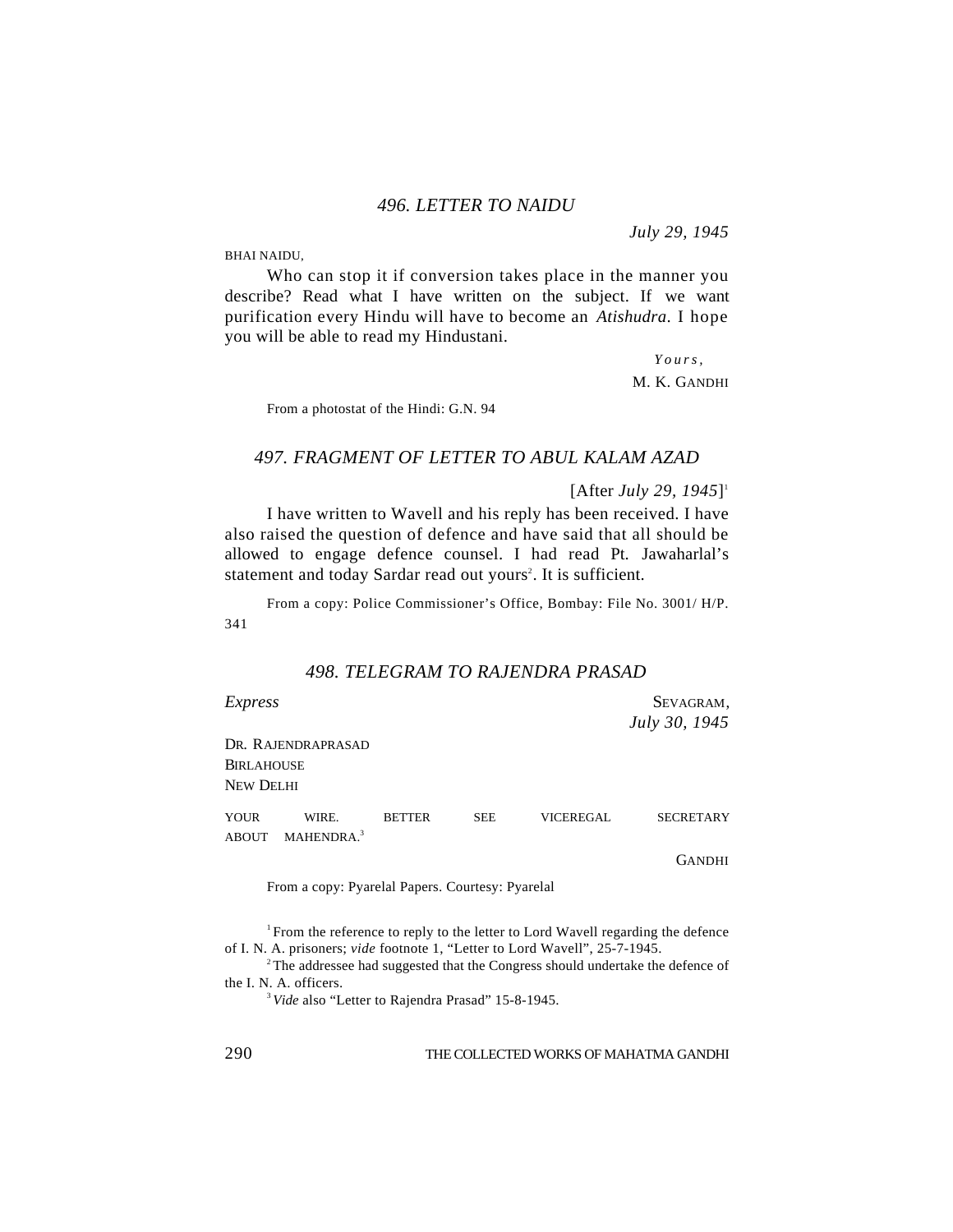### *499. LETTER TO RAJENDRA PRASAD*

SEVAGRAM, WARDHA, *July 30, 1945*

#### BROTHER RAJEN BABU,

I had given a wire about Mahendra: "Your wire. Better see Viceregal Secretary about Mahendra." The new Government<sup>1</sup> cannot interfere with the Viceroy's decision all of a sudden but there is some hope from Jenkins. Did our people not send any appeal to London? Is the person not yet hanged? If he is alive whatever you have to do in that respect do it here. To send deputation to London is futile.

You must be feeling better.

From a copy: C.W. 10591

#### *500. LETTER TO AMRIT KAUR*

*July 30, 1945*

CHI. AMRIT,

I have just got your letter.

I am glad you saw the Vicereine. I shall send you by book post what I can lay hands upon Sardar is none too well. Probably he will have first to have nature cure and then, if necessary, operation. If he goes to Poona, I shall have to go there. This may be the first week of August.

Harijans have every right to curse us and abuse us. How can they isolate the few penitents from the die-hards? Only we must go on.

Sushila is with Sardar. She has lost all she gained there, I think.

You have to keep well. The secret is with you. No nibbling between meals. No fruit-chewing or anything else while walking. Take what you must at stated meals as so much for sustenance.

Sushila is likely to return by the middle of the week.

I am keeping well. I walk longer than usual. Today it was exactly two miles. Usually it is 1\_ miles.

Love.

**BAPU** 

From the original: C.W. 4162. Courtesy: Amrit Kaur. Also G.N. 7798

<sup>1</sup> The Labour Government which assumed office on July 27, 1945, with Clement Attlee as Prime Minister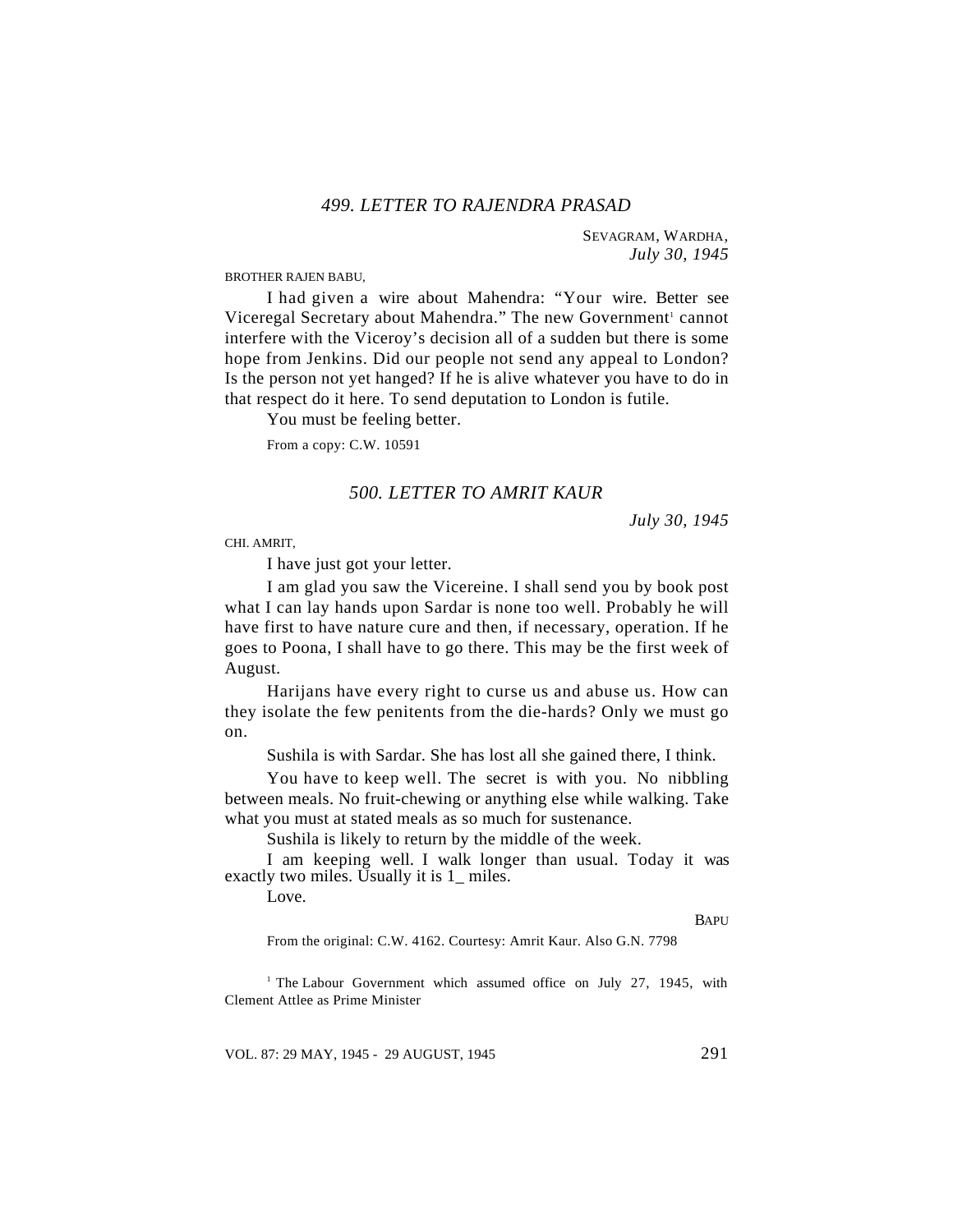*July 30, 1945*

CHI. NARAHARI,

I have your letter. Here one might say things are going on well. You have done good work in Poona. One could only wish that you would not fall ill. I understand what you say about Vanu and Manu. If both of them make further progress, they can certainly make some contribution to the Arogyabhavan. Let us see what happens.

> *Blessings from* **BAPU**

From a photostat of the Gujarati: S.N. 9135

#### *502. LETTER TO MRIDULA SARABHAI*

SEVAGRAM, *July 30, 1945*

CHI. MRIDULA,

I received your letter just now. You are so hardworking that to tell you to improve your handwriting is like telling me to do so. Only if I improve my handwriting will I have the right to tell you to do so. Isn't that so? Even so I must say that I am writing this without reading your letter word by word as deciphering every single word will take time. About Ahmedabad it seems all right. I will write to Kanjibhai'. The rule that people should work only in their own locality is very harsh. Does it show our poverty? We shall think about the draft when you have to resign. I believe that we shall not have to decide about Anasuyabai before your return.

It would be better if you do not ask for any official letter to be sent there. We shall see when you return. Get well. I shall see about the syllabus.

> *Blessings from* **BAPU**

MRIDULABEHN SARABHAI **HUT NO. 46** GULMARG, KASHMIR

From a copy of the Gujarati: Pyarelal Papers. Courtesy: Pyarelal

<sup>1</sup> Kanaiyalal Desai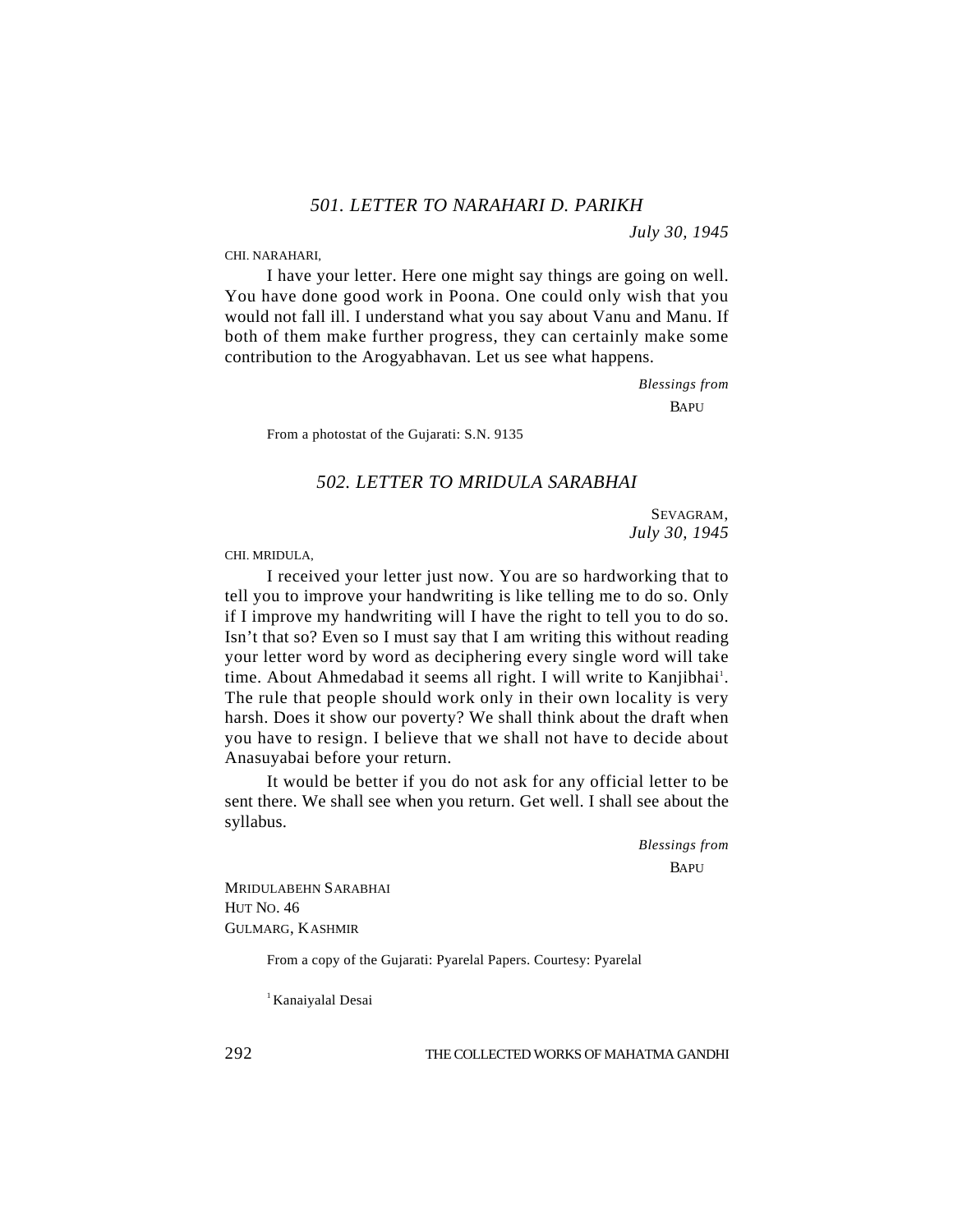*July 30, 1945*

#### CHI. AMRITLAL,

I have gone through your report. I found that the prices of books were very high. Anyone seeking admission will find it very difficult and expensive. It can be done that way if we do not have the necessary provision. Discuss this with Kakasaheb.

> *Blessings from* **BAPU**

#### AMRITLAL NANAVATI

From a copy of the Gujarati: Pyarelal Papers. Courtesy: Pyarelal

#### *504. LETTER TO DHARMDEV SHASTRI*

*July 30, 1945*

BHAI DHARMDEV SHASTRI,

I have your letter. I have told Shyamlalji<sup>1</sup> that RS. 200 may be sent to you. That is the amount he had asked for. Your letter mentions a larger amount. The rest will depend on Bapa's letter.

> *Blessings from* **BAPU**

SHRI DHARMDEV SHASTRI ASHOK ASHRAM KALSI, DEHRADUN From a copy of the Hindi: Pyarelal Papers. Courtesy: Pyarelal

### *505. LETTER TO DEVRAJ*

*July 30, 1945*

BHAI DEVRAJ,

I can do something for your brother only after he puts in an application. To do anything before that is impossible. My stay here is uncertain. Write to me about your coming after I settle down.

*Blessings from*

**BAPU** 

#### LAJPAT BHAVAN

LAHORE

From a copy of the Hindi: Pyarelal Papers. Courtesy: Pyarelal

<sup>1</sup> Vide "Letter to Shyamlal", 28-7-1945.

VOL. 87: 29 MAY, 1945 - 29 AUGUST, 1945 293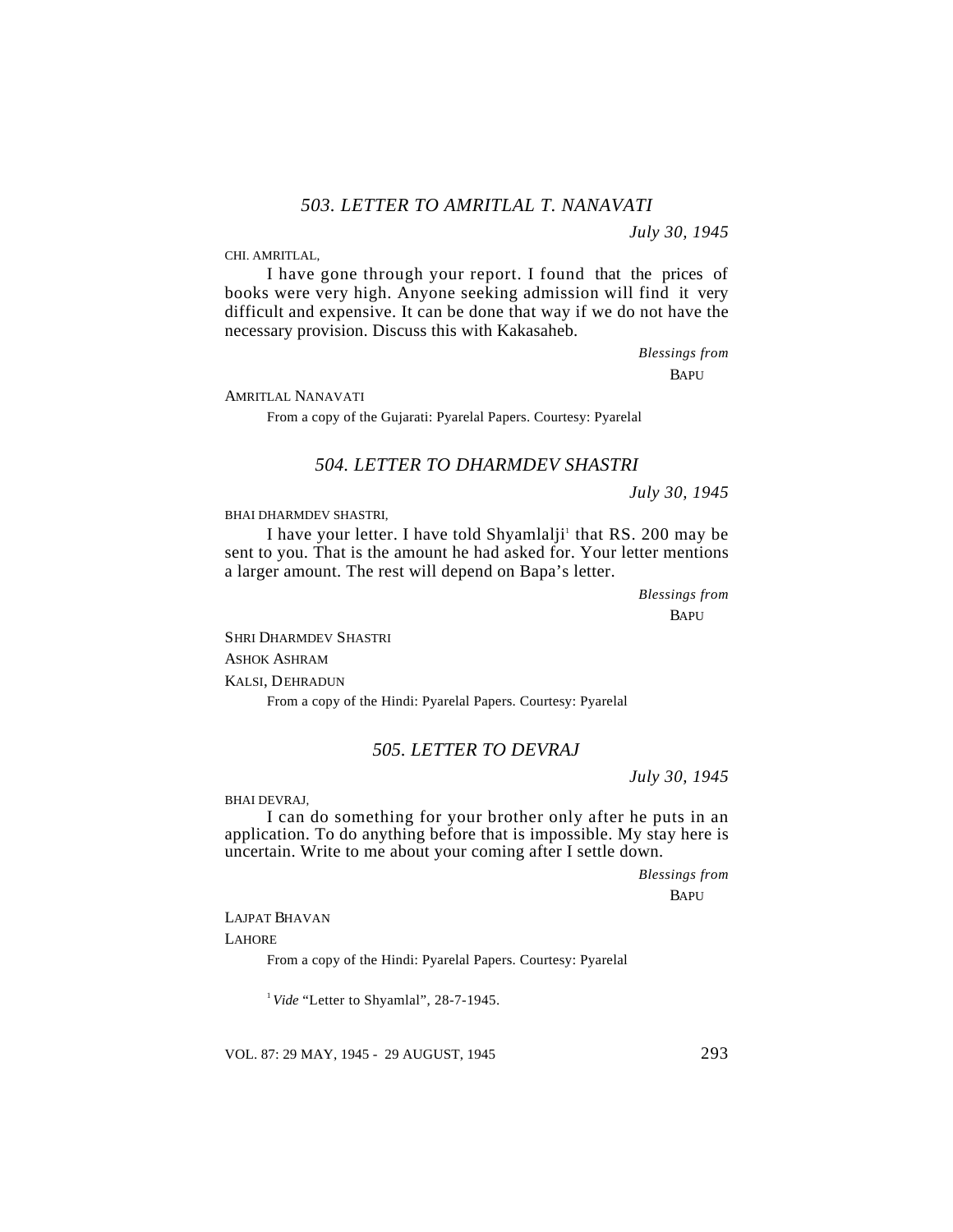*July 30, 1945*

BHAI DEVRAJJI,

I have your letter. Why is it in English? I can understand Hindustani. The experience I had of you was bitter. I did not find in you devotion to truth, but I did find vanity in a large measure. You will therefore gain nothing here nor will the people here gain anything from you. I therefore feel that your coming here is not proper.

> *Yours,*  M. K. GANDHI

SHRI DEVRAJ VORA C/O SETH N. L. SEHGAL INDIAN TIMBER WORKS P. O. GULZAR BAG PATNA, BIHAR

From a copy of the Hindi: Pyarelal Papers. Courtesy: Pyarelal

### *507. LETTER TO GHALIB*

*July 30, 1945*

BHAI SAHEB,

I got your letter by return post. I am obliged. Zohra will be coming in a day or two. I will then show her the letter and write to you if it is necessary.

GHALIB SAHEB

From a copy of the Hindi: Pyarelal Papers. Courtesy: Pyarelal

#### *508. LETTER TO RAMNARAYAN CHOWDHARY*

*July 30, 1945*

BHAI RAMNARAYAN,

Doing only writing work and neglecting the cow does not appeal to me. But whether it appeals to me or not is irrelevant.

Your staying here is a difficult problem. There are people living here who cook their food separately and so on. I do not want to increase their number. If you cannot lead an ashram life then what is the use of living in the Ashram? You may stay in the Khadi Vidyalaya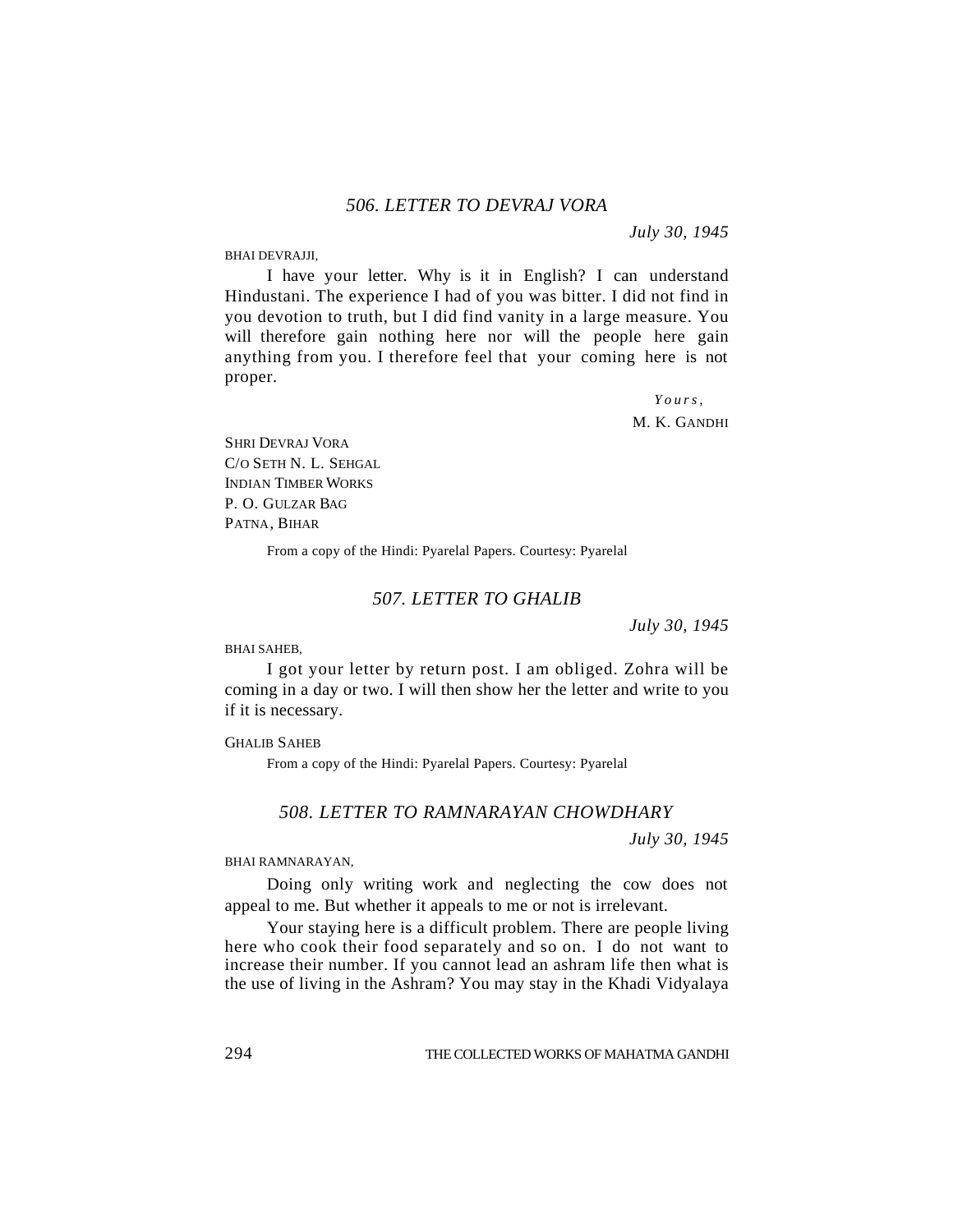if Jajuji will have you. If you want to do the work of propagating Hindustani you should speak to Kaka, or to Shyamlal if you want to work in the Kasturba Memorial Trust. You have a great deal of ability. You can earn Rs. 150 from anywhere. I can think of engaging you for only one work. Nor will Jamnalalji's spirit allow me to think of any other. Think of what you want to do. Talk to me or write to me.

> *Blessings from* **BAPU**

From a copy of the Hindi: Pyarelal Papers. Courtesy: Pyarelal

### *509. LETTER TO JYOTILAL MEHTA*

SEVAGRAM, *July 31, 1945*

CHI. JYOTI,

I understood your letter. Champa has written a long letter but has not given her address. I do not know whether she is there or somewhere else. You yourself can convey the message that she may come here any time she likes. She should not waste my time and should not set up a separate kitchen. Everything has changed here.

*Blessings from*

**BAPU** 

From a copy of the Gujarati: Pyarelal Papers. Courtesy: Pyarelal

# *510. LETTER TO CHANDRAKALA AND KRISHNAKUMAR*

*July 31, 1945*

CHI. CHANDRAKALA AND CHI. KRISHNAKUMAR,

It is only natural that you both, brother and sister, should grieve over the passing of Mother. When I was as young as you are, I too used to grieve when a relative died. But now I realize that it is vain to grieve over a death. Death goes with birth. Some die today, others will die tomorrow. What is there to grieve about it? You must become wise.

> *Blessings from* **BAPU**

[PS.]

Give my blessings to Father.

SHRI SITARAMJI KHEMKA

J. C. MILLS

GWALIOR

From a copy of the Hindi Pyarelal Papers. Courtesy: Pyarelal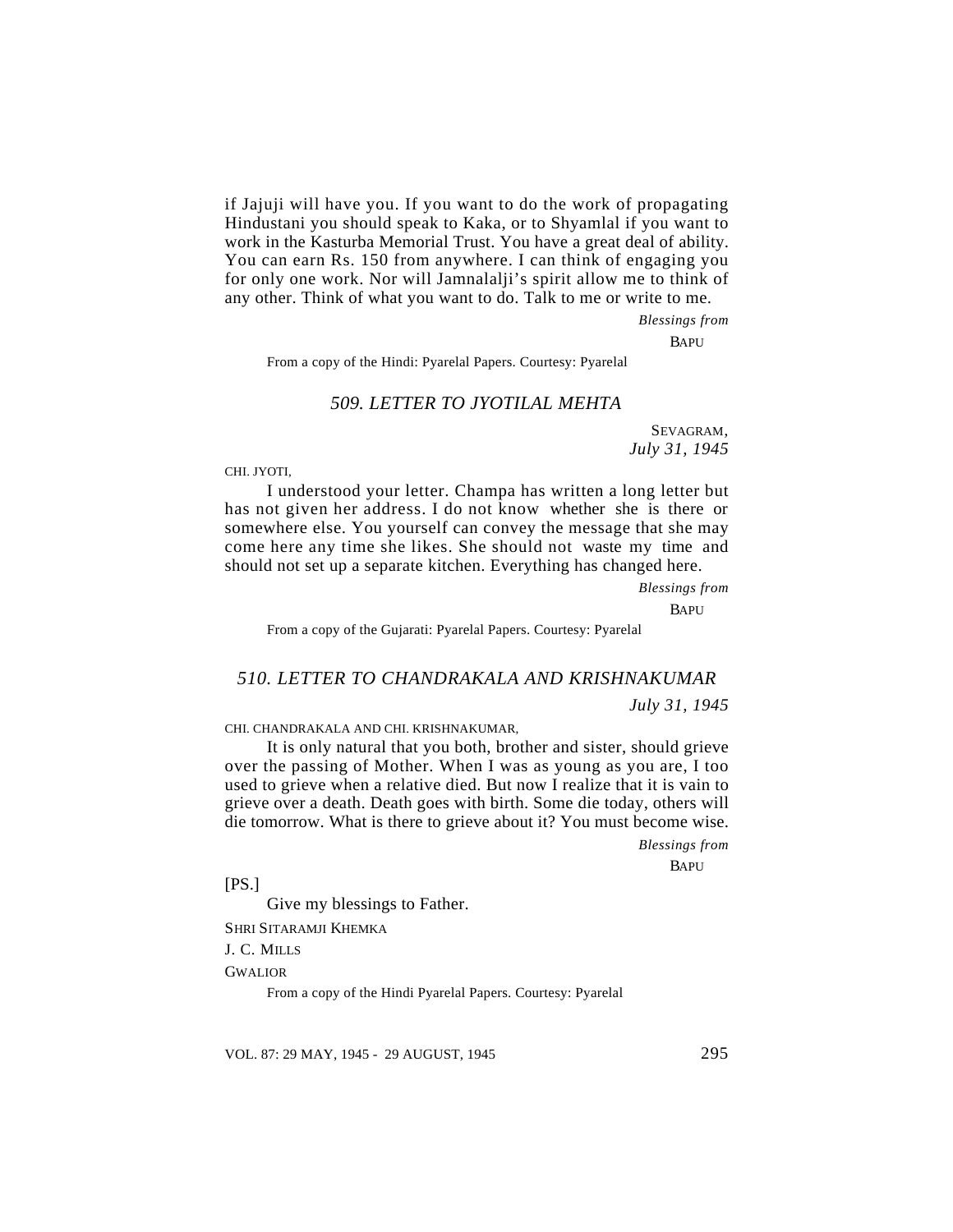*July 1945*

Sjt. Bharatan Kumarappa writes to me from his tours:

People are asking what has Gandhiji done. He will kill khadi by insisting on yarn being given in exchange for it. What are we, who because of his teachings have vowed to put on only khadi, to do? We do not know how to spin neither do we want to learn it. Are we to go without khadi? This rule regarding yarn only shows Gandhiji's obduracy.

Sjt. Bharatan Kumarappa's letter is in English. I have given its substance here.

People will not find any obduracy in my demand if only they understood that non-violent swaraj depends on every drawing out of the yarn. On the contrary they will then find absorbing interest in it. Those who see only obduracy in it do not know how non-violence works. Since my return to India I have been crying myself hoarse that if we want to attain independence through non-violence spinning should be an essential part of our activity. The late Maulana Mohamed Ali used to say that the charkha was our rifle and the spindles of yarn our bullets; we shall attain swaraj only through. these bullets. This is as true today as when it was said.

My experience tells me that if khadi is to become universal, both in cities and in villages, it should be made available only in exchange of yarn. Today one anna's worth of yarn in the rupee is demanded. But this is only the beginning. When people have understood and learnt how to spin, then khadi will be given only in full exchange for yarn spun. I hope that as days go by everyone will himself insist on buying khadi only in exchange of yarn. If this does not happen and if they give yarn grudgingly swaraj through non-violence is impossible. Surely some effort has to be made for swaraj. It cannot be had by mere begging. A certain kind of freedom can of course be obtained on the strength of the rifle, but it will not be real swaraj and I for one am not interested in it.

The very idea of obtaining swaraj through the rifle makes my head reel and a mountain of difficulties appears before my eyes. Thisarticle is not meant for those who would obtain swaraj through the rifle. Why should they wear khadi at all? From their point of view khadi can be proved to be quite a useless thing. Readers of this article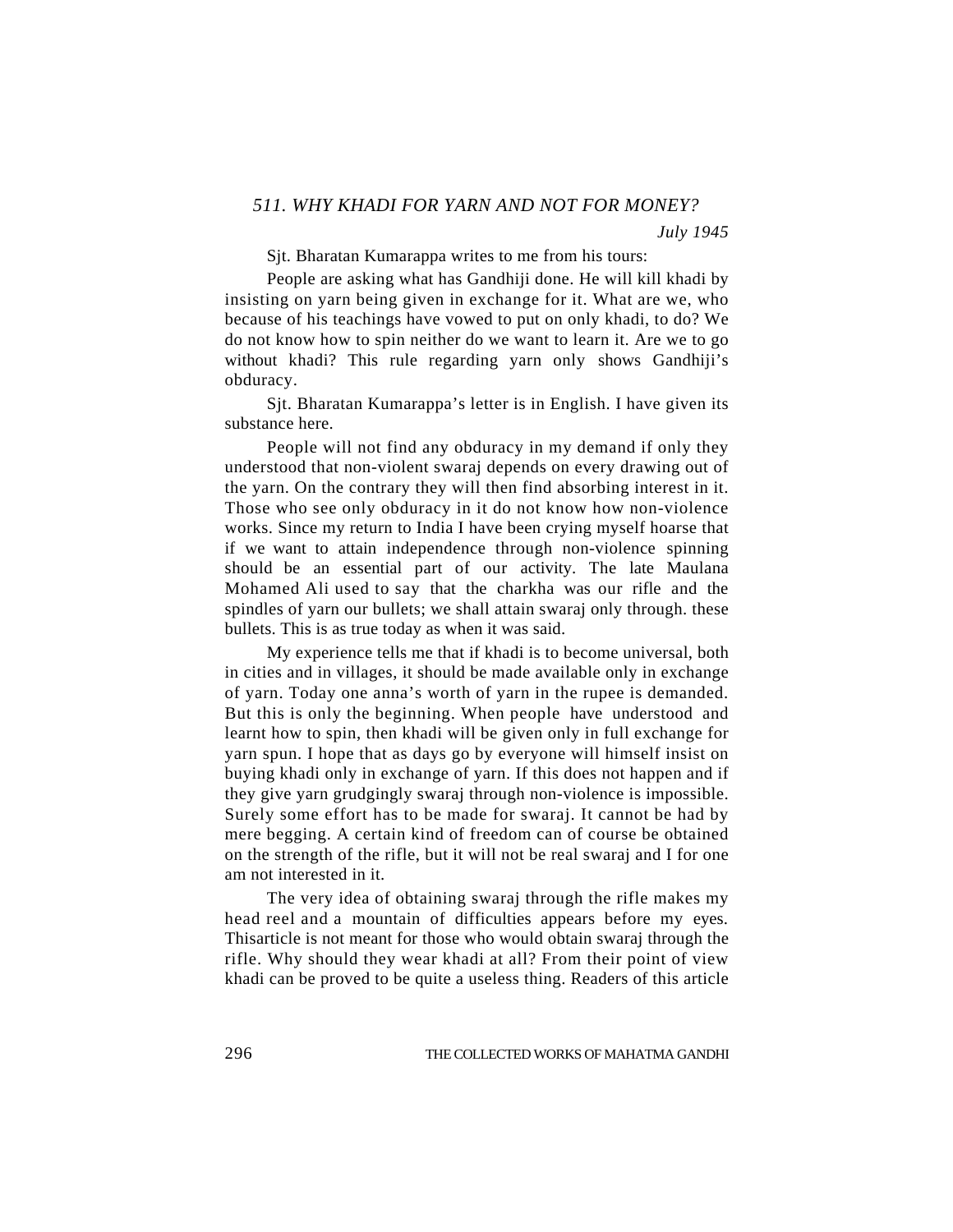should realize that if khadi is to be produced by villagers, not for their own use but for sale in cities, and if crores of villagers themselves are to use only mill cloth, then khadi will be of very little avail. How can we rest content if khadi merely puts a few coppers into the pockets of the poor?

A doubt is raised that this new rule will kill the khadi which is now being produced by the poor and will make the wearing of khadi spun by themselves a matter of fashion only for a few select citydwellers. This idea, however, displays ignorance.

The masses do not eat for fashion but in order that they may live. Similarly they do not wear clothes for fashion, but for protection. Therefore the charkha, like the oven, should find a place in every house and every able-bodied person should spin. Then all can wear khadi and obtain swaraj. Able-bodied persons should spin also for the crippled and the weak. If games clubs demanding both energy and money can be run, as they are, why cannot swaraj clubs or charkha clubs be run where people can make slivers, spin and get khadi in exchange of yarn? The truth is that where there is no will, unfavourable arguments present themselves and where there is a will, the will itself discovers favourable arguments. If the will is strong nobody will give up the charkha even as nobody leaves games. If the will can be found for games, can it not be found also for swaraj?

A powerful argument advanced against the system of exchanging khadi for yarn is that if city people produce their own yarn the khadi produced by the poor will vanish and the little relief that has till now been given to them through khadi will stop, and the hope of seeing villagers clad in khadi produced by themselves will remain only a dream. Supposing city people give up wearing khadi out of laziness or anger and villagers give up spinning and weaving for want of demand, what great loss is it to the country? The poor people will take to other occupations in the place of khadi and will somehow make their living. Such people will not be found in crores but only in lakhs as at present. Those who are engaged in *bidi*-making earn four times what is possible through spinning, or even more. Many of the mill labourers have become rich. This means that those who are starving today will starve still further till they die, and the few of them who can earn well will ride roughshod over the rest. If more mills are increased and the number of cities is increased it will not make Indiaprosperous. On the other hand it will make crores die of starvation and of the many diseases produced by starvation. If city people are pleased with such a spectacle I have nothing to say. Then it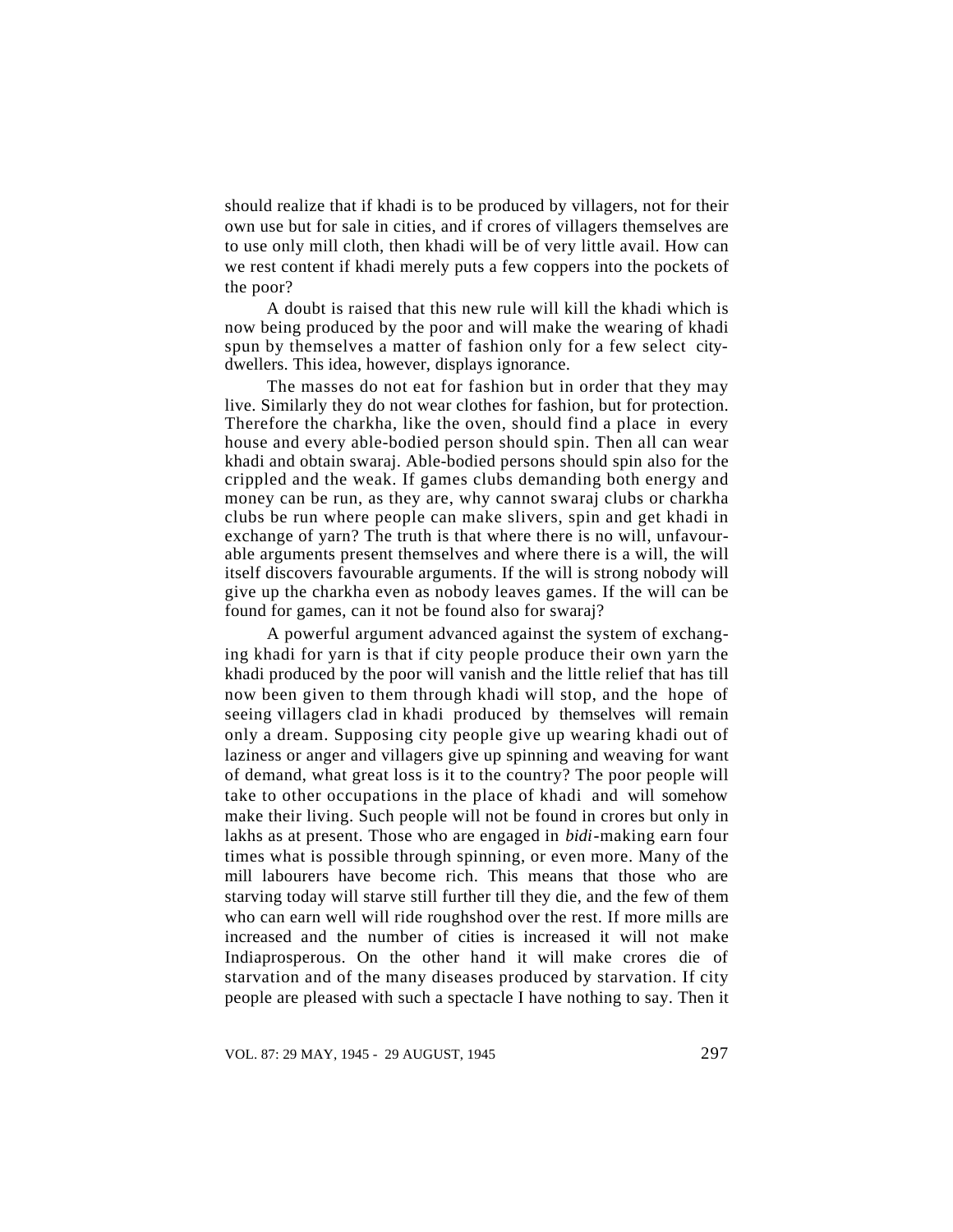will be the reign of violence, not of non-violence and truth, and I will admit that in that case khadi will have no place, it can have no place. Then military training will be compulsory whether we like it or not. But what I am talking about relates to the crores of the starving people. If they are to live, and live well, the charkha will have to be central and spinning undertaken voluntarily also by those who do not need to spin. The weapons of non-violence must not be adopted by people because they have no other alternative. Therefore to my mind the rule of yarn for khadi which has been introduced has to exist and increase in its application. Exactly for the same reason, if all the khadi bhandars have to be closed down and khadi-wearers give up khadi I will regard it as a triumph of truth, because then I shall understand that people had no belief in non-violence and that if they wore khadi they did it out of ignorance and thereby merely deceived themselves into thinking that by wearing khadi they would somehow get swaraj. Why should I thus allow people to deceive themselves when I know that such khadi will not bring swaraj and that it will be discarded after swaraj is obtained? In that case the prophecy of the late Chintamani<sup>1</sup> will come true that on Gandhi's death people will laugh at khadi and also at him and will burn his body with the charkhas they may have in their houses. If hand-spun yarn cannot represent non-violence, why should I not retrieve my error while I am still alive and save the wood used in the charkhas? But I do not regard that prophecy as true. People have understood that the crores of India cannot obtain freedom through violence. India occupies or will soon occupy a great place in the world. That will be possible only through non-violence. If the crores of our people want to demonstrate the workability of non-violence they can do it only by making the charkha central. As the desire for freedom is strong amongst city-folks it is their duty to understand this and to take to spinning and khadi-wearing in order to obtain non-violent swaraj.

*Gram Udyog Patrika*, Vol. I, pp. 352-4

 $1^{\circ}$  C. Y. Chintamani: President of the National Liberal Federation, 1920 and 1931; Editor of *The Leader*, 1909-20 and Chief Editor, 1926-41; Minister of Education in U. P., 1921-23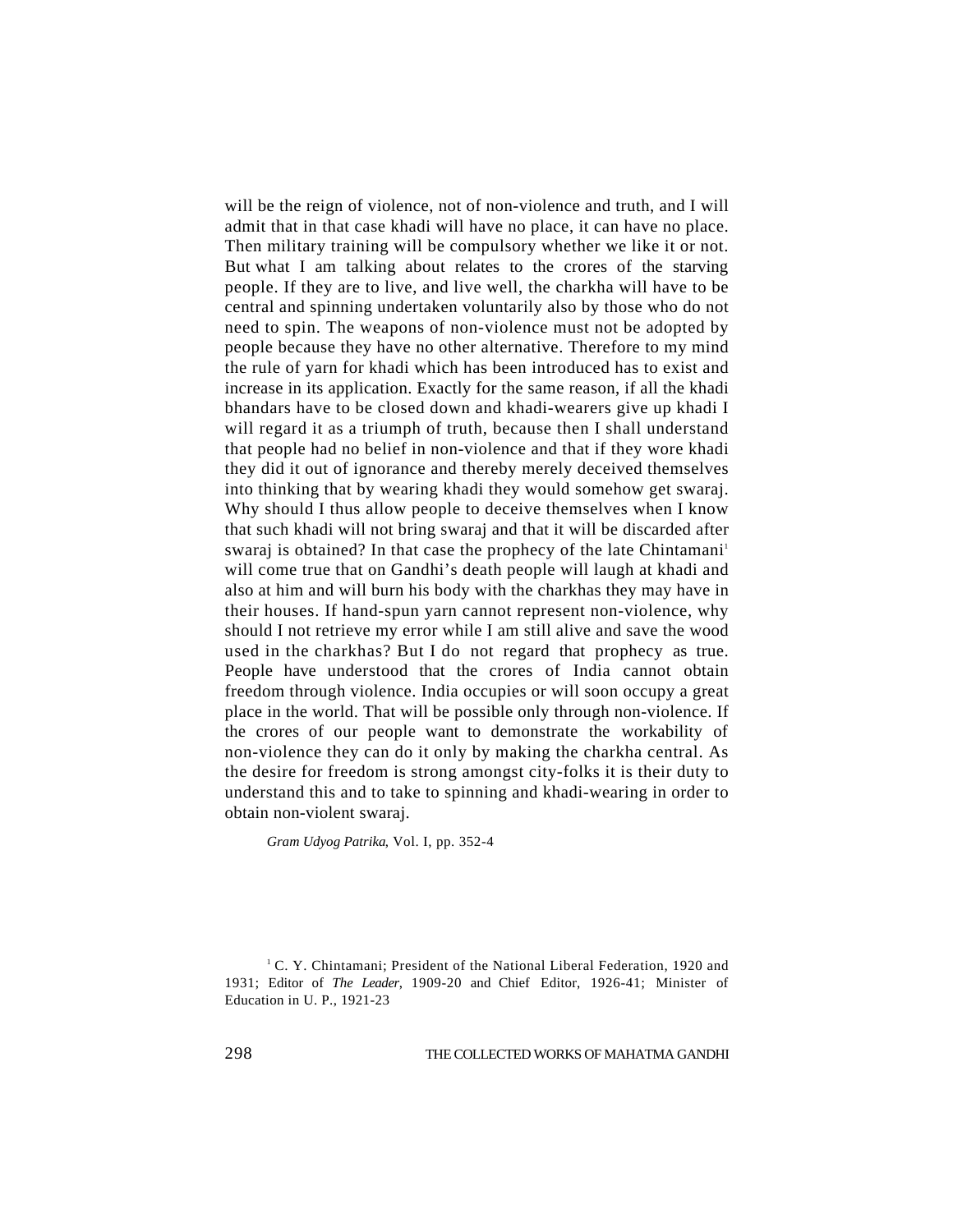# *512. LETTER TO DINSHAW K. MEHTA*

SEVAGRAM, *August 1, 1945*

CHI. DINSHAW,

There are still [two] other girls whom I would like to send there. Is there room for them? Neither of the two is an invalid but both need treatment. One of them is Manilal's<sup>1</sup> wife Sushila. She has two children. She would not like to leave them anywhere else. Do not hesitate to say no if there is no room or if you feel that the case is not worth taking.

> *Blessings from* **BAPU**

From a copy of the Gujarati: Pyarelal Papers. Courtesy: Pyarelal

# *513. LETTER TO KRISHNAVARMA*

*August 1, 1945*

BHAI KRISHNAVARMA,

I shall reply to your letter fully later. Show this to Mama. For the time being he must stay on there. Manilal is thinking over the matter. I am clear that it is Mama's duty to do whatever you tell him to do.

> *Blessings from* **BAPU**

DR. KRI[SHNA]VARMA NATURE CURE HOME MALAD, B.B. & C.I.

From a copy of the Gujarati: Pyarelal Papers. Courtesy: Pyarelal

<sup>1</sup> Manilal Gandhi 58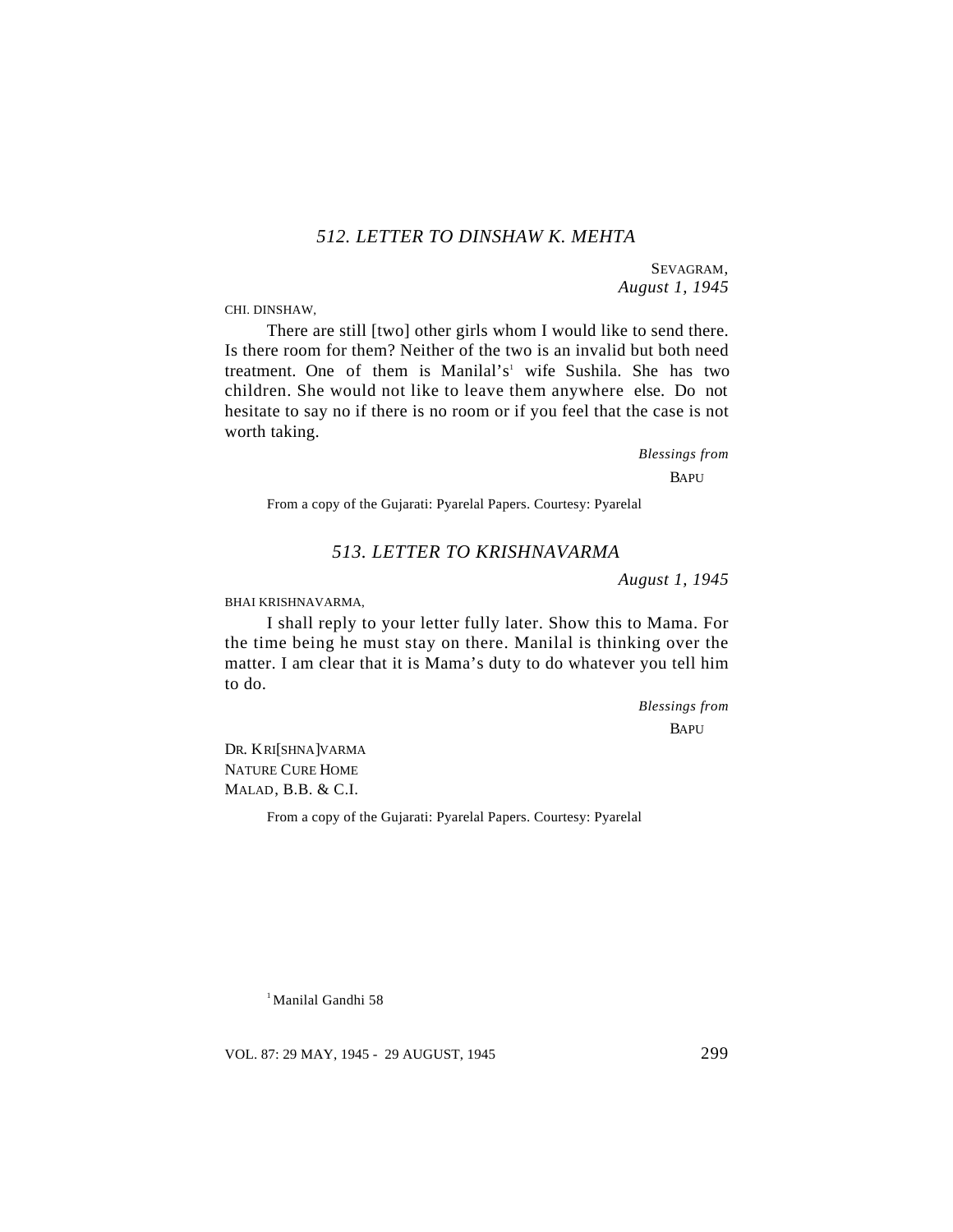SEVAGRAM, *August 1, 1945*

#### BHAI KAKUBHAI,

I have your letter. Chi. Kanu has given me the details in writing, but I shall not go into them. All this misunderstanding arose because I could not explain myself fully.

"God has tied me with a cotton thread. Whichever way he pulls me I am His. I am pierced by the dagger of love." This is from a famous *bhajan* of Mirabai. Swaraj hangs by that thread; it does not snap because the weight is that of love. The languages of India are full of allegories featuring yarn. Narandas has conceived of a yarn bank. If such a bank is organized well, it will ultimately beat the money banks. Narandas is a supreme devotee of khadi. None among us can beat him in his *tapascharya*. He has no other work. I am a witness to the work he has done for the charkha. I am a lover of his work. He has added immensely to the importance of *Rentia Baras*<sup>1</sup>. It is not a work of Kathiawaris alone and this time Kathiawaris alone are not to do it. In this scheme the Charkha Sangh was to play a major role and its benefit would have been also quite large. Chi. Kanu after finishing his work in Bombay was to proceed further. Collection of funds was Of secondary importance. Yarn was the main thing. The Charkha Sangh had to collect only the yarn delivered at its door and send the acknowledgement to Narandas's bank. The ownership of the yarn would have certainly remained with the Charkha Sangh. Suppose yarn worth crores of rupees was produced, the Charkha Sangh would have got it without striving. Chi. Kanu is a child, an errand boy. He is not a leader. He could not explain what he wanted to say. From what he says he did not absent himself so as to humiliate you. This thing was such that there was no need for explanation. Goddess Lakshmi was to come to your door to bless you. However, what has happened has happened. I do not think it can be rectified. Do whatever you can. I had reckoned that Kanu would go from house to house, revivespinning, repair charkhas, enrol volunteers, collect yarn, and that well-tied bales of yarn would be heaped at your place.

<sup>&</sup>lt;sup>1</sup> Bhadrapad Vad 12, Gandhiji's birthday according to the Vikram calendar, was observed as spinning day.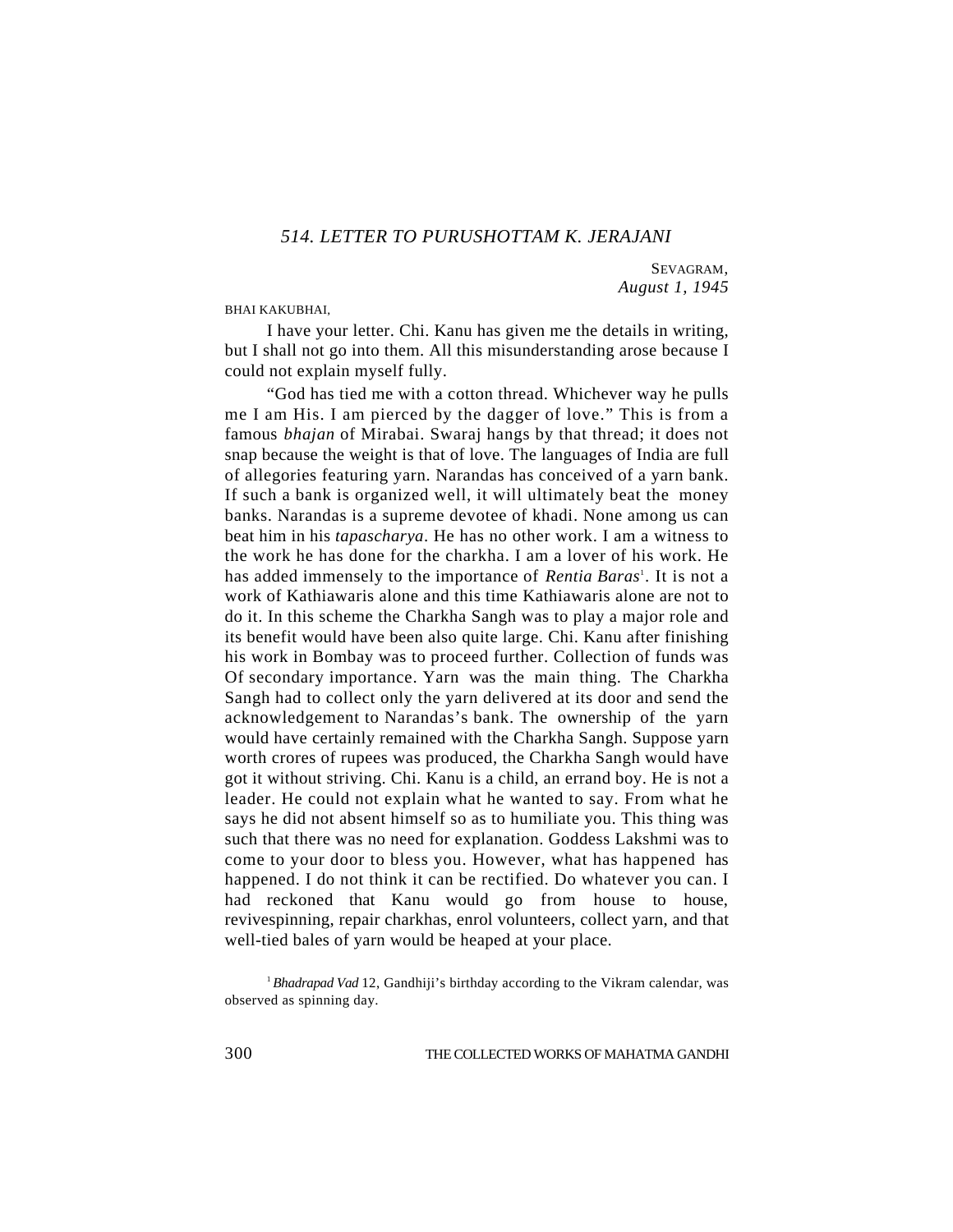If I have succeeded in explaining to you the scheme, then I can say that I have compensated for the long letter you wrote to me.

I understand about the processes of cotton. Dawn is when one wakes up.

> *Blessings from* **BAPU**

From a photostat of the Gujarati: C.W. 10856. Courtesy: Purushottam K. Jerajani

# *515. LETTER TO BRIJKRISHNA CHANDIWALA*

*August 1, 1945*

CHI. BRIJKRISHNA,

I have your letter. It will be better if you do not come at present. You can ask me when I go to Poona. There are so many people eager to serve me that I do not think you will get a chance. I cannot write more now.

> *Blessings from* **BAPU**

From a photostat of the Hindi: G.N. 2490

### *516. LETTER TO JAIRAMDAS DOULATRAM*

SEVAGRAM, *August 2, 1945*

CHI. JAIRAMDAS,

I never write to you. Where is the time? Your having to go to Lucknow startled me and I am writing this in the morning after the prayer. May Premi<sup>1</sup> get well. Inscrutable are the ways of God. Let ustrust in Him and find happiness amidst sorrow, Let us do our duty with detachment.

> *Blessings to you three from* **BAPU**

[PS.]

Give this<sup>2</sup> to Premi if you think it proper to do so. From a copy of the Hindi: Pyarelal Papers. Courtesy: Pyarelal

<sup>1</sup> Addressee's daughter <sup>2</sup>*Vide* the following item.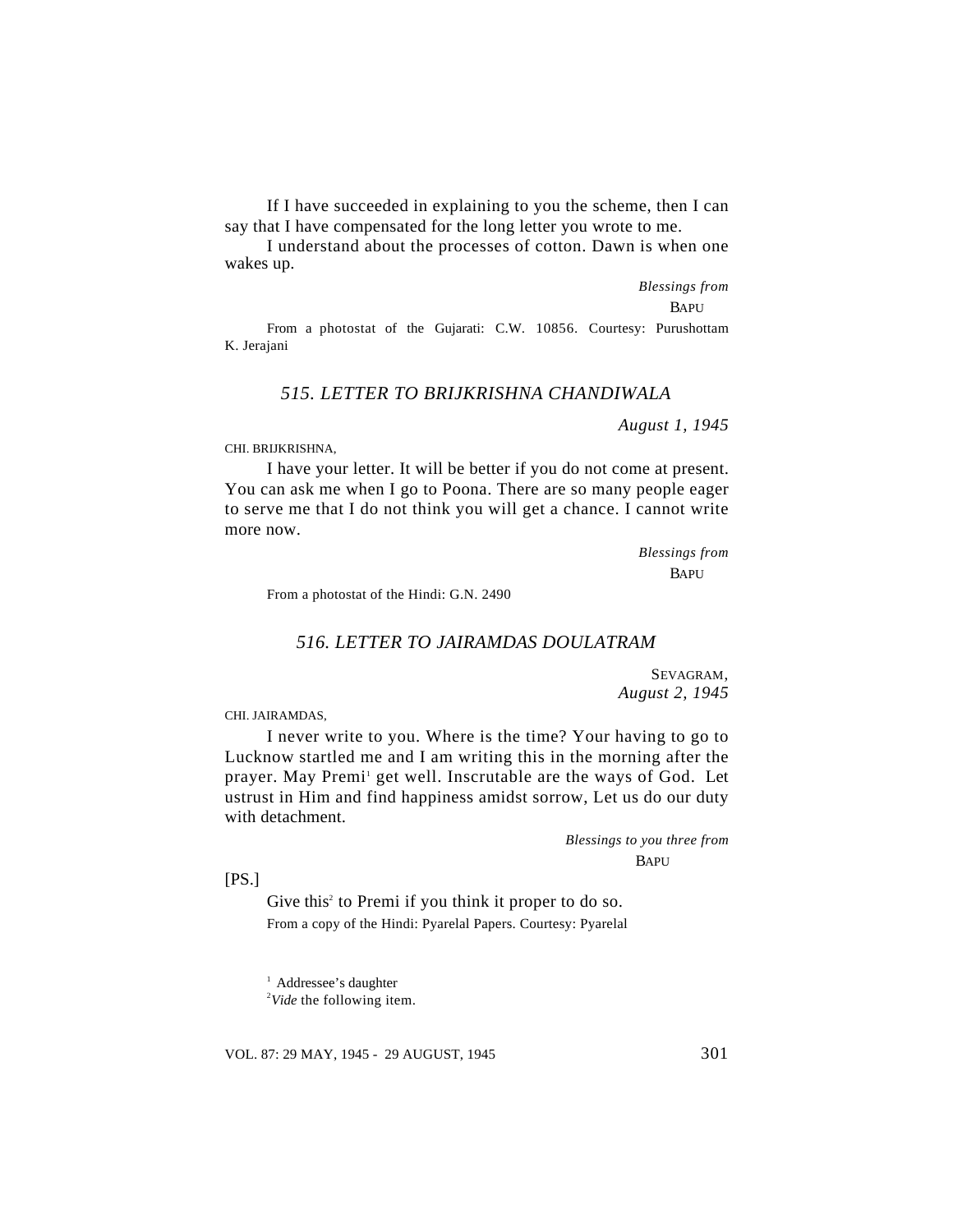*August 2, 1945*

CHI. PREMI,

Get well. See God in any work of service and regard Ramanama as the panacea for all ills. Sushila has gone to Bombay for the Sardar. She may be returning now.

> *Blessings from* **BAPU**

From a copy of the Hindi: Pyarelal Papers. Courtesy: Pyarelal

### *518. LETTER TO GOVERNOR OF BENGAL*

SEVAGRAM, *August 2, 1945*

DEAR FRIEND,

Shri Sudhir Ghosh kindly gave me copies of your two speeches, one of which I finished yesterday during moments snatched from my daily work.

I write this to draw attention to two things for the moment. Cloth shortage you can deal with without delay by following the policy laid down by the All-India Spinners' Association which is represented in Bengal too. In one sentence the scheme is to ask every home practically to spin its cotton and every village to weave its own cloth. It is the largest co-operative effort that can be conceived in the world.

The second is the cattle question. For that you should meet Shri Satis Chandra Das Gupta of Khadi Pratishthan. He is ailing andmay not be available just now. He has just published a monumental work<sup>1</sup> on the question.

Shri Sudhir Ghosh has given me your message about my visiting Bengal. I thank you for it. I am anxious to come as early as the rains of Bengal will permit. When I come my first business will be to give myself the privilege of meeting you.

> *Yours sincerely,* M. K. GANDHI

HIS EXCELLENCY THE GOVERNOR OF BENGAL CALCUTTA

*Gandhiji*'*s Correspondence with the Government*, 1944-47, p. 103

1 *The Cow in India*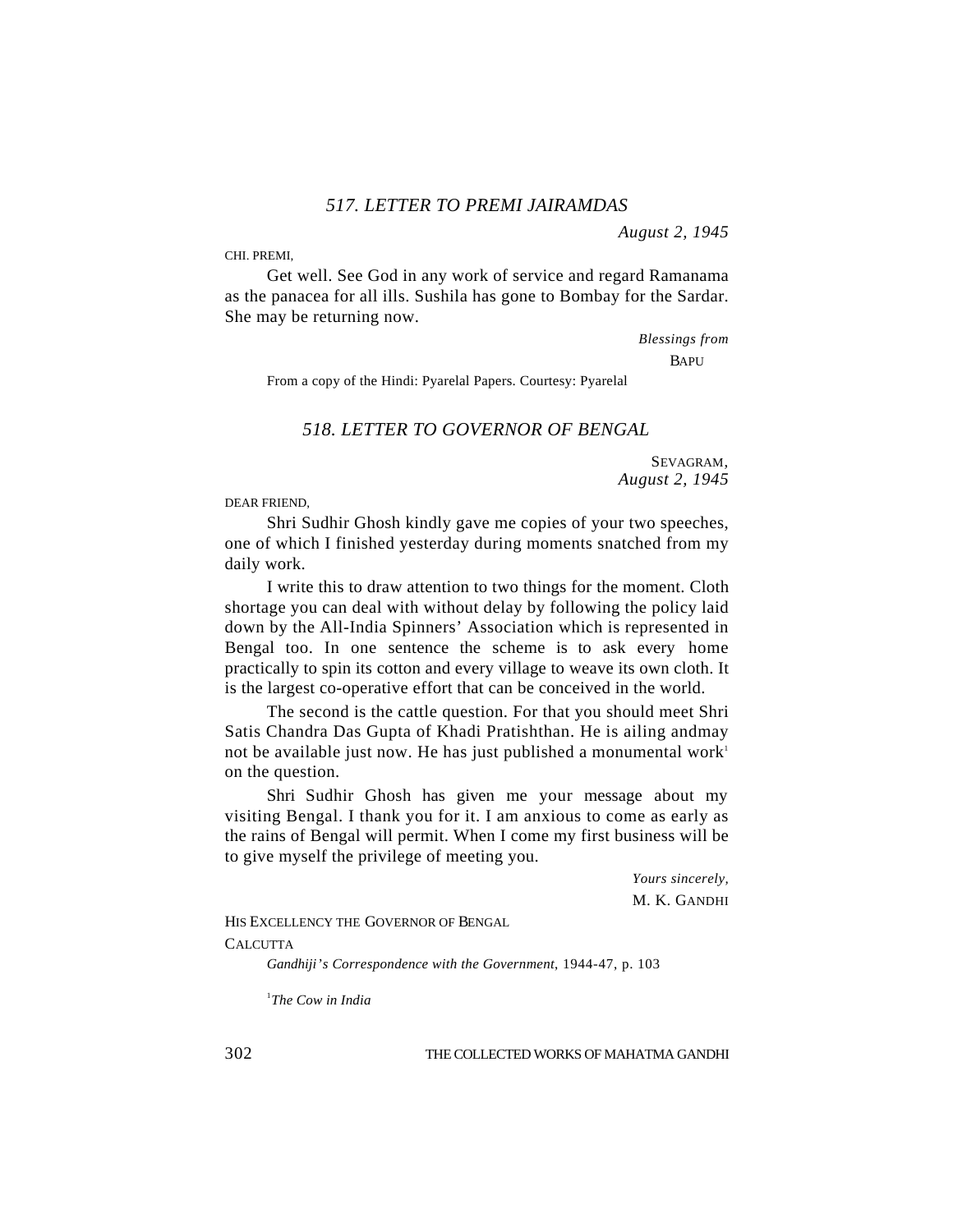*August 2, 1945*

CHI. SUSHILA,

I have sent you a wire. You should stay there till the child has been operated upon. Your health has been completely ruined. Would a strong drug rid you of the hook-worms? Would even that not be effective? So many questions arise in my mind. I understand about Zohra. Pyarelal has gone there. He will listen to everything. Stay there till I come. Take possession of the bungalow that Sardar suggests. We shall then do whatever has to be done. If you reach there on the 7th, you should go to Poona on the 10th. Shall I start out on the 8th?

*Blessings from*

**BAPU** 

C/O DAHYABHAI PATEL MARINE DRIVE **BOMBAY** 

From a copy of the Gujarati: Pyarelal Papers. Courtesy: Pyarelal

#### *520. LETTER TO ABUL KALAM AZAD*

*August 2, 1945*

I have your letter. I had asked Dr. Pattabhi.<sup>1</sup> I did not feel it was right to say anything when I had only seen the newspaper. Now that I have received the letter I shall be writing something. I have seen the telegram Rajaji has sent you. I agree with it. I [saw] something in the Press by way of a directive from you about providing for the relatives of those who died [during the struggle] in 1942 and afterwards. The financial help we are at present giving to such relatives for their maintenance and education is something different. In my opinion if we go by truth and non-violence we cannot give such assistance. How can we say that all of them died for the country, that they sacrificed themselves for the cause of swaraj? I feel that under no circumstances can you do that. If I may advise you, I would ask you to withdraw the statement. I do not know whether there is still time for that. I am sending you a wire today.

The other thing concerns Begum Azad. Dr. Khan Saheb mentioned the matter to me at Lahore. It pricked me. I am not aware

<sup>1</sup>Vide "Letter to Pattabhi Sitaramayya", 26-7-1945.

VOL. 87: 29 MAY, 1945 - 29 AUGUST, 1945 303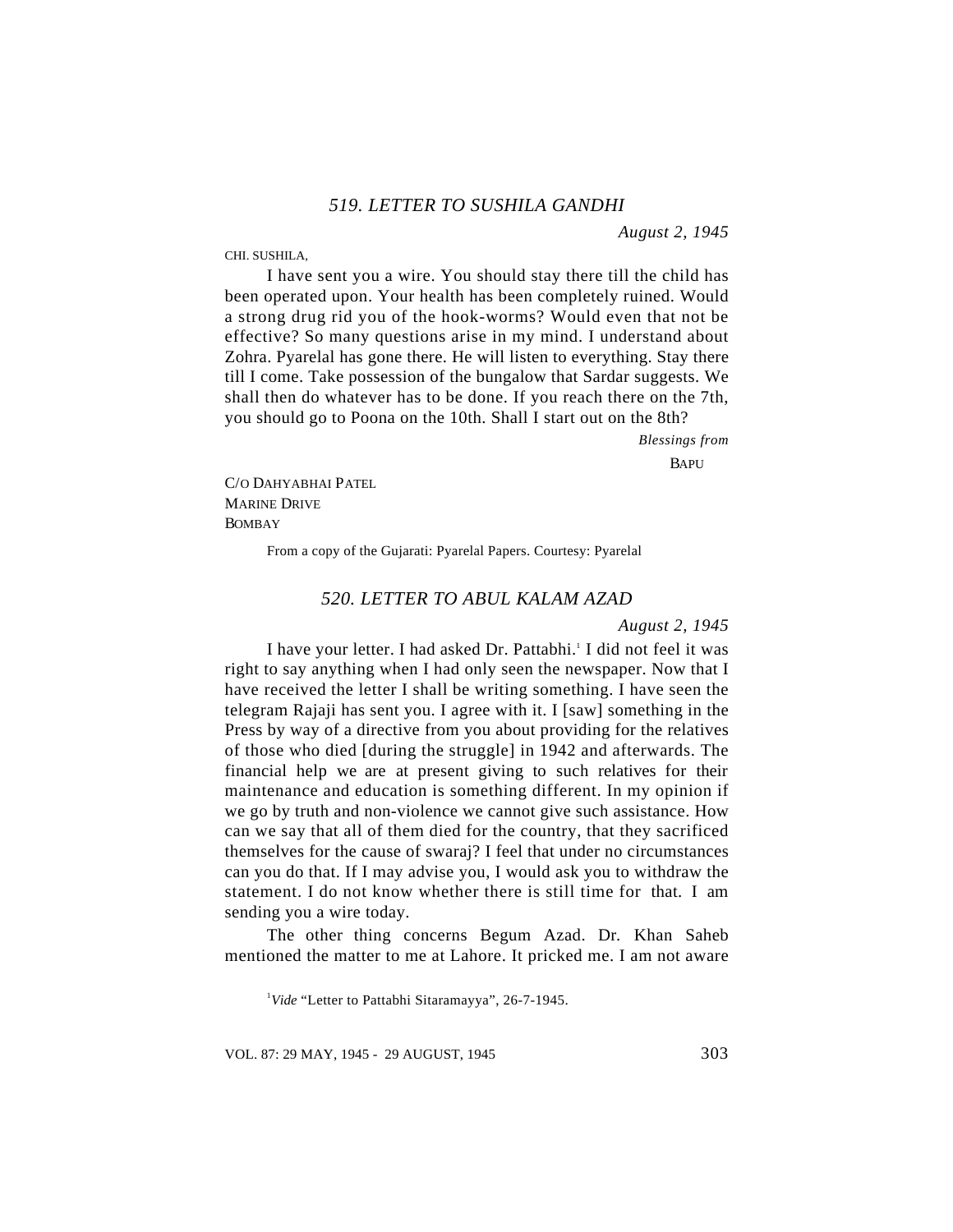of any public service rendered by Begum Azad. If what I believe is true, there should not be any public memorial in her name. Some persons came to me. I told them to do whatever they wanted.<sup>1</sup> I did not have the courage to say anything more to them. But I can speak to you. I would advise you to issue a nice Press statement saying that since Begum Azad had not rendered any public service you would not like any public memorial in her name. If my advice does not appeal to you, you will please reject it. The love we hold for each other demands no less.

From a copy of the Hindi: Pyarelal Papers. Courtesy: Pyarelal

# *521. LETTER TO ANAND T. HINGORANI*

SEVAGRAM, *August 2, 1945*

CHI. ANAND,

I have your letters. Since Jairamdas is out I see no need to write to you. Abha<sup>2</sup> has kept one skein of yarn for you.

Vidya<sup>3</sup> was good but cannot take the place of God. I am an iconoclast. So I wanted you to forget Vidya. But we see God in numerous images. You have chosen to see God in the image of Vidya. So long as the delusion persists who can make you understand? If you can forget her easily do so. Then Vidya will rise and also you.

Nowadays my movements are very uncertain. So please do not come. Stay there and recover and do what service you can.

Jairamdas has gone to Lucknow taking Premi with him.

*Blessings from*

**BAPU** 

 $[PS.]$ 

Gokhaleji died at Bhimavaram.

From a microfilm of the Hindi: Courtesy: National Archives of India and Anand T. Hingorani

<sup>1</sup>Vide "Message to Student Congress Workers", 20-7-1945.

<sup>&</sup>lt;sup>2</sup> Wife of Kanu Gandhi

<sup>&</sup>lt;sup>3</sup> Addressee's deceased wife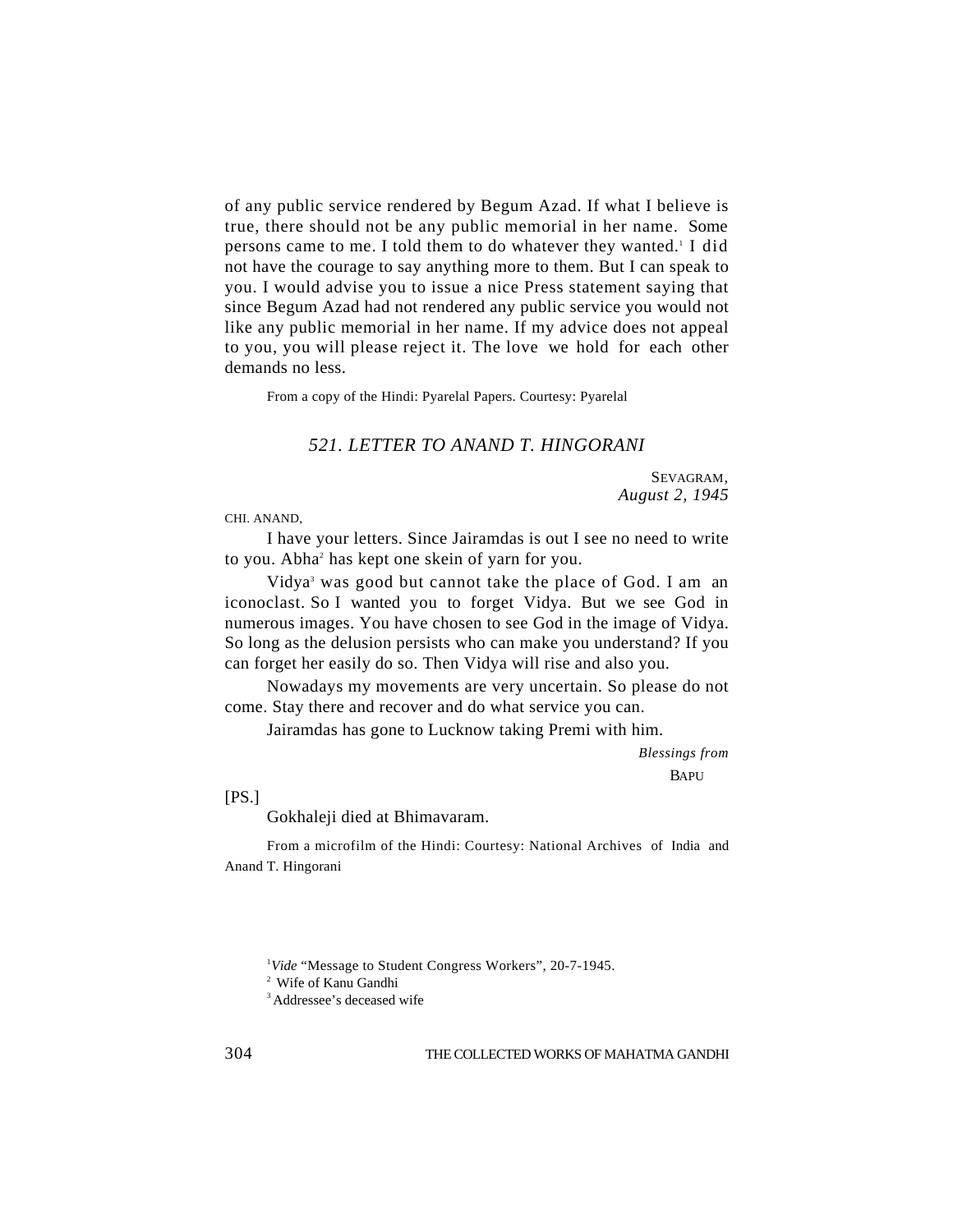*August 2, 1945*

MAULANA (ABDUL HUQ) SAHEB,

Ghalib Saheb returned from Hyderabad yesterday. I showed him your letter. He said: "The fact is that both mentioned that Zohrabehn's heart was not there. We now want Zohrabehn to go to Darussalaam. Ever since her son was gone she has been unhappy and she finds the house on Rajpur Road dreary. We appreciate the difficulties of Abdul Huq Saheb. He may therefore occupy the houseon Rajpur Road. The rent is not much. It is a little less commodious and therefore till he can make some other arrangement he can keep the store of Urdu Anjuman<sup>1</sup> on the ground floor of Darussalaam. Abdul Huq Saheb himself may fix the rent." In my opinion the proposal is fair. You are all like a family. Everything will be all right if you can agree to this. Ghalib Saheb is leaving tomorrow. Zohra is still in Hyderabad. I shall await your reply.

From a copy of the Hindi: Pyarelal Papers. Courtesy: Pyarelal

### *523. LETTER TO PATTABHI SITARAMAYYA*

SEVAGRAM, *August 2, 1945*

MY DEAR PATTABHI,

Your performance<sup>2</sup> was ill thought. You are a most responsible man. Whatever the goading by Gopal Reddy you should have been silent or said just one word. And what an occasion! Gopal Reddy was out of order, though Chairman, in using Khadi Exhibition for the

<sup>1</sup>Anjuman-e-Taraqqi-e-Urdu

 $2$  The addressee was reported to have said on July 20, 1945 that "he was the sole author" of the Andhra Circular issued in 1942 and that "he got the instructions contained in the Circular from Mahatma Gandhi after full discussion with him". However, on July 22, 1945, in the light of Gandhiji's reply dated July 15, 1943 (*vide* "Letter to Additional Secretary, Home Department, Government of India", 15-7- 1943.), to the Government on the Andhra Circular, he modified his earlier statement and said that Gandhiji "had no knowledge of any such Circular. The Circular was not prepared with his knowledge or at his instance".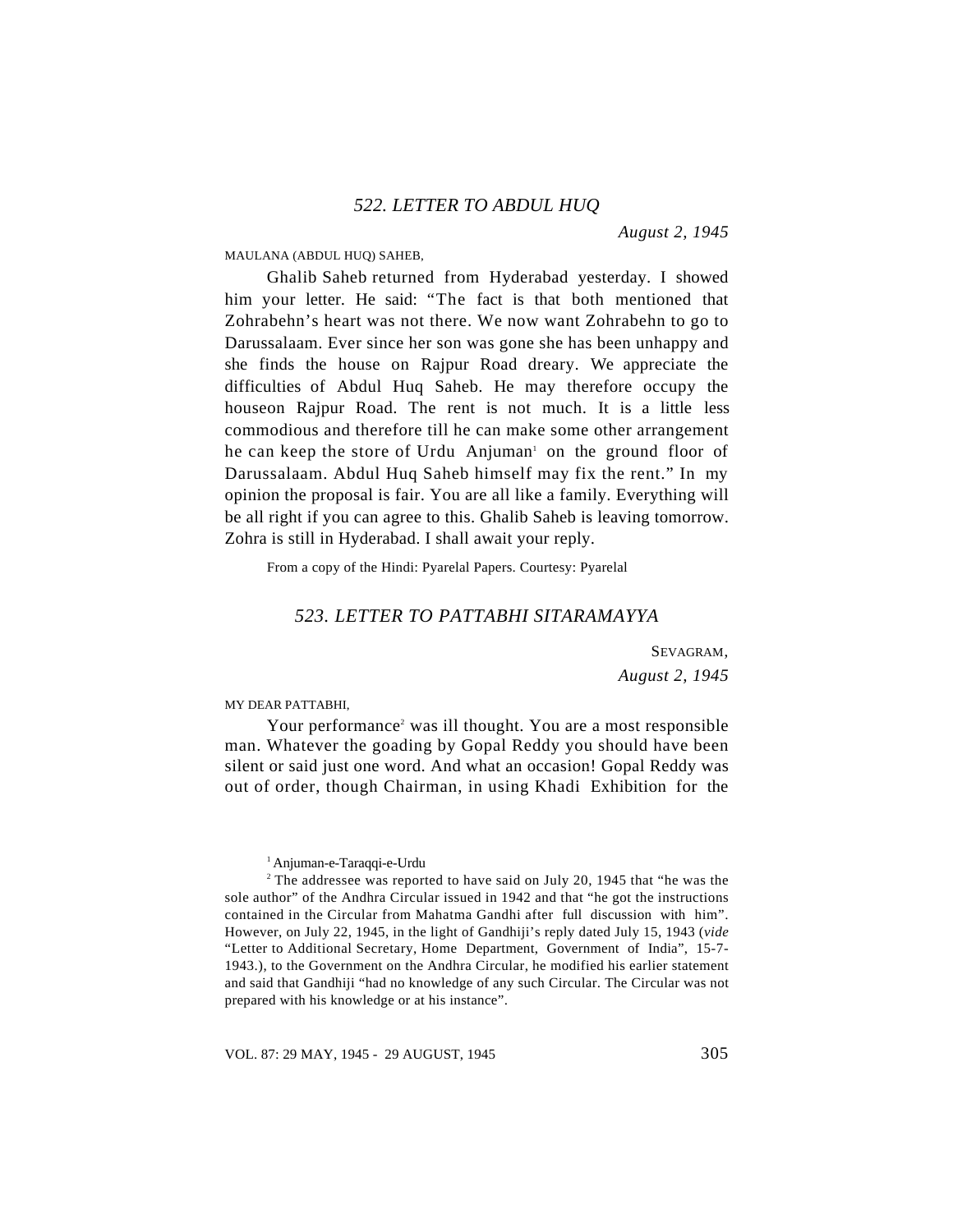purpose. And [about]the warning at the W. C.<sup>1</sup> the Maulana has written a strong letter to me. Now I am issuing a brief statement<sup>2</sup> which you will see. Now don't grieve but do your work without speaking.

Love.

**BAPU** 

From a copy: Pyarelal Papers. Courtesy: Pyarelal

# *524. STATEMENT TO THE PRESS*

WARDHA, *August 3, 1945*

I have now read the report of Dr. Pattabhi's Telugu speech at Masulipatam and the correct version given by him later.<sup>3</sup> I have also corresponded with him and am now able to answer the reporters who taxed me about it the other day.

I have re-read the relevant portion<sup>4</sup> of my reply to the Government publication called *Congress Responsibility for the Disturbances, 1942-43.* I have nothing to amend or correct in my references to the Andhra Circular. Dr. Pattabhi and others as friends and fellow-workers did have conversations with me on the topic of the day. I have naturally no record of those talks nor did I authorize publication of the talks. I have however contemporaneous evidence of what I had in mind on 7th of August, 1942.

My draft instructions<sup>5</sup> were circulated among Members of the Working Committee on 8th August. They were to be considered on 9th August, but before they could be considered, Members of the Working Committee and I were arrested. Hence no authorized instructions were or could be issued.

I had no opportunity to function in terms of the A. I. G. C.

<sup>1</sup> Congress Working Committee

<sup>3</sup>*Vide* footnote 2, "Letter to Pattabhi Sitaramayya", 2-8-1945.

<sup>4</sup> Which read: "Then comes the Andhra Circular. I must regard it as forbidden ground for me inasmuch as I knew nothing about it before my arrest. Therefore I can only comment on it with reserve. Subject to that caution I consider the document to be harmless on the whole." *Vide* "Letter to Additional Secretary, Home Department, Government of India", 15-7-1943.

<sup>5</sup>*Vide* " Draft instructions for Civil Resisters", 4-8-1942.

<sup>2</sup>*Vide* the following item.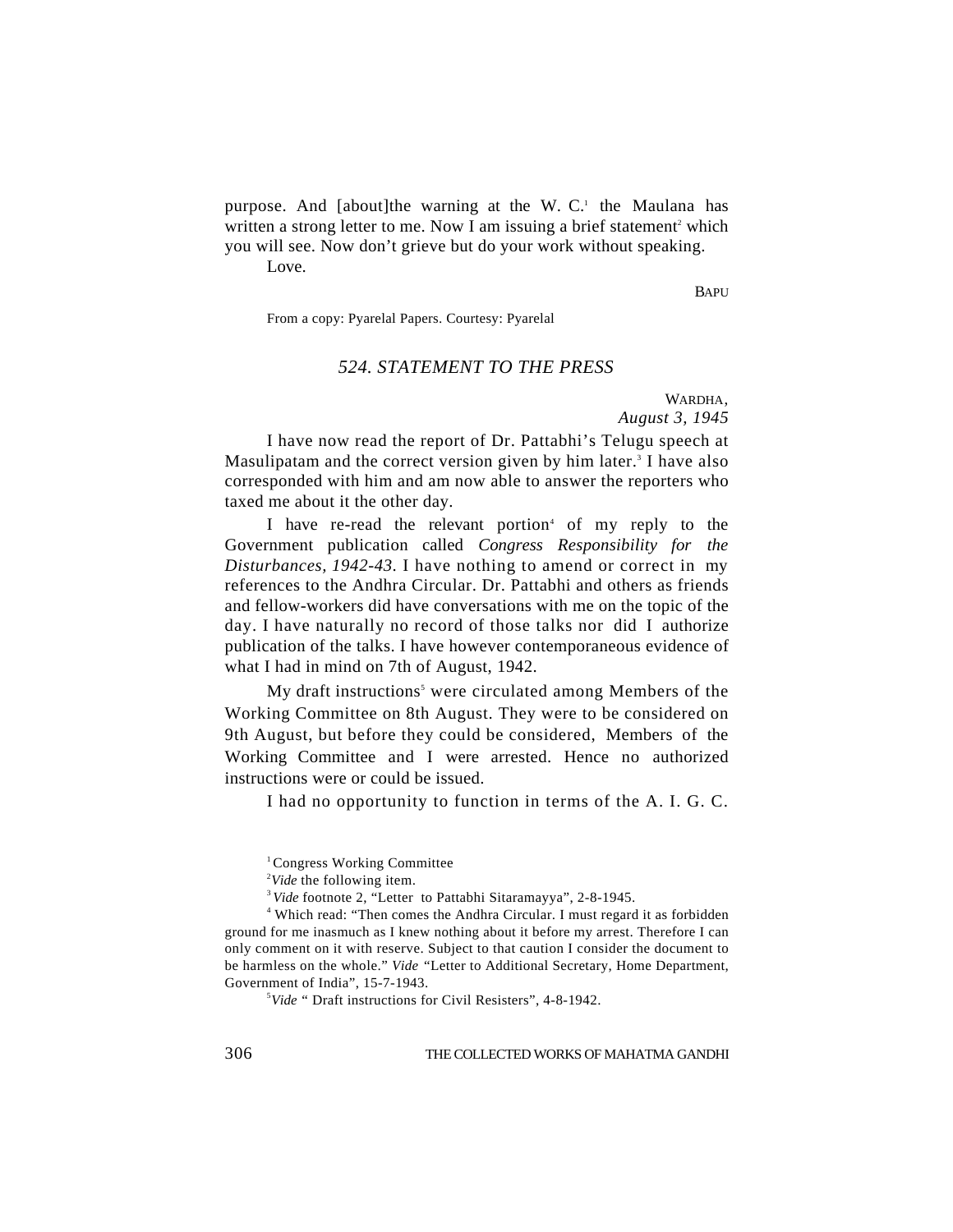Resolution of 8th August<sup>1</sup>. The Andhra Circular was therefore neither authorized by the Congress nor by me.

*The Hindu,* 5-8-1945

# *525. LETTER TO E. M. JENKINS*

SEVAGRAM, *August 3, 1945*

DEAR SIR EVAN,

I have to acknowledge with thanks your letter of 29th July acknowledging my letter to His Excellency of the 25th July and I shall await your further letter in the matter.

Mrs. Anasuyabai Kale of the C. P. Assembly has been to me to tell me [that] the Privy Council has dismissed the petition of the Ashti and Chimur prisoners to be heard in appeal against the judgement of the Nagpur High Court. Unless, therefore, His Excellency uses his prerogative of mercy the prisoners will be sent to the gallows. His Excellency was good enough to tell me that he would consider these cases and the like when the time came. Now is the time. May I hope that the death sentences will be commuted?<sup>2</sup>

> *Yours sincerely,* M. K. GANDHI

SIR E. M. JENKINS P. S. TO H. E. THE VICEROY VICEROY'S CAMP

*Gandhiji*'*s Correspondence with the Government, 1944-47*, pp. 36-7

#### *526. LETTER TO NARANDAS GANDHI*

*August 3, 1945*

CHI. NARANDAS,

I could read your letter only today. What you say has a point if I adopt the prevailing view but none from the right point of view. Your argument is about khadi for the sake of the poor, mine is for khadi for the sake of swaraj. The khadi work in Kathiawar is

<sup>1</sup>Vide "Resolution passed by All-India Congress Committee", 8-8-1942.

<sup>2</sup> The death sentences of the Ashti and Chimur prisoners were commuted to life imprisonment on August 16.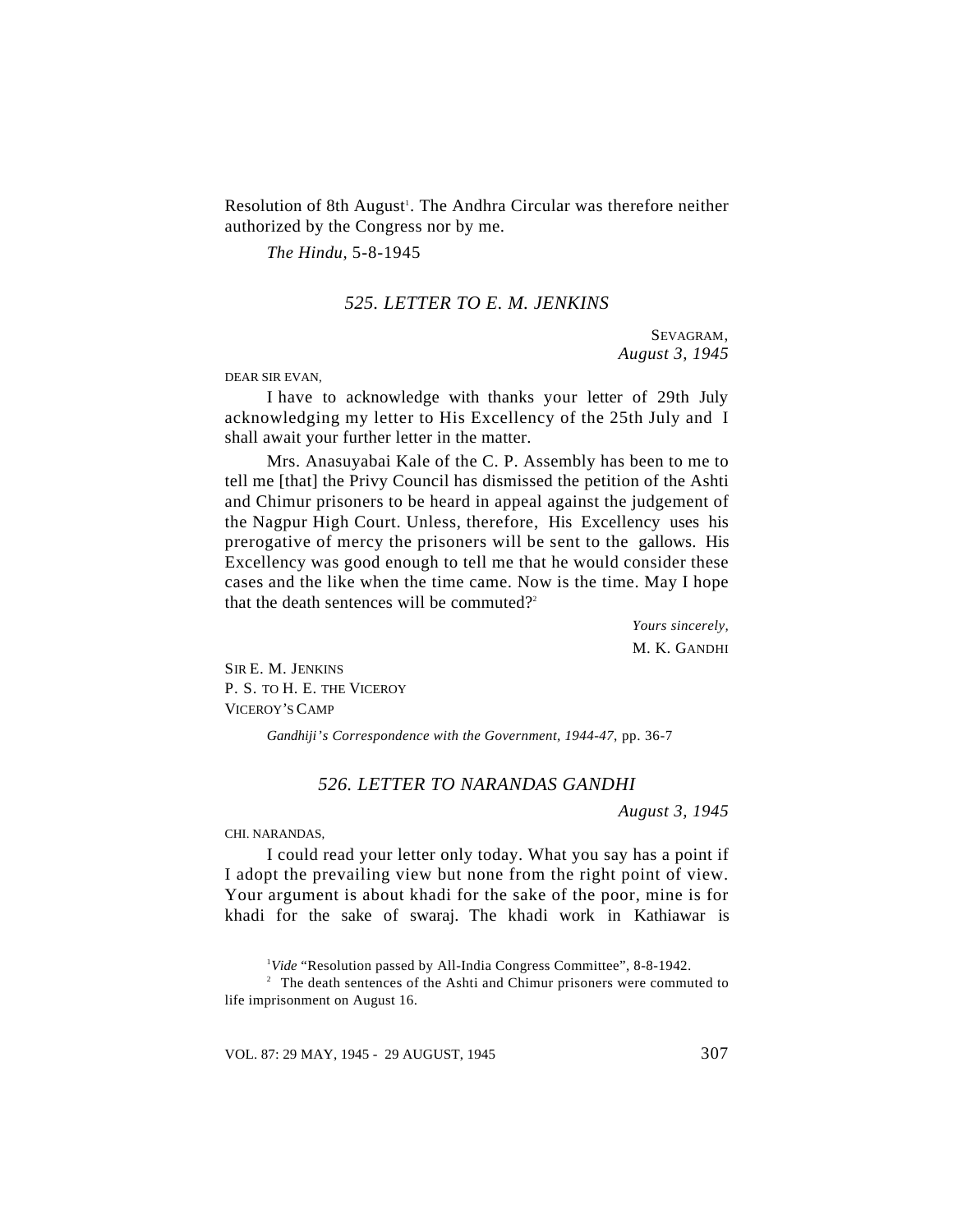impressive, but it is an obstacle to swaraj and will come to a stop sooner or later. Those who wear khadi do so not from the khadi spirit but from political necessity. Why need you spend your indefatigableand boundless energy for that? If you can sell khadi on the Charkha Sangh's condition<sup>1</sup>, you may do so. Give it to those who observe it. Do not mind if, in that case, the khadi has to be sent outside. If you do not have such implicit faith, you may go on doing khadi work from outside the Charkha Sangh. Those who are willing will learn from it. But do strive to understand my point of view. Improve your health.

I have had a talk with Kanaiyo. He will tell you everything when he arrives there. You may then guide him and me as to what we should do.

*Blessings from*

**BAPU** 

From a microfilm of the Gujarati: M.M.U./II. Also C.W. 8627. Courtesy: Narandas Gandhi

### *527. MESSAGE TO BHAGWANJI P. PANDYA*<sup>2</sup>

*August 3, 1945*

I cannot guide you about your work from here. Do whatever you think proper.

From Gujarati: C.W. 401. Courtesy: Chhaganlal Gandhi

### *528. LETTER TO VALLABHBHAI PATEL*

*August 3, 1945*

BHAI VALLABHBHAI,

I have your letter. I had been thinking of leaving here on the 8th and taking you to Poona on the 10th. But I see now that I am tied up with meetings up to the 19th. I can, therefore, start on the 19th at the earliest. I am not happy about it. I had intended to start as soon as you were free. Please wait for another ten days now. You may, if you wish, stay on in Ahmedabad for some time longer. The best thing would be for you to come and stay at the Ashram for the remaining

<sup>&</sup>lt;sup>1</sup> In exchange for hand-spun yarn

<sup>&</sup>lt;sup>2</sup> This was conveyed in a letter by Chhaganlal Gandhi in reply to the addressee's letter of July 31, 1945.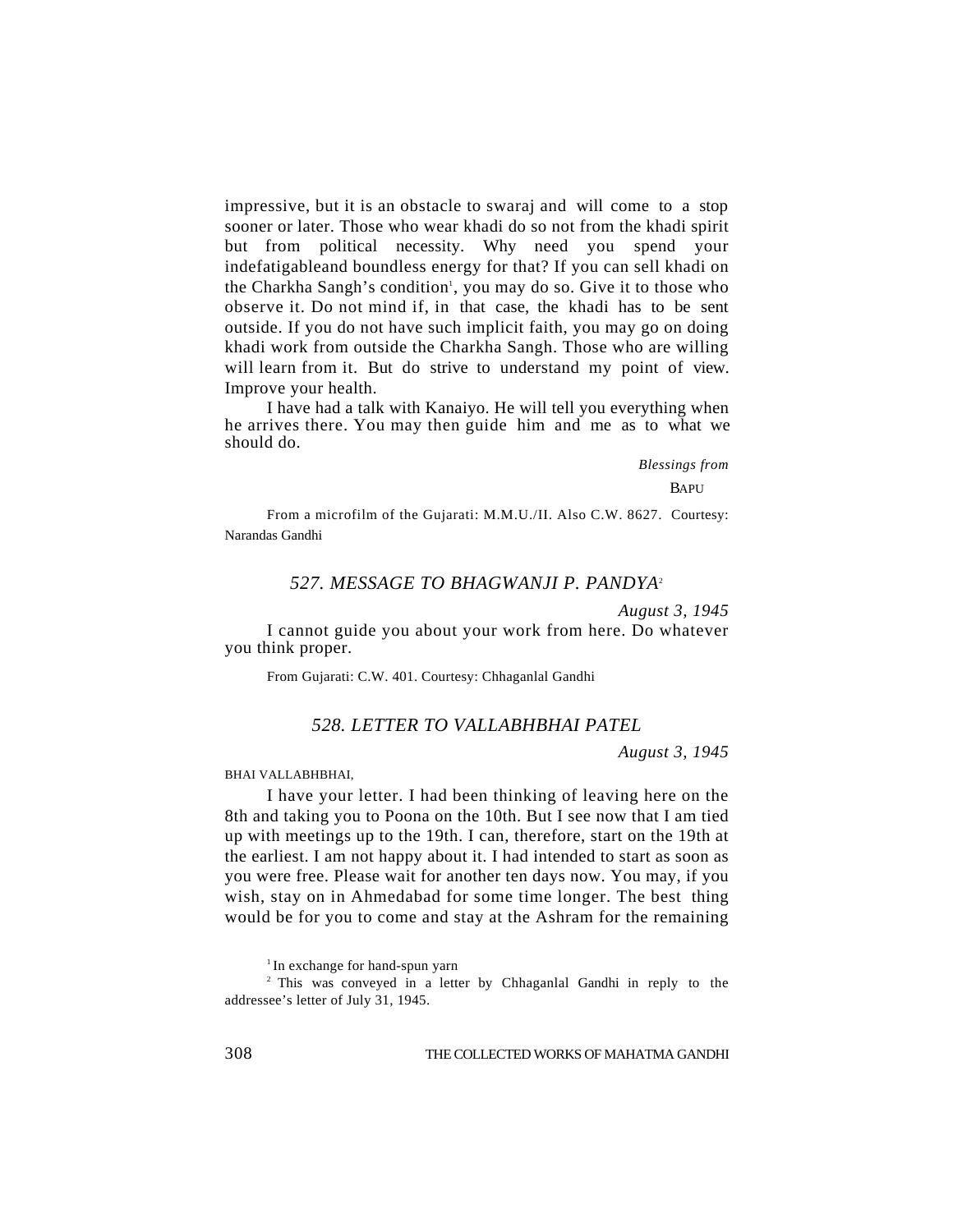days and we could then go to Poona together. Arrange for a house inPoona. We ourselves will stay at the clinic, and put the others up in the bungalow, if necessary.

And now about Mahadev<sup>1</sup>. It does not seem proper for me to issue any public appeal. I could write to a few individulas. It does not matter if Bombay does not give its share. See my plan which I have outlined. More in the next letter or when we meet.

> *Blessings from* BAPU

 $[PS.]$ 

Mani is not doing right in neglecting her health. I have sent a wire to  $\ldots$ 's<sup>2</sup> father.

[From Gujarati]

*Bapuna Patro-2: Sardar Vallabhbhaine*, pp. 282-3

# *529. LETTER TO SUSHILA NAYYAR*

SEVAGRAM, *August 3, 1945*

CHI. SUSHILA,

What sort of doctors do you have that you are so sick? What medicines do they give ? And what is the result ? But what should I tell you ?

I made a mistake yesterday. I forgot about the two meetings of the Harijan Sevak Sangh and the Kasturba Nidhi. Hence I can leave here by the 19th at the earliest. I do not think it will be right to detain you there till then. It would be another matter if you had to remain there on account of your health. You will see the invitation to Simla along with this. Do you feel like going ? Whatever it is, you must get well. I have written to Sardar at Ahmedabad.

Pushpa is here.

Pyarelal's letter is enclosed.

*Blessings from*

**BAPU** 

From the Gujarati original: Pyarelal Papers. Nehru Memorial Museum and Library. Courtesy: Dr. Sushila Nayyar

<sup>1</sup> For the Mahadev Memorial Fund

<sup>2</sup> Omission as in the source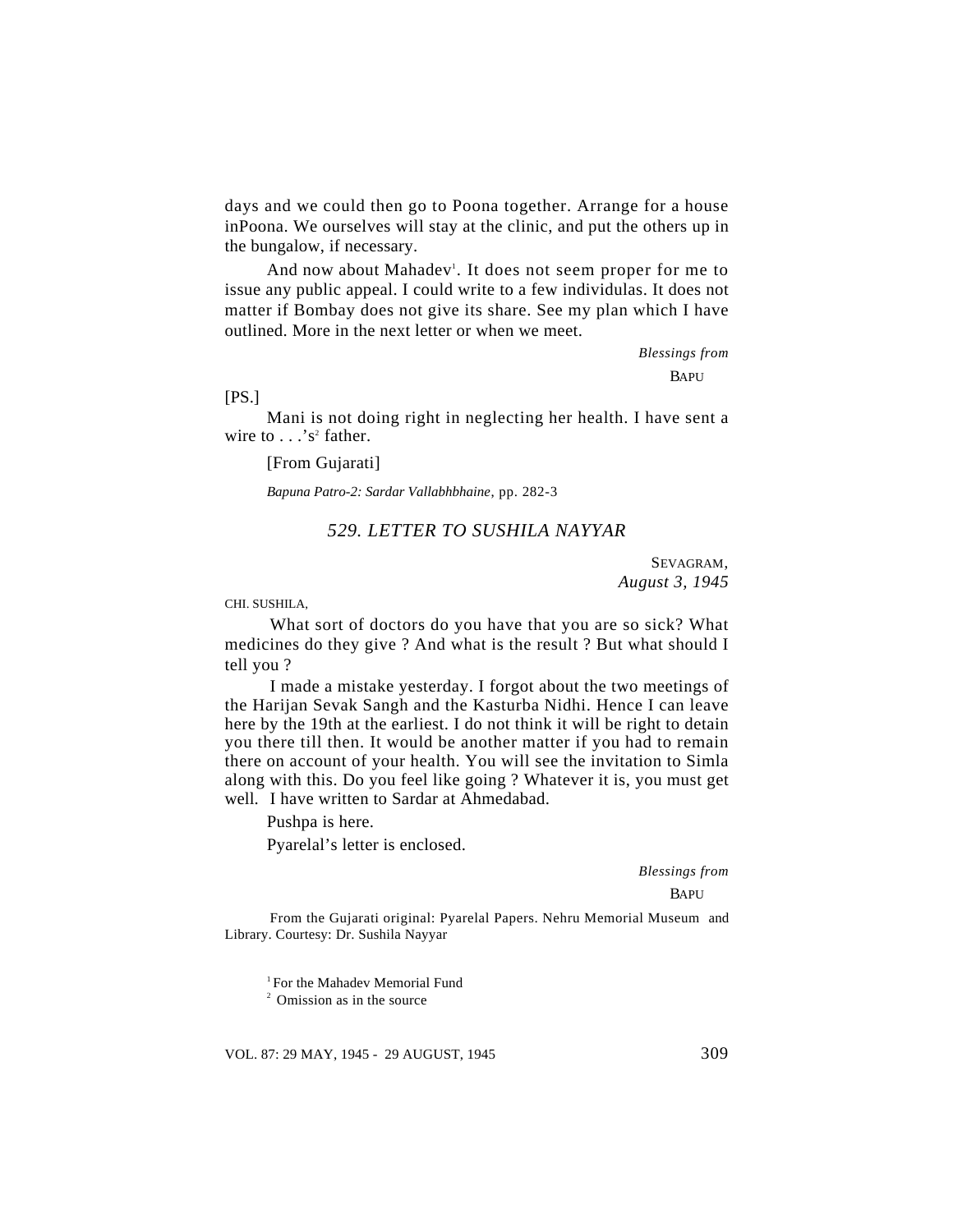# *530. LETTER TO PYARELAL*

SEVAGRAM, *August 3, 1945*

CHI. PYARELAL,

I have your note.

Kishorelal and Rajaji are writing to you. What then shall I write ? Not writing to you is as good as writing.

> *Blessings from* **BAPU**

From the Gujarati original: Pyarelal Papers. Nehru Memorial Museum and Library. Courtesy: Beladevi Nayyar and Dr. Sushila Nayyar

### *531. LETTER TO LORD PETHICK-LAWRENCE*

SEVAGRAM, *August 4, 1945*

DEAR FRIEND,

May I send you my congratulations on your appointment<sup>1</sup>? If the India Office is to receive a decent burial and a nobler monument is to rise from its ashes, who can be a fitter person than you for the work?

> *Yours sincerely,* M. K. GANDHI

THE RT. HON'BLE LORD PETHICK-LAWRENCE

*Gandhi*'*jis Correspondence with the Government, 1944-47*, p. 173

 $<sup>1</sup>$  As Secretary of State for India in the new Labour Government</sup>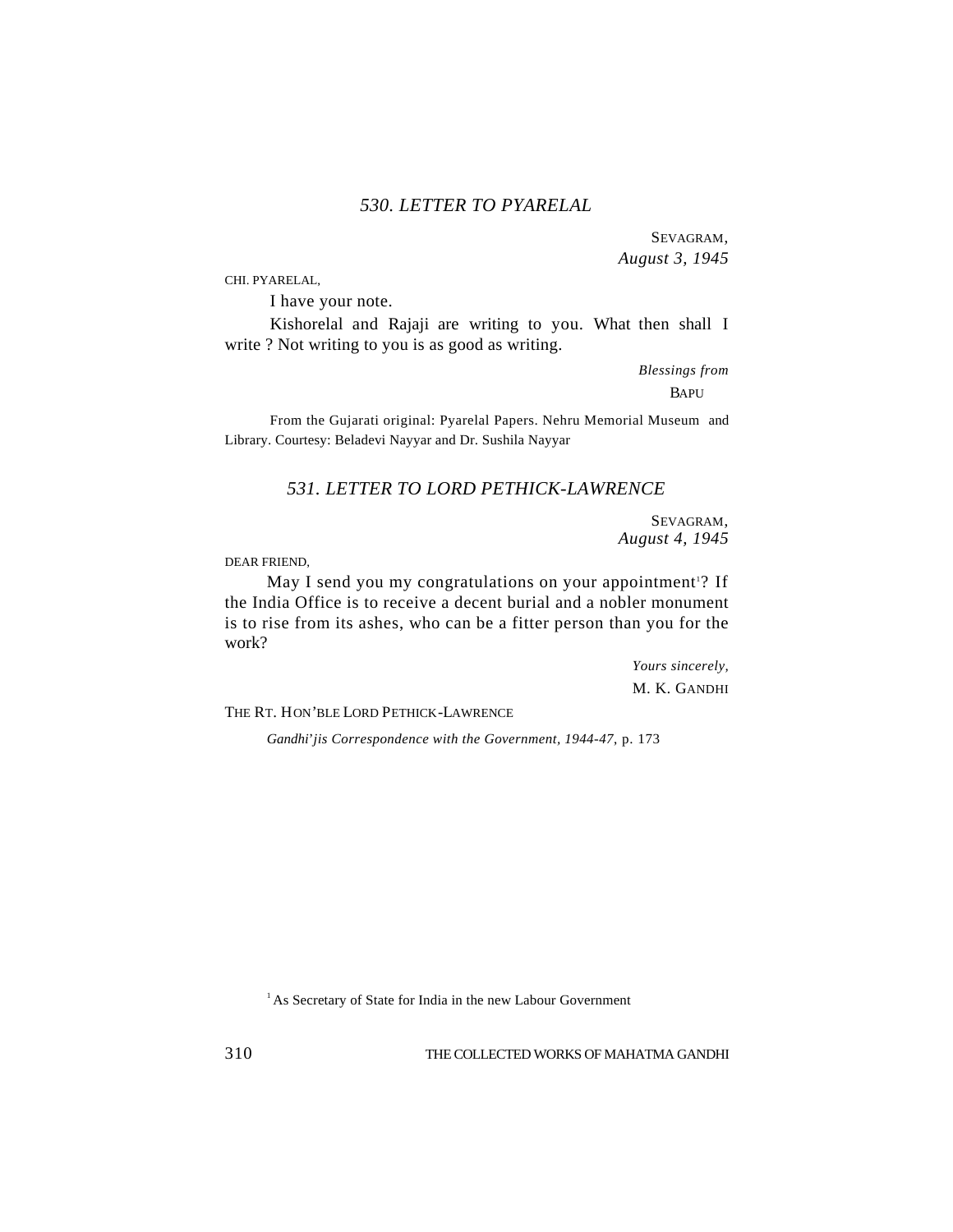### *532. LETTER TO EVAN JENKINS*

SEVAGRAM, *August 4, 1945*

DEAR SIR EVAN,

I wonder if it is possible to send this<sup>1</sup> in the Viceregal bag?

*Yours sincerely,*

M. K. GANDHI

SIR EVAN JENKINS P. S. TO H. E. VICEROY'S HOUSE NEW DELHI

From a copy: Pyarelal Papers. Nehru Memorial Museum and Library. Courtesy: Beladevi Nayyar and Dr. Sushila Nayyar

### *533. LETTER TO AMRIT KAUR*

*August 4, 1945*

CHI. AMRIT,

Your letter was answered yesterday. You need not bring your bedding. Bring only such things as you consider necessary. Regard mosquito-net among them. My rubbing-stone among them please. It was left there by mistake! Where did you get the powder for cleaning the septic tank commode?

Love to you all.

**BAPU** 

From the original: C.W. 4163. Courtesy: Amrit Kaur. Also G.N. 7799

<sup>1</sup> Presumably the letter to Lord Pethick-Lawrence of even date congratulating him on his appointment as Secretary of State for India; *vide* "Letter to Lord Pethick-Lawrence", 4-8-1945.

VOL. 87: 29 MAY, 1945 - 29 AUGUST, 1945 311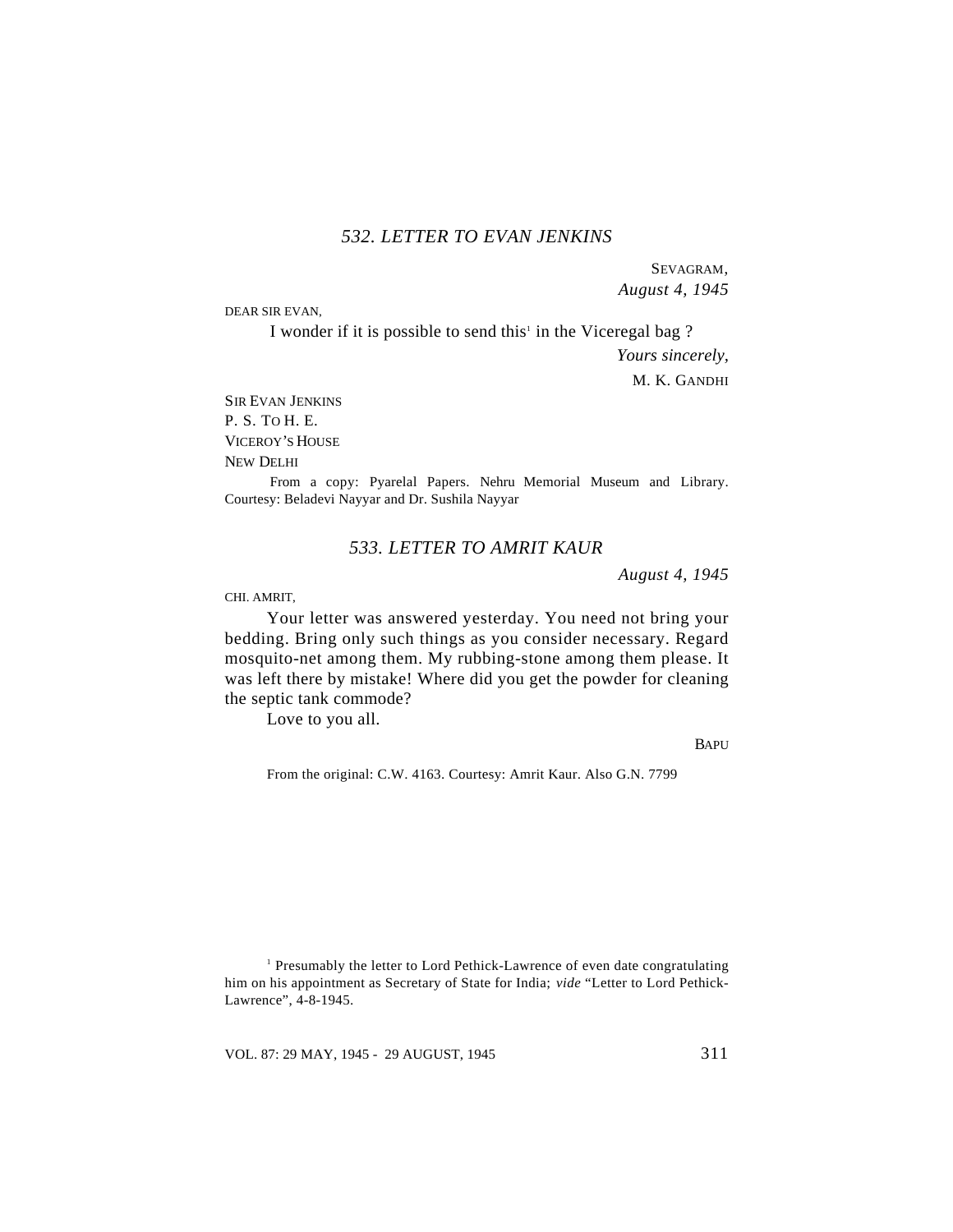*August 4, 1945*

CHI. BABUDI,

How naughty of you! You keep falling ill and causing worry to everybody.

*Blessings from*

BAPU

From the Gujarati original: C.W. 10058. Courtesy: Sharda G. Chokhawala

#### *535. LETTER TO MADHAVDAS G. KAPADIA*

*August 4, 1945*

CHI. MADHAVDAS,

Dr. Krishnavarma has sent all the reports about you. Kunvarji<sup>1</sup> has also written a postcard. Dr. Krishnavarma has no interest in keeping you. He has kept you only for my sake. He kept Sailen also in the same way. Your good lies in remaining underDr. Krishnavarma's treatment and following his instructions. I think I know Dr. Krishnavarma's virtues and failings. For his failings he will be answerable to God. I see and cling to his virtues. Many allegations are made against him. Who is immune to them? I do not care for such allegations. I have seen with my own eyes how he looked after Ba. I think he had seen Ba's virtues and became a great admirer of hers. The knowledge that you are Ba's brother prompts him to keep you and look after you. You need not worry about how much you will have to pay him. The doctor has told me that he does not want a single pie, but I have decided that, if you agree, I shall pay him what I think proper from out of your own possessions. I have discussed this with Manilal too. But if you are not willing to pay a single pie, well, a lot of money has already been spent over you and this will be some more. It will be to the good if you get well and can live a normal life. However, Ba's last words to me about you were: "You have done what you could for Madhavdas, I did what I could as his sister, and made you do what you could for him. Now you need not do anything for

1 Kunvarji Parekh, son-in-law of Harilal Gandhi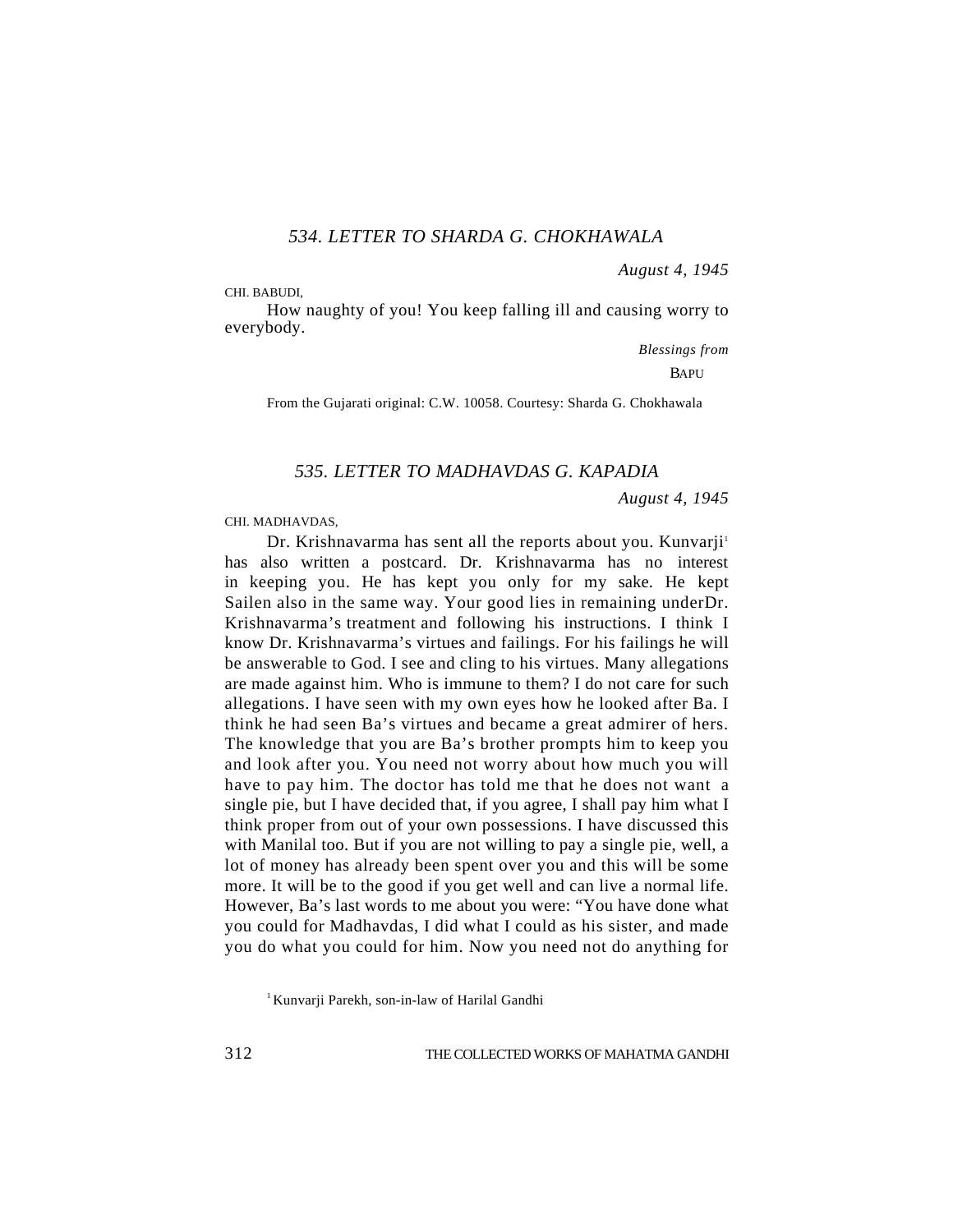him." This is what she said about you and Harilal. I know that these words proceeded from her anger, but also from her love. I have not, therefore, obeyed those words literally. Now do what you wish, with God, whom you believe you worship every day, as witness. Of one thing you may be sure, that I will not be able to keep you in the Ashram, nor can I cure you. And remember also that no relation will be able to accommodate you. Society is so constituted that even though a person may wish to do something he is not able to do it, cannot do it. Ultimately, everyone has to turn to God, and only what He does or permits is possible. If you can think, then after reading this letter stay where you are. If you cannot think, then also, do not do anything in a hurry but stay there. May God bless you.

> *Blessings from* **BAPU**

From a photostat of the Gujarati: G.N. 2727

# *536. LETTER TO KRISHNAVARMA*

*August 4, 1945*

#### BHAI KRISHNAVARMA,

Please read the enclosed letter and then pass it on to Mama. I read your whole letter yesterday, till then I was not able fully to go through it. I agree with what you say. I have given Mama some idea of you in my letter to him. I had observed even when you were here that you had no control over your tongue. You do not observe the rules of cleanliness—maybe, you do not even know them. I had noticed that also when you were here. I presume you are doing the same there. Kanti Mashruwala is an admirer of yours. Manilal had been there. He is not an admirer of you but he is wise. He has seen something of the world. He recognizes your qualities. He believes that you are no doubt good at heart but he also believes that you do not observe the rules of cleanliness nor make others do so. I only know your goodness and therefore wish that your shortcomings may disappear. I know that I have served my own interest in sending Mama to you and I still want to keep him there. He will be in a very bad plight if he goes away from there. I cannot keep him in the Ashram, as it will be against the spirit of the Ashram. I do not think he can stay anywhere else. Whatever has to be done, you alone can do. As you have started a hospital it certainly is your duty. Follow nature-cure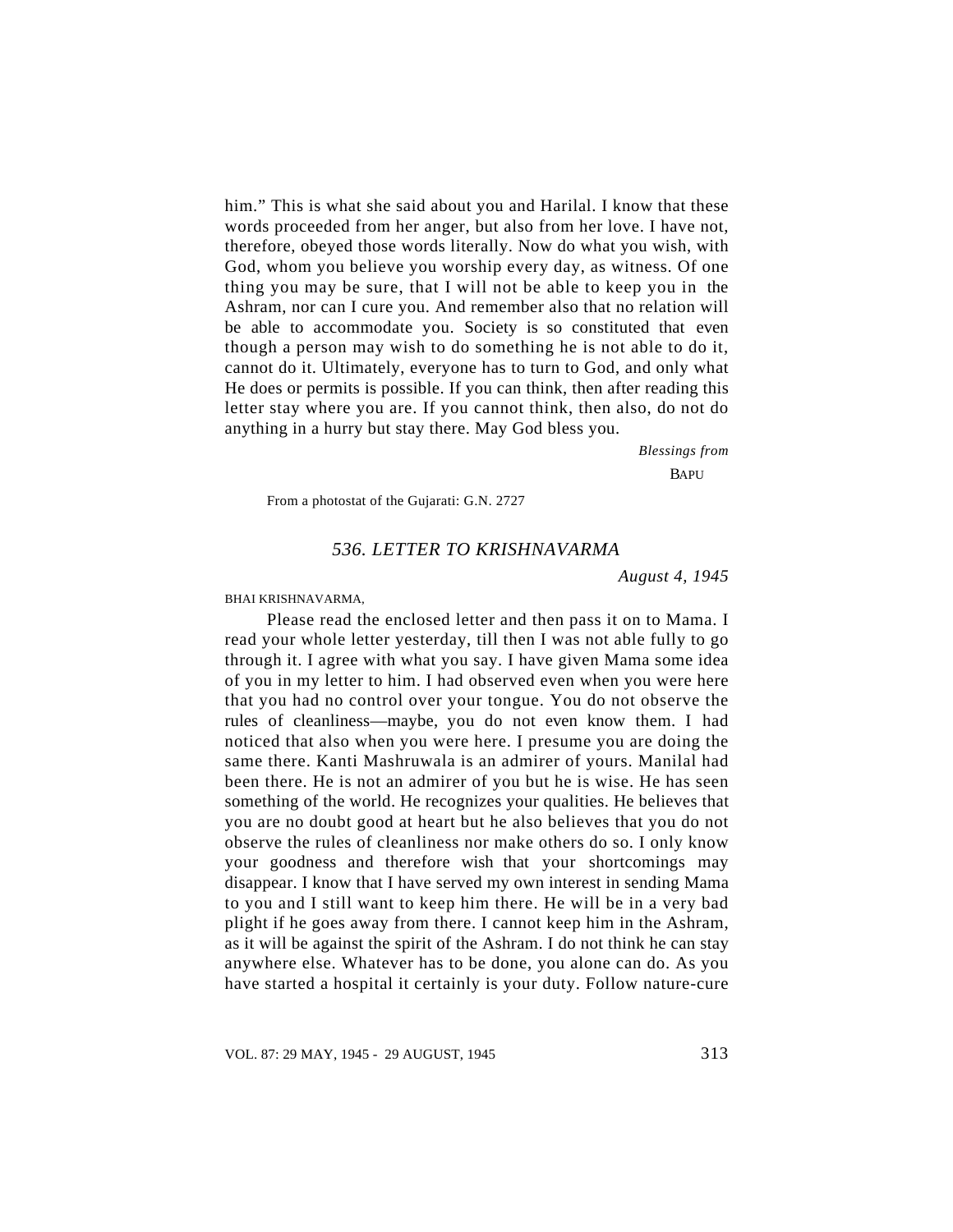methods at the hospital. You must know the rules of cleanliness and observe them meticulously. There are too many mosquitoes there. Just because you are taking work from the poor women you should not put up with their indifferent performance. As a doctor and a householder it is your duty to teach them cleanliness. It should be your job to eradicate mosquitoes from the neighbourhood. You should know how to do that. How can you call yourself a nature-cure doctor if you do not do all these things? I can write much along these lines but I am sure you are one of those to whom a word is enough. For this reason and also because I do not have the time I am not prolonging the letter.

I understand about Sailen. Encash the cheque he has sent to you. I won't think it is your fee by any means. I know you did notkeep Sailen for the sake of fee. But I thought he should on his own put into the charity box whatever he could afford and therefore asked him to send the cheque. Get the cheque cashed and utilize the money for charity. I do not advise you to come here. The main reason of course is that I do not have the time. Otherwise I would be happy if I could keep you here and give you training in cleanliness. But that is not possible at the moment. I shall call you when such an occasion arises. However, if you want to come on your own, want to be reassured and if you do come, it will be a different matter.

*Blessings from*

**BAPU** 

From a copy of the Gujarati: Pyarelal Papers. Courtesy: Pyarelal

### *537. LETTER TO KUNVARJI K. PAREKH*

*August 4, 1945*

CHI. KUNVARJI,

I have your postcard. You write that Mama should be allowed to go where he wants. I do not understand this, nor does Manilal. Where will he go? Where will he stay? Are you going to keep him? If you think he can stay in the Ashram, that is not possible. Have you considered what would happen if he were to go and stay in his own house? Mama has gone to Malad of his own free will. When he asked me to send him to Malad I was not willing to do so. I requested Dr. Krishnavarma when Manilal pleaded on his behalf. It requires but one moment to remove him from there, but I believe that it would harm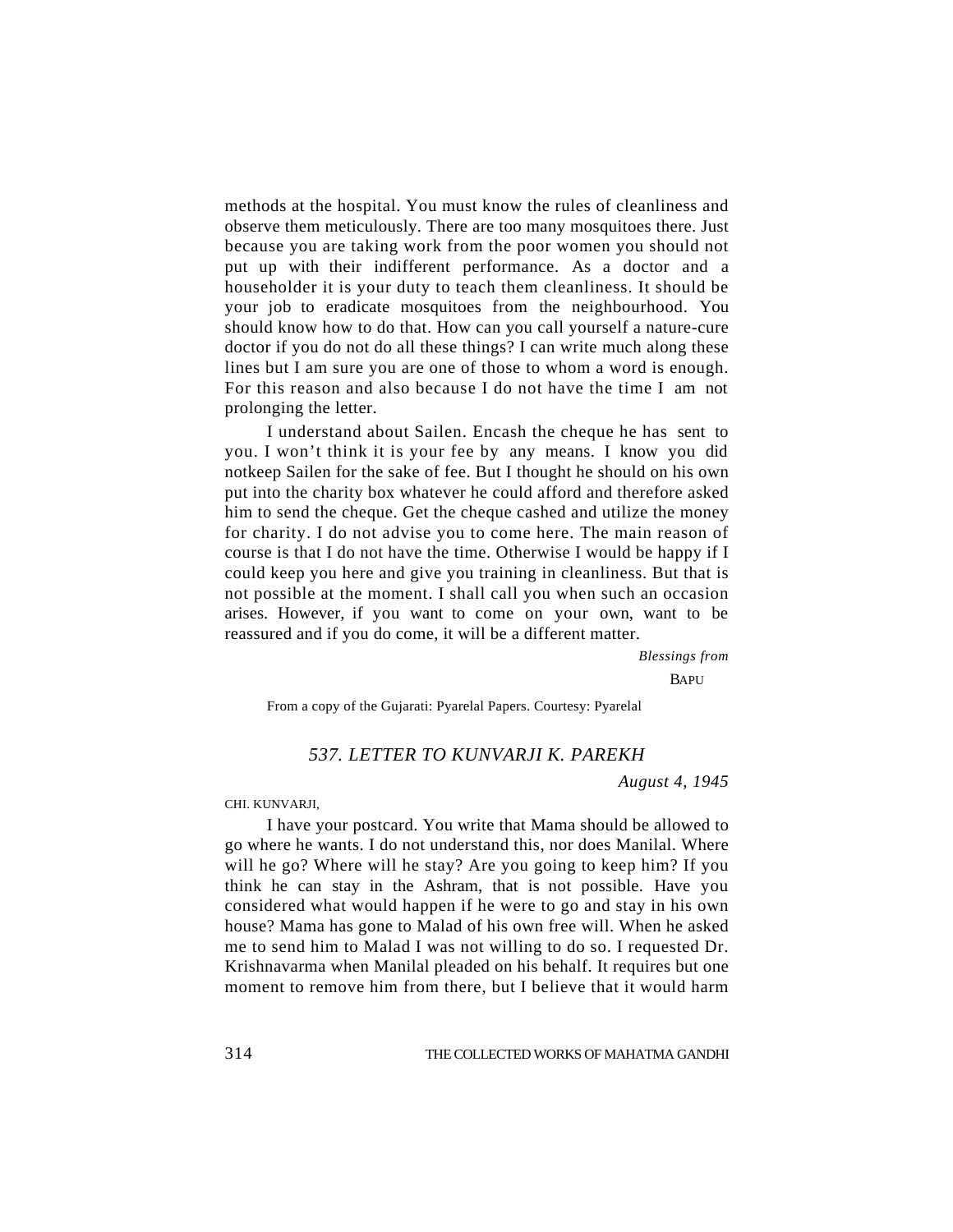him. However, I will do whatever all of you tell me. But remember that afterwards I shall not be able to do anything. I am convinced that in doing so I am acting in an objective spirit and in accordance with dharma. At present Manilal is at Akola. He writes to say that he will be coming here on Monday with his wife and children. I will discuss the matter with him, too.

I hope all of you are well.

*Blessings from* BAPU

From a photostat of the Gujarati: S.N. 9753

#### *538. STATEMENT TO THE PRESS*

WARDHA, *August 4, 1945*

Several Congressmen have asked me questions relating to the Congress programme. Cablegrams too have been received from London and other places. I am sorry I have not been able to acknowledge them. The reason, however, is and should be obvious. In the absence of the Maulana Saheb and other members of the Working Committee, it is true I took upon myself the responsibility to give such advice as I was capable of giving in regard to Congress matters.

Now that the Working Committee is out, I can only give advice through the Maulana Saheb and the Working Committee. My advice, independently given, may be in conflict with their opinion and it may embarrass them and even put them or me in a wrong position and, what is more, may confuse the public mind. Therefore, I should warn all here and outside India against making any reference to me on such questions as are properly for the President and the Working Committee to advise upon.

*The Hindu,* 6-8-1945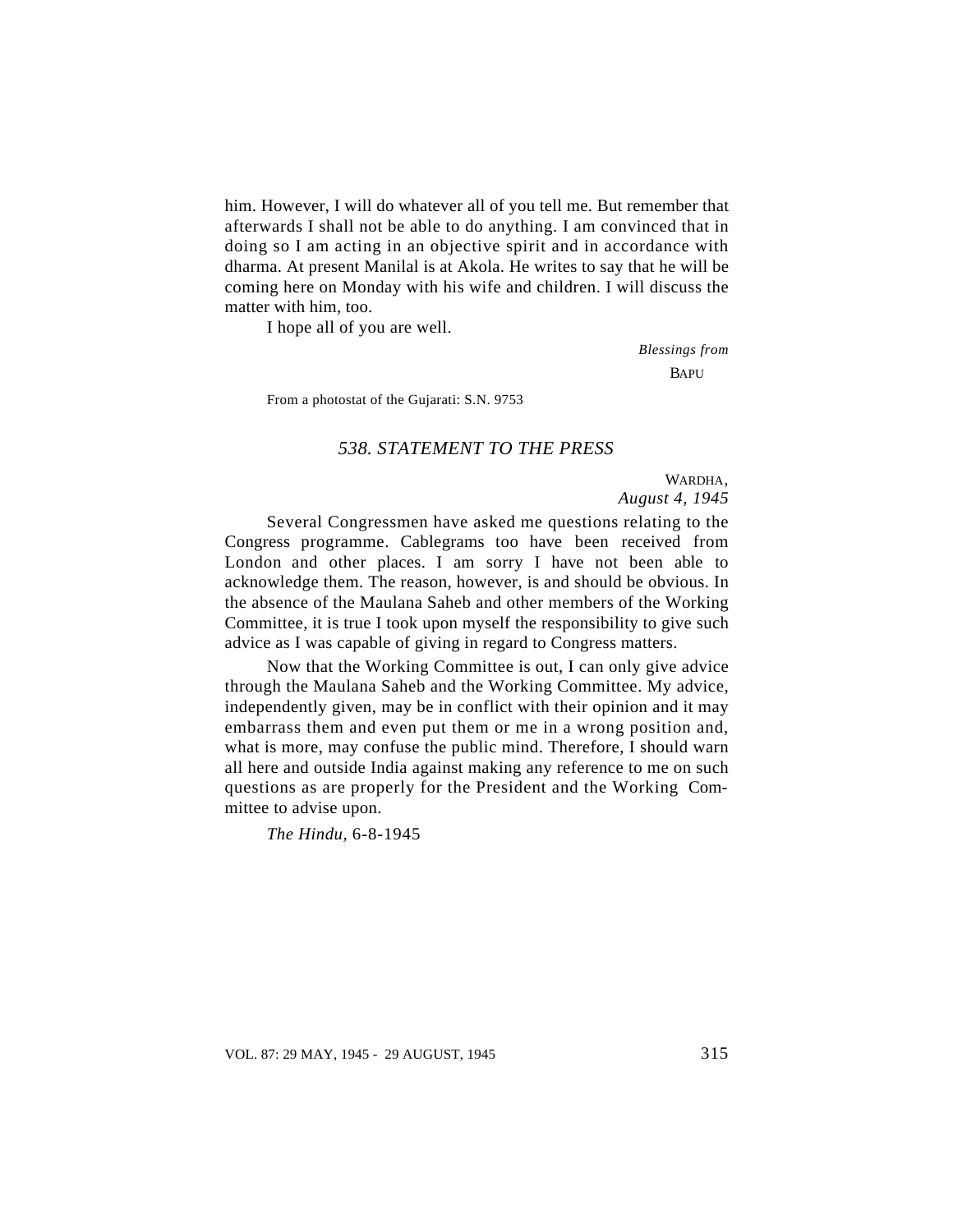# *539. INTERVIEW TO* "*THE HINDU*"

#### *August 4, 1945*

I said then and I repeat now that my offer to Mr. Jinnah was not in the nature of a bargain.<sup>1</sup> It was my settled conviction though originally derived from Rajaji<sup>2</sup>. I am not in the habit of deriving anything from anybody, however great he is, unless I can appropriate and assimilate it for myself. Therefore even if Rajaji went back on that Formula, I shall stick to it so long as I retain my sanity. I hold it to be substantial and also directly derivable from the Congress Resolutions and immediately from the Resolution of August 8, 1942. Only I have given it concrete shape.

*The Hindu,* 6-8-1945

#### *540. LETTER TO MAURICE FRYDMAN*

*August 5, 1945*

MY DEAR BHARATANAND,

Your good letter. I am glad you have dropped vegetarianism. It must be natural, if it ever comes back. Do take what your system needs and be well. The assumed name may be dropped. You will be just as lovable as Frydman.

Be well. Love.

**BAPU** 

From a photostat: G.N. 45

<sup>1</sup>The correspondent had asked whether Gandhiji's offer to M. A. Jinnah made in September 1944 still stood; for details, *vide* "Letter to M.A. Jinnah", 24-9-1944. <sup>2</sup>For the Rajaji Formula, *vide* "C. Rajagopalachari's Formula".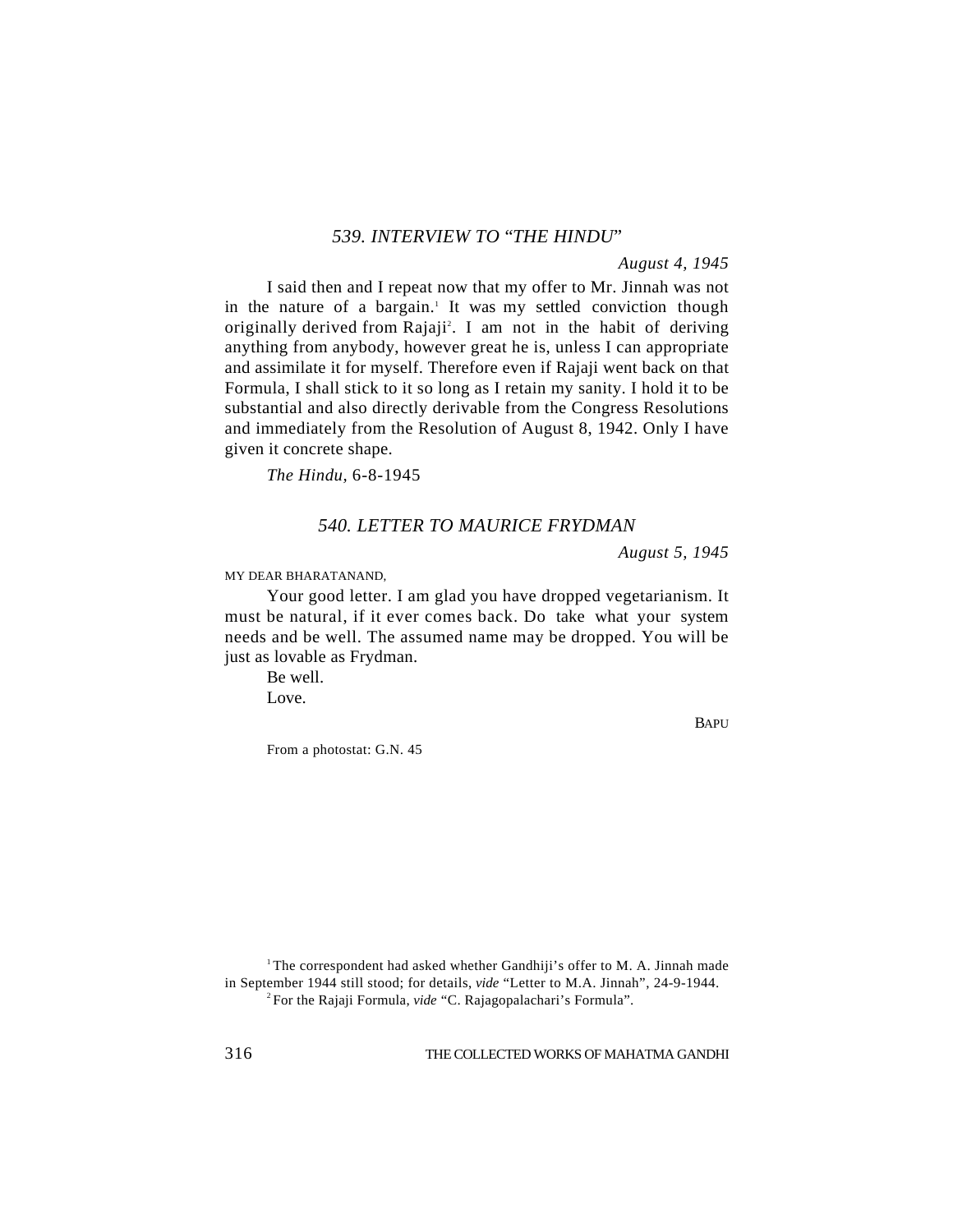### *541. LETTER TO GOSIBEHN CAPTAIN*

SEVAGRAM, *August 5, 1945*

VAHALA BEHN,

Your hurried note. Are you well? Peppery sister came, saw, conquered and went. I have discussed your scheme with Shyamlal. But you must do your part. *Dordi* never leaves its rigid shape even when it is burnt.

 $\overline{L}$  ove.

**BAPU** 

GOSIBEHN CAPTAIN GANDHI SEVA SANGH **CHOWPATTY** 

From a copy: Pyarelal Papers. Courtesy: Pyarelal

### *542. LETTER TO HASUMATI D. DESAI*

*August 5, 1945*

CHI. HASUMATI,

I could see your collection of poems only today. I got it only two days ago. I advise you not to get it published. It will be wrong to make money out of it. Poetry cannot be appreciated by associating names of two persons with it. I have always been against such a risk. Your handwriting should be as beautiful as pearls. I know that my handwriting is bad. That I cannot improve it at this age should be a warning to people such as you.

> *Blessings from* M. K. GANDHI

SHRIMATI HASUMATI DHIRAJLAL DESAI BALVAIDYA KHANCHO SANDHADIAWAD **GOPIPURA SURAT** 

From a copy of the Gujarati: Pyarelal Papers. Courtesy: Pyarelal

1 Gujarati word meaning rope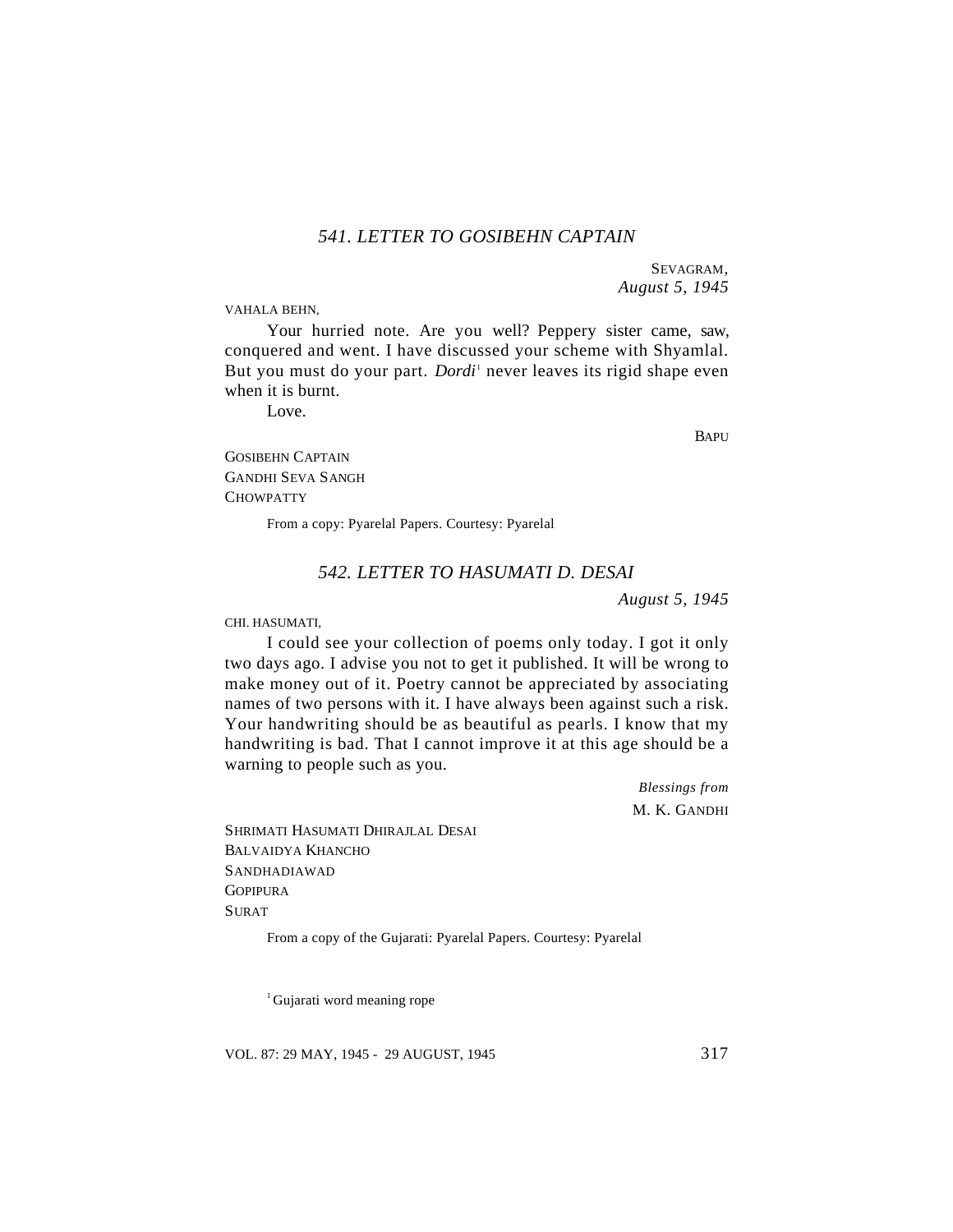*August 5, 1945*

CHI.  $KANTI^1$ ,

Both of you should learn non-attachment from the service of Harilal. Through non-attachment devotion to someone can be transformed into devotion to God. If such devotion is not linked with devotion to God, it becomes infatuation and assumes a dangerous form. You two have spared no effort in the service of Harilal. I had felt all along that Harilal would ultimately act as he had always done. But let not this worry you in the least. You should be thankful if even the last rites fell to your lot to perform. You have shown devotion in many ways. All that devotion will have achieved fulfilment if now you turn it into devotion to God. And true devotion to God as I see itnow is devotion to Sutranarayana<sup>2</sup>. The word Daridranarayana<sup>3</sup> was first used by Vivekananda (if my memory serves me right, for I am not quite sure whether it was he or some other holy man who used it first). The word *Satyanarayana*<sup>4</sup> is well known. But as God of action it is *Sutranarayana* who reveals Himself to me. You have started worship of that God. Understand His nature properly. Rise above the intrigues there or anywhere else. If you do not show the slightest softness to Harilal, he will leave Mysore. Try to find out, if you can, how he managed to obtain Rs. 200 from the Maharaja of Mysore.

You may tell me, when we meet, the other things which you have on your mind. But do not worry if you cannot. If you wish to write about them, have no hesitation in doing so. See that Saraswati<sup>5</sup> and you devote yourselves to your studies and complete them.

*Blessings to both of you from*

BAPU

From a photostat of the Gujarati: C.W. 7376. Courtesy: Kantilal Gandhi

<sup>1</sup> Son of Harilal Gandhi

 $2$ God in the form of yarn

<sup>3</sup>God in the form of the poor

<sup>4</sup>God in the form of Truth

5 Addressee's wife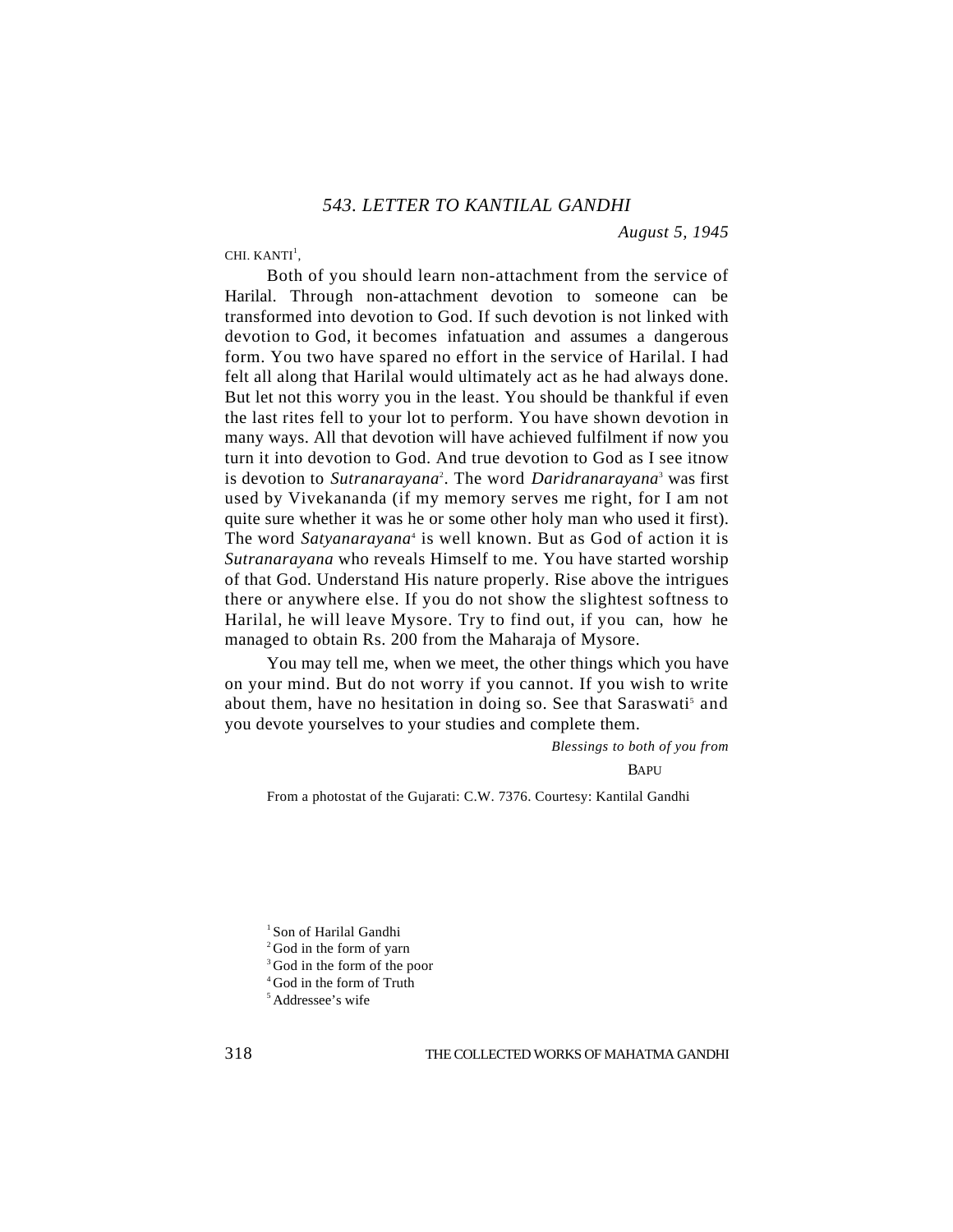### *544. LETTER TO RAMDAS GANDHI*

*August 5, 1945*

CHI. RAMDAS,

You have used reasoning in your letter which, however, does not appeal to me. You have a right to go to Dinshaw's because he has made you his own. Dinshaw is imbued with the spirit of altruism, even towards the poorest. His is not an organization for the poor. Similarly it is not for the rich. However, both can go there as also those belonging to the middle class; that is possible because of Dinshaw's good nature. Moreover, you had no right to use reasoning the way you have, for you had given me to understand that you were about to take long leave, or had taken it, and would be devoting a year to improving your health. Of course you will have yourself treated there and think of going to Dinshaw only after you have completely ruined your health. As you will yourself admit you could not perceive Dinshaw's love for you. I therefore even now advise you to take oneyear's leave and go to Dinshaw's. As I have already told you, I shall manage to find your one year's expenses from somewhere. I shall not pay from the Ashram funds but seek money for you from somewhere. I have forgotten what arrangement was made about the expenditure. However, explain that to me again and I will act accordingly. You have something that attracts older persons to you. I myself do not know what it is but I have firsthand knowledge of it. Dinshaw knows many of my people but he is not drawn to them. But he is attracted to you. Most probably you yourself do not know why that is so. This is one of the instances. I have many others in my mind. It would therefore be better if you did not argue over the matter and went to Dinshaw's. If you both want to go you may. It will be enough for you to wind up the establishment from there for one year. There are numerous teaching institutions in Poona. Kanam and Usha won't have any difficulty in learning Marathi if they have to.

Manilal and Sushila will be arriving tomorrow. Sita will stay on in Akola. She is engrossed in her studies.

I am still of the opinion that Nimu<sup>1</sup> did well in not going either to Delhi or to Simla. There is no point in making Sumi<sup>2</sup> dependent on

<sup>&</sup>lt;sup>1</sup>Nirmala, addressee's wife

<sup>2</sup> Sumitra, addressee's daughter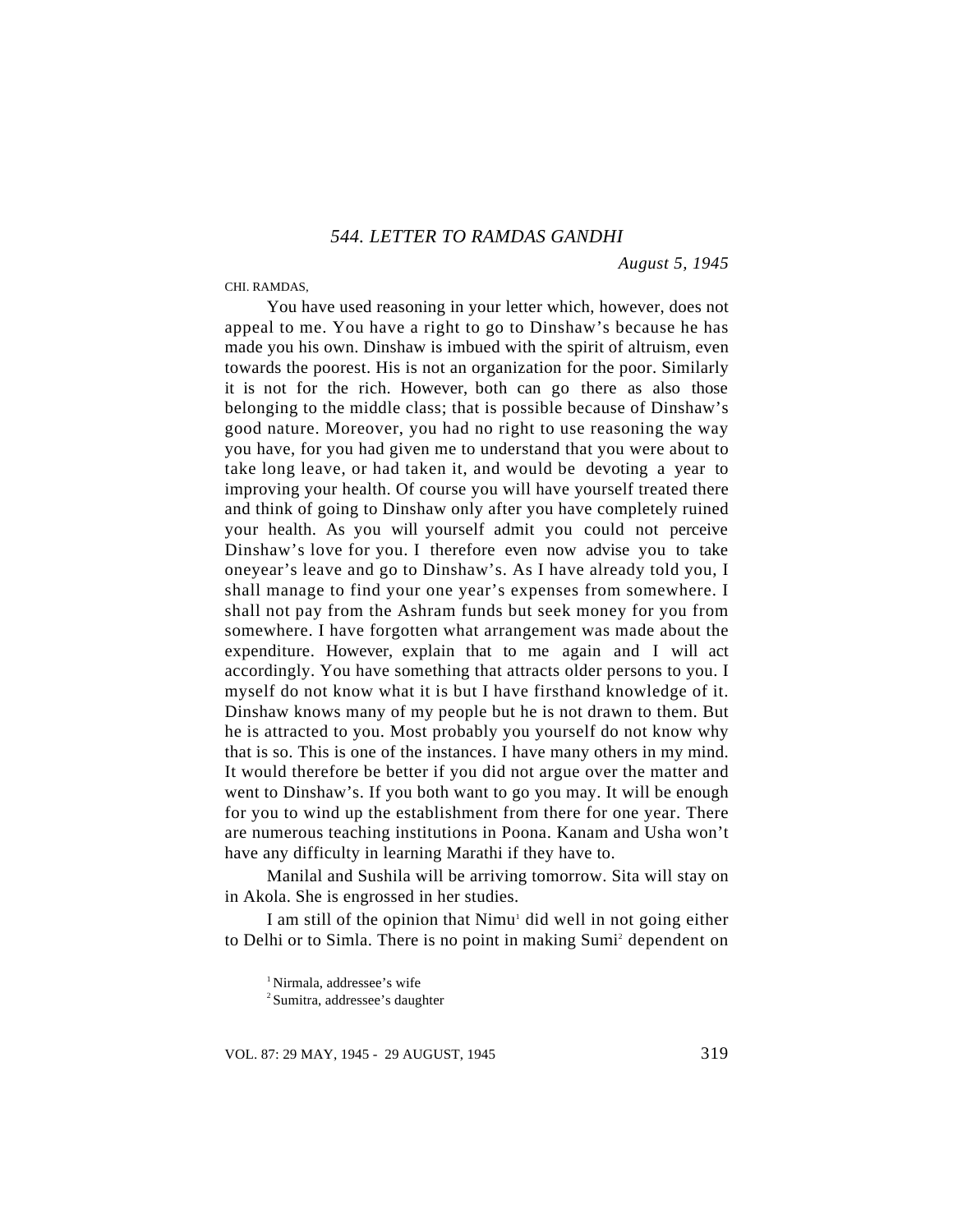you. I can understand parents' attachment. However, this time I have seen that neither Nimu nor you could have done anything more for Sumi than what Devdas and Lakshmi did for her. I noticed that they looked after Sumi in the same way as they look after their own children. Sumi gave me the impression that she also held the same view. She is quite at home with the children there. Ultimately, isn't God the Protector of all? Gopaldas's and Nalini's son was gone in a moment while they helplessly looked on.<sup>1</sup> Nalini could not save him. There are so many such instances.

> *Blessings from* **BAPU**

SHRI RAMDAS GANDHI KHALASI LINES KINGSWAY, NAGPUR

From a copy of the Gujarati: Pyarelal Papers. Courtesy: Pyarelal

# *545. LETTER TO SUMITRA GANDHI*

SEVAGRAM, *August 5, 1945*

CHI. SUMI,

I notice that even now you do not worship pure truth. You do not even fulfil the promises you gave me. What is the meaning of your pining for Nimu when you have accepted Devdas and Lakshmi as your parents? They of course treat you accordingly. We should be content with the situation in which we place ourselves or are placed. For the sake of the love Devdas and Lakshmi cherish for you, you must protect your health, your eyes. Why should you put yourself through the strain of an examination? Why should you force yourself to finish a specified course within a specified time? You have to preserve your eyes, your intellect and your body in order to continue with your studies. This is such an obvious truth that it does not need any explanation. It is self-evident. Hence the Gujarati saying: the health of the body is the first happiness. So allay Ramdas's and Nimu's fears by studying without becoming restless and improving your health. Bring credit to the love Devdas and Lakskmi have for you and be worthy of it. I absolve you from your pledge of writing to

 $1$  Gopalrao Kulkarni's son had died of scorpion bite.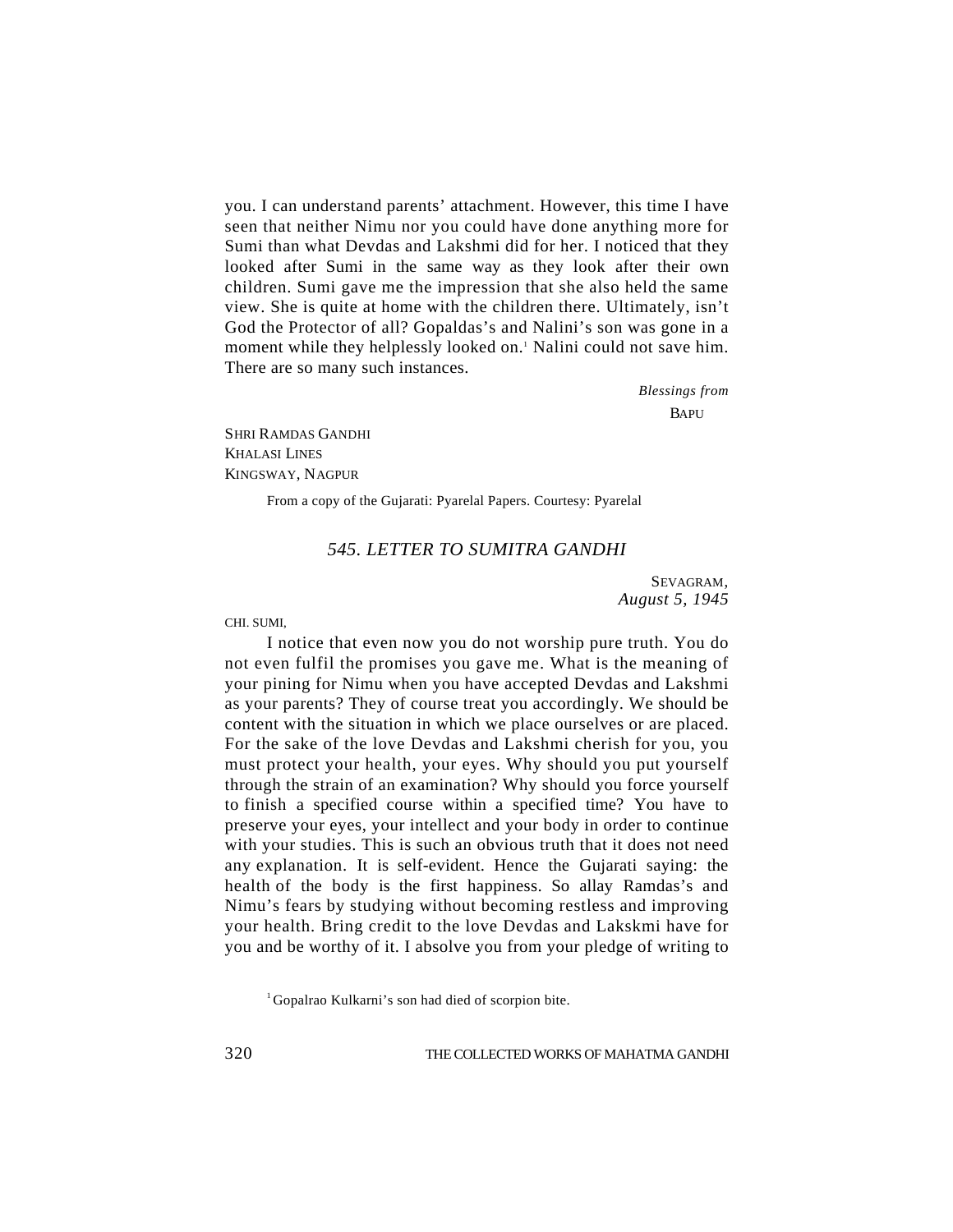me. Write to me only when you feel enthused and when it is convenient. Do not write to me by straining your eyes and neglecting your studies. I only desire that you should become ever more pure in body and mind. It is for this reason alone that I expect letters from you.

> *Blessings from* **BAPU**

SUMITRA R. GANDHI BIRLA GIRLS HIGH SCHOOL PILANI

From a copy of the Gujarati: Pyarelal Papers. Courtesy: Pyarelal

#### *546. LETTER TO C. C. GANGULI*

*August 5, 1945*

BHAI GANGULI,

I have your letter. My blessings to Chi. Malavika and Chi. Ruplekha. I have no zest for writing the preface.

> *Blessings from*  M. K. GANDHI

C. C. GANGULI ASST. SESSIONS JUDGE KHULNA (BENGAL)

From a copy of the Hindi: Pyarelal Papers. Courtesy: Pyarelal

### *547. LETTER TO KRISHNACHANDRA*

*August 5, 1945*

CHI. KRISHNACHANDRA,

It is the same to an inmate of the Ashram whether he works as a manager or as a sweeper. Being a sweeper probably entails a greater responsibility. In being a manager there is no authority, only service. One should be prepared for both. If one finds being a sweeper pleasant and being a manager unpleasant, it is a sign of ignorance. And, if being a manager smacks of authority it means one is conceited. Keep yourself ready for managership. Do not bother about whether or not you get it. I myself do not know when you may get it.

*Blessings from*

**BAPU** 

From a photostat of the Hindi: C.W. 5901. Courtesy: Krishnachandra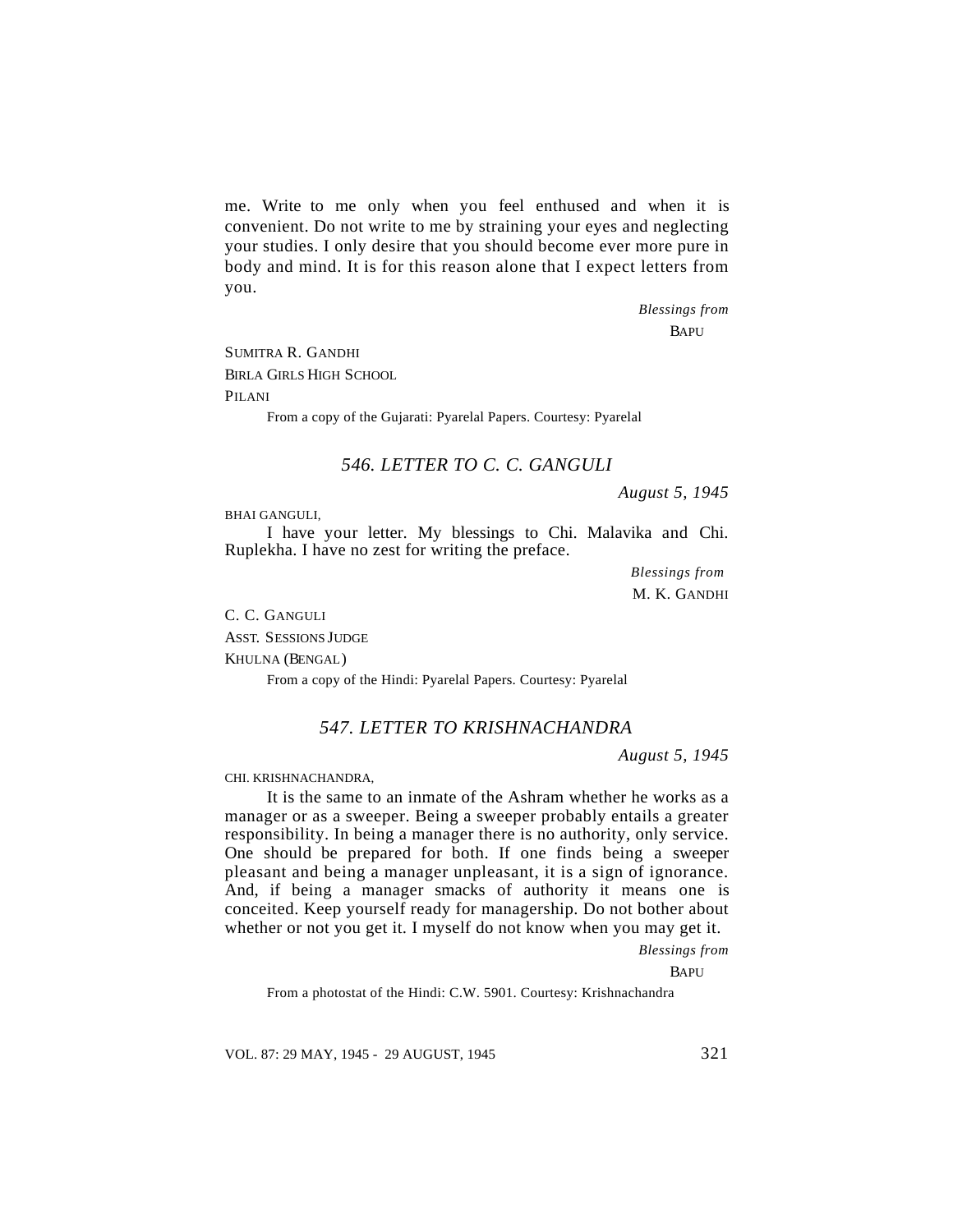*August 5, 1945*

BHAI KELKAR,

I was under the impression that I had answered you. Stop taking the bicycle from here.

By all means stay in Nalwadi. Go to Dattapur from there on foot. You will have to come here only occasionally.

How much per month should I give you?! Ask for as little as possible.

I am certainly here till the 19th.

*Blessings from* **BAPU** 

From a copy of the Hindi: Pyarelal Papers. Courtesy: Pyarelal

### *549. LETTER TO RAMESHWARDAS BIRLA*

SEVAGRAM, *August 5, 1945*

BHAI RAMESHWARDAS,

I have your letter. Chi. Vasant has suffered much. I hope his fever is now complete]y gone. In the case of typhoid one has to be even more careful during convalescence because the disease weakens the stomach. The diet therefore has to be watched. If the doctors permit hip-bath can be of much help.

I hope Chi. Asha is perfectly well and so also is Jugal Kishore....<sup>1</sup> Will Rajendra Babu be able to put up with the dust of Pilani? . . .<sup>2</sup> I understand about Ghanshyamdas.

> *Blessings from* **BAPU**

From a copy of the Hindi: Pyarelal Papers. Courtesy: Pyarelal

2 *ibid*

<sup>&</sup>lt;sup>1</sup> Omissions as in the source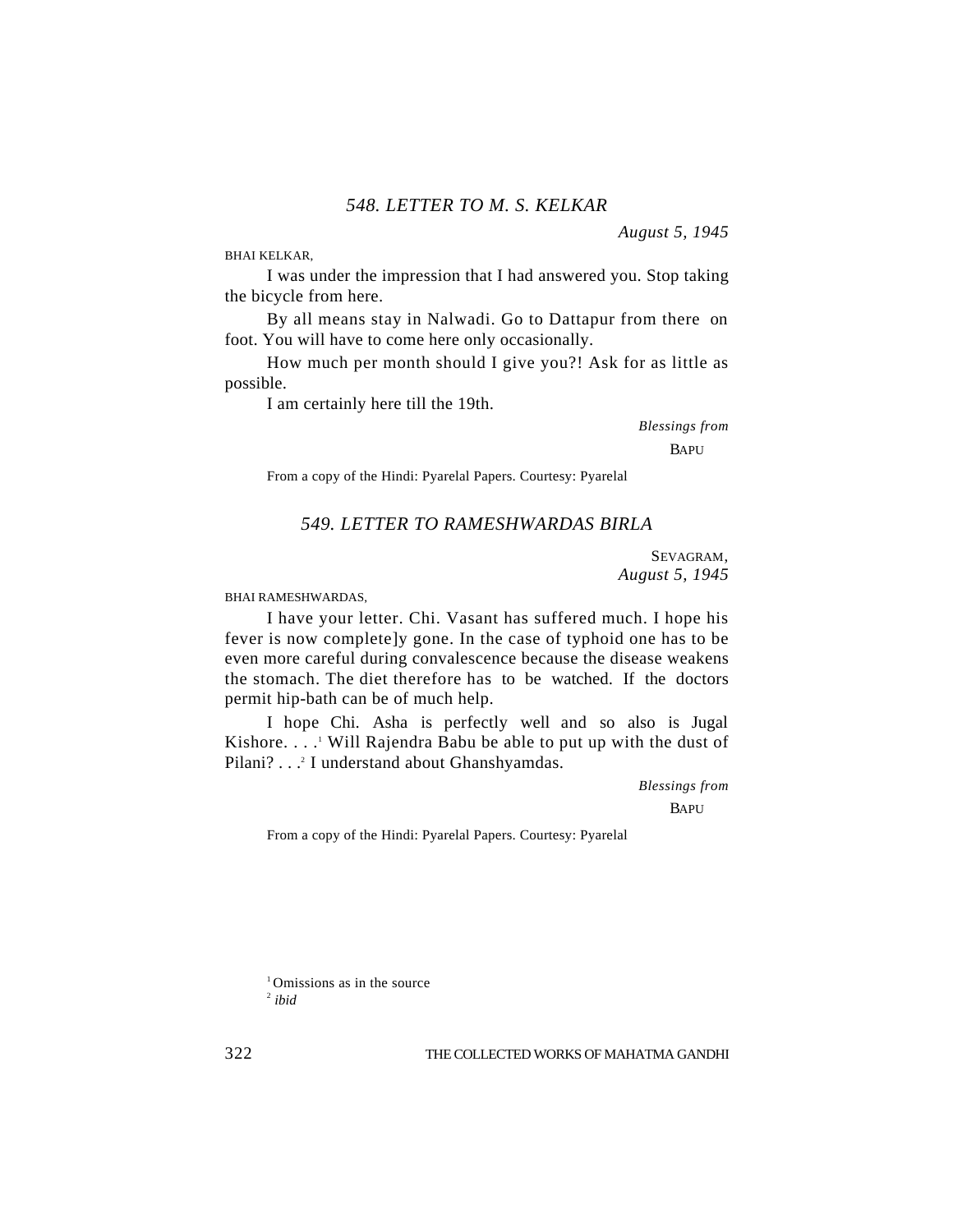### *550. LETTER TO D. B. KALELKAR*

*August 6, 1945*

CHI. KAKA,

What I require is this. I want the rites $\mathbf{F}$  to be the simplest and in Hindustani, omitting Sanskrit *slokas* and *mantras*. For conducting it anybody will do. What we do in this case will apply to all future occasions. I think this covers all points.

> *Blessings from* **BAPU**

From a photostat of the Gujarati: G.N. 10964

### *551. LETTER TO MUNNALAL G. SHAH*

*August 6, 1945*

CHI. MUNNALAL,

1. Write in brief. Number the paragraphs on the different subjects, so that no point may be left out in the reply.

I am sure you will have realized by now that one has to reply to points which strike one's eye.

2. Since you are the Manager, you should treat nothing as private.

3. This reply is meant for all. If you wish, you may treat your letter as private.

4. Instead of compelling the women to attend the prayer, you should explain to them their dharma and then leave the matter to them. You cannot claim greater right or control over Kanchan than over the other women. If you look upon Kanchan as your wife and wish to have children by her or gratify physical or mental craving through her, you should resign as Manager, notwithstanding your many other virtues and endowments. That is to say, you should treat Kanchan as completely independent.

5. Utilize Pushpa's services to the full. She must learn to recite the *Gita* with correct pronunciation. She can sing too. In thatcase let her sing *bhajans* at prayer time. She knows cooking and can do all

<sup>&</sup>lt;sup>1</sup> For the marriage of Indumati Gunaji and A. G. Tendulkar; *vide* Appendix "Marriage Rites", 18-8-1945.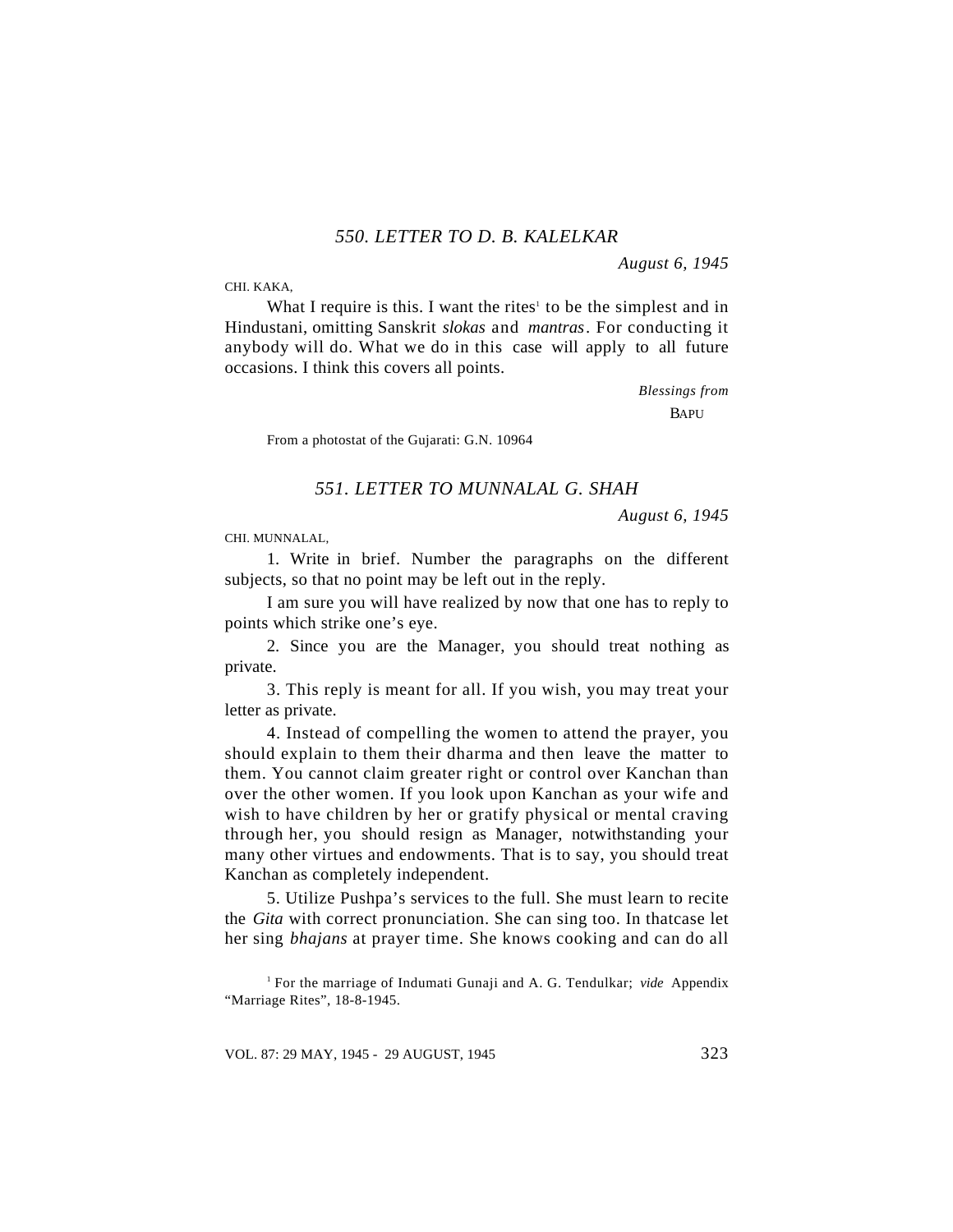domestic chores. She will do whatever work she can. If you take her help, she will find salvation. She will become a devotee.

6. Hoshiari is illiterate, but she is firm, brave and does not shirk work.

7. Kambale may have faults, but he certainly has some virtues. He is a Harijan. It is our duty to serve him. This does not mean that we should spoil him. It will be a great thing if you are able to understand the secret that we can raise him without spoiling him.

8. Omprakash is capable of great progress. He seems to be a good man. It is necessary to understand him. I have been training him. If you do not think he may be a lustful man, you may let him teach the women, not where he would be alone with them but in a big room, or on my verandah or, if Sushila Gandhi permits, in Ba's room. Even if a man is a perfect *brahmachari*, he should never be alone with a woman.

9. Ramnarayan' will have to pay all the expenses. Since the girls are to be given modern education outside, he will not be considered an Ashram inmate. If he himself, however, wishes to stay here till he gets a house outside, he may pay nominal rent and stay. But he should not have a separate kitchen. Lanterns too should be shared as far as possible. Even if he is ready to pay for them, we cannot give any just now. It is desirable that we should make some arrangement for light on the paths. Discuss this with Kanaiyo and Mohansinh. All those who wish to read should do so silently round one or two lamps. And the same for writing. We must economize on kerosene. Issue a ticket for Ramnarayan. He should not be made to carry too heavy a financial burden. All the expenses must be managed within Rs. 150. Everyone should be given local fruit and Bombay fruit should be reserved for the sick. I intend to make some arrangements. Estimate the cost of fruit from Bombay. You should exercise discretion, moderation and gentleness in this matter.

10. In order to know a man's nature we must learn to tolerate his weaknesses as we expect the world to tolerate ours. If the world did not tolerate our weaknesses it would kill us. This applies to all, but it applies especially to the Manager who has embraced ahimsa.

11. After you have finalized the set-up to your satisfaction, hand it over to somebody else to administer according to plan. Let the

<sup>1</sup> Ramnarayan Chowdhary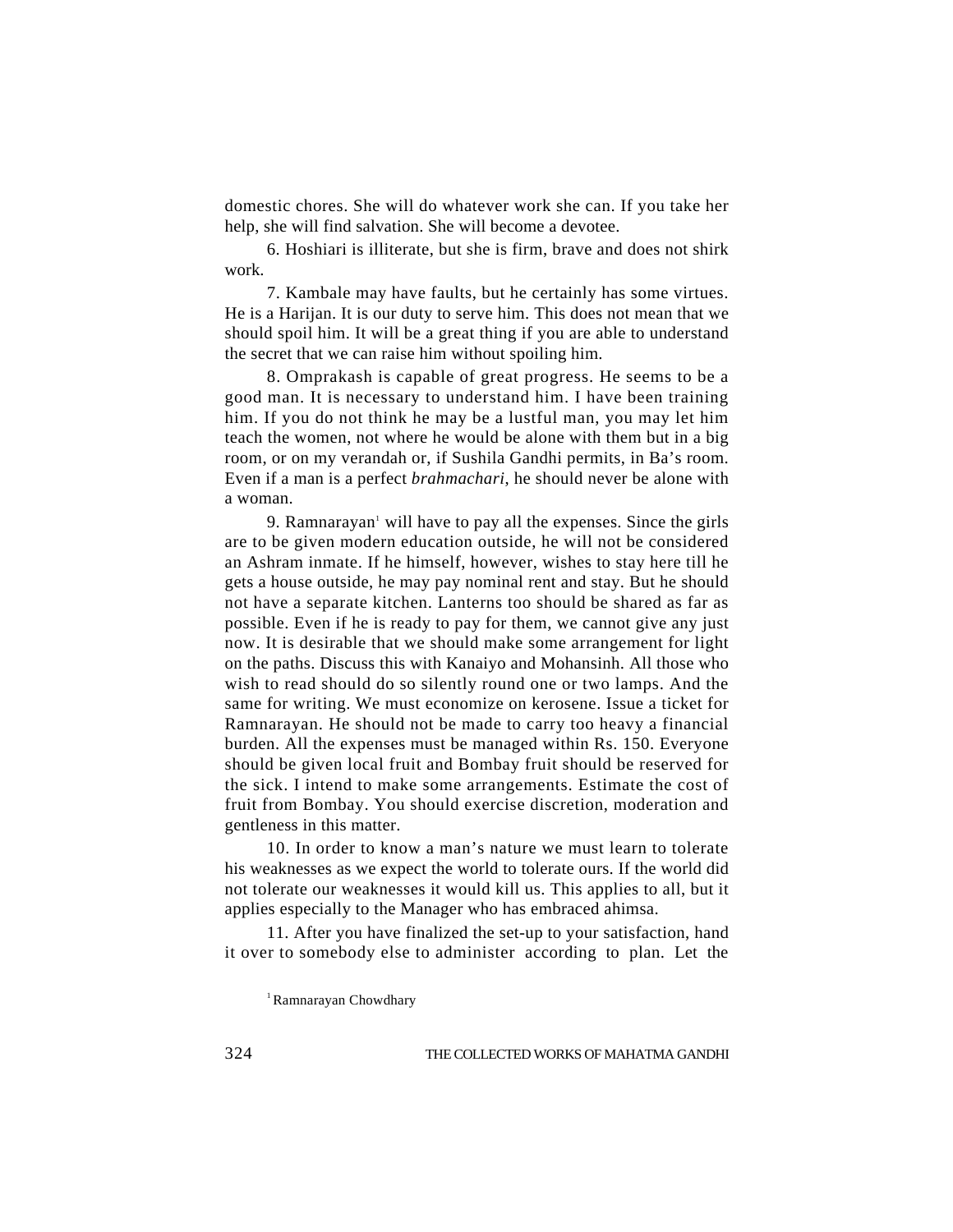person you have in view get trained from now on, not for exercising authority but for service. I believe that such an administrator can be, ought to be, a woman. Any upright and hard-working man or woman can run a well-planned organization. Take it that those who cannot do so have some shortcomings.

12. About the trees Parnerkar<sup>1</sup> says that there has been no negligence. There has been some miscalculation, of course. That is, the heat has harmed four or five trees more than was expected. The rest are coming up. Exposing the trees to heat was deliberate, so that they might bear finer and sweeter fruit. You should patiently understand this point from him. He says he has consulted someone. Learn more about manure. If I get time, I will try to learn something.

13. I am trying to arrange about Dr. Kelkar. About the others, as time may permit.

Write if anything is left out. I have not revised the letter.

*Blessings from*

BAPU

From a photostat of the Gujarati: C.W. 5910. Courtesy: Munnalal G. Shah

#### *552. LETTER TO MUNNALAL G. SHAH*

*August 6, 1945*

CHI. MUNNALAL,

1. If proper arrangements have been made, only then effect the change. Discuss the matter with both of them and do what has to be done.

2. Ascertain Kanchan's wishes. Does she crave for physical pleasure?

3. Discuss and decide with S.behn the arrangements about milk, jaggery, etc.

4. Do by and by what is possible about a common room.

5. Introduce weaving.

6. I am quite clear in my mind regarding English. I think it may be taught to those women who desire to learn it. But they should first have knowledge of the mother tongue and Hindi and Urdu.Menfolk should certainly not be encouraged. As regards Harijans, English may be taught to those who have learnt the other languages and then wish

<sup>1</sup> Yashwant M. Parnerkar, a dairy expert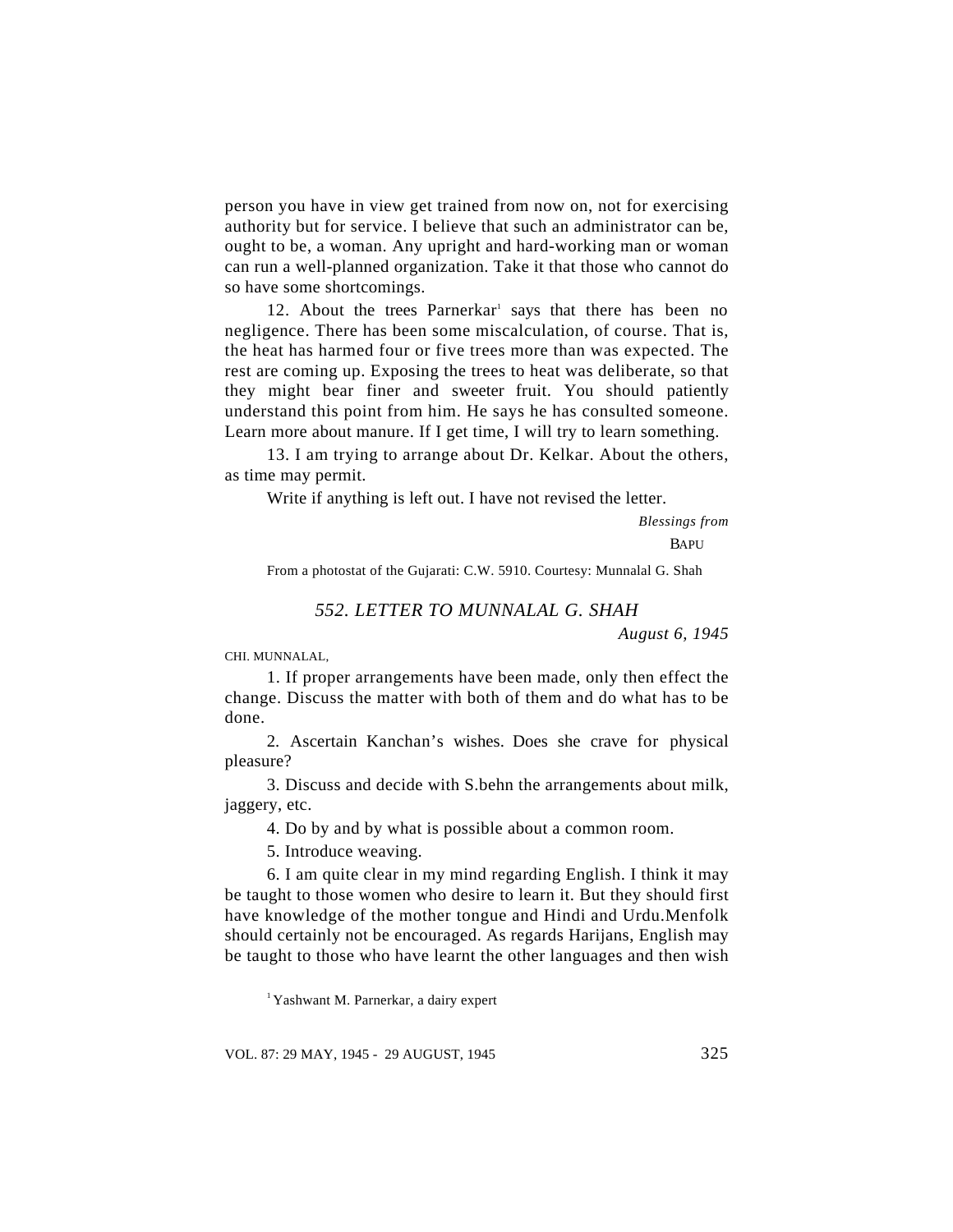to learn it. Of course there can be no question of persuading anybody to learn English. Is this enough?

*Blessings from*

**BAPU** 

From a photostat of the Gujarati: C.W. 5912. Courtesy: Munnalal G. Shah

#### *553. LETTER TO BALVANTSINHA*

SEVAGRAM, WARDHA, *August 6, 1945*

CHI. BALVANTSINHA,

I have your letter. It was good that you went to Dr. Sharma's centre. My relations (financial) with him are terminated. Chi. Hoshiari arrived here last night along with the child. Both are well. Go to Mirabehn.

*Blessings from*

**BAPU** 

From a photostat of the Hindi: G.N. 1966

### *554. LETTER TO ALFRED FRENSCH*

SEVAGRAM, *August 7, 1945*

DEAR FRIEND,

I have your letter. I am no master. I am unable to take charge of your children. My place is designed otherwise than you seem to think. You should keep your children in France.

> *Yours sincerely,* M. K. GANDHI

MON ALFRED FRENSCH CRENSPRE. LIEPVRE (HANT RHIN) FRANCE C. P. POSTAL STRASBURG 191-31 **FRANCE** 

From a copy: Pyarelal Papers. Courtesy: Pyarelal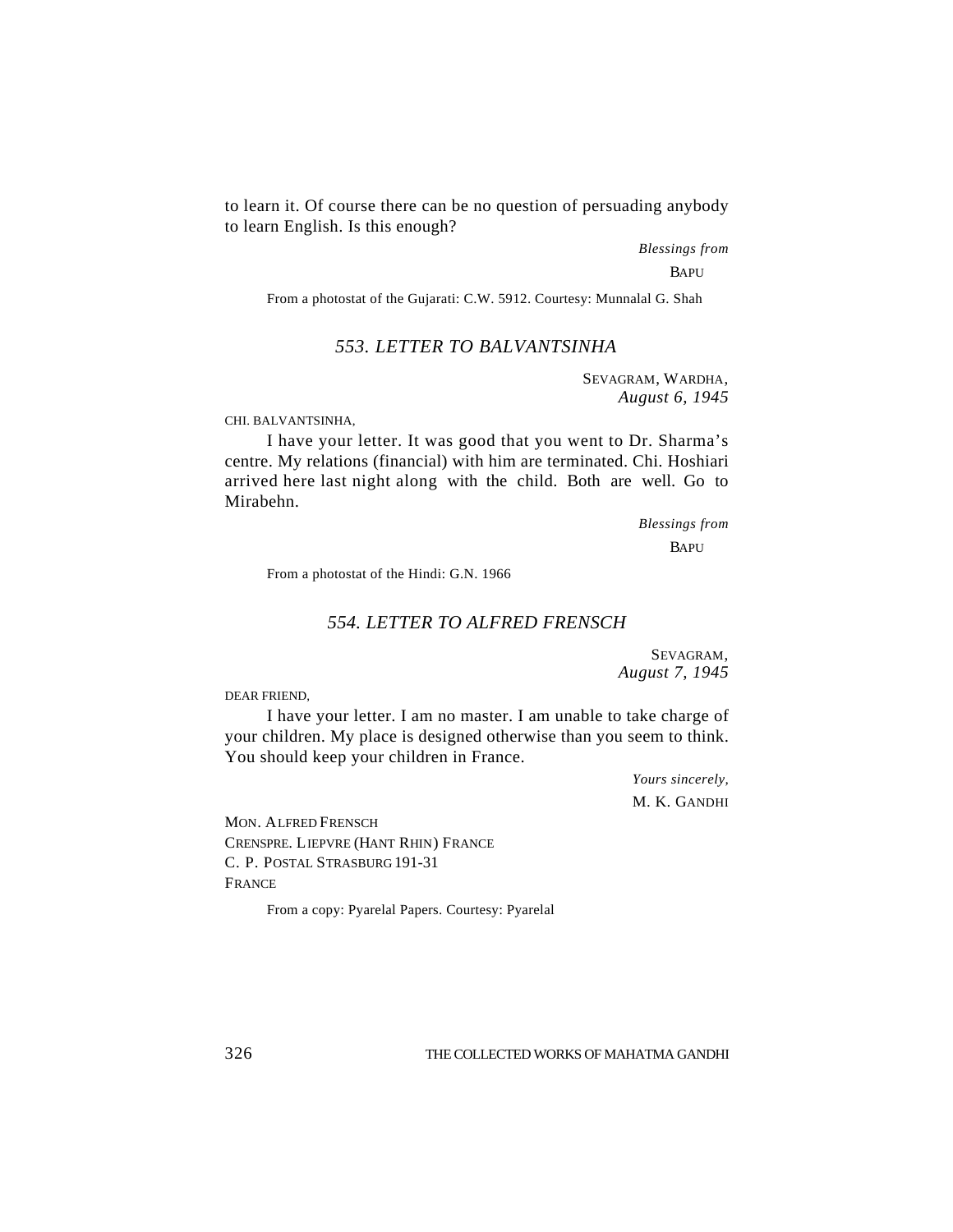*August 7, 1945*

MY DEAR ATULANAND,

R[aj] K[umari] has sent me your letter to her. You are right about me. Your way is different from mine. But I have countenanced you as you have appealed to me as an earnest man. In spite of the testimonials you have quoted often, you have not made progress not because Congressmen have not appreciated your labours but because your unity plan has made no appeal to the general mind. But this is a long story. I suggest to you to look inward for your failure and not outward. Why not do some concrete work, be it ever so little? And then there will be no failure. For concrete work is its own success. I have not written this for argument but, if possible, to enable you to see the light.

> *Yours sincerely,* M. K. GANDHI

From a photostat: C.W. 1484. Courtesy: Atulanand Chakravarty

#### *556. LETTER TO DALJIT SINGH*

*August 7, 1945*

BHAI DALJIT SINGHJI,

I have read both your books. I thank you for sending them. Rajkumari passed them on to me.

In both you have talked of miracles. I give no importance to miracles. Our religious literature is full of miracles. I think it is necessary that you should give the Hindi or Gurmukhi original which you have translated into English. How can one study them without their originals?

M. K. GANDHI

STRAWBERRY HILLS  $SIMIA<sup>1</sup>$ 

From a copy of the Hindi: G.N. 7905. Also C.W. 4273. Courtesy: Amrit Kaur

<sup>1</sup> The address is from Pyarelal Papers.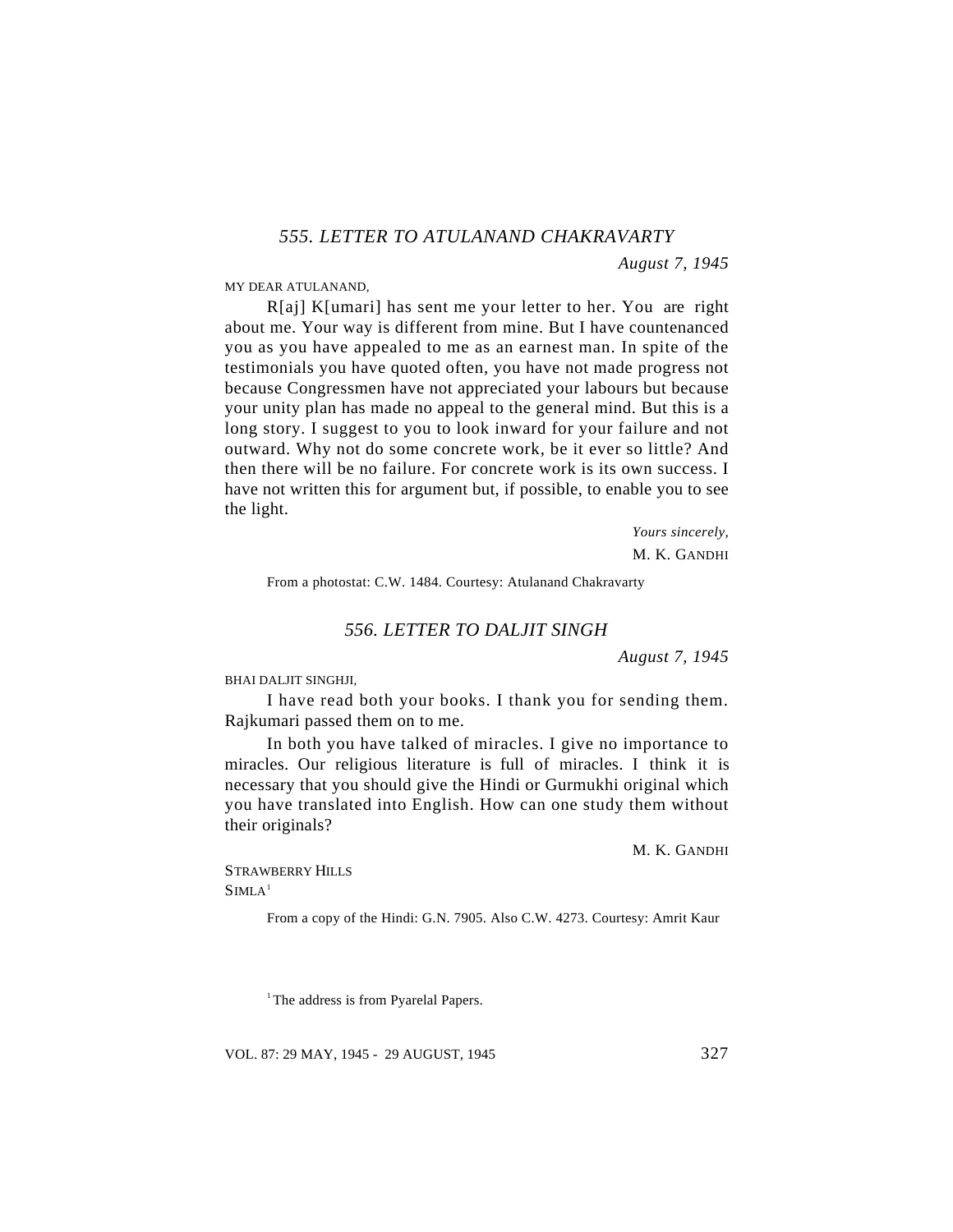*August 7, 1945*

CHI. KRISHNACHANDRA,

Do go to Vinoba if you can be free from here. You must get his permission too. The letter is returned herewith.

> *Blessings from* BAPU

From a photostat of the Hindi: G.N. 4521

## *558. LETTER TO AMRIT KAUR*

[On or after *August 7, 1945*] 1

CHI. A.

You must get well quick and if you can get well more quickly living with me, you should follow me to Poona. I do not know how long I shall be there. I have written to Atulanand and that at length. Probably you will have a copy of my letter to him.

Love.

SHRIMATI RAJKUMARI SIMLA

From a copy: Pyarelal Papers. Courtesy: Pyarelal

#### *559. THE MISSING LINK*

[Before *August 8, 1945*] 2

This is what the Editor of the *Gram Udyog Patrika* tells me:

I am afraid your last article<sup>3</sup> in regard to why people should give yarn for khadi is not convincing. Your whole argument rests on the view, which is repeated several times in the course of your article, that non-violent swaraj is impossible unless everybody spins. This crucial point, however, is never explained, but taken for granted and asserted repeatedly. Unless you can show

<sup>1</sup> From the reference to the letter to Atulanand Chakravarty dated August 7, 1945; *vide* "Letter to Atulanand Chakravarty", 7-8-1945.

<sup>2</sup> The article appeared in *The Hindu*, 11-8-1945, under the date-line "Bombay, August 8".

<sup>3</sup>*Vide* "Why Khadi for yarn and not for money?", july 1945.

**BAPU**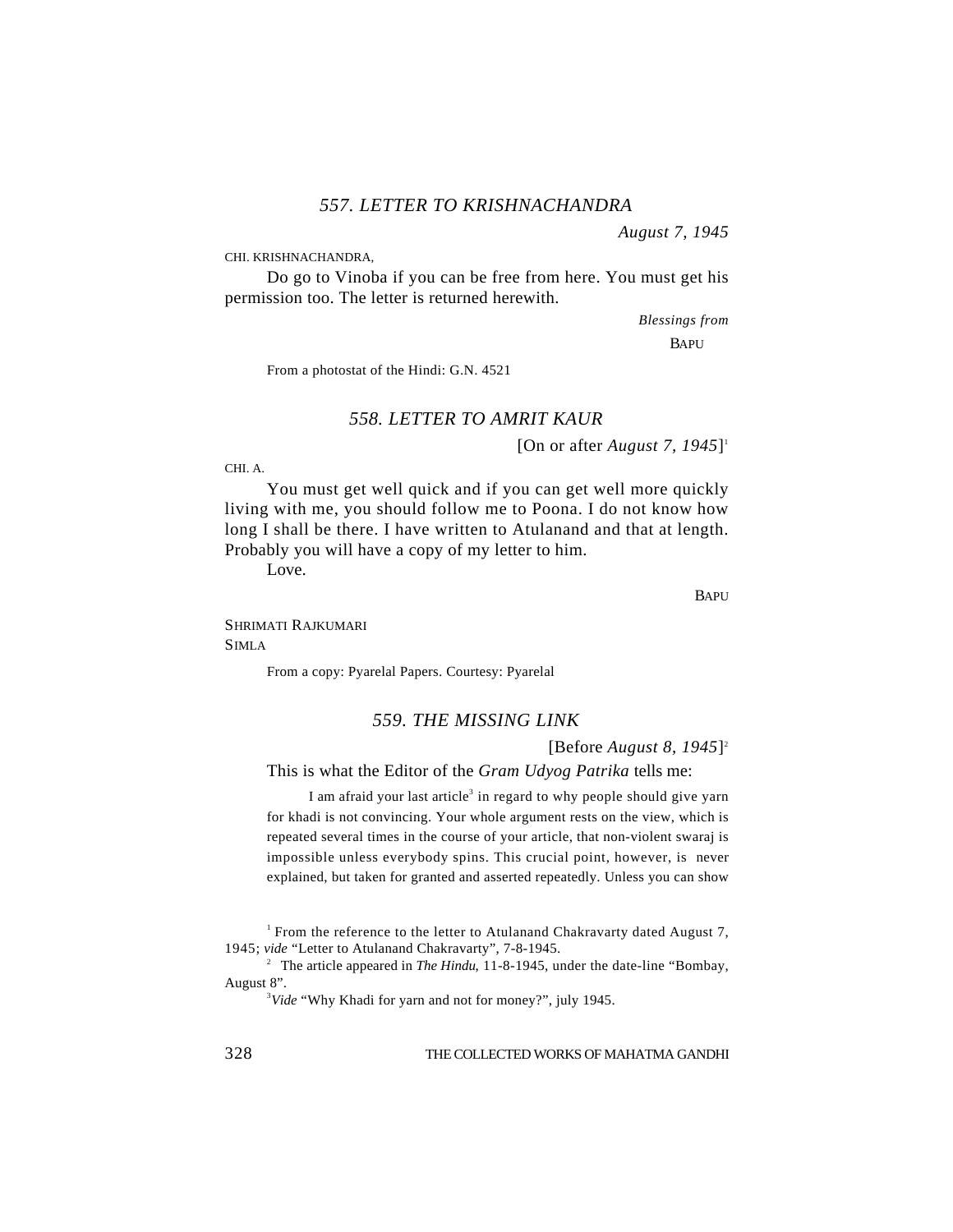what connection there is between non-violent swaraj and the people of all kinds—even those who have more profitable occupation—taking to the charkha for their cloth requirements, your argument cannot convince those who honestly feel that your asking them to spin, if they want to use khadi, even when their time can be spent more profitably, is to expect a little too much from them. So can you perhaps provide this missing link in your argument for the next issue, and show how through spinning we can obtain non-violent swaraj?

The better course this time is to answer in English. Few, if any, readers who do not know English would ask for the "missing link", for the very simple reason that, they know my argument showing the connection between hand-spinning and swaraj obtained through non-violence. Swaraj can only be obtained by work, either violent or non-violent. Violent work we know. It necessarily includes training in the use of the most modern weapons of destruction and all it means. By common consent this has been ruled out. Mere constitutional means, though non-violent, went out of date long ago. It is a superstition to think that liberty can be gained by such means in the teeth of armed opposition. Non-violent work is then the only means for winning freedom. What is the training or work that Indians should undertake for adapting themselves for non-violent efforts? It has been shown that Indian freedom was lost when India's chief trade in cotton fabric, which was prepared in her cottages, was destroyed and together with it many other occupations which Indians carried on to sustain that trade. It is obvious that that trade and the allied occupations should be revived or some others consistent with non-violence should be taken up. Revival was the only thing thought of. It was being attempted by way of copying the English or, say, the modern method of replacing human labour by means of power-driven machinery. Instinctively I rejected it [as] being a way of violence and sought to replace it by human labour [as] being a way of non-violence. The struggle between the two is going on. In my opinion, the war that is ending has demonstrated the bankruptcy of violence. Solvency of non-violence remains to be proved. Revival of the central trade of India by means of power-driven machinery is possible only by a superior exhibition of the resourcefulness of the West. And, if it becomes possible, it will find the masses of India no better off than now. I advance no argument in proof of this proposition. For, it can be studied through a perusal of my writings already published in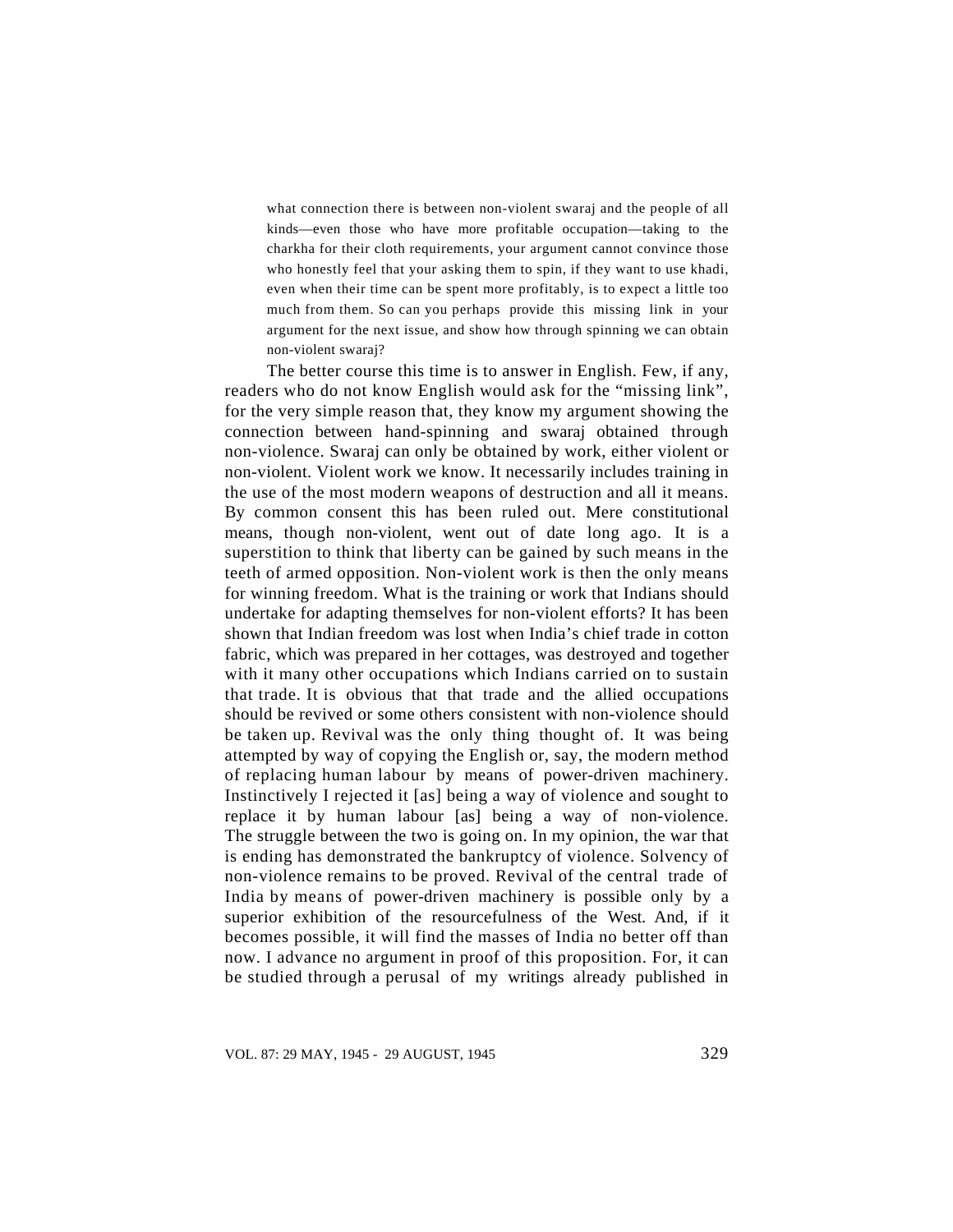book form<sup>1</sup>.

Then the only form of non-violent work to be done by the largest number of men, women and children of the land, in order to regain the lost trade with its attendant activities, is the spinning-wheel. Thus conceived, it easily becomes the symbol *par excellence* of non-violence. To be an instrument of swaraj, naturally it must not flourish under Government or any other patronage. It must flourish, if need be, even in spite of the resistance from Government or the capitalist who is interested in his spinning and weaving mills. The spinning-wheel represents the millions in the villages as against the classes represented by the mill-owners and the like.

"Assuming," the Editor asks, "that the wheel is designed to bring in swaraj non-violently, why should a person who is more usefully occupied or even disinclined spin?" The reason is more psychological than utilitarian. The villagers have become used to imitating the city-dwellers so much so that the movement is towards migration to the city slums instead of remaining in and improving their own lot in the villages. If every person sets apart, for the sake of winning swaraj non-violently, a certain time for hand-spinning, an atmosphere for spinning will be created and if khadi became an article for personal use instead of being an article of commerce, which it now largely is, the question of competition with mill-cloth or any other cloth will disappear and the poorest as well as the richest will be able to wear and use khadi without the slightest difficulty. No wonder Pandit Jawaharlal Nehru has called it "the livery of our freedom".<sup>2</sup>

*Gram Udyog Patrika*, Vol. I

<sup>1</sup>*Economics of Khadi*, a collection of Gandhiji's articles, published in 1942 <sup>2</sup>Vide "Letter to Jawaharlal Nehru", 30-7-1937 and Appendix "Livery of Freedom", 31-7-1937.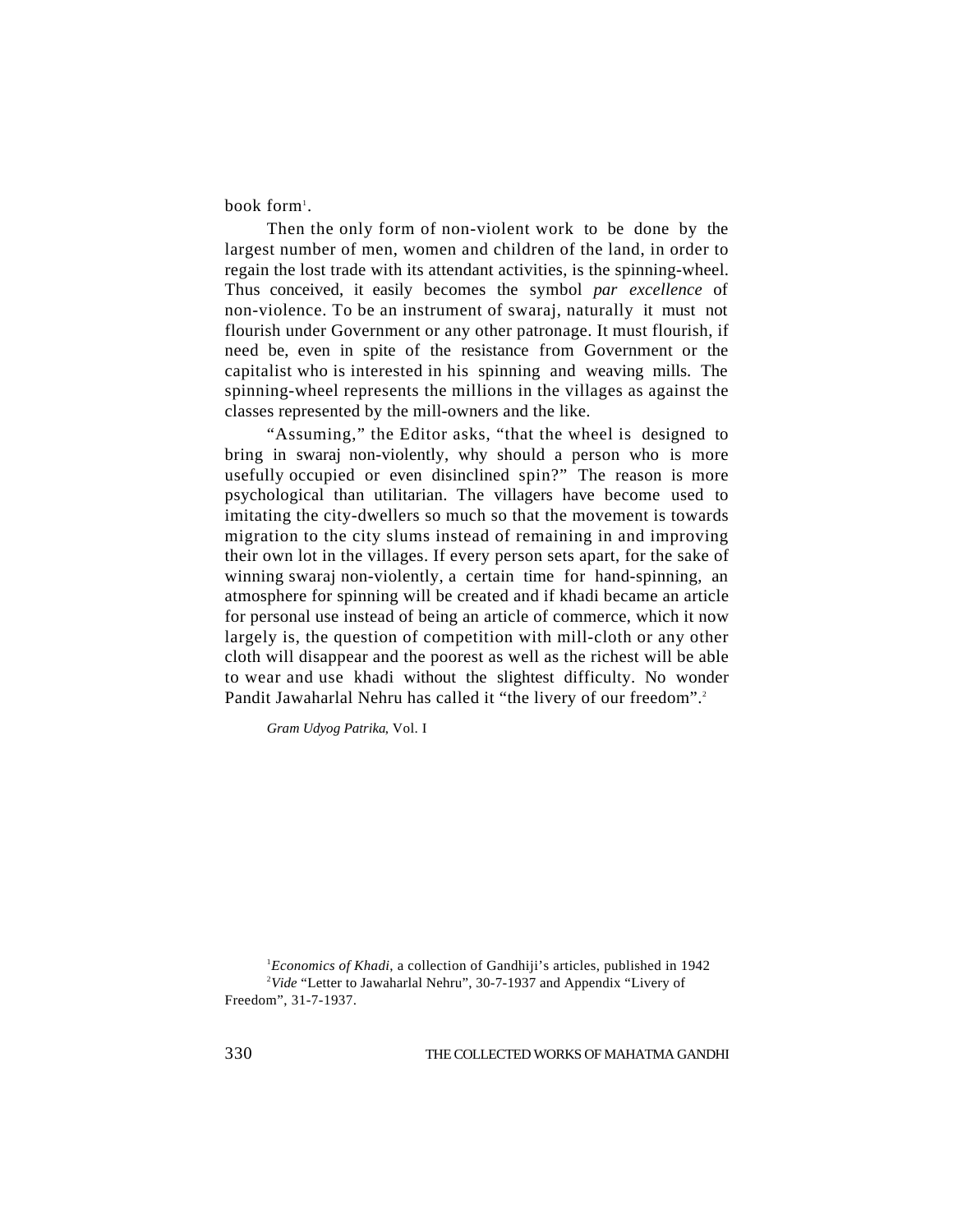#### *560. TELEGRAM TO V. S. SRINIVASA SASTRI*<sup>1</sup>

WARDHAGANJ, *August 8, 1945*

RIGHT HON'BLE SHASTRIAR SWAGATAM MADRAS

HOPE YOUR ILLNESS TEMPORARY AND YOU ARE NOT NEEDLESSLY WORRYING OVER COUNTRY'S SITUATION.<sup>2</sup>

**GANDHI** 

From the original: V. S. Srinivasa Sastri Papers. Courtesy: Nehru Memorial Museum and Library

#### *561. TELEGRAM TO PURUSHOTTAM DAS TANDON*

**WARDHA** *August 8, 1945*

BABU PURUSHOTTAMDAS TANDON CROSTHWAITE ROAD ALLAHABAD

I THINK OUR CORRESPONDENCE SHOULD BE RELEASED. PLEASE WIRE CONSENT.

**BAPU** 

From the original: P. D. Tandon Collection. Courtesy: National Archives of India

 $1$  Expressing his misgivings about the Rajaji Formula the addressee, in his letter dated August 4, 1945, had written: "You may, by one chance out of ten, bring it off. The country may acclaim the result. I shall not. The price is too big, the purchase will be a bogus article."

<sup>2</sup> The addressee's reply read: "Thanks. Am improving. Wise heads planning country's welfare. My worry really useless but best part one's life."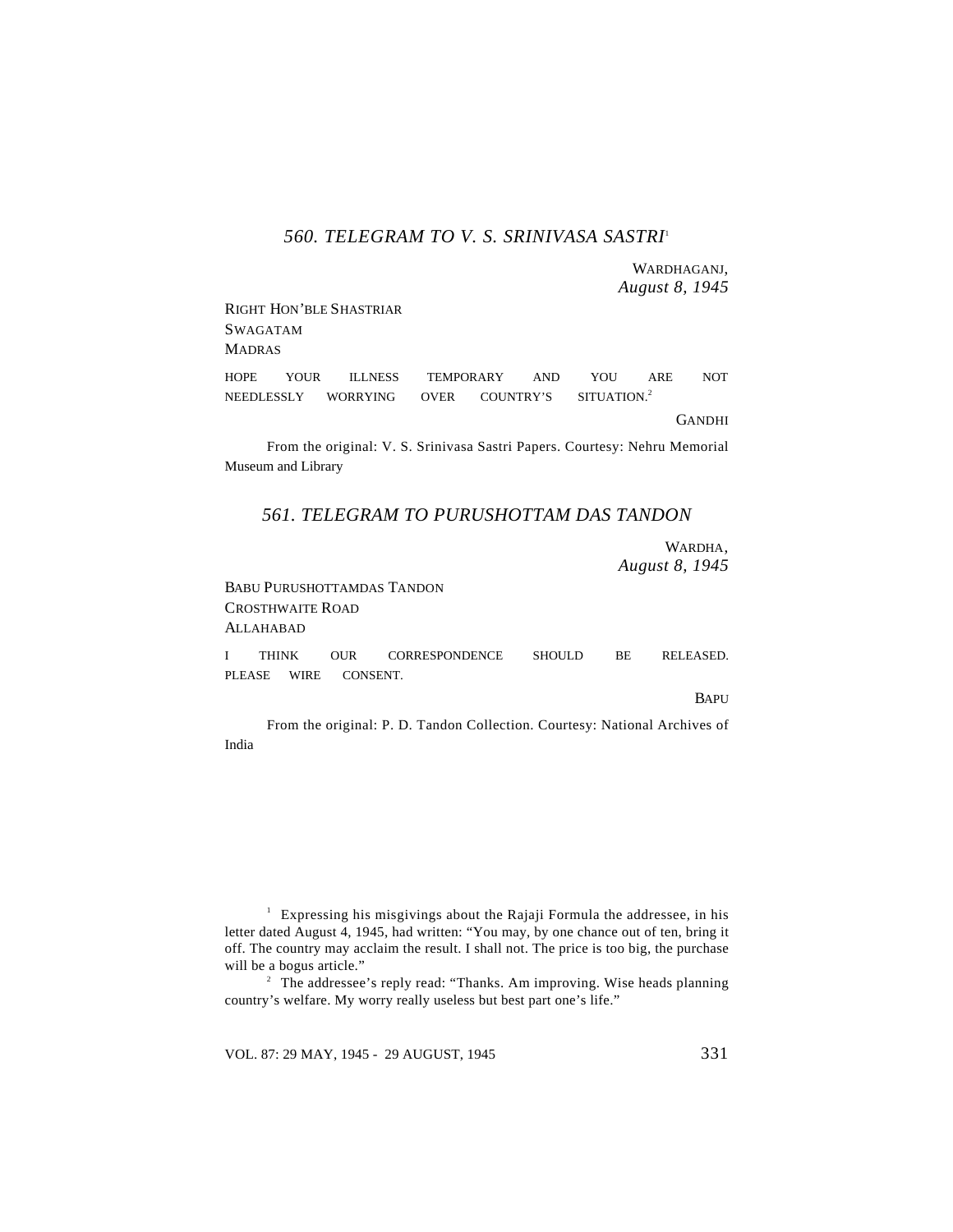## *562. TRIBUTE TO ZAGHLUL PASHA*<sup>1</sup>

WARDHA, *August 8, 1945*

I never had the pleasure of meeting Zaghlul Pasha, but I have always entertained high regard for his patriotism and bravery.

*The Hindu,* 9-8-1945

## *563. LETTER TO AMRIT KAUR*

SEVAGRAM, *August 8, 1945*

CHI. RAJKUMARI,

Your letter. Your illness does disturb me. But what is the use of my disturbing myself over the inevitable, whatever the reason may be?

There was nothing wrong in your sending the wires and mentioning the proposed hanging<sup>2</sup>.

I am glad Shummy is better.

The cutting is no doubt vicious and untrue. But you are right. It should be ignored. It cannot be answered even by producing facts. It can only be answered by right action.

I wrote to Raja Daljit Singh yesterday.<sup>3</sup> A copy will go with this. Love.

**BAPU** 

From the original: C.W. 4274. Courtesy: Amrit Kaur. Also G.N. 7906

 $<sup>1</sup>$  A well-known Egyptian leader (1860-1927). This was sent on his death</sup> anniversary.

<sup>2</sup>Of Mahendra Chowdhary, who was hanged on August 7. *Vide* "Statement to the press", 11-8-1945.

<sup>3</sup>*Vide* "Letter to Atulanand Chakravarty", 7-8-1945.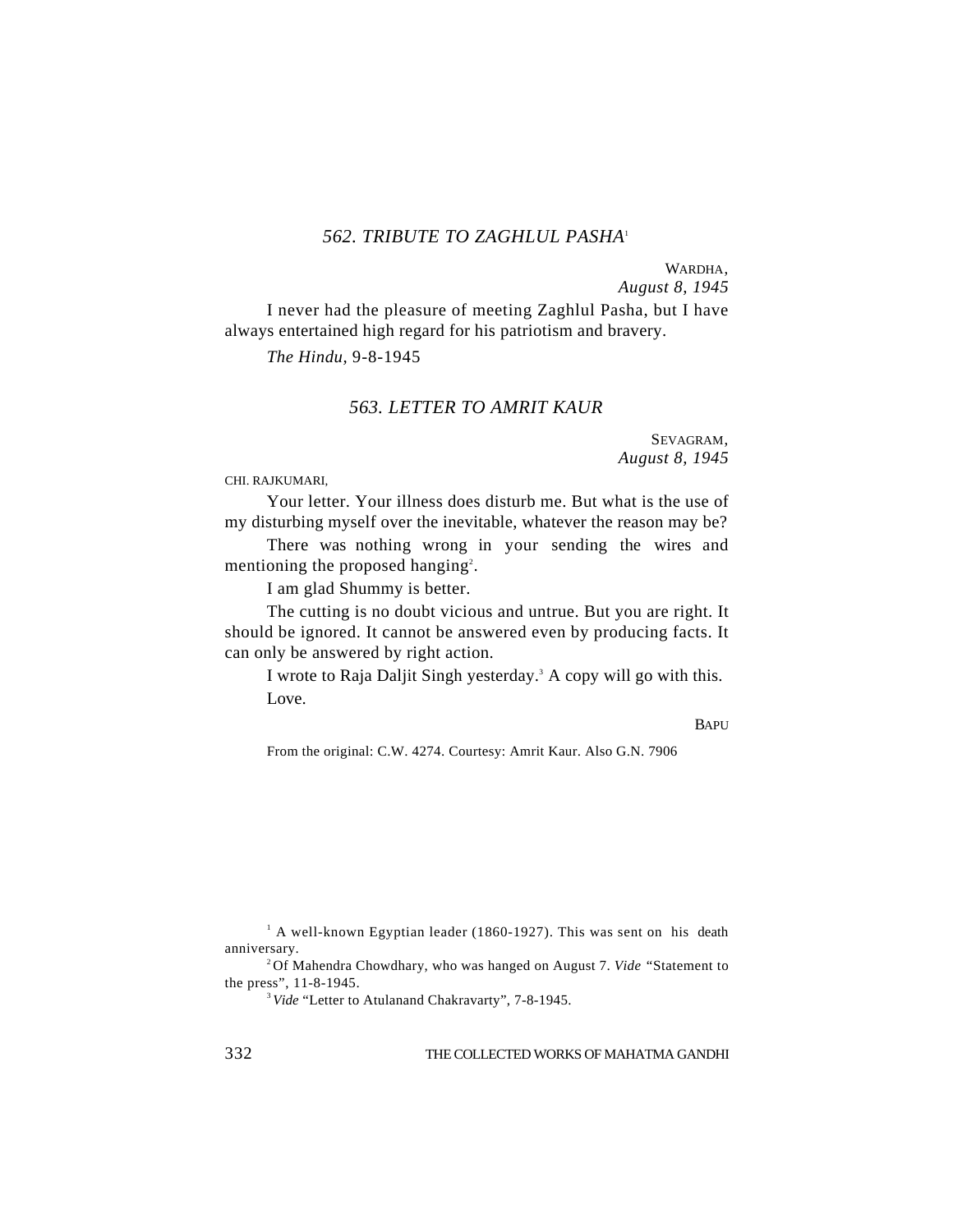#### *564. LETTER TO RICHARD SYMONDS*

[*August 8, 1945*] 1

DEAR SYMONDS,

You are unnecessarily agitated. I did not know that you had anything to do with the thing. I understand the whole thing from Sudhir. I think I told you that we were living in artificial and unnatural atmosphere and therefore we had to have thick skins if we were to do our duty.

I expect to see you in Bengal, if I succeed in coming there.

*Yours sincerely,* M. K. GANDHI

RICHARD SYMONDS, ESQ. FRIENDS AMBULANCE UNIT 1 UPPER WOOD ST. **CALCUTTA** 

From a copy: Pyarelal Papers. Courtesy: Pyarelal

## *565. LETTER TO V. K. KRISHNA MENON*

SEVAGRAM *via* WARDHA (C. P.), INDIA, *August 8, 1945*

DEAR MENON<sup>2</sup>,

Panditji<sup>3</sup> has sent me your letter to him.

I am not frightened of the word 'machine'. Therefore, if a life-giving machine can be made in India and will do the work of the spinning-wheel more quickly and better, I would have it and pay a tempting prize to the inventor.

You should be informed that a fat prize was issued to the inventor of such a machine.4 The terms were advertised here and in foreign countries. There was only one Indian inventor. I sat at hismachine and found it wanting, but I let the board of judges who

<sup>1</sup>This letter is placed among those of August 8, 1945.

<sup>2</sup> Secretary, India League, London

<sup>3</sup> Jawaharlal Nehru

<sup>4</sup>*Vide* "To Correspondents", 22-6-1921.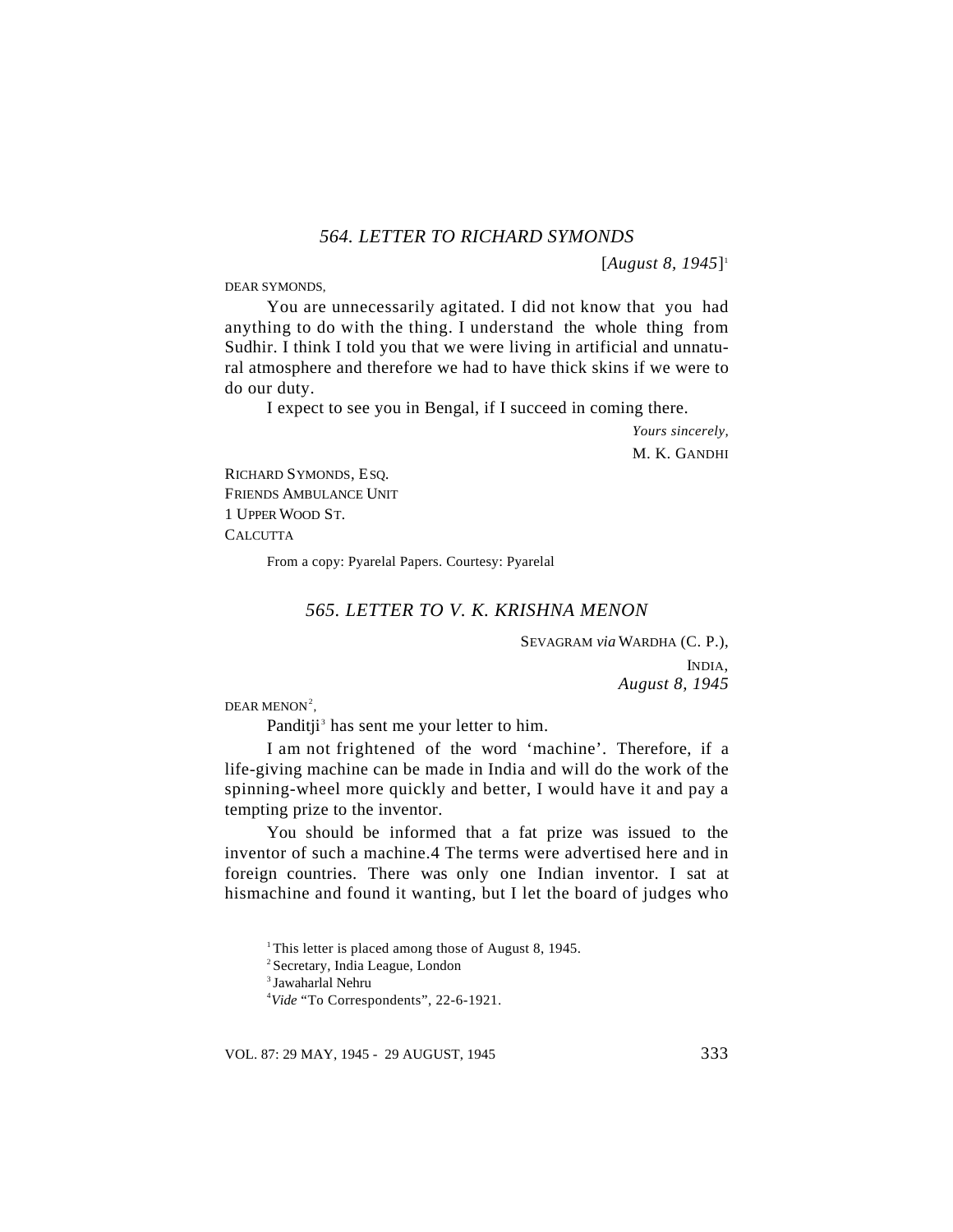were previously appointed give their judgment which, I was sorry, was hostile to the - his humane machine. I would like to welcome another such Singer, only not for one woman but for the starving millions of India.

> *Yours sincerely,* M. K. GANDHI

SHRI V. K. KRISHNA MENON 165 THE STRAND LONDON, W. C. 2

From a copy: Pyarelal Papers. Courtesy: Pyarelal

### *566. LETTER TO JAWAHARLAL NEHRU*

SEVAGRAM, *August 8, 1945*

CHI. JAWAHARLAL,

Your letter is beautiful. -Indu has done a bold thing. I have written to Menon<sup>1</sup>. I enclose a copy. That is all the time I can spare.

*Blessings from*

**BAPU** 

From a copy of the Hindi: Pyarelal Papers. Courtesy: Pyarelal

#### *567. LETTER TO D. B. KALELKAR*

*August 8, 1945*

CHI. KAKA,

I have your letter. I am in two minds about whether you should or should not go to the Tilak Vidyapith. And therefore it is best that I should express no definite opinion. -We do not wish to enter into controversy over the Vedas. The compositions that are today accepted as the Vedas are full of unresolved doubts. Not all the writings have come down to us. Even from among those which have, no one knows what is genuine and what is not. As regards their interpretation, sheerconfusion prevails. Hence the judgment about goodness or badness can come only from a purified conscience. I have, therefore, taken as my guide the *sloka* cited by Anandshankarbhai<sup>2</sup> in his book:

<sup>1</sup>*Vide* the preceding item.

2 Anandshankar Bapubhai Dhruva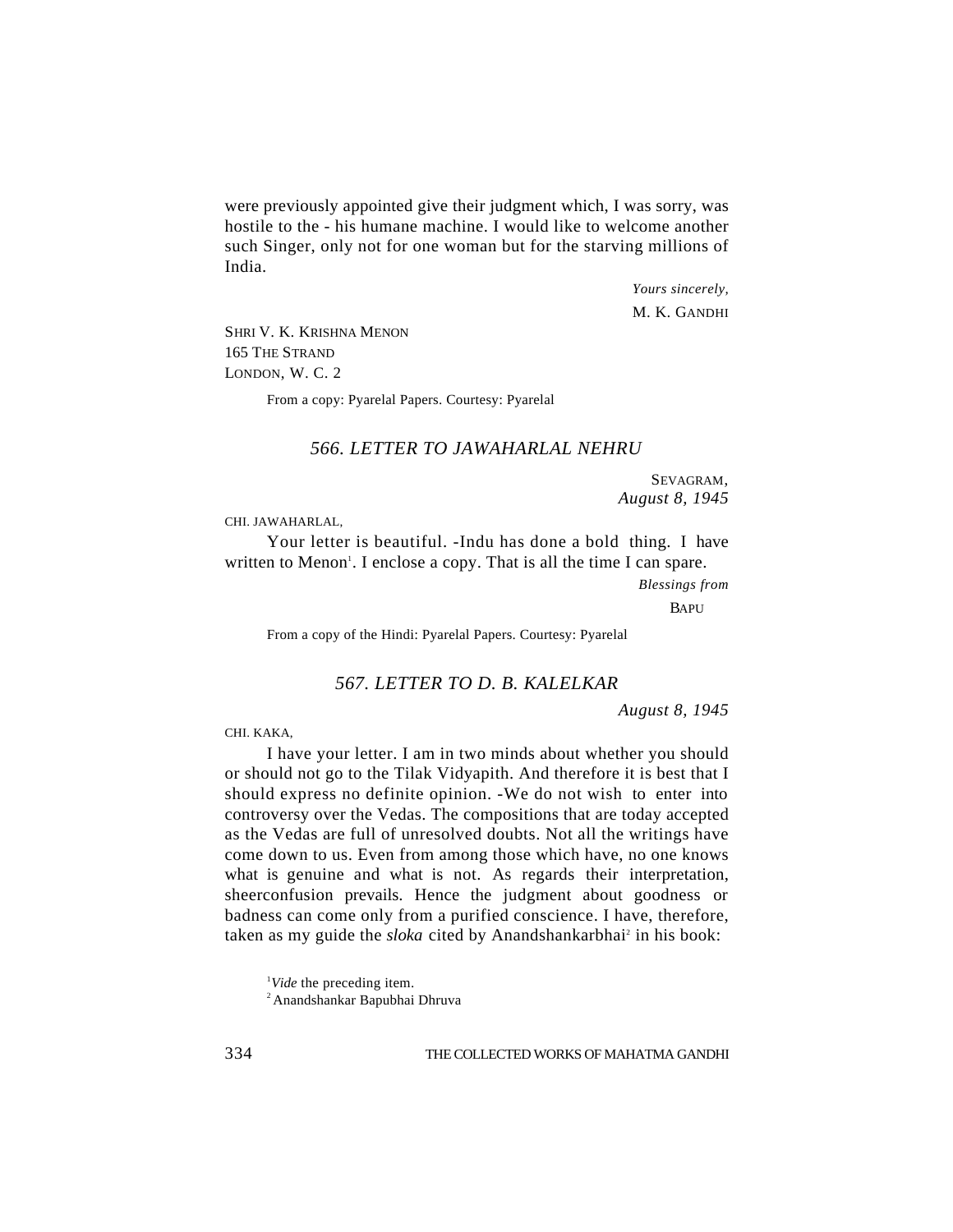## विद्बद्धिः सेवितः सद्भिनित्यमद्वेषरागिभिः ।

## ह्लदयेनाभ्यनुज्ञातो यो धर्मस्तं निबोधते ॥ $^8$

I do not even know from where he has quoted the *sloka*. It appealed to me instantly and sank into my heart, and I, therefore, got it included in the women's prayer. Also please remember that we got the marriage of the Harijan girl Lakskmi and Harijan Velayudhan performed according to the rite that we had accepted. I do not remember the names of other Harijans. But all this I consider irrelevant. If I am right in my statement that the regeneration of Hinduism lies in our becoming Harijans, then it is very clear that a change must be made in the marriage rite in all weddings taking place in the Ashram or the ones with my blessings. Since I have already agreed, Indu and Tendulkar should be married in the Ashram. I am not bound as regards the rite, and, therefore, the new rite should be introduced from this wedding. I am giving all this additional information here simply by way of background. You may, if you wish, discuss this matter with him. You may discuss it with Vinobaji also, and then prepare as short a text of the ceremony as possible. Remember that this must be finalized before I leave. I assume that you also will be accompanying me. I saw the other photograph of Bal<sup>1</sup>, and recognized him. Now let us see where we land.

I gave your letter to Ki. to read. I am told that he is strongly opposed to it. If you wish, you may discuss the matter with him also.

*Blessings from*

**BAPU** 

From a photostat of the Gujarati: G.N. 10965

## *568. LETTER TO GOPE GURBUXANI*

*August 8, 1945*

CHI. GURBUXANI,

You are mistaken. It is not right that the world has an eye only for the wealth of people. It looks more for the heart than for wealth.

You must have received the money. Your intention to give all the money is commendable.

> *Blessings to you both from* **BAPU**

From a photostat of the Hindi: G.N. 1318

<sup>1</sup> Addressee's son

VOL. 87: 29 MAY, 1945 - 29 AUGUST, 1945 335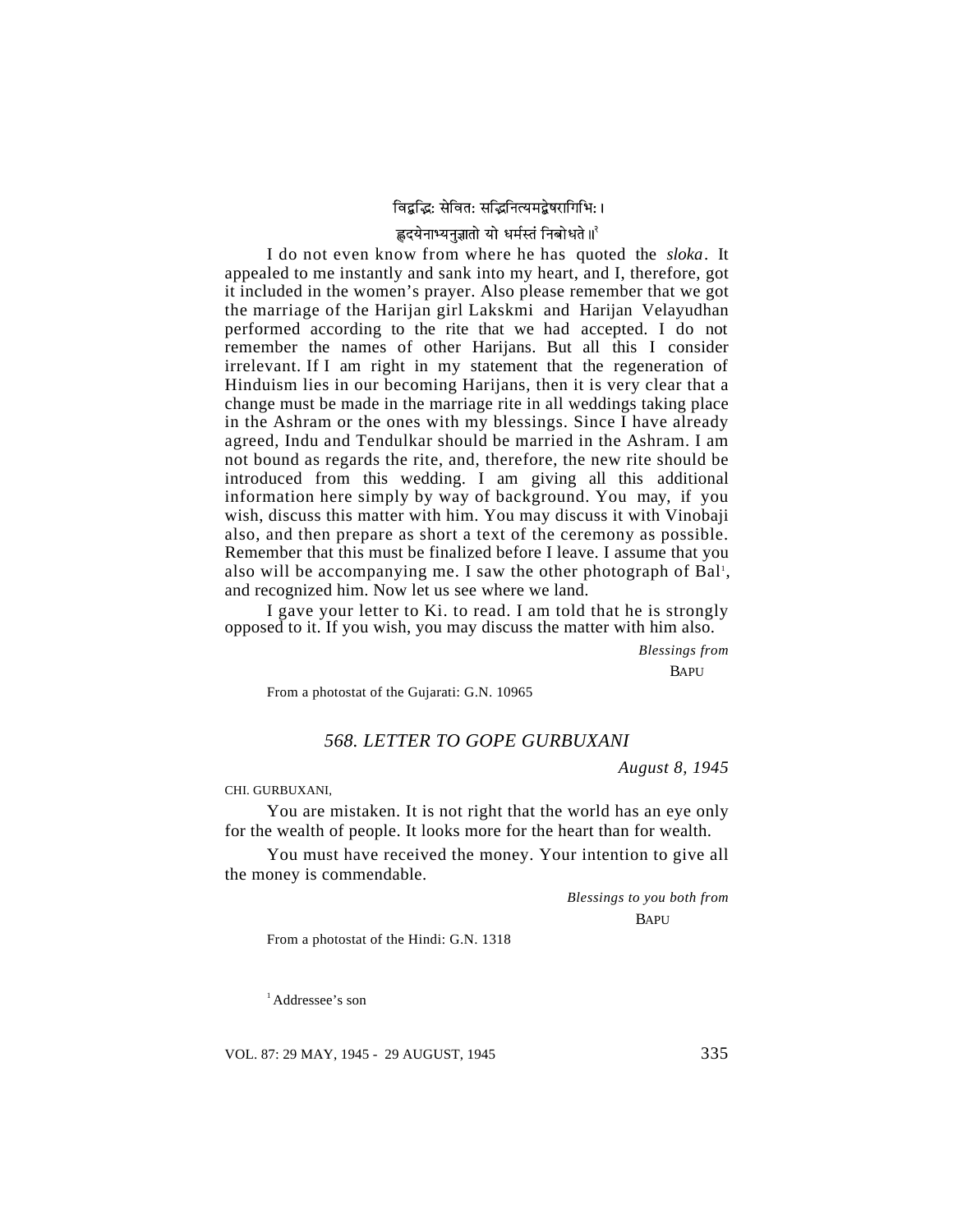*August 8, 1945*

#### CHI. KUSUM,

I have your letter. Asking questions also requires an art, which you do not have. Now that you have risen high, why should you care for my answers? As it is I have hardly any desire and less time. You should find my answers from my life.

> *Blessings from* **BAPU**

SHRI KUSUM NAIR 2 REVIERA MARINE DRIVE, BOMBAY

From a copy of the Hindi: Pyarelal Papers. Courtesy: Pyarelal

#### *570. STATEMENT ON APPEAL FOR FUNDS*<sup>1</sup>

*August 8, 1945*

I have gone through the appeal<sup>2</sup> of the trustees. I like it. I hope that the entire amount they have asked for in it will be available through contributions. I feel that much has been done for the propagation of Hindustani in the southern provinces and hope that even more will be done in the future. People should contribute on the understanding that the money thus raised will be used for furthering the cause of the national language as I have defined it. The national language as explained in the appeal is a language written in the Urdu or Hindi style and in the Nagari or Urdu script. This means that the Hindi written solely in the Devanagari script cannot be called national language, nor can the language written solely in the Persian script. The true Hindustani will be evolved only when we, who know the national language, are able to write it in both the scripts and speak in both the dictions. There can be no doubt that even today millions of Hindus and Muslims in the North speak such a language, such Hindustani. However, we cannot say that educated people of the North speak such Hindustani. If it has to be our misfortune that such a state of affairs should continue, then it will continue, but it should be our

<sup>&</sup>lt;sup>1</sup> This was communicated to M. Satyanarayana, General Secretary, Dakshin Bharat Hindi Prachar Sabha.

<sup>&</sup>lt;sup>2</sup> Of the Dakshin Bharat Hindi Prachar Sabha, for a fund of Rs. 5 lakhs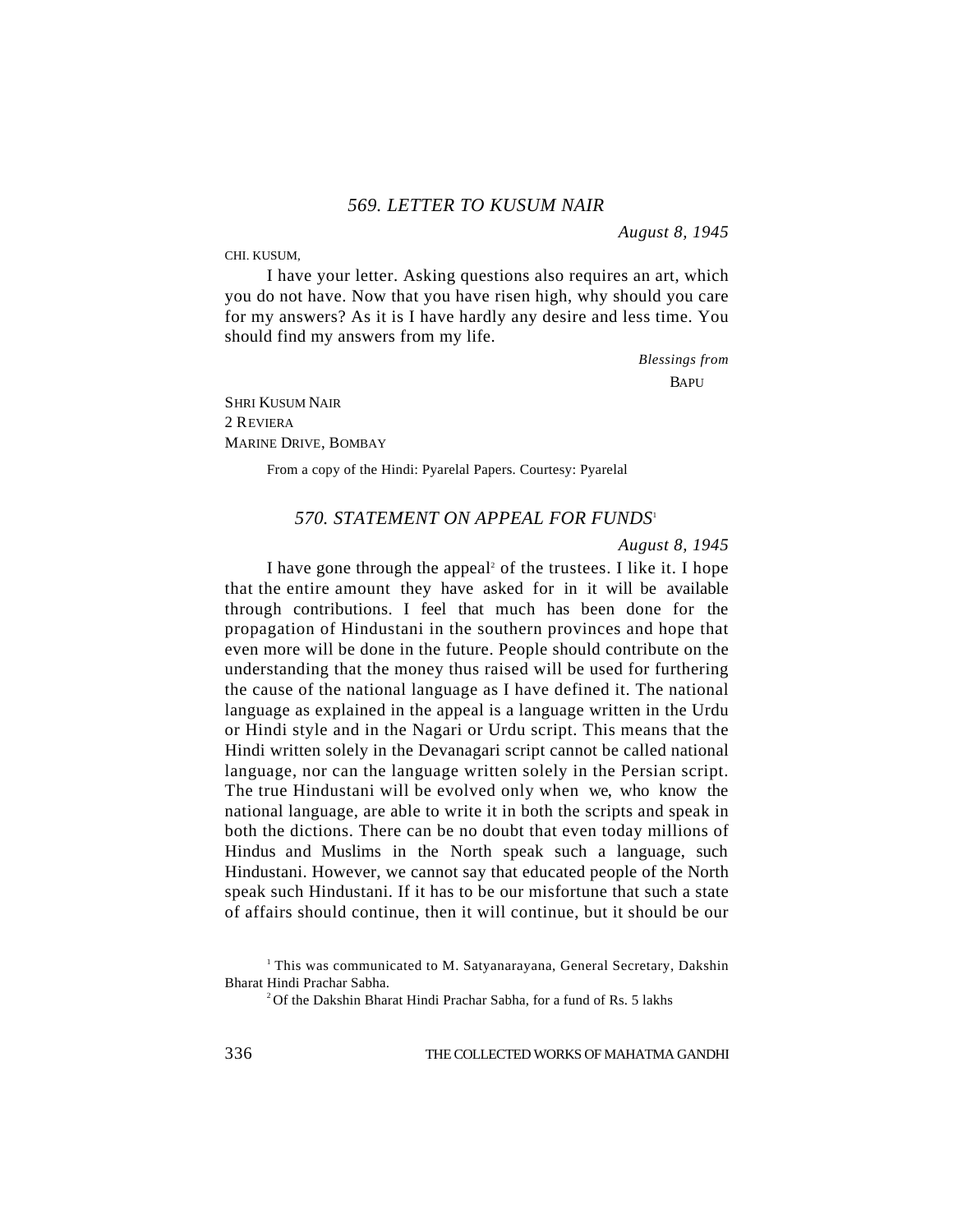hope that it will come to an end soon. This can be the only meaning of propagating Hindustani. Therefore the work of propagating Hindustani which is going on in South India will emphasize both the styles. And that is the meaning of the resolution which the Congress passed in 1925<sup>1</sup>. The resolution was:

This Congress resolves that the proceedings of the Congress, A.I.C.C. and the Congress Working Committee shall ordinarily be conducted in Hindustani. The English language or any other provincial language may be used if the speaker is unable to speak in Hindustani or whenever necessary. Proceedings of the Provincial Congress Committeeshall ordinarily be conducted in the language of the province concerned. Hindustani may also be used.

M. K. GANDHI

From a copy of the Hindi: Pyarelal Papers. Courtesy: Pyarelal

## *571. LETTER TO M. S. KELKAR*

*August 8, 1945*

BHAI KELKAR,

I have your letter. Would not your having to take quinine indicate that there was something lacking in your treatment?

Do take Rs. 25 per month and improve your health. My only point is that if you spend the entire sum of Rs. 25 on food and improve your health, but then have a relapse and are again obliged to take quinine, what would one have to say of your treatment? I do not doubt your goodness but I have the gravest doubts concerning your treatment. That I may be wrong is a different thing.

*Blessings from*

**BAPU** 

SHRI KELKAR (NALWADI)

From a copy of the Hindi: Pyarelal Papers. Courtesy: Pyarelal

<sup>1</sup> In December at Kanpur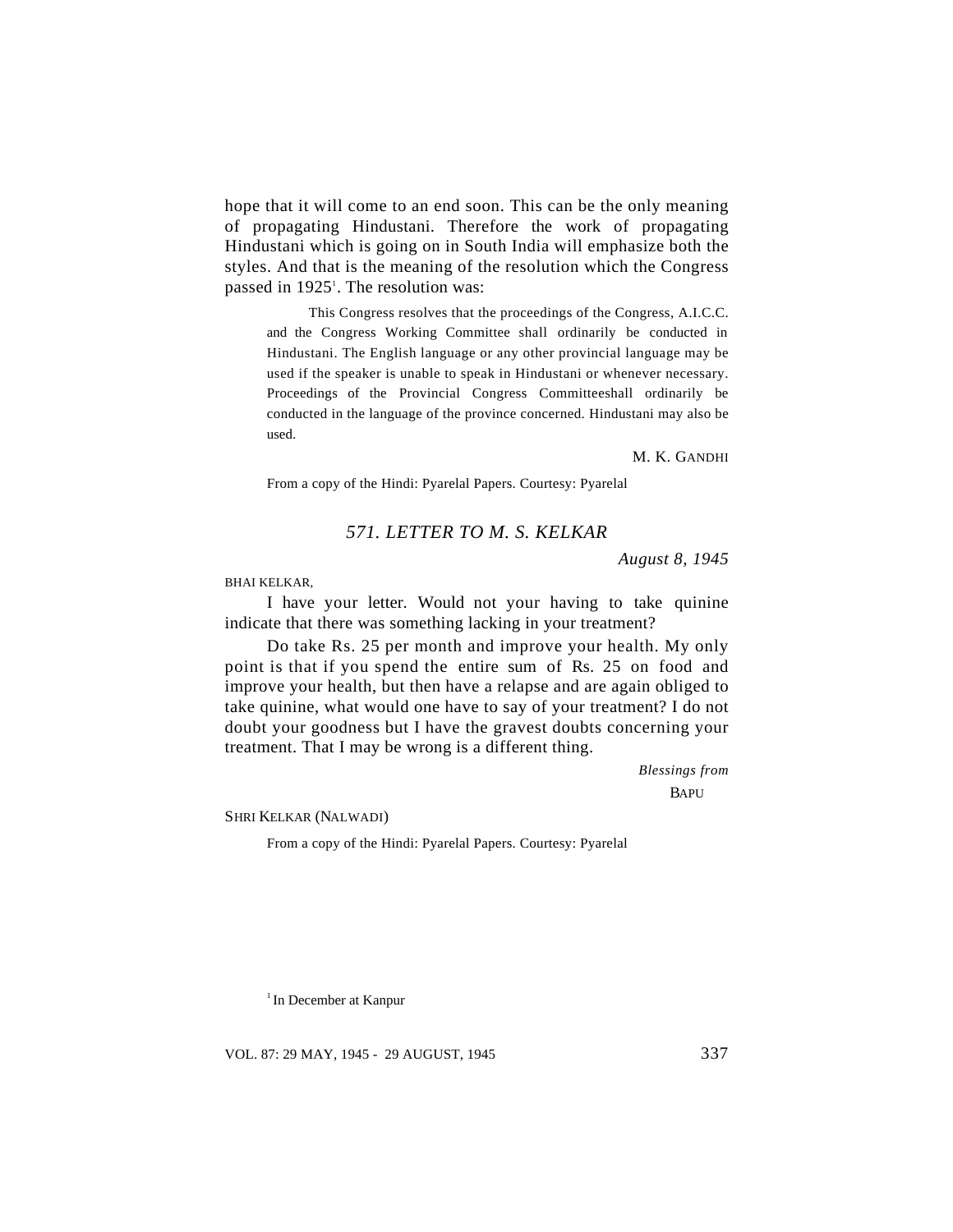SEVAGRAM, *August 8, 1945*

#### CHI. RAMNARAYAN,

I have your letter. What would be the good of my sending for all three of you here? It is unnecessary. I must admit I have not understood your point. I had understood that Anjana Devi was keen on providing modern education to Sita<sup>1</sup> and Subhadra<sup>2</sup>. I do not consider it improper in any way. While going in for Nayee Talim, she is free to send the girls elsewhere whenever she feels like it. If they want to be educated there at present, you must stay somewhere nearby. You will go to the Goshala when the building is ready in four to six months' time. Since no other accommodation is available itwould be better if it can be found in the Ashram as was done in the case of Prabhakar. I have written to Munnalal to that effect.<sup>3</sup> Prabhakar used to cook his own food. I did not make this applicable to you because I thought that except for the education of Sita and Subhadra you and Anjana Devi had a preference for the Ashram life. Therefore I felt you would not need to cook separately. But now I understand from your letter that you do not like the system at the Ashram. If that is so the Ashram life must be something different. But I don't think it is so. Understand that if the life and routine in the Ashram cause you discomfort you both, or at least Anjana Devi, will not be able to stay here in peace. Your cooking separately will hurt me and irritate the managers. It should not be necessary to convince you on this point. Hence, consider the matter well and do whatever you think best. It is your duty to understand the limitations of those running the Ashram.

*Blessings From*

**BAPU** 

From a photostat of the Hindi: C.W. 5902. Courtesy: Munnalal G. Shah

<sup>1</sup> Addressee's wife and daughters

2 *ibid*

<sup>3</sup>*Vide* "Letter to Munnalal G. Shah", 6-8-1945.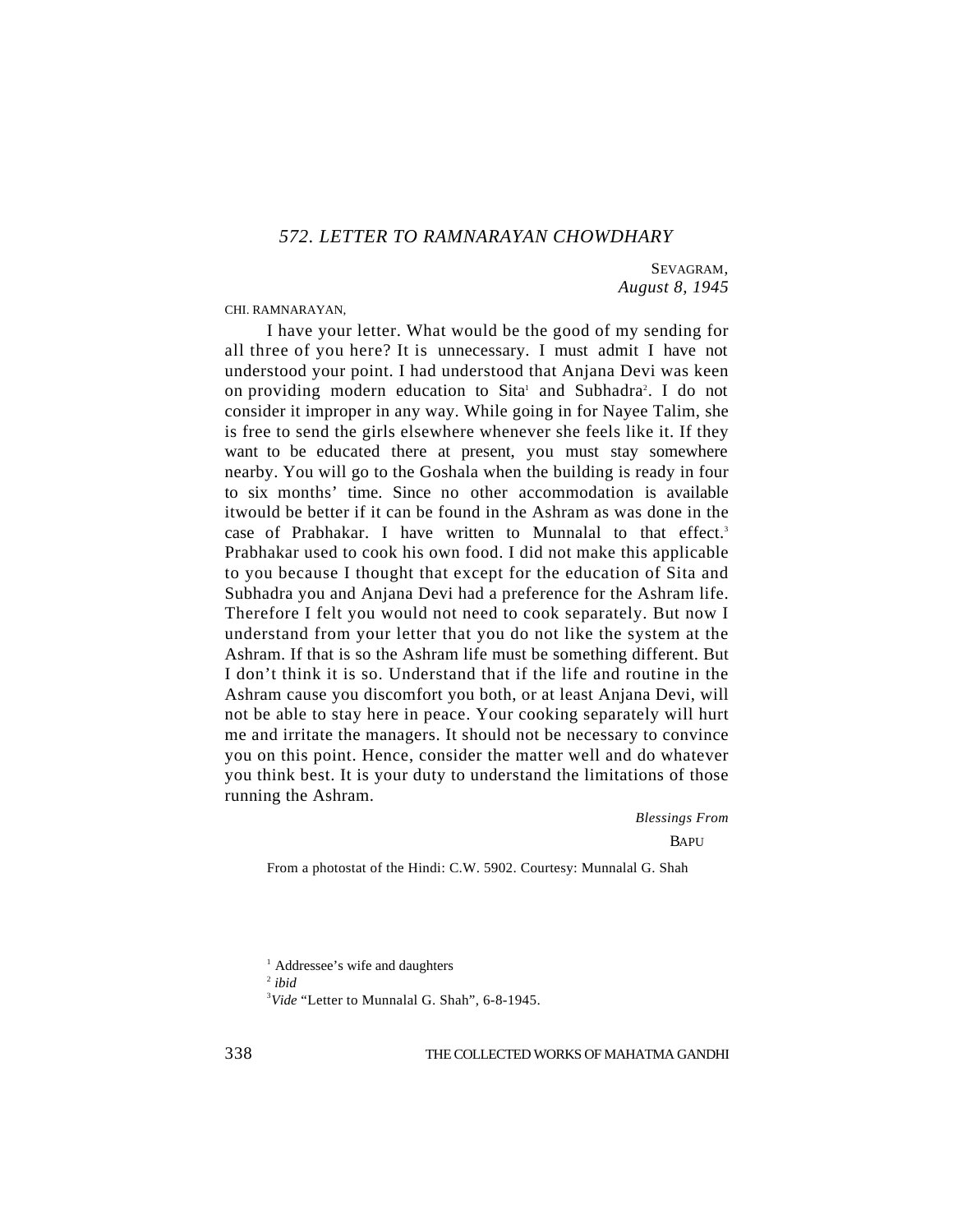# *573. TELEGRAM TO PRIVATE SECRETARY TO VICEROY*

*Express* SEVAGRAM, *August 9, 1945*

P.S.V. VICEROY'S CAMP

POSTED LETTER<sup>1</sup> ABOUT CHIMUR PRISONERS ON 4TH. RECEIPT WAS DUE YESTERDAY. ANXIOUS KNOW WHETHER IT WAS DULY RECEIVED.

GANDHI

*Gandhiji*'*s Correspondence with the Government, 1944-47*, p. 37

#### *574. LETTER TO SHIVABHAI G. PATEL*

*August 9, 1945*

CHI. SHIVABHAI,

Do you also hanker after blessings? Of what avail are they, if you do your work well? If you do not, they will never make up for the deficiency. You should know that.

> *Blessings to all from* BAPU

SHIVABHAI PATEL VALLABH VIDYALAYA BOCHASAN, KHEDA

From a photostat of the Gujarati: S.N. 9520. Also C.W. 439. Courtesy: Shivabhai G. Patel

<sup>1</sup>Vide "Letter to E.M.Jenkins", 3-8-1945.

VOL. 87: 29 MAY, 1945 - 29 AUGUST, 1945 339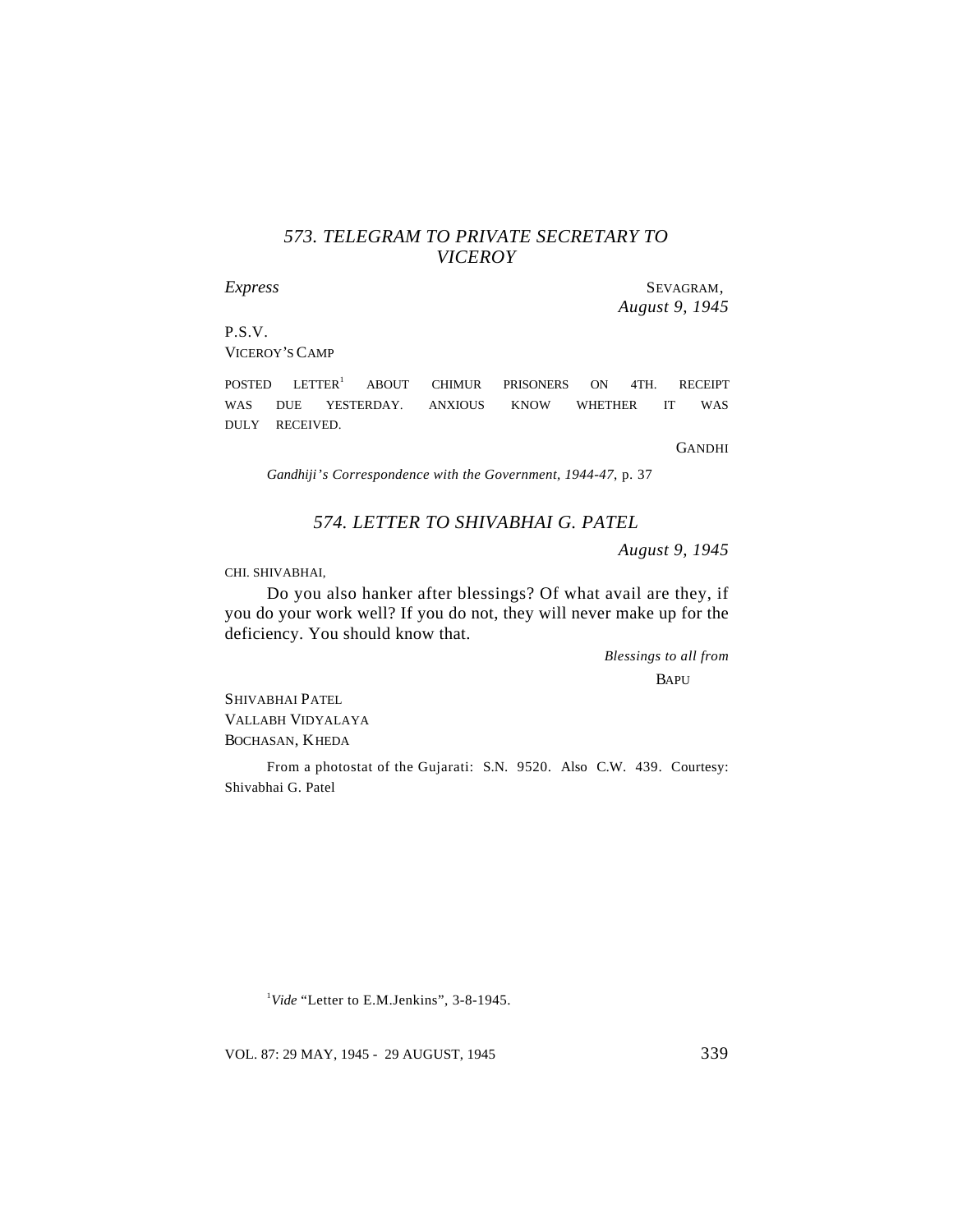## *575. LETTER TO VALLABHBHAI PATEL*

SEVAGRAM, *August 9, 1945*

#### BHAI VALLABHBHAI,

It is a pity that you cannot sleep while travelling. We shall be reaching Poona in time, and shall see what happens there. I leave on the 19th and arrive there<sup>1</sup> on the 20th. I shall spend the day there and then we shall leave for Poona on the 21st by the first train, assuming that, as before, they will offer us a third-class compartment. Meanwhile take some rest if you can. If you rest, Mani also will get some rest. I feel that she will not be able to endure the present strain for long. Even now she is sustained only by her inexhaustible devotion to you. But even devotion proves helpless in the face of what is but natural. There was a vivid account in the newspapers of the Ahmedabad events.

> *Blessings from* **BAPU**

[From Gujarati]

*Bapuna Patro-2: Sardar Vallabhbhaine*, p. 283

<sup>1</sup> At Bombay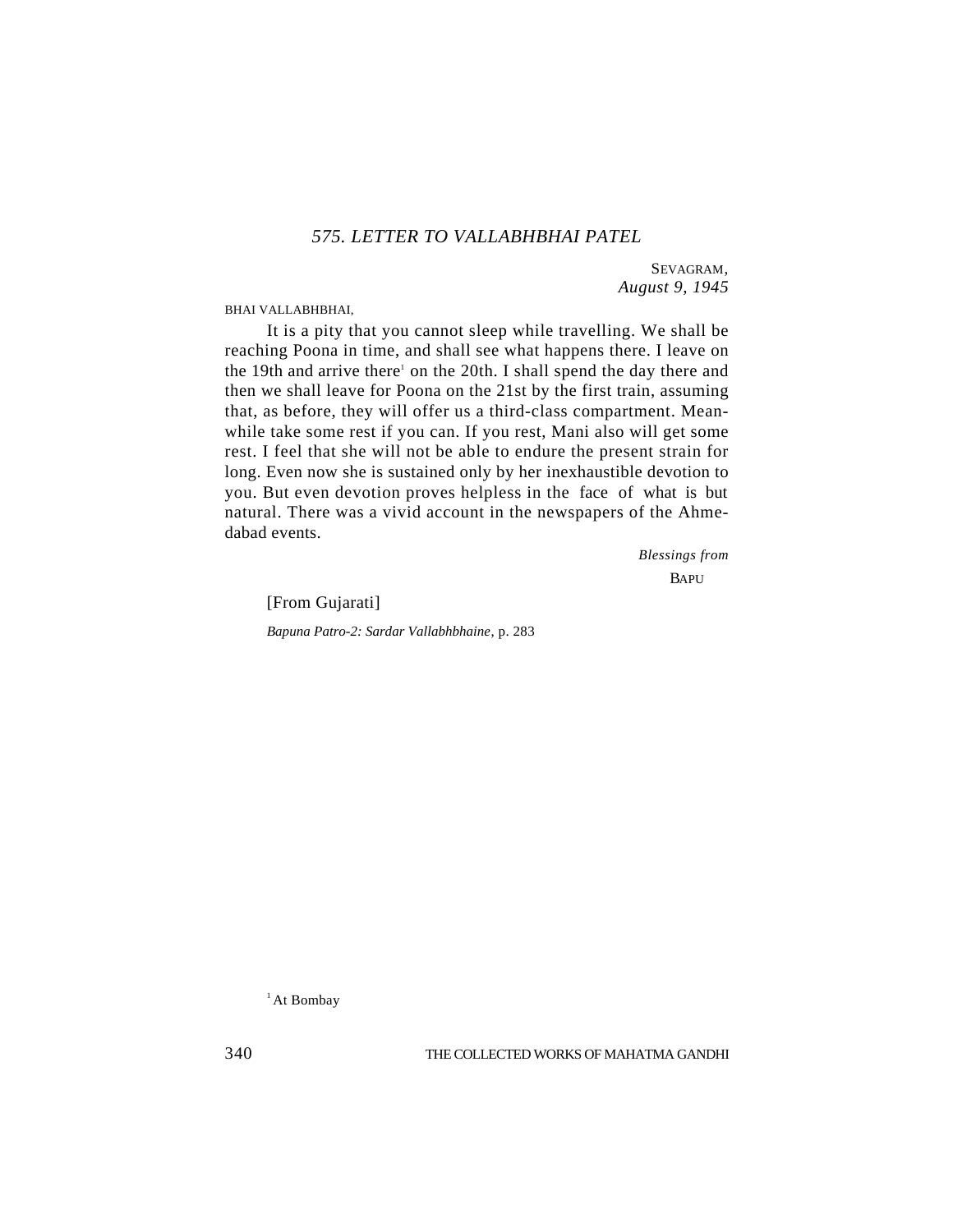*August 9, 1945*

DEAR SISTER,

I have your letter.

I should certainly like to stay with you. But you know I am not going there for a change. I want to take Sardar to Dinshaw's clinic for treatment. You should, however, assume that I am staying with you. I will assume so myself. I hope to start from here on the 19th. I am waiting for Sardar's letter.

You got a fine *samadhi*<sup>1</sup> constructed. That was good. Arrangements have also been made for people to visit it.

I hope all of you are well.

*Blessings from*

**BAPU** 

From a photostat of the Gujarati: C.W. 4836. Courtesy: Premlila Thackersey

#### *577. LETTER TO SAILENDRA NATH CHATTERJEE*

*August 9, 1945*

#### BHAI SAILEN,

I have your letter. I do not think it is any good answering your question. For the moment the less I say the better. Asking a question calls for art, for thought. So if a question is not of a kind deserving a reply I will not reply to it. I would like to give you something, but what can be done? You yourself should make the effort.

*Blessings from*

BAPU

UNITED PRESS **BOMBAY** 

From a copy of the Hindi: Pyarelal Papers. Courtesy: Pyarelal

<sup>1</sup> Kasturba Gandhi's *samadhi* in the Aga Khan Palace in Poona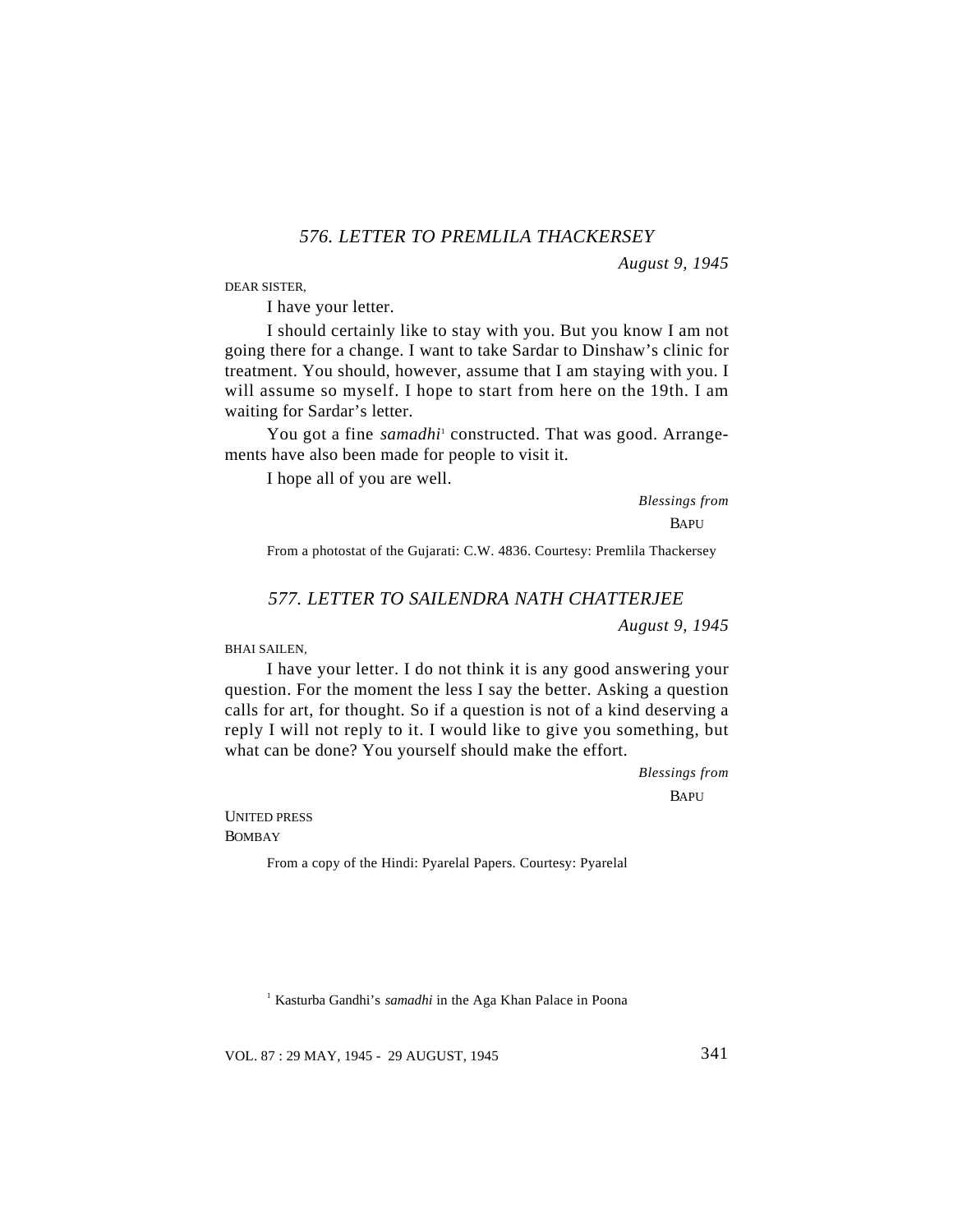## *578. LETTER TO VENKATAKRISHNAIYYA*

SEVAGRAM, *August 9, 1945*

#### BHAI VENKATAKRISHNAIYYA,

I have gone through your letter. The argument given in it does not appeal to me. Your thoughts are confused. Maybe, I am too old to appreciate your point. I personally feel that my mind is able to grasp new things. However, you may go ahead according to your ideas.

> *Yours,* M. K. GANDHI

SHRI U. VENKATAKRISHNAIYYA KHADDAR SANSTHANAM BEZWADA

From a photostat of the Hindi: G.N. 9244. Also Pyarelal Papers. Courtesy: Pyarelal

## *579. LETTER TO Y. M. PARNERKAR*

*August 9, 1945*

CHI. PARNERKAR,

I found your letter irrelevant. I enclose Munnalal's reply. I did not know that manure was improved by being kept for so many months. The complaint about the trees is still there. Please consider both these matters if you think they call for consideration.

I have not fully understood what Bhai Patil wants to know. If you can explain to me I will let you know.

> *Blessings from* **BAPU**

From a copy of the Hindi: Pyarelal Papers. Courtesy: Pyarelal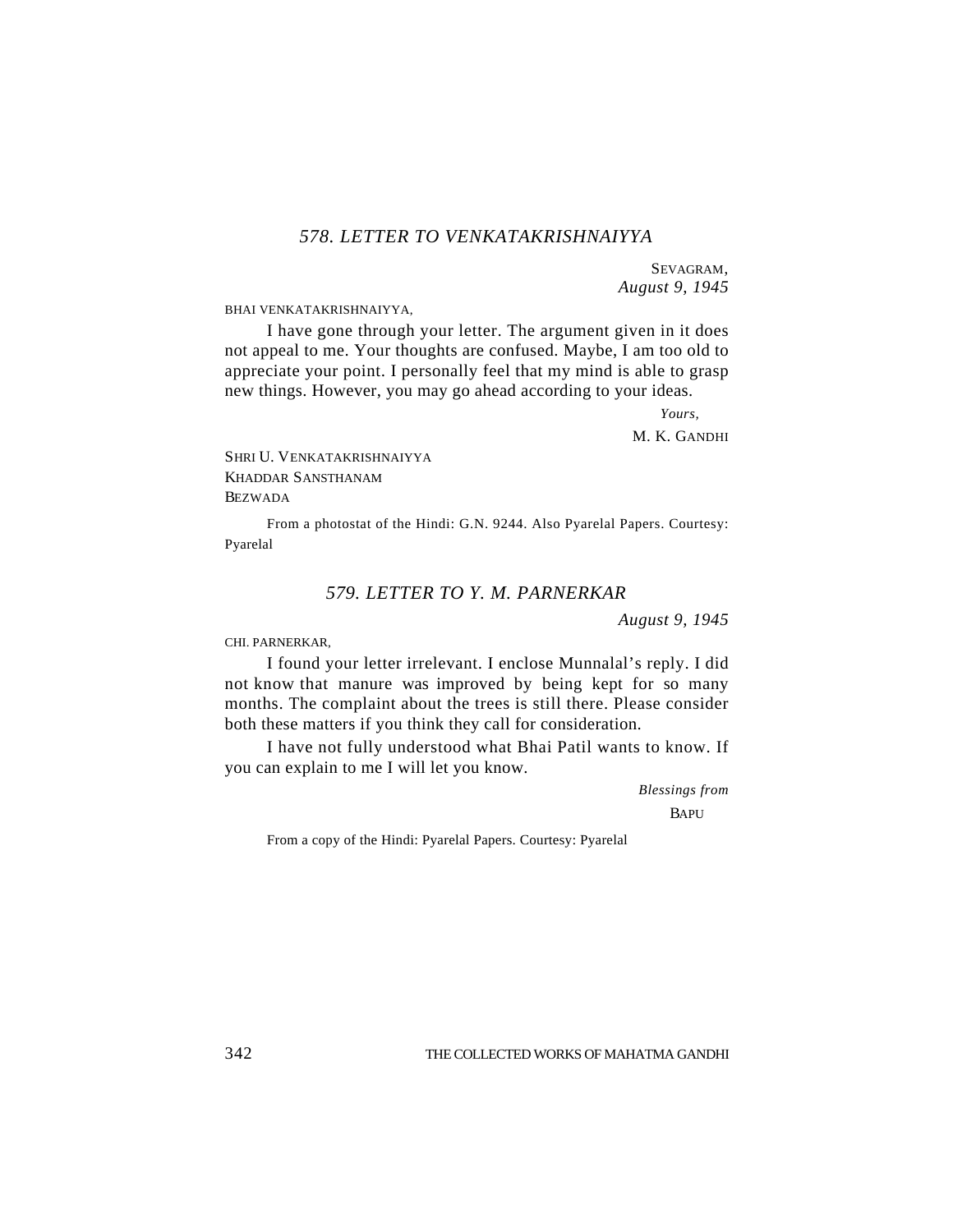*August 10, 1945*

CHI. INDU,

This letter is for both of you.

I propose to solemnize your wedding on the 19th. The ceremony is likely to be performed by Prabhakar. He is from a Harijan family. His parents had become Christians.

The rite is being drafted by Kakasaheb.<sup>1</sup>

I assume that you approve of all this. I think you ought to write to your elders and seek their permission.

I assume also that this marriage will not be for indulgence but for service. I assume further that until real independence is achieved you will not consummate your marriage. And of course I take it for granted that you will not take to contraceptive methods.

I need not say that if you find all this hard you should not feel obliged to have the marriage solemnized here.

If you approve of a marriage of this type, do regular spinning, study the 12th Chapter of the *Gita* with interest and understanding, and think only of public good while working in the Ashram.

Remember that in drafting this rite I have not taken the law into consideration.

> *Blessings from* **BAPU**

From a photostat of the Hindi: C.W. 10946. Courtesy: Indumati G. Tendul-kar

<sup>1</sup>*Vide* Appendix "Marriage Rites", 18-8-1945.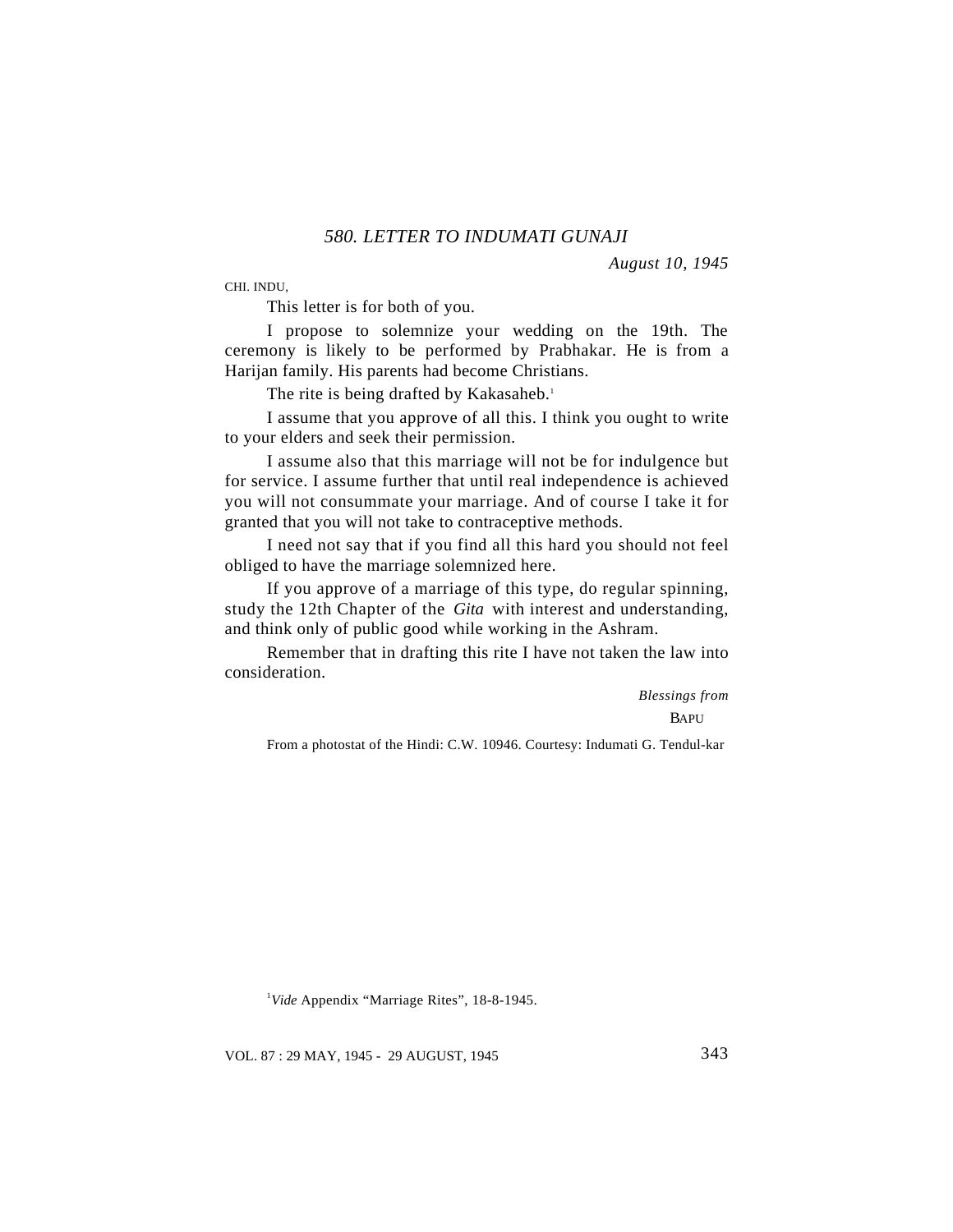SEVAGRAM, *August 10, 1945*

 $\mathbf B$ HAI KAILASHNATH $^1,$ 

Read this letter<sup>2</sup> and write to me what it is about. Return the **letter** 

> *Blessings from* **BAPU**

From the Hindi original: Pyarelal Papers. Courtesy: Pyarelal

#### *582. LETTER TO MAHESH DUTTA MISHRA*

*August 10, 1945*

CHI. MAHESH,

So you have got to go to Prayag. When will you go? It is temporary no doubt. But how long will you be required to stay there? Will it be a regular job?

Do come here for the holidays. Do not eat everything even though you may be well. Whatever you take should be taken as medicine. You have to eat to live, not live to eat.

Write to me all your experiences in brief.

I hope you are properly fixed up in regard to your food and accommodation here.

*Blessings from*

BAPU

From a photostat of the Hindi: G.N. 6712. Also C.W. 4456. Courtesy: Mahesh Dutta Mishra

 $1(1887-1968)$  Minister in U. P., 1937-39 and 1946-47; Governor of Orissa, 1947; Governor of West Bengal, 1948-51; Minister for Home Affairs and Law, Government of India; retired as Chief Minister of Madhya Pradesh

<sup>2</sup> From Bholanath of Alwar Rajya Prajamandal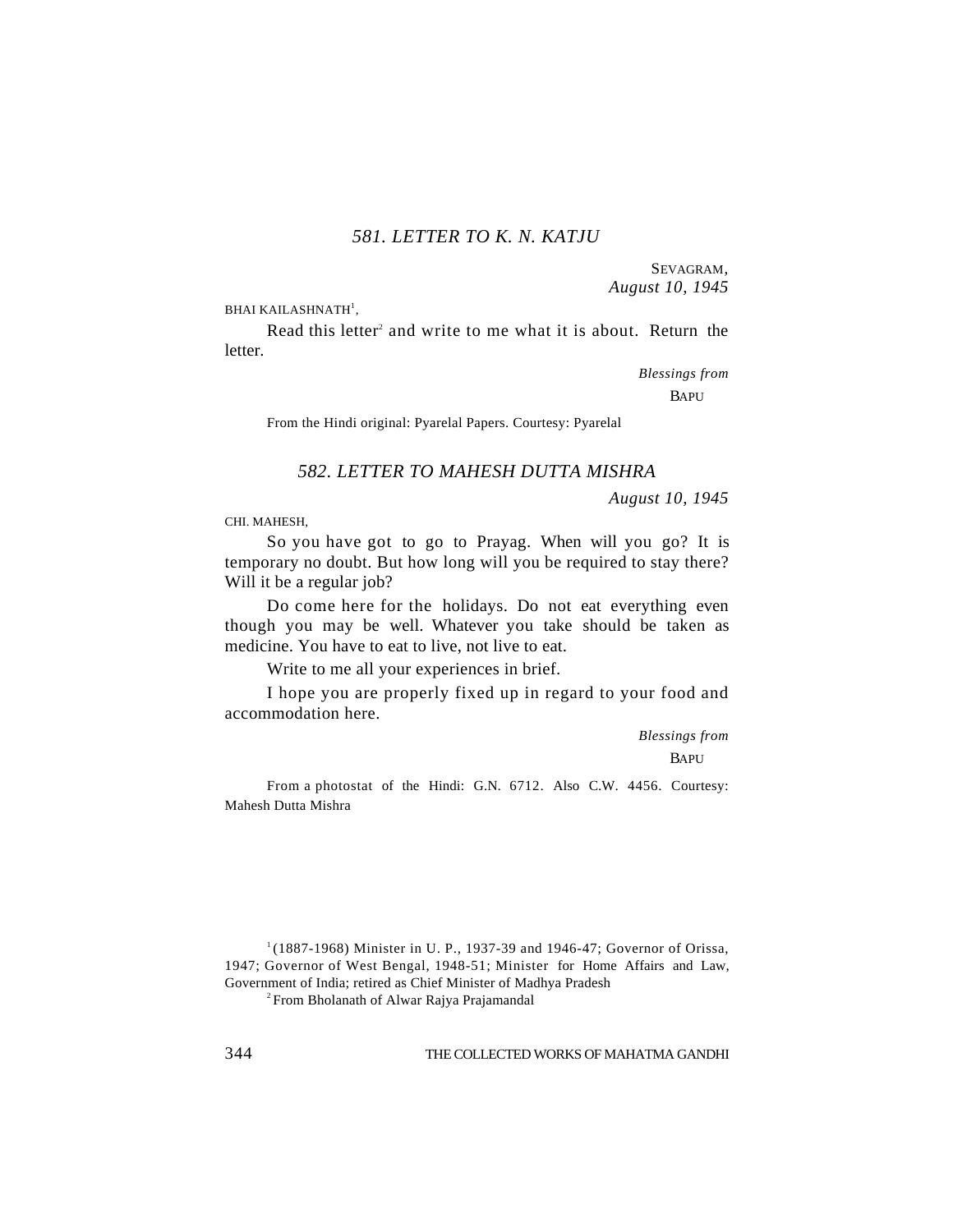#### *583. NOTE TO INDUMATI GUNAJI*

[After August *10, 1945*] 1

If both of you want to have protection of the law you may have [the marriage] registered. Devdas has done it. So has Kanu. I never wanted it, but the girls' fathers were keen on it.

I have only expressed an opinion. I never pay any attention to the law in whatever I do. We may regard Prabhakar as more than a Brahmin, but what can we do if society and the law would not recognize him?

From a photostat of the Hindi: C.W. 10951. Courtesy: Indumati G. Tendulkar

### *584. STATEMENT TO THE PRESS*

SEVAGRAM, *August 11, 1945*

Those like me, who were interested in saving Mahendra Chowdhary from the gallows, are, I know, shocked that he was hanged at the Central Jail in Bhagalpur on August 7. Those who remain behind will have to know that many more such tragedies will take place. Only, we must learn the lesson of each. Let us, then, now dispassionately learn the lesson of this accomplished death sentence.

First, the Government. They do not call it a political dacoity. Every dacoity is not a political act. Many professionals used the political ferment for their own ends. Government, whether truly national or foreign, would not let such crimes go unpunished. The authorities, in this case, held Mahendra Chowdhary to be implicated in such a dacoity and, therefore, they allowed the sentence to take the extreme course. Now, for the popular side. They say that Mahendra Chowdhary was a young man of twenty-five. He had no idea of taking part in a dacoity whether professional or political, so-called. He was in hiding. He was tried after the event and sentenced on doubtful evidence.Acceptance of the evidence and the verdict depended on the whim of the judge or judges and at the time judges were, as often as not, biased.

 $1$ <sup>1</sup>The contents of the letter indicate that this was written after the letter to the addressee dated August 10, 1945; *vide* "Letter to Indumati Gunaji", 10-8-1945.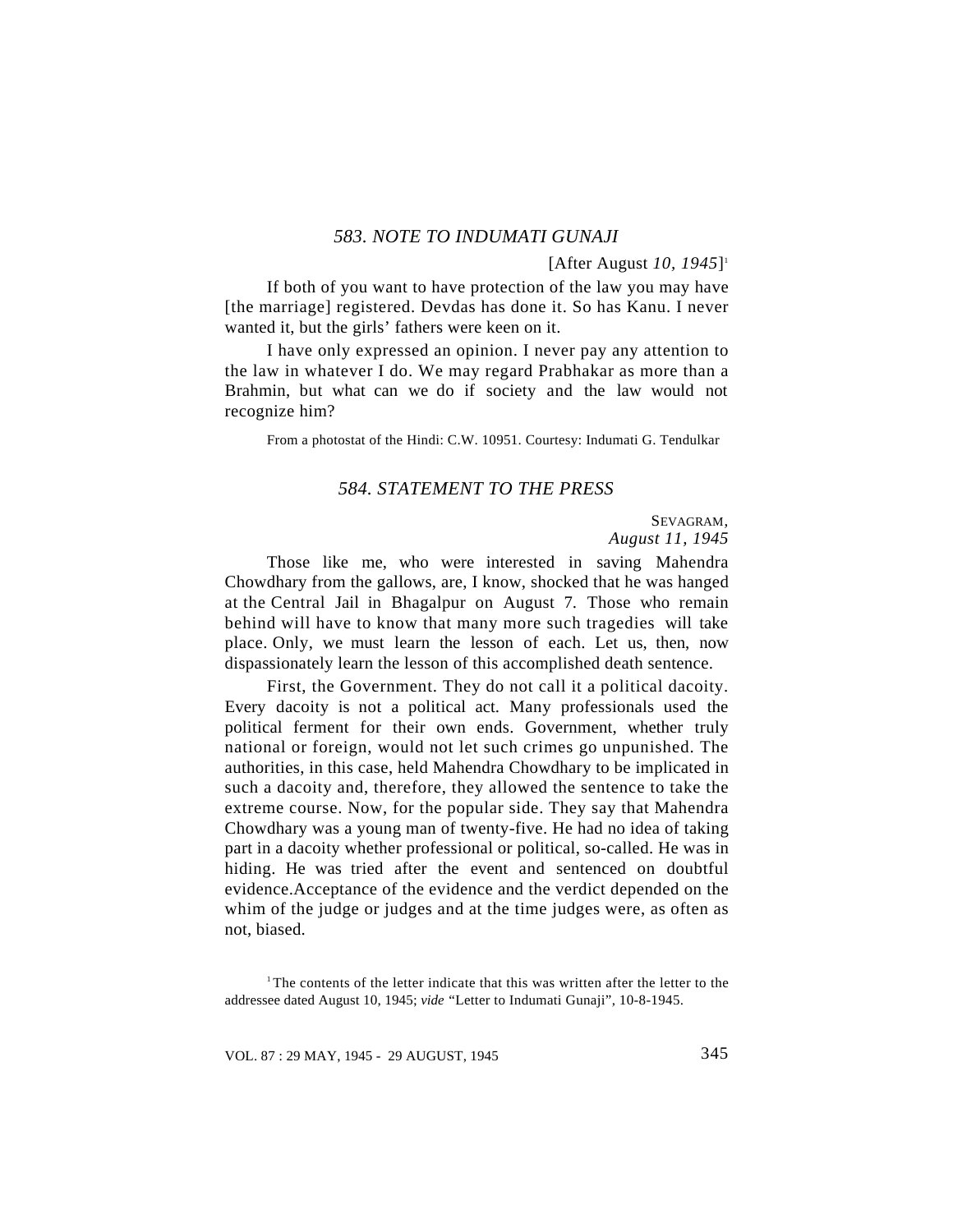If the popular belief is founded on fact, the death was a murder, worse, reprehensible because judicial. Who can find the truth, except a body of utterly impartial lawyers? They have to do so from the recorded evidence and the judgements of the original and appellate courts. Let us neither be carried away by sentiment nor lazily forget the incident, now that Mahendra Chowdhary is no more. If Government at all care for public opinion and would not rest on the overwhelming force they have at their disposal, they will be equally interested, and will associate themselves with the public.

*The Hindu,* 13-8-1945

## *585. LETTER TO AMRIT KAUR*

*August 11, 1945*

CHI. AMRIT,

I expected your answer to K. and asked her to do something herself.

I wanted the name. Do not bring *Saf Karo* with you. Yes, you can join me in Poona, if I am not here by the time you come. No grumbling about your pains. *Nanak* is a good book but for the miracles.<sup>1</sup> I wish you could induce the Raja to give a better thing in Hindustani, i. e., in Nagari and Urdu characters. He has taken much pains over it.

Love.

**BAPU** 

From the original: C.W. 4275. Courtesy: Amrit Kaur. Also G. N. 7907

## *586. LETTER TO J. C. KUMARAPPA*

*August 11, 1945*

MY DEAR KU.,

You can come tomorrow at 11 a. m. and dine here at 12. You will talk while I am eating.

I am running away to Poona on [the] 19th. I do not know whether I shall return on the appointed date. Can the meeting take place in Poona? If not, I must return for the meeting and go back. But that tomorrow.

<sup>1</sup>Vide "Letter to Daljit Singh", 7-8-1945.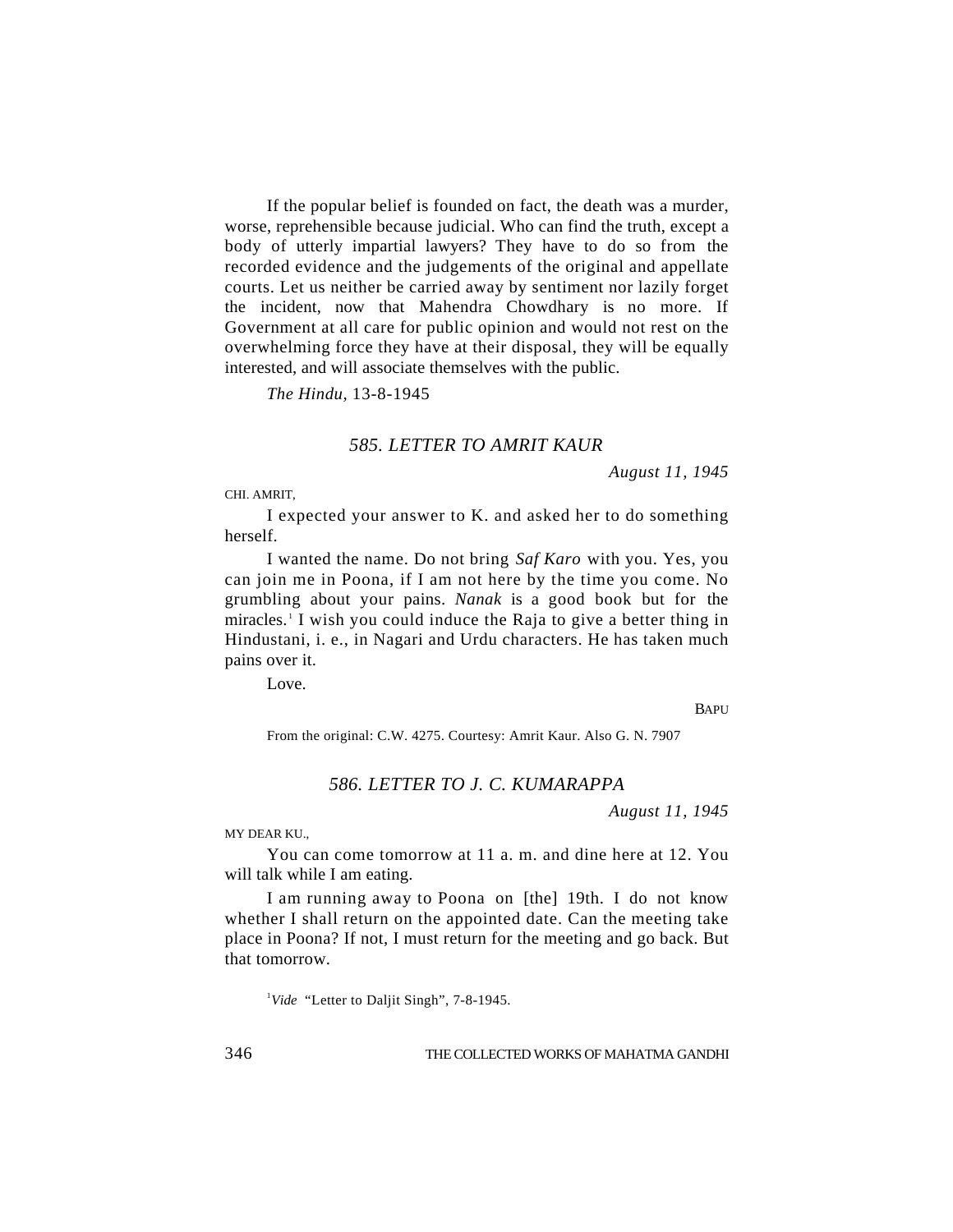I have not finished the manuscript<sup>1</sup> yet but may by tomorrow. About the article also when we meet. Love.

From a photostat: G.N. 10176

#### *587. LETTER TO MUNNALAL G. SHAH*

*August 11, 1945*

**BAPU** 

#### CHI. MUNNALAL,

Read the accompanying letter. I like it. Kanchan writes what she feels. I think it is necessary that she should be satisfied. How can she be forced against her will? But I doubt very much if you two can stay together in the Ashram. It seems to me impossible that you may stay in a house of your own in the Ashram and still refrain from sexual gratification. Kanchan at any rate will not be able to do so. And, knowing you as I do, I can say that you also will not be able to do so. Ramprasad is not an Ashram inmate. He is a paid worker and runs a separate kitchen of his own. Even so, I am not reconciled to their gratification of physical desire. But having engaged him I am helpless. His case, like Niyamat's, should not be cited as a precedent. Think calmly over all this and write to me. I understand about Hiramani.

*Blessings from*

**BAPU** 

From a photostat of the Gujarati: G.N. 8443. Also C.W. 5589. Courtesy: Munnalal G. Shah

# *588. MESSAGE TO ALL-INDIA SPINNERS' ASSOCIATION, LAHORE*

[On or Before *August 12, 1945*] 2

I say 'spin'. Swaraj lies in every thread of yarn. If all Indians spin and come to me I will give them swaraj. Forty crores of people live in India. Leaving children aside, if all the rest spin it will be a great achievement. I have been, therefore, laying stress on spinning. Spinning is not a small thing. This is my message for "Liberty

<sup>&</sup>lt;sup>1</sup> Of *The Economy of Permanence*, written by the addressee

<sup>&</sup>lt;sup>2</sup> The report is date-lined "Lahore, August 12".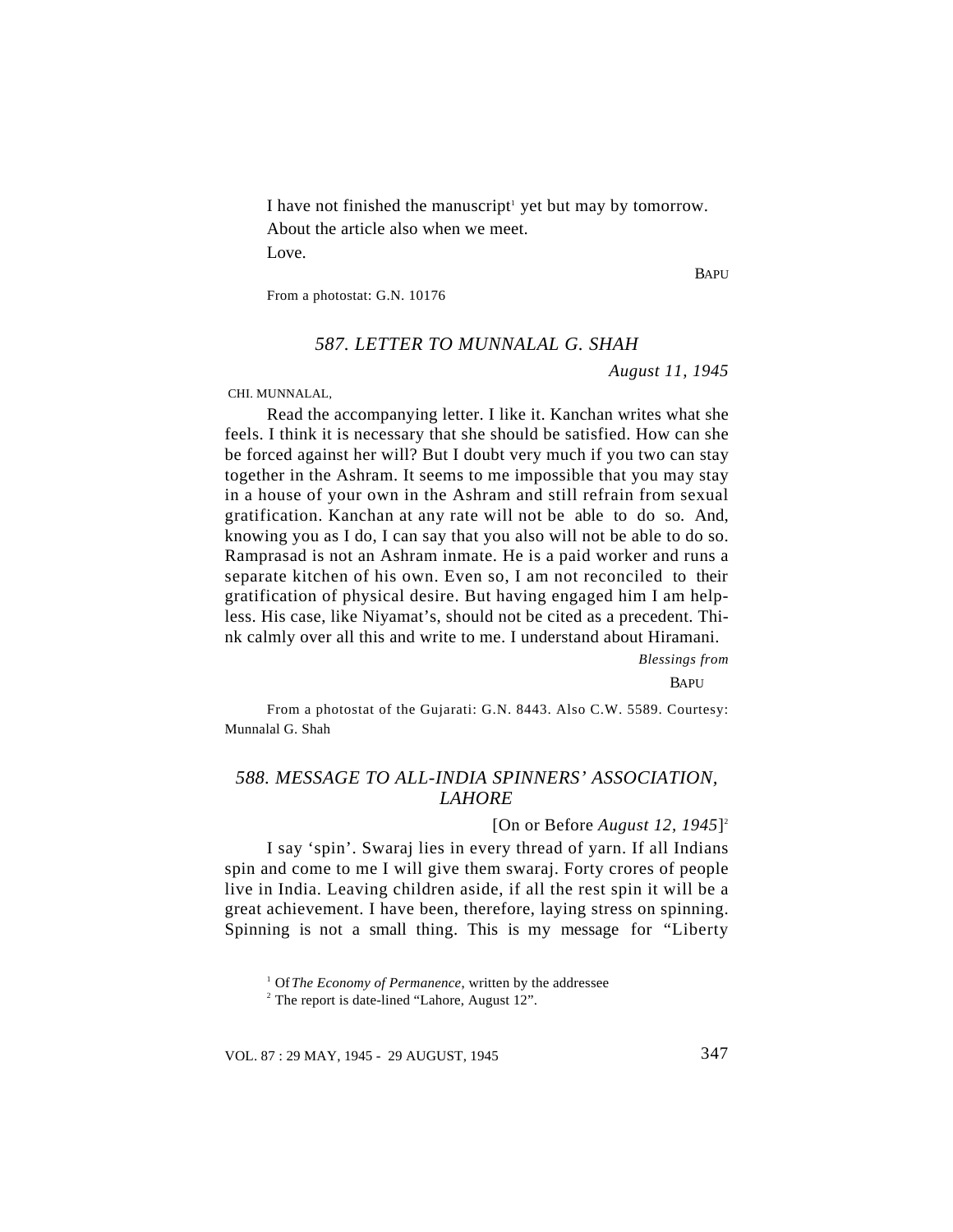Week". I am not joking. Great power lies latent in spinning.

*The Bombay Chronicle,* 13-8-1945

## *589. LETTER TO ARUNA ASAF ALI*

SEVAGRAM, *August 12, 1945*

 $DEAR ARUNA<sup>1</sup>$ ,

The distress is of your own imagination.<sup>2</sup> I fear that the Maulana's letter was of my doing. There was no question of isolating you from the rest or of expecting you to suppress anything. You were represented as being very ill and so there was a mention of your illness and special urgency of your release. Asaf<sup>3</sup> had no hand in it. So far as I know he came to know of the letter after it was dispatched. Will you not give him and to everyone else the liberty of free thought that you claim for yourself? I hope you are well.

Love.

**BAPU** 

From the original: Aruna Asaf Ali Papers. Courtesy: Nehru Memorial Museum and Library

### *590. LETTER TO PRABHAVATI*<sup>4</sup>

*August 12, 1945*

CHI. PRABHA,

I do not remember whether or not I have dictated a letter to you. If I have not, then four days have gone by [since I received your letter].

You have to come to me when you are free from there. I think that if your services are urgently required just now, you should offer them. Personally I appove of your voluntarily confining your sphere of service to villages.

 $1$ Member, All-India Congress Socialist Party; was imprisoned during the Quit India movement.

<sup>2</sup> The addressee, in her letter dated August 8, had expressed her deep distress over the special representation made by Abul Kalam Azad to the Viceroy for her release.

3 Asaf Ali, addressee's husband

<sup>4</sup> The letter is in the Devanagari script.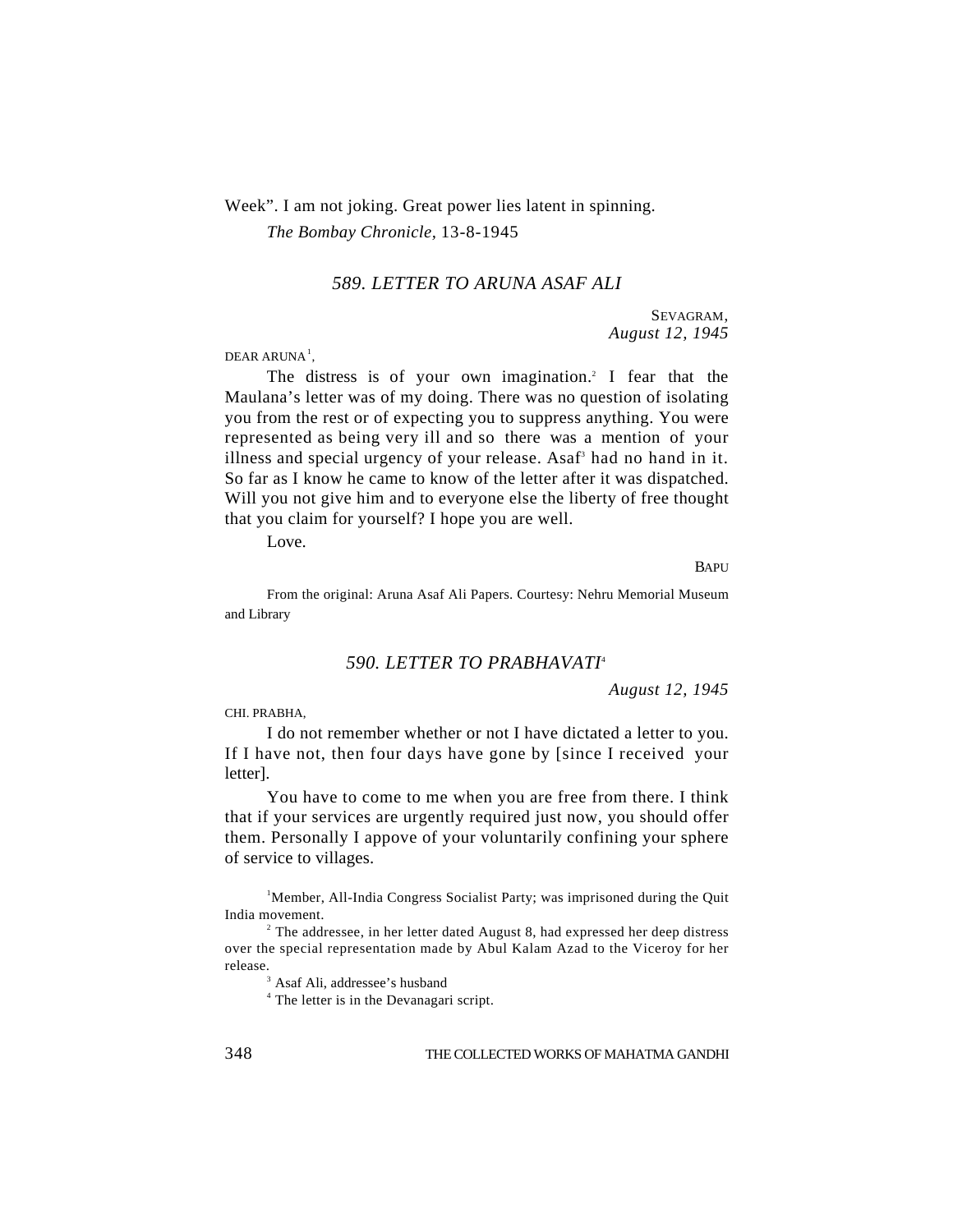Even while you are there, you should pick up carding and ginning. Practise them regularly. Read whatever you can get.

I am writing this without your letter in front of me. If, therefore, I have left out any point, let me know.

I will leave here on the 19th, spend a day in Bombay and then take Sardar to Poona on the 21st.

Take care of your health.

I am all right.

*Blessings from* **BAPU** 

From a photostat of the Gujarati: G.N. 3578

## *591. LETTER TO VALLABHBHAI PATEL*

SEVAGRAM, *August 12, 1945*

BHAI VALLABHBHAI,

I got your letter. If God enables us to meet, we shall discuss the matter further in Poona.

I have even written to Maulana Saheb, though not in your fashion. It is a difficult job. There can be no two opinions that before taking any particular step he should consult you all.

What I had written to Jinnah Saheb was final, and, therefore, I cannot do anything different. But you and others have a right todisagree with what I wrote. If you cannot endorse it from your heart, you should declare that openly. I did not speak on anybody's behalf, but merely expressed my own opinion. If I see any error in what I did, I would immediately admit it. You know well enough that he likes nothing that I suggest. But don't worry about it.

New elections must be held. But it is not certain that they will be. If they are held, we shall see. More in Poona.

I can fully understand your inability to come here. Railway travelling is no longer possible for you. Will it be less painful if you fly from Bombay to Poona?

Your last speech<sup>1</sup> was liked by everybody. But I feel that you went too far. But don't mind about that. You just cannot suppress

<sup>&</sup>lt;sup>1</sup>At Bombay on August 9. The addressee had been earlier released from the Ahmednagar Fort on June 15, 1945.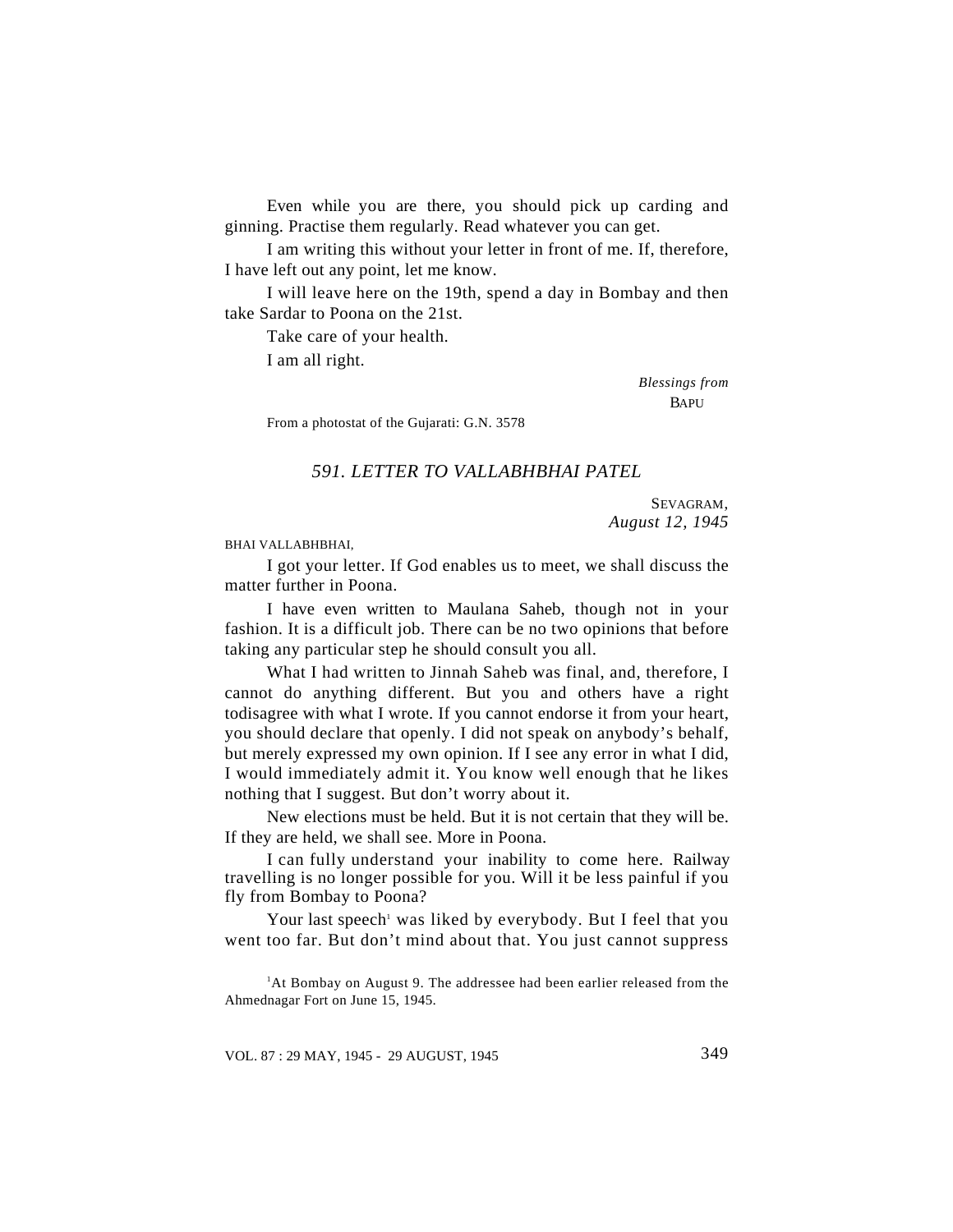what is on your mind.

I hope Mani will not exert herself too much and fall ill.

*Blessings from*

**BAPU** 

[From Gujarati]

*Bapuna Patro-2: Sardar Vallabhbhaine,* pp. 284-5

## *592. LETTER TO MUNNALAL G. SHAH*

*August 12, 1945*

CHI. MUNNALAL,

Plan a programme of study for Gajraj' and let me know. His studies should be properly attended to. If you wish to ask me anything about this matter, you may do so.

> *Blessings from* **BAPU**

From a photostat of the Gujarati: G.N. 8439. Also C.W. 5590. Courtesy: Munnalal G. Shah

## *593. LETTER TO SHRIKRISHNADAS JAJU*

*August 12, 1945*

BHAI JAJUJI,

Give a reply after going through this.<sup>2</sup> Send me a copy of it and also the letter.

*Blessings from*

**BAPU** 

From a copy of the Hindi: Pyarelal Papers. Courtesy: Pyarelal

1 Son of Hoshiari

<sup>2</sup> From Harekrushna Mahtab; *vide* the following item; also "Letter to Harekrushna Mahtab", 14-8-1945.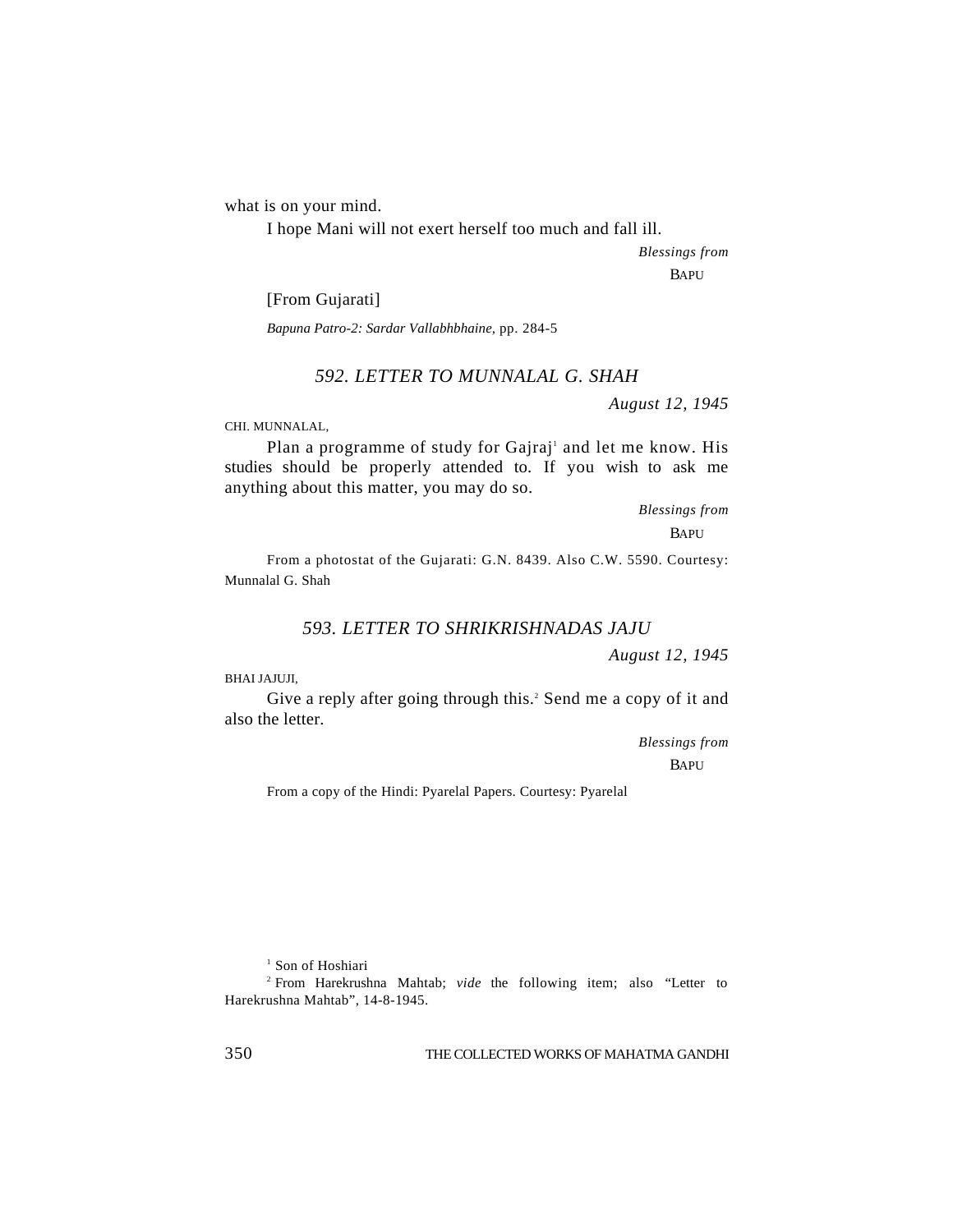## *594. LETTER TO HAREKRUSHNA MAHTAB*

*August 12, 1945*

 $\mathbf B\mathbf H\mathbf A\mathbf I$  MAHTAB  $^1,$ 

How are you? You did not even mention in your letter where you were writing from. It is not that the khadi produced in Orissa cannot go out of the province. However, it is true that only a small quantity will be sent out. Be assured that true well-being of Orissa lies only in that. It should not be necessary to write down everything that I have written to you. Understand the new scheme and carry it out.

*Blessings from*

**BAPU** 

SHRI H. MAHTAB, M.L.A. CUTTACK (ORISSA)

From a copy of the Hindi: Pyarelal Papers. Courtesy: Pyarelal

# *595. LETTER TO NISHITH NATH*

*August 12, 1945*

BHAI NISHITH NATH,

I have your letter. I do not know what I shall be able to do. I shall certainly keep your letter in mind.

> *Yours,* M. K. GANDHI

From a photostat of the Hindi: G.N. 8022

<sup>1</sup>President, Utkal P. C. C., 1930 and 1937; member, Congress Working Committee, 1938-46; Chief Minister of Orissa, 1946-50 and 1957-60; Minister, Central Government, 1950-52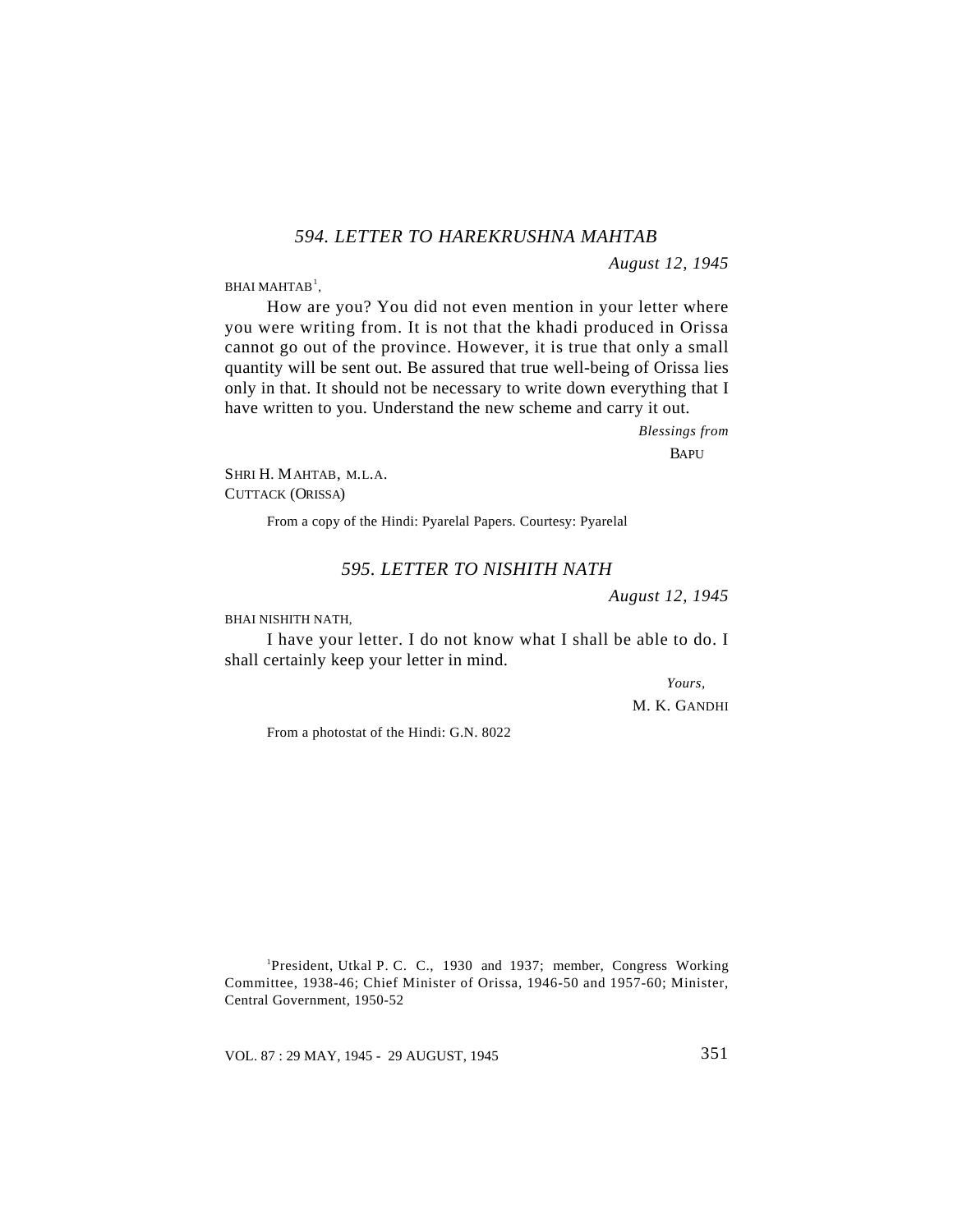### *596. LETTER TO PARACHURE SHASTRI*

*August 12, 1945*

BHAI PRACHURE SHASTRI,

I have your letter. Give the song to Prabhakar. It is a well known fact that the word *chakra* is to be found in the Vedas and other texts; also that the word charkha is derived from *chakra*. I have understood the second point.

> *Blessings from* **BAPU**

From a copy of the Hindi: Pyarelal Papers. Courtesy: Pyarelal

## *597. LETTER TO RATNAMAYI DEVI*

*August 12, 1945*

CHI. RATNAMAYI,

When I received your letter, a doubt arose in my mind. I had believed that you were self-sacrificing and brave and were not scared of living in villages. You should not have waited for my orders. That does not mean that I have ceased to be your well-wisher. But now that you have settled down there, of what help can I be?

> *Blessings from* **BAPU**

SHRI RATNAMAYI DEVI MAHILA ASHRAM

From a copy of the Hindi: Pyarelal Papers. Courtesy: Pyarelal

## *598. LETTER TO SECRETARY, SUMMERFORD ORCHARD*

*August 12, 1945*

THE MANAGER,

I have received the apples you have sent on behalf of Shri Padampatji. They are good. Thanks.

M. K. GANDHI

SECRETARY, SUMMERFORD ORCHARD RAMGARH P. O.

DIST. NAINITAL, U. P.

From a copy of the Hindi: Pyarelal Papers. Courtesy: Pyarelal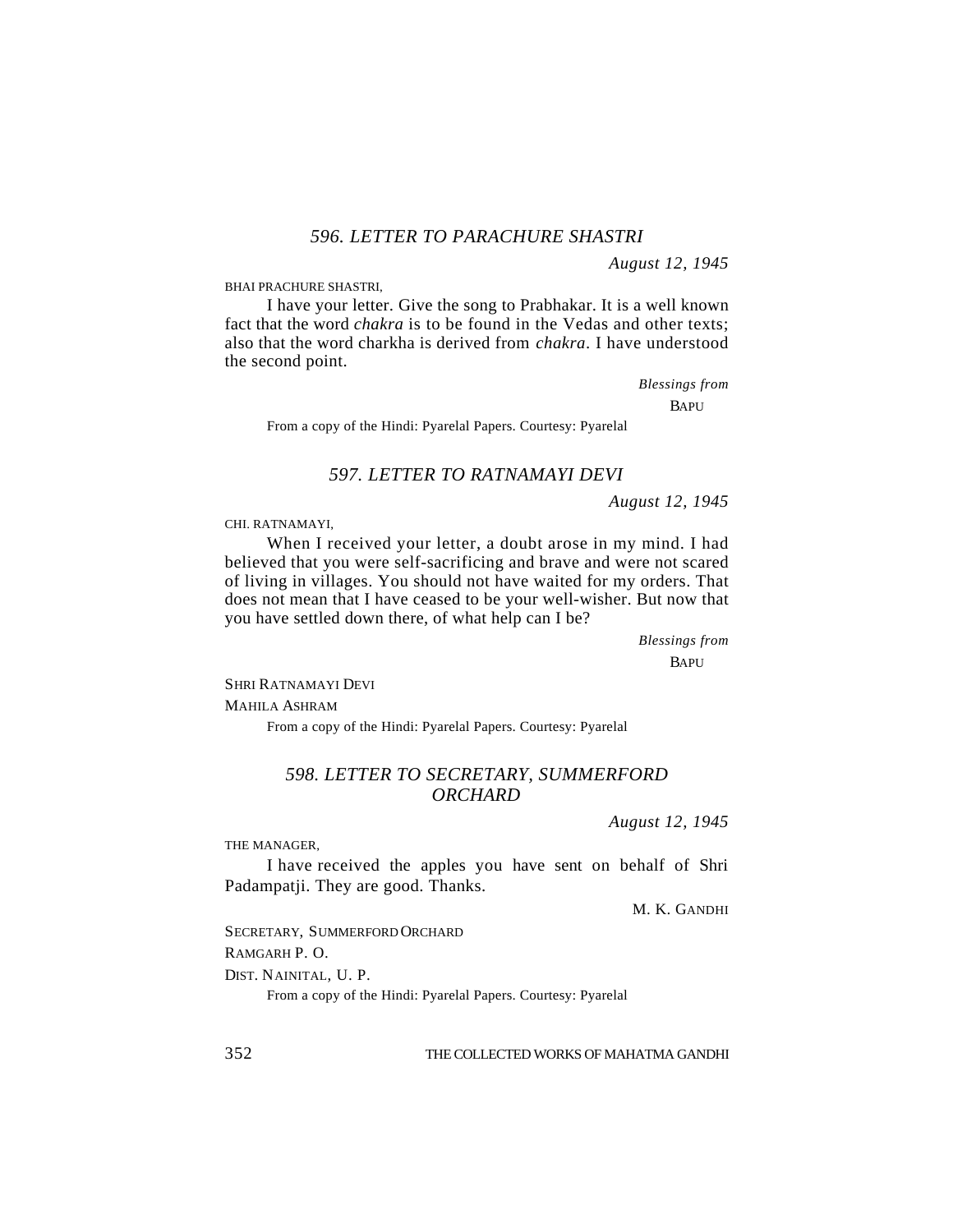## *599. LETTER TO ACHYUT PATWARDHAN*

SEVAGRAM, *August 12, 1945*

BHAI ACHYUT,

All your papers are being sent. If something has been left out, do ask. It will be sent.

I trust you are in good health.

*Blessings from*

BAPU

From a copy of the Hindi: Pyarelal Papers. Nehru Memorial Museum and Library. Courtesy: Beladevi Nayyar and Dr. Sushila Nayyar

## *600. LETTER TO V. A. SUNDARAM*

*August 13, 1945*

 $MY$  DEAR SUNDARAM<sup>1</sup>,

You have sent me a beautiful extract. You did mention your Visit to Assisi's place. Don't come to me in Poona. Come to Sevagram when I am here.

Love.

**BAPU** 

From a photostat: G.N. 3191

# *601. LETTER TO V. LAKSHMI*

*August 13, 1945*

DEAR LAKSHMI,

The sample of yarn is good. I hope you will continue your good work.

> *Yours sincerely,* M. K. GANDHI

SHRI V. LAKSHMI 43 KARNESWARKOIL SANTHOME, MYLAPORE, MADRAS From a copy: Pyarelal Papers. Courtesy: Pyarelal

<sup>1</sup>Secretary to Madan Mohan Malaviya. The superscription is in Tamil.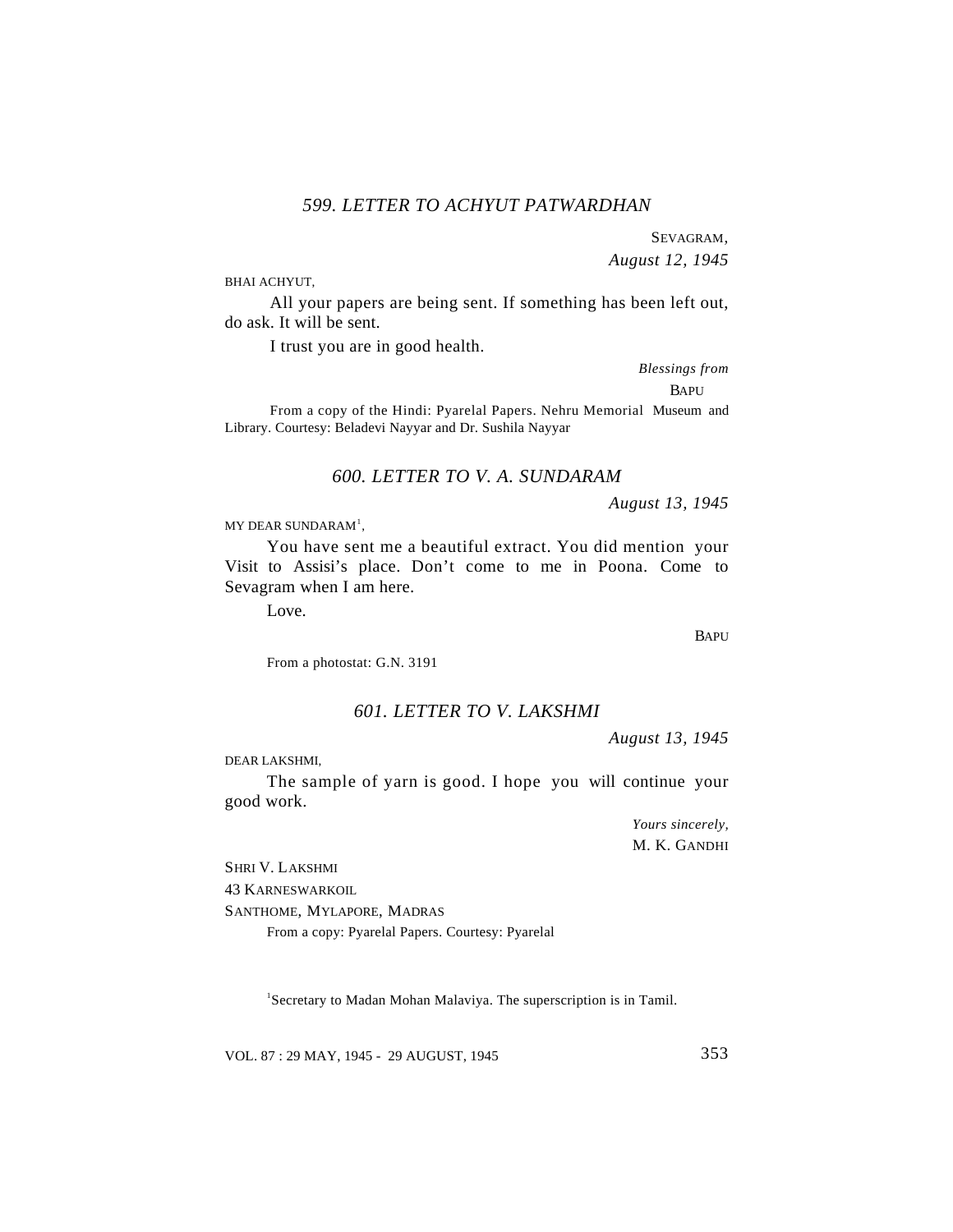### *602. LETTER TO HARJIVAN KOTAK*

*August 13, 1945*

CHI. HARJIVAN,

I have your letter. You have the zeal, so you will certainly get the work. My mind is working in a different way these days; so I shall not be able to suggest anything. It is very difficult to accommodate you in Poona. So meet me only when I return to Sevagram.

*Blessings from*

**BAPU** 

HARJIVAN KOTAK GRAMODYOG GANDHI HAT AHMEDABAD

From a copy of the Gujarati: Pyarelal Papers. Courtesy: Pyarelal

### *603. LETTER TO RAMPRASAD*

SEVAGRAM, *August 13, 1945*

CHI. RAMPRASAD,

I have not given thought to what you should do in my absence. You are not to come to Poona. I wish the child to get well. I understand about Pushpa.

> *Blessings from* **BAPU**

C/O SULOCHANA BHATT 145 A, VIGAS SHERI KALBA DEVI ROAD

From a copy of the Gujarati: Pyarelal Papers. Courtesy: Pyarelal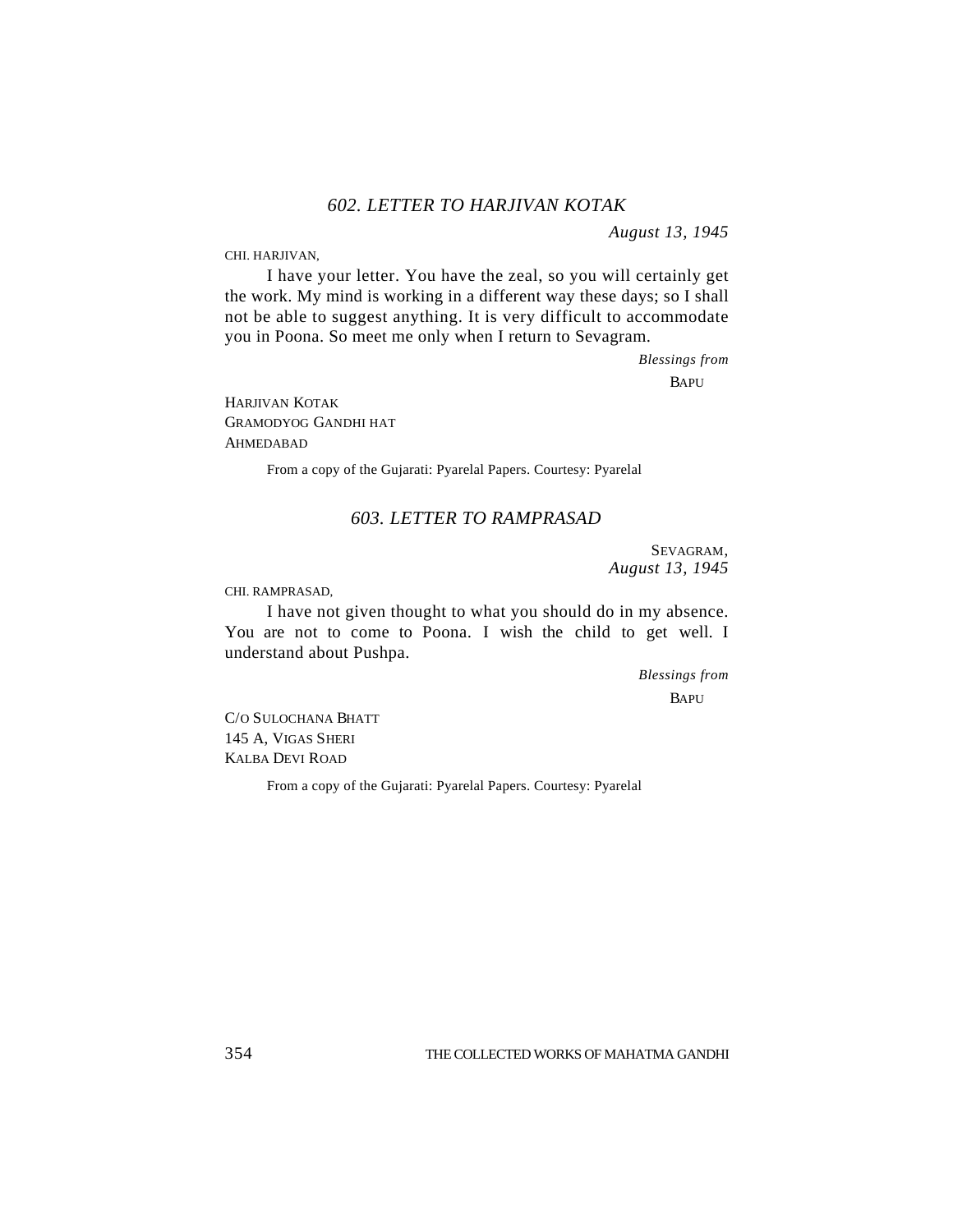## *604. LETTER TO INDUMATI GUNAJI*

*August 13, 1945*

CHI. INDU,

Doctor<sup>1</sup> says you want to say something to me. If it is something confidential you can come at 4 today, if it is not confidential then come at 11.

> *Blessings from* **BAPU**

 $[PS.]$ 

You will not invite any outsiders except your brother.

From a photostat of the Hindi: C.W. 10947. Courtesy: Indumati G. Tendulkar

## *605. LETTER TO JASWANT SINGH*

*August 13, 1945*

SARDARJI,

I have your letter. Your article is interesting.

*Yours,* M. K. GANDHI

SARDAR JASWANT SINGH VASANT PRESS DEHRADUN, U. P.

From a copy of the Hindi: Pyarelal Papers. Courtesy: Pyarelal

# *606. LETTER TO KRISHNACHANDRA*

*August 13, 1945*

CHI. KRISHNACHANDRA,

What is there so confidential about your letter? You have not understood my point. It is as well. I suggest that you show your letter to Munnalal. If that is the case he should withdraw himself. Anything done just for my sake is to be regarded as futile. Anything that is done has to be right. Only then can it do good.

That was my view about the management. Since I am not aware of everything, the final decision should be taken by those who know

 ${}^{1}$ A. G. Tendulkar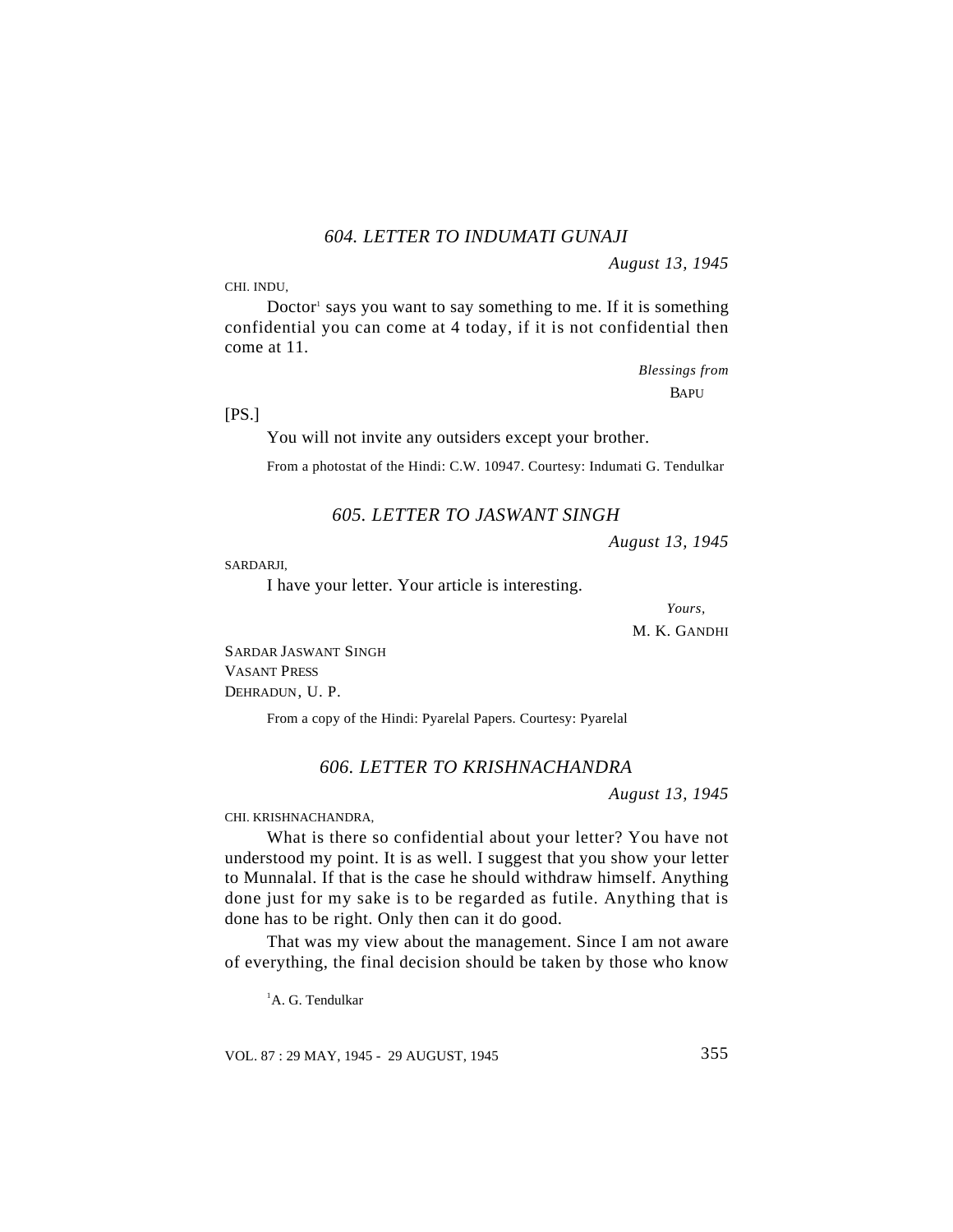*Blessings from* **BAPU** 

From a photostat of the Hindi: G.N. 4522

#### *607. LETTER TO Y. M. PARNERKAR*

*August 13, 1945*

CHI. PARNERKAR,

If the manure was lying there because of paucity of labour you should have taken help from the Ashram inmates. You will remember you have asked for such help before. There was no point in shifting itfrom one place to another. It can be used for vegetables; but the question is whether it is more useful for the fruit trees or for the vegetables. I felt that your reply was not straight. If we have been negligent it is our duty to own it.

(2) I will myself see about the trees.

(3) I shall be pleased if Shri Patil and his sister-in-law live in the Ashram and work in the Goshala. But have a talk with Munnalalji and write to Patil what he says.

(4) I will certainly like it if Ramnarayan can stay in the Goshala. Ask him whether he wishes to stay or not. I was under the impression that at the moment it is not possible to accommodate him under any circumstances.

(5) Does the Hindustani Talimi Sangh want developed land? I thought it was otherwise. We must give the land. Put down everything in Writing and let me know. Let them have it on a nominal rent, for a specific period. Give them the right to return the land.

I think I have replied to all your questions.

*Blessings from* **BAPU** 

SHRI PARNERKAR GOSHALA SEVAGRAM

From a copy of the Hindi: Pyarelal Papers. Courtesy: Pyarelal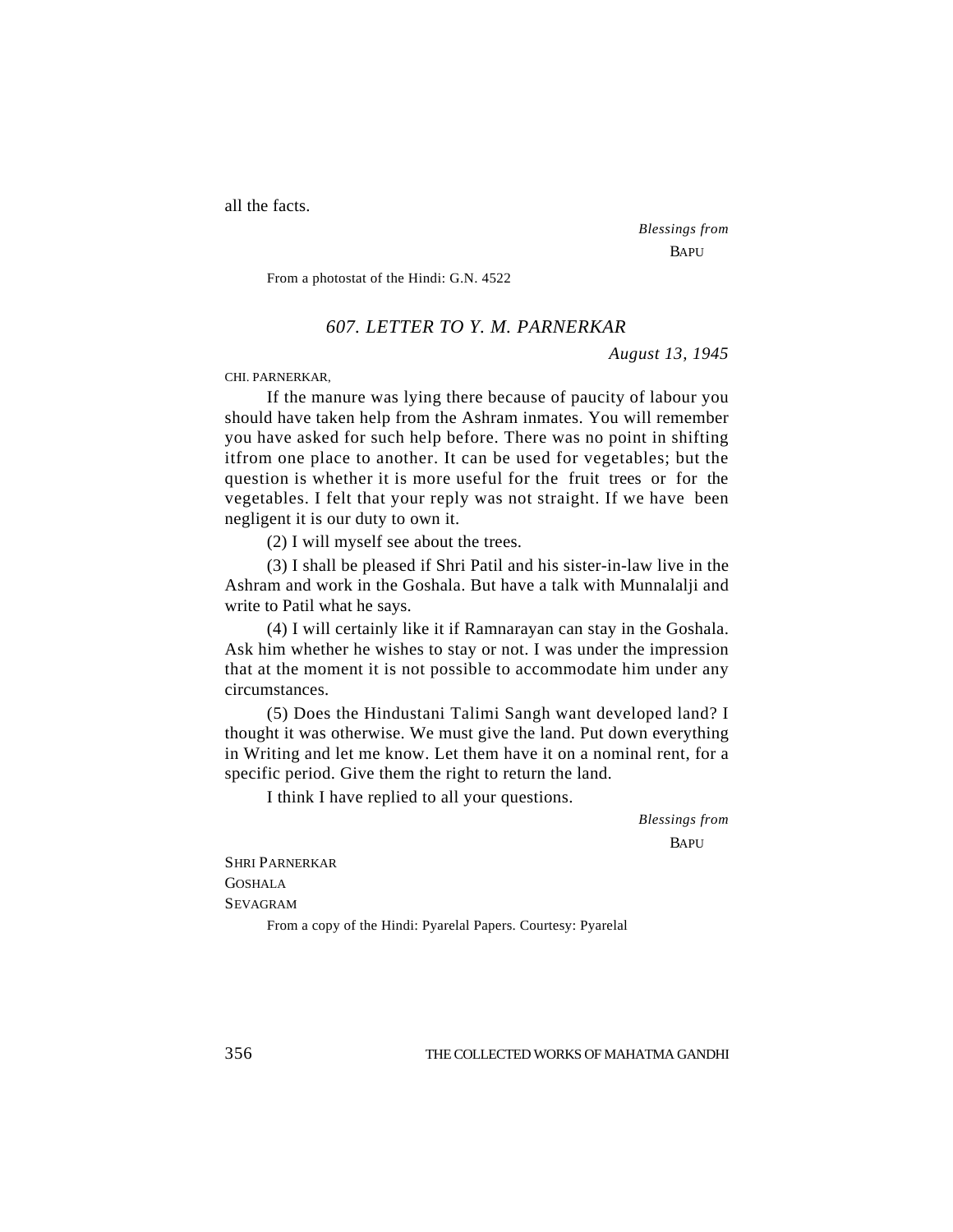### *608. NOTE TO INDUMATI GUNAJI*

[After *August 13, 1945*] 1

Now you can talk. I shall talk if I have to reply. The question is not about. . .<sup>2</sup> at Wardha. The question is what is proper for you. I have not laid down any condition. If you Say it is something new, then you may leave it.

You are not a little girl, nor are you an ordinary woman. You are a worker of some standing. Tendulkar is an experienced man. I might join you two in wedlock only to see you lost in family life. Read my letter<sup>3</sup> again; you will not find in it any condition, only a keendesire on my part. If you have already decided to lead family life, what is the use of going through an Ashram wedding? You do not know the amount of pains I am taking and how much I am thinking about it. In my opinion this is no small matter. Know that I had expressed the same desire in the case of every other wedding. But they were all young girls with the exception of Saundaram. You on the other hand ought to raise more important questions. How will it look if you desired progeny before the coming of independence?

I shall not forbid you from inviting those people if you wish. Will they have to be served a meal here? Tell me after thinking over it.

Show me my letter. Does my language imply a condition?

\* \* \*

This is a different matter. When you say that I laid down a condition which was not there earlier, I maintain that I have stipulated no such condition. This is why I made the inquiry. I can do something only on the assumption that neither of you will be a hypocrite. In the event of hypocrisy I shall not be losing anything; only you two will stand to lose. This has been my experience to date. Those who betrayed me have ultimately fallen.

From a photostat of the Hindi: C.W. 10950. Courtesy: Indumati G. Tendulkar

<sup>&</sup>lt;sup>1</sup> From the contents it is evident that this note was written after the letter to the addressee dated August 13, 1945. *Vide* "Letter to Indumati Gunaji", 13-8-1945.

<sup>&</sup>lt;sup>2</sup> One word is illegible here.

<sup>&</sup>lt;sup>3</sup> Dated August 10; *vide* "Letter to Indumati Gunaji", 10-8-1945.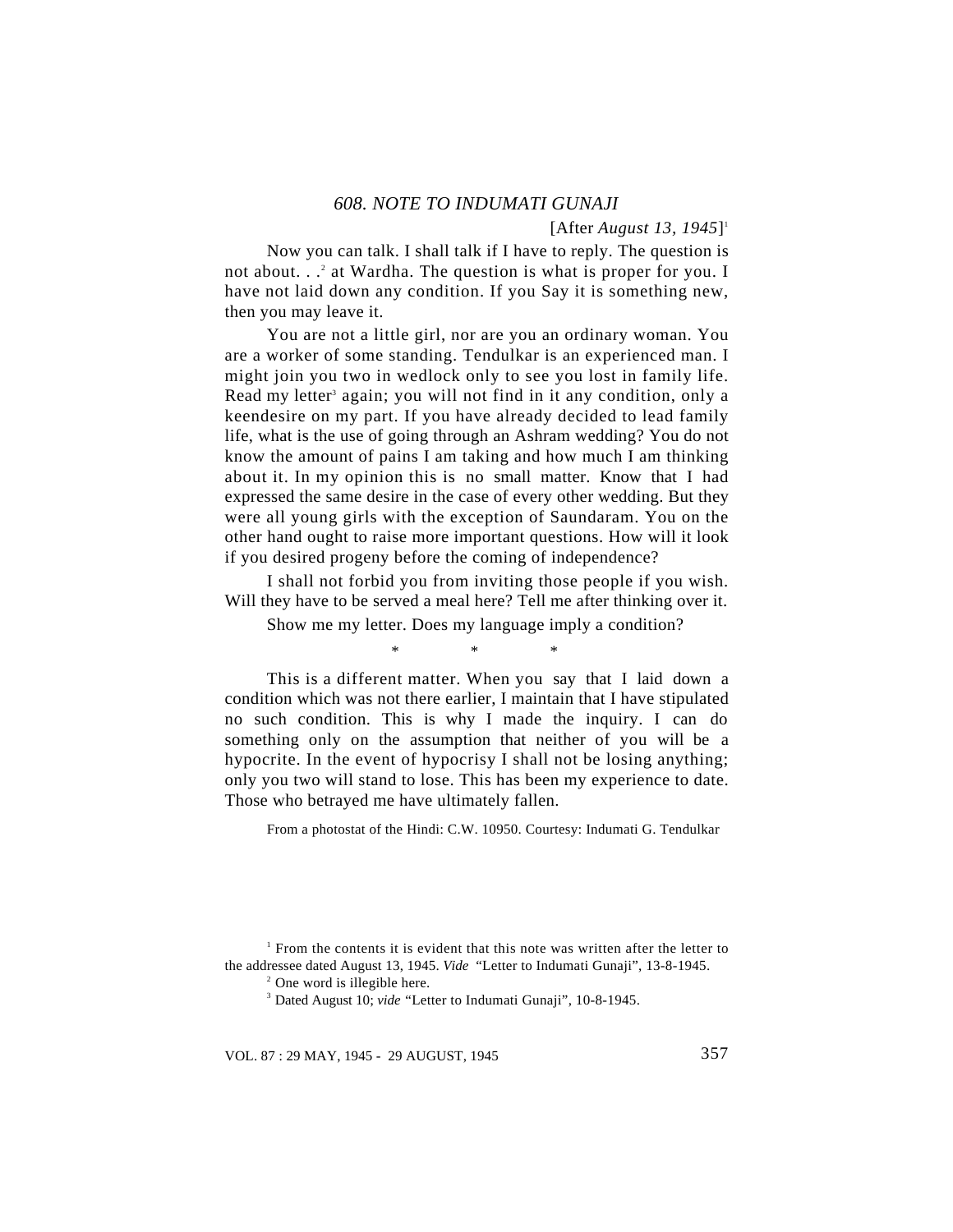*August 13/14, 1945*

HAMIDULLAH SAHEB,

I have your letter. I do not answer every letter. I have understood what you say.

> *Yours,* M. K. GANDHI

HAMIDULLAH 59 NAYAGAON **LUCKNOW** 

From a copy of the Hindi: Pyarelal Papers. Courtesy: Pyarelal

#### *610. DISCUSSION WITH B. S. MURTHY*<sup>1</sup>

[Before *August 14, 1945*] 2

I can give you advice only as from one individual to another. I am not giving any advice to the Harijan Sevak Sangh which is an institution. After all the Harijan Sevak Sangh is only as good as the best men in it and I know how few they are. The Sangh has done substantial work, though not in the estimation of the Harijans or in the estimation of the orthodox Hindus. The Harijans may want to smash the caste Hindus and the caste Hindus may want to cling to the old way. The Sangh has to face both these.

You have asked me how the Sangh can be revitalized. I know the royal way is a fast by me. I might fast again and that more readily for Harijans than for anything else. But I must wait till God asks me to do it. There is no such thing as a forced fast. It has to come and I cannot say now when it will come. I must also tell you that there are others who want to fast for the Harijans. But I have told them that they are not to fast while I am alive. I have also the idea of a chain of fasts. In such a chain I will fast first and then when my body has perished, the next fast will begin and it will go on till untouchability is no more. Such a fast is conceived, but it cannot be taken up at once as I said it has to come. But before even such a thing happens a lot of spade work has to be done. That is why Harijan Sevak Sangh workers are

<sup>&</sup>lt;sup>1</sup>Who had sought Gandhiji's advice on the various problems of Harijans

<sup>&</sup>lt;sup>2</sup> From the reference to the Harijan Sevak Sangh workers' meeting which was held on August 14, 1945. *Vide* also "Letter to Sudhir Ghosh", 28-8-1945.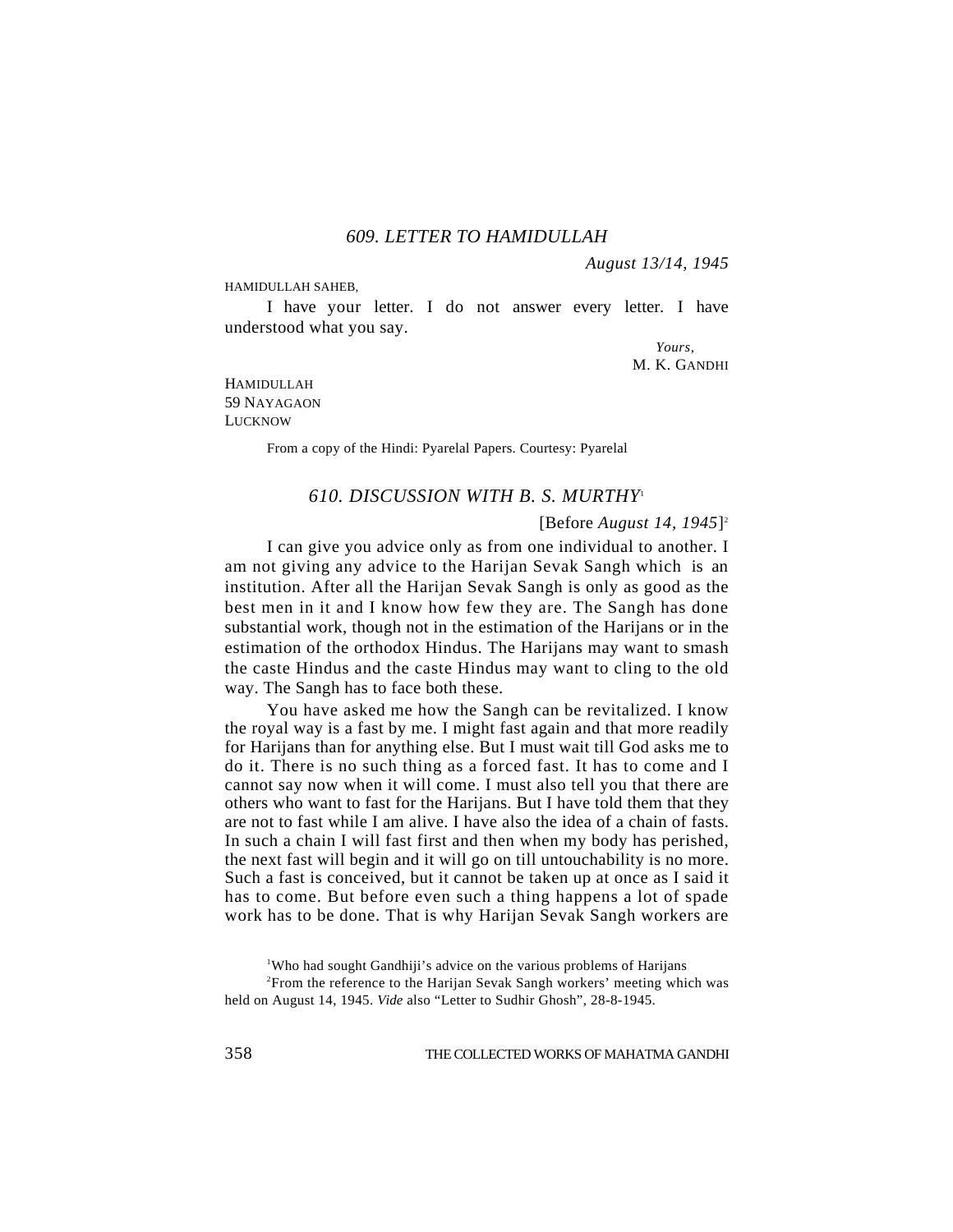meeting here soon. They are meeting for the very purpose of revitalizing the Sangh's work.

The present feeling among the Harijan Sevak Sangh workers is that practically nothing has been done among caste Hindus. Education of Harijans is one thing; education of *Savarnas* is another and as I know more difficult. You can educate Harijans by giving them scholarships, hostels, etc., but no such way is possible among the caste Hindus. The task, therefore, is to educate the *savarnas*. But this can be done only by those who are fired by a living faith in the Hinduism which I understand. Only those who fully know the meaningof Hinduism as I know it can perform the miracle. Let us not forget that untouchability is a most difficult thing to remove and that our task is a heavy one. But I have no doubt that God will remove untou-chability or remove Hinduism.

Now in regard to your question on the political future of Harijans, I certainly see that those Harijans who have become politically conscious should straightaway have a full opportunity to figure in politics. You have asked me what I mean by saying that I want such Harijans to be more than a match for all other political competitors. Many people weigh the Harijans in some special Harijan balance. But I want to weigh the Harijans in the same balance in which I weigh the best. You have to outweigh others because you have to cover so much lost distance. That is why I expect from the Harijans greater effort than from others.

You have asked me whether Dr. Ambedkar has in my opinion thus proved himself to be more than a match. My answer is 'Yes' and 'No'. Dr. Ambedkar is a fierce and fearless man. He does not scruple to beat the Hindu dog with any stick he can get. He wants to destroy Hinduism. It is open to him to do it. If the Harijans want to do it they can do it. Then the Harijans must become the destroyers of Hinduism. I want Harijans to become as able and earnest as Dr. Ambedkar but in a different way. I want you to do even better. I want you to produce sterling men who will reshape the whole of our society. It is not enough to be educated. It is necessary to be cultured and fearless. Such men who will reshape society will have to work among the people and not cut themselves away from the people. They will have to be stern, incorruptible and self-reliant. There is nothing to prevent such people from taking any assistance from clean quarters. But my point is the more you lean on such assistance, the more difficult becomes the task of uplifting the Harijans.

*The Hindu,* 21-8-1945 and 31-8-1945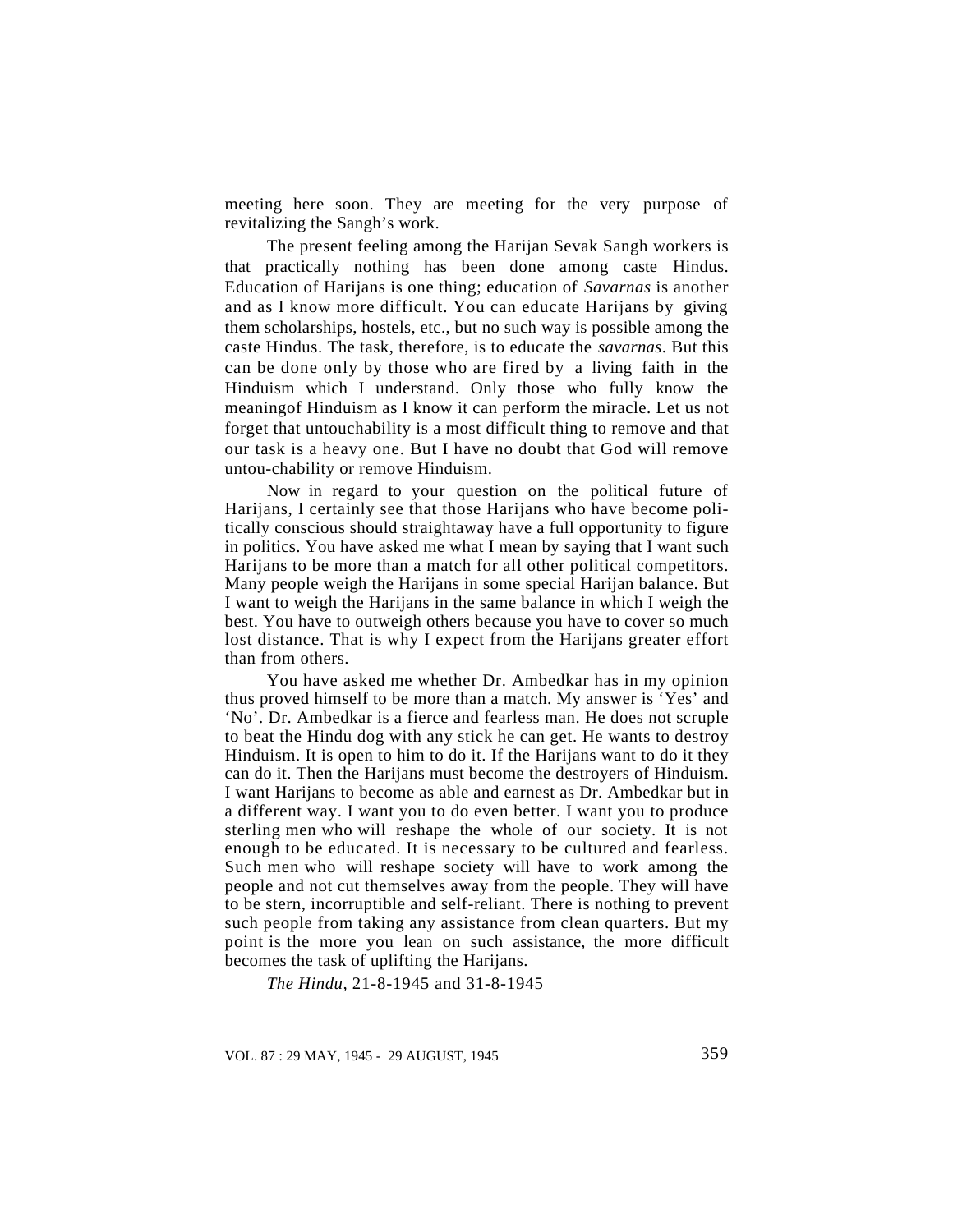## *611. TELEGRAM TO HANUMAN PRASAD PODDAR*

SEVAGRAM, *August 14, 1945*

HANUMANPRASAD PODDAR "KALYAN" **GORAKHPUR** 

INDIANS' PROSPERITY BOUND WITH THAT OF COW AND HER PROGENY.

GANDHI

From a copy: Pyarelal Papers. Courtesy: Pyarelal

## *612. LETTER TO GOVERNOR OF BENGAL*

SEVAGRAM, *August 14, 1945*

DEAR FRIEND,

Many thanks for your letter of 8th instant received yesterday afternoon.

I shall gladly avail myself of your kind offer of assistance, if I need it. Of course I know Mr. Symonds<sup>1</sup> very well.

> *I am, Yours sincerely,* M. K. GANDHI

HIS EXCELLENCY THE GOVERNOR OF BENGAL **CALCUTTA** 

*Gandhiji's Correspondence with the Government*, *1944-47,* p. 104

<sup>1</sup> Of the Friends Ambulance Unit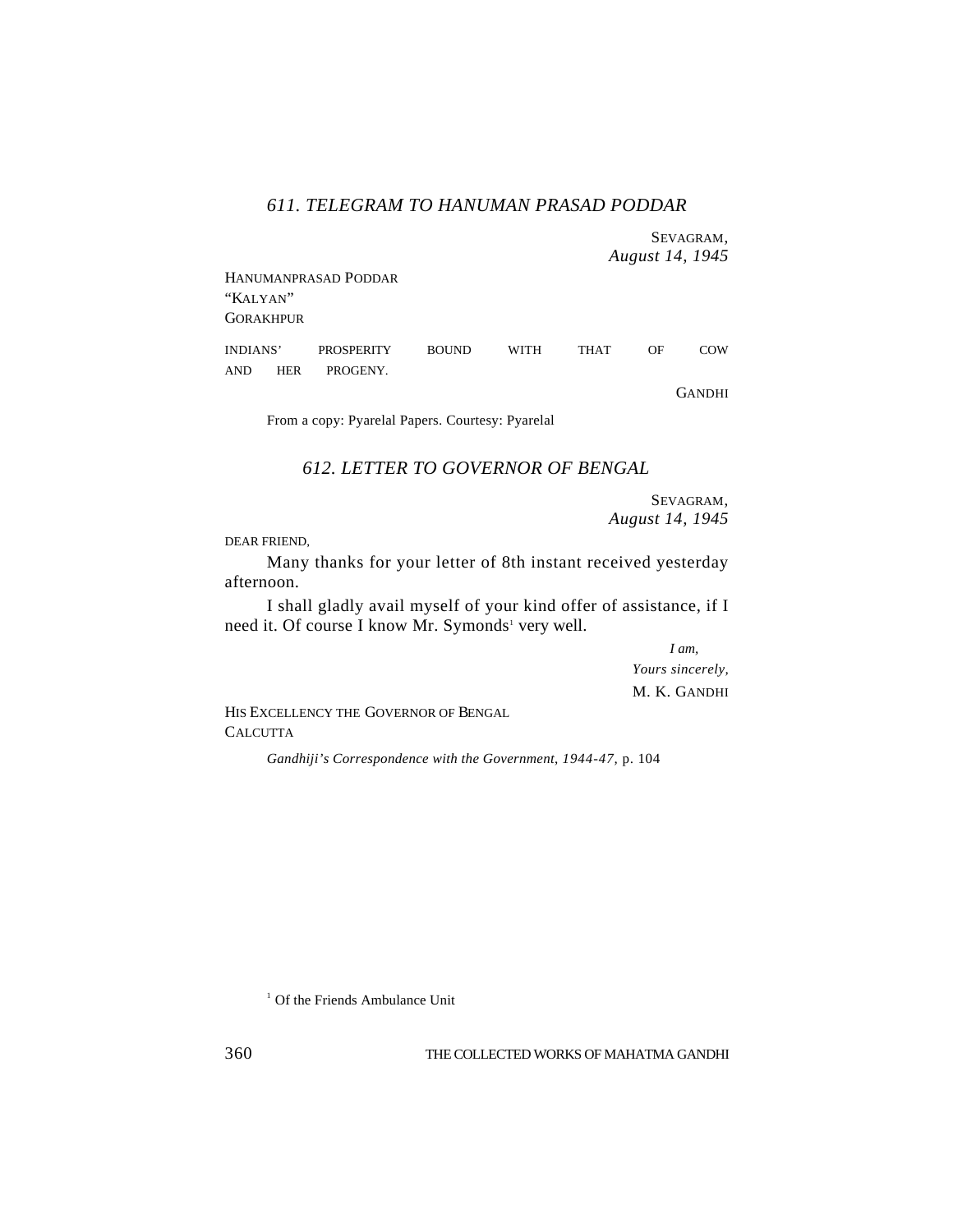## *613. LETTER TO LALLA MEGHRAJ*

SEVAGRAM, *August 14, 1945*

DEAR LALLA MEGHRAJ,

Your letter. You should refer the matter to the Maulana Saheb.

*Yours sincerely,* M. K. GANDHI

LALLA MEGHRAJ, M.L.A. ROHRI, SINDH

From a copy: Pyarelal Papers. Courtesy: Pyarelal

## *614. LETTER TO J. POPPLETON*

*August 14, 1945*

DEAR FRIEND,

I have your letter. You can see me in Poona after 22nd instant.

*Yours truly,*

M. K. GANDHI

J. POPPLETON, ESQ. C/O S.S. "RANCHI" P. & O. STEAM NAVIGATION COY. BOMBAY

From a copy: Pyarelal Papers. Courtesy: Pyarelal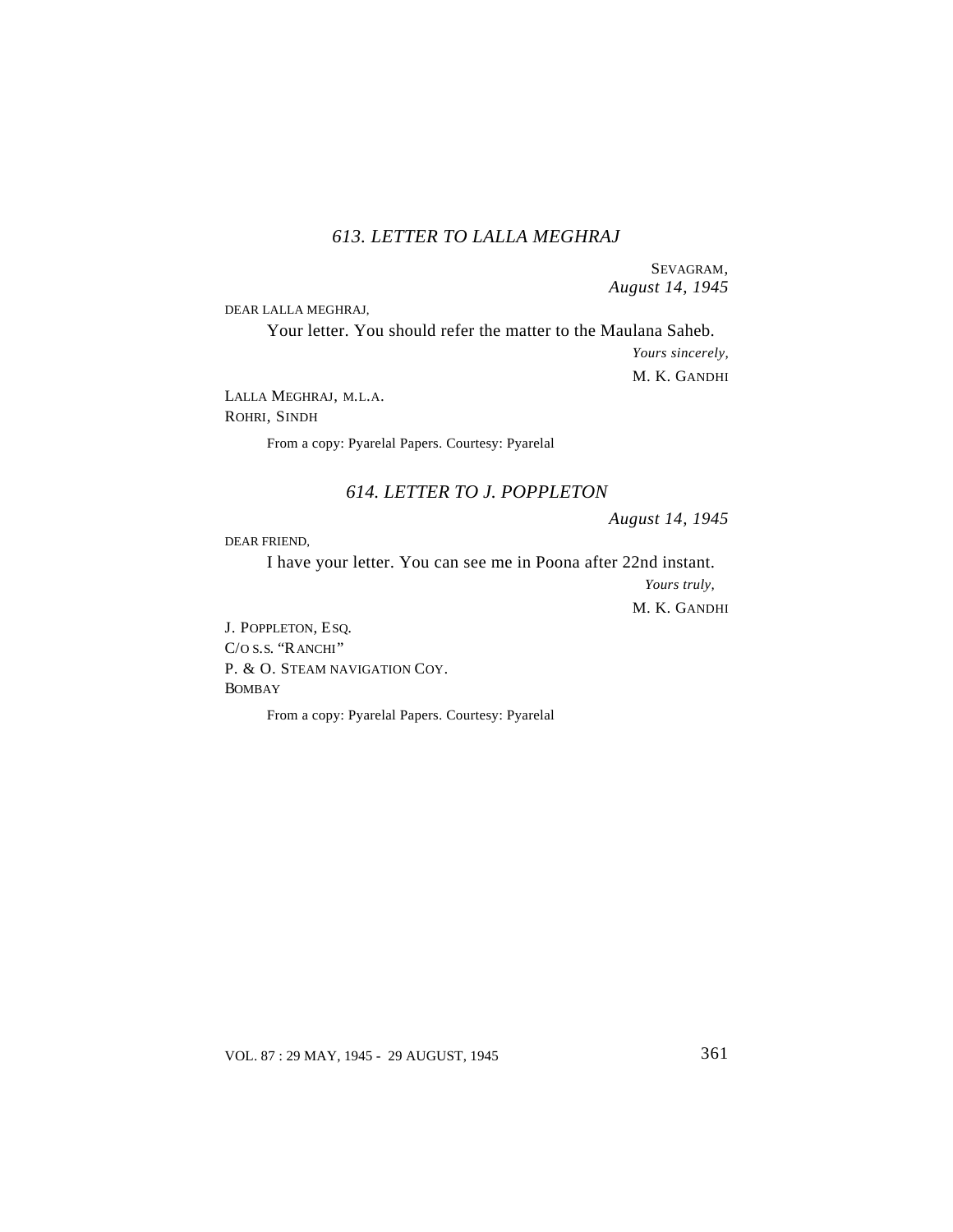## *615. LETTER TO KANU GANDHI*

[*August 14, 1945*] 1

CHI. KANAM,

I have your letter. Why do you fall ill? Should not the art of not falling ill and, having fallen ill, of getting well again be a part of everybody's study?

*Blessings from*

**BAPU** 

CHI. KANU GANDHI C/O SHRI RAMDAS GANDHI

KHALASI LINE, NAGPUR

From a photostat of the Gujarati: C.W. 9519. Courtesy: Kanu Gandhi

## *616. LETTER TO KRISHNAVARMA*

*August 14, 1945*

BHAI KRISHNAVARMA,

I have your letter. You (and Mama, if you think he is fit and can be brought) should come to Bombay on Monday. I will be observing silence but do not worry about it. I shall spare a few minutes somehow.

*Blessings from*

**BAPU** 

From a copy of the Gujarati: Pyarelal Papers. Courtesy: Pyarelal

## *617. LETTER TO VASUMATI PANDIT*

*August 14, 1945*

CHI. VASUMATI,

I have your letter. I shall be leaving on the 19th. After that my programme will be uncertain. As Sardar desires I could spend three months with him and then go to Bengal, then to the Frontier Province

<sup>1</sup> From the postal cancellation mark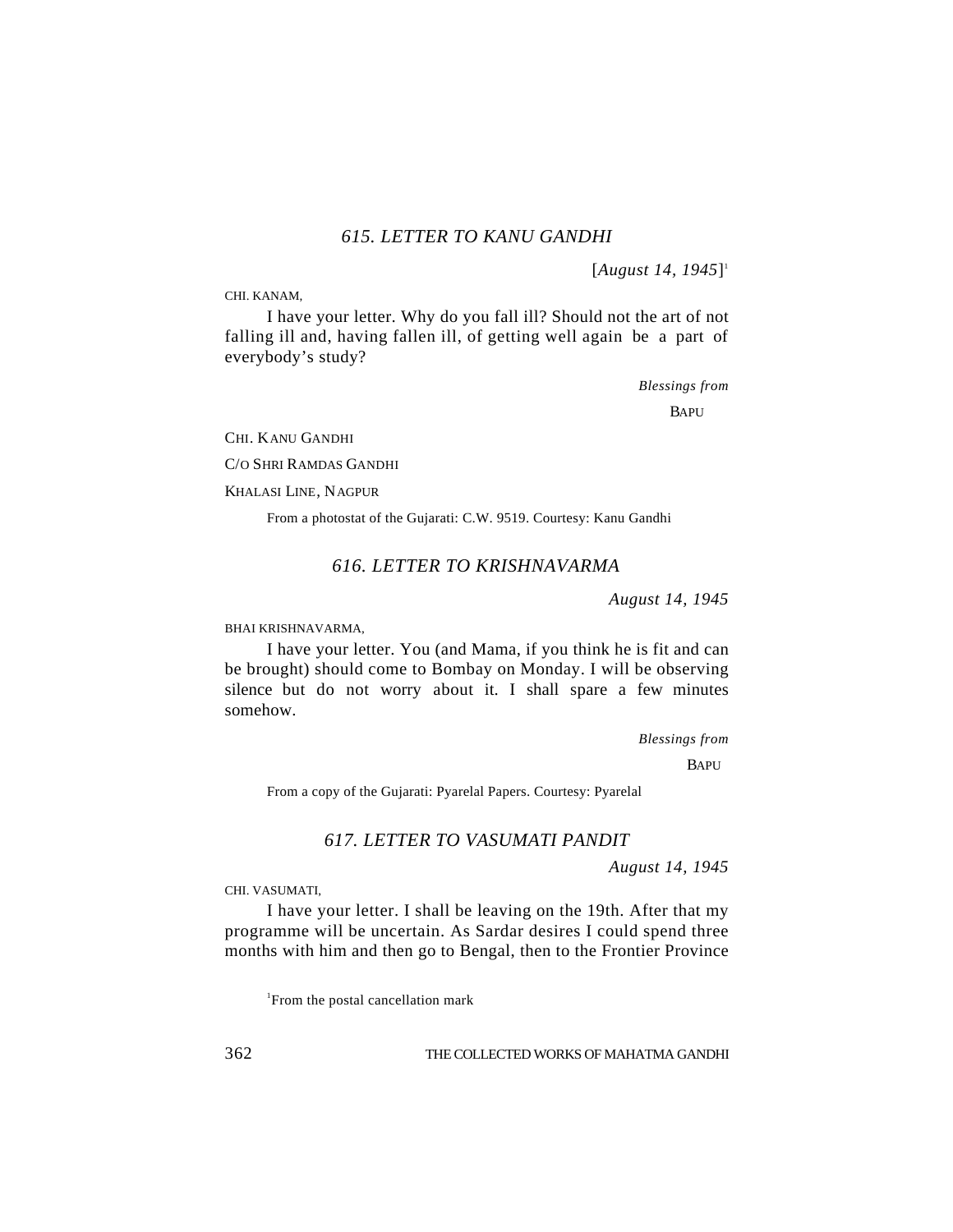and then to Madras. That means I shall have to be away till December.Under these circumstances you can stay with me if you come at the end of December. But that is the time when you are required to stay there.

My blessings to Akbar<sup>1</sup>. I am all right.

*Blessings from*

**BAPU** 

From a copy of the Gujarati: Pyarelal Papers. Courtesy: Pyarelal

## *618. LETTER TO DEVRAJ*

*August 14, 1945*

BHAI DEVRAJ,

I have your letter. I am sorry you felt hurt. But I am sorrier that you cannot see what is so obvious.

> *Blessings from* M. K. GANDHI

SHRI DEVRAJJI YOGIC PHYSICAL CULTURE INSTITUTE PLEADER STREET LYALLPUR, PUNJAB

From a copy of the Hindi: Pyarelal Papers. Courtesy: Pyarelal

## *619. LETTER TO HAREKRUSHNA MAHTAB*

SEVAGRAM, *August 14, 1945*

BHAI MAHTAB,

I had sent your letter to Shri Jajuji. He has written to you. From it you will see that the new [scheme]<sup>2</sup> is good from all points of view.

*Blessings from*

**BAPU** 

SHRI HAREKRUSHNA MAHTAB CONGRESS HOUSE CUTTACK, ORISSA

From a copy of the Hindi: Pyarelal Papers. Courtesy: Pyarelal

<sup>1</sup>Akbar Chavda <sup>2</sup> Illegible in the source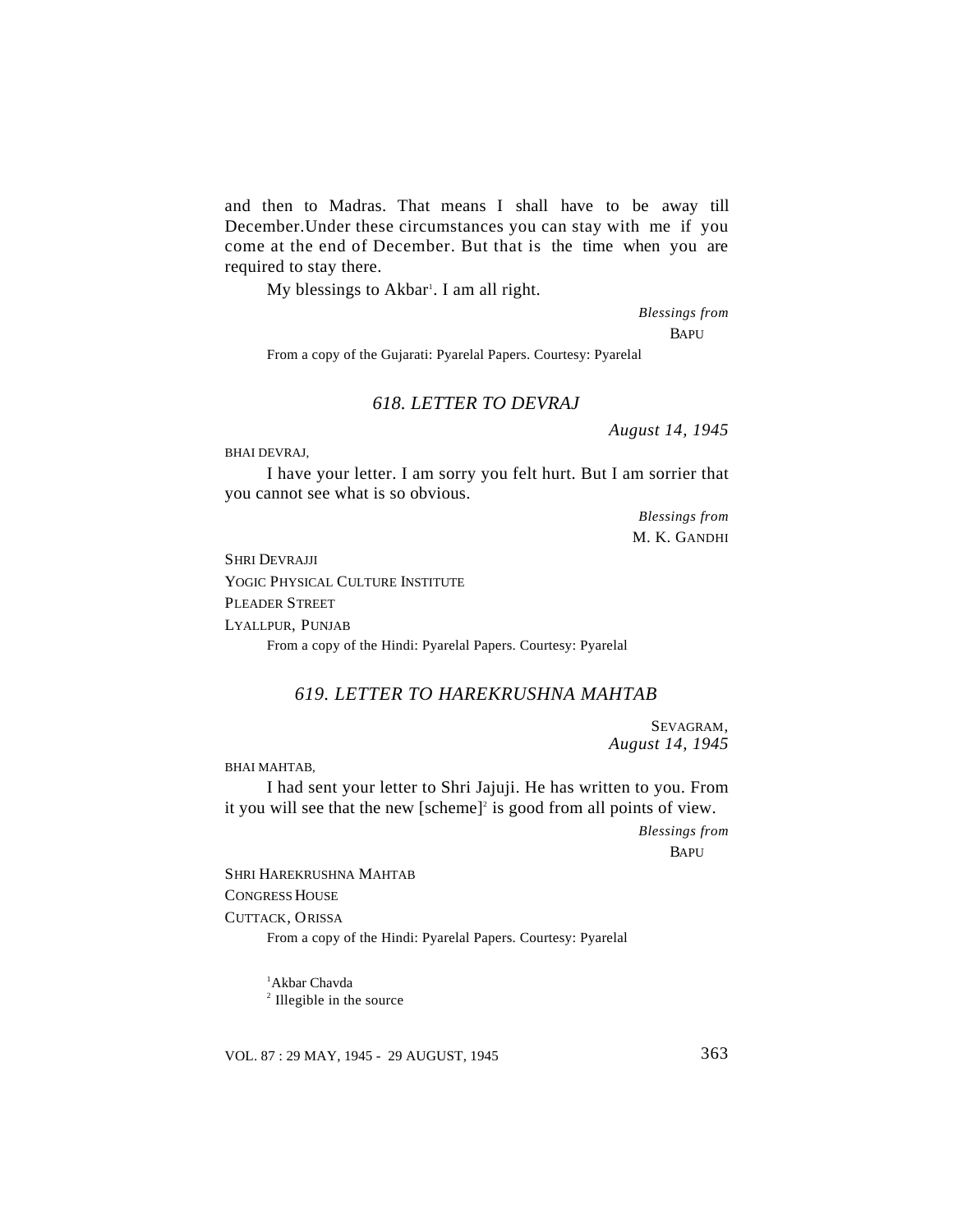## *620. LETTER TO SHARAD KUMARI*

*August 14, 1945*

CHI. SHARAD KUMARI,

I have your letter. Why should you feel nervous now that you have gone there? Whatever the other girls do, you must maintain simplicity. Spin and learn other crafts. Do not indulge in luxuries but at the same time do not be jealous of others. Love everyone. In the end you will make an impression.

> *Blessings from* **BAPU**

C/O THE HEADMISTRESS CENTRAL HINDU GIRLS SCHOOL KASHI, U.P.

From a copy of the Hindi: Pyarelal Papers. Courtesy: Pyarelal

#### *621. LETTER TO V. BHASHYAM AYYANGAR*<sup>1</sup>

*August 14, 1945*

BHAISHRI,

I have your letter. I will try to lay the foundation<sup>2</sup>; but no decision can be taken before I come.

> *Yours sincerely,* M. K. GANDHI

From a photostat of the Hindi: C.W. 9761. Courtesy: B. Jagannath Das

<sup>&</sup>lt;sup>1</sup> Ex-Judge of Madras High Court

<sup>&</sup>lt;sup>2</sup> Of the Harijan Industrial School, Kodambakkam, Madras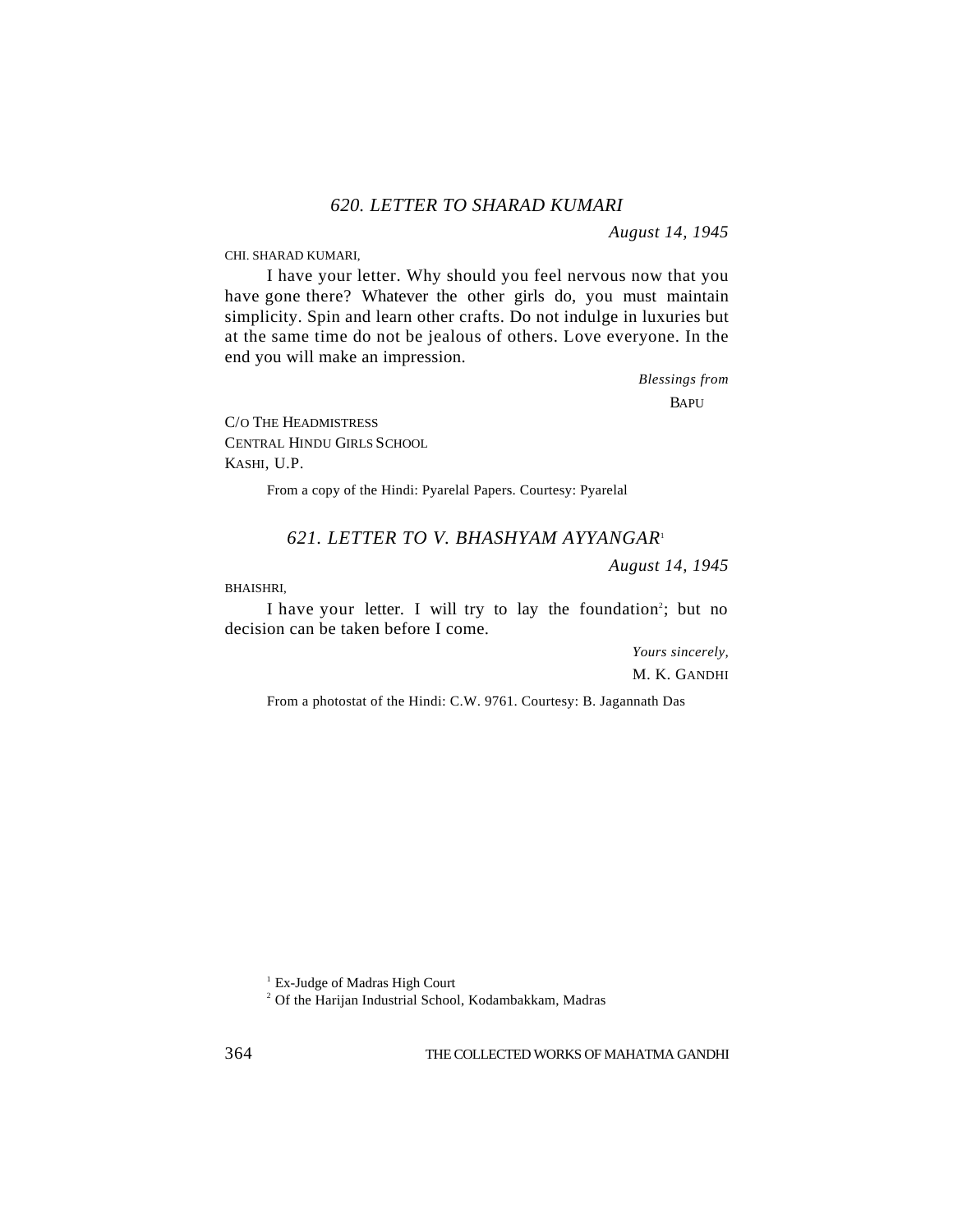*August 14, 1945*

CHI. AMRIT,

Your two covers. Of course you will come to Poona when you are easily free from all work there.

Can Vaidya Nanak Chand work in Sevagram? What will he need? Has he a family? There may be very little Ayurvedic work for him unless he is really well up in his work.

Sushila is in Nagpur.

Harijan meeting<sup>1</sup> just on. Rameshwari<sup>2</sup> is here. Love.

**BAPU** 

From the original: C.W. 4164. Courtesy: Amrit Kaur. Also G.N. 7800

## *623. SPEECH AT CENTRAL BOARD, HARIJAN SEVAK SANGH*

WARDHA, *August 14, 1945*

Gandhiji said that only caste Hindus and no Harijan should be taken on the Executive of the Sangh, as it was the caste Hindus who had to atone for their sin of prolonging untouchability. Harijans could be members of the supervision committee that might be set up for carrying on the work properly.

Replying to a question, Gandhiji said that he would appreciate the principle of satyagraha for enforcing the civic rights of Harijans in public places like tanks, wells, temples, etc. He, however, emphasized that the Harijan Sevak Sangh as an organization should not be involved in such a satyagraha. Individual Harijan workers might try that remedy with the help of others.

Gandhiji explained to the members how Harijan work was to be carried on. Persistent propaganda for changing the hearts of the orthodox and caste Hindus, hesaid, would greatly help to solve the problem of untouchability which was a stigma on Hinduism.

To create confidence among Harijans, Mahatma Gandhi went on, Harijan workers had to live amidst Harijans, mix with them, study their local and other

<sup>&</sup>lt;sup>1</sup> Of the Central Board of Harijan Sevak Sangh; *vide* the following item.

<sup>&</sup>lt;sup>2</sup> Rameshwari Nehru, President, Central Board of the Harijan Sevak Sangh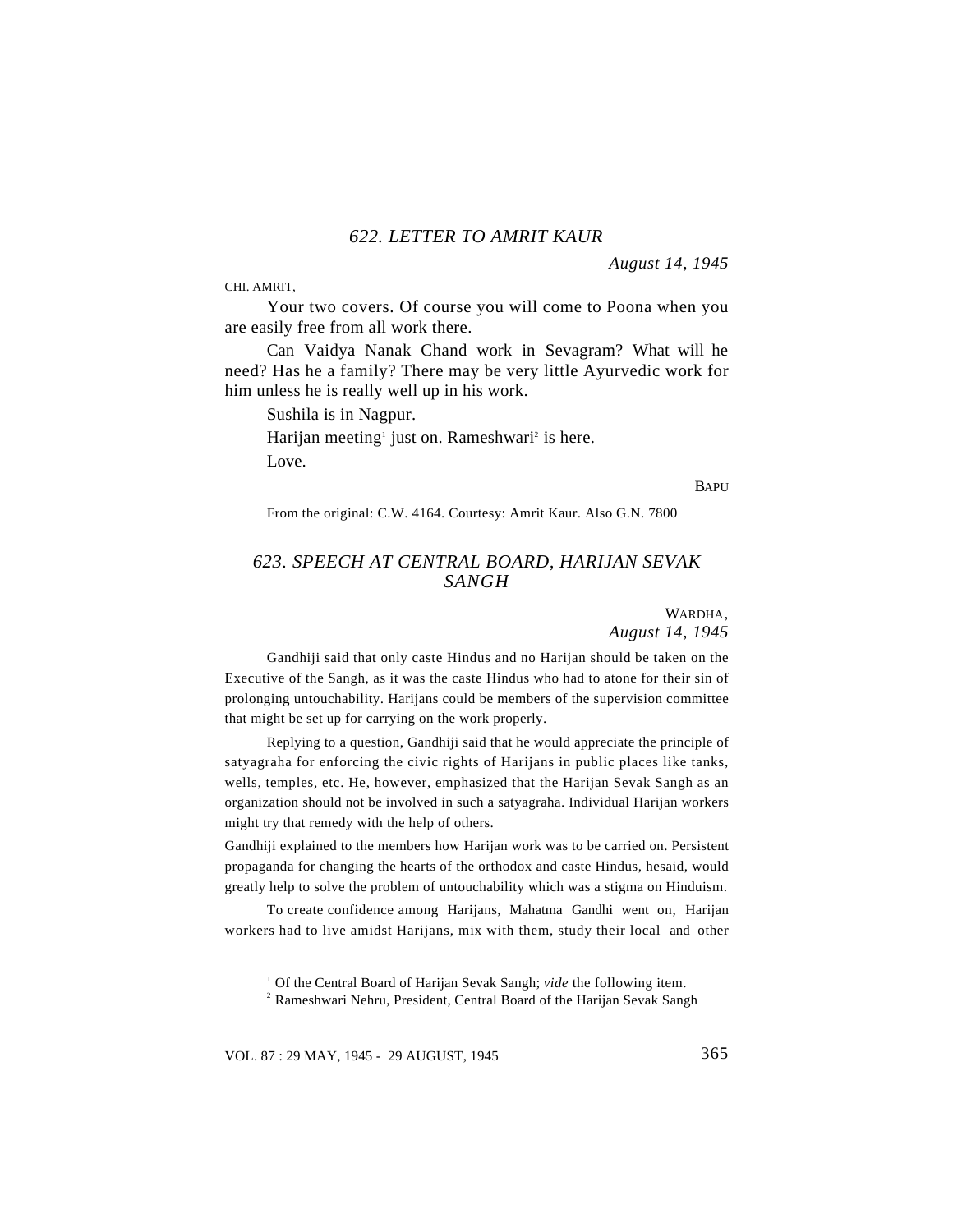problems and try to solve them to their satisfaction. The workers should live like the Harijans "so that they can feel that you are one of them".

Gandhiji emphasized the need for more intensive work for the uplift of Harijans and called for more workers. It was a very vast work and needed great patience, energy, time and money, he said.

*The Hindu,* 16-8-1945

## *624. LETTER TO ABUL KALAM AZAD*

SEVAGRAM, WARDHA, *August 15, 1945*<sup>1</sup>

On receipt of your letter today, I sent you the following wire: "Your letter. I tlnink it should not be published. Writing fully."

I do not infer from your letter that you are writing about my 'Hindus'. Whatever you have in your heart has not come in your writing. But do not worry about it. When we meet next we will talk over it if you so desire. Whatever you want to say about the communal problem should not be said without consulting the Working Committee. I am also of the opinion that it would be better to be quiet. The party can give its opinion after consultation with you. They have a right to do so. Besides it is their duty. I differ from your opinion. I can not say if I attach importance to the words 'Hindu' and 'Mussalman'. Whatever the Congress does is a different thing. At one time I do not like 'Hindu' and at another time I do not like 'Mussalman'. It means there cannot be either. All this needs pondering over. I do not feel the urge for doing anything early<sup>2</sup>

From a copy: C.W. 10551. Courtesy: Government of Madhya Pradesh

<sup>1</sup>This appears in *The Transfer of Power*, Vol. VI, under the date August 16, 1945 with some verbal variations.

2 *The Trunsfer of Power* has: "I cannot say if I attach any importance to the Hindu and Muslim (convention). What the Congress may do is another matter. I don't like the idea of a Hindu and a Muslim alternately acting as Head of the State). It means that members of other communities will be barred. All this needs careful pondering over. I do not feel the urge to do anything hastily". The letter was intercepted by the Government.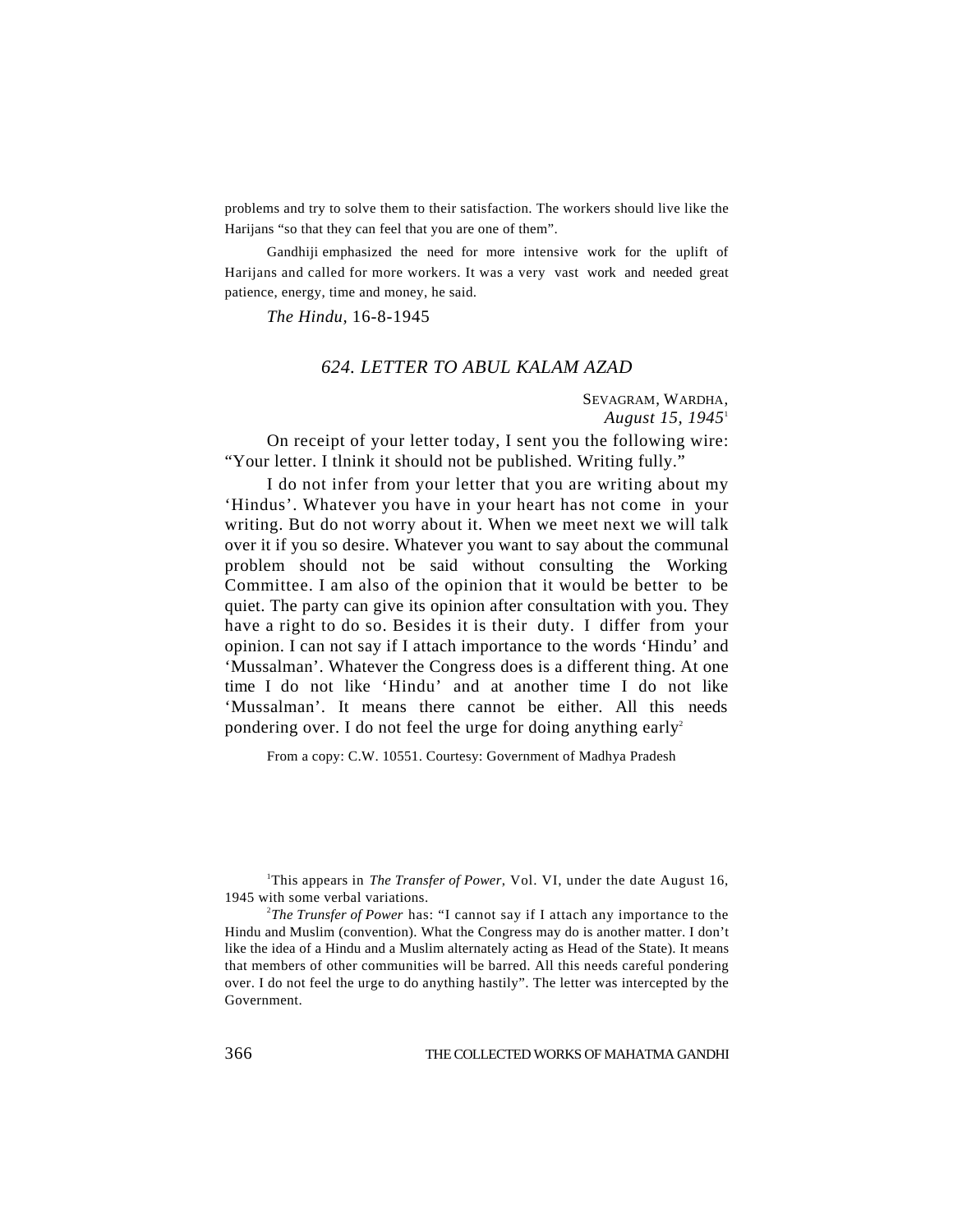*August 15, 1945*

CHI. MUNNALAL,

I got both your letters. I had sent you Ramnarayan's letter for your information and to know what you might have to say in the matter. What you say is perfectly correct. I certainly do not like to leave the newly arrived girls and go away, but I am helpless. You should know how to make them work. I will try to discuss the matter with Deo.

Ramnarayan will leave on the 18th. You should ponder over Krishnachandra's letter. Why does he and others form such an impression? One should hear what one's co-workers say. One may even sacrifice much for their sake.

It is not that you do not know this.

In hurry,

*Blessings from* **BAPU** 

From a photostat of the Gujarati: G.N. 8438. Also C.W. 5591. Courtesy: Munnalal G. Shah

## *626. LETTER TO VINOBA BHAVE*

*August 15, 1945*

CHI. VINOBA,

I do not believe that agriculture alone will bring self-reliance. We should become self-reliant through the handicrafts we take up. I grant that in the very first year we cannot become self-reliant. However, when we complete the entire process the expenditure and the income should balance. I would not call agriculture a handicraft. But it is an occupation of crores of people. It does not encourage skill but it does give a lot of physical exercise. It has been accorded its rightful place after seven years. It is a sad thing that we have been divided into two groups but that is inevitable. We regard constructive work as a symbol of ahimsa while others look upon it as a means of furthering their work. And that only to the extent that if they can do without itthey will do so. Even if the intention is good I find lack of wisdom in such an attitude.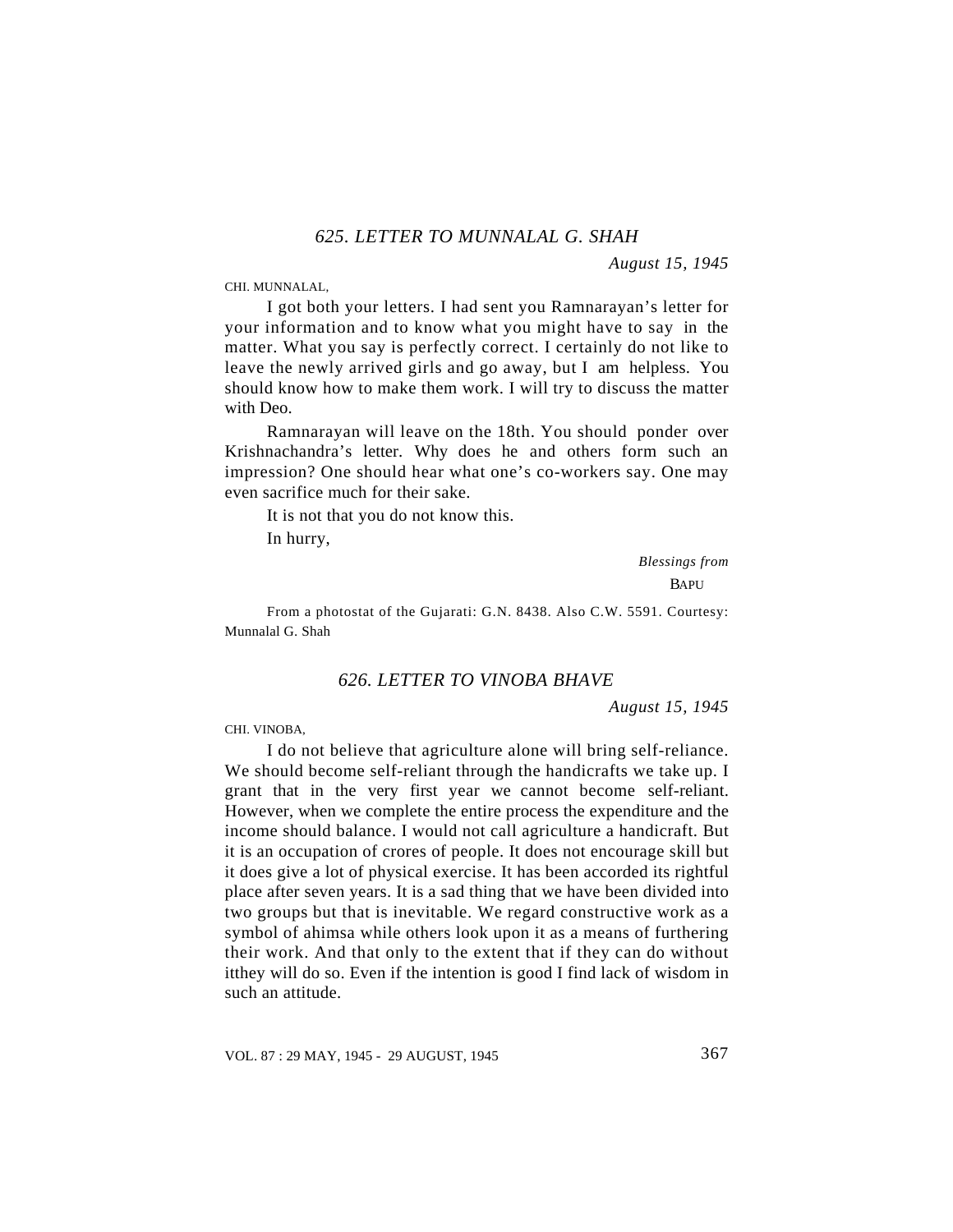Your health causes me worry. You must get rid of your leg trouble. Steam treatment is one of the treatments. Massage is worth trying. I believe that one who neglects the body betrays the soul. Is not the body an abode of the *atman*? And therefore it requires the utmost care.

> *Blessings from* **BAPU**

From a copy of the Gujarati: Vinoba Bhave Papers. Courtesy: Nehru Memorial Museum and Library

## *627. LETTER TO RAJENDRA PRASAD*

WARDHA, *August 15, 1945*

#### BHAI RAJENDRA BABU,

I have your letter. I am sending your letters to Agatha Harrison and Krishna Menon, by air mail. I see from these that all those sentenced to death are classed as political prisoners. Can this view sustain? During the upheaval a few criminals indulged in foul deeds. Can they be described as political? Then what the Huns did in Sind should similarly be described as political. All these things are weighing on my mind. Even so I do not hold back your letter, because I have not been given any choice and it is addressed to Agatha Harrison. The second letter you have forgotten to sign. However, I am forwarding it to Krishna Menon. The truth is that capital punishment is bad in itself and it should be abolished.

I have no hope of anything good coming out of it. We must understand the system. The Viceroy wields supreme power. So if we are not able to achieve anything here we might as well wash our hands of the whole thing. They cannot run the administration in any other way. We should therefore do whatever is possible only here. Our last resort is public opinion. Public opinion, in this matter, is evidently not able to do much and when it does achieve something it is not as effective as it should be. I have stated what can be done about Mahendra Chowdhary after the execution.<sup>1</sup> I hope you have gonethrough my statement and will have it implemented in whatever way you can. Something will come of it if competent lawyers take the

<sup>1</sup>*Vide* "Statement to the press", 11-8-1945.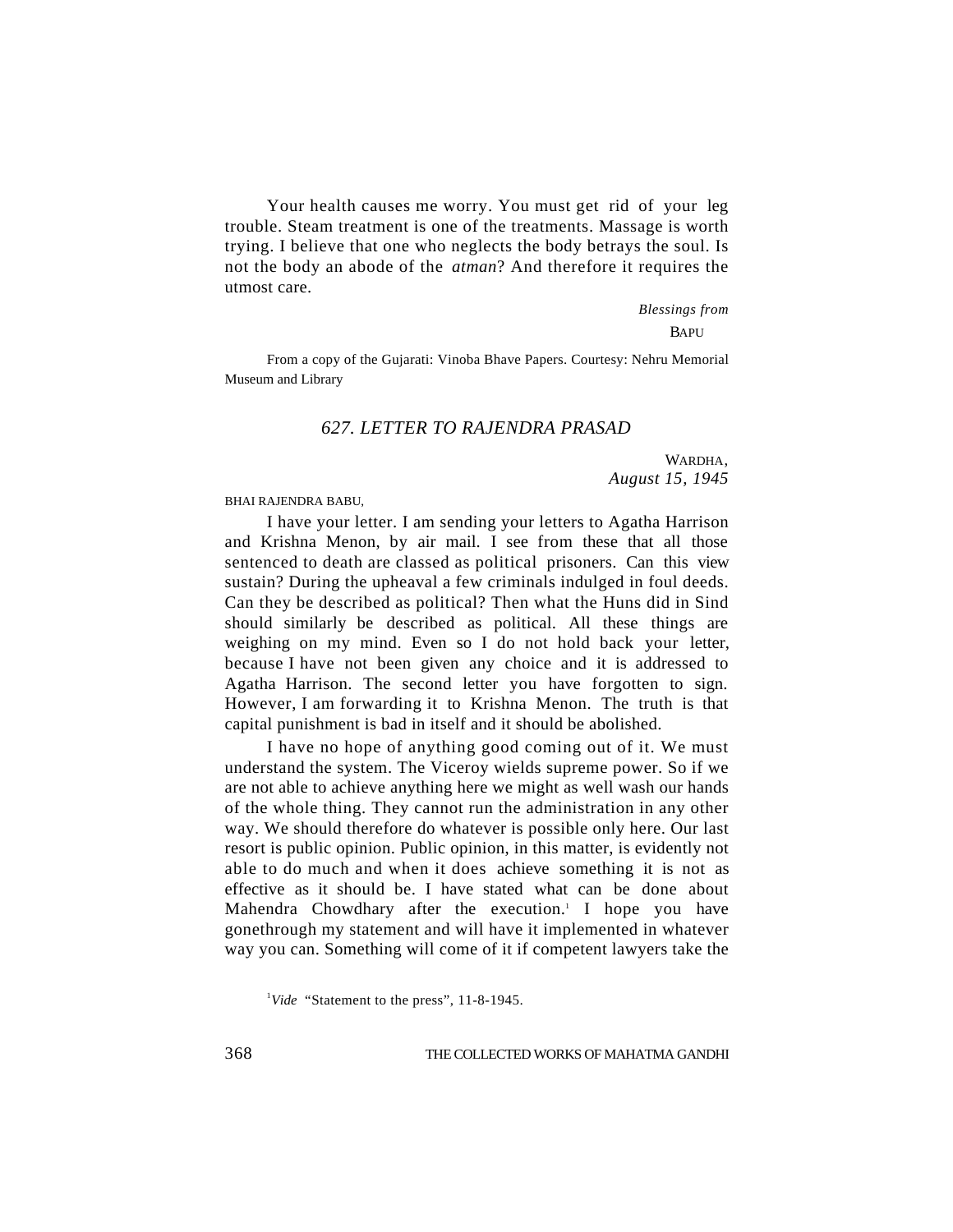matter up. Maybe, we shall not be able to save those whom we want to, but we shall have the benefit of it in time to come.

I am very happy to know that your health is good. Do not be in a hurry to get back from there. Do whatever you can from there.

*Blessings from*

BAPU

From a copy of the Hindi: Pyarelal Papers. Courtesy: Pyarelal

## *628. LETTER TO MOHAMMED SALIM*

*August 15/16, 1945*

MOHAMMED SALIM SAHEB,

I have your letter. I had seen what was written to you before. You must know that I have no private money of my own. Therefore please excuse me.

*Yours,*

M. K. GANDHI

MOHAMMED SALIM, SHOPKEEPER BELBAGH, JABALPUR

From a copy of the Hindi: Pyarelal Papers. Courtesy: Pyarelal

## *629. ADVICE TO ENGINEERS*<sup>1</sup>

[On or before *August 16, 1945*] 2

How useful it would be if the engineers in India were to apply their ability to the perfecting of village tools and machines. This must not be beneath their dignity.

*The Hindu,* 25-8-1945

<sup>1</sup> This was given during a talk with Labanya Kumar Chowdhary, an engineer from Sylhet, when he visited Sevagram. He had resigned from the Government service during the 1942 movement. Gandhiji refers to his visit in the letter to P. C. Ghosh dated August 16, 1945; *vide* "Letter to P. C. Ghosh", 16-8-1945.

2 *ibid*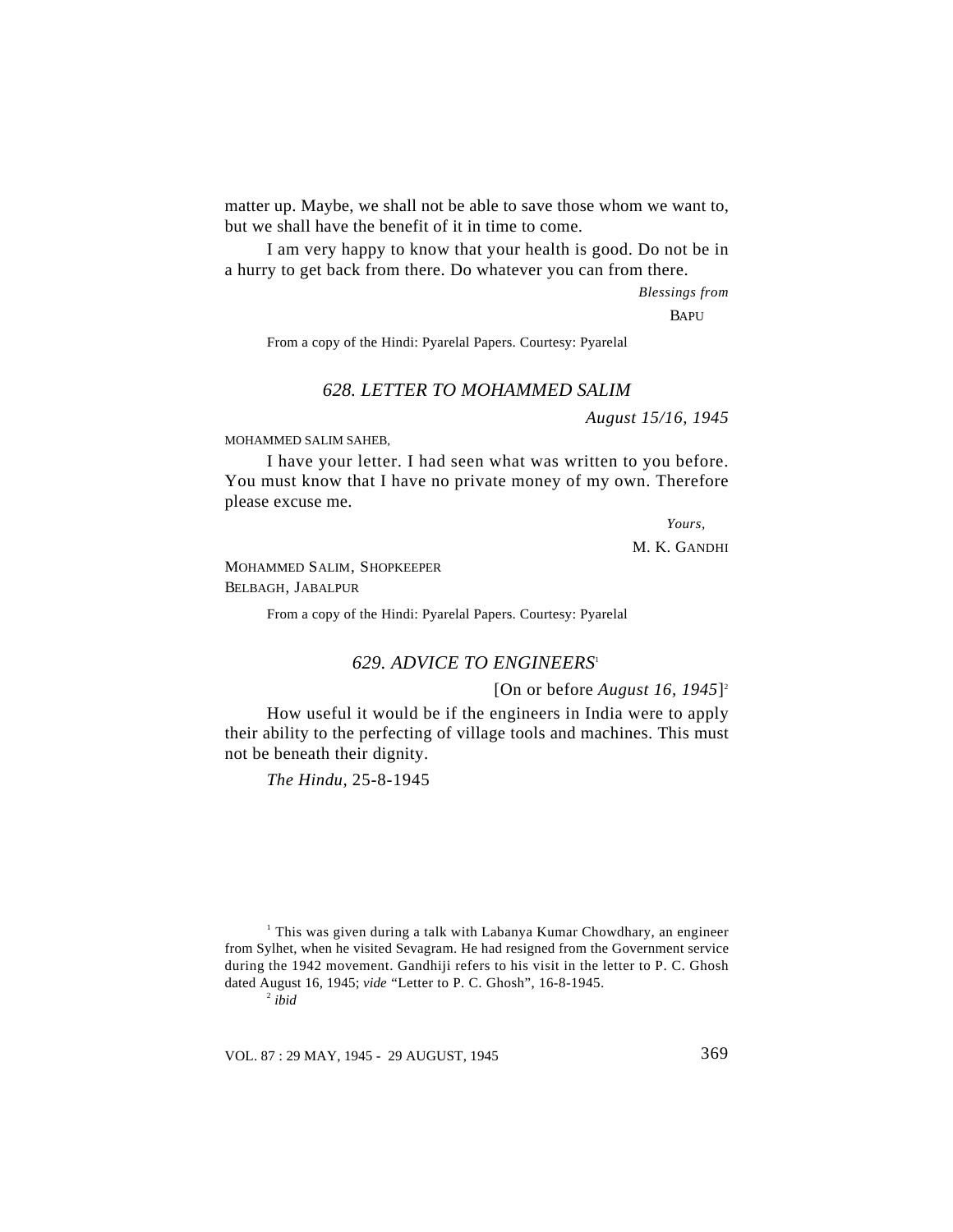SEVAGRAM, *August 16, 1945*

MY DEAR KU.,

Your two letters.

The damage to the still is a sorry affair, but I must be held wholly responsible. The still was brought for the sake of Dr. 'Ice'<sup>1</sup>. But it became nobody's business, though the distilled water was produced for Dr. 'Ice's' patients. I was away and the still was mishandled. The slight reparation I can make is to pay in full Rs. 100 or such sum as you may have to pay for a new still, if it is available. You have to make the choice.

For the talk you can come on Saturday at 8.30 p. m. after the prayer or tonight if you get this in time.

Love.

PROF. J. C. KUMARAPPA MAGANWADI WARDHA

From a copy: Pyarelal Papers. Courtesy: Pyarelal

## *631. LETTER TO NARANDAS GANDHI*

*August 16, 1945*

**BAPU** 

CHI. NARANDAS,

I sent you today a wire as follows: "All agree cotton condition beneficial end. Writing—Bapu."<sup>2</sup> If I could have written to you on the very day that I received your letter, this letter would have reached you at the same time as the wire. But I did not wish to reply to your letter without showing it to others. For, though I had written a long letter to you, you remained convinced in your mind regarding your demand. I did not, therefore, think it proper to write to you on my own. Yourletter has now been read by Jajuji, Chhaganlal<sup>3</sup>, Krishnadas<sup>4</sup> and

<sup>1</sup> M. S. Kelkar

<sup>2</sup> The wire is quoted in English.

3 Chhaganlal Joshi

4 Krishnadas Gandhi, son of Chhaganlal Gandhi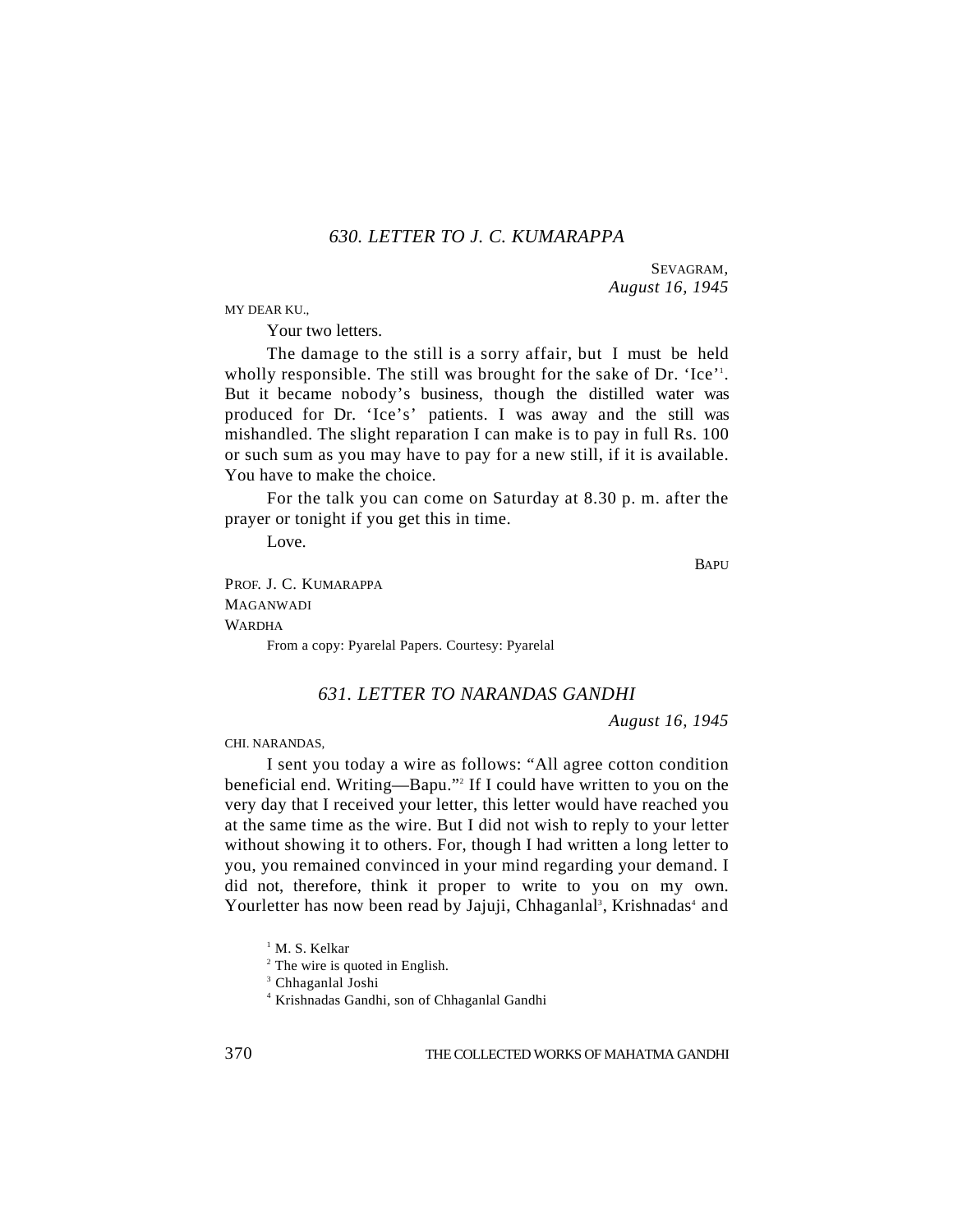Kan-aiyo. They all agree with me. Jajuji has even written down his view. I send it with this. He has described his own experience. I am confident that a person like you is bound to have the same experience. "Swaraj will be gained through yarn," I said, relying on intuition. But I realize now that intuition is one thing and its confirmation by experience another. And what I have been putting forward now is something different still. Others are having more convincing experience of the same. It is not going to impress me at all even if in Kathiawar khadi worth Rs. 4 lakhs instead of Rs. 2 lakhs is produced and sold. For it could be proved that such production and sale of khadi would only promote the welfare of the poor, and an all-India institution like the Charkha Sangh need not be established merely for that purpose. A co-operative of the poor for producing khadi could be established and more khadi at still lower cost could be produced. But even then that khadi would be of value only as khadi for the poor. It would, one may say, make no contribution to the cause of swaraj. I, therefore, desire that you should have perfect self-confidence and adopt this new method—policy—for khadi and discover from experience that it is khadi for swaraj. It is quite possible that Kathiawar may not accept such khadi. If so, don't mind if no khadi work is done there, for you must be aware that no such work is done in many Indian States. In the same way if no work is done in Kathiawar, either, the cause of khadi for swaraj would not suffer. I go even further and say that in carrying on khadi activity for swaraj, if it ceases to be khadi for the poor, the latter are not going to lose anything for they will be able to earn their bread in some other way. But if khadi supports the poor even while remaining khadi for the swaraj, it would be a credit both to the poor and the cause of swaraj. The poor thereby would have contributed to the winning of swaraj. If I have left any point unexplained, Kanaiyo will explain it when he arrives there.

I hope your health is perfect. If you can leave that place, it might be better for you to come and see me once.

*Blessings from*

**BAPU** 

From a microfilm of the Gujarati: M.M.U./II. Also C.W. 8628. Courtesy: Narandas Gandhi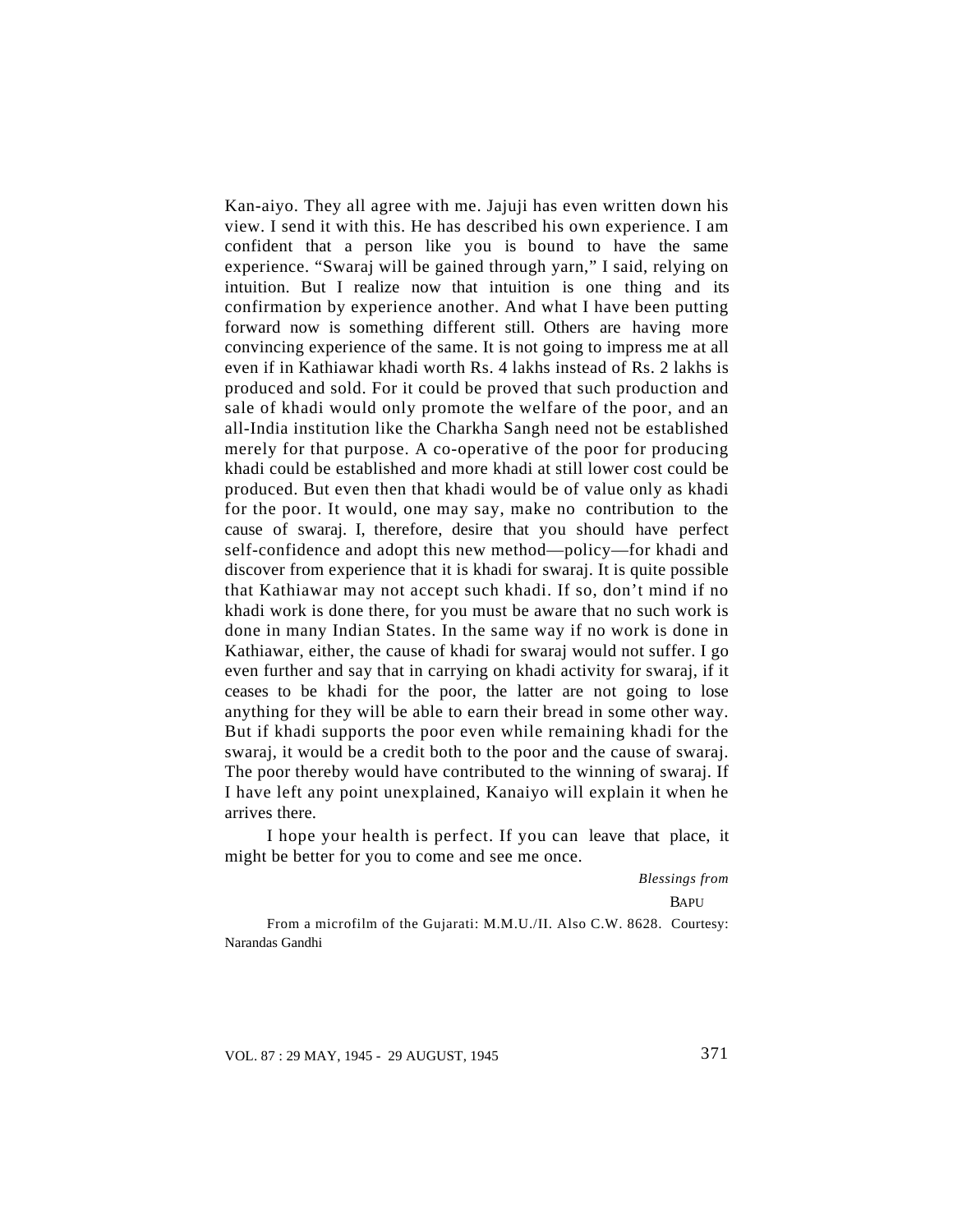*August 16, 1945*

BHAI LAKSHMI BABU,

We cannot accept even one of the three conditions. $<sup>1</sup>$  Even</sup> though we believe that it is an inflammatory speech, constructive activity has no relation at all with movements such as that of 1942. Even if we denounce the violent activities of Shri Jayaprakash Narayan, we cannot accept any of these three conditions, that is to say, we cannot compel the workers to respect them. If the independence of India is common cause between us and the Government then what is the meaning of all these differences?

The truth is that the Bihar Government has made a mistake in making the arrests but instead of acknowledging the mistake it wants to put the responsibility on us. We will not accept the responsibility even if they should wipe us out. Let them stop our peaceful activities. We shall still go forward.

*Blessings from*

**BAPU** 

From a copy of the Hindi: Pyarelal Papers. Courtesy: Pyarelal

#### *633. LETTER TO P. C. GHOSH*

*August 16, 1945*

BHAI PROFULLA BABU,

I have your two letters: one about Labanya Kumar and the other about my going there.

I have met Labanya Kumar and have written about the engineers. He has also seen things here.

Now about my visit. I have said I will go. I have also been told by the Governor that the way is open for my visit. The question now is when I should go. I cannot go before October under any circumstances and as regards October you frighten me. I personally am not frightened but if I am not to go in October it will be very late.

<sup>1</sup> The addressee had written that the Governor of Bihar in his talk with Anugraha Narayan Sinha had said that:

(i) The Government would not allow the constructive workers to make any inflammatory speeches. (ii) The Government would not give any opportunity to the Constructive workers to launch a mass movement as that of 1942. (iii) The Government would keep a close watch on the activities of the Congress as none of its members, including Gandhiji, denounced the violent activities of Jayaprakash Narayan.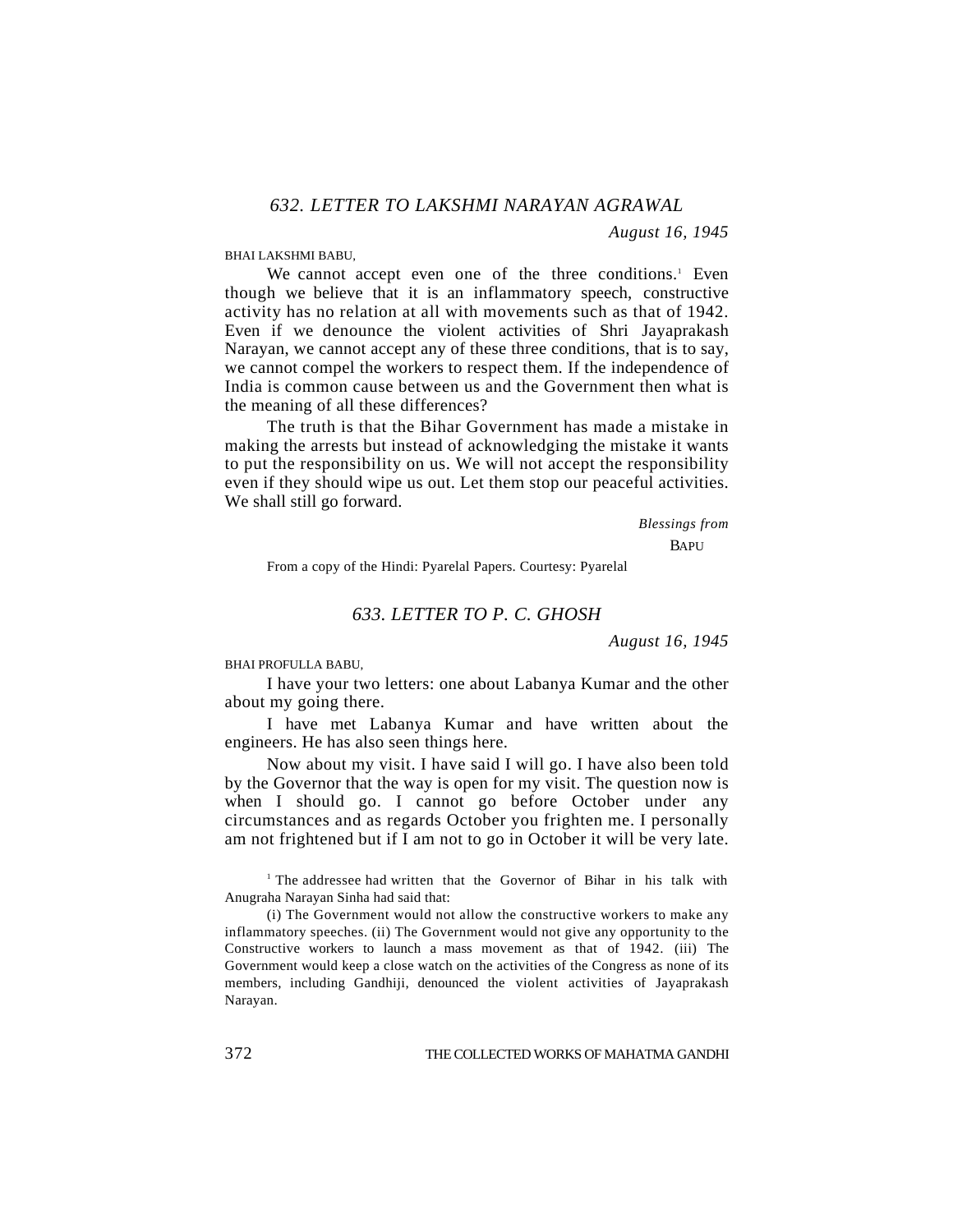So write to me after considering everything. As you must be aware, I have stayed in Calcutta in October and have moved about. Besides, I ask myself why I cannot stay in a place where you all can. I will advise you to see Satis Babu also in this connection. I know it is a tricky matter, but we should be able to do something.

In Calcutta I shall stay in Sodepur. I know Sarat Babu1 would insist that I should stay with him. You should jointly decide and let me know. I am not going there for a fixed period. I want to lose myself in the misery of Bengal. I want to go to Midnapore and also to Chittagong. I do not know how far the body will carry. Also I shall not be able to put up with undisciplined crowds and constant noise.

Do not go on saying 'yes' to everybody. Meet the persons whom you have to meet and let me know. Meet Sudhir Ghosh also. I have come to know him quite well and he has something to do with my going there. He works with the Tatas.

*Blessings from*

BAPU

From a copy of the Hindi: Pyarelal Papers. Courtesy: Pyarelal

#### *634. LETTER TO SUSHILA GANDHI*

[Before *August 18, 1945*] 2

It certainly is.<sup>3</sup> But I learnt the fact only today. I did know about his marriage in Germany. But, though married, he had become as good as one not married. That he is going to marry for the third time, I learnt only now and from you. You told Abha and she told me. Nevertheless I attach great value to a promise and, therefore, for the sake of the promise, this knowledge notwithstanding, I will get them married. However, I do realize from this case that one should make no promises. But this is like inquiring about a man's caste after drinking water at his place. But do we not have the other saying, too, that it is morning whenever one wakes up?

> *Blessings from* BAPU

From a photostat of the Gujarati: G. N. 4955

<sup>1</sup> Sarat Chandra Bose

<sup>2</sup> From the contents it is evident that this letter was written before the letter to Dr. A. G. Tendulkar dated August 18, 1945; *vide* the following item.

<sup>3</sup> The addressee had asked Gandhiji whether it was not against his ideal to contemplate giving Indumati in marriage to a person who had been married twice before.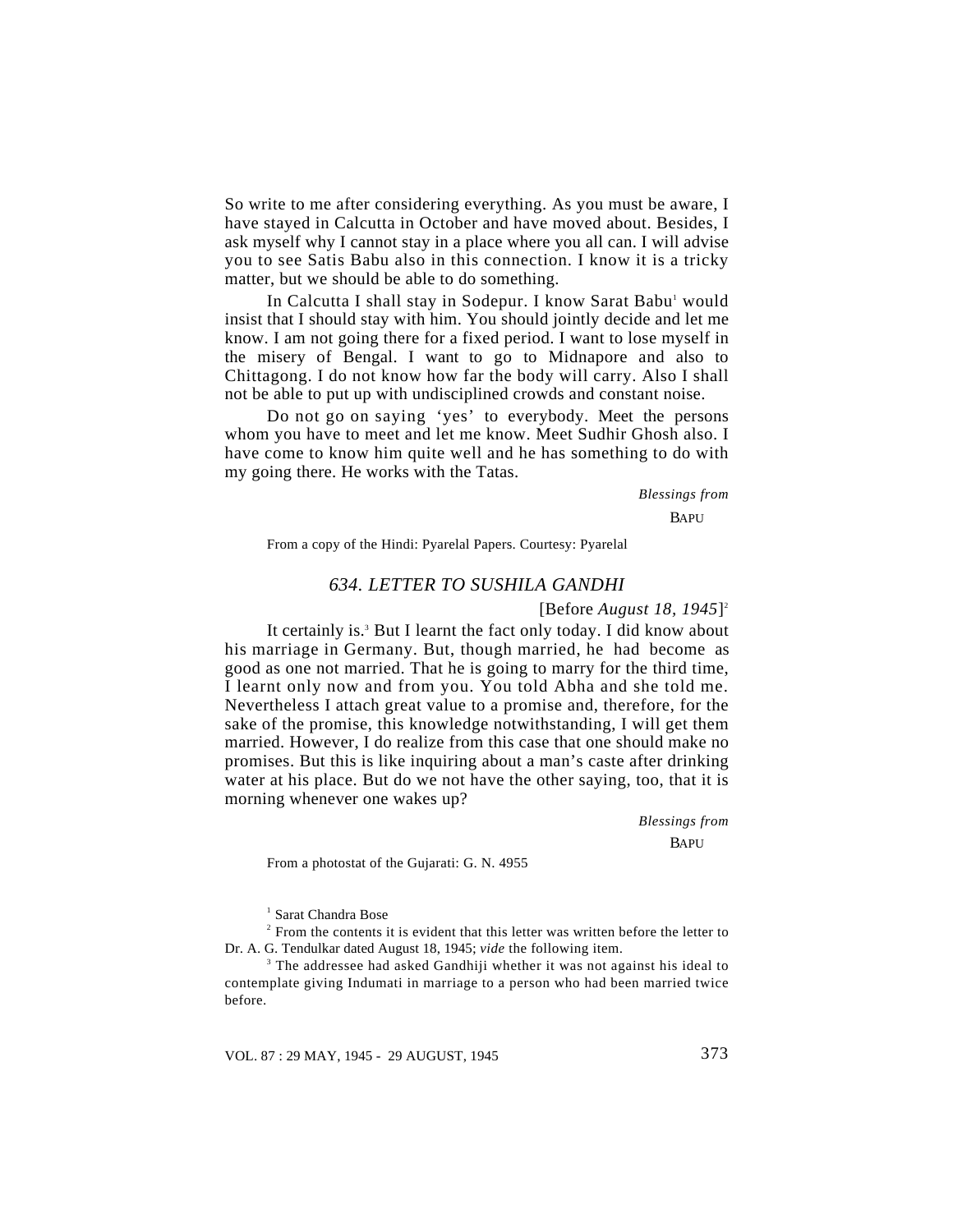*August 18, 1945*

DEAR TENDULKAR,

Many are protesting to me that I am officiating at your marriage tomorrow. Among them are Manilal and now his wife. She tells me that this will be your third marriage, though I believe in one man one wife and *vice versa* for all time. I know about your new German wife but nothing about your previous wife. My son says none of my ideals will be realized in this union and that neither you nor Indu will carry out my wish that you may not procreate during the country's dependence. I have told them that I cannot go back on my promise which is not in itself immoral or not for a manifestly immoralpurpose. Therefore the promise shall be fulfilled (D. V.,). But you will please give me such answer as you can.

Now for your preparation for tomorrow:

- (1) Both should fast till the marriage tie is formed, fruits may be taken.
- (2) You will both read 12th Chapter of *Gita* and contemplate its meaning.
- (3) Each will clean up separate plots of ground with measure.
- (4) Each will tend cows in the Goshala.
- (5) Each will clean up the well side.
- (6) Each will clean a closet well.
- (7) Each will spin daily and do all these with the intention so far as possible of carrying out these *yajnas* daily.

**BAPU** 

From a photostat: C.W. 10954. Courtesy: Indumati N. Tendulkar

## *636. YARN DONATION*

We all know that Shri Narandas Gandhi is a dedicated votary of khadi. He has such great faith in khadi that he sees *Daridranarayana* in it. He therefore spins for many hours a day. He has also given a prominent place to spinning in the national school conducted by him at Rajkot. For the last many years he has been collecting both yarn and money for the "Charkha Dwadashi"<sup>1</sup>. This time he has carried

 ${}^{1}$ Gandhiji's birthday according to the Vikram calendar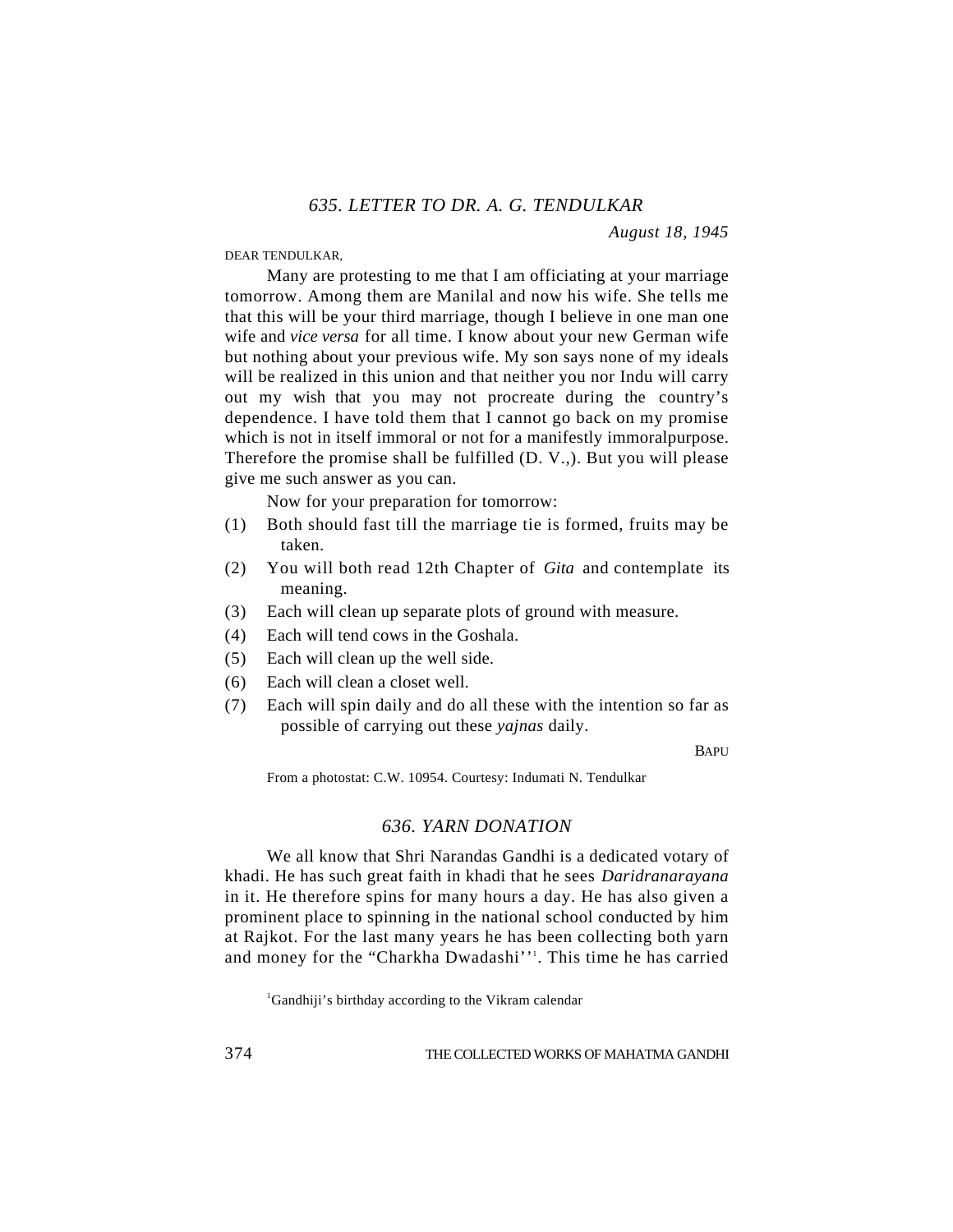the *sutra yajna* a long way and he has expressed his wish to the country that not only spinning but donating of yarn should catch on. Everyone can participate in it. It should be borne in mind that he does not insist that the yarn should be donated to him only. It can be given to All-India Spinners' Association as well. What he wants is that people should now give yarn donations freely and that he should be supplied with figures as to the quantity of yarn spun all over India and the quantity of yarn donated. To provide information to the public it is enough if these figures are sent to the All-India Spinners' Association office. However, the activity will gain impetus if figures are sent to the person who has conceived the idea, has struggled for it and has fostered the activity. If the figures are sent to him, he will have a clear picture of the work done and his planning and knowledge will prove very useful to all for further progress of work.

Every year he seeks my consent for whatever work he does. This year I thought it proper to accept only yarn donations and suggested it to him accordingly. I have visualized yarn currency and have called Chi. Narandas its banker. I believe that he has the right ability and purity for that kind of work. It is possible that at present the yarn will not fulfil all the requirements of the currency. But our aim today is to increase the number of spinners from the standpoint of non-violent swaraj.

An experiment to make yarn a currency was made locally at Nalwadi. Another experiment is going on in Bezwada. However the ideas behind the two experiments were different. The experiment can be extended to cover the whole of India. Only one year will be required for such currency to come into force. Every home will then become a mint. But it is only an idea today. For the time being all the spinners will produce currency in the form of yarn and will give that away in donation. Every branch of the All-India Spinners' Association will collect such donations. The yarn will belong to the All-India Spinners' Association. Only the account will be sent to Chi. Narandas. The ownership will be that of the All-India Spinners' Association. Narandas will be the custodian of the yarn sent to him directly or collected by himself. It will be utilized and distributed with my permission. The money and the yarn collected by Chi. Narandas every year is distributed with my permission. It will be the same this year also.

This year the idea of cash collection has been given up. However, cash will be received from those who want to give it but the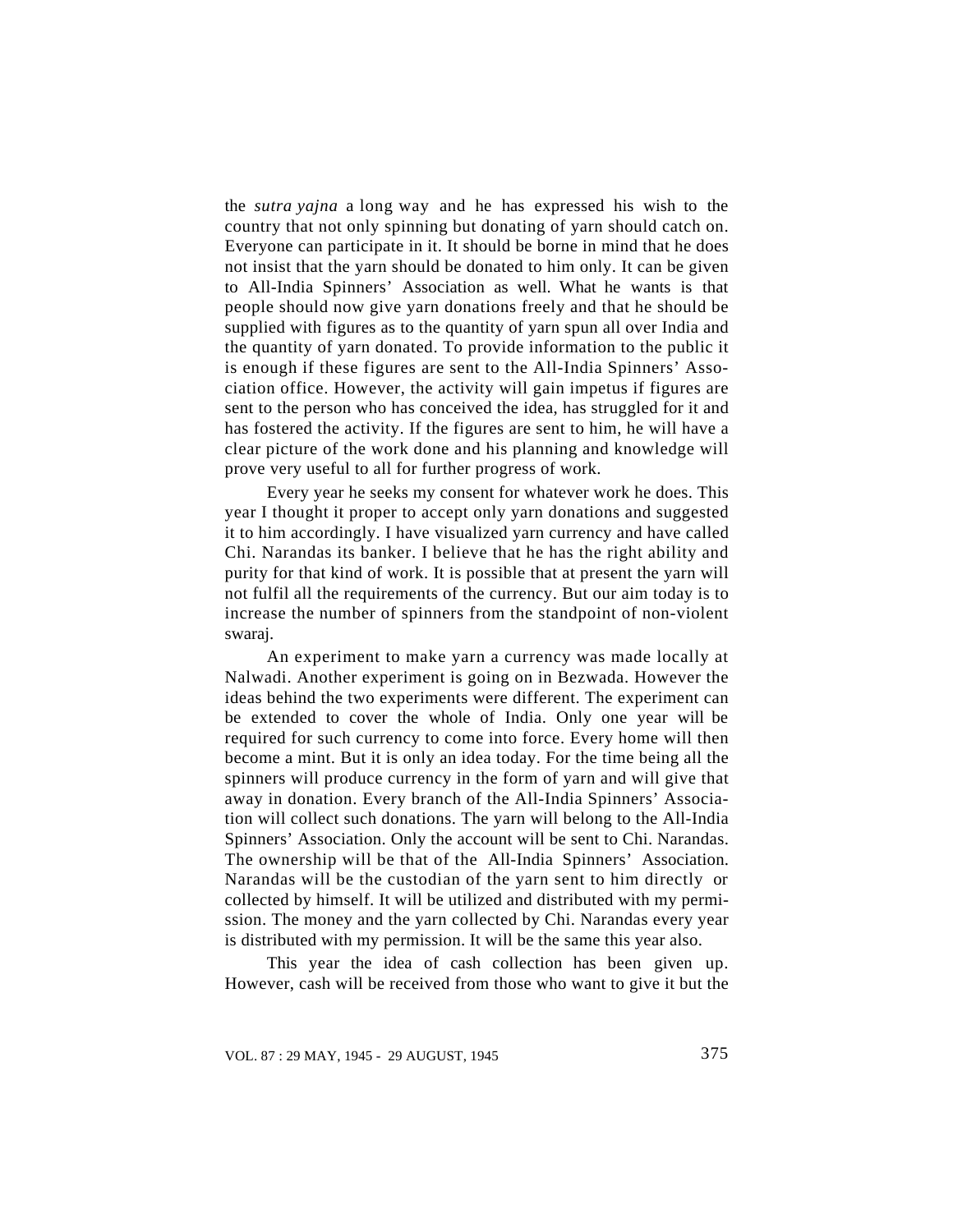All-India Spinner's Association will not make any arrangement for its collection. The same rule applies to Chi. Narandas. The aim will be to collect only yarn donations.

Whatever yarn the All-India Spinners' Association collects will be its capital. From now on it will not collect cash for carrying on its activities but will manage with yarn only.

The yarn thus collected will not be sold. But the khadi made from it will be sold. Yarn will be taken but not given. Only the things made from it will be given and sold.

The rule already exists of taking a certain amount of yarn when selling khadi but at some places the practice has been started of giving khadi in exchange for the full quantity of yarn. In spite of that the effort will be to have only yarn donations on the occasion ofCharkha Jayanti. However, I want that besides khadi other articles of village industries should be made available in exchange for yarn. But that can be realized only when we take the final step. At the moment I have presented the idea of yarn currency only in its initial form. It is easy for accounting and the capital of yarn increases not by interest but by the labour of the spinner. If the people understand this scheme then yarn will become an instrument for the production of goods worth crores of rupees. Physical labour will become the capital and will easily be able to compete with capitalists.

SEVAGRAM, August 1 8, 1 945 [From Hindi] *Khadi Jagat*, September 1945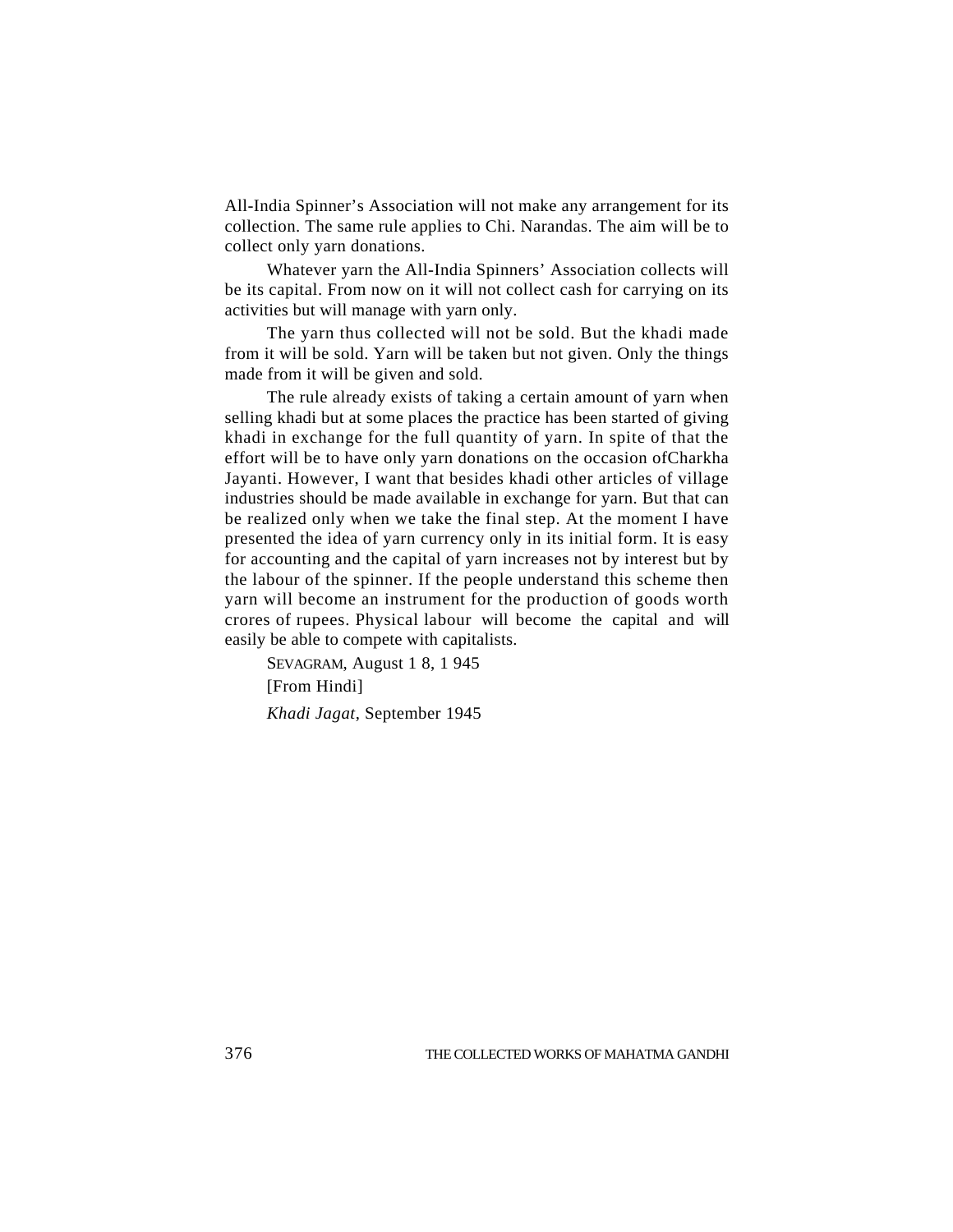## *637. LETTER TO VINOBA BHAVE*<sup>1</sup>

SEVAGRAM, *August 18, 1945*

CHI. VINOBA,

. . . I shall look into the Nayee Talim matter. Ashadevi is not here at present.

I have not a full copy of the *Ramayana* as abridged by me but I send you a marked copy of the *Ramayana* from which you will be able to know the principles on which I had worked. As far as possible I have tried to retain the historical or narrative portion unbroken. Some of the interpolations are useful by themselves, but still I have dropped them altogether. I have also dropped any matter which had been over-lengthened as also such portions as appeared to me unnecessary for the narrative. I have also generally removed portions where woman is referred to in derogatory terms. But I have kept some portions of it just to indicate the mind of Tulsidas. So far as I can remember at the moment, these are the principles I worked upon. But you are intelligent enough to discover any other principle not mentioned here from the marks in the book.

Failure has compelled me to do what I was not prepared to do by persuasion. I mean that I have commenced from yesterday therecitation of *Gitai*<sup>2</sup> in place of the Sanskrit *Gita*. I realized that nobody learnt Sanskrit. The same old members are there, but even they do not or are unable to study Sanskrit even to the extent of understanding the *Gita*. Moreover, they were unable to recite it in chorus, and what pained me more was the fact that though the recitation of the whole of the *Gita* was confined to the morning prayer, still some members walked out as soon as the recitation began. On making an enquiry into the cause of this, I found that it was very trivial. I did not know it before. I found it out only the day before yesterday, and I immediately came to the conclusion that perhaps interest in the *Gita* might be created more quickly if it was recited in Hindi, Marathi or Gujarati since the people would understand its

<sup>&</sup>lt;sup>1</sup> K. G. Mashruwala, while publishing the letter in *Harijan*, withheld the first portion of it as not being "absolutely relevant to the present discussion". The original letter in Gujarati is not available.

<sup>2</sup> Metrical rendering of the *Gita* in Marathi by the addressee, literally, '*Gita* the Mother'.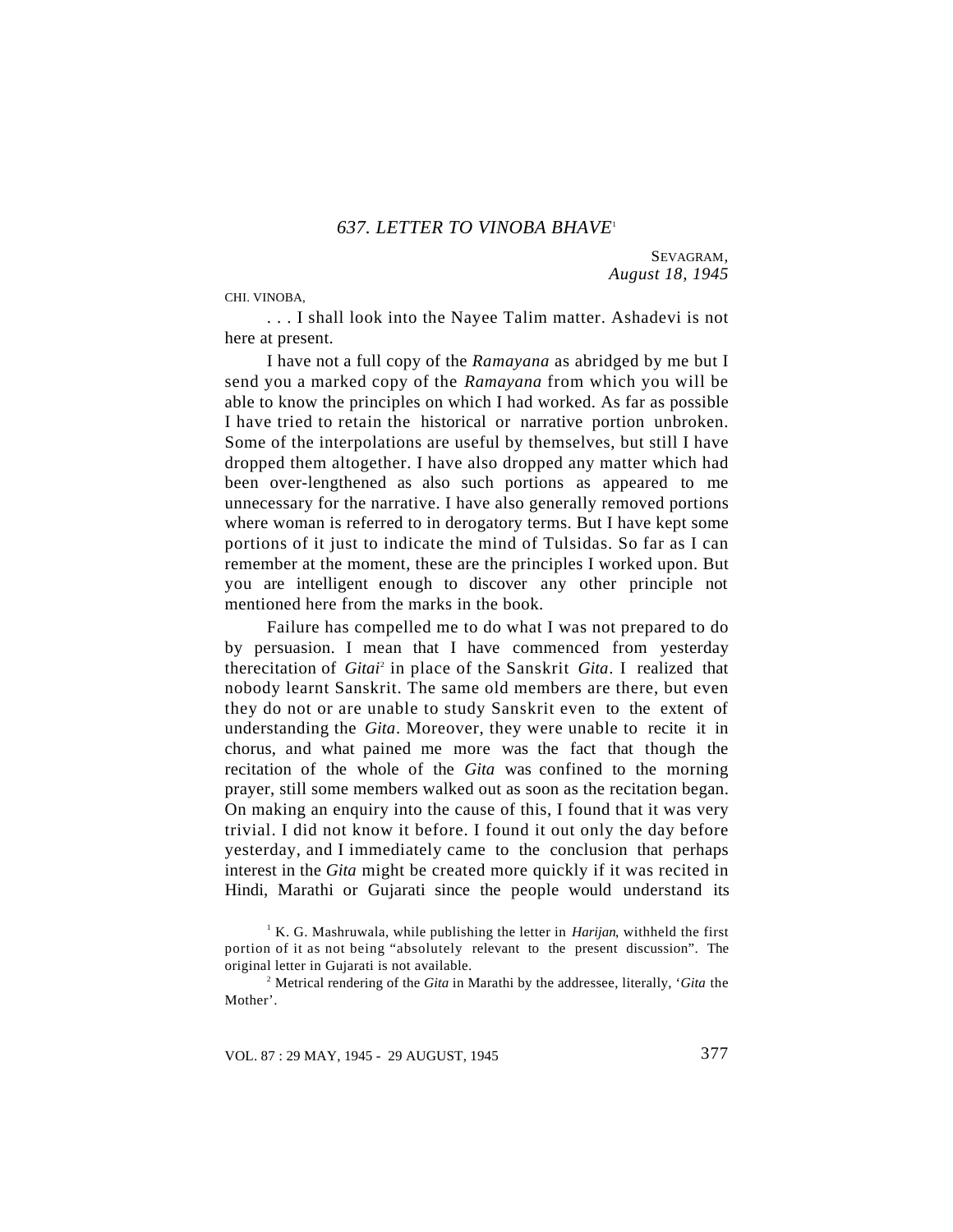meaning more easily. I have commenced with *Gitai* because Marathi holds the place of prominence in this part. So far as the members attending the morning prayer are concerned, they are so few that it would not matter much which language I chose. But the music of Gitai has been felt by me to be very sweet. Maybe, the reason for this is that I have heard it several times recited by Shivaji<sup>1</sup> and I have liked it. Kishorelal's (Gujarati) translation is there but I have not yet been able to assimilate its music. I have not heard anyone reciting it in a sweet tone. I got an opportunity of hearing it at Bardoli but it was insufficient, and my ear could not adapt itself to it. Haribhau<sup>2</sup> has published the Hindi *Gita* recently. But I have not yet been able even to examine it and so did not like to touch it. Therefore, I have commenced with *Gitai*.

The immediate cause for writing this is that I happened to see Shivaji yesterday. If he is going to stay here for some time, it would please me if he can be induced to give at least a week to the Ashram just now during the period of the commencement of this recitation. He can train those who desire in reciting it in the same manner as he does, and pick up his music.

> *Blessings from* **BAPU**

*Harijan,* 16-5-1948

## *638. LETTER TO SHRIMAN NARAYAN*

*August 18, 1945*

CHI. SHRIMAN,

I did take up your book<sup>3</sup> to read but could not complete it. You are leaving tomorrow morning. I shall not be able to send it before that. I shall send it from either Poona or Bombay. It will be good if you can come to Poona at an early date.

> *Blessings from* **BAPU**

[From Hindi]

*Panchven Putrako Bapuke Ashirvad,* p. 307

<sup>1</sup>Addressee's younger brother

2 Haribhau Upadhyaya

<sup>3</sup>*Gandhian Constitution*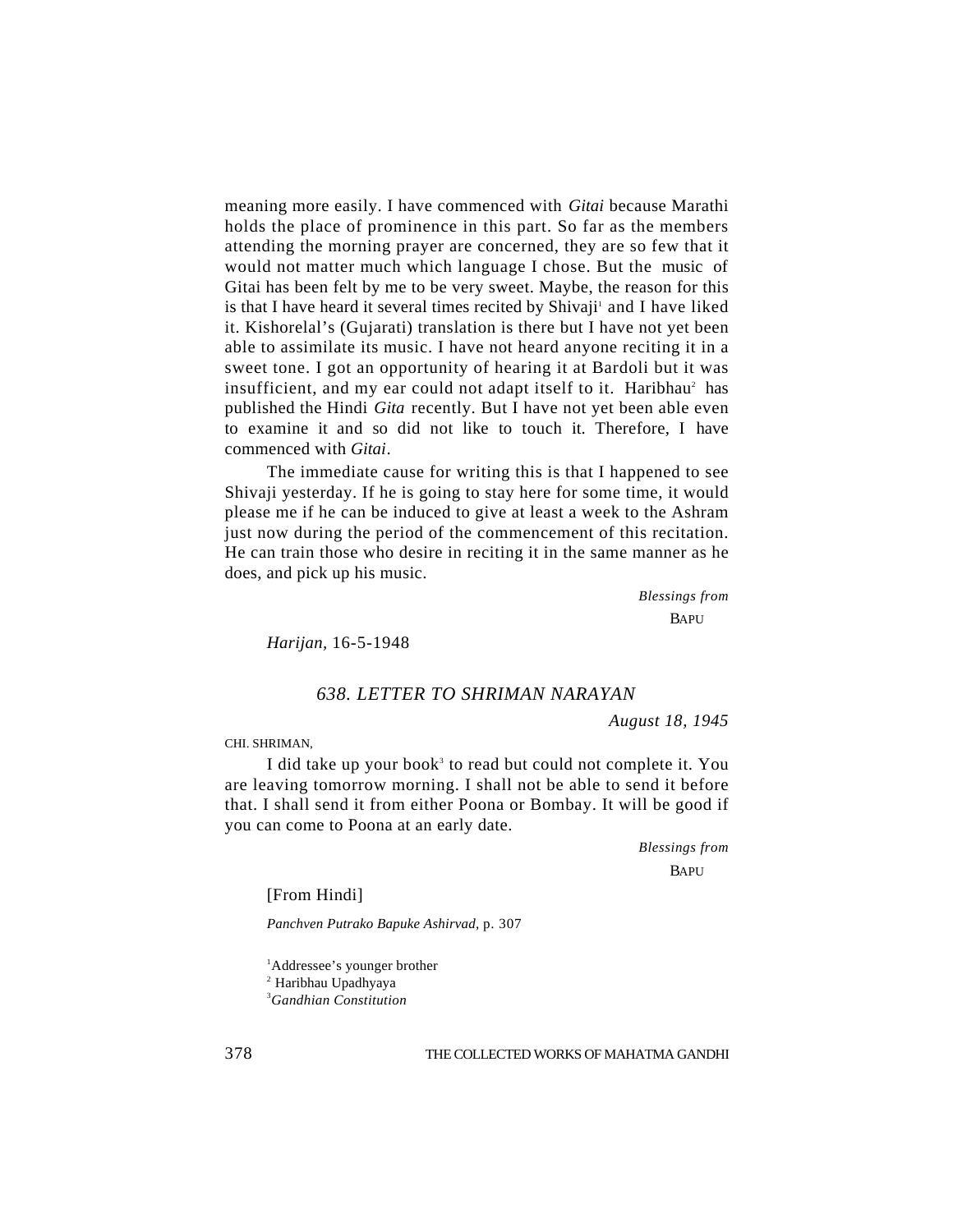## *639. NOTE TO KRISHNANATH SHARMA*

*August 19, 1945*

You need not come with me or to me anywhere else. I have understood your position<sup>1</sup>. It must be placed before the Working Committee.

M. K. GANDHI

From a photostat: G.N. 8235

#### *640. LETTER TO SARALA DEVI CHOWDHARANI*

*August 19, 1945*

MY DEAR SARLA,

Dipak<sup>2</sup> gives me a sorrowful account of you. Disease like birth and death is part of us. May you have the strength to suffer what comes as your lot.

> *Yours,* M. K. GANDHI

From a copy: Pyarelal Papers. Courtesy: Pyarelal

#### *641. LETTER TO KANJI J. DESAI*

*August 19, 1945*

BHAI KANJI,

I liked your letter to Pushpa. She is getting on well. I have been telling her that if at all she is inclined she should go ahead and marry Vrajlal, and bring you peace. But she is firm. She certainly has respect for you. I am sure she will not tarnish your name. She will bring credit to you if she remains firm in her resolve and at the same time merges herself in God. I would advise you to encourage her to stick to her decision. I want you not to be unhappy.

*Blessings from*

**BAPU** 

From a copy of the Gujarati: Pyarelal Papers. Courtesy: Pyarelal

<sup>1</sup> Concerning the situation in Assam about which the addressee had sought Gandhiji's advice

2 Dipak Dutt, addressee's son. *Vide* also "Letter to Dipak Dutt Chowdhary", 19-8-1945.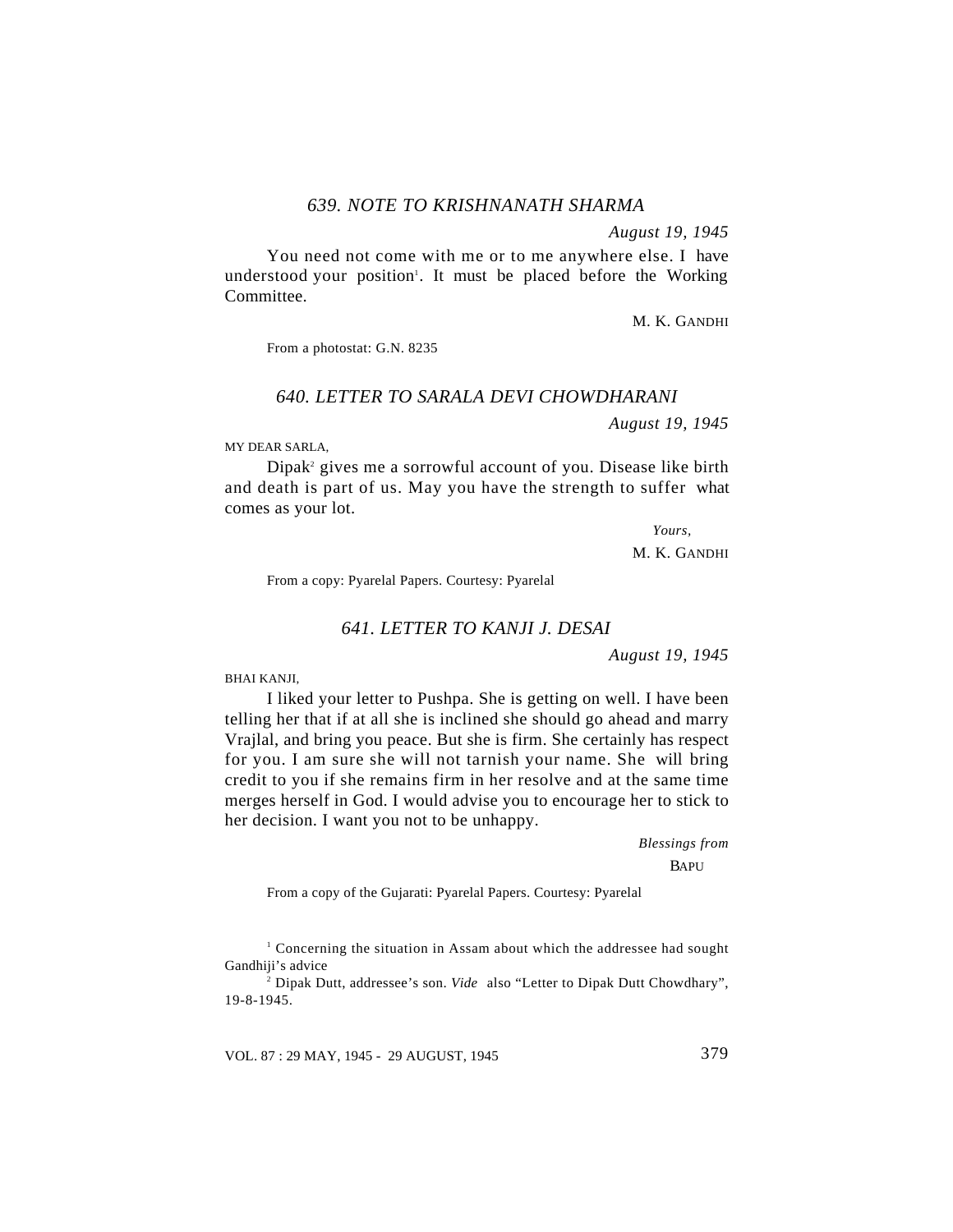*August 19, 1945*

CHI. MUNNALAL,

1. Kanchan does desire sexual pleasure. You also have the desire. It would not be anything strange if you lived together and satisfied your desire. Self-suppression is not going to help. Hence do what you feel is natural for you. Thwarting Kanchan's desire will harm her. She is good and has the spirit of service. She will lose both these things in the end.

2. Let Hiramani go on as she is doing till Ashadevi arrives.

3. Read Parnerkar's letter and have a talk with him. About the farm, too, do what is necessary. Take Kishorelal's help.

4. About Krishnachandra you will have to think. Talk with him frankly and with love regarding his habit of eating and about other matters, too. You should think about your temperamental differences.

5. Let the yarn spun by me be handed over to the Ashram. Get that much quantity spun by me when I arrive there. If the other people spin from the Ashram cotton, the yarn should be credited to the Ashram. What we spin is of course for the Ashram.

6. Whenever you wish to ask me anything about the women, you may do so.

7. You will be able to improve your singing with effort. If you have no time for that, you need not join in the singing at all.

8. Run classes for the *Gitai* and nothing else.

9. About the expenses here, it is all right that you have bought the ticket. I will not be able to judge better in this matter.

10. Sankaranji may, if he wishes, cook his own meals if he cannot keep good health otherwise.

11. Ramachandran is there only for a short period.

12. The library books can be kept together. Those who want books may ask for them and afterwards return them in good condition.

13. About Ramanbhai, as Krishorelalbhai advises.

*Blessings from*

**BAPU** 

From a photostat of the Gujarati: C.W. 5914. Courtesy: Munnalal G. Shah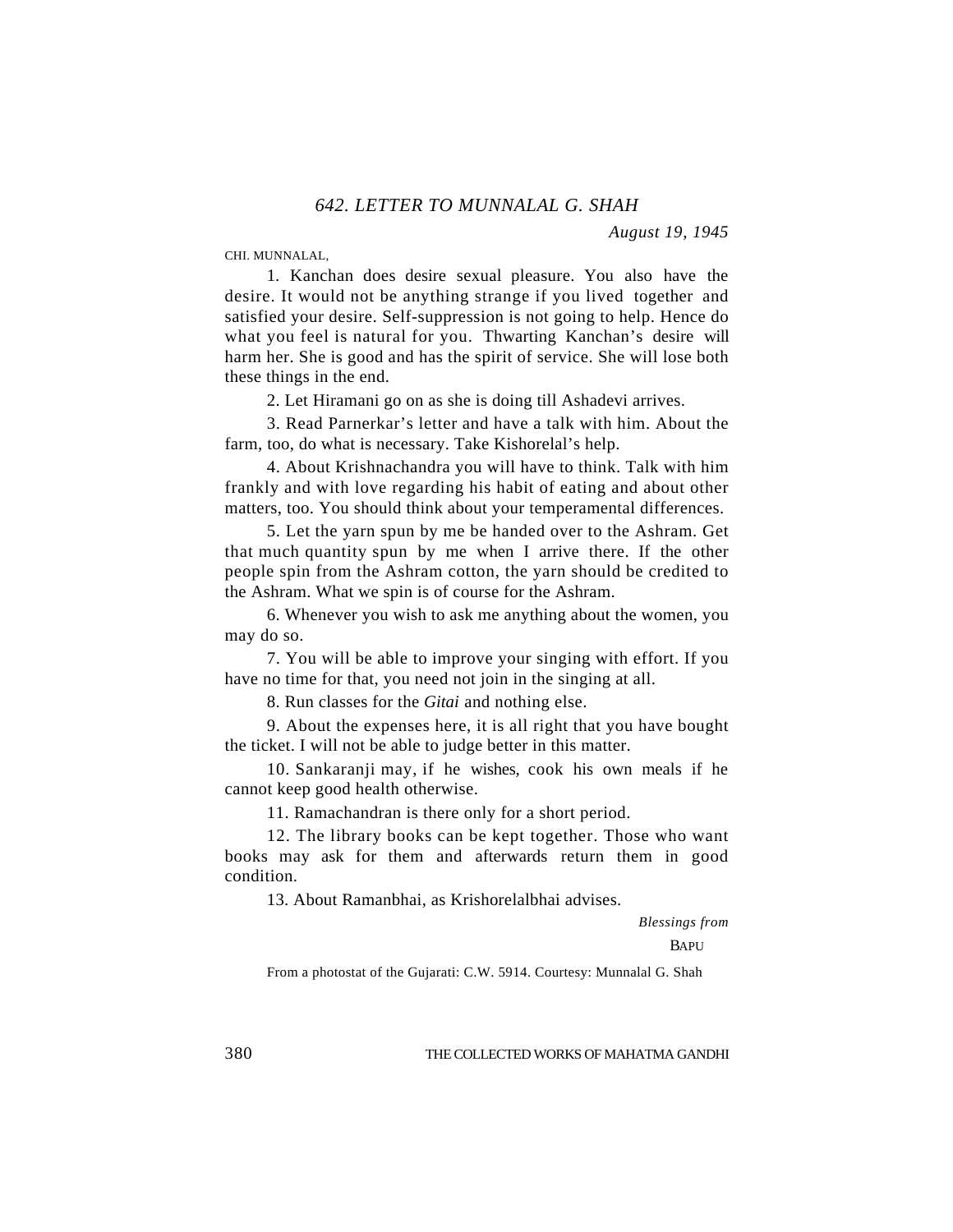*August 19, 1945*

CHI. MU [NNALAL],

I do not insist that you should conduct classes for the *Gitai* if you do not wish, but I think you are making a mistake.

[2.] I send with this  $\ldots$ 's<sup>1</sup> letter. The problem about manure in the garden remains.

3. If what I have been saying regarding Kanchan is not correct, do what you think is right, but don't put off the decision.

4. About Ramanbhai as you wish.

*Blessings from*

BAPU

From a photostat of the Gujarati: C.W. 5916. Courtesy: Munnalal G. Shah

#### *644. LETTER TO DIPAK DUTT CHOWDHARY*

*August 19, 1945*

CHI. DIPAK,

I have your letter. It is good you let me know. You will have arranged whatever treatment was possible. What else can we do? Tke result is in God's hands, is it not? What are you doing?

*Blessings from*

**BAPU** 

From a copy of the Hindi: Pyarelal Papers. Courtesy: Pyarelal

## *645. LETTER TO JAWAHARLAL NEHRU*

ON WAY TO BOMBAY, *August 19, 1945*

CHI. JAWAHARLAL,

I have received your letter. I know a little bit about the Kashmir branch of the Charkha Sangh. I do not know why the dispensary has been closed down. It is just as well that you wrote to me. I have sent a copy of the letter to Jaju. I am on my way to Bombay. From there I shall go to Poona taking Sardar with me. I cannot say how long I shall

<sup>1</sup> Omission as in the source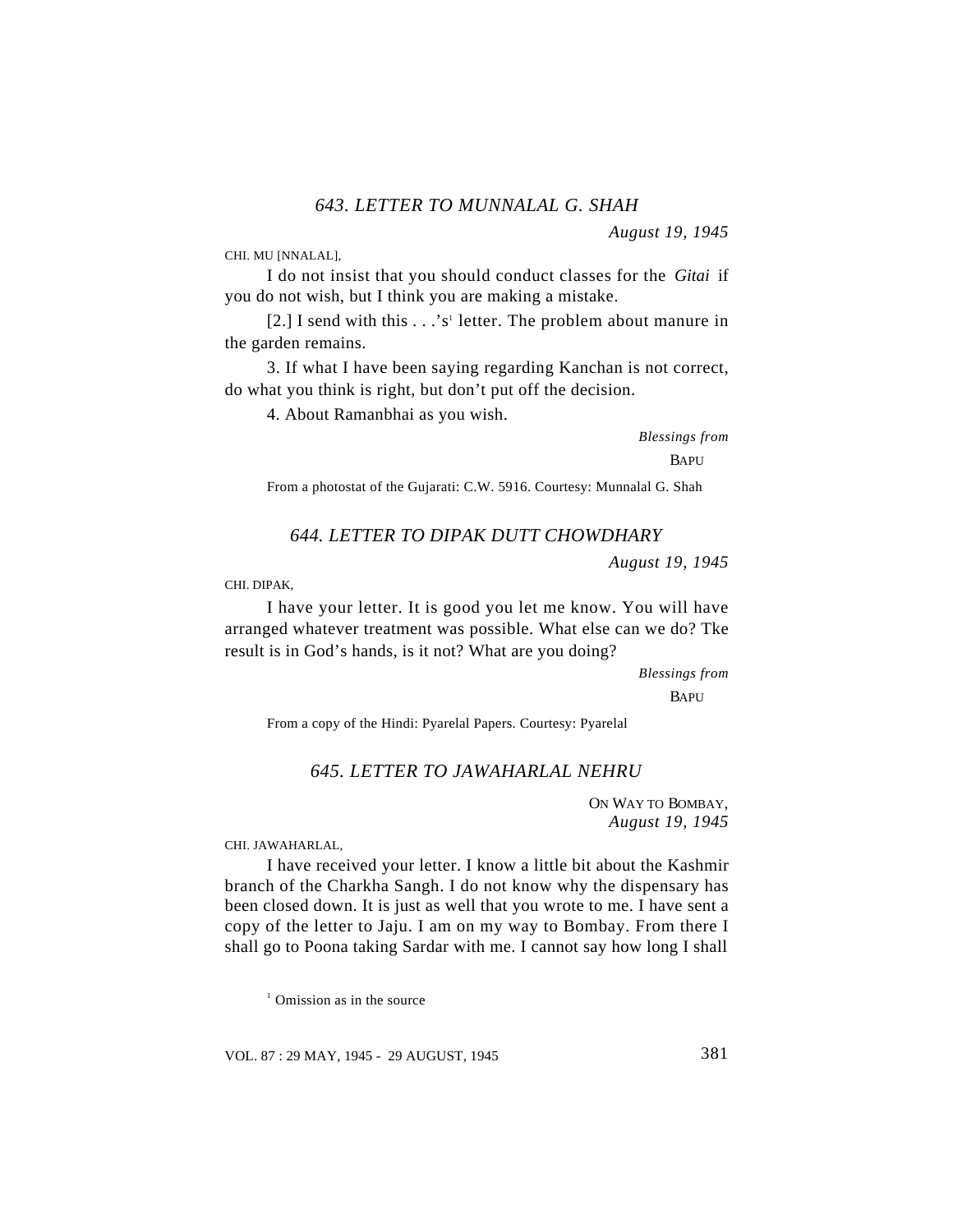be staying there. I shall write again when I hear from Jajuji. The Kashmir trip was bound to do you good. What was the attack on Maulana Saheb?

> *Blessings from* **BAPU**

From the Hindi original: Gandhi-Nehru Papers. Courtesy: Nehru Memorial Museum and Library

## *646. HOW TO DO IT?*

The A. I. V. I. A. has not shown the results it might have. I have often asked myself that question. I try now and here to think aloud and confer with the workers to see what can be done.

We lazily copy the Congress and set up committees and think that we shall thereby popularize and advance the craft of the villages.

We forget that the Congress, being a democratic body, must work democratically and through committees set up by the people from [among] themselves. On the other hand, the A.I.V.I.A. and like bodies are self-formed to work out particular purposes often requiring high technical skill. They collect money from those who appreciate the particular purpose and become trustees for the money to be used therefor. We collect and study the literature on the subject. We look about for and employ experts and if there are none become experts ourselves. The work will make progress in exact proportion to our knowledge, earnestness and industry. The work itself may be unpopular or unknown. We have then to make it popular or known. Such associations all over the world must work whether in countries democratically or autocratically governed. In either case they must work under patronage or in the teeth of opposition. The system of work will be identical under either autocracy or democracy. With us the A. I. S. A., the A. I. V. I. A., the Hindustani Talimi Sangh, etc., though autonomous, are creations of the Congress and, therefore requiring enthusiastic support of all Congressmen and, to the extent that Congressmen represent all India, of Indians throughout the land. But before this can happen we must dot India with experts of the type wanted. Therefore, the first thing is to have a central body of honest experts. There is no other royal road to success. Committees or even agents can show no results unless they are experts who know their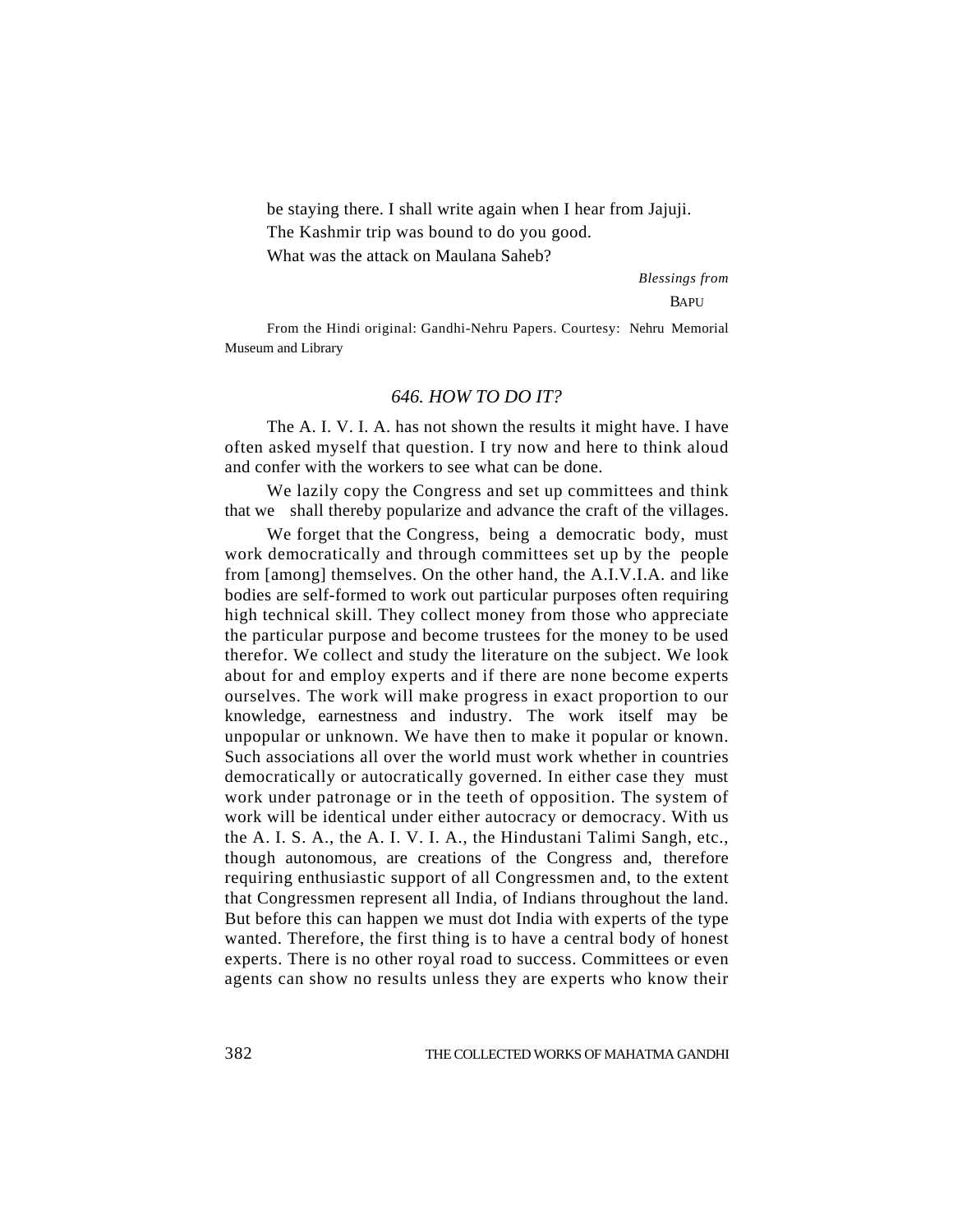work. Can an M.A., however brilliant he may be, introduce, say, the charkha among the villagers, or *gur*-making from palm trees or manure-making from village refuse including human excreta and cattle dung? We must have experts in these and such other branches. If we had our own government, however inefficient, we would have technical institutes where every one of the useful activities now going on or which were going on even yesterday in the 7,00,000 villages could be studied. Unfortunately, we have not. Hence our associations have also to be such institutes in addition to becoming propagandists. But before we can become the latter, we have to become the former. If I have drawn a correct picture, let us mend even though the mending may be difficult and even hurtful to our pride.

ON THE TRAIN TO BOMBAY, August 20, 1945

From a copy: Pyarelal Papers. Courtesy: Pyarelal. Also *Gram Udyog* Patrika, Vol. I, pp. 368-9

## *647. FOREWORD TO "THE ECONOMY OF PERMANENCE"*

Like his brochure on the *Practice and Precepts of Jesus*, Dr. Kumarappa's on *The Economy of Permanence* is a jail production. It is not as easy to understand as the first. It needs careful reading twice or thrice if it is to be fully appreciated. When I took up the manuscript I was curious to know what it could contain. The opening chapter satisfied my curiosity and led me on to the end without fatigue and yet with profit. This doctor of our village industries shows that only through them we shall arrive at the economy of permanence in the place of that of the fleeting nature we see around us at present. He tackles the question—shall the body triumph over and stifle the soul or shall the latter triumph over and express itself through a perishable body which, with its few wants healthily satisfied, will be free to subserve the end of the imperishable soul? This is "Plain living and high thinking".

M. K. GANDHI

ON THE TRAIN TO BOMBAY, August 20, 1945

*The Economy of Permanence*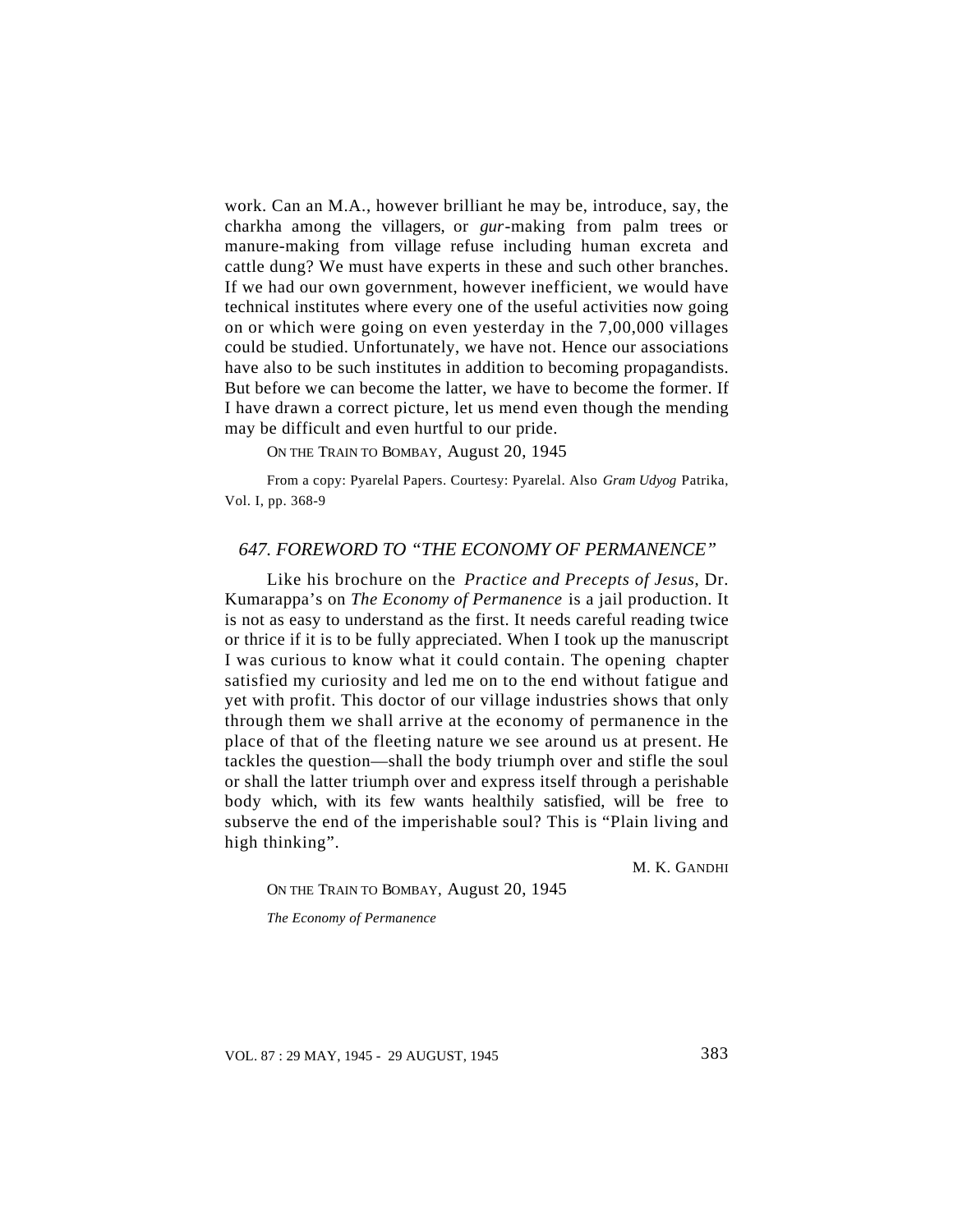## *648. TELEGRAM TO DIPAK DUTT CAHOWDHARY*

BOMBAY, *August 20, 1945*

DIPAK CHOWDHARY 8/1 NEW ROAD ALIPORE, CALCUTTA

GLAD MOTHER PASSED AWAY FROM PAIN TO PEACE LEAVING YOU FREE TO SHOULDER RESPONSIBILITY TO COUNTRY. WROTE YOU YESTERDAY.<sup>1</sup> LOVE .

**BAPU** 

From a copy: Pyarelal Papers. Courtesy: Pyarelal

## *649. LETTER TO J. C. KUMARAPPA*

BIRLA HOUSE, BOMBAY, *August 20, 1945*

MY DEAR KU.,

Here is your manuscript, my foreword<sup>2</sup> and my article<sup>3</sup>. If possible all will go by registered post. The article and the foreword have been carefully written. You may go without anything from me if you disapprove of the article. You have to master at least one craft and acquire a workable knowledge of Hindustani. You can easily make time for both; have your letter-head in Nagari and Urdu scripts adding the Roman if you like. On the existing ones have rubber stamps for Urdu and Nagari.

Love. In haste,

BAPU

From a photostat: G.N. 10178

<sup>1</sup>Vide "Letter to Dipak Dutt Chowdhary", 19-8-1945.

<sup>2</sup>*Vide* "Foreword to *The Economy of Permanence*", 20-8-1945.

<sup>3</sup>*Vide* "How to do it?", 20-8-1945.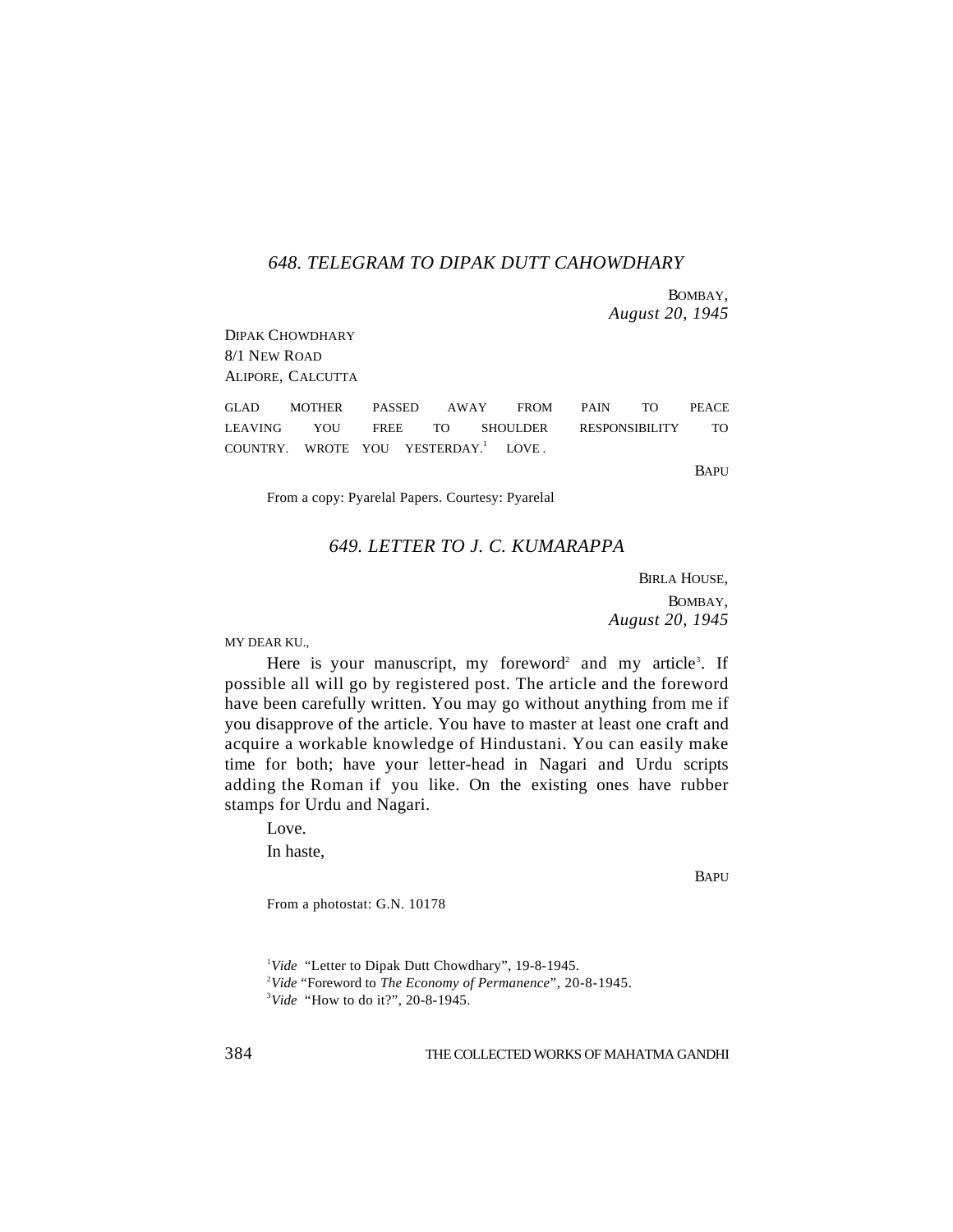## *650. LETTER TO CHIMANLAL N. SHAH*

BOMBAY, *August 20, 1945*

CHI. CHIMANLAL,

You were in my thoughts on the journey. Do not force yourself to do anything. Work done willingly gives satisfaction and peace. It is enough if we perform our dharma whether Sharda<sup>1</sup> stays or leaves. Remain cheerful and look after your health.

> *Blessings from* **BAPU**

From a copy of the Gujarati: Pyarelal Papers. Courtesy: Pyarelal

## *651. LETTER TO KISHORELAL G. MASHRUWALA*

*August 20, 1945*

CHI. KISHORELAL,

I slept for a long time, and liked it. There were no crowds to pester us on the way. Everyone managed to have some sleep.

It is of course drizzling here. It was good you did not come. If the Poona weather is dry I will send you word to come over. For the present render what help you can there. There are so many problems, small but very delicate. There is the question of the Ashram farm. Munnalal believes that Parnerkar is not able to manage it. Please look into it.

> *Blessings from* **BAPU**

From a copy of the Gujarati: Pyarelal Papers. Courtesy: Pyarelal

<sup>1</sup> Sharda G. Chokhawala, addressee's daughter, married to Gordhandas Chokhawala

VOL. 87 : 29 MAY, 1945 - 29 AUGUST, 1945 385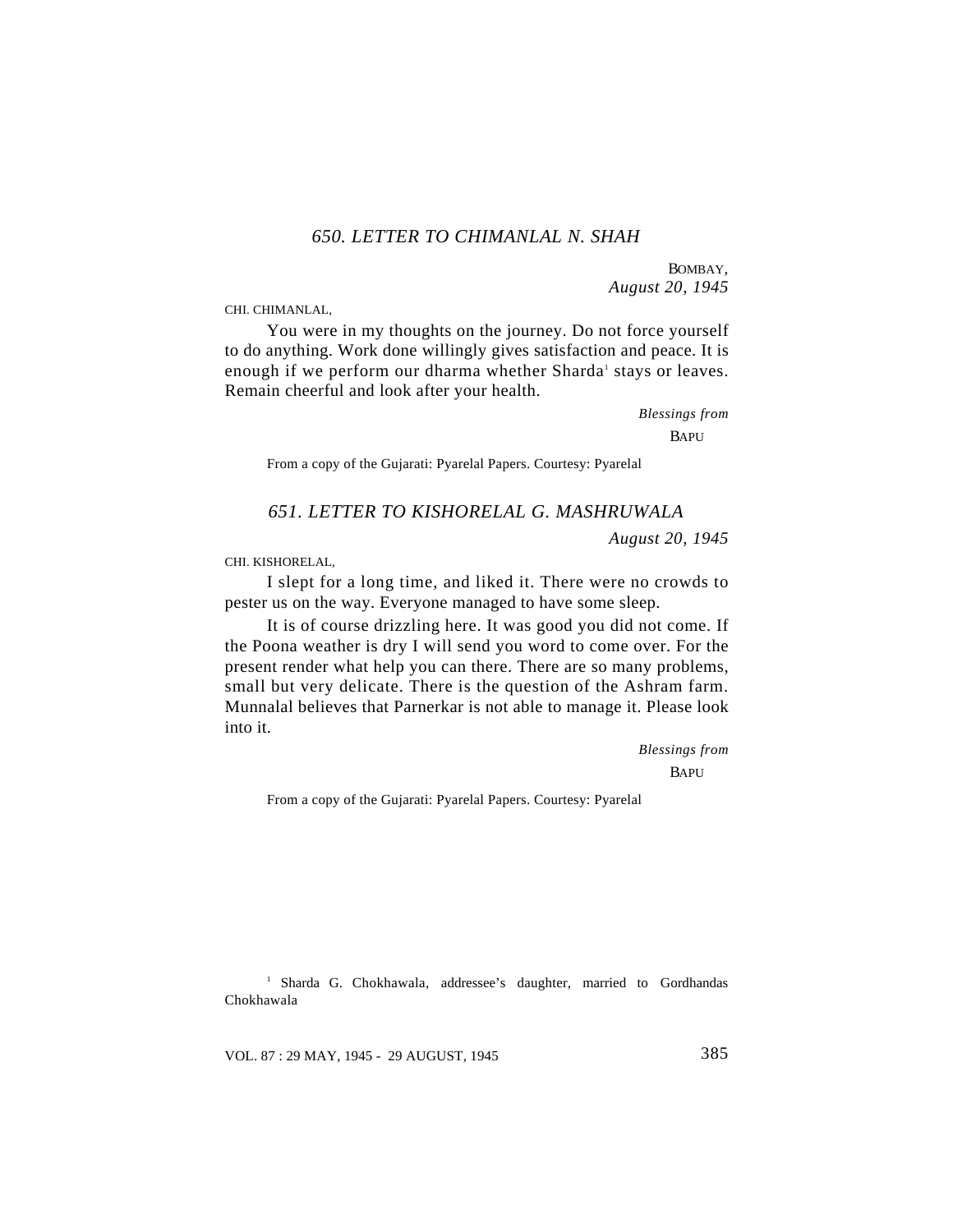CHI. BABUDI,

You fall ill and cause everyone anxiety. Keep on repeating Ramanama, get well and sing in praise of Ramanama. Chimanlal longs to go to you, but his duty to the Ashram prevents him. You can dictate a letter for him if you can sincerely tell him that you are calm and do

*654. LETTER TO SHARDA AND GORDHANDAS CHOKHAWALA*

*Blessings from* **BAPU** 

*August 20, 1945*

From a photostat of the Gujarati: G.N. 8432. Also C.W. 5592. Courtesy: Munnalal G. Shah

manure. If Parnerkar is short of labour, the Ashram inmates should fill the gap as they did once before. Take care of Hoshiari's son and

*August 20, 1945*

## *653. LETTER TO PUSHPA K. DESAI*

*Blessings from* BAPU

true sense.

CHI. PUSHPA, Get fully engrossed in your work there. Take care of your body. If you look upon it as God's abode, you will see Him in the

Ashram farm. Have a talk with Kishorelalbhai. Who is to look after the orchard? It must be kept in good condition. Settle the question of

also Hoshiari. Both of them should bloom there.

CHI. MUNNALAL,

# *652. LETTER TO MUNNALAL G. SHAH*

We arrived here safely. You should not worry. Have a heart-to-heart talk with Krishnachandra. See Parnerkar about the

*August 20, 1945*

From a photostat of the Gujarati: G.N. 9261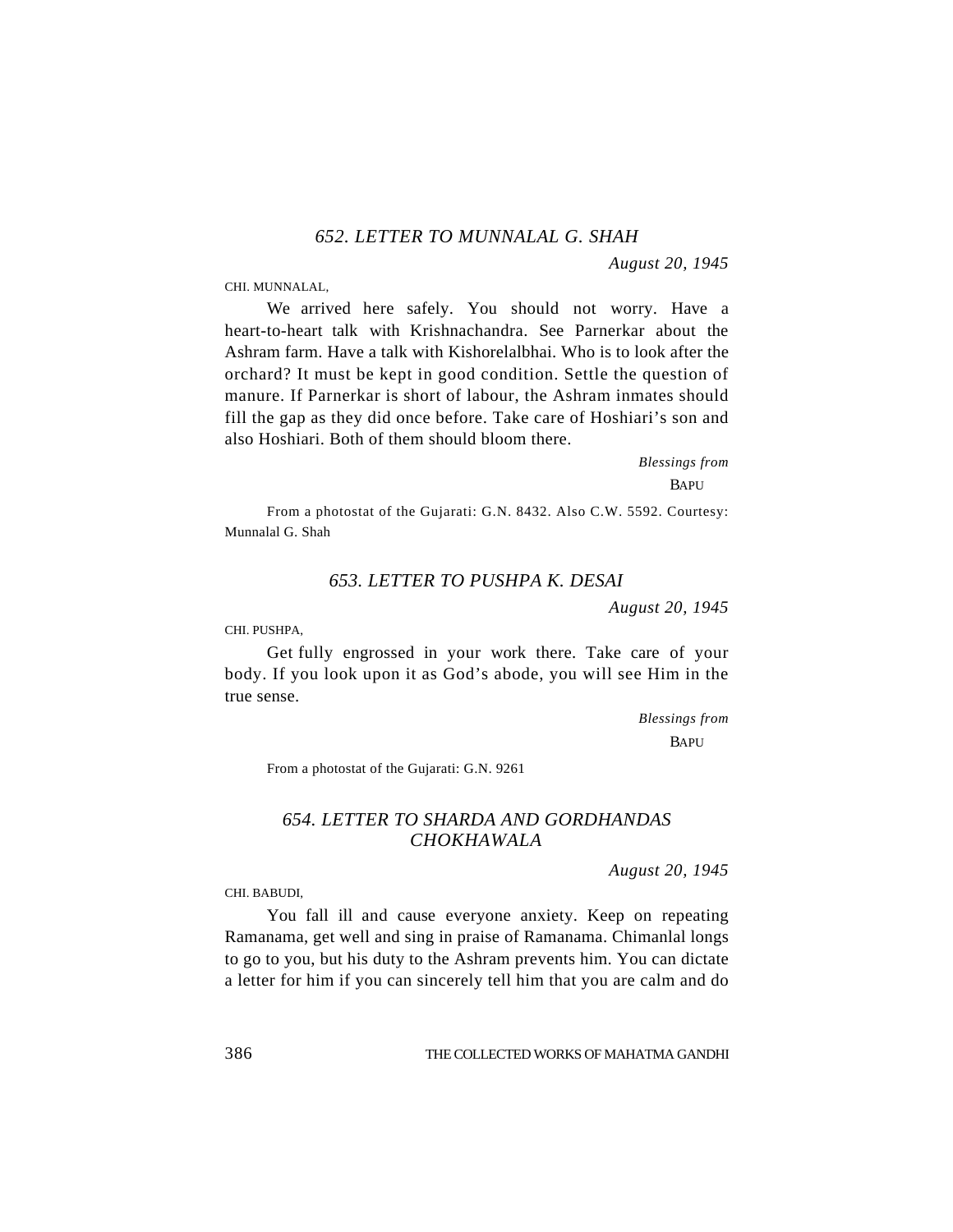not wish for his presence. Shakaribehn's<sup>1</sup> presence there should be enough for you. I hope she is well and happy.

CHI. GORDHANDAS,

Write to me at Poona.

*Blessings from*

**BAPU** 

From the Gujarati original: C.W. 10059. Courtesy: Sharda G. Chokhawala

## *655. LETTER TO HOSHIARI*

*August 20, 1945*

CHI. HOSHIARI,

You will have recovered by now. Both of you should drink plenty of pure water. Read a lot. Write neatly in ink every day. Show it to me when I come. Preserve all that you write. The boy should also write. He should also work and spin.

> *Blessings from* **BAPU**

From a copy of the Hindi: Pyarelal Papers. Courtesy: Pyarelal

## *656. LETTER TO Y. M. PARNERKAR*

*August 20, 1945*

CHI. PARNERKAR,

Have a talk with Kishorelalbhai about the Ashram farm. I do not understand why the inmates of the Ashram now refuse to work for you. You must consider the Goshala as your own. Is there any difficulty in your looking after the Ashram farm? Is there a wolf at large? A search should be made for it. Someone should be on the watch. Now I consider it our dharma to destroy such animals. It will be a different thing if we discover an alternative.

*Blessings from*

**BAPU** 

From a copy of the Hindi: Pyarelal Papers. Courtesy: Pyarelal

1 Sharda Chokhawala's mother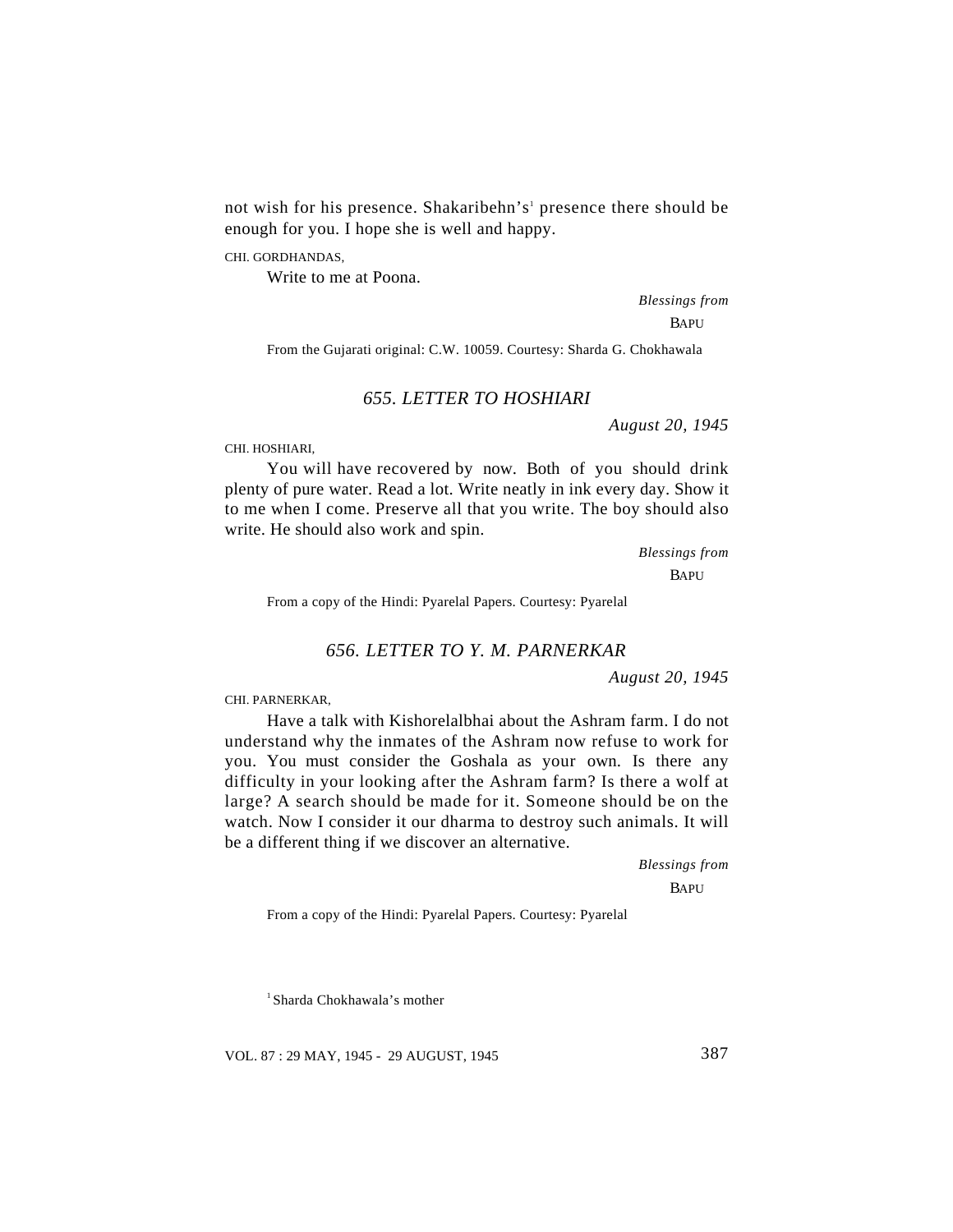## *657. TELEGRAM TO CHAMPA R. MEHTA*

BOMBAY, *August 21, 1945*

CHAMPAREHN RATILAL CARE KANTILAL SOLANKI PLEADER SARANGPUR CHAKLA **AHMEDARAD** 

MY APPROVAL SUPERFLUOUS, DOCTOR MEHTA<sup>1</sup> HAD BUILT BUNGALOW FOR ASHRAM WITH RIGHT TO HIMSELF TO OCCUPY DURING HIS LIFETIME. THE INTENTION DEED WITH HIM. $^2$  IF YOU ALL AGREE I CAN PERHAPS PERSUADE PROSPECTIVE BUYER CANCEL CONTRACT FOR ASHRAM SAKE. HOPE WELL. **BAPU** 

From a copy: Pyarelal Papers. Nehru Memorial Museum and Library. Courtesy: Beladevi Nayyar and Dr. Sushila Nayyar

## *658. LETTER TO P. C. JOSHI*

BIRLA HOUSE, MOUNT PLEASANT ROAD, BOMBAY , *August 21, 1945*

DEAR JOSHI,

Advocate Bhulabhai Desai handed me the enclosed opinion yesterday. It is, as you will see, based on the papers I gave him at your instance some time ago.<sup>3</sup>

Having had the opinion, you have the right to publish it for what it may be worth. The news, almost daily poured into my ears by Congressmen to the effect that the Party is unscrupulous in its methods and that it even resorts to violence, makes it difficult for me to accept the opinion which is after all based on the papers that were in my possession on the date they were handed to the Advocate. But I cannot judge the Party on one-sided evidence. Nor have I the leisure

<sup>1</sup> Dr. Pranjivandas Mehta, addressee's father-in-law.

<sup>2</sup> *Vide* also "Letter to Mangaldas Pakvasa", 12-6-1945.

<sup>3</sup> *Vide* footnote 4, "Interview to *People's War*", 17-7-1945.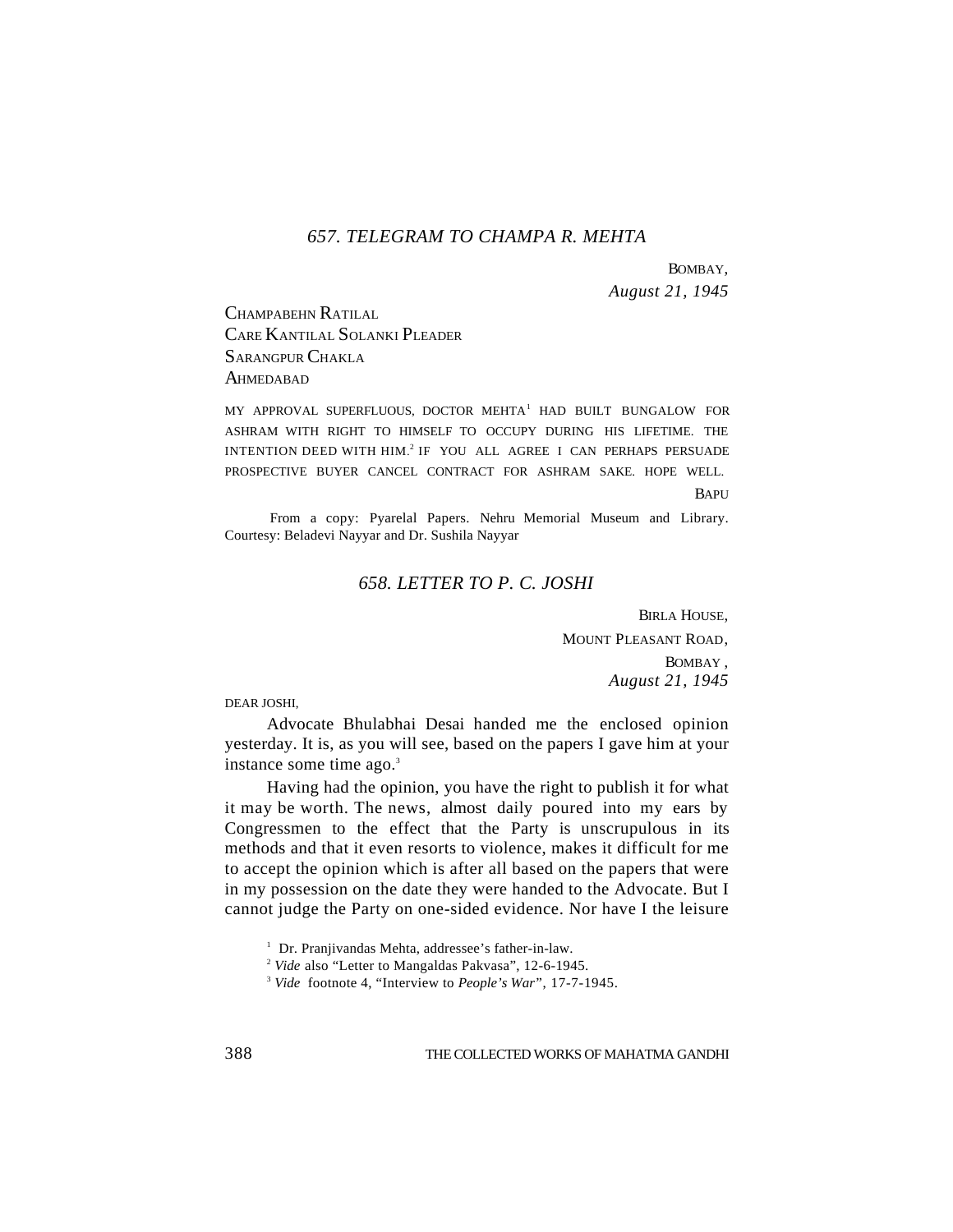to slhoulder the burden of studying the evidence in a manner that would enable me to form an opinion.

The bitterness between the Party and Congressmen, so far as I am aware, is growing. The best course perhaps is for you to consider the position in the light of Congressmen's opinion about the Party and then do what may appear best to you.

If you propose to publish the enclosed you will please publish this too together with it.

> *Yours sincerely,* M. K. GANDHI

ENCL. 1 SHRIP C. JOSHI RAJ BHUWAN SANDHURST ROAD, BOMBAY 4

From a copy: Pyarelal Papers. Courtesy: Pyarelal

## *659. LETTER TO CHANDRANI*

*August 21, 1945*

CHI. CHAND,

I have your letter. How can I go on writing to you? I do want to write but there is so much work.

Keep yourself fit; only then will you be able to do everything.

Only Sushilabehn or your own heart can tell whether you should do the full course of nursing. The main thing is your own inclination. Do not take the decision in a hurry, but once you take a decision you must stick to it.

We are going to Poona today.

*Blessings from* **BAPU** 

**CHAND NAGPUR** 

From a copy of the Hindi: Pyarelal Papers. Courtesy: Pyarelal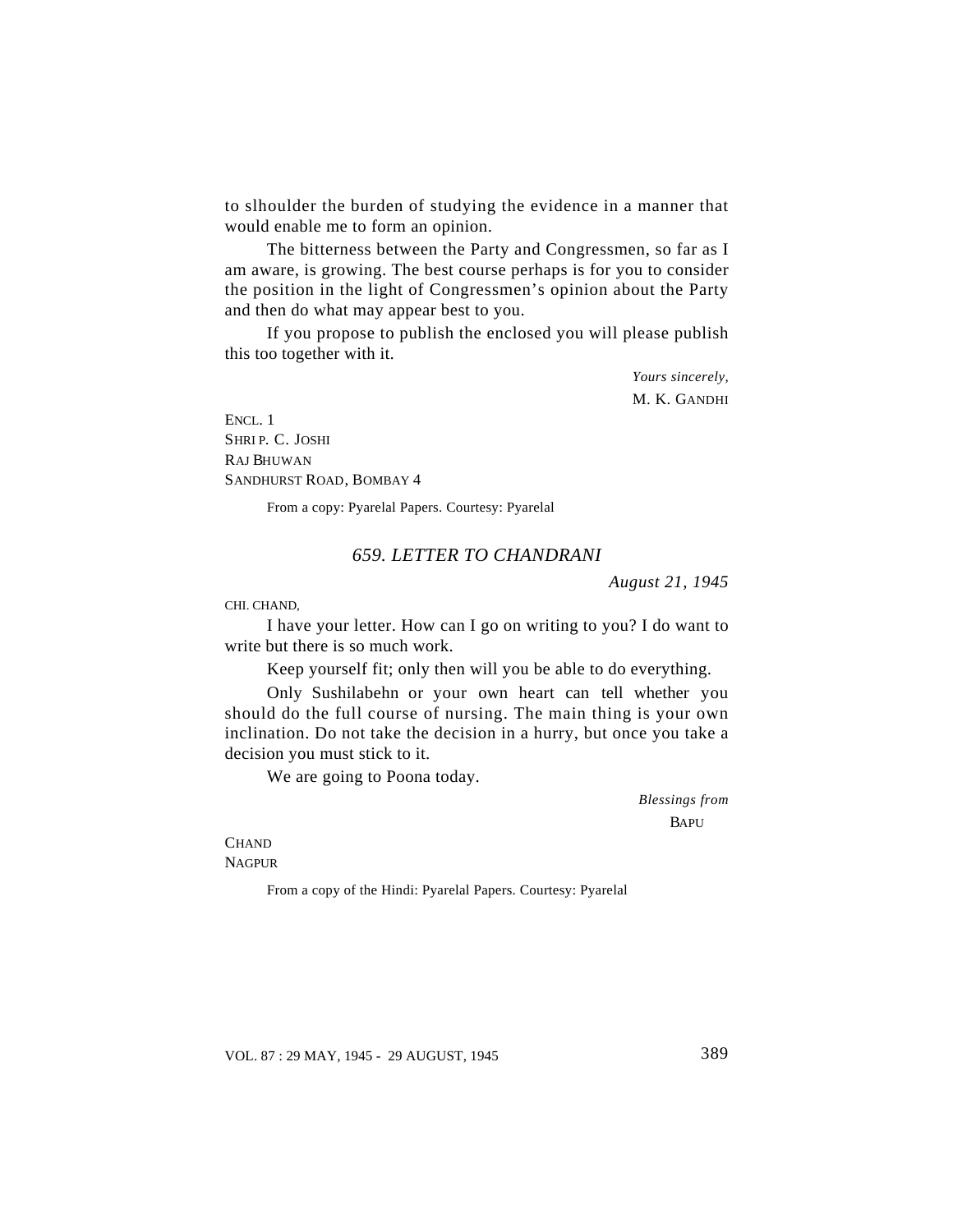*August 21, 1945*

BHAI RAMACHANDRA RAO,

I have your letter. It is not proper to order a charkha from outside. You must get one made there. In the mean time use a *takli*. Understand the full meaning of spinning.

> *Blessings from* **BAPU**

RAMACHANDRA RAO **MADURA** 

From a copy of the Hindi: Pyarelal Papers. Courtesy: Pyarelal

## *661. LETTER TO PRAYAG DUTT SHUKLA*

*August 21, 1945*

BHAI PRAYAG DUTT,

Pandit Hrishikeshji did not come or see me. His wife saw me. Please write to me. I am going to Poona today. I shall be staying in Dr. Dinshaw Mehta's Arogya Bhavan.

> *Yours,* M. K. GANDHI

PRAYAG DUTT SHUKLA **SITABURDI NAGPUR** 

From a copy of the Hindi: Pyarelal Papers. Courtesy: Pyarelal

## *662. LETTER TO AMRITLAL V. THAKKAR*

*August 21/22, 1945*

BAPA,

It seems your letter has got lost in my papers. All of a sudden I remembered what it contained, though I cannot recall the whole letter. You are not to work as a clerk at all. That is why I sent the message that I would send Valjibhai's son. However, that is an old story. Do employ a clerk of your choice and devote the time you save to more important work. I very much like the idea of introducing Hindustani in the office and in the books. Let those who want English go on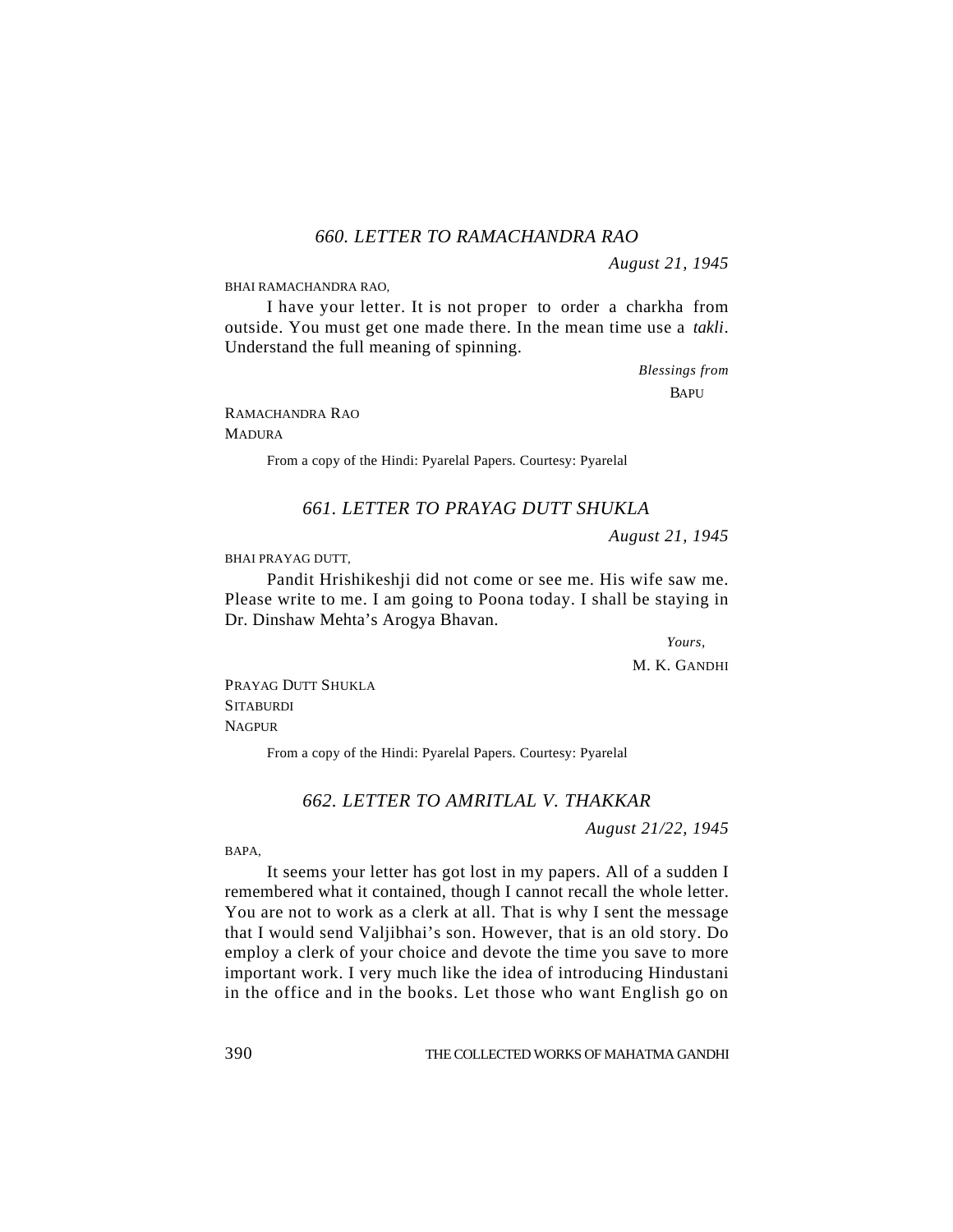demanding it. If we cannot or do not introduce such reforms, we shall be betraying the country as well as the Harijans.

There was one thing in my mind which I forgot. Shyamlal on his own has reduced his salary by Rs. 100. I like the decision but what is surprising about it? I have thanked him for it.<sup>1</sup> But I wanted to inform the general body and thank him at the meeting. However, I could not do that, but you may, as Secretary of the organization, inform the members and add that the President had thanked him as soon as he got the news; that he wanted to announce it at the meetingbut forgot; and that he had therefore written to you to inform everyone. Write something on these lines.

From a copy of the Gujarati: Pyarelal Papers. Courtesy: Pyarelal

## *663. LETTER TO AMRITLAL T. NANAVATI*

MEHTA AROGYA BHAVAN, POONA, *August 22, 1945*

CHI. AMRITLAL,

Chi. Abha is going to appear for the examination. If she has to go to Bombay she can appear for it there. However, if you appoint Dr. Sushila Nayyar as the examiner she can appear from here and expense can be avoided. You will have to send the question paper, as also the necessary instructions. I hope you are well.

> *Blessings from* **BAPU**

SHRI AMRITLAL NANAVATI GUJARAT VIDYAPITH AHMEDABAD

From a copy of the Gujarati: Pyarelal Papers. Courtesy: Pyarelal

<sup>1</sup>Vide "Letter to Shyamlal", 24-7-1945.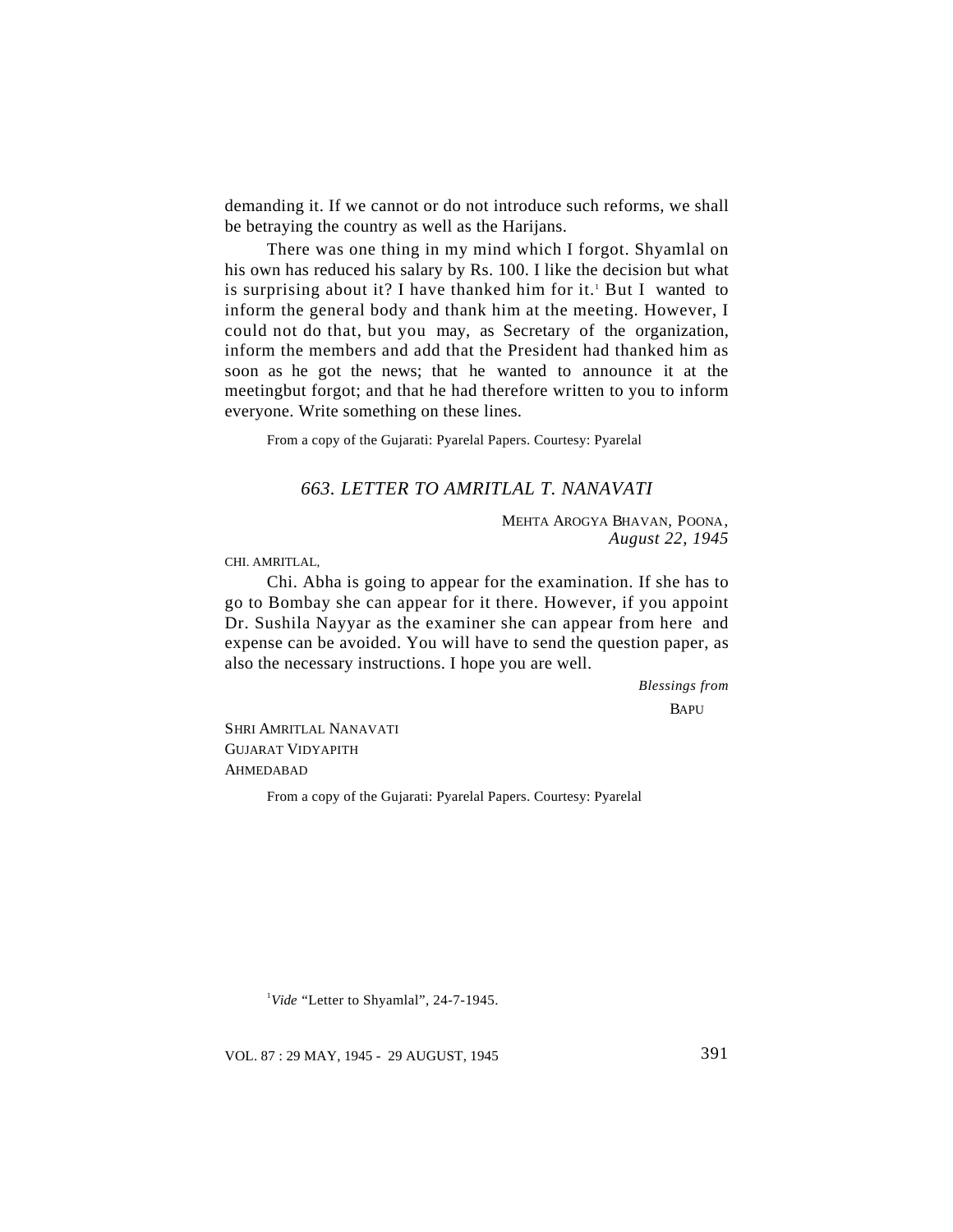## *664. LETTER TO NARAHARI D. PARIKH*

POONA, *August 22, 1945*

CHI. NARAHARI,

I read that article in Bombay itself. I did not wish to suggest any changes and so I did not write.

Vanamala is quite cheerful. Manu also, I would say, is all right. The news has reached her. Let us see how it affects her. I met Mathuradas. He was happy.

I hope you are getting good help from Manibhai. Write to me about Vina.

> *Blessings from* **BAPU**

From a photostat of the Gujarati: S.N. 9136

## *665. LETTER TO TRIBHUVANDAS SHAH*

*August 22, 1945*

 $\mathbf B$ HAI TRIBHUVANDAS $^1$ ,

I have received your books. I have gone through your instructions. The big question is when I shall be able to read those books. I very much wish to but a man can never fulfill all his wishes. Isn't it baffling?

> *Yours,* M. K. GANDHI

DR. TRIBHUVANDAS SHAH BARODA

From a copy of the Gujarati: Pyarelal Papers. Courtesy: Pyarelal

<sup>1</sup>Author of *Prachin Hindustan*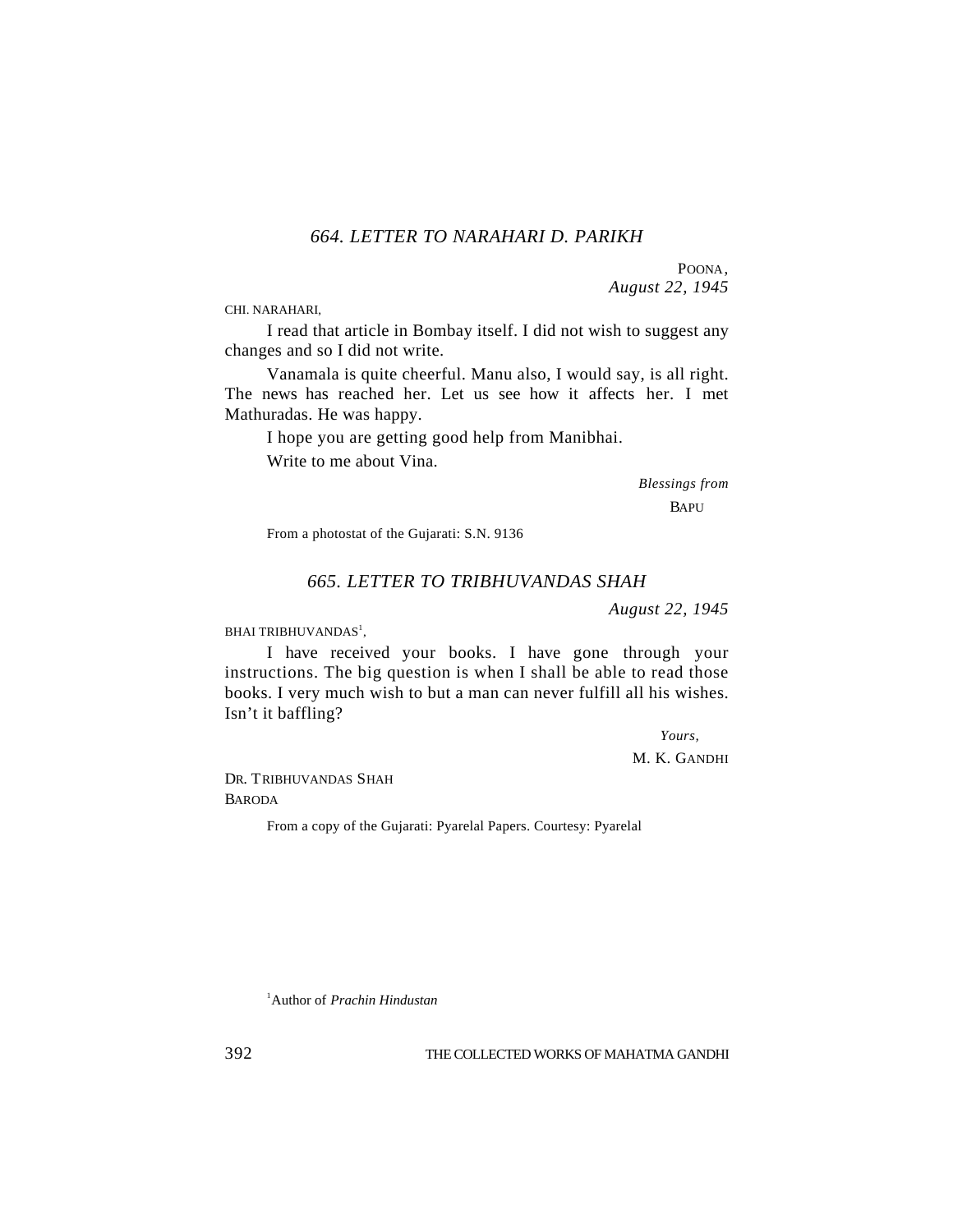*August 22, 1945*

CHI. PARNERKAR,

I believe that you understand Gujarati and can read it with ease. Let me know if it is not so. Have this read out to you. Do something about the wolf. The manure heap should go. The Goshala should become an ideal goshala. Keep the place perfectly clean. Our water should be drinkable. Mosquitoes and flies should easily go. The roads should be in good condition. The hill is in our possession. Those who go for walks there should bring stones from there. Do you know that in this way I had made a mountain of stones in the Mahila Ashram? All of it came in useful there.

*Blessings from*

**BAPU** 

From a copy of the Gujarati: Pyarelal Papers. Courtesy: Pyarelal

## *667. LETTER TO KISHORELAL G. MASHRUWALA*

*August 22, 1945*

CHI. KISHORELAL,

It was really good that I did not bring you along or you did not come. It was drizzling when we arrived here. It is cold and also humid here. The weather is cloudy. The place is crowded too. Sardar has of course taken rooms for you in the mill area nearly. But of what use are they? I will write to you if the weather becomes dry. Do not worry about my work. Sushila, Manilal, Narayan and others help me. They will to some extent make up for your absence.

A letter to Ramnarayan is enclosed. Please send it to his address. He must have given it to someone in the Ashram.

Hope you and Gomati<sup>1</sup> are well.

*Blessings from*

**BAPU** 

From a copy of the Gujarati: Pyarelal Papers. Courtesy: Pyarelal

<sup>1</sup>Addressee's wife

VOL. 87 : 29 MAY, 1945 - 29 AUGUST, 1945 393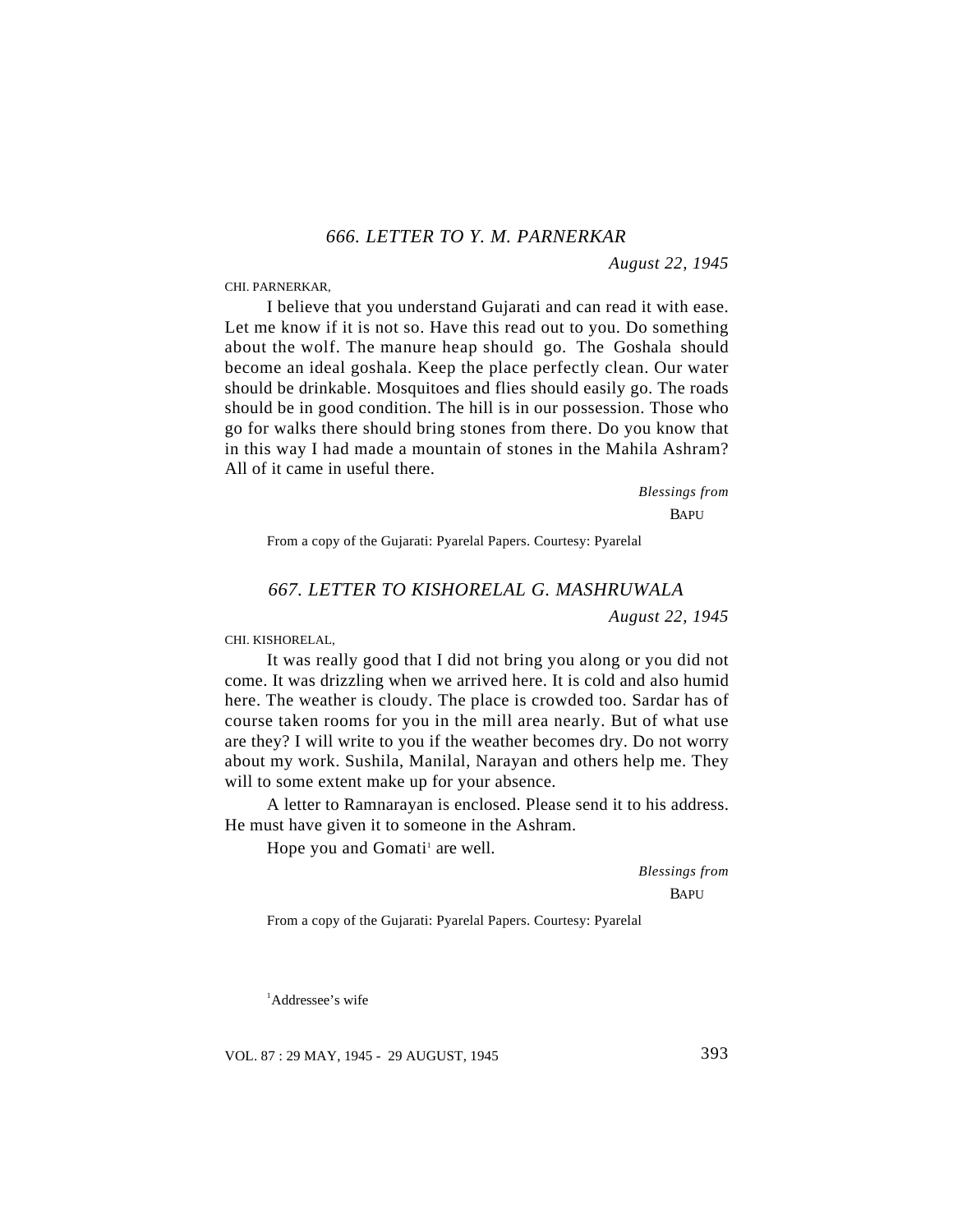*August 22, 1945*

CHI. RAMNARAYAN,

I have gone through the English part of what you have sent. Why did you have to write in English? Hindustani would have been sufficient. The English needs improvement. You must leave that to others. I shall try to read the Hindustani also. I shall read the scheme of Goseva Sangh also before getting it published. Show it to Parnerkar and Satis Babu and, if possible, to a veterinarian. I had a few pages read out to me by Sushilabehn. She has pointed out some technical mistakes. The treatment of the subject matter is good. You have said in brief all that you could say. If I want to return it shall I send it to Ahmedabad? I understand that you have not kept a copy.

You suggest boycotting the buffalo. This you will not have got from my writings. My view is that our preference should be for the Cow.Doing this will save both. At present there is shortage of milk, so We need both. Preferring the cow saves both, preferring the buffalo destroys both.

I hope all of you are well.

*Blessings from* **BAPU** 

SHRI RAMNARAYANJI AHMEDABAD

From a copy of the Hindi: Pyarelal Papers. Courtesy: Pyarelal

## *669. LETTER TO VINA CHATTERJEE*

*August 22, 1945*

CHI. VINA,

I often think of you. I hope you are well there. Now it is obligatory for you to get well and remain well. I hope you are cheerful. Sailen will be well. Abha is with me.

*Blessings from*

BAPU

From a copy of the Hindi: Pyarelal Papers. Courtesy: Pyarelal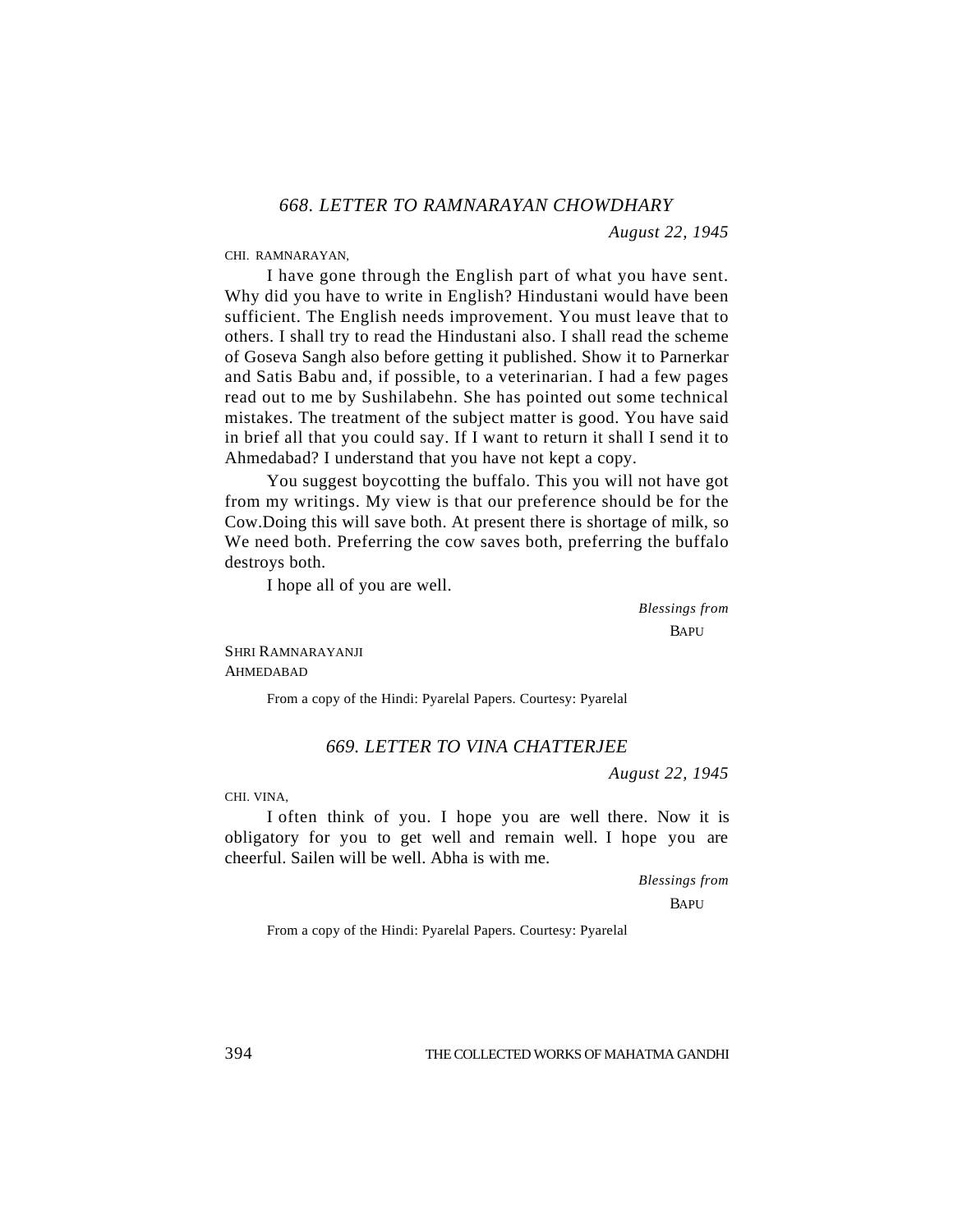*670. TELEGRAM TO DIPAK DUTT CHOWDHARY*

*August 23, 1945*

DIPAK CHOWDHARY 8/1 NEW ROAD ALIPORE, CALCUTTA

MY PRESENCE IMPOSSIBLE. DO BEST YOU CAN.

**BAPU** 

From a copy: Pyarelal Papers. Courtesy: Pyarelal

## *671. LETTER TO ANNE MARIE PETERSEN*

POONA, *August 23, 1945*

 $MY$  DEAR MARIA<sup>1</sup>,

Your half angry and half loving letter. Why are you so foolish as to take in what a third party says? Kasturba<sup>2</sup> is a wholly non-sectarian organization. Who was the third party who gave you to understand that only Hindus could apply? The thing has to come before me. It has not yet. If you have applied send me a copy of the application too. You know that Aryanayakum is a Christian? Raihana Tyabji is a trustee. So much for the Trust.

When there is independence, why should you fear the majority? If you have God with you and the majority have not, should you still fear? And if both have God between them who should fear whom? Is there then any question of majority and minority?

Let us pray. Love.

MISS MARIA PETERSEN SEVA MANDIR PORTO NOVO (S. I.)

From a copy: Pyarelal Papers. Courtesy: Pyarelal

<sup>2</sup> Kasturba Gandhi National Memorial Trust

<sup>&</sup>lt;sup>1</sup> The addressee, a former member of the Danish Mission, had founded an ashram—a school for girls—at Porto Novo.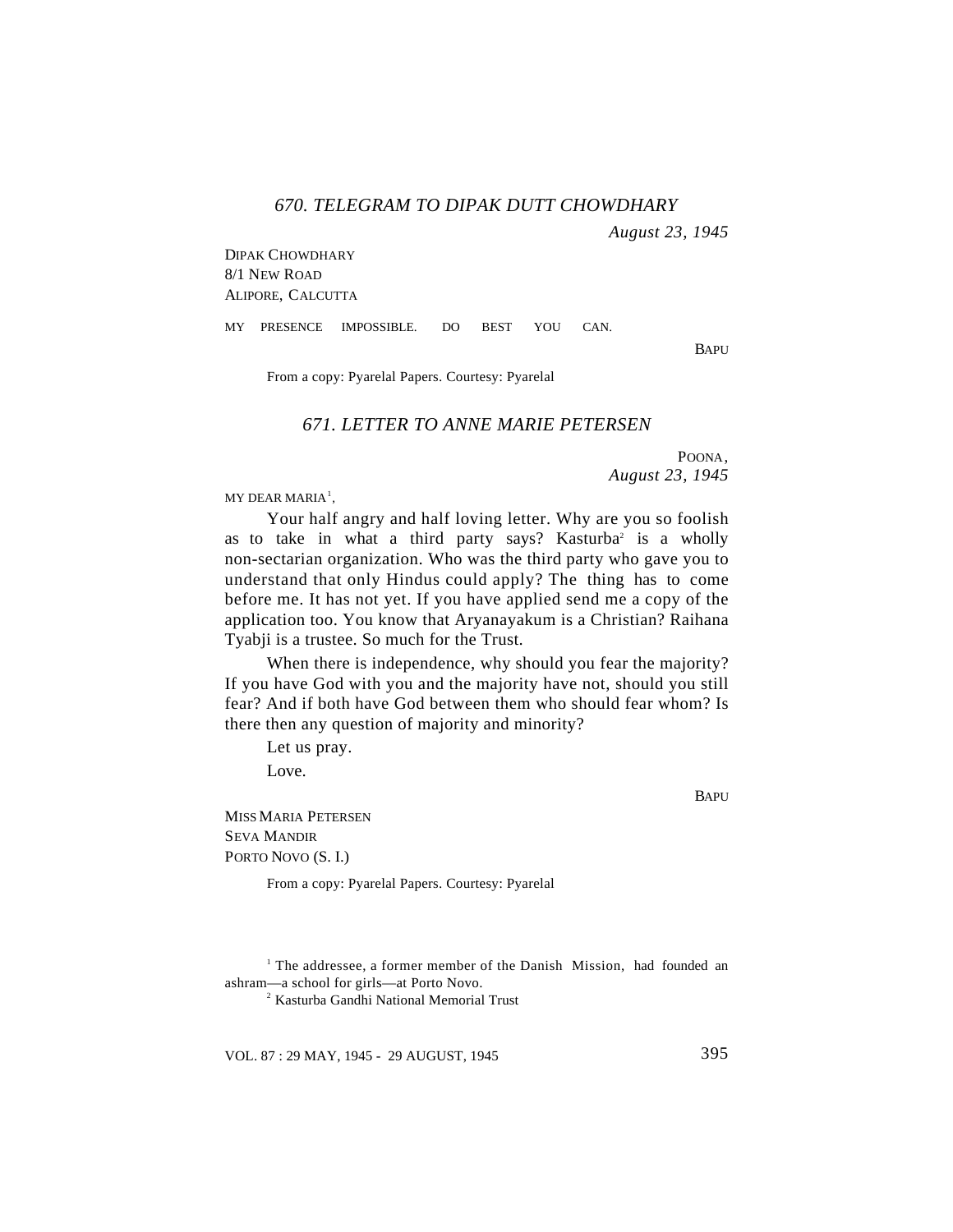*August 23, 1945*

#### BHAI SHYAMLAL,

Herewith the correspondence with Miss Petersen. Let me know if you have some papers of hers.

> *Blessings from* **BAPU**

SHRI SHYAMLAL

BAJAJWADI

WARDHA

From a copy of the Hindi: Pyarelal Papers. Gourtesy: Pyarelal

## *673. LETTER TO RADHA GANDHI*

*August 23, 1945*

CHI. RADHIKA $^1$ ,

I have your letter. It is all right that you sent a telegram. I am sorry to know that Santok<sup>2</sup> is not well. I was expecting you all.

*Blessings from*

**BAPU** 

SHRI RADHA GANDHI PLOT 601 E, VINCENT ROAD MATUNGA, BOMBAY

From a copy of the Gujarati: Pyarelal Papers. Gourtesy: Pyarelal

## *674. LETTER TO ANAND T. HINGORANI*

*August 23, 1945*

CHI. ANAND,

I have your letter. You have to go inward to the heart and find peace there. What is the use of the peace you may find with me and which may then be lost? Stay on there, doing what you can and be at peace.

Sushilabehn is in Bombay at present. She will be coming today or tomorrow.

*Blessings from*

**BAPU** 

From a microfilm of the Hindi: Courtesy: National Archives of India and Anand T. Hingorani

<sup>1</sup> Daughter of Maganlal Gandhi, who was married to Dipak Dutt Chowdhary 2 Addressee's mother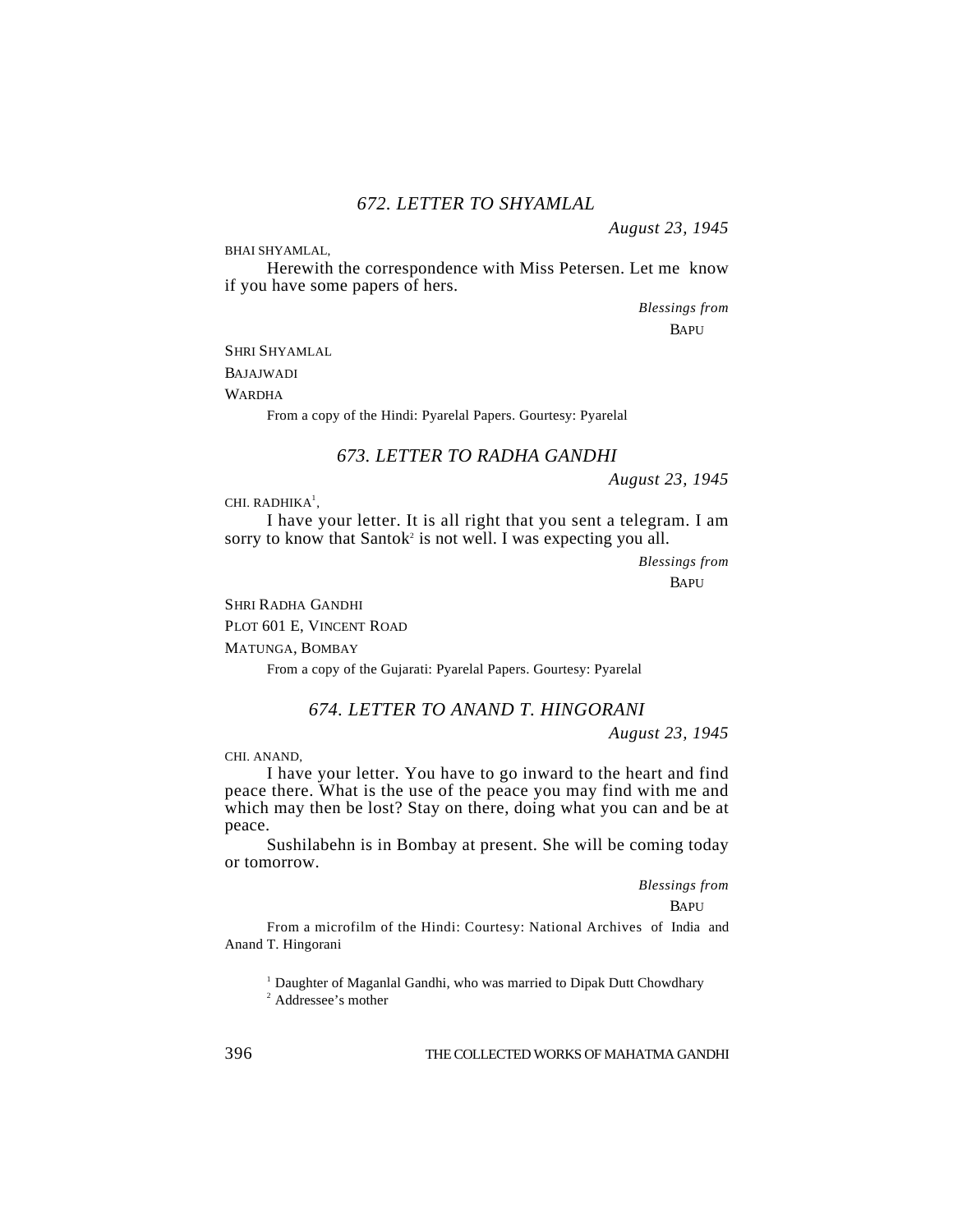## *675. LETTER TO GHANSHYAM SINGH GUPTA*

*August 23, 1945*

#### BHAI GHANSHYAM SINGH,

I received your letter here. I have gone through it. How long can I go on pointing out the mistakes? I am of the opinion that you should do whatever you can. Now Deshbandhu and Brijlal have gone there. Let us see what they do. After that you can come to me if you want to. I would advise you to do on your own what you feel is proper.

> *Blessings from* BAPU

### [PS.]

After writing the above I got your letter. I have made some corrections. You may make them if you think they are proper and send it.

**BAPU** 

SHRI GHANSHYAM SINGH GUPTA SPEARER, DRUG (C.P.)

From a copy of the Hindi: Pyarelal Papers. Courtesy: Pyarelal

### *676. LETTER TO DR. GOPICHAND BHARGAVA*

*August 23, 1945*

BHAI GOPICHAND,

Read this and tell me what is the truth. I have not given any reply to Lalchandji.

*Blessings from*

**BAPU** 

DR. GOPICHAND BHARGAVA LAHORE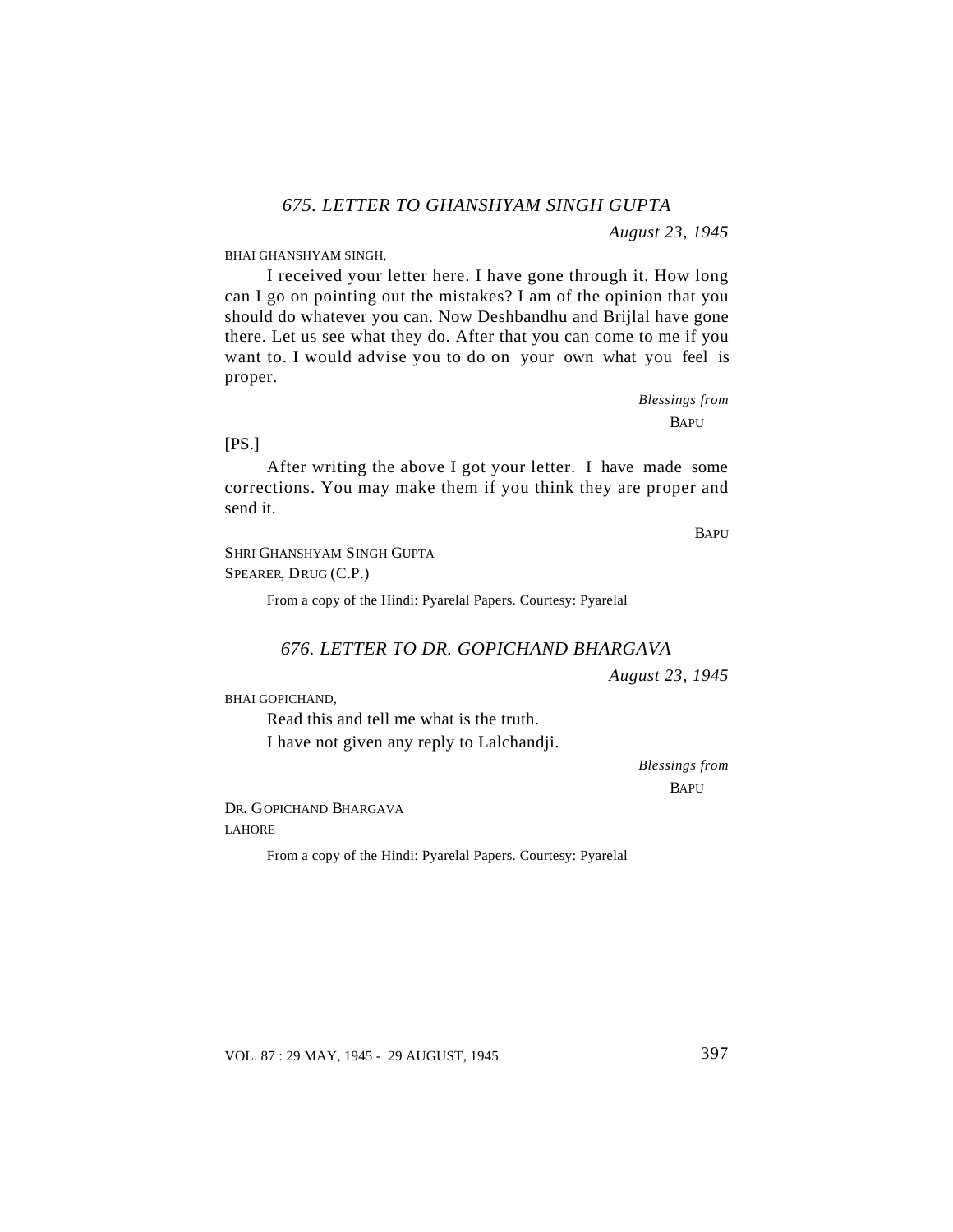### *677. LETTER TO MADHAVI KUTTI AMMA NAYANAR*

*August 23, 1945*

DEAR SISTER,

Nanavati spoke to me about you. If you must come, do so after I return to Sevagram but please write to me first.

> *Blessings from* M. K. GANDHI

SMT. MADHAVI KUTTI AMMA NAYANAR MEENAKSHI VILAS OTTAPALAM, MALABAR

From a copy of the Hindi: Pyarelal Papers. Courtesy. Pyarelal

### *678. LETTER TO SUSHILA PURI*

*August 23, 1945*

CHI SUSHILA PURI,

I have your letter. Study well, serve the people and do whatever Mother tells you to do.

> *Blessings from* M. K. GANDHI

SHRI SUSHILA PURI DEEP NIVAS 40 NISBAT ROAD LAHORE

From a copy of the Hindi: Pyarelal Papers. Courtesy: Pyarelal

## *679. LETTER TO AMRIT KAUR*

POONA, *August 24, 1945*

CHI. AMRIT,

Your two letters at the same time.

What a tragedy you have related !!!

Subhas Bose has died well.<sup>1</sup> He was undoubtedly a patriot

<sup>1</sup> Subhas Chandra Bose had been reported dead in an air crash on August 23, 1945.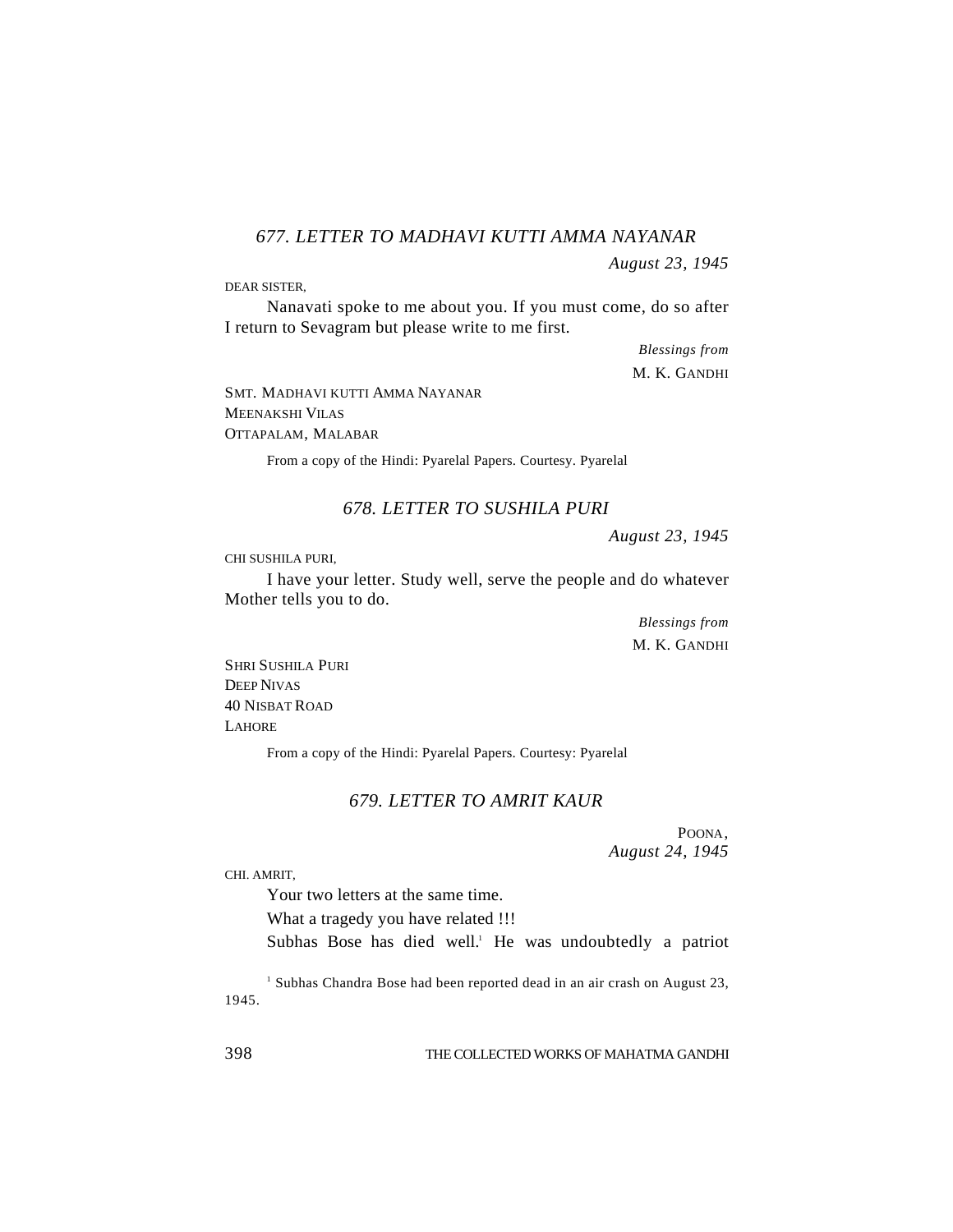though misguided.

Your gum has caused much trouble. I blame the dentist. Do let me know the train you will come by.

P[yarelal] is in Bombay. S[ushila] will tell you all about him. Love.

**BAPU** 

From the original: C.W. 3698. Courtesy: Amrit Kaur. Also G.N. 6507

## *680. LETTER TO C. P. RAMASWAMI AIYAR*

*August 24, 1945*

DEAR FRIEND,

I thank you for your letter. The "Selection" has not yet been received. I suppose, it will be in due course.

> *Yours sincerely,* M. K. GANDHI

SIR C. P. RAMASWAI AIYAR DIWAN SAHEB SHAKHIVILAS TRIVANDRUM

From a copy: Pyarelal Papers. Courtesy: Pyarelal

## *681. LETTER TO LAWRENCE MCKENNER*

SEVAGRAM, WARDHA (INDIA), *August 24, 1945*

DEAR FRIEND,

"The Kingdom of God is within you" is all-sufficient. Follow it out in action and you need nothing else. But if you will read anything of Hinduism, read Swami Vivekanand's works to be had there.

> *Yours sincerely,* M. K. GANDHI

LAWRENCE MCKENNER JR. 2132 HIGH ST. OAKLAND 1, CALIFORNIA

From a copy: Pyarelal Papers. Courtesy: Pyarelal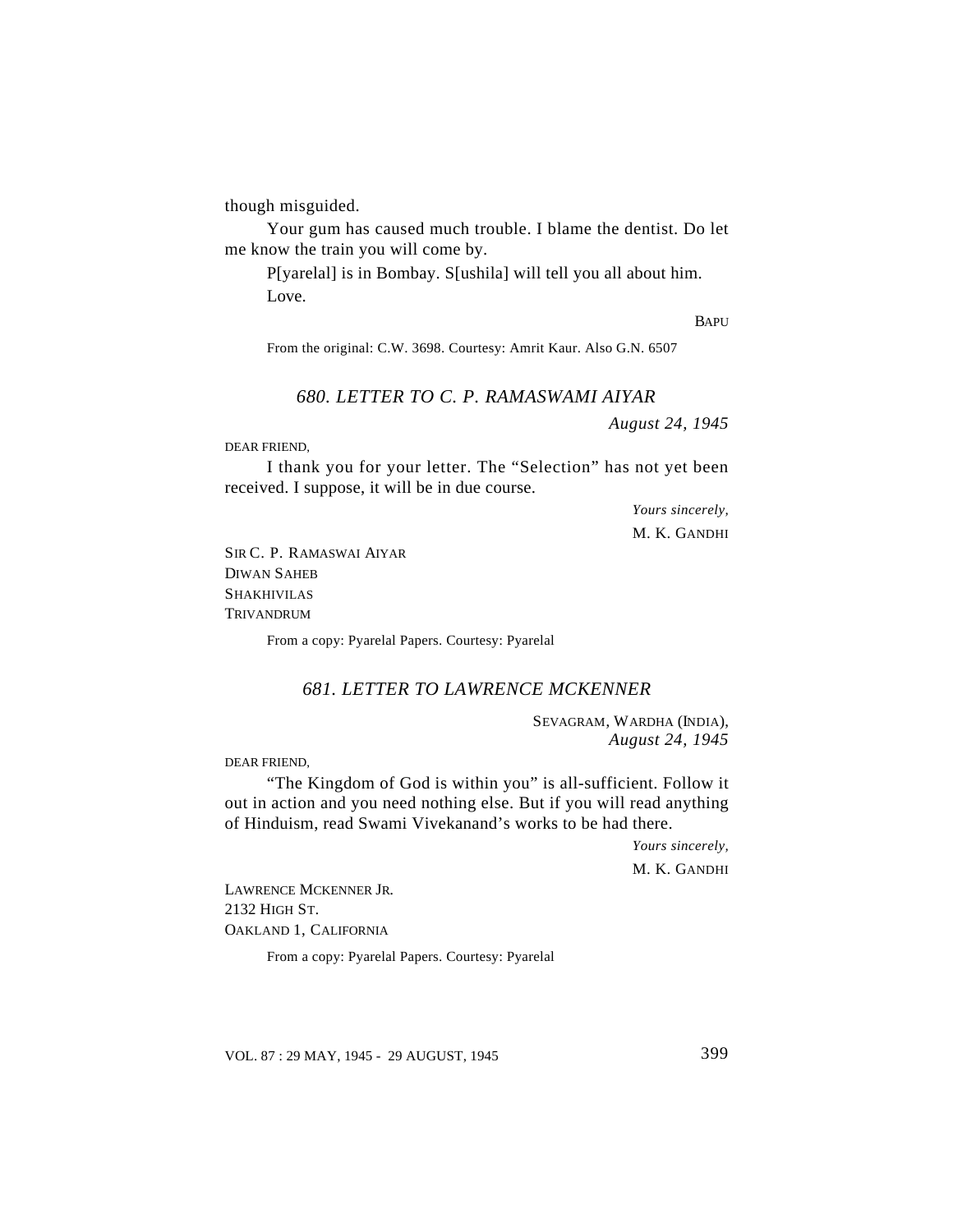*August 24, 1945*

DEAR GROVER,

You will pardon me for keeping your wire unanswered so long. You should blame my hesitation and preoccupation for the delay.

I know the answer but I cannot give it just now at least. The world is not in a hurry to know my views. I therefore return your prepaid slip to enable you to collect the unused deposit.

> *Yours sincerely,* M. K. GANDHI

From a copy: Pyarelal Papers. Courtesy: Pyarelal

### *683. LETTER TO AMRITLAL T. NANAVATI*

*August 24, 1945*

CHI. AMRITLAL,

I received your letter yesterday. I showed it to Kaka and he will write to you. Vanamala is here and she says she is also an examiner. This time there are a good number of candidates.

My going to Bengal is uncertain. My stay here will be for about three months. I have written to the widow of Nayar that she can come to Sevagram when I go there. I shall have to go to Madras in December.

> *Blessings to you and Maganlal from* **BAPU**

SHRI AMRITLAL NANAVATI GUJARAT VIDYAPITH AHMEDABAD B.B.& C.I. RLY.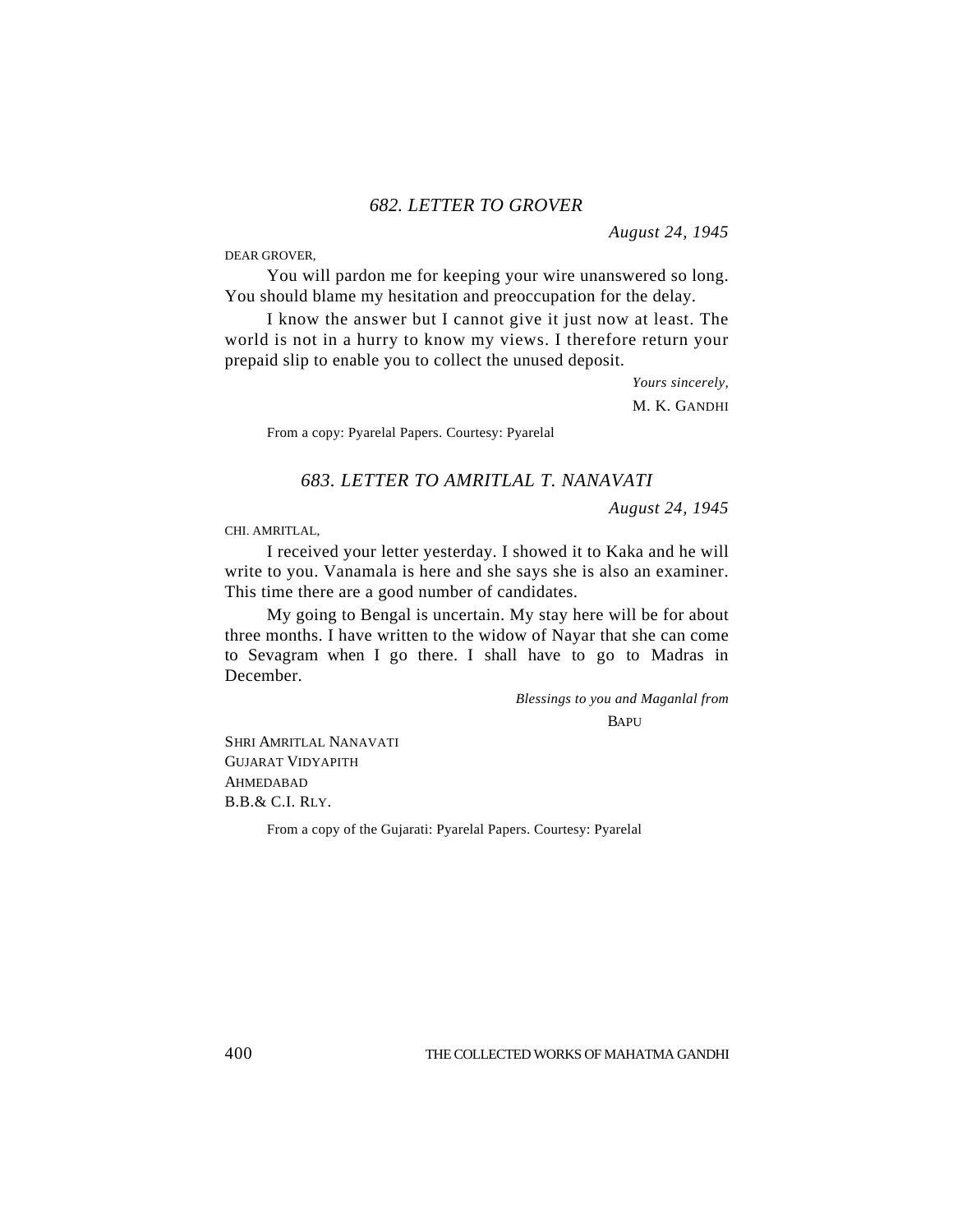## *684. LETTER TO MESSRS BACHHARAJ & CO., LTD.*

NATURE CURE CLINIC, 6 TODIWALA ROAD, POONA, *August 24, 1945*

DEAR SIRS,

Please find enclosed herein the following two cheques:

- (1) No. KC 72666 for Rs. 500 (Rs. five hundred) on the Bank of India, Ltd., Kalbadevi Branch.
- (2) No HO 783627 on the Central Bank of India, Ltd., for Rs. 101 (Rs. one hundred one).

The above two cheques are to be credited to Sevagram account. Please acknowledge receipt of same.

*Yours truly,*

Encls. 2 cheques

MESSRS BACHHRAJ & CO., LTD.

51 MAHATMA GANDHI ROAD, BOMBAY

From a copy: Pyarelal Papers. Courtesy: Pyarelal

### *685. LETTER TO CHIMANLAL N. SHAH*

*August 24, 1945*

CHI. CHIMANLAL,

Sharda is in the hands of God, and He will do what He pleases. It seems she has both typhoid and malaria. If she is destined to live, she will survive.

Kelkar's<sup>1</sup> letter is enclosed. Provide for the expenses on account of the two patients, as he says, in excess of the amount already sanctioned for him. Can pay... $2$  is for three months.

The doctor may go to Akola.

*Blessings from* **BAPU** 

From a photostat of the Gujarati: G.N. 10640

<sup>1</sup> M. S. Kelkar <sup>2</sup> Some words are illegible here.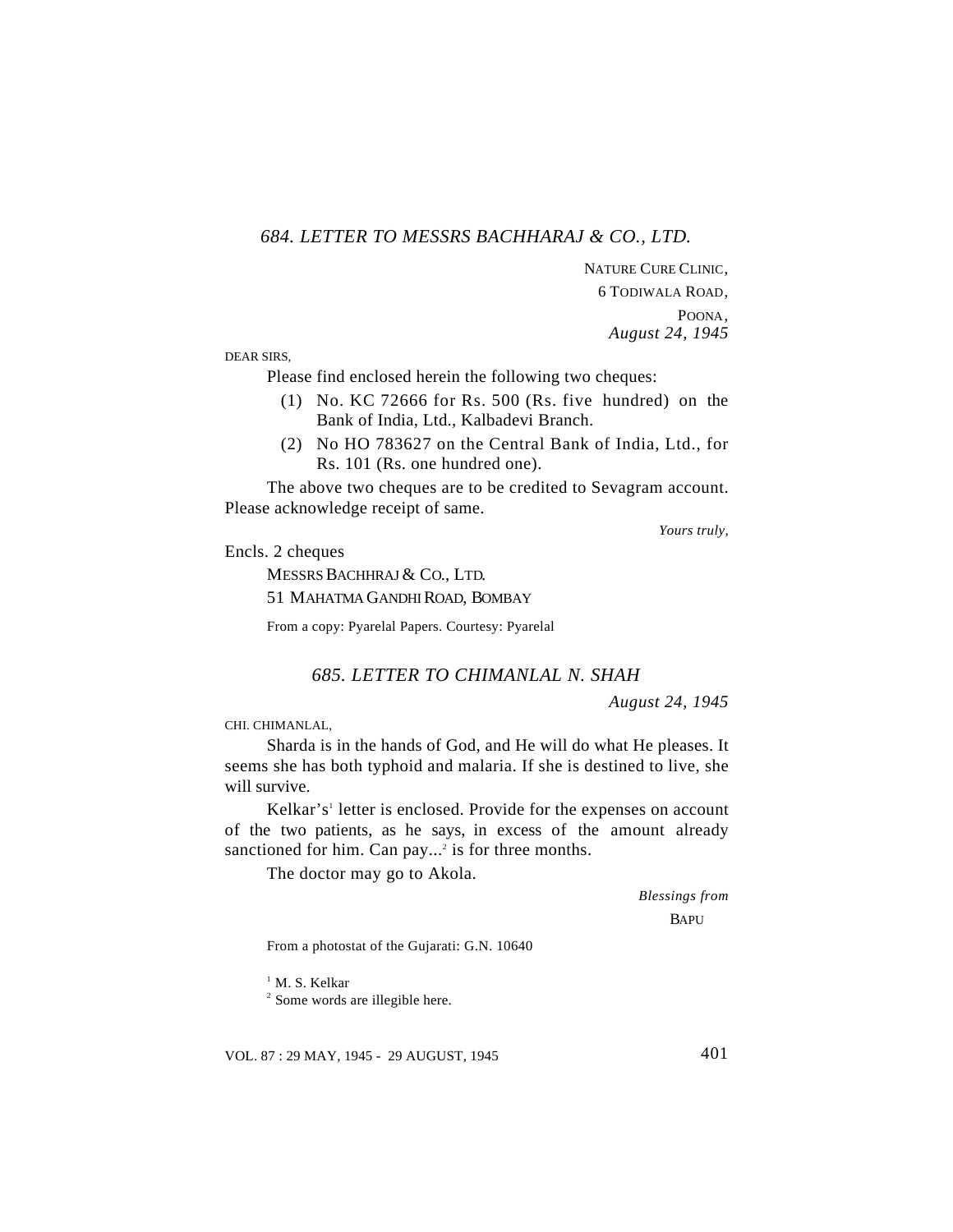*August 24, 1945*

#### BHAI KELKAR,

Yours of the 22nd arrived today. About the bicycle it is difficult. If some friend sends you one you may take it. You can charge to the Ashram the expense you have mentioned on the two patients. The decision you have taken to go to Akola now is right.

*Blessings from*

**BAPU** 

DR. KELKAR C/O SHRI VINOBA NALWADI, WARDHA

From a copy of the Hindi: Pyarelal Papers. Courtesy: Pyarelal

### *687. LETTER TO KRISHNAVARMA*

*August 24, 1945*

BHAI KRISHNAVARMA,

I have your letter. Give Mama full liberty. Tell him: "Bapu will worry about you but will not restrain you. You may leave at your own risk. Do not expect to come back. May God help you." You did much for Mama. Now I do not want you to carry that burden.

I have not seen the prohibitory order concerning Kamrej but if it is what you say, I would certainly not like it.

*Blessings from*

**BAPU** 

DR. KRISHNAVARMA NATURE CURE HOSPITAL M<sub>AL</sub>AD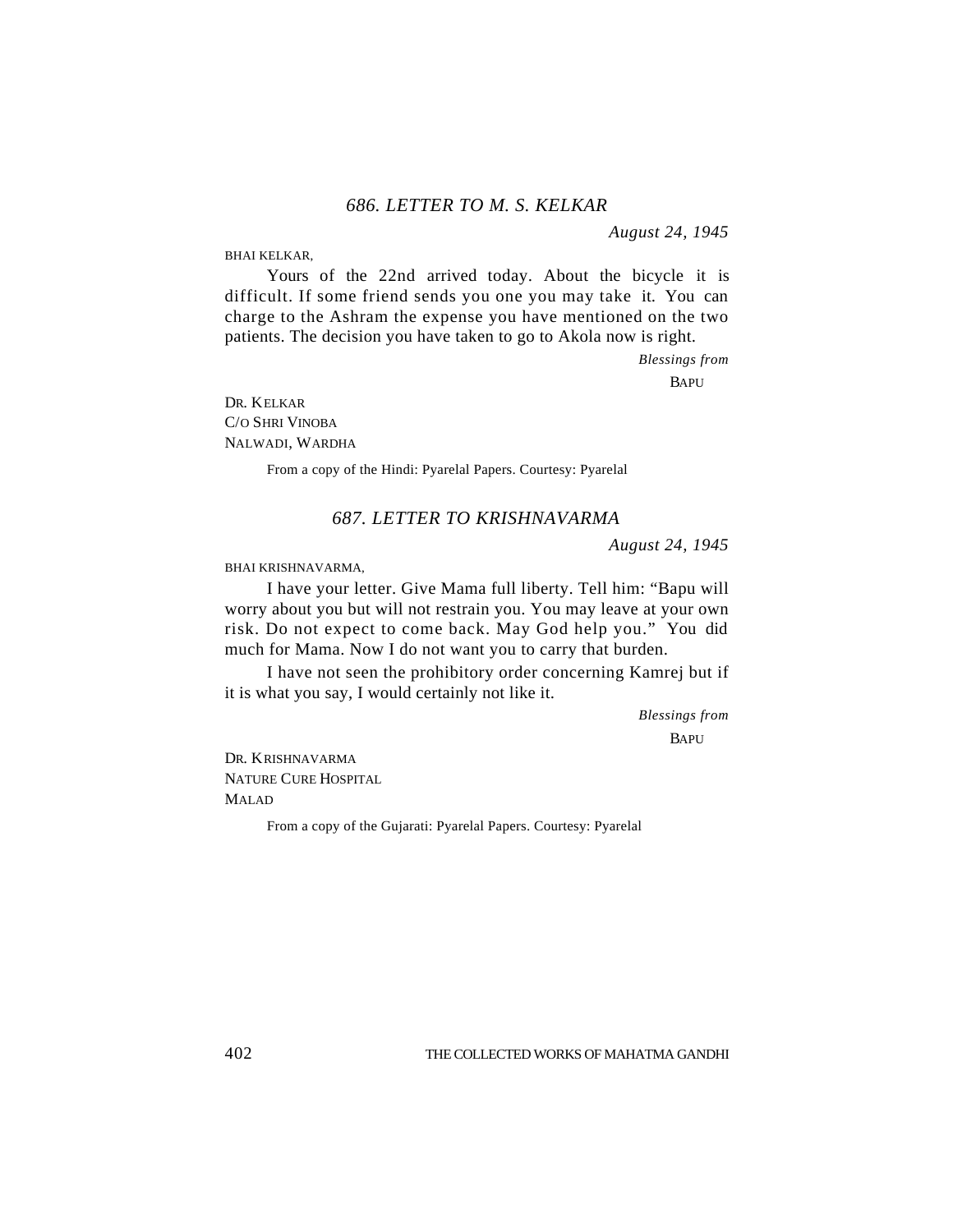### *688. LETTER TO LAKSHMI*

*August 24, 1945*

CHI. LAKSHMI $^1$ ,

Balasundarambehn writes to say that you have given birth to a son. May you both live long and serve the country. Only yesterday you were a little girl who used to cheat me. Now you have become a mother. What a miracle!

> *Blessings from* **BAPU**

MRS. SATYAMURTHI CAMP HARIPAD MATOM KOTTAYAM ( S.I.,)

From a copy of the Hindi: Pyarelal Papers. Courtesy: Pyarelal

# *689. LETTER TO RANGANAYAKI DEVI*

*August 24, 1945*

CHI. RANGANAYAKI,

I have your letter. God willing I shall be going to Madras in December. We shall meet then.

Amtul Salaam is doing work of service in Bengal. I am at present here with the Sardar.

> *Blessings from* **BAPU**

SHRI RANGANAYAKI DEVI FIRST HOUSE SHRIRANGAM (DIST. TRICHI)

From a copy of the Hindi: Pyarelal Papers. Courtesy: Pyarelal

<sup>1</sup> Daughter of S. Satyamurthi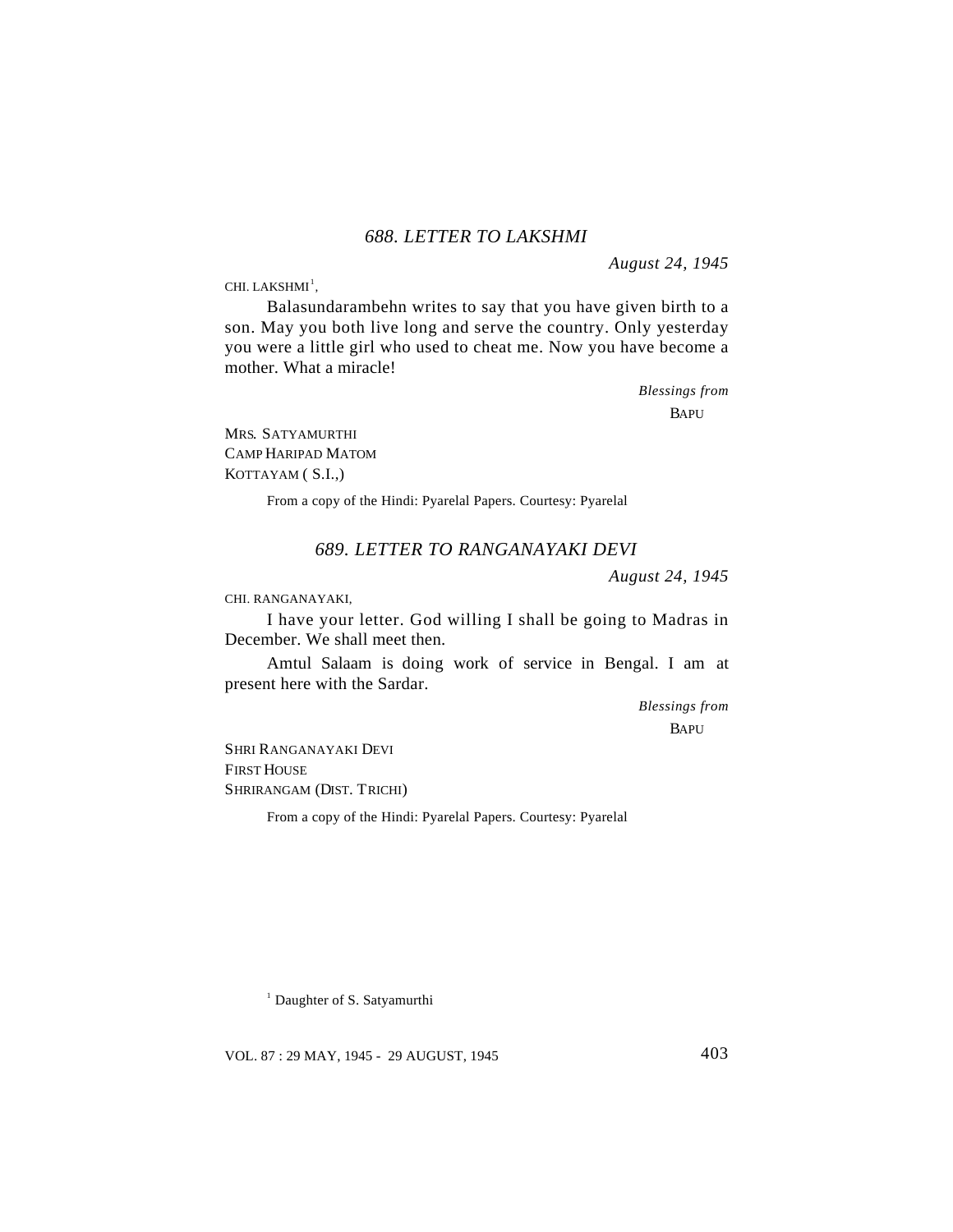#### 404 THE COLLECTED WORKS OF MAHATMA GANDHI

## *690. LETTER TO NAWAB SAHEB*

POONA, *August 25, 1945*

DEAR NAWAB SAHEB,

I am sorry we could not meet early. How nice it would have been if we could have discussed things of common interest! Let me hope it would be still possible.

> *Yours sincerely,* M. K. GANDHI

(BY HAND) SHUAIB QURESHI **POONA** 

From a copy: Pyarelal Papers. Courtesy: Pyarelal

### *691. LETTER TO DR. B. N. SARDESAI*

*August 25, 1945*

BHAI SARDESAI,

I thank you for the books you have sent.

*Yours,* M. K. GANDHI

DR. B. N. SARDESAI ORIENTAL BOOK AGENCY POONA- 2

From a copy of the Hindi: Pyarelal Papers. Courtesy: Pyarelal

### *692. LETTER TO RAMNARAYAN CHOWDHARY*

*August 25, 1945*

CHI. RAMNARAYAN,

I hope you have received my letter. I sent it to the Ashram as we did not have your address here. I am sending this with Kakasaheb's son Chi. Bal. He is also-bringing your essay.

I have gone through everything. The scheme about Goseva Sangh did not appeal to me. Even if we do something on those lines, itwill remain only on paper. We want to have a perfect Goshala. The tannery should function with it. Today we do not have a single worker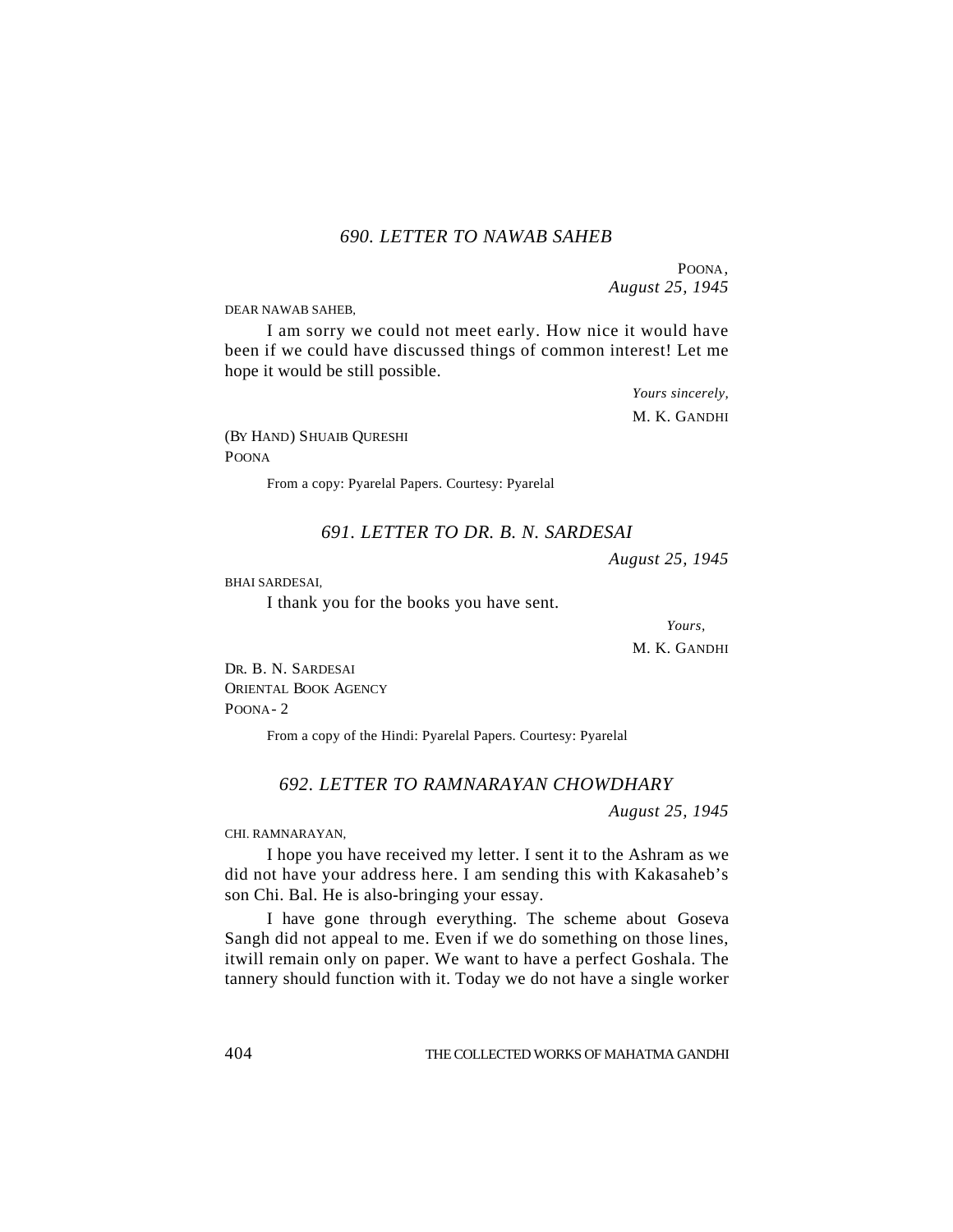of calibre. There is a very big Goshala near Ahmedabad. At one time it was to be handed over to us. There is one in the city. It is known as *Pinjrapole*. Go and see it. Learn tanning also when you are well. There are lots of *neem* trees there. I have sent an article<sup>1</sup> for the *Gram Udyog Patrika*. Read it.

> *Blessings from* **BAPU**

From a copy of the Hindi: Pyarelal Papers. Courtesy: Pyarelal

### *693. LETTER TO DR. SYED MAHMUD*

*August 25, 1945*

BHAI MAHMUD,

I have received your letter. You are doing good work. Mahboob is rendering service silently. Why is Syed not improving? Habib can work only for his party. He is an honest man. Hence, wherever he is, he will always do good work.

Ramzan<sup>2</sup> is not for you. As I understand it, fasting is forbidden during illness. I do not know what Kripalani has written. I guess it may be something about resignation. Send in the resignation, or, after seeing the letter, do what you think proper.

Begum Saheba must be well. Your Nagari handwriting is very good.

> *Blessings from* **BAPU**

DR. SYED MAHMUD CHHAPRA (BIHAR)<sup>3</sup>

From a photostat of the Urdu: G.N. 5094. Also Pyarelal Papers

<sup>1</sup>*Vide* "How to do it?", 20-8-1945.

 $2$  The ninth month of the Hijri year in which Muslims observe fast during daytime

<sup>3</sup> The address is from Pyarelal Papers.

VOL. 87 : 29 MAY, 1945 - 29 AUGUST, 1945 405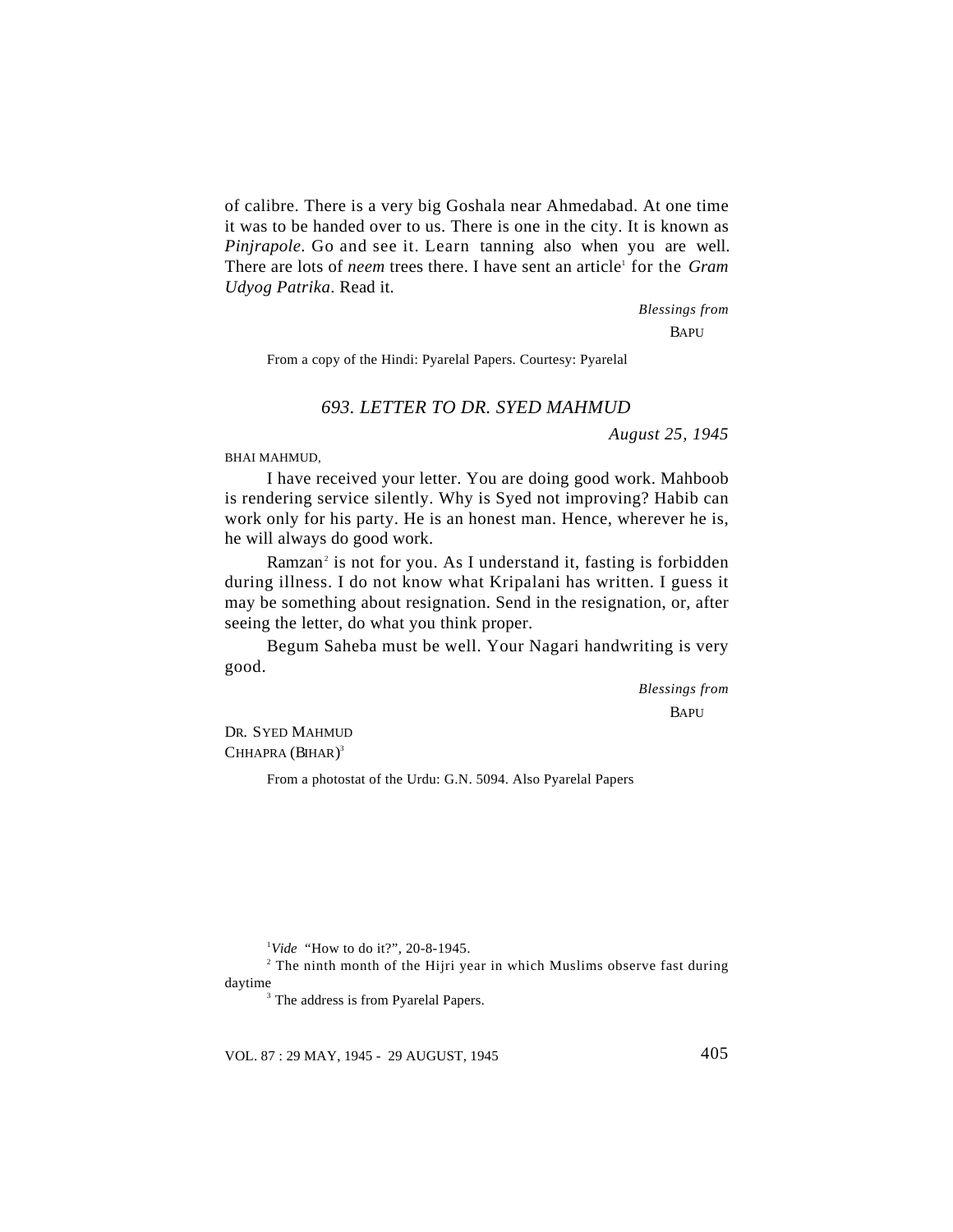## *694. LETTER TO C. RAJAGOPALACHARI*

POONA, *August 26, 1945*

MY DEAR C. R.,

There is no other person as well-informed and able as you are to answer Dr. Ambedkar's indictment of the Congress on the question.<sup>1</sup> Please therefore make time and send your answer to Bapa as early as you can. Love.

**BAPU** 

From a photostat: G.N. 2109

## *695. LETTER TO J. C. KUMARAPPA*

*August 26, 1945*

MY DEAR KU.,

Your letter. Of course you can have 'D. D. D. V. I.' And you have proved your title to the two degrees far more than those who receive university equivalents. Why should they have the monopoly?

You are getting on. My article should considerably lighten your administrative work which sends up b.p. The other will put it in its place.

> *Yours,* BAPU

DR. J. C. KUMARAPPA "D.D.D.V.I" MAGANWADI WARDHA

From a photostat: G.N. 10179

<sup>1</sup> In his book *What Congress and Gandhi Have Done to the Untouchables*, B. R. Ambedkar had refuted the Congress claim to represent the untouchables and asserted that the Harijan Sevak Sangh was a political charity which planned "to kill the untouchables by kindness".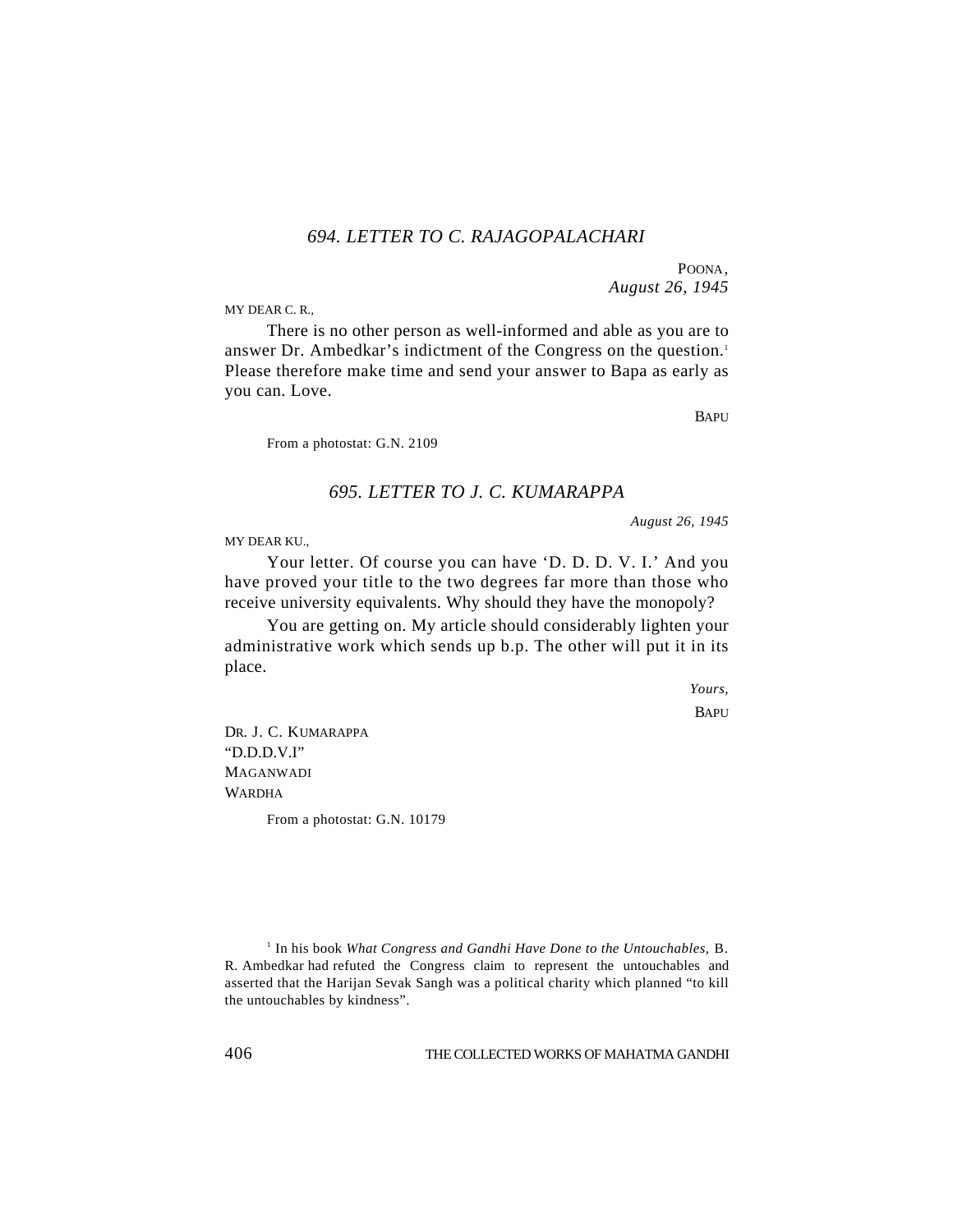### *696. LETTER TO RAMDAS GANDHI*

*August 26, 1945*

CHI. RAMDAS,

I have your letter. I am happy to know that you are well.

Write to me in Hindustani and learn the Nagari and the Urdu scripts equally well.

*Blessings from*

**BAPU** 

From a copy of the Hindi: Pyarelal Papers. Courtesy: Pyarelal

### *697. TELEGRAM TO AMIYANATH BOSE<sup>1</sup>*

*August 27, 1945*

I HAVE APPROACHED REPORT<sup>2</sup> WITH SUSPICION. IF YOU SHARE SUSPICION ANNOUNCE AND AVOID CEREMONY.

GANDHI

From the original: Pyarelal Papers. Courtesy: Pyarelal

### *698. LETTER TO BHATNAGAR*

POONA, *August 27, 1945*

DEAR BHATNAGAR,

As you see I am in Poona and shall be for some time. You can go to Sevagram and meet Shri Ramachandran of Talimi Sangh and show him this. If the work there pleases you and if you suit him, he will take you. Show him this.

You must not hate the world.

*Yours sincerely,* M. K. GANDHI

SHRI BHATNAGAR

C/O POST MASTER, LAHORE

From a copy: Pyarelal Papers. Courtesy: Pyarelal

<sup>1</sup> This was in reply to the addressee's telegram dated August 26 which read: "Kindly advise us about uncle's *shraddha* ceremony and observance of period of mourning."

2 Presumably about the death of Sabhas Chandra Bose. *Vide* also "Letter to Amrit Kaur", 24-8-1945.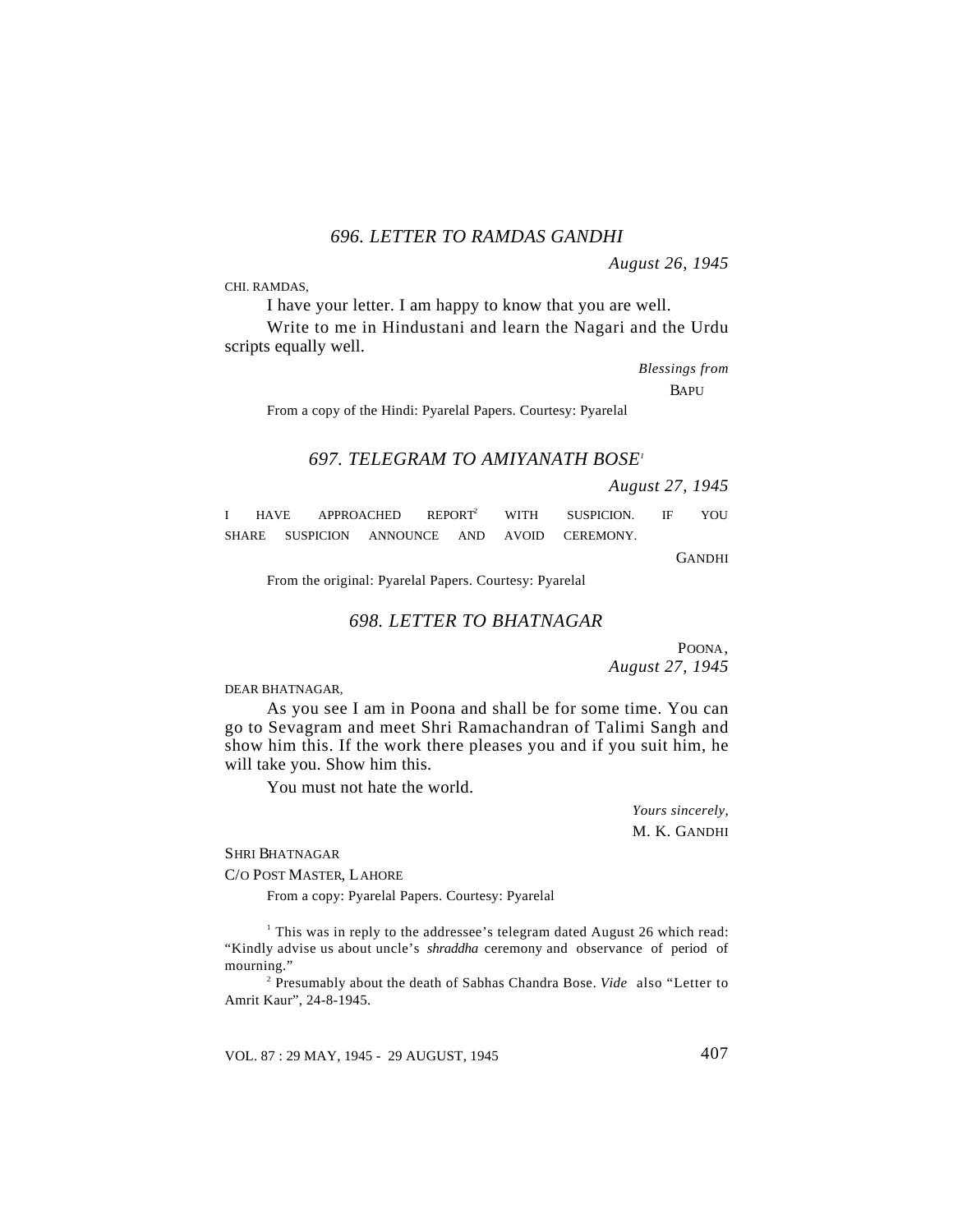*August 27, 1945*

BHAI BHAGWANJI,

I went through your 20 points today. You have apologized thrice. But you were pardoned even without your asking. Remember the lawyer's maxim: Do not give judgment till you have examined all the evidence. Your words have no effect on me as you have formed a habit of jumping to conclusions without examining things. The same is true of your last letter. This postcard needs no reply.

I am sure, God is.

*Remembrance of God from* M. K. GANDHI

SHRI BHAGWANJI ANUPCHAND, VAKIL **RAIKOT** 

From a copy of the Gujarati: Pyarelal Papers. Courtesy: Pyarelal

### *700. LETTER TO ADAM ALI*

*August 27, 1945*

BHAI ADAM ALI,

I have your letter as also the pictures. Thanks. The picture of the charkha is an advertisement, but that of the Buddha is good.

*Yours,*

M. K. GANDHI

HASAN ALI DAUDBHAI 21 PERIYA MISTRI STREET MADRAS, G.T.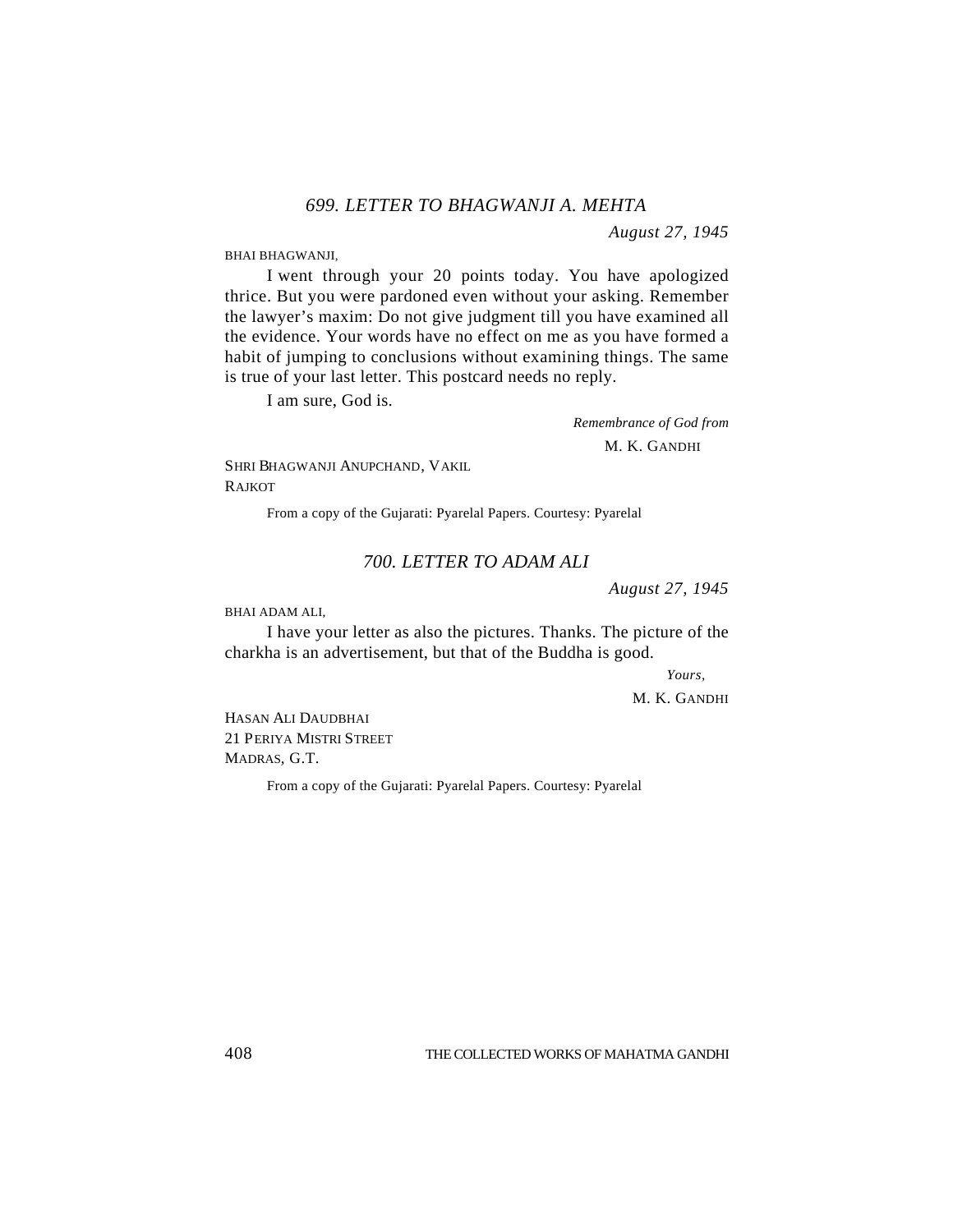*August 27, 1945*

BHAI KANJI,

I have your letter. Come on any day except Monday. I will find some time. If it is not very inconvenient you may come alone first and see me and if it is necessary bring Pushpa later.

M. K. GANDHI

KANJI JETHABHAI, RAJDA'S CHAWL, SECOND FLOOR OLD HANUMAN GALI CROSS LANE ROAD 2

BOMBAY

From a copy of the Gujarati: Pyarelal Papers. Courtesy: Pyarelal

# *702. LETTER TO KISHORELAL G. MASHRUWALA*

*August 27, 1945*

CHI. KISHORELAL,

I have your letter. The weather is still moist. The house is near the mill and it is possible to find something there. But I do not have the courage to call you here till the weather completely clears. We do not want to fall out of the frying pan into the fire. Still I will call you when it completely stops raining here and that too in the hope that the change of air will do good to both of you. I do not want to take work from you here. Valji comes daily. His competent son is also prepared to render some service but I have not entrusted him with any work. There is no work which can be given to him.

I understand about Parnerkar.

You have done what you could. It seems that your recommendations cannot be implemented now. Everyone has land and a house, how can they be removed? Moreover, can those who are true workers stay at a distance? Why should they be servants? It is a matter of shame and sorrow that they are retained as servants. Thenumber of those who are retained as servants will not be reduced by their staying in different places. Only the attitude of everyone should be changed. If that happens the question of staying separately or in different places should not arise. Yes, one thing is certain. It will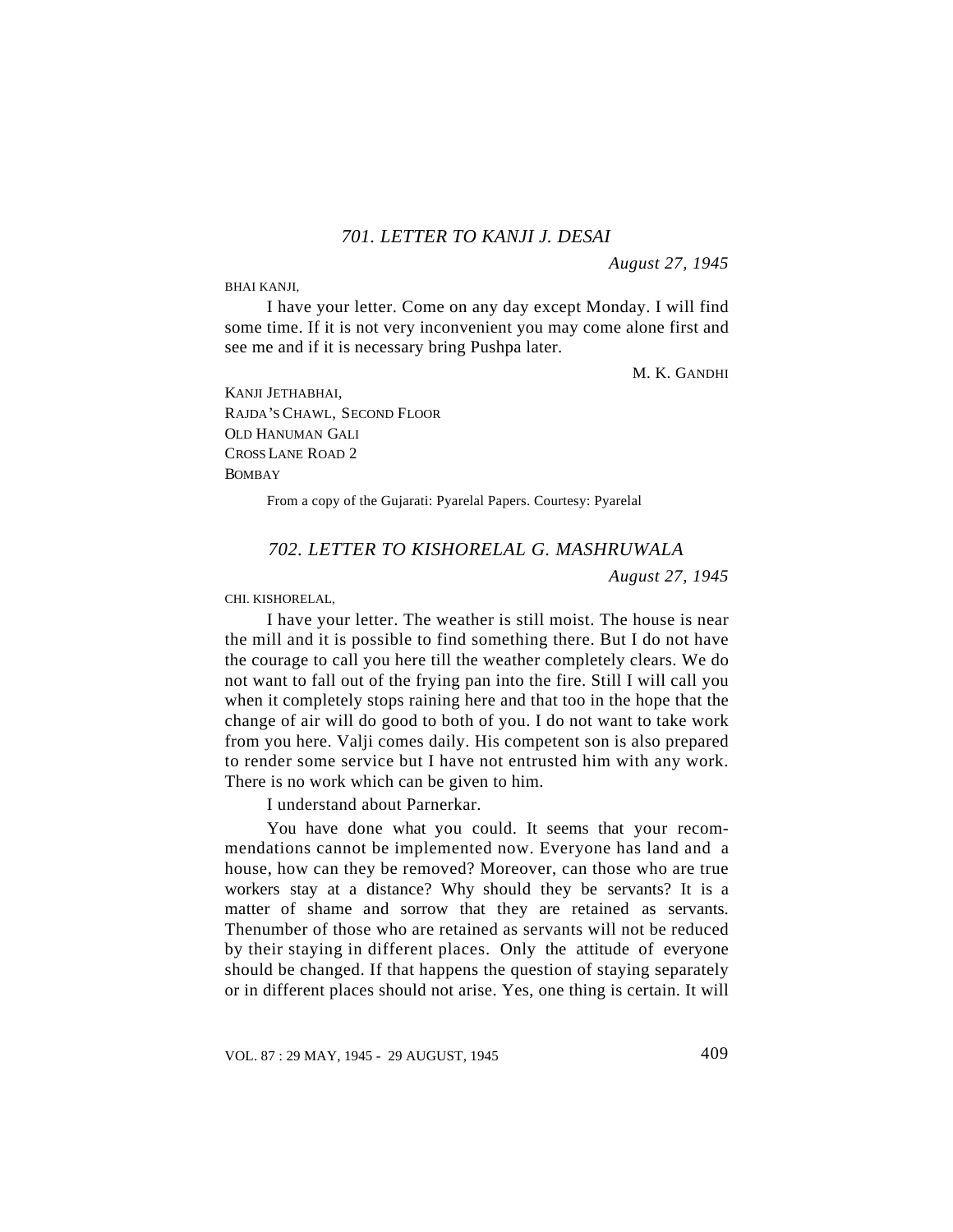be a long time before people's nature changes. In the mean time there will be a scramble for servants and that will do good to no one. However, if I have understood your recommendations they may be applied in future but not to the organizations which are functioning today. There was and is a purpose in merging all the organizations, although whatever has happened was only a drifting of the current. Do let me know if there is a flaw in the argument. If the present situation cannot be changed I want to understand the whole position.

I hope both of you are keeping good health.

*Blessings from* **BAPU** 

 $[PS.]$ 

Sushila has arrived. Manu has run away. She is with her sister in Bombay. Let us see what happens. There is no change in Sardar's condition.

From a copy of the Gujarati: Pyarelal Papers. Courtesy: Pyarelal

### *703. LETTER TO BRIJ BIHARI AVASTHI*

*August 27, 1945*

BHAI AVASTHI,

Forget me so far as giving of messages, etc., is concerned.

*Yours,*

M. K. GANDHI

BRIJBIHARI AVASTHI GANDHI SEVA SAMITI GENERAL GANJ **KANPUR** 

From a copy of the Hindi: Pyarelal Papers. Courtesy: Pyarelal

### *704. NOTE TO DEVPRAKASH NAYYAR*

*August 27, 1945*

I have read the entire report<sup>1</sup>. As a report it is excellent. It is impossible to correct it as I do not know what took place. If we must give the report it ought to contain nothing but the truth. What I said during my talk does not apply to the report.

<sup>1</sup> Of the Adult Education Committee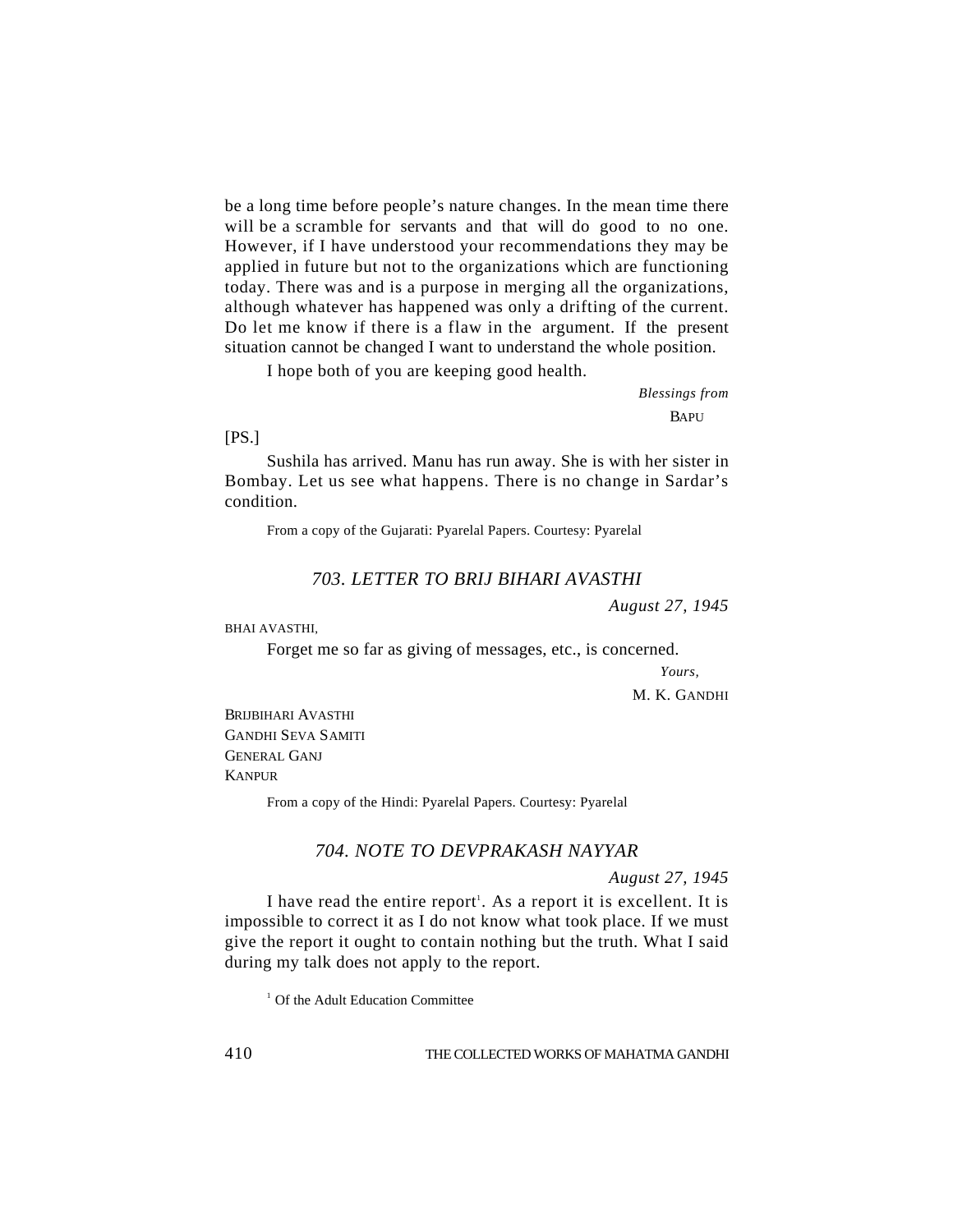You should have given the report in Hindustani and in the Urdu script if not in the Nagari script. You should use English only where it is necessary. It was unnecessary to have the report in English. We have to do this if all the members are to learn Hindustani.

M. K. GANDHI

From a microfilm of the Hindi: Documents relating to Gandhiji. Courtesy: National Archives of India

# *705. LETTER TO HOSHIARI*

*August 27, 1945*

CHI. HOSHIARI,

I am happy to know that you and Gajraj are keeping good health. You will certainly get rid of constipation if you drink plenty of water.

Everything is all right here.

*Blessings to you both from*

**BAPU** 

From a copy of the Hindi: Pyarelal Papers. Courtesy: Pyarelal

## *706. LETTER TO SHRIKRISHNADAS JAJU*

*August 27, 1945*

BHAI JAJUJI,

What you have written about the Punjab branch is correct. Appoint Sohanlalji.

*Blessings from*

**BAPU**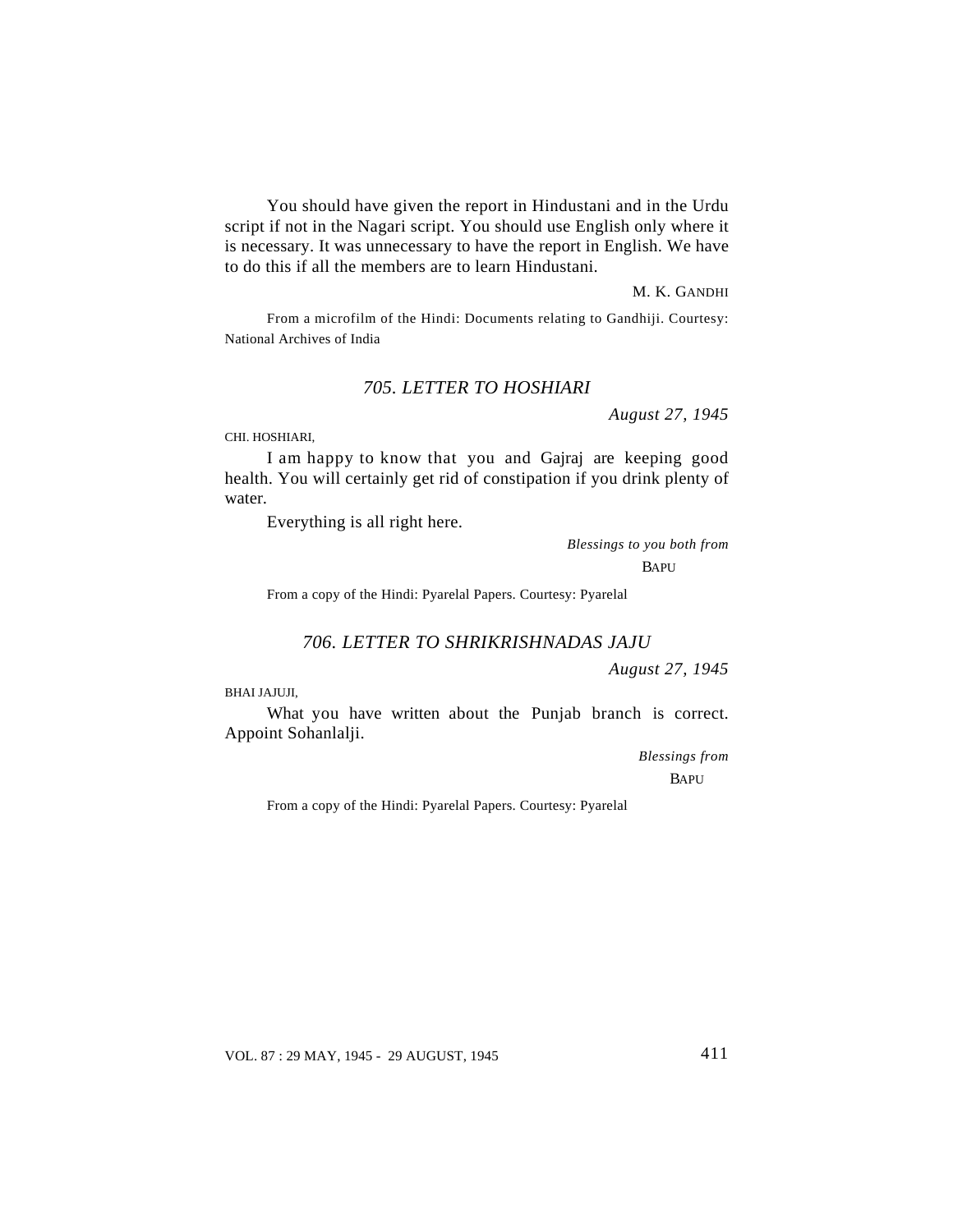*August 27, 1945*

DEAR SISTER,

I have your letter about my visit to Bengal. I am considering what I should do.

> *Yours,* M. K. GANDHI

SHRI LAVANYAPRABHA DUTT B. P. C. C. 10 SUBURBAN SCHOOL ROAD BHAWANIPUR POST **CALCUTTA** 

From a copy of the Hindi: Pyarelal Papers. Courtesy: Pyarelal

# *708. LETTER TO P. C. GHOSH*

*August 27, 1945*

BHAI PROFULLA,

(1) Read this. Is it all right? What has to be done?

(2) Should I visit Calcutta only in November and not before?

(3) How is your health?

(4) What about Amtul Salaam?

*Blessings from* BAPU

[PS.]

I have your letter. I must go to Madras on December 11. So if I am to go to Calcutta only after November 15, then it can be only in January. Let us see what happens. I will not go in October.

**BAPU** 

DR. PROFULLA CHANDRA GHOSH 14/8 GARIAHAT ROAD BALLYGUNJE, CALCUTTA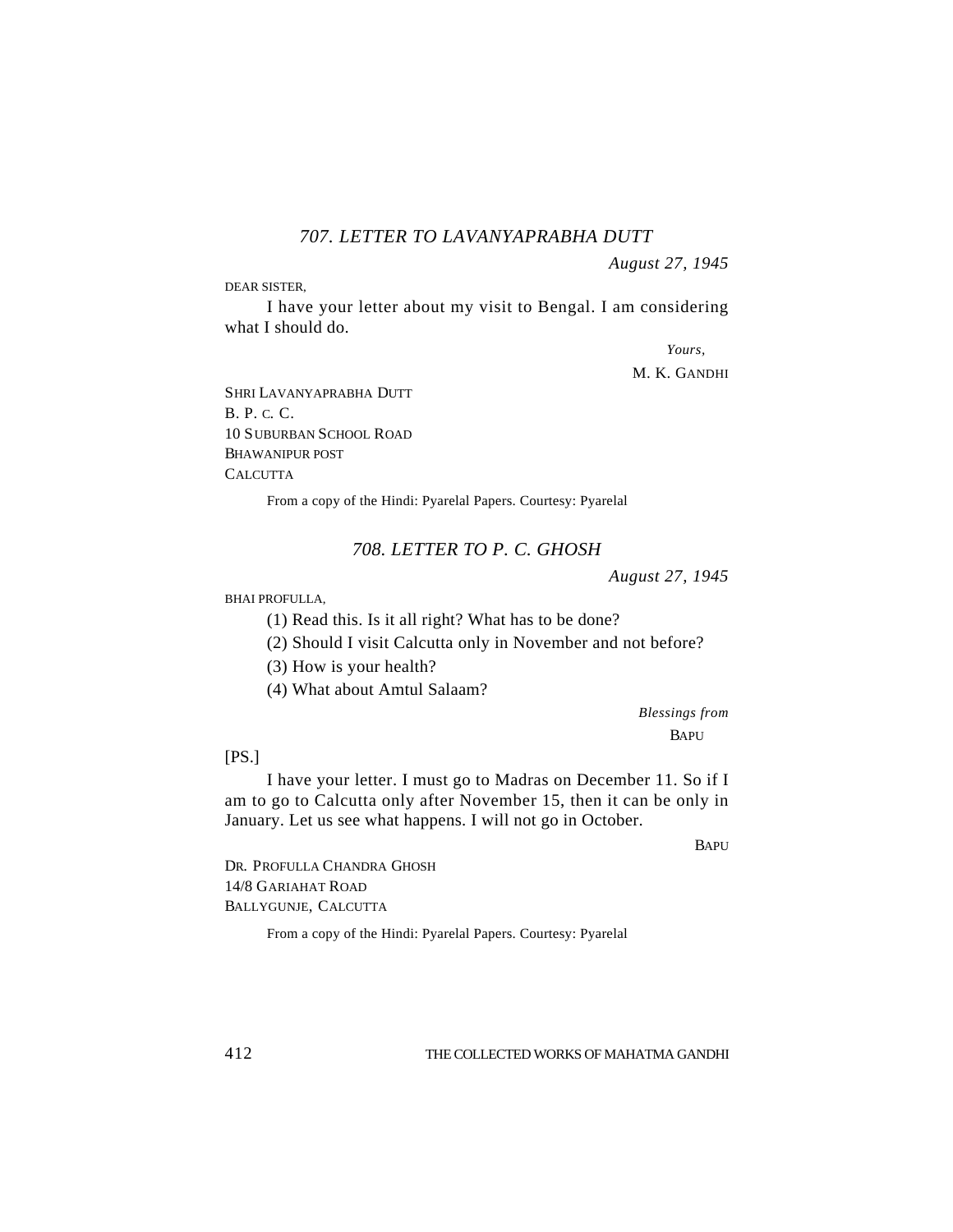### *709. LETTER TO PARASRAM TAHILRAMANI*

*August 27, 1945*

#### BHAI PARASRAM,

I have your letter<sup>1</sup>. I will try to do all that I can. Hope your health is good.

> *Blessings from* **BAPU**

SHRI PARASRAM TAHILRAMANI S. P. C. C. KARACHI

From a copy of the Hindi: Pyarelal Papers. Courtesy: Pyarelal

### *710. LETTER TO GHANSHYAM SINGH GUPTA*

*August 27, 1945*

BHAI GHANSHYAM SINGH.

Read this.<sup>2</sup> If it is to be removed in six months, then it would be better to postpone the satyagraha.

> *Blessings from* **BAPU**

SHRI GHANSHYAM SINGH GUPTA **SPEAKER DRUG** 

From a copy of the Hindi: Pyarelal Papers. Courtesy: Pyarelal

<sup>1</sup> Seeking Gandhiji's help in getting the satyagraha in connection with the ban on *Satyartha Prakash* postponed during the period of elections; *vide* the following item.

<sup>2</sup>*Vide* the preceding item.

VOL. 87 : 29 MAY, 1945 - 29 AUGUST, 1945 413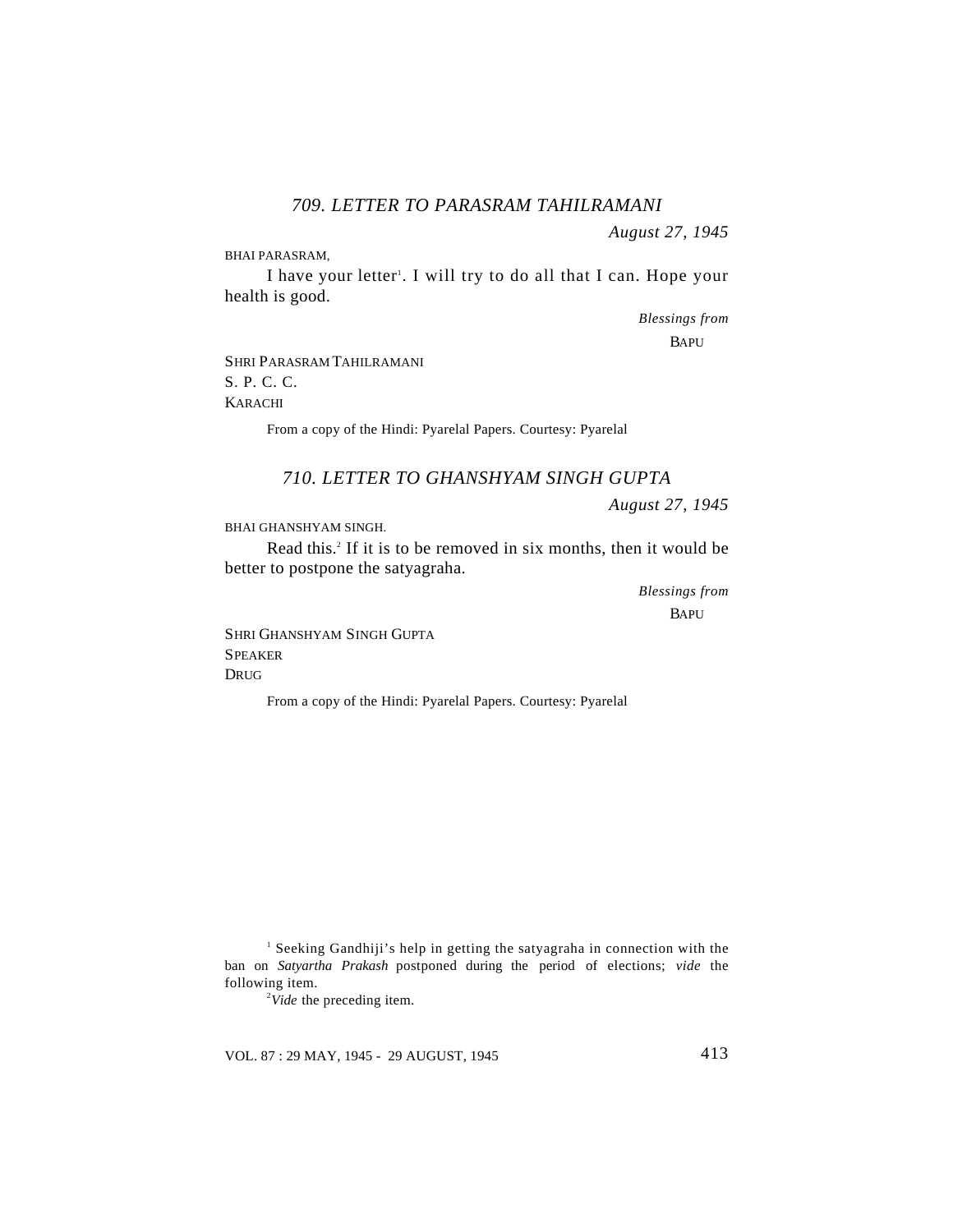*August 27, 1945*

BHAI PRAKASAM,

I have your letter. The students performed a good play. Let us hope that they will display in real life what they have depicted in the play. Let us see how much Sardar benefits.

> *Yours,* M. K. GANDHI

## 19 RAJABAHADUR MUDALIAR STREET T. NAGAR, MADRAS

From a copy of the Hindi: Pyarelal Papers. Courtesy: Pyarelal

# *712. LETTER TO VINAYAK RAO*

*August 27, 1945*

#### BHAI VINAYAK RAO,

I have your letter. Whatever I do or have done has been impelled by a feeling of dharma. There is no room for gratitude in it. Please let me know whatever may be the outcome.

> *Yours,* M. K. GANDHI

SHRI VINAYAK RAOJI BAR-AT-LAW JAMBAGH, HYDERABAD (DN.)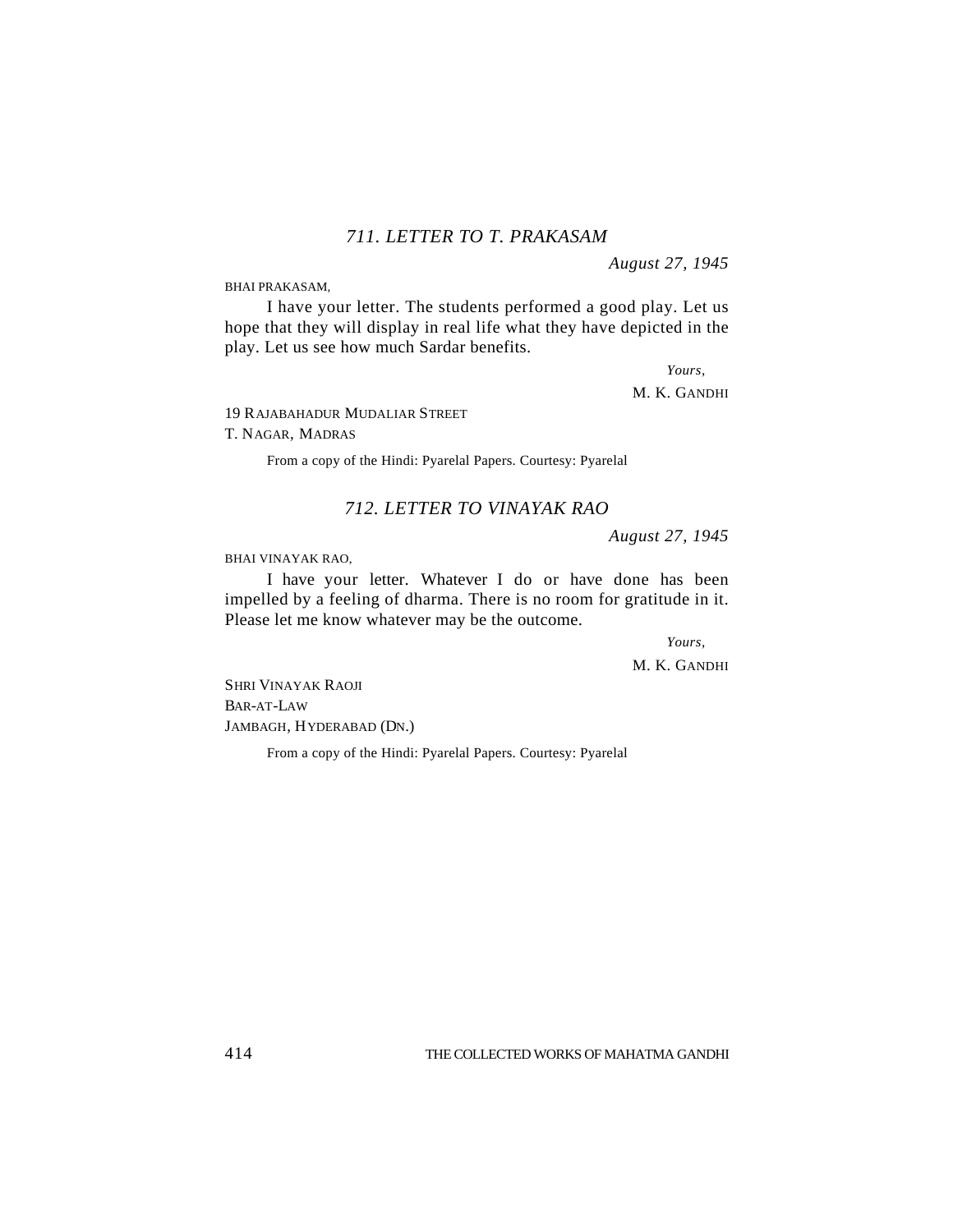*August 28, 1945*

CHI. CHIMANLAL,

I have given you quite a lot of work. Take care of your health in whatever you do. See that Shakaribehn also does not lose her health through overwork. See about Anna<sup>1</sup> and Kamala<sup>2</sup>. If the two work sincerely, they can do very good work.

Tell Govinda Reddi that I had no time for talk with him. I cannot tell you definitely when I shall return.

> *Blessings from* BAPU

From a photostat of the Gujarati: G.N. 10641

## *714. LETTER TO A. PARTHASARATHY*

POONA, *August 28, 1945*

BHAI PARTHASARATHY,

I have your letter. Now you should put all your questions before the Working Committee.

M. K. GANDHI

SHRI A. PARTHASARATHY KODURU, (CUDAPPAH DIST.)

From a copy of the Hindi: Pyarelal Papers. Courtesy: Pyarelal

<sup>1</sup> Harihar Sharma and his wife 2 *ibid*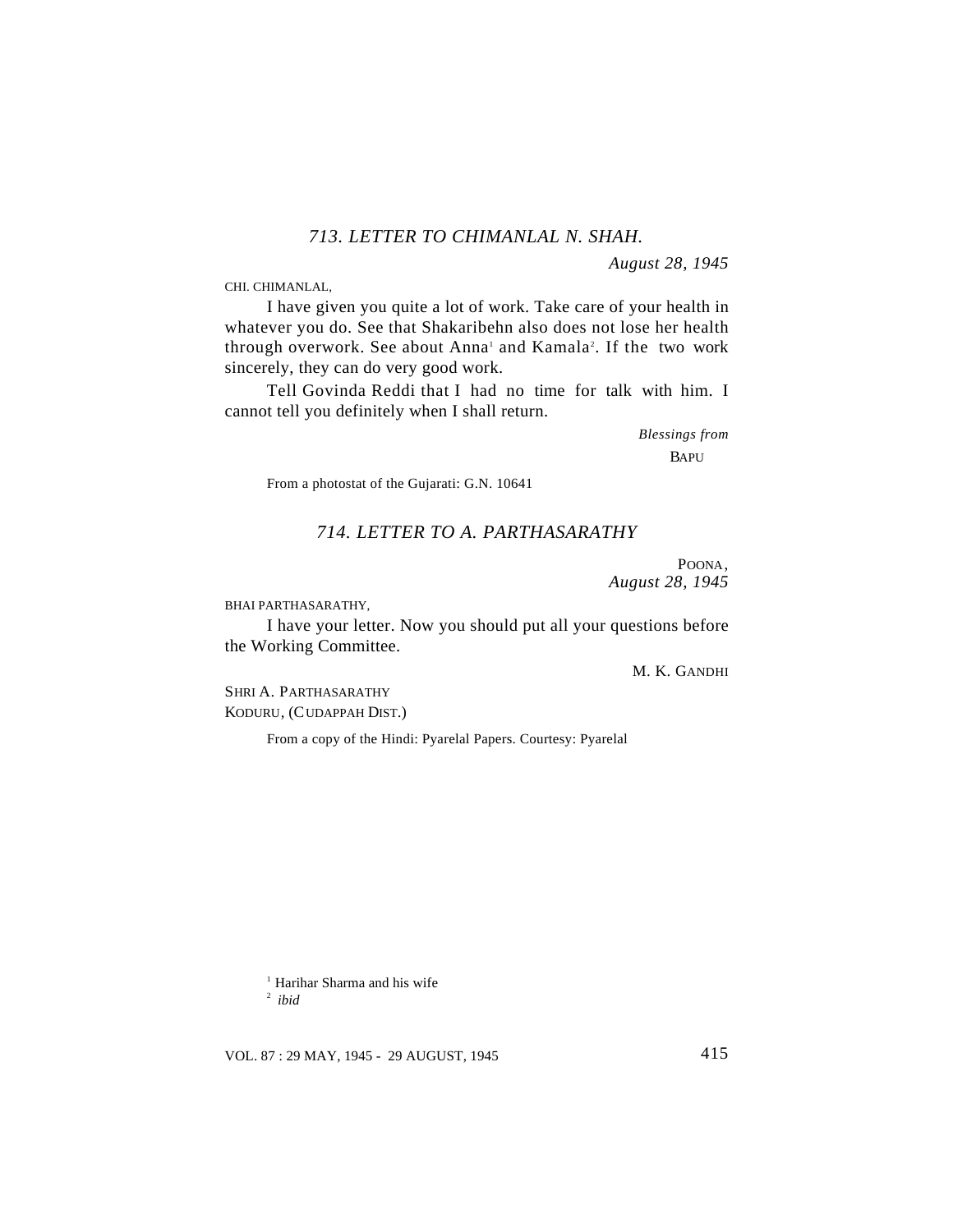## *715. LETTER TO GORDHANDAS CHOKHAWALA*

*August 28/29, 1945*

CHI. GORDHANDAS,

I have your letter. It made me very happy. NOW Babudi has to be very careful about her diet. She will gain strength speedily if she does not make a mistake. Since the poison has passed out of the body all the other diseases should go. Shakaribehn's joy will be limitless.

> *Blessings from* **BAPU**

### GORDHANDAS CHOKHAWALA **SURAT**

From a copy of the Gujarati: Pyarelal Papers. Courtesy: Pyarelal

## *716. MESSAGE TO AMERICA*<sup>1</sup>

[On or before *August 29, 1945*] 2

In spite of my disinclination to answer the question like the one put to me by Mr. Emanuel Celler, I feel that I shall be wanting in courtesy, if I do not meet Mr. Celler's wishes. The best way for America to assist India's struggle for independence is to study the question, so as not to be misled by the untruth that is being spread by British Agency at a great cost about India. Americans have to get out of the way of her struggle. For the rest, India has to fight her own battle of independence which she is trying to secure by a non-violent technique.

*The Bombay Chronicle,* 30-8-1945

<sup>1</sup> This was conveyed to Emanuel Celler, member of the United States House of Representatives, through D. F. Karaka, special correspondent of *The Bombay Chronicle* in New York. Emanuel Celler had asked how "we in the United States can aid in hastening the attainment of India's independence".

 $2^2$  The report appeared under the date-line "Wednesday" which was August 29.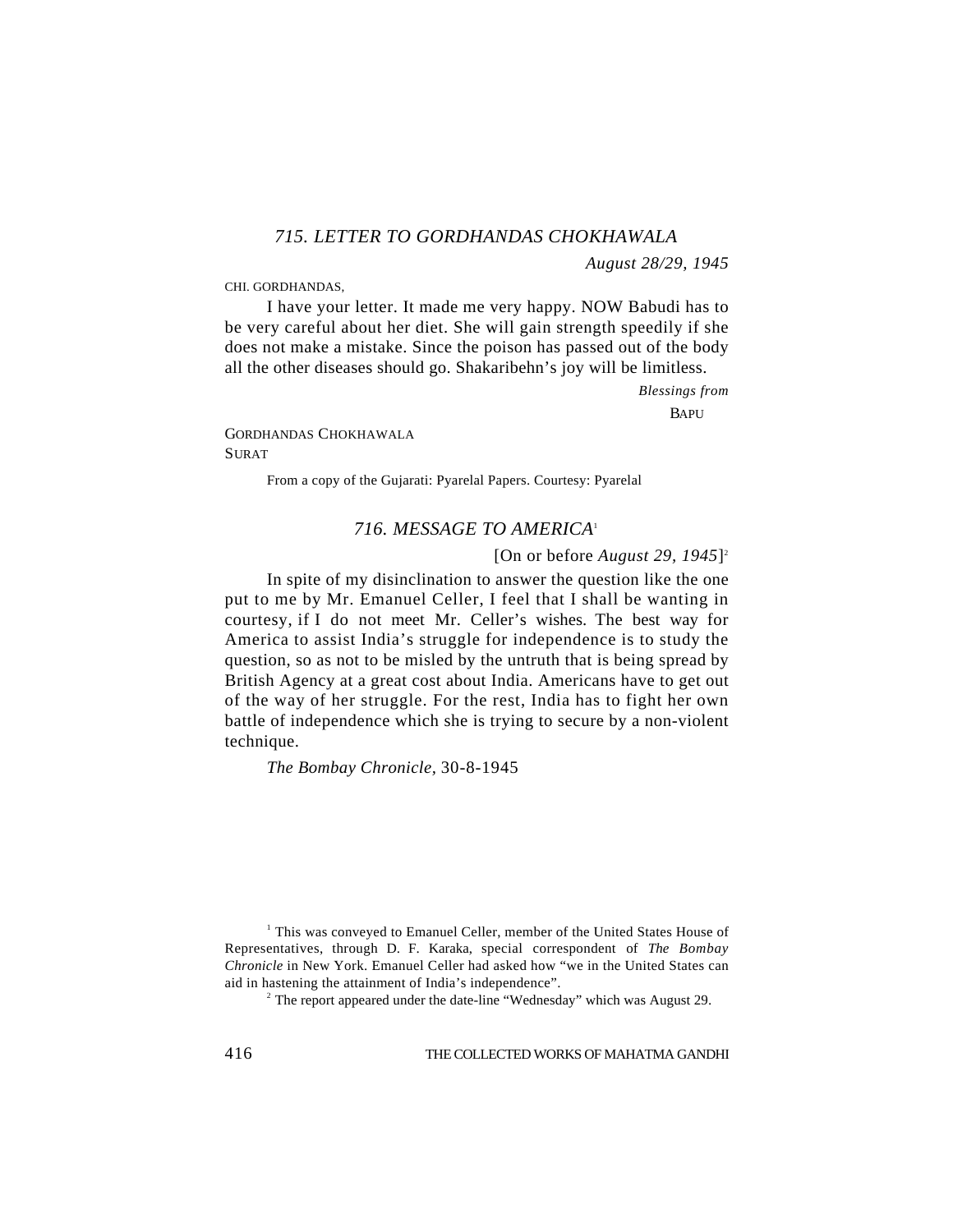### *717. LETTER TO J. C. KUMARAPPA*

POONA, *August 29, 1945*

DEAR KUMARAPPA,

I have signed both and passed on as suggested by you. Love.

**BAPU** 

DR. J. C. KUMARAPPA MAGANWADI WARDHA, C. P.

From a photostat: G.N. 10180

### *718. LETTER TO MAURICE FRYDMAN*<sup>1</sup>

CAMP POONA, [*August 29, 1945*] 2

What is to be said to you! You are a law unto yourself, ever changing. Promises are as easily made as broken. This is all bad.

Love.

**BAPU** 

From a photostat: G.N. 46

<sup>1</sup> This is a postscript to Sushila Nayyar's letter to the addressee dated August 29.

2 *ibid*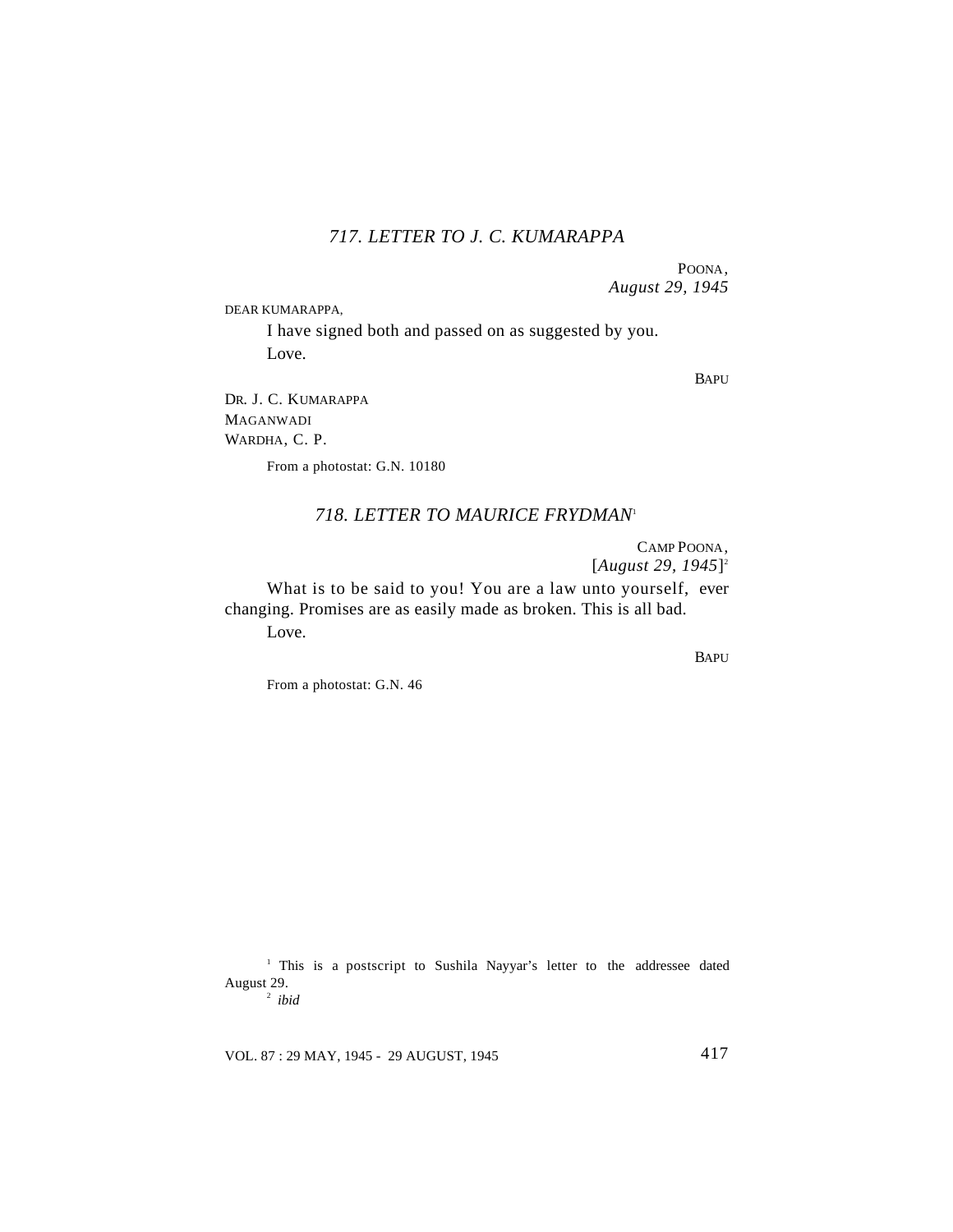## *719. LETTER TO CHANDRAKANT KOTAI*

*August 29, 1945*

#### BHAI CHANDRAKANT,

I have your letter. Science is certainly necessary. The Congress is giving support to all its branches. The Charkha Sangh is making much use of it. Science is a wide term. What is one to do if scientists ignore the science of the charkha?

> *Blessings from* **BAPU**

SHRI CHANDRAKANT KOTAI THESI BHUWAN ROOM 43, 3RD FLOOR CHITTARANJAN AVENUE CALCUTTA

From a copy of the Gujarati: Pyarelal Papers. Courtesy: Pyarelal

## *720. LETTER TO JAYANT SANGHAVI*

*August 29, 1945*

#### BHAI JAYANT SANGHAVI,

I have the letter signed by you and others. I would suggest you all read my writings and you will easily get the reply.

> *Blessings from* **BAPU**

SHRI HIRALAL M. PARIKH C/O BHARAT LIGHT HOUSE PAYDHUNI BOMBAY-3

From a copy of the Gujarati: Pyarelal Papers. Courtesy: Pyarelal

## *721. LETTER TO MUNNALAL G. SHAH*

*August 29, 1945*

CHI. MUNNALAL,

I got your letter. Yes, let Krishnachandra be the manager. Everybody, however, should know that the set-up remains unchanged. Viceroys and other officers change but the set-up remains the same.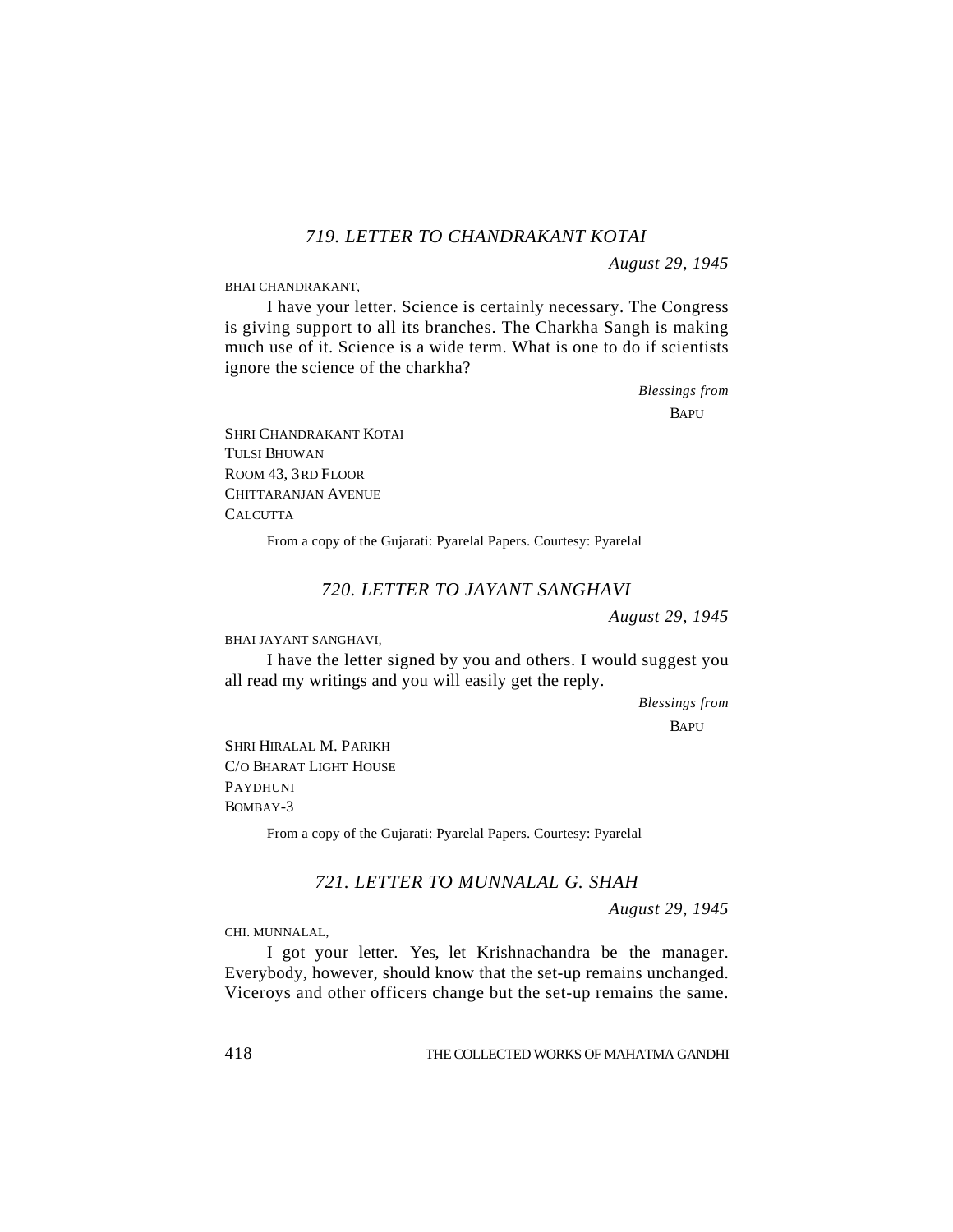One can understand it. Though they have demoniacal characteristics they can still remain united. What would be our characteristics?

I hope Kanchan is well.

Think over and decide these points before the taking over of the farm.

From which place will you buy the bullocks? Who will be the farm-supervisor? Do we pay the labourers more than the market-rate?

*Blessings from*

**BAPU** 

From a photostat of the Gujarati: G.N. 8440. Also C.W. 5593. Courtesy: Munnalal G. Shah

### *722. LETTER TO V. L. MEHTA*

POONA, *August 29, 1945*

BHAI VAIKUNTH,

Is Bharat Bank good? I am scared of a new bank. However, if you have trust in it you should obtain other signatures. I am signing this because of my faith in you.

*Blessings from*

**BAPU** 

From a copy of the Gujarati: Pyarelal Papers. Courtesy: Pyarelal

## *723. LETTER TO KANCHAN M. SHAH*

*August 29, 1945*

CHI. KANCHAN,

How are you getting along? Do not lose heart. Make your body strong.

Your work is different from that of the other women and, therefore, requires a different approach.

Do you give any time to study?

*Blessings from*

BAPU

From a photostat of the Gujarati: G.N. 8264. Also C.W. 6988. Courtesy: Munnalal G. Shah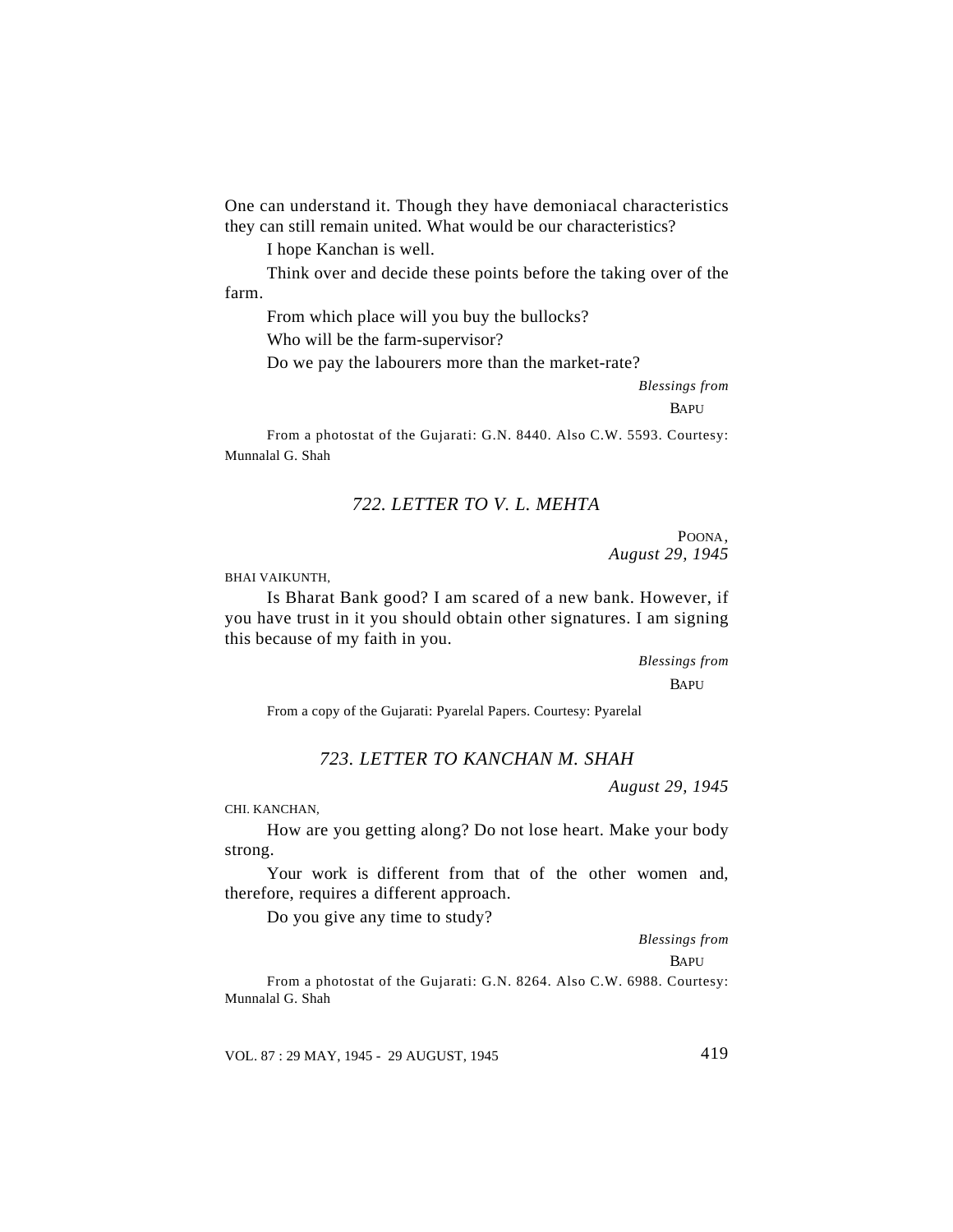*August 29, 1945*

BHAI GANGARAM,

I have your letter.

You have written at great length. Find out everything from my articles.

> *Blessings from* **BAPU**

From a photostat of the Hindi; G.N. 231

### *725. LETTER TO KRISHNACHANDRA*

*August 29, 1945*

CHI. KRISHNACHANDRA,

You are going to be the manager from the 1st. It is good. Remember that whether the manager lives or dies, changes or continues, the management remains the same.

Is your manner of eating different in any way? If it is, think over it. Even the manner of eating affects one's digestion and also culture. One man swallows food like birds, another gobbles like animals. We are neither animals nor birds. Human beings chew and eat. In fact, it looks bad if one eats in a careless manner or makes a sound while others are eating. Think about it.

> *Blessings from* BAPU

From a photostat of the Hindi: G.N. 4523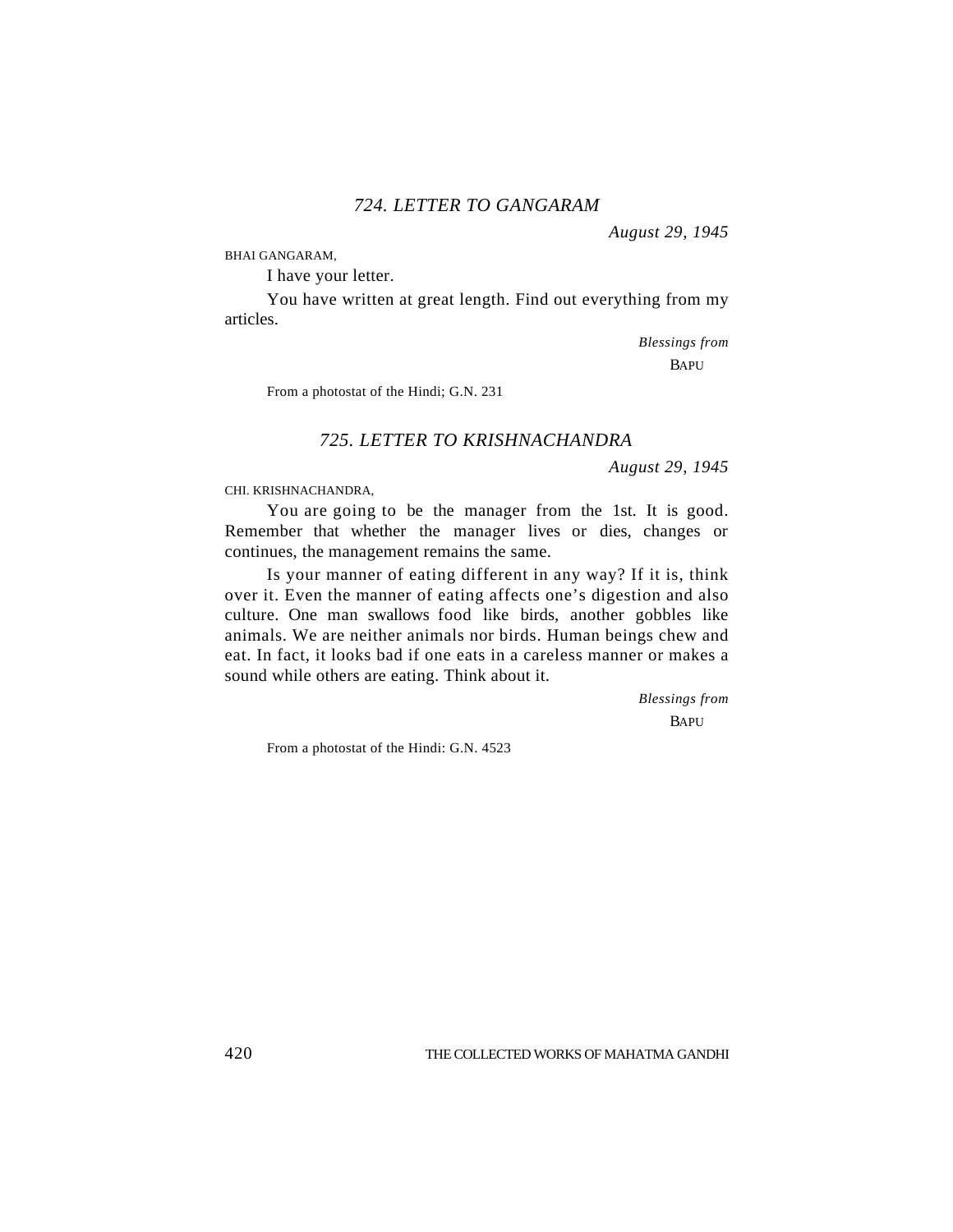*August 29, 1945*

BHAI GHALIB,

I am sorry to know about Zohra. Please give her the enclosed letter. I had received Dr. Abdul Huq's reply immediately. I had kept it with me thinking that Zohra would come here. I saw Shuaib Qureshi the day before yesterday and talked to him. He said it might be possible to persuade Dr. Huq if all of you could accommodate yourselves in the women's wing of Dar-us-salaam. Can this be done? A copy of Dr. Huq's letter is enclosed.

> *Blessings from* **BAPU**

JANAB GHALIB SAHEB 14 RAJPUR ROAD, DELHI

From a copy of the Hindi: Pyarelal Papers. Courtesy: Pyarelal

## *727. LETTER TO ZOHRA ANSARI*

*August 29, 1945*

DAUGHTER ZOHRA,

You fell ill and went away without seeing me. Did you receive my letter? You did not inform me about it. Why are you so scared? You must be brave.

> *Blessings from* **BAPU**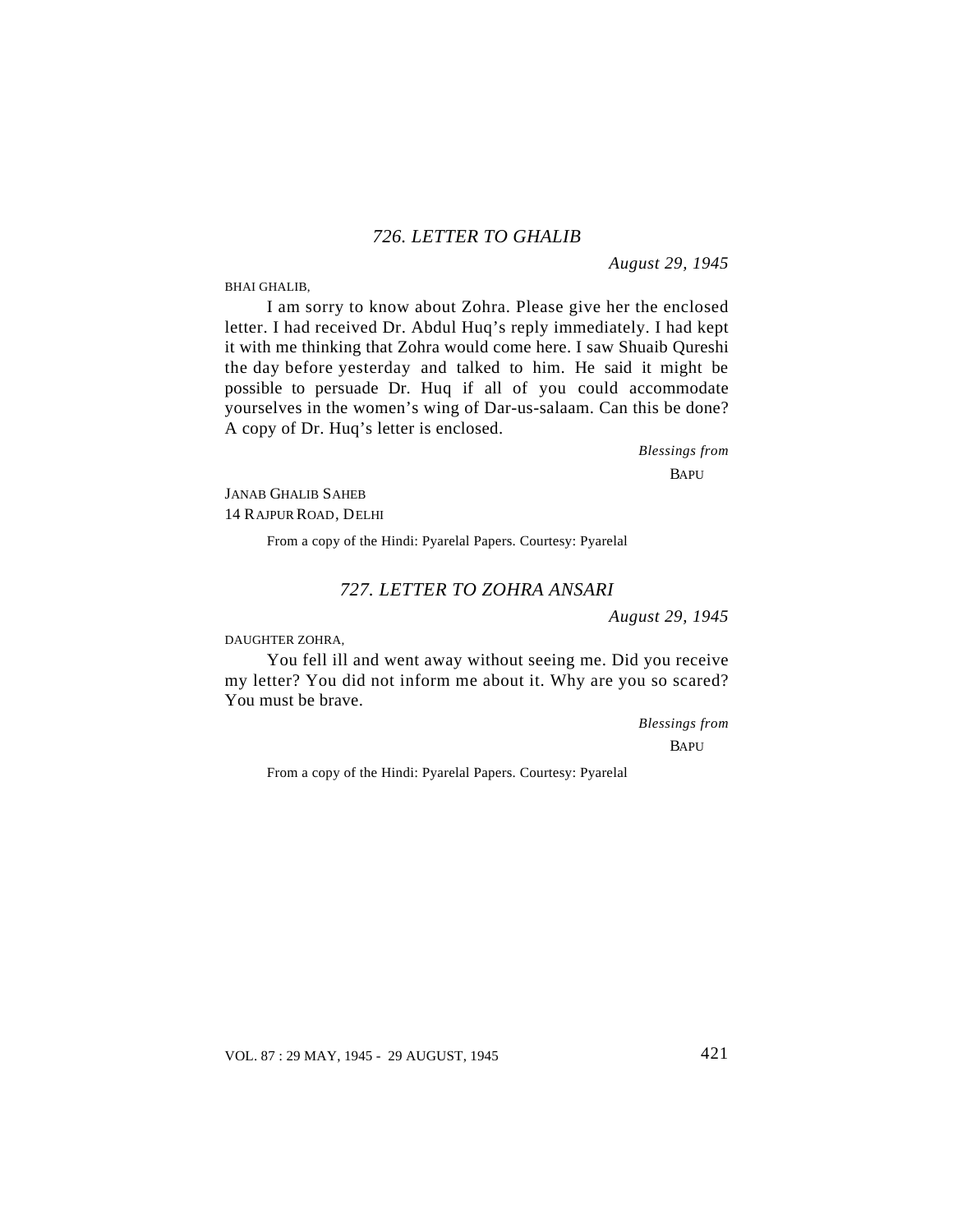## *728. LETTER TO KISHANDAS BEGRAJ*

*August 29, 1945*

BHAI KISHANDAS,

I have your letter. You do not understand a joke. I have often said that the journalists deserve to be shot. The beauty of it is that no one was shot nor did anyone imagine he would be shot. They took my remarks in good humour. The cameraman handed [the camera] to an old man like me and then took it back. I took it from him deliberately. I did well in doing so. Both gestures were non-violent.

*Blessings from*

**BAPU** 

SHRI KISHANDAS BEGRAJ C/O NEW ASIATIC INSURANCE 18 HENAM MANSION MAHATMA GANDHI ROAD KARACHI

From a copy of the Hindi: Pyarelal Papers. Courtesy: Pyarelal

## *729. LETTER TO PARACHURE SHASTRI*

*August 29, 1945*

SHASTRIJI,

I have your letter. Do not go anywhere. Stay in Dattapur and end your life there. You are rendering service there.

> *Blessings from* **BAPU**

SHRI PARACHURE SHASTRI **DATTAPUR**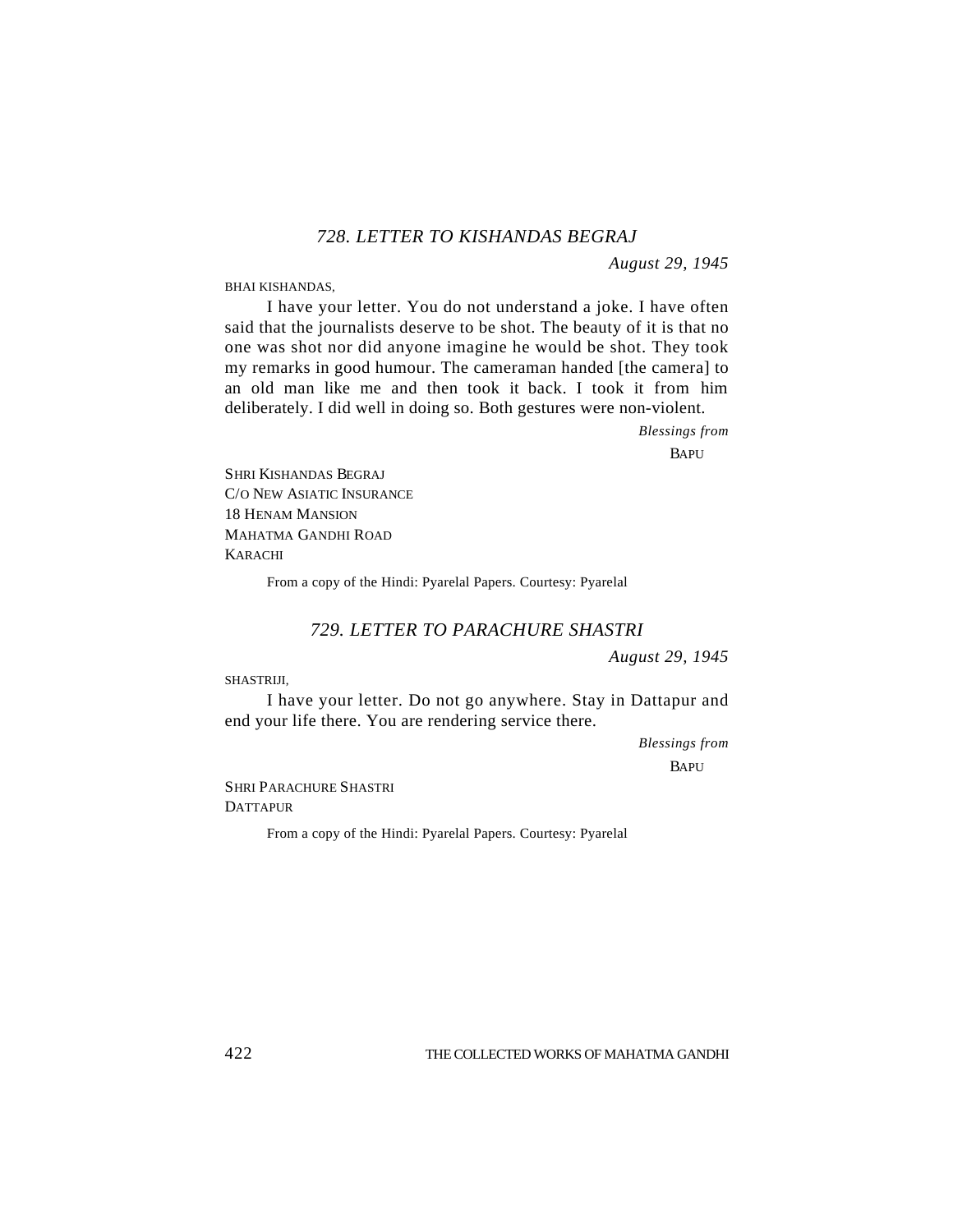*August 29, 1945*

BHAI NIJALINGAPPA,

I have your letter. Now the Working Committee and the States People's Conference are functioning. Do you think I should say something? This question deserves consideration. Write to both.

*Blessings from*

**BAPU** 

From a copy of the Hindi: Pyarelal Papers. Courtesy: Pyarelal

# *731. LETTER TO Y. M. PARNERKAR*

*August 29, 1945*

CHI. PARNERKAR,

I do not think that your letter is long. The subject matter required that much.

What can be done if you can't sit together and make up your minds? What will you do if I die? Will you all be separated from each other? The Goshala, the Talimi Sangh, the Charkha Sangh and the Ashram are together because they were all conceived by one man other two exist separately merely by chance. They could both havebeen located at one place. As far as the site is concerned the Ashram and the Goshala should coexist. This has to be thought over. I have liked your letter and so sent it to the Ashram. Do think over the matter if you can. But if it is not possible leave it. It can't be solved by devoting more time to it. We must know the subject is beyond our ken if we have to devote too much time to it. We have first hand experience of this in arithmetic.

> *Blessings from* **BAPU**

SEVAGRAM ASHRAM WARDHA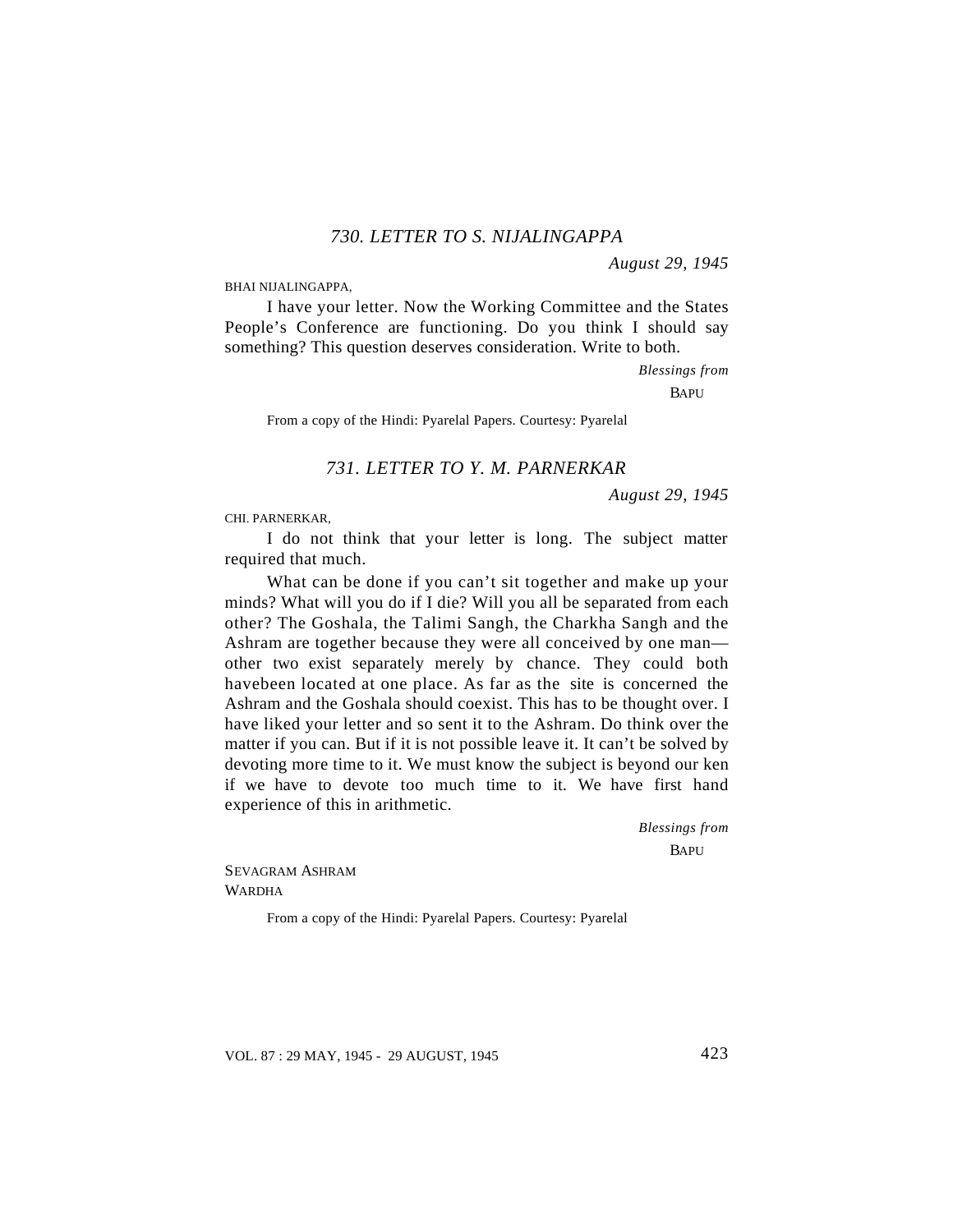## *732. LETTER TO PUSHPA K. DESAI*

*August 29, 1945*

CHI. PUSHPA,

I have your letter. You should definitely not write to Rajani just now. Your father and his relatives have just left me, and I am now writing to you. It is nine o'clock at night. If you wish, I will write to Rajani. If you want me to write, send me his address. I showed your letter to your father. He does not trust Rajani. He would like you to marry Vrajlal. He says the latter is ready to observe *brahmacharya* till you desire otherwise. He will not act against your will. Nor will he interfere with your prayers and worship. Manibehn has also seen a letter from Vrajlal to this effect. If this is true, such a marriage will not prove an obstacle to you in your striving for a vision of Krishna. Vrajlal will be happy and so will be your parents and other well-wishers. I tell you on the basis of my own experience that there will be no harm in agreeing to the proposed marriage. Only, you should have genuine *bhakti<sup>1</sup>*. Reply to me immediately.

> *Blessings from* **BAPU**

From a photostat of the Gujarati: G.N. 9262

### *733. NOTE TO SHRIKRISHNA NATH SHARMA*<sup>2</sup>

[On or after *August 29, 1945*] 3

I know the situation in Assam. I am extremely busy these days. How can I give you any time? Discuss everything with Kakasaheb.

*Blessings from*

**BAPU** 

From a photostat of the Hindi: G.N. 8236

<sup>1</sup> Devotion

 $2$  The addressee, in order to acquaint Gandhiji with the situation in Assam, had requested him to spare fifteen to twenty minutes of his time.

<sup>3</sup> This note is written on the addressee's letter dated August 29, 1945.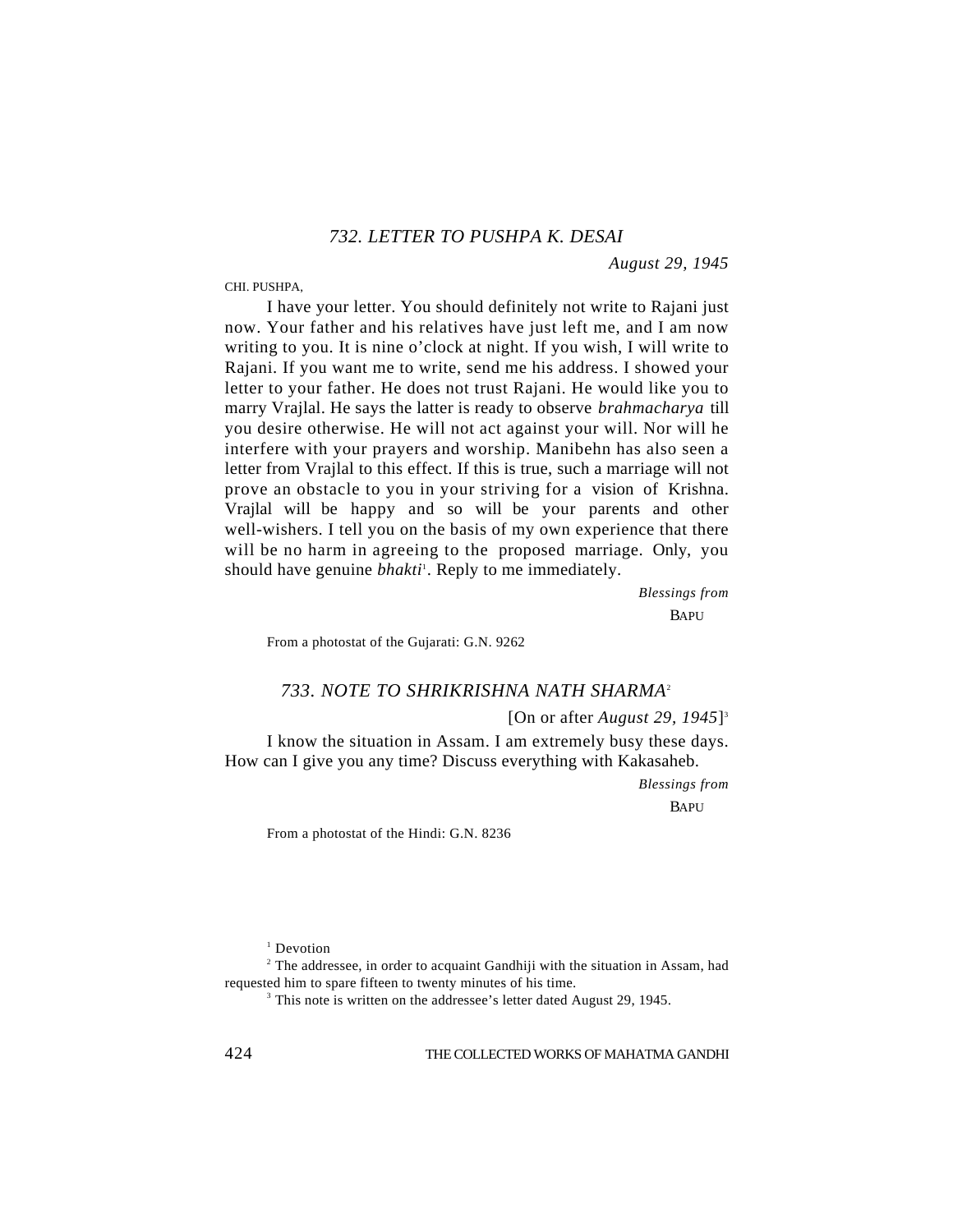#### *APPENDICES*

#### APPENDIX I

#### *LETTER FROM JAIRAMDAS DAULATRAM TO ANAND T. HINGORANI<sup>1</sup>*

PANCHGANI, *June 10, 1945*

#### DEAR BROTHER,

You must have received my letter sent from here. Your letter of the 3rd June addressed to Bapu was received by him today. There is a great pressure of work on him, so he has asked me to reply to it.

Bapu said that he had also received your earlier letter, but owing to rush of work he could not send a reply. After coming here I am better able to realize what a tremendous burden of work rests on him and how he can deal with it only bit by bit on account of his reduced capacity. There is no quick disposal of work as before. Besides, the present happenings in the country also take up much of his time.

About the "Daily Thoughts", Bapu inquired whether they would be published in Hindi only or there would also be English rendering simultaneously.If there is to be an English translation, then he will like to see it himself and this task he will not be able to shoulder at present. I do not exactly remember what we had decided about the English translation. *So please write to me by return of post.* If it is only the Hindi edition, then there will be no difficulty in Bapu's writing a preface to it. Perhaps it would be easier for him to find time for it.

As regards the questions you had sent to Bapu in respect of your book "To the Statesmen of the World", Bapu says that he would have gladly answered them, but that at the present moment his mind is not disposed to undertake that burden either. You will, therefore, have to do without his answer to your questions.

I had spoken to Bapu regarding the Navajivan and the "Gandhi Series". He advised me that since Naraharibhai was here, I should personally hear what he has to say. I had, therefore, a brief talk with him last evening and will have further discussion with him again today. Then we shall see where the matter stands.

Have you got enough supply of paper for bringing out your new book "To the Statesmen"? I learn that the Government is increasing the paper quota. How far is it

<sup>1</sup>Vide "Letter to Anand T. Hingorani", 10-6-1945.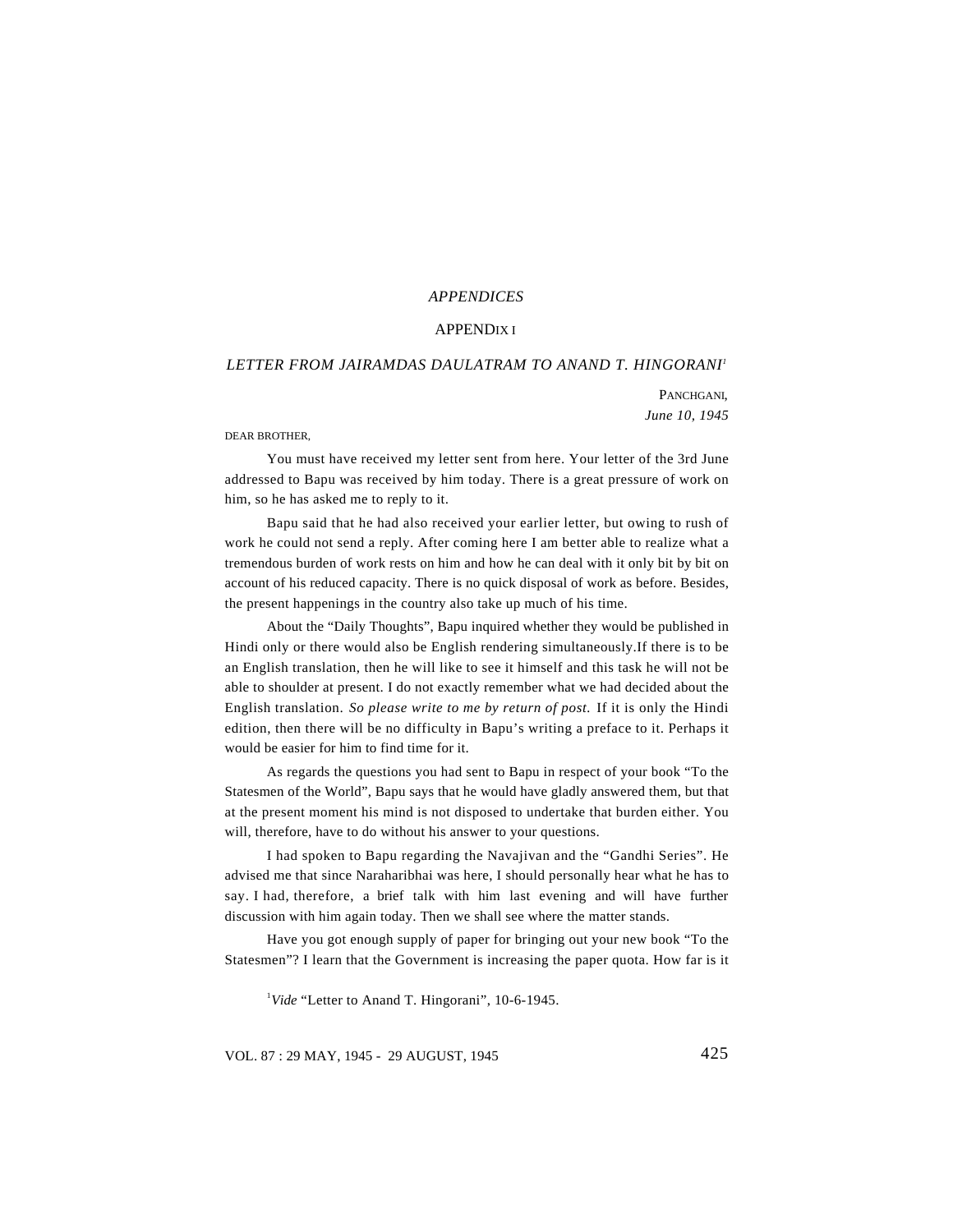true? Do write all the news about yourself. How about Hassa?

I am enclosing herewith a few lines from Bapu.

Many loves.

*Yours,*

JAIRAM

From a microfilm of the Sindhi: Courtesy: National Archives of India and Anand T. Hingorani

#### APPENDIX II

#### *SPEECH BROADCAST BY THE VICEROY*<sup>1</sup>

#### *June 14, 1945*

I have been authorized by His Majesty's Government to place before Indian political leaders proposals designed to ease the present political situation and to advance India towards her goal of full self-government. These proposals are at the present moment being explained to Parliament by the Secretary of State for India. My intention in this broadcast is to explain to you the proposals, the ideas underlying them, and the method by which I hope to put them into effect.

This is not an attempt to obtain or impose a constitutional settlement. His Majesty's Government had hoped that the leaders of the Indian parties would agree amongst themselves on a settlement of the communal issue, which is the main stumbling-block; but this hope has not been fulfilled.

In the mean time, India has great opportunities to be taken and great problems to be solved, which require a common effort by the leading men of all parties. I, therefore, propose, with the full support of His Majesty's Government, to invite Indian leaders, both of Central and Provincial politics, to take counsel with me with a view to the formation of a new Executive Council more representative of organized political opinion. The proposed new Council would represent the main communities and would include equal proportions of caste Hindus and Muslims. It would work, if formed, under the existing Constitution. But it would be an entirely Indian Council, except for the Viceroy and the Commander-in-Chief, who would retain his position as War Member. It is also proposed that the portfolio of External Affairs, which has hitherto been held by the Viceroy, should be placed in charge of an Indian Member of Council, so far as the interests of British India are concerned.

A further step proposed by His Majesty's Government is the appointment of a

<sup>1</sup>Vide "Telegram to Private Secretary to Viceroy", 14-6-1945; "Telegram to Lord Wavell", 15-6-1945; "Statement to the press", 15-6-1945 and "Interview to associated Press of India", 30-6-1945.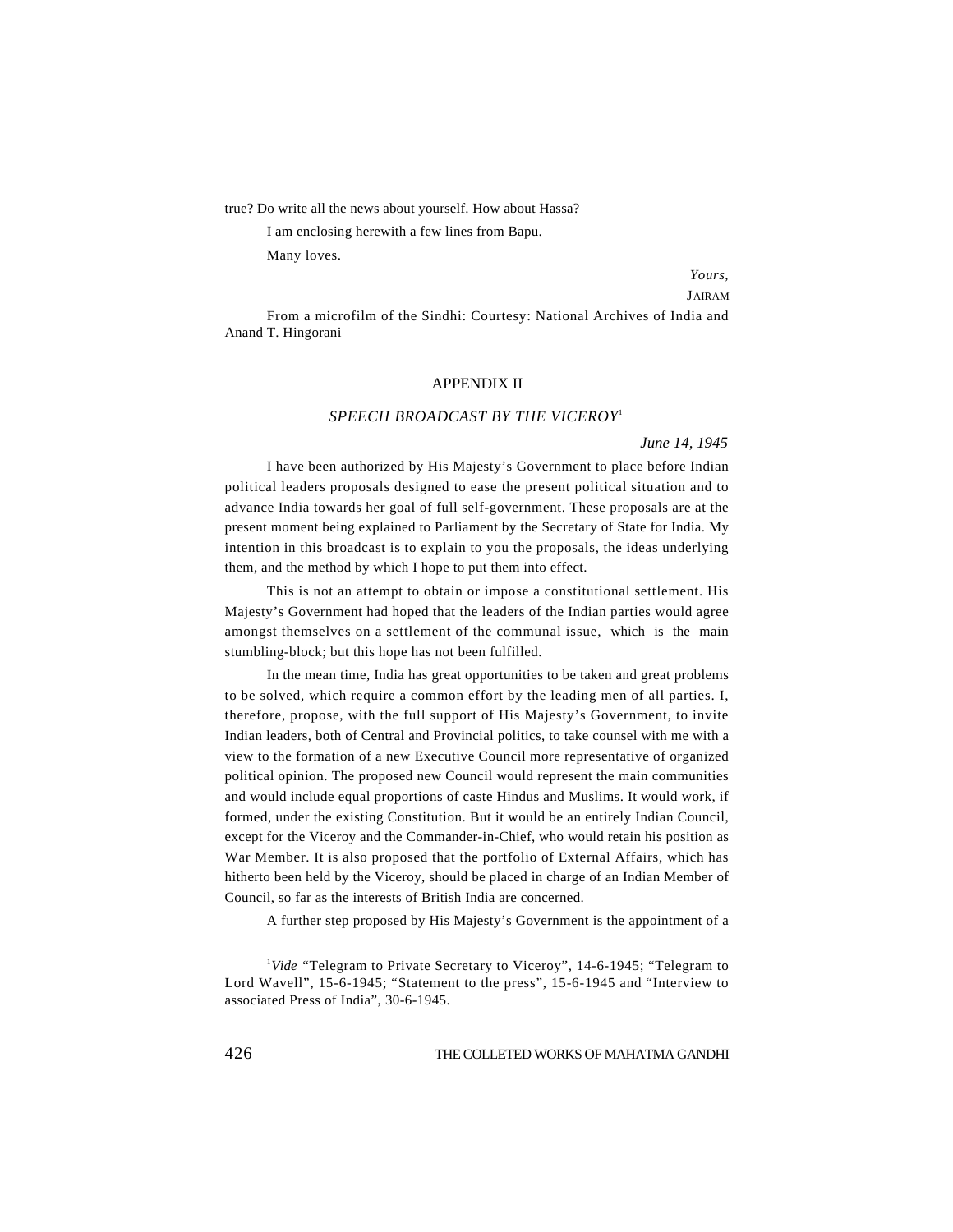British High Commissioner in India, as in the Dominions, to represent Great Britains' commercial and other such interests in India.

Such a new Executive Council will, you realize, represent a definite advance on the road to self-government. It will be almost entirely Indian, and the Finance and Home Members will for the first time be Indians, while an Indian will also be charged with the management of India's Foreign Affairs. Moreover, Members will now be selected by the Governor-General after consultations with political leaders; though their appointment will of course be subject to the approval of His Majesty the King-Emperor.

The council will work within the framework of the present constitution and there can be no question of the Governor-General agreeing not to exercise his constitutional power of control; but it will of course not be exercised unreasonably.

I should make it clear that the formation of this interim Government will in no way prejudice the final constitutional settlement.

The main task for this new Executive Council would be:

First, to prosecute the war against Japan with the utmost energy till Japan is utterly defeated.

Secondly, to carry on the Government of British India, with all the manifold tasks of post-war development in front of it, until a new permanent constitution can be agreed upon and come into force.

Thirdly, to consider, when the Members of the Government think it possible, the means by which such agreement can be achieved. The third task is most important. I want to make it quite clear that neither I nor His Majesty's Government have lost sight of the need for a long-term solution, and that the present proposals are intended to make a long-term solution easier.

I have considered the best means of forming such a Council; and have decided to invite the following to Viceregal Lodge to advise me:

Those now holding office as Premier in a Provincial Government; or, for provinces now under Section 93 Government, those who last held the office of the Premier.

The Leader of the Congress Party and the Deputy Leader of the Muslim League in the Central Assembly; the leader of the Congress Party and the Muslim League in the Council of State; also the leader of the Nationalist Party and the European Group in the Assembly.

Mr. Gandhi and Mr. Jinnah as the recognized leaders of the two main political parties.

Rao Bahadur N. Siva Raj to represent the Scheduled Classes.

Master Tara Singh to represent the Sikhs.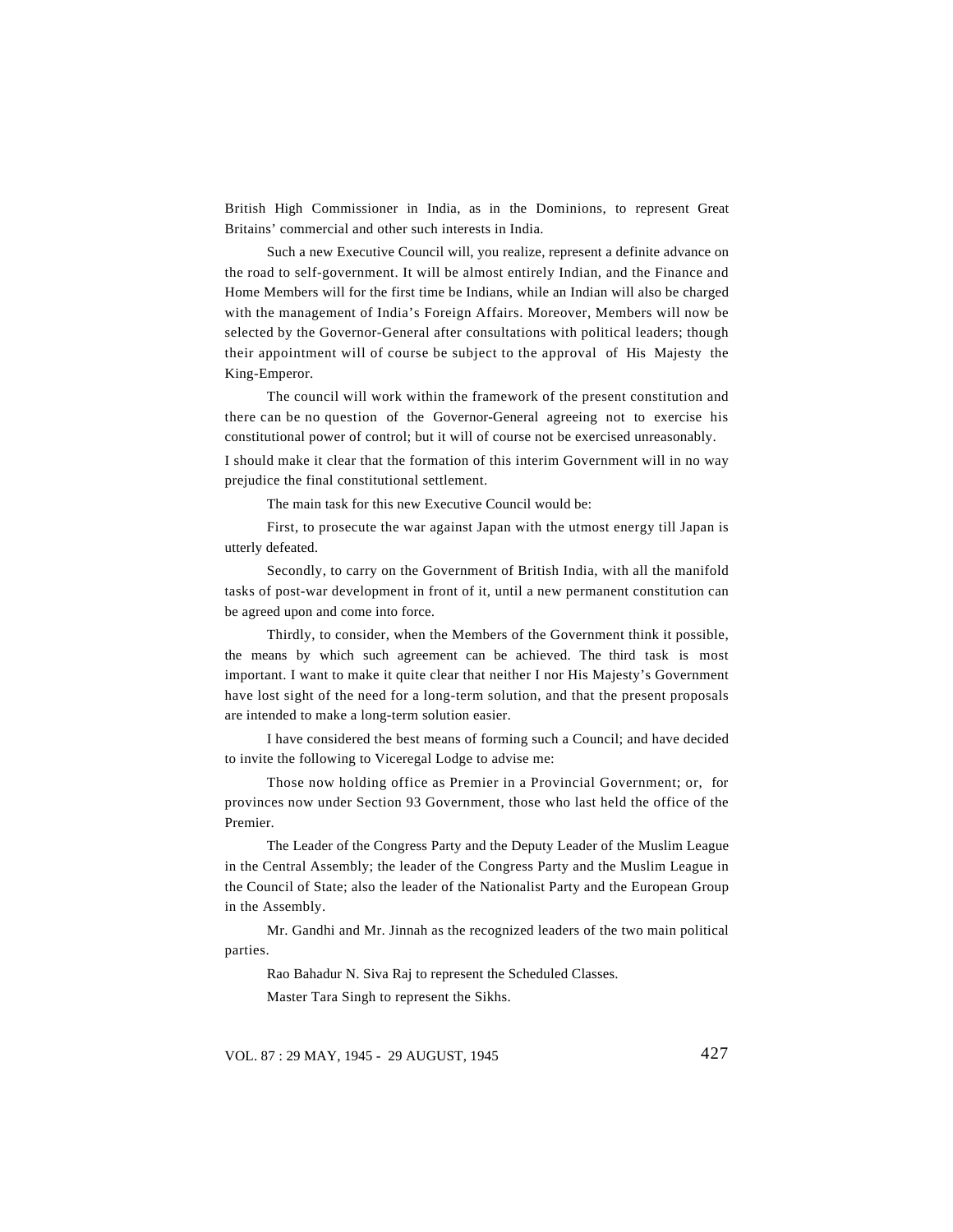Invitations to these gentlemen are being handed to them today and it is proposed to assemble the conference on 25th June at Simla where we shall be cooler than at Delhi.

I trust that all those invited will attend the conference and give me their help. On me and on them will lie a heavy responsibility in this fresh attempt to make progress towards a final settlement of India's future.

If the meeting is successful, I hope that we shall be able to agree on the formation of the new Executive Council at the Centre. I also hope that it will be possible for Ministries to re-assume office and again undertake the tasks of Government in the provinces now administered under Section 93 of the Constitution Act and that these Ministries will be coalitions.

If the meeting should unfortunately fail, we must carry on as at present until the parties are ready to come together. The existing Executive Council, which has done such valuable work for India will continue it if other arrangements cannot be agreed.

But I have every hope that the meeting will succeed, if the party leaders will approach the problem with the sincere intention of working with me and with each other. I can assure them that there is behind this proposal a most genuine desire on the part of all responsible leaders in the United Kingdom and of the British people as a whole to help India towards her goal. I believe that this is more than a step towards that goal, it is a considerable stride forward, and a stride on the right path.

I should make it clear that these proposals affect British India only and do not make any alteration in the relations of the Princes with the Crown Representative.

With the approval of His Majesty's Government, and after consultation with my Council, orders have been given for the immediate release of the members of the Working Committee of Congress who are still in detention. I propose to leave the final decision about the others still under detention as the result of the 1942 disturbances to the new Central Government, if formed, and to the Provincial governments.

The appropriate time for fresh elections for the Central and Provincial legislatures will be discussed at the conference.

Finally, I would ask you all to help in creating the atmosphere of goodwill and mutual confidence that is essential if we are to make progress. The destiny of this great country and of the many millions who live in it depends on the wisdom and good understanding of the leaders, both of action and of thought, British and Indian, at this critical moment of India's history.

India's military reputation never stood higher in the world than it does at present; thanks to the exploits of her sons drawn from all parts of the country. Her representatives at international conference have won high regard for their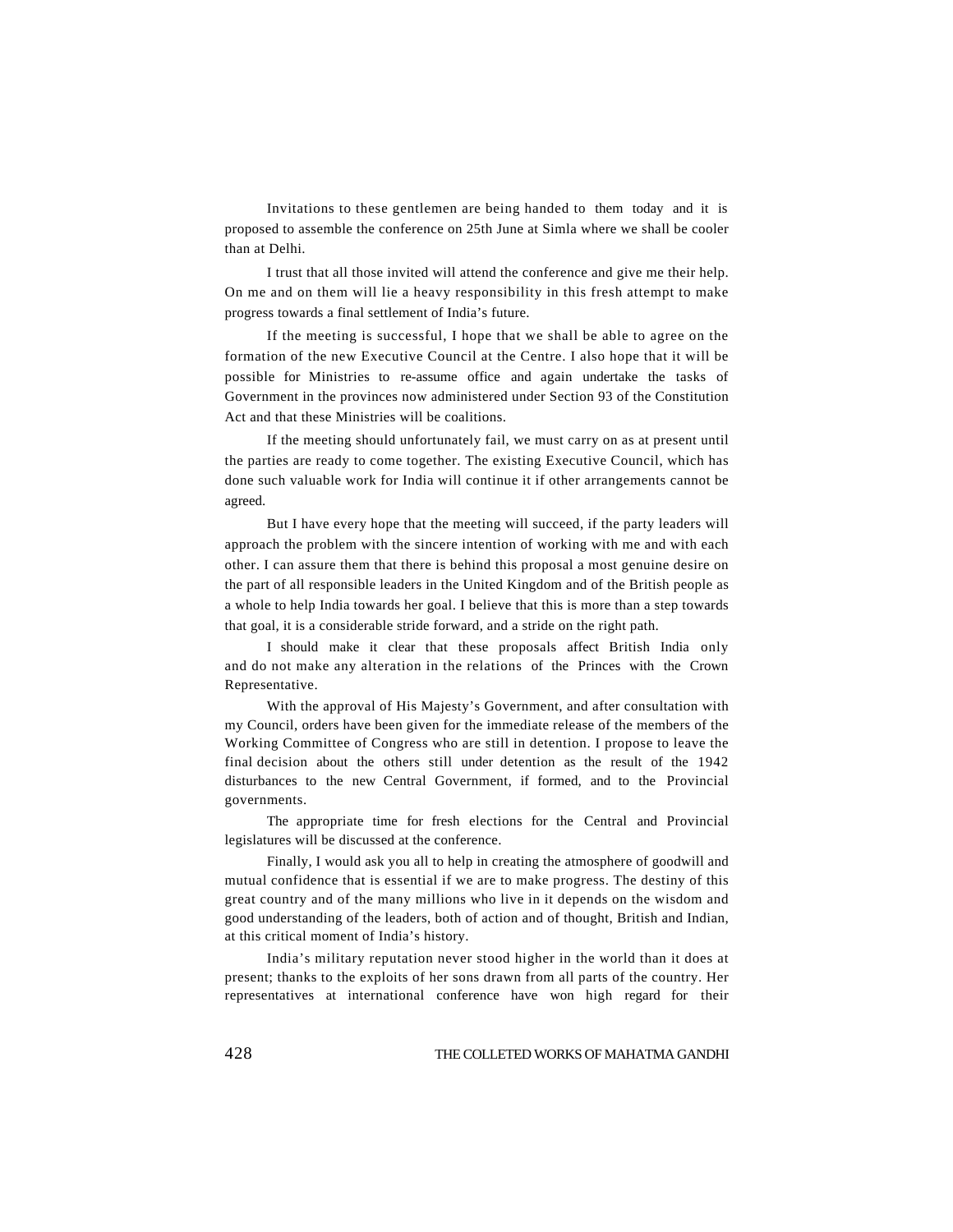statesmanlike attitude. Sympathy for India's aspirations and progress towards prosperity was never greater or more widespread. We have thus great assets if we can use them wisely. But it will not be easy, it will not be quick; there is very much to do, there are many pitfalls and dangers. There is on all sides something to forgive and forget.

I believe in the future of India, *and as far as in me lies will further her greatness.* I ask you all for your co-operation and goodwill.

From a copy: A. I. C. C. File No. 1439, 1945. Courtesy: Nehru Memorial Museum and Library

#### APPENDIX III

#### *TELEGRAM FROM LORD WAVELL<sup>1</sup>*

*Immediate* NEW DELHI, *June 16, 1945*

M. K. GANDHI ESO. **PANCHGANI** 

Many thanks for your telegram of 15th June. I have also seen your statement in today's newspapers. As regards your attendance at the conference I will await your letter referred to in your telegram of 16th June which I have just received. I assure you, term "caste Hindus" was not used with offensiveintention. Meaning is that there should be equality between Muslims and Hindus other than members of scheduled castes. Subject to this, exact composition of council would of course have to be decided after discussion at conference. On question of independence I invite your attention to Secretary of State's speech in Parliament on 14th June as published in Indian Press. Following is the relevant passage:

The offer of March 1942 stands in its entirety. That offer is based on two main principles. First, no limit is set to India's freedom to decide her own destiny whether as a free partner in the Commonwealth or even without it. Second, that this can only be achieved under a constitution or constitutions framed by Indians to which the main elements are consenting parties.

It would not be practicable to modify the terms of my broadcast. It is only a simple statement of the proposals approved by His Majesty's Government and my intention is to deal at the conference itself with any points requiring clarification. I do not think it advisable to enter into detailed discussions before the conference which I hope, as you do yourself, will be held in a friendly atmosphere and without party bitterness. As you suggest I am releasing our telegrams to the Press.

**VICEROY** 

*Gandhiji's Correspondence with the Government*, *1944-47*, p. 21

<sup>1</sup> Vide "Telegram to Lord Wavell", 15-6-1945 and "Interview to The Press", 18-6-1945.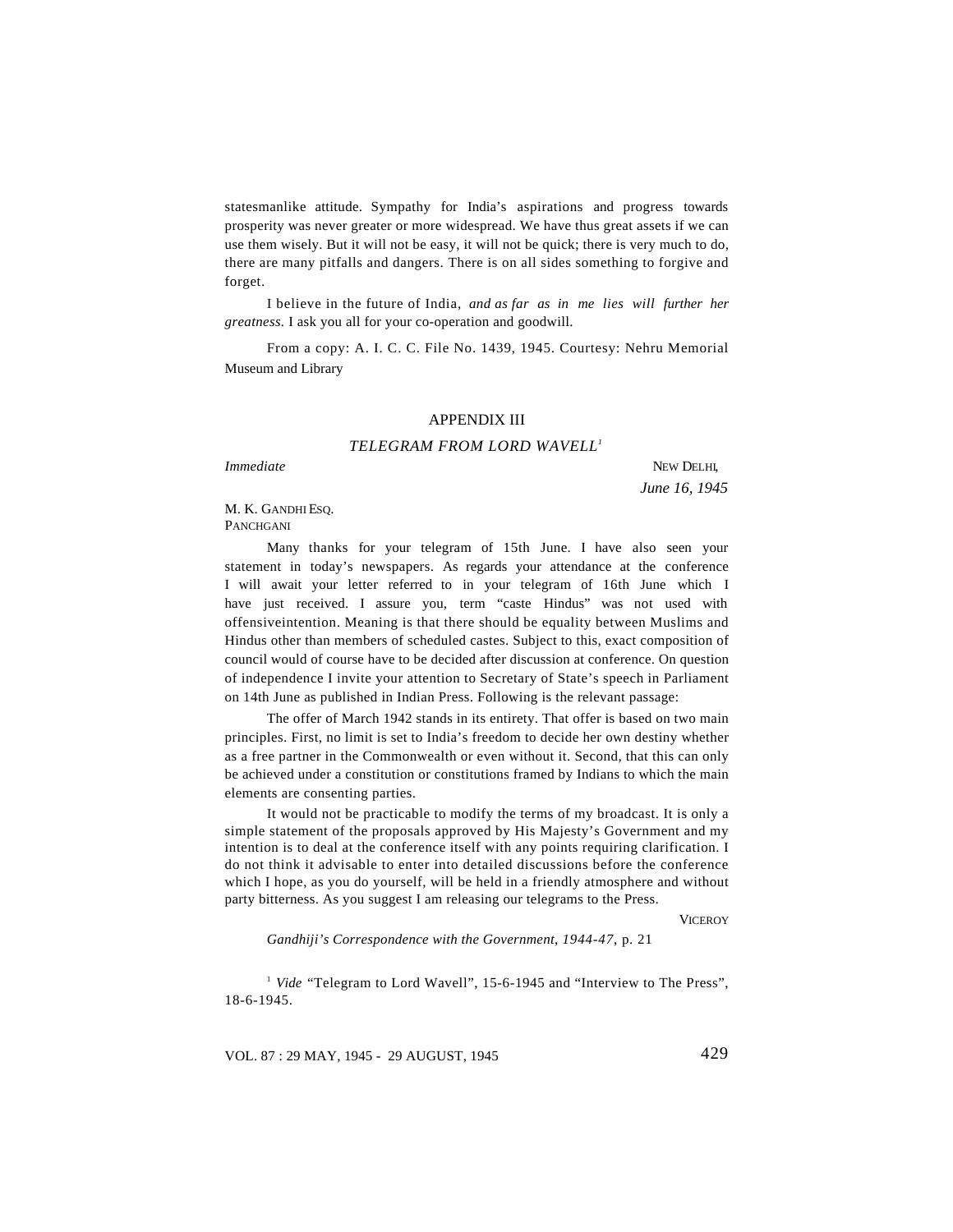#### APPENDIX IV

#### *DESAI-LIAQAT PACT<sup>1</sup>*

The Congress and the League agree that they will join in forming an interim government in the Centre. The composition of such Government will be on the following lines:

(a) An equal number of persons nominated by the Congress and the League in the Central Executive (the persons nominated need not be members of the Central Legislature),

(b) representatives of minorities (in particular the Scheduled Castes and the Sikhs),

(c) the Commander-in-Chief.

The Government will be formed and will function within the framework of the existing Government of India Act. It is, however, understood that, if the Cabinet cannot get a particular measure passed by the Legislative Assembly, they will not enforce the same by resort to any of the reserve powers of the Governor-General or the Viceroy. This will make them sufficiently independent of the Governor-General.

It is agreed between the Congress and the League that, if such interim government is formed, their first step would be to release the Working Committee members of the Congress.

The steps by which efforts would be made to achieve this end are at present indicated to take the following course:

On the basis of the above understanding some way should he found to get the Governor-General to make a proposal or a suggestion that he desires an interim Government to be formed in the Centre on the agreement between the Congress and the League and when the Governor-General invites Mr. Jinnah and Mr. Desai either jointly or separately, the above proposal would be made declaring that they are prepared to join in forming the government.

The next step would be to get the withdrawal of Section 93 in the Provinces and to form as soon as possible Provincial Governments on the lines of a coalition.

From a Copy: A. I. C. C. File No. 1814, 1945. Courtesy: Nehru Memorial Museum and Library

<sup>1</sup> *Vide* "Statement to the press", 15-6-1945 and "Interview to The Press", 18-6-1945.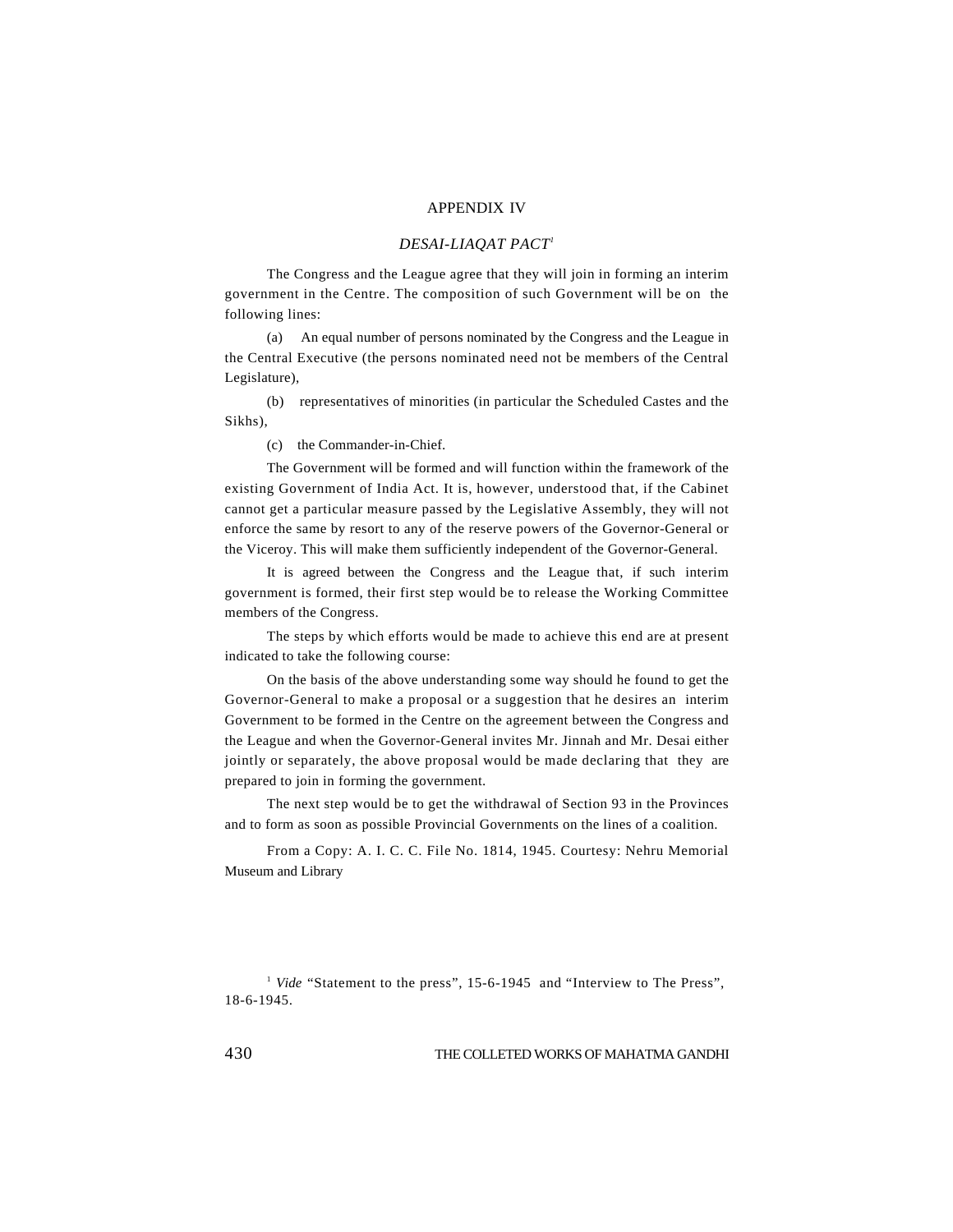#### APPENDIX V

#### *TELEGRAM FROM LORD WAVELL*<sup>1</sup>

#### *June 18, 1945*

THANK YOU FOR YOUR TWO TELEGRAMS OF YESTERDAY. I THINK MAULANA ABUL KALAM AZAD SHOULD HAVE MY INVITATION AS SOON AS POSSIBLE, AND HAVE ACCORDINGLY TELEGRAPHED IT TO HIM AT CALCUTTA. 2. MR. AMERY'S STATEMENT IN PARLIAMENT AND MY BROADCAST CONSTITUTE TERMS OF REFERENCE TO THE CONFERENCE WHICH I STILL HOPE WILL ASSEMBLE AT SIMLA ON 25TH. I CLEARLY CANNOT CHANGE MY BROADCAST AND I HAVE ALREADY TOLD YOU I DO NOT THINK IT DESIRABLE TO DISCUSS ITS DETAILS BEFORE THE CONFERENCE. NONE OF THE PERSONS OR PARTIES CONCERNED IS EXPECTED OR REQUIRED TO ACCEPT OR REJECT THE PROPOSALS NOW. THE ONLY IMMEDIATE QUESTION IS WHETHER THE PROPOSALS ARE WORTH DISCUSSING AT THE CONFERENCE AND IT IS TO THAT QUESTION THAT AN ANSWER WILL BE MOST HELPFUL. 3. I STILL THINK THE CONFERENCE SHOULD ASSEMBLE ON THE 25TH. IT MAY LAST SOME TIME, AND DELAY BEFORE IT BEGINS WILL NOT IMPROVE ITS PROSPECTS OF SUCCESS. 4. I AM RELEASING YOUR LETTER OF 16TH JUNE, MY TELEGRAM OF 17TH JUNE, YOUR TWO TELEGRAMS OF 17TH JUNE AND THIS TELEGRAM TO THE PRESS.

*The Hindu*, 20-6-1945

<sup>1</sup> *Vide* "Telegram to Lord Wavell", 17-6-1945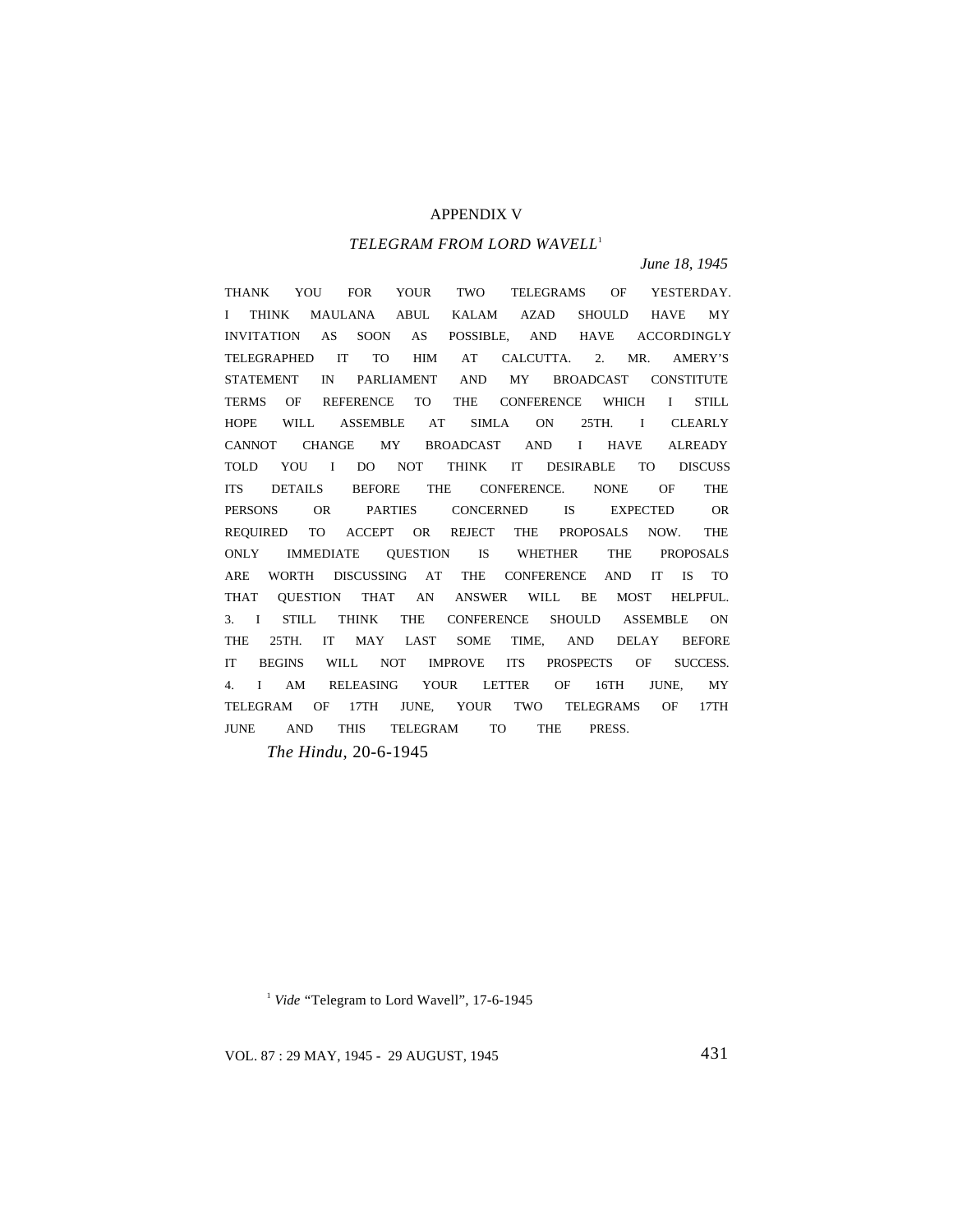#### APPENDIX VI

### *STATEMENT MADE IN PARLIAMENT BY SECRETARY OF STATE FOR INDIA<sup>1</sup>*

#### *June 14, 1945*

During the recent visit of Field-Marshal Viscount Wavell to this country, His Majesty's Government reviewed with him a number of problems and discussed particularly the present political situation in India.

Members will be aware that since the offer by His Majesty's Government to India of March 1942, there has been no further progress towards the solution of the Indian constitutional problem.

As was then stated, the working out of India's new constitutional system is a task which can only be carried through by the Indian people themselves.

While His Majesty's Government are at all times most anxious to do their utmost to assist the Indians in the working out of a new constitutional settlement, it would be a contradiction in terms to speak of the imposition by this country of self-governing institutions upon an unwilling India. Such a thing is not possible, nor could we accept the responsibility for enforcing such institutions at the very time when we were, by its purpose, withdrawing from all control of British Indian affairs.

The main constitutional position remains therefore as it was. The offer of March 1942 stands in its entirety without change or qualification. His Majesty's Government still hope that the political leaders in India may be able to come to an agreement as to the procedure whereby India's permanent future form of government can be determined.

His Majesty's Government are, however, most anxious to make any contribution that is practicable to the breaking of the political deadlock in India. While that deadlock lasts not only political but social and economic progress is being hampered.

The Indian administration, over-burdened with the great tasks laid upon it by the war against Japan and by the planning for the post-war period, is further strained by the political tension that exists.

All that is so urgently required to be done for agricultural development and for the peasants and workers of India cannot be carried through unless whole-hearted co-operation of every community and section of the Indian people is forthcoming.

His Majesty's Government have therefore considered whether there is

<sup>1</sup>Vide "Interview to The Press", 18-6-1945.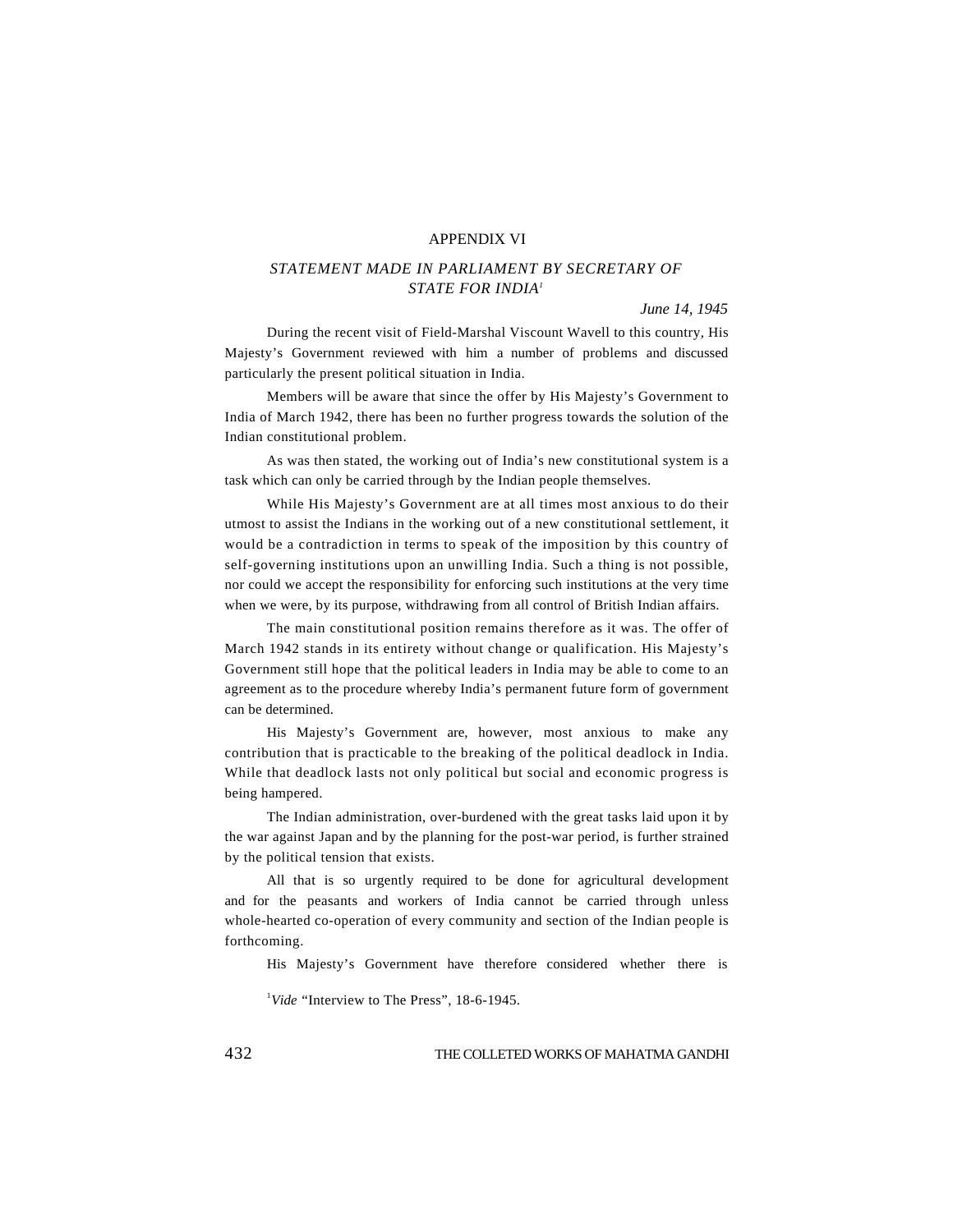something which they could suggest in this interim period, under the existing constitution, pending the formulation by Indians of their future constitutional arrangements which would enable the main communities and parties to co-operate more closely together and with the British to the benefit of the people of India as a whole.

It is not the intention of His Majesty's Government to introduce any change contrary to the wishes of the major Indian communities. But they are willing to make possible some steps forward during the interim period if the leaders of the principal Indian parties are prepared to agree to their suggestion and to co-operate in the successful conclusion of the war against Japan as well as in the reconstruction in India which must follow the final victory.

To this end they would be prepared to see an important change in the composition of the Viceroy's Executive. This is possible without making any change in the existing statute law except for one amendment to the Ninth Schedule to the Act of 1935. That Schedule contains a provision that not less than three members of the Executive must have had at least 10 years' service under the Crown in India. If the proposals I am about to lay before the House meet with acceptance in India, that clause would have to be amended to dispense with that requirement.

It is proposed that the Executive Council should be reconstituted and that the Viceroy should in future make his selection to the Crown for appointment to his Executive from amongst leaders of Indian political life at the Centre and in the Provinces, in proportions which would give a balanced representation of the main communities, including equal proportions of Muslims and caste Hindus.

In order to pursue this object, the Viceroy will call into conference a number of leading Indian politicians who are the heads of the most important parties or who have had recent experience as Prime Ministers of Provinces, together with a few others of special experience and authority. The Viceroy intends to put before this conference the proposal that the Executive Council should be reconstituted as above stated and to invite from the members of the conference a list of names. Out of these he would hope to be able to choose the future members whom he would recommend for appointment by his Majesty to the Viceroy's council, although the responsibility for the recommendations must of course continue to rest with him, and his freedom of choice therefore remains unrestricted.

The members of his Council who are chosen as a result of this arrangement would of course accept the position on the basis that they would whole-heartedly co-operate in supporting and carrying through the war against Japan to its victorious conclusion.

The members of the Executive would be Indians with the exception of the Viceroy and the Commander-in-Chief, who would retain his position as War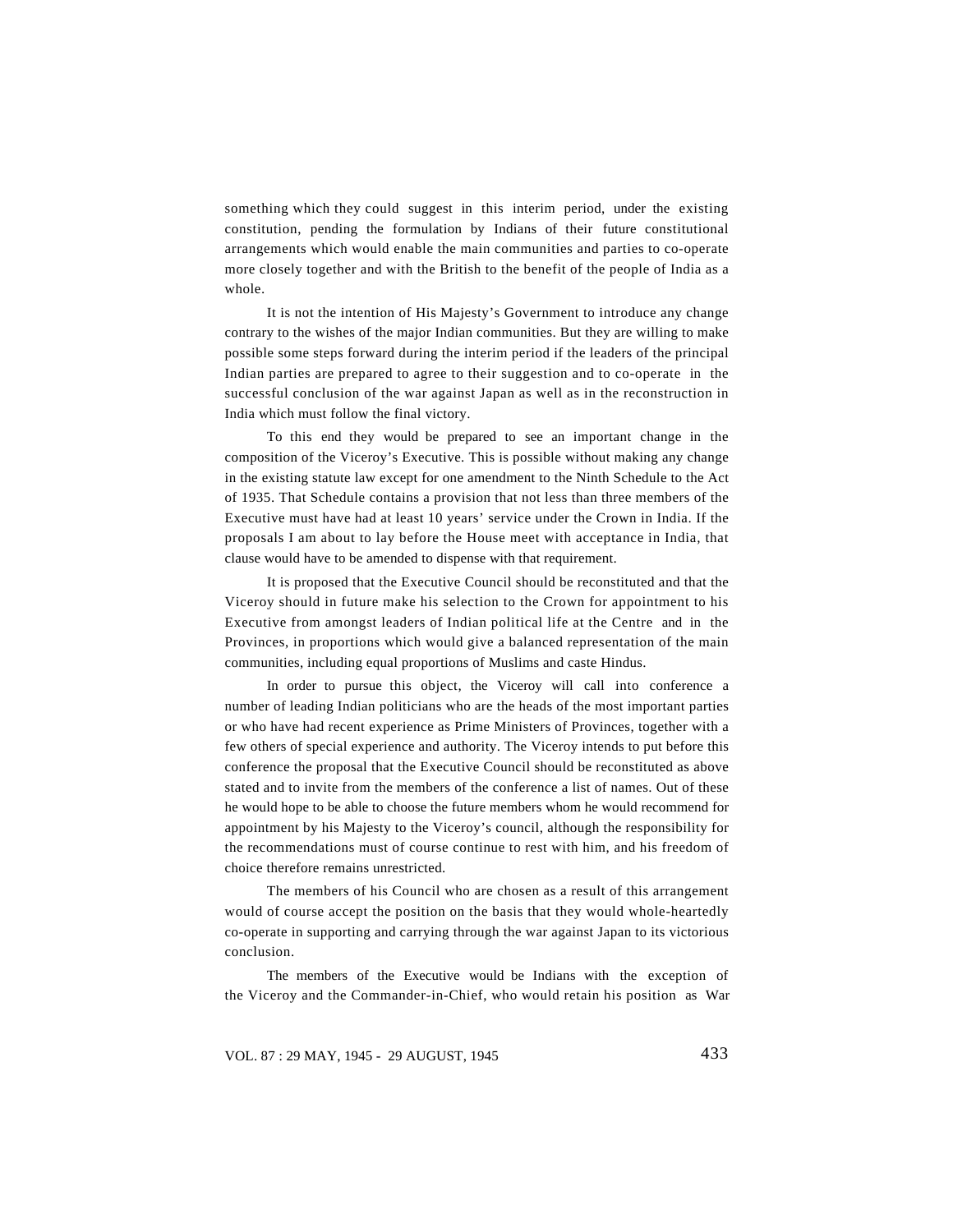Member. This is essential so long as the defence of India remains a British responsibility.

Nothing contained in any of these proposals will affect the relations of the Crown with the Indian States through the Viceroy as Crown Representative.

The Viceroy has been authorized by His Majesty's Government to place this proposal before the Indian leaders. His Majesty's Government trust that the leaders of the Indian communities will respond. For the success of such a plan must depend on its acceptance in India and the degree to which responsible Indian politicians are prepared to co-operate with the object of making it a workable interim arrange-ment. In the absence of such general acceptance existing arrangements must neces-sarily continue.

If such co-operation can be achieved at the Centre it will no doubt be reflected in the provinces and so enable responsible governments to be set up once again in those provinces where, owing to the withdrawal of the majority party from participation, it became necessary to put into force the powers of the Governors under Section 93 of the Act of 1935. It is to be hoped that in all the Provinces these governments would be based on the participation of the main parties, thus smoothing out communal differences and allowing Ministers to concentrate upon their very heavy administrative tasks.

There is one further change which, if these proposals are accepted, His Majesty's Government suggest should follow.

That is, that External Affairs (other than those tribal and frontier matters which fall to be dealt with as part of the defence of India) should be placed in the charge of an Indian Member of the Viceroy's Executive so far as British India is concerned, and that fully accredited representatives shall be appointed for the representation of India abroad.

By their acceptance of and co-operation in this scheme the Indian leaders will not only be able to make their immediate contribution to the direction of Indian affairs, but it is also to be hoped that their experience of co-operation in government will expedite agreement between them as to the method of working out the new constitutional arrangements.

His Majesty's Government consider, after the most careful study of the question, that the plan now suggested gives the utmost progress practicable within the present constitution. None of the changes suggested will in any way prejudice or prejudge the essential form of the future permanent constitution or constitutions for India.

His Majesty's Government feel certain that given goodwill and a genuine desire to co-operate on all sides, both British and Indian, these proposals can mark a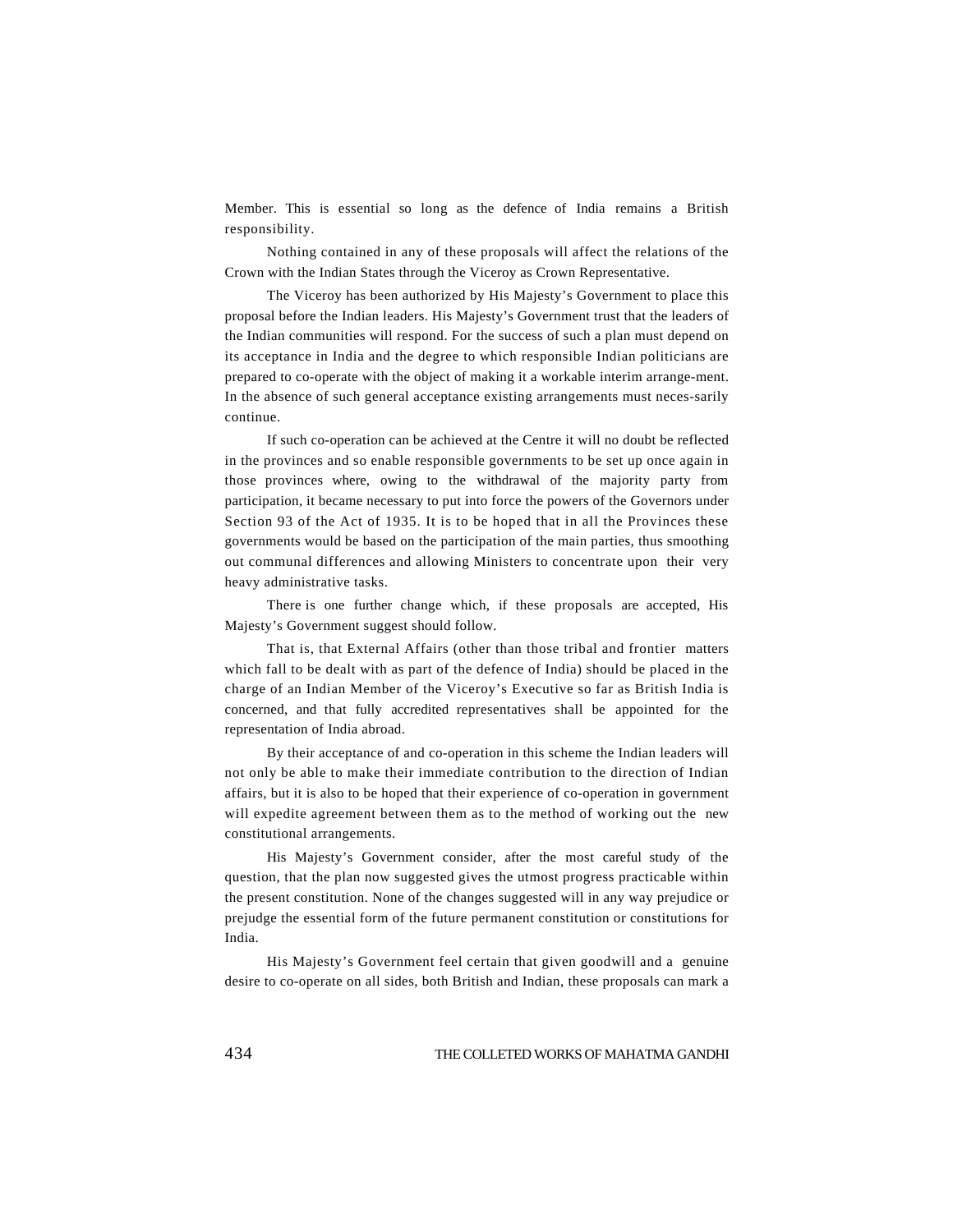genuine step forward in the collaboration of the British and Indian peoples towards Indian self-government and can assert the rightful position, and strengthen the influence, of India in the counsels of the *nations.*

*The Indian Annual Register*, *1945*, Vol. I, pp. 248-50

# APPENDIX VII

# *LORD WAVELL'S NOTE ON HIS INTERVIEW*<sup>1</sup>

### *June 24, 1945*

I began by making a short statement on the objects of the proposals of H. M. G., the spirit in which they were conceived and the spirit in which I hoped they would be accepted and worked. I emphasized the necessity for full support of the war, and that it was essential that the political parties should put in their very best men, determined to concentrate on the economic and other problems of India, and not merely to enter the Government in a party spirit.

Mr. Gandhi then made a long, tortuous and prolix statement, which dealt with the history of the Congress, British rule in India, British character, the qualities of a good soldier, and many other more or less relevant subjects. It lasted over half an hour, and ended with a sort of general blessing on the proposals, which he said he had recommended to the Working Committee.

He then went on, referring to some notes, to deal with certain other points. I think this was a list prepared for him as a result of the discussions by Congress Working Committee. The main points were as follows:

(a) That it would have been much better if I had ordered the release of all the political prisoners and not merely the Working Committee.

(b) That the term 'Caste Hindus' should not have been used, as his great aim was that there should be no question of caste inside Congress; he would have preferred the term 'Non-Scheduled Hindus'.

(c) He then went on to the question of coalitions in Provinces, obviously with the idea of trying to establish that the minorities should be represented by members of their body belonging to Congress.

(d) He referred to the matter of parity, and said he had been under very severe pressure as regards this, but that he was prepared to accept it. He indicated that it would be open to Congress to put forward the names of Muslims or Scheduled Castes, and I agreed but said that the principle of parity between non-Scheduled Hindus and Muslims must be maintained.

(e) He then digressed into a long story about members of the Indian Army who

<sup>1</sup> *Vide* "Letter to Lord Wavell", 25-6-1945.

VOL. 87 : 29 MAY, 1945 - 29 AUGUST, 1945 435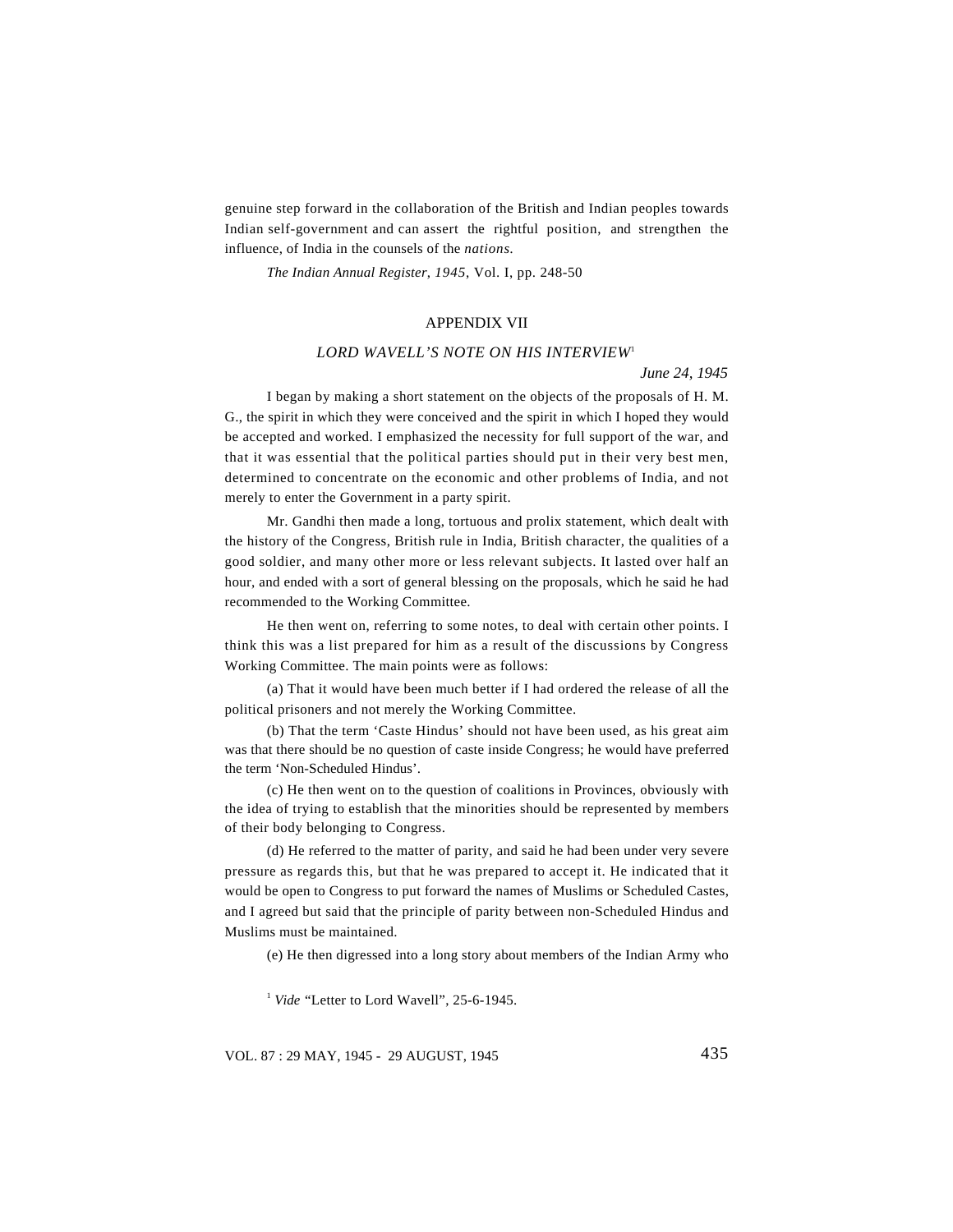had wished to see him but had been compelled, like Nicodemus, to come to him by night and in mufti. I said that the one thing which was disastrous for any government was if the army became political; that the Indian Army had a Commander-in-Chief in whom they had full trust; that their reputation never stood higher and that I could assure him that the Indian Army was on the whole a thoroughly contented body. He agreed to all these statements.

(f) He then started on the question of the Indian States. I said that the conference dealt entirely with British India, and that I was not prepared at this stage to enter into a discussion of the Indian States. He agreed that it had nothing to do with the conference and was not appropriate for discussion at the moment.

I asked Mr. Gandhi at the end, whether he proposed to attend the conference in person. He said that he represented nobody except himself, and that though he would be prepared to attend the conference if I wished, and sit in a corner, he strongly advised me that his presence at the conference was undesirable. He said that he would hold himself at my disposal for as long as I wished, but that if I had nothing on which I had to consult him he would propose to leave Simla tomorrow. I said that I would let him know.

The interview was mainly a discursive monologue by Mr. Gandhi, interspersed by numerous digressions, such as a most graphic description of the death of his Private Secretary and the relation of his carrying down the wounded General Woodgate from Spion Kop in 1899. My general impression of him was that he was friendly for the time being, but perfectly prepared to go back at any time on anything he had said.

*Wavell: The Viceroy's Journal*, pp. 144-6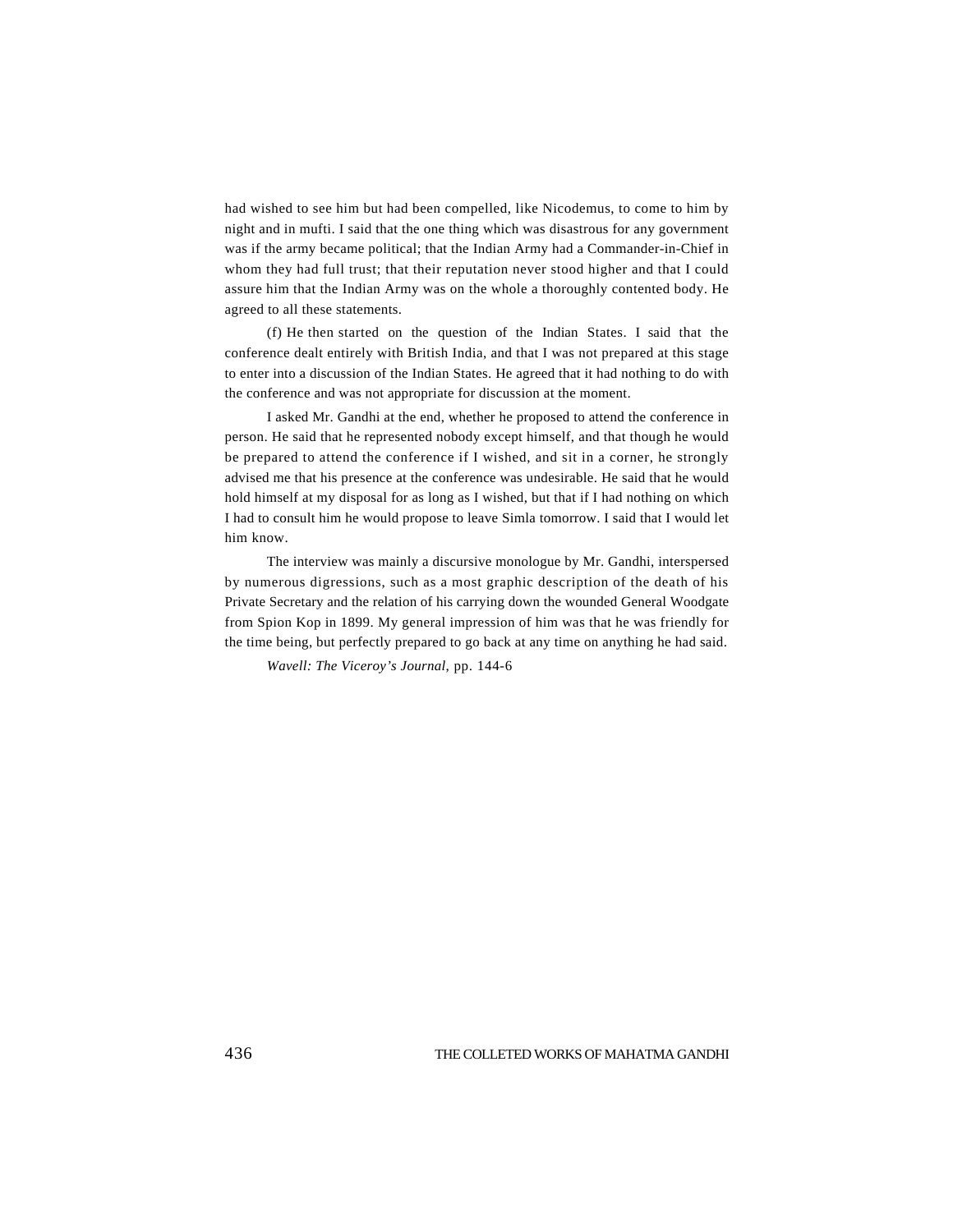## APPENDIX VIII

#### *ABUL KALAM AZAD'S LETTER TO LORD WAVELL<sup>1</sup>*

ARMSDELL, SIMLA, *July 15, 1945*

#### DEAR LORD WAVELL,

After announcing the failure of the Conference, you were good enough to ask for the support of all parties in ensuring a calm atmosphere. I do not propose to reiterate the Congress view about the failure. I expressed it sufficiently at the Conference. But in fairness to you and to ourselves I must point out that co-operation inevitably depends on the removal of obstacles to it. Some of these obstacles are of a psychological nature with roots in the past relations between India and England. These can only gradually disappear with a change in those relations. But there are others of a more tangible kind which serve as constant irritants to our people and which affect our day-to-day activity. They are continually before us. In spite of this preoccupation, however, we did not think it desirable to raise this matter, except perhaps rather vaguely in the course of conversations with you, as we were anxious not to place any difficulties in your path when you were dealing with a delicate situation.

2. But now that one chapter has ended and our minds, as well as yours, are turned to future possibilities of finding a way out, honourable to all concerned and leading to the objective of Indian freedom, these obstacles to co-operation cannot be ignored. I am taking the liberty, therefore, of pointing them out to you in the hope that you will have early steps taken to have them removed.

3. The steps that I consider necessary and earnestly urge upon you are:

(a) The bans on all Congress and allied organizations should be removed at once. It has not been possible to convene the A. I. C. C. because of its being an illegal organization.

(b) All detenus should be released without any condition being imposed upon them, whether the detention was imposed by the Central Government or the Provincial Governments.

(c) All restrictions on the movements of released detenus or prisoners should be removed.

(d) Cases of all prisoners convicted for political or like offences should be examined by a popular judicial tribunal, its verdict should be regarded as final by the

<sup>1</sup> *Vide* The letter bears corrections in Gandhiji's hand.

VOL. 87 : 29 MAY, 1945 - 29 AUGUST, 1945 437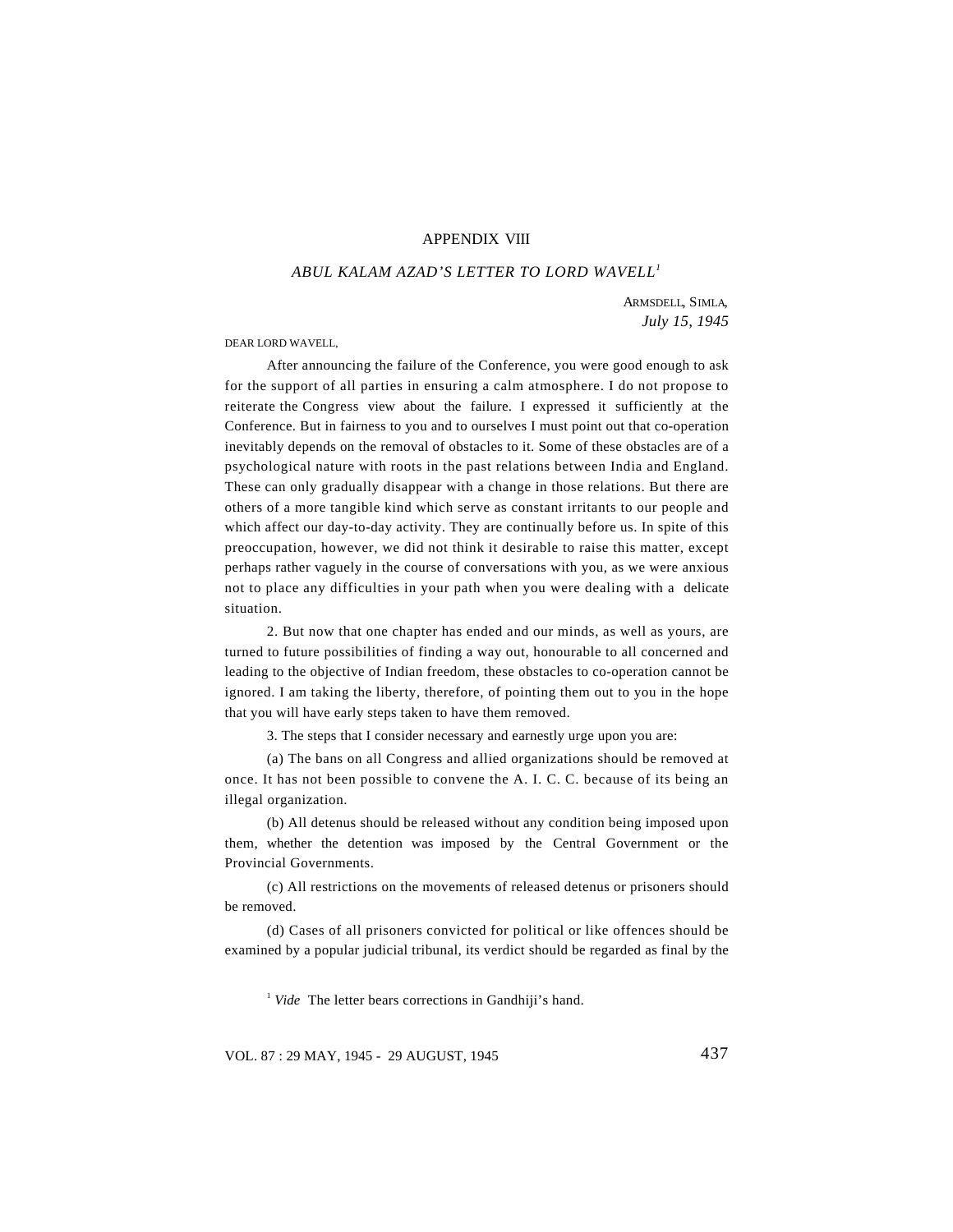Government.

(e) Extra-legal restrictions on the freedom of the Press or on the movement or association of people should be removed so as to make the people feel that they are free to follow normal activities under democratic conditions.

(f) All pending sentences of hanging arising out of the disturbances of August 1942 should be commuted to life sentences.

(g) All pending arrests of 'absconders' should be cancelled.

(h) All prisoners who have served full fourteen years should be unconditionally discharged.

(i) What has been said above about prisoners applies equally, and with even greater force, to properties, movable and immovable, and frozen or confiscated.

4. I have not endeavoured to argue out the justness of the foregoing requirements as I have no doubt that you will yourself appreciate the need for action along the lines indicated. If India is on the eve of having a *bona-fide* national representative Executive, leading to independence after the defeat of Japan, then the necessity for this approach is self-proved and inevitable.

5. There is another matter to which I should like to refer. I need hardly say on behalf of the Congress that whatever the result of your promised effort the Congress is and has always been against the Japanese aggression. Therefore, there will always be on the part of the Congress a desire for the defeat of Japan in her designs upon China or any other aggression on her part. But the thought expressed in this paragraph will be incomplete if I did not inform you that, in the Congress estimation, the effort now being made on Indian soil will continue to be looked upon as a British and Allied effort, so long as there is not at the Centre a popular government assisted by provincial popular governments.

*Yours sincerely,*

HIS EXCELLENCY VISCOUNT WAVELL VICEREGAL LODGE SIMLA

A.I.C.C. File No. 1451-A, 1945-46. Courtesy: Nehru Memorial Museum and Library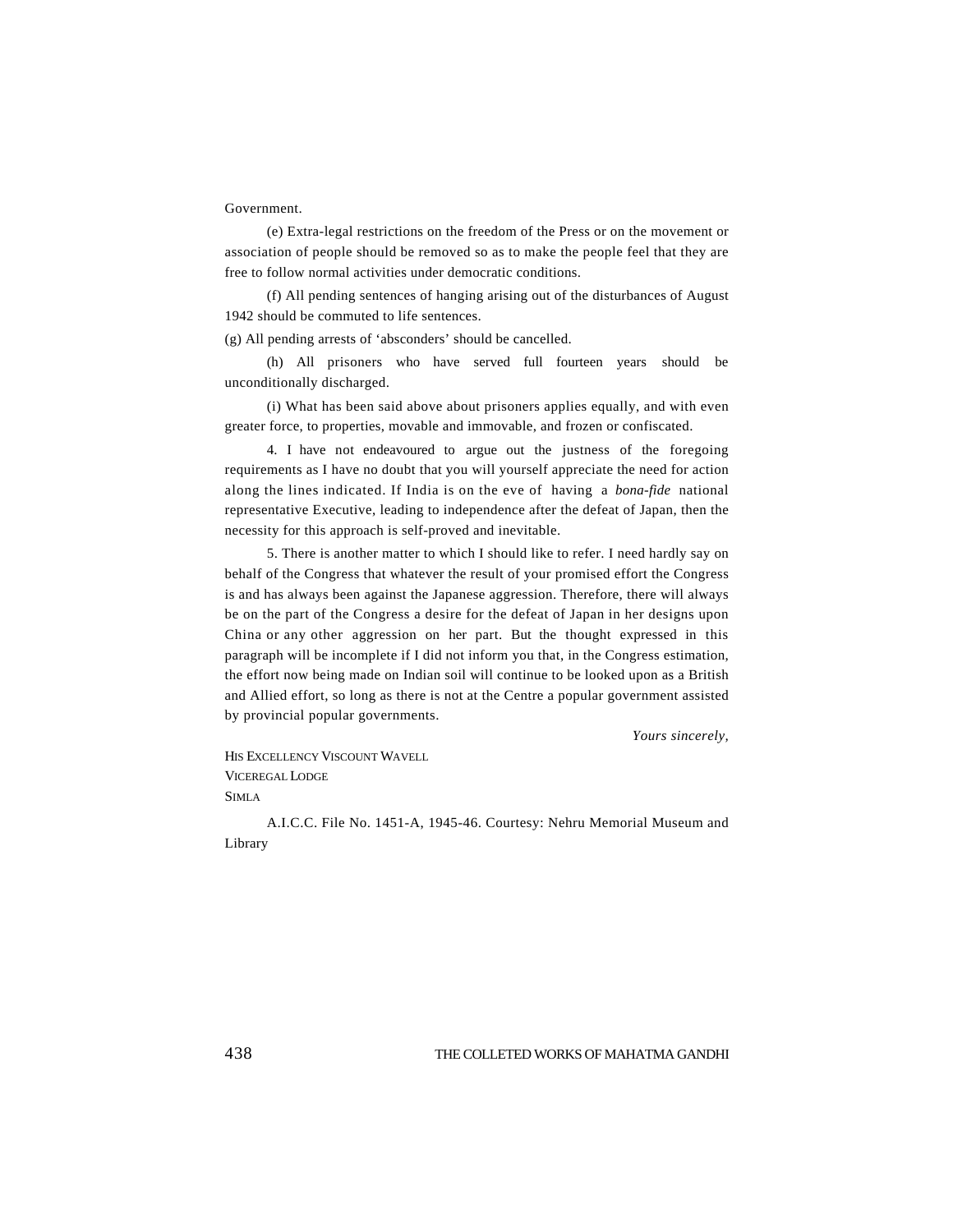### APPENDIX IX

### *MARRIAGE RITES*<sup>1</sup>

The marriage between Ganapat Narayan Mahadev Tendulkar and Indumati Nagesh Vasudev Gunaji is being solemnized and I perform the ceremony with God as witness. Both of you should also do the same. Those who are witness to this ceremony should keep their minds pure and thus help in the realization of the sacred wish of the couple getting married.

Now I shall recite a *bhajan* thanking God. All of you should listen to it carefully. *(Bhajan "Aaj milkar geet gao")*

Q. Are both of you composed?

A. (Both to say :) Yes.

Q. Have you performed the seven *yajnas*<sup>2</sup> as described to you yesterday?

A. Yes.

Q. I hope that you know that this relationship is not for sexual gratification or enjoyment.

A. Yes.

Q. Are you entering the *Grihastha Ashram* in a spirit of duty, dedication and sacrifice?

A. Yes.

Q. And therefore you will not obstruct each other in his or her work of service, but assist each other?

A. Yes.

Q. Will you be always loyal to each other in thought, word and deed?

A. Yes.

Q. Will you try your best not to have children till India wins independence?

A. Yes.

Q. You do approve the idea of inter-dining and inter-marrying with the so-called untouchables, don't you?

A. Yes.

Q. You do believe that men and women have equal rights?

A. Yes.

Q. Both of you are friends and neither is a slave to the other. Isn't that correct also?

<sup>1</sup> *Vide* "Letter to D.B. Kalelkar", 6-8-1945. <sup>2</sup> *Vide* "Letter to Dr. A. G. Tendulkar", 18-8-1945.